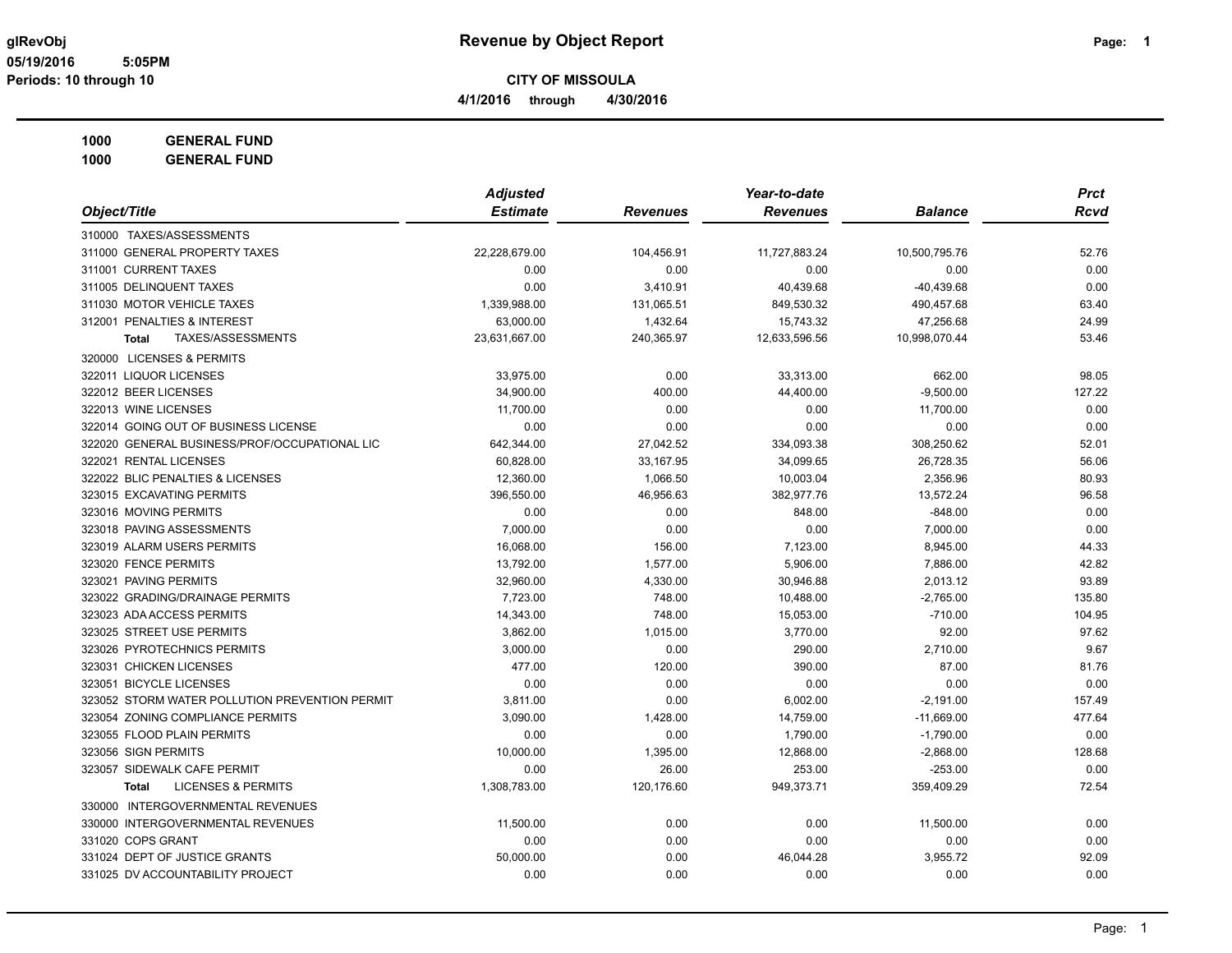# **1000 GENERAL FUND**

|                                                   | <b>Adjusted</b> |                 | Year-to-date    |                | <b>Prct</b> |
|---------------------------------------------------|-----------------|-----------------|-----------------|----------------|-------------|
| Object/Title                                      | <b>Estimate</b> | <b>Revenues</b> | <b>Revenues</b> | <b>Balance</b> | Rcvd        |
| 331050 ISTEA/CTEP GRANT                           | 0.00            | 0.00            | 0.00            | 0.00           | 0.00        |
| 331054 FHWA PL GRANT                              | 0.00            | 0.00            | 0.00            | 0.00           | 0.00        |
| 331055 FTA GRANT                                  | 0.00            | 0.00            | 0.00            | 0.00           | 0.00        |
| 331056 MDT FEDERAL CMAQ                           | 0.00            | 0.00            | 0.00            | 0.00           | 0.00        |
| 331057 TRANSIT-MUTD CMAQ                          | 0.00            | 0.00            | 0.00            | 0.00           | 0.00        |
| 331091 US DOT HMEP GRANT                          | 0.00            | 0.00            | 12,000.00       | $-12,000.00$   | 0.00        |
| 331112 SAFER GRANT                                | 0.00            | 0.00            | 0.00            | 0.00           | 0.00        |
| 331113 *** Title Not Found ***                    | 0.00            | 0.00            | 0.00            | 0.00           | 0.00        |
| 331114 TITLE III GRANT-MSLA CO                    | 14,500.00       | 0.00            | 0.00            | 14,500.00      | 0.00        |
| 331160 SAFE ROUTES TO SCHOOLS fY08 \$82,500       | 0.00            | 0.00            | 0.00            | 0.00           | 0.00        |
| 331170 HISTORICAL PRESERVATION GRANT              | 0.00            | 0.00            | 0.00            | 0.00           | 0.00        |
| 331178 DUI TASK FORCE                             | 0.00            | 0.00            | 0.00            | 0.00           | 0.00        |
| 334014 *** Title Not Found ***                    | 0.00            | 0.00            | 0.00            | 0.00           | 0.00        |
| 334017 SCHOOL RESOURCE OFFICER                    | 240,000.00      | 0.00            | 248,850.00      | $-8,850.00$    | 103.69      |
| 335075 STATE GAMBLING/VIDEO/KENO/BINGO FEES       | 127,650.00      | 5,750.00        | 113,439.19      | 14,210.81      | 88.87       |
| 335076 STATE GAMBLING LICENSE FEES                | 0.00            | 0.00            | 0.00            | 0.00           | 0.00        |
| 335077 STATE KENO/BINGO PROCEEDS TAX              | 0.00            | 0.00            | 0.00            | 0.00           | 0.00        |
| 335210 PERSONAL PROPERTY TAX REIMBURSEMENT        | 428,686.00      | 0.00            | 0.00            | 428,686.00     | 0.00        |
| 335230 HB 124 REVENUE                             | 7,773,820.00    | 0.00            | 6,151,879.32    | 1,621,940.68   | 79.14       |
| 336021 STATE CONTRIB - POLICE RETIREMENT          | 2,257,772.00    | 0.00            | 1,466,830.16    | 790,941.84     | 64.97       |
| 336022 STATE CONTRIB. - FIRE RETIREMENT           | 2,265,164.00    | 0.00            | 1,495,199.59    | 769,964.41     | 66.01       |
| 336023 STATE CONTRIB. - PERS                      | 9,986.00        | 0.00            | 6,319.96        | 3,666.04       | 63.29       |
| 336030 COUNTY CONTRIBUTION                        | 0.00            | 0.00            | 0.00            | 0.00           | 0.00        |
| 337009 *** Title Not Found ***                    | 0.00            | 0.00            | 7,525.00        | $-7,525.00$    | 0.00        |
| 337012 LEGAL SERVICES-CONTRACTED/REIMB.           | 0.00            | 0.00            | 6,000.00        | $-6,000.00$    | 0.00        |
| 337013 MUTD SIGN MAINTENANCE AGREEMENT            | 3,000.00        | 0.00            | 0.00            | 3,000.00       | 0.00        |
| 338000 LOCAL SHARING OF TAX INCREMENT             | 0.00            | 0.00            | 0.00            | 0.00           | 0.00        |
| 338100 PLANNING MILLS PASSED THRU COUNTY          | 0.00            | 0.00            | 0.00            | 0.00           | 0.00        |
| 339000 PAYMENT IN LIEU OF TAXES                   | 34,056.00       | 0.00            | 14,678.00       | 19,378.00      | 43.10       |
| <b>INTERGOVERNMENTAL REVENUES</b><br><b>Total</b> | 13,216,134.00   | 5,750.00        | 9,568,765.50    | 3,647,368.50   | 72.40       |
| 340000 CHARGES FOR SERVICES                       |                 |                 |                 |                |             |
| 341009 BLDG ADMIN FEES                            | 310,310.00      | 0.00            | 155,155.00      | 155,155.00     | 50.00       |
| 341010 MISCELLANEOUS COLLECTIONS                  | 350.00          | 125.00          | 1,015.00        | $-665.00$      | 290.00      |
| 341011 TRANSPORTATION ADMIN FEES                  | 24,720.00       | 0.00            | 12,360.00       | 12,360.00      | 50.00       |
| 341012 MAYORS PROCLAMATION FEES                   | 100.00          | 0.00            | 0.00            | 100.00         | 0.00        |
| 341013 AIR FUND FEES                              | 250.00          | 140.00          | 140.00          | 110.00         | 56.00       |
| 341015 SEWER ADMINISTRATION FEES                  | 1,227,202.00    | 0.00            | 586,664.00      | 640,538.00     | 47.81       |
| 341016 MRA ADMINISTRATION FEES                    | 138,879.00      | 0.00            | 69,440.00       | 69,439.00      | 50.00       |
| 341017 LIGHTING ADMINISTRATION FEES               | 15,452.00       | 0.00            | 7,726.00        | 7,726.00       | 50.00       |
|                                                   |                 |                 |                 |                |             |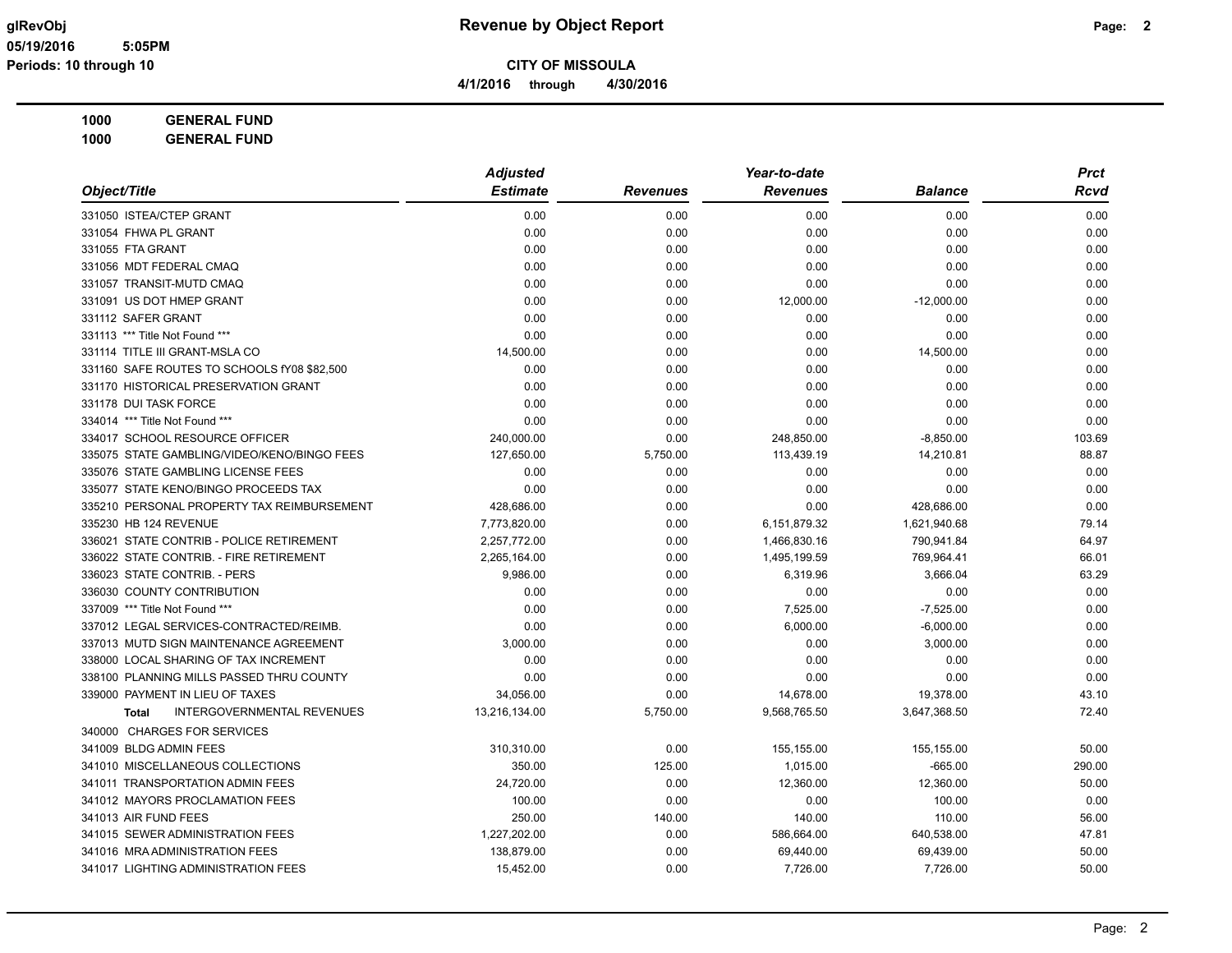# **1000 GENERAL FUND**

|                                          | <b>Adjusted</b> |                 | Year-to-date    |                | <b>Prct</b> |
|------------------------------------------|-----------------|-----------------|-----------------|----------------|-------------|
| Object/Title                             | <b>Estimate</b> | <b>Revenues</b> | <b>Revenues</b> | <b>Balance</b> | Rcvd        |
| 341018 PARKING COMM ADMIN FEES           | 188.805.00      | 0.00            | 94,403.00       | 94,402.00      | 50.00       |
| 341019 *** Title Not Found ***           | 4,512.00        | 0.00            | 2,256.00        | 2,256.00       | 50.00       |
| 341021 SID ADMINISTRATION FEES           | 0.00            | 0.00            | 0.00            | 0.00           | 0.00        |
| 341022 PROJECT ADMIN FEES                | 0.00            | 0.00            | 0.00            | 0.00           | 0.00        |
| 341023 PLANNING ADMIN FEES               | 24,720.00       | 0.00            | 12,000.00       | 12,720.00      | 48.54       |
| 341031 STATE REIMB MUNI COURT            | 0.00            | 0.00            | 0.00            | 0.00           | 0.00        |
| 341041 SEWER EXTENSION RECORDING FEES    | 4,500.00        | 326.00          | 2,728.00        | 1,772.00       | 60.62       |
| 341052 MUNICIPAL COURT FILING FEES       | 283,400.00      | 24,641.22       | 245,307.49      | 38,092.51      | 86.56       |
| 341055 CRIME VICTIM SURCHARGE            | 2.500.00        | 149.00          | 1,222.99        | 1,277.01       | 48.92       |
| 341067 SUBDIVISION EXEMPTION AFFIDAVITS  | 0.00            | 200.00          | 5,600.00        | $-5,600.00$    | 0.00        |
| 341068 SUBDIVISON FEES                   | 5,000.00        | 595.00          | 5,771.00        | $-771.00$      | 115.42      |
| 341069 REZONING FEES                     | 5,000.00        | 0.00            | 7,884.00        | $-2,884.00$    | 157.68      |
| 341070 DESIGN REVIEW BOARD               | 15,000.00       | 1,483.48        | 29,834.15       | $-14,834.15$   | 198.89      |
| 341071 BOARD OF ADJUST. ZONING, SIGNS    | 0.00            | 0.00            | 0.00            | 0.00           | 0.00        |
| 341072 FLOOD PLAIN-0THER FEES            | 0.00            | 0.00            | 0.00            | 0.00           | 0.00        |
| 341073 FIRE PLAN CHECK FEES              | 27,981.00       | 1,998.00        | 22,350.00       | 5,631.00       | 79.88       |
| 341074 FIRE INSPECTION FEES              | 25,000.00       | 4,595.00        | 43,604.49       | $-18,604.49$   | 174.42      |
| 341076 ENGINEERING PLAN CHECK FEES       | 33,478.00       | 4,478.00        | 34,819.00       | $-1,341.00$    | 104.01      |
| 341077 ZONING COMPLIANCE INSPECTIONS     | 0.00            | 0.00            | 0.00            | 0.00           | 0.00        |
| 341078 ENGINEERING MAP FEES              | 120.00          | 10.00           | 230.00          | $-110.00$      | 191.67      |
| 341079 GREASE INTERCEPTOR APPEAL FEES    | 2,000.00        | 0.00            | 463.50          | 1,536.50       | 23.18       |
| 341090 STREET VACATION PETITION FEES     | 0.00            | 0.00            | 3,962.00        | $-3,962.00$    | 0.00        |
| 341091 INSPECTION CODE BOOKS & COPIES    | 0.00            | 0.00            | 0.00            | 0.00           | 0.00        |
| 341100 GRANT ADMINISTRATION SERVICE FEES | 0.00            | 0.00            | 0.00            | 0.00           | 0.00        |
| 342010 POLICE/BID AGREEMENT              | 0.00            | 0.00            | 47,684.00       | -47,684.00     | 0.00        |
| 342012 PD REIMBURSABLE SERVICES          | 0.00            | 0.00            | 1,066.69        | $-1,066.69$    | 0.00        |
| 342013 SECURITY INVEST FEES              | 11,000.00       | 1,557.50        | 10,349.75       | 650.25         | 94.09       |
| 342014 POLICE DEPARTMENT SERVICE FEES    | 15,000.00       | 2,066.00        | 16,136.00       | $-1,136.00$    | 107.57      |
| 342015 POLICE OVERTIME FEES              | 84,000.00       | 3,230.81        | 81,534.26       | 2,465.74       | 97.06       |
| 342016 POLICE TRAINING FEES              | 36,000.00       | 0.00            | 11,731.31       | 24,268.69      | 32.59       |
| 342017 CATERING FEES                     | 7,200.00        | 210.00          | 4,655.00        | 2,545.00       | 64.65       |
| 342018 DESK REPORTS                      | 20,000.00       | 1,256.00        | 27,153.00       | $-7,153.00$    | 135.77      |
| 342019 ABANDONED VEHICLE REVENUE FEES    | 12,500.00       | 250.00          | 10,155.00       | 2,345.00       | 81.24       |
| 342020 FIRE DEPARTMENT FEES              | 100.00          | 0.00            | 481.50          | $-381.50$      | 481.50      |
| 342021 CPR EDUCATION PROGRAM             | 7,435.00        | 1,295.00        | 8,305.00        | $-870.00$      | 111.70      |
| 342022 OUTSIDE HIRES                     | 524,890.00      | 3,291.01        | 660,547.09      | -135,657.09    | 125.84      |
| 342060 BIKE PROGRAM SALES & FEES         | 2,700.00        | 0.00            | 0.00            | 2,700.00       | 0.00        |
| 343000 PW REIMBURSABLE SERVICES          | 31,258.00       | 0.00            | 11,997.33       | 19,260.67      | 38.38       |
| 343001 SIGN FABRICATION & CONTRACTS      | 500.00          | 0.00            | 0.00            | 500.00         | 0.00        |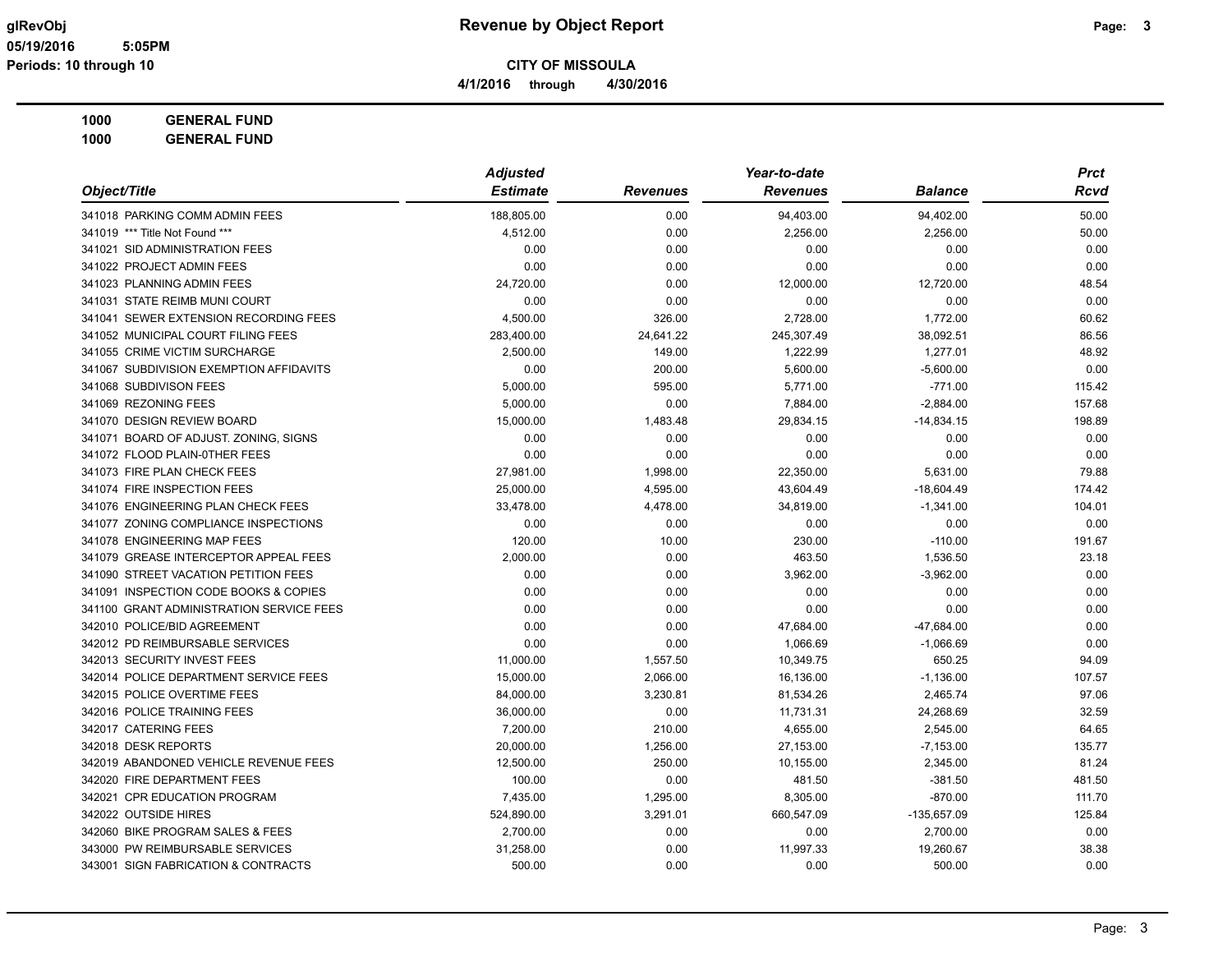# **1000 GENERAL FUND**

|                                             | <b>Adjusted</b> |                 | Year-to-date    |                | <b>Prct</b> |
|---------------------------------------------|-----------------|-----------------|-----------------|----------------|-------------|
| Object/Title                                | <b>Estimate</b> | <b>Revenues</b> | <b>Revenues</b> | <b>Balance</b> | Rcvd        |
| 343002 OTHER AGENCIES - VEH MAINT           | 48,000.00       | 72.00           | 42,934.50       | 5,065.50       | 89.45       |
| 343003 STATE PAYMENT - TRAFFIC COUNTS       | 4,450.00        | 0.00            | 0.00            | 4,450.00       | 0.00        |
| 343004 SPECIAL STATE CONTRACTS              | 80,000.00       | 0.00            | 184,223.13      | $-104,223.13$  | 230.28      |
| 343006 OTHER GOVT AGENCY-STREET PROJECTS    | 98,318.00       | 0.00            | 0.00            | 98,318.00      | 0.00        |
| 343008 PRIVATE COMPANY STREET PAYMENTS      | 0.00            | 0.00            | 0.00            | 0.00           | 0.00        |
| 343010 STREET DEPT SALES & SERVICES         | 19,195.00       | 0.00            | 0.00            | 19,195.00      | 0.00        |
| 343013 SNOW REMOVAL FEES                    | 1.500.00        | 470.00          | 1,532.76        | $-32.76$       | 102.18      |
| 343018 *** Title Not Found ***              | 0.00            | 0.00            | 823.35          | $-823.35$      | 0.00        |
| 343080 STATE MAINTENANCE CONTRACT           | 530,082.00      | 183,087.67      | 434,579.76      | 95,502.24      | 81.98       |
| 343082 MDT URBAN PROJECTS                   | 0.00            | 0.00            | 0.00            | 0.00           | 0.00        |
| 343083 CONTRACT SEWER APPLICATIONS          | 0.00            | 0.00            | 0.00            | 0.00           | 0.00        |
| 343084 STREET MAINTENANCE MATERIALS REIMB   | 55,500.00       | 0.00            | 81,932.31       | $-26,432.31$   | 147.63      |
| 343097 SIDEWALK AND CURB FEES               | 340,000.00      | 19,000.95       | 273,104.23      | 66,895.77      | 80.32       |
| 343311 SALE OF NICHES                       | 3,200.00        | 0.00            | 0.00            | 3,200.00       | 0.00        |
| 343320 CEMETERY - SALE OF PLOTS             | 12,870.00       | 2,450.00        | 12,650.00       | 220.00         | 98.29       |
| 343321 CEMETERY FOUNDATIONS                 | 1,570.00        | 1,295.00        | 2,535.00        | $-965.00$      | 161.46      |
| 343322 CEMETERY FLOWER CARE                 | 4,250.00        | 1,960.00        | 3,770.00        | 480.00         | 88.71       |
| 343323 CEMETERY - LINER INSTALL FEES        | 5,580.00        | 200.00          | 10,550.00       | $-4,970.00$    | 189.07      |
| 343324 OTHER CEMETERY FEES                  | 1,500.00        | 150.00          | 1,500.00        | 0.00           | 100.00      |
| 343325 2ND INTERMENT RIGHT                  | 0.00            | 0.00            | 1,200.00        | $-1,200.00$    | 0.00        |
| 343340 CEMETERY - OPENINGS & CLOSINGS       | 10,950.00       | 350.00          | 10,125.00       | 825.00         | 92.47       |
| 343350 CEMETERY CARE, FEES                  | 24,000.00       | 0.00            | 0.00            | 24,000.00      | 0.00        |
| 343360 WEED CONTROL                         | 3,000.00        | 0.00            | 1,024.93        | 1,975.07       | 34.16       |
| 346029 PARKS PETTY CASH FUND                | 0.00            | 0.00            | 0.00            | 0.00           | 0.00        |
| 346031 RECREATION FEES                      | 243,088.00      | 70,433.33       | 198,321.22      | 44,766.78      | 81.58       |
| 346033 PARK FEES/FACILITY RENTALS           | 170,000.00      | 8,592.28        | 63,048.96       | 106,951.04     | 37.09       |
| 346034 GROUNDS MAINTENANCE CONTRACT         | 0.00            | 48,367.20       | 96,734.40       | $-96,734.40$   | 0.00        |
| 346036 PARK CONCESSION FEES                 | 3,000.00        | 373.00          | 1,128.94        | 1,871.06       | 37.63       |
| 346037 YOUTH DRUG COURT CONTRACT            | 11,700.00       | 0.00            | 0.00            | 11,700.00      | 0.00        |
| 346050 COUNTY PLAYGROUND CONTRACT           | 3,150.00        | 0.00            | 0.00            | 3,150.00       | 0.00        |
| 346051 MONTANA PARKS/REC CONFERENCE 2012    | 4,500.00        | 0.00            | 2,184.05        | 2,315.95       | 48.53       |
| 346070 RECREATION GENERAL MERCHANDISE       | 0.00            | 0.00            | 0.00            | 0.00           | 0.00        |
| <b>CHARGES FOR SERVICES</b><br>Total        | 4,771,265.00    | 388,698.45      | 3,660,634.09    | 1,110,630.91   | 76.72       |
| 350000 FINES & FORFEITURES                  |                 |                 |                 |                |             |
| 351022 LAW ENFORCEMENT ACADEMY SURCHARGE #5 | 0.00            | 5,657.97        | 16,291.43       | $-16,291.43$   | 0.00        |
| 351031 TRAFFIC FINES                        | 1,325,000.00    | 113,189.85      | 912,682.01      | 412,317.99     | 68.88       |
| 351032 SURCHARGE ON FINES                   | 129,089.00      | 8,685.66        | 78,487.72       | 50,601.28      | 60.80       |
| 351034 CELLULAR PHONE FINES                 | 80,000.00       | 2,239.50        | 50,084.50       | 29,915.50      | 62.61       |
| 351035 CELL PHONE FINES: EDUCATION          | 0.00            | 2,239.50        | 50,084.50       | $-50,084.50$   | 0.00        |
|                                             |                 |                 |                 |                |             |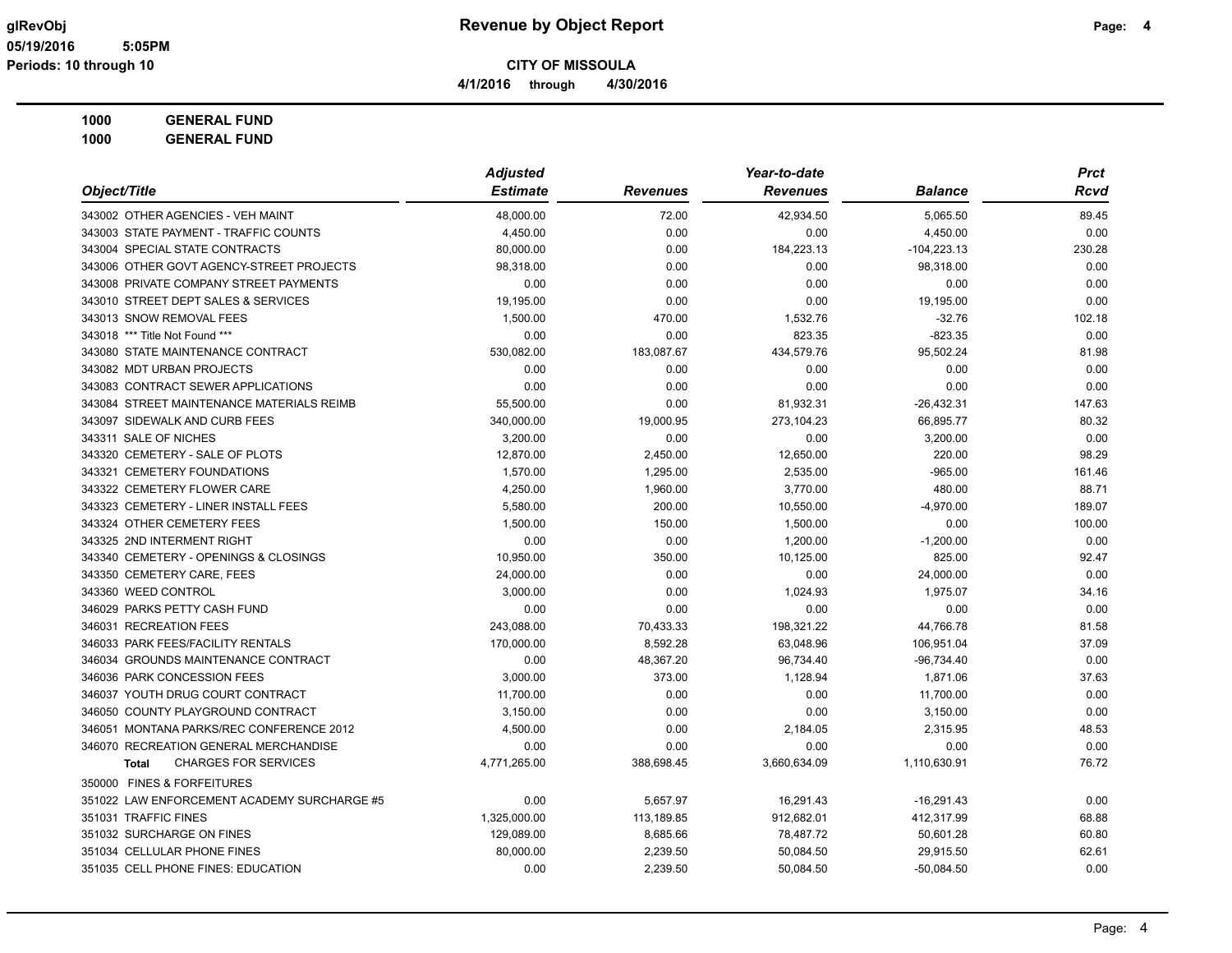**4/1/2016 through 4/30/2016**

**1000 GENERAL FUND 1000 GENERAL FUND**

|                                                | <b>Adjusted</b> |                 | Year-to-date    |                | <b>Prct</b> |  |
|------------------------------------------------|-----------------|-----------------|-----------------|----------------|-------------|--|
| Object/Title                                   | <b>Estimate</b> | <b>Revenues</b> | <b>Revenues</b> | <b>Balance</b> | Rcvd        |  |
| 355000 FALSE ALARM PENALTY                     | 10,000.00       | 1,092.00        | 9,776.00        | 224.00         | 97.76       |  |
| <b>FINES &amp; FORFEITURES</b><br><b>Total</b> | 1,544,089.00    | 133,104.48      | 1,117,406.16    | 426,682.84     | 72.37       |  |
| 360000 MISCELLANEOUS REVENUES                  |                 |                 |                 |                |             |  |
| 360000 MISCELLANEOUS REVENUES                  | 0.00            | 0.00            | 0.00            | 0.00           | 0.00        |  |
| 360001 COPIES                                  | 2,200.00        | 219.50          | 1,960.74        | 239.26         | 89.12       |  |
| 360002 PHONES                                  | 0.00            | 0.00            | 0.00            | 0.00           | 0.00        |  |
| 360003 MMIA REIMBURSEMENT-ATTORNEY             | 0.00            | 0.00            | 203.37          | $-203.37$      | 0.00        |  |
| 360010 MISCELLANEOUS                           | 15,000.00       | 60.00           | 7,321.01        | 7,678.99       | 48.81       |  |
| 360011 ENERGY REBATES FOR COMPUTER UPGRADES    | 0.00            | 0.00            | 0.00            | 0.00           | 0.00        |  |
| 360050 OVER/SHORT                              | 0.00            | 0.00            | $-20.00$        | 20.00          | 0.00        |  |
| 360100 REFUNDS                                 | 200.00          | 0.00            | 0.00            | 200.00         | 0.00        |  |
| 362000 OTHER MISCELLANEOUS REVENUE             | 8,000.00        | 0.00            | 0.00            | 8,000.00       | 0.00        |  |
| 362001 MUNICIPAL COURT BAD CHECK CHARGES       | 0.00            | 0.00            | 0.00            | 0.00           | 0.00        |  |
| 362002 BAD CHECK CHARGES                       | 500.00          | 15.00           | 285.00          | 215.00         | 57.00       |  |
| 362003 US BANK FEE REIMBURSEMENT               | 0.00            | 0.00            | 0.00            | 0.00           | 0.00        |  |
| 362004 URD III FACADE IMPROVEMENT LOAN REC     | 0.00            | 0.00            | 0.00            | 0.00           | 0.00        |  |
| 362011 SALE OF UNCLAIMED PROPERTY              | 0.00            | 0.00            | 0.00            | 0.00           | 0.00        |  |
| 362012 REC/GREEN TAG PROGRAM                   | 300.00          | 0.00            | 0.00            | 300.00         | 0.00        |  |
| 364012 SALE OF SURPLUS PROPERTY                | 40,000.00       | 0.00            | 0.00            | 40,000.00      | 0.00        |  |
| 364040 INSURANCE AND DAMAGE RECOVERY           | 40,000.00       | 458.82          | 26,909.53       | 13,090.47      | 67.27       |  |
| 364041 WORKERS COMPENSATION REIMBURSEMENT      | 2,500.00        | 0.00            | 0.00            | 2,500.00       | 0.00        |  |
| 364042 EXPENDITURE REIMBURSEMENTS              | 1,200.00        | 0.00            | 266.26          | 933.74         | 22.19       |  |
| 364043 RATTLESNAKE CORRIDOR REIMBURSEMENT      | 10,000.00       | 0.00            | 4,576.00        | 5,424.00       | 45.76       |  |
| 364044 EMERGENCY RESPONSE REIMBURSEMENT        | 50,000.00       | 0.00            | 0.00            | 50,000.00      | 0.00        |  |
| 364047 MMIA EXPENDITURE REIMBURSEMENT          | 0.00            | 0.00            | 0.00            | 0.00           | 0.00        |  |
| 364051 DOT RADAR GRANT                         | 0.00            | 0.00            | 0.00            | 0.00           | 0.00        |  |
| 364053 EXPENDITURE REIMB-FIRE SERVICES         | 0.00            | 0.00            | 0.00            | 0.00           | 0.00        |  |
| 364060 REIMB LETTER OF CREDIT-709 PARKVIEW     | 0.00            | 0.00            | 0.00            | 0.00           | 0.00        |  |
| 364061 REIMB LETTER OF CREDIT-LINNEA LANE      | 0.00            | 0.00            | 0.00            | 0.00           | 0.00        |  |
| 365000 DONATIONS                               | 0.00            | 0.00            | 0.00            | 0.00           | 0.00        |  |
| 365001 *** Title Not Found ***                 | 0.00            | 4.00            | 4,704.31        | $-4,704.31$    | 0.00        |  |
| 365003 DONATIONS - SMOKE ALARMS                | 0.00            | 0.00            | 0.00            | 0.00           | 0.00        |  |
| 365004 GRANT CR TRAIL ASSN DONATION            | 0.00            | 0.00            | 0.00            | 0.00           | 0.00        |  |
| 365015 DONATIONS - COMBAT CHALLENGE            | 0.00            | 0.00            | 0.00            | 0.00           | 0.00        |  |
| 365016 LOCAL MATCH MDT                         | 0.00            | 0.00            | 0.00            | 0.00           | 0.00        |  |
| 365017 LOCAL MATCH TRANSIT                     | 0.00            | 0.00            | 0.00            | 0.00           | 0.00        |  |
| 365018 DONATIONS - THERMAL IMAGING             | 0.00            | 0.00            | 0.00            | 0.00           | 0.00        |  |
| 365021 COMBAT CHALLENGE DONATIONS              | 0.00            | 0.00            | 0.00            | 0.00           | 0.00        |  |
| 365022 NEIGHBORHOOD COUNCIL DONATIONS          | 0.00            | 0.00            | 0.00            | 0.00           | 0.00        |  |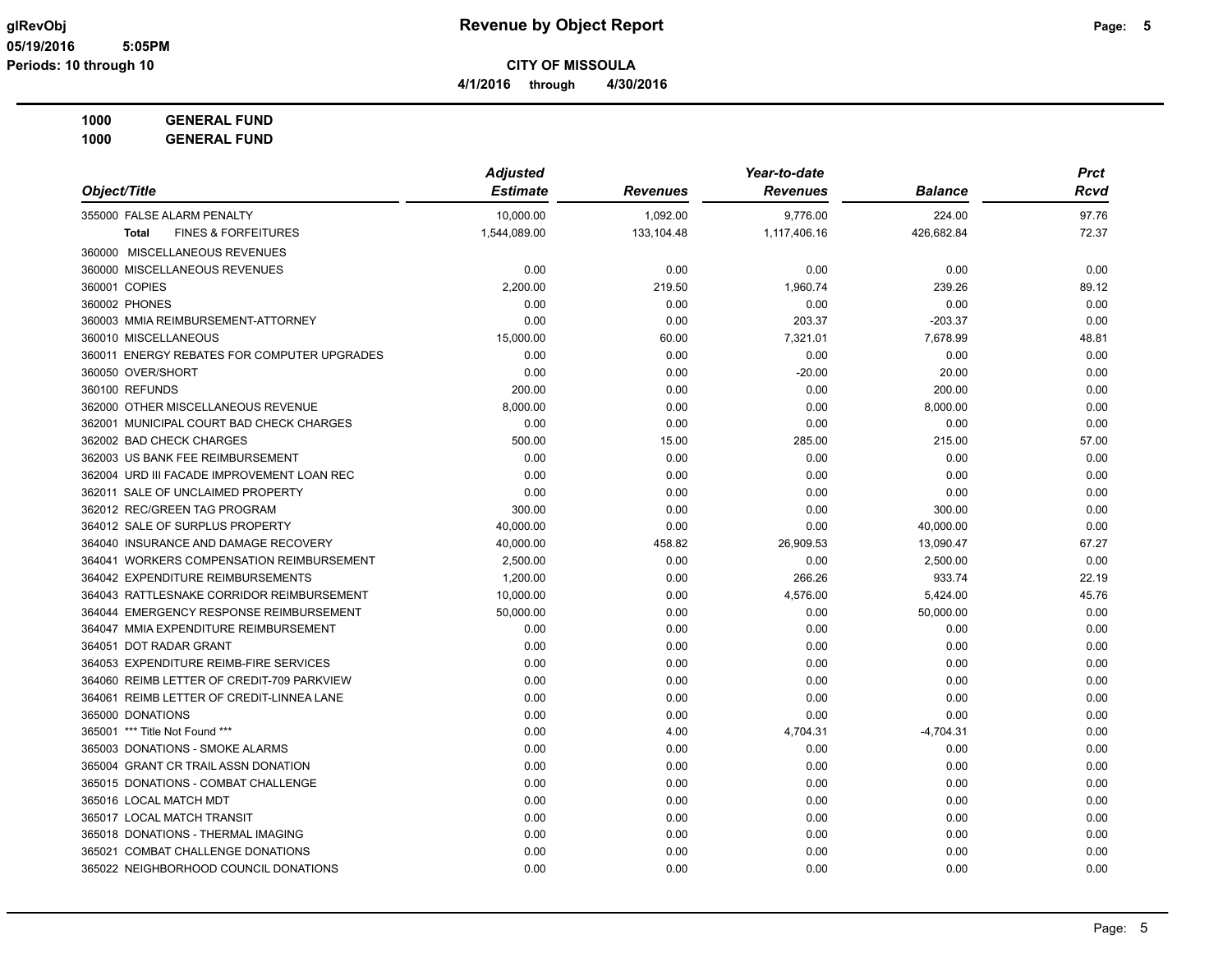**1000 GENERAL FUND**

|                                                           | <b>Adjusted</b> |                 | Year-to-date    |                | <b>Prct</b> |
|-----------------------------------------------------------|-----------------|-----------------|-----------------|----------------|-------------|
| Object/Title                                              | <b>Estimate</b> | <b>Revenues</b> | <b>Revenues</b> | <b>Balance</b> | Rcvd        |
| 368000 SALE OF COINS                                      | 0.00            | 0.00            | 0.00            | 0.00           | 0.00        |
| 368001 SALE OF POLICE PROMOTIONS                          | 0.00            | 0.00            | 0.00            | 0.00           | 0.00        |
| 368002 SALE OF FIRE PROMOTIONS                            | 0.00            | 0.00            | 0.00            | 0.00           | 0.00        |
| MISCELLANEOUS REVENUES<br><b>Total</b>                    | 169,900.00      | 757.32          | 46,206.22       | 123,693.78     | 27.20       |
| 370000 INVESTMENTS & ROYALTY EARNINGS                     |                 |                 |                 |                |             |
| 371010 INTEREST ON INVESTMENTS                            | 3,500.00        | 136.75          | 964.16          | 2,535.84       | 27.55       |
| 371020 GAIN/LOSS IN MARKET VALUE OF INVESTMENTS           | 0.00            | 0.00            | 0.00            | 0.00           | 0.00        |
| <b>INVESTMENTS &amp; ROYALTY EARNINGS</b><br><b>Total</b> | 3,500.00        | 136.75          | 964.16          | 2,535.84       | 27.55       |
| 380000 OTHER FINANCING SOURCES                            |                 |                 |                 |                |             |
| 381070 PROCEEDS FROM NOTES/LOANS/INTERCAP                 | 0.00            | 0.00            | 0.00            | 0.00           | 0.00        |
| 381090 PROCEEDS FROM CAPITAL LEASE                        | 0.00            | 0.00            | 260,875.00      | $-260,875.00$  | 0.00        |
| 382010 SALE OF FIXED ASSETS                               | 0.00            | 0.00            | 0.00            | 0.00           | 0.00        |
| 383000 OPERATING TRANSFERS                                | 0.00            | 0.00            | 0.00            | 0.00           | 0.00        |
| 383001 TRANS FR FLUSHING DISTRICT                         | 27,281.00       | 0.00            | 13,641.00       | 13,640.00      | 50.00       |
| 383002 TRANS FR GAS TAX                                   | 564,000.00      | 0.00            | 282,000.00      | 282,000.00     | 50.00       |
| 383003 TRANS FR COMPREHENSIVE INSURANCE LEVY              | 0.00            | 0.00            | 0.00            | 0.00           | 0.00        |
| 383004 TRANS FR EMPLOYEE HEALTH INSURANCE LEVY            | 4,409,908.00    | 0.00            | 2,204,954.00    | 2,204,954.00   | 50.00       |
| 383007 TRANS FR CABLE FRANCHISE                           | 251,433.00      | 0.00            | 125,717.00      | 125,716.00     | 50.00       |
| 383008 TRANS FR RUSSELL PARK DISTRICT                     | 0.00            | 0.00            | 0.00            | 0.00           | 0.00        |
| 383009 TRANS FR TITLE I                                   | 0.00            | 0.00            | 0.00            | 0.00           | 0.00        |
| 383010 TRANS FR CIP                                       | 0.00            | 0.00            | 0.00            | 0.00           | 0.00        |
| 383011 TRANS FR SID REVOLVING                             | 100,000.00      | 0.00            | 0.00            | 100,000.00     | 0.00        |
| 383014 TRANS FR MRA                                       | 0.00            | 0.00            | 0.00            | 0.00           | 0.00        |
| 383015 TRANS FR MPC                                       | 0.00            | 0.00            | 0.00            | 0.00           | 0.00        |
| 383017 TRANS FR BUILDING                                  | 0.00            | 0.00            | 0.00            | 0.00           | 0.00        |
| 383018 TRANS FR WILLOWWOOD PARK DISTRICT                  | 0.00            | 0.00            | 0.00            | 0.00           | 0.00        |
| 383020 TRANS FR CEMETERY CARE                             | 9,545.00        | 0.00            | 0.00            | 9,545.00       | 0.00        |
| 383021 TRANS FR P&R TRAILS DEVLP                          | 50,000.00       | 0.00            | 0.00            | 50,000.00      | 0.00        |
| 383024 TRANS FR SEWER CLEARING                            | 0.00            | 0.00            | 0.00            | 0.00           | 0.00        |
| 383027 TRANS FR URD                                       | 0.00            | 0.00            | 0.00            | 0.00           | 0.00        |
| 383028 TRANS FROM GF FOR HEALTH RESERVE                   | 0.00            | 0.00            | 0.00            | 0.00           | 0.00        |
| 383046 TRANS FR PARKS MAINTENANCE DIST                    | 0.00            | 0.00            | 0.00            | 0.00           | 0.00        |
| 383047 TRANS FR STREET MAINTENANCE DISTRICT               | 0.00            | 0.00            | 0.00            | 0.00           | 0.00        |
| 383050 TRANSFER FROM IMPACT FEES                          | 0.00            | 0.00            | 0.00            | 0.00           | 0.00        |
| 383065 TRANSFER FROM WWTF                                 | 0.00            | 0.00            | 0.00            | 0.00           | 0.00        |
| OTHER FINANCING SOURCES<br><b>Total</b>                   | 5,412,167.00    | 0.00            | 2,887,187.00    | 2,524,980.00   | 53.35       |
| 390000 INTERNAL SERVICES                                  |                 |                 |                 |                |             |
| 399999 NEW REQUESTS FUNDING                               | 0.00            | 0.00            | 0.00            | 0.00           | 0.00        |
| <b>INTERNAL SERVICES</b><br><b>Total</b>                  | 0.00            | 0.00            | 0.00            | 0.00           | 0.00        |
|                                                           |                 |                 |                 |                |             |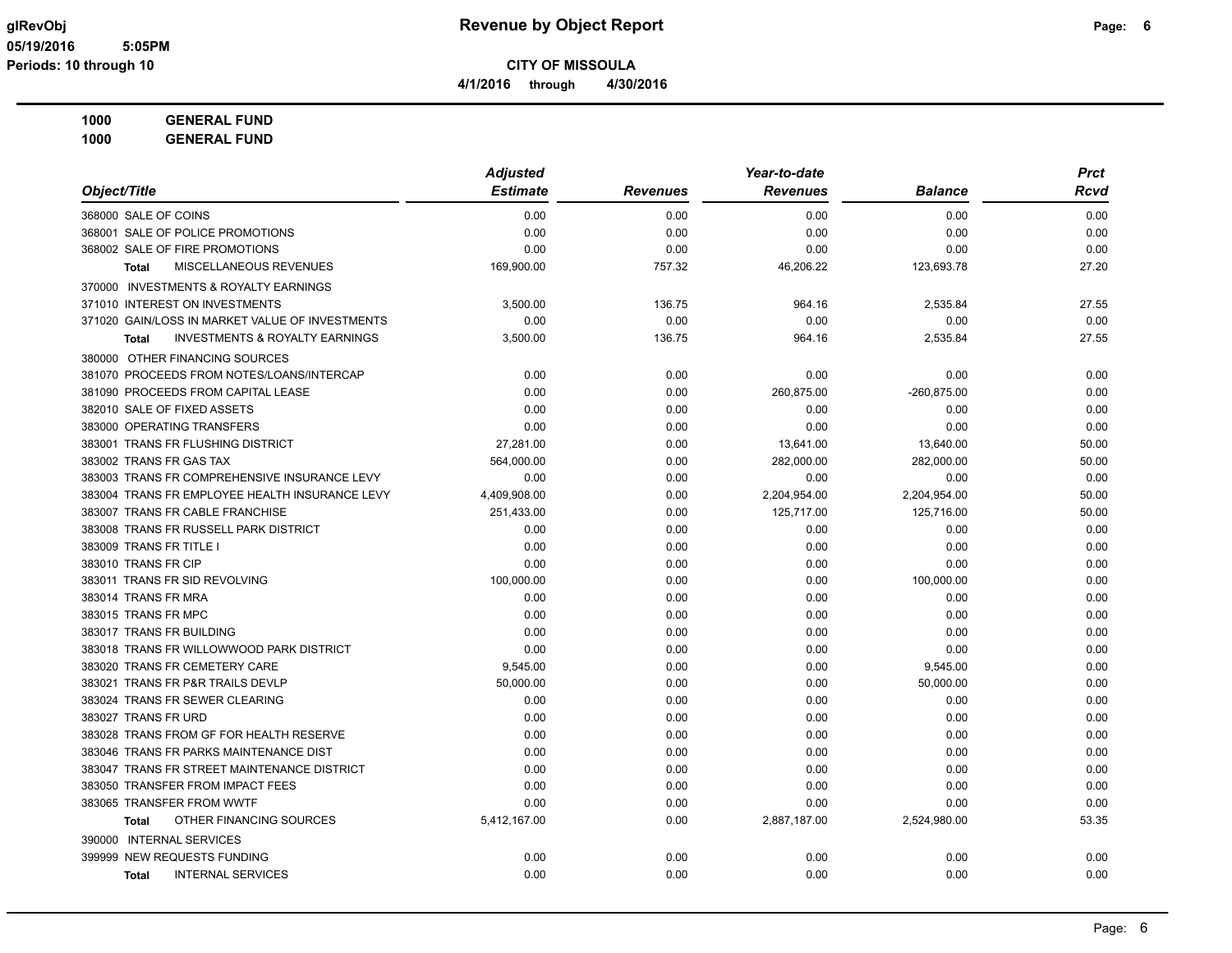**05/19/2016 5:05PM Periods: 10 through 10**

**glRevObj Revenue by Object Report Page: 7** 

**CITY OF MISSOULA 4/1/2016 through 4/30/2016**

| 1000         | <b>GENERAL FUND</b> |               |            |               |               |       |
|--------------|---------------------|---------------|------------|---------------|---------------|-------|
| <b>Total</b> | <b>GENERAL FUND</b> | 50,057,505.00 | 888,989.57 | 30,864,133.40 | 19,193,371.60 | 61.66 |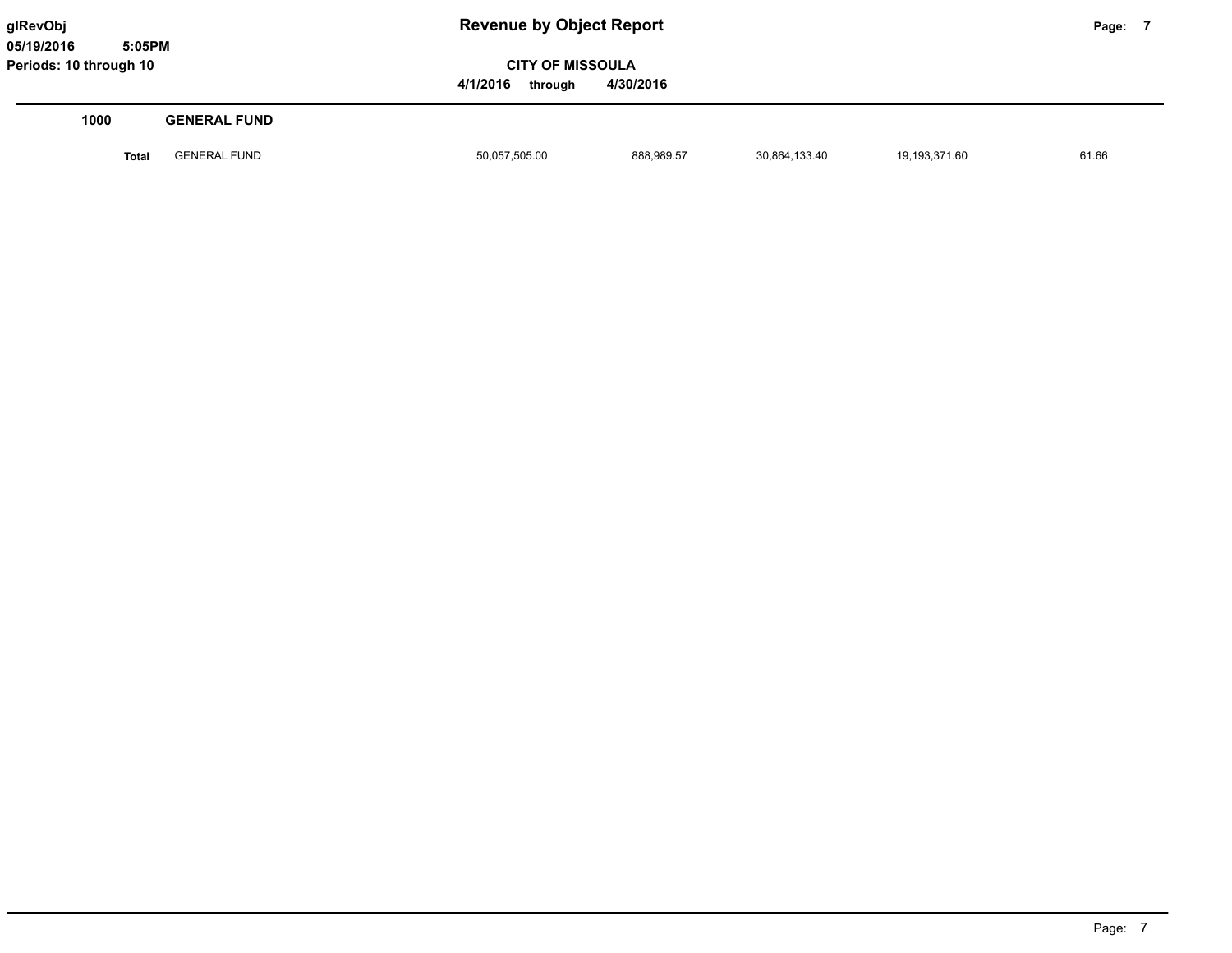**CITY OF MISSOULA 4/1/2016 through 4/30/2016**

|                                               | <b>Adjusted</b> |                 | Year-to-date    |                | <b>Prct</b> |
|-----------------------------------------------|-----------------|-----------------|-----------------|----------------|-------------|
| Object/Title                                  | <b>Estimate</b> | <b>Revenues</b> | <b>Revenues</b> | <b>Balance</b> | <b>Rcvd</b> |
| 310000 TAXES/ASSESSMENTS                      |                 |                 |                 |                |             |
| 311000 GENERAL PROPERTY TAXES                 | 22,228,679.00   | 104,456.91      | 11,727,883.24   | 10,500,795.76  | 52.76       |
| 311001 CURRENT TAXES                          | 0.00            | 0.00            | 0.00            | 0.00           | 0.00        |
| 311005 DELINQUENT TAXES                       | 0.00            | 3,410.91        | 40,439.68       | $-40,439.68$   | 0.00        |
| 311030 MOTOR VEHICLE TAXES                    | 1,339,988.00    | 131,065.51      | 849,530.32      | 490,457.68     | 63.40       |
| 312001 PENALTIES & INTEREST                   | 63,000.00       | 1,432.64        | 15,743.32       | 47,256.68      | 24.99       |
| TAXES/ASSESSMENTS<br><b>Total</b>             | 23,631,667.00   | 240,365.97      | 12,633,596.56   | 10,998,070.44  | 53.46       |
| 320000 LICENSES & PERMITS                     |                 |                 |                 |                |             |
| 322011 LIQUOR LICENSES                        | 33,975.00       | 0.00            | 33,313.00       | 662.00         | 98.05       |
| 322012 BEER LICENSES                          | 34,900.00       | 400.00          | 44,400.00       | $-9,500.00$    | 127.22      |
| 322013 WINE LICENSES                          | 11,700.00       | 0.00            | 0.00            | 11,700.00      | 0.00        |
| 322014 GOING OUT OF BUSINESS LICENSE          | 0.00            | 0.00            | 0.00            | 0.00           | 0.00        |
| 322020 GENERAL BUSINESS/PROF/OCCUPATIONAL LIC | 642,344.00      | 27,042.52       | 334,093.38      | 308,250.62     | 52.01       |
| 322021 RENTAL LICENSES                        | 60,828.00       | 33,167.95       | 34,099.65       | 26,728.35      | 56.06       |
| 322022 BLIC PENALTIES & LICENSES              | 12,360.00       | 1,066.50        | 10,003.04       | 2,356.96       | 80.93       |
| 323015 EXCAVATING PERMITS                     | 396,550.00      | 46,956.63       | 382,977.76      | 13,572.24      | 96.58       |
| 323016 MOVING PERMITS                         | 0.00            | 0.00            | 848.00          | $-848.00$      | 0.00        |
| 323018 PAVING ASSESSMENTS                     | 7,000.00        | 0.00            | 0.00            | 7,000.00       | 0.00        |
| 323019 ALARM USERS PERMITS                    | 16,068.00       | 156.00          | 7,123.00        | 8,945.00       | 44.33       |
| 323020 FENCE PERMITS                          | 13,792.00       | 1,577.00        | 5,906.00        | 7,886.00       | 42.82       |
| 323021 PAVING PERMITS                         | 32,960.00       | 4,330.00        | 30,946.88       | 2,013.12       | 93.89       |
| 323022 GRADING/DRAINAGE PERMITS               | 7,723.00        | 748.00          | 10,488.00       | $-2,765.00$    | 135.80      |
| 323023 ADA ACCESS PERMITS                     | 14,343.00       | 748.00          | 15,053.00       | $-710.00$      | 104.95      |
| 323025 STREET USE PERMITS                     | 3,862.00        | 1,015.00        | 3,770.00        | 92.00          | 97.62       |
| 323026 PYROTECHNICS PERMITS                   | 3,000.00        | 0.00            | 290.00          | 2,710.00       | 9.67        |
| 323031 CHICKEN LICENSES                       | 477.00          | 120.00          | 390.00          | 87.00          | 81.76       |
| 323051 BICYCLE LICENSES                       | 0.00            | 0.00            | 0.00            | 0.00           | 0.00        |
| 323052 STORM WATER POLLUTION PREVENTION PERM  | 3,811.00        | 0.00            | 6,002.00        | $-2,191.00$    | 157.49      |
| 323054 ZONING COMPLIANCE PERMITS              | 3,090.00        | 1,428.00        | 14,759.00       | $-11,669.00$   | 477.64      |
| 323055 FLOOD PLAIN PERMITS                    | 0.00            | 0.00            | 1,790.00        | $-1,790.00$    | 0.00        |
| 323056 SIGN PERMITS                           | 10,000.00       | 1,395.00        | 12,868.00       | $-2,868.00$    | 128.68      |
| 323057 SIDEWALK CAFE PERMIT                   | 0.00            | 26.00           | 253.00          | $-253.00$      | 0.00        |
| <b>LICENSES &amp; PERMITS</b><br><b>Total</b> | 1,308,783.00    | 120,176.60      | 949,373.71      | 359,409.29     | 72.54       |
| 330000 INTERGOVERNMENTAL REVENUES             |                 |                 |                 |                |             |
| 330000 INTERGOVERNMENTAL REVENUES             | 11,500.00       | 0.00            | 0.00            | 11,500.00      | 0.00        |
| 331020 COPS GRANT                             | 0.00            | 0.00            | 0.00            | 0.00           | 0.00        |
| 331024 DEPT OF JUSTICE GRANTS                 | 50,000.00       | 0.00            | 46,044.28       | 3,955.72       | 92.09       |
| 331025 DV ACCOUNTABILITY PROJECT              | 0.00            | 0.00            | 0.00            | 0.00           | 0.00        |
| 331050 ISTEA/CTEP GRANT                       | 0.00            | 0.00            | 0.00            | 0.00           | 0.00        |
| 331054 FHWA PL GRANT                          | 0.00            | 0.00            | 0.00            | 0.00           | 0.00        |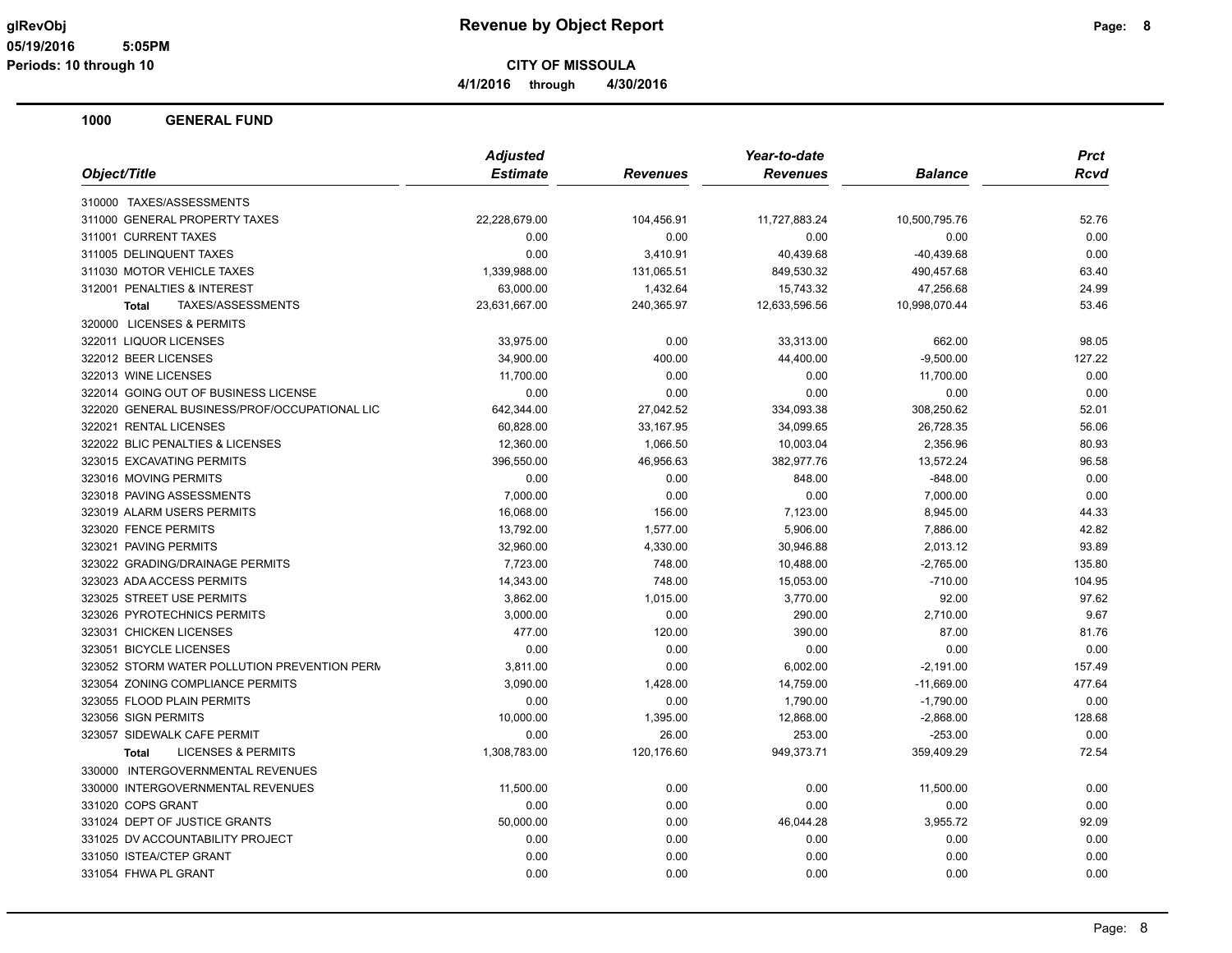**4/1/2016 through 4/30/2016**

|                                                   | <b>Adjusted</b> |                 | Year-to-date    |                | <b>Prct</b> |
|---------------------------------------------------|-----------------|-----------------|-----------------|----------------|-------------|
| Object/Title                                      | <b>Estimate</b> | <b>Revenues</b> | <b>Revenues</b> | <b>Balance</b> | Rcvd        |
| 331055 FTA GRANT                                  | 0.00            | 0.00            | 0.00            | 0.00           | 0.00        |
| 331056 MDT FEDERAL CMAQ                           | 0.00            | 0.00            | 0.00            | 0.00           | 0.00        |
| 331057 TRANSIT-MUTD CMAQ                          | 0.00            | 0.00            | 0.00            | 0.00           | 0.00        |
| 331091 US DOT HMEP GRANT                          | 0.00            | 0.00            | 12,000.00       | $-12,000.00$   | 0.00        |
| 331112 SAFER GRANT                                | 0.00            | 0.00            | 0.00            | 0.00           | 0.00        |
| 331113 *** Title Not Found ***                    | 0.00            | 0.00            | 0.00            | 0.00           | 0.00        |
| 331114 TITLE III GRANT-MSLA CO                    | 14,500.00       | 0.00            | 0.00            | 14,500.00      | 0.00        |
| 331160 SAFE ROUTES TO SCHOOLS fY08 \$82,500       | 0.00            | 0.00            | 0.00            | 0.00           | 0.00        |
| 331170 HISTORICAL PRESERVATION GRANT              | 0.00            | 0.00            | 0.00            | 0.00           | 0.00        |
| 331178 DUI TASK FORCE                             | 0.00            | 0.00            | 0.00            | 0.00           | 0.00        |
| 334014 *** Title Not Found ***                    | 0.00            | 0.00            | 0.00            | 0.00           | 0.00        |
| 334017 SCHOOL RESOURCE OFFICER                    | 240,000.00      | 0.00            | 248,850.00      | $-8,850.00$    | 103.69      |
| 335075 STATE GAMBLING/VIDEO/KENO/BINGO FEES       | 127,650.00      | 5,750.00        | 113,439.19      | 14,210.81      | 88.87       |
| 335076 STATE GAMBLING LICENSE FEES                | 0.00            | 0.00            | 0.00            | 0.00           | 0.00        |
| 335077 STATE KENO/BINGO PROCEEDS TAX              | 0.00            | 0.00            | 0.00            | 0.00           | 0.00        |
| 335210 PERSONAL PROPERTY TAX REIMBURSEMENT        | 428,686.00      | 0.00            | 0.00            | 428,686.00     | 0.00        |
| 335230 HB 124 REVENUE                             | 7,773,820.00    | 0.00            | 6,151,879.32    | 1,621,940.68   | 79.14       |
| 336021 STATE CONTRIB - POLICE RETIREMENT          | 2,257,772.00    | 0.00            | 1,466,830.16    | 790,941.84     | 64.97       |
| 336022 STATE CONTRIB. - FIRE RETIREMENT           | 2,265,164.00    | 0.00            | 1,495,199.59    | 769,964.41     | 66.01       |
| 336023 STATE CONTRIB. - PERS                      | 9,986.00        | 0.00            | 6,319.96        | 3,666.04       | 63.29       |
| 336030 COUNTY CONTRIBUTION                        | 0.00            | 0.00            | 0.00            | 0.00           | 0.00        |
| 337009 *** Title Not Found ***                    | 0.00            | 0.00            | 7,525.00        | $-7,525.00$    | 0.00        |
| 337012 LEGAL SERVICES-CONTRACTED/REIMB.           | 0.00            | 0.00            | 6,000.00        | $-6,000.00$    | 0.00        |
| 337013 MUTD SIGN MAINTENANCE AGREEMENT            | 3,000.00        | 0.00            | 0.00            | 3,000.00       | 0.00        |
| 338000 LOCAL SHARING OF TAX INCREMENT             | 0.00            | 0.00            | 0.00            | 0.00           | 0.00        |
| 338100 PLANNING MILLS PASSED THRU COUNTY          | 0.00            | 0.00            | 0.00            | 0.00           | 0.00        |
| 339000 PAYMENT IN LIEU OF TAXES                   | 34,056.00       | 0.00            | 14,678.00       | 19,378.00      | 43.10       |
| <b>INTERGOVERNMENTAL REVENUES</b><br><b>Total</b> | 13,216,134.00   | 5,750.00        | 9,568,765.50    | 3,647,368.50   | 72.40       |
| 340000 CHARGES FOR SERVICES                       |                 |                 |                 |                |             |
| 341009 BLDG ADMIN FEES                            | 310,310.00      | 0.00            | 155,155.00      | 155,155.00     | 50.00       |
| 341010 MISCELLANEOUS COLLECTIONS                  | 350.00          | 125.00          | 1,015.00        | $-665.00$      | 290.00      |
| 341011 TRANSPORTATION ADMIN FEES                  | 24,720.00       | 0.00            | 12,360.00       | 12,360.00      | 50.00       |
| 341012 MAYORS PROCLAMATION FEES                   | 100.00          | 0.00            | 0.00            | 100.00         | 0.00        |
| 341013 AIR FUND FEES                              | 250.00          | 140.00          | 140.00          | 110.00         | 56.00       |
| 341015 SEWER ADMINISTRATION FEES                  | 1,227,202.00    | 0.00            | 586,664.00      | 640,538.00     | 47.81       |
| 341016 MRA ADMINISTRATION FEES                    | 138,879.00      | 0.00            | 69,440.00       | 69,439.00      | 50.00       |
| 341017 LIGHTING ADMINISTRATION FEES               | 15,452.00       | 0.00            | 7,726.00        | 7,726.00       | 50.00       |
| 341018 PARKING COMM ADMIN FEES                    | 188,805.00      | 0.00            | 94,403.00       | 94,402.00      | 50.00       |
| 341019 *** Title Not Found ***                    | 4,512.00        | 0.00            | 2,256.00        | 2,256.00       | 50.00       |
| 341021 SID ADMINISTRATION FEES                    | 0.00            | 0.00            | 0.00            | 0.00           | 0.00        |
|                                                   |                 |                 |                 |                |             |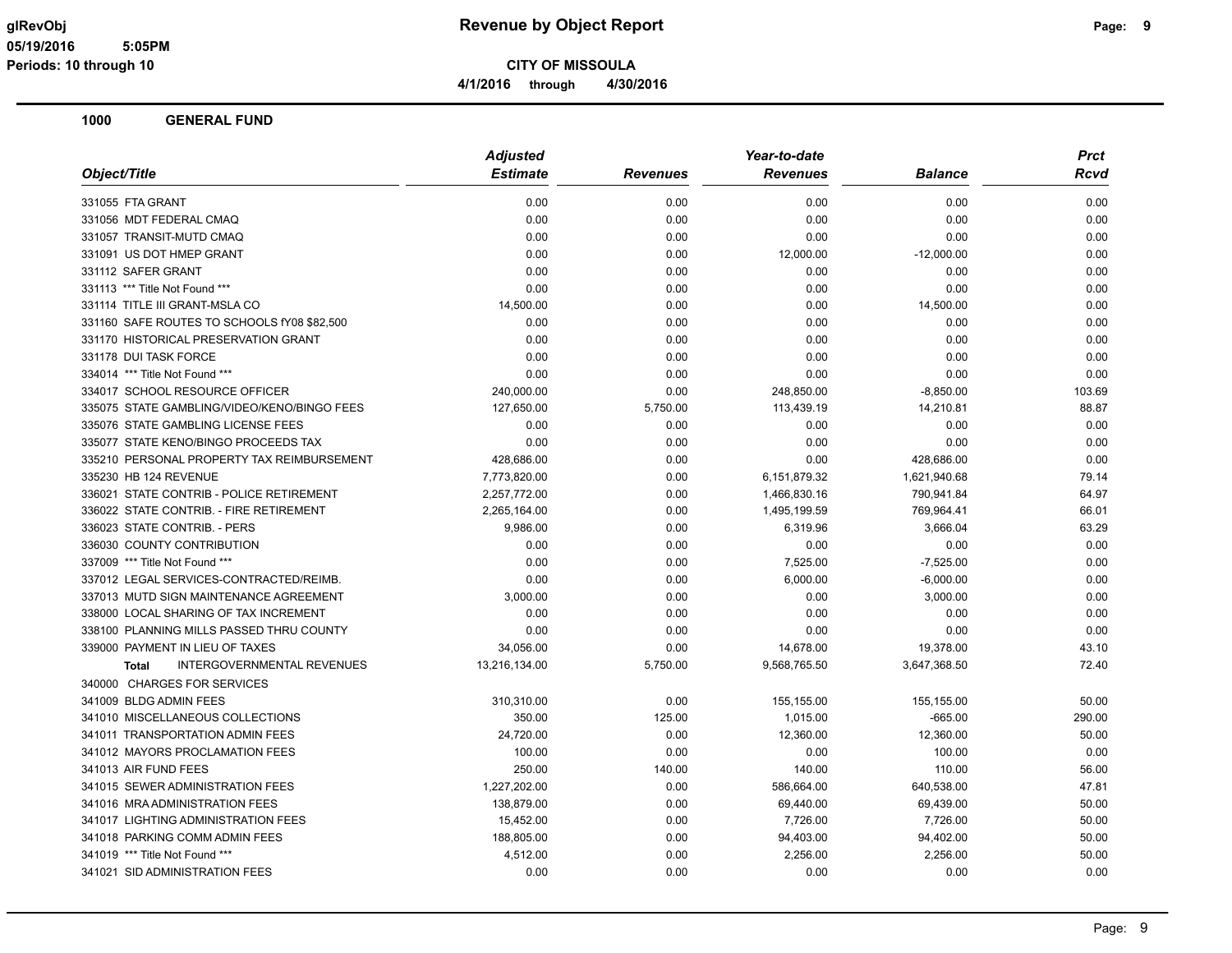**CITY OF MISSOULA**

**4/1/2016 through 4/30/2016**

|                                          | <b>Adjusted</b> |                 | Year-to-date    |                | <b>Prct</b> |  |
|------------------------------------------|-----------------|-----------------|-----------------|----------------|-------------|--|
| Object/Title                             | <b>Estimate</b> | <b>Revenues</b> | <b>Revenues</b> | <b>Balance</b> | Rcvd        |  |
| 341022 PROJECT ADMIN FEES                | 0.00            | 0.00            | 0.00            | 0.00           | 0.00        |  |
| 341023 PLANNING ADMIN FEES               | 24,720.00       | 0.00            | 12,000.00       | 12,720.00      | 48.54       |  |
| 341031 STATE REIMB MUNI COURT            | 0.00            | 0.00            | 0.00            | 0.00           | 0.00        |  |
| 341041 SEWER EXTENSION RECORDING FEES    | 4,500.00        | 326.00          | 2,728.00        | 1,772.00       | 60.62       |  |
| 341052 MUNICIPAL COURT FILING FEES       | 283,400.00      | 24,641.22       | 245,307.49      | 38,092.51      | 86.56       |  |
| 341055 CRIME VICTIM SURCHARGE            | 2,500.00        | 149.00          | 1,222.99        | 1,277.01       | 48.92       |  |
| 341067 SUBDIVISION EXEMPTION AFFIDAVITS  | 0.00            | 200.00          | 5,600.00        | $-5,600.00$    | 0.00        |  |
| 341068 SUBDIVISON FEES                   | 5,000.00        | 595.00          | 5,771.00        | $-771.00$      | 115.42      |  |
| 341069 REZONING FEES                     | 5,000.00        | 0.00            | 7,884.00        | $-2,884.00$    | 157.68      |  |
| 341070 DESIGN REVIEW BOARD               | 15,000.00       | 1,483.48        | 29.834.15       | $-14,834.15$   | 198.89      |  |
| 341071 BOARD OF ADJUST. ZONING, SIGNS    | 0.00            | 0.00            | 0.00            | 0.00           | 0.00        |  |
| 341072 FLOOD PLAIN-0THER FEES            | 0.00            | 0.00            | 0.00            | 0.00           | 0.00        |  |
| 341073 FIRE PLAN CHECK FEES              | 27,981.00       | 1,998.00        | 22,350.00       | 5,631.00       | 79.88       |  |
| 341074 FIRE INSPECTION FEES              | 25,000.00       | 4,595.00        | 43,604.49       | $-18,604.49$   | 174.42      |  |
| 341076 ENGINEERING PLAN CHECK FEES       | 33,478.00       | 4,478.00        | 34,819.00       | $-1,341.00$    | 104.01      |  |
| 341077 ZONING COMPLIANCE INSPECTIONS     | 0.00            | 0.00            | 0.00            | 0.00           | 0.00        |  |
| 341078 ENGINEERING MAP FEES              | 120.00          | 10.00           | 230.00          | $-110.00$      | 191.67      |  |
| 341079 GREASE INTERCEPTOR APPEAL FEES    | 2,000.00        | 0.00            | 463.50          | 1,536.50       | 23.18       |  |
| 341090 STREET VACATION PETITION FEES     | 0.00            | 0.00            | 3,962.00        | $-3,962.00$    | 0.00        |  |
| 341091 INSPECTION CODE BOOKS & COPIES    | 0.00            | 0.00            | 0.00            | 0.00           | 0.00        |  |
| 341100 GRANT ADMINISTRATION SERVICE FEES | 0.00            | 0.00            | 0.00            | 0.00           | 0.00        |  |
| 342010 POLICE/BID AGREEMENT              | 0.00            | 0.00            | 47,684.00       | $-47,684.00$   | 0.00        |  |
| 342012 PD REIMBURSABLE SERVICES          | 0.00            | 0.00            | 1,066.69        | $-1,066.69$    | 0.00        |  |
| 342013 SECURITY INVEST FEES              | 11,000.00       | 1,557.50        | 10,349.75       | 650.25         | 94.09       |  |
| 342014 POLICE DEPARTMENT SERVICE FEES    | 15,000.00       | 2,066.00        | 16,136.00       | $-1,136.00$    | 107.57      |  |
| 342015 POLICE OVERTIME FEES              | 84,000.00       | 3,230.81        | 81,534.26       | 2,465.74       | 97.06       |  |
| 342016 POLICE TRAINING FEES              | 36,000.00       | 0.00            | 11,731.31       | 24,268.69      | 32.59       |  |
| 342017 CATERING FEES                     | 7,200.00        | 210.00          | 4,655.00        | 2,545.00       | 64.65       |  |
| 342018 DESK REPORTS                      | 20,000.00       | 1,256.00        | 27,153.00       | $-7,153.00$    | 135.77      |  |
| 342019 ABANDONED VEHICLE REVENUE FEES    | 12,500.00       | 250.00          | 10,155.00       | 2,345.00       | 81.24       |  |
| 342020 FIRE DEPARTMENT FEES              | 100.00          | 0.00            | 481.50          | $-381.50$      | 481.50      |  |
| 342021 CPR EDUCATION PROGRAM             | 7,435.00        | 1,295.00        | 8,305.00        | $-870.00$      | 111.70      |  |
| 342022 OUTSIDE HIRES                     | 524,890.00      | 3,291.01        | 660,547.09      | -135,657.09    | 125.84      |  |
| 342060 BIKE PROGRAM SALES & FEES         | 2,700.00        | 0.00            | 0.00            | 2,700.00       | 0.00        |  |
| 343000 PW REIMBURSABLE SERVICES          | 31,258.00       | 0.00            | 11,997.33       | 19,260.67      | 38.38       |  |
| 343001 SIGN FABRICATION & CONTRACTS      | 500.00          | 0.00            | 0.00            | 500.00         | 0.00        |  |
| 343002 OTHER AGENCIES - VEH MAINT        | 48,000.00       | 72.00           | 42,934.50       | 5,065.50       | 89.45       |  |
| 343003 STATE PAYMENT - TRAFFIC COUNTS    | 4,450.00        | 0.00            | 0.00            | 4,450.00       | 0.00        |  |
| 343004 SPECIAL STATE CONTRACTS           | 80,000.00       | 0.00            | 184,223.13      | $-104,223.13$  | 230.28      |  |
| 343006 OTHER GOVT AGENCY-STREET PROJECTS | 98,318.00       | 0.00            | 0.00            | 98,318.00      | 0.00        |  |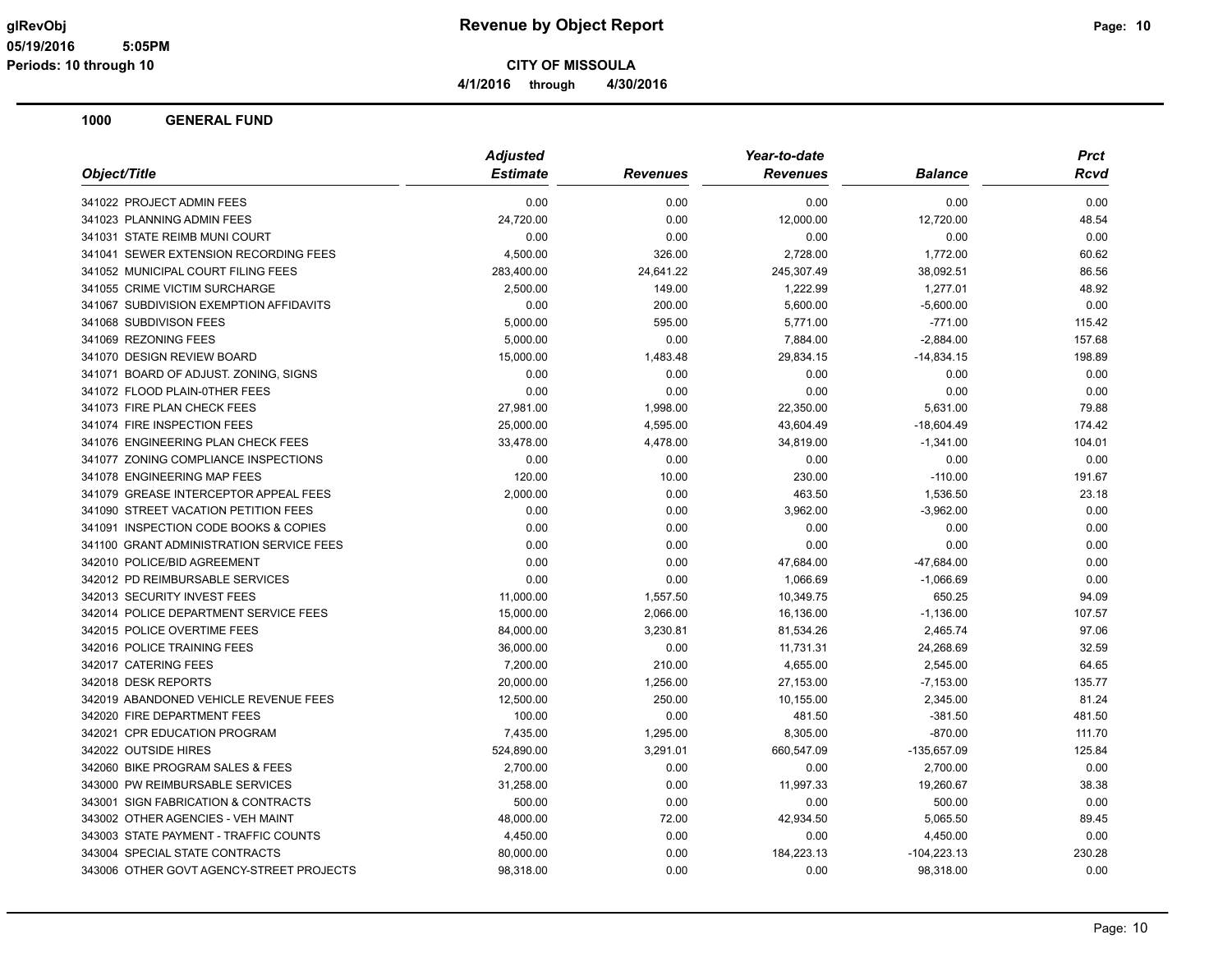**CITY OF MISSOULA**

**4/1/2016 through 4/30/2016**

| Object/Title<br><b>Estimate</b><br><b>Revenues</b><br><b>Revenues</b><br><b>Balance</b><br><b>Rcvd</b><br>343008 PRIVATE COMPANY STREET PAYMENTS<br>0.00<br>0.00<br>0.00<br>0.00<br>0.00<br>343010 STREET DEPT SALES & SERVICES<br>19,195.00<br>0.00<br>0.00<br>19,195.00<br>0.00<br>343013 SNOW REMOVAL FEES<br>1,500.00<br>1,532.76<br>$-32.76$<br>470.00<br>102.18<br>0.00<br>0.00<br>343018 *** Title Not Found ***<br>823.35<br>$-823.35$<br>0.00<br>530,082.00<br>183,087.67<br>81.98<br>343080 STATE MAINTENANCE CONTRACT<br>434,579.76<br>95,502.24<br>343082 MDT URBAN PROJECTS<br>0.00<br>0.00<br>0.00<br>0.00<br>0.00<br>343083 CONTRACT SEWER APPLICATIONS<br>0.00<br>0.00<br>0.00<br>0.00<br>0.00<br>343084 STREET MAINTENANCE MATERIALS REIMB<br>55,500.00<br>0.00<br>81,932.31<br>-26,432.31<br>147.63<br>343097 SIDEWALK AND CURB FEES<br>340,000.00<br>19,000.95<br>273,104.23<br>66,895.77<br>80.32<br>343311 SALE OF NICHES<br>3,200.00<br>0.00<br>0.00<br>3,200.00<br>0.00<br>343320 CEMETERY - SALE OF PLOTS<br>12,870.00<br>2,450.00<br>12,650.00<br>220.00<br>98.29<br>343321 CEMETERY FOUNDATIONS<br>1,570.00<br>1,295.00<br>2,535.00<br>$-965.00$<br>161.46<br>343322 CEMETERY FLOWER CARE<br>3,770.00<br>4,250.00<br>1,960.00<br>480.00<br>88.71<br>343323 CEMETERY - LINER INSTALL FEES<br>200.00<br>10,550.00<br>$-4,970.00$<br>5,580.00<br>189.07<br>343324 OTHER CEMETERY FEES<br>1,500.00<br>150.00<br>1,500.00<br>0.00<br>100.00<br>343325 2ND INTERMENT RIGHT<br>0.00<br>0.00<br>1,200.00<br>$-1,200.00$<br>0.00<br>343340 CEMETERY - OPENINGS & CLOSINGS<br>10,950.00<br>350.00<br>10,125.00<br>825.00<br>92.47<br>343350 CEMETERY CARE, FEES<br>0.00<br>0.00<br>24,000.00<br>0.00<br>24,000.00<br>343360 WEED CONTROL<br>3,000.00<br>0.00<br>1,024.93<br>1,975.07<br>34.16<br>346029 PARKS PETTY CASH FUND<br>0.00<br>0.00<br>0.00<br>0.00<br>0.00<br>346031 RECREATION FEES<br>243,088.00<br>70,433.33<br>198,321.22<br>44,766.78<br>81.58<br>346033 PARK FEES/FACILITY RENTALS<br>170,000.00<br>8,592.28<br>63,048.96<br>106,951.04<br>37.09<br>346034 GROUNDS MAINTENANCE CONTRACT<br>0.00<br>48,367.20<br>96,734.40<br>$-96,734.40$<br>0.00<br>346036 PARK CONCESSION FEES<br>373.00<br>37.63<br>3,000.00<br>1,128.94<br>1,871.06<br>346037 YOUTH DRUG COURT CONTRACT<br>11,700.00<br>0.00<br>0.00<br>11,700.00<br>0.00<br>0.00<br>0.00<br>0.00<br>346050 COUNTY PLAYGROUND CONTRACT<br>3,150.00<br>3,150.00<br>346051 MONTANA PARKS/REC CONFERENCE 2012<br>4,500.00<br>0.00<br>2,184.05<br>2,315.95<br>48.53<br>346070 RECREATION GENERAL MERCHANDISE<br>0.00<br>0.00<br>0.00<br>0.00<br>0.00<br>76.72<br><b>CHARGES FOR SERVICES</b><br>4,771,265.00<br>388,698.45<br>3,660,634.09<br>1,110,630.91<br><b>Total</b><br>350000 FINES & FORFEITURES<br>351022 LAW ENFORCEMENT ACADEMY SURCHARGE #!<br>0.00<br>5,657.97<br>16,291.43<br>$-16,291.43$<br>0.00<br>912.682.01<br>351031 TRAFFIC FINES<br>1,325,000.00<br>113.189.85<br>412.317.99<br>68.88<br>351032 SURCHARGE ON FINES<br>8,685.66<br>78,487.72<br>129,089.00<br>50,601.28<br>60.80<br>351034 CELLULAR PHONE FINES<br>80,000.00<br>2,239.50<br>50.084.50<br>29,915.50<br>62.61<br>351035 CELL PHONE FINES: EDUCATION<br>0.00<br>2,239.50<br>$-50,084.50$<br>0.00<br>50,084.50<br>355000 FALSE ALARM PENALTY<br>10,000.00<br>1,092.00<br>9,776.00<br>224.00<br>97.76<br><b>FINES &amp; FORFEITURES</b><br>1,544,089.00<br>133,104.48<br>72.37<br>1,117,406.16<br>426,682.84<br><b>Total</b><br>360000 MISCELLANEOUS REVENUES<br>360000 MISCELLANEOUS REVENUES<br>0.00<br>0.00<br>0.00<br>0.00<br>0.00<br>360001 COPIES<br>2,200.00<br>219.50<br>239.26<br>89.12<br>1,960.74 | <b>Adjusted</b> | Year-to-date | <b>Prct</b> |
|-------------------------------------------------------------------------------------------------------------------------------------------------------------------------------------------------------------------------------------------------------------------------------------------------------------------------------------------------------------------------------------------------------------------------------------------------------------------------------------------------------------------------------------------------------------------------------------------------------------------------------------------------------------------------------------------------------------------------------------------------------------------------------------------------------------------------------------------------------------------------------------------------------------------------------------------------------------------------------------------------------------------------------------------------------------------------------------------------------------------------------------------------------------------------------------------------------------------------------------------------------------------------------------------------------------------------------------------------------------------------------------------------------------------------------------------------------------------------------------------------------------------------------------------------------------------------------------------------------------------------------------------------------------------------------------------------------------------------------------------------------------------------------------------------------------------------------------------------------------------------------------------------------------------------------------------------------------------------------------------------------------------------------------------------------------------------------------------------------------------------------------------------------------------------------------------------------------------------------------------------------------------------------------------------------------------------------------------------------------------------------------------------------------------------------------------------------------------------------------------------------------------------------------------------------------------------------------------------------------------------------------------------------------------------------------------------------------------------------------------------------------------------------------------------------------------------------------------------------------------------------------------------------------------------------------------------------------------------------------------------------------------------------------------------------------------------------------------------------------------------------------------------------------------------------------------------------------------------------------------------------------------------------------------------------------------------------------------------------------------------------------------------------------------------------------------------------------------------------------------------------------------------------------------------------------------------------------------------------------------------------------------------------------------------------|-----------------|--------------|-------------|
|                                                                                                                                                                                                                                                                                                                                                                                                                                                                                                                                                                                                                                                                                                                                                                                                                                                                                                                                                                                                                                                                                                                                                                                                                                                                                                                                                                                                                                                                                                                                                                                                                                                                                                                                                                                                                                                                                                                                                                                                                                                                                                                                                                                                                                                                                                                                                                                                                                                                                                                                                                                                                                                                                                                                                                                                                                                                                                                                                                                                                                                                                                                                                                                                                                                                                                                                                                                                                                                                                                                                                                                                                                                                               |                 |              |             |
|                                                                                                                                                                                                                                                                                                                                                                                                                                                                                                                                                                                                                                                                                                                                                                                                                                                                                                                                                                                                                                                                                                                                                                                                                                                                                                                                                                                                                                                                                                                                                                                                                                                                                                                                                                                                                                                                                                                                                                                                                                                                                                                                                                                                                                                                                                                                                                                                                                                                                                                                                                                                                                                                                                                                                                                                                                                                                                                                                                                                                                                                                                                                                                                                                                                                                                                                                                                                                                                                                                                                                                                                                                                                               |                 |              |             |
|                                                                                                                                                                                                                                                                                                                                                                                                                                                                                                                                                                                                                                                                                                                                                                                                                                                                                                                                                                                                                                                                                                                                                                                                                                                                                                                                                                                                                                                                                                                                                                                                                                                                                                                                                                                                                                                                                                                                                                                                                                                                                                                                                                                                                                                                                                                                                                                                                                                                                                                                                                                                                                                                                                                                                                                                                                                                                                                                                                                                                                                                                                                                                                                                                                                                                                                                                                                                                                                                                                                                                                                                                                                                               |                 |              |             |
|                                                                                                                                                                                                                                                                                                                                                                                                                                                                                                                                                                                                                                                                                                                                                                                                                                                                                                                                                                                                                                                                                                                                                                                                                                                                                                                                                                                                                                                                                                                                                                                                                                                                                                                                                                                                                                                                                                                                                                                                                                                                                                                                                                                                                                                                                                                                                                                                                                                                                                                                                                                                                                                                                                                                                                                                                                                                                                                                                                                                                                                                                                                                                                                                                                                                                                                                                                                                                                                                                                                                                                                                                                                                               |                 |              |             |
|                                                                                                                                                                                                                                                                                                                                                                                                                                                                                                                                                                                                                                                                                                                                                                                                                                                                                                                                                                                                                                                                                                                                                                                                                                                                                                                                                                                                                                                                                                                                                                                                                                                                                                                                                                                                                                                                                                                                                                                                                                                                                                                                                                                                                                                                                                                                                                                                                                                                                                                                                                                                                                                                                                                                                                                                                                                                                                                                                                                                                                                                                                                                                                                                                                                                                                                                                                                                                                                                                                                                                                                                                                                                               |                 |              |             |
|                                                                                                                                                                                                                                                                                                                                                                                                                                                                                                                                                                                                                                                                                                                                                                                                                                                                                                                                                                                                                                                                                                                                                                                                                                                                                                                                                                                                                                                                                                                                                                                                                                                                                                                                                                                                                                                                                                                                                                                                                                                                                                                                                                                                                                                                                                                                                                                                                                                                                                                                                                                                                                                                                                                                                                                                                                                                                                                                                                                                                                                                                                                                                                                                                                                                                                                                                                                                                                                                                                                                                                                                                                                                               |                 |              |             |
|                                                                                                                                                                                                                                                                                                                                                                                                                                                                                                                                                                                                                                                                                                                                                                                                                                                                                                                                                                                                                                                                                                                                                                                                                                                                                                                                                                                                                                                                                                                                                                                                                                                                                                                                                                                                                                                                                                                                                                                                                                                                                                                                                                                                                                                                                                                                                                                                                                                                                                                                                                                                                                                                                                                                                                                                                                                                                                                                                                                                                                                                                                                                                                                                                                                                                                                                                                                                                                                                                                                                                                                                                                                                               |                 |              |             |
|                                                                                                                                                                                                                                                                                                                                                                                                                                                                                                                                                                                                                                                                                                                                                                                                                                                                                                                                                                                                                                                                                                                                                                                                                                                                                                                                                                                                                                                                                                                                                                                                                                                                                                                                                                                                                                                                                                                                                                                                                                                                                                                                                                                                                                                                                                                                                                                                                                                                                                                                                                                                                                                                                                                                                                                                                                                                                                                                                                                                                                                                                                                                                                                                                                                                                                                                                                                                                                                                                                                                                                                                                                                                               |                 |              |             |
|                                                                                                                                                                                                                                                                                                                                                                                                                                                                                                                                                                                                                                                                                                                                                                                                                                                                                                                                                                                                                                                                                                                                                                                                                                                                                                                                                                                                                                                                                                                                                                                                                                                                                                                                                                                                                                                                                                                                                                                                                                                                                                                                                                                                                                                                                                                                                                                                                                                                                                                                                                                                                                                                                                                                                                                                                                                                                                                                                                                                                                                                                                                                                                                                                                                                                                                                                                                                                                                                                                                                                                                                                                                                               |                 |              |             |
|                                                                                                                                                                                                                                                                                                                                                                                                                                                                                                                                                                                                                                                                                                                                                                                                                                                                                                                                                                                                                                                                                                                                                                                                                                                                                                                                                                                                                                                                                                                                                                                                                                                                                                                                                                                                                                                                                                                                                                                                                                                                                                                                                                                                                                                                                                                                                                                                                                                                                                                                                                                                                                                                                                                                                                                                                                                                                                                                                                                                                                                                                                                                                                                                                                                                                                                                                                                                                                                                                                                                                                                                                                                                               |                 |              |             |
|                                                                                                                                                                                                                                                                                                                                                                                                                                                                                                                                                                                                                                                                                                                                                                                                                                                                                                                                                                                                                                                                                                                                                                                                                                                                                                                                                                                                                                                                                                                                                                                                                                                                                                                                                                                                                                                                                                                                                                                                                                                                                                                                                                                                                                                                                                                                                                                                                                                                                                                                                                                                                                                                                                                                                                                                                                                                                                                                                                                                                                                                                                                                                                                                                                                                                                                                                                                                                                                                                                                                                                                                                                                                               |                 |              |             |
|                                                                                                                                                                                                                                                                                                                                                                                                                                                                                                                                                                                                                                                                                                                                                                                                                                                                                                                                                                                                                                                                                                                                                                                                                                                                                                                                                                                                                                                                                                                                                                                                                                                                                                                                                                                                                                                                                                                                                                                                                                                                                                                                                                                                                                                                                                                                                                                                                                                                                                                                                                                                                                                                                                                                                                                                                                                                                                                                                                                                                                                                                                                                                                                                                                                                                                                                                                                                                                                                                                                                                                                                                                                                               |                 |              |             |
|                                                                                                                                                                                                                                                                                                                                                                                                                                                                                                                                                                                                                                                                                                                                                                                                                                                                                                                                                                                                                                                                                                                                                                                                                                                                                                                                                                                                                                                                                                                                                                                                                                                                                                                                                                                                                                                                                                                                                                                                                                                                                                                                                                                                                                                                                                                                                                                                                                                                                                                                                                                                                                                                                                                                                                                                                                                                                                                                                                                                                                                                                                                                                                                                                                                                                                                                                                                                                                                                                                                                                                                                                                                                               |                 |              |             |
|                                                                                                                                                                                                                                                                                                                                                                                                                                                                                                                                                                                                                                                                                                                                                                                                                                                                                                                                                                                                                                                                                                                                                                                                                                                                                                                                                                                                                                                                                                                                                                                                                                                                                                                                                                                                                                                                                                                                                                                                                                                                                                                                                                                                                                                                                                                                                                                                                                                                                                                                                                                                                                                                                                                                                                                                                                                                                                                                                                                                                                                                                                                                                                                                                                                                                                                                                                                                                                                                                                                                                                                                                                                                               |                 |              |             |
|                                                                                                                                                                                                                                                                                                                                                                                                                                                                                                                                                                                                                                                                                                                                                                                                                                                                                                                                                                                                                                                                                                                                                                                                                                                                                                                                                                                                                                                                                                                                                                                                                                                                                                                                                                                                                                                                                                                                                                                                                                                                                                                                                                                                                                                                                                                                                                                                                                                                                                                                                                                                                                                                                                                                                                                                                                                                                                                                                                                                                                                                                                                                                                                                                                                                                                                                                                                                                                                                                                                                                                                                                                                                               |                 |              |             |
|                                                                                                                                                                                                                                                                                                                                                                                                                                                                                                                                                                                                                                                                                                                                                                                                                                                                                                                                                                                                                                                                                                                                                                                                                                                                                                                                                                                                                                                                                                                                                                                                                                                                                                                                                                                                                                                                                                                                                                                                                                                                                                                                                                                                                                                                                                                                                                                                                                                                                                                                                                                                                                                                                                                                                                                                                                                                                                                                                                                                                                                                                                                                                                                                                                                                                                                                                                                                                                                                                                                                                                                                                                                                               |                 |              |             |
|                                                                                                                                                                                                                                                                                                                                                                                                                                                                                                                                                                                                                                                                                                                                                                                                                                                                                                                                                                                                                                                                                                                                                                                                                                                                                                                                                                                                                                                                                                                                                                                                                                                                                                                                                                                                                                                                                                                                                                                                                                                                                                                                                                                                                                                                                                                                                                                                                                                                                                                                                                                                                                                                                                                                                                                                                                                                                                                                                                                                                                                                                                                                                                                                                                                                                                                                                                                                                                                                                                                                                                                                                                                                               |                 |              |             |
|                                                                                                                                                                                                                                                                                                                                                                                                                                                                                                                                                                                                                                                                                                                                                                                                                                                                                                                                                                                                                                                                                                                                                                                                                                                                                                                                                                                                                                                                                                                                                                                                                                                                                                                                                                                                                                                                                                                                                                                                                                                                                                                                                                                                                                                                                                                                                                                                                                                                                                                                                                                                                                                                                                                                                                                                                                                                                                                                                                                                                                                                                                                                                                                                                                                                                                                                                                                                                                                                                                                                                                                                                                                                               |                 |              |             |
|                                                                                                                                                                                                                                                                                                                                                                                                                                                                                                                                                                                                                                                                                                                                                                                                                                                                                                                                                                                                                                                                                                                                                                                                                                                                                                                                                                                                                                                                                                                                                                                                                                                                                                                                                                                                                                                                                                                                                                                                                                                                                                                                                                                                                                                                                                                                                                                                                                                                                                                                                                                                                                                                                                                                                                                                                                                                                                                                                                                                                                                                                                                                                                                                                                                                                                                                                                                                                                                                                                                                                                                                                                                                               |                 |              |             |
|                                                                                                                                                                                                                                                                                                                                                                                                                                                                                                                                                                                                                                                                                                                                                                                                                                                                                                                                                                                                                                                                                                                                                                                                                                                                                                                                                                                                                                                                                                                                                                                                                                                                                                                                                                                                                                                                                                                                                                                                                                                                                                                                                                                                                                                                                                                                                                                                                                                                                                                                                                                                                                                                                                                                                                                                                                                                                                                                                                                                                                                                                                                                                                                                                                                                                                                                                                                                                                                                                                                                                                                                                                                                               |                 |              |             |
|                                                                                                                                                                                                                                                                                                                                                                                                                                                                                                                                                                                                                                                                                                                                                                                                                                                                                                                                                                                                                                                                                                                                                                                                                                                                                                                                                                                                                                                                                                                                                                                                                                                                                                                                                                                                                                                                                                                                                                                                                                                                                                                                                                                                                                                                                                                                                                                                                                                                                                                                                                                                                                                                                                                                                                                                                                                                                                                                                                                                                                                                                                                                                                                                                                                                                                                                                                                                                                                                                                                                                                                                                                                                               |                 |              |             |
|                                                                                                                                                                                                                                                                                                                                                                                                                                                                                                                                                                                                                                                                                                                                                                                                                                                                                                                                                                                                                                                                                                                                                                                                                                                                                                                                                                                                                                                                                                                                                                                                                                                                                                                                                                                                                                                                                                                                                                                                                                                                                                                                                                                                                                                                                                                                                                                                                                                                                                                                                                                                                                                                                                                                                                                                                                                                                                                                                                                                                                                                                                                                                                                                                                                                                                                                                                                                                                                                                                                                                                                                                                                                               |                 |              |             |
|                                                                                                                                                                                                                                                                                                                                                                                                                                                                                                                                                                                                                                                                                                                                                                                                                                                                                                                                                                                                                                                                                                                                                                                                                                                                                                                                                                                                                                                                                                                                                                                                                                                                                                                                                                                                                                                                                                                                                                                                                                                                                                                                                                                                                                                                                                                                                                                                                                                                                                                                                                                                                                                                                                                                                                                                                                                                                                                                                                                                                                                                                                                                                                                                                                                                                                                                                                                                                                                                                                                                                                                                                                                                               |                 |              |             |
|                                                                                                                                                                                                                                                                                                                                                                                                                                                                                                                                                                                                                                                                                                                                                                                                                                                                                                                                                                                                                                                                                                                                                                                                                                                                                                                                                                                                                                                                                                                                                                                                                                                                                                                                                                                                                                                                                                                                                                                                                                                                                                                                                                                                                                                                                                                                                                                                                                                                                                                                                                                                                                                                                                                                                                                                                                                                                                                                                                                                                                                                                                                                                                                                                                                                                                                                                                                                                                                                                                                                                                                                                                                                               |                 |              |             |
|                                                                                                                                                                                                                                                                                                                                                                                                                                                                                                                                                                                                                                                                                                                                                                                                                                                                                                                                                                                                                                                                                                                                                                                                                                                                                                                                                                                                                                                                                                                                                                                                                                                                                                                                                                                                                                                                                                                                                                                                                                                                                                                                                                                                                                                                                                                                                                                                                                                                                                                                                                                                                                                                                                                                                                                                                                                                                                                                                                                                                                                                                                                                                                                                                                                                                                                                                                                                                                                                                                                                                                                                                                                                               |                 |              |             |
|                                                                                                                                                                                                                                                                                                                                                                                                                                                                                                                                                                                                                                                                                                                                                                                                                                                                                                                                                                                                                                                                                                                                                                                                                                                                                                                                                                                                                                                                                                                                                                                                                                                                                                                                                                                                                                                                                                                                                                                                                                                                                                                                                                                                                                                                                                                                                                                                                                                                                                                                                                                                                                                                                                                                                                                                                                                                                                                                                                                                                                                                                                                                                                                                                                                                                                                                                                                                                                                                                                                                                                                                                                                                               |                 |              |             |
|                                                                                                                                                                                                                                                                                                                                                                                                                                                                                                                                                                                                                                                                                                                                                                                                                                                                                                                                                                                                                                                                                                                                                                                                                                                                                                                                                                                                                                                                                                                                                                                                                                                                                                                                                                                                                                                                                                                                                                                                                                                                                                                                                                                                                                                                                                                                                                                                                                                                                                                                                                                                                                                                                                                                                                                                                                                                                                                                                                                                                                                                                                                                                                                                                                                                                                                                                                                                                                                                                                                                                                                                                                                                               |                 |              |             |
|                                                                                                                                                                                                                                                                                                                                                                                                                                                                                                                                                                                                                                                                                                                                                                                                                                                                                                                                                                                                                                                                                                                                                                                                                                                                                                                                                                                                                                                                                                                                                                                                                                                                                                                                                                                                                                                                                                                                                                                                                                                                                                                                                                                                                                                                                                                                                                                                                                                                                                                                                                                                                                                                                                                                                                                                                                                                                                                                                                                                                                                                                                                                                                                                                                                                                                                                                                                                                                                                                                                                                                                                                                                                               |                 |              |             |
|                                                                                                                                                                                                                                                                                                                                                                                                                                                                                                                                                                                                                                                                                                                                                                                                                                                                                                                                                                                                                                                                                                                                                                                                                                                                                                                                                                                                                                                                                                                                                                                                                                                                                                                                                                                                                                                                                                                                                                                                                                                                                                                                                                                                                                                                                                                                                                                                                                                                                                                                                                                                                                                                                                                                                                                                                                                                                                                                                                                                                                                                                                                                                                                                                                                                                                                                                                                                                                                                                                                                                                                                                                                                               |                 |              |             |
|                                                                                                                                                                                                                                                                                                                                                                                                                                                                                                                                                                                                                                                                                                                                                                                                                                                                                                                                                                                                                                                                                                                                                                                                                                                                                                                                                                                                                                                                                                                                                                                                                                                                                                                                                                                                                                                                                                                                                                                                                                                                                                                                                                                                                                                                                                                                                                                                                                                                                                                                                                                                                                                                                                                                                                                                                                                                                                                                                                                                                                                                                                                                                                                                                                                                                                                                                                                                                                                                                                                                                                                                                                                                               |                 |              |             |
|                                                                                                                                                                                                                                                                                                                                                                                                                                                                                                                                                                                                                                                                                                                                                                                                                                                                                                                                                                                                                                                                                                                                                                                                                                                                                                                                                                                                                                                                                                                                                                                                                                                                                                                                                                                                                                                                                                                                                                                                                                                                                                                                                                                                                                                                                                                                                                                                                                                                                                                                                                                                                                                                                                                                                                                                                                                                                                                                                                                                                                                                                                                                                                                                                                                                                                                                                                                                                                                                                                                                                                                                                                                                               |                 |              |             |
|                                                                                                                                                                                                                                                                                                                                                                                                                                                                                                                                                                                                                                                                                                                                                                                                                                                                                                                                                                                                                                                                                                                                                                                                                                                                                                                                                                                                                                                                                                                                                                                                                                                                                                                                                                                                                                                                                                                                                                                                                                                                                                                                                                                                                                                                                                                                                                                                                                                                                                                                                                                                                                                                                                                                                                                                                                                                                                                                                                                                                                                                                                                                                                                                                                                                                                                                                                                                                                                                                                                                                                                                                                                                               |                 |              |             |
|                                                                                                                                                                                                                                                                                                                                                                                                                                                                                                                                                                                                                                                                                                                                                                                                                                                                                                                                                                                                                                                                                                                                                                                                                                                                                                                                                                                                                                                                                                                                                                                                                                                                                                                                                                                                                                                                                                                                                                                                                                                                                                                                                                                                                                                                                                                                                                                                                                                                                                                                                                                                                                                                                                                                                                                                                                                                                                                                                                                                                                                                                                                                                                                                                                                                                                                                                                                                                                                                                                                                                                                                                                                                               |                 |              |             |
|                                                                                                                                                                                                                                                                                                                                                                                                                                                                                                                                                                                                                                                                                                                                                                                                                                                                                                                                                                                                                                                                                                                                                                                                                                                                                                                                                                                                                                                                                                                                                                                                                                                                                                                                                                                                                                                                                                                                                                                                                                                                                                                                                                                                                                                                                                                                                                                                                                                                                                                                                                                                                                                                                                                                                                                                                                                                                                                                                                                                                                                                                                                                                                                                                                                                                                                                                                                                                                                                                                                                                                                                                                                                               |                 |              |             |
|                                                                                                                                                                                                                                                                                                                                                                                                                                                                                                                                                                                                                                                                                                                                                                                                                                                                                                                                                                                                                                                                                                                                                                                                                                                                                                                                                                                                                                                                                                                                                                                                                                                                                                                                                                                                                                                                                                                                                                                                                                                                                                                                                                                                                                                                                                                                                                                                                                                                                                                                                                                                                                                                                                                                                                                                                                                                                                                                                                                                                                                                                                                                                                                                                                                                                                                                                                                                                                                                                                                                                                                                                                                                               |                 |              |             |
|                                                                                                                                                                                                                                                                                                                                                                                                                                                                                                                                                                                                                                                                                                                                                                                                                                                                                                                                                                                                                                                                                                                                                                                                                                                                                                                                                                                                                                                                                                                                                                                                                                                                                                                                                                                                                                                                                                                                                                                                                                                                                                                                                                                                                                                                                                                                                                                                                                                                                                                                                                                                                                                                                                                                                                                                                                                                                                                                                                                                                                                                                                                                                                                                                                                                                                                                                                                                                                                                                                                                                                                                                                                                               |                 |              |             |
|                                                                                                                                                                                                                                                                                                                                                                                                                                                                                                                                                                                                                                                                                                                                                                                                                                                                                                                                                                                                                                                                                                                                                                                                                                                                                                                                                                                                                                                                                                                                                                                                                                                                                                                                                                                                                                                                                                                                                                                                                                                                                                                                                                                                                                                                                                                                                                                                                                                                                                                                                                                                                                                                                                                                                                                                                                                                                                                                                                                                                                                                                                                                                                                                                                                                                                                                                                                                                                                                                                                                                                                                                                                                               |                 |              |             |
|                                                                                                                                                                                                                                                                                                                                                                                                                                                                                                                                                                                                                                                                                                                                                                                                                                                                                                                                                                                                                                                                                                                                                                                                                                                                                                                                                                                                                                                                                                                                                                                                                                                                                                                                                                                                                                                                                                                                                                                                                                                                                                                                                                                                                                                                                                                                                                                                                                                                                                                                                                                                                                                                                                                                                                                                                                                                                                                                                                                                                                                                                                                                                                                                                                                                                                                                                                                                                                                                                                                                                                                                                                                                               |                 |              |             |
|                                                                                                                                                                                                                                                                                                                                                                                                                                                                                                                                                                                                                                                                                                                                                                                                                                                                                                                                                                                                                                                                                                                                                                                                                                                                                                                                                                                                                                                                                                                                                                                                                                                                                                                                                                                                                                                                                                                                                                                                                                                                                                                                                                                                                                                                                                                                                                                                                                                                                                                                                                                                                                                                                                                                                                                                                                                                                                                                                                                                                                                                                                                                                                                                                                                                                                                                                                                                                                                                                                                                                                                                                                                                               |                 |              |             |
|                                                                                                                                                                                                                                                                                                                                                                                                                                                                                                                                                                                                                                                                                                                                                                                                                                                                                                                                                                                                                                                                                                                                                                                                                                                                                                                                                                                                                                                                                                                                                                                                                                                                                                                                                                                                                                                                                                                                                                                                                                                                                                                                                                                                                                                                                                                                                                                                                                                                                                                                                                                                                                                                                                                                                                                                                                                                                                                                                                                                                                                                                                                                                                                                                                                                                                                                                                                                                                                                                                                                                                                                                                                                               |                 |              |             |
|                                                                                                                                                                                                                                                                                                                                                                                                                                                                                                                                                                                                                                                                                                                                                                                                                                                                                                                                                                                                                                                                                                                                                                                                                                                                                                                                                                                                                                                                                                                                                                                                                                                                                                                                                                                                                                                                                                                                                                                                                                                                                                                                                                                                                                                                                                                                                                                                                                                                                                                                                                                                                                                                                                                                                                                                                                                                                                                                                                                                                                                                                                                                                                                                                                                                                                                                                                                                                                                                                                                                                                                                                                                                               |                 |              |             |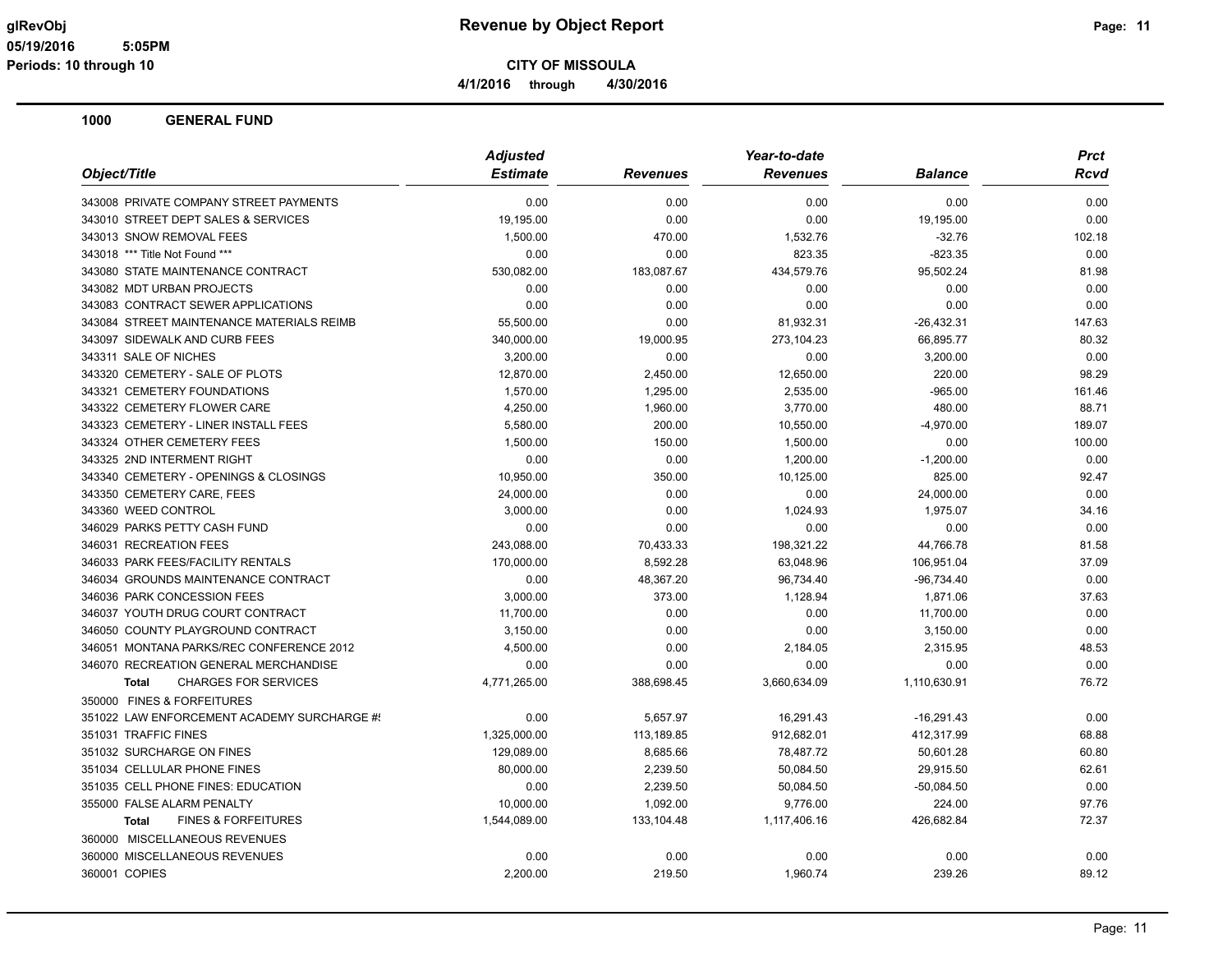**CITY OF MISSOULA**

**4/1/2016 through 4/30/2016**

|                                             | <b>Adjusted</b> |                 | Year-to-date    |                | <b>Prct</b> |  |
|---------------------------------------------|-----------------|-----------------|-----------------|----------------|-------------|--|
| Object/Title                                | <b>Estimate</b> | <b>Revenues</b> | <b>Revenues</b> | <b>Balance</b> | Rcvd        |  |
| 360002 PHONES                               | 0.00            | 0.00            | 0.00            | 0.00           | 0.00        |  |
| 360003 MMIA REIMBURSEMENT-ATTORNEY          | 0.00            | 0.00            | 203.37          | $-203.37$      | 0.00        |  |
| 360010 MISCELLANEOUS                        | 15,000.00       | 60.00           | 7,321.01        | 7,678.99       | 48.81       |  |
| 360011 ENERGY REBATES FOR COMPUTER UPGRADES | 0.00            | 0.00            | 0.00            | 0.00           | 0.00        |  |
| 360050 OVER/SHORT                           | 0.00            | 0.00            | $-20.00$        | 20.00          | 0.00        |  |
| 360100 REFUNDS                              | 200.00          | 0.00            | 0.00            | 200.00         | 0.00        |  |
| 362000 OTHER MISCELLANEOUS REVENUE          | 8,000.00        | 0.00            | 0.00            | 8,000.00       | 0.00        |  |
| 362001 MUNICIPAL COURT BAD CHECK CHARGES    | 0.00            | 0.00            | 0.00            | 0.00           | 0.00        |  |
| 362002 BAD CHECK CHARGES                    | 500.00          | 15.00           | 285.00          | 215.00         | 57.00       |  |
| 362003 US BANK FEE REIMBURSEMENT            | 0.00            | 0.00            | 0.00            | 0.00           | 0.00        |  |
| 362004 URD III FACADE IMPROVEMENT LOAN REC  | 0.00            | 0.00            | 0.00            | 0.00           | 0.00        |  |
| 362011 SALE OF UNCLAIMED PROPERTY           | 0.00            | 0.00            | 0.00            | 0.00           | 0.00        |  |
| 362012 REC/GREEN TAG PROGRAM                | 300.00          | 0.00            | 0.00            | 300.00         | 0.00        |  |
| 364012 SALE OF SURPLUS PROPERTY             | 40,000.00       | 0.00            | 0.00            | 40,000.00      | 0.00        |  |
| 364040 INSURANCE AND DAMAGE RECOVERY        | 40,000.00       | 458.82          | 26,909.53       | 13,090.47      | 67.27       |  |
| 364041 WORKERS COMPENSATION REIMBURSEMENT   | 2,500.00        | 0.00            | 0.00            | 2,500.00       | 0.00        |  |
| 364042 EXPENDITURE REIMBURSEMENTS           | 1,200.00        | 0.00            | 266.26          | 933.74         | 22.19       |  |
| 364043 RATTLESNAKE CORRIDOR REIMBURSEMENT   | 10,000.00       | 0.00            | 4,576.00        | 5,424.00       | 45.76       |  |
| 364044 EMERGENCY RESPONSE REIMBURSEMENT     | 50,000.00       | 0.00            | 0.00            | 50,000.00      | 0.00        |  |
| 364047 MMIA EXPENDITURE REIMBURSEMENT       | 0.00            | 0.00            | 0.00            | 0.00           | 0.00        |  |
| 364051 DOT RADAR GRANT                      | 0.00            | 0.00            | 0.00            | 0.00           | 0.00        |  |
| 364053 EXPENDITURE REIMB-FIRE SERVICES      | 0.00            | 0.00            | 0.00            | 0.00           | 0.00        |  |
| 364060 REIMB LETTER OF CREDIT-709 PARKVIEW  | 0.00            | 0.00            | 0.00            | 0.00           | 0.00        |  |
| 364061 REIMB LETTER OF CREDIT-LINNEA LANE   | 0.00            | 0.00            | 0.00            | 0.00           | 0.00        |  |
| 365000 DONATIONS                            | 0.00            | 0.00            | 0.00            | 0.00           | 0.00        |  |
| 365001 *** Title Not Found ***              | 0.00            | 4.00            | 4,704.31        | $-4,704.31$    | 0.00        |  |
| 365003 DONATIONS - SMOKE ALARMS             | 0.00            | 0.00            | 0.00            | 0.00           | 0.00        |  |
| 365004 GRANT CR TRAIL ASSN DONATION         | 0.00            | 0.00            | 0.00            | 0.00           | 0.00        |  |
| 365015 DONATIONS - COMBAT CHALLENGE         | 0.00            | 0.00            | 0.00            | 0.00           | 0.00        |  |
| 365016 LOCAL MATCH MDT                      | 0.00            | 0.00            | 0.00            | 0.00           | 0.00        |  |
| 365017 LOCAL MATCH TRANSIT                  | 0.00            | 0.00            | 0.00            | 0.00           | 0.00        |  |
| 365018 DONATIONS - THERMAL IMAGING          | 0.00            | 0.00            | 0.00            | 0.00           | 0.00        |  |
| 365021 COMBAT CHALLENGE DONATIONS           | 0.00            | 0.00            | 0.00            | 0.00           | 0.00        |  |
| 365022 NEIGHBORHOOD COUNCIL DONATIONS       | 0.00            | 0.00            | 0.00            | 0.00           | 0.00        |  |
| 368000 SALE OF COINS                        | 0.00            | 0.00            | 0.00            | 0.00           | 0.00        |  |
| 368001 SALE OF POLICE PROMOTIONS            | 0.00            | 0.00            | 0.00            | 0.00           | 0.00        |  |
| 368002 SALE OF FIRE PROMOTIONS              | 0.00            | 0.00            | 0.00            | 0.00           | 0.00        |  |
| MISCELLANEOUS REVENUES<br><b>Total</b>      | 169,900.00      | 757.32          | 46,206.22       | 123,693.78     | 27.20       |  |
| 370000 INVESTMENTS & ROYALTY EARNINGS       |                 |                 |                 |                |             |  |
| 371010 INTEREST ON INVESTMENTS              | 3,500.00        | 136.75          | 964.16          | 2,535.84       | 27.55       |  |
|                                             |                 |                 |                 |                |             |  |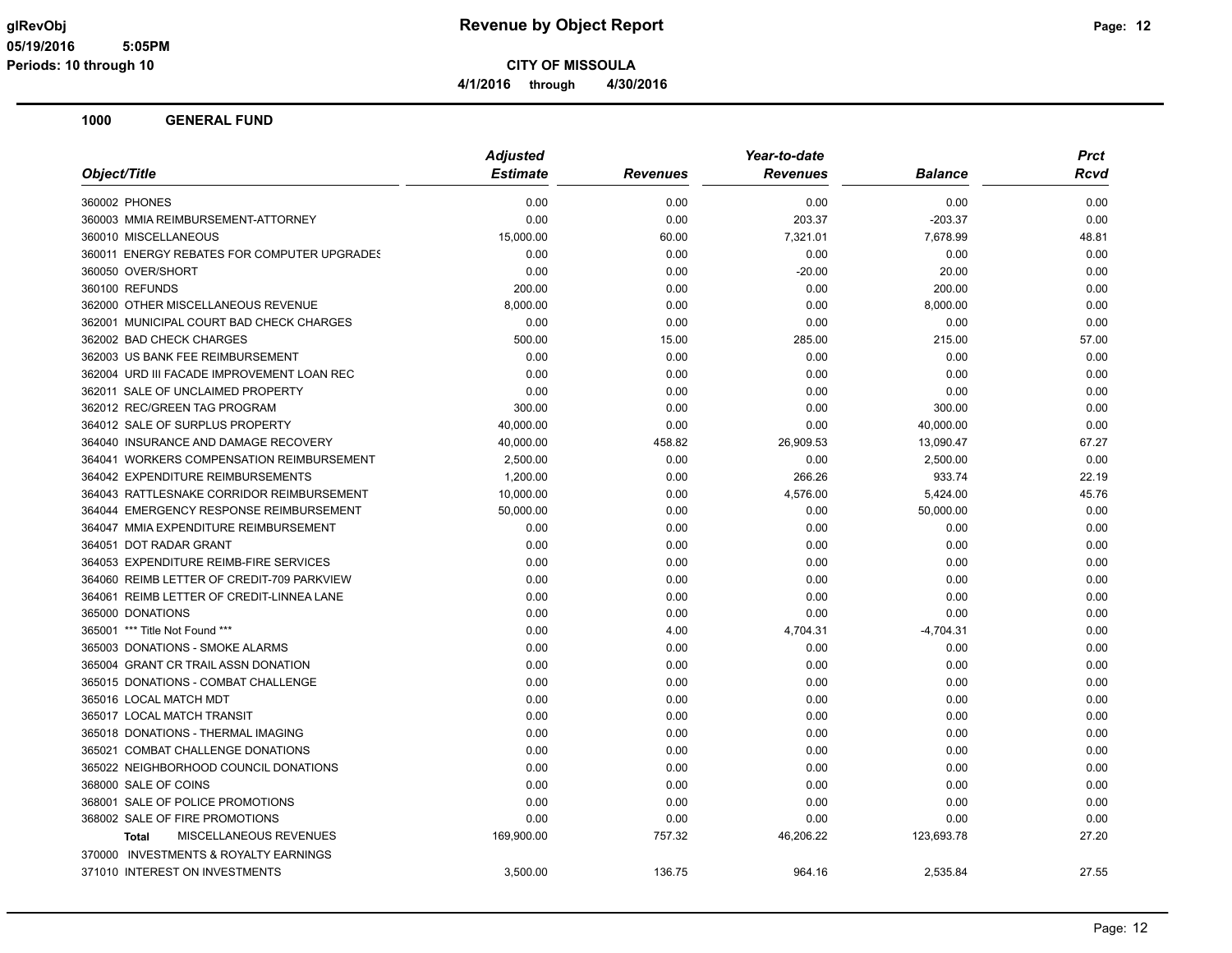**CITY OF MISSOULA 4/1/2016 through 4/30/2016**

|                                                           | <b>Adjusted</b> |                 | Year-to-date    | <b>Prct</b>    |             |
|-----------------------------------------------------------|-----------------|-----------------|-----------------|----------------|-------------|
| Object/Title                                              | <b>Estimate</b> | <b>Revenues</b> | <b>Revenues</b> | <b>Balance</b> | <b>Rcvd</b> |
| 371020 GAIN/LOSS IN MARKET VALUE OF INVESTMENT            | 0.00            | 0.00            | 0.00            | 0.00           | 0.00        |
| <b>INVESTMENTS &amp; ROYALTY EARNINGS</b><br><b>Total</b> | 3,500.00        | 136.75          | 964.16          | 2,535.84       | 27.55       |
| 380000 OTHER FINANCING SOURCES                            |                 |                 |                 |                |             |
| 381070 PROCEEDS FROM NOTES/LOANS/INTERCAP                 | 0.00            | 0.00            | 0.00            | 0.00           | 0.00        |
| 381090 PROCEEDS FROM CAPITAL LEASE                        | 0.00            | 0.00            | 260,875.00      | -260,875.00    | 0.00        |
| 382010 SALE OF FIXED ASSETS                               | 0.00            | 0.00            | 0.00            | 0.00           | 0.00        |
| 383000 OPERATING TRANSFERS                                | 0.00            | 0.00            | 0.00            | 0.00           | 0.00        |
| 383001 TRANS FR FLUSHING DISTRICT                         | 27,281.00       | 0.00            | 13,641.00       | 13,640.00      | 50.00       |
| 383002 TRANS FR GAS TAX                                   | 564,000.00      | 0.00            | 282,000.00      | 282,000.00     | 50.00       |
| 383003 TRANS FR COMPREHENSIVE INSURANCE LEVY              | 0.00            | 0.00            | 0.00            | 0.00           | 0.00        |
| 383004 TRANS FR EMPLOYEE HEALTH INSURANCE LEV             | 4,409,908.00    | 0.00            | 2,204,954.00    | 2,204,954.00   | 50.00       |
| 383007 TRANS FR CABLE FRANCHISE                           | 251,433.00      | 0.00            | 125,717.00      | 125,716.00     | 50.00       |
| 383008 TRANS FR RUSSELL PARK DISTRICT                     | 0.00            | 0.00            | 0.00            | 0.00           | 0.00        |
| 383009 TRANS FR TITLE I                                   | 0.00            | 0.00            | 0.00            | 0.00           | 0.00        |
| 383010 TRANS FR CIP                                       | 0.00            | 0.00            | 0.00            | 0.00           | 0.00        |
| 383011 TRANS FR SID REVOLVING                             | 100,000.00      | 0.00            | 0.00            | 100,000.00     | 0.00        |
| 383014 TRANS FR MRA                                       | 0.00            | 0.00            | 0.00            | 0.00           | 0.00        |
| 383015 TRANS FR MPC                                       | 0.00            | 0.00            | 0.00            | 0.00           | 0.00        |
| 383017 TRANS FR BUILDING                                  | 0.00            | 0.00            | 0.00            | 0.00           | 0.00        |
| 383018 TRANS FR WILLOWWOOD PARK DISTRICT                  | 0.00            | 0.00            | 0.00            | 0.00           | 0.00        |
| 383020 TRANS FR CEMETERY CARE                             | 9,545.00        | 0.00            | 0.00            | 9,545.00       | 0.00        |
| 383021 TRANS FR P&R TRAILS DEVLP                          | 50,000.00       | 0.00            | 0.00            | 50,000.00      | 0.00        |
| 383024 TRANS FR SEWER CLEARING                            | 0.00            | 0.00            | 0.00            | 0.00           | 0.00        |
| 383027 TRANS FR URD                                       | 0.00            | 0.00            | 0.00            | 0.00           | 0.00        |
| 383028 TRANS FROM GF FOR HEALTH RESERVE                   | 0.00            | 0.00            | 0.00            | 0.00           | 0.00        |
| 383046 TRANS FR PARKS MAINTENANCE DIST                    | 0.00            | 0.00            | 0.00            | 0.00           | 0.00        |
| 383047 TRANS FR STREET MAINTENANCE DISTRICT               | 0.00            | 0.00            | 0.00            | 0.00           | 0.00        |
| 383050 TRANSFER FROM IMPACT FEES                          | 0.00            | 0.00            | 0.00            | 0.00           | 0.00        |
| 383065 TRANSFER FROM WWTF                                 | 0.00            | 0.00            | 0.00            | 0.00           | 0.00        |
| OTHER FINANCING SOURCES<br><b>Total</b>                   | 5,412,167.00    | 0.00            | 2,887,187.00    | 2,524,980.00   | 53.35       |
| 390000 INTERNAL SERVICES                                  |                 |                 |                 |                |             |
| 399999 NEW REQUESTS FUNDING                               | 0.00            | 0.00            | 0.00            | 0.00           | 0.00        |
| <b>INTERNAL SERVICES</b><br><b>Total</b>                  | 0.00            | 0.00            | 0.00            | 0.00           | 0.00        |
| <b>GENERAL FUND</b><br><b>Total</b>                       | 50,057,505.00   | 888,989.57      | 30,864,133.40   | 19,193,371.60  | 61.66       |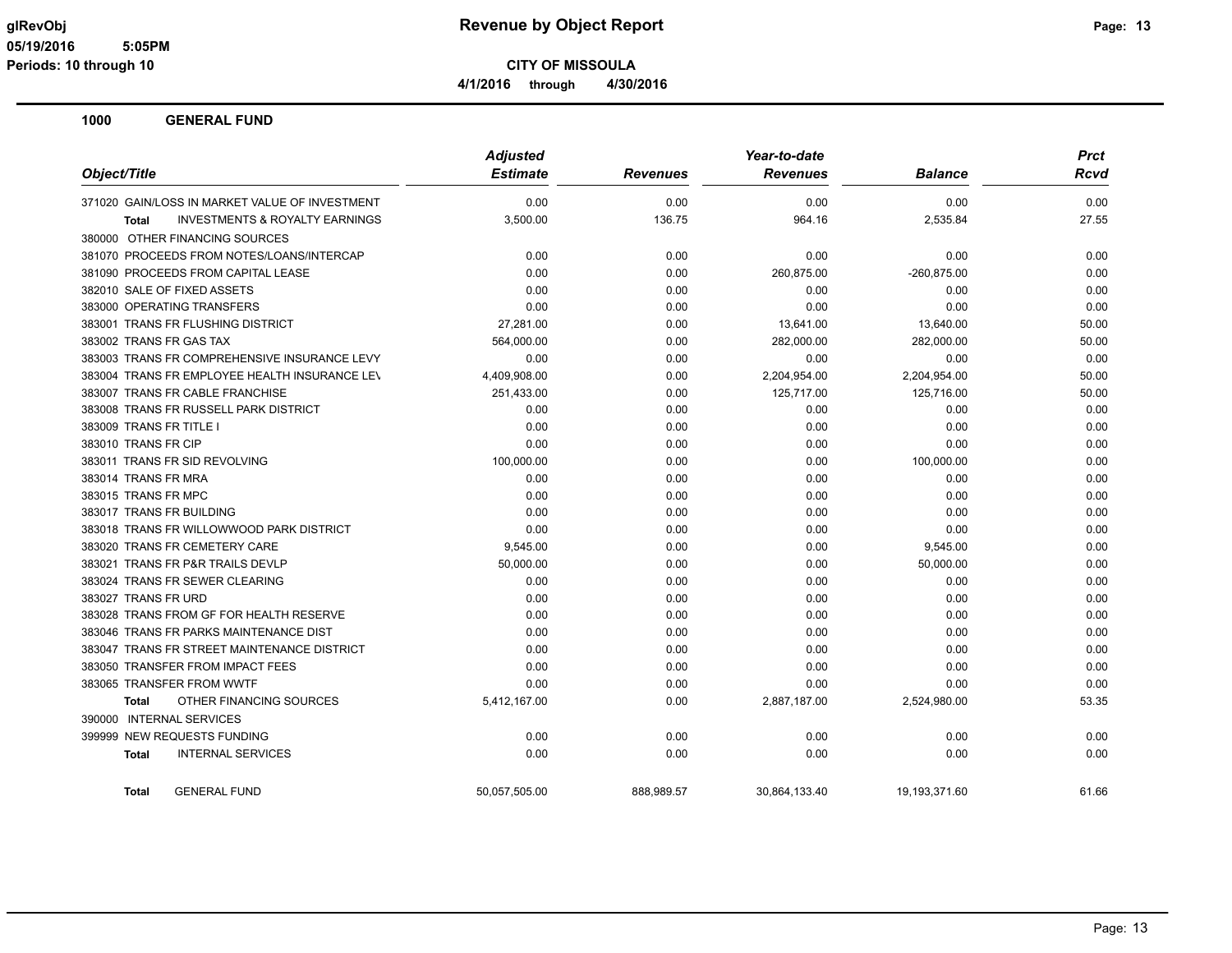**CITY OF MISSOULA 4/1/2016 through 4/30/2016**

### **1211 PARK ACQUISITION & DEVELOPMENT**

### **1211 PARK ACQUISITION & DEVELOPMENT**

|                                                           | <b>Adjusted</b> |                 | Year-to-date    |                | <b>Prct</b> |
|-----------------------------------------------------------|-----------------|-----------------|-----------------|----------------|-------------|
| Object/Title                                              | <b>Estimate</b> | <b>Revenues</b> | <b>Revenues</b> | <b>Balance</b> | <b>Rcvd</b> |
| 340000 CHARGES FOR SERVICES                               |                 |                 |                 |                |             |
| 346080 PAYMENT IN LIEU OF PARKS                           | 213.578.00      | 0.00            | 4.822.25        | 208.755.75     | 2.26        |
| 346082 HIGH PARK EASEMENT EXCHANGE                        | 0.00            | 0.00            | 0.00            | 0.00           | 0.00        |
| <b>CHARGES FOR SERVICES</b><br><b>Total</b>               | 213,578.00      | 0.00            | 4,822.25        | 208,755.75     | 2.26        |
| MISCELLANEOUS REVENUES<br>360000                          |                 |                 |                 |                |             |
| 360010 MISCELLANEOUS                                      | 0.00            | 0.00            | 10.00           | $-10.00$       | 0.00        |
| 360016 LAFRAY PARK DONATIONS                              | 0.00            | 0.00            | 0.00            | 0.00           | 0.00        |
| 360017 PARK PLANS FORFEITURE                              | 0.00            | 0.00            | 960.00          | $-960.00$      | 0.00        |
| 360020 GREENOUGH PARK ENCROACHMENTS                       | 0.00            | 0.00            | 0.00            | 0.00           | 0.00        |
| 365102 RECREATION YOUTH & ADULT SPORTS                    | 0.00            | 0.00            | 0.00            | 0.00           | 0.00        |
| MISCELLANEOUS REVENUES<br><b>Total</b>                    | 0.00            | 0.00            | 970.00          | $-970.00$      | 0.00        |
| <b>INVESTMENTS &amp; ROYALTY EARNINGS</b><br>370000       |                 |                 |                 |                |             |
| 371010 INTEREST ON INVESTMENTS                            | 0.00            | 0.00            | 0.00            | 0.00           | 0.00        |
| 371020 GAIN/LOSS IN MARKET VALUE OF INVESTMENTS           | 0.00            | 0.00            | 0.00            | 0.00           | 0.00        |
| <b>INVESTMENTS &amp; ROYALTY EARNINGS</b><br><b>Total</b> | 0.00            | 0.00            | 0.00            | 0.00           | 0.00        |
| OTHER FINANCING SOURCES<br>380000                         |                 |                 |                 |                |             |
| 383000 OPERATING TRANSFERS                                | 0.00            | 0.00            | 0.00            | 0.00           | 0.00        |
| 383029 TRANS FR GENERAL                                   | 0.00            | 0.00            | 0.00            | 0.00           | 0.00        |
| OTHER FINANCING SOURCES<br><b>Total</b>                   | 0.00            | 0.00            | 0.00            | 0.00           | 0.00        |
| PARK ACQUISITION & DEVELOPMENT<br><b>Total</b>            | 213.578.00      | 0.00            | 5.792.25        | 207.785.75     | 2.71        |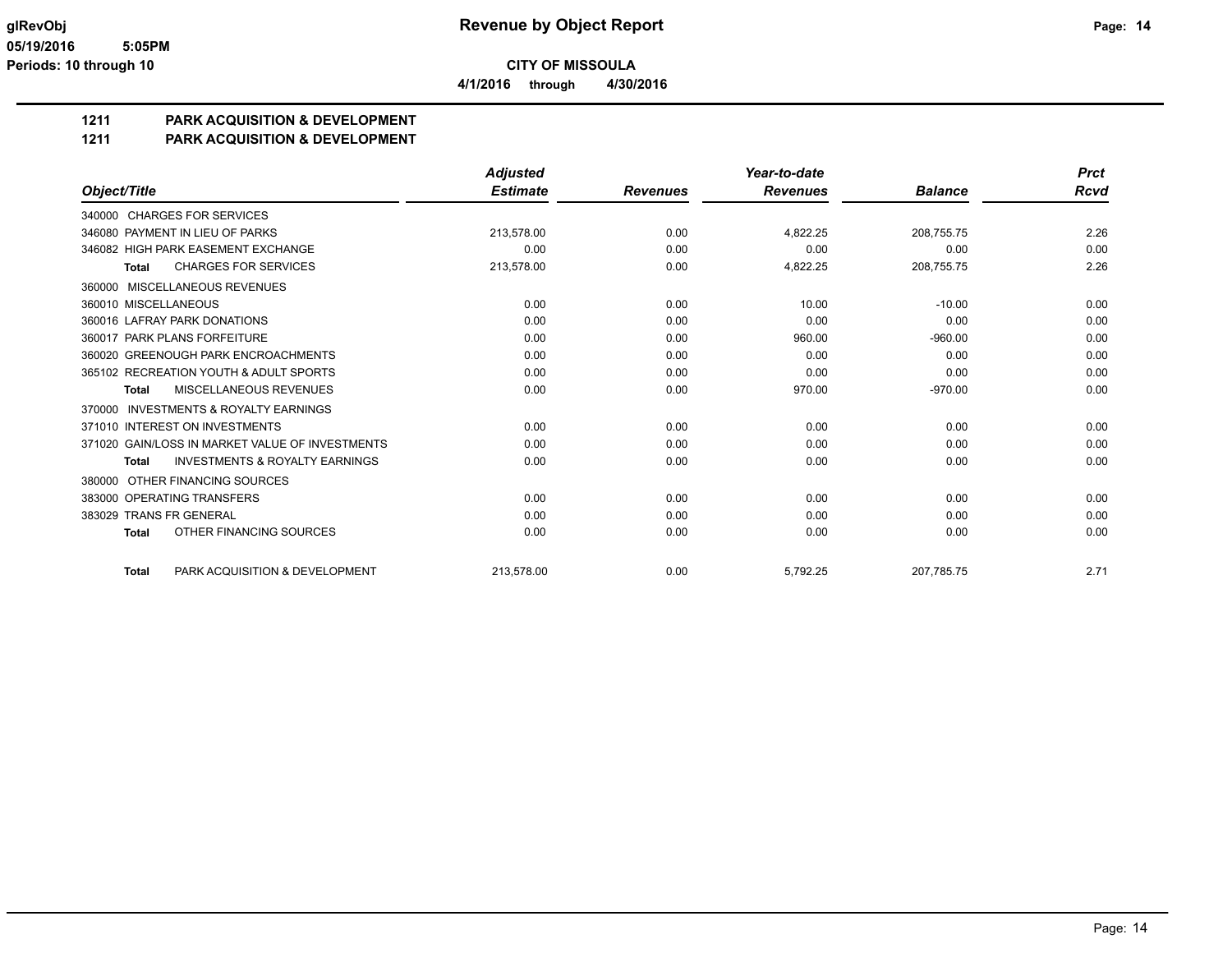**4/1/2016 through 4/30/2016**

### **1211 PARK ACQUISITION & DEVELOPMENT**

|                                                     | <b>Adjusted</b> |                 | Year-to-date    |                | <b>Prct</b> |
|-----------------------------------------------------|-----------------|-----------------|-----------------|----------------|-------------|
| Object/Title                                        | <b>Estimate</b> | <b>Revenues</b> | <b>Revenues</b> | <b>Balance</b> | <b>Rcvd</b> |
| <b>CHARGES FOR SERVICES</b><br>340000               |                 |                 |                 |                |             |
| 346080 PAYMENT IN LIEU OF PARKS                     | 213,578.00      | 0.00            | 4,822.25        | 208,755.75     | 2.26        |
| 346082 HIGH PARK EASEMENT EXCHANGE                  | 0.00            | 0.00            | 0.00            | 0.00           | 0.00        |
| <b>CHARGES FOR SERVICES</b><br>Total                | 213,578.00      | 0.00            | 4,822.25        | 208,755.75     | 2.26        |
| MISCELLANEOUS REVENUES<br>360000                    |                 |                 |                 |                |             |
| 360010 MISCELLANEOUS                                | 0.00            | 0.00            | 10.00           | $-10.00$       | 0.00        |
| 360016 LAFRAY PARK DONATIONS                        | 0.00            | 0.00            | 0.00            | 0.00           | 0.00        |
| 360017 PARK PLANS FORFEITURE                        | 0.00            | 0.00            | 960.00          | $-960.00$      | 0.00        |
| 360020 GREENOUGH PARK ENCROACHMENTS                 | 0.00            | 0.00            | 0.00            | 0.00           | 0.00        |
| 365102 RECREATION YOUTH & ADULT SPORTS              | 0.00            | 0.00            | 0.00            | 0.00           | 0.00        |
| <b>MISCELLANEOUS REVENUES</b><br><b>Total</b>       | 0.00            | 0.00            | 970.00          | $-970.00$      | 0.00        |
| <b>INVESTMENTS &amp; ROYALTY EARNINGS</b><br>370000 |                 |                 |                 |                |             |
| 371010 INTEREST ON INVESTMENTS                      | 0.00            | 0.00            | 0.00            | 0.00           | 0.00        |
| 371020 GAIN/LOSS IN MARKET VALUE OF INVESTMENT      | 0.00            | 0.00            | 0.00            | 0.00           | 0.00        |
| <b>INVESTMENTS &amp; ROYALTY EARNINGS</b><br>Total  | 0.00            | 0.00            | 0.00            | 0.00           | 0.00        |
| OTHER FINANCING SOURCES<br>380000                   |                 |                 |                 |                |             |
| 383000 OPERATING TRANSFERS                          | 0.00            | 0.00            | 0.00            | 0.00           | 0.00        |
| 383029 TRANS FR GENERAL                             | 0.00            | 0.00            | 0.00            | 0.00           | 0.00        |
| OTHER FINANCING SOURCES<br><b>Total</b>             | 0.00            | 0.00            | 0.00            | 0.00           | 0.00        |
| PARK ACQUISITION & DEVELOPMENT<br><b>Total</b>      | 213,578.00      | 0.00            | 5,792.25        | 207.785.75     | 2.71        |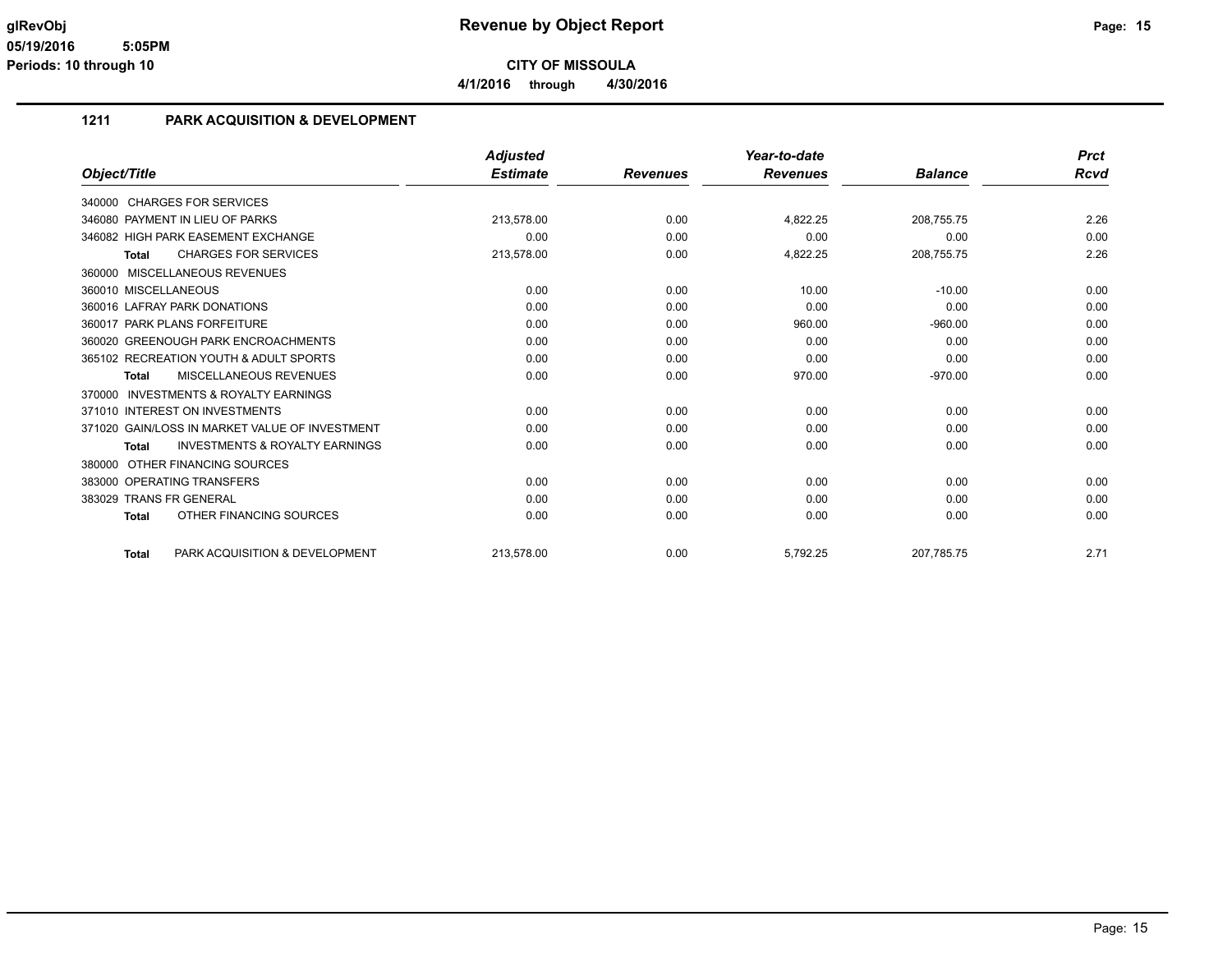**4/1/2016 through 4/30/2016**

### **1212 PARK ENTERPRISE FUND**

### **1212 PARK ENTERPRISE FUND**

|                                                           | <b>Adjusted</b> |                 | Year-to-date    |                | <b>Prct</b> |
|-----------------------------------------------------------|-----------------|-----------------|-----------------|----------------|-------------|
| Object/Title                                              | <b>Estimate</b> | <b>Revenues</b> | <b>Revenues</b> | <b>Balance</b> | <b>Rcvd</b> |
| 340000 CHARGES FOR SERVICES                               |                 |                 |                 |                |             |
| 346000 FEES                                               | 220,000.00      | 7,005.22        | 34,299.04       | 185,700.96     | 15.59       |
| 346001 TENNIS FEE                                         | 0.00            | 0.00            | 1,410.00        | $-1,410.00$    | 0.00        |
| 346030 SWIMMING POOL FEES                                 | 0.00            | 0.00            | 750.00          | $-750.00$      | 0.00        |
| 346040 MCCORMICK SWIMMING POOL                            | 0.00            | 0.00            | 0.00            | 0.00           | 0.00        |
| 346056 PICNIC SITE FEES                                   | 0.00            | 0.00            | 0.00            | 0.00           | 0.00        |
| 346060 CURRENTS SWIMMING FACILITY                         | 0.00            | 0.00            | 0.00            | 0.00           | 0.00        |
| <b>CHARGES FOR SERVICES</b><br>Total                      | 220,000.00      | 7,005.22        | 36,459.04       | 183,540.96     | 16.57       |
| MISCELLANEOUS REVENUES<br>360000                          |                 |                 |                 |                |             |
| 360010 MISCELLANEOUS                                      | 0.00            | 0.00            | 0.00            | 0.00           | 0.00        |
| <b>MISCELLANEOUS REVENUES</b><br><b>Total</b>             | 0.00            | 0.00            | 0.00            | 0.00           | 0.00        |
| <b>INVESTMENTS &amp; ROYALTY EARNINGS</b><br>370000       |                 |                 |                 |                |             |
| 371010 INTEREST ON INVESTMENTS                            | 0.00            | 0.00            | 0.00            | 0.00           | 0.00        |
| GAIN/LOSS IN MARKET VALUE OF INVESTMENTS<br>371020        | 0.00            | 0.00            | 0.00            | 0.00           | 0.00        |
| <b>INVESTMENTS &amp; ROYALTY EARNINGS</b><br><b>Total</b> | 0.00            | 0.00            | 0.00            | 0.00           | 0.00        |
| PARK ENTERPRISE FUND<br><b>Total</b>                      | 220,000.00      | 7,005.22        | 36,459.04       | 183,540.96     | 16.57       |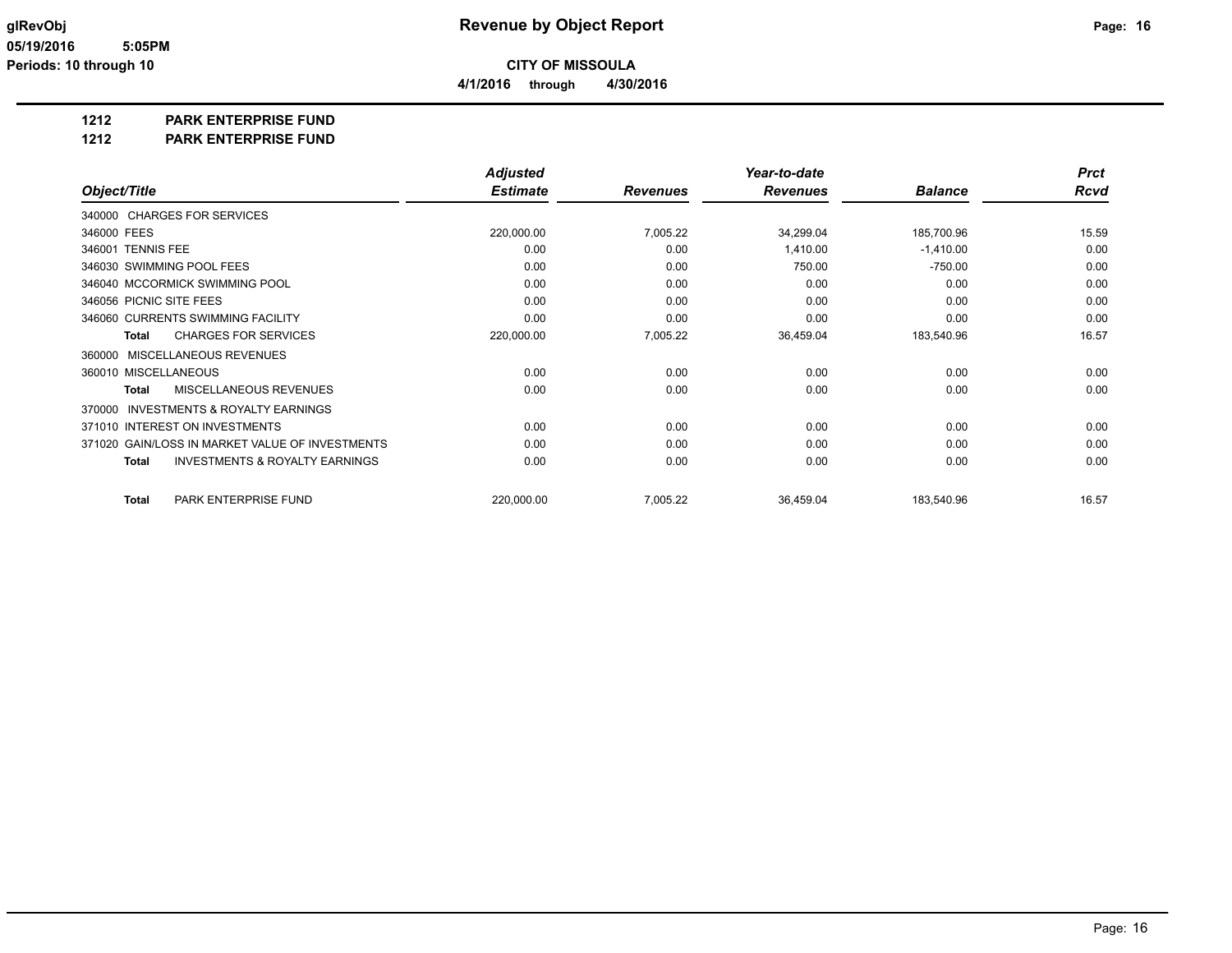**4/1/2016 through 4/30/2016**

### **1212 PARK ENTERPRISE FUND**

|                                                           | <b>Adjusted</b> |                 | Year-to-date    |                | <b>Prct</b> |
|-----------------------------------------------------------|-----------------|-----------------|-----------------|----------------|-------------|
| Object/Title                                              | <b>Estimate</b> | <b>Revenues</b> | <b>Revenues</b> | <b>Balance</b> | <b>Rcvd</b> |
| 340000 CHARGES FOR SERVICES                               |                 |                 |                 |                |             |
| 346000 FEES                                               | 220,000.00      | 7,005.22        | 34,299.04       | 185,700.96     | 15.59       |
| 346001 TENNIS FEE                                         | 0.00            | 0.00            | 1,410.00        | $-1,410.00$    | 0.00        |
| 346030 SWIMMING POOL FEES                                 | 0.00            | 0.00            | 750.00          | $-750.00$      | 0.00        |
| 346040 MCCORMICK SWIMMING POOL                            | 0.00            | 0.00            | 0.00            | 0.00           | 0.00        |
| 346056 PICNIC SITE FEES                                   | 0.00            | 0.00            | 0.00            | 0.00           | 0.00        |
| 346060 CURRENTS SWIMMING FACILITY                         | 0.00            | 0.00            | 0.00            | 0.00           | 0.00        |
| <b>CHARGES FOR SERVICES</b><br><b>Total</b>               | 220,000.00      | 7,005.22        | 36,459.04       | 183,540.96     | 16.57       |
| MISCELLANEOUS REVENUES<br>360000                          |                 |                 |                 |                |             |
| 360010 MISCELLANEOUS                                      | 0.00            | 0.00            | 0.00            | 0.00           | 0.00        |
| MISCELLANEOUS REVENUES<br><b>Total</b>                    | 0.00            | 0.00            | 0.00            | 0.00           | 0.00        |
| INVESTMENTS & ROYALTY EARNINGS<br>370000                  |                 |                 |                 |                |             |
| 371010 INTEREST ON INVESTMENTS                            | 0.00            | 0.00            | 0.00            | 0.00           | 0.00        |
| 371020 GAIN/LOSS IN MARKET VALUE OF INVESTMENT            | 0.00            | 0.00            | 0.00            | 0.00           | 0.00        |
| <b>INVESTMENTS &amp; ROYALTY EARNINGS</b><br><b>Total</b> | 0.00            | 0.00            | 0.00            | 0.00           | 0.00        |
| PARK ENTERPRISE FUND<br><b>Total</b>                      | 220,000.00      | 7,005.22        | 36,459.04       | 183,540.96     | 16.57       |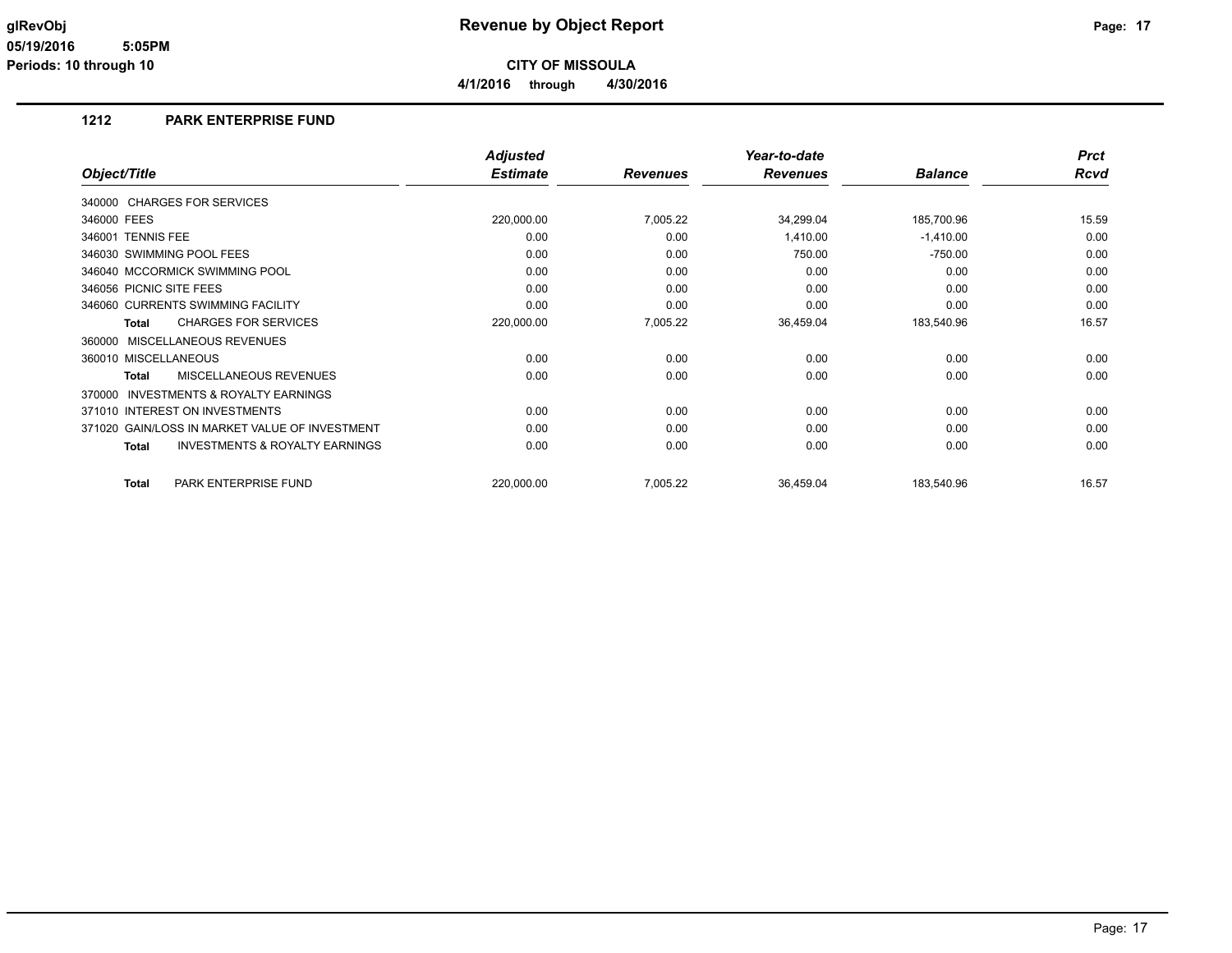**1216 PARKS & REC TRAILS, DEV**

|                                                   | <b>Adjusted</b> |                 | Year-to-date    |                | <b>Prct</b> |
|---------------------------------------------------|-----------------|-----------------|-----------------|----------------|-------------|
| Object/Title                                      | <b>Estimate</b> | <b>Revenues</b> | <b>Revenues</b> | <b>Balance</b> | Rcvd        |
| 330000 INTERGOVERNMENTAL REVENUES                 |                 |                 |                 |                |             |
| 331013 NORTHSIDE PED BRIDGE ARRA GRANT            | 0.00            | 0.00            | 0.00            | 0.00           | 0.00        |
| 331014 WHITE PINE PLAYGROUND-CDBG GRANT           | 158,650.00      | 0.00            | 0.00            | 158,650.00     | 0.00        |
| 334025 COUNTY WEED                                | 15,000.00       | 0.00            | 639.73          | 14,360.27      | 4.26        |
| 334026 FOREST HEALTH GRANT                        | 0.00            | 0.00            | 0.00            | 0.00           | 0.00        |
| 334028 DEPT OF AG INTERN GRANT                    | 0.00            | 0.00            | 0.00            | 0.00           | 0.00        |
| 334121 DNRC GRANT                                 | 59,000.00       | 0.00            | 30,000.00       | 29,000.00      | 50.85       |
| 334122 RENEWABLE RESOURCE GRANTS                  | 0.00            | 0.00            | 0.00            | 0.00           | 0.00        |
| 334125 FWP GRANT                                  | 90,000.00       | 0.00            | 0.00            | 90,000.00      | 0.00        |
| 334251 RTP/TAP STATE GRANTS                       | 0.00            | 0.00            | 5,000.00        | $-5,000.00$    | 0.00        |
| 336023 STATE CONTRIB. - PERS                      | 0.00            | 0.00            | 4.69            | $-4.69$        | 0.00        |
| <b>INTERGOVERNMENTAL REVENUES</b><br><b>Total</b> | 322,650.00      | 0.00            | 35,644.42       | 287,005.58     | 11.05       |
| 340000 CHARGES FOR SERVICES                       |                 |                 |                 |                |             |
| 343036 *** Title Not Found ***                    | 0.00            | 0.00            | 0.00            | 0.00           | 0.00        |
| 343302 PARKS SOIL PROJECT                         | 0.00            | 0.00            | 0.00            | 0.00           | 0.00        |
| 346034 GROUNDS MAINTENANCE CONTRACT               | 0.00            | 0.00            | 0.00            | 0.00           | 0.00        |
| 346052 PLAYGROUND SAFETY TRAINING                 | 0.00            | 0.00            | 6,931.65        | $-6,931.65$    | 0.00        |
| 346055 COUNTY PARK SUPPORT                        | 0.00            | 0.00            | 0.00            | 0.00           | 0.00        |
| <b>CHARGES FOR SERVICES</b><br><b>Total</b>       | 0.00            | 0.00            | 6,931.65        | $-6,931.65$    | 0.00        |
| 360000 MISCELLANEOUS REVENUES                     |                 |                 |                 |                |             |
| 360000 MISCELLANEOUS REVENUES                     | 25,000.00       | 0.00            | 0.00            | 25,000.00      | 0.00        |
| 360010 MISCELLANEOUS                              | 0.00            | 0.00            | 0.00            | 0.00           | 0.00        |
| 361000 RATTLESNAKE LAND LEASES                    | 1,100.00        | 0.00            | 100.00          | 1,000.00       | 9.09        |
| 361003 CARAS PARK CONCERT REVENUE                 | 0.00            | 0.00            | 0.00            | 0.00           | 0.00        |
| 364040 INSURANCE AND DAMAGE RECOVERY              | 0.00            | 1,598.99        | 2,203.83        | $-2,203.83$    | 0.00        |
| 365000 DONATIONS                                  | 0.00            | 0.00            | 0.00            | 0.00           | 0.00        |
| 365001 *** Title Not Found ***                    | 0.00            | 0.00            | 2,800.00        | $-2,800.00$    | 0.00        |
| 365002 OTHER RECREATION DONATIONS                 | 70,000.00       | 605.50          | 13,722.25       | 56,277.75      | 19.60       |
| 365003 DONATIONS - SMOKE ALARMS                   | 0.00            | 0.00            | 99.45           | $-99.45$       | 0.00        |
| 365004 GRANT CR TRAIL ASSN DONATION               | 0.00            | 0.00            | 0.00            | 0.00           | 0.00        |
| 365005 DONATIONS - ARCO                           | 157,270.00      | 0.00            | 51,136.65       | 106,133.35     | 32.52       |
| 365009 DONATIONS - BASKETBALL/TENNIS COURT        | 65,000.00       | 0.00            | 7,000.00        | 58,000.00      | 10.77       |
| 365019 PARKS DONATIONS                            | 150,000.00      | 135.68          | 15,317.55       | 134,682.45     | 10.21       |
| 365020 OPEN SPACE DONATIONS                       | 10,000.00       | 0.00            | 25.00           | 9,975.00       | 0.25        |
| 365100 RECREATION OUTDOOR                         | 30,000.00       | 0.00            | 3,216.00        | 26,784.00      | 10.72       |
| 365101 RECREATION SCHOLARSHIP                     | 0.00            | $-3,234.26$     | 4,009.93        | $-4,009.93$    | 0.00        |
| 365102 RECREATION YOUTH & ADULT SPORTS            | 60,000.00       | 0.00            | 8.00            | 59,992.00      | 0.01        |
| 365103 URBAN FORESTRY PROGRAMS                    | 55.000.00       | 740.00          | 19,311.62       | 35,688.38      | 35.11       |
| 365109 CONSERVATION LANDS DONATIONS               | 0.00            | 0.00            | 0.00            | 0.00           | 0.00        |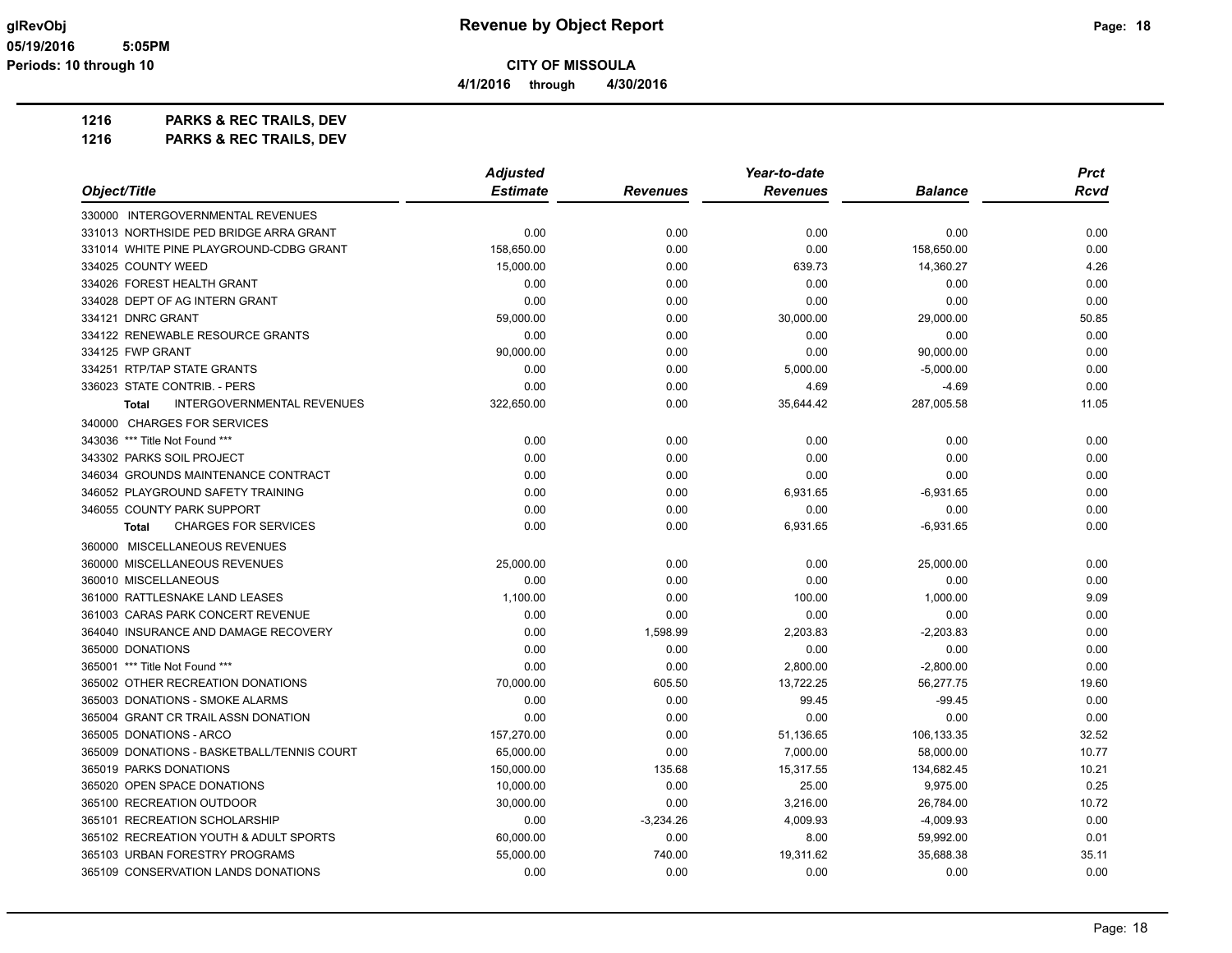# **1216 PARKS & REC TRAILS, DEV**

|                                                    | <b>Adjusted</b> |                 | Year-to-date    |                | <b>Prct</b> |
|----------------------------------------------------|-----------------|-----------------|-----------------|----------------|-------------|
| Object/Title                                       | <b>Estimate</b> | <b>Revenues</b> | <b>Revenues</b> | <b>Balance</b> | <b>Rcvd</b> |
| MISCELLANEOUS REVENUES<br>Total                    | 623,370.00      | $-154.09$       | 118,950.28      | 504,419.72     | 19.08       |
| 370000 INVESTMENTS & ROYALTY EARNINGS              |                 |                 |                 |                |             |
| 371010 INTEREST ON INVESTMENTS                     | 0.00            | 0.00            | 0.00            | 0.00           | 0.00        |
| 371020 GAIN/LOSS IN MARKET VALUE OF INVESTMENTS    | 0.00            | 0.00            | 0.00            | 0.00           | 0.00        |
| <b>INVESTMENTS &amp; ROYALTY EARNINGS</b><br>Total | 0.00            | 0.00            | 0.00            | 0.00           | 0.00        |
| 380000 OTHER FINANCING SOURCES                     |                 |                 |                 |                |             |
| 383000 OPERATING TRANSFERS                         | 10,000.00       | 0.00            | 0.00            | 10,000.00      | 0.00        |
| 383001 TRANS FR FLUSHING DISTRICT                  | 0.00            | 0.00            | 0.00            | 0.00           | 0.00        |
| 383026 TRANS FR CDBG                               | 0.00            | 0.00            | 0.00            | 0.00           | 0.00        |
| 383043 TRANSFERS FROM IMPACT FEES                  | 0.00            | 0.00            | 0.00            | 0.00           | 0.00        |
| OTHER FINANCING SOURCES<br>Total                   | 10.000.00       | 0.00            | 0.00            | 10.000.00      | 0.00        |
| PARKS & REC TRAILS, DEV<br><b>Total</b>            | 956.020.00      | $-154.09$       | 161,526.35      | 794,493.65     | 16.90       |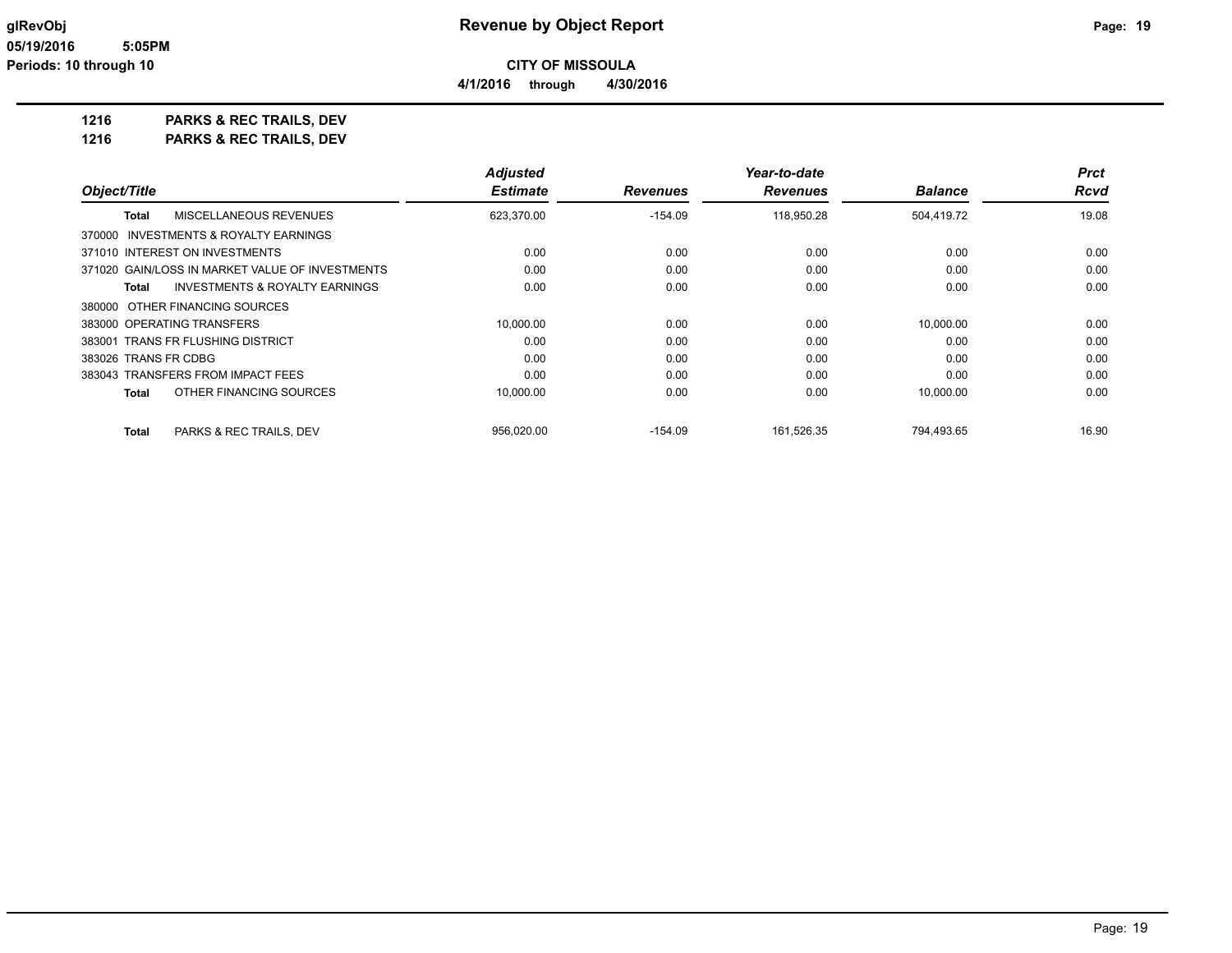**4/1/2016 through 4/30/2016**

|                                                   | <b>Adjusted</b> |             | Year-to-date    | <b>Prct</b>    |       |
|---------------------------------------------------|-----------------|-------------|-----------------|----------------|-------|
| Object/Title                                      | <b>Estimate</b> | Revenues    | <b>Revenues</b> | <b>Balance</b> | Rcvd  |
| 330000 INTERGOVERNMENTAL REVENUES                 |                 |             |                 |                |       |
| 331013 NORTHSIDE PED BRIDGE ARRA GRANT            | 0.00            | 0.00        | 0.00            | 0.00           | 0.00  |
| 331014 WHITE PINE PLAYGROUND-CDBG GRANT           | 158,650.00      | 0.00        | 0.00            | 158,650.00     | 0.00  |
| 334025 COUNTY WEED                                | 15,000.00       | 0.00        | 639.73          | 14,360.27      | 4.26  |
| 334026 FOREST HEALTH GRANT                        | 0.00            | 0.00        | 0.00            | 0.00           | 0.00  |
| 334028 DEPT OF AG INTERN GRANT                    | 0.00            | 0.00        | 0.00            | 0.00           | 0.00  |
| 334121 DNRC GRANT                                 | 59,000.00       | 0.00        | 30,000.00       | 29,000.00      | 50.85 |
| 334122 RENEWABLE RESOURCE GRANTS                  | 0.00            | 0.00        | 0.00            | 0.00           | 0.00  |
| 334125 FWP GRANT                                  | 90,000.00       | 0.00        | 0.00            | 90,000.00      | 0.00  |
| 334251 RTP/TAP STATE GRANTS                       | 0.00            | 0.00        | 5,000.00        | $-5,000.00$    | 0.00  |
| 336023 STATE CONTRIB. - PERS                      | 0.00            | 0.00        | 4.69            | $-4.69$        | 0.00  |
| <b>INTERGOVERNMENTAL REVENUES</b><br><b>Total</b> | 322,650.00      | 0.00        | 35,644.42       | 287,005.58     | 11.05 |
| 340000 CHARGES FOR SERVICES                       |                 |             |                 |                |       |
| 343036 *** Title Not Found ***                    | 0.00            | 0.00        | 0.00            | 0.00           | 0.00  |
| 343302 PARKS SOIL PROJECT                         | 0.00            | 0.00        | 0.00            | 0.00           | 0.00  |
| 346034 GROUNDS MAINTENANCE CONTRACT               | 0.00            | 0.00        | 0.00            | 0.00           | 0.00  |
| 346052 PLAYGROUND SAFETY TRAINING                 | 0.00            | 0.00        | 6,931.65        | $-6,931.65$    | 0.00  |
| 346055 COUNTY PARK SUPPORT                        | 0.00            | 0.00        | 0.00            | 0.00           | 0.00  |
| <b>CHARGES FOR SERVICES</b><br><b>Total</b>       | 0.00            | 0.00        | 6,931.65        | $-6,931.65$    | 0.00  |
| 360000 MISCELLANEOUS REVENUES                     |                 |             |                 |                |       |
| 360000 MISCELLANEOUS REVENUES                     | 25,000.00       | 0.00        | 0.00            | 25,000.00      | 0.00  |
| 360010 MISCELLANEOUS                              | 0.00            | 0.00        | 0.00            | 0.00           | 0.00  |
| 361000 RATTLESNAKE LAND LEASES                    | 1,100.00        | 0.00        | 100.00          | 1,000.00       | 9.09  |
| 361003 CARAS PARK CONCERT REVENUE                 | 0.00            | 0.00        | 0.00            | 0.00           | 0.00  |
| 364040 INSURANCE AND DAMAGE RECOVERY              | 0.00            | 1,598.99    | 2,203.83        | $-2,203.83$    | 0.00  |
| 365000 DONATIONS                                  | 0.00            | 0.00        | 0.00            | 0.00           | 0.00  |
| 365001 *** Title Not Found ***                    | 0.00            | 0.00        | 2,800.00        | $-2,800.00$    | 0.00  |
| 365002 OTHER RECREATION DONATIONS                 | 70,000.00       | 605.50      | 13,722.25       | 56,277.75      | 19.60 |
| 365003 DONATIONS - SMOKE ALARMS                   | 0.00            | 0.00        | 99.45           | $-99.45$       | 0.00  |
| 365004 GRANT CR TRAIL ASSN DONATION               | 0.00            | 0.00        | 0.00            | 0.00           | 0.00  |
| 365005 DONATIONS - ARCO                           | 157,270.00      | 0.00        | 51,136.65       | 106,133.35     | 32.52 |
| 365009 DONATIONS - BASKETBALL/TENNIS COURT        | 65,000.00       | 0.00        | 7,000.00        | 58,000.00      | 10.77 |
| 365019 PARKS DONATIONS                            | 150,000.00      | 135.68      | 15,317.55       | 134,682.45     | 10.21 |
| 365020 OPEN SPACE DONATIONS                       | 10,000.00       | 0.00        | 25.00           | 9,975.00       | 0.25  |
| 365100 RECREATION OUTDOOR                         | 30,000.00       | 0.00        | 3,216.00        | 26,784.00      | 10.72 |
| 365101 RECREATION SCHOLARSHIP                     | 0.00            | $-3,234.26$ | 4,009.93        | $-4,009.93$    | 0.00  |
| 365102 RECREATION YOUTH & ADULT SPORTS            | 60,000.00       | 0.00        | 8.00            | 59,992.00      | 0.01  |
| 365103 URBAN FORESTRY PROGRAMS                    | 55,000.00       | 740.00      | 19,311.62       | 35,688.38      | 35.11 |
| 365109 CONSERVATION LANDS DONATIONS               | 0.00            | 0.00        | 0.00            | 0.00           | 0.00  |
| MISCELLANEOUS REVENUES<br><b>Total</b>            | 623,370.00      | $-154.09$   | 118,950.28      | 504,419.72     | 19.08 |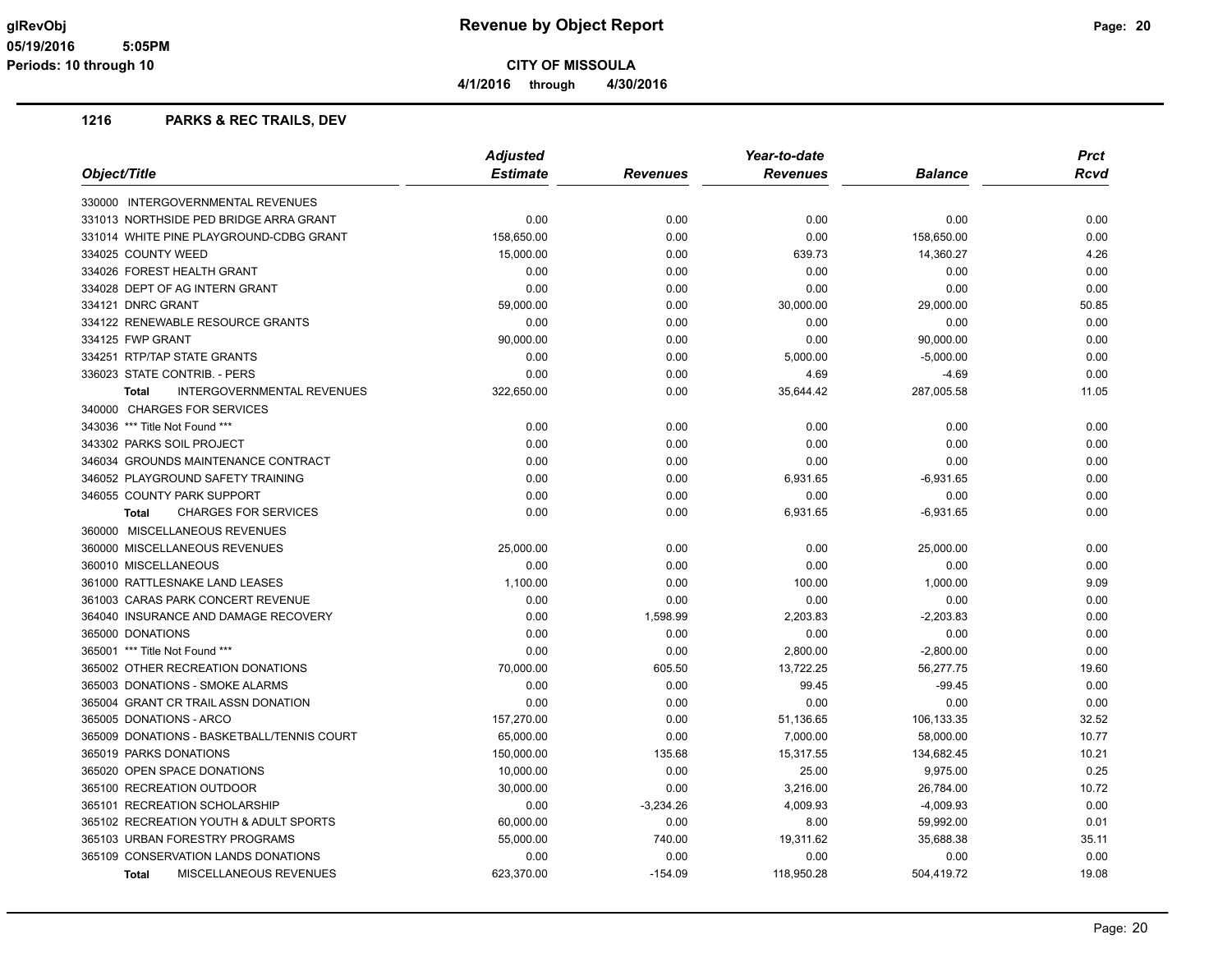**4/1/2016 through 4/30/2016**

|                            |                                                | <b>Adjusted</b> |                 | Year-to-date    |                | <b>Prct</b> |
|----------------------------|------------------------------------------------|-----------------|-----------------|-----------------|----------------|-------------|
| Object/Title               |                                                | <b>Estimate</b> | <b>Revenues</b> | <b>Revenues</b> | <b>Balance</b> | Rcvd        |
|                            | 370000 INVESTMENTS & ROYALTY EARNINGS          |                 |                 |                 |                |             |
|                            | 371010 INTEREST ON INVESTMENTS                 | 0.00            | 0.00            | 0.00            | 0.00           | 0.00        |
|                            | 371020 GAIN/LOSS IN MARKET VALUE OF INVESTMENT | 0.00            | 0.00            | 0.00            | 0.00           | 0.00        |
| Total                      | INVESTMENTS & ROYALTY EARNINGS                 | 0.00            | 0.00            | 0.00            | 0.00           | 0.00        |
|                            | 380000 OTHER FINANCING SOURCES                 |                 |                 |                 |                |             |
| 383000 OPERATING TRANSFERS |                                                | 10,000.00       | 0.00            | 0.00            | 10,000.00      | 0.00        |
|                            | 383001 TRANS FR FLUSHING DISTRICT              | 0.00            | 0.00            | 0.00            | 0.00           | 0.00        |
| 383026 TRANS FR CDBG       |                                                | 0.00            | 0.00            | 0.00            | 0.00           | 0.00        |
|                            | 383043 TRANSFERS FROM IMPACT FEES              | 0.00            | 0.00            | 0.00            | 0.00           | 0.00        |
| <b>Total</b>               | OTHER FINANCING SOURCES                        | 10,000.00       | 0.00            | 0.00            | 10,000.00      | 0.00        |
| <b>Total</b>               | PARKS & REC TRAILS, DEV                        | 956.020.00      | $-154.09$       | 161.526.35      | 794.493.65     | 16.90       |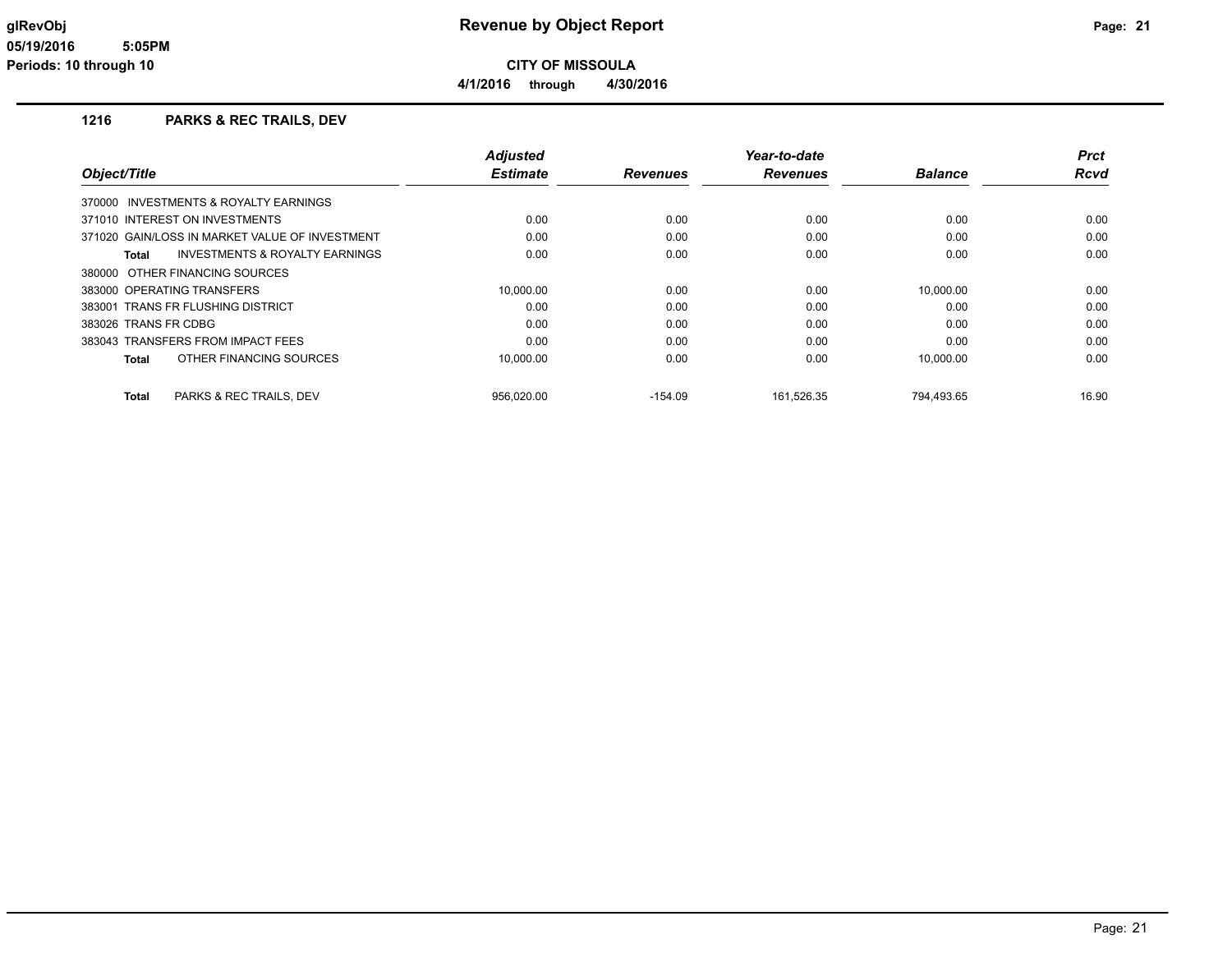**4/1/2016 through 4/30/2016**

### **1217 PARKS CITY LIFE GYM LEASE**

**1217 PARKS CITY LIFE GYM LEASE**

|                                                   | <b>Adjusted</b> |                 | Year-to-date    |                | <b>Prct</b> |
|---------------------------------------------------|-----------------|-----------------|-----------------|----------------|-------------|
| Object/Title                                      | <b>Estimate</b> | <b>Revenues</b> | <b>Revenues</b> | <b>Balance</b> | <b>Rcvd</b> |
| 330000 INTERGOVERNMENTAL REVENUES                 |                 |                 |                 |                |             |
| 336023 STATE CONTRIB. - PERS                      | 0.00            | 0.00            | 0.00            | 0.00           | 0.00        |
| <b>INTERGOVERNMENTAL REVENUES</b><br><b>Total</b> | 0.00            | 0.00            | 0.00            | 0.00           | 0.00        |
| 340000 CHARGES FOR SERVICES                       |                 |                 |                 |                |             |
| 346031 RECREATION FEES                            | 30,900.00       | 380.25          | 41,169.50       | $-10,269.50$   | 133.23      |
| 346032 PRESCHOOL PROGRAMS                         | 0.00            | 0.00            | 0.00            | 0.00           | 0.00        |
| 346053 CITY LIFE PROGRAMS                         | 12,500.00       | 600.00          | 8.200.00        | 4,300.00       | 65.60       |
| <b>CHARGES FOR SERVICES</b><br>Total              | 43,400.00       | 980.25          | 49,369.50       | $-5,969.50$    | 113.75      |
| 360000 MISCELLANEOUS REVENUES                     |                 |                 |                 |                |             |
| 365019 PARKS DONATIONS                            | 0.00            | 0.00            | 0.00            | 0.00           | 0.00        |
| MISCELLANEOUS REVENUES<br><b>Total</b>            | 0.00            | 0.00            | 0.00            | 0.00           | 0.00        |
| PARKS CITY LIFE GYM LEASE<br><b>Total</b>         | 43,400.00       | 980.25          | 49,369.50       | $-5,969.50$    | 113.75      |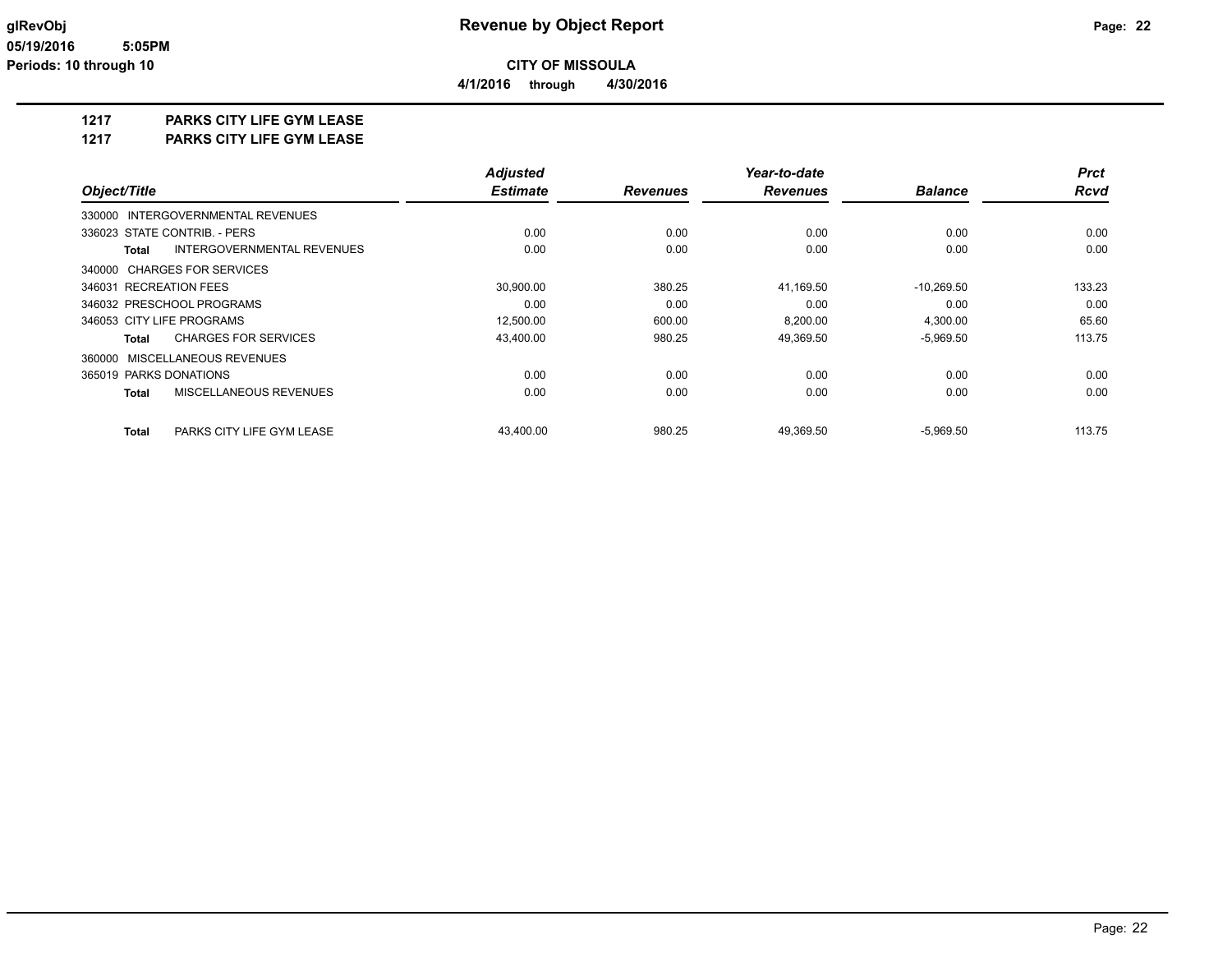**4/1/2016 through 4/30/2016**

### **1217 PARKS CITY LIFE GYM LEASE**

|                                           | <b>Adjusted</b> |                 | Year-to-date    |                | <b>Prct</b> |
|-------------------------------------------|-----------------|-----------------|-----------------|----------------|-------------|
| Object/Title                              | <b>Estimate</b> | <b>Revenues</b> | <b>Revenues</b> | <b>Balance</b> | <b>Rcvd</b> |
| 330000 INTERGOVERNMENTAL REVENUES         |                 |                 |                 |                |             |
| 336023 STATE CONTRIB. - PERS              | 0.00            | 0.00            | 0.00            | 0.00           | 0.00        |
| INTERGOVERNMENTAL REVENUES<br>Total       | 0.00            | 0.00            | 0.00            | 0.00           | 0.00        |
| 340000 CHARGES FOR SERVICES               |                 |                 |                 |                |             |
| 346031 RECREATION FEES                    | 30,900.00       | 380.25          | 41,169.50       | $-10,269.50$   | 133.23      |
| 346032 PRESCHOOL PROGRAMS                 | 0.00            | 0.00            | 0.00            | 0.00           | 0.00        |
| 346053 CITY LIFE PROGRAMS                 | 12.500.00       | 600.00          | 8.200.00        | 4,300.00       | 65.60       |
| <b>CHARGES FOR SERVICES</b><br>Total      | 43,400.00       | 980.25          | 49,369.50       | $-5,969.50$    | 113.75      |
| 360000 MISCELLANEOUS REVENUES             |                 |                 |                 |                |             |
| 365019 PARKS DONATIONS                    | 0.00            | 0.00            | 0.00            | 0.00           | 0.00        |
| MISCELLANEOUS REVENUES<br><b>Total</b>    | 0.00            | 0.00            | 0.00            | 0.00           | 0.00        |
| PARKS CITY LIFE GYM LEASE<br><b>Total</b> | 43,400.00       | 980.25          | 49,369.50       | $-5,969.50$    | 113.75      |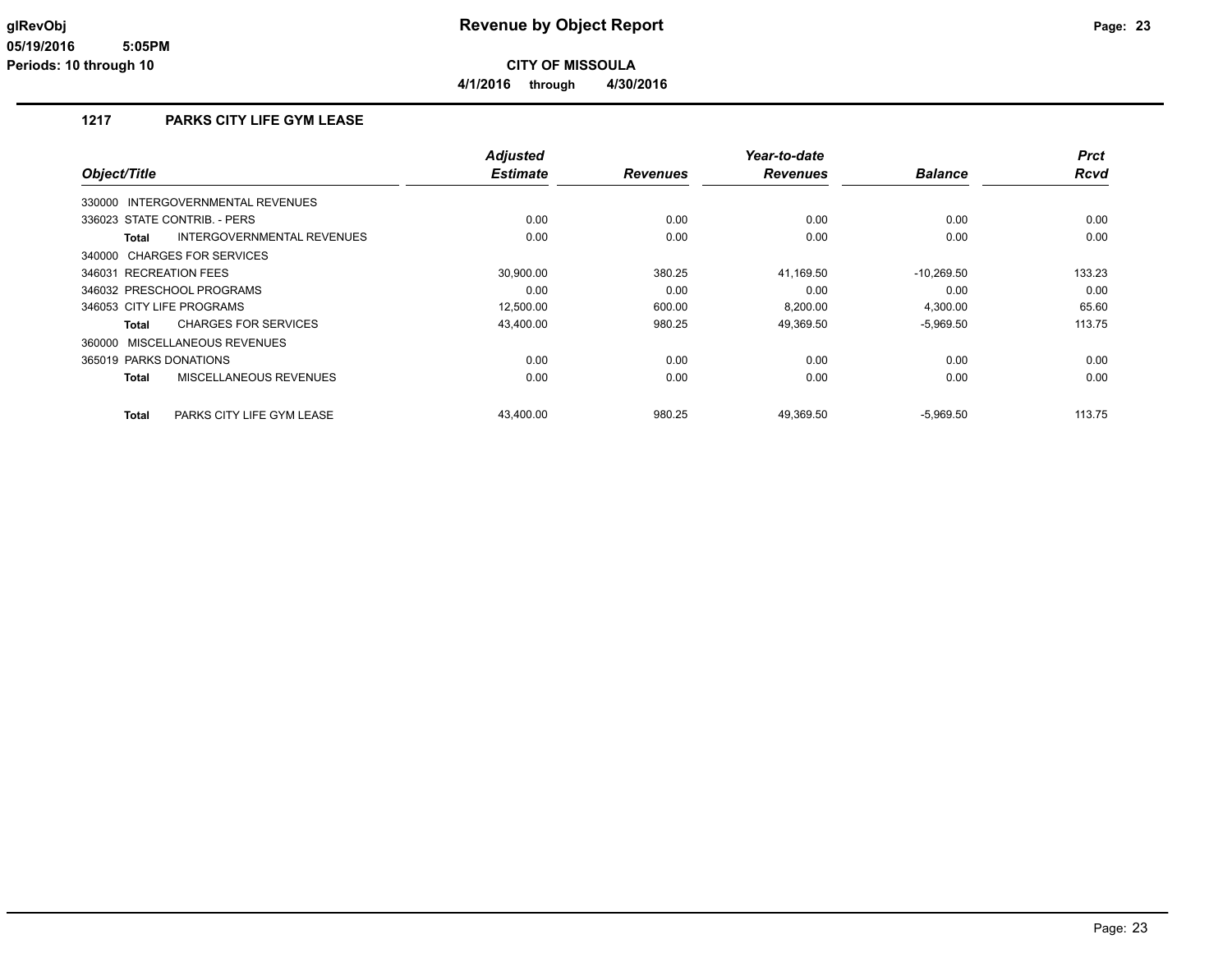**4/1/2016 through 4/30/2016**

### **1218 ALL ABILITIES PLAYGROUND**

**1218 ALL ABILITIES PLAYGROUND**

|                                          | <b>Adjusted</b> |                 | Year-to-date |                | <b>Prct</b> |
|------------------------------------------|-----------------|-----------------|--------------|----------------|-------------|
| Object/Title                             | <b>Estimate</b> | <b>Revenues</b> | Revenues     | <b>Balance</b> | <b>Rcvd</b> |
| 360000 MISCELLANEOUS REVENUES            |                 |                 |              |                |             |
| 365019 PARKS DONATIONS                   | 490,861.00      | 0.00            | 30.000.00    | 460.861.00     | 6.11        |
| MISCELLANEOUS REVENUES<br><b>Total</b>   | 490,861.00      | 0.00            | 30.000.00    | 460.861.00     | 6.11        |
| 380000 OTHER FINANCING SOURCES           |                 |                 |              |                |             |
| 383010 TRANS FR CIP                      | 0.00            | 0.00            | 0.00         | 0.00           | 0.00        |
| OTHER FINANCING SOURCES<br><b>Total</b>  | 0.00            | 0.00            | 0.00         | 0.00           | 0.00        |
|                                          |                 |                 |              |                |             |
| <b>Total</b><br>ALL ABILITIES PLAYGROUND | 490.861.00      | 0.00            | 30.000.00    | 460.861.00     | 6.11        |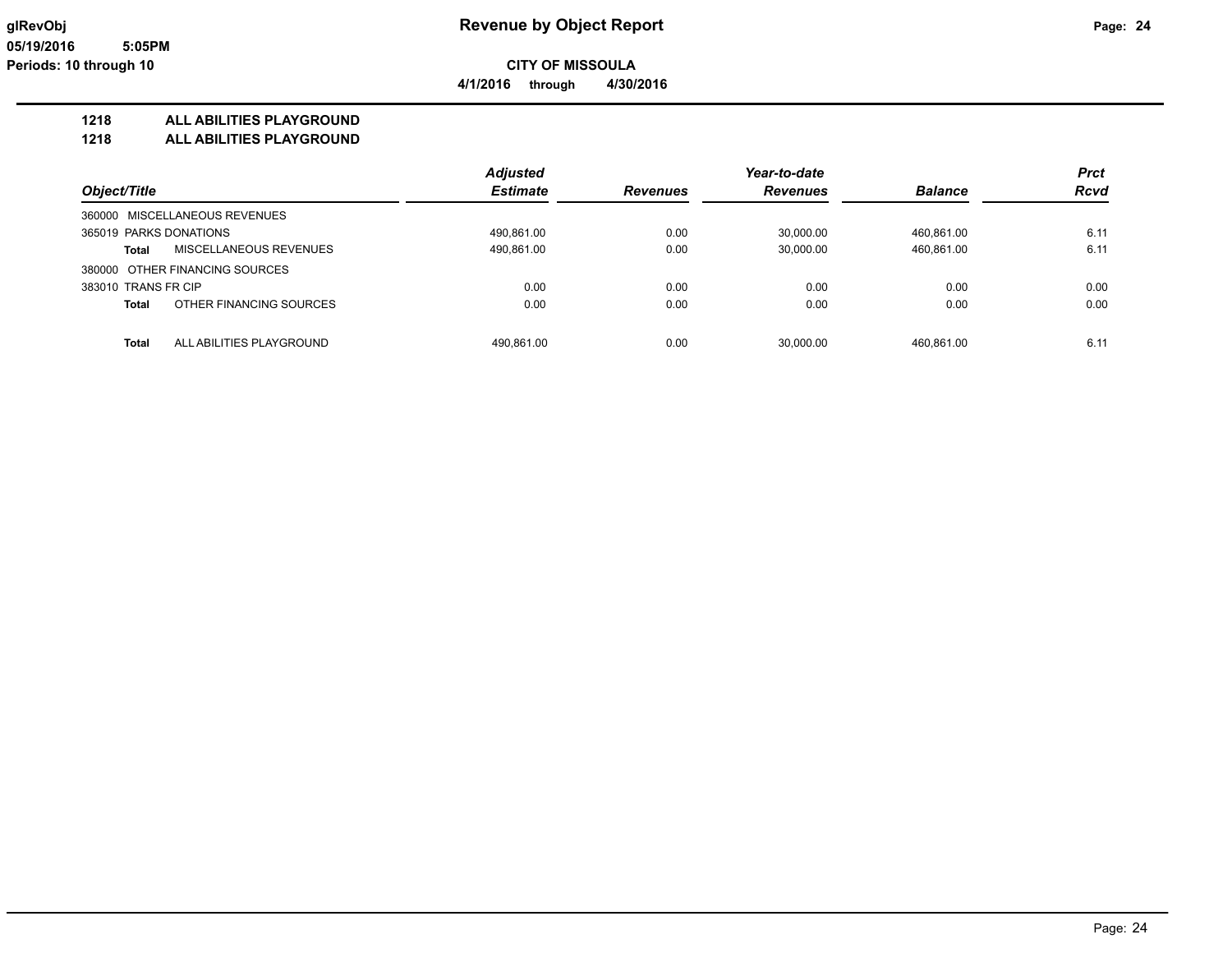**CITY OF MISSOULA**

**4/1/2016 through 4/30/2016**

### **1218 ALL ABILITIES PLAYGROUND**

|                        |                                | <b>Adjusted</b> |                 | Year-to-date    |                | <b>Prct</b> |
|------------------------|--------------------------------|-----------------|-----------------|-----------------|----------------|-------------|
| Object/Title           |                                | <b>Estimate</b> | <b>Revenues</b> | <b>Revenues</b> | <b>Balance</b> | <b>Rcvd</b> |
|                        | 360000 MISCELLANEOUS REVENUES  |                 |                 |                 |                |             |
| 365019 PARKS DONATIONS |                                | 490,861.00      | 0.00            | 30,000.00       | 460,861.00     | 6.11        |
| <b>Total</b>           | MISCELLANEOUS REVENUES         | 490,861.00      | 0.00            | 30,000.00       | 460,861.00     | 6.11        |
|                        | 380000 OTHER FINANCING SOURCES |                 |                 |                 |                |             |
| 383010 TRANS FR CIP    |                                | 0.00            | 0.00            | 0.00            | 0.00           | 0.00        |
| <b>Total</b>           | OTHER FINANCING SOURCES        | 0.00            | 0.00            | 0.00            | 0.00           | 0.00        |
| <b>Total</b>           | ALL ABILITIES PLAYGROUND       | 490,861.00      | 0.00            | 30,000.00       | 460,861.00     | 6.11        |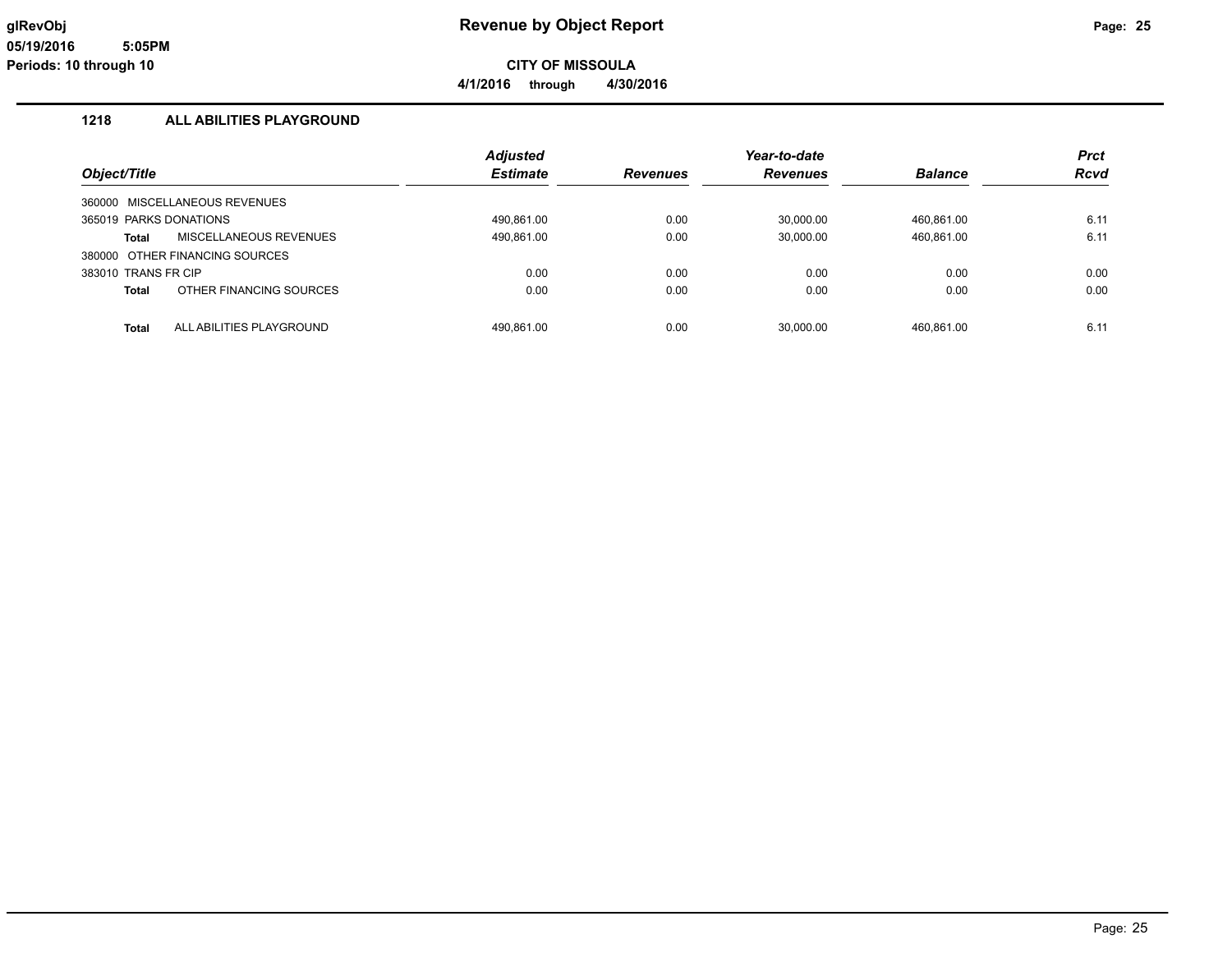**4/1/2016 through 4/30/2016**

### **1219 FY14 PARK & TRAIL BOND**

**1219 FY14 PARK & TRAIL BOND**

|                                                   | <b>Adjusted</b> | Year-to-date    |                 |                | <b>Prct</b> |
|---------------------------------------------------|-----------------|-----------------|-----------------|----------------|-------------|
| Object/Title                                      | <b>Estimate</b> | <b>Revenues</b> | <b>Revenues</b> | <b>Balance</b> | <b>Rcvd</b> |
| 330000 INTERGOVERNMENTAL REVENUES                 |                 |                 |                 |                |             |
| 330000 INTERGOVERNMENTAL REVENUES                 | 0.00            | 11.212.41       | 142.109.31      | -142.109.31    | 0.00        |
| INTERGOVERNMENTAL REVENUES<br>Total               | 0.00            | 11.212.41       | 142.109.31      | $-142, 109.31$ | 0.00        |
| 380000 OTHER FINANCING SOURCES                    |                 |                 |                 |                |             |
| 381010 BOND PROCEEDS                              | 0.00            | 0.00            | 0.00            | 0.00           | 0.00        |
| 383050 TRANSFER FROM IMPACT FEES                  | 0.00            | 0.00            | 0.00            | 0.00           | 0.00        |
| OTHER FINANCING SOURCES<br>Total                  | 0.00            | 0.00            | 0.00            | 0.00           | 0.00        |
| <b>FY14 PARK &amp; TRAIL BOND</b><br><b>Total</b> | 0.00            | 11.212.41       | 142.109.31      | $-142.109.31$  | 0.00        |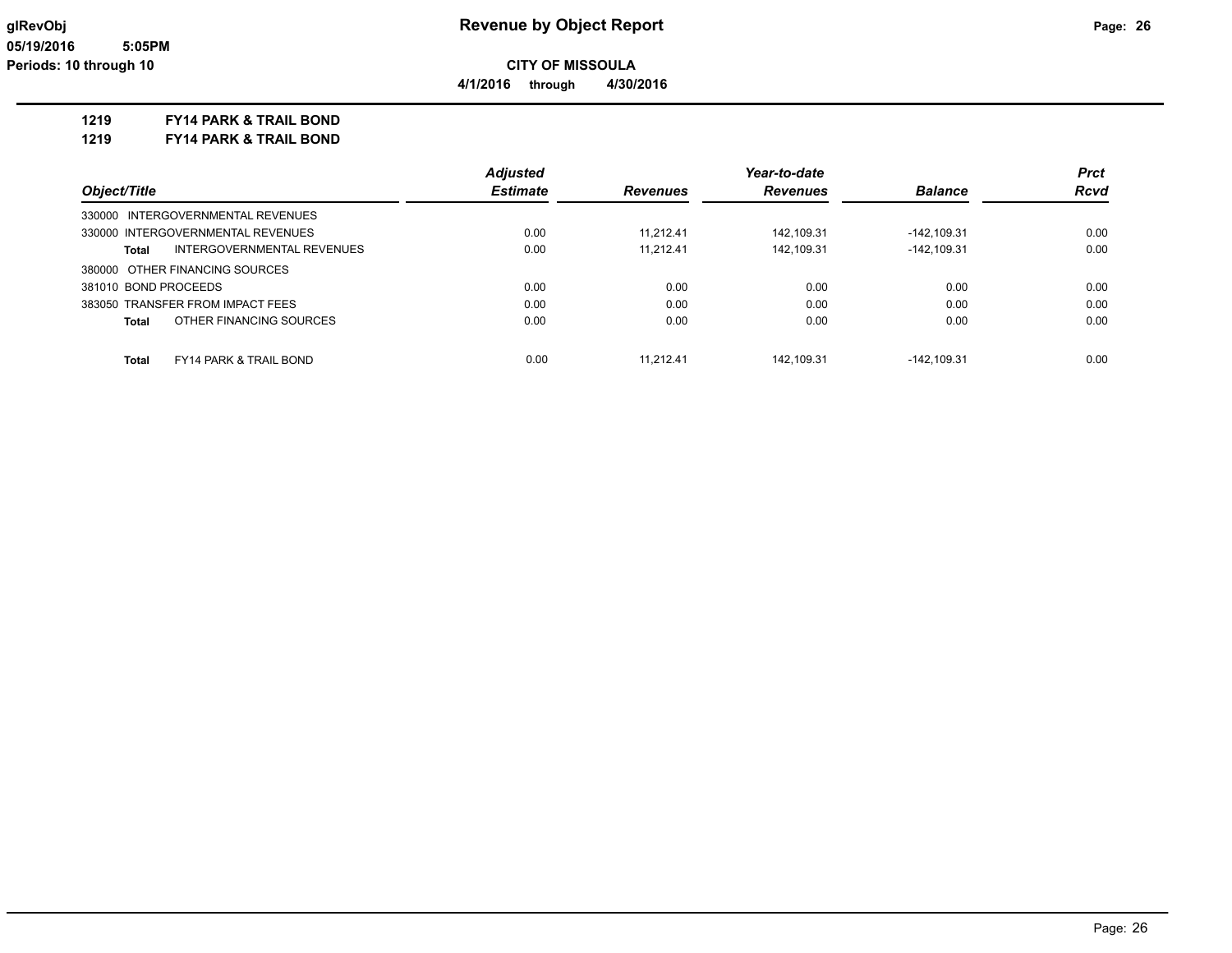**CITY OF MISSOULA**

**4/1/2016 through 4/30/2016**

### **1219 FY14 PARK & TRAIL BOND**

|                                     | <b>Adjusted</b> |                 | Year-to-date    |                | <b>Prct</b> |
|-------------------------------------|-----------------|-----------------|-----------------|----------------|-------------|
| Object/Title                        | <b>Estimate</b> | <b>Revenues</b> | <b>Revenues</b> | <b>Balance</b> | Rcvd        |
| 330000 INTERGOVERNMENTAL REVENUES   |                 |                 |                 |                |             |
| 330000 INTERGOVERNMENTAL REVENUES   | 0.00            | 11.212.41       | 142.109.31      | $-142.109.31$  | 0.00        |
| INTERGOVERNMENTAL REVENUES<br>Total | 0.00            | 11.212.41       | 142.109.31      | $-142.109.31$  | 0.00        |
| 380000 OTHER FINANCING SOURCES      |                 |                 |                 |                |             |
| 381010 BOND PROCEEDS                | 0.00            | 0.00            | 0.00            | 0.00           | 0.00        |
| 383050 TRANSFER FROM IMPACT FEES    | 0.00            | 0.00            | 0.00            | 0.00           | 0.00        |
| OTHER FINANCING SOURCES<br>Total    | 0.00            | 0.00            | 0.00            | 0.00           | 0.00        |
| <b>FY14 PARK &amp; TRAIL BOND</b>   | 0.00            | 11.212.41       | 142.109.31      | -142.109.31    | 0.00        |
| <b>Total</b>                        |                 |                 |                 |                |             |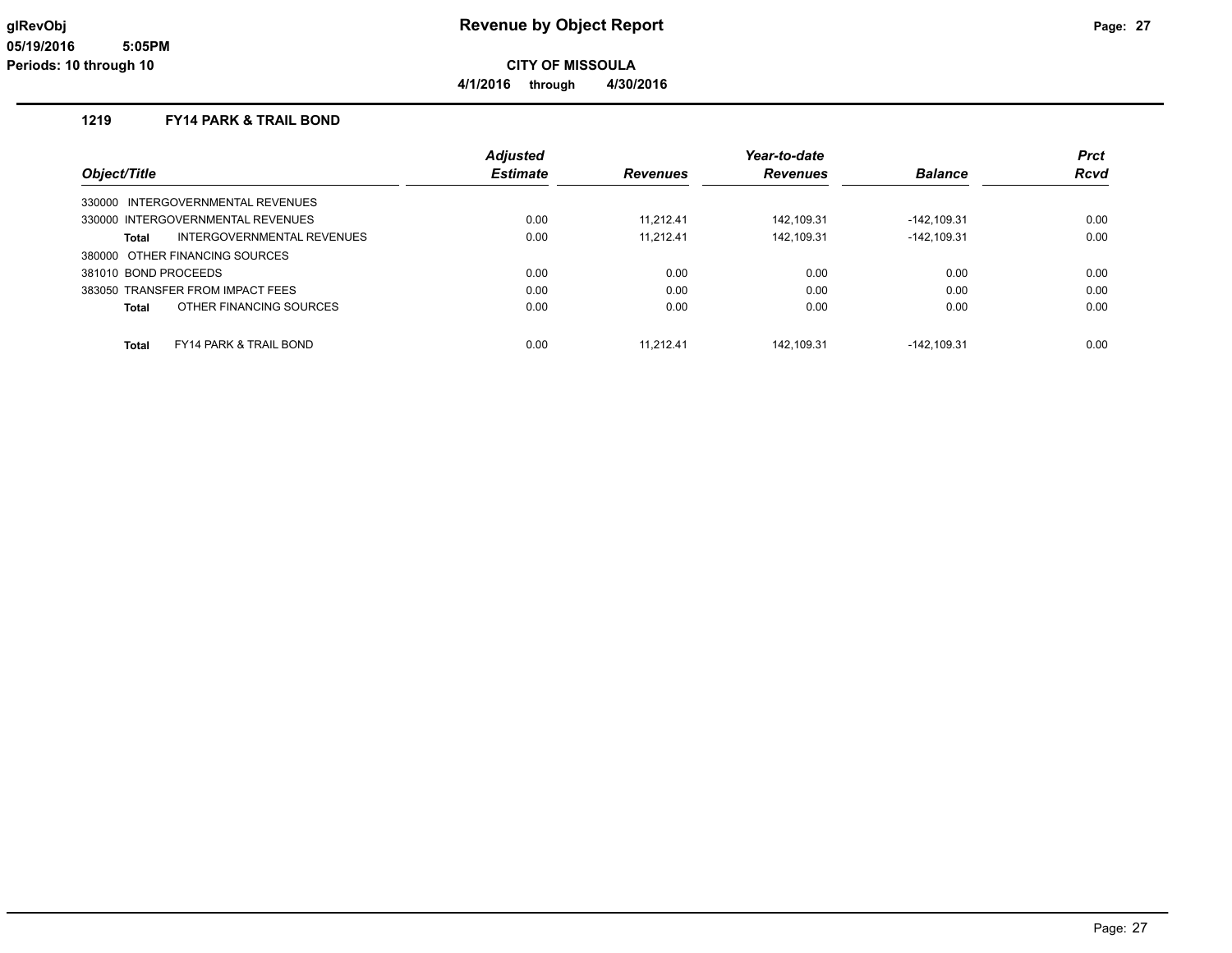**4/1/2016 through 4/30/2016**

# **1241 CREMAIN WALL & CEMETERY DONATIONS FUND**

**1241 CREMAIN WALL & CEMETERY DONATIONS FUND**

|                                                           | <b>Adjusted</b> |                 | Year-to-date    |                | <b>Prct</b> |
|-----------------------------------------------------------|-----------------|-----------------|-----------------|----------------|-------------|
| Object/Title                                              | <b>Estimate</b> | <b>Revenues</b> | <b>Revenues</b> | <b>Balance</b> | <b>Rcvd</b> |
| 340000 CHARGES FOR SERVICES                               |                 |                 |                 |                |             |
| 343310 SALE OF NICHE NAMEPLATES & VASES                   | 0.00            | 0.00            | 11,800.00       | $-11,800.00$   | 0.00        |
| 343311 SALE OF NICHES                                     | 0.00            | 0.00            | 0.00            | 0.00           | 0.00        |
| <b>CHARGES FOR SERVICES</b><br>Total                      | 0.00            | 0.00            | 11,800.00       | $-11,800.00$   | 0.00        |
| MISCELLANEOUS REVENUES<br>360000                          |                 |                 |                 |                |             |
| 360010 MISCELLANEOUS                                      | 0.00            | 0.00            | 0.00            | 0.00           | 0.00        |
| 365000 DONATIONS                                          | 0.00            | 0.00            | 0.00            | 0.00           | 0.00        |
| MISCELLANEOUS REVENUES<br>Total                           | 0.00            | 0.00            | 0.00            | 0.00           | 0.00        |
| INVESTMENTS & ROYALTY EARNINGS<br>370000                  |                 |                 |                 |                |             |
| 371010 INTEREST ON INVESTMENTS                            | 0.00            | 0.00            | 0.00            | 0.00           | 0.00        |
| 371020 GAIN/LOSS IN MARKET VALUE OF INVESTMENTS           | 0.00            | 0.00            | 0.00            | 0.00           | 0.00        |
| <b>INVESTMENTS &amp; ROYALTY EARNINGS</b><br><b>Total</b> | 0.00            | 0.00            | 0.00            | 0.00           | 0.00        |
| <b>CREMAIN WALL &amp; CEMETERY DONATIONS F</b><br>Total   | 0.00            | 0.00            | 11,800.00       | $-11,800.00$   | 0.00        |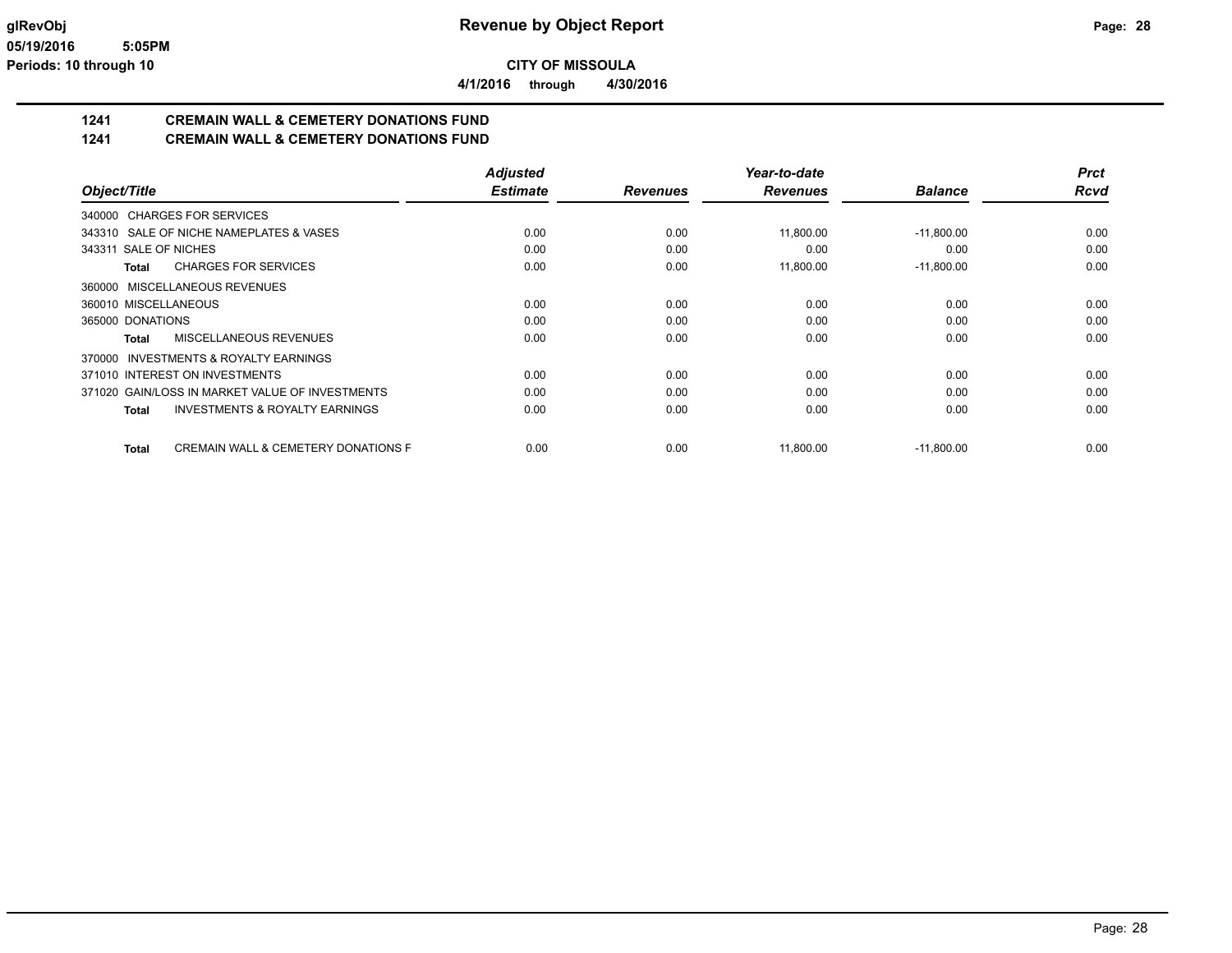**4/1/2016 through 4/30/2016**

### **1241 CREMAIN WALL & CEMETERY DONATIONS FUND**

|                                                                | <b>Adjusted</b> |                 | Year-to-date    |                | <b>Prct</b> |
|----------------------------------------------------------------|-----------------|-----------------|-----------------|----------------|-------------|
| Object/Title                                                   | <b>Estimate</b> | <b>Revenues</b> | <b>Revenues</b> | <b>Balance</b> | Rcvd        |
| 340000 CHARGES FOR SERVICES                                    |                 |                 |                 |                |             |
| 343310 SALE OF NICHE NAMEPLATES & VASES                        | 0.00            | 0.00            | 11,800.00       | $-11,800.00$   | 0.00        |
| 343311 SALE OF NICHES                                          | 0.00            | 0.00            | 0.00            | 0.00           | 0.00        |
| <b>CHARGES FOR SERVICES</b><br>Total                           | 0.00            | 0.00            | 11,800.00       | $-11,800.00$   | 0.00        |
| MISCELLANEOUS REVENUES<br>360000                               |                 |                 |                 |                |             |
| 360010 MISCELLANEOUS                                           | 0.00            | 0.00            | 0.00            | 0.00           | 0.00        |
| 365000 DONATIONS                                               | 0.00            | 0.00            | 0.00            | 0.00           | 0.00        |
| MISCELLANEOUS REVENUES<br><b>Total</b>                         | 0.00            | 0.00            | 0.00            | 0.00           | 0.00        |
| <b>INVESTMENTS &amp; ROYALTY EARNINGS</b><br>370000            |                 |                 |                 |                |             |
| 371010 INTEREST ON INVESTMENTS                                 | 0.00            | 0.00            | 0.00            | 0.00           | 0.00        |
| 371020 GAIN/LOSS IN MARKET VALUE OF INVESTMENT                 | 0.00            | 0.00            | 0.00            | 0.00           | 0.00        |
| <b>INVESTMENTS &amp; ROYALTY EARNINGS</b><br><b>Total</b>      | 0.00            | 0.00            | 0.00            | 0.00           | 0.00        |
| <b>CREMAIN WALL &amp; CEMETERY DONATIONS F</b><br><b>Total</b> | 0.00            | 0.00            | 11,800.00       | $-11,800.00$   | 0.00        |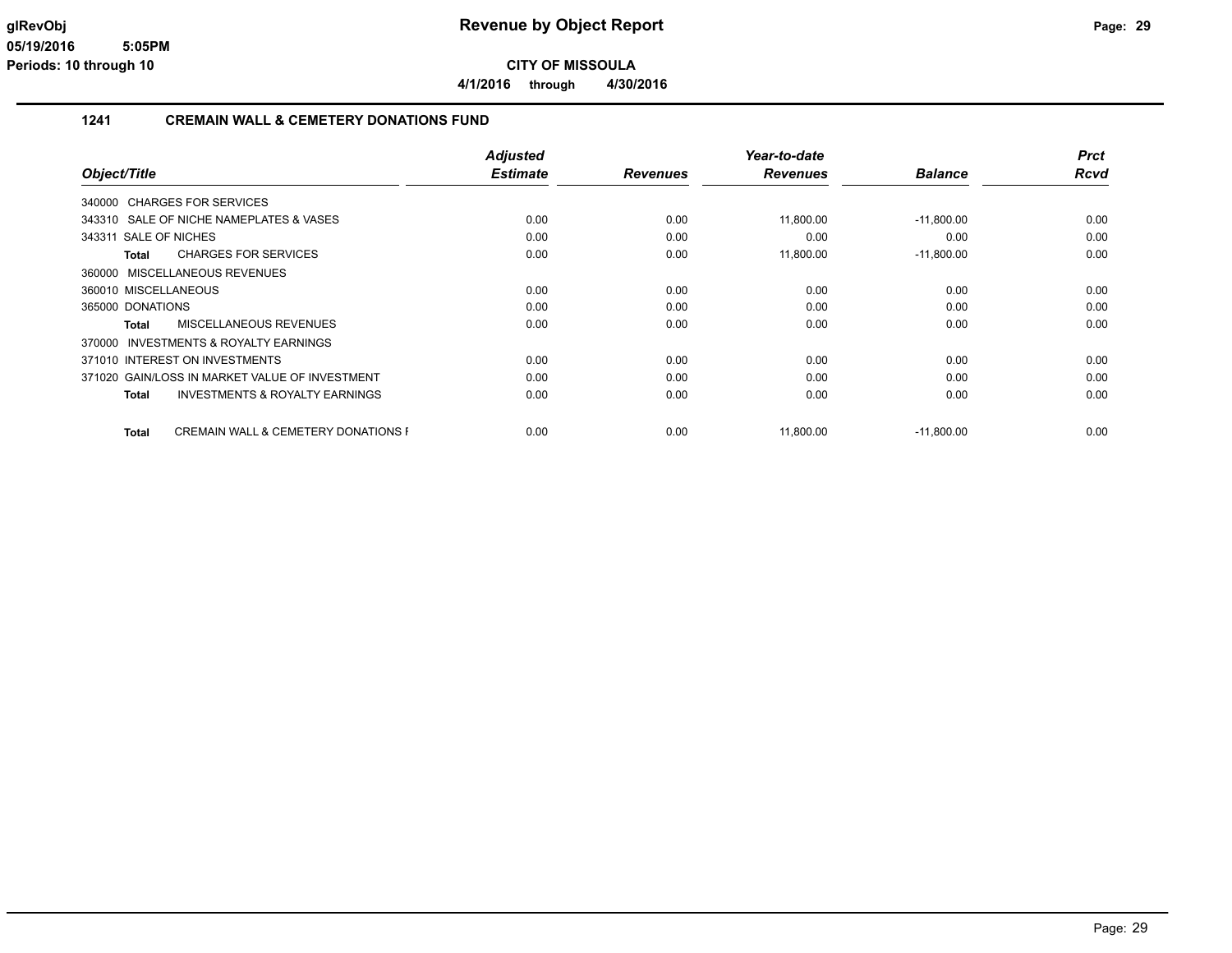**4/1/2016 through 4/30/2016**

### **1242 CEMETERY CARE FUND**

### **1242 CEMETERY CARE FUND**

|                                                    | <b>Adjusted</b> |                 | Year-to-date    |                | <b>Prct</b> |
|----------------------------------------------------|-----------------|-----------------|-----------------|----------------|-------------|
| Object/Title                                       | <b>Estimate</b> | <b>Revenues</b> | <b>Revenues</b> | <b>Balance</b> | <b>Rcvd</b> |
| 340000 CHARGES FOR SERVICES                        |                 |                 |                 |                |             |
| 343320 CEMETERY - SALE OF PLOTS                    | 0.00            | 2,450.00        | 12,650.00       | $-12,650.00$   | 0.00        |
| 343321 CEMETERY FOUNDATIONS                        | 0.00            | 1,295.00        | 2,535.00        | $-2,535.00$    | 0.00        |
| 343322 CEMETERY FLOWER CARE                        | 0.00            | 1,960.00        | 3,770.00        | $-3,770.00$    | 0.00        |
| 343323 CEMETERY - LINER INSTALL FEES               | 0.00            | 200.00          | 10,550.00       | $-10,550.00$   | 0.00        |
| 343324 OTHER CEMETERY FEES                         | 0.00            | 150.00          | 1.500.00        | $-1.500.00$    | 0.00        |
| 343325 2ND INTERMENT RIGHT                         | 0.00            | 0.00            | 1.200.00        | $-1,200.00$    | 0.00        |
| 343340 CEMETERY - OPENINGS & CLOSINGS              | 0.00            | 350.00          | 10,125.00       | $-10, 125.00$  | 0.00        |
| 343350 CEMETERY CARE, FEES                         | 75,000.00       | 0.00            | 0.00            | 75,000.00      | 0.00        |
| <b>CHARGES FOR SERVICES</b><br><b>Total</b>        | 75,000.00       | 6,405.00        | 42,330.00       | 32,670.00      | 56.44       |
| MISCELLANEOUS REVENUES<br>360000                   |                 |                 |                 |                |             |
| 360010 MISCELLANEOUS                               | 0.00            | 0.00            | 0.00            | 0.00           | 0.00        |
| <b>MISCELLANEOUS REVENUES</b><br><b>Total</b>      | 0.00            | 0.00            | 0.00            | 0.00           | 0.00        |
| INVESTMENTS & ROYALTY EARNINGS<br>370000           |                 |                 |                 |                |             |
| 371010 INTEREST ON INVESTMENTS                     | 0.00            | 0.00            | 0.00            | 0.00           | 0.00        |
| 371020 GAIN/LOSS IN MARKET VALUE OF INVESTMENTS    | 0.00            | 0.00            | 0.00            | 0.00           | 0.00        |
| <b>INVESTMENTS &amp; ROYALTY EARNINGS</b><br>Total | 0.00            | 0.00            | 0.00            | 0.00           | 0.00        |
| OTHER FINANCING SOURCES<br>380000                  |                 |                 |                 |                |             |
| 382010 SALE OF FIXED ASSETS                        | 0.00            | 0.00            | 0.00            | 0.00           | 0.00        |
| OTHER FINANCING SOURCES<br><b>Total</b>            | 0.00            | 0.00            | 0.00            | 0.00           | 0.00        |
| <b>CEMETERY CARE FUND</b><br><b>Total</b>          | 75.000.00       | 6.405.00        | 42.330.00       | 32.670.00      | 56.44       |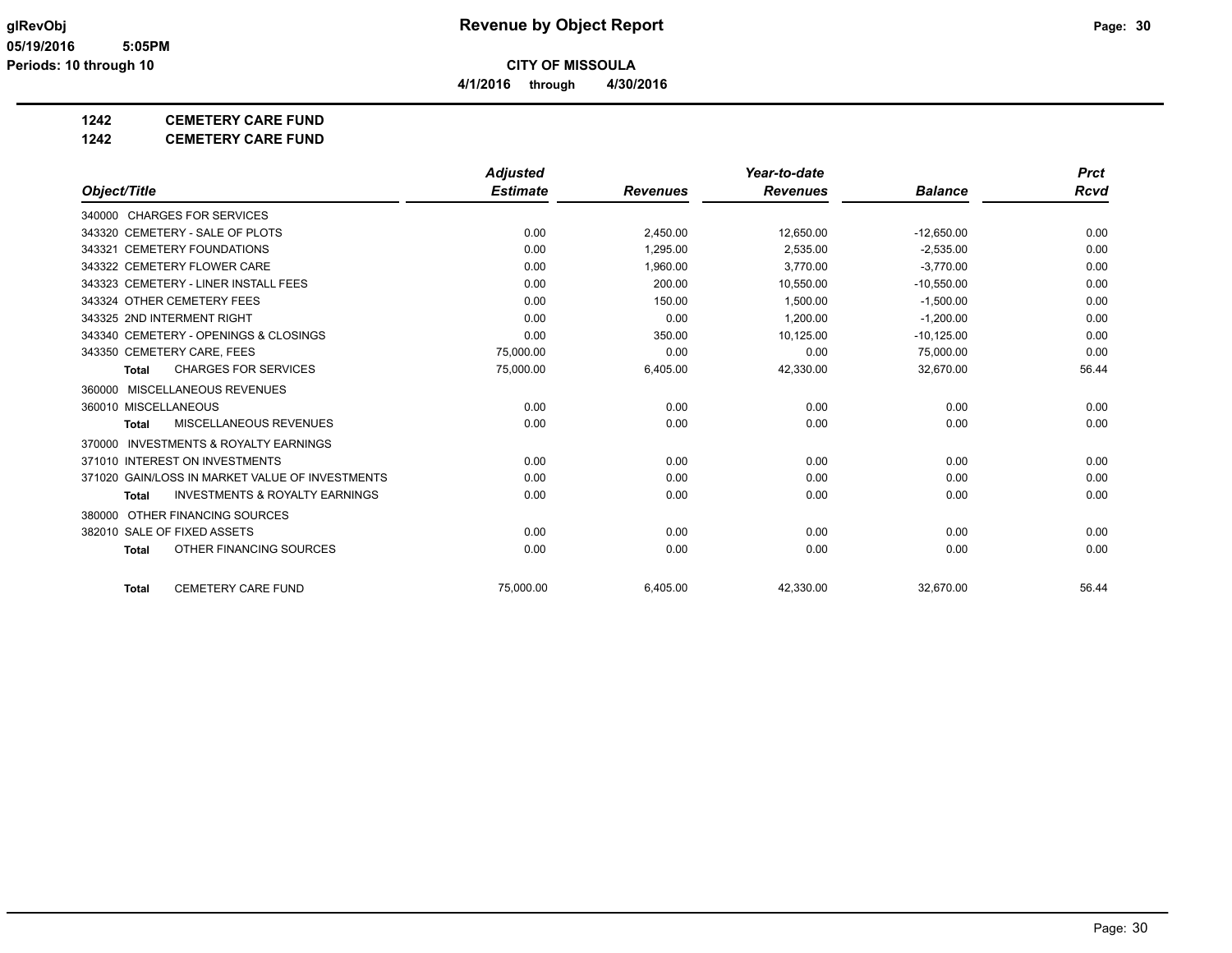**4/1/2016 through 4/30/2016**

### **1242 CEMETERY CARE FUND**

|                                                           | <b>Adjusted</b> |                 | Year-to-date    |                | <b>Prct</b> |
|-----------------------------------------------------------|-----------------|-----------------|-----------------|----------------|-------------|
| Object/Title                                              | <b>Estimate</b> | <b>Revenues</b> | <b>Revenues</b> | <b>Balance</b> | Rcvd        |
| 340000 CHARGES FOR SERVICES                               |                 |                 |                 |                |             |
| 343320 CEMETERY - SALE OF PLOTS                           | 0.00            | 2,450.00        | 12,650.00       | $-12,650.00$   | 0.00        |
| 343321 CEMETERY FOUNDATIONS                               | 0.00            | 1,295.00        | 2,535.00        | $-2,535.00$    | 0.00        |
| 343322 CEMETERY FLOWER CARE                               | 0.00            | 1.960.00        | 3.770.00        | $-3.770.00$    | 0.00        |
| 343323 CEMETERY - LINER INSTALL FEES                      | 0.00            | 200.00          | 10,550.00       | $-10,550.00$   | 0.00        |
| 343324 OTHER CEMETERY FEES                                | 0.00            | 150.00          | 1,500.00        | $-1,500.00$    | 0.00        |
| 343325 2ND INTERMENT RIGHT                                | 0.00            | 0.00            | 1,200.00        | $-1,200.00$    | 0.00        |
| 343340 CEMETERY - OPENINGS & CLOSINGS                     | 0.00            | 350.00          | 10,125.00       | $-10, 125.00$  | 0.00        |
| 343350 CEMETERY CARE, FEES                                | 75.000.00       | 0.00            | 0.00            | 75,000.00      | 0.00        |
| <b>CHARGES FOR SERVICES</b><br><b>Total</b>               | 75,000.00       | 6,405.00        | 42,330.00       | 32,670.00      | 56.44       |
| 360000 MISCELLANEOUS REVENUES                             |                 |                 |                 |                |             |
| 360010 MISCELLANEOUS                                      | 0.00            | 0.00            | 0.00            | 0.00           | 0.00        |
| MISCELLANEOUS REVENUES<br><b>Total</b>                    | 0.00            | 0.00            | 0.00            | 0.00           | 0.00        |
| 370000 INVESTMENTS & ROYALTY EARNINGS                     |                 |                 |                 |                |             |
| 371010 INTEREST ON INVESTMENTS                            | 0.00            | 0.00            | 0.00            | 0.00           | 0.00        |
| 371020 GAIN/LOSS IN MARKET VALUE OF INVESTMENT            | 0.00            | 0.00            | 0.00            | 0.00           | 0.00        |
| <b>INVESTMENTS &amp; ROYALTY EARNINGS</b><br><b>Total</b> | 0.00            | 0.00            | 0.00            | 0.00           | 0.00        |
| 380000 OTHER FINANCING SOURCES                            |                 |                 |                 |                |             |
| 382010 SALE OF FIXED ASSETS                               | 0.00            | 0.00            | 0.00            | 0.00           | 0.00        |
| OTHER FINANCING SOURCES<br><b>Total</b>                   | 0.00            | 0.00            | 0.00            | 0.00           | 0.00        |
| <b>CEMETERY CARE FUND</b><br><b>Total</b>                 | 75.000.00       | 6.405.00        | 42.330.00       | 32.670.00      | 56.44       |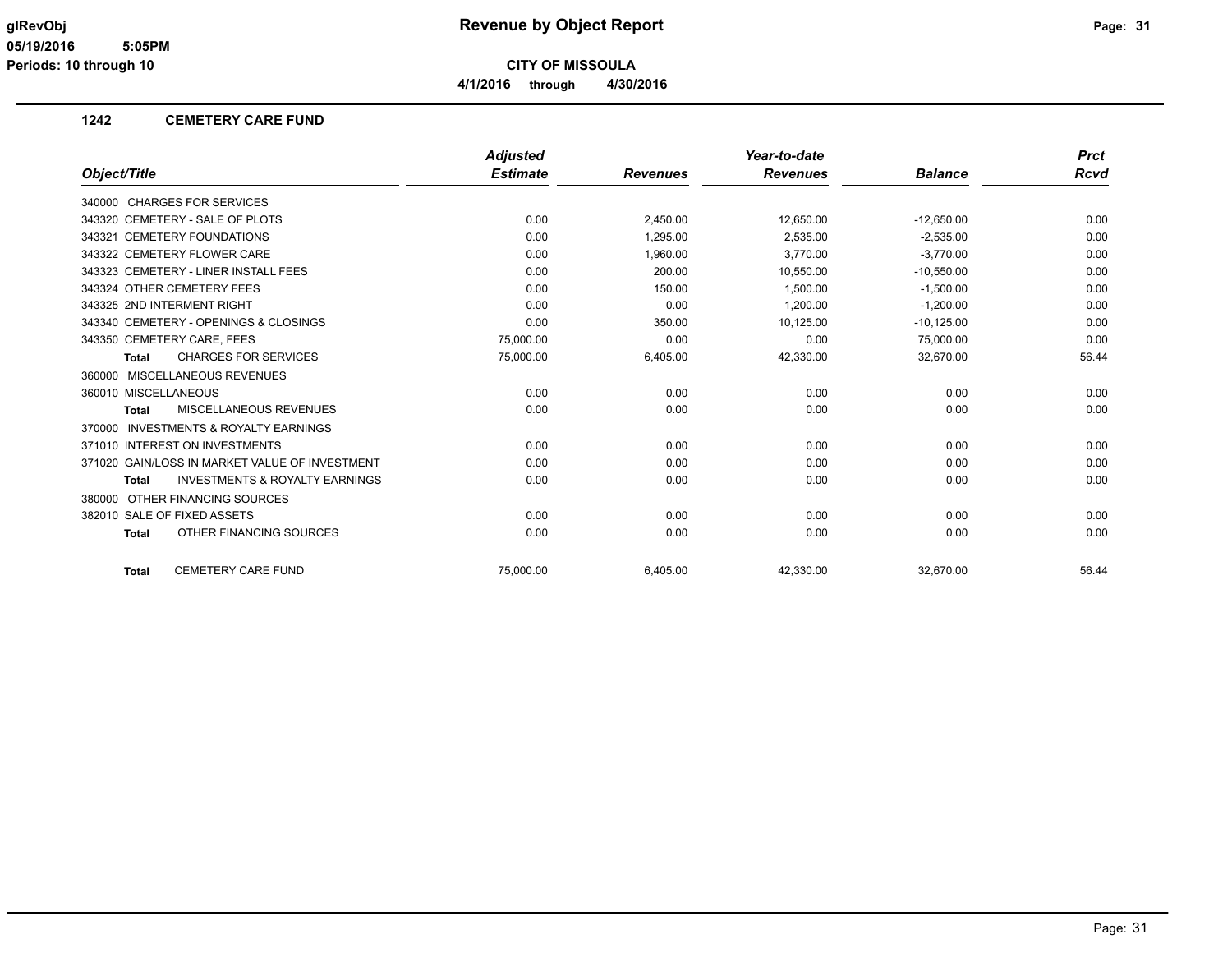**4/1/2016 through 4/30/2016**

### **1243 CEMETERY MEMORIAL FUND**

### **1243 CEMETERY MEMORIAL FUND**

|                                                    | <b>Adjusted</b> |                 | Year-to-date    |                | <b>Prct</b> |
|----------------------------------------------------|-----------------|-----------------|-----------------|----------------|-------------|
| Object/Title                                       | <b>Estimate</b> | <b>Revenues</b> | <b>Revenues</b> | <b>Balance</b> | <b>Rcvd</b> |
| 360000 MISCELLANEOUS REVENUES                      |                 |                 |                 |                |             |
| 360010 MISCELLANEOUS                               | 0.00            | 0.00            | 0.00            | 0.00           | 0.00        |
| 365000 DONATIONS                                   | 1,500.00        | 0.00            | 1.840.79        | $-340.79$      | 122.72      |
| MISCELLANEOUS REVENUES<br>Total                    | 1.500.00        | 0.00            | 1.840.79        | $-340.79$      | 122.72      |
| 370000 INVESTMENTS & ROYALTY EARNINGS              |                 |                 |                 |                |             |
| 371010 INTEREST ON INVESTMENTS                     | 0.00            | 0.00            | 0.00            | 0.00           | 0.00        |
| 371020 GAIN/LOSS IN MARKET VALUE OF INVESTMENTS    | 0.00            | 0.00            | 0.00            | 0.00           | 0.00        |
| <b>INVESTMENTS &amp; ROYALTY EARNINGS</b><br>Total | 0.00            | 0.00            | 0.00            | 0.00           | 0.00        |
| <b>CEMETERY MEMORIAL FUND</b><br>Total             | 1.500.00        | 0.00            | 1.840.79        | $-340.79$      | 122.72      |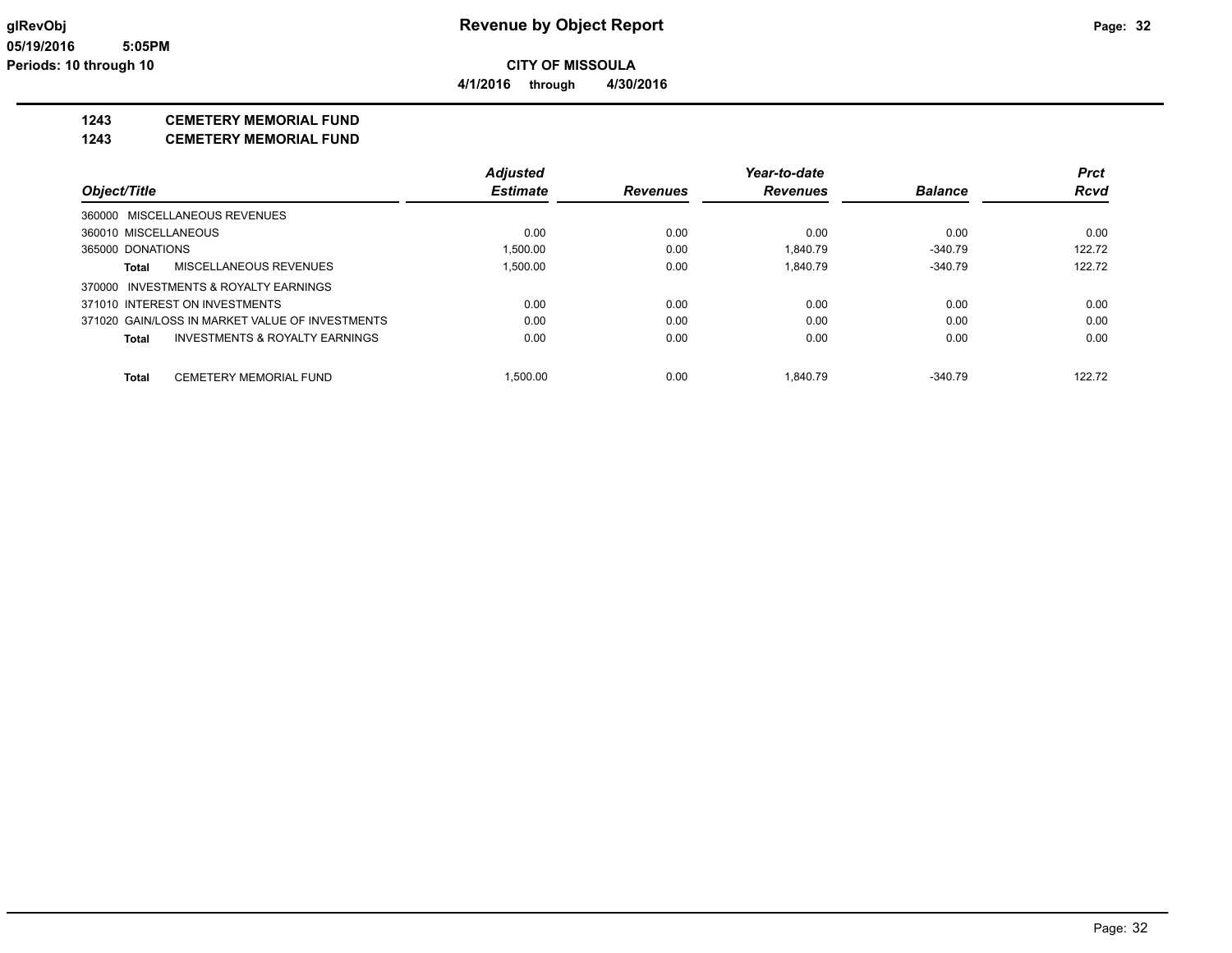**4/1/2016 through 4/30/2016**

### **1243 CEMETERY MEMORIAL FUND**

|                                                | <b>Adjusted</b> |                 | Year-to-date    |                | <b>Prct</b> |
|------------------------------------------------|-----------------|-----------------|-----------------|----------------|-------------|
| Object/Title                                   | <b>Estimate</b> | <b>Revenues</b> | <b>Revenues</b> | <b>Balance</b> | <b>Rcvd</b> |
| 360000 MISCELLANEOUS REVENUES                  |                 |                 |                 |                |             |
| 360010 MISCELLANEOUS                           | 0.00            | 0.00            | 0.00            | 0.00           | 0.00        |
| 365000 DONATIONS                               | 1.500.00        | 0.00            | 1.840.79        | $-340.79$      | 122.72      |
| <b>MISCELLANEOUS REVENUES</b><br>Total         | 1.500.00        | 0.00            | 1.840.79        | $-340.79$      | 122.72      |
| 370000 INVESTMENTS & ROYALTY EARNINGS          |                 |                 |                 |                |             |
| 371010 INTEREST ON INVESTMENTS                 | 0.00            | 0.00            | 0.00            | 0.00           | 0.00        |
| 371020 GAIN/LOSS IN MARKET VALUE OF INVESTMENT | 0.00            | 0.00            | 0.00            | 0.00           | 0.00        |
| INVESTMENTS & ROYALTY EARNINGS<br><b>Total</b> | 0.00            | 0.00            | 0.00            | 0.00           | 0.00        |
| CEMETERY MEMORIAL FUND<br><b>Total</b>         | 1.500.00        | 0.00            | 1.840.79        | $-340.79$      | 122.72      |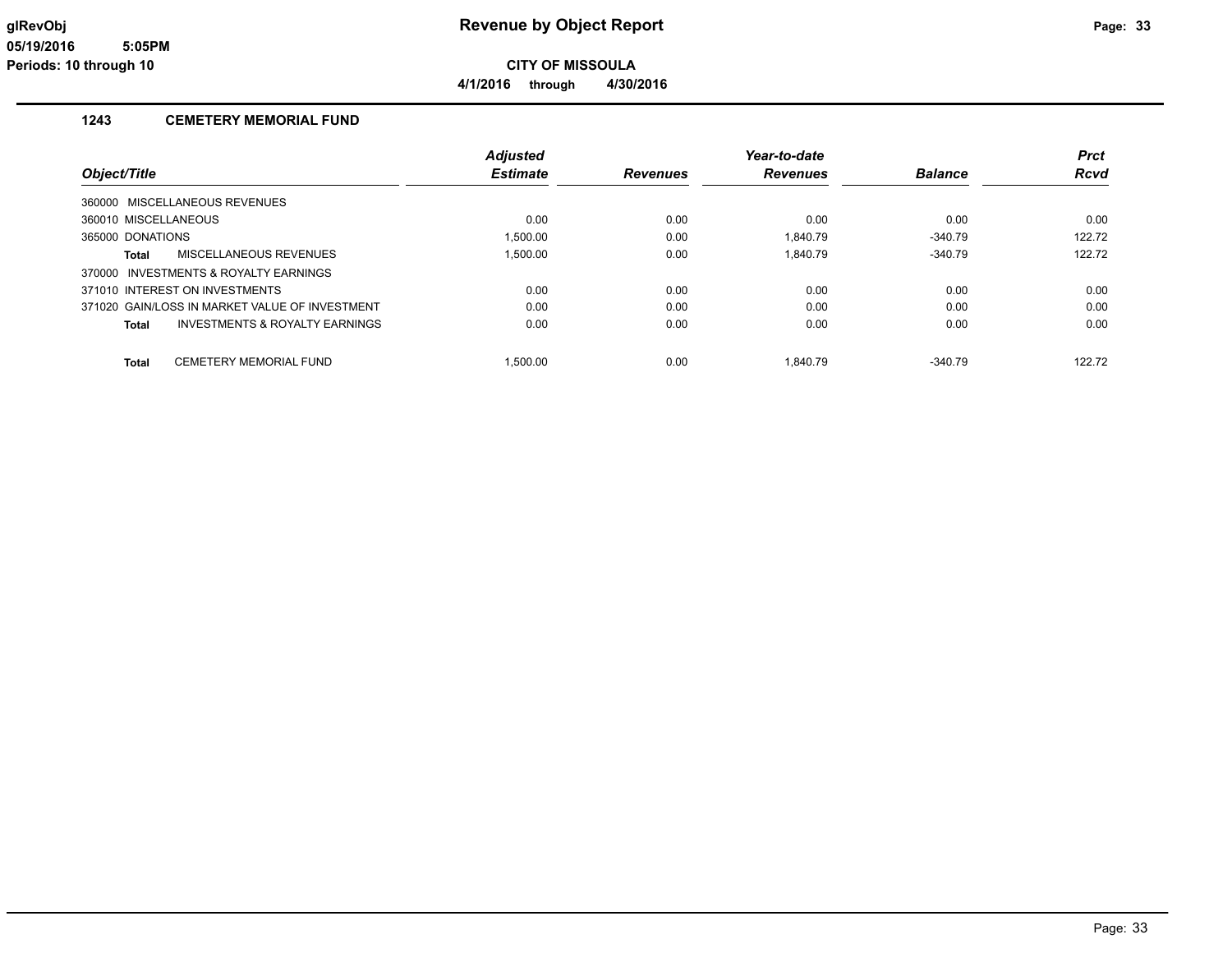**4/1/2016 through 4/30/2016**

### **1265 TITLE 1 PROJECTS FUND**

**1265 TITLE 1 PROJECTS FUND**

|                                |                                           | <b>Adjusted</b> |                 | Year-to-date    |                | <b>Prct</b> |
|--------------------------------|-------------------------------------------|-----------------|-----------------|-----------------|----------------|-------------|
| Object/Title                   |                                           | <b>Estimate</b> | <b>Revenues</b> | <b>Revenues</b> | <b>Balance</b> | <b>Rcvd</b> |
|                                | 360000 MISCELLANEOUS REVENUES             |                 |                 |                 |                |             |
| 360010 MISCELLANEOUS           |                                           | 0.00            | 0.00            | 0.00            | 0.00           | 0.00        |
| Total                          | <b>MISCELLANEOUS REVENUES</b>             | 0.00            | 0.00            | 0.00            | 0.00           | 0.00        |
|                                | 370000 INVESTMENTS & ROYALTY EARNINGS     |                 |                 |                 |                |             |
| 371010 INTEREST ON INVESTMENTS |                                           | 0.00            | 0.00            | 0.00            | 0.00           | 0.00        |
|                                | 373002 LOAN REPAYMENT - FAMILY SERVICES   | 70.000.00       | 0.00            | 0.00            | 70.000.00      | 0.00        |
| 373006 BURNS ST COMMONS        |                                           | 0.00            | 0.00            | 0.00            | 0.00           | 0.00        |
| Total                          | <b>INVESTMENTS &amp; ROYALTY EARNINGS</b> | 70.000.00       | 0.00            | 0.00            | 70.000.00      | 0.00        |
| <b>Total</b>                   | TITLE 1 PROJECTS FUND                     | 70.000.00       | 0.00            | 0.00            | 70.000.00      | 0.00        |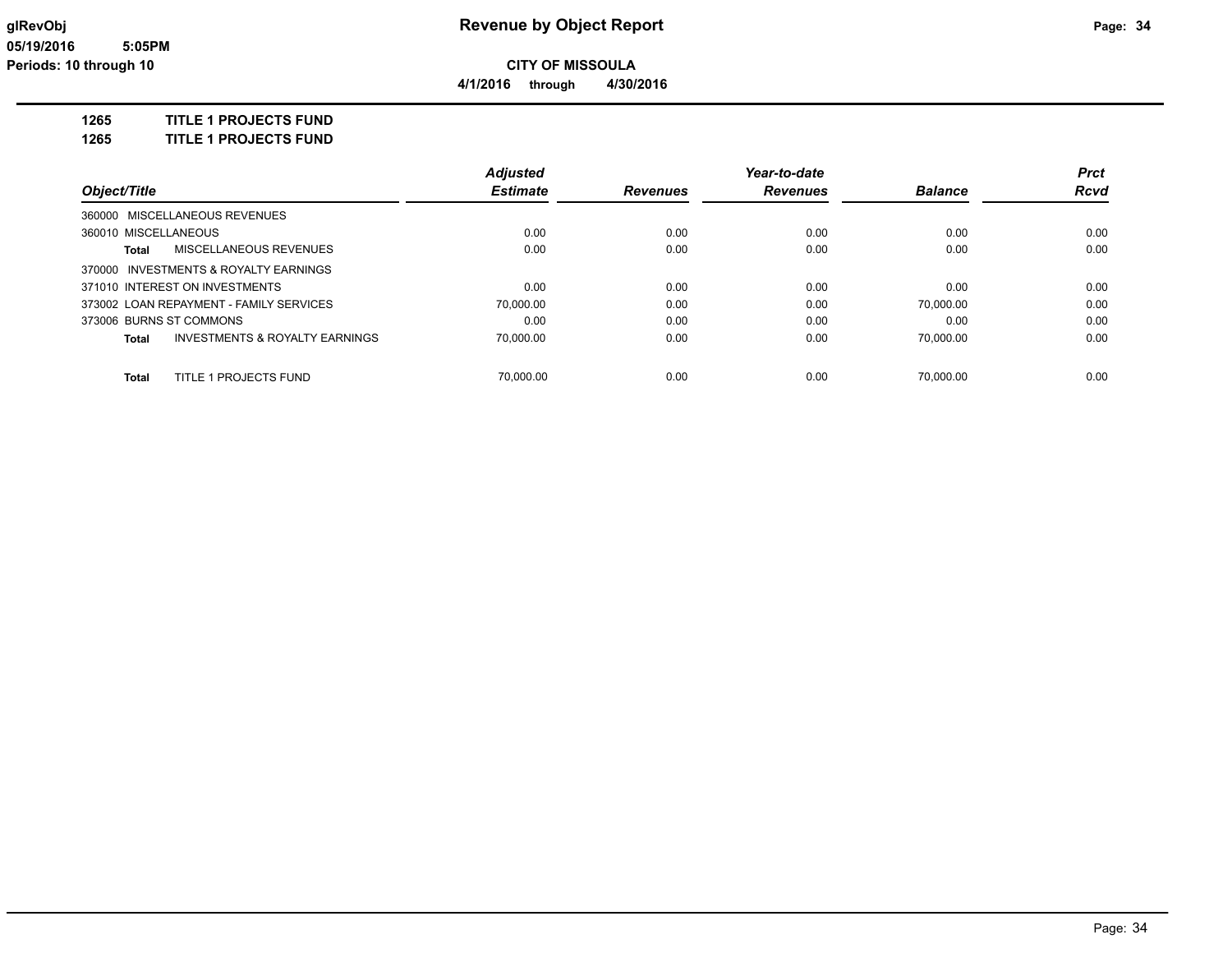**4/1/2016 through 4/30/2016**

### **1265 TITLE 1 PROJECTS FUND**

|                                         | <b>Adjusted</b> |                 | Year-to-date    |                | <b>Prct</b> |
|-----------------------------------------|-----------------|-----------------|-----------------|----------------|-------------|
| Object/Title                            | <b>Estimate</b> | <b>Revenues</b> | <b>Revenues</b> | <b>Balance</b> | <b>Rcvd</b> |
| 360000 MISCELLANEOUS REVENUES           |                 |                 |                 |                |             |
| 360010 MISCELLANEOUS                    | 0.00            | 0.00            | 0.00            | 0.00           | 0.00        |
| MISCELLANEOUS REVENUES<br>Total         | 0.00            | 0.00            | 0.00            | 0.00           | 0.00        |
| 370000 INVESTMENTS & ROYALTY EARNINGS   |                 |                 |                 |                |             |
| 371010 INTEREST ON INVESTMENTS          | 0.00            | 0.00            | 0.00            | 0.00           | 0.00        |
| 373002 LOAN REPAYMENT - FAMILY SERVICES | 70,000.00       | 0.00            | 0.00            | 70.000.00      | 0.00        |
| 373006 BURNS ST COMMONS                 | 0.00            | 0.00            | 0.00            | 0.00           | 0.00        |
| INVESTMENTS & ROYALTY EARNINGS<br>Total | 70,000.00       | 0.00            | 0.00            | 70,000.00      | 0.00        |
| TITLE 1 PROJECTS FUND<br><b>Total</b>   | 70.000.00       | 0.00            | 0.00            | 70.000.00      | 0.00        |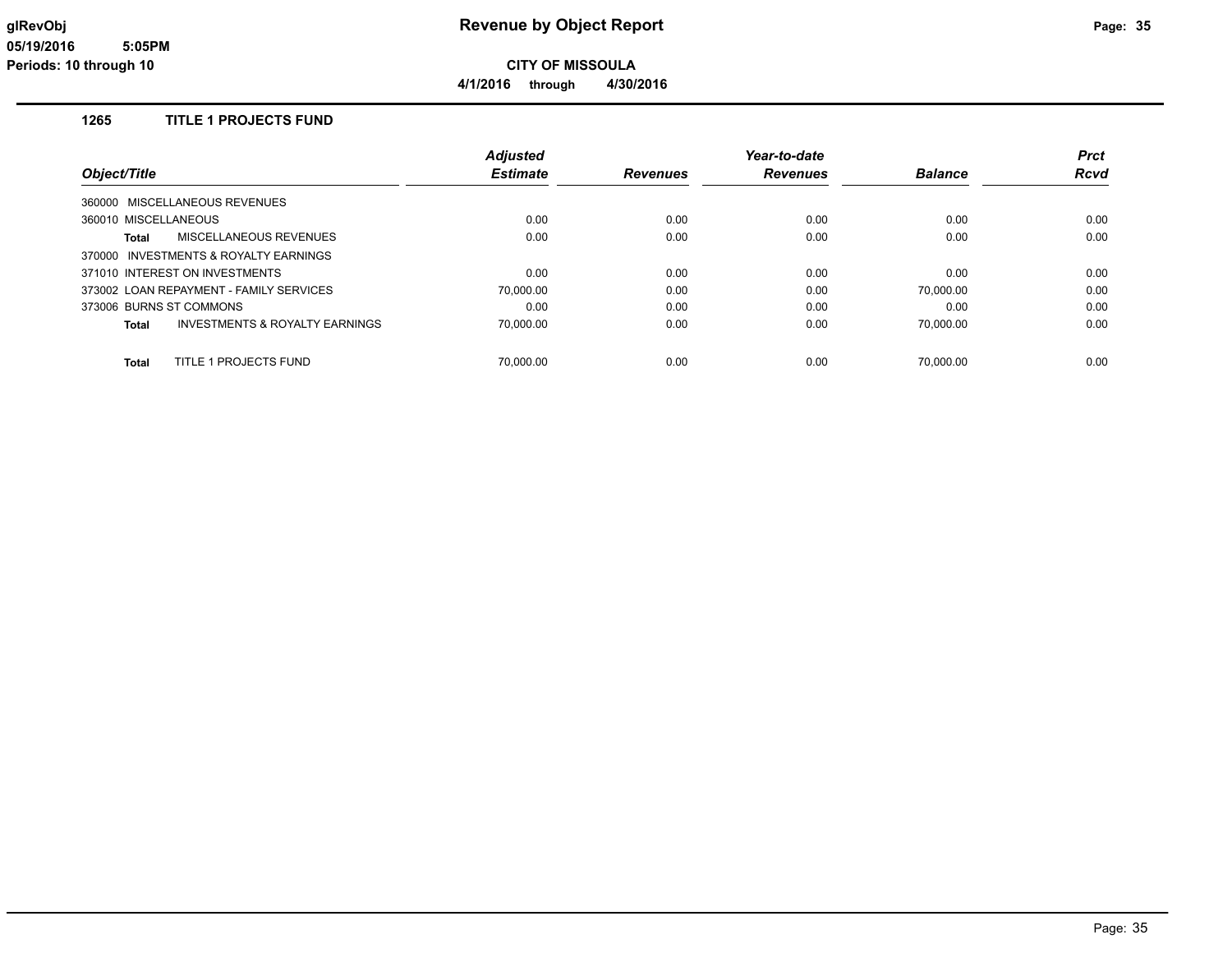**4/1/2016 through 4/30/2016**

# **1396 PROGRAM INCOME REVOLVING LOAN PROGRAM**

| Object/Title                                        | <b>Adjusted</b><br><b>Estimate</b> |                 | Year-to-date<br><b>Revenues</b> | <b>Balance</b> | <b>Prct</b><br><b>Rcvd</b> |
|-----------------------------------------------------|------------------------------------|-----------------|---------------------------------|----------------|----------------------------|
|                                                     |                                    | <b>Revenues</b> |                                 |                |                            |
| INTERGOVERNMENTAL REVENUES<br>330000                |                                    |                 |                                 |                |                            |
| 331010 ENTITLEMENT - CDBG                           | 0.00                               | 0.00            | 0.00                            | 0.00           | 0.00                       |
| INTERGOVERNMENTAL REVENUES<br><b>Total</b>          | 0.00                               | 0.00            | 0.00                            | 0.00           | 0.00                       |
| MISCELLANEOUS REVENUES<br>360000                    |                                    |                 |                                 |                |                            |
| 360005 LOAN REPAYMENTS                              | 0.00                               | 0.00            | 0.00                            | 0.00           | 0.00                       |
| 360010 MISCELLANEOUS                                | 0.00                               | 0.00            | 0.00                            | 0.00           | 0.00                       |
| 360013 REPAYMENT OF SEWER GRANT                     | 7,000.00                           | 0.00            | 5,390.00                        | 1,610.00       | 77.00                      |
| 360014 REPAYMENT OF LOAN/MHA                        | 0.00                               | 0.00            | 0.00                            | 0.00           | 0.00                       |
| 361013 CLOSED GRANT REPAYMENTS                      | 0.00                               | 0.00            | 0.00                            | 0.00           | 0.00                       |
| <b>MISCELLANEOUS REVENUES</b><br><b>Total</b>       | 7,000.00                           | 0.00            | 5,390.00                        | 1,610.00       | 77.00                      |
| <b>INVESTMENTS &amp; ROYALTY EARNINGS</b><br>370000 |                                    |                 |                                 |                |                            |
| 371010 INTEREST ON INVESTMENTS                      | 0.00                               | 0.00            | 0.00                            | 0.00           | 0.00                       |
| 371020 GAIN/LOSS IN MARKET VALUE OF INVESTMENTS     | 0.00                               | 0.00            | 0.00                            | 0.00           | 0.00                       |
| <b>INVESTMENTS &amp; ROYALTY EARNINGS</b><br>Total  | 0.00                               | 0.00            | 0.00                            | 0.00           | 0.00                       |
| OTHER FINANCING SOURCES<br>380000                   |                                    |                 |                                 |                |                            |
| 383026 TRANS FR CDBG                                | 0.00                               | 0.00            | 0.00                            | 0.00           | 0.00                       |
| OTHER FINANCING SOURCES<br><b>Total</b>             | 0.00                               | 0.00            | 0.00                            | 0.00           | 0.00                       |
| PROGRAM INCOME REVOLVING LOAN PRO<br><b>Total</b>   | 7,000.00                           | 0.00            | 5,390.00                        | 1,610.00       | 77.00                      |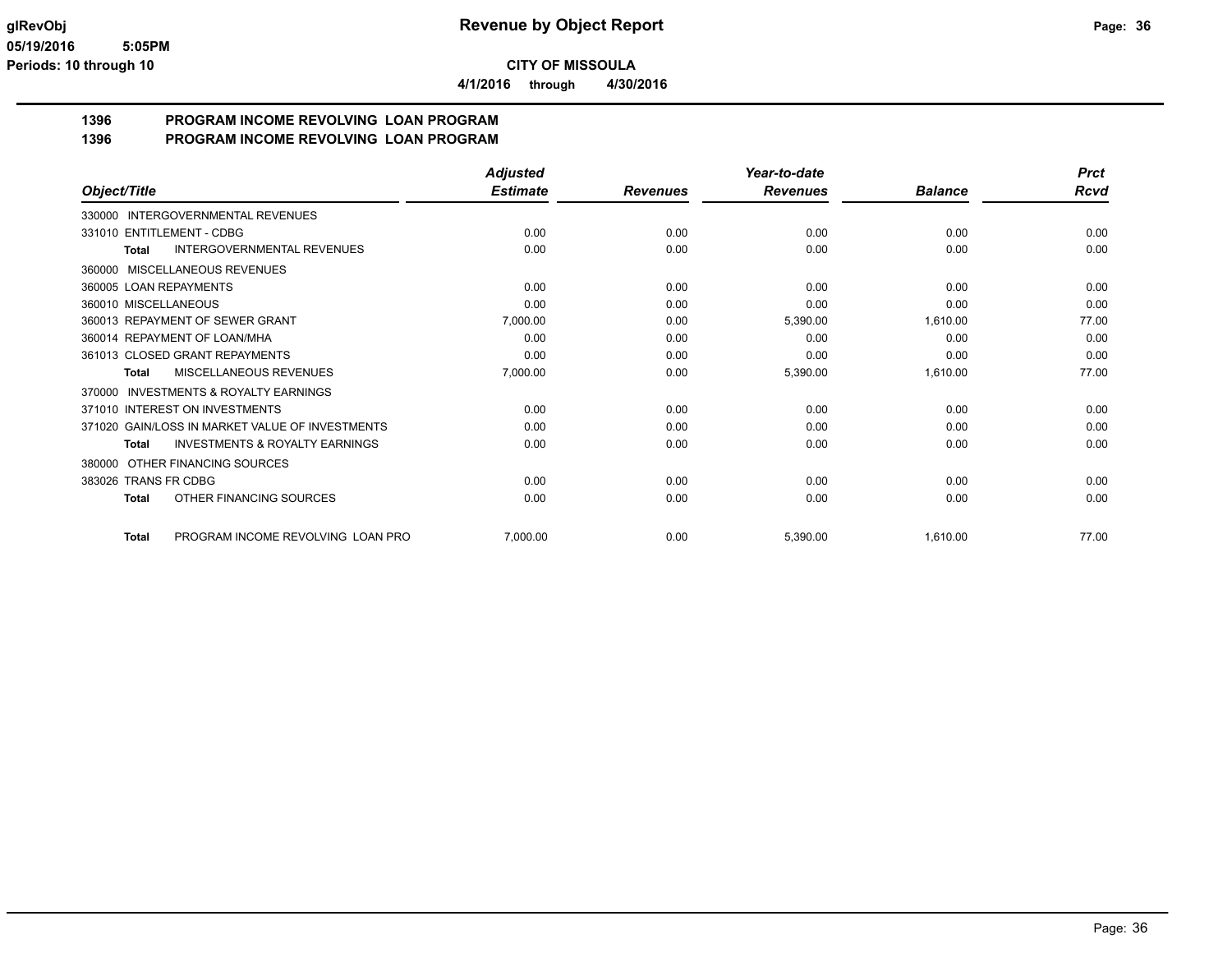**4/1/2016 through 4/30/2016**

#### **1396 PROGRAM INCOME REVOLVING LOAN PROGRAM**

|                                                           | <b>Adjusted</b> |                 | Year-to-date    |                | <b>Prct</b> |
|-----------------------------------------------------------|-----------------|-----------------|-----------------|----------------|-------------|
| Object/Title                                              | <b>Estimate</b> | <b>Revenues</b> | <b>Revenues</b> | <b>Balance</b> | <b>Rcvd</b> |
| <b>INTERGOVERNMENTAL REVENUES</b><br>330000               |                 |                 |                 |                |             |
| 331010 ENTITLEMENT - CDBG                                 | 0.00            | 0.00            | 0.00            | 0.00           | 0.00        |
| <b>INTERGOVERNMENTAL REVENUES</b><br><b>Total</b>         | 0.00            | 0.00            | 0.00            | 0.00           | 0.00        |
| MISCELLANEOUS REVENUES<br>360000                          |                 |                 |                 |                |             |
| 360005 LOAN REPAYMENTS                                    | 0.00            | 0.00            | 0.00            | 0.00           | 0.00        |
| 360010 MISCELLANEOUS                                      | 0.00            | 0.00            | 0.00            | 0.00           | 0.00        |
| 360013 REPAYMENT OF SEWER GRANT                           | 7,000.00        | 0.00            | 5,390.00        | 1,610.00       | 77.00       |
| 360014 REPAYMENT OF LOAN/MHA                              | 0.00            | 0.00            | 0.00            | 0.00           | 0.00        |
| 361013 CLOSED GRANT REPAYMENTS                            | 0.00            | 0.00            | 0.00            | 0.00           | 0.00        |
| MISCELLANEOUS REVENUES<br><b>Total</b>                    | 7,000.00        | 0.00            | 5,390.00        | 1,610.00       | 77.00       |
| <b>INVESTMENTS &amp; ROYALTY EARNINGS</b><br>370000       |                 |                 |                 |                |             |
| 371010 INTEREST ON INVESTMENTS                            | 0.00            | 0.00            | 0.00            | 0.00           | 0.00        |
| 371020 GAIN/LOSS IN MARKET VALUE OF INVESTMENT            | 0.00            | 0.00            | 0.00            | 0.00           | 0.00        |
| <b>INVESTMENTS &amp; ROYALTY EARNINGS</b><br><b>Total</b> | 0.00            | 0.00            | 0.00            | 0.00           | 0.00        |
| OTHER FINANCING SOURCES<br>380000                         |                 |                 |                 |                |             |
| <b>TRANS FR CDBG</b><br>383026                            | 0.00            | 0.00            | 0.00            | 0.00           | 0.00        |
| OTHER FINANCING SOURCES<br><b>Total</b>                   | 0.00            | 0.00            | 0.00            | 0.00           | 0.00        |
| PROGRAM INCOME REVOLVING LOAN PRC<br><b>Total</b>         | 7,000.00        | 0.00            | 5,390.00        | 1,610.00       | 77.00       |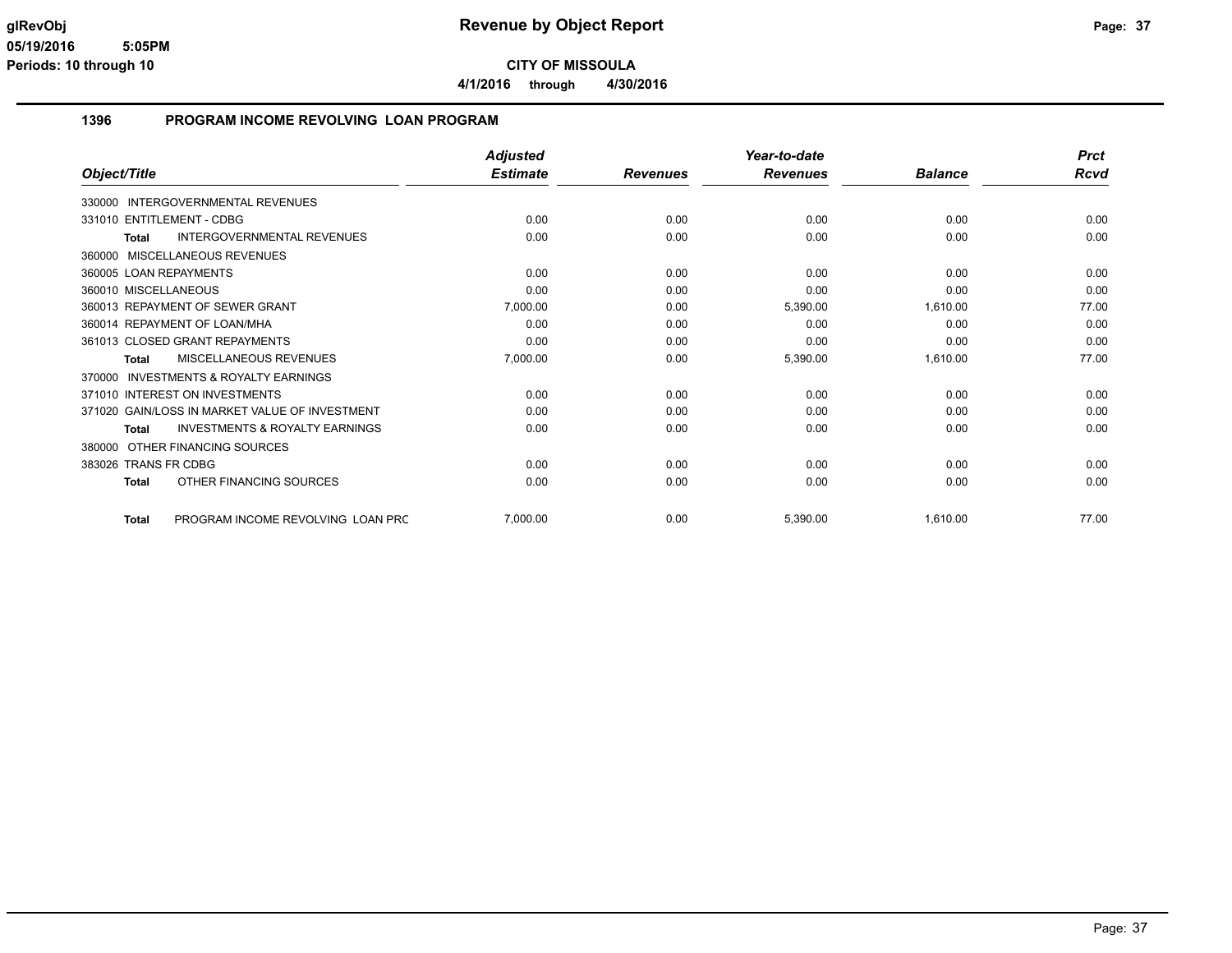**CITY OF MISSOULA 4/1/2016 through 4/30/2016**

### **1397 STATE HOME PROGRAM INCOME**

#### **1397 STATE HOME PROGRAM INCOME**

|                        |                                       | <b>Adjusted</b> |                 | Year-to-date    |                | <b>Prct</b> |
|------------------------|---------------------------------------|-----------------|-----------------|-----------------|----------------|-------------|
| Object/Title           |                                       | <b>Estimate</b> | <b>Revenues</b> | <b>Revenues</b> | <b>Balance</b> | <b>Rcvd</b> |
|                        | 330000 INTERGOVERNMENTAL REVENUES     |                 |                 |                 |                |             |
|                        | 331003 STATE HOME PROGRAM INCOME      | 186,935.00      | 0.00            | 0.00            | 186.935.00     | 0.00        |
| Total                  | INTERGOVERNMENTAL REVENUES            | 186,935.00      | 0.00            | 0.00            | 186,935.00     | 0.00        |
|                        | 360000 MISCELLANEOUS REVENUES         |                 |                 |                 |                |             |
| 360005 LOAN REPAYMENTS |                                       | 0.00            | 0.00            | 20.000.00       | $-20.000.00$   | 0.00        |
| Total                  | MISCELLANEOUS REVENUES                | 0.00            | 0.00            | 20,000.00       | $-20,000.00$   | 0.00        |
|                        | 370000 INVESTMENTS & ROYALTY EARNINGS |                 |                 |                 |                |             |
|                        | 371010 INTEREST ON INVESTMENTS        | 0.00            | 0.00            | 0.00            | 0.00           | 0.00        |
| Total                  | INVESTMENTS & ROYALTY EARNINGS        | 0.00            | 0.00            | 0.00            | 0.00           | 0.00        |
|                        |                                       |                 |                 |                 |                |             |
| Total                  | STATE HOME PROGRAM INCOME             | 186.935.00      | 0.00            | 20.000.00       | 166.935.00     | 10.70       |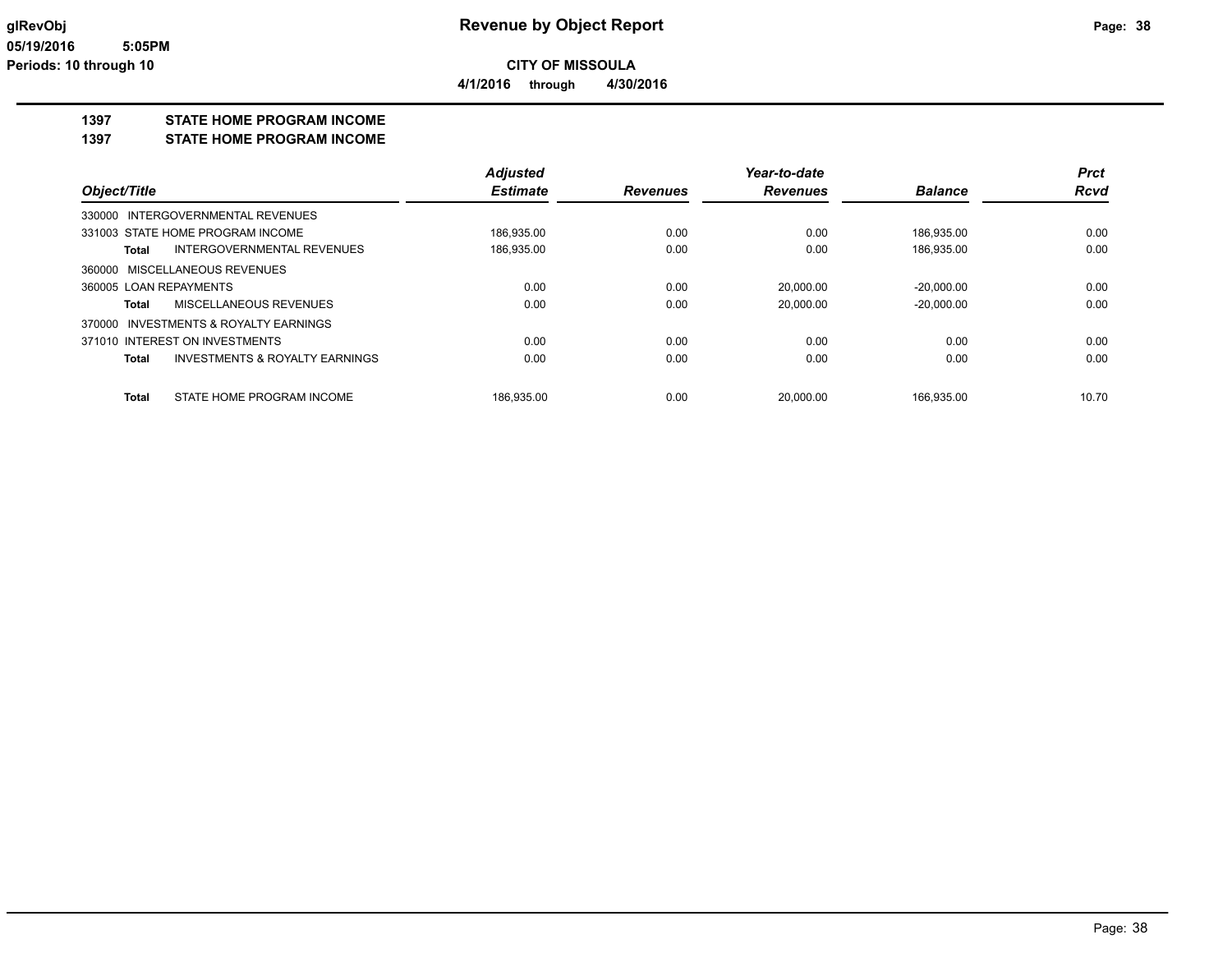**4/1/2016 through 4/30/2016**

#### **1397 STATE HOME PROGRAM INCOME**

|                                                           | <b>Adjusted</b> |                 | Year-to-date    |                | <b>Prct</b> |
|-----------------------------------------------------------|-----------------|-----------------|-----------------|----------------|-------------|
| Object/Title                                              | <b>Estimate</b> | <b>Revenues</b> | <b>Revenues</b> | <b>Balance</b> | <b>Rcvd</b> |
| 330000 INTERGOVERNMENTAL REVENUES                         |                 |                 |                 |                |             |
| 331003 STATE HOME PROGRAM INCOME                          | 186.935.00      | 0.00            | 0.00            | 186.935.00     | 0.00        |
| INTERGOVERNMENTAL REVENUES<br>Total                       | 186,935.00      | 0.00            | 0.00            | 186.935.00     | 0.00        |
| 360000 MISCELLANEOUS REVENUES                             |                 |                 |                 |                |             |
| 360005 LOAN REPAYMENTS                                    | 0.00            | 0.00            | 20,000.00       | $-20,000.00$   | 0.00        |
| MISCELLANEOUS REVENUES<br>Total                           | 0.00            | 0.00            | 20.000.00       | $-20.000.00$   | 0.00        |
| 370000 INVESTMENTS & ROYALTY EARNINGS                     |                 |                 |                 |                |             |
| 371010 INTEREST ON INVESTMENTS                            | 0.00            | 0.00            | 0.00            | 0.00           | 0.00        |
| <b>INVESTMENTS &amp; ROYALTY EARNINGS</b><br><b>Total</b> | 0.00            | 0.00            | 0.00            | 0.00           | 0.00        |
| STATE HOME PROGRAM INCOME<br><b>Total</b>                 | 186.935.00      | 0.00            | 20.000.00       | 166.935.00     | 10.70       |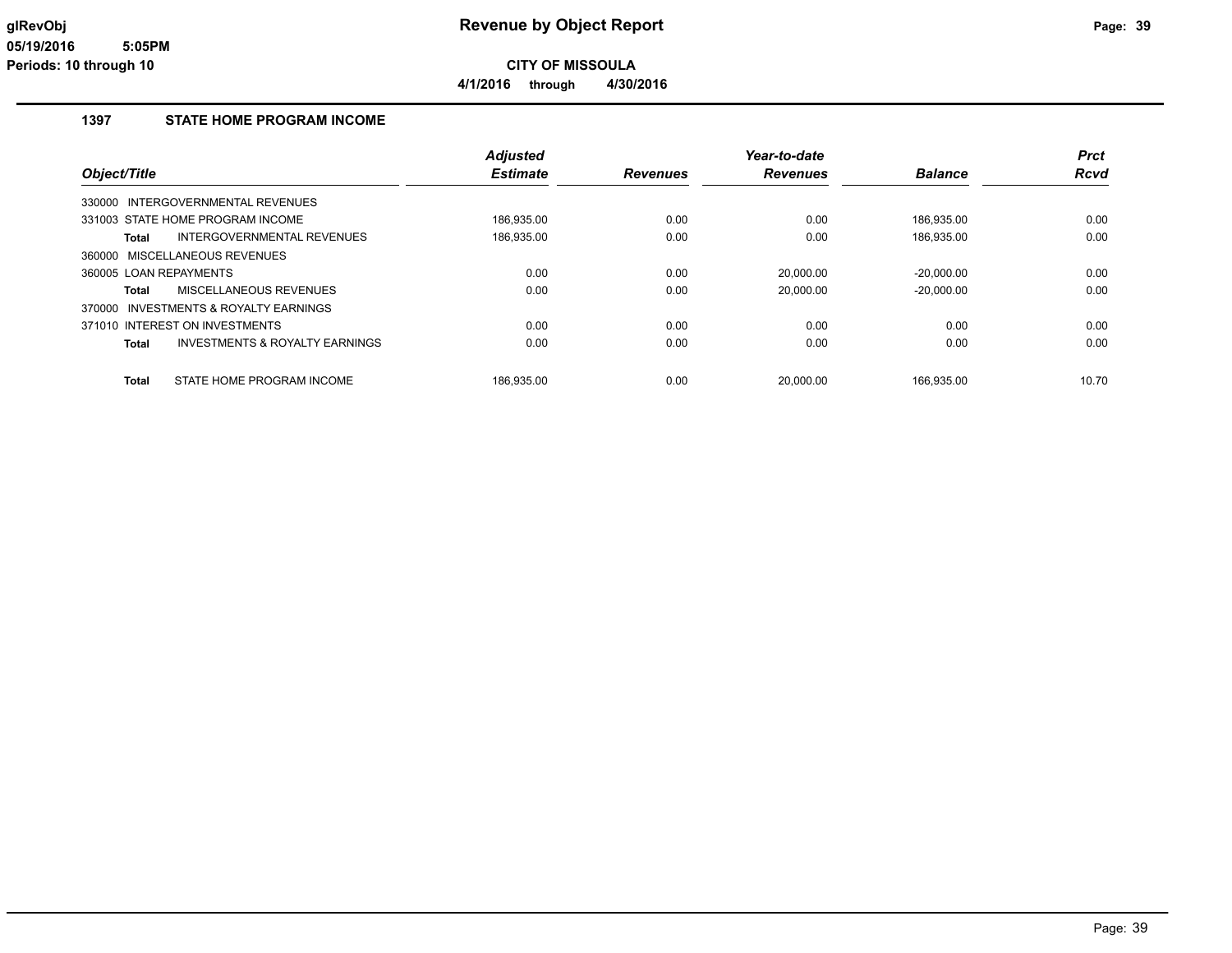**4/1/2016 through 4/30/2016**

### **2250 PLANNING FUND**

**2250 PLANNING FUND**

|                                                           | <b>Adjusted</b> |                 | Year-to-date    |                | <b>Prct</b> |
|-----------------------------------------------------------|-----------------|-----------------|-----------------|----------------|-------------|
| Object/Title                                              | <b>Estimate</b> | <b>Revenues</b> | <b>Revenues</b> | <b>Balance</b> | <b>Rcvd</b> |
| 330000 INTERGOVERNMENTAL REVENUES                         |                 |                 |                 |                |             |
| 331054 FHWA PL GRANT                                      | 0.00            | 0.00            | 0.00            | 0.00           | 0.00        |
| 331055 FTA GRANT                                          | 0.00            | 0.00            | 0.00            | 0.00           | 0.00        |
| 331056 MDT FEDERAL CMAQ                                   | 0.00            | 0.00            | 0.00            | 0.00           | 0.00        |
| 331057 TRANSIT-MUTD CMAQ                                  | 0.00            | 0.00            | 0.00            | 0.00           | 0.00        |
| 331170 HISTORICAL PRESERVATION GRANT                      | 5,500.00        | 0.00            | 5,500.00        | 0.00           | 100.00      |
| 336023 STATE CONTRIB. - PERS                              | 0.00            | 0.00            | 142.54          | $-142.54$      | 0.00        |
| 336030 COUNTY CONTRIBUTION                                | 0.00            | 0.00            | 0.00            | 0.00           | 0.00        |
| 338100 PLANNING MILLS PASSED THRU COUNTY                  | 329.157.00      | 0.00            | 300,000.00      | 29,157.00      | 91.14       |
| <b>INTERGOVERNMENTAL REVENUES</b><br><b>Total</b>         | 334,657.00      | 0.00            | 305,642.54      | 29,014.46      | 91.33       |
| MISCELLANEOUS REVENUES<br>360000                          |                 |                 |                 |                |             |
| 365016 LOCAL MATCH MDT                                    | 0.00            | 0.00            | 0.00            | 0.00           | 0.00        |
| 365017 LOCAL MATCH TRANSIT                                | 0.00            | 0.00            | 0.00            | 0.00           | 0.00        |
| MISCELLANEOUS REVENUES<br><b>Total</b>                    | 0.00            | 0.00            | 0.00            | 0.00           | 0.00        |
| <b>INVESTMENTS &amp; ROYALTY EARNINGS</b><br>370000       |                 |                 |                 |                |             |
| 371010 INTEREST ON INVESTMENTS                            | 0.00            | 0.00            | 0.00            | 0.00           | 0.00        |
| <b>INVESTMENTS &amp; ROYALTY EARNINGS</b><br><b>Total</b> | 0.00            | 0.00            | 0.00            | 0.00           | 0.00        |
| OTHER FINANCING SOURCES<br>380000                         |                 |                 |                 |                |             |
| 383000 OPERATING TRANSFERS                                | 0.00            | 0.00            | 0.00            | 0.00           | 0.00        |
| 383029 TRANS FR GENERAL                                   | 83,734.00       | 0.00            | 0.00            | 83,734.00      | 0.00        |
| OTHER FINANCING SOURCES<br><b>Total</b>                   | 83,734.00       | 0.00            | 0.00            | 83,734.00      | 0.00        |
| <b>PLANNING FUND</b><br><b>Total</b>                      | 418.391.00      | 0.00            | 305,642.54      | 112.748.46     | 73.05       |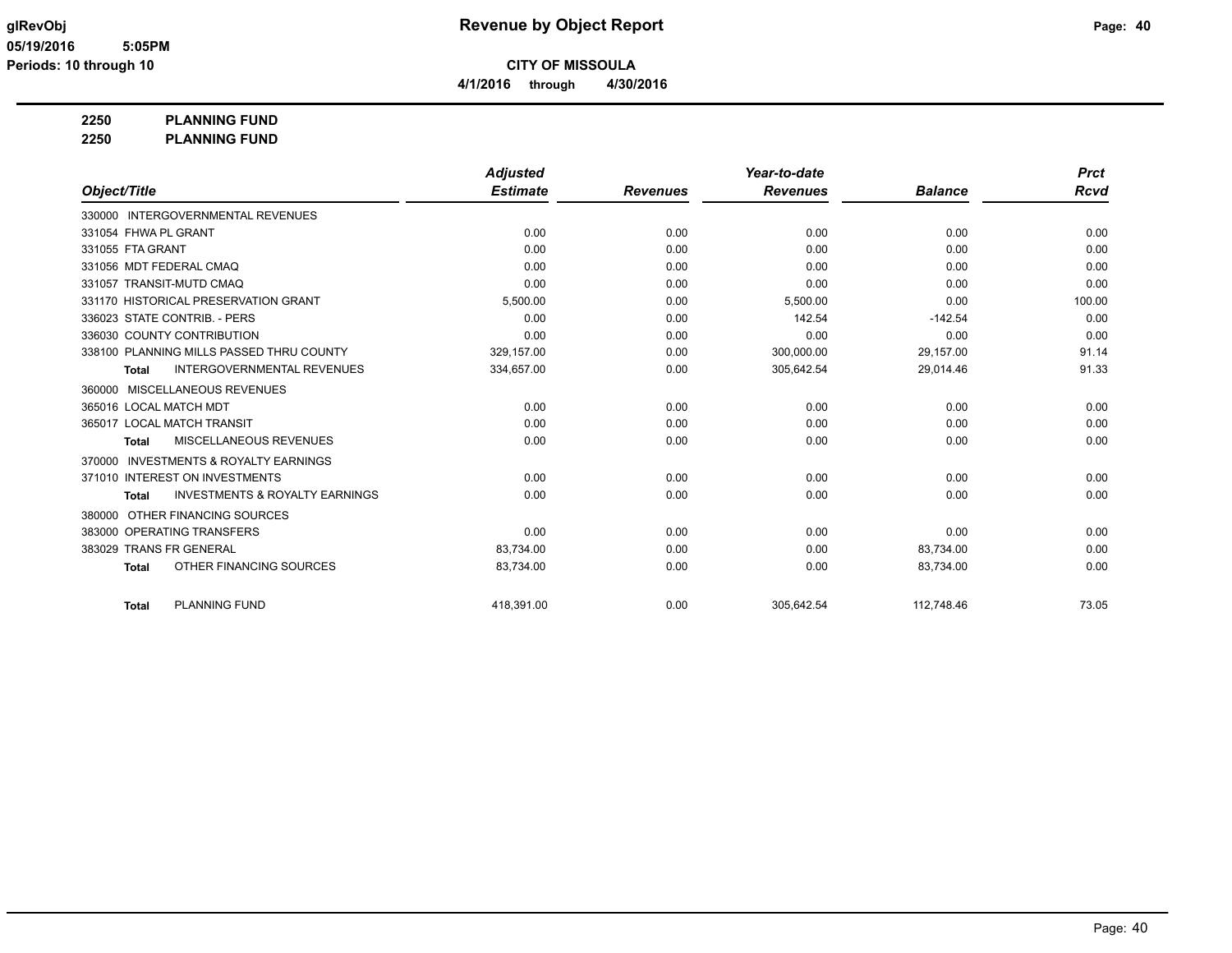#### **glRevObj Revenue by Object Report Page: 41**

**CITY OF MISSOULA 4/1/2016 through 4/30/2016**

#### **2250 PLANNING FUND**

|                                                           | <b>Adjusted</b> |                 | Year-to-date    |                | <b>Prct</b> |
|-----------------------------------------------------------|-----------------|-----------------|-----------------|----------------|-------------|
| Object/Title                                              | <b>Estimate</b> | <b>Revenues</b> | <b>Revenues</b> | <b>Balance</b> | Rcvd        |
| 330000 INTERGOVERNMENTAL REVENUES                         |                 |                 |                 |                |             |
| 331054 FHWA PL GRANT                                      | 0.00            | 0.00            | 0.00            | 0.00           | 0.00        |
| 331055 FTA GRANT                                          | 0.00            | 0.00            | 0.00            | 0.00           | 0.00        |
| 331056 MDT FEDERAL CMAQ                                   | 0.00            | 0.00            | 0.00            | 0.00           | 0.00        |
| 331057 TRANSIT-MUTD CMAQ                                  | 0.00            | 0.00            | 0.00            | 0.00           | 0.00        |
| 331170 HISTORICAL PRESERVATION GRANT                      | 5,500.00        | 0.00            | 5,500.00        | 0.00           | 100.00      |
| 336023 STATE CONTRIB. - PERS                              | 0.00            | 0.00            | 142.54          | $-142.54$      | 0.00        |
| 336030 COUNTY CONTRIBUTION                                | 0.00            | 0.00            | 0.00            | 0.00           | 0.00        |
| 338100 PLANNING MILLS PASSED THRU COUNTY                  | 329,157.00      | 0.00            | 300,000.00      | 29,157.00      | 91.14       |
| <b>INTERGOVERNMENTAL REVENUES</b><br><b>Total</b>         | 334,657.00      | 0.00            | 305,642.54      | 29,014.46      | 91.33       |
| MISCELLANEOUS REVENUES<br>360000                          |                 |                 |                 |                |             |
| 365016 LOCAL MATCH MDT                                    | 0.00            | 0.00            | 0.00            | 0.00           | 0.00        |
| 365017 LOCAL MATCH TRANSIT                                | 0.00            | 0.00            | 0.00            | 0.00           | 0.00        |
| MISCELLANEOUS REVENUES<br><b>Total</b>                    | 0.00            | 0.00            | 0.00            | 0.00           | 0.00        |
| <b>INVESTMENTS &amp; ROYALTY EARNINGS</b><br>370000       |                 |                 |                 |                |             |
| 371010 INTEREST ON INVESTMENTS                            | 0.00            | 0.00            | 0.00            | 0.00           | 0.00        |
| <b>INVESTMENTS &amp; ROYALTY EARNINGS</b><br><b>Total</b> | 0.00            | 0.00            | 0.00            | 0.00           | 0.00        |
| OTHER FINANCING SOURCES<br>380000                         |                 |                 |                 |                |             |
| 383000 OPERATING TRANSFERS                                | 0.00            | 0.00            | 0.00            | 0.00           | 0.00        |
| 383029 TRANS FR GENERAL                                   | 83,734.00       | 0.00            | 0.00            | 83,734.00      | 0.00        |
| OTHER FINANCING SOURCES<br><b>Total</b>                   | 83,734.00       | 0.00            | 0.00            | 83,734.00      | 0.00        |
| <b>PLANNING FUND</b><br><b>Total</b>                      | 418,391.00      | 0.00            | 305,642.54      | 112.748.46     | 73.05       |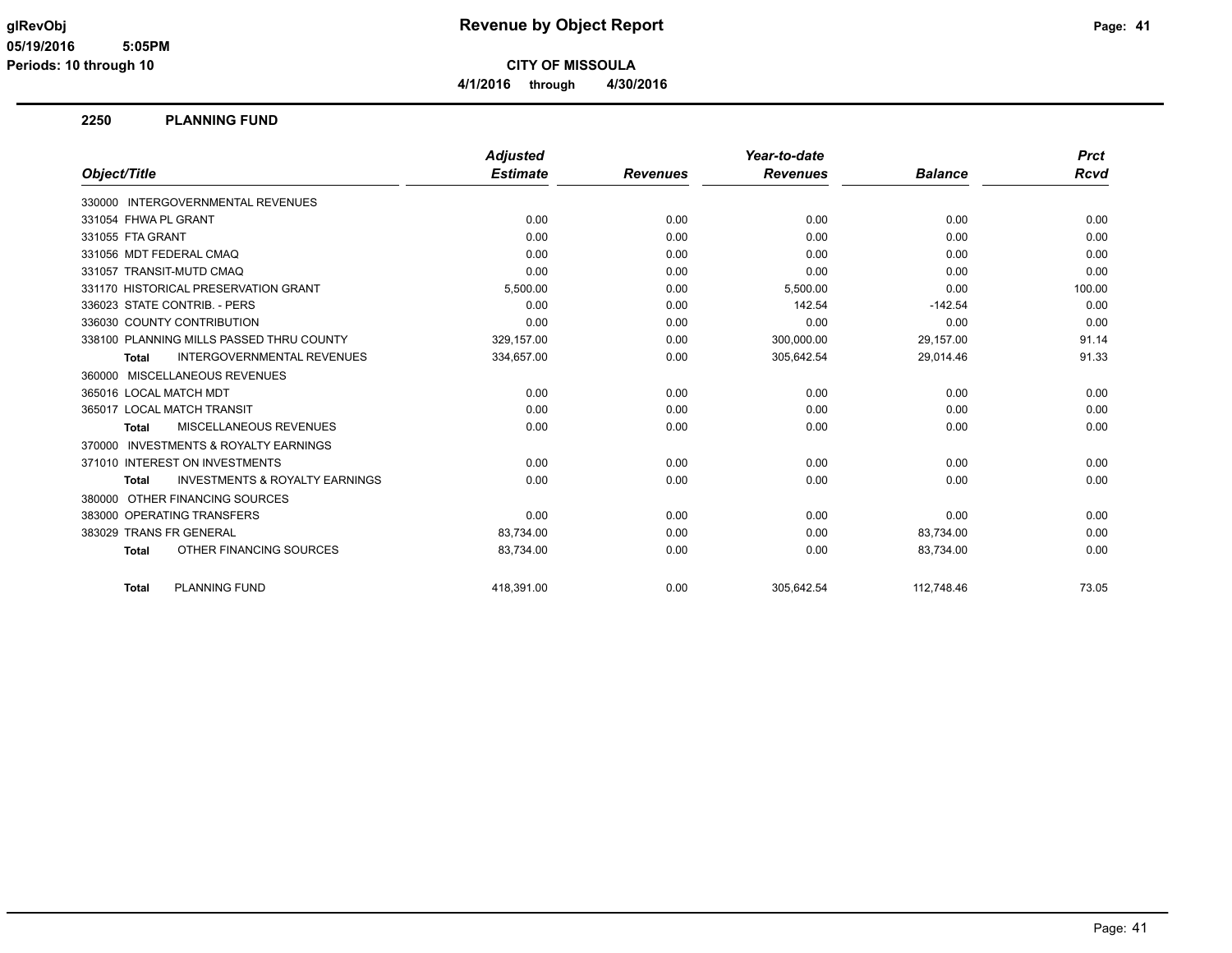**4/1/2016 through 4/30/2016**

#### **2310 PUBLIC SAFETY INFORMATION SYSTEMS**

#### **2310 PUBLIC SAFETY INFORMATION SYSTEMS**

|                                                    | <b>Adjusted</b> |                 | Year-to-date    |                | <b>Prct</b> |
|----------------------------------------------------|-----------------|-----------------|-----------------|----------------|-------------|
| Object/Title                                       | <b>Estimate</b> | <b>Revenues</b> | <b>Revenues</b> | <b>Balance</b> | <b>Rcvd</b> |
| 330000 INTERGOVERNMENTAL REVENUES                  |                 |                 |                 |                |             |
| 330000 INTERGOVERNMENTAL REVENUES                  | 18,000.00       | 0.00            | 18,000.00       | 0.00           | 100.00      |
| <b>INTERGOVERNMENTAL REVENUES</b><br>Total         | 18,000.00       | 0.00            | 18,000.00       | 0.00           | 100.00      |
| 360000 MISCELLANEOUS REVENUES                      |                 |                 |                 |                |             |
| 363000 ASSESSMENTS PAID                            | 0.00            | 0.00            | 0.00            | 0.00           | 0.00        |
| MISCELLANEOUS REVENUES<br>Total                    | 0.00            | 0.00            | 0.00            | 0.00           | 0.00        |
| INVESTMENTS & ROYALTY EARNINGS<br>370000           |                 |                 |                 |                |             |
| 371010 INTEREST ON INVESTMENTS                     | 0.00            | 0.00            | 0.00            | 0.00           | 0.00        |
| <b>INVESTMENTS &amp; ROYALTY EARNINGS</b><br>Total | 0.00            | 0.00            | 0.00            | 0.00           | 0.00        |
| OTHER FINANCING SOURCES<br>380000                  |                 |                 |                 |                |             |
| 383029 TRANS FR GENERAL                            | 6,000.00        | 0.00            | 8,700.00        | $-2,700.00$    | 145.00      |
| OTHER FINANCING SOURCES<br><b>Total</b>            | 6,000.00        | 0.00            | 8,700.00        | $-2,700.00$    | 145.00      |
| PUBLIC SAFETY INFORMATION SYSTEMS<br><b>Total</b>  | 24.000.00       | 0.00            | 26.700.00       | $-2,700.00$    | 111.25      |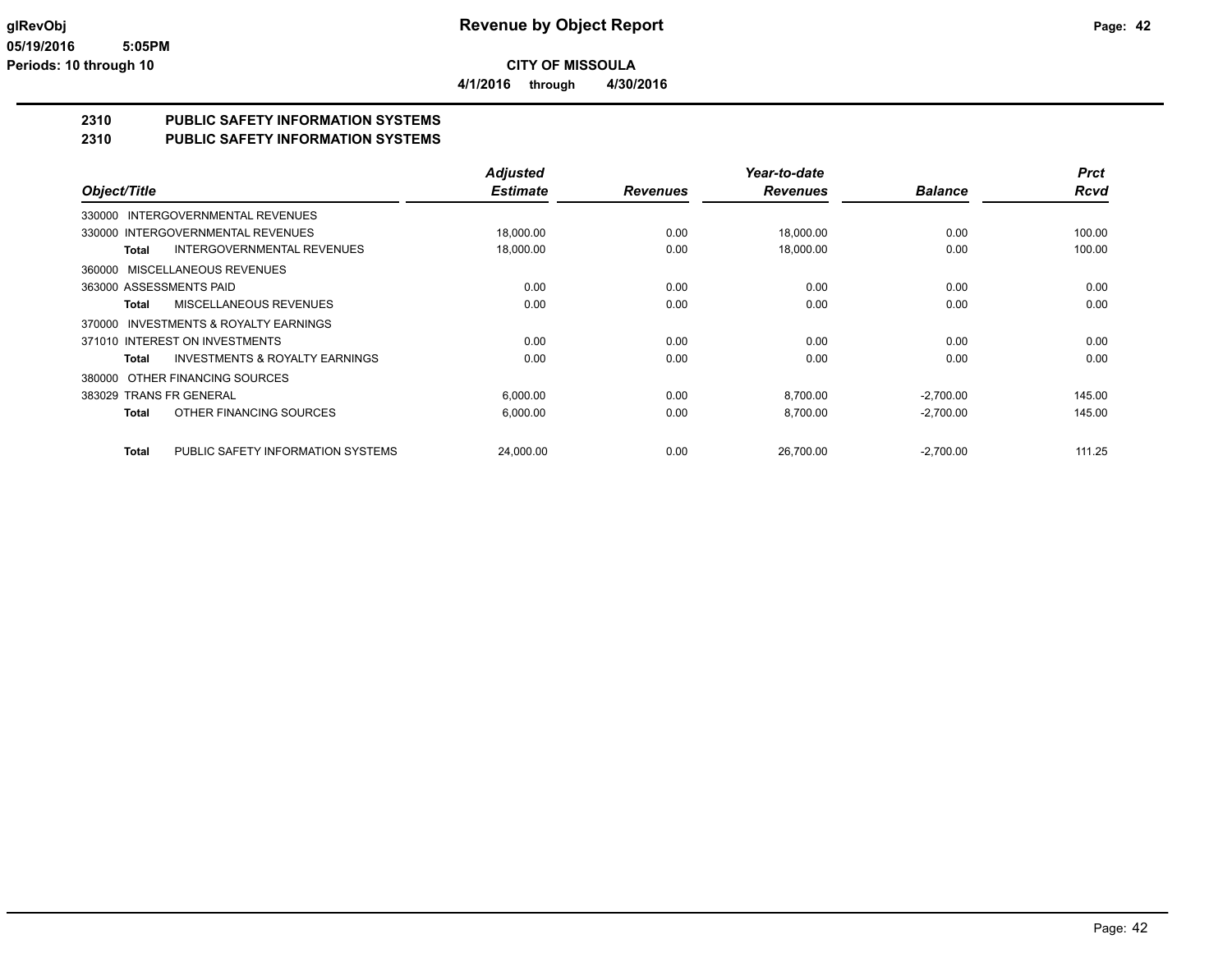**CITY OF MISSOULA 4/1/2016 through 4/30/2016**

#### **2310 PUBLIC SAFETY INFORMATION SYSTEMS**

| Object/Title                                        | <b>Adjusted</b><br><b>Estimate</b> | <b>Revenues</b> | Year-to-date<br><b>Revenues</b> | <b>Balance</b> | <b>Prct</b><br><b>Rcvd</b> |
|-----------------------------------------------------|------------------------------------|-----------------|---------------------------------|----------------|----------------------------|
| <b>INTERGOVERNMENTAL REVENUES</b><br>330000         |                                    |                 |                                 |                |                            |
| 330000 INTERGOVERNMENTAL REVENUES                   | 18,000.00                          | 0.00            | 18,000.00                       | 0.00           | 100.00                     |
| <b>INTERGOVERNMENTAL REVENUES</b><br><b>Total</b>   | 18,000.00                          | 0.00            | 18,000.00                       | 0.00           | 100.00                     |
| 360000 MISCELLANEOUS REVENUES                       |                                    |                 |                                 |                |                            |
| 363000 ASSESSMENTS PAID                             | 0.00                               | 0.00            | 0.00                            | 0.00           | 0.00                       |
| <b>MISCELLANEOUS REVENUES</b><br><b>Total</b>       | 0.00                               | 0.00            | 0.00                            | 0.00           | 0.00                       |
| <b>INVESTMENTS &amp; ROYALTY EARNINGS</b><br>370000 |                                    |                 |                                 |                |                            |
| 371010 INTEREST ON INVESTMENTS                      | 0.00                               | 0.00            | 0.00                            | 0.00           | 0.00                       |
| <b>INVESTMENTS &amp; ROYALTY EARNINGS</b><br>Total  | 0.00                               | 0.00            | 0.00                            | 0.00           | 0.00                       |
| 380000 OTHER FINANCING SOURCES                      |                                    |                 |                                 |                |                            |
| 383029 TRANS FR GENERAL                             | 6,000.00                           | 0.00            | 8,700.00                        | $-2,700.00$    | 145.00                     |
| OTHER FINANCING SOURCES<br><b>Total</b>             | 6,000.00                           | 0.00            | 8.700.00                        | $-2,700.00$    | 145.00                     |
|                                                     |                                    |                 |                                 |                |                            |
| PUBLIC SAFETY INFORMATION SYSTEMS<br><b>Total</b>   | 24,000.00                          | 0.00            | 26.700.00                       | $-2,700.00$    | 111.25                     |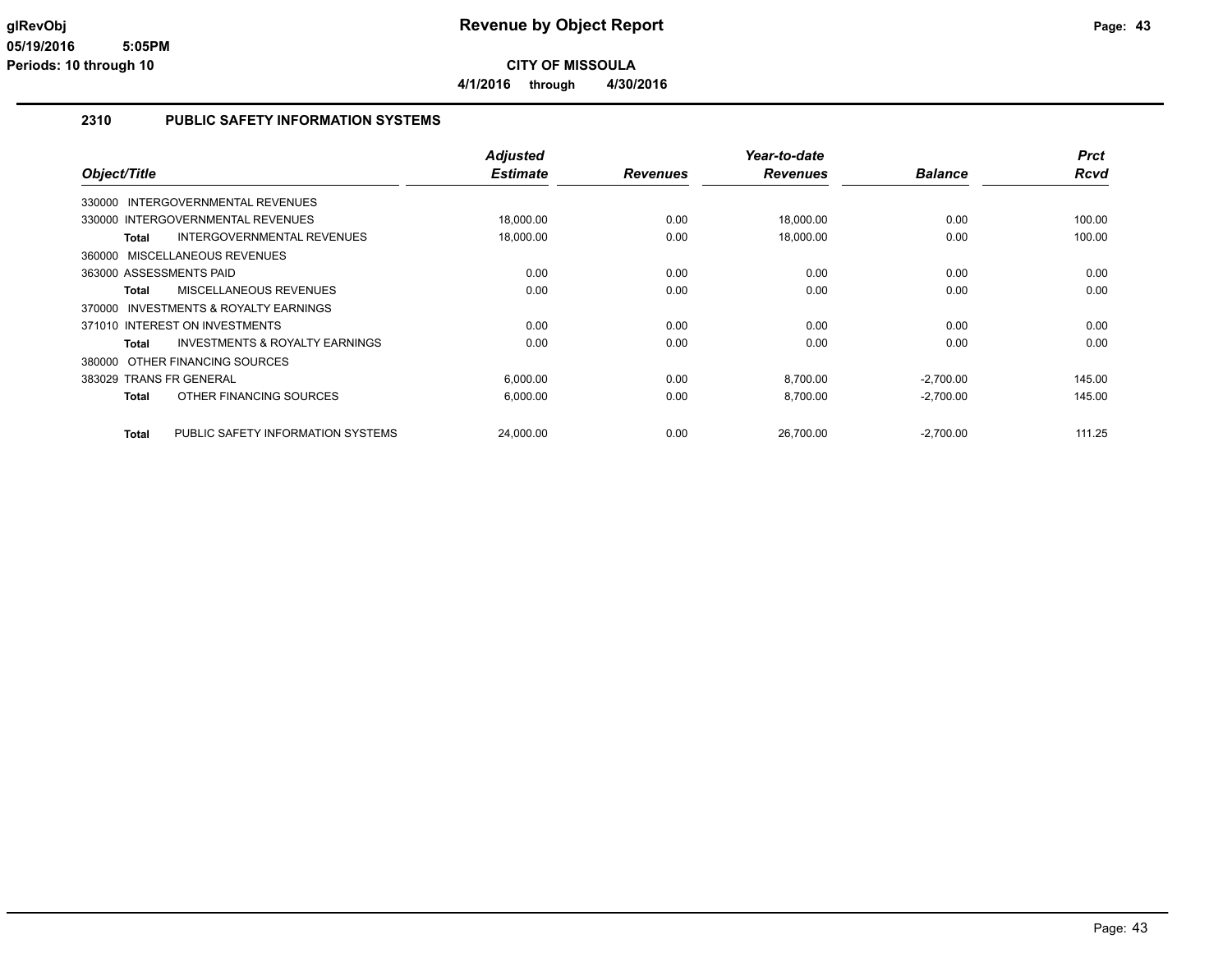### **glRevObj Revenue by Object Report Page: 44**

#### **2321 IMPACT FEE FUND**

**2321 IMPACT FEE FUND**

|                                                           | <b>Adjusted</b>   |                 | Year-to-date    |                | <b>Prct</b> |
|-----------------------------------------------------------|-------------------|-----------------|-----------------|----------------|-------------|
| Object/Title                                              | <b>Estimate</b>   | <b>Revenues</b> | <b>Revenues</b> | <b>Balance</b> | <b>Rcvd</b> |
| 340000 CHARGES FOR SERVICES                               |                   |                 |                 |                |             |
| 341032 IMPACT FEE CLEARING ACCOUNT                        | 1,200,000.00      | 105,626.62      | 859,288.05      | 340.711.95     | 71.61       |
| 341033 IMPACT FEES-PARKS SHARE                            | 0.00              | 0.00            | 0.00            | 0.00           | 0.00        |
| 341034 IMPACT FEES-FIRE SHARE                             | 0.00              | 0.00            | 0.00            | 0.00           | 0.00        |
| 341035 IMPACT FEES-POLICE SHARE                           | 0.00              | 0.00            | 0.00            | 0.00           | 0.00        |
| 341036 IMPACT FEES-COMMUNITY SERVICE SHARE                | 0.00              | 0.00            | 0.00            | 0.00           | 0.00        |
| 341037 IMPACT FEE-ROAD SHARE                              | 0.00              | 0.00            | 0.00            | 0.00           | 0.00        |
| <b>CHARGES FOR SERVICES</b><br>Total                      | 1,200,000.00      | 105,626.62      | 859,288.05      | 340,711.95     | 71.61       |
| <b>INVESTMENTS &amp; ROYALTY EARNINGS</b><br>370000       |                   |                 |                 |                |             |
| 371010 INTEREST ON INVESTMENTS                            | 0.00              | 0.00            | 0.00            | 0.00           | 0.00        |
| <b>INVESTMENTS &amp; ROYALTY EARNINGS</b><br><b>Total</b> | 0.00              | 0.00            | 0.00            | 0.00           | 0.00        |
| <b>IMPACT FEE FUND</b><br><b>Total</b>                    | 00.000.00, 200, ا | 105,626.62      | 859,288.05      | 340,711.95     | 71.61       |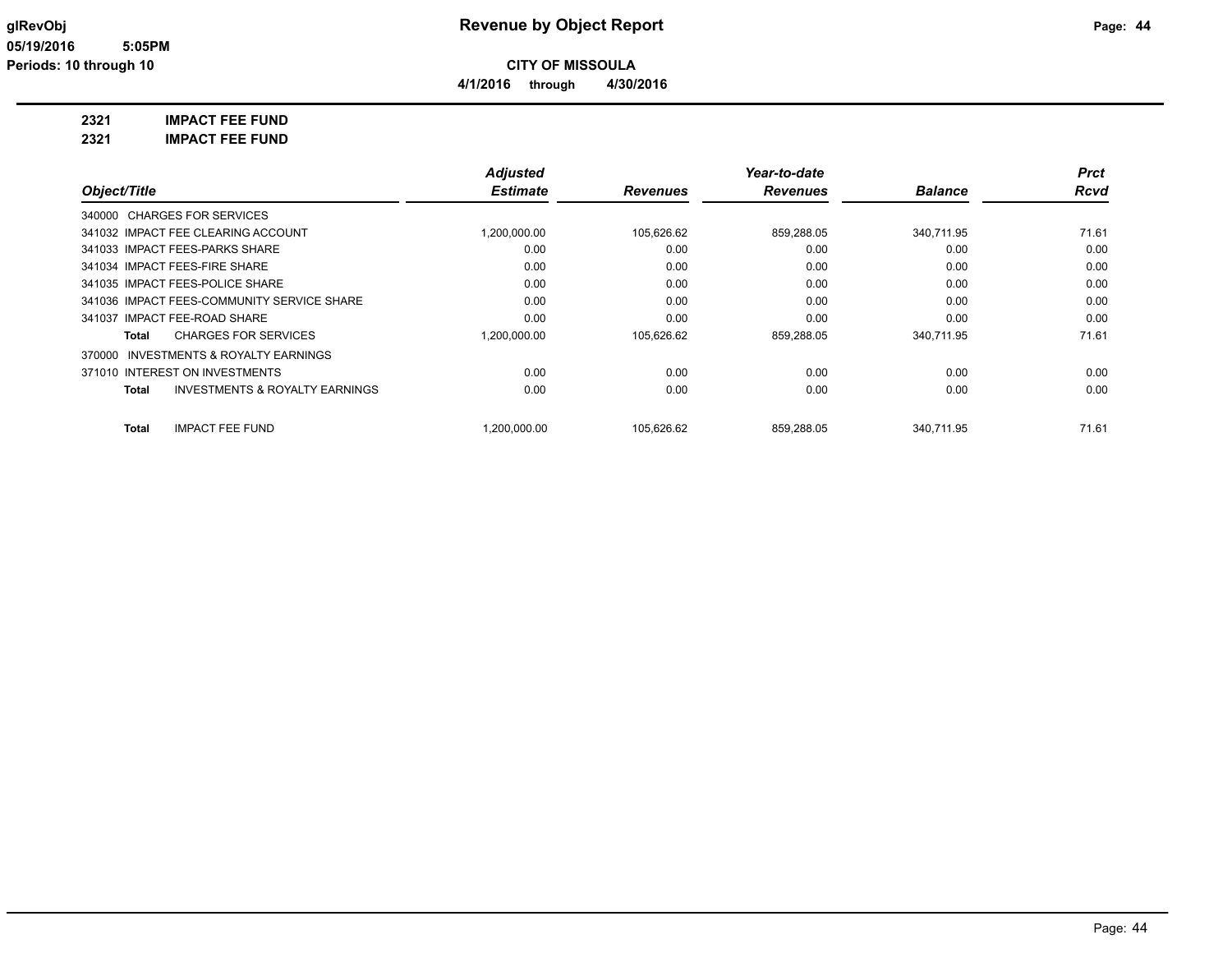#### **glRevObj Revenue by Object Report Page: 45**

**4/1/2016 through 4/30/2016**

#### **2321 IMPACT FEE FUND**

|              |                                            | <b>Adjusted</b> |                 | Year-to-date    |                | <b>Prct</b> |
|--------------|--------------------------------------------|-----------------|-----------------|-----------------|----------------|-------------|
| Object/Title |                                            | <b>Estimate</b> | <b>Revenues</b> | <b>Revenues</b> | <b>Balance</b> | <b>Rcvd</b> |
|              | 340000 CHARGES FOR SERVICES                |                 |                 |                 |                |             |
|              | 341032 IMPACT FEE CLEARING ACCOUNT         | 1,200,000.00    | 105,626.62      | 859,288.05      | 340,711.95     | 71.61       |
|              | 341033 IMPACT FEES-PARKS SHARE             | 0.00            | 0.00            | 0.00            | 0.00           | 0.00        |
|              | 341034 IMPACT FEES-FIRE SHARE              | 0.00            | 0.00            | 0.00            | 0.00           | 0.00        |
|              | 341035 IMPACT FEES-POLICE SHARE            | 0.00            | 0.00            | 0.00            | 0.00           | 0.00        |
|              | 341036 IMPACT FEES-COMMUNITY SERVICE SHARE | 0.00            | 0.00            | 0.00            | 0.00           | 0.00        |
|              | 341037 IMPACT FEE-ROAD SHARE               | 0.00            | 0.00            | 0.00            | 0.00           | 0.00        |
| Total        | <b>CHARGES FOR SERVICES</b>                | 1,200,000.00    | 105,626.62      | 859,288.05      | 340.711.95     | 71.61       |
| 370000       | <b>INVESTMENTS &amp; ROYALTY EARNINGS</b>  |                 |                 |                 |                |             |
|              | 371010 INTEREST ON INVESTMENTS             | 0.00            | 0.00            | 0.00            | 0.00           | 0.00        |
| <b>Total</b> | <b>INVESTMENTS &amp; ROYALTY EARNINGS</b>  | 0.00            | 0.00            | 0.00            | 0.00           | 0.00        |
| <b>Total</b> | <b>IMPACT FEE FUND</b>                     | 1.200.000.00    | 105.626.62      | 859.288.05      | 340.711.95     | 71.61       |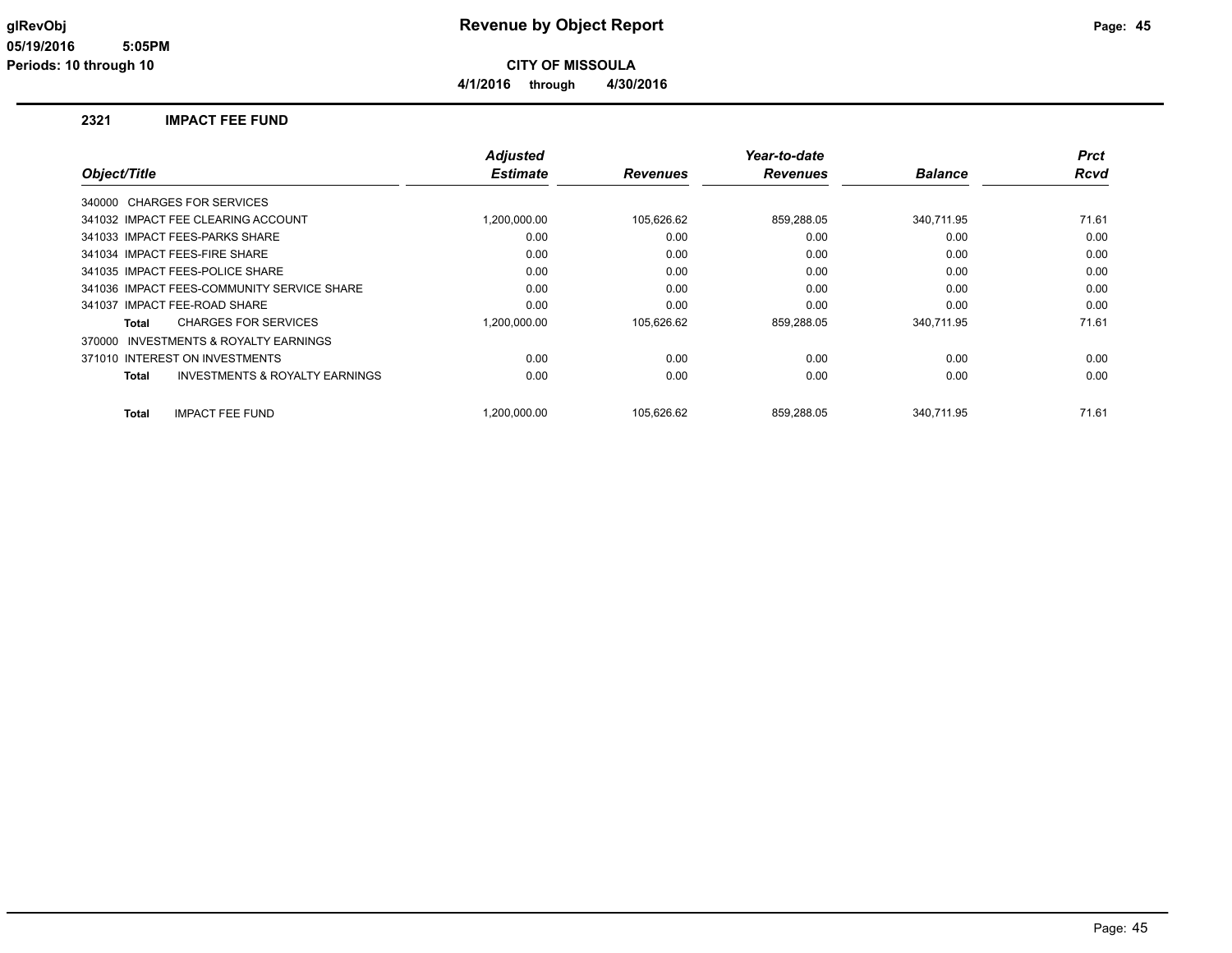**4/1/2016 through 4/30/2016**

## **2322 GEORGE ELMER/CATTLE DR INTERSECTION**

#### **2322 GEORGE ELMER/CATTLE DR INTERSECTION**

|                                                            | <b>Adjusted</b> |                 | Year-to-date    |                | <b>Prct</b> |
|------------------------------------------------------------|-----------------|-----------------|-----------------|----------------|-------------|
| Object/Title                                               | <b>Estimate</b> | <b>Revenues</b> | <b>Revenues</b> | <b>Balance</b> | <b>Rcvd</b> |
| 310000 TAXES/ASSESSMENTS                                   |                 |                 |                 |                |             |
| 312001 PENALTIES & INTEREST                                | 0.00            | 0.00            | 0.00            | 0.00           | 0.00        |
| TAXES/ASSESSMENTS<br>Total                                 | 0.00            | 0.00            | 0.00            | 0.00           | 0.00        |
| 360000 MISCELLANEOUS REVENUES                              |                 |                 |                 |                |             |
| 365000 DEVELOPER CONRIBUTIONS                              | 15,000.00       | 0.00            | 0.00            | 15.000.00      | 0.00        |
| MISCELLANEOUS REVENUES<br>Total                            | 15,000.00       | 0.00            | 0.00            | 15.000.00      | 0.00        |
| 370000 INVESTMENTS & ROYALTY EARNINGS                      |                 |                 |                 |                |             |
| 371010 INTEREST ON INVESTMENTS                             | 0.00            | 0.00            | 0.00            | 0.00           | 0.00        |
| 371020 GAIN/LOSS IN MARKET VALUE OF INVESTMENTS            | 0.00            | 0.00            | 0.00            | 0.00           | 0.00        |
| <b>INVESTMENTS &amp; ROYALTY EARNINGS</b><br>Total         | 0.00            | 0.00            | 0.00            | 0.00           | 0.00        |
| <b>GEORGE ELMER/CATTLE DR INTERSECTION</b><br><b>Total</b> | 15.000.00       | 0.00            | 0.00            | 15.000.00      | 0.00        |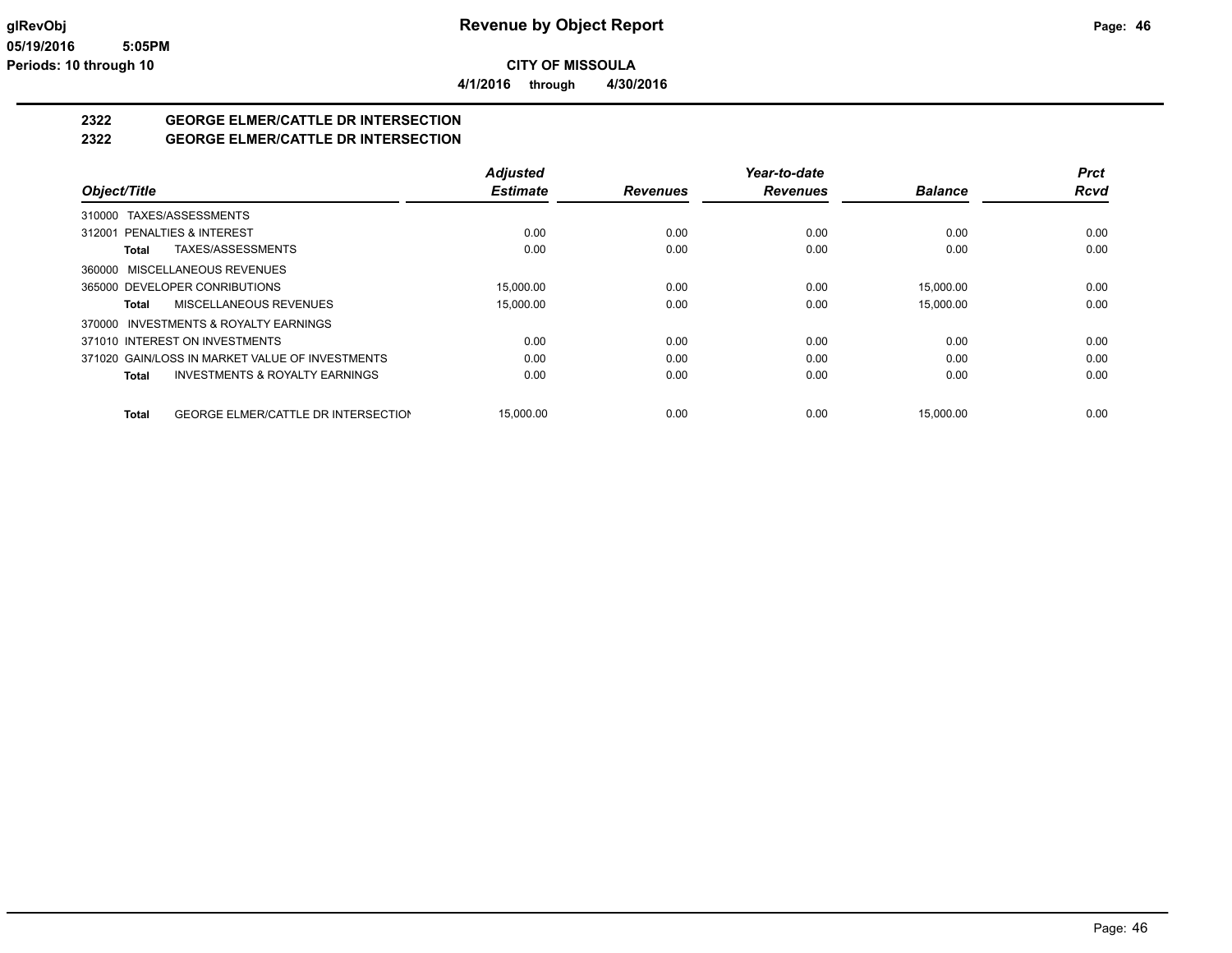**4/1/2016 through 4/30/2016**

#### **2322 GEORGE ELMER/CATTLE DR INTERSECTION**

|                                                     | <b>Adjusted</b> |                 | Year-to-date    |                | <b>Prct</b> |
|-----------------------------------------------------|-----------------|-----------------|-----------------|----------------|-------------|
| Object/Title                                        | <b>Estimate</b> | <b>Revenues</b> | <b>Revenues</b> | <b>Balance</b> | Rcvd        |
| TAXES/ASSESSMENTS<br>310000                         |                 |                 |                 |                |             |
| 312001 PENALTIES & INTEREST                         | 0.00            | 0.00            | 0.00            | 0.00           | 0.00        |
| TAXES/ASSESSMENTS<br>Total                          | 0.00            | 0.00            | 0.00            | 0.00           | 0.00        |
| 360000 MISCELLANEOUS REVENUES                       |                 |                 |                 |                |             |
| 365000 DEVELOPER CONRIBUTIONS                       | 15.000.00       | 0.00            | 0.00            | 15,000.00      | 0.00        |
| MISCELLANEOUS REVENUES<br>Total                     | 15,000.00       | 0.00            | 0.00            | 15,000.00      | 0.00        |
| 370000 INVESTMENTS & ROYALTY EARNINGS               |                 |                 |                 |                |             |
| 371010 INTEREST ON INVESTMENTS                      | 0.00            | 0.00            | 0.00            | 0.00           | 0.00        |
| 371020 GAIN/LOSS IN MARKET VALUE OF INVESTMENT      | 0.00            | 0.00            | 0.00            | 0.00           | 0.00        |
| <b>INVESTMENTS &amp; ROYALTY EARNINGS</b><br>Total  | 0.00            | 0.00            | 0.00            | 0.00           | 0.00        |
| <b>GEORGE ELMER/CATTLE DR INTERSECTIOL</b><br>Total | 15.000.00       | 0.00            | 0.00            | 15,000.00      | 0.00        |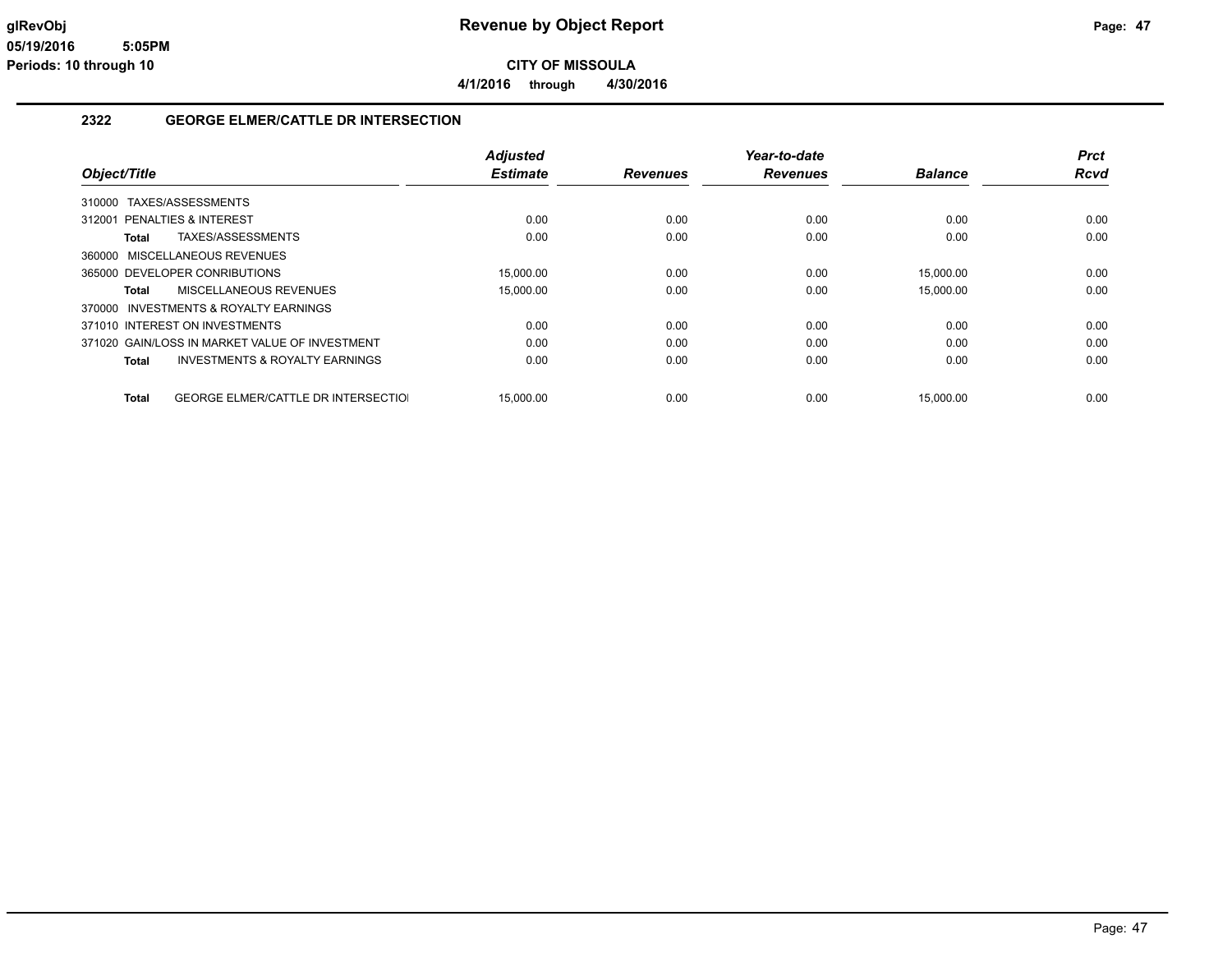**4/1/2016 through 4/30/2016**

**2365 PUBLIC ART FUND**

**2365 PUBLIC ART FUND**

|                                                           | <b>Adjusted</b> |                 | Year-to-date    |                | <b>Prct</b> |
|-----------------------------------------------------------|-----------------|-----------------|-----------------|----------------|-------------|
| Object/Title                                              | <b>Estimate</b> | <b>Revenues</b> | <b>Revenues</b> | <b>Balance</b> | Rcvd        |
| 330000 INTERGOVERNMENTAL REVENUES                         |                 |                 |                 |                |             |
| 337000 LOCAL GRANTS                                       | 0.00            | 0.00            | 9,000.00        | $-9,000.00$    | 0.00        |
| 337002 MRA GRANT                                          | 0.00            | 0.00            | 0.00            | 0.00           | 0.00        |
| <b>INTERGOVERNMENTAL REVENUES</b><br><b>Total</b>         | 0.00            | 0.00            | 9,000.00        | $-9,000.00$    | 0.00        |
| 360000 MISCELLANEOUS REVENUES                             |                 |                 |                 |                |             |
| 360010 MISCELLANEOUS                                      | 0.00            | 0.00            | 0.00            | 0.00           | 0.00        |
| 364040 INSURANCE AND DAMAGE RECOVERY                      | 0.00            | 0.00            | 0.00            | 0.00           | 0.00        |
| 365000 DONATIONS                                          | 0.00            | 0.00            | 8.000.00        | $-8.000.00$    | 0.00        |
| 368010 SALE OF T-SHIRTS                                   | 0.00            | 0.00            | 0.00            | 0.00           | 0.00        |
| MISCELLANEOUS REVENUES<br><b>Total</b>                    | 0.00            | 0.00            | 8,000.00        | $-8,000.00$    | 0.00        |
| <b>INVESTMENTS &amp; ROYALTY EARNINGS</b><br>370000       |                 |                 |                 |                |             |
| 371010 INTEREST ON INVESTMENTS                            | 0.00            | 0.00            | 0.00            | 0.00           | 0.00        |
| 371020 GAIN/LOSS IN MARKET VALUE OF INVESTMENTS           | 0.00            | 0.00            | 0.00            | 0.00           | 0.00        |
| <b>INVESTMENTS &amp; ROYALTY EARNINGS</b><br><b>Total</b> | 0.00            | 0.00            | 0.00            | 0.00           | 0.00        |
| OTHER FINANCING SOURCES<br>380000                         |                 |                 |                 |                |             |
| 383000 OPERATING TRANSFERS                                | 0.00            | 0.00            | 0.00            | 0.00           | 0.00        |
| 383029 TRANS FR GENERAL                                   | 0.00            | 0.00            | 0.00            | 0.00           | 0.00        |
| OTHER FINANCING SOURCES<br><b>Total</b>                   | 0.00            | 0.00            | 0.00            | 0.00           | 0.00        |
| PUBLIC ART FUND<br><b>Total</b>                           | 0.00            | 0.00            | 17,000.00       | $-17,000.00$   | 0.00        |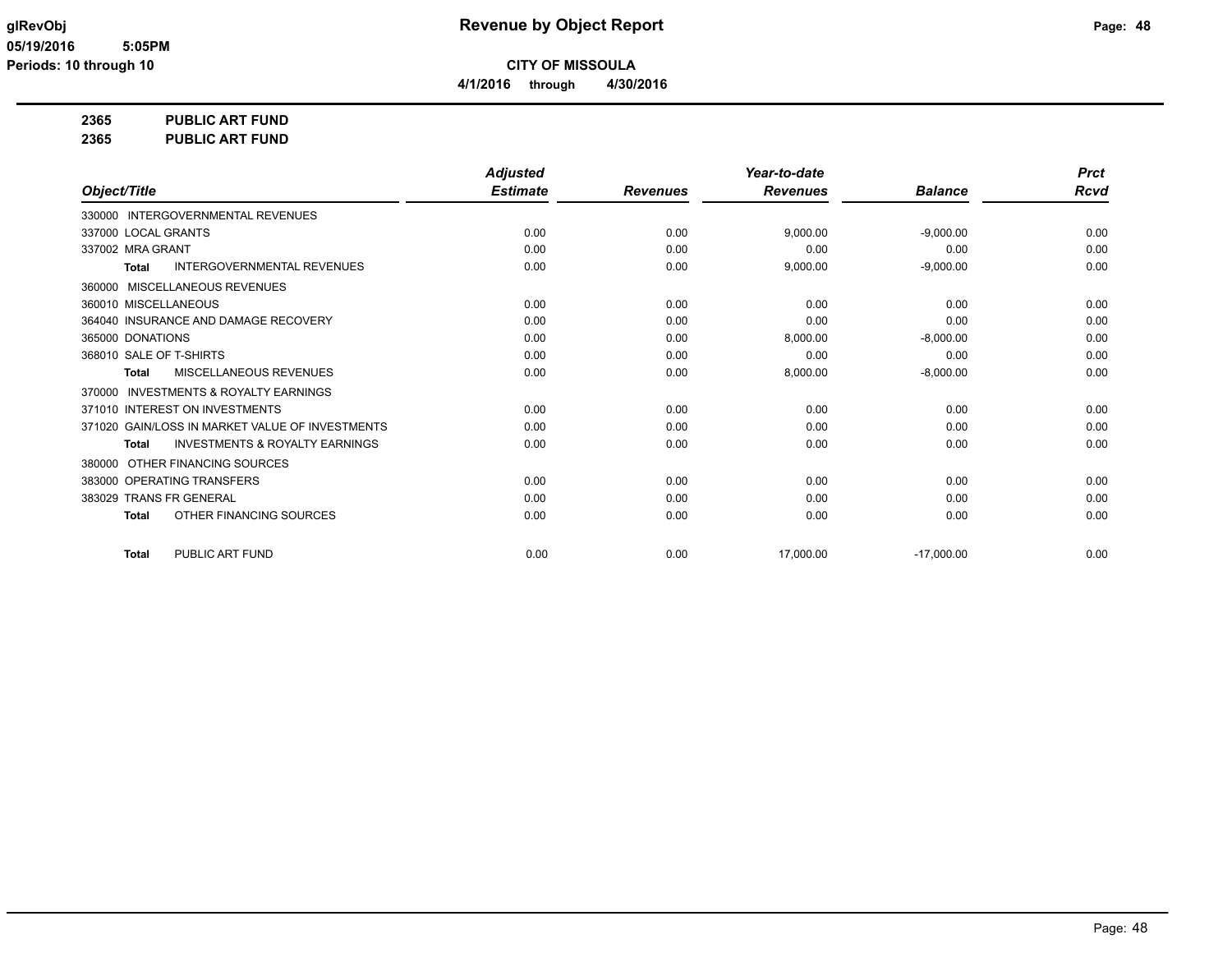#### **glRevObj Revenue by Object Report Page: 49**

**CITY OF MISSOULA**

**4/1/2016 through 4/30/2016**

#### **2365 PUBLIC ART FUND**

|                                                     | <b>Adjusted</b> |                 | Year-to-date    |                | <b>Prct</b> |
|-----------------------------------------------------|-----------------|-----------------|-----------------|----------------|-------------|
| Object/Title                                        | <b>Estimate</b> | <b>Revenues</b> | <b>Revenues</b> | <b>Balance</b> | Rcvd        |
| <b>INTERGOVERNMENTAL REVENUES</b><br>330000         |                 |                 |                 |                |             |
| 337000 LOCAL GRANTS                                 | 0.00            | 0.00            | 9,000.00        | $-9,000.00$    | 0.00        |
| 337002 MRA GRANT                                    | 0.00            | 0.00            | 0.00            | 0.00           | 0.00        |
| <b>INTERGOVERNMENTAL REVENUES</b><br><b>Total</b>   | 0.00            | 0.00            | 9,000.00        | $-9,000.00$    | 0.00        |
| <b>MISCELLANEOUS REVENUES</b><br>360000             |                 |                 |                 |                |             |
| 360010 MISCELLANEOUS                                | 0.00            | 0.00            | 0.00            | 0.00           | 0.00        |
| 364040 INSURANCE AND DAMAGE RECOVERY                | 0.00            | 0.00            | 0.00            | 0.00           | 0.00        |
| 365000 DONATIONS                                    | 0.00            | 0.00            | 8,000.00        | $-8,000.00$    | 0.00        |
| 368010 SALE OF T-SHIRTS                             | 0.00            | 0.00            | 0.00            | 0.00           | 0.00        |
| MISCELLANEOUS REVENUES<br><b>Total</b>              | 0.00            | 0.00            | 8,000.00        | $-8,000.00$    | 0.00        |
| <b>INVESTMENTS &amp; ROYALTY EARNINGS</b><br>370000 |                 |                 |                 |                |             |
| 371010 INTEREST ON INVESTMENTS                      | 0.00            | 0.00            | 0.00            | 0.00           | 0.00        |
| 371020 GAIN/LOSS IN MARKET VALUE OF INVESTMENT      | 0.00            | 0.00            | 0.00            | 0.00           | 0.00        |
| <b>INVESTMENTS &amp; ROYALTY EARNINGS</b><br>Total  | 0.00            | 0.00            | 0.00            | 0.00           | 0.00        |
| OTHER FINANCING SOURCES<br>380000                   |                 |                 |                 |                |             |
| 383000 OPERATING TRANSFERS                          | 0.00            | 0.00            | 0.00            | 0.00           | 0.00        |
| <b>TRANS FR GENERAL</b><br>383029                   | 0.00            | 0.00            | 0.00            | 0.00           | 0.00        |
| OTHER FINANCING SOURCES<br><b>Total</b>             | 0.00            | 0.00            | 0.00            | 0.00           | 0.00        |
| PUBLIC ART FUND<br><b>Total</b>                     | 0.00            | 0.00            | 17,000.00       | $-17,000.00$   | 0.00        |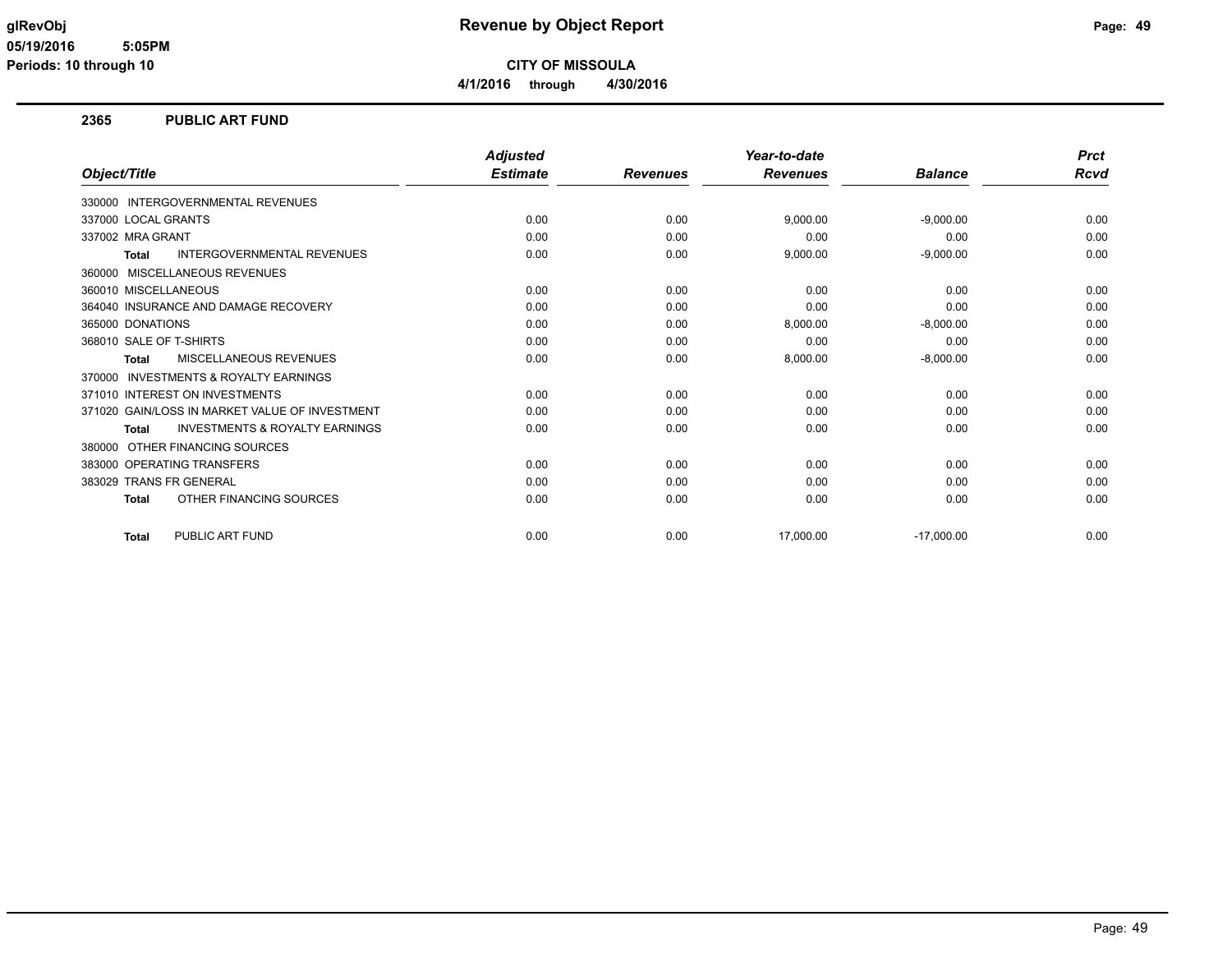**4/1/2016 through 4/30/2016**

## **2371 EMPLOYEE HEALTH INSURANCE LEVY FUND**

#### **2371 EMPLOYEE HEALTH INSURANCE LEVY FUND**

|                                                     | <b>Adjusted</b> |                 | Year-to-date    |                | <b>Prct</b> |
|-----------------------------------------------------|-----------------|-----------------|-----------------|----------------|-------------|
| Object/Title                                        | <b>Estimate</b> | <b>Revenues</b> | <b>Revenues</b> | <b>Balance</b> | <b>Rcvd</b> |
| TAXES/ASSESSMENTS<br>310000                         |                 |                 |                 |                |             |
| 311000 GENERAL PROPERTY TAXES                       | 4,462.00        | 193.83          | 5.094.24        | $-632.24$      | 114.17      |
| 312001 PENALTIES & INTEREST                         | 0.00            | 6.36            | 306.46          | $-306.46$      | 0.00        |
| TAXES/ASSESSMENTS<br>Total                          | 4.462.00        | 200.19          | 5.400.70        | $-938.70$      | 121.04      |
| <b>INVESTMENTS &amp; ROYALTY EARNINGS</b><br>370000 |                 |                 |                 |                |             |
| 371010 INTEREST ON INVESTMENTS                      | 0.00            | 0.00            | 0.00            | 0.00           | 0.00        |
| INVESTMENTS & ROYALTY EARNINGS<br>Total             | 0.00            | 0.00            | 0.00            | 0.00           | 0.00        |
| EMPLOYEE HEALTH INSURANCE LEVY FUNI<br>Total        | 4.462.00        | 200.19          | 5.400.70        | $-938.70$      | 121.04      |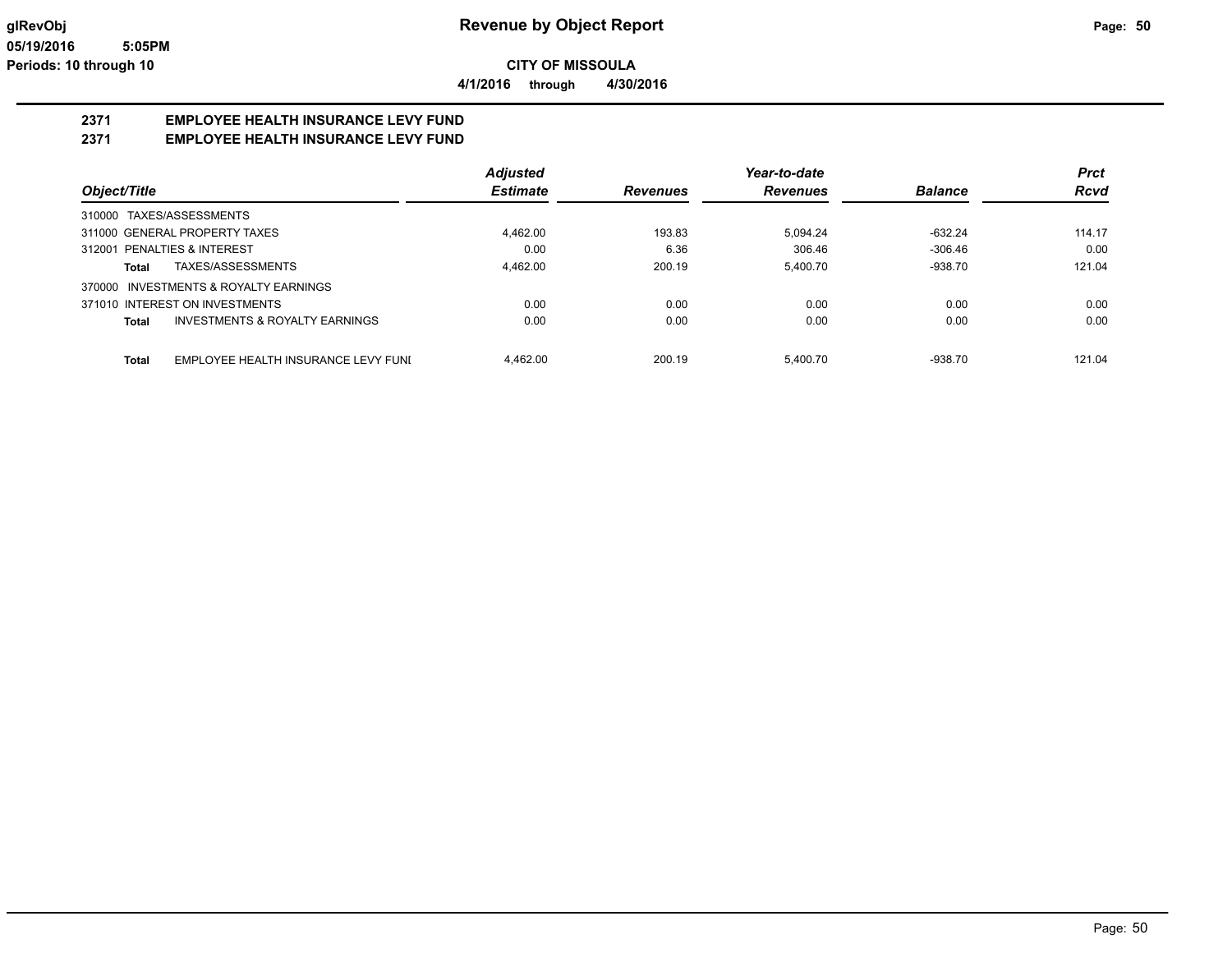**4/1/2016 through 4/30/2016**

#### **2371 EMPLOYEE HEALTH INSURANCE LEVY FUND**

|                                             | <b>Adjusted</b> |                 | Year-to-date    |                | <b>Prct</b> |
|---------------------------------------------|-----------------|-----------------|-----------------|----------------|-------------|
| Object/Title                                | <b>Estimate</b> | <b>Revenues</b> | <b>Revenues</b> | <b>Balance</b> | <b>Rcvd</b> |
| 310000 TAXES/ASSESSMENTS                    |                 |                 |                 |                |             |
| 311000 GENERAL PROPERTY TAXES               | 4,462.00        | 193.83          | 5.094.24        | $-632.24$      | 114.17      |
| PENALTIES & INTEREST<br>312001              | 0.00            | 6.36            | 306.46          | $-306.46$      | 0.00        |
| TAXES/ASSESSMENTS<br>Total                  | 4.462.00        | 200.19          | 5.400.70        | $-938.70$      | 121.04      |
| 370000 INVESTMENTS & ROYALTY EARNINGS       |                 |                 |                 |                |             |
| 371010 INTEREST ON INVESTMENTS              | 0.00            | 0.00            | 0.00            | 0.00           | 0.00        |
| INVESTMENTS & ROYALTY EARNINGS<br>Total     | 0.00            | 0.00            | 0.00            | 0.00           | 0.00        |
|                                             |                 |                 |                 |                |             |
| EMPLOYEE HEALTH INSURANCE LEVY FUN<br>Total | 4.462.00        | 200.19          | 5.400.70        | $-938.70$      | 121.04      |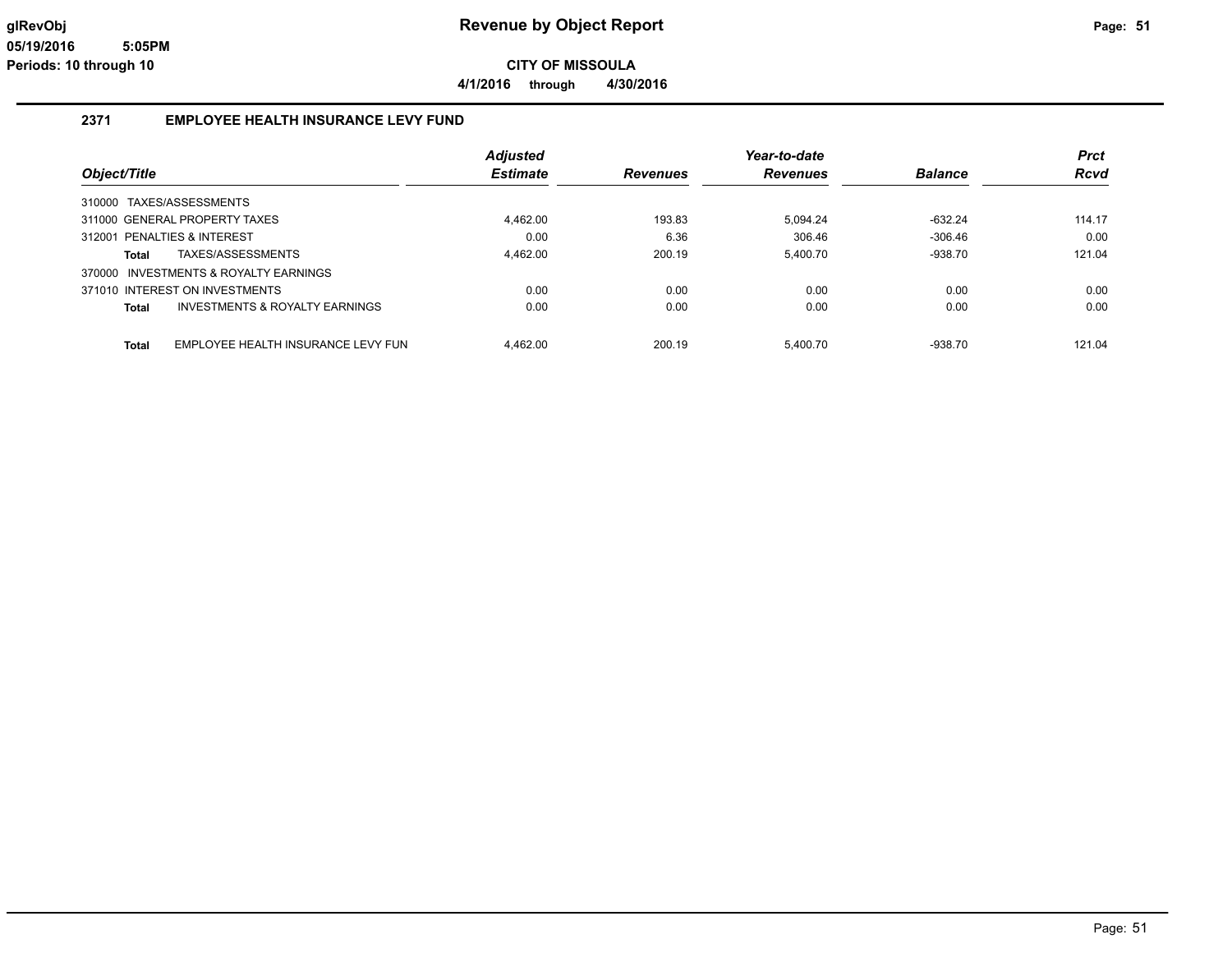**4/1/2016 through 4/30/2016**

#### **2372 PERMISSIVE MEDICAL LEVY**

**2372 PERMISSIVE MEDICAL LEVY**

|                                                           | <b>Adjusted</b> |                 | Year-to-date    |                | <b>Prct</b> |
|-----------------------------------------------------------|-----------------|-----------------|-----------------|----------------|-------------|
| Object/Title                                              | <b>Estimate</b> | <b>Revenues</b> | <b>Revenues</b> | <b>Balance</b> | <b>Rcvd</b> |
| 310000 TAXES/ASSESSMENTS                                  |                 |                 |                 |                |             |
| 311000 GENERAL PROPERTY TAXES                             | 4.405.445.00    | 21.223.01       | 2.329.655.38    | 2.075.789.62   | 52.88       |
| 312001 PENALTIES & INTEREST                               | 0.00            | 255.77          | 2.046.15        | $-2.046.15$    | 0.00        |
| TAXES/ASSESSMENTS<br><b>Total</b>                         | 4.405.445.00    | 21.478.78       | 2.331.701.53    | 2,073,743.47   | 52.93       |
| 370000 INVESTMENTS & ROYALTY EARNINGS                     |                 |                 |                 |                |             |
| 371010 INTEREST ON INVESTMENTS                            | 0.00            | 0.00            | 0.00            | 0.00           | 0.00        |
| <b>INVESTMENTS &amp; ROYALTY EARNINGS</b><br><b>Total</b> | 0.00            | 0.00            | 0.00            | 0.00           | 0.00        |
| PERMISSIVE MEDICAL LEVY<br><b>Total</b>                   | 4.405.445.00    | 21.478.78       | 2.331.701.53    | 2.073.743.47   | 52.93       |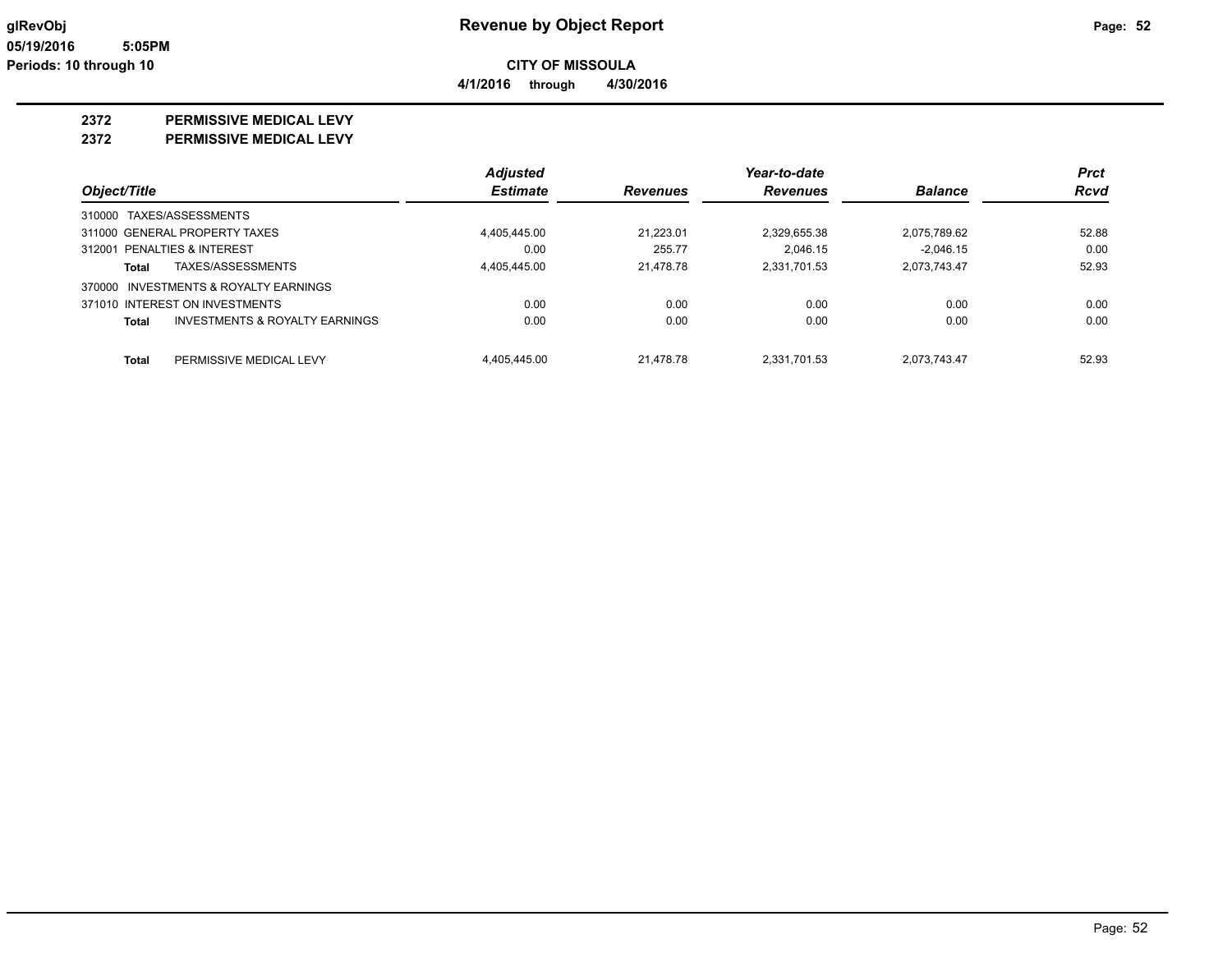**4/1/2016 through 4/30/2016**

#### **2372 PERMISSIVE MEDICAL LEVY**

|                                                           | <b>Adjusted</b> |                 | Year-to-date    |                | <b>Prct</b> |
|-----------------------------------------------------------|-----------------|-----------------|-----------------|----------------|-------------|
| Object/Title                                              | <b>Estimate</b> | <b>Revenues</b> | <b>Revenues</b> | <b>Balance</b> | <b>Rcvd</b> |
| 310000 TAXES/ASSESSMENTS                                  |                 |                 |                 |                |             |
| 311000 GENERAL PROPERTY TAXES                             | 4.405.445.00    | 21.223.01       | 2.329.655.38    | 2.075.789.62   | 52.88       |
| 312001 PENALTIES & INTEREST                               | 0.00            | 255.77          | 2.046.15        | $-2.046.15$    | 0.00        |
| TAXES/ASSESSMENTS<br>Total                                | 4.405.445.00    | 21.478.78       | 2.331.701.53    | 2,073,743.47   | 52.93       |
| 370000 INVESTMENTS & ROYALTY EARNINGS                     |                 |                 |                 |                |             |
| 371010 INTEREST ON INVESTMENTS                            | 0.00            | 0.00            | 0.00            | 0.00           | 0.00        |
| <b>INVESTMENTS &amp; ROYALTY EARNINGS</b><br><b>Total</b> | 0.00            | 0.00            | 0.00            | 0.00           | 0.00        |
|                                                           |                 |                 |                 |                |             |
| PERMISSIVE MEDICAL LEVY<br><b>Total</b>                   | 4.405.445.00    | 21.478.78       | 2.331.701.53    | 2,073,743.47   | 52.93       |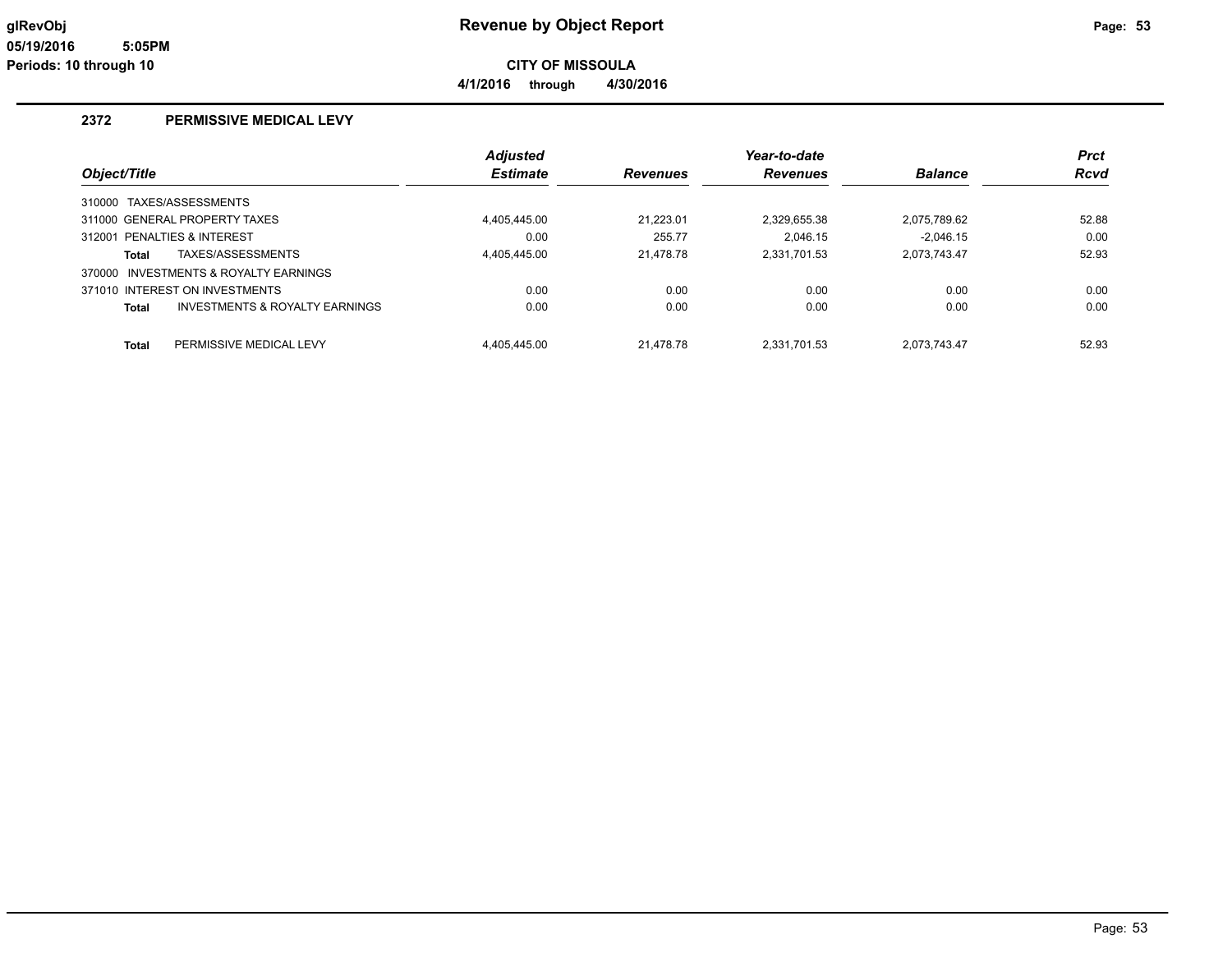**CITY OF MISSOULA 4/1/2016 through 4/30/2016**

#### **2389 CABLE TELEVISION FRANCHISE FUND**

#### **2389 CABLE TELEVISION FRANCHISE FUND**

|                                          | <b>Adjusted</b> |                 | Year-to-date    |                | <b>Prct</b> |
|------------------------------------------|-----------------|-----------------|-----------------|----------------|-------------|
| Object/Title                             | <b>Estimate</b> | <b>Revenues</b> | <b>Revenues</b> | <b>Balance</b> | <b>Rcvd</b> |
| 320000 LICENSES & PERMITS                |                 |                 |                 |                |             |
| 322031 FRANCHISE FEE - AT&T              | 680.000.00      | 0.00            | 339.723.62      | 340.276.38     | 49.96       |
| 322034 PEG ACCESS                        | 56.000.00       | 0.00            | 19.896.32       | 36.103.68      | 35.53       |
| <b>LICENSES &amp; PERMITS</b><br>Total   | 736.000.00      | 0.00            | 359.619.94      | 376,380.06     | 48.86       |
| 360000 MISCELLANEOUS REVENUES            |                 |                 |                 |                |             |
| 365000 DONATIONS                         | 0.00            | 0.00            | 0.00            | 0.00           | 0.00        |
| MISCELLANEOUS REVENUES<br><b>Total</b>   | 0.00            | 0.00            | 0.00            | 0.00           | 0.00        |
| CABLE TELEVISION FRANCHISE FUND<br>Total | 736.000.00      | 0.00            | 359.619.94      | 376.380.06     | 48.86       |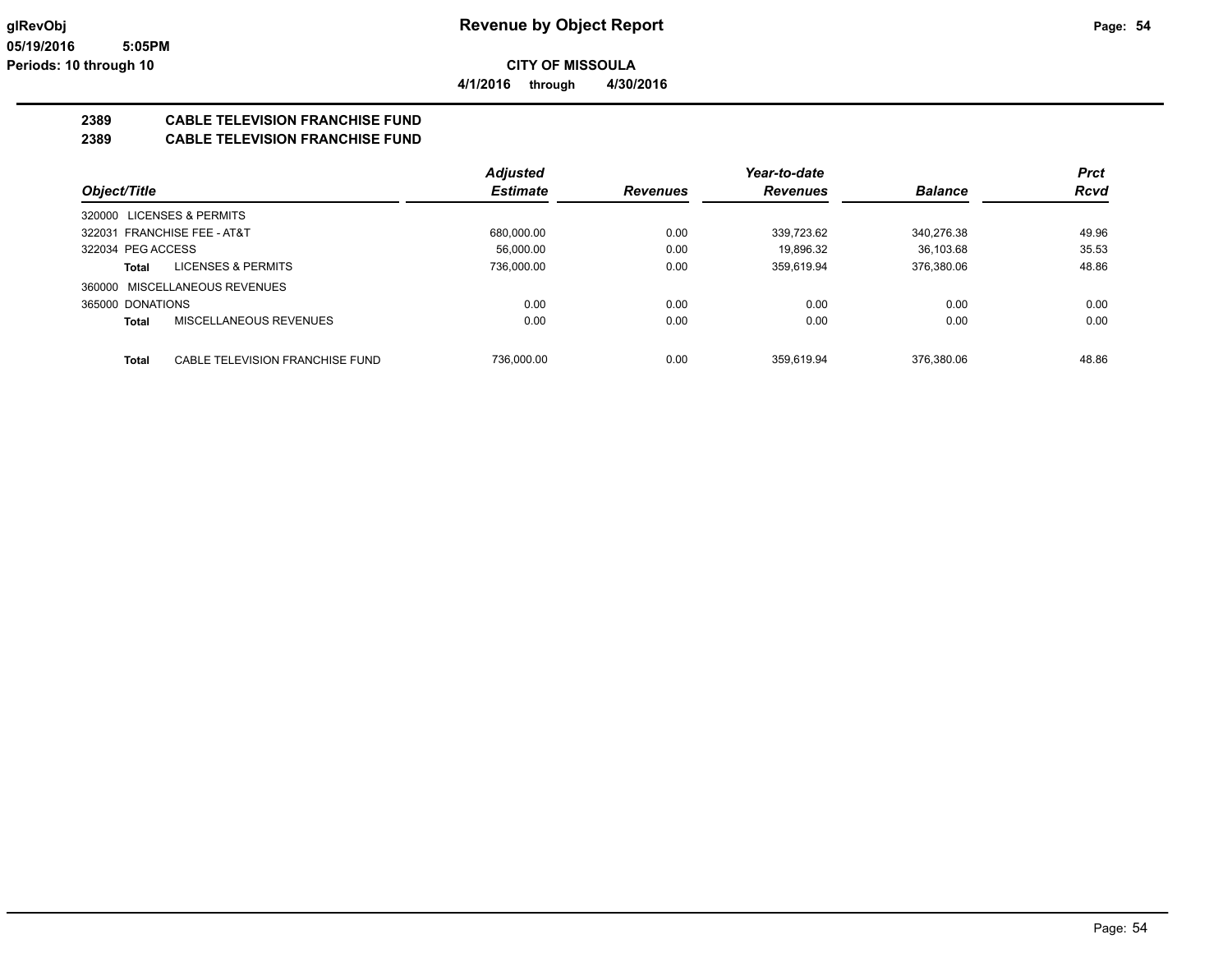**4/1/2016 through 4/30/2016**

#### **2389 CABLE TELEVISION FRANCHISE FUND**

|                               |                                 | <b>Adjusted</b> |                 | Year-to-date    |                | <b>Prct</b> |
|-------------------------------|---------------------------------|-----------------|-----------------|-----------------|----------------|-------------|
| Object/Title                  |                                 | <b>Estimate</b> | <b>Revenues</b> | <b>Revenues</b> | <b>Balance</b> | Rcvd        |
| 320000 LICENSES & PERMITS     |                                 |                 |                 |                 |                |             |
| 322031 FRANCHISE FEE - AT&T   |                                 | 680.000.00      | 0.00            | 339.723.62      | 340.276.38     | 49.96       |
| 322034 PEG ACCESS             |                                 | 56.000.00       | 0.00            | 19.896.32       | 36.103.68      | 35.53       |
| Total                         | <b>LICENSES &amp; PERMITS</b>   | 736,000.00      | 0.00            | 359.619.94      | 376.380.06     | 48.86       |
| 360000 MISCELLANEOUS REVENUES |                                 |                 |                 |                 |                |             |
| 365000 DONATIONS              |                                 | 0.00            | 0.00            | 0.00            | 0.00           | 0.00        |
| <b>Total</b>                  | MISCELLANEOUS REVENUES          | 0.00            | 0.00            | 0.00            | 0.00           | 0.00        |
|                               |                                 |                 |                 |                 |                |             |
| <b>Total</b>                  | CABLE TELEVISION FRANCHISE FUND | 736.000.00      | 0.00            | 359.619.94      | 376.380.06     | 48.86       |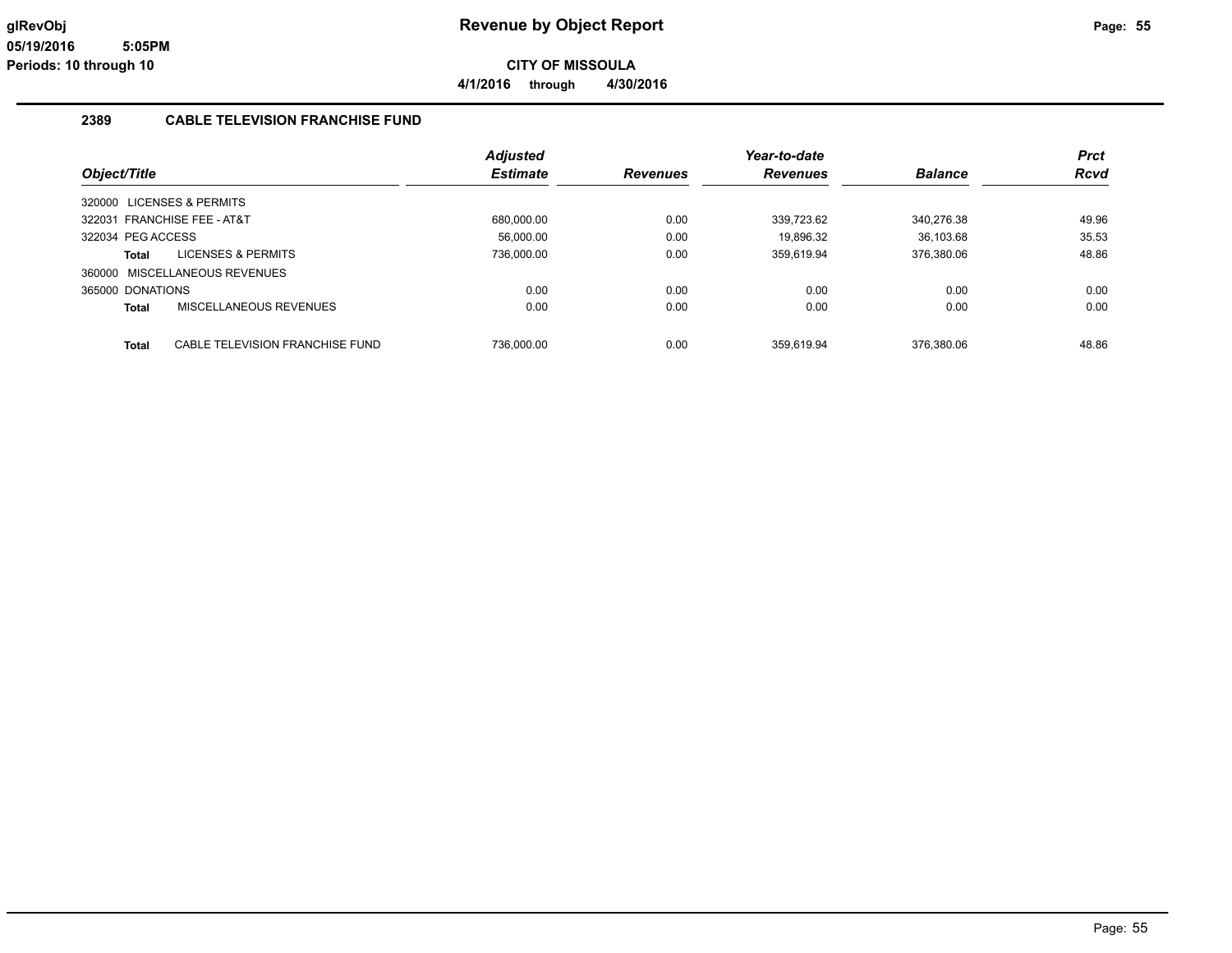**4/1/2016 through 4/30/2016**

#### **2390 DRUG FORFEITURE FUND**

**2390 DRUG FORFEITURE FUND**

|                                                | <b>Adjusted</b> |                 | Year-to-date    |                | <b>Prct</b> |
|------------------------------------------------|-----------------|-----------------|-----------------|----------------|-------------|
| Object/Title                                   | <b>Estimate</b> | <b>Revenues</b> | <b>Revenues</b> | <b>Balance</b> | <b>Rcvd</b> |
| 350000 FINES & FORFEITURES                     |                 |                 |                 |                |             |
| 351013 DRUG FORFEITURES                        | 16.800.00       | 3,333.99        | 12.683.52       | 4.116.48       | 75.50       |
| <b>FINES &amp; FORFEITURES</b><br><b>Total</b> | 16.800.00       | 3,333.99        | 12.683.52       | 4,116.48       | 75.50       |
| 370000 INVESTMENTS & ROYALTY EARNINGS          |                 |                 |                 |                |             |
| 371010 INTEREST ON INVESTMENTS                 | 0.00            | 0.00            | 0.00            | 0.00           | 0.00        |
| INVESTMENTS & ROYALTY EARNINGS<br><b>Total</b> | 0.00            | 0.00            | 0.00            | 0.00           | 0.00        |
| <b>Total</b><br>DRUG FORFEITURE FUND           | 16.800.00       | 3.333.99        | 12.683.52       | 4.116.48       | 75.50       |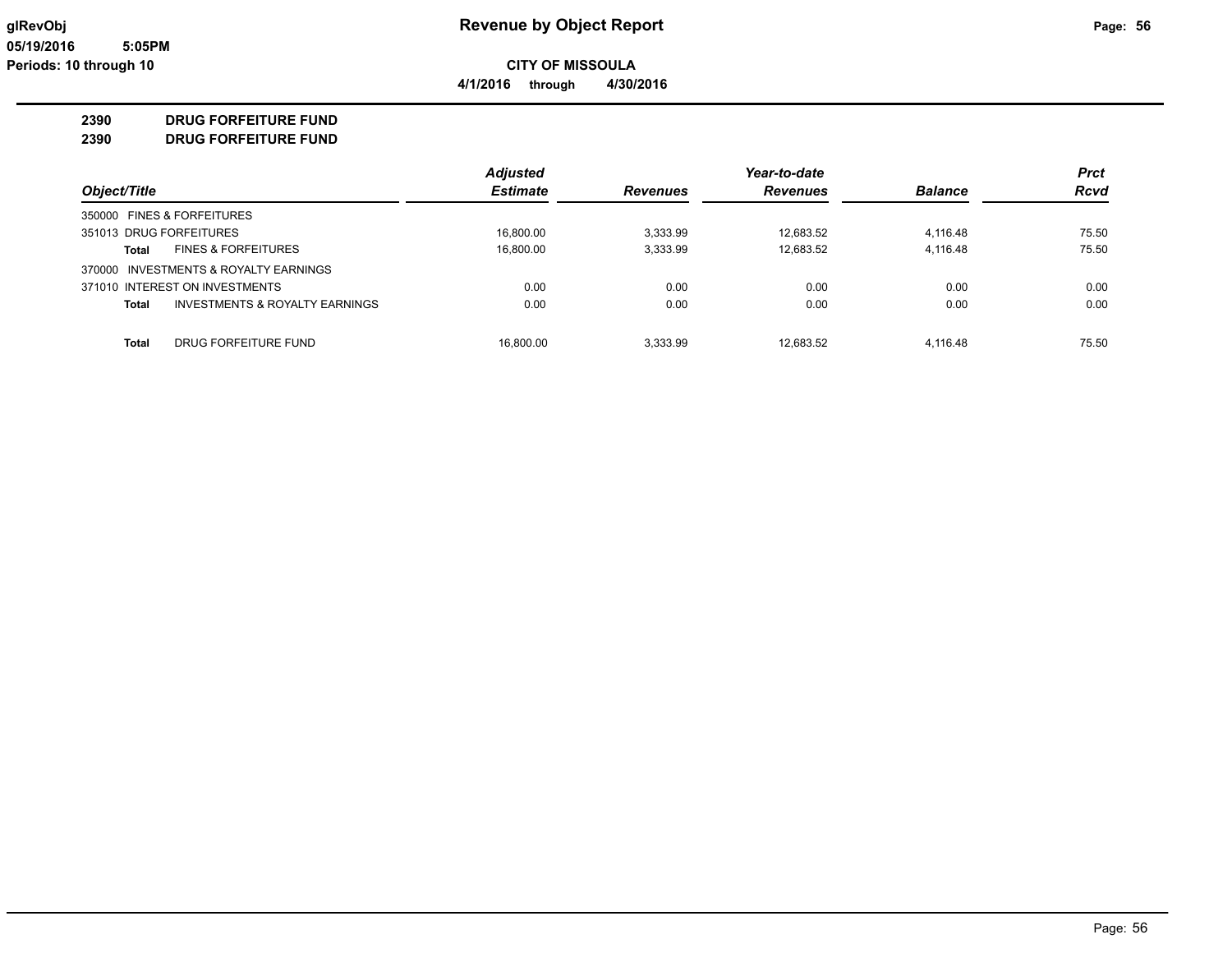**4/1/2016 through 4/30/2016**

#### **2390 DRUG FORFEITURE FUND**

|                         |                                       | <b>Adjusted</b> |                 | Year-to-date    |                | <b>Prct</b> |
|-------------------------|---------------------------------------|-----------------|-----------------|-----------------|----------------|-------------|
| Object/Title            |                                       | <b>Estimate</b> | <b>Revenues</b> | <b>Revenues</b> | <b>Balance</b> | <b>Rcvd</b> |
|                         | 350000 FINES & FORFEITURES            |                 |                 |                 |                |             |
| 351013 DRUG FORFEITURES |                                       | 16.800.00       | 3,333.99        | 12.683.52       | 4,116.48       | 75.50       |
| Total                   | <b>FINES &amp; FORFEITURES</b>        | 16,800.00       | 3,333.99        | 12,683.52       | 4,116.48       | 75.50       |
|                         | 370000 INVESTMENTS & ROYALTY EARNINGS |                 |                 |                 |                |             |
|                         | 371010 INTEREST ON INVESTMENTS        | 0.00            | 0.00            | 0.00            | 0.00           | 0.00        |
| <b>Total</b>            | INVESTMENTS & ROYALTY EARNINGS        | 0.00            | 0.00            | 0.00            | 0.00           | 0.00        |
| <b>Total</b>            | DRUG FORFEITURE FUND                  | 16,800.00       | 3,333.99        | 12,683.52       | 4,116.48       | 75.50       |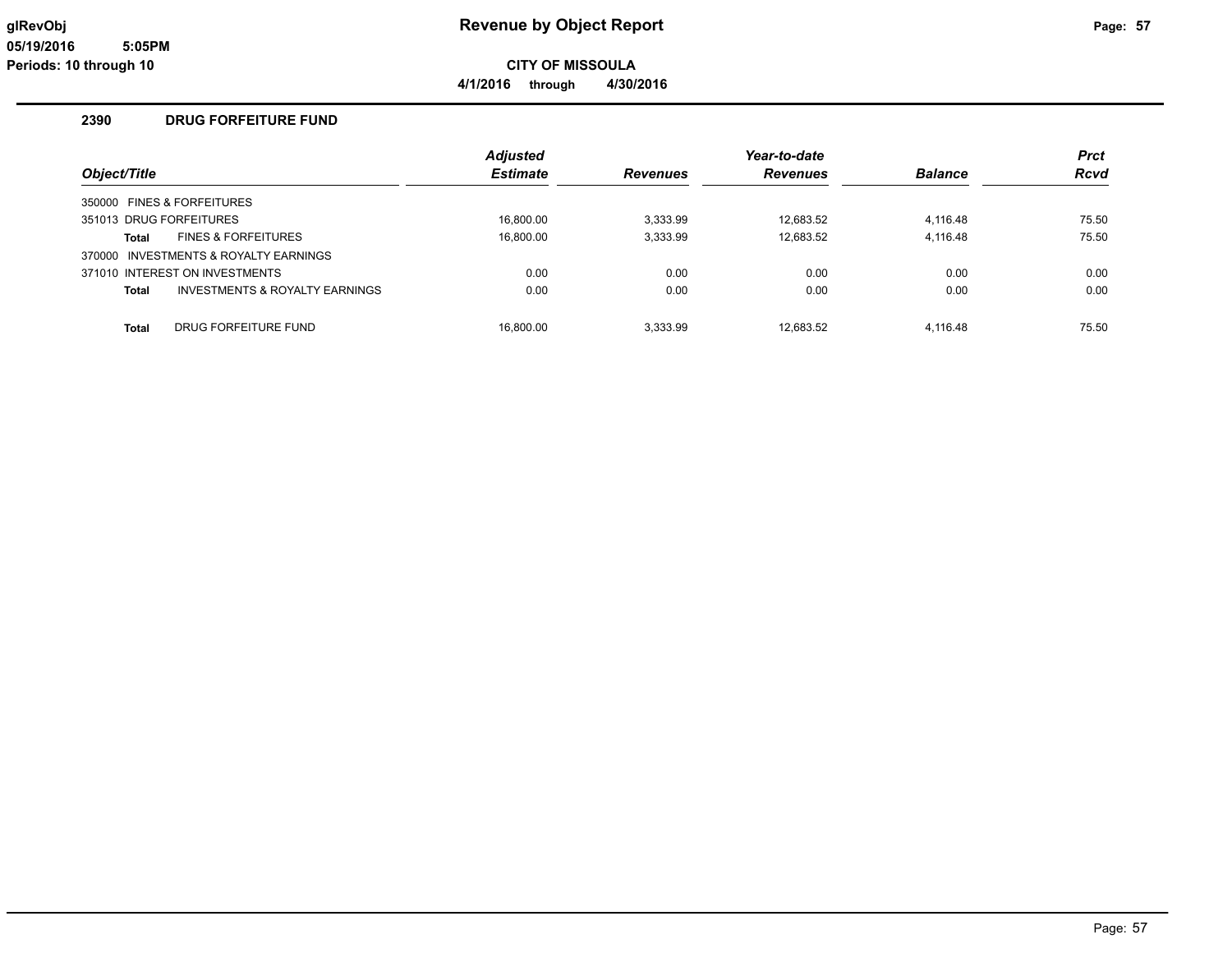**4/1/2016 through 4/30/2016**

#### **2394 BUILDING INSPECTION FUND**

#### **2394 BUILDING INSPECTION FUND**

|                                                    | <b>Adjusted</b> |                 | Year-to-date    |                | <b>Prct</b> |
|----------------------------------------------------|-----------------|-----------------|-----------------|----------------|-------------|
| Object/Title                                       | <b>Estimate</b> | <b>Revenues</b> | <b>Revenues</b> | <b>Balance</b> | <b>Rcvd</b> |
| 320000 LICENSES & PERMITS                          |                 |                 |                 |                |             |
| 323011 BUILDING PERMITS                            | 1,074,058.00    | 84,200.71       | 893,442.74      | 180,615.26     | 83.18       |
| 323012 ELECTRICAL PERMITS                          | 231,537.00      | 17.543.97       | 196.863.00      | 34.674.00      | 85.02       |
| 323013 PLUMBING PERMITS                            | 132,373.00      | 13,345.00       | 107,821.00      | 24,552.00      | 81.45       |
| 323014 BLDG PERMIT REVIEW FEE                      | 0.00            | 0.00            | 0.00            | 0.00           | 0.00        |
| 323016 MOVING PERMITS                              | 0.00            | 0.00            | 0.00            | 0.00           | 0.00        |
| 323017 MECHANICAL PERMITS                          | 96,891.00       | 9,680.00        | 88,822.00       | 8,069.00       | 91.67       |
| <b>LICENSES &amp; PERMITS</b><br>Total             | 1,534,859.00    | 124,769.68      | 1,286,948.74    | 247,910.26     | 83.85       |
| 330000 INTERGOVERNMENTAL REVENUES                  |                 |                 |                 |                |             |
| 336023 STATE CONTRIB. - PERS                       | 0.00            | 0.00            | 315.80          | $-315.80$      | 0.00        |
| <b>INTERGOVERNMENTAL REVENUES</b><br>Total         | 0.00            | 0.00            | 315.80          | $-315.80$      | 0.00        |
| 340000 CHARGES FOR SERVICES                        |                 |                 |                 |                |             |
| 341091 INSPECTION CODE BOOKS & COPIES              | 1,346.00        | 94.75           | 222.25          | 1,123.75       | 16.51       |
| <b>CHARGES FOR SERVICES</b><br>Total               | 1,346.00        | 94.75           | 222.25          | 1,123.75       | 16.51       |
| 360000 MISCELLANEOUS REVENUES                      |                 |                 |                 |                |             |
| 360010 MISCELLANEOUS                               | 0.00            | 0.00            | 0.00            | 0.00           | 0.00        |
| 360015 CONFERENCE REVENUES - BUILDING              | 0.00            | 0.00            | 0.00            | 0.00           | 0.00        |
| MISCELLANEOUS REVENUES<br>Total                    | 0.00            | 0.00            | 0.00            | 0.00           | 0.00        |
| 370000 INVESTMENTS & ROYALTY EARNINGS              |                 |                 |                 |                |             |
| 371010 INTEREST ON INVESTMENTS                     | 0.00            | 0.00            | 0.00            | 0.00           | 0.00        |
| 371020 GAIN/LOSS IN MARKET VALUE OF INVESTMENTS    | 0.00            | 0.00            | 0.00            | 0.00           | 0.00        |
| <b>INVESTMENTS &amp; ROYALTY EARNINGS</b><br>Total | 0.00            | 0.00            | 0.00            | 0.00           | 0.00        |
| 380000 OTHER FINANCING SOURCES                     |                 |                 |                 |                |             |
| 382010 SALE OF FIXED ASSETS                        | 0.00            | 0.00            | 0.00            | 0.00           | 0.00        |
| 383000 OPERATING TRANSFERS                         | 0.00            | 0.00            | 0.00            | 0.00           | 0.00        |
| OTHER FINANCING SOURCES<br><b>Total</b>            | 0.00            | 0.00            | 0.00            | 0.00           | 0.00        |
| <b>BUILDING INSPECTION FUND</b><br><b>Total</b>    | 1,536,205.00    | 124,864.43      | 1,287,486.79    | 248,718.21     | 83.81       |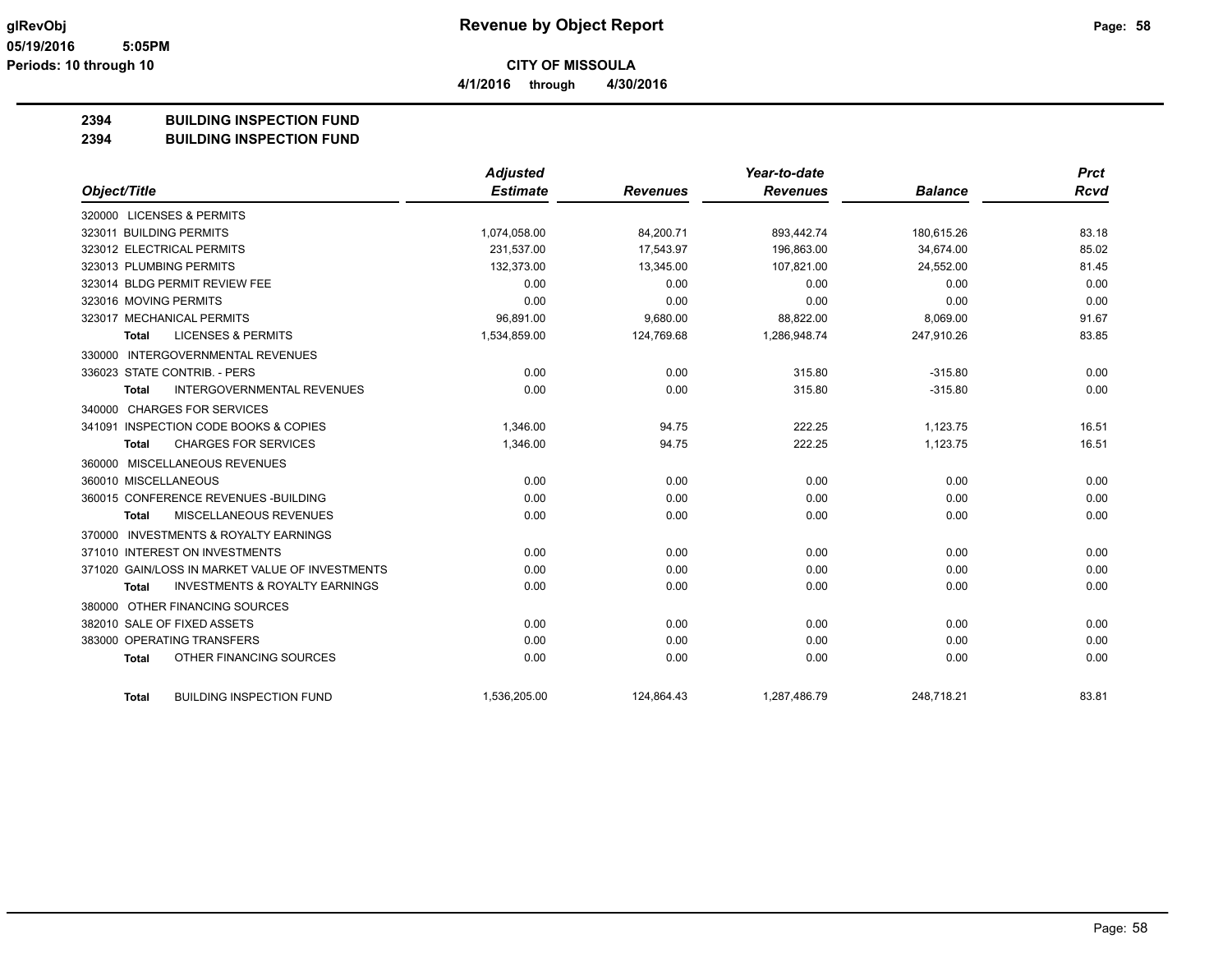**4/1/2016 through 4/30/2016**

#### **2394 BUILDING INSPECTION FUND**

|                                                    | <b>Adjusted</b> |                 | Year-to-date    |                | <b>Prct</b> |
|----------------------------------------------------|-----------------|-----------------|-----------------|----------------|-------------|
| Object/Title                                       | <b>Estimate</b> | <b>Revenues</b> | <b>Revenues</b> | <b>Balance</b> | Rcvd        |
| 320000 LICENSES & PERMITS                          |                 |                 |                 |                |             |
| 323011 BUILDING PERMITS                            | 1,074,058.00    | 84,200.71       | 893,442.74      | 180,615.26     | 83.18       |
| 323012 ELECTRICAL PERMITS                          | 231,537.00      | 17,543.97       | 196,863.00      | 34,674.00      | 85.02       |
| 323013 PLUMBING PERMITS                            | 132,373.00      | 13,345.00       | 107.821.00      | 24,552.00      | 81.45       |
| 323014 BLDG PERMIT REVIEW FEE                      | 0.00            | 0.00            | 0.00            | 0.00           | 0.00        |
| 323016 MOVING PERMITS                              | 0.00            | 0.00            | 0.00            | 0.00           | 0.00        |
| 323017 MECHANICAL PERMITS                          | 96,891.00       | 9,680.00        | 88,822.00       | 8,069.00       | 91.67       |
| <b>LICENSES &amp; PERMITS</b><br><b>Total</b>      | 1,534,859.00    | 124,769.68      | 1,286,948.74    | 247,910.26     | 83.85       |
| 330000 INTERGOVERNMENTAL REVENUES                  |                 |                 |                 |                |             |
| 336023 STATE CONTRIB. - PERS                       | 0.00            | 0.00            | 315.80          | $-315.80$      | 0.00        |
| INTERGOVERNMENTAL REVENUES<br><b>Total</b>         | 0.00            | 0.00            | 315.80          | $-315.80$      | 0.00        |
| 340000 CHARGES FOR SERVICES                        |                 |                 |                 |                |             |
| 341091 INSPECTION CODE BOOKS & COPIES              | 1.346.00        | 94.75           | 222.25          | 1.123.75       | 16.51       |
| <b>CHARGES FOR SERVICES</b><br><b>Total</b>        | 1,346.00        | 94.75           | 222.25          | 1,123.75       | 16.51       |
| 360000 MISCELLANEOUS REVENUES                      |                 |                 |                 |                |             |
| 360010 MISCELLANEOUS                               | 0.00            | 0.00            | 0.00            | 0.00           | 0.00        |
| 360015 CONFERENCE REVENUES - BUILDING              | 0.00            | 0.00            | 0.00            | 0.00           | 0.00        |
| MISCELLANEOUS REVENUES<br><b>Total</b>             | 0.00            | 0.00            | 0.00            | 0.00           | 0.00        |
| 370000 INVESTMENTS & ROYALTY EARNINGS              |                 |                 |                 |                |             |
| 371010 INTEREST ON INVESTMENTS                     | 0.00            | 0.00            | 0.00            | 0.00           | 0.00        |
| 371020 GAIN/LOSS IN MARKET VALUE OF INVESTMENT     | 0.00            | 0.00            | 0.00            | 0.00           | 0.00        |
| <b>INVESTMENTS &amp; ROYALTY EARNINGS</b><br>Total | 0.00            | 0.00            | 0.00            | 0.00           | 0.00        |
| 380000 OTHER FINANCING SOURCES                     |                 |                 |                 |                |             |
| 382010 SALE OF FIXED ASSETS                        | 0.00            | 0.00            | 0.00            | 0.00           | 0.00        |
| 383000 OPERATING TRANSFERS                         | 0.00            | 0.00            | 0.00            | 0.00           | 0.00        |
| OTHER FINANCING SOURCES<br><b>Total</b>            | 0.00            | 0.00            | 0.00            | 0.00           | 0.00        |
|                                                    |                 |                 |                 |                |             |
| <b>BUILDING INSPECTION FUND</b><br><b>Total</b>    | 1,536,205.00    | 124,864.43      | 1,287,486.79    | 248,718.21     | 83.81       |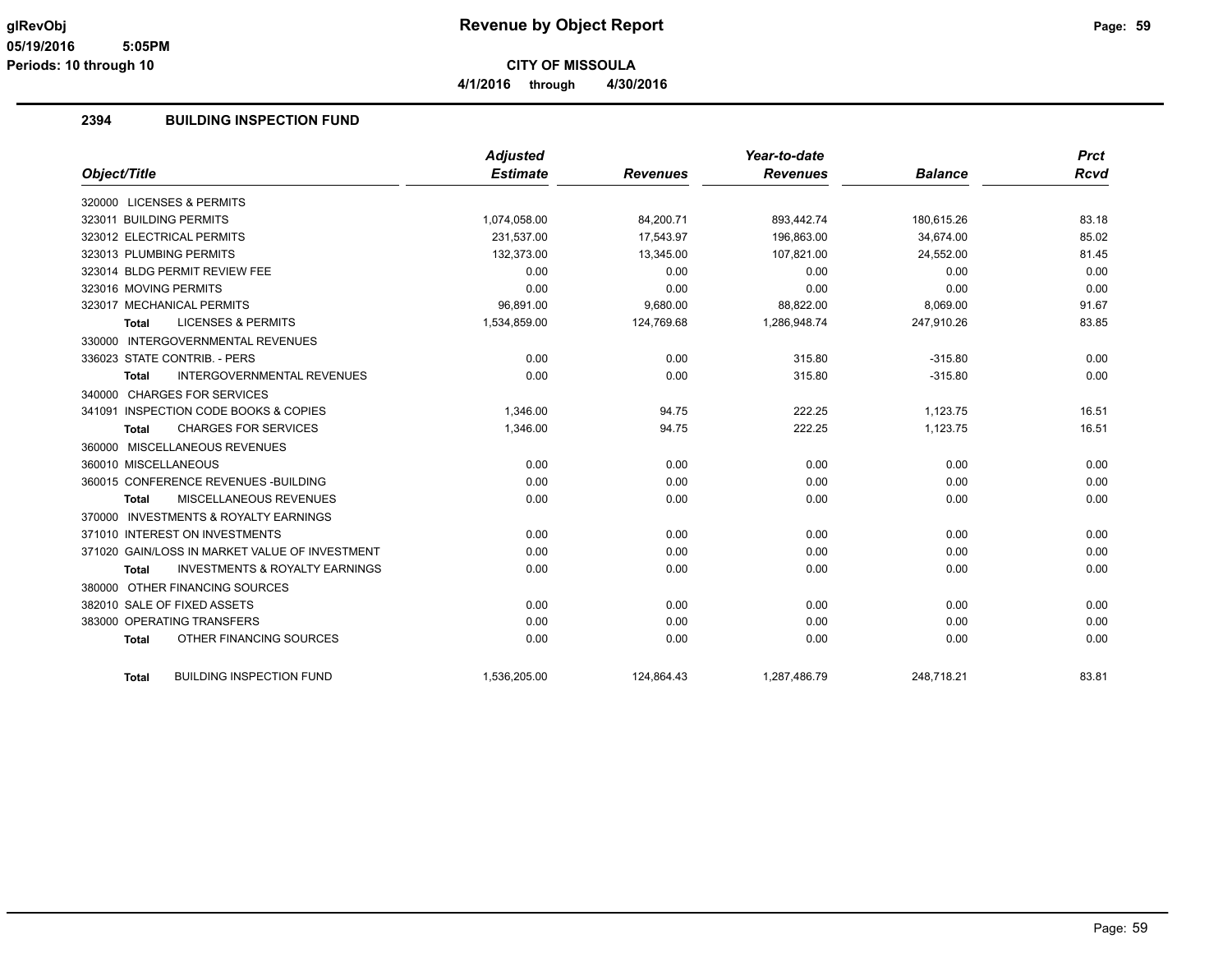**4/1/2016 through 4/30/2016**

### **2395 CITY GRANTS & PROGRAM INCOME FUND**

#### **2395 CITY GRANTS & PROGRAM INCOME FUND**

|                                                     | <b>Adjusted</b> |                 | Year-to-date    |                | <b>Prct</b> |
|-----------------------------------------------------|-----------------|-----------------|-----------------|----------------|-------------|
| Object/Title                                        | <b>Estimate</b> | <b>Revenues</b> | <b>Revenues</b> | <b>Balance</b> | Rcvd        |
| 330000 INTERGOVERNMENTAL REVENUES                   |                 |                 |                 |                |             |
| 331010 ENTITLEMENT - CDBG                           | 0.00            | 0.00            | 0.00            | 0.00           | 0.00        |
| <b>INTERGOVERNMENTAL REVENUES</b><br>Total          | 0.00            | 0.00            | 0.00            | 0.00           | 0.00        |
| 360000 MISCELLANEOUS REVENUES                       |                 |                 |                 |                |             |
| 360005 LOAN REPAYMENTS                              | 0.00            | 0.00            | 0.00            | 0.00           | 0.00        |
| 360010 MISCELLANEOUS                                | 0.00            | 0.00            | 0.00            | 0.00           | 0.00        |
| 360013 REPAYMENT OF SEWER GRANT                     | 0.00            | 0.00            | 0.00            | 0.00           | 0.00        |
| 360014 REPAYMENT OF LOAN/MHA                        | 0.00            | 0.00            | 0.00            | 0.00           | 0.00        |
| 362000 OTHER MISCELLANEOUS REVENUE                  | 0.00            | 0.00            | 0.00            | 0.00           | 0.00        |
| MISCELLANEOUS REVENUES<br>Total                     | 0.00            | 0.00            | 0.00            | 0.00           | 0.00        |
| <b>INVESTMENTS &amp; ROYALTY EARNINGS</b><br>370000 |                 |                 |                 |                |             |
| 371010 INTEREST ON INVESTMENTS                      | 0.00            | 0.00            | 0.00            | 0.00           | 0.00        |
| 371020 GAIN/LOSS IN MARKET VALUE OF INVESTMENTS     | 0.00            | 0.00            | 0.00            | 0.00           | 0.00        |
| <b>INVESTMENTS &amp; ROYALTY EARNINGS</b><br>Total  | 0.00            | 0.00            | 0.00            | 0.00           | 0.00        |
| OTHER FINANCING SOURCES<br>380000                   |                 |                 |                 |                |             |
| 383026 TRANS FR CDBG                                | 0.00            | 0.00            | 0.00            | 0.00           | 0.00        |
| OTHER FINANCING SOURCES<br><b>Total</b>             | 0.00            | 0.00            | 0.00            | 0.00           | 0.00        |
| CITY GRANTS & PROGRAM INCOME FUND<br><b>Total</b>   | 0.00            | 0.00            | 0.00            | 0.00           | 0.00        |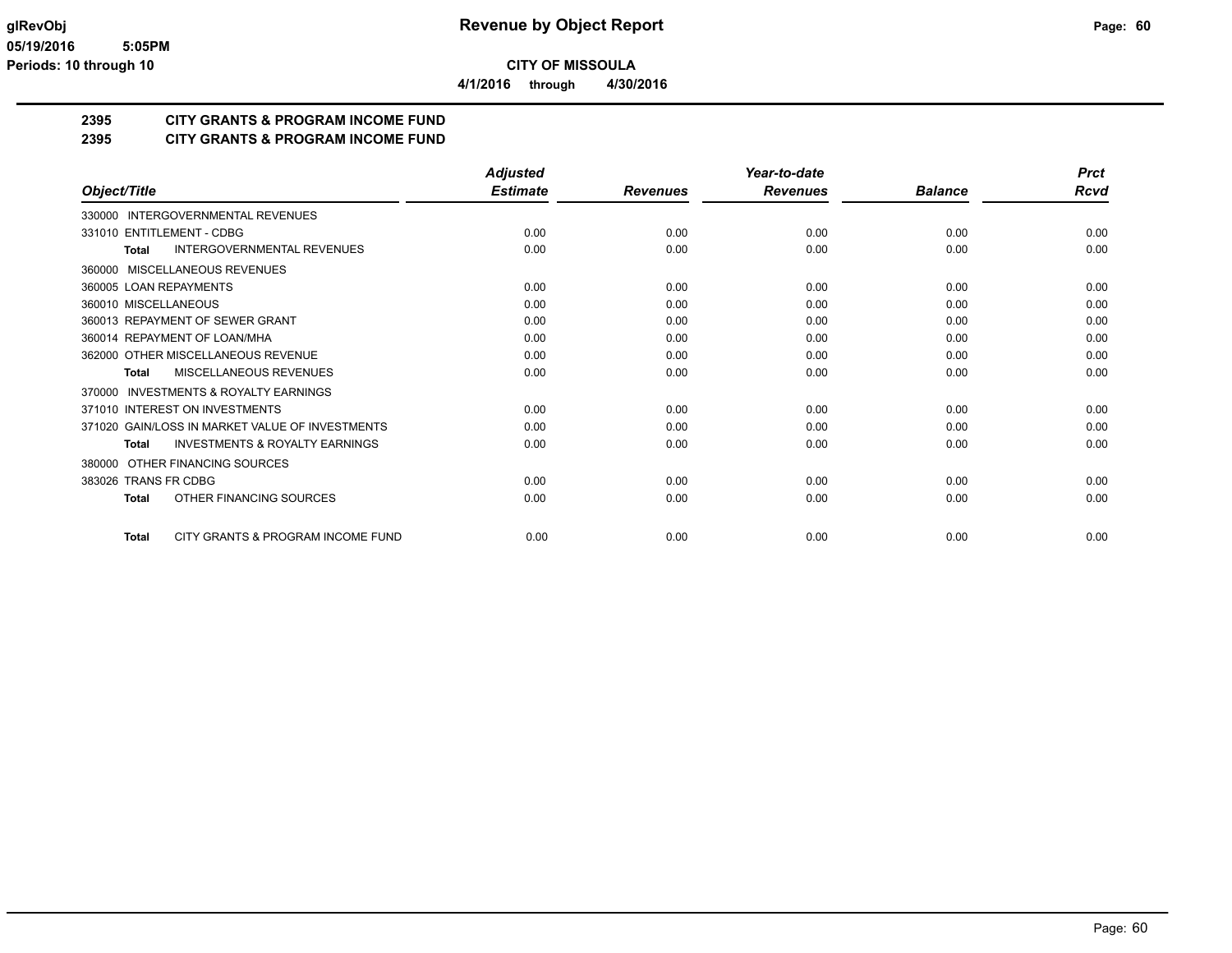**4/1/2016 through 4/30/2016**

#### **2395 CITY GRANTS & PROGRAM INCOME FUND**

|                                                     | <b>Adjusted</b> |                 | Year-to-date    |                | <b>Prct</b> |
|-----------------------------------------------------|-----------------|-----------------|-----------------|----------------|-------------|
| Object/Title                                        | <b>Estimate</b> | <b>Revenues</b> | <b>Revenues</b> | <b>Balance</b> | Rcvd        |
| 330000 INTERGOVERNMENTAL REVENUES                   |                 |                 |                 |                |             |
| 331010 ENTITLEMENT - CDBG                           | 0.00            | 0.00            | 0.00            | 0.00           | 0.00        |
| <b>INTERGOVERNMENTAL REVENUES</b><br>Total          | 0.00            | 0.00            | 0.00            | 0.00           | 0.00        |
| 360000 MISCELLANEOUS REVENUES                       |                 |                 |                 |                |             |
| 360005 LOAN REPAYMENTS                              | 0.00            | 0.00            | 0.00            | 0.00           | 0.00        |
| 360010 MISCELLANEOUS                                | 0.00            | 0.00            | 0.00            | 0.00           | 0.00        |
| 360013 REPAYMENT OF SEWER GRANT                     | 0.00            | 0.00            | 0.00            | 0.00           | 0.00        |
| 360014 REPAYMENT OF LOAN/MHA                        | 0.00            | 0.00            | 0.00            | 0.00           | 0.00        |
| 362000 OTHER MISCELLANEOUS REVENUE                  | 0.00            | 0.00            | 0.00            | 0.00           | 0.00        |
| MISCELLANEOUS REVENUES<br>Total                     | 0.00            | 0.00            | 0.00            | 0.00           | 0.00        |
| <b>INVESTMENTS &amp; ROYALTY EARNINGS</b><br>370000 |                 |                 |                 |                |             |
| 371010 INTEREST ON INVESTMENTS                      | 0.00            | 0.00            | 0.00            | 0.00           | 0.00        |
| 371020 GAIN/LOSS IN MARKET VALUE OF INVESTMENT      | 0.00            | 0.00            | 0.00            | 0.00           | 0.00        |
| <b>INVESTMENTS &amp; ROYALTY EARNINGS</b><br>Total  | 0.00            | 0.00            | 0.00            | 0.00           | 0.00        |
| 380000 OTHER FINANCING SOURCES                      |                 |                 |                 |                |             |
| 383026 TRANS FR CDBG                                | 0.00            | 0.00            | 0.00            | 0.00           | 0.00        |
| OTHER FINANCING SOURCES<br>Total                    | 0.00            | 0.00            | 0.00            | 0.00           | 0.00        |
| CITY GRANTS & PROGRAM INCOME FUND<br><b>Total</b>   | 0.00            | 0.00            | 0.00            | 0.00           | 0.00        |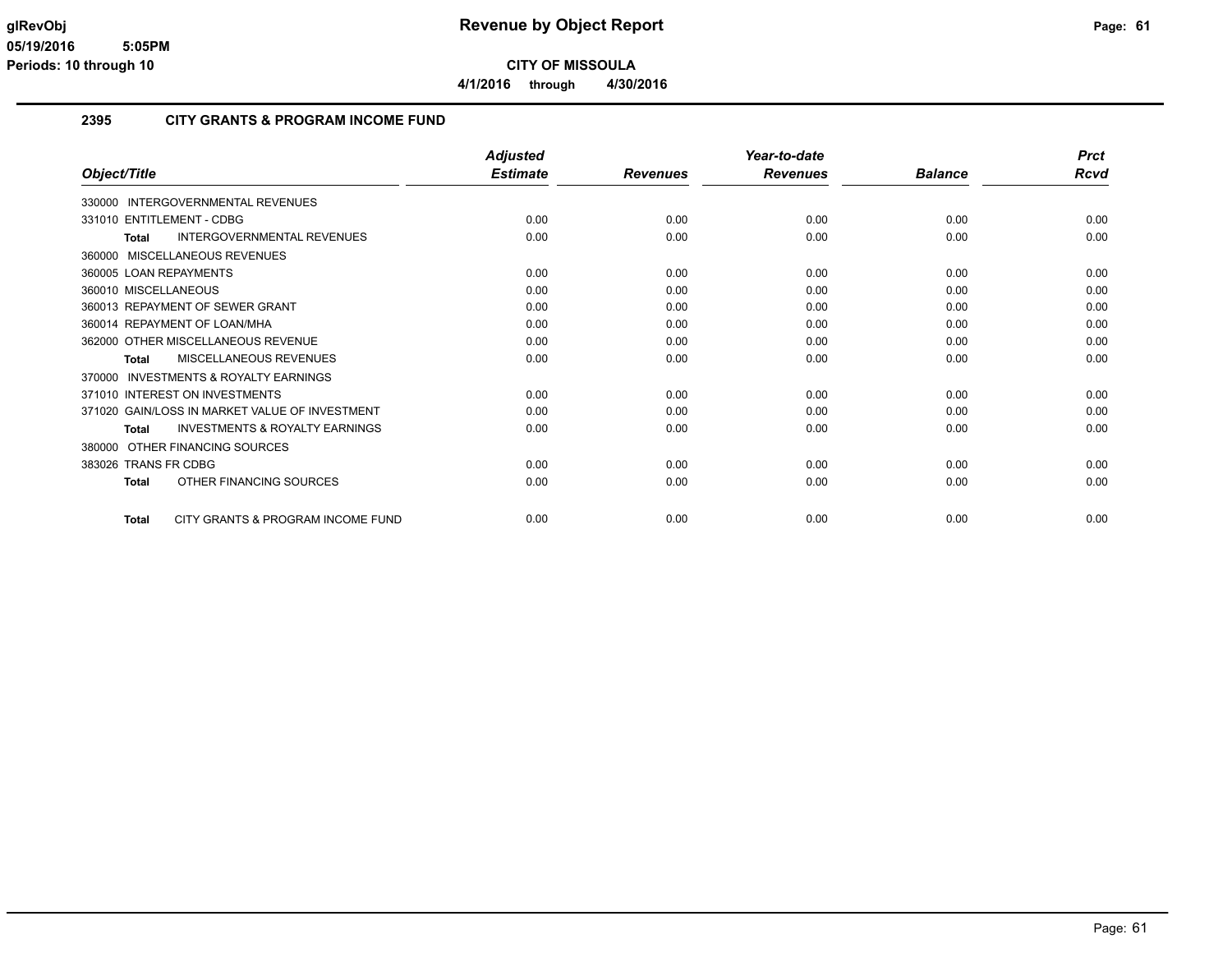**4/1/2016 through 4/30/2016**

# **2396 ENERGY EFFICIENCY REVOLVING LOAN FUND**

**2396 ENERGY EFFICIENCY REVOLVING LOAN FUND**

|                                               | <b>Adjusted</b> |                 | Year-to-date    |                | <b>Prct</b> |
|-----------------------------------------------|-----------------|-----------------|-----------------|----------------|-------------|
| Object/Title                                  | <b>Estimate</b> | <b>Revenues</b> | <b>Revenues</b> | <b>Balance</b> | <b>Rcvd</b> |
| 330000 INTERGOVERNMENTAL REVENUES             |                 |                 |                 |                |             |
| 331031 EECBG REVOLVING LOAN                   | 0.00            | 0.00            | 0.00            | 0.00           | 0.00        |
| INTERGOVERNMENTAL REVENUES<br>Total           | 0.00            | 0.00            | 0.00            | 0.00           | 0.00        |
| 370000 INVESTMENTS & ROYALTY EARNINGS         |                 |                 |                 |                |             |
| 371010 INTEREST ON INVESTMENTS                | 0.00            | 0.00            | 0.00            | 0.00           | 0.00        |
| INVESTMENTS & ROYALTY EARNINGS<br>Total       | 0.00            | 0.00            | 0.00            | 0.00           | 0.00        |
|                                               |                 |                 |                 |                |             |
| Total<br>ENERGY EFFICIENCY REVOLVING LOAN FUI | 0.00            | 0.00            | 0.00            | 0.00           | 0.00        |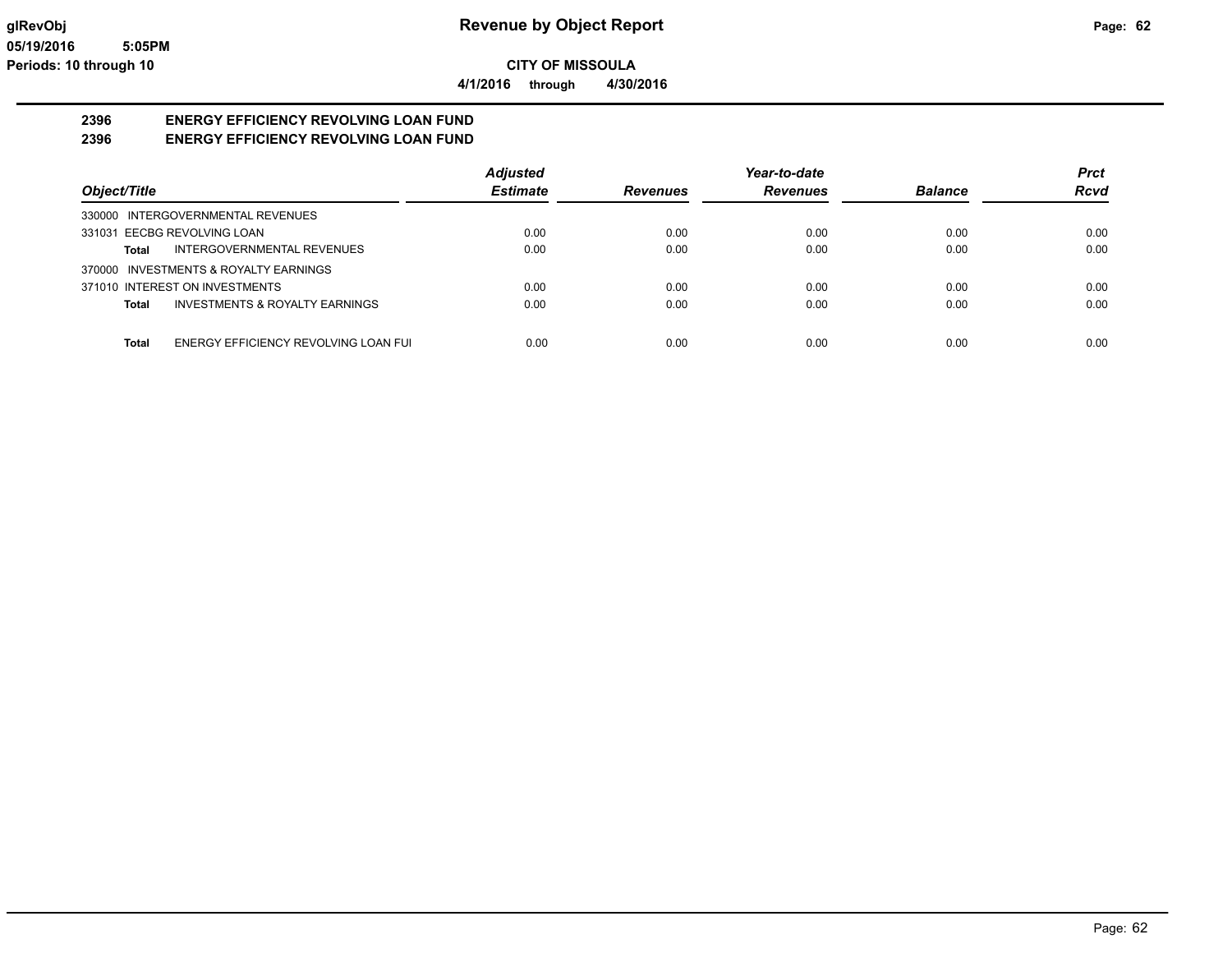**4/1/2016 through 4/30/2016**

#### **2396 ENERGY EFFICIENCY REVOLVING LOAN FUND**

| Object/Title                                        | Adjusted<br><b>Estimate</b> | <b>Revenues</b> | Year-to-date<br><b>Revenues</b> | <b>Balance</b> | <b>Prct</b><br><b>Rcvd</b> |
|-----------------------------------------------------|-----------------------------|-----------------|---------------------------------|----------------|----------------------------|
| 330000 INTERGOVERNMENTAL REVENUES                   |                             |                 |                                 |                |                            |
| 331031 EECBG REVOLVING LOAN                         | 0.00                        | 0.00            | 0.00                            | 0.00           | 0.00                       |
| INTERGOVERNMENTAL REVENUES<br>Total                 | 0.00                        | 0.00            | 0.00                            | 0.00           | 0.00                       |
| 370000 INVESTMENTS & ROYALTY EARNINGS               |                             |                 |                                 |                |                            |
| 371010 INTEREST ON INVESTMENTS                      | 0.00                        | 0.00            | 0.00                            | 0.00           | 0.00                       |
| INVESTMENTS & ROYALTY EARNINGS<br><b>Total</b>      | 0.00                        | 0.00            | 0.00                            | 0.00           | 0.00                       |
|                                                     |                             |                 |                                 |                |                            |
| ENERGY EFFICIENCY REVOLVING LOAN FU<br><b>Total</b> | 0.00                        | 0.00            | 0.00                            | 0.00           | 0.00                       |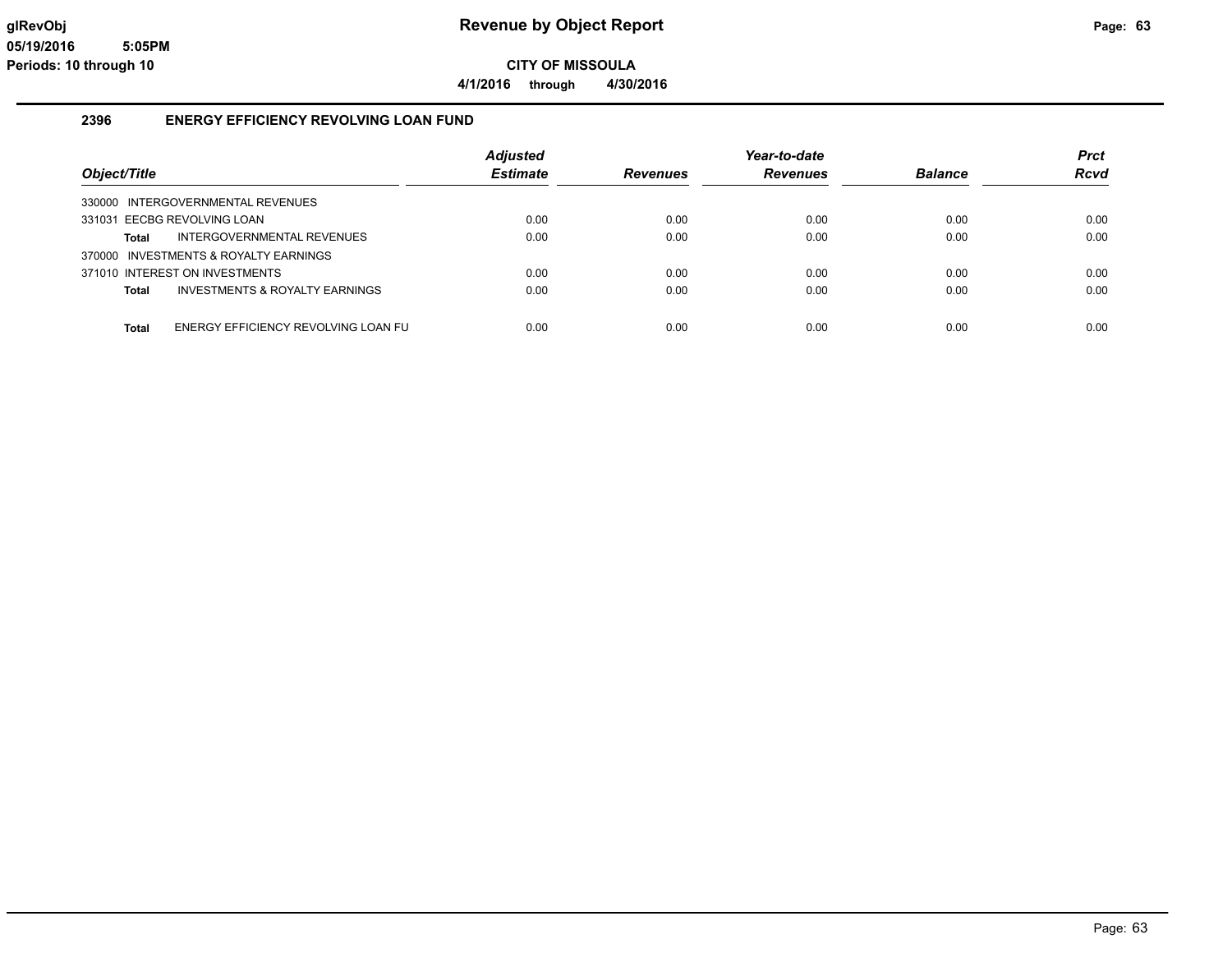**CITY OF MISSOULA 4/1/2016 through 4/30/2016**

# **2399 DANGEROUS BUILDING DEMOLITION & REPAIR F**

**2399 DANGEROUS BUILDING DEMOLITION & REPAIR F**

|                                                      | <b>Adjusted</b> | Year-to-date    |                 |                | Prct |
|------------------------------------------------------|-----------------|-----------------|-----------------|----------------|------|
| Object/Title                                         | <b>Estimate</b> | <b>Revenues</b> | <b>Revenues</b> | <b>Balance</b> | Rcvd |
| 360000 MISCELLANEOUS REVENUES                        |                 |                 |                 |                |      |
| 363000 ASSESSMENTS PAID                              | 15.000.00       | 0.00            | 0.00            | 15,000.00      | 0.00 |
| MISCELLANEOUS REVENUES<br>Total                      | 15.000.00       | 0.00            | 0.00            | 15,000.00      | 0.00 |
| DANGEROUS BUILDING DEMOLITION & REP.<br><b>Total</b> | 15.000.00       | 0.00            | 0.00            | 15.000.00      | 0.00 |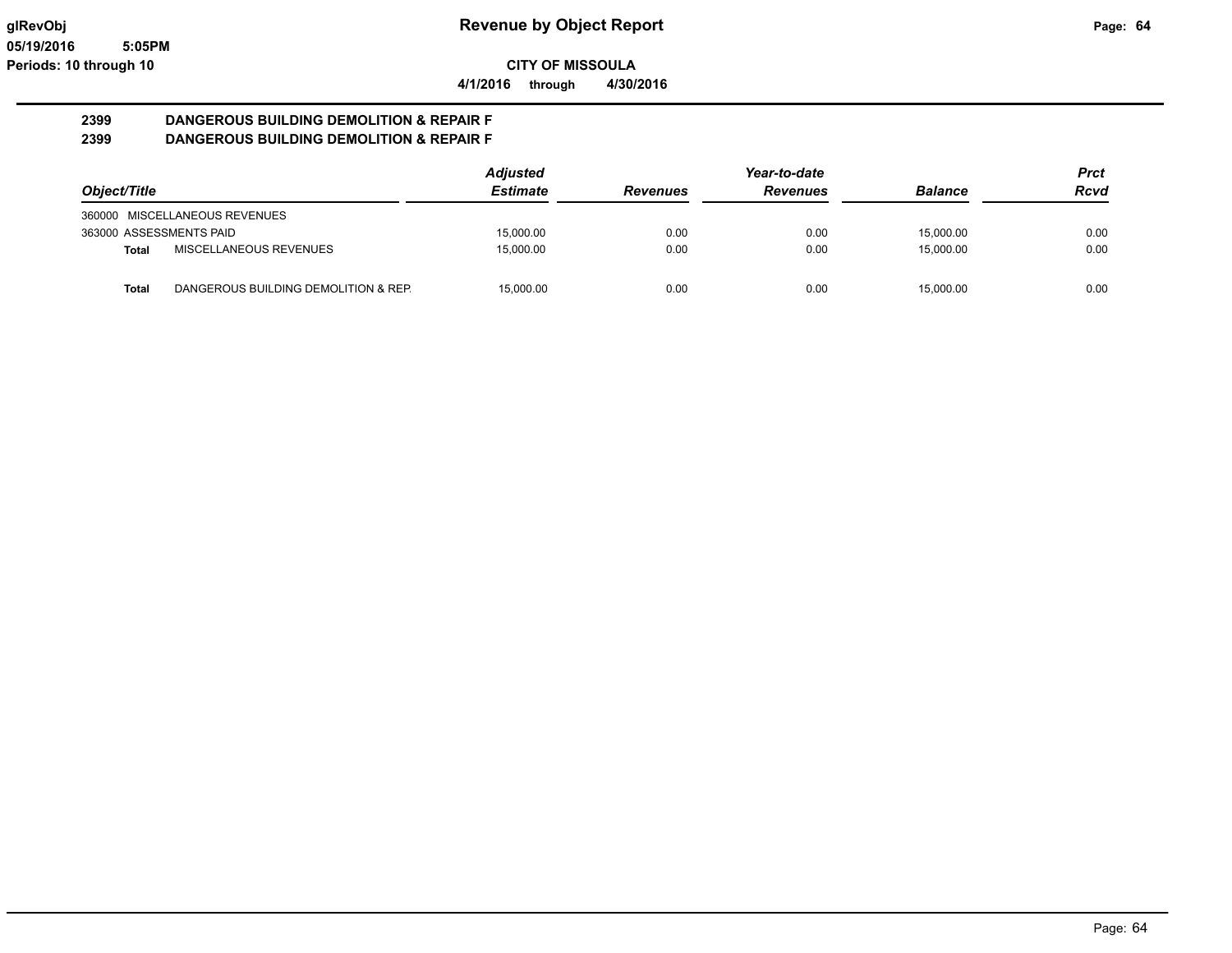**4/1/2016 through 4/30/2016**

#### **2399 DANGEROUS BUILDING DEMOLITION & REPAIR F**

| Object/Title            |                                     | <b>Adjusted</b><br><b>Estimate</b> | <b>Revenues</b> | Year-to-date<br><b>Revenues</b> | <b>Balance</b> | <b>Prct</b><br><b>Rcvd</b> |
|-------------------------|-------------------------------------|------------------------------------|-----------------|---------------------------------|----------------|----------------------------|
|                         | 360000 MISCELLANEOUS REVENUES       |                                    |                 |                                 |                |                            |
| 363000 ASSESSMENTS PAID |                                     | 15,000.00                          | 0.00            | 0.00                            | 15,000.00      | 0.00                       |
| <b>Total</b>            | MISCELLANEOUS REVENUES              | 15.000.00                          | 0.00            | 0.00                            | 15,000.00      | 0.00                       |
| <b>Total</b>            | DANGEROUS BUILDING DEMOLITION & REF | 15.000.00                          | 0.00            | 0.00                            | 15.000.00      | 0.00                       |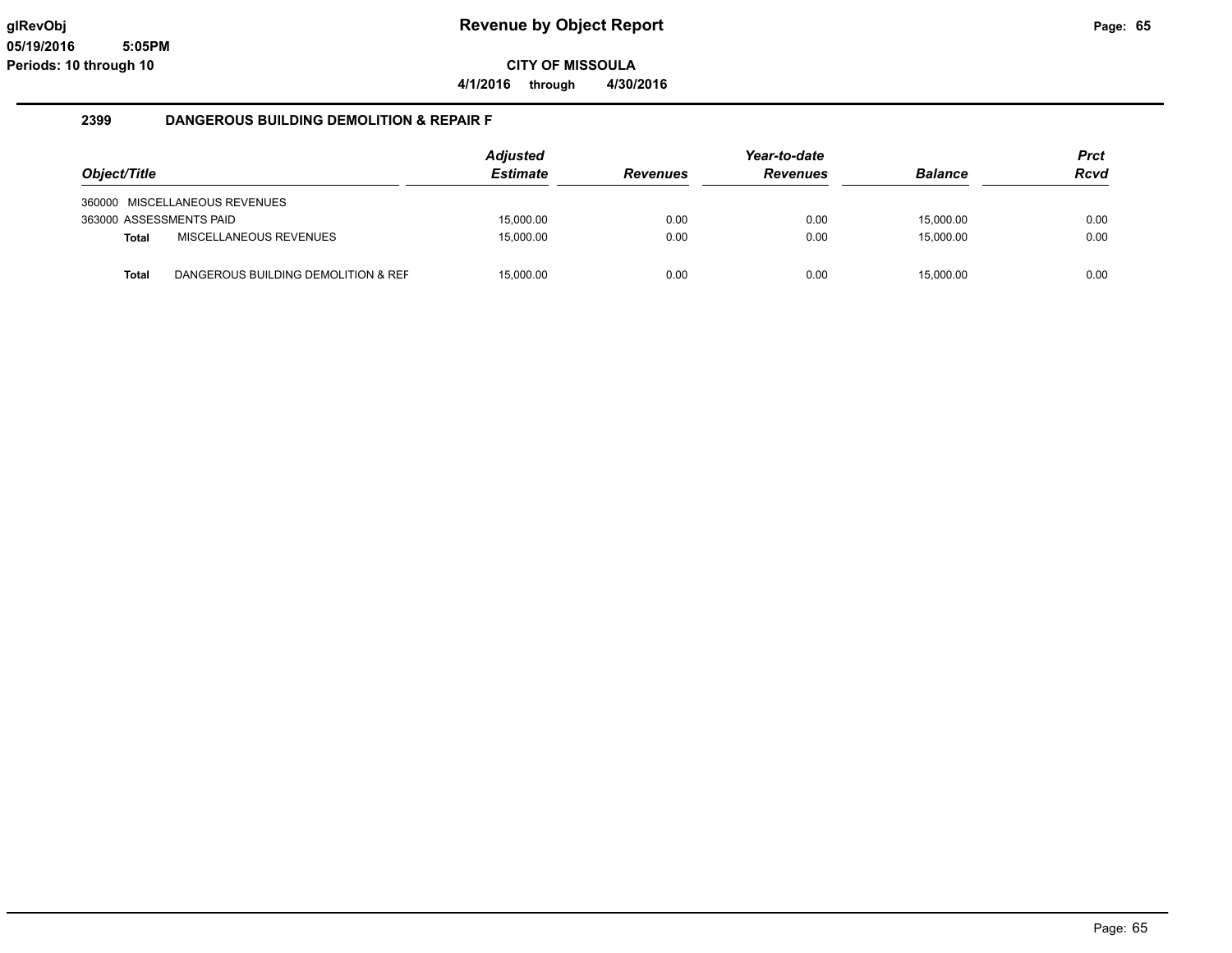**4/1/2016 through 4/30/2016**

#### **2400 STREET LIGHTING ASSESSMENTS FUND**

**2400 STREET LIGHTING ASSESSMENTS FUND**

|                                                           | <b>Adjusted</b> |                 | Year-to-date    |                | Prct        |
|-----------------------------------------------------------|-----------------|-----------------|-----------------|----------------|-------------|
| Object/Title                                              | <b>Estimate</b> | <b>Revenues</b> | <b>Revenues</b> | <b>Balance</b> | <b>Rcvd</b> |
| 360000 MISCELLANEOUS REVENUES                             |                 |                 |                 |                |             |
| 360010 MISCELLANEOUS                                      | 0.00            | 0.00            | 0.00            | 0.00           | 0.00        |
| 363010 LIGHTING ASSESSMENTS                               | 345.357.00      | 685.89          | 311.214.37      | 34.142.63      | 90.11       |
| 363040 PENALTY AND INTEREST                               | 0.00            | 30.30           | 249.23          | $-249.23$      | 0.00        |
| MISCELLANEOUS REVENUES<br>Total                           | 345,357.00      | 716.19          | 311,463.60      | 33,893.40      | 90.19       |
| 370000 INVESTMENTS & ROYALTY EARNINGS                     |                 |                 |                 |                |             |
| 371010 INTEREST ON INVESTMENTS                            | 0.00            | 0.00            | 0.00            | 0.00           | 0.00        |
| 371020 GAIN/LOSS IN MARKET VALUE OF INVESTMENTS           | 0.00            | 0.00            | 0.00            | 0.00           | 0.00        |
| <b>INVESTMENTS &amp; ROYALTY EARNINGS</b><br><b>Total</b> | 0.00            | 0.00            | 0.00            | 0.00           | 0.00        |
| STREET LIGHTING ASSESSMENTS FUND<br><b>Total</b>          | 345.357.00      | 716.19          | 311.463.60      | 33.893.40      | 90.19       |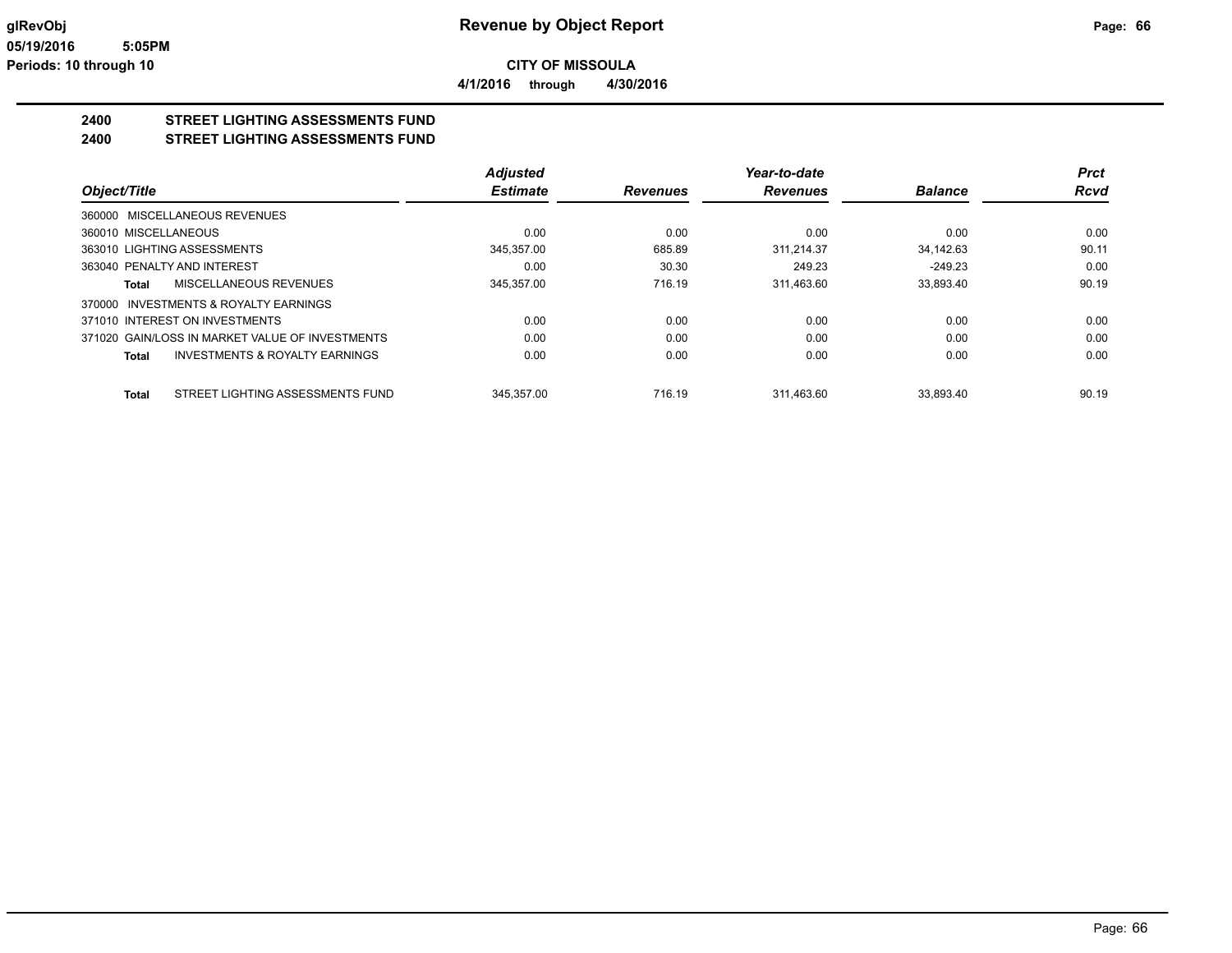**4/1/2016 through 4/30/2016**

#### **2400 STREET LIGHTING ASSESSMENTS FUND**

|                                                  | <b>Adjusted</b> |                 | Year-to-date    |                | <b>Prct</b> |
|--------------------------------------------------|-----------------|-----------------|-----------------|----------------|-------------|
| Object/Title                                     | <b>Estimate</b> | <b>Revenues</b> | <b>Revenues</b> | <b>Balance</b> | <b>Rcvd</b> |
| 360000 MISCELLANEOUS REVENUES                    |                 |                 |                 |                |             |
| 360010 MISCELLANEOUS                             | 0.00            | 0.00            | 0.00            | 0.00           | 0.00        |
| 363010 LIGHTING ASSESSMENTS                      | 345,357.00      | 685.89          | 311.214.37      | 34.142.63      | 90.11       |
| 363040 PENALTY AND INTEREST                      | 0.00            | 30.30           | 249.23          | $-249.23$      | 0.00        |
| MISCELLANEOUS REVENUES<br>Total                  | 345,357.00      | 716.19          | 311,463.60      | 33,893.40      | 90.19       |
| 370000 INVESTMENTS & ROYALTY EARNINGS            |                 |                 |                 |                |             |
| 371010 INTEREST ON INVESTMENTS                   | 0.00            | 0.00            | 0.00            | 0.00           | 0.00        |
| 371020 GAIN/LOSS IN MARKET VALUE OF INVESTMENT   | 0.00            | 0.00            | 0.00            | 0.00           | 0.00        |
| INVESTMENTS & ROYALTY EARNINGS<br>Total          | 0.00            | 0.00            | 0.00            | 0.00           | 0.00        |
| STREET LIGHTING ASSESSMENTS FUND<br><b>Total</b> | 345.357.00      | 716.19          | 311.463.60      | 33.893.40      | 90.19       |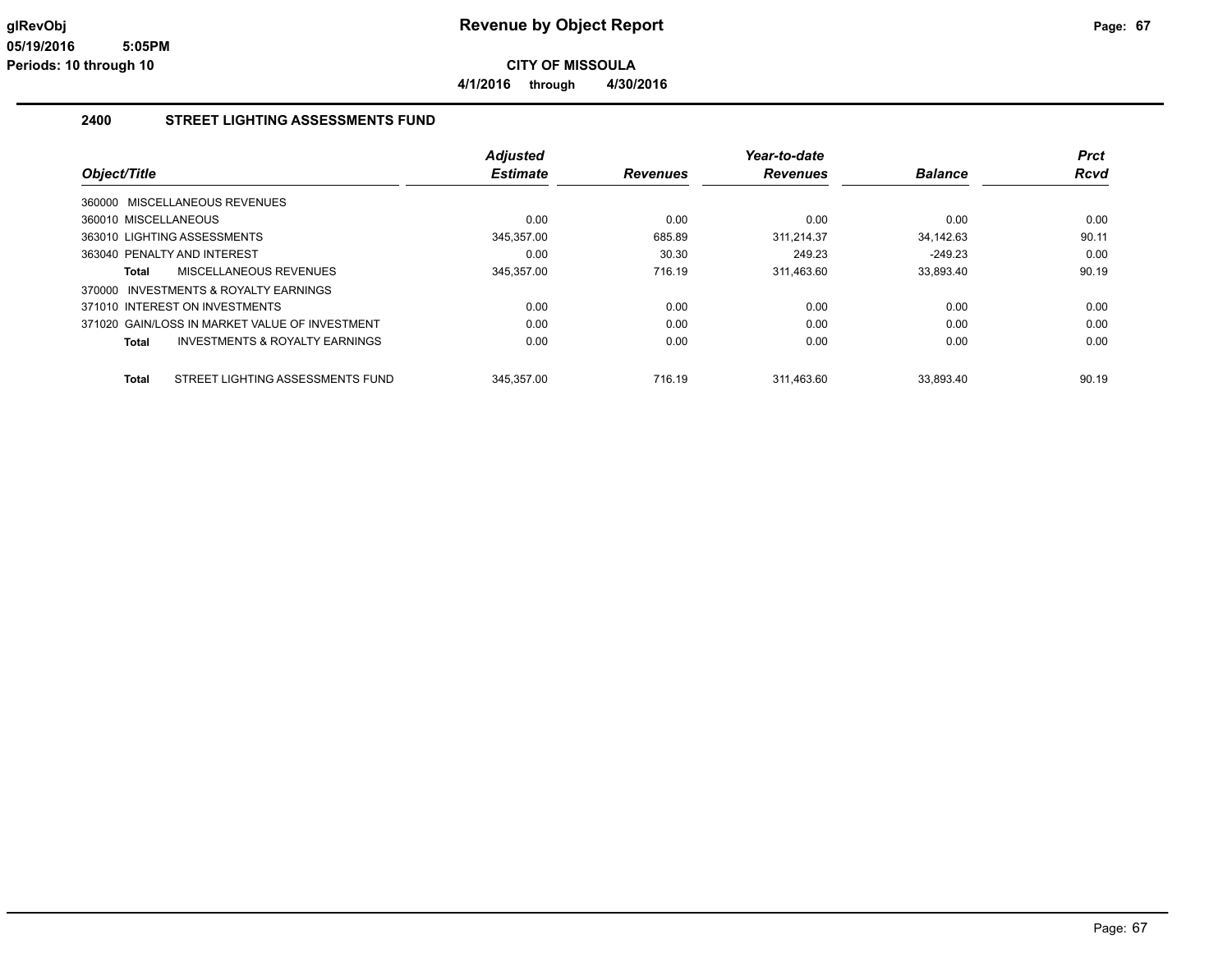**4/1/2016 through 4/30/2016**

# **2500 STREET MAINTENANCE ASSESSMENT FUND**

**2500 STREET MAINTENANCE ASSESSMENT FUND**

|                                                    | <b>Adjusted</b> |                 | Year-to-date    |                | <b>Prct</b> |
|----------------------------------------------------|-----------------|-----------------|-----------------|----------------|-------------|
| Object/Title                                       | <b>Estimate</b> | <b>Revenues</b> | <b>Revenues</b> | <b>Balance</b> | <b>Rcvd</b> |
| 360000 MISCELLANEOUS REVENUES                      |                 |                 |                 |                |             |
| 363010 LIGHTING ASSESSMENTS                        | 59,295.00       | 99.85           | 33,827.06       | 25,467.94      | 57.05       |
| 363040 PENALTY AND INTEREST                        | 0.00            | 0.06            | 23.76           | $-23.76$       | 0.00        |
| MISCELLANEOUS REVENUES<br><b>Total</b>             | 59,295.00       | 99.91           | 33,850.82       | 25,444.18      | 57.09       |
| INVESTMENTS & ROYALTY EARNINGS<br>370000           |                 |                 |                 |                |             |
| 371010 INTEREST ON INVESTMENTS                     | 0.00            | 0.00            | 0.00            | 0.00           | 0.00        |
| 371020 GAIN/LOSS IN MARKET VALUE OF INVESTMENTS    | 0.00            | 0.00            | 0.00            | 0.00           | 0.00        |
| <b>INVESTMENTS &amp; ROYALTY EARNINGS</b><br>Total | 0.00            | 0.00            | 0.00            | 0.00           | 0.00        |
| OTHER FINANCING SOURCES<br>380000                  |                 |                 |                 |                |             |
| 383000 OPERATING TRANSFERS                         | 0.00            | 0.00            | 0.00            | 0.00           | 0.00        |
| OTHER FINANCING SOURCES<br><b>Total</b>            | 0.00            | 0.00            | 0.00            | 0.00           | 0.00        |
| STREET MAINTENANCE ASSESSMENT FUND<br><b>Total</b> | 59,295.00       | 99.91           | 33.850.82       | 25.444.18      | 57.09       |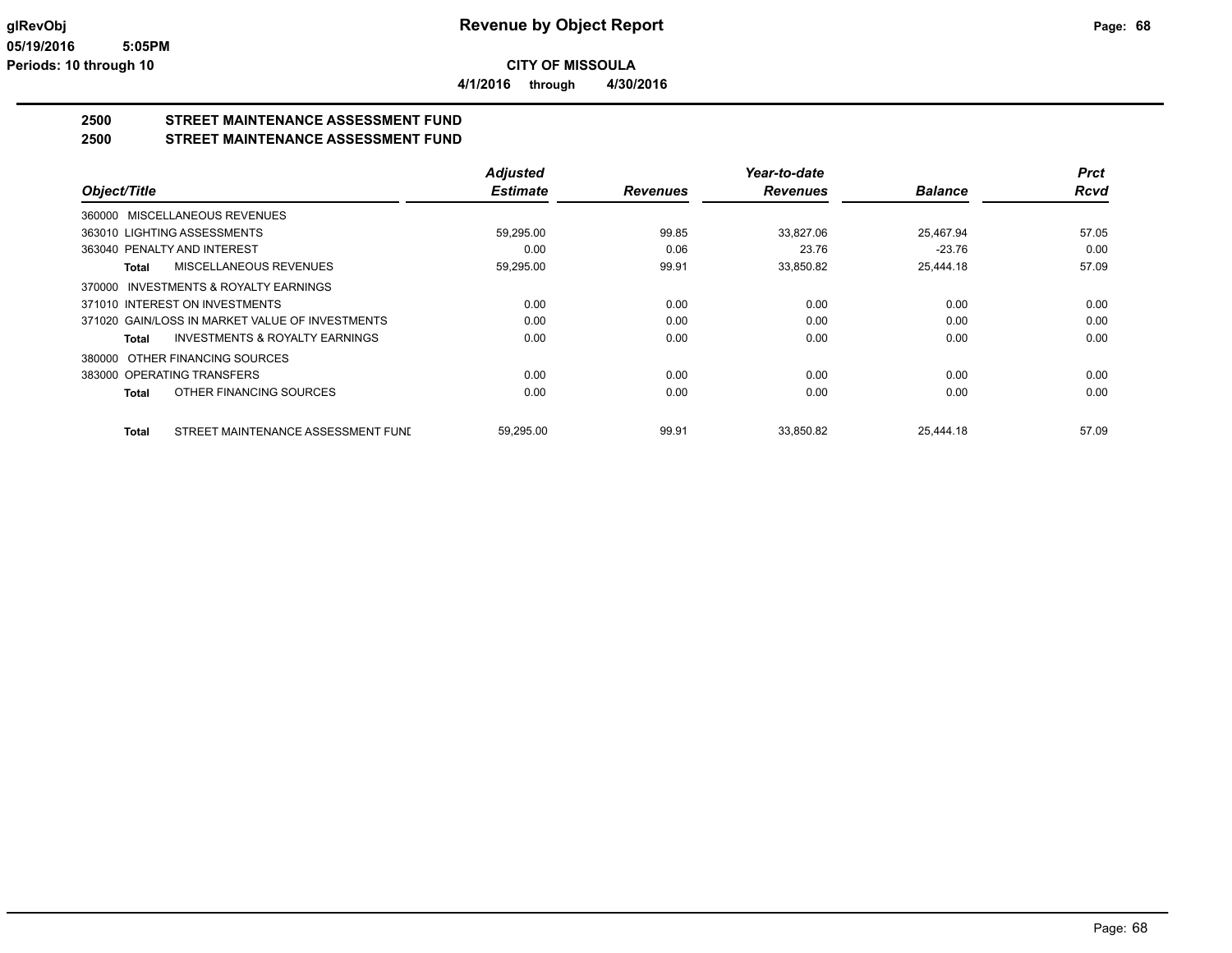**4/1/2016 through 4/30/2016**

#### **2500 STREET MAINTENANCE ASSESSMENT FUND**

|                                                    | <b>Adjusted</b> |                 | Year-to-date    |                | <b>Prct</b> |
|----------------------------------------------------|-----------------|-----------------|-----------------|----------------|-------------|
| Object/Title                                       | <b>Estimate</b> | <b>Revenues</b> | <b>Revenues</b> | <b>Balance</b> | Rcvd        |
| 360000 MISCELLANEOUS REVENUES                      |                 |                 |                 |                |             |
| 363010 LIGHTING ASSESSMENTS                        | 59,295.00       | 99.85           | 33.827.06       | 25.467.94      | 57.05       |
| 363040 PENALTY AND INTEREST                        | 0.00            | 0.06            | 23.76           | $-23.76$       | 0.00        |
| MISCELLANEOUS REVENUES<br><b>Total</b>             | 59,295.00       | 99.91           | 33,850.82       | 25,444.18      | 57.09       |
| 370000 INVESTMENTS & ROYALTY EARNINGS              |                 |                 |                 |                |             |
| 371010 INTEREST ON INVESTMENTS                     | 0.00            | 0.00            | 0.00            | 0.00           | 0.00        |
| 371020 GAIN/LOSS IN MARKET VALUE OF INVESTMENT     | 0.00            | 0.00            | 0.00            | 0.00           | 0.00        |
| <b>INVESTMENTS &amp; ROYALTY EARNINGS</b><br>Total | 0.00            | 0.00            | 0.00            | 0.00           | 0.00        |
| OTHER FINANCING SOURCES<br>380000                  |                 |                 |                 |                |             |
| 383000 OPERATING TRANSFERS                         | 0.00            | 0.00            | 0.00            | 0.00           | 0.00        |
| OTHER FINANCING SOURCES<br><b>Total</b>            | 0.00            | 0.00            | 0.00            | 0.00           | 0.00        |
| STREET MAINTENANCE ASSESSMENT FUNI<br><b>Total</b> | 59,295.00       | 99.91           | 33,850.82       | 25,444.18      | 57.09       |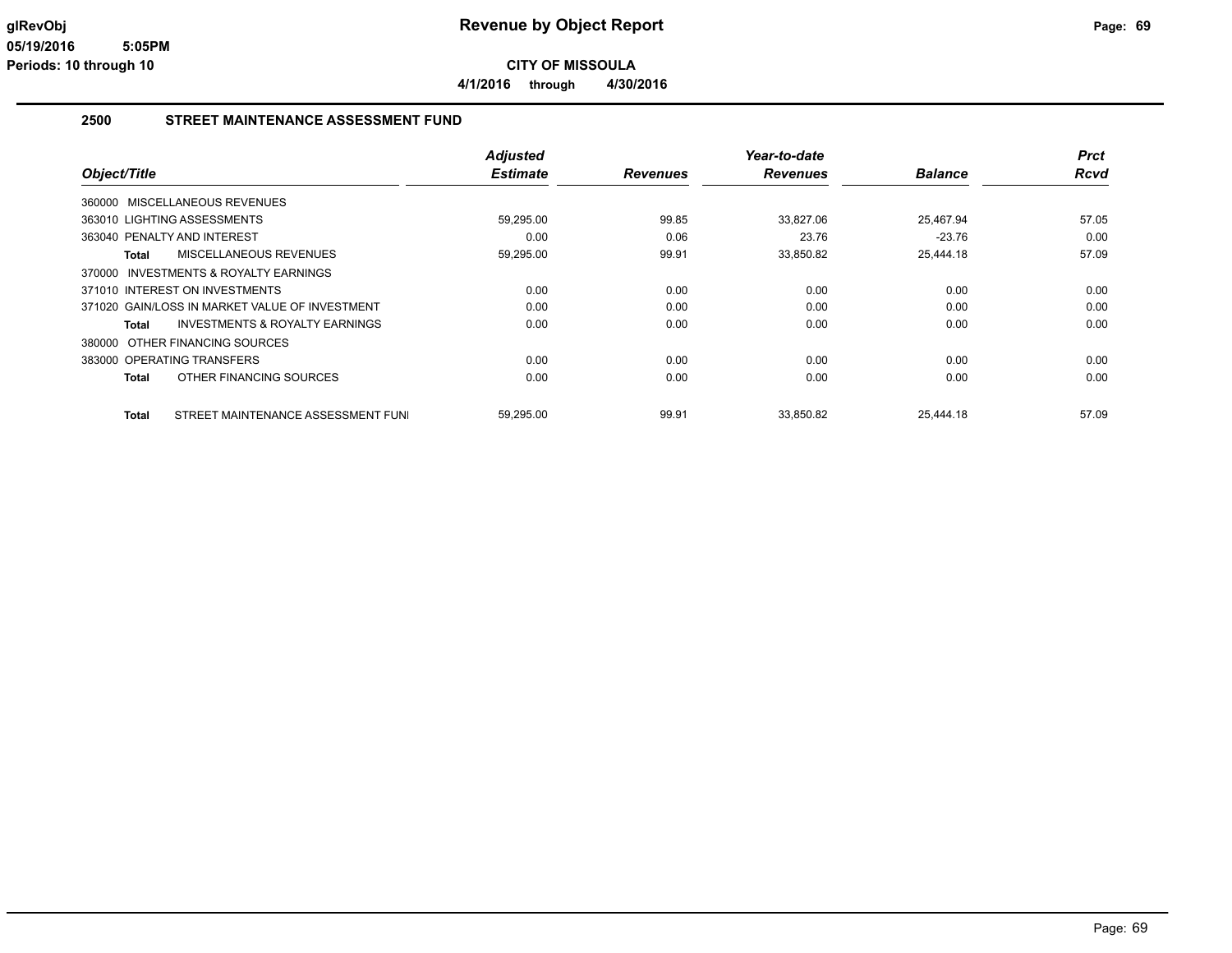**4/1/2016 through 4/30/2016**

# **2510 RUSSELL PARK MAINTENANCE ASSESSMENT FUND**

**2510 RUSSELL PARK MAINTENANCE ASSESSMENT FUND**

|                                                           | <b>Adjusted</b> |                 | Year-to-date    |                | <b>Prct</b> |
|-----------------------------------------------------------|-----------------|-----------------|-----------------|----------------|-------------|
| Object/Title                                              | <b>Estimate</b> | <b>Revenues</b> | <b>Revenues</b> | <b>Balance</b> | <b>Rcvd</b> |
| 360000 MISCELLANEOUS REVENUES                             |                 |                 |                 |                |             |
| 360010 MISCELLANEOUS                                      | 0.00            | 0.00            | 0.00            | 0.00           | 0.00        |
| 363010 LIGHTING ASSESSMENTS                               | 0.00            | 0.00            | 0.00            | 0.00           | 0.00        |
| 363020 PROPERTY ASSESSMENTS                               | 0.00            | 0.00            | 0.00            | 0.00           | 0.00        |
| 363040 PENALTY AND INTEREST                               | 0.00            | 0.00            | 0.00            | 0.00           | 0.00        |
| <b>MISCELLANEOUS REVENUES</b><br><b>Total</b>             | 0.00            | 0.00            | 0.00            | 0.00           | 0.00        |
| INVESTMENTS & ROYALTY EARNINGS<br>370000                  |                 |                 |                 |                |             |
| 371010 INTEREST ON INVESTMENTS                            | 0.00            | 0.00            | 0.00            | 0.00           | 0.00        |
| 371020 GAIN/LOSS IN MARKET VALUE OF INVESTMENTS           | 0.00            | 0.00            | 0.00            | 0.00           | 0.00        |
| <b>INVESTMENTS &amp; ROYALTY EARNINGS</b><br><b>Total</b> | 0.00            | 0.00            | 0.00            | 0.00           | 0.00        |
| OTHER FINANCING SOURCES<br>380000                         |                 |                 |                 |                |             |
| 383000 OPERATING TRANSFERS                                | 0.00            | 0.00            | 0.00            | 0.00           | 0.00        |
| OTHER FINANCING SOURCES<br><b>Total</b>                   | 0.00            | 0.00            | 0.00            | 0.00           | 0.00        |
|                                                           |                 |                 |                 |                |             |
| RUSSELL PARK MAINTENANCE ASSESSMEN<br><b>Total</b>        | 0.00            | 0.00            | 0.00            | 0.00           | 0.00        |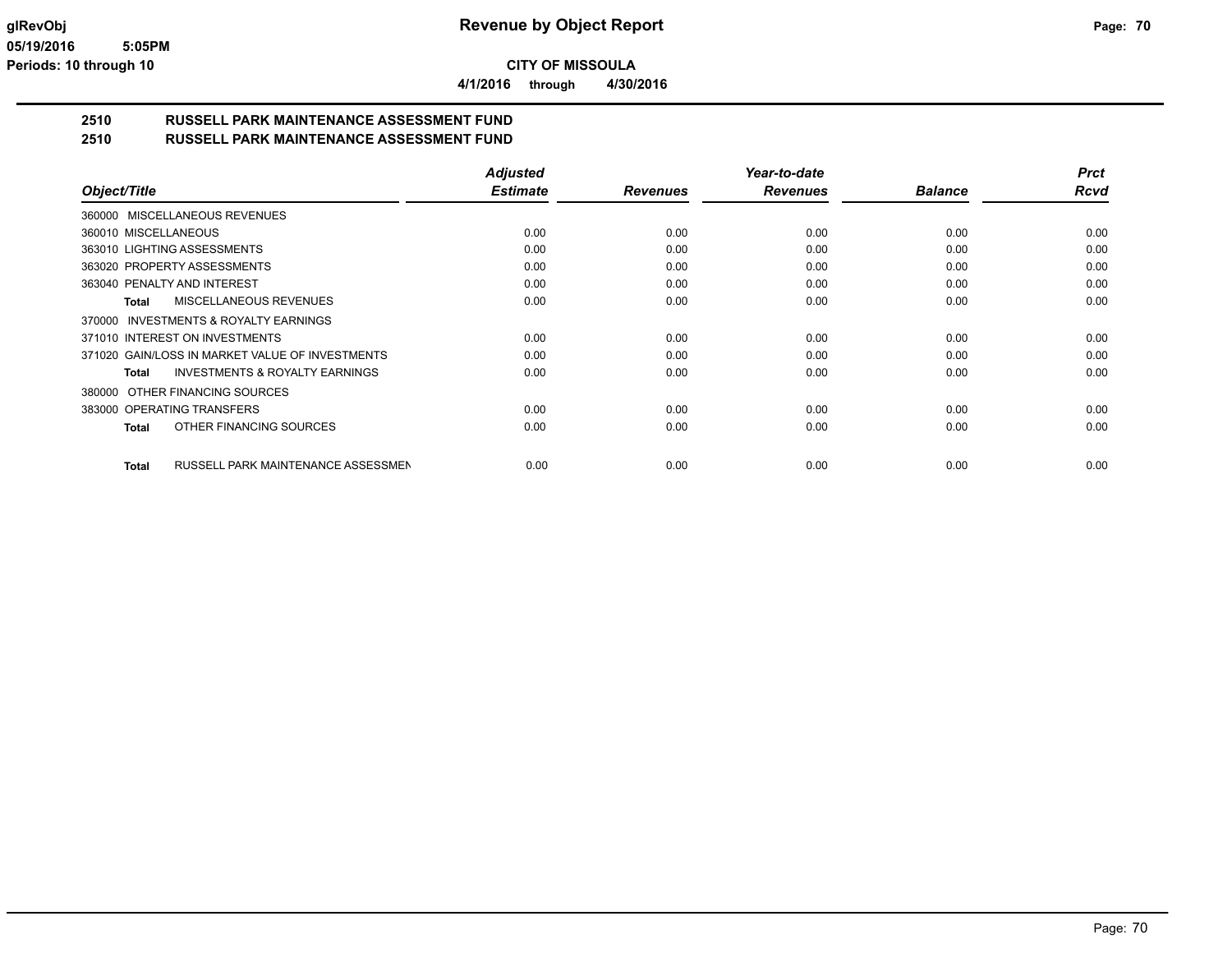**4/1/2016 through 4/30/2016**

#### **2510 RUSSELL PARK MAINTENANCE ASSESSMENT FUND**

| Object/Title                                              | <b>Adjusted</b><br><b>Estimate</b> | <b>Revenues</b> | Year-to-date<br><b>Revenues</b> | <b>Balance</b> | <b>Prct</b><br><b>Rcvd</b> |
|-----------------------------------------------------------|------------------------------------|-----------------|---------------------------------|----------------|----------------------------|
|                                                           |                                    |                 |                                 |                |                            |
| 360000 MISCELLANEOUS REVENUES                             |                                    |                 |                                 |                |                            |
| 360010 MISCELLANEOUS                                      | 0.00                               | 0.00            | 0.00                            | 0.00           | 0.00                       |
| 363010 LIGHTING ASSESSMENTS                               | 0.00                               | 0.00            | 0.00                            | 0.00           | 0.00                       |
| 363020 PROPERTY ASSESSMENTS                               | 0.00                               | 0.00            | 0.00                            | 0.00           | 0.00                       |
| 363040 PENALTY AND INTEREST                               | 0.00                               | 0.00            | 0.00                            | 0.00           | 0.00                       |
| MISCELLANEOUS REVENUES<br><b>Total</b>                    | 0.00                               | 0.00            | 0.00                            | 0.00           | 0.00                       |
| 370000 INVESTMENTS & ROYALTY EARNINGS                     |                                    |                 |                                 |                |                            |
| 371010 INTEREST ON INVESTMENTS                            | 0.00                               | 0.00            | 0.00                            | 0.00           | 0.00                       |
| 371020 GAIN/LOSS IN MARKET VALUE OF INVESTMENT            | 0.00                               | 0.00            | 0.00                            | 0.00           | 0.00                       |
| <b>INVESTMENTS &amp; ROYALTY EARNINGS</b><br>Total        | 0.00                               | 0.00            | 0.00                            | 0.00           | 0.00                       |
| OTHER FINANCING SOURCES<br>380000                         |                                    |                 |                                 |                |                            |
| 383000 OPERATING TRANSFERS                                | 0.00                               | 0.00            | 0.00                            | 0.00           | 0.00                       |
| OTHER FINANCING SOURCES<br><b>Total</b>                   | 0.00                               | 0.00            | 0.00                            | 0.00           | 0.00                       |
|                                                           |                                    |                 |                                 |                |                            |
| <b>RUSSELL PARK MAINTENANCE ASSESSMEN</b><br><b>Total</b> | 0.00                               | 0.00            | 0.00                            | 0.00           | 0.00                       |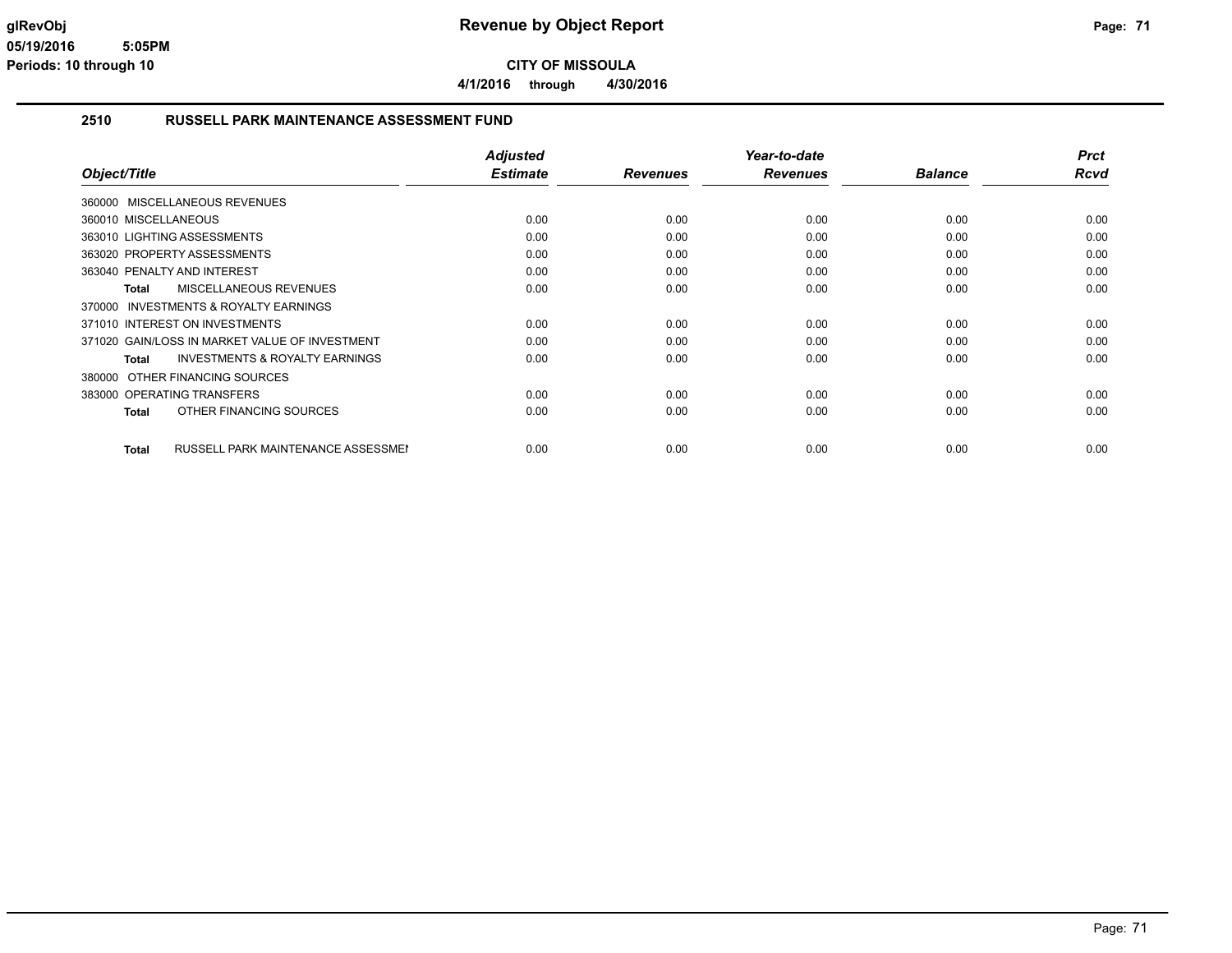**4/1/2016 through 4/30/2016**

# **2511 WILLOWWOOD PARK MAINTENANCE ASSESSMENT F**

**2511 WILLOWWOOD PARK MAINTENANCE ASSESSMENT F**

|                                                   | <b>Adjusted</b> |                 | Year-to-date    |                | <b>Prct</b> |
|---------------------------------------------------|-----------------|-----------------|-----------------|----------------|-------------|
| Object/Title                                      | <b>Estimate</b> | <b>Revenues</b> | <b>Revenues</b> | <b>Balance</b> | <b>Rcvd</b> |
| 360000 MISCELLANEOUS REVENUES                     |                 |                 |                 |                |             |
| 360010 MISCELLANEOUS                              | 0.00            | 0.00            | 0.00            | 0.00           | 0.00        |
| 363010 LIGHTING ASSESSMENTS                       | 0.00            | 0.00            | 0.00            | 0.00           | 0.00        |
| 363020 PROPERTY ASSESSMENTS                       | 0.00            | 0.00            | 0.00            | 0.00           | 0.00        |
| 363040 PENALTY AND INTEREST                       | 0.00            | 0.00            | 0.00            | 0.00           | 0.00        |
| MISCELLANEOUS REVENUES<br>Total                   | 0.00            | 0.00            | 0.00            | 0.00           | 0.00        |
| INVESTMENTS & ROYALTY EARNINGS<br>370000          |                 |                 |                 |                |             |
| 371010 INTEREST ON INVESTMENTS                    | 0.00            | 0.00            | 0.00            | 0.00           | 0.00        |
| 371020 GAIN/LOSS IN MARKET VALUE OF INVESTMENTS   | 0.00            | 0.00            | 0.00            | 0.00           | 0.00        |
| INVESTMENTS & ROYALTY EARNINGS<br><b>Total</b>    | 0.00            | 0.00            | 0.00            | 0.00           | 0.00        |
| WILLOWWOOD PARK MAINTENANCE ASSES<br><b>Total</b> | 0.00            | 0.00            | 0.00            | 0.00           | 0.00        |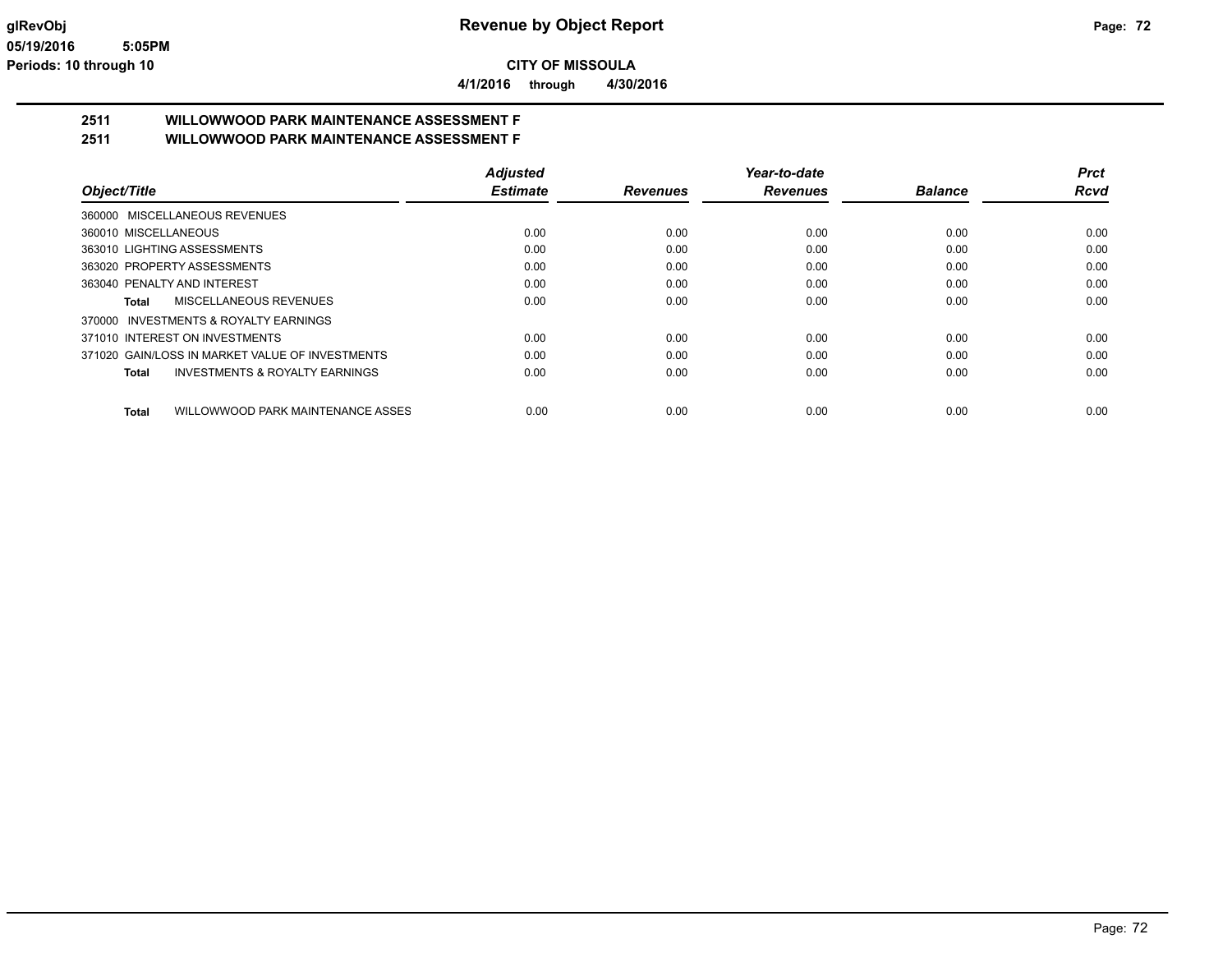**4/1/2016 through 4/30/2016**

#### **2511 WILLOWWOOD PARK MAINTENANCE ASSESSMENT F**

|                                                    | <b>Adjusted</b> |                 | Year-to-date    |                | <b>Prct</b> |
|----------------------------------------------------|-----------------|-----------------|-----------------|----------------|-------------|
| Object/Title                                       | <b>Estimate</b> | <b>Revenues</b> | <b>Revenues</b> | <b>Balance</b> | Rcvd        |
| 360000 MISCELLANEOUS REVENUES                      |                 |                 |                 |                |             |
| 360010 MISCELLANEOUS                               | 0.00            | 0.00            | 0.00            | 0.00           | 0.00        |
| 363010 LIGHTING ASSESSMENTS                        | 0.00            | 0.00            | 0.00            | 0.00           | 0.00        |
| 363020 PROPERTY ASSESSMENTS                        | 0.00            | 0.00            | 0.00            | 0.00           | 0.00        |
| 363040 PENALTY AND INTEREST                        | 0.00            | 0.00            | 0.00            | 0.00           | 0.00        |
| MISCELLANEOUS REVENUES<br>Total                    | 0.00            | 0.00            | 0.00            | 0.00           | 0.00        |
| INVESTMENTS & ROYALTY EARNINGS<br>370000           |                 |                 |                 |                |             |
| 371010 INTEREST ON INVESTMENTS                     | 0.00            | 0.00            | 0.00            | 0.00           | 0.00        |
| 371020 GAIN/LOSS IN MARKET VALUE OF INVESTMENT     | 0.00            | 0.00            | 0.00            | 0.00           | 0.00        |
| <b>INVESTMENTS &amp; ROYALTY EARNINGS</b><br>Total | 0.00            | 0.00            | 0.00            | 0.00           | 0.00        |
| WILLOWWOOD PARK MAINTENANCE ASSES<br><b>Total</b>  | 0.00            | 0.00            | 0.00            | 0.00           | 0.00        |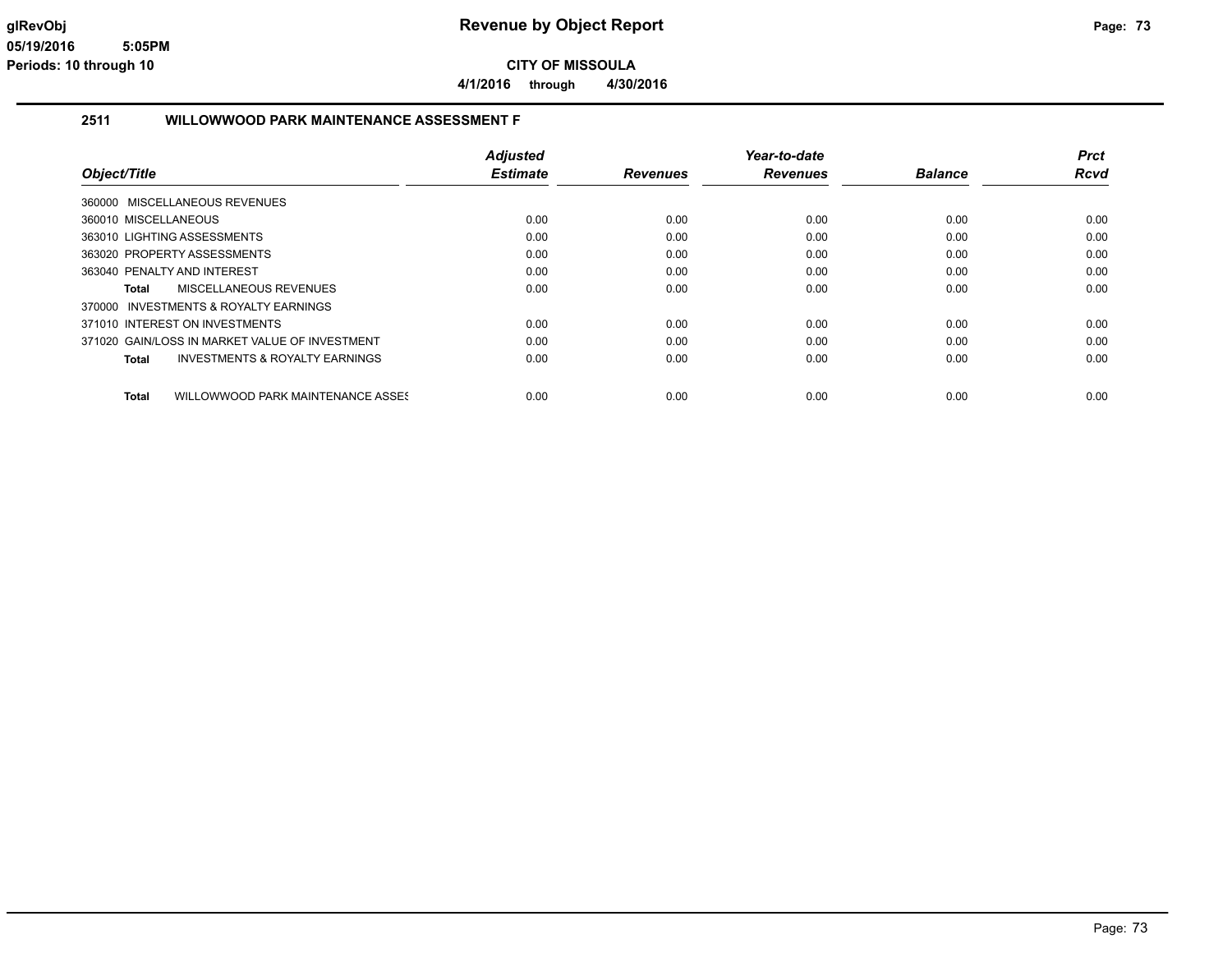**4/1/2016 through 4/30/2016**

### **2512 ROAD DISTRICT #1**

**2512 ROAD DISTRICT #1**

|                                                           | <b>Adjusted</b> |                 | Year-to-date    |                | <b>Prct</b> |
|-----------------------------------------------------------|-----------------|-----------------|-----------------|----------------|-------------|
| Object/Title                                              | <b>Estimate</b> | <b>Revenues</b> | <b>Revenues</b> | <b>Balance</b> | <b>Rcvd</b> |
| 330000 INTERGOVERNMENTAL REVENUES                         |                 |                 |                 |                |             |
| 336023 STATE CONTRIB. - PERS                              | 0.00            | 0.00            | 2.61            | $-2.61$        | 0.00        |
| <b>INTERGOVERNMENTAL REVENUES</b><br><b>Total</b>         | 0.00            | 0.00            | 2.61            | $-2.61$        | 0.00        |
| 360000 MISCELLANEOUS REVENUES                             |                 |                 |                 |                |             |
| 363020 PROPERTY ASSESSMENTS                               | 1,604,151.00    | 8,239.89        | 866,456.59      | 737.694.41     | 54.01       |
| 363040 PENALTY AND INTEREST                               | 0.00            | 103.53          | 745.84          | $-745.84$      | 0.00        |
| MISCELLANEOUS REVENUES<br><b>Total</b>                    | 1,604,151.00    | 8,343.42        | 867,202.43      | 736,948.57     | 54.06       |
| INVESTMENTS & ROYALTY EARNINGS<br>370000                  |                 |                 |                 |                |             |
| 371010 INTEREST ON INVESTMENTS                            | 0.00            | 0.00            | 0.00            | 0.00           | 0.00        |
| <b>INVESTMENTS &amp; ROYALTY EARNINGS</b><br><b>Total</b> | 0.00            | 0.00            | 0.00            | 0.00           | 0.00        |
| OTHER FINANCING SOURCES<br>380000                         |                 |                 |                 |                |             |
| 381090 PROCEEDS FROM CAPITAL LEASE                        | 0.00            | 0.00            | 621,382.00      | $-621,382.00$  | 0.00        |
| OTHER FINANCING SOURCES<br><b>Total</b>                   | 0.00            | 0.00            | 621,382.00      | $-621,382.00$  | 0.00        |
|                                                           |                 |                 |                 |                |             |
| <b>ROAD DISTRICT#1</b><br><b>Total</b>                    | 1,604,151.00    | 8,343.42        | 1,488,587.04    | 115,563.96     | 92.80       |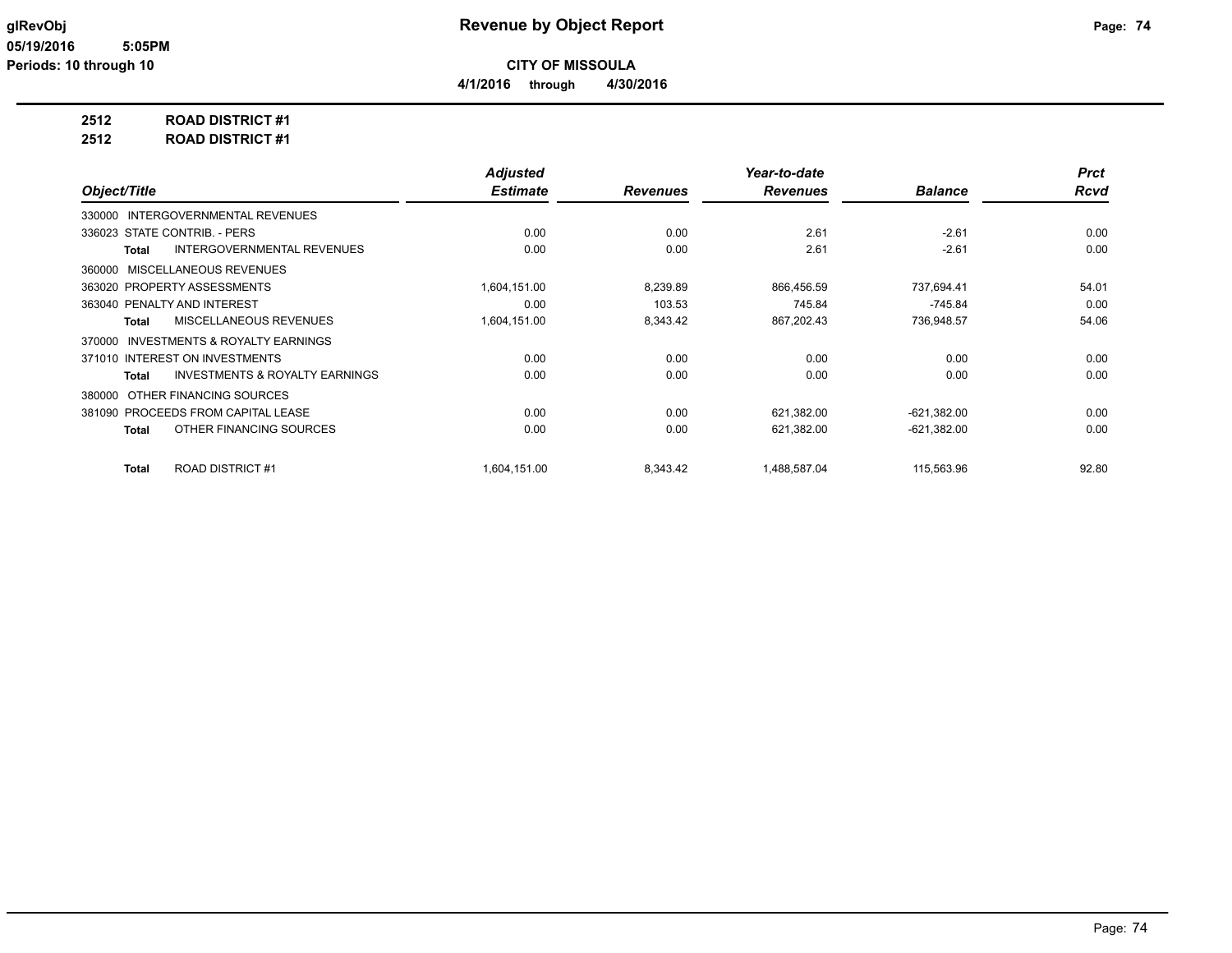**4/1/2016 through 4/30/2016**

#### **2512 ROAD DISTRICT #1**

| Object/Title |                                           | <b>Adjusted</b><br><b>Estimate</b> | <b>Revenues</b> | Year-to-date<br><b>Revenues</b> | <b>Balance</b> | <b>Prct</b><br><b>Rcvd</b> |
|--------------|-------------------------------------------|------------------------------------|-----------------|---------------------------------|----------------|----------------------------|
|              |                                           |                                    |                 |                                 |                |                            |
|              | 330000 INTERGOVERNMENTAL REVENUES         |                                    |                 |                                 |                |                            |
|              | 336023 STATE CONTRIB. - PERS              | 0.00                               | 0.00            | 2.61                            | $-2.61$        | 0.00                       |
| Total        | <b>INTERGOVERNMENTAL REVENUES</b>         | 0.00                               | 0.00            | 2.61                            | $-2.61$        | 0.00                       |
| 360000       | MISCELLANEOUS REVENUES                    |                                    |                 |                                 |                |                            |
|              | 363020 PROPERTY ASSESSMENTS               | 1,604,151.00                       | 8,239.89        | 866,456.59                      | 737,694.41     | 54.01                      |
|              | 363040 PENALTY AND INTEREST               | 0.00                               | 103.53          | 745.84                          | $-745.84$      | 0.00                       |
| <b>Total</b> | <b>MISCELLANEOUS REVENUES</b>             | 1,604,151.00                       | 8,343.42        | 867,202.43                      | 736,948.57     | 54.06                      |
| 370000       | <b>INVESTMENTS &amp; ROYALTY EARNINGS</b> |                                    |                 |                                 |                |                            |
|              | 371010 INTEREST ON INVESTMENTS            | 0.00                               | 0.00            | 0.00                            | 0.00           | 0.00                       |
| <b>Total</b> | <b>INVESTMENTS &amp; ROYALTY EARNINGS</b> | 0.00                               | 0.00            | 0.00                            | 0.00           | 0.00                       |
| 380000       | OTHER FINANCING SOURCES                   |                                    |                 |                                 |                |                            |
|              | 381090 PROCEEDS FROM CAPITAL LEASE        | 0.00                               | 0.00            | 621,382.00                      | $-621,382.00$  | 0.00                       |
| Total        | OTHER FINANCING SOURCES                   | 0.00                               | 0.00            | 621,382.00                      | $-621,382.00$  | 0.00                       |
| <b>Total</b> | <b>ROAD DISTRICT #1</b>                   | 1,604,151.00                       | 8,343.42        | 1,488,587.04                    | 115,563.96     | 92.80                      |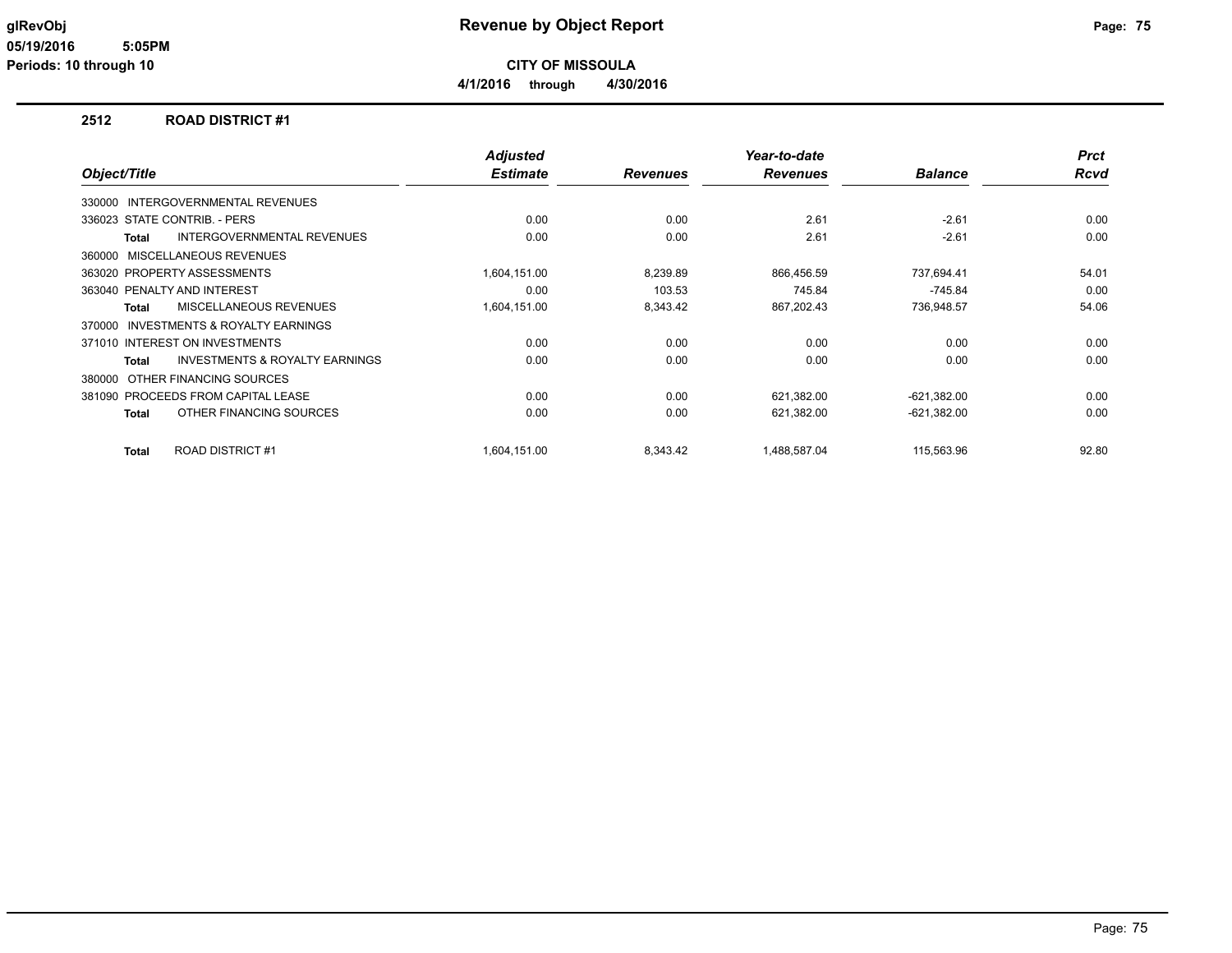# **2513 PARK DISTRICT #1**

**2513 PARK DISTRICT #1**

|                                                     | <b>Adjusted</b> |                 | Year-to-date    |                | <b>Prct</b> |
|-----------------------------------------------------|-----------------|-----------------|-----------------|----------------|-------------|
| Object/Title                                        | <b>Estimate</b> | <b>Revenues</b> | <b>Revenues</b> | <b>Balance</b> | <b>Rcvd</b> |
| 330000 INTERGOVERNMENTAL REVENUES                   |                 |                 |                 |                |             |
| 336023 STATE CONTRIB. - PERS                        | 0.00            | 0.00            | 41.55           | $-41.55$       | 0.00        |
| <b>INTERGOVERNMENTAL REVENUES</b><br><b>Total</b>   | 0.00            | 0.00            | 41.55           | $-41.55$       | 0.00        |
| MISCELLANEOUS REVENUES<br>360000                    |                 |                 |                 |                |             |
| 363020 PROPERTY ASSESSMENTS                         | 931,280.00      | 4,780.16        | 503,665.08      | 427,614.92     | 54.08       |
| 363040 PENALTY AND INTEREST                         | 0.00            | 60.09           | 431.18          | $-431.18$      | 0.00        |
| MISCELLANEOUS REVENUES<br><b>Total</b>              | 931,280.00      | 4,840.25        | 504,096.26      | 427,183.74     | 54.13       |
| <b>INVESTMENTS &amp; ROYALTY EARNINGS</b><br>370000 |                 |                 |                 |                |             |
| 371010 INTEREST ON INVESTMENTS                      | 0.00            | 0.00            | 0.00            | 0.00           | 0.00        |
| <b>INVESTMENTS &amp; ROYALTY EARNINGS</b><br>Total  | 0.00            | 0.00            | 0.00            | 0.00           | 0.00        |
| OTHER FINANCING SOURCES<br>380000                   |                 |                 |                 |                |             |
| 381090 PROCEEDS FROM CAPITAL LEASE                  | 0.00            | 0.00            | 289,734.00      | $-289,734.00$  | 0.00        |
| OTHER FINANCING SOURCES<br><b>Total</b>             | 0.00            | 0.00            | 289,734.00      | $-289,734.00$  | 0.00        |
| PARK DISTRICT #1<br>Total                           | 931,280.00      | 4,840.25        | 793,871.81      | 137,408.19     | 85.25       |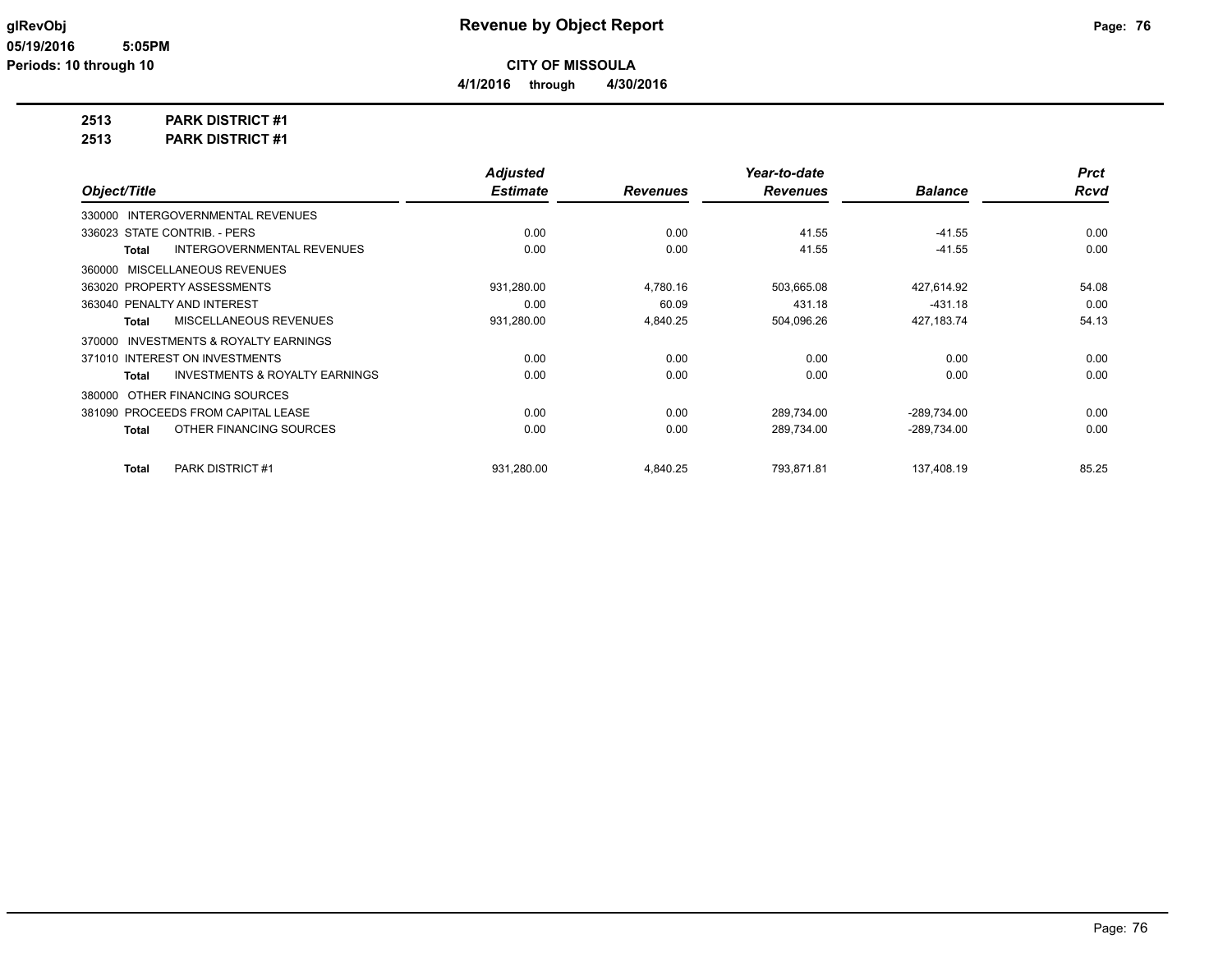**CITY OF MISSOULA**

**4/1/2016 through 4/30/2016**

#### **2513 PARK DISTRICT #1**

|              |                                           | <b>Adjusted</b> |                 | Year-to-date    |                | <b>Prct</b> |
|--------------|-------------------------------------------|-----------------|-----------------|-----------------|----------------|-------------|
| Object/Title |                                           | <b>Estimate</b> | <b>Revenues</b> | <b>Revenues</b> | <b>Balance</b> | <b>Rcvd</b> |
|              | 330000 INTERGOVERNMENTAL REVENUES         |                 |                 |                 |                |             |
|              | 336023 STATE CONTRIB. - PERS              | 0.00            | 0.00            | 41.55           | $-41.55$       | 0.00        |
| <b>Total</b> | INTERGOVERNMENTAL REVENUES                | 0.00            | 0.00            | 41.55           | $-41.55$       | 0.00        |
| 360000       | MISCELLANEOUS REVENUES                    |                 |                 |                 |                |             |
|              | 363020 PROPERTY ASSESSMENTS               | 931,280.00      | 4,780.16        | 503,665.08      | 427,614.92     | 54.08       |
|              | 363040 PENALTY AND INTEREST               | 0.00            | 60.09           | 431.18          | $-431.18$      | 0.00        |
| Total        | MISCELLANEOUS REVENUES                    | 931,280.00      | 4,840.25        | 504,096.26      | 427, 183. 74   | 54.13       |
| 370000       | INVESTMENTS & ROYALTY EARNINGS            |                 |                 |                 |                |             |
|              | 371010 INTEREST ON INVESTMENTS            | 0.00            | 0.00            | 0.00            | 0.00           | 0.00        |
| <b>Total</b> | <b>INVESTMENTS &amp; ROYALTY EARNINGS</b> | 0.00            | 0.00            | 0.00            | 0.00           | 0.00        |
| 380000       | OTHER FINANCING SOURCES                   |                 |                 |                 |                |             |
|              | 381090 PROCEEDS FROM CAPITAL LEASE        | 0.00            | 0.00            | 289,734.00      | $-289,734.00$  | 0.00        |
| <b>Total</b> | OTHER FINANCING SOURCES                   | 0.00            | 0.00            | 289,734.00      | $-289,734.00$  | 0.00        |
| <b>Total</b> | PARK DISTRICT #1                          | 931,280.00      | 4,840.25        | 793,871.81      | 137,408.19     | 85.25       |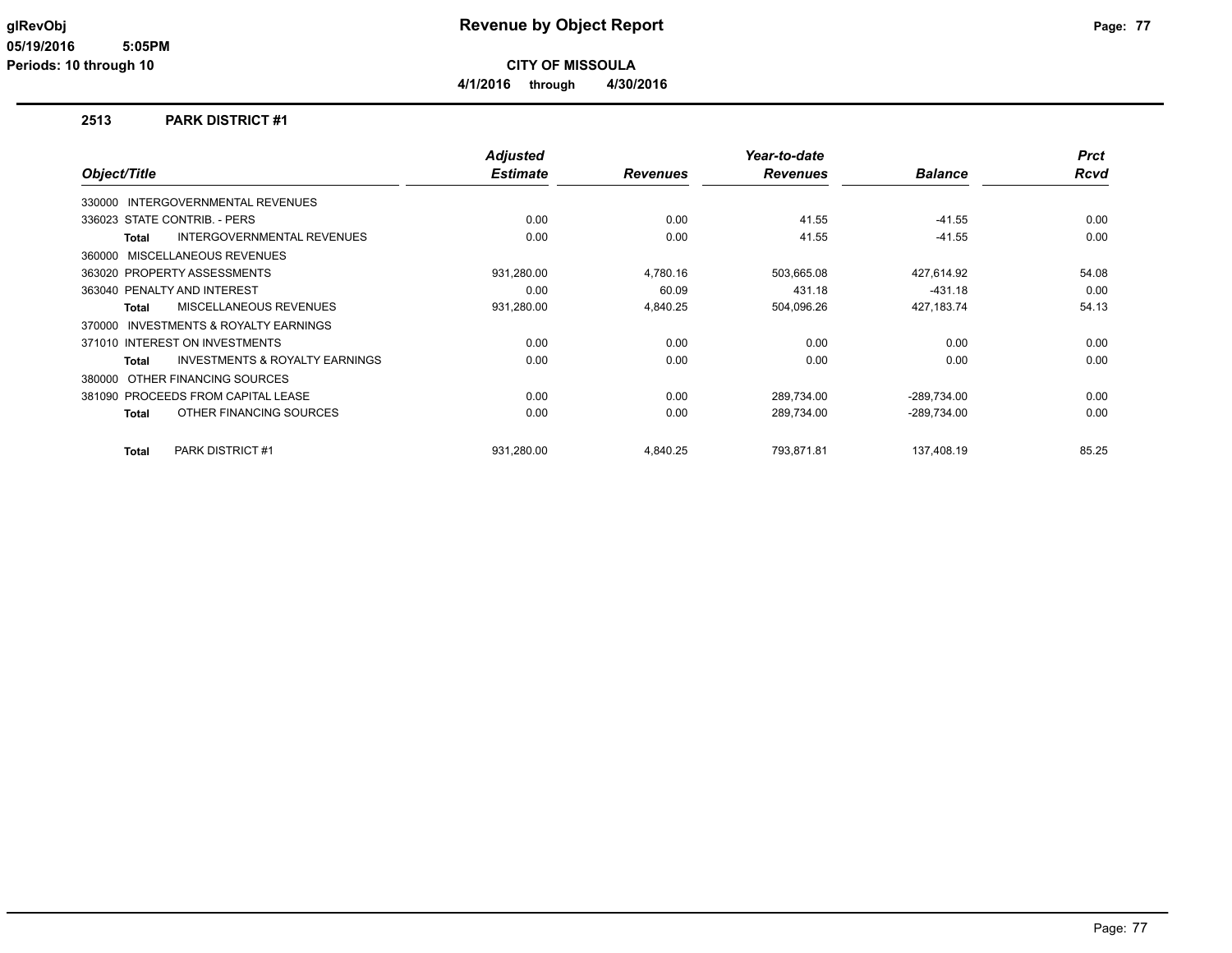**4/1/2016 through 4/30/2016**

**2820 STATE GAS TAX FUND**

**2820 STATE GAS TAX FUND**

|                                         | <b>Adjusted</b> |                 | Year-to-date    |                | <b>Prct</b> |
|-----------------------------------------|-----------------|-----------------|-----------------|----------------|-------------|
| Object/Title                            | <b>Estimate</b> | <b>Revenues</b> | <b>Revenues</b> | <b>Balance</b> | <b>Rcvd</b> |
| 330000 INTERGOVERNMENTAL REVENUES       |                 |                 |                 |                |             |
| 331052 MDT CMAQ STRIPING GRANT          | 0.00            | 0.00            | 0.00            | 0.00           | 0.00        |
| 334040 GAS TAX APPORTIONMENT            | 1.080.419.00    | 90.034.88       | 900.348.81      | 180.070.19     | 83.33       |
| INTERGOVERNMENTAL REVENUES<br>Total     | 1.080.419.00    | 90.034.88       | 900.348.81      | 180.070.19     | 83.33       |
| 380000 OTHER FINANCING SOURCES          |                 |                 |                 |                |             |
| 383000 OPERATING TRANSFERS              | 0.00            | 0.00            | 0.00            | 0.00           | 0.00        |
| OTHER FINANCING SOURCES<br><b>Total</b> | 0.00            | 0.00            | 0.00            | 0.00           | 0.00        |
| STATE GAS TAX FUND<br><b>Total</b>      | 1.080.419.00    | 90.034.88       | 900.348.81      | 180.070.19     | 83.33       |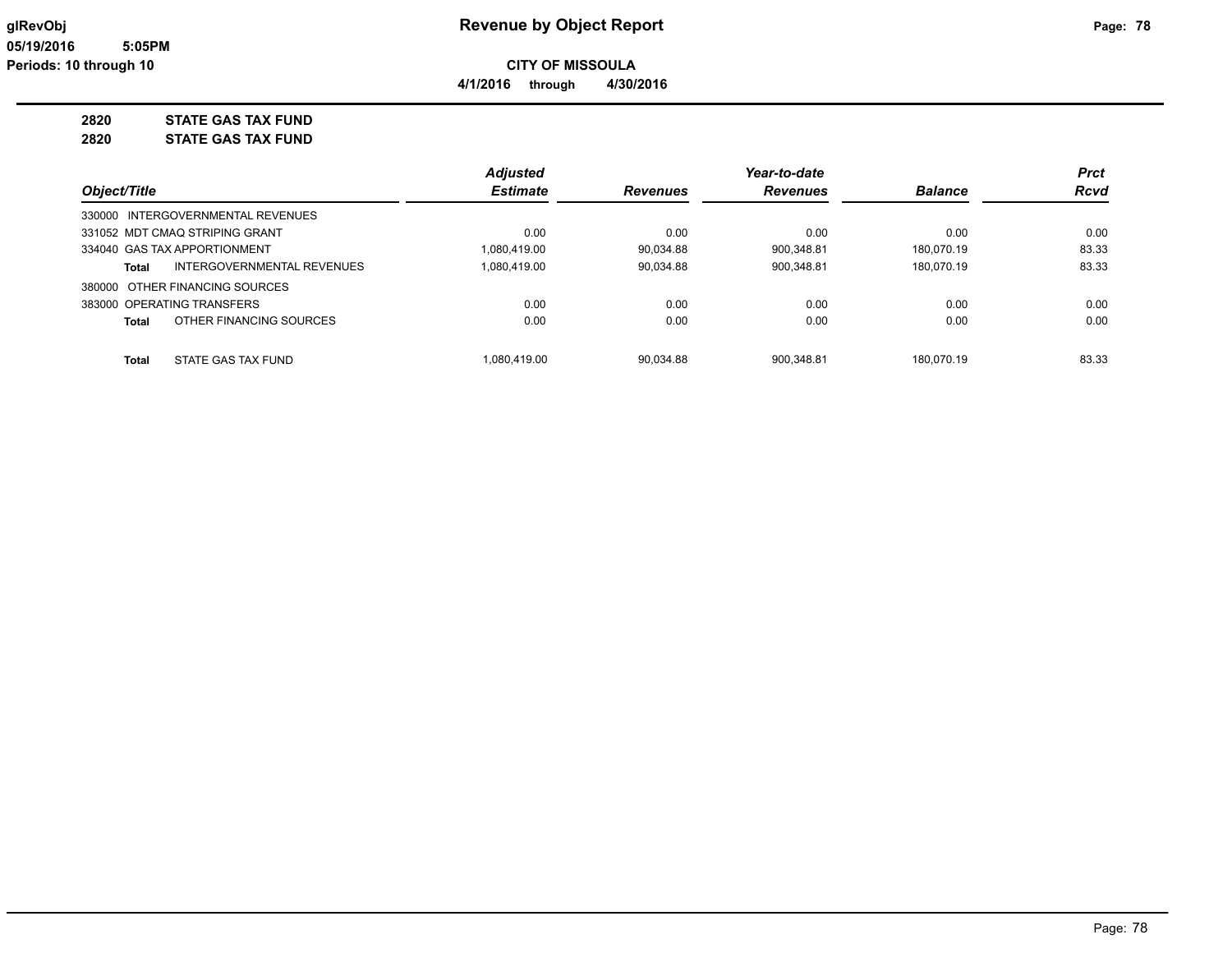**4/1/2016 through 4/30/2016**

#### **2820 STATE GAS TAX FUND**

|              |                                   | <b>Adjusted</b> |                 | Year-to-date    |                | Prct        |
|--------------|-----------------------------------|-----------------|-----------------|-----------------|----------------|-------------|
| Object/Title |                                   | <b>Estimate</b> | <b>Revenues</b> | <b>Revenues</b> | <b>Balance</b> | <b>Rcvd</b> |
|              | 330000 INTERGOVERNMENTAL REVENUES |                 |                 |                 |                |             |
|              | 331052 MDT CMAQ STRIPING GRANT    | 0.00            | 0.00            | 0.00            | 0.00           | 0.00        |
|              | 334040 GAS TAX APPORTIONMENT      | 1.080.419.00    | 90.034.88       | 900.348.81      | 180.070.19     | 83.33       |
| <b>Total</b> | INTERGOVERNMENTAL REVENUES        | 1.080.419.00    | 90,034.88       | 900,348.81      | 180.070.19     | 83.33       |
|              | 380000 OTHER FINANCING SOURCES    |                 |                 |                 |                |             |
|              | 383000 OPERATING TRANSFERS        | 0.00            | 0.00            | 0.00            | 0.00           | 0.00        |
| <b>Total</b> | OTHER FINANCING SOURCES           | 0.00            | 0.00            | 0.00            | 0.00           | 0.00        |
| <b>Total</b> | STATE GAS TAX FUND                | 1.080.419.00    | 90.034.88       | 900.348.81      | 180.070.19     | 83.33       |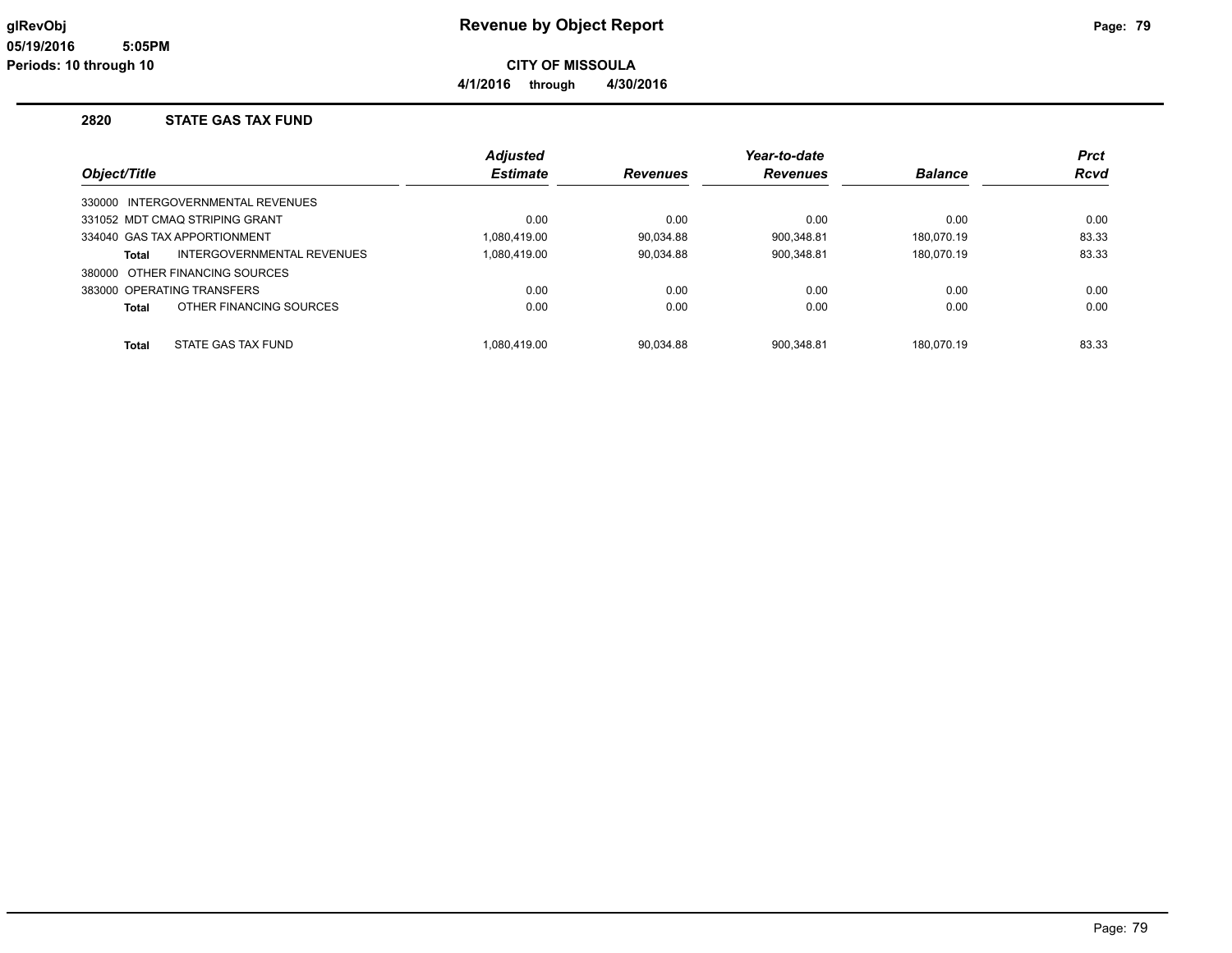**4/1/2016 through 4/30/2016**

#### **2917 CRIME VICTIM SURCHARGE**

**2917 CRIME VICTIM SURCHARGE**

|                                                 | <b>Adjusted</b> |                 | Year-to-date    |                | <b>Prct</b> |
|-------------------------------------------------|-----------------|-----------------|-----------------|----------------|-------------|
| Object/Title                                    | <b>Estimate</b> | <b>Revenues</b> | <b>Revenues</b> | <b>Balance</b> | <b>Rcvd</b> |
| 350000 FINES & FORFEITURES                      |                 |                 |                 |                |             |
| 351032 SURCHARGE ON FINES                       | 0.00            | 7.722.79        | 60.412.65       | $-60.412.65$   | 0.00        |
| <b>FINES &amp; FORFEITURES</b><br>Total         | 0.00            | 7.722.79        | 60.412.65       | $-60.412.65$   | 0.00        |
| 370000 INVESTMENTS & ROYALTY EARNINGS           |                 |                 |                 |                |             |
| 371010 INTEREST ON INVESTMENTS                  | 0.00            | 0.00            | 0.00            | 0.00           | 0.00        |
| 371020 GAIN/LOSS IN MARKET VALUE OF INVESTMENTS | 0.00            | 0.00            | 0.00            | 0.00           | 0.00        |
| INVESTMENTS & ROYALTY EARNINGS<br>Total         | 0.00            | 0.00            | 0.00            | 0.00           | 0.00        |
| CRIME VICTIM SURCHARGE<br>Total                 | 0.00            | 7.722.79        | 60.412.65       | $-60.412.65$   | 0.00        |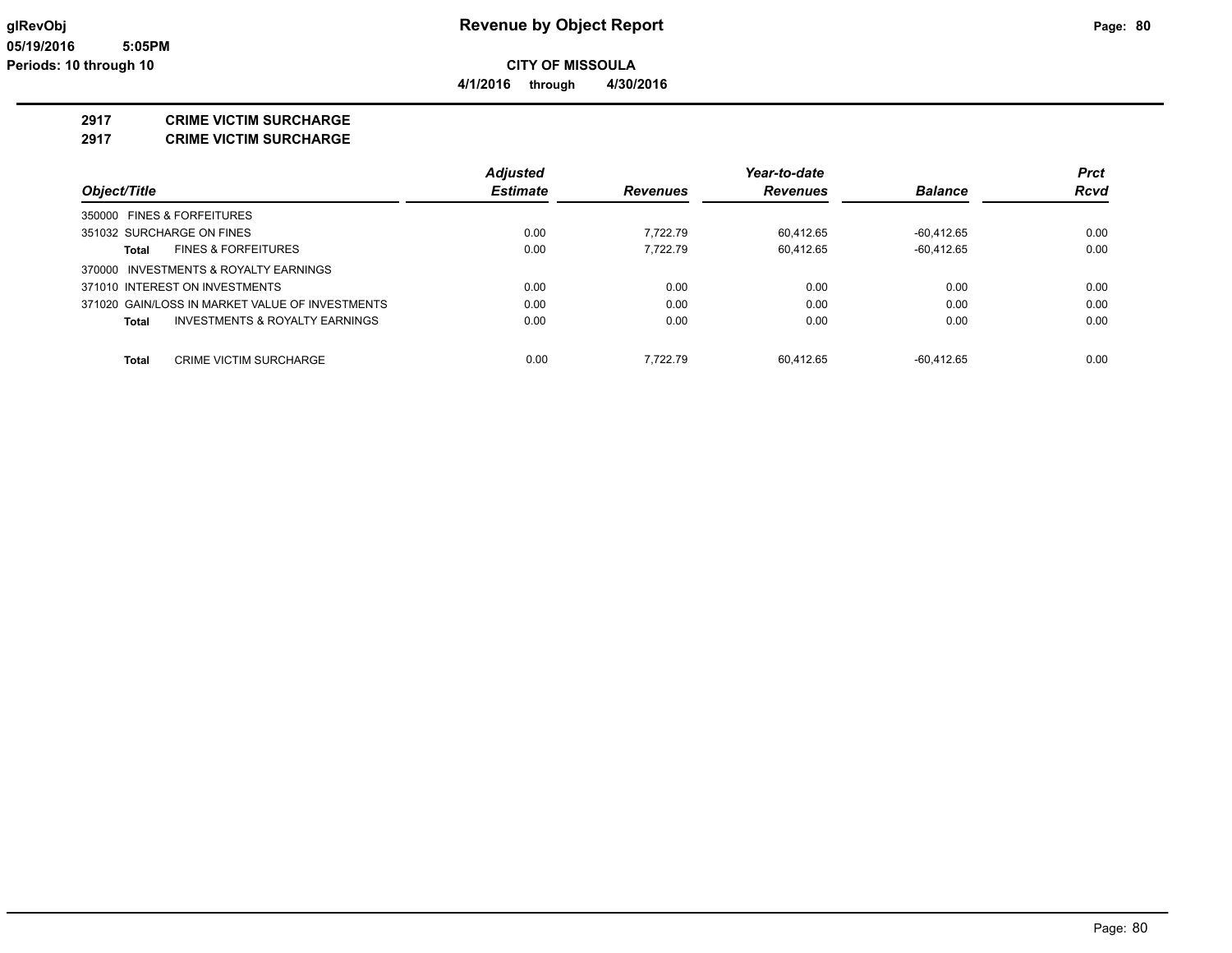**4/1/2016 through 4/30/2016**

### **2917 CRIME VICTIM SURCHARGE**

|                                                    | <b>Adjusted</b> |                 | Year-to-date    |                | <b>Prct</b> |
|----------------------------------------------------|-----------------|-----------------|-----------------|----------------|-------------|
| Object/Title                                       | <b>Estimate</b> | <b>Revenues</b> | <b>Revenues</b> | <b>Balance</b> | <b>Rcvd</b> |
| 350000 FINES & FORFEITURES                         |                 |                 |                 |                |             |
| 351032 SURCHARGE ON FINES                          | 0.00            | 7.722.79        | 60.412.65       | -60.412.65     | 0.00        |
| <b>FINES &amp; FORFEITURES</b><br>Total            | 0.00            | 7.722.79        | 60.412.65       | $-60.412.65$   | 0.00        |
| 370000 INVESTMENTS & ROYALTY EARNINGS              |                 |                 |                 |                |             |
| 371010 INTEREST ON INVESTMENTS                     | 0.00            | 0.00            | 0.00            | 0.00           | 0.00        |
| 371020 GAIN/LOSS IN MARKET VALUE OF INVESTMENT     | 0.00            | 0.00            | 0.00            | 0.00           | 0.00        |
| <b>INVESTMENTS &amp; ROYALTY EARNINGS</b><br>Total | 0.00            | 0.00            | 0.00            | 0.00           | 0.00        |
| CRIME VICTIM SURCHARGE<br>Total                    | 0.00            | 7.722.79        | 60.412.65       | $-60.412.65$   | 0.00        |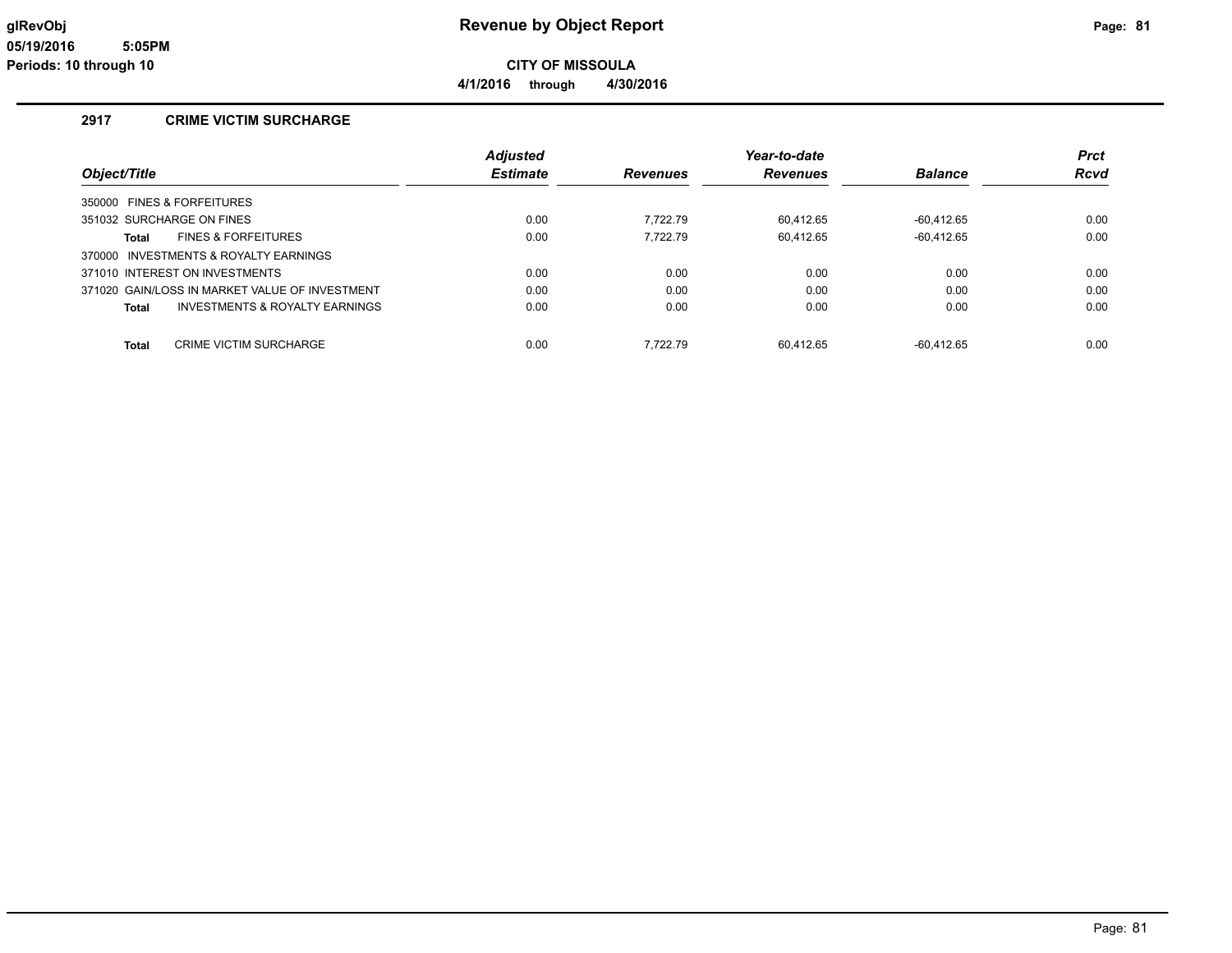**4/1/2016 through 4/30/2016**

# **2918 LAW ENFORCEMENT BLOCK GRANT FUND**

### **2918 LAW ENFORCEMENT BLOCK GRANT FUND**

|                                                           | <b>Adjusted</b> |                 | Year-to-date    |                | <b>Prct</b> |
|-----------------------------------------------------------|-----------------|-----------------|-----------------|----------------|-------------|
| Object/Title                                              | <b>Estimate</b> | <b>Revenues</b> | <b>Revenues</b> | <b>Balance</b> | Rcvd        |
| 330000 INTERGOVERNMENTAL REVENUES                         |                 |                 |                 |                |             |
| 331000 FEDERAL GRANTS                                     | 24,590.00       | 0.00            | 0.00            | 24,590.00      | 0.00        |
| 331001 BYRNE DISCRETIONARY                                | 0.00            | 0.00            | 0.00            | 0.00           | 0.00        |
| 331022 EQUIPMENT GRANT                                    | 0.00            | 0.00            | 0.00            | 0.00           | 0.00        |
| 331023 COPS HIRING GRANT 2011                             | 42,000.00       | 18,394.46       | 35,483.03       | 6,516.97       | 84.48       |
| 331024 DEPT OF JUSTICE GRANTS                             | 0.00            | 0.00            | 0.00            | 0.00           | 0.00        |
| 331026 ICAC GRANT                                         | 0.00            | 0.00            | 0.00            | 0.00           | 0.00        |
| 331027 JAG GRANTS REVENUE                                 | 0.00            | 10,940.16       | 59,423.06       | $-59,423.06$   | 0.00        |
| 331028 JAG VII                                            | 0.00            | 0.00            | 0.00            | 0.00           | 0.00        |
| 336021 STATE CONTRIB - POLICE RETIREMENT                  | 0.00            | 0.00            | 0.00            | 0.00           | 0.00        |
| <b>INTERGOVERNMENTAL REVENUES</b><br><b>Total</b>         | 66,590.00       | 29,334.62       | 94,906.09       | $-28,316.09$   | 142.52      |
| 340000 CHARGES FOR SERVICES                               |                 |                 |                 |                |             |
| 342010 POLICE/BID AGREEMENT                               | 0.00            | 0.00            | 0.00            | 0.00           | 0.00        |
| <b>CHARGES FOR SERVICES</b><br>Total                      | 0.00            | 0.00            | 0.00            | 0.00           | 0.00        |
| 360000 MISCELLANEOUS REVENUES                             |                 |                 |                 |                |             |
| 360010 MISCELLANEOUS                                      | 0.00            | 0.00            | 0.00            | 0.00           | 0.00        |
| MISCELLANEOUS REVENUES<br>Total                           | 0.00            | 0.00            | 0.00            | 0.00           | 0.00        |
| <b>INVESTMENTS &amp; ROYALTY EARNINGS</b><br>370000       |                 |                 |                 |                |             |
| 371010 INTEREST ON INVESTMENTS                            | 0.00            | 0.00            | 0.00            | 0.00           | 0.00        |
| 371020 GAIN/LOSS IN MARKET VALUE OF INVESTMENTS           | 0.00            | 0.00            | 0.00            | 0.00           | 0.00        |
| <b>INVESTMENTS &amp; ROYALTY EARNINGS</b><br><b>Total</b> | 0.00            | 0.00            | 0.00            | 0.00           | 0.00        |
| OTHER FINANCING SOURCES<br>380000                         |                 |                 |                 |                |             |
| 383023 TRANS FR DRUG FORFEITURE                           | 0.00            | 0.00            | 0.00            | 0.00           | 0.00        |
| 383036 TRANSFER - GRANT                                   | 0.00            | 0.00            | 0.00            | 0.00           | 0.00        |
| OTHER FINANCING SOURCES<br><b>Total</b>                   | 0.00            | 0.00            | 0.00            | 0.00           | 0.00        |
| LAW ENFORCEMENT BLOCK GRANT FUND<br><b>Total</b>          | 66.590.00       | 29,334.62       | 94,906.09       | $-28.316.09$   | 142.52      |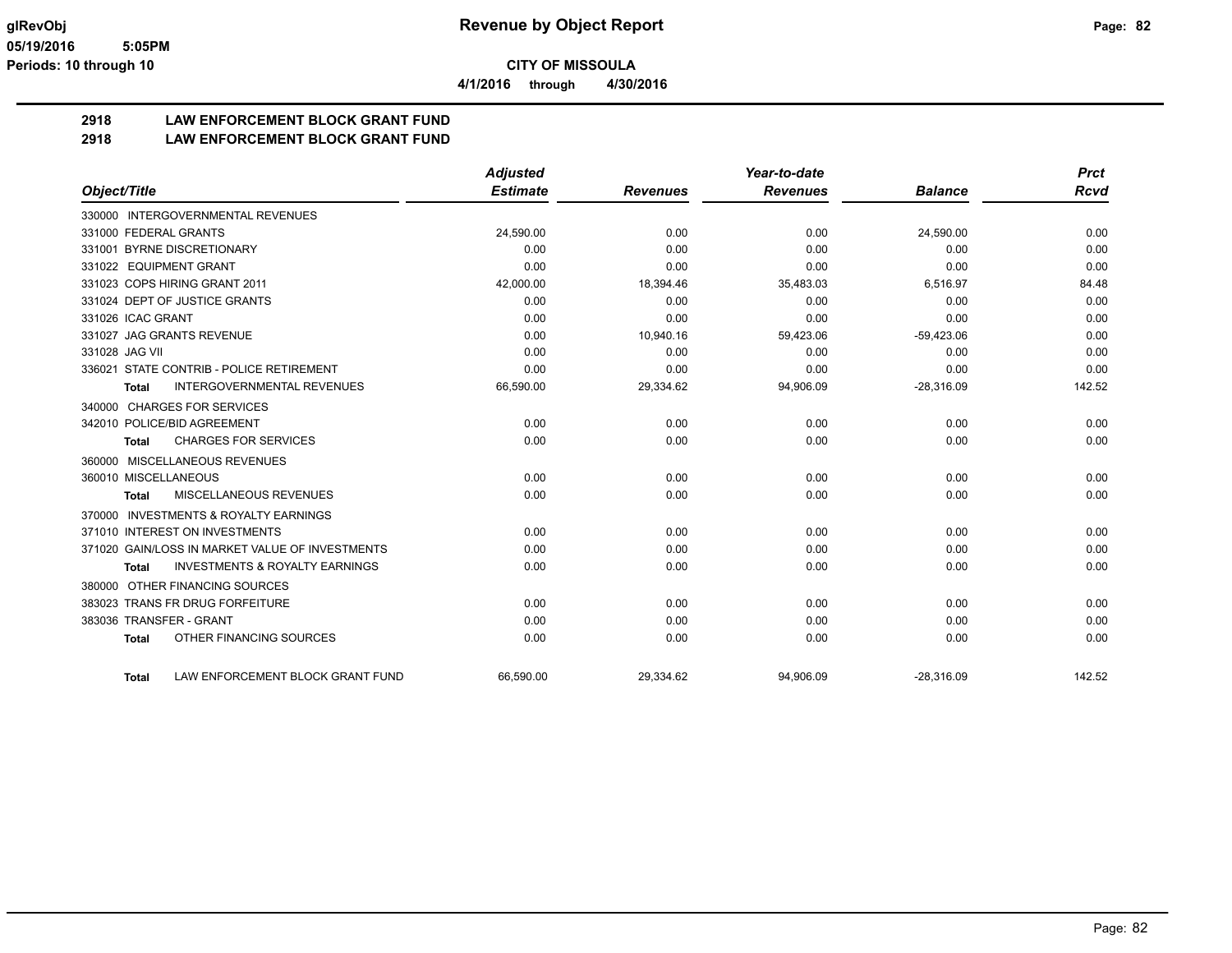**4/1/2016 through 4/30/2016**

### **2918 LAW ENFORCEMENT BLOCK GRANT FUND**

|                                                           | <b>Adjusted</b> |                 | Year-to-date    |                | Prct        |
|-----------------------------------------------------------|-----------------|-----------------|-----------------|----------------|-------------|
| Object/Title                                              | <b>Estimate</b> | <b>Revenues</b> | <b>Revenues</b> | <b>Balance</b> | <b>Rcvd</b> |
| INTERGOVERNMENTAL REVENUES<br>330000                      |                 |                 |                 |                |             |
| 331000 FEDERAL GRANTS                                     | 24,590.00       | 0.00            | 0.00            | 24,590.00      | 0.00        |
| 331001 BYRNE DISCRETIONARY                                | 0.00            | 0.00            | 0.00            | 0.00           | 0.00        |
| 331022 EQUIPMENT GRANT                                    | 0.00            | 0.00            | 0.00            | 0.00           | 0.00        |
| 331023 COPS HIRING GRANT 2011                             | 42,000.00       | 18,394.46       | 35,483.03       | 6,516.97       | 84.48       |
| 331024 DEPT OF JUSTICE GRANTS                             | 0.00            | 0.00            | 0.00            | 0.00           | 0.00        |
| 331026 ICAC GRANT                                         | 0.00            | 0.00            | 0.00            | 0.00           | 0.00        |
| 331027 JAG GRANTS REVENUE                                 | 0.00            | 10,940.16       | 59,423.06       | $-59,423.06$   | 0.00        |
| 331028 JAG VII                                            | 0.00            | 0.00            | 0.00            | 0.00           | 0.00        |
| 336021 STATE CONTRIB - POLICE RETIREMENT                  | 0.00            | 0.00            | 0.00            | 0.00           | 0.00        |
| <b>INTERGOVERNMENTAL REVENUES</b><br><b>Total</b>         | 66,590.00       | 29,334.62       | 94,906.09       | $-28,316.09$   | 142.52      |
| <b>CHARGES FOR SERVICES</b><br>340000                     |                 |                 |                 |                |             |
| 342010 POLICE/BID AGREEMENT                               | 0.00            | 0.00            | 0.00            | 0.00           | 0.00        |
| <b>CHARGES FOR SERVICES</b><br><b>Total</b>               | 0.00            | 0.00            | 0.00            | 0.00           | 0.00        |
| MISCELLANEOUS REVENUES<br>360000                          |                 |                 |                 |                |             |
| 360010 MISCELLANEOUS                                      | 0.00            | 0.00            | 0.00            | 0.00           | 0.00        |
| MISCELLANEOUS REVENUES<br><b>Total</b>                    | 0.00            | 0.00            | 0.00            | 0.00           | 0.00        |
| <b>INVESTMENTS &amp; ROYALTY EARNINGS</b><br>370000       |                 |                 |                 |                |             |
| 371010 INTEREST ON INVESTMENTS                            | 0.00            | 0.00            | 0.00            | 0.00           | 0.00        |
| 371020 GAIN/LOSS IN MARKET VALUE OF INVESTMENT            | 0.00            | 0.00            | 0.00            | 0.00           | 0.00        |
| <b>INVESTMENTS &amp; ROYALTY EARNINGS</b><br><b>Total</b> | 0.00            | 0.00            | 0.00            | 0.00           | 0.00        |
| OTHER FINANCING SOURCES<br>380000                         |                 |                 |                 |                |             |
| 383023 TRANS FR DRUG FORFEITURE                           | 0.00            | 0.00            | 0.00            | 0.00           | 0.00        |
| 383036 TRANSFER - GRANT                                   | 0.00            | 0.00            | 0.00            | 0.00           | 0.00        |
| OTHER FINANCING SOURCES<br><b>Total</b>                   | 0.00            | 0.00            | 0.00            | 0.00           | 0.00        |
| LAW ENFORCEMENT BLOCK GRANT FUND<br><b>Total</b>          | 66.590.00       | 29.334.62       | 94.906.09       | $-28.316.09$   | 142.52      |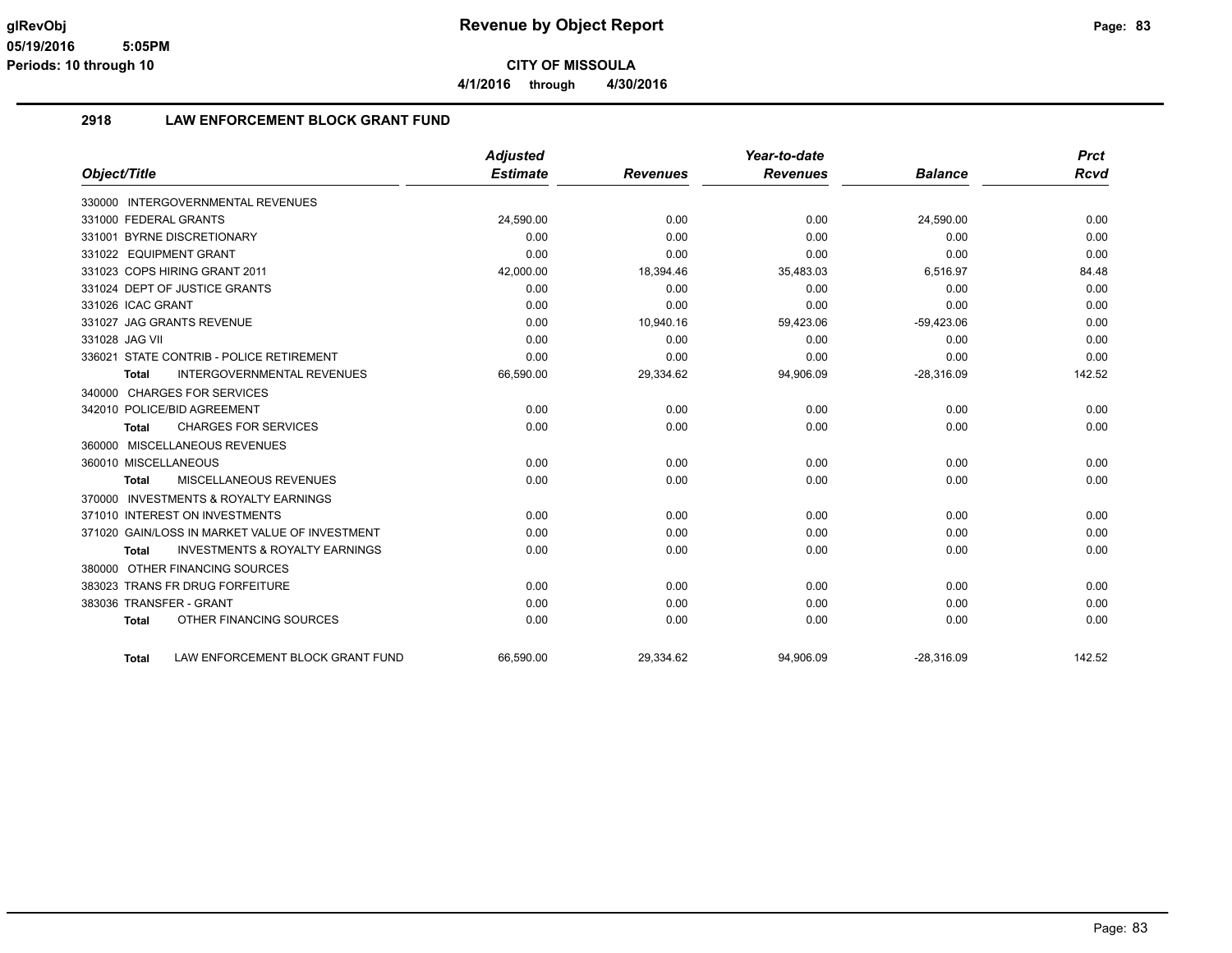**4/1/2016 through 4/30/2016**

#### **2919 HIDTA FUND**

**2919 HIDTA FUND**

|                                                           | <b>Adjusted</b> |                 | Year-to-date    |                | <b>Prct</b> |
|-----------------------------------------------------------|-----------------|-----------------|-----------------|----------------|-------------|
| Object/Title                                              | <b>Estimate</b> | <b>Revenues</b> | <b>Revenues</b> | <b>Balance</b> | <b>Rcvd</b> |
| 340000 CHARGES FOR SERVICES                               |                 |                 |                 |                |             |
| 342013 SECURITY INVEST FEES                               | 50,000.00       | 0.00            | 11.270.20       | 38.729.80      | 22.54       |
| 342014 POLICE DEPARTMENT SERVICE FEES                     | 142.300.00      | 9.729.72        | 17.085.05       | 125.214.95     | 12.01       |
| <b>CHARGES FOR SERVICES</b><br>Total                      | 192,300.00      | 9,729.72        | 28,355.25       | 163,944.75     | 14.75       |
| 360000 MISCELLANEOUS REVENUES                             |                 |                 |                 |                |             |
| 360010 MISCELLANEOUS                                      | 0.00            | 0.00            | 0.00            | 0.00           | 0.00        |
| MISCELLANEOUS REVENUES<br><b>Total</b>                    | 0.00            | 0.00            | 0.00            | 0.00           | 0.00        |
| 370000 INVESTMENTS & ROYALTY EARNINGS                     |                 |                 |                 |                |             |
| 371010 INTEREST ON INVESTMENTS                            | 0.00            | 0.00            | 0.00            | 0.00           | 0.00        |
| <b>INVESTMENTS &amp; ROYALTY EARNINGS</b><br><b>Total</b> | 0.00            | 0.00            | 0.00            | 0.00           | 0.00        |
| <b>HIDTA FUND</b><br><b>Total</b>                         | 192.300.00      | 9.729.72        | 28.355.25       | 163.944.75     | 14.75       |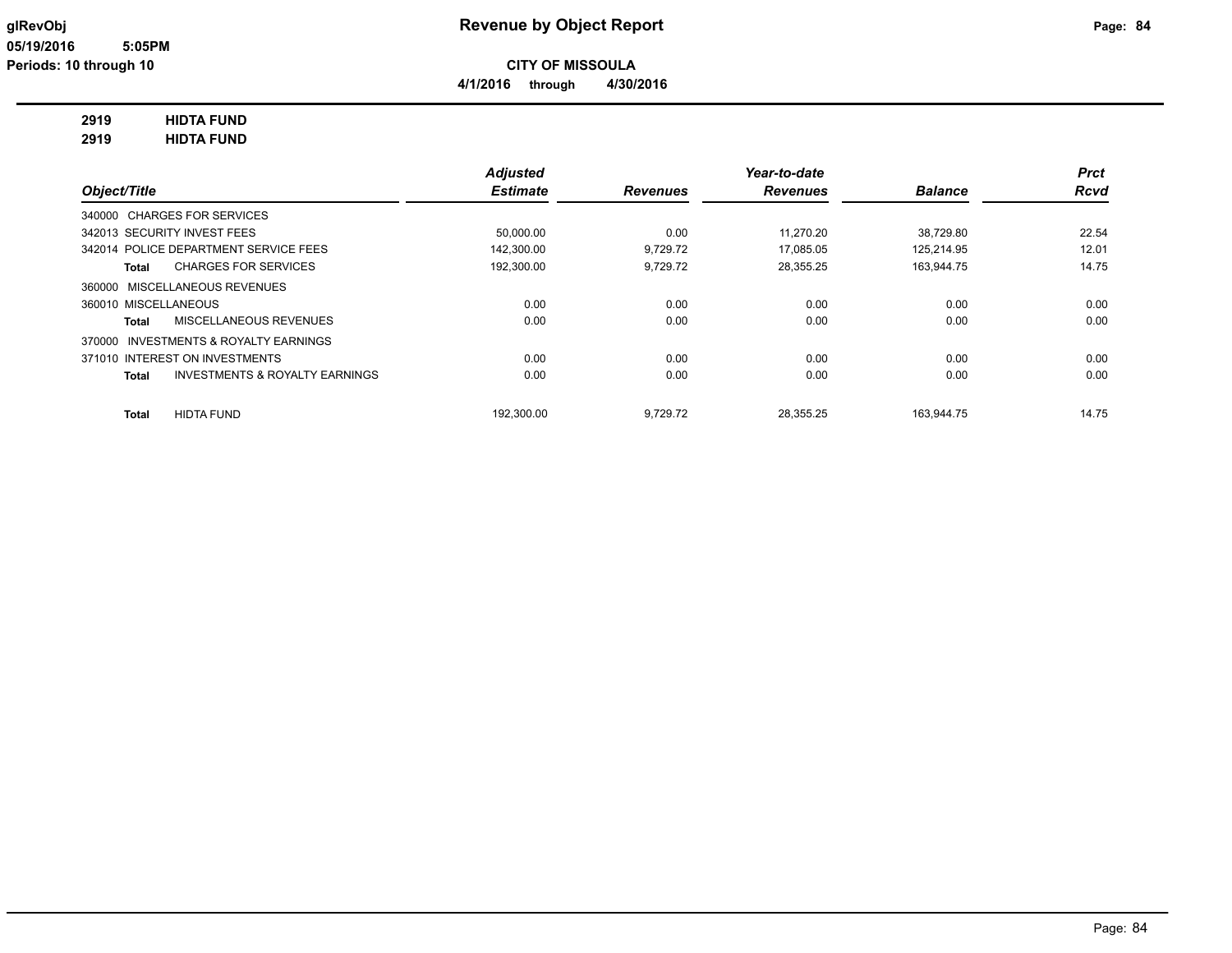**CITY OF MISSOULA**

**4/1/2016 through 4/30/2016**

#### **2919 HIDTA FUND**

|                      |                                           | <b>Adjusted</b> |                 | Year-to-date    |                | <b>Prct</b> |
|----------------------|-------------------------------------------|-----------------|-----------------|-----------------|----------------|-------------|
| Object/Title         |                                           | <b>Estimate</b> | <b>Revenues</b> | <b>Revenues</b> | <b>Balance</b> | <b>Rcvd</b> |
|                      | 340000 CHARGES FOR SERVICES               |                 |                 |                 |                |             |
|                      | 342013 SECURITY INVEST FEES               | 50,000.00       | 0.00            | 11.270.20       | 38,729.80      | 22.54       |
|                      | 342014 POLICE DEPARTMENT SERVICE FEES     | 142,300.00      | 9,729.72        | 17,085.05       | 125,214.95     | 12.01       |
| <b>Total</b>         | <b>CHARGES FOR SERVICES</b>               | 192,300.00      | 9,729.72        | 28,355.25       | 163,944.75     | 14.75       |
|                      | 360000 MISCELLANEOUS REVENUES             |                 |                 |                 |                |             |
| 360010 MISCELLANEOUS |                                           | 0.00            | 0.00            | 0.00            | 0.00           | 0.00        |
| <b>Total</b>         | MISCELLANEOUS REVENUES                    | 0.00            | 0.00            | 0.00            | 0.00           | 0.00        |
| 370000               | INVESTMENTS & ROYALTY EARNINGS            |                 |                 |                 |                |             |
|                      | 371010 INTEREST ON INVESTMENTS            | 0.00            | 0.00            | 0.00            | 0.00           | 0.00        |
| <b>Total</b>         | <b>INVESTMENTS &amp; ROYALTY EARNINGS</b> | 0.00            | 0.00            | 0.00            | 0.00           | 0.00        |
| <b>Total</b>         | <b>HIDTA FUND</b>                         | 192,300.00      | 9,729.72        | 28.355.25       | 163.944.75     | 14.75       |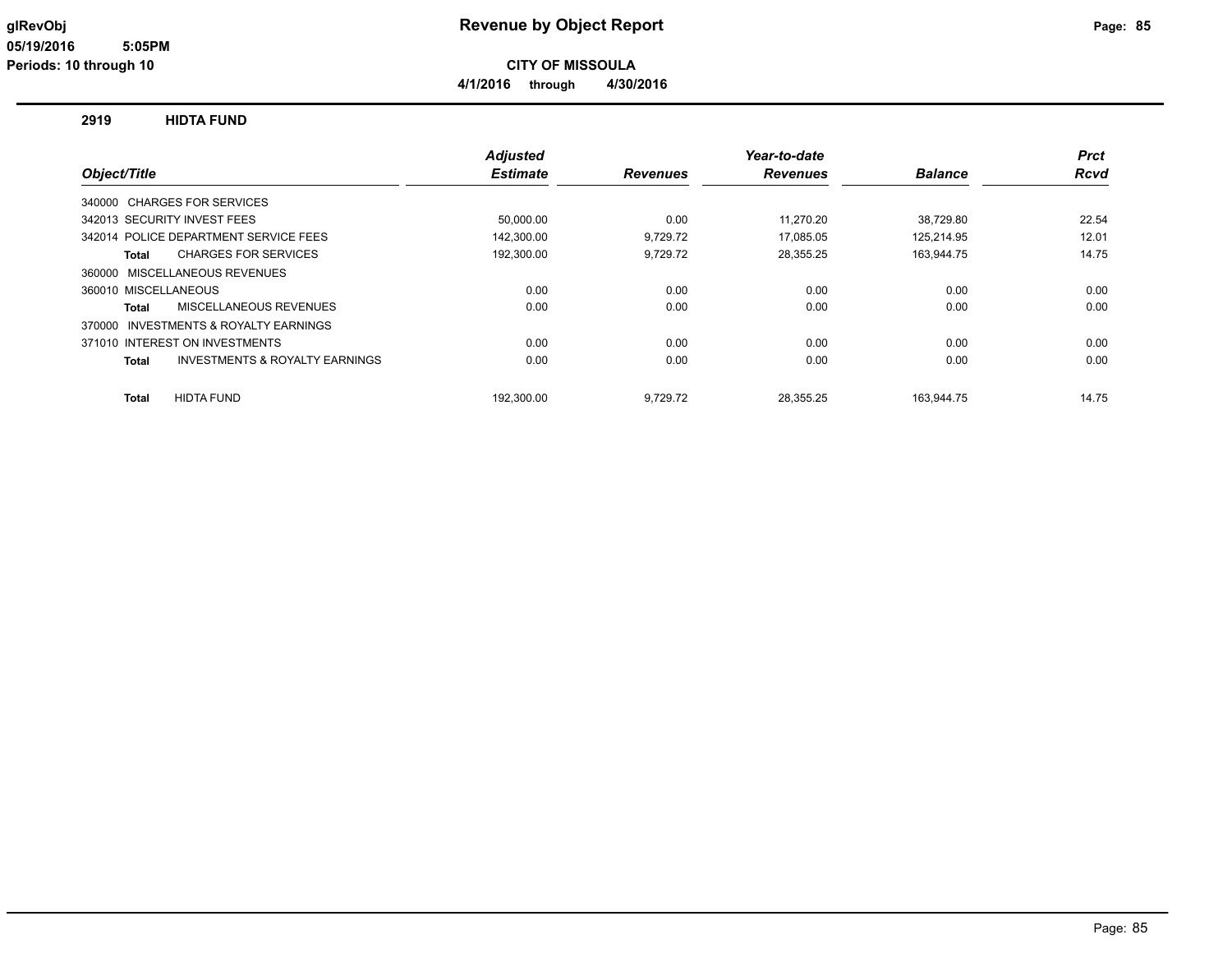**CITY OF MISSOULA 4/1/2016 through 4/30/2016**

**2939 CDBG PROGRAM INCOME ACCOUNT**

**2939 CDBG PROGRAM INCOME ACCOUNT**

|                                                           | <b>Adjusted</b> |                 | Year-to-date    |                | <b>Prct</b> |
|-----------------------------------------------------------|-----------------|-----------------|-----------------|----------------|-------------|
| Object/Title                                              | <b>Estimate</b> | <b>Revenues</b> | <b>Revenues</b> | <b>Balance</b> | <b>Rcvd</b> |
| 330000 INTERGOVERNMENTAL REVENUES                         |                 |                 |                 |                |             |
| 331000 FEDERAL GRANTS                                     | 14,383.00       | 0.00            | 23,466.12       | $-9,083.12$    | 163.15      |
| <b>INTERGOVERNMENTAL REVENUES</b><br><b>Total</b>         | 14,383.00       | 0.00            | 23,466.12       | $-9,083.12$    | 163.15      |
| 360000 MISCELLANEOUS REVENUES                             |                 |                 |                 |                |             |
| 360010 MISCELLANEOUS                                      | 0.00            | 0.00            | 0.00            | 0.00           | 0.00        |
| MISCELLANEOUS REVENUES<br><b>Total</b>                    | 0.00            | 0.00            | 0.00            | 0.00           | 0.00        |
| 370000 INVESTMENTS & ROYALTY EARNINGS                     |                 |                 |                 |                |             |
| 371010 INTEREST ON INVESTMENTS                            | 0.00            | 0.00            | 0.00            | 0.00           | 0.00        |
| 371020 GAIN/LOSS IN MARKET VALUE OF INVESTMENTS           | 0.00            | 0.00            | 0.00            | 0.00           | 0.00        |
| <b>INVESTMENTS &amp; ROYALTY EARNINGS</b><br><b>Total</b> | 0.00            | 0.00            | 0.00            | 0.00           | 0.00        |
| OTHER FINANCING SOURCES<br>380000                         |                 |                 |                 |                |             |
| 383000 OPERATING TRANSFERS                                | 0.00            | 0.00            | 0.00            | 0.00           | 0.00        |
| 383009 TRANS FR TITLE I                                   | 0.00            | 0.00            | 0.00            | 0.00           | 0.00        |
| OTHER FINANCING SOURCES<br><b>Total</b>                   | 0.00            | 0.00            | 0.00            | 0.00           | 0.00        |
| CDBG PROGRAM INCOME ACCOUNT<br><b>Total</b>               | 14.383.00       | 0.00            | 23.466.12       | $-9,083.12$    | 163.15      |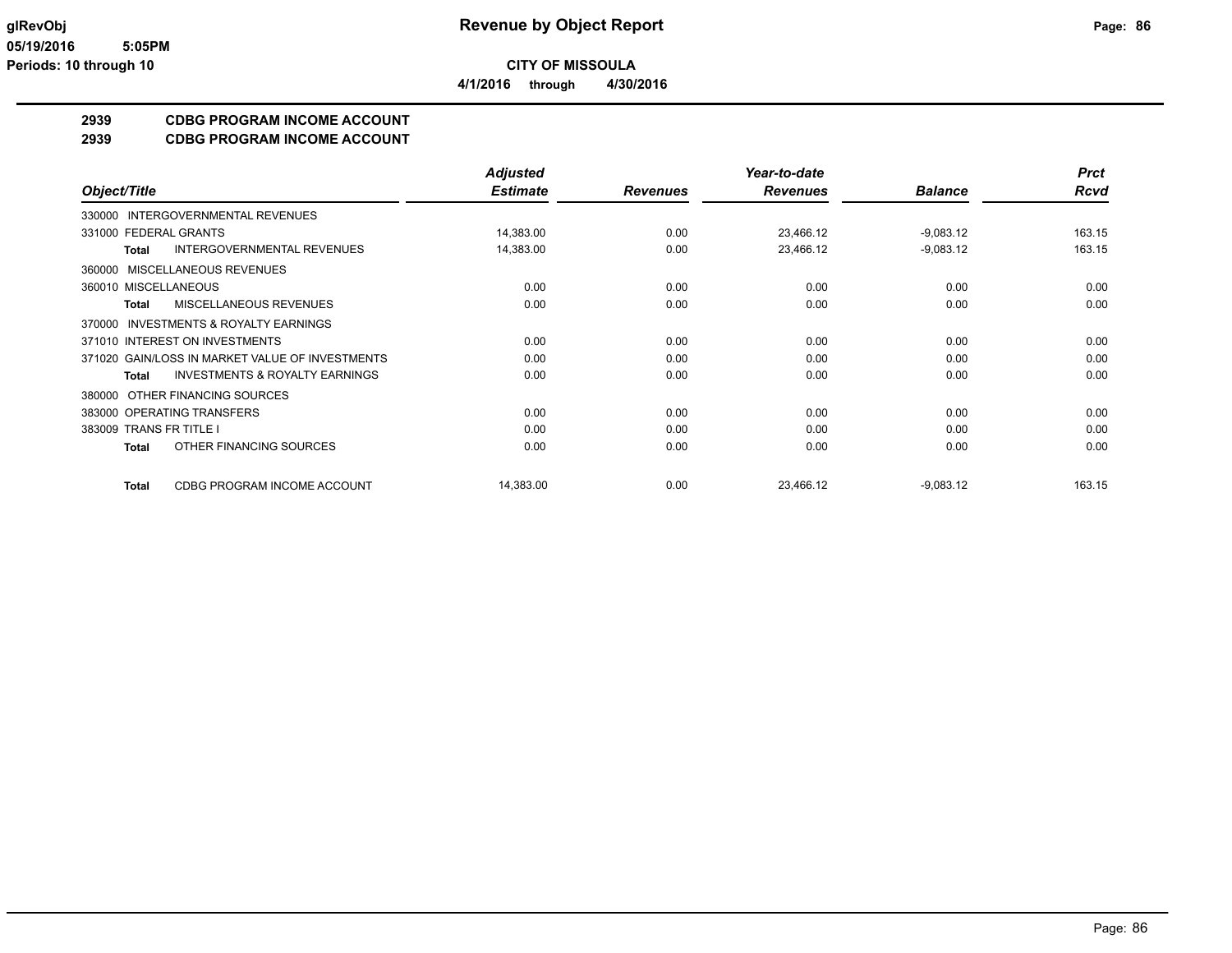**4/1/2016 through 4/30/2016**

### **2939 CDBG PROGRAM INCOME ACCOUNT**

|                                                    | <b>Adjusted</b> |                 | Year-to-date    |                | <b>Prct</b> |
|----------------------------------------------------|-----------------|-----------------|-----------------|----------------|-------------|
| Object/Title                                       | <b>Estimate</b> | <b>Revenues</b> | <b>Revenues</b> | <b>Balance</b> | Rcvd        |
| 330000 INTERGOVERNMENTAL REVENUES                  |                 |                 |                 |                |             |
| 331000 FEDERAL GRANTS                              | 14,383.00       | 0.00            | 23,466.12       | $-9,083.12$    | 163.15      |
| <b>INTERGOVERNMENTAL REVENUES</b><br><b>Total</b>  | 14,383.00       | 0.00            | 23,466.12       | $-9,083.12$    | 163.15      |
| 360000 MISCELLANEOUS REVENUES                      |                 |                 |                 |                |             |
| 360010 MISCELLANEOUS                               | 0.00            | 0.00            | 0.00            | 0.00           | 0.00        |
| MISCELLANEOUS REVENUES<br><b>Total</b>             | 0.00            | 0.00            | 0.00            | 0.00           | 0.00        |
| 370000 INVESTMENTS & ROYALTY EARNINGS              |                 |                 |                 |                |             |
| 371010 INTEREST ON INVESTMENTS                     | 0.00            | 0.00            | 0.00            | 0.00           | 0.00        |
| 371020 GAIN/LOSS IN MARKET VALUE OF INVESTMENT     | 0.00            | 0.00            | 0.00            | 0.00           | 0.00        |
| <b>INVESTMENTS &amp; ROYALTY EARNINGS</b><br>Total | 0.00            | 0.00            | 0.00            | 0.00           | 0.00        |
| 380000 OTHER FINANCING SOURCES                     |                 |                 |                 |                |             |
| 383000 OPERATING TRANSFERS                         | 0.00            | 0.00            | 0.00            | 0.00           | 0.00        |
| 383009 TRANS FR TITLE I                            | 0.00            | 0.00            | 0.00            | 0.00           | 0.00        |
| OTHER FINANCING SOURCES<br><b>Total</b>            | 0.00            | 0.00            | 0.00            | 0.00           | 0.00        |
| CDBG PROGRAM INCOME ACCOUNT<br><b>Total</b>        | 14,383.00       | 0.00            | 23,466.12       | $-9,083.12$    | 163.15      |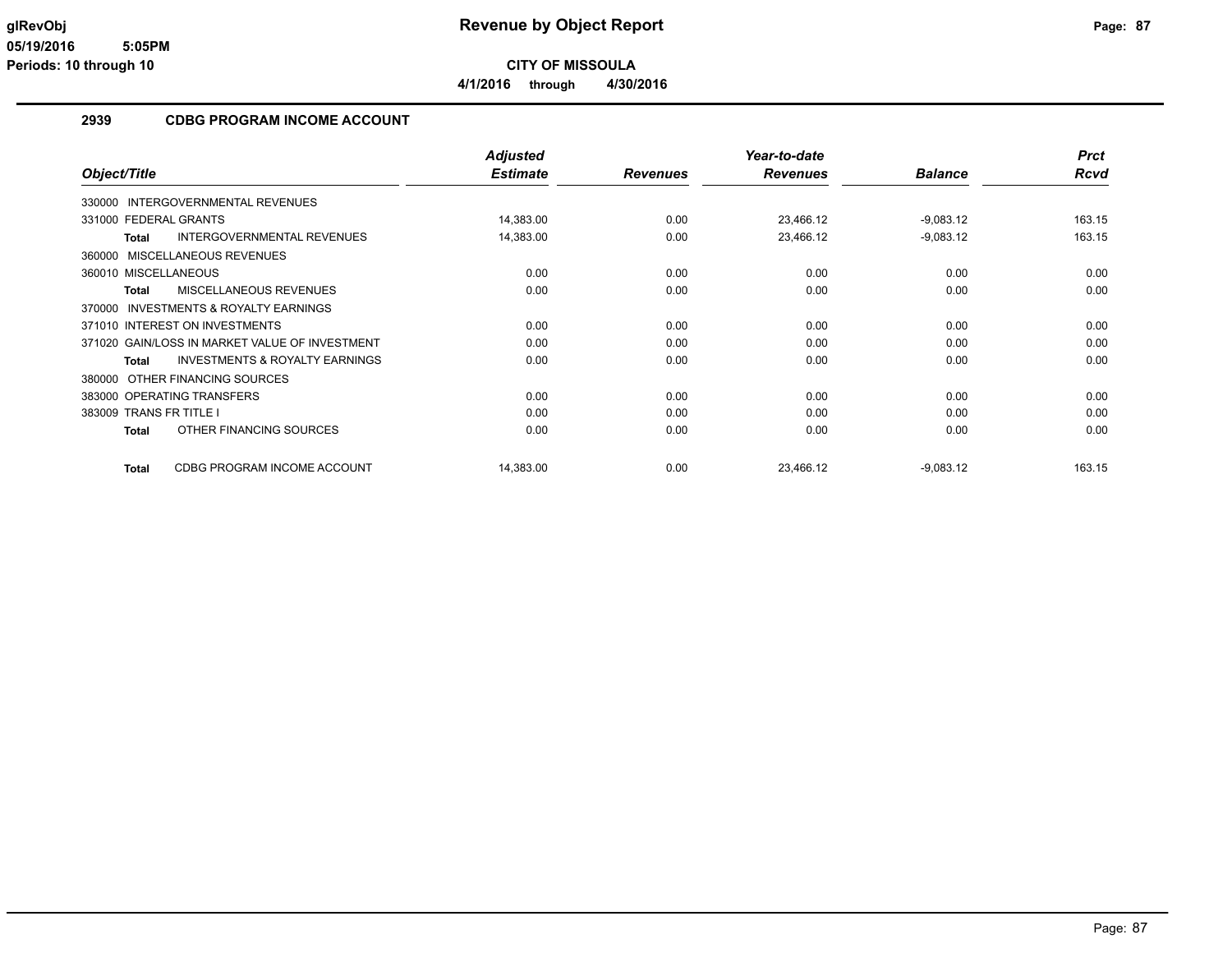**4/1/2016 through 4/30/2016**

### **2940 CDBG FUND**

**2940 CDBG FUND**

|                                                     | <b>Adjusted</b> |                 | Year-to-date    |                | <b>Prct</b> |
|-----------------------------------------------------|-----------------|-----------------|-----------------|----------------|-------------|
| Object/Title                                        | <b>Estimate</b> | <b>Revenues</b> | <b>Revenues</b> | <b>Balance</b> | <b>Rcvd</b> |
| 330000 INTERGOVERNMENTAL REVENUES                   |                 |                 |                 |                |             |
| 331010 ENTITLEMENT - CDBG                           | 405,605.00      | 34,131.22       | 545,185.85      | -139,580.85    | 134.41      |
| 331012 ARRA/CDBG STIMULUS REVENUE                   | 0.00            | 0.00            | 0.00            | 0.00           | 0.00        |
| <b>INTERGOVERNMENTAL REVENUES</b><br>Total          | 405,605.00      | 34,131.22       | 545,185.85      | $-139,580.85$  | 134.41      |
| MISCELLANEOUS REVENUES<br>360000                    |                 |                 |                 |                |             |
| 360010 MISCELLANEOUS                                | 0.00            | 0.00            | 0.00            | 0.00           | 0.00        |
| <b>MISCELLANEOUS REVENUES</b><br>Total              | 0.00            | 0.00            | 0.00            | 0.00           | 0.00        |
| <b>INVESTMENTS &amp; ROYALTY EARNINGS</b><br>370000 |                 |                 |                 |                |             |
| 371010 INTEREST ON INVESTMENTS                      | 0.00            | 0.00            | 0.00            | 0.00           | 0.00        |
| <b>INVESTMENTS &amp; ROYALTY EARNINGS</b><br>Total  | 0.00            | 0.00            | 0.00            | 0.00           | 0.00        |
| 380000 OTHER FINANCING SOURCES                      |                 |                 |                 |                |             |
| 383000 OPERATING TRANSFERS                          | 158,650.00      | 0.00            | 19.239.31       | 139.410.69     | 12.13       |
| 383009 TRANS FR TITLE I                             | 0.00            | 0.00            | 0.00            | 0.00           | 0.00        |
| OTHER FINANCING SOURCES<br>Total                    | 158,650.00      | 0.00            | 19,239.31       | 139,410.69     | 12.13       |
| <b>CDBG FUND</b><br>Total                           | 564,255.00      | 34,131.22       | 564,425.16      | $-170.16$      | 100.03      |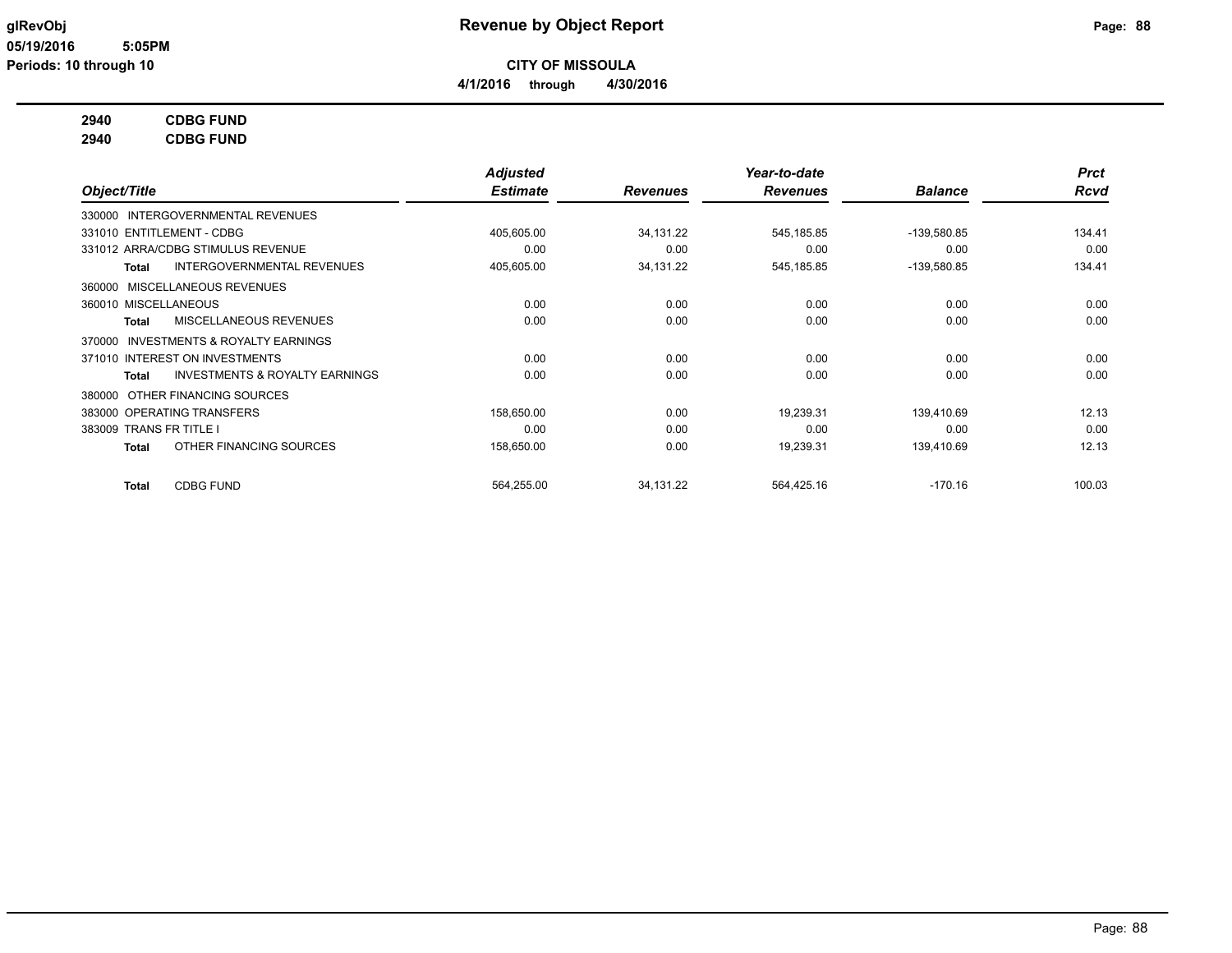**CITY OF MISSOULA**

**4/1/2016 through 4/30/2016**

### **2940 CDBG FUND**

|                                                    | <b>Adjusted</b> |                 | Year-to-date    |                | <b>Prct</b> |
|----------------------------------------------------|-----------------|-----------------|-----------------|----------------|-------------|
| Object/Title                                       | <b>Estimate</b> | <b>Revenues</b> | <b>Revenues</b> | <b>Balance</b> | Rcvd        |
| 330000 INTERGOVERNMENTAL REVENUES                  |                 |                 |                 |                |             |
| 331010 ENTITLEMENT - CDBG                          | 405,605.00      | 34,131.22       | 545,185.85      | -139,580.85    | 134.41      |
| 331012 ARRA/CDBG STIMULUS REVENUE                  | 0.00            | 0.00            | 0.00            | 0.00           | 0.00        |
| INTERGOVERNMENTAL REVENUES<br>Total                | 405,605.00      | 34,131.22       | 545,185.85      | -139,580.85    | 134.41      |
| 360000 MISCELLANEOUS REVENUES                      |                 |                 |                 |                |             |
| 360010 MISCELLANEOUS                               | 0.00            | 0.00            | 0.00            | 0.00           | 0.00        |
| MISCELLANEOUS REVENUES<br>Total                    | 0.00            | 0.00            | 0.00            | 0.00           | 0.00        |
| INVESTMENTS & ROYALTY EARNINGS<br>370000           |                 |                 |                 |                |             |
| 371010 INTEREST ON INVESTMENTS                     | 0.00            | 0.00            | 0.00            | 0.00           | 0.00        |
| <b>INVESTMENTS &amp; ROYALTY EARNINGS</b><br>Total | 0.00            | 0.00            | 0.00            | 0.00           | 0.00        |
| 380000 OTHER FINANCING SOURCES                     |                 |                 |                 |                |             |
| 383000 OPERATING TRANSFERS                         | 158,650.00      | 0.00            | 19,239.31       | 139,410.69     | 12.13       |
| 383009 TRANS FR TITLE I                            | 0.00            | 0.00            | 0.00            | 0.00           | 0.00        |
| OTHER FINANCING SOURCES<br>Total                   | 158,650.00      | 0.00            | 19,239.31       | 139,410.69     | 12.13       |
| <b>CDBG FUND</b><br>Total                          | 564,255.00      | 34,131.22       | 564.425.16      | $-170.16$      | 100.03      |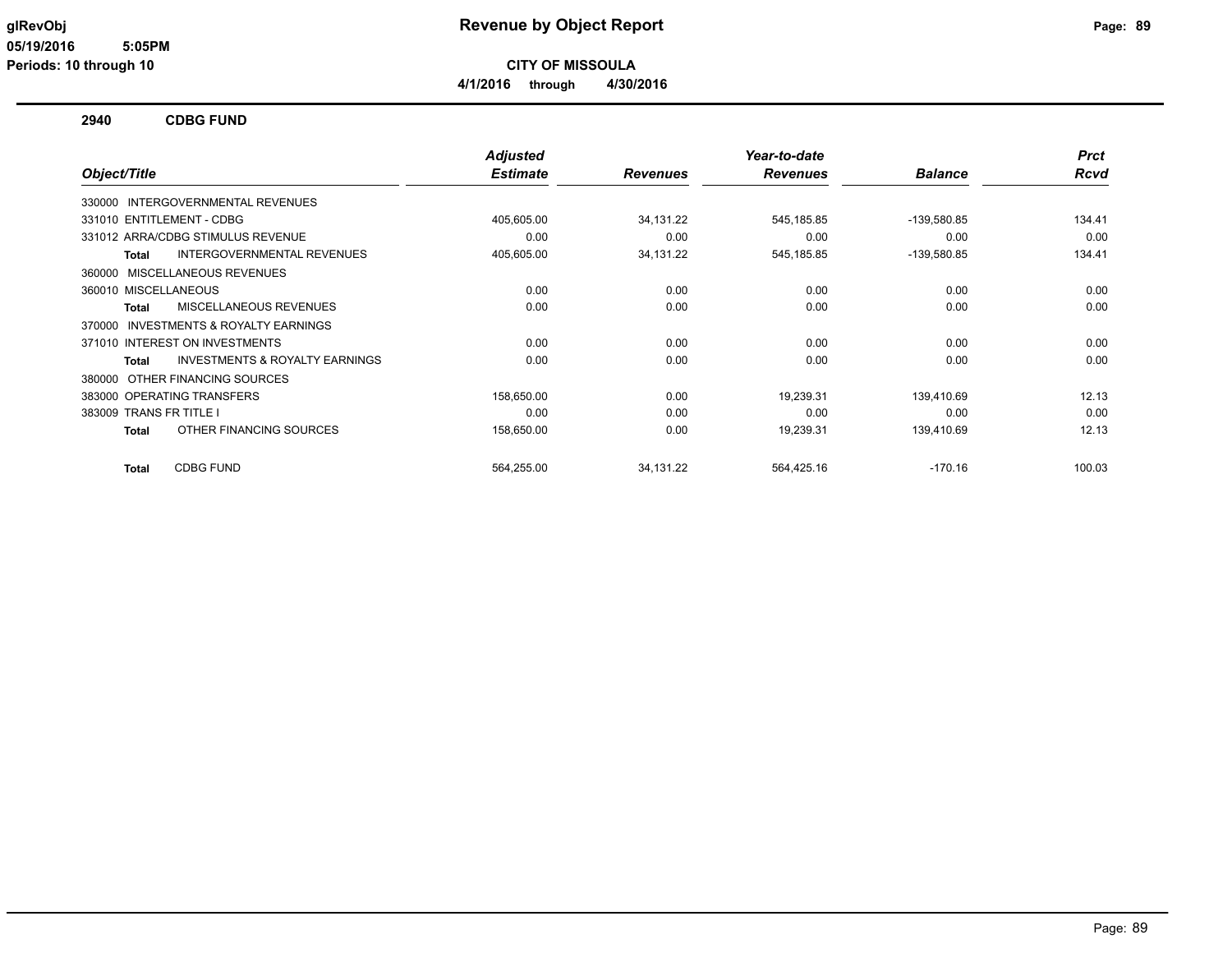**CITY OF MISSOULA**

**4/1/2016 through 4/30/2016**

#### **2941 HOME FUND**

**2941 HOME FUND**

|                                |                                           | <b>Adjusted</b> |                 | Year-to-date    |                | <b>Prct</b> |
|--------------------------------|-------------------------------------------|-----------------|-----------------|-----------------|----------------|-------------|
| Object/Title                   |                                           | <b>Estimate</b> | <b>Revenues</b> | <b>Revenues</b> | <b>Balance</b> | <b>Rcvd</b> |
|                                | 330000 INTERGOVERNMENTAL REVENUES         |                 |                 |                 |                |             |
|                                | 330000 INTERGOVERNMENTAL REVENUES         | 57,921.00       | 15,473.63       | 34,796.80       | 23,124.20      | 60.08       |
|                                | 331016 HOMEWORD 1800 PHILLIPS             | 0.00            | 0.00            | 0.00            | 0.00           | 0.00        |
| 331033 WORD                    |                                           | 0.00            | 3,741.87        | 8,738.57        | $-8,738.57$    | 0.00        |
|                                | 334145 WESTERN MT MENTAL HEALTH CTR       | 0.00            | 0.00            | 0.00            | 0.00           | 0.00        |
|                                | 334149 MISSOULA HOMEOWNERSHIP PROGRAM     | 335,666.00      | 0.00            | 0.00            | 335,666.00     | 0.00        |
|                                | 334153 FY14 DISTRICT XI HRC TBRA          | 0.00            | 0.00            | 1,667.00        | $-1,667.00$    | 0.00        |
|                                | 334154 HOMEWORD SWEETGRASS                | 0.00            | 0.00            | 156,750.00      | $-156,750.00$  | 0.00        |
| 334155 FY08 NMCDC              |                                           | 0.00            | 0.00            | 0.00            | 0.00           | 0.00        |
|                                | 334156 HOME PROGRAM INCOME                | 0.00            | 0.00            | 0.00            | 0.00           | 0.00        |
| 334157 FY09 MHA                |                                           | 0.00            | 0.00            | 0.00            | 0.00           | 0.00        |
| 334159 FY09 HOMEWORD           |                                           | 0.00            | 0.00            | 0.00            | 0.00           | 0.00        |
| 334160 FY09 NMCDC              |                                           | 0.00            | 0.00            | 0.00            | 0.00           | 0.00        |
|                                | 334161 FY10 DISTRICT XI HRC               | 0.00            | 0.00            | 0.00            | 0.00           | 0.00        |
|                                | 334163 FY10 homeWORD/SOLSTICE APT         | 0.00            | 0.00            | 0.00            | 0.00           | 0.00        |
| Total                          | <b>INTERGOVERNMENTAL REVENUES</b>         | 393,587.00      | 19,215.50       | 201,952.37      | 191,634.63     | 51.31       |
|                                | 340000 CHARGES FOR SERVICES               |                 |                 |                 |                |             |
| 341450 *** Title Not Found *** |                                           | 0.00            | 0.00            | 0.00            | 0.00           | 0.00        |
| <b>Total</b>                   | <b>CHARGES FOR SERVICES</b>               | 0.00            | 0.00            | 0.00            | 0.00           | 0.00        |
|                                | 360000 MISCELLANEOUS REVENUES             |                 |                 |                 |                |             |
| 360010 MISCELLANEOUS           |                                           | 0.00            | 0.00            | 0.00            | 0.00           | 0.00        |
| <b>Total</b>                   | <b>MISCELLANEOUS REVENUES</b>             | 0.00            | 0.00            | 0.00            | 0.00           | 0.00        |
| 370000                         | <b>INVESTMENTS &amp; ROYALTY EARNINGS</b> |                 |                 |                 |                |             |
| 371020                         | GAIN/LOSS IN MARKET VALUE OF INVESTMENTS  | 0.00            | 0.00            | 0.00            | 0.00           | 0.00        |
| <b>Total</b>                   | <b>INVESTMENTS &amp; ROYALTY EARNINGS</b> | 0.00            | 0.00            | 0.00            | 0.00           | 0.00        |
| <b>Total</b>                   | <b>HOME FUND</b>                          | 393,587.00      | 19,215.50       | 201,952.37      | 191,634.63     | 51.31       |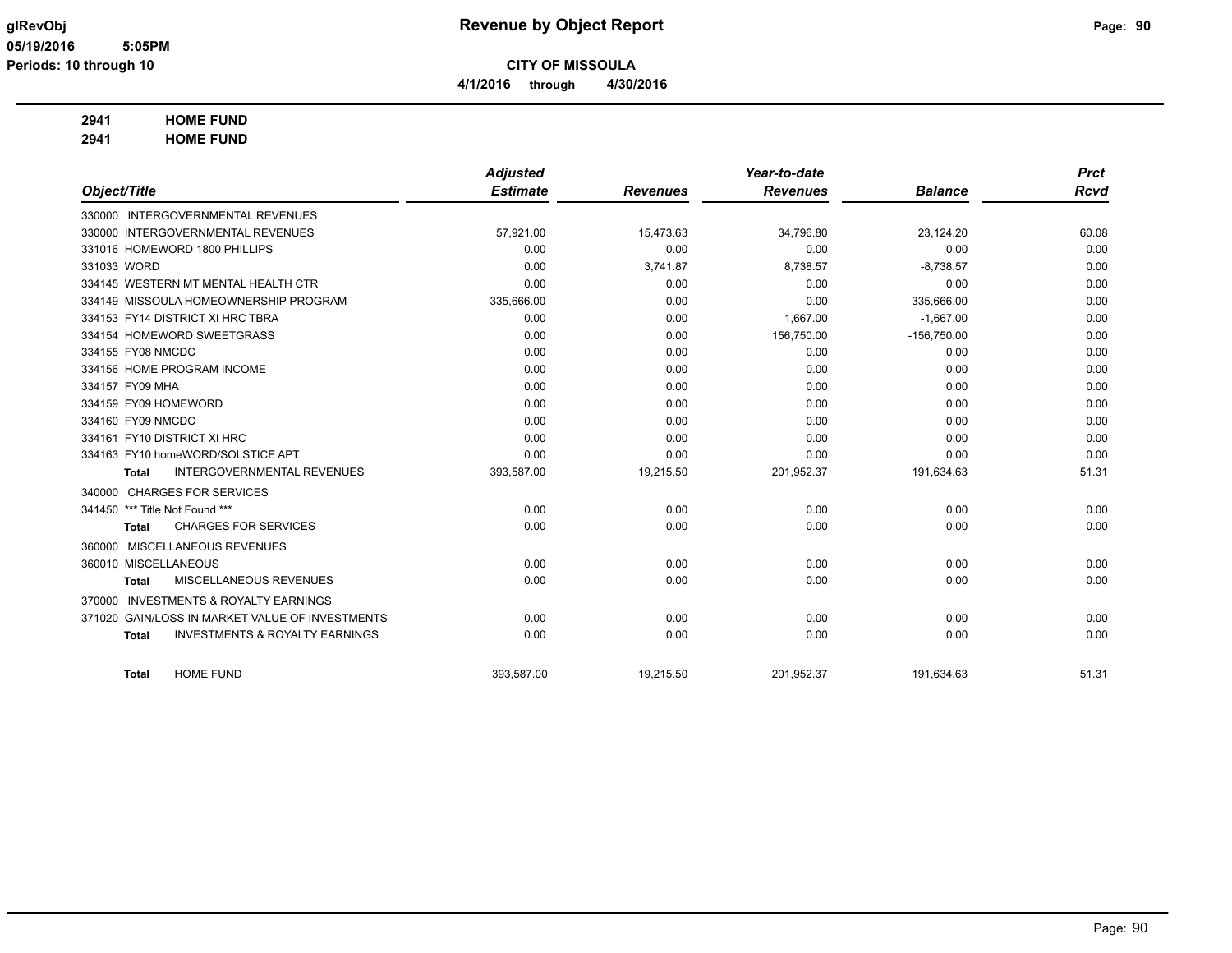**CITY OF MISSOULA 4/1/2016 through 4/30/2016**

**2941 HOME FUND**

|                                                           | <b>Adjusted</b> |                 | Year-to-date    |                | <b>Prct</b> |
|-----------------------------------------------------------|-----------------|-----------------|-----------------|----------------|-------------|
| Object/Title                                              | <b>Estimate</b> | <b>Revenues</b> | <b>Revenues</b> | <b>Balance</b> | <b>Rcvd</b> |
| 330000 INTERGOVERNMENTAL REVENUES                         |                 |                 |                 |                |             |
| 330000 INTERGOVERNMENTAL REVENUES                         | 57,921.00       | 15,473.63       | 34,796.80       | 23,124.20      | 60.08       |
| 331016 HOMEWORD 1800 PHILLIPS                             | 0.00            | 0.00            | 0.00            | 0.00           | 0.00        |
| 331033 WORD                                               | 0.00            | 3,741.87        | 8,738.57        | $-8,738.57$    | 0.00        |
| 334145 WESTERN MT MENTAL HEALTH CTR                       | 0.00            | 0.00            | 0.00            | 0.00           | 0.00        |
| 334149 MISSOULA HOMEOWNERSHIP PROGRAM                     | 335,666.00      | 0.00            | 0.00            | 335,666.00     | 0.00        |
| 334153 FY14 DISTRICT XI HRC TBRA                          | 0.00            | 0.00            | 1,667.00        | $-1,667.00$    | 0.00        |
| 334154 HOMEWORD SWEETGRASS                                | 0.00            | 0.00            | 156,750.00      | $-156,750.00$  | 0.00        |
| 334155 FY08 NMCDC                                         | 0.00            | 0.00            | 0.00            | 0.00           | 0.00        |
| 334156 HOME PROGRAM INCOME                                | 0.00            | 0.00            | 0.00            | 0.00           | 0.00        |
| 334157 FY09 MHA                                           | 0.00            | 0.00            | 0.00            | 0.00           | 0.00        |
| 334159 FY09 HOMEWORD                                      | 0.00            | 0.00            | 0.00            | 0.00           | 0.00        |
| 334160 FY09 NMCDC                                         | 0.00            | 0.00            | 0.00            | 0.00           | 0.00        |
| 334161 FY10 DISTRICT XI HRC                               | 0.00            | 0.00            | 0.00            | 0.00           | 0.00        |
| 334163 FY10 homeWORD/SOLSTICE APT                         | 0.00            | 0.00            | 0.00            | 0.00           | 0.00        |
| INTERGOVERNMENTAL REVENUES<br>Total                       | 393,587.00      | 19,215.50       | 201,952.37      | 191,634.63     | 51.31       |
| 340000 CHARGES FOR SERVICES                               |                 |                 |                 |                |             |
| 341450 *** Title Not Found ***                            | 0.00            | 0.00            | 0.00            | 0.00           | 0.00        |
| <b>CHARGES FOR SERVICES</b><br><b>Total</b>               | 0.00            | 0.00            | 0.00            | 0.00           | 0.00        |
| 360000 MISCELLANEOUS REVENUES                             |                 |                 |                 |                |             |
| 360010 MISCELLANEOUS                                      | 0.00            | 0.00            | 0.00            | 0.00           | 0.00        |
| MISCELLANEOUS REVENUES<br><b>Total</b>                    | 0.00            | 0.00            | 0.00            | 0.00           | 0.00        |
| 370000 INVESTMENTS & ROYALTY EARNINGS                     |                 |                 |                 |                |             |
| GAIN/LOSS IN MARKET VALUE OF INVESTMENT<br>371020         | 0.00            | 0.00            | 0.00            | 0.00           | 0.00        |
| <b>INVESTMENTS &amp; ROYALTY EARNINGS</b><br><b>Total</b> | 0.00            | 0.00            | 0.00            | 0.00           | 0.00        |
| <b>HOME FUND</b><br><b>Total</b>                          | 393,587.00      | 19,215.50       | 201,952.37      | 191,634.63     | 51.31       |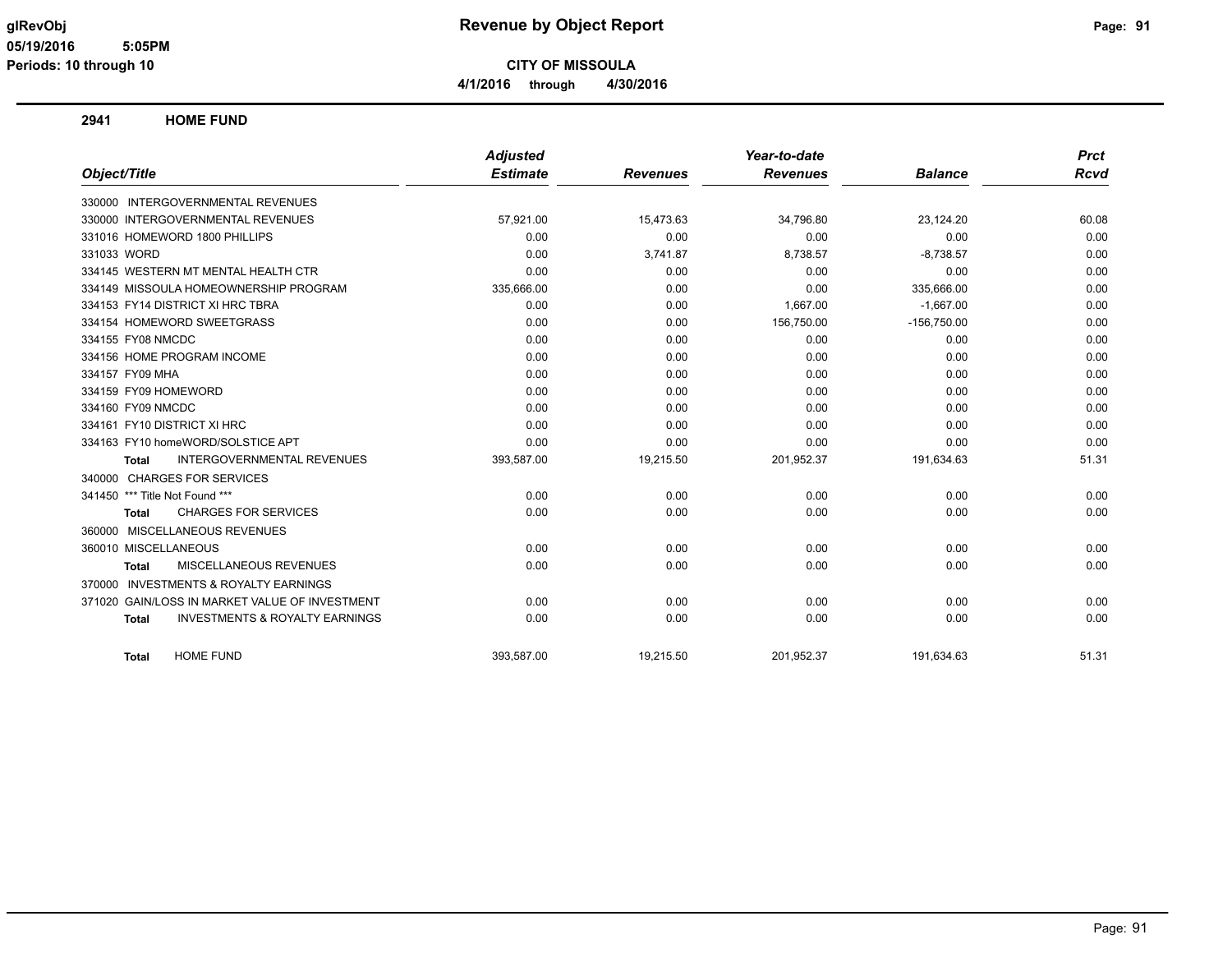**4/1/2016 through 4/30/2016**

### **2942 ADDI PROGRAM**

**2942 ADDI PROGRAM**

|                                                 | <b>Adjusted</b> |          | Year-to-date    |                | <b>Prct</b> |
|-------------------------------------------------|-----------------|----------|-----------------|----------------|-------------|
| Object/Title                                    | <b>Estimate</b> | Revenues | <b>Revenues</b> | <b>Balance</b> | <b>Rcvd</b> |
| 330000 INTERGOVERNMENTAL REVENUES               |                 |          |                 |                |             |
| 330000 INTERGOVERNMENTAL REVENUES               | 0.00            | 0.00     | 0.00            | 0.00           | 0.00        |
| 334146 ADDI FUNDS-1ST TIME HOMEBUYERS           | 12.846.00       | 0.00     | 0.00            | 12.846.00      | 0.00        |
| INTERGOVERNMENTAL REVENUES<br>Total             | 12.846.00       | 0.00     | 0.00            | 12.846.00      | 0.00        |
| 370000 INVESTMENTS & ROYALTY EARNINGS           |                 |          |                 |                |             |
| 371010 INTEREST ON INVESTMENTS                  | 0.00            | 0.00     | 0.00            | 0.00           | 0.00        |
| 371020 GAIN/LOSS IN MARKET VALUE OF INVESTMENTS | 0.00            | 0.00     | 0.00            | 0.00           | 0.00        |
| INVESTMENTS & ROYALTY EARNINGS<br>Total         | 0.00            | 0.00     | 0.00            | 0.00           | 0.00        |
| <b>ADDI PROGRAM</b><br>Total                    | 12.846.00       | 0.00     | 0.00            | 12.846.00      | 0.00        |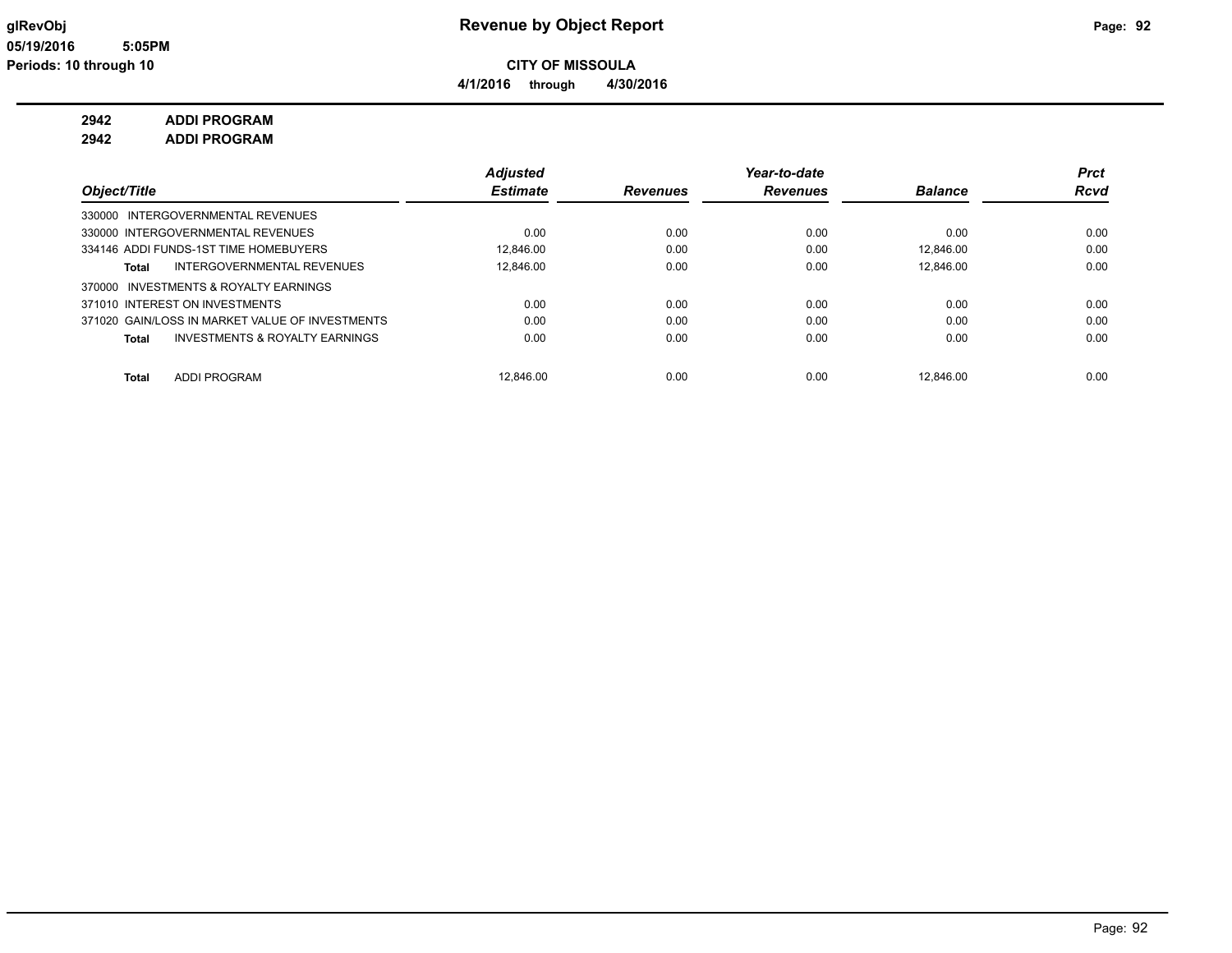**CITY OF MISSOULA**

**4/1/2016 through 4/30/2016**

#### **2942 ADDI PROGRAM**

|                                                | <b>Adjusted</b> |                 | Year-to-date    |                | <b>Prct</b> |
|------------------------------------------------|-----------------|-----------------|-----------------|----------------|-------------|
| Object/Title                                   | <b>Estimate</b> | <b>Revenues</b> | <b>Revenues</b> | <b>Balance</b> | Rcvd        |
| 330000 INTERGOVERNMENTAL REVENUES              |                 |                 |                 |                |             |
| 330000 INTERGOVERNMENTAL REVENUES              | 0.00            | 0.00            | 0.00            | 0.00           | 0.00        |
| 334146 ADDI FUNDS-1ST TIME HOMEBUYERS          | 12.846.00       | 0.00            | 0.00            | 12.846.00      | 0.00        |
| INTERGOVERNMENTAL REVENUES<br>Total            | 12.846.00       | 0.00            | 0.00            | 12.846.00      | 0.00        |
| INVESTMENTS & ROYALTY EARNINGS<br>370000       |                 |                 |                 |                |             |
| 371010 INTEREST ON INVESTMENTS                 | 0.00            | 0.00            | 0.00            | 0.00           | 0.00        |
| 371020 GAIN/LOSS IN MARKET VALUE OF INVESTMENT | 0.00            | 0.00            | 0.00            | 0.00           | 0.00        |
| INVESTMENTS & ROYALTY EARNINGS<br>Total        | 0.00            | 0.00            | 0.00            | 0.00           | 0.00        |
| <b>ADDI PROGRAM</b><br><b>Total</b>            | 12.846.00       | 0.00            | 0.00            | 12.846.00      | 0.00        |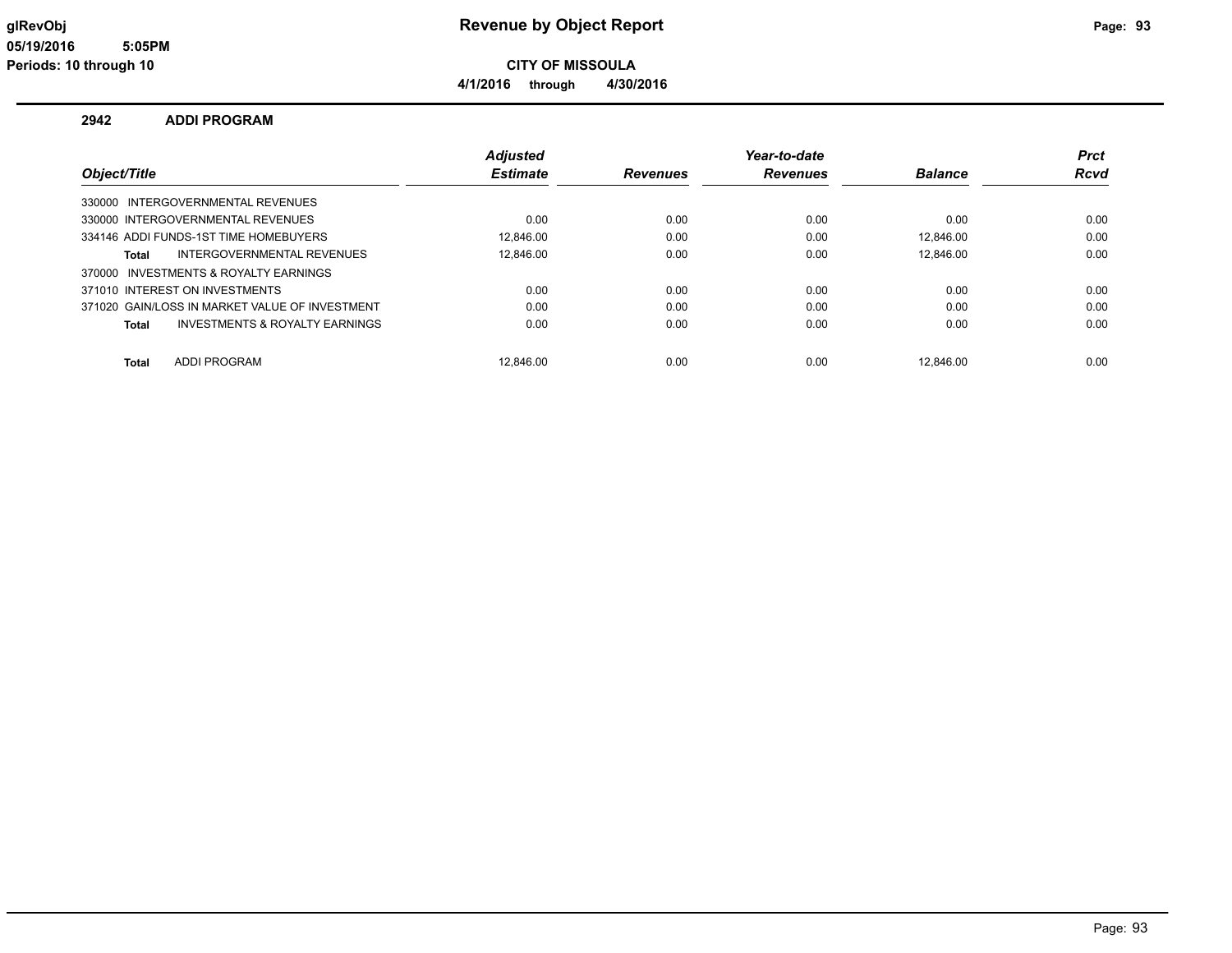**4/1/2016 through 4/30/2016**

### **2943 CITY HOME PROGRAM INCOME**

**2943 CITY HOME PROGRAM INCOME**

|                                         | <b>Adiusted</b> |                 | Year-to-date    |                | <b>Prct</b> |
|-----------------------------------------|-----------------|-----------------|-----------------|----------------|-------------|
| Object/Title                            | <b>Estimate</b> | <b>Revenues</b> | <b>Revenues</b> | <b>Balance</b> | <b>Rcvd</b> |
| 330000 INTERGOVERNMENTAL REVENUES       |                 |                 |                 |                |             |
| 334156 *** Title Not Found ***          | 31,500.00       | 0.00            | 0.00            | 31,500.00      | 0.00        |
| INTERGOVERNMENTAL REVENUES<br>Total     | 31,500.00       | 0.00            | 0.00            | 31,500.00      | 0.00        |
| 360000 MISCELLANEOUS REVENUES           |                 |                 |                 |                |             |
| 360005 LOAN REPAYMENTS                  | 0.00            | 0.00            | 25.242.50       | $-25.242.50$   | 0.00        |
| 360010 MISCELLANEOUS                    | 0.00            | 66.67           | 533.36          | -533.36        | 0.00        |
| MISCELLANEOUS REVENUES<br>Total         | 0.00            | 66.67           | 25.775.86       | $-25,775.86$   | 0.00        |
| 380000 OTHER FINANCING SOURCES          |                 |                 |                 |                |             |
| 383000 OPERATING TRANSFERS              | 0.00            | 0.00            | 66.67           | $-66.67$       | 0.00        |
| OTHER FINANCING SOURCES<br><b>Total</b> | 0.00            | 0.00            | 66.67           | $-66.67$       | 0.00        |
| CITY HOME PROGRAM INCOME<br>Total       | 31.500.00       | 66.67           | 25.842.53       | 5,657.47       | 82.04       |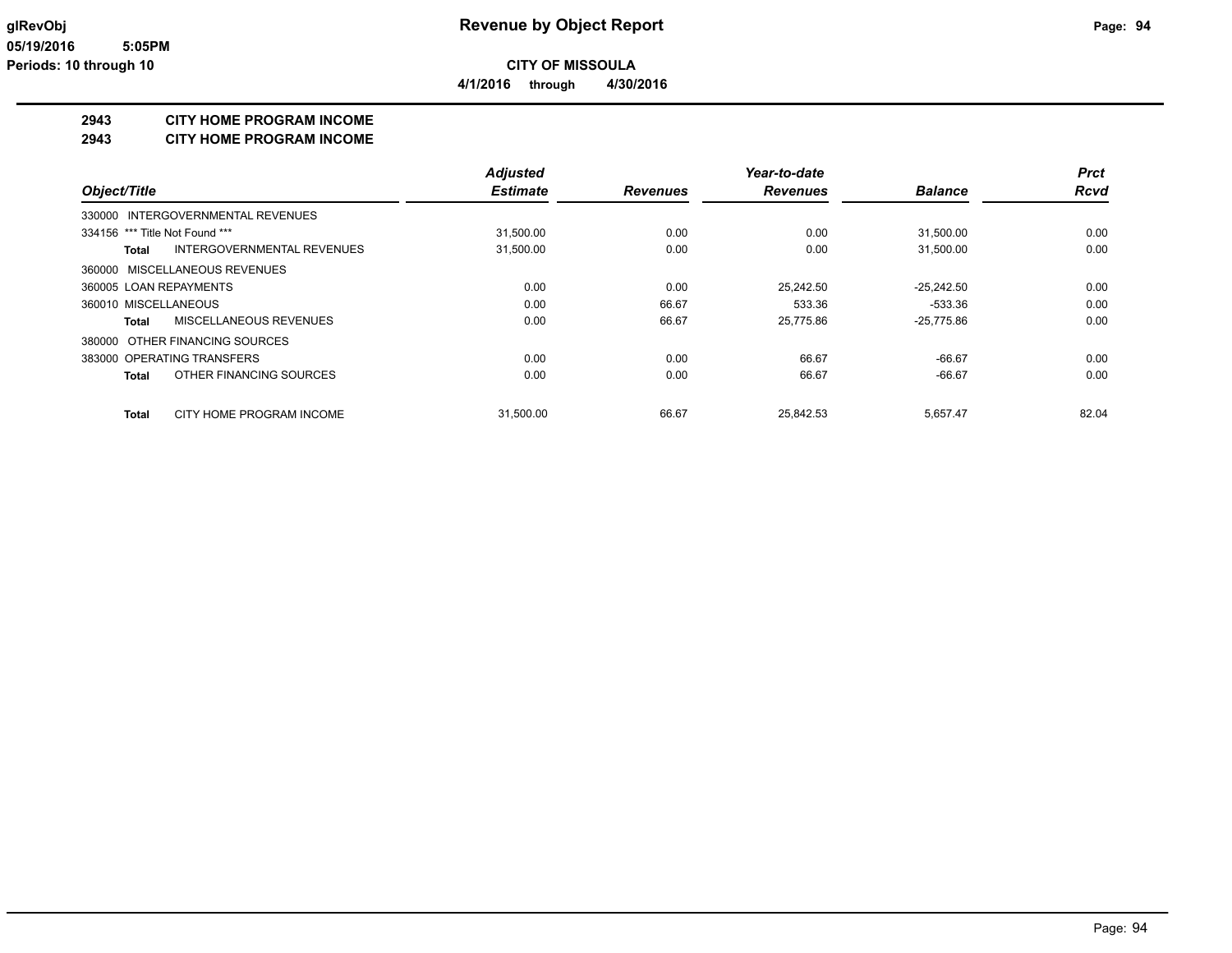**4/1/2016 through 4/30/2016**

### **2943 CITY HOME PROGRAM INCOME**

|                                |                                   | <b>Adjusted</b> |                 | Year-to-date    |                | <b>Prct</b> |
|--------------------------------|-----------------------------------|-----------------|-----------------|-----------------|----------------|-------------|
| Object/Title                   |                                   | <b>Estimate</b> | <b>Revenues</b> | <b>Revenues</b> | <b>Balance</b> | Rcvd        |
|                                | 330000 INTERGOVERNMENTAL REVENUES |                 |                 |                 |                |             |
| 334156 *** Title Not Found *** |                                   | 31,500.00       | 0.00            | 0.00            | 31,500.00      | 0.00        |
| Total                          | INTERGOVERNMENTAL REVENUES        | 31,500.00       | 0.00            | 0.00            | 31,500.00      | 0.00        |
|                                | 360000 MISCELLANEOUS REVENUES     |                 |                 |                 |                |             |
| 360005 LOAN REPAYMENTS         |                                   | 0.00            | 0.00            | 25.242.50       | $-25.242.50$   | 0.00        |
| 360010 MISCELLANEOUS           |                                   | 0.00            | 66.67           | 533.36          | $-533.36$      | 0.00        |
| Total                          | MISCELLANEOUS REVENUES            | 0.00            | 66.67           | 25,775.86       | $-25,775.86$   | 0.00        |
|                                | 380000 OTHER FINANCING SOURCES    |                 |                 |                 |                |             |
|                                | 383000 OPERATING TRANSFERS        | 0.00            | 0.00            | 66.67           | $-66.67$       | 0.00        |
| Total                          | OTHER FINANCING SOURCES           | 0.00            | 0.00            | 66.67           | $-66.67$       | 0.00        |
| Total                          | CITY HOME PROGRAM INCOME          | 31,500.00       | 66.67           | 25.842.53       | 5,657.47       | 82.04       |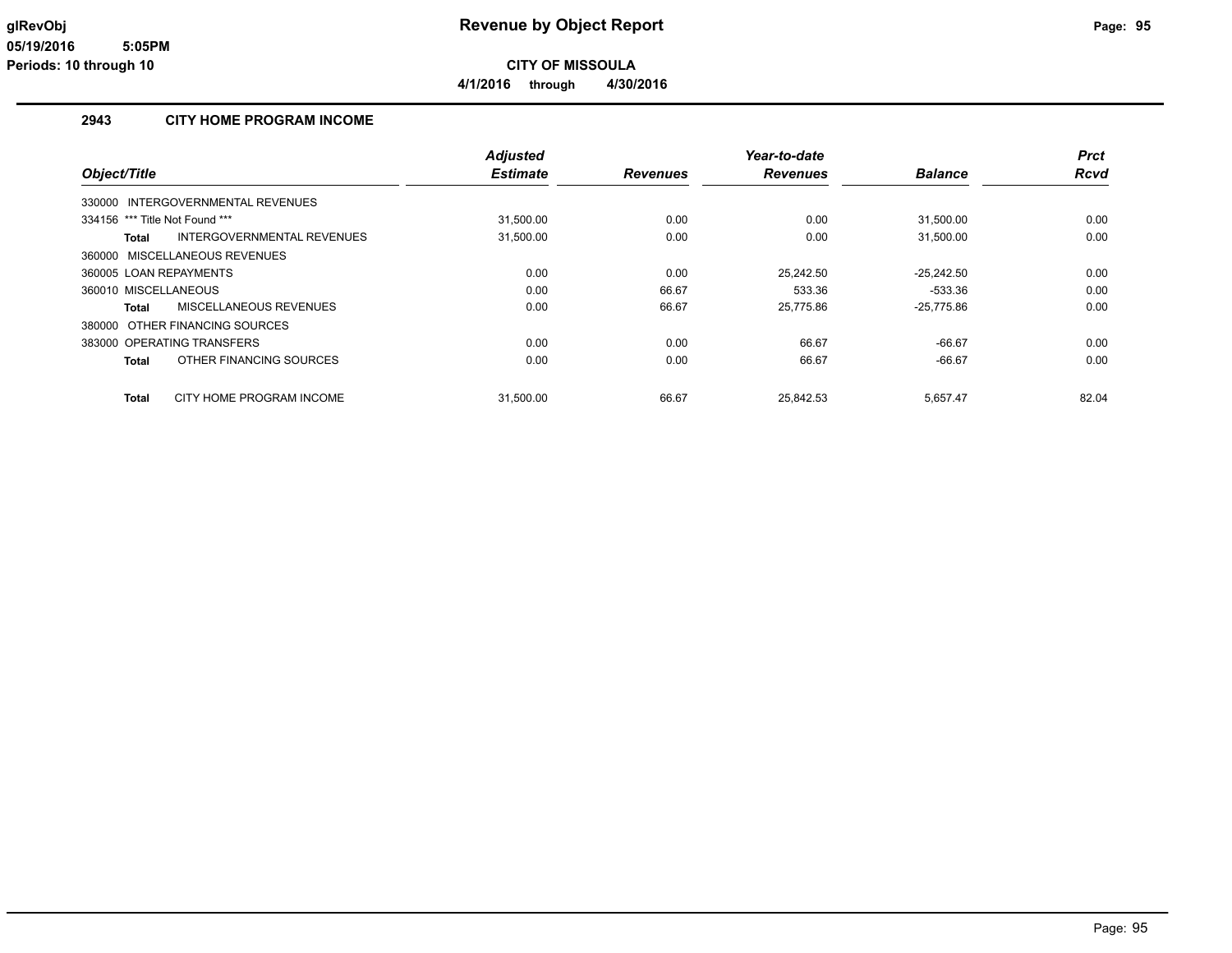**4/1/2016 through 4/30/2016**

# **2944 NEIGHBORHOOD STABILIZATION PROGRAM**

### **2944 NEIGHBORHOOD STABILIZATION PROGRAM**

|                                             | <b>Adjusted</b> |                 | Year-to-date    |                | <b>Prct</b> |
|---------------------------------------------|-----------------|-----------------|-----------------|----------------|-------------|
| Object/Title                                | <b>Estimate</b> | <b>Revenues</b> | <b>Revenues</b> | <b>Balance</b> | <b>Rcvd</b> |
| 330000 INTERGOVERNMENTAL REVENUES           |                 |                 |                 |                |             |
| 331011 NSP GRANT/SILVERTIP PROJECT          | 0.00            | 0.00            | 0.00            | 0.00           | 0.00        |
| 331017 HUD 6.7M/SILVERTIP APTS              | 0.00            | 0.00            | 0.00            | 0.00           | 0.00        |
| 331018 MHA 1M/SILVERTIP APTS                | 0.00            | 0.00            | 0.00            | 0.00           | 0.00        |
| INTERGOVERNMENTAL REVENUES<br>Total         | 0.00            | 0.00            | 0.00            | 0.00           | 0.00        |
|                                             |                 |                 |                 |                |             |
| NEIGHBORHOOD STABILIZATION PROGRAM<br>Total | 0.00            | 0.00            | 0.00            | 0.00           | 0.00        |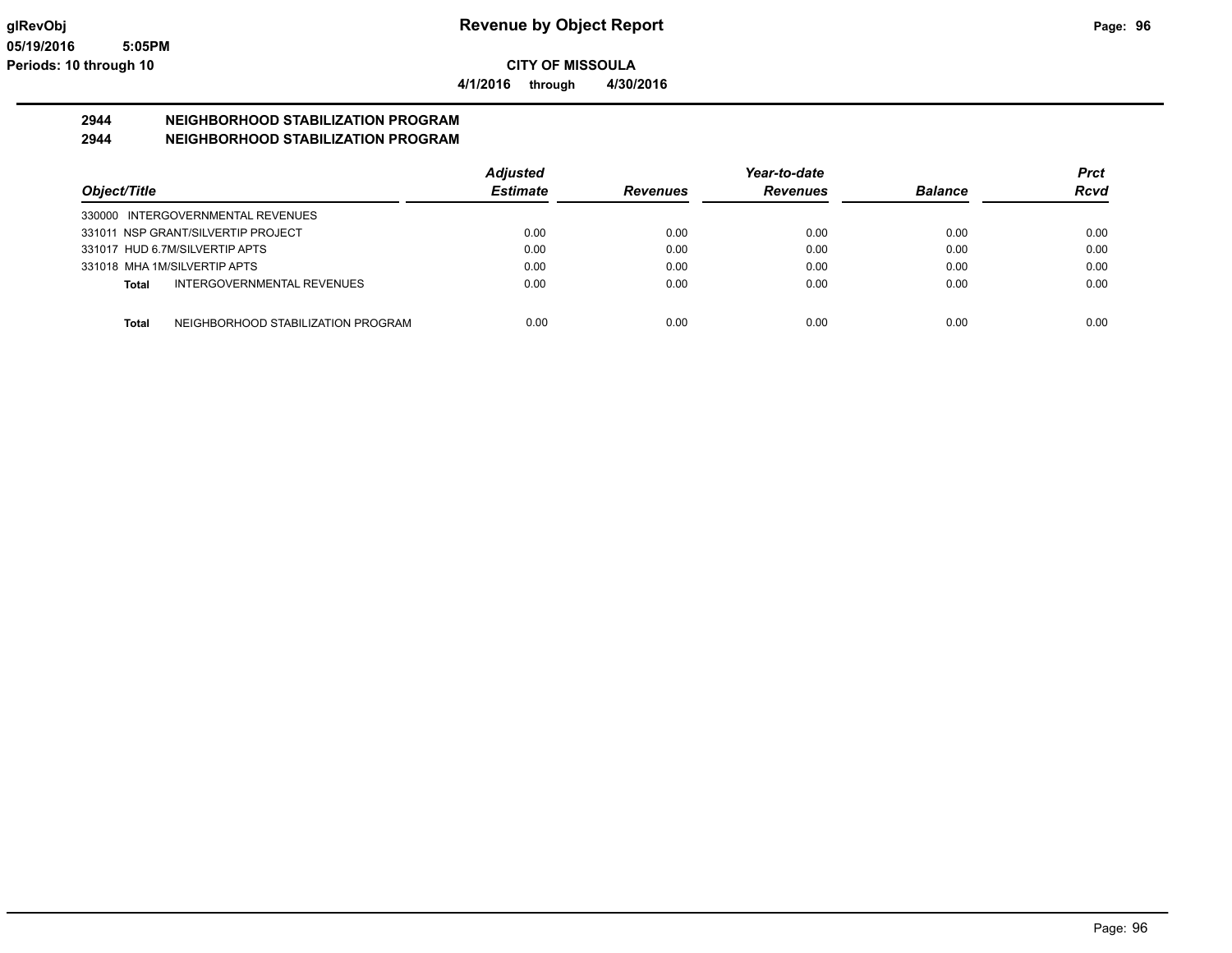**4/1/2016 through 4/30/2016**

#### **2944 NEIGHBORHOOD STABILIZATION PROGRAM**

| Object/Title |                                    | <b>Adjusted</b><br><b>Estimate</b> | <b>Revenues</b> | Year-to-date<br><b>Revenues</b> | <b>Balance</b> | <b>Prct</b><br><b>Rcvd</b> |
|--------------|------------------------------------|------------------------------------|-----------------|---------------------------------|----------------|----------------------------|
|              | 330000 INTERGOVERNMENTAL REVENUES  |                                    |                 |                                 |                |                            |
|              | 331011 NSP GRANT/SILVERTIP PROJECT | 0.00                               | 0.00            | 0.00                            | 0.00           | 0.00                       |
|              | 331017 HUD 6.7M/SILVERTIP APTS     | 0.00                               | 0.00            | 0.00                            | 0.00           | 0.00                       |
|              | 331018 MHA 1M/SILVERTIP APTS       | 0.00                               | 0.00            | 0.00                            | 0.00           | 0.00                       |
| Total        | INTERGOVERNMENTAL REVENUES         | 0.00                               | 0.00            | 0.00                            | 0.00           | 0.00                       |
| <b>Total</b> | NEIGHBORHOOD STABILIZATION PROGRAM | 0.00                               | 0.00            | 0.00                            | 0.00           | 0.00                       |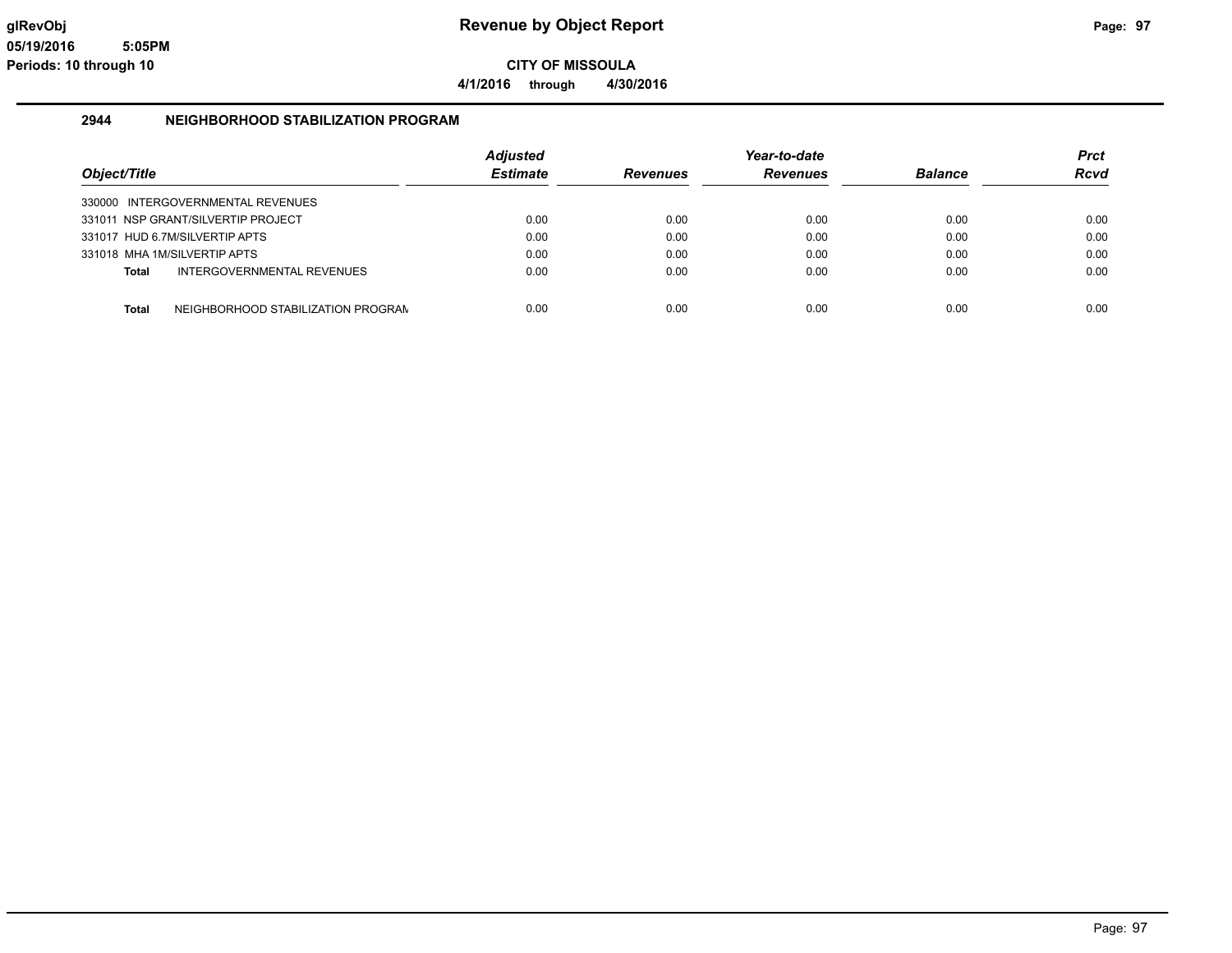**4/1/2016 through 4/30/2016**

**2955 TRANSPORTATION**

| 2955 | <b>TRANSPORTATION</b> |
|------|-----------------------|
|      |                       |

|                                                           | <b>Adjusted</b> |                 | Year-to-date    |                | <b>Prct</b> |
|-----------------------------------------------------------|-----------------|-----------------|-----------------|----------------|-------------|
| Object/Title                                              | <b>Estimate</b> | <b>Revenues</b> | <b>Revenues</b> | <b>Balance</b> | <b>Rcvd</b> |
| 330000 INTERGOVERNMENTAL REVENUES                         |                 |                 |                 |                |             |
| 330000 INTERGOVERNMENTAL REVENUES                         | 0.00            | 0.00            | 0.00            | 0.00           | 0.00        |
| 330005 MUTD GRANT ADMIN FEE                               | 0.00            | 0.00            | 0.00            | 0.00           | 0.00        |
| 331054 FHWA PL GRANT                                      | 650,194.00      | 0.00            | 310,233.79      | 339,960.21     | 47.71       |
| 331055 FTA GRANT                                          | 164.937.00      | 0.00            | 58.081.11       | 106.855.89     | 35.21       |
| 331056 MDT FEDERAL CMAQ                                   | 285,698.00      | 0.00            | 135,622.20      | 150.075.80     | 47.47       |
| 336023 STATE CONTRIB. - PERS                              | 0.00            | 0.00            | 170.89          | $-170.89$      | 0.00        |
| 336030 COUNTY CONTRIBUTION                                | 9,900.00        | 1.500.00        | 30.121.67       | $-20,221.67$   | 304.26      |
| <b>INTERGOVERNMENTAL REVENUES</b><br><b>Total</b>         | 1,110,729.00    | 1,500.00        | 534,229.66      | 576,499.34     | 48.10       |
| <b>MISCELLANEOUS REVENUES</b><br>360000                   |                 |                 |                 |                |             |
| 362000 OTHER MISCELLANEOUS REVENUE                        | 10,000.00       | 0.00            | 0.00            | 10,000.00      | 0.00        |
| 362007 *** Title Not Found ***                            | 0.00            | 0.00            | 920.00          | $-920.00$      | 0.00        |
| 365016 LOCAL MATCH MDT                                    | 30,000.00       | 800.00          | 10,527.70       | 19,472.30      | 35.09       |
| <b>MISCELLANEOUS REVENUES</b><br><b>Total</b>             | 40,000.00       | 800.00          | 11,447.70       | 28,552.30      | 28.62       |
| <b>INVESTMENTS &amp; ROYALTY EARNINGS</b><br>370000       |                 |                 |                 |                |             |
| 371010 INTEREST ON INVESTMENTS                            | 0.00            | 0.00            | 0.00            | 0.00           | 0.00        |
| <b>INVESTMENTS &amp; ROYALTY EARNINGS</b><br><b>Total</b> | 0.00            | 0.00            | 0.00            | 0.00           | 0.00        |
| OTHER FINANCING SOURCES<br>380000                         |                 |                 |                 |                |             |
| 383000 OPERATING TRANSFERS                                | 9.900.00        | 0.00            | 9,900.00        | 0.00           | 100.00      |
| 383029 TRANS FR GENERAL                                   | 82,086.00       | 0.00            | 0.00            | 82.086.00      | 0.00        |
| OTHER FINANCING SOURCES<br><b>Total</b>                   | 91,986.00       | 0.00            | 9,900.00        | 82,086.00      | 10.76       |
| <b>TRANSPORTATION</b><br><b>Total</b>                     | 1,242,715.00    | 2,300.00        | 555,577.36      | 687,137.64     | 44.71       |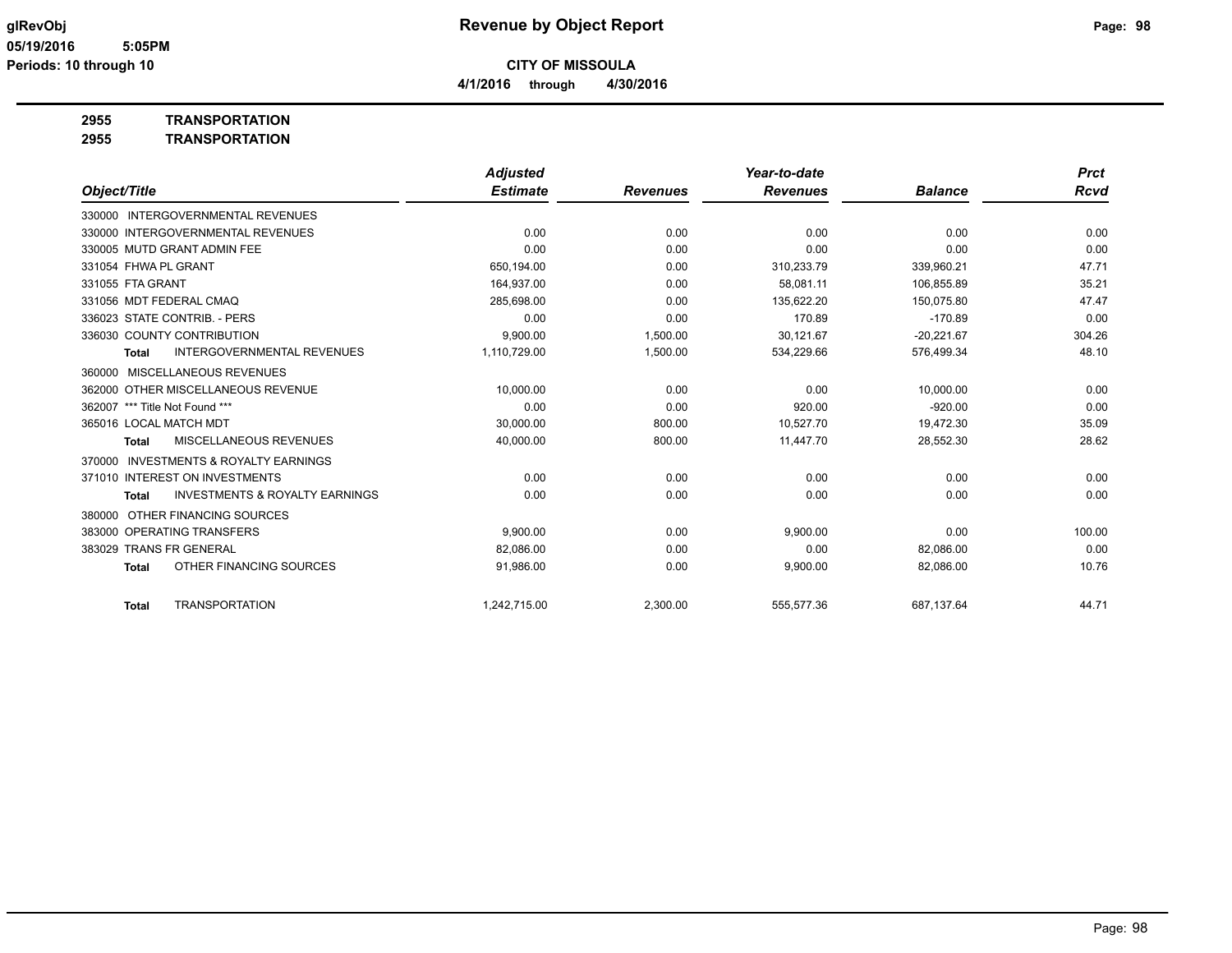**4/1/2016 through 4/30/2016**

#### **2955 TRANSPORTATION**

|                                                           | <b>Adjusted</b> |                 | Year-to-date    |                | <b>Prct</b> |
|-----------------------------------------------------------|-----------------|-----------------|-----------------|----------------|-------------|
| Object/Title                                              | <b>Estimate</b> | <b>Revenues</b> | <b>Revenues</b> | <b>Balance</b> | Rcvd        |
| 330000 INTERGOVERNMENTAL REVENUES                         |                 |                 |                 |                |             |
| 330000 INTERGOVERNMENTAL REVENUES                         | 0.00            | 0.00            | 0.00            | 0.00           | 0.00        |
| 330005 MUTD GRANT ADMIN FEE                               | 0.00            | 0.00            | 0.00            | 0.00           | 0.00        |
| 331054 FHWA PL GRANT                                      | 650,194.00      | 0.00            | 310,233.79      | 339,960.21     | 47.71       |
| 331055 FTA GRANT                                          | 164,937.00      | 0.00            | 58,081.11       | 106,855.89     | 35.21       |
| 331056 MDT FEDERAL CMAQ                                   | 285,698.00      | 0.00            | 135,622.20      | 150,075.80     | 47.47       |
| 336023 STATE CONTRIB. - PERS                              | 0.00            | 0.00            | 170.89          | $-170.89$      | 0.00        |
| 336030 COUNTY CONTRIBUTION                                | 9.900.00        | 1,500.00        | 30,121.67       | $-20,221.67$   | 304.26      |
| <b>INTERGOVERNMENTAL REVENUES</b><br><b>Total</b>         | 1,110,729.00    | 1,500.00        | 534,229.66      | 576,499.34     | 48.10       |
| 360000 MISCELLANEOUS REVENUES                             |                 |                 |                 |                |             |
| 362000 OTHER MISCELLANEOUS REVENUE                        | 10,000.00       | 0.00            | 0.00            | 10,000.00      | 0.00        |
| 362007 *** Title Not Found ***                            | 0.00            | 0.00            | 920.00          | $-920.00$      | 0.00        |
| 365016 LOCAL MATCH MDT                                    | 30,000.00       | 800.00          | 10,527.70       | 19,472.30      | 35.09       |
| MISCELLANEOUS REVENUES<br><b>Total</b>                    | 40,000.00       | 800.00          | 11,447.70       | 28,552.30      | 28.62       |
| <b>INVESTMENTS &amp; ROYALTY EARNINGS</b><br>370000       |                 |                 |                 |                |             |
| 371010 INTEREST ON INVESTMENTS                            | 0.00            | 0.00            | 0.00            | 0.00           | 0.00        |
| <b>INVESTMENTS &amp; ROYALTY EARNINGS</b><br><b>Total</b> | 0.00            | 0.00            | 0.00            | 0.00           | 0.00        |
| OTHER FINANCING SOURCES<br>380000                         |                 |                 |                 |                |             |
| 383000 OPERATING TRANSFERS                                | 9,900.00        | 0.00            | 9,900.00        | 0.00           | 100.00      |
| 383029 TRANS FR GENERAL                                   | 82,086.00       | 0.00            | 0.00            | 82,086.00      | 0.00        |
| OTHER FINANCING SOURCES<br><b>Total</b>                   | 91,986.00       | 0.00            | 9,900.00        | 82,086.00      | 10.76       |
| <b>TRANSPORTATION</b><br><b>Total</b>                     | 1.242.715.00    | 2,300.00        | 555,577.36      | 687,137.64     | 44.71       |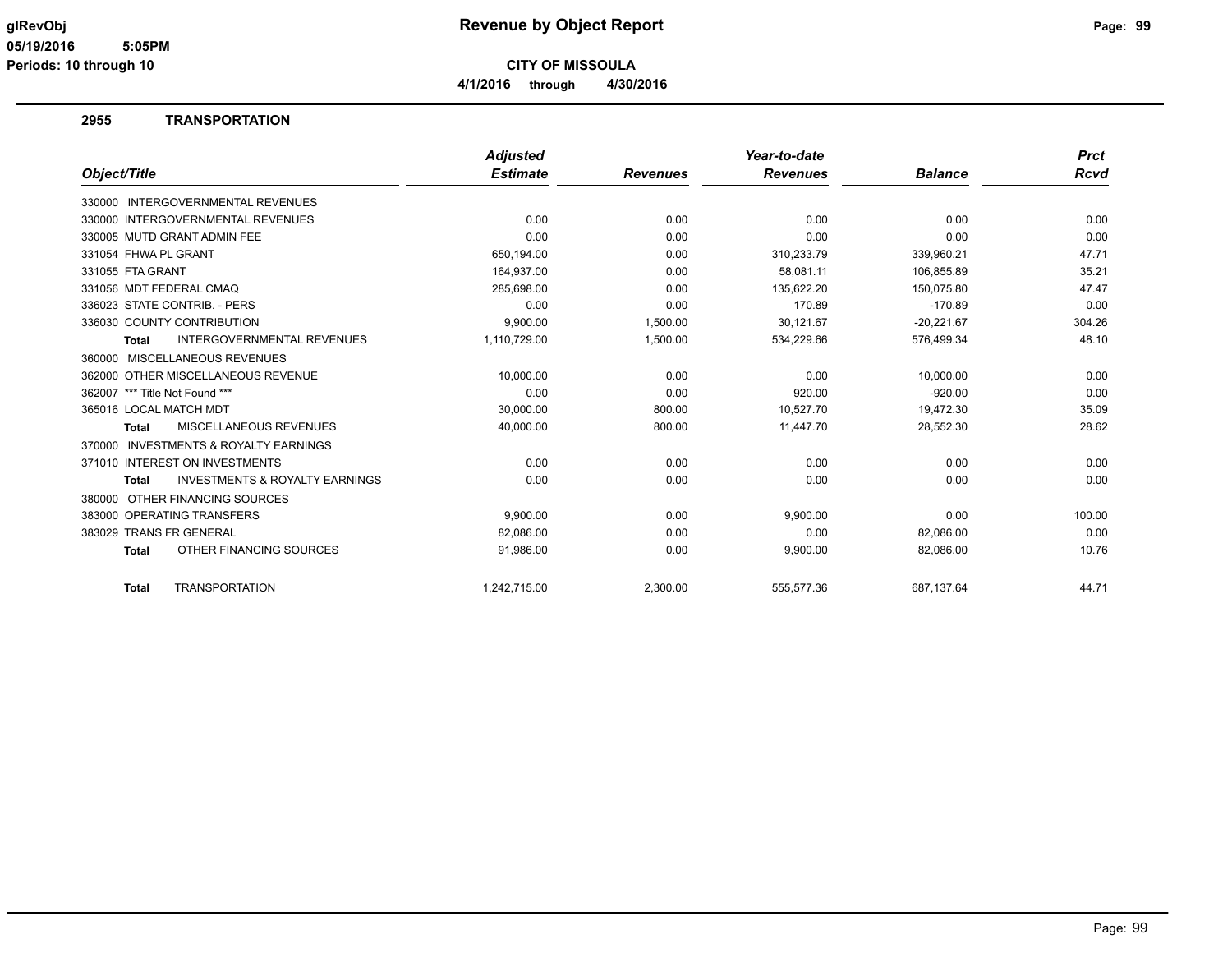**4/1/2016 through 4/30/2016**

## **2987 FEDERAL TRANSPORTATION FUND**

|                                                           | <b>Adjusted</b> |                 | Year-to-date    |                | <b>Prct</b> |
|-----------------------------------------------------------|-----------------|-----------------|-----------------|----------------|-------------|
| Object/Title                                              | <b>Estimate</b> | <b>Revenues</b> | <b>Revenues</b> | <b>Balance</b> | Rcvd        |
| 310000 TAXES/ASSESSMENTS                                  |                 |                 |                 |                |             |
| 311011 TAX INCREMENT                                      | 0.00            | 0.00            | 0.00            | 0.00           | 0.00        |
| TAXES/ASSESSMENTS<br><b>Total</b>                         | 0.00            | 0.00            | 0.00            | 0.00           | 0.00        |
| 330000 INTERGOVERNMENTAL REVENUES                         |                 |                 |                 |                |             |
| 331050 ISTEA/CTEP GRANT                                   | 0.00            | 0.00            | 0.00            | 0.00           | 0.00        |
| 331051 ISTEA/CTEP-HIGGINS HILL/BECKWITH                   | 0.00            | 0.00            | 0.00            | 0.00           | 0.00        |
| 331052 MDT CMAQ STRIPING GRANT                            | 0.00            | 0.00            | 0.00            | 0.00           | 0.00        |
| 331053 CTEP PLAYFAIR                                      | 0.00            | 0.00            | 5,955.81        | $-5,955.81$    | 0.00        |
| 331153 RUSSELL S 3RD IMPROVEMENTS                         | 0.00            | 0.00            | 0.00            | 0.00           | 0.00        |
| 331154 CTEP-MILWAUKEE RR TRAIL                            | 0.00            | 0.00            | 0.00            | 0.00           | 0.00        |
| 331155 CTEP/GRANT CREEK TRAIL BCN                         | 0.00            | 0.00            | 148,586.82      | $-148,586.82$  | 0.00        |
| 331156 CTEP GRANT - S HILLS TRAILS SYSTEM                 | 375,500.00      | 0.00            | 0.00            | 375,500.00     | 0.00        |
| 331159 CTEP-U OF M CROSSWALK PROJECT                      | 0.00            | 0.00            | 0.00            | 0.00           | 0.00        |
| 331161 CTEP-LOLO ST/BRIDGE TO DUNCAN S/C                  | 0.00            | 0.00            | 0.00            | 0.00           | 0.00        |
| 331180 LIBRARY LITERACY GRANT                             | 0.00            | 0.00            | 0.00            | 0.00           | 0.00        |
| 331181 CTEP/CMAQ MADISON ST TO U CONNECTOR                | 0.00            | 0.00            | 0.00            | 0.00           | 0.00        |
| 334045 MONTANA DEPARTMENT TRANSPORTATION                  | 0.00            | 0.00            | 0.00            | 0.00           | 0.00        |
| 334251 RTP/TAP STATE GRANTS                               | 0.00            | 0.00            | 0.00            | 0.00           | 0.00        |
| 336023 STATE CONTRIB. - PERS                              | 0.00            | 0.00            | 105.04          | $-105.04$      | 0.00        |
| INTERGOVERNMENTAL REVENUES<br><b>Total</b>                | 375,500.00      | 0.00            | 154,647.67      | 220,852.33     | 41.18       |
| 340000 CHARGES FOR SERVICES                               |                 |                 |                 |                |             |
| 343011 STREET AND ROADWAY REPAIR CHARGES                  | 0.00            | 0.00            | 0.00            | 0.00           | 0.00        |
| <b>CHARGES FOR SERVICES</b><br><b>Total</b>               | 0.00            | 0.00            | 0.00            | 0.00           | 0.00        |
| 360000 MISCELLANEOUS REVENUES                             |                 |                 |                 |                |             |
| 360010 MISCELLANEOUS                                      | 0.00            | 0.00            | 0.00            | 0.00           | 0.00        |
| 363020 PROPERTY ASSESSMENTS                               | 0.00            | 0.00            | 0.00            | 0.00           | 0.00        |
| 365000 DONATIONS                                          | 386,689.00      | 0.00            | 0.00            | 386,689.00     | 0.00        |
| 365004 GRANT CR TRAIL ASSN DONATION                       | 0.00            | 0.00            | 0.00            | 0.00           | 0.00        |
| MISCELLANEOUS REVENUES<br><b>Total</b>                    | 386,689.00      | 0.00            | 0.00            | 386,689.00     | 0.00        |
| 370000 INVESTMENTS & ROYALTY EARNINGS                     |                 |                 |                 |                |             |
| 371010 INTEREST ON INVESTMENTS                            | 0.00            | 0.00            | 0.00            | 0.00           | 0.00        |
| 371020 GAIN/LOSS IN MARKET VALUE OF INVESTMENTS           | 0.00            | 0.00            | 0.00            | 0.00           | 0.00        |
| <b>INVESTMENTS &amp; ROYALTY EARNINGS</b><br><b>Total</b> | 0.00            | 0.00            | 0.00            | 0.00           | 0.00        |
| 380000 OTHER FINANCING SOURCES                            |                 |                 |                 |                |             |
| 381009 TRANSFERS IN-OPEN SPACE BOND                       | 0.00            | 0.00            | 0.00            | 0.00           | 0.00        |
| 381010 BOND PROCEEDS                                      | 0.00            | 0.00            | 0.00            | 0.00           | 0.00        |
| 381011 OPEN SPACE REVENUE                                 | 0.00            | 0.00            | 0.00            | 0.00           | 0.00        |
| 383000 OPERATING TRANSFERS                                | 0.00            | 0.00            | 0.00            | 0.00           | 0.00        |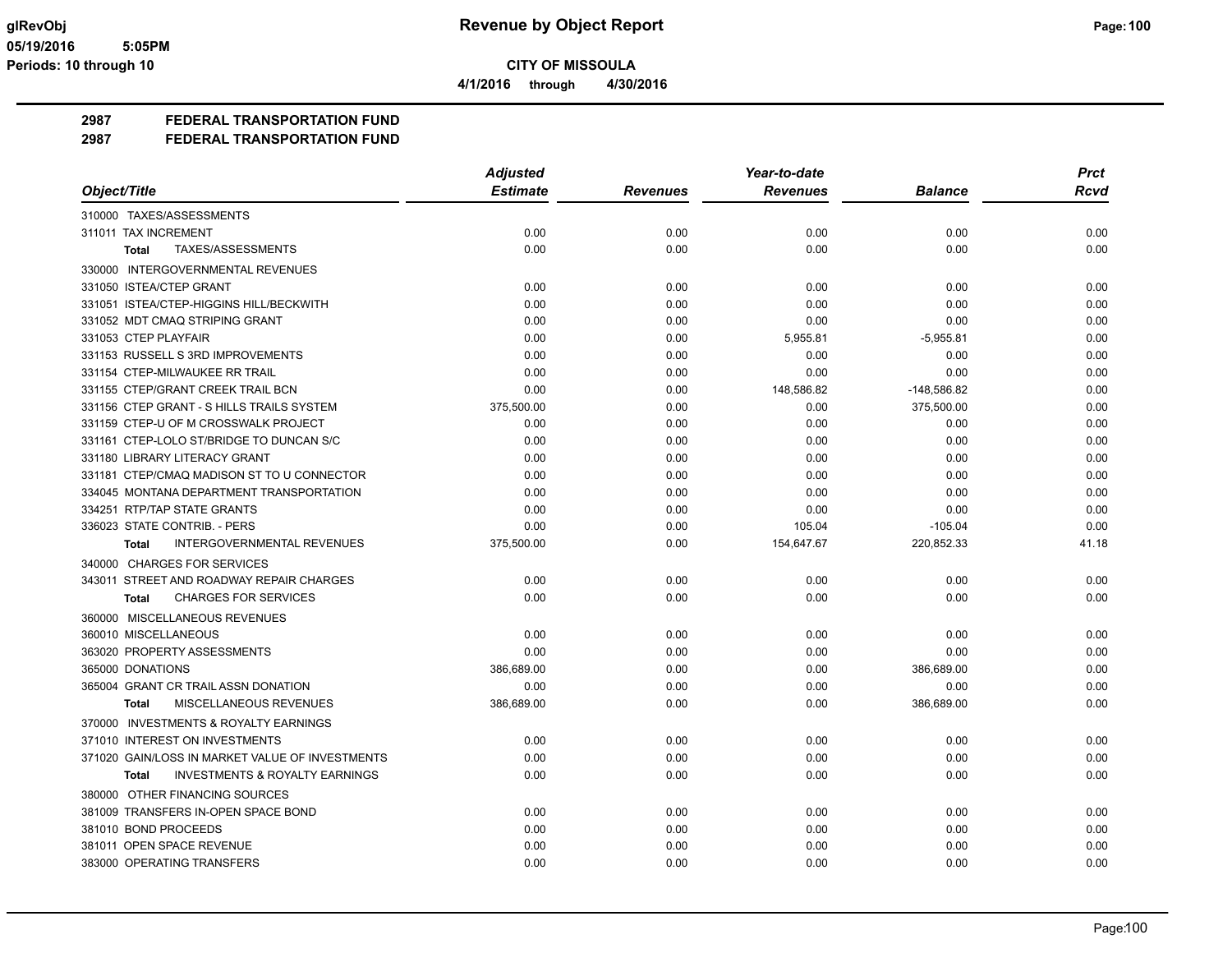### **2987 FEDERAL TRANSPORTATION FUND**

|                                             | <b>Adjusted</b> |                 | Year-to-date    |                | <b>Prct</b> |
|---------------------------------------------|-----------------|-----------------|-----------------|----------------|-------------|
| Object/Title                                | <b>Estimate</b> | <b>Revenues</b> | <b>Revenues</b> | <b>Balance</b> | <b>Rcvd</b> |
| 383002 TRANS FR GAS TAX                     | 0.00            | 0.00            | 0.00            | 0.00           | 0.00        |
| 383010 TRANS FR CIP                         | 0.00            | 0.00            | 0.00            | 0.00           | 0.00        |
| 383014 TRANS FR MRA                         | 0.00            | 0.00            | 0.00            | 0.00           | 0.00        |
| 383021 TRANS FR P&R TRAILS DEVLP            | 0.00            | 0.00            | 0.00            | 0.00           | 0.00        |
| 383043 TRANSFERS FROM IMPACT FEES           | 0.00            | 0.00            | 0.00            | 0.00           | 0.00        |
| OTHER FINANCING SOURCES<br>Total            | 0.00            | 0.00            | 0.00            | 0.00           | 0.00        |
| <b>Total</b><br>FEDERAL TRANSPORTATION FUND | 762.189.00      | 0.00            | 154.647.67      | 607.541.33     | 20.29       |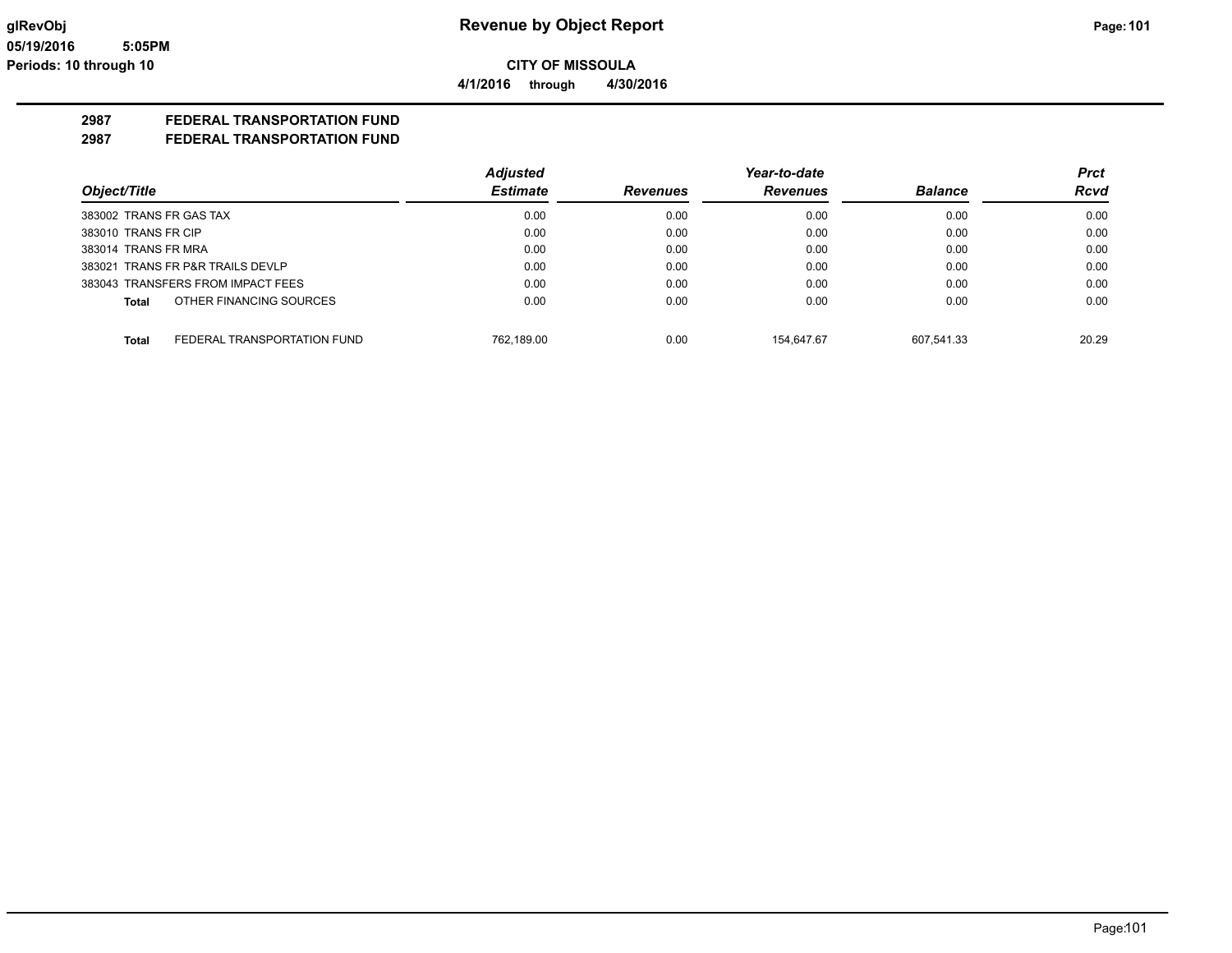**4/1/2016 through 4/30/2016**

|                                                           | <b>Adjusted</b> |                 | Year-to-date    |                | <b>Prct</b> |
|-----------------------------------------------------------|-----------------|-----------------|-----------------|----------------|-------------|
| Object/Title                                              | <b>Estimate</b> | <b>Revenues</b> | <b>Revenues</b> | <b>Balance</b> | <b>Rcvd</b> |
| 310000 TAXES/ASSESSMENTS                                  |                 |                 |                 |                |             |
| 311011 TAX INCREMENT                                      | 0.00            | 0.00            | 0.00            | 0.00           | 0.00        |
| TAXES/ASSESSMENTS<br><b>Total</b>                         | 0.00            | 0.00            | 0.00            | 0.00           | 0.00        |
| 330000 INTERGOVERNMENTAL REVENUES                         |                 |                 |                 |                |             |
| 331050 ISTEA/CTEP GRANT                                   | 0.00            | 0.00            | 0.00            | 0.00           | 0.00        |
| 331051 ISTEA/CTEP-HIGGINS HILL/BECKWITH                   | 0.00            | 0.00            | 0.00            | 0.00           | 0.00        |
| 331052 MDT CMAQ STRIPING GRANT                            | 0.00            | 0.00            | 0.00            | 0.00           | 0.00        |
| 331053 CTEP PLAYFAIR                                      | 0.00            | 0.00            | 5,955.81        | $-5,955.81$    | 0.00        |
| 331153 RUSSELL S 3RD IMPROVEMENTS                         | 0.00            | 0.00            | 0.00            | 0.00           | 0.00        |
| 331154 CTEP-MILWAUKEE RR TRAIL                            | 0.00            | 0.00            | 0.00            | 0.00           | 0.00        |
| 331155 CTEP/GRANT CREEK TRAIL BCN                         | 0.00            | 0.00            | 148,586.82      | $-148,586.82$  | 0.00        |
| 331156 CTEP GRANT - S HILLS TRAILS SYSTEM                 | 375,500.00      | 0.00            | 0.00            | 375,500.00     | 0.00        |
| 331159 CTEP-U OF M CROSSWALK PROJECT                      | 0.00            | 0.00            | 0.00            | 0.00           | 0.00        |
| 331161 CTEP-LOLO ST/BRIDGE TO DUNCAN S/C                  | 0.00            | 0.00            | 0.00            | 0.00           | 0.00        |
| 331180 LIBRARY LITERACY GRANT                             | 0.00            | 0.00            | 0.00            | 0.00           | 0.00        |
| 331181 CTEP/CMAQ MADISON ST TO U CONNECTOR                | 0.00            | 0.00            | 0.00            | 0.00           | 0.00        |
| 334045 MONTANA DEPARTMENT TRANSPORTATION                  | 0.00            | 0.00            | 0.00            | 0.00           | 0.00        |
| 334251 RTP/TAP STATE GRANTS                               | 0.00            | 0.00            | 0.00            | 0.00           | 0.00        |
| 336023 STATE CONTRIB. - PERS                              | 0.00            | 0.00            | 105.04          | $-105.04$      | 0.00        |
| <b>INTERGOVERNMENTAL REVENUES</b><br><b>Total</b>         | 375,500.00      | 0.00            | 154,647.67      | 220,852.33     | 41.18       |
| 340000 CHARGES FOR SERVICES                               |                 |                 |                 |                |             |
| 343011 STREET AND ROADWAY REPAIR CHARGES                  | 0.00            | 0.00            | 0.00            | 0.00           | 0.00        |
| <b>CHARGES FOR SERVICES</b><br><b>Total</b>               | 0.00            | 0.00            | 0.00            | 0.00           | 0.00        |
| 360000 MISCELLANEOUS REVENUES                             |                 |                 |                 |                |             |
| 360010 MISCELLANEOUS                                      | 0.00            | 0.00            | 0.00            | 0.00           | 0.00        |
| 363020 PROPERTY ASSESSMENTS                               | 0.00            | 0.00            | 0.00            | 0.00           | 0.00        |
| 365000 DONATIONS                                          | 386,689.00      | 0.00            | 0.00            | 386,689.00     | 0.00        |
| 365004 GRANT CR TRAIL ASSN DONATION                       | 0.00            | 0.00            | 0.00            | 0.00           | 0.00        |
| MISCELLANEOUS REVENUES<br><b>Total</b>                    | 386,689.00      | 0.00            | 0.00            | 386,689.00     | 0.00        |
| 370000 INVESTMENTS & ROYALTY EARNINGS                     |                 |                 |                 |                |             |
| 371010 INTEREST ON INVESTMENTS                            | 0.00            | 0.00            | 0.00            | 0.00           | 0.00        |
| 371020 GAIN/LOSS IN MARKET VALUE OF INVESTMENT            | 0.00            | 0.00            | 0.00            | 0.00           | 0.00        |
| <b>INVESTMENTS &amp; ROYALTY EARNINGS</b><br><b>Total</b> | 0.00            | 0.00            | 0.00            | 0.00           | 0.00        |
| 380000 OTHER FINANCING SOURCES                            |                 |                 |                 |                |             |
| 381009 TRANSFERS IN-OPEN SPACE BOND                       | 0.00            | 0.00            | 0.00            | 0.00           | 0.00        |
| 381010 BOND PROCEEDS                                      | 0.00            | 0.00            | 0.00            | 0.00           | 0.00        |
| 381011 OPEN SPACE REVENUE                                 | 0.00            | 0.00            | 0.00            | 0.00           | 0.00        |
| 383000 OPERATING TRANSFERS                                | 0.00            | 0.00            | 0.00            | 0.00           | 0.00        |
| 383002 TRANS FR GAS TAX                                   | 0.00            | 0.00            | 0.00            | 0.00           | 0.00        |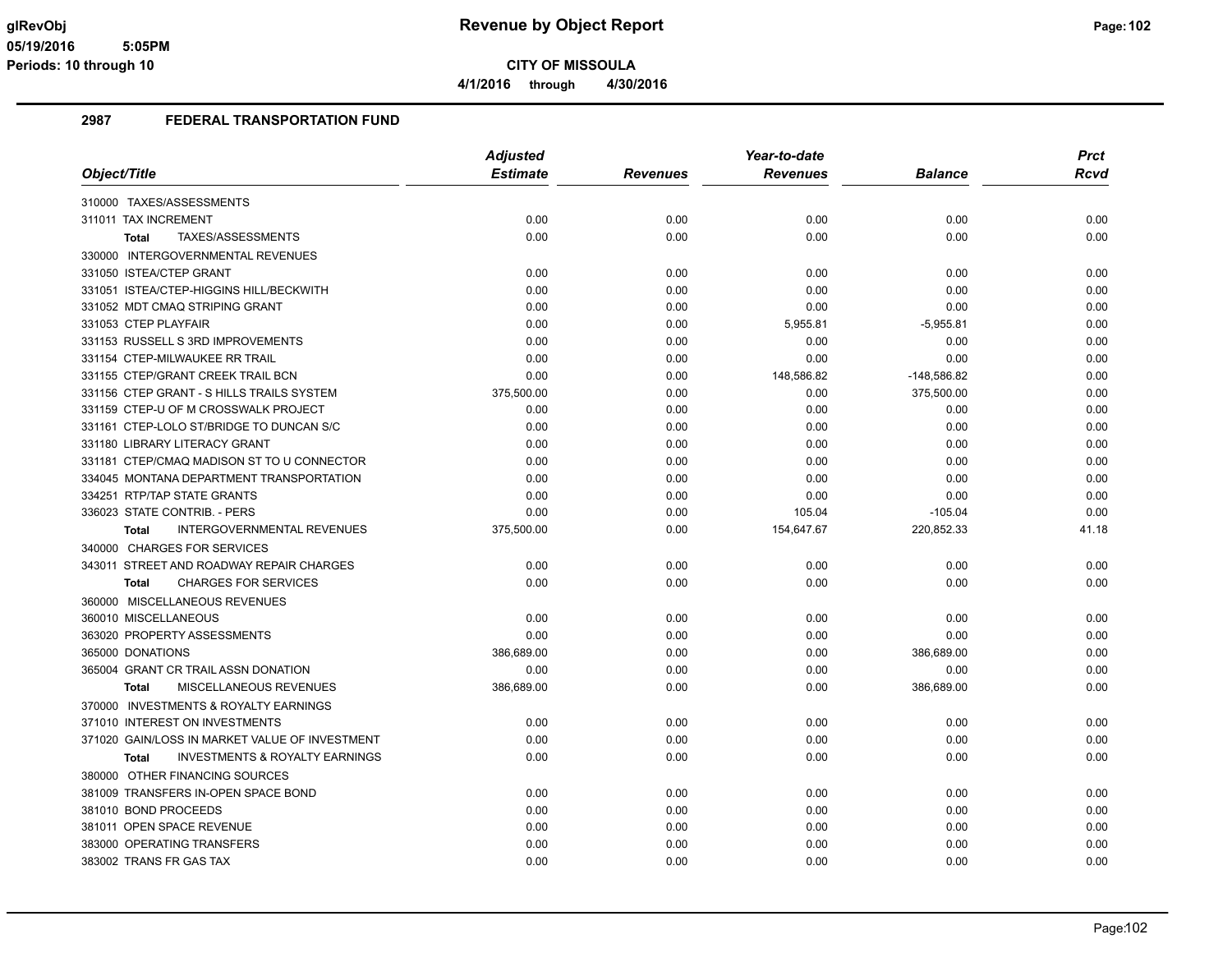**4/1/2016 through 4/30/2016**

|                                             | <b>Adjusted</b> |                 | Year-to-date    |                | <b>Prct</b> |
|---------------------------------------------|-----------------|-----------------|-----------------|----------------|-------------|
| Object/Title                                | <b>Estimate</b> | <b>Revenues</b> | <b>Revenues</b> | <b>Balance</b> | <b>Rcvd</b> |
| 383010 TRANS FR CIP                         | 0.00            | 0.00            | 0.00            | 0.00           | 0.00        |
| 383014 TRANS FR MRA                         | 0.00            | 0.00            | 0.00            | 0.00           | 0.00        |
| 383021 TRANS FR P&R TRAILS DEVLP            | 0.00            | 0.00            | 0.00            | 0.00           | 0.00        |
| 383043 TRANSFERS FROM IMPACT FEES           | 0.00            | 0.00            | 0.00            | 0.00           | 0.00        |
| OTHER FINANCING SOURCES<br><b>Total</b>     | 0.00            | 0.00            | 0.00            | 0.00           | 0.00        |
| <b>Total</b><br>FEDERAL TRANSPORTATION FUND | 762.189.00      | 0.00            | 154.647.67      | 607.541.33     | 20.29       |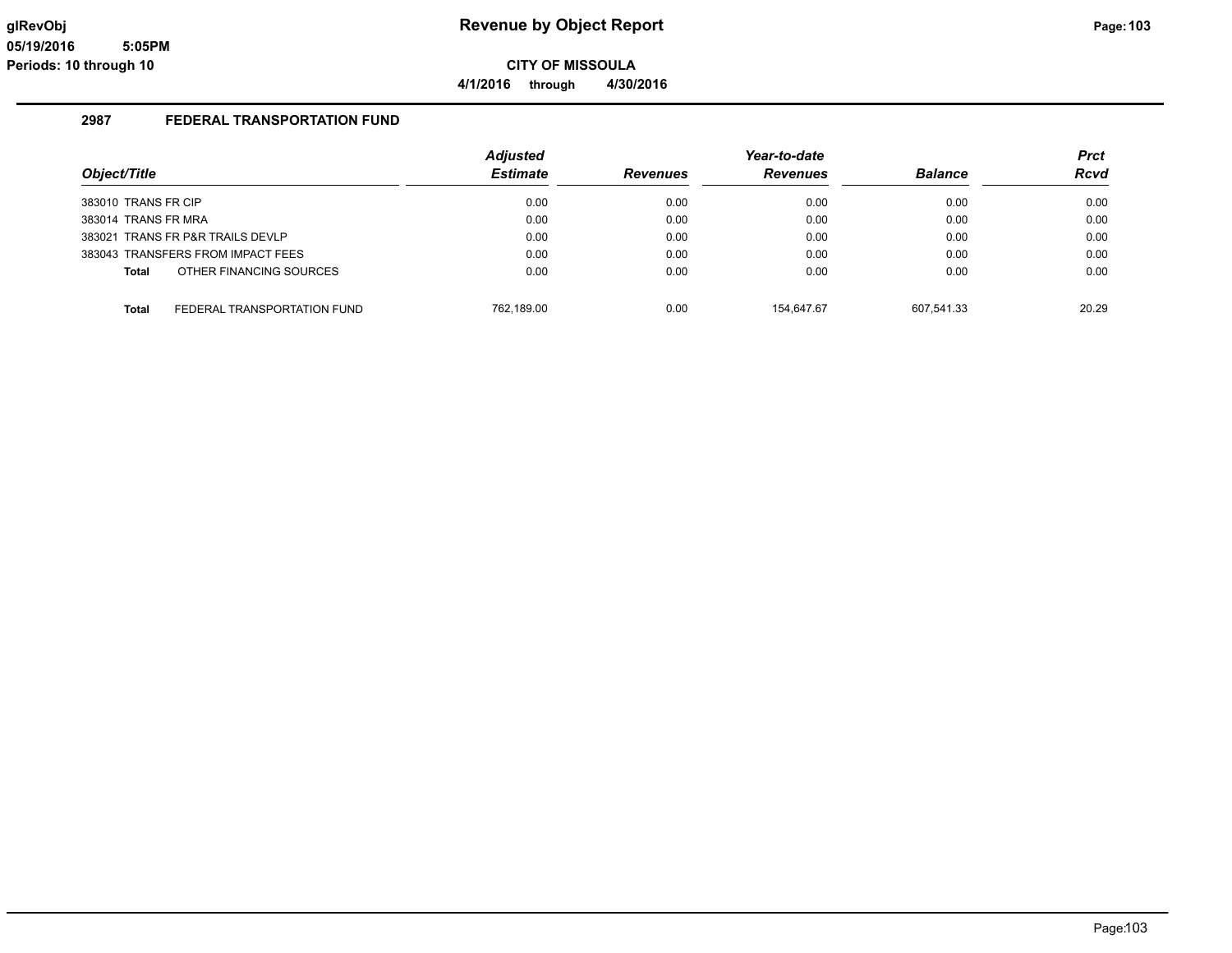**4/1/2016 through 4/30/2016**

# **2988 GRANTS & DONATIONS FUND**

|                                               | <b>Adjusted</b> |                 | Year-to-date    |                | <b>Prct</b> |
|-----------------------------------------------|-----------------|-----------------|-----------------|----------------|-------------|
| Object/Title                                  | <b>Estimate</b> | <b>Revenues</b> | <b>Revenues</b> | <b>Balance</b> | Rcvd        |
| 330000 INTERGOVERNMENTAL REVENUES             |                 |                 |                 |                |             |
| 331013 NORTHSIDE PED BRIDGE/ARRA-CDBG GRANT   | 0.00            | 0.00            | 0.00            | 0.00           | 0.00        |
| 331014 EECBG GRANT                            | 0.00            | 0.00            | 0.00            | 0.00           | 0.00        |
| 331022 EQUIPMENT GRANT                        | 0.00            | 10,377.80       | 254,143.40      | $-254, 143.40$ | 0.00        |
| 331025 DV ACCOUNTABILITY PROJECT              | 993,592.00      | 0.00            | 0.00            | 993.592.00     | 0.00        |
| 331026 FY09 POLICE ICAC FEDERAL GRANT         | 0.00            | 0.00            | 41,924.35       | $-41,924.35$   | 0.00        |
| 331028 DUI-COPS IN SHOPS                      | 5.000.00        | 0.00            | 0.00            | 5,000.00       | 0.00        |
| 331029 CHRP GRANT                             | 0.00            | 0.00            | 0.00            | 0.00           | 0.00        |
| 331030 COMMUNITY RESOURCE OFFICER/MCPS        | 0.00            | 0.00            | 0.00            | 0.00           | 0.00        |
| 331081 GRANTS/DONATIONS - FORT MISSOULA       | 0.00            | 0.00            | 0.00            | 0.00           | 0.00        |
| 331090 EPA GRANT                              | 987,106.00      | 0.00            | $-361.50$       | 987,467.50     | $-0.04$     |
| 331113 *** Title Not Found ***                | 0.00            | 0.00            | 86,262.00       | $-86,262.00$   | 0.00        |
| 331178 DUI TASK FORCE GRANT                   | 0.00            | 0.00            | 0.00            | 0.00           | 0.00        |
| 331181 GRANTS/DONATIONS - FORT MISSOULA       | 0.00            | 0.00            | 0.00            | 0.00           | 0.00        |
| 334013 STATE GRANT - OT SEATBELT              | 60,000.00       | 0.00            | 41,377.46       | 18,622.54      | 68.96       |
| 334014 *** Title Not Found ***                | 0.00            | 0.00            | 0.00            | 0.00           | 0.00        |
| 334015 COPS TECHNOLOGY GRANT                  | 299,498.00      | 37,091.53       | 148,506.76      | 150,991.24     | 49.59       |
| 334016 BULLETPROOF VEST GRANT                 | 10,500.00       | 0.00            | 6,317.04        | 4,182.96       | 60.16       |
| 334018 STATE GRANT - CAPITAL                  | 0.00            | 0.00            | 0.00            | 0.00           | 0.00        |
| 334020 UNDERAGE DRINKING GRANT                | 0.00            | 0.00            | 0.00            | 0.00           | 0.00        |
| 334025 COUNTY WEED                            | 0.00            | 0.00            | 0.00            | 0.00           | 0.00        |
| 334028 DEPT OF AG INTERN GRANT                | 0.00            | 0.00            | 0.00            | 0.00           | 0.00        |
| 334076 BIG SKY TRUST FUND GRANTS              | 0.00            | 0.00            | 0.00            | 0.00           | 0.00        |
| 334121 DNRC-EPA AREA WIDE ASSESSMENT GRANT    | 0.00            | 0.00            | 0.00            | 0.00           | 0.00        |
| 336021 STATE CONTRIB - POLICE RETIREMENT      | 0.00            | 0.00            | 12,044.82       | $-12,044.82$   | 0.00        |
| 336023 STATE CONTRIB. - PERS                  | 0.00            | 0.00            | 11.80           | $-11.80$       | 0.00        |
| <b>INTERGOVERNMENTAL REVENUES</b><br>Total    | 2,355,696.00    | 47,469.33       | 590,226.13      | 1,765,469.87   | 25.06       |
| 340000 CHARGES FOR SERVICES                   |                 |                 |                 |                |             |
| 342000 ANTI-GRAFFITI PROJECT                  | 5,000.00        | 0.00            | 100.00          | 4,900.00       | 2.00        |
| 342013 SECURITY INVEST FEES                   | 0.00            | 0.00            | 0.00            | 0.00           | 0.00        |
| <b>CHARGES FOR SERVICES</b><br><b>Total</b>   | 5,000.00        | 0.00            | 100.00          | 4,900.00       | 2.00        |
| 360000 MISCELLANEOUS REVENUES                 |                 |                 |                 |                |             |
| 360010 MISCELLANEOUS                          | 0.00            | 0.00            | 0.00            | 0.00           | 0.00        |
| 365000 DONATIONS                              | 50,338.00       | 0.00            | 100.00          | 50,238.00      | 0.20        |
| 365015 GREEN BLOCK PILOT PROJECT              | 0.00            | 0.00            | 0.00            | 0.00           | 0.00        |
| 365021 COMBAT CHALLENGE DONATIONS             | 0.00            | 0.00            | 0.00            | 0.00           | 0.00        |
| MISCELLANEOUS REVENUES<br><b>Total</b>        | 50,338.00       | 0.00            | 100.00          | 50,238.00      | 0.20        |
| 380000 OTHER FINANCING SOURCES                |                 |                 |                 |                |             |
| 381023 DOMESTIC VIOLENCE ACCOUNTABILITY GRANT | 0.00            | 0.00            | 0.00            | 0.00           | 0.00        |
|                                               |                 |                 |                 |                |             |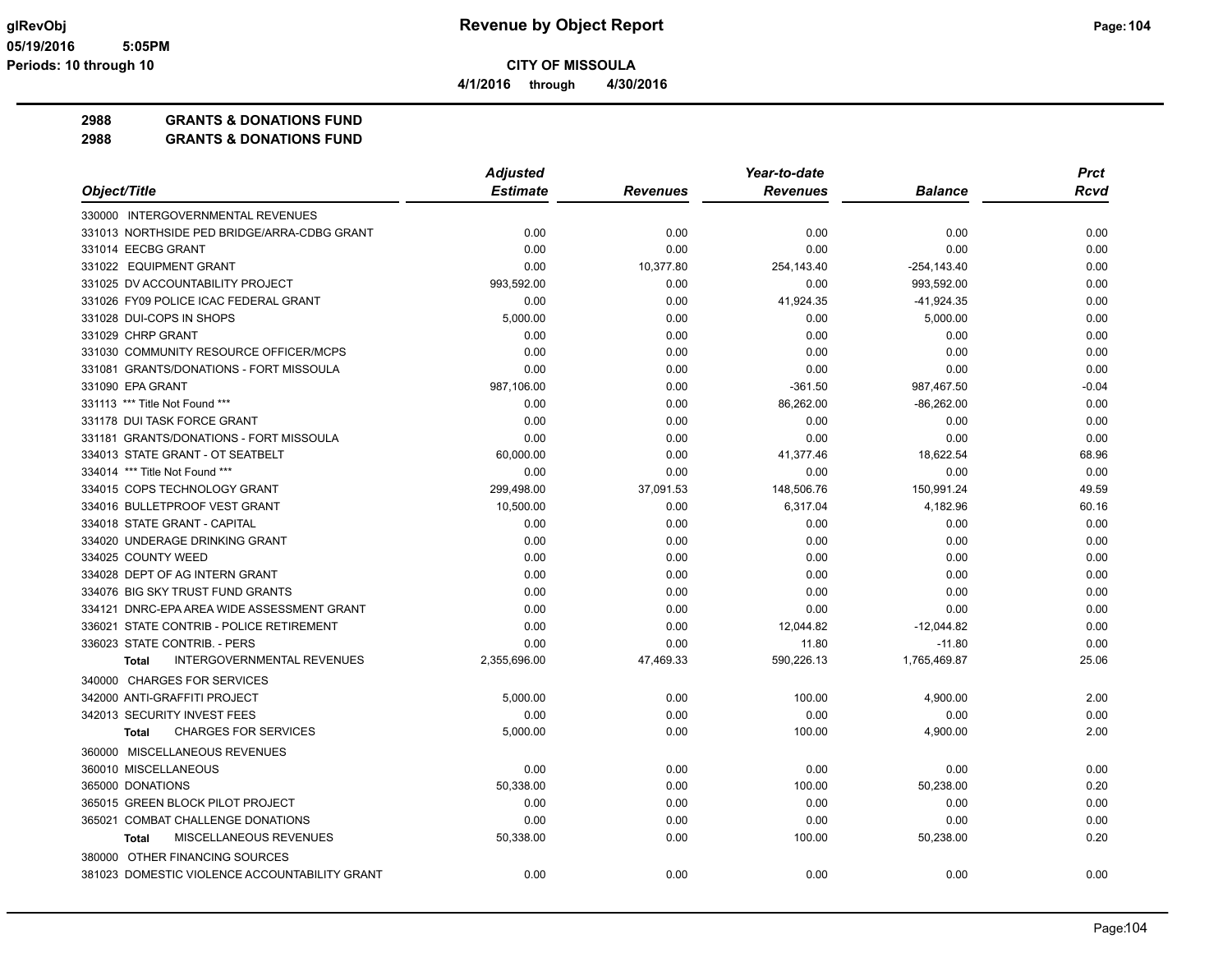### **2988 GRANTS & DONATIONS FUND**

|                                                    | <b>Adjusted</b> |                 | Year-to-date    |                | Prct  |
|----------------------------------------------------|-----------------|-----------------|-----------------|----------------|-------|
| Object/Title                                       | <b>Estimate</b> | <b>Revenues</b> | <b>Revenues</b> | <b>Balance</b> | Rcvd  |
| 383002 TRANS FR GAS TAX                            | 0.00            | 0.00            | 0.00            | 0.00           | 0.00  |
| 383022 TRANS FR OPEN SPACE BOND                    | 0.00            | 0.00            | 0.00            | 0.00           | 0.00  |
| 383042 TRANSFERS FROM OTHER FUNDS                  | 0.00            | 0.00            | 0.00            | 0.00           | 0.00  |
| OTHER FINANCING SOURCES<br><b>Total</b>            | 0.00            | 0.00            | 0.00            | 0.00           | 0.00  |
| <b>GRANTS &amp; DONATIONS FUND</b><br><b>Total</b> | 2,411,034.00    | 47.469.33       | 590.426.13      | 1.820.607.87   | 24.49 |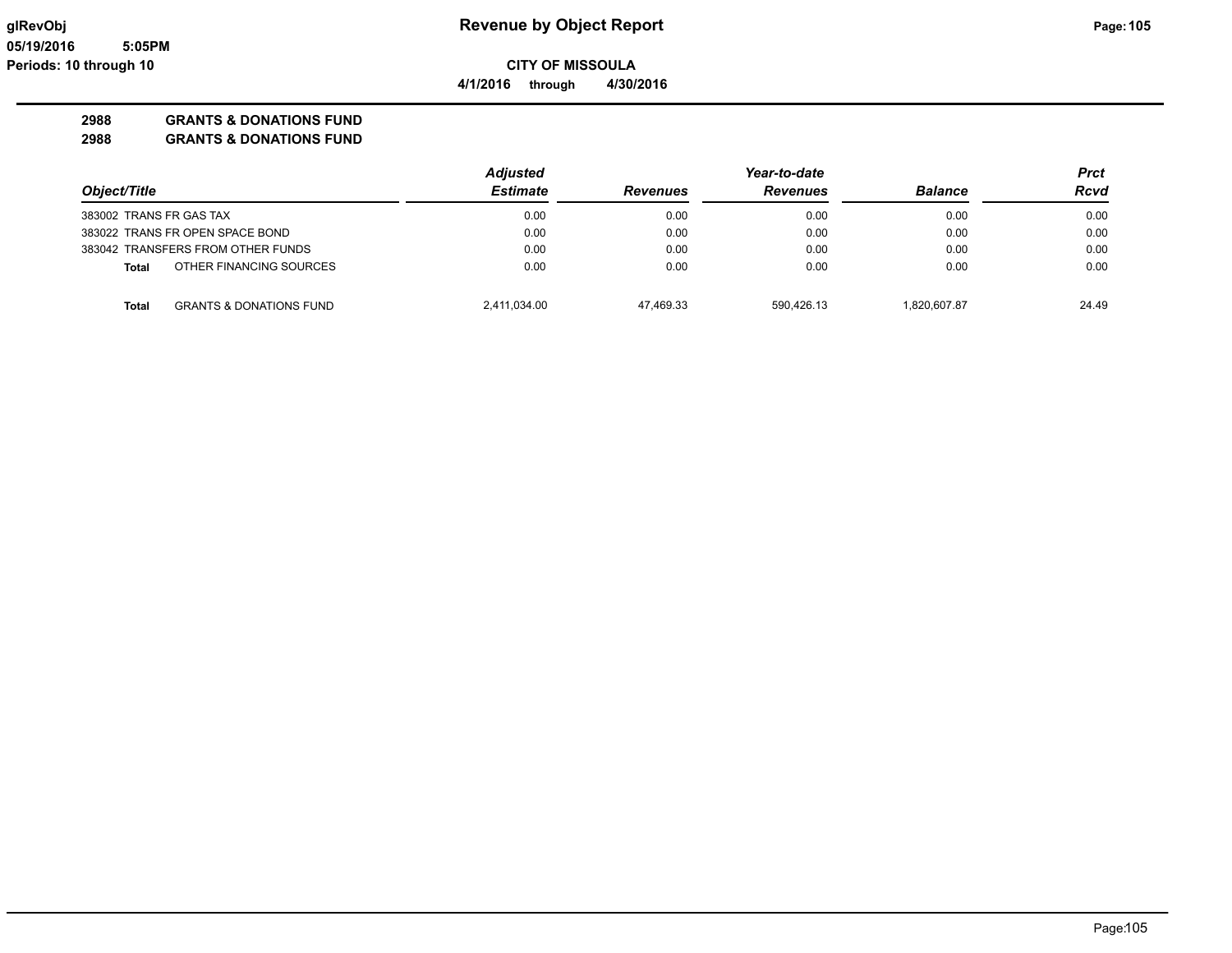**4/1/2016 through 4/30/2016**

|                                                   | <b>Adjusted</b> |                 | Year-to-date    |                | <b>Prct</b> |
|---------------------------------------------------|-----------------|-----------------|-----------------|----------------|-------------|
| Object/Title                                      | <b>Estimate</b> | <b>Revenues</b> | <b>Revenues</b> | <b>Balance</b> | <b>Rcvd</b> |
| 330000 INTERGOVERNMENTAL REVENUES                 |                 |                 |                 |                |             |
| 331013 NORTHSIDE PED BRIDGE/ARRA-CDBG GRANT       | 0.00            | 0.00            | 0.00            | 0.00           | 0.00        |
| 331014 EECBG GRANT                                | 0.00            | 0.00            | 0.00            | 0.00           | 0.00        |
| 331022 EQUIPMENT GRANT                            | 0.00            | 10,377.80       | 254,143.40      | $-254, 143.40$ | 0.00        |
| 331025 DV ACCOUNTABILITY PROJECT                  | 993,592.00      | 0.00            | 0.00            | 993,592.00     | 0.00        |
| 331026 FY09 POLICE ICAC FEDERAL GRANT             | 0.00            | 0.00            | 41,924.35       | $-41,924.35$   | 0.00        |
| 331028 DUI-COPS IN SHOPS                          | 5,000.00        | 0.00            | 0.00            | 5,000.00       | 0.00        |
| 331029 CHRP GRANT                                 | 0.00            | 0.00            | 0.00            | 0.00           | 0.00        |
| 331030 COMMUNITY RESOURCE OFFICER/MCPS            | 0.00            | 0.00            | 0.00            | 0.00           | 0.00        |
| 331081 GRANTS/DONATIONS - FORT MISSOULA           | 0.00            | 0.00            | 0.00            | 0.00           | 0.00        |
| 331090 EPA GRANT                                  | 987,106.00      | 0.00            | $-361.50$       | 987,467.50     | $-0.04$     |
| 331113 *** Title Not Found ***                    | 0.00            | 0.00            | 86,262.00       | $-86,262.00$   | 0.00        |
| 331178 DUI TASK FORCE GRANT                       | 0.00            | 0.00            | 0.00            | 0.00           | 0.00        |
| 331181 GRANTS/DONATIONS - FORT MISSOULA           | 0.00            | 0.00            | 0.00            | 0.00           | 0.00        |
| 334013 STATE GRANT - OT SEATBELT                  | 60,000.00       | 0.00            | 41,377.46       | 18,622.54      | 68.96       |
| 334014 *** Title Not Found ***                    | 0.00            | 0.00            | 0.00            | 0.00           | 0.00        |
| 334015 COPS TECHNOLOGY GRANT                      | 299,498.00      | 37,091.53       | 148,506.76      | 150,991.24     | 49.59       |
| 334016 BULLETPROOF VEST GRANT                     | 10,500.00       | 0.00            | 6,317.04        | 4,182.96       | 60.16       |
| 334018 STATE GRANT - CAPITAL                      | 0.00            | 0.00            | 0.00            | 0.00           | 0.00        |
| 334020 UNDERAGE DRINKING GRANT                    | 0.00            | 0.00            | 0.00            | 0.00           | 0.00        |
| 334025 COUNTY WEED                                | 0.00            | 0.00            | 0.00            | 0.00           | 0.00        |
| 334028 DEPT OF AG INTERN GRANT                    | 0.00            | 0.00            | 0.00            | 0.00           | 0.00        |
| 334076 BIG SKY TRUST FUND GRANTS                  | 0.00            | 0.00            | 0.00            | 0.00           | 0.00        |
| 334121 DNRC-EPA AREA WIDE ASSESSMENT GRANT        | 0.00            | 0.00            | 0.00            | 0.00           | 0.00        |
| 336021 STATE CONTRIB - POLICE RETIREMENT          | 0.00            | 0.00            | 12,044.82       | $-12,044.82$   | 0.00        |
| 336023 STATE CONTRIB. - PERS                      | 0.00            | 0.00            | 11.80           | $-11.80$       | 0.00        |
| <b>INTERGOVERNMENTAL REVENUES</b><br><b>Total</b> | 2,355,696.00    | 47,469.33       | 590,226.13      | 1,765,469.87   | 25.06       |
| 340000 CHARGES FOR SERVICES                       |                 |                 |                 |                |             |
| 342000 ANTI-GRAFFITI PROJECT                      | 5,000.00        | 0.00            | 100.00          | 4,900.00       | 2.00        |
| 342013 SECURITY INVEST FEES                       | 0.00            | 0.00            | 0.00            | 0.00           | 0.00        |
| <b>CHARGES FOR SERVICES</b><br><b>Total</b>       | 5,000.00        | 0.00            | 100.00          | 4,900.00       | 2.00        |
| 360000 MISCELLANEOUS REVENUES                     |                 |                 |                 |                |             |
| 360010 MISCELLANEOUS                              | 0.00            | 0.00            | 0.00            | 0.00           | 0.00        |
| 365000 DONATIONS                                  | 50,338.00       | 0.00            | 100.00          | 50,238.00      | 0.20        |
| 365015 GREEN BLOCK PILOT PROJECT                  | 0.00            | 0.00            | 0.00            | 0.00           | 0.00        |
| 365021 COMBAT CHALLENGE DONATIONS                 | 0.00            | 0.00            | 0.00            | 0.00           | 0.00        |
| MISCELLANEOUS REVENUES<br><b>Total</b>            | 50,338.00       | 0.00            | 100.00          | 50,238.00      | 0.20        |
| 380000 OTHER FINANCING SOURCES                    |                 |                 |                 |                |             |
| 381023 DOMESTIC VIOLENCE ACCOUNTABILITY GRANT     | 0.00            | 0.00            | 0.00            | 0.00           | 0.00        |
| 383002 TRANS FR GAS TAX                           | 0.00            | 0.00            | 0.00            | 0.00           | 0.00        |
|                                                   |                 |                 |                 |                |             |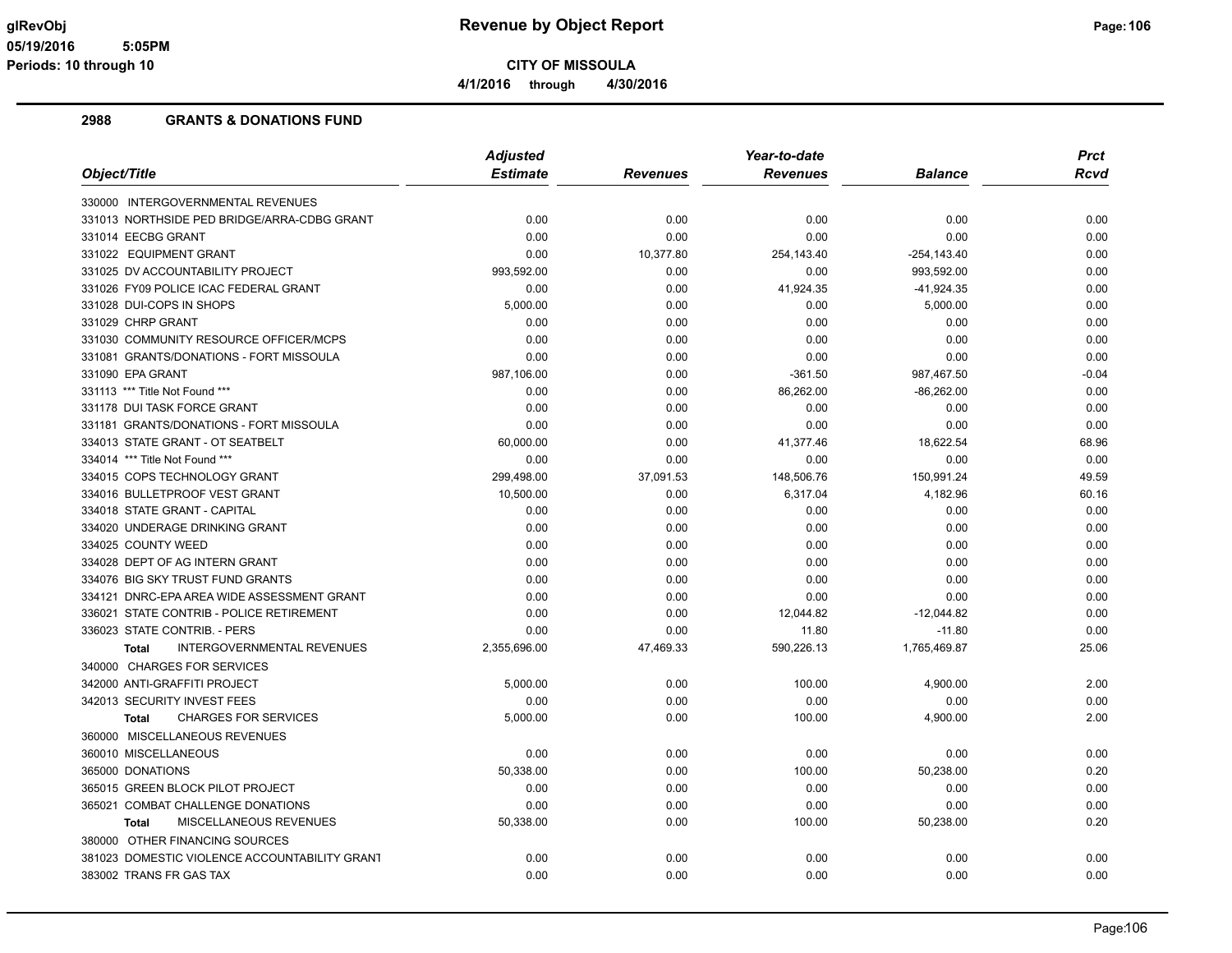**CITY OF MISSOULA**

**4/1/2016 through 4/30/2016**

|              |                                    | <b>Adjusted</b> |                 | <b>Prct</b>     |                |       |
|--------------|------------------------------------|-----------------|-----------------|-----------------|----------------|-------|
| Object/Title |                                    | <b>Estimate</b> | <b>Revenues</b> | <b>Revenues</b> | <b>Balance</b> | Rcvd  |
|              | 383022 TRANS FR OPEN SPACE BOND    | 0.00            | 0.00            | 0.00            | 0.00           | 0.00  |
|              | 383042 TRANSFERS FROM OTHER FUNDS  | 0.00            | 0.00            | 0.00            | 0.00           | 0.00  |
| <b>Total</b> | OTHER FINANCING SOURCES            | 0.00            | 0.00            | 0.00            | 0.00           | 0.00  |
| <b>Total</b> | <b>GRANTS &amp; DONATIONS FUND</b> | 2,411,034.00    | 47.469.33       | 590.426.13      | 1,820,607.87   | 24.49 |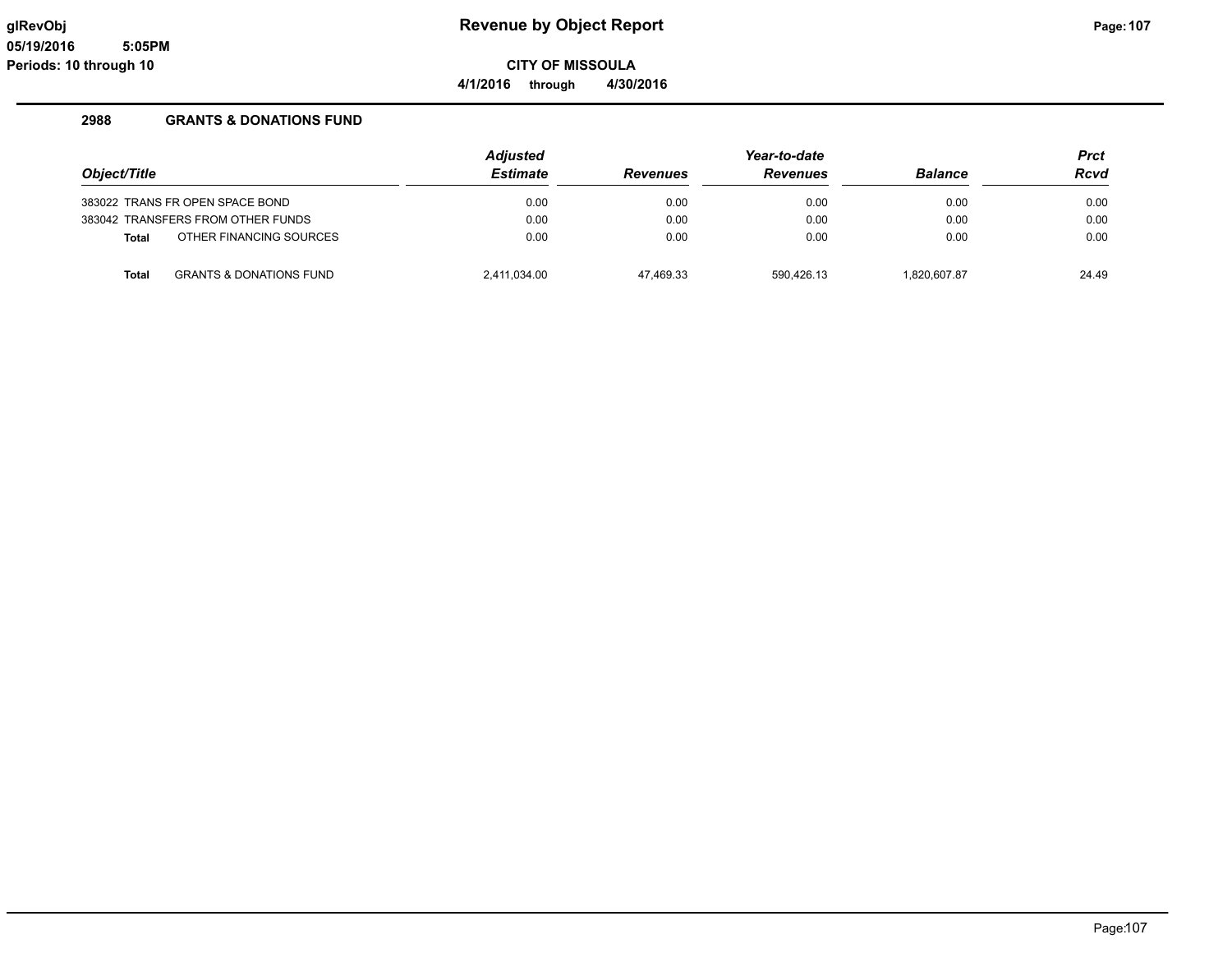**4/1/2016 through 4/30/2016**

**3000 SID REVOLVING FUND**

| 3000 | <b>SID REVOLVING FUND</b> |
|------|---------------------------|
|      |                           |

|                                                     | <b>Adjusted</b> |                 | Year-to-date<br><b>Revenues</b> | <b>Balance</b> | <b>Prct</b><br>Rcvd |
|-----------------------------------------------------|-----------------|-----------------|---------------------------------|----------------|---------------------|
| Object/Title                                        | <b>Estimate</b> | <b>Revenues</b> |                                 |                |                     |
| 360000 MISCELLANEOUS REVENUES                       |                 |                 |                                 |                |                     |
| 360000 MISCELLANEOUS REVENUES                       | 0.00            | 0.00            | 0.00                            | 0.00           | 0.00                |
| 360010 MISCELLANEOUS                                | 0.00            | 0.00            | 0.00                            | 0.00           | 0.00                |
| 362000 OTHER MISCELLANEOUS REVENUE                  | 0.00            | 0.00            | 0.00                            | 0.00           | 0.00                |
| MISCELLANEOUS REVENUES<br>Total                     | 0.00            | 0.00            | 0.00                            | 0.00           | 0.00                |
| <b>INVESTMENTS &amp; ROYALTY EARNINGS</b><br>370000 |                 |                 |                                 |                |                     |
| 371010 INTEREST ON INVESTMENTS                      | 0.00            | 0.00            | 0.00                            | 0.00           | 0.00                |
| 371020 GAIN/LOSS IN MARKET VALUE OF INVESTMENTS     | 0.00            | 0.00            | 0.00                            | 0.00           | 0.00                |
| <b>INVESTMENTS &amp; ROYALTY EARNINGS</b><br>Total  | 0.00            | 0.00            | 0.00                            | 0.00           | 0.00                |
| 380000 OTHER FINANCING SOURCES                      |                 |                 |                                 |                |                     |
| 380000 OTHER FINANCING SOURCES                      | 0.00            | 0.00            | 0.00                            | 0.00           | 0.00                |
| 381002 SRF LOAN                                     | 0.00            | 0.00            | 0.00                            | 0.00           | 0.00                |
| 381009 TRANSFERS IN                                 | 0.00            | 0.00            | 0.00                            | 0.00           | 0.00                |
| 381030 SID BONDS PROCEEDS                           | 0.00            | 0.00            | 29,930.00                       | $-29,930.00$   | 0.00                |
| 383000 OPERATING TRANSFERS                          | 0.00            | 0.00            | 0.00                            | 0.00           | 0.00                |
| 383039 FROM SID TRANSFERS                           | 0.00            | 0.00            | 0.00                            | 0.00           | 0.00                |
| OTHER FINANCING SOURCES<br><b>Total</b>             | 0.00            | 0.00            | 29,930.00                       | $-29,930.00$   | 0.00                |
| <b>SID REVOLVING FUND</b><br><b>Total</b>           | 0.00            | 0.00            | 29,930.00                       | $-29,930.00$   | 0.00                |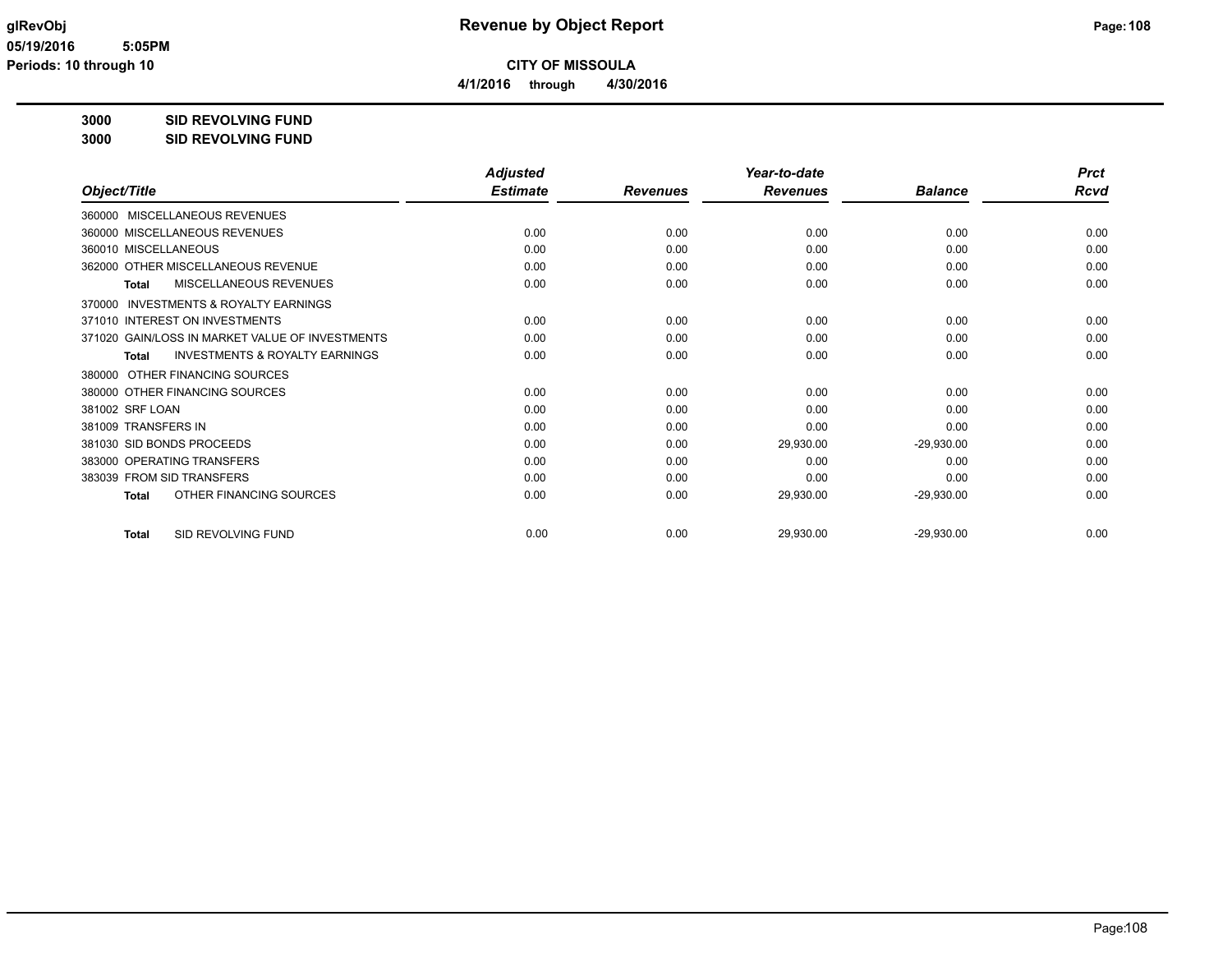**4/1/2016 through 4/30/2016**

#### **3000 SID REVOLVING FUND**

|                                                           | <b>Adjusted</b> |                 | Year-to-date    |                | <b>Prct</b> |
|-----------------------------------------------------------|-----------------|-----------------|-----------------|----------------|-------------|
| Object/Title                                              | <b>Estimate</b> | <b>Revenues</b> | <b>Revenues</b> | <b>Balance</b> | Rcvd        |
| MISCELLANEOUS REVENUES<br>360000                          |                 |                 |                 |                |             |
| 360000 MISCELLANEOUS REVENUES                             | 0.00            | 0.00            | 0.00            | 0.00           | 0.00        |
| 360010 MISCELLANEOUS                                      | 0.00            | 0.00            | 0.00            | 0.00           | 0.00        |
| 362000 OTHER MISCELLANEOUS REVENUE                        | 0.00            | 0.00            | 0.00            | 0.00           | 0.00        |
| <b>MISCELLANEOUS REVENUES</b><br><b>Total</b>             | 0.00            | 0.00            | 0.00            | 0.00           | 0.00        |
| <b>INVESTMENTS &amp; ROYALTY EARNINGS</b><br>370000       |                 |                 |                 |                |             |
| 371010 INTEREST ON INVESTMENTS                            | 0.00            | 0.00            | 0.00            | 0.00           | 0.00        |
| 371020 GAIN/LOSS IN MARKET VALUE OF INVESTMENT            | 0.00            | 0.00            | 0.00            | 0.00           | 0.00        |
| <b>INVESTMENTS &amp; ROYALTY EARNINGS</b><br><b>Total</b> | 0.00            | 0.00            | 0.00            | 0.00           | 0.00        |
| OTHER FINANCING SOURCES<br>380000                         |                 |                 |                 |                |             |
| 380000 OTHER FINANCING SOURCES                            | 0.00            | 0.00            | 0.00            | 0.00           | 0.00        |
| 381002 SRF LOAN                                           | 0.00            | 0.00            | 0.00            | 0.00           | 0.00        |
| 381009 TRANSFERS IN                                       | 0.00            | 0.00            | 0.00            | 0.00           | 0.00        |
| 381030 SID BONDS PROCEEDS                                 | 0.00            | 0.00            | 29,930.00       | $-29,930.00$   | 0.00        |
| 383000 OPERATING TRANSFERS                                | 0.00            | 0.00            | 0.00            | 0.00           | 0.00        |
| 383039 FROM SID TRANSFERS                                 | 0.00            | 0.00            | 0.00            | 0.00           | 0.00        |
| OTHER FINANCING SOURCES<br><b>Total</b>                   | 0.00            | 0.00            | 29,930.00       | $-29,930.00$   | 0.00        |
| SID REVOLVING FUND<br><b>Total</b>                        | 0.00            | 0.00            | 29,930.00       | $-29,930.00$   | 0.00        |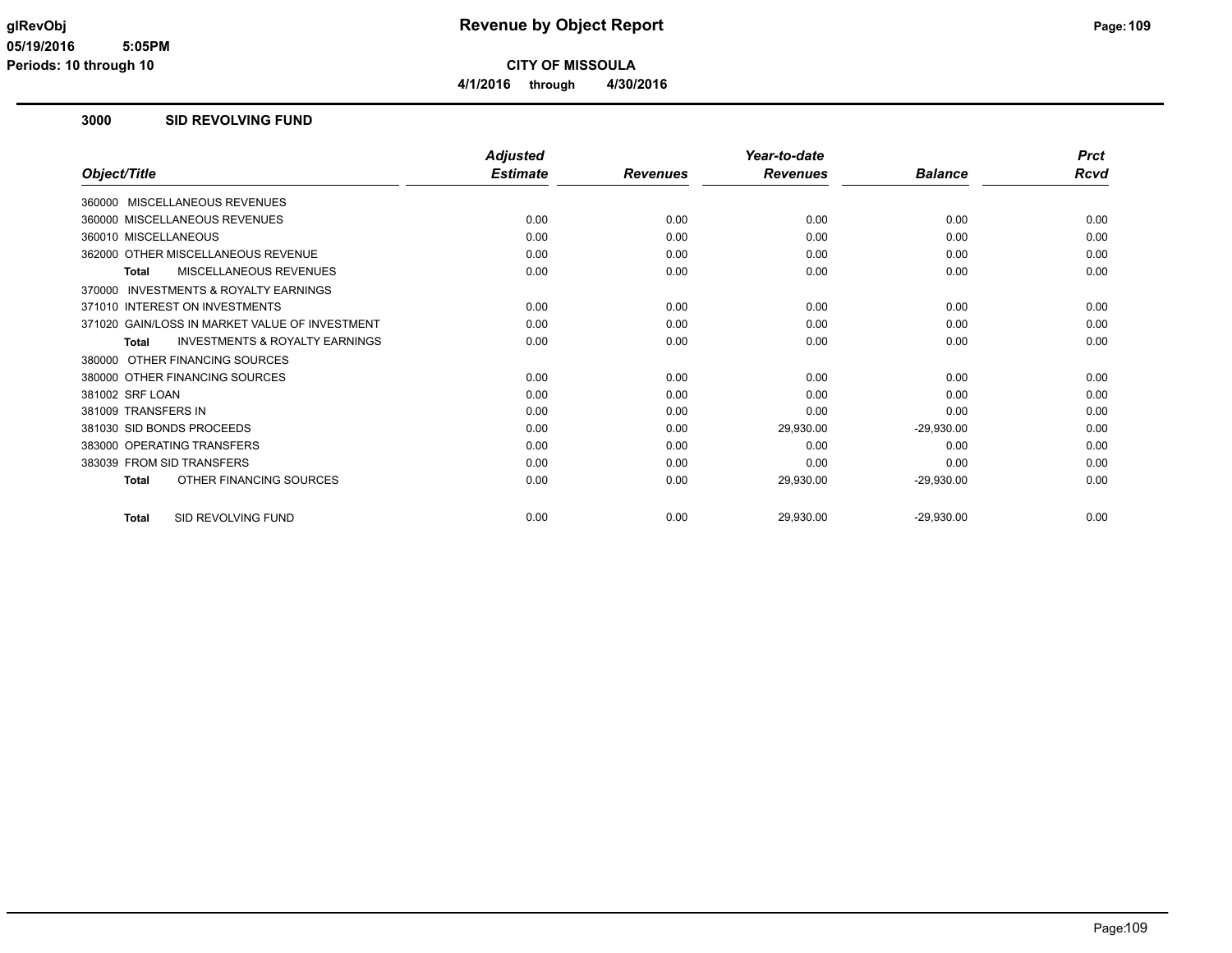**4/1/2016 through 4/30/2016**

## **3065 1998 PUBLIC SAFETY G O BONDS FUND**

**3065 1998 PUBLIC SAFETY G O BONDS FUND**

|                                                     | <b>Adjusted</b> |                 | Year-to-date    |                | <b>Prct</b> |
|-----------------------------------------------------|-----------------|-----------------|-----------------|----------------|-------------|
| Object/Title                                        | <b>Estimate</b> | <b>Revenues</b> | <b>Revenues</b> | <b>Balance</b> | Rcvd        |
| 310000 TAXES/ASSESSMENTS                            |                 |                 |                 |                |             |
| 310000 TAXES/ASSESSMENTS                            | 0.00            | 0.00            | 0.00            | 0.00           | 0.00        |
| 311000 GENERAL PROPERTY TAXES                       | 0.00            | 0.00            | 0.00            | 0.00           | 0.00        |
| 311001 CURRENT TAXES                                | 0.00            | 0.00            | 0.00            | 0.00           | 0.00        |
| 311030 MOTOR VEHICLE TAXES                          | 0.00            | 0.00            | 0.00            | 0.00           | 0.00        |
| 312000 PENALTIES & INTEREST - DELINQUENT TAXES      | 0.00            | 0.00            | 0.00            | 0.00           | 0.00        |
| 312001 PENALTIES & INTEREST                         | 0.00            | 0.00            | 0.00            | 0.00           | 0.00        |
| 314000 PROP TAX - OTHER THAN ASSESSED VAL           | 0.00            | 0.00            | 0.00            | 0.00           | 0.00        |
| 314001 LIGHT VEHICLE TAX                            | 0.00            | 0.00            | 0.00            | 0.00           | 0.00        |
| TAXES/ASSESSMENTS<br>Total                          | 0.00            | 0.00            | 0.00            | 0.00           | 0.00        |
| 330000 INTERGOVERNMENTAL REVENUES                   |                 |                 |                 |                |             |
| 334056 BANK CORP. LIC. TAX - (PREVIOUS YEARS)       | 0.00            | 0.00            | 0.00            | 0.00           | 0.00        |
| 335210 PERSONAL PROPERTY TAX REIMBURSEMENT          | 0.00            | 0.00            | 0.00            | 0.00           | 0.00        |
| 335230 HB 124 REVENUE                               | 0.00            | 0.00            | 0.00            | 0.00           | 0.00        |
| 335250 STATE REIMB - SB #184                        | 0.00            | 0.00            | 0.00            | 0.00           | 0.00        |
| <b>INTERGOVERNMENTAL REVENUES</b><br><b>Total</b>   | 0.00            | 0.00            | 0.00            | 0.00           | 0.00        |
| 360000 MISCELLANEOUS REVENUES                       |                 |                 |                 |                |             |
| 360010 MISCELLANEOUS                                | 0.00            | 0.00            | 0.00            | 0.00           | 0.00        |
| MISCELLANEOUS REVENUES<br>Total                     | 0.00            | 0.00            | 0.00            | 0.00           | 0.00        |
| <b>INVESTMENTS &amp; ROYALTY EARNINGS</b><br>370000 |                 |                 |                 |                |             |
| 371010 INTEREST ON INVESTMENTS                      | 0.00            | 0.00            | 0.00            | 0.00           | 0.00        |
| 371020 GAIN/LOSS IN MARKET VALUE OF INVESTMENTS     | 0.00            | 0.00            | 0.00            | 0.00           | 0.00        |
| <b>INVESTMENTS &amp; ROYALTY EARNINGS</b><br>Total  | 0.00            | 0.00            | 0.00            | 0.00           | 0.00        |
| 380000 OTHER FINANCING SOURCES                      |                 |                 |                 |                |             |
| 381010 BOND PROCEEDS                                | 0.00            | 0.00            | 0.00            | 0.00           | 0.00        |
| 383042 TRANSFERS FROM OTHER FUNDS                   | 0.00            | 0.00            | 0.00            | 0.00           | 0.00        |
| OTHER FINANCING SOURCES<br><b>Total</b>             | 0.00            | 0.00            | 0.00            | 0.00           | 0.00        |
|                                                     |                 |                 |                 |                |             |
| 1998 PUBLIC SAFETY G O BONDS FUND<br><b>Total</b>   | 0.00            | 0.00            | 0.00            | 0.00           | 0.00        |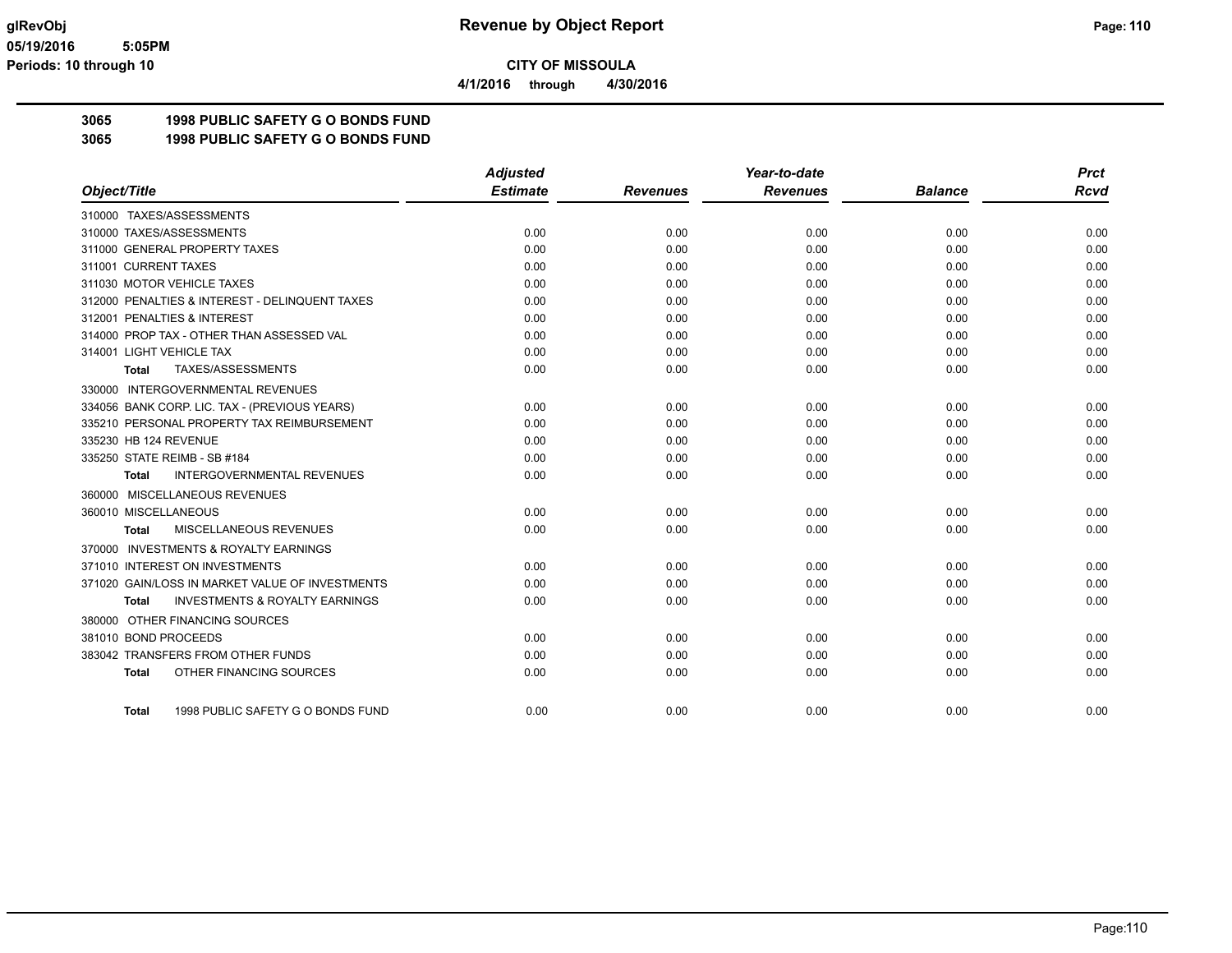**4/1/2016 through 4/30/2016**

#### **3065 1998 PUBLIC SAFETY G O BONDS FUND**

|                                                    | <b>Adjusted</b> |                 | Year-to-date    |                | <b>Prct</b> |
|----------------------------------------------------|-----------------|-----------------|-----------------|----------------|-------------|
| Object/Title                                       | <b>Estimate</b> | <b>Revenues</b> | <b>Revenues</b> | <b>Balance</b> | <b>Rcvd</b> |
| 310000 TAXES/ASSESSMENTS                           |                 |                 |                 |                |             |
| 310000 TAXES/ASSESSMENTS                           | 0.00            | 0.00            | 0.00            | 0.00           | 0.00        |
| 311000 GENERAL PROPERTY TAXES                      | 0.00            | 0.00            | 0.00            | 0.00           | 0.00        |
| 311001 CURRENT TAXES                               | 0.00            | 0.00            | 0.00            | 0.00           | 0.00        |
| 311030 MOTOR VEHICLE TAXES                         | 0.00            | 0.00            | 0.00            | 0.00           | 0.00        |
| 312000 PENALTIES & INTEREST - DELINQUENT TAXES     | 0.00            | 0.00            | 0.00            | 0.00           | 0.00        |
| 312001 PENALTIES & INTEREST                        | 0.00            | 0.00            | 0.00            | 0.00           | 0.00        |
| 314000 PROP TAX - OTHER THAN ASSESSED VAL          | 0.00            | 0.00            | 0.00            | 0.00           | 0.00        |
| 314001 LIGHT VEHICLE TAX                           | 0.00            | 0.00            | 0.00            | 0.00           | 0.00        |
| TAXES/ASSESSMENTS<br>Total                         | 0.00            | 0.00            | 0.00            | 0.00           | 0.00        |
| 330000 INTERGOVERNMENTAL REVENUES                  |                 |                 |                 |                |             |
| 334056 BANK CORP. LIC. TAX - (PREVIOUS YEARS)      | 0.00            | 0.00            | 0.00            | 0.00           | 0.00        |
| 335210 PERSONAL PROPERTY TAX REIMBURSEMENT         | 0.00            | 0.00            | 0.00            | 0.00           | 0.00        |
| 335230 HB 124 REVENUE                              | 0.00            | 0.00            | 0.00            | 0.00           | 0.00        |
| 335250 STATE REIMB - SB #184                       | 0.00            | 0.00            | 0.00            | 0.00           | 0.00        |
| <b>INTERGOVERNMENTAL REVENUES</b><br><b>Total</b>  | 0.00            | 0.00            | 0.00            | 0.00           | 0.00        |
| 360000 MISCELLANEOUS REVENUES                      |                 |                 |                 |                |             |
| 360010 MISCELLANEOUS                               | 0.00            | 0.00            | 0.00            | 0.00           | 0.00        |
| MISCELLANEOUS REVENUES<br>Total                    | 0.00            | 0.00            | 0.00            | 0.00           | 0.00        |
| 370000 INVESTMENTS & ROYALTY EARNINGS              |                 |                 |                 |                |             |
| 371010 INTEREST ON INVESTMENTS                     | 0.00            | 0.00            | 0.00            | 0.00           | 0.00        |
| 371020 GAIN/LOSS IN MARKET VALUE OF INVESTMENT     | 0.00            | 0.00            | 0.00            | 0.00           | 0.00        |
| <b>INVESTMENTS &amp; ROYALTY EARNINGS</b><br>Total | 0.00            | 0.00            | 0.00            | 0.00           | 0.00        |
| 380000 OTHER FINANCING SOURCES                     |                 |                 |                 |                |             |
| 381010 BOND PROCEEDS                               | 0.00            | 0.00            | 0.00            | 0.00           | 0.00        |
| 383042 TRANSFERS FROM OTHER FUNDS                  | 0.00            | 0.00            | 0.00            | 0.00           | 0.00        |
| OTHER FINANCING SOURCES<br><b>Total</b>            | 0.00            | 0.00            | 0.00            | 0.00           | 0.00        |
| 1998 PUBLIC SAFETY G O BONDS FUND<br>Total         | 0.00            | 0.00            | 0.00            | 0.00           | 0.00        |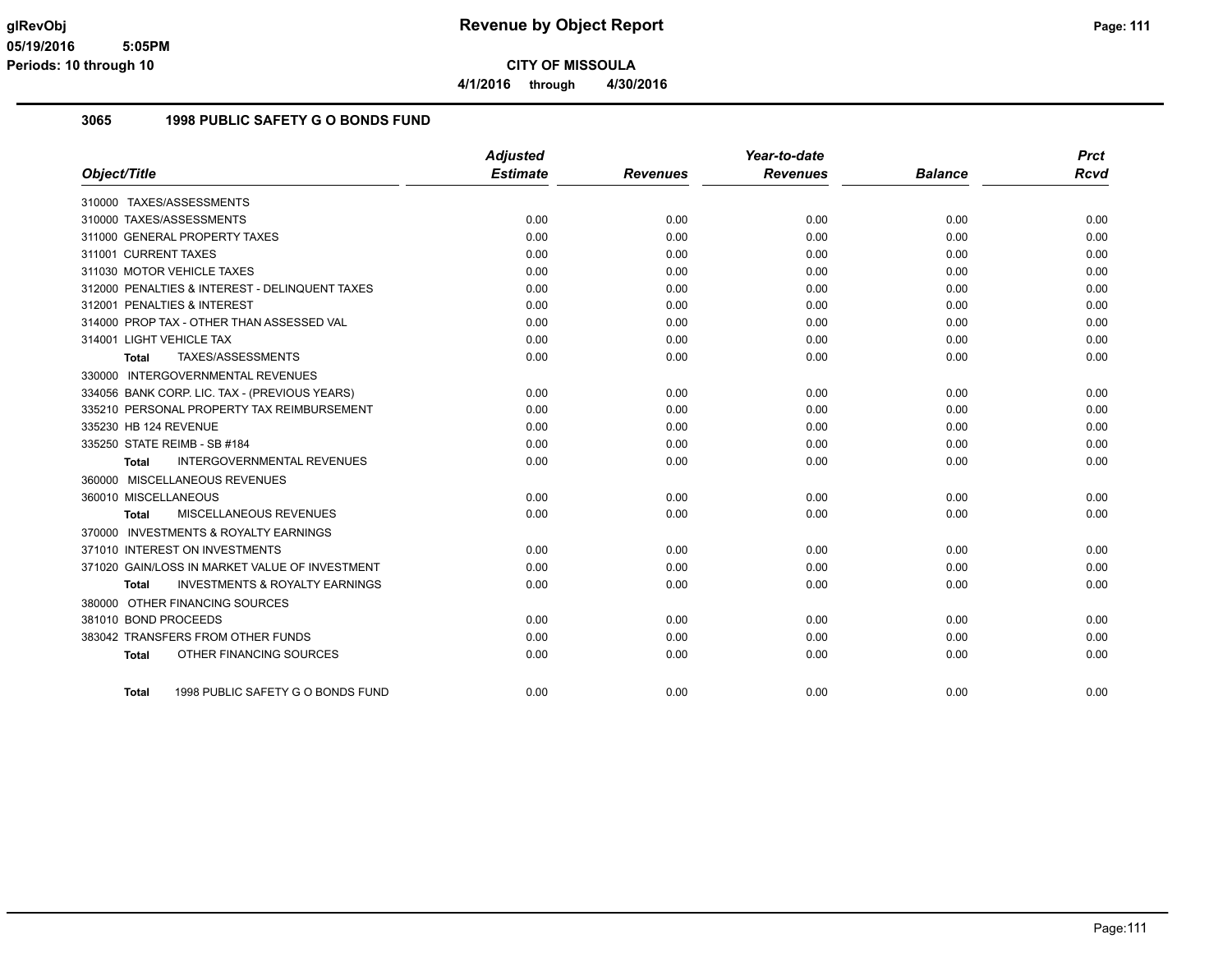**4/1/2016 through 4/30/2016**

**3070 1996 OPEN SPACE GO BONDS**

**3070 1996 OPEN SPACE GO BONDS**

|                                                           | <b>Adjusted</b> |                 | Year-to-date    |                | <b>Prct</b> |
|-----------------------------------------------------------|-----------------|-----------------|-----------------|----------------|-------------|
| Object/Title                                              | <b>Estimate</b> | <b>Revenues</b> | <b>Revenues</b> | <b>Balance</b> | <b>Rcvd</b> |
| 310000 TAXES/ASSESSMENTS                                  |                 |                 |                 |                |             |
| 310000 TAXES/ASSESSMENTS                                  | 0.00            | 0.00            | 0.00            | 0.00           | 0.00        |
| 311000 GENERAL PROPERTY TAXES                             | 0.00            | 0.00            | 0.00            | 0.00           | 0.00        |
| 311030 MOTOR VEHICLE TAXES                                | 0.00            | 0.00            | 0.00            | 0.00           | 0.00        |
| 312000 PENALTIES & INTEREST - DELINQUENT TAXES            | 0.00            | 0.00            | 0.00            | 0.00           | 0.00        |
| 312001 PENALTIES & INTEREST                               | 0.00            | 0.00            | 0.00            | 0.00           | 0.00        |
| 314000 PROP TAX - OTHER THAN ASSESSED VAL                 | 0.00            | 0.00            | 0.00            | 0.00           | 0.00        |
| 314001 LIGHT VEHICLE TAX                                  | 0.00            | 0.00            | 0.00            | 0.00           | 0.00        |
| TAXES/ASSESSMENTS<br><b>Total</b>                         | 0.00            | 0.00            | 0.00            | 0.00           | 0.00        |
| 330000 INTERGOVERNMENTAL REVENUES                         |                 |                 |                 |                |             |
| 334056 BANK CORP. LIC. TAX - (PREVIOUS YEARS)             | 0.00            | 0.00            | 0.00            | 0.00           | 0.00        |
| 335210 PERSONAL PROPERTY TAX REIMBURSEMENT                | 0.00            | 0.00            | 0.00            | 0.00           | 0.00        |
| 335230 HB 124 REVENUE                                     | 0.00            | 0.00            | 0.00            | 0.00           | 0.00        |
| 335250 STATE REIMB - SB #184                              | 0.00            | 0.00            | 0.00            | 0.00           | 0.00        |
| <b>INTERGOVERNMENTAL REVENUES</b><br><b>Total</b>         | 0.00            | 0.00            | 0.00            | 0.00           | 0.00        |
| <b>INVESTMENTS &amp; ROYALTY EARNINGS</b><br>370000       |                 |                 |                 |                |             |
| 371010 INTEREST ON INVESTMENTS                            | 0.00            | 0.00            | 0.00            | 0.00           | 0.00        |
| 371020 GAIN/LOSS IN MARKET VALUE OF INVESTMENTS           | 0.00            | 0.00            | 0.00            | 0.00           | 0.00        |
| <b>INVESTMENTS &amp; ROYALTY EARNINGS</b><br><b>Total</b> | 0.00            | 0.00            | 0.00            | 0.00           | 0.00        |
| OTHER FINANCING SOURCES<br>380000                         |                 |                 |                 |                |             |
| 381010 BOND PROCEEDS                                      | 0.00            | 0.00            | 0.00            | 0.00           | 0.00        |
| OTHER FINANCING SOURCES<br><b>Total</b>                   | 0.00            | 0.00            | 0.00            | 0.00           | 0.00        |
| 1996 OPEN SPACE GO BONDS<br><b>Total</b>                  | 0.00            | 0.00            | 0.00            | 0.00           | 0.00        |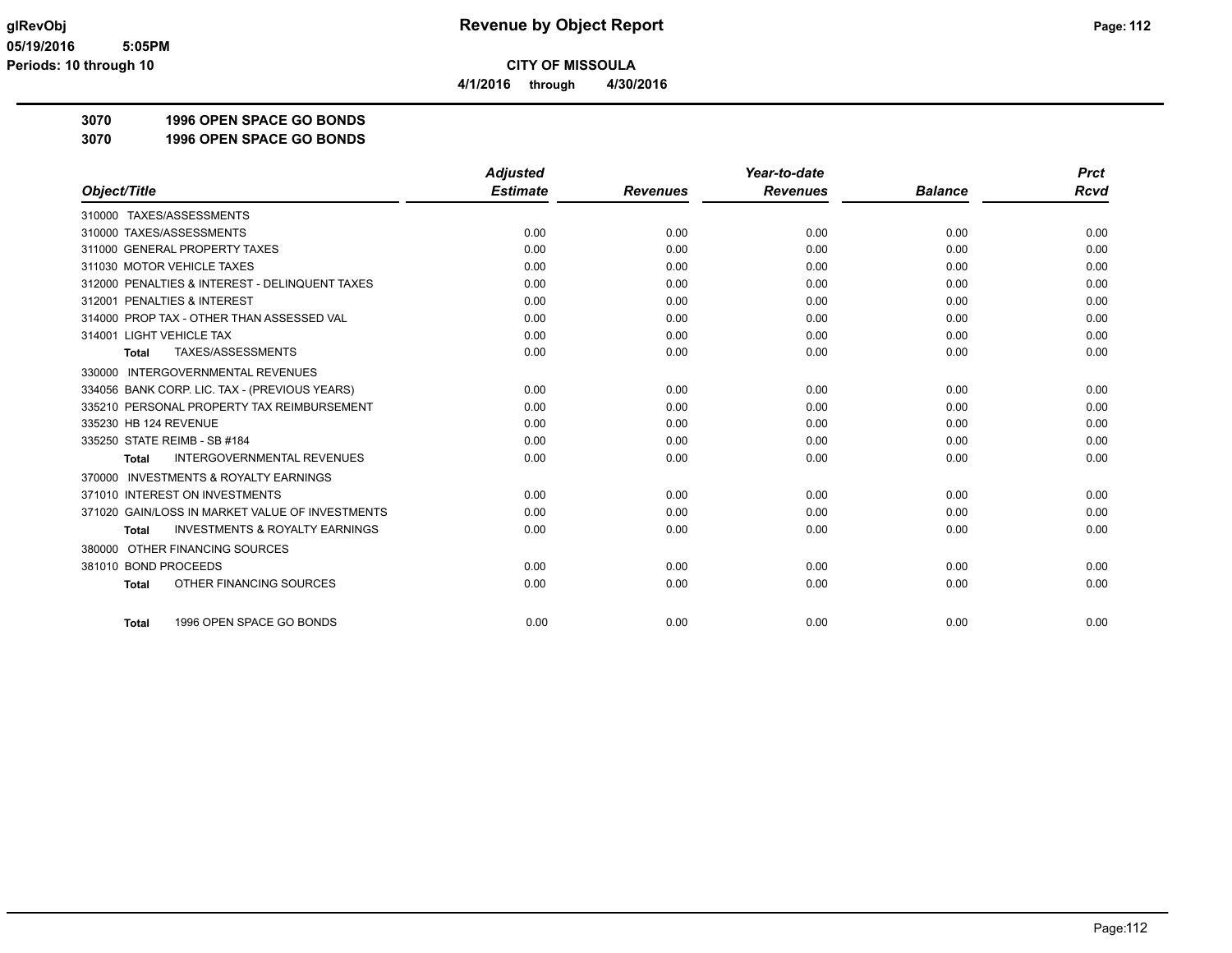**4/1/2016 through 4/30/2016**

### **3070 1996 OPEN SPACE GO BONDS**

|                                                           | <b>Adjusted</b> |                 | Year-to-date    |                | <b>Prct</b> |
|-----------------------------------------------------------|-----------------|-----------------|-----------------|----------------|-------------|
| Object/Title                                              | <b>Estimate</b> | <b>Revenues</b> | <b>Revenues</b> | <b>Balance</b> | Rcvd        |
| 310000 TAXES/ASSESSMENTS                                  |                 |                 |                 |                |             |
| 310000 TAXES/ASSESSMENTS                                  | 0.00            | 0.00            | 0.00            | 0.00           | 0.00        |
| 311000 GENERAL PROPERTY TAXES                             | 0.00            | 0.00            | 0.00            | 0.00           | 0.00        |
| 311030 MOTOR VEHICLE TAXES                                | 0.00            | 0.00            | 0.00            | 0.00           | 0.00        |
| 312000 PENALTIES & INTEREST - DELINQUENT TAXES            | 0.00            | 0.00            | 0.00            | 0.00           | 0.00        |
| 312001 PENALTIES & INTEREST                               | 0.00            | 0.00            | 0.00            | 0.00           | 0.00        |
| 314000 PROP TAX - OTHER THAN ASSESSED VAL                 | 0.00            | 0.00            | 0.00            | 0.00           | 0.00        |
| 314001 LIGHT VEHICLE TAX                                  | 0.00            | 0.00            | 0.00            | 0.00           | 0.00        |
| TAXES/ASSESSMENTS<br>Total                                | 0.00            | 0.00            | 0.00            | 0.00           | 0.00        |
| 330000 INTERGOVERNMENTAL REVENUES                         |                 |                 |                 |                |             |
| 334056 BANK CORP. LIC. TAX - (PREVIOUS YEARS)             | 0.00            | 0.00            | 0.00            | 0.00           | 0.00        |
| 335210 PERSONAL PROPERTY TAX REIMBURSEMENT                | 0.00            | 0.00            | 0.00            | 0.00           | 0.00        |
| 335230 HB 124 REVENUE                                     | 0.00            | 0.00            | 0.00            | 0.00           | 0.00        |
| 335250 STATE REIMB - SB #184                              | 0.00            | 0.00            | 0.00            | 0.00           | 0.00        |
| <b>INTERGOVERNMENTAL REVENUES</b><br><b>Total</b>         | 0.00            | 0.00            | 0.00            | 0.00           | 0.00        |
| 370000 INVESTMENTS & ROYALTY EARNINGS                     |                 |                 |                 |                |             |
| 371010 INTEREST ON INVESTMENTS                            | 0.00            | 0.00            | 0.00            | 0.00           | 0.00        |
| 371020 GAIN/LOSS IN MARKET VALUE OF INVESTMENT            | 0.00            | 0.00            | 0.00            | 0.00           | 0.00        |
| <b>INVESTMENTS &amp; ROYALTY EARNINGS</b><br><b>Total</b> | 0.00            | 0.00            | 0.00            | 0.00           | 0.00        |
| OTHER FINANCING SOURCES<br>380000                         |                 |                 |                 |                |             |
| 381010 BOND PROCEEDS                                      | 0.00            | 0.00            | 0.00            | 0.00           | 0.00        |
| OTHER FINANCING SOURCES<br><b>Total</b>                   | 0.00            | 0.00            | 0.00            | 0.00           | 0.00        |
|                                                           |                 |                 |                 |                |             |
| 1996 OPEN SPACE GO BONDS<br><b>Total</b>                  | 0.00            | 0.00            | 0.00            | 0.00           | 0.00        |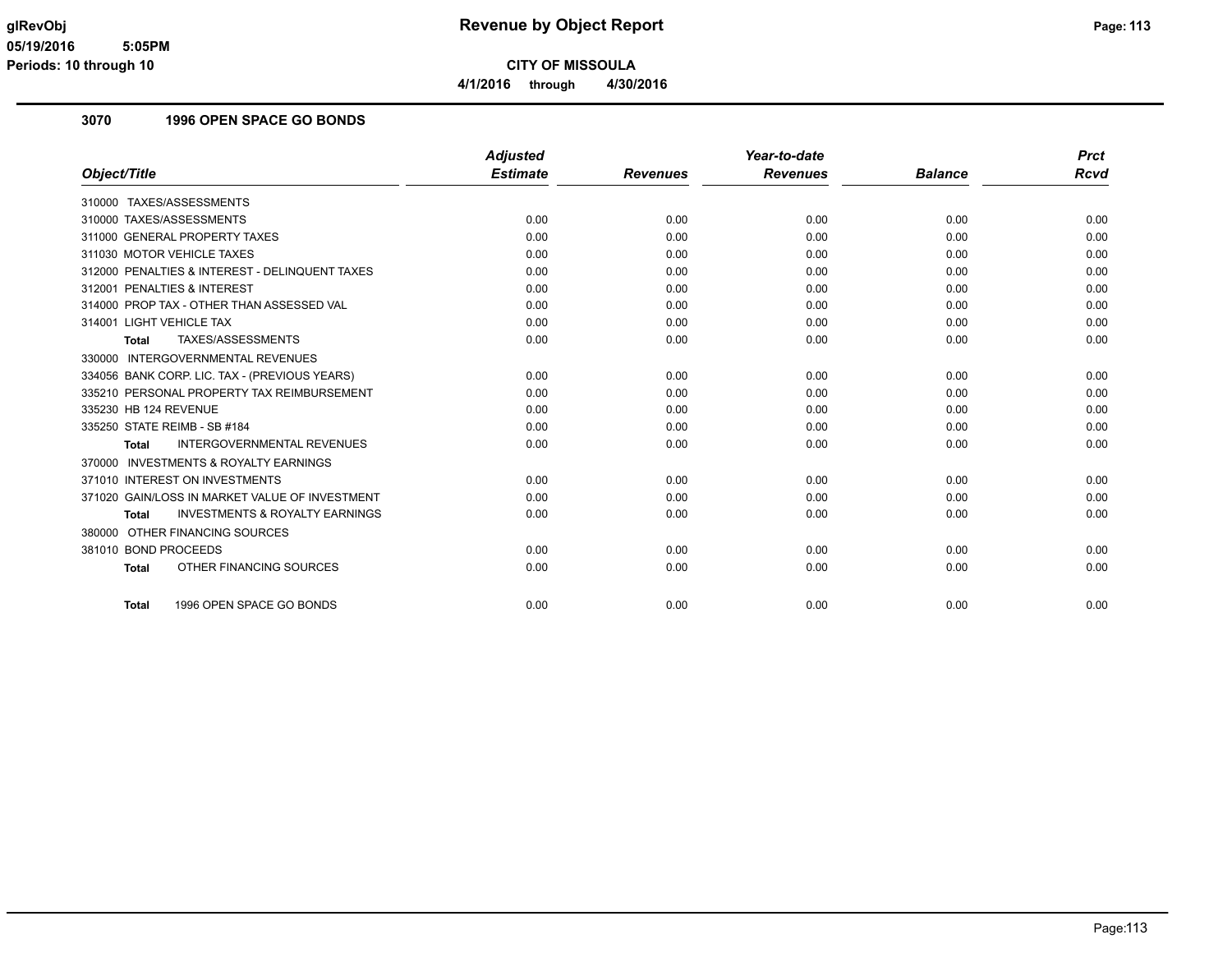**4/1/2016 through 4/30/2016**

# **3075 1997 OPEN SPACE G O BOND FUND**

**3075 1997 OPEN SPACE G O BOND FUND**

|                                                     | <b>Adjusted</b> |                 | Year-to-date    |                | <b>Prct</b> |
|-----------------------------------------------------|-----------------|-----------------|-----------------|----------------|-------------|
| Object/Title                                        | <b>Estimate</b> | <b>Revenues</b> | <b>Revenues</b> | <b>Balance</b> | <b>Rcvd</b> |
| 310000 TAXES/ASSESSMENTS                            |                 |                 |                 |                |             |
| 310000 TAXES/ASSESSMENTS                            | 0.00            | 0.00            | 0.00            | 0.00           | 0.00        |
| 311000 GENERAL PROPERTY TAXES                       | 0.00            | 0.00            | 0.00            | 0.00           | 0.00        |
| 311030 MOTOR VEHICLE TAXES                          | 0.00            | 0.00            | 0.00            | 0.00           | 0.00        |
| 312000 PENALTIES & INTEREST - DELINQUENT TAXES      | 0.00            | 0.00            | 0.00            | 0.00           | 0.00        |
| 312001 PENALTIES & INTEREST                         | 0.00            | 0.00            | 0.00            | 0.00           | 0.00        |
| 314000 PROP TAX - OTHER THAN ASSESSED VAL           | 0.00            | 0.00            | 0.00            | 0.00           | 0.00        |
| 314001 LIGHT VEHICLE TAX                            | 0.00            | 0.00            | 0.00            | 0.00           | 0.00        |
| TAXES/ASSESSMENTS<br><b>Total</b>                   | 0.00            | 0.00            | 0.00            | 0.00           | 0.00        |
| 330000 INTERGOVERNMENTAL REVENUES                   |                 |                 |                 |                |             |
| 334056 BANK CORP. LIC. TAX - (PREVIOUS YEARS)       | 0.00            | 0.00            | 0.00            | 0.00           | 0.00        |
| 335210 PERSONAL PROPERTY TAX REIMBURSEMENT          | 0.00            | 0.00            | 0.00            | 0.00           | 0.00        |
| 335230 HB 124 REVENUE                               | 0.00            | 0.00            | 0.00            | 0.00           | 0.00        |
| 335250 STATE REIMB - SB #184                        | 0.00            | 0.00            | 0.00            | 0.00           | 0.00        |
| <b>INTERGOVERNMENTAL REVENUES</b><br>Total          | 0.00            | 0.00            | 0.00            | 0.00           | 0.00        |
| 360000 MISCELLANEOUS REVENUES                       |                 |                 |                 |                |             |
| 360010 MISCELLANEOUS                                | 0.00            | 0.00            | 0.00            | 0.00           | 0.00        |
| MISCELLANEOUS REVENUES<br><b>Total</b>              | 0.00            | 0.00            | 0.00            | 0.00           | 0.00        |
| <b>INVESTMENTS &amp; ROYALTY EARNINGS</b><br>370000 |                 |                 |                 |                |             |
| 371010 INTEREST ON INVESTMENTS                      | 0.00            | 0.00            | 0.00            | 0.00           | 0.00        |
| 371020 GAIN/LOSS IN MARKET VALUE OF INVESTMENTS     | 0.00            | 0.00            | 0.00            | 0.00           | 0.00        |
| <b>INVESTMENTS &amp; ROYALTY EARNINGS</b><br>Total  | 0.00            | 0.00            | 0.00            | 0.00           | 0.00        |
| 380000 OTHER FINANCING SOURCES                      |                 |                 |                 |                |             |
| 380000 OTHER FINANCING SOURCES                      | 0.00            | 0.00            | 0.00            | 0.00           | 0.00        |
| 381010 BOND PROCEEDS                                | 0.00            | 0.00            | 0.00            | 0.00           | 0.00        |
| OTHER FINANCING SOURCES<br><b>Total</b>             | 0.00            | 0.00            | 0.00            | 0.00           | 0.00        |
|                                                     |                 |                 |                 |                |             |
| 1997 OPEN SPACE G O BOND FUND<br><b>Total</b>       | 0.00            | 0.00            | 0.00            | 0.00           | 0.00        |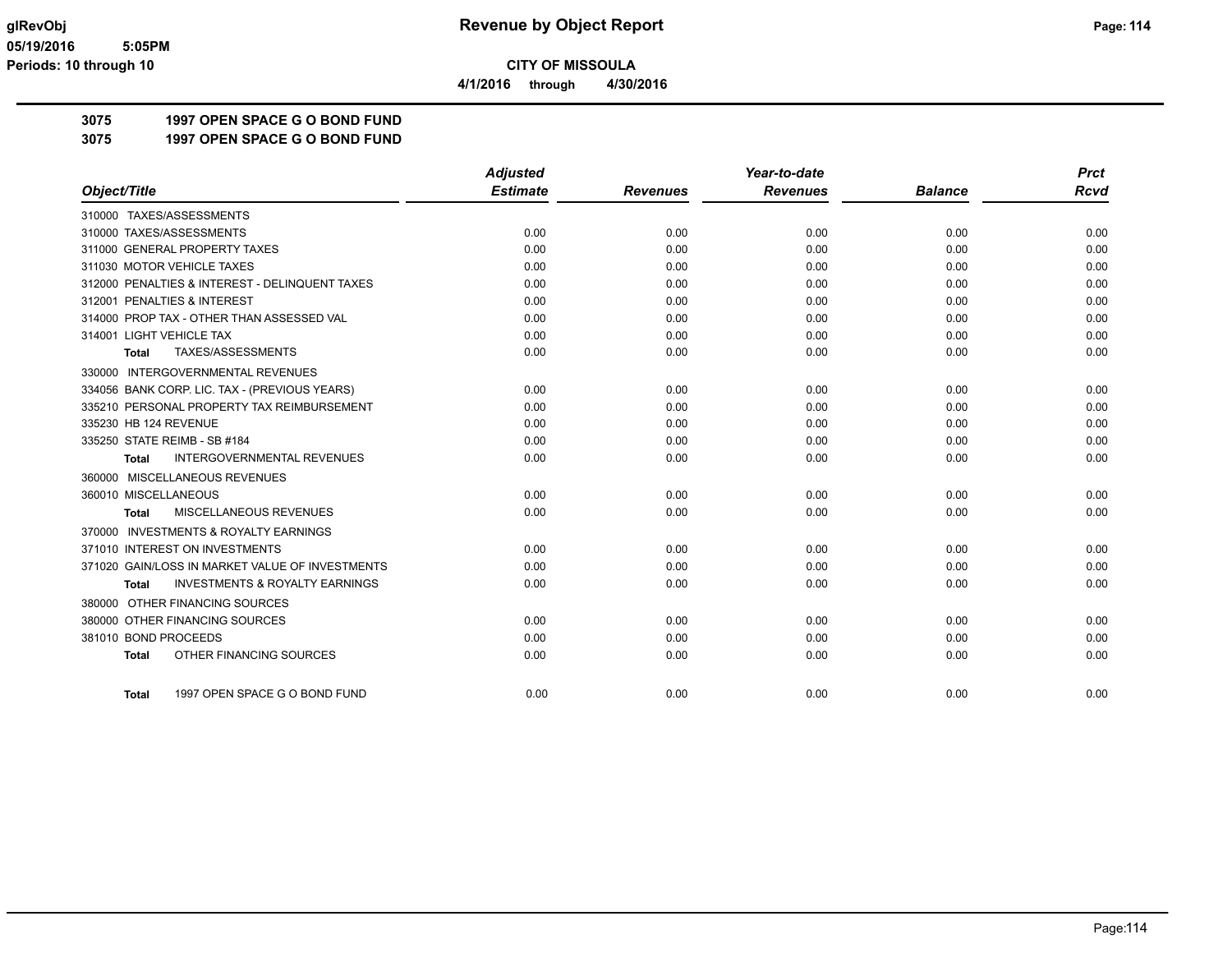**4/1/2016 through 4/30/2016**

#### **3075 1997 OPEN SPACE G O BOND FUND**

|                                                           | <b>Adjusted</b> |                 | Year-to-date    |                | <b>Prct</b> |
|-----------------------------------------------------------|-----------------|-----------------|-----------------|----------------|-------------|
| Object/Title                                              | <b>Estimate</b> | <b>Revenues</b> | <b>Revenues</b> | <b>Balance</b> | <b>Rcvd</b> |
| 310000 TAXES/ASSESSMENTS                                  |                 |                 |                 |                |             |
| 310000 TAXES/ASSESSMENTS                                  | 0.00            | 0.00            | 0.00            | 0.00           | 0.00        |
| 311000 GENERAL PROPERTY TAXES                             | 0.00            | 0.00            | 0.00            | 0.00           | 0.00        |
| 311030 MOTOR VEHICLE TAXES                                | 0.00            | 0.00            | 0.00            | 0.00           | 0.00        |
| 312000 PENALTIES & INTEREST - DELINQUENT TAXES            | 0.00            | 0.00            | 0.00            | 0.00           | 0.00        |
| 312001 PENALTIES & INTEREST                               | 0.00            | 0.00            | 0.00            | 0.00           | 0.00        |
| 314000 PROP TAX - OTHER THAN ASSESSED VAL                 | 0.00            | 0.00            | 0.00            | 0.00           | 0.00        |
| 314001 LIGHT VEHICLE TAX                                  | 0.00            | 0.00            | 0.00            | 0.00           | 0.00        |
| TAXES/ASSESSMENTS<br><b>Total</b>                         | 0.00            | 0.00            | 0.00            | 0.00           | 0.00        |
| 330000 INTERGOVERNMENTAL REVENUES                         |                 |                 |                 |                |             |
| 334056 BANK CORP. LIC. TAX - (PREVIOUS YEARS)             | 0.00            | 0.00            | 0.00            | 0.00           | 0.00        |
| 335210 PERSONAL PROPERTY TAX REIMBURSEMENT                | 0.00            | 0.00            | 0.00            | 0.00           | 0.00        |
| 335230 HB 124 REVENUE                                     | 0.00            | 0.00            | 0.00            | 0.00           | 0.00        |
| 335250 STATE REIMB - SB #184                              | 0.00            | 0.00            | 0.00            | 0.00           | 0.00        |
| <b>INTERGOVERNMENTAL REVENUES</b><br><b>Total</b>         | 0.00            | 0.00            | 0.00            | 0.00           | 0.00        |
| 360000 MISCELLANEOUS REVENUES                             |                 |                 |                 |                |             |
| 360010 MISCELLANEOUS                                      | 0.00            | 0.00            | 0.00            | 0.00           | 0.00        |
| <b>MISCELLANEOUS REVENUES</b><br><b>Total</b>             | 0.00            | 0.00            | 0.00            | 0.00           | 0.00        |
| 370000 INVESTMENTS & ROYALTY EARNINGS                     |                 |                 |                 |                |             |
| 371010 INTEREST ON INVESTMENTS                            | 0.00            | 0.00            | 0.00            | 0.00           | 0.00        |
| 371020 GAIN/LOSS IN MARKET VALUE OF INVESTMENT            | 0.00            | 0.00            | 0.00            | 0.00           | 0.00        |
| <b>INVESTMENTS &amp; ROYALTY EARNINGS</b><br><b>Total</b> | 0.00            | 0.00            | 0.00            | 0.00           | 0.00        |
| 380000 OTHER FINANCING SOURCES                            |                 |                 |                 |                |             |
| 380000 OTHER FINANCING SOURCES                            | 0.00            | 0.00            | 0.00            | 0.00           | 0.00        |
| 381010 BOND PROCEEDS                                      | 0.00            | 0.00            | 0.00            | 0.00           | 0.00        |
| OTHER FINANCING SOURCES<br><b>Total</b>                   | 0.00            | 0.00            | 0.00            | 0.00           | 0.00        |
|                                                           |                 |                 |                 |                |             |
| 1997 OPEN SPACE G O BOND FUND<br>Total                    | 0.00            | 0.00            | 0.00            | 0.00           | 0.00        |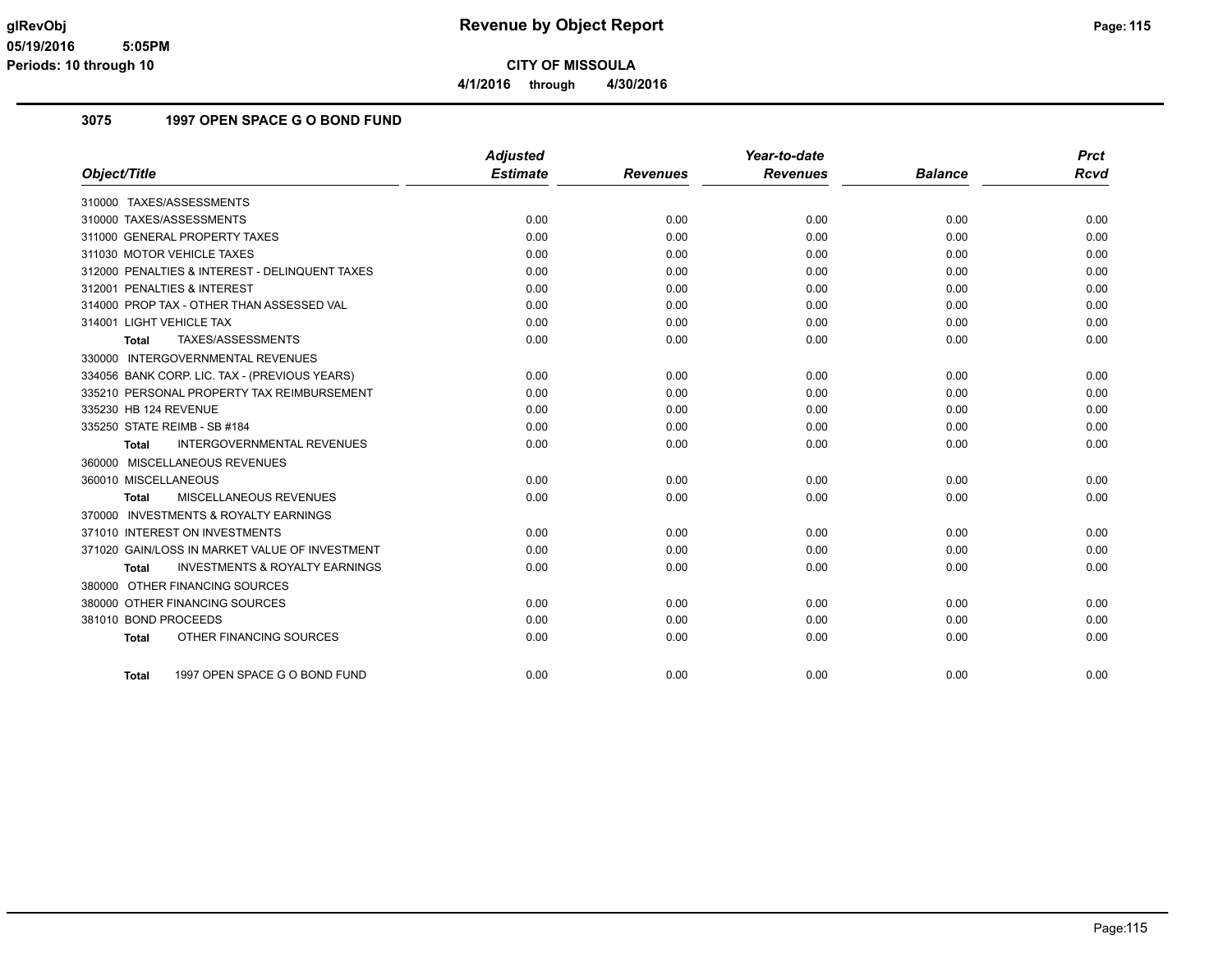**4/1/2016 through 4/30/2016**

## **3080 1994 FIRE EQUIP/CITY HALLS REFUND BOND F**

**3080 1994 FIRE EQUIP/CITY HALLS REFUND BOND F**

|                                                    | <b>Adjusted</b> |                 | Year-to-date    |                | <b>Prct</b> |
|----------------------------------------------------|-----------------|-----------------|-----------------|----------------|-------------|
| Object/Title                                       | <b>Estimate</b> | <b>Revenues</b> | <b>Revenues</b> | <b>Balance</b> | <b>Rcvd</b> |
| 310000 TAXES/ASSESSMENTS                           |                 |                 |                 |                |             |
| 310000 TAXES/ASSESSMENTS                           | 0.00            | 0.00            | 0.00            | 0.00           | 0.00        |
| 311000 GENERAL PROPERTY TAXES                      | 0.00            | 0.00            | 0.00            | 0.00           | 0.00        |
| 311030 MOTOR VEHICLE TAXES                         | 0.00            | 0.00            | 0.00            | 0.00           | 0.00        |
| 312000 PENALTIES & INTEREST - DELINQUENT TAXES     | 0.00            | 0.00            | 0.00            | 0.00           | 0.00        |
| 312001 PENALTIES & INTEREST                        | 0.00            | 0.00            | 0.00            | 0.00           | 0.00        |
| 314000 PROP TAX - OTHER THAN ASSESSED VAL          | 0.00            | 0.00            | 0.00            | 0.00           | 0.00        |
| 314001 LIGHT VEHICLE TAX                           | 0.00            | 0.00            | 0.00            | 0.00           | 0.00        |
| TAXES/ASSESSMENTS<br><b>Total</b>                  | 0.00            | 0.00            | 0.00            | 0.00           | 0.00        |
| 330000 INTERGOVERNMENTAL REVENUES                  |                 |                 |                 |                |             |
| 334056 BANK CORP. LIC. TAX - (PREVIOUS YEARS)      | 0.00            | 0.00            | 0.00            | 0.00           | 0.00        |
| 335210 PERSONAL PROPERTY TAX REIMBURSEMENT         | 0.00            | 0.00            | 0.00            | 0.00           | 0.00        |
| 335230 HB 124 REVENUE                              | 0.00            | 0.00            | 0.00            | 0.00           | 0.00        |
| 335250 STATE REIMB - SB #184                       | 0.00            | 0.00            | 0.00            | 0.00           | 0.00        |
| <b>INTERGOVERNMENTAL REVENUES</b><br>Total         | 0.00            | 0.00            | 0.00            | 0.00           | 0.00        |
| 360000 MISCELLANEOUS REVENUES                      |                 |                 |                 |                |             |
| 360010 MISCELLANEOUS                               | 0.00            | 0.00            | 0.00            | 0.00           | 0.00        |
| MISCELLANEOUS REVENUES<br><b>Total</b>             | 0.00            | 0.00            | 0.00            | 0.00           | 0.00        |
| 370000 INVESTMENTS & ROYALTY EARNINGS              |                 |                 |                 |                |             |
| 371010 INTEREST ON INVESTMENTS                     | 0.00            | 0.00            | 0.00            | 0.00           | 0.00        |
| 371020 GAIN/LOSS IN MARKET VALUE OF INVESTMENTS    | 0.00            | 0.00            | 0.00            | 0.00           | 0.00        |
| <b>INVESTMENTS &amp; ROYALTY EARNINGS</b><br>Total | 0.00            | 0.00            | 0.00            | 0.00           | 0.00        |
| 380000 OTHER FINANCING SOURCES                     |                 |                 |                 |                |             |
| 380000 OTHER FINANCING SOURCES                     | 0.00            | 0.00            | 0.00            | 0.00           | 0.00        |
| 381010 BOND PROCEEDS                               | 0.00            | 0.00            | 0.00            | 0.00           | 0.00        |
| OTHER FINANCING SOURCES<br><b>Total</b>            | 0.00            | 0.00            | 0.00            | 0.00           | 0.00        |
| 1994 FIRE EQUIP/CITY HALLS REFUND BONI<br>Total    | 0.00            | 0.00            | 0.00            | 0.00           | 0.00        |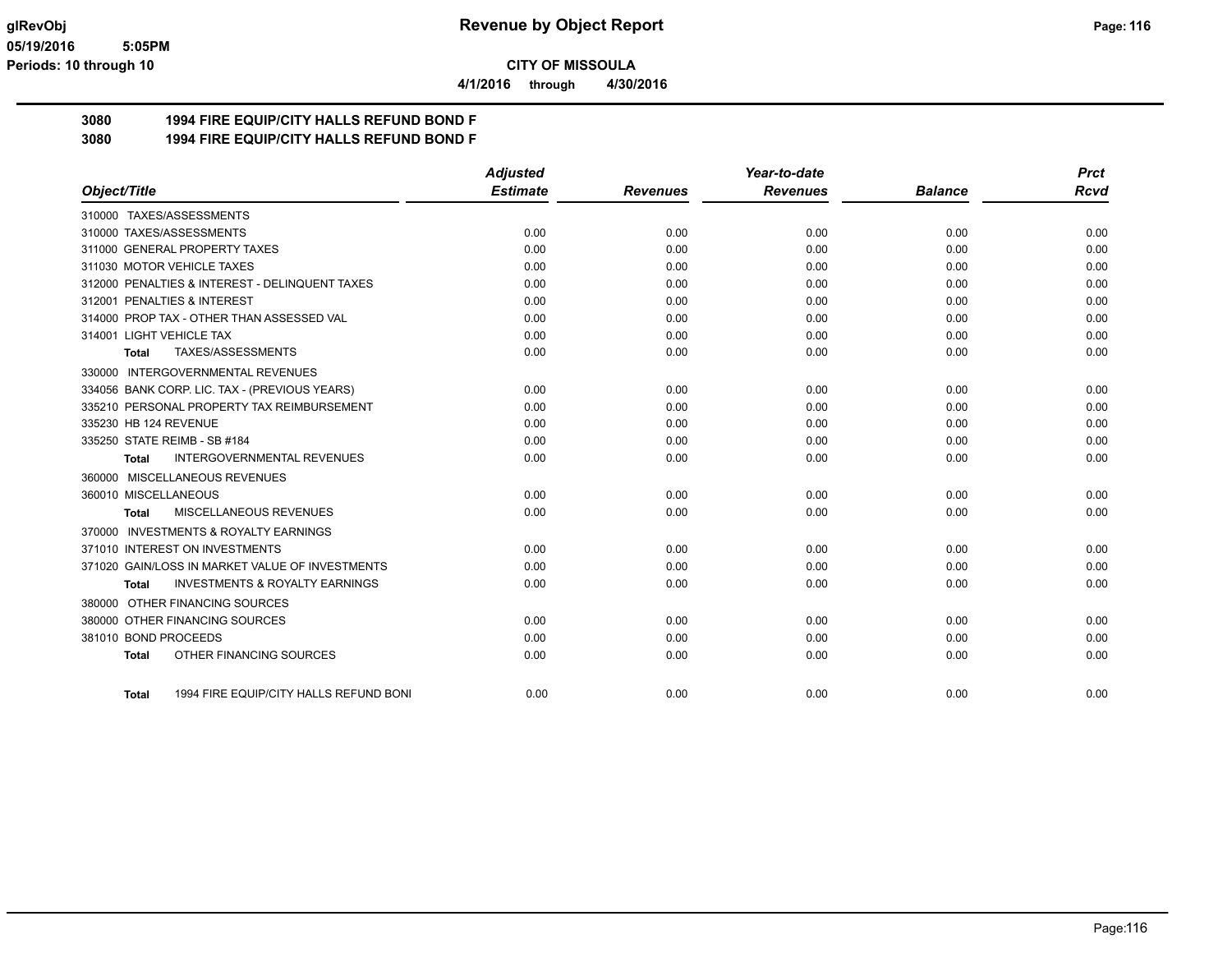**4/1/2016 through 4/30/2016**

#### **3080 1994 FIRE EQUIP/CITY HALLS REFUND BOND F**

|                          |                                                | <b>Adjusted</b> |                 | Year-to-date    |                | <b>Prct</b> |
|--------------------------|------------------------------------------------|-----------------|-----------------|-----------------|----------------|-------------|
| Object/Title             |                                                | <b>Estimate</b> | <b>Revenues</b> | <b>Revenues</b> | <b>Balance</b> | <b>Rcvd</b> |
|                          | 310000 TAXES/ASSESSMENTS                       |                 |                 |                 |                |             |
|                          | 310000 TAXES/ASSESSMENTS                       | 0.00            | 0.00            | 0.00            | 0.00           | 0.00        |
|                          | 311000 GENERAL PROPERTY TAXES                  | 0.00            | 0.00            | 0.00            | 0.00           | 0.00        |
|                          | 311030 MOTOR VEHICLE TAXES                     | 0.00            | 0.00            | 0.00            | 0.00           | 0.00        |
|                          | 312000 PENALTIES & INTEREST - DELINQUENT TAXES | 0.00            | 0.00            | 0.00            | 0.00           | 0.00        |
|                          | 312001 PENALTIES & INTEREST                    | 0.00            | 0.00            | 0.00            | 0.00           | 0.00        |
|                          | 314000 PROP TAX - OTHER THAN ASSESSED VAL      | 0.00            | 0.00            | 0.00            | 0.00           | 0.00        |
| 314001 LIGHT VEHICLE TAX |                                                | 0.00            | 0.00            | 0.00            | 0.00           | 0.00        |
| Total                    | TAXES/ASSESSMENTS                              | 0.00            | 0.00            | 0.00            | 0.00           | 0.00        |
| 330000                   | INTERGOVERNMENTAL REVENUES                     |                 |                 |                 |                |             |
|                          | 334056 BANK CORP. LIC. TAX - (PREVIOUS YEARS)  | 0.00            | 0.00            | 0.00            | 0.00           | 0.00        |
|                          | 335210 PERSONAL PROPERTY TAX REIMBURSEMENT     | 0.00            | 0.00            | 0.00            | 0.00           | 0.00        |
| 335230 HB 124 REVENUE    |                                                | 0.00            | 0.00            | 0.00            | 0.00           | 0.00        |
|                          | 335250 STATE REIMB - SB #184                   | 0.00            | 0.00            | 0.00            | 0.00           | 0.00        |
| <b>Total</b>             | <b>INTERGOVERNMENTAL REVENUES</b>              | 0.00            | 0.00            | 0.00            | 0.00           | 0.00        |
|                          | 360000 MISCELLANEOUS REVENUES                  |                 |                 |                 |                |             |
| 360010 MISCELLANEOUS     |                                                | 0.00            | 0.00            | 0.00            | 0.00           | 0.00        |
| Total                    | MISCELLANEOUS REVENUES                         | 0.00            | 0.00            | 0.00            | 0.00           | 0.00        |
|                          | 370000 INVESTMENTS & ROYALTY EARNINGS          |                 |                 |                 |                |             |
|                          | 371010 INTEREST ON INVESTMENTS                 | 0.00            | 0.00            | 0.00            | 0.00           | 0.00        |
|                          | 371020 GAIN/LOSS IN MARKET VALUE OF INVESTMENT | 0.00            | 0.00            | 0.00            | 0.00           | 0.00        |
| Total                    | <b>INVESTMENTS &amp; ROYALTY EARNINGS</b>      | 0.00            | 0.00            | 0.00            | 0.00           | 0.00        |
|                          | 380000 OTHER FINANCING SOURCES                 |                 |                 |                 |                |             |
|                          | 380000 OTHER FINANCING SOURCES                 | 0.00            | 0.00            | 0.00            | 0.00           | 0.00        |
| 381010 BOND PROCEEDS     |                                                | 0.00            | 0.00            | 0.00            | 0.00           | 0.00        |
| <b>Total</b>             | OTHER FINANCING SOURCES                        | 0.00            | 0.00            | 0.00            | 0.00           | 0.00        |
|                          |                                                |                 |                 |                 |                |             |
| Total                    | 1994 FIRE EQUIP/CITY HALLS REFUND BON          | 0.00            | 0.00            | 0.00            | 0.00           | 0.00        |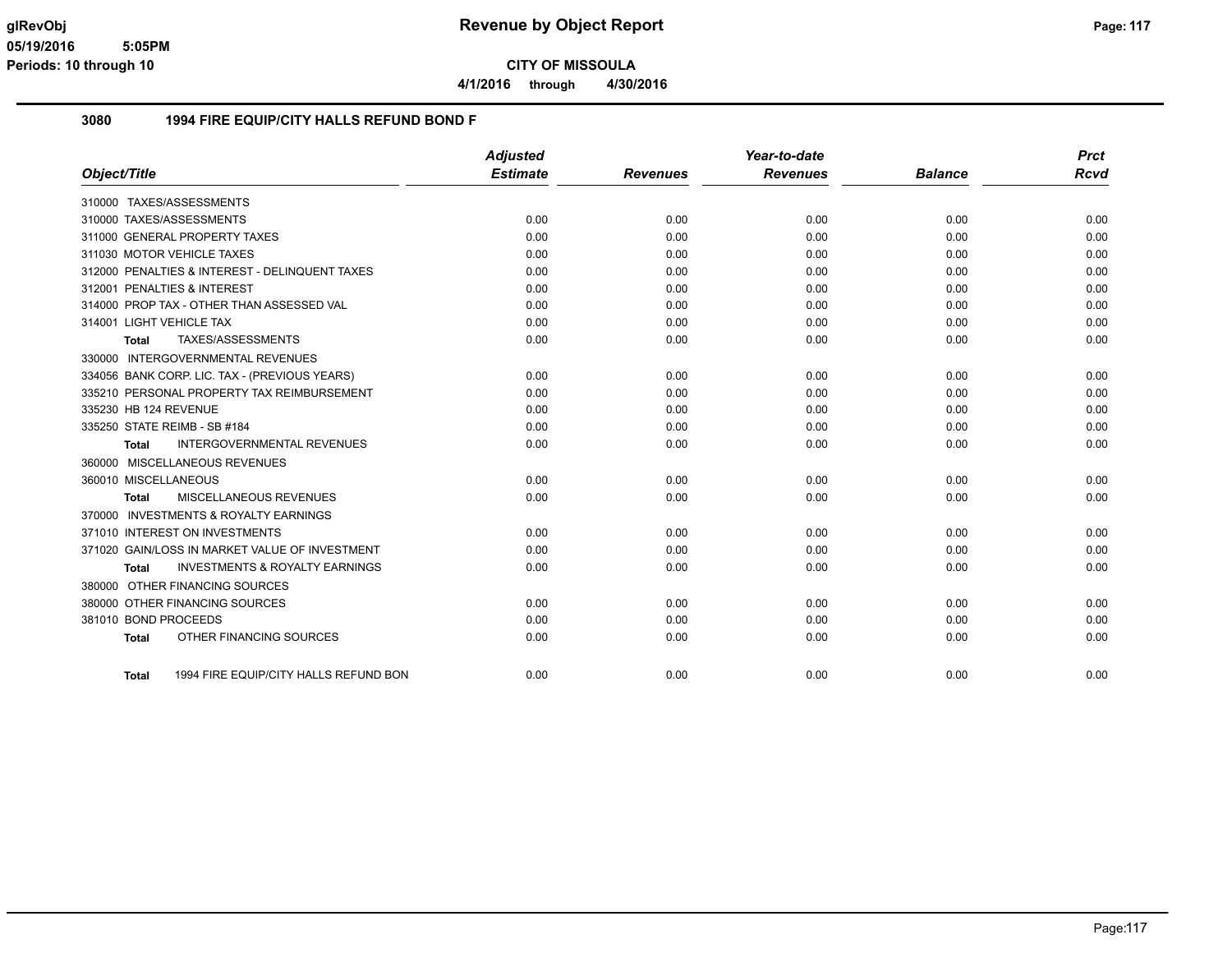**4/1/2016 through 4/30/2016**

# **3085 1993 FIRE STATION G O BOND FUND**

**3085 1993 FIRE STATION G O BOND FUND**

|                                                           | <b>Adjusted</b> |                 | Year-to-date    |                | <b>Prct</b> |
|-----------------------------------------------------------|-----------------|-----------------|-----------------|----------------|-------------|
| Object/Title                                              | <b>Estimate</b> | <b>Revenues</b> | <b>Revenues</b> | <b>Balance</b> | <b>Rcvd</b> |
| 310000 TAXES/ASSESSMENTS                                  |                 |                 |                 |                |             |
| 310000 TAXES/ASSESSMENTS                                  | 0.00            | 0.00            | 0.00            | 0.00           | 0.00        |
| 311000 GENERAL PROPERTY TAXES                             | 0.00            | 0.00            | 0.00            | 0.00           | 0.00        |
| 311030 MOTOR VEHICLE TAXES                                | 0.00            | 0.00            | 0.00            | 0.00           | 0.00        |
| 312000 PENALTIES & INTEREST - DELINQUENT TAXES            | 0.00            | 0.00            | 0.00            | 0.00           | 0.00        |
| 312001 PENALTIES & INTEREST                               | 0.00            | 0.00            | 0.00            | 0.00           | 0.00        |
| 314000 PROP TAX - OTHER THAN ASSESSED VAL                 | 0.00            | 0.00            | 0.00            | 0.00           | 0.00        |
| 314001 LIGHT VEHICLE TAX                                  | 0.00            | 0.00            | 0.00            | 0.00           | 0.00        |
| TAXES/ASSESSMENTS<br><b>Total</b>                         | 0.00            | 0.00            | 0.00            | 0.00           | 0.00        |
| 330000 INTERGOVERNMENTAL REVENUES                         |                 |                 |                 |                |             |
| 334056 BANK CORP. LIC. TAX - (PREVIOUS YEARS)             | 0.00            | 0.00            | 0.00            | 0.00           | 0.00        |
| 335210 PERSONAL PROPERTY TAX REIMBURSEMENT                | 0.00            | 0.00            | 0.00            | 0.00           | 0.00        |
| 335230 HB 124 REVENUE                                     | 0.00            | 0.00            | 0.00            | 0.00           | 0.00        |
| 335250 STATE REIMB - SB #184                              | 0.00            | 0.00            | 0.00            | 0.00           | 0.00        |
| <b>INTERGOVERNMENTAL REVENUES</b><br><b>Total</b>         | 0.00            | 0.00            | 0.00            | 0.00           | 0.00        |
| MISCELLANEOUS REVENUES<br>360000                          |                 |                 |                 |                |             |
| 360010 MISCELLANEOUS                                      | 0.00            | 0.00            | 0.00            | 0.00           | 0.00        |
| <b>MISCELLANEOUS REVENUES</b><br>Total                    | 0.00            | 0.00            | 0.00            | 0.00           | 0.00        |
| <b>INVESTMENTS &amp; ROYALTY EARNINGS</b><br>370000       |                 |                 |                 |                |             |
| 371010 INTEREST ON INVESTMENTS                            | 0.00            | 0.00            | 0.00            | 0.00           | 0.00        |
| 371020 GAIN/LOSS IN MARKET VALUE OF INVESTMENTS           | 0.00            | 0.00            | 0.00            | 0.00           | 0.00        |
| <b>INVESTMENTS &amp; ROYALTY EARNINGS</b><br><b>Total</b> | 0.00            | 0.00            | 0.00            | 0.00           | 0.00        |
|                                                           |                 |                 |                 |                |             |
| 1993 FIRE STATION G O BOND FUND<br><b>Total</b>           | 0.00            | 0.00            | 0.00            | 0.00           | 0.00        |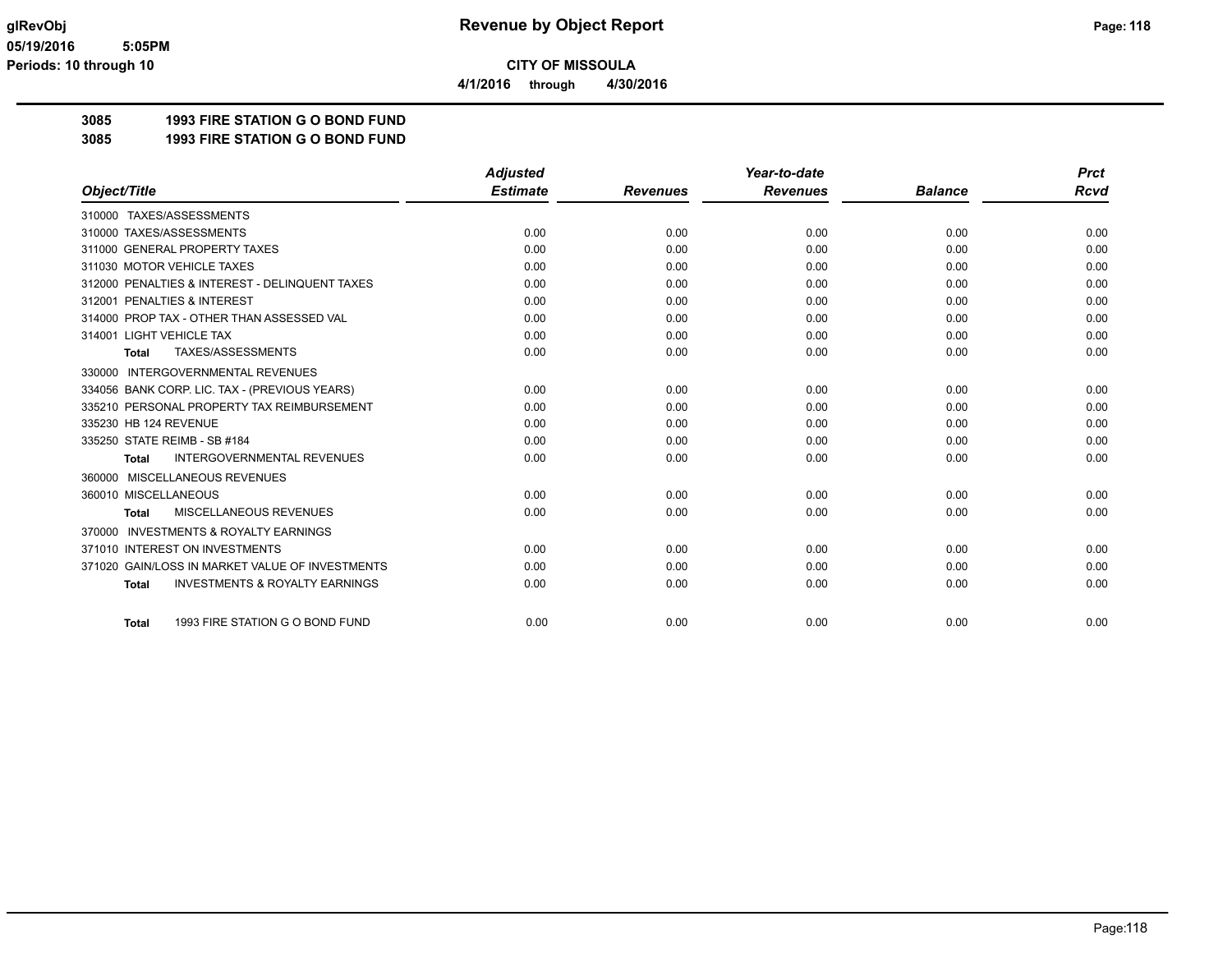**4/1/2016 through 4/30/2016**

#### **3085 1993 FIRE STATION G O BOND FUND**

|                                                           | <b>Adjusted</b> |                 | Year-to-date    |                | <b>Prct</b> |
|-----------------------------------------------------------|-----------------|-----------------|-----------------|----------------|-------------|
| Object/Title                                              | <b>Estimate</b> | <b>Revenues</b> | <b>Revenues</b> | <b>Balance</b> | <b>Rcvd</b> |
| 310000 TAXES/ASSESSMENTS                                  |                 |                 |                 |                |             |
| 310000 TAXES/ASSESSMENTS                                  | 0.00            | 0.00            | 0.00            | 0.00           | 0.00        |
| 311000 GENERAL PROPERTY TAXES                             | 0.00            | 0.00            | 0.00            | 0.00           | 0.00        |
| 311030 MOTOR VEHICLE TAXES                                | 0.00            | 0.00            | 0.00            | 0.00           | 0.00        |
| 312000 PENALTIES & INTEREST - DELINQUENT TAXES            | 0.00            | 0.00            | 0.00            | 0.00           | 0.00        |
| 312001 PENALTIES & INTEREST                               | 0.00            | 0.00            | 0.00            | 0.00           | 0.00        |
| 314000 PROP TAX - OTHER THAN ASSESSED VAL                 | 0.00            | 0.00            | 0.00            | 0.00           | 0.00        |
| 314001 LIGHT VEHICLE TAX                                  | 0.00            | 0.00            | 0.00            | 0.00           | 0.00        |
| TAXES/ASSESSMENTS<br><b>Total</b>                         | 0.00            | 0.00            | 0.00            | 0.00           | 0.00        |
| 330000 INTERGOVERNMENTAL REVENUES                         |                 |                 |                 |                |             |
| 334056 BANK CORP. LIC. TAX - (PREVIOUS YEARS)             | 0.00            | 0.00            | 0.00            | 0.00           | 0.00        |
| 335210 PERSONAL PROPERTY TAX REIMBURSEMENT                | 0.00            | 0.00            | 0.00            | 0.00           | 0.00        |
| 335230 HB 124 REVENUE                                     | 0.00            | 0.00            | 0.00            | 0.00           | 0.00        |
| 335250 STATE REIMB - SB #184                              | 0.00            | 0.00            | 0.00            | 0.00           | 0.00        |
| <b>INTERGOVERNMENTAL REVENUES</b><br><b>Total</b>         | 0.00            | 0.00            | 0.00            | 0.00           | 0.00        |
| 360000 MISCELLANEOUS REVENUES                             |                 |                 |                 |                |             |
| 360010 MISCELLANEOUS                                      | 0.00            | 0.00            | 0.00            | 0.00           | 0.00        |
| <b>MISCELLANEOUS REVENUES</b><br><b>Total</b>             | 0.00            | 0.00            | 0.00            | 0.00           | 0.00        |
| <b>INVESTMENTS &amp; ROYALTY EARNINGS</b><br>370000       |                 |                 |                 |                |             |
| 371010 INTEREST ON INVESTMENTS                            | 0.00            | 0.00            | 0.00            | 0.00           | 0.00        |
| 371020 GAIN/LOSS IN MARKET VALUE OF INVESTMENT            | 0.00            | 0.00            | 0.00            | 0.00           | 0.00        |
| <b>INVESTMENTS &amp; ROYALTY EARNINGS</b><br><b>Total</b> | 0.00            | 0.00            | 0.00            | 0.00           | 0.00        |
| 1993 FIRE STATION G O BOND FUND<br>Total                  | 0.00            | 0.00            | 0.00            | 0.00           | 0.00        |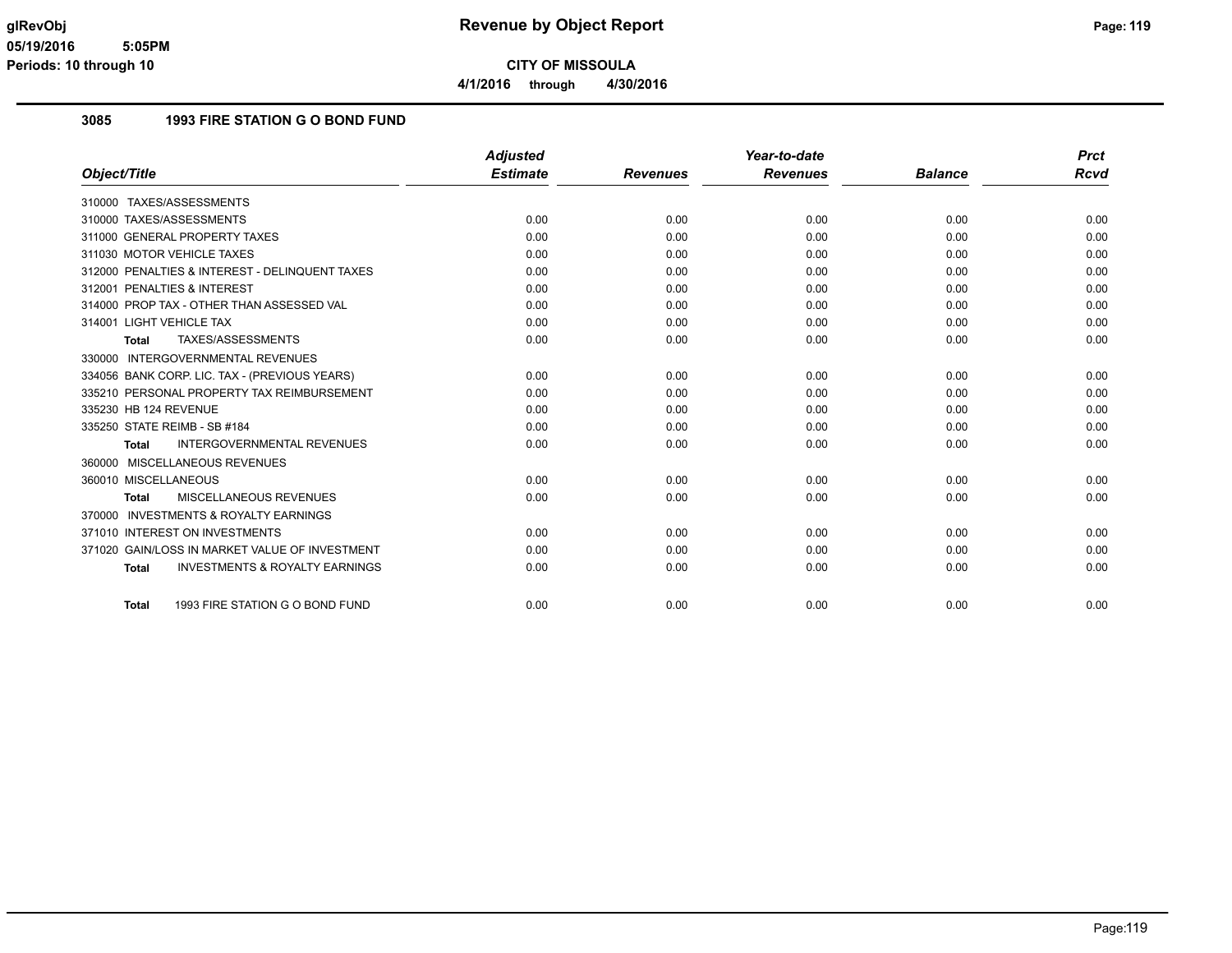**CITY OF MISSOULA 4/1/2016 through 4/30/2016**

# **3090 2004 AQUATICS BOND**

**3090 2004 AQUATICS BOND**

|                                                     | <b>Adjusted</b> |                 | Year-to-date    |                | <b>Prct</b> |
|-----------------------------------------------------|-----------------|-----------------|-----------------|----------------|-------------|
| Object/Title                                        | <b>Estimate</b> | <b>Revenues</b> | <b>Revenues</b> | <b>Balance</b> | <b>Rcvd</b> |
| 310000 TAXES/ASSESSMENTS                            |                 |                 |                 |                |             |
| 310000 TAXES/ASSESSMENTS                            | 0.00            | 0.00            | 0.00            | 0.00           | 0.00        |
| 311000 GENERAL PROPERTY TAXES                       | 0.00            | 0.00            | 0.00            | 0.00           | 0.00        |
| 311030 MOTOR VEHICLE TAXES                          | 0.00            | 0.00            | 0.00            | 0.00           | 0.00        |
| 312000 PENALTIES & INTEREST - DELINQUENT TAXES      | 0.00            | 0.00            | 0.00            | 0.00           | 0.00        |
| 312001 PENALTIES & INTEREST                         | 0.00            | 0.00            | 0.00            | 0.00           | 0.00        |
| 314000 PROP TAX - OTHER THAN ASSESSED VAL           | 0.00            | 0.00            | 0.00            | 0.00           | 0.00        |
| 314001 LIGHT VEHICLE TAX                            | 0.00            | 0.00            | 0.00            | 0.00           | 0.00        |
| TAXES/ASSESSMENTS<br><b>Total</b>                   | 0.00            | 0.00            | 0.00            | 0.00           | 0.00        |
| <b>INTERGOVERNMENTAL REVENUES</b><br>330000         |                 |                 |                 |                |             |
| 334056 BANK CORP. LIC. TAX - (PREVIOUS YEARS)       | 0.00            | 0.00            | 0.00            | 0.00           | 0.00        |
| 335210 PERSONAL PROPERTY TAX REIMBURSEMENT          | 0.00            | 0.00            | 0.00            | 0.00           | 0.00        |
| 335230 HB 124 REVENUE                               | 0.00            | 0.00            | 0.00            | 0.00           | 0.00        |
| 335250 STATE REIMB - SB #184                        | 0.00            | 0.00            | 0.00            | 0.00           | 0.00        |
| <b>INTERGOVERNMENTAL REVENUES</b><br><b>Total</b>   | 0.00            | 0.00            | 0.00            | 0.00           | 0.00        |
| 360000 MISCELLANEOUS REVENUES                       |                 |                 |                 |                |             |
| 360010 MISCELLANEOUS                                | 0.00            | 0.00            | 0.00            | 0.00           | 0.00        |
| MISCELLANEOUS REVENUES<br><b>Total</b>              | 0.00            | 0.00            | 0.00            | 0.00           | 0.00        |
| <b>INVESTMENTS &amp; ROYALTY EARNINGS</b><br>370000 |                 |                 |                 |                |             |
| 371010 INTEREST ON INVESTMENTS                      | 0.00            | 0.00            | 0.00            | 0.00           | 0.00        |
| 371020 GAIN/LOSS IN MARKET VALUE OF INVESTMENTS     | 0.00            | 0.00            | 0.00            | 0.00           | 0.00        |
| <b>INVESTMENTS &amp; ROYALTY EARNINGS</b><br>Total  | 0.00            | 0.00            | 0.00            | 0.00           | 0.00        |
| 380000 OTHER FINANCING SOURCES                      |                 |                 |                 |                |             |
| 383043 TRANSFERS FROM IMPACT FEES                   | 0.00            | 0.00            | 0.00            | 0.00           | 0.00        |
| OTHER FINANCING SOURCES<br><b>Total</b>             | 0.00            | 0.00            | 0.00            | 0.00           | 0.00        |
|                                                     |                 |                 |                 |                |             |
| 2004 AQUATICS BOND<br><b>Total</b>                  | 0.00            | 0.00            | 0.00            | 0.00           | 0.00        |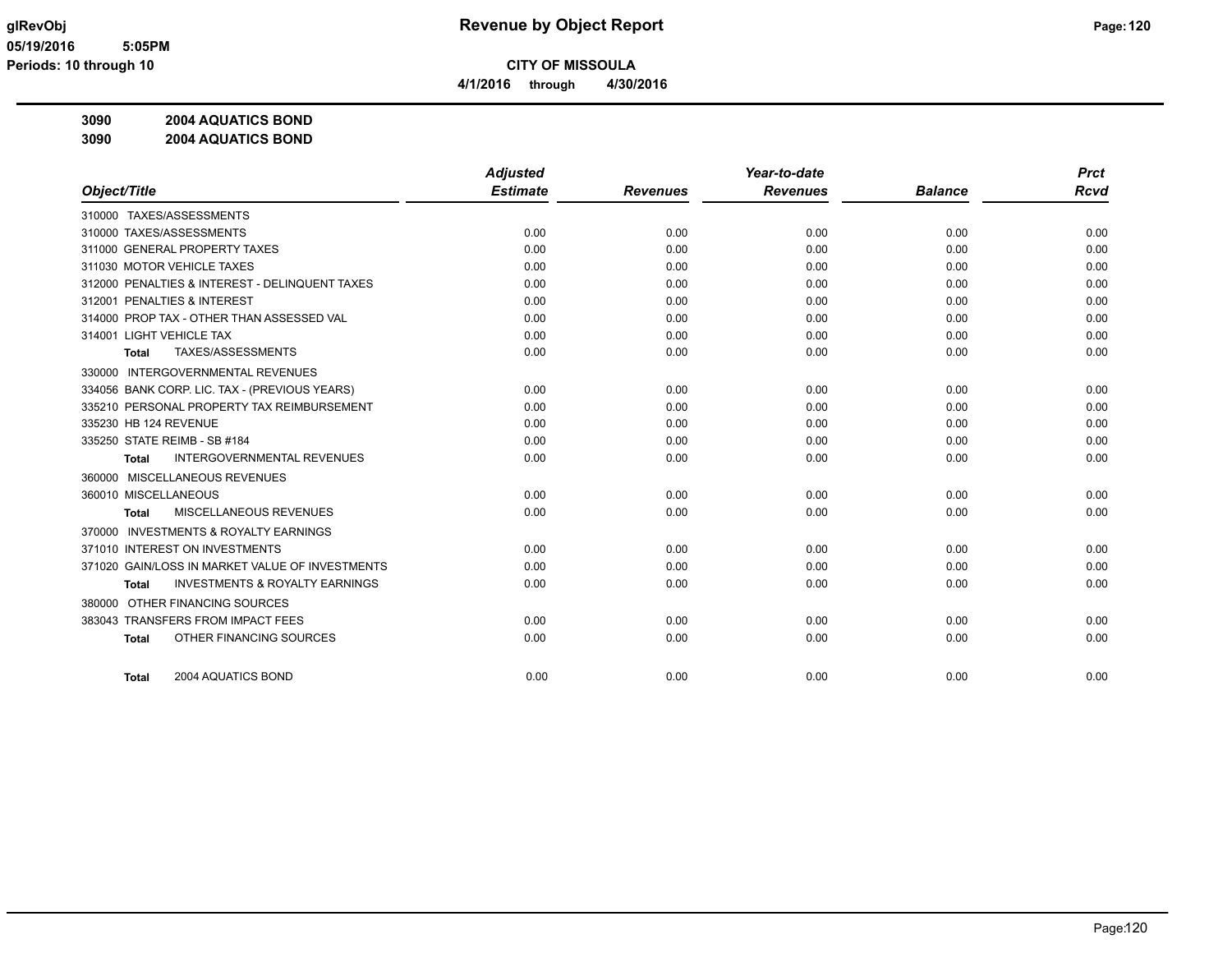**4/1/2016 through 4/30/2016**

#### **3090 2004 AQUATICS BOND**

|                                                           | <b>Adjusted</b> |                 | Year-to-date    |                | <b>Prct</b> |
|-----------------------------------------------------------|-----------------|-----------------|-----------------|----------------|-------------|
| Object/Title                                              | <b>Estimate</b> | <b>Revenues</b> | <b>Revenues</b> | <b>Balance</b> | Rcvd        |
| 310000 TAXES/ASSESSMENTS                                  |                 |                 |                 |                |             |
| 310000 TAXES/ASSESSMENTS                                  | 0.00            | 0.00            | 0.00            | 0.00           | 0.00        |
| 311000 GENERAL PROPERTY TAXES                             | 0.00            | 0.00            | 0.00            | 0.00           | 0.00        |
| 311030 MOTOR VEHICLE TAXES                                | 0.00            | 0.00            | 0.00            | 0.00           | 0.00        |
| 312000 PENALTIES & INTEREST - DELINQUENT TAXES            | 0.00            | 0.00            | 0.00            | 0.00           | 0.00        |
| 312001 PENALTIES & INTEREST                               | 0.00            | 0.00            | 0.00            | 0.00           | 0.00        |
| 314000 PROP TAX - OTHER THAN ASSESSED VAL                 | 0.00            | 0.00            | 0.00            | 0.00           | 0.00        |
| 314001 LIGHT VEHICLE TAX                                  | 0.00            | 0.00            | 0.00            | 0.00           | 0.00        |
| TAXES/ASSESSMENTS<br><b>Total</b>                         | 0.00            | 0.00            | 0.00            | 0.00           | 0.00        |
| 330000 INTERGOVERNMENTAL REVENUES                         |                 |                 |                 |                |             |
| 334056 BANK CORP. LIC. TAX - (PREVIOUS YEARS)             | 0.00            | 0.00            | 0.00            | 0.00           | 0.00        |
| 335210 PERSONAL PROPERTY TAX REIMBURSEMENT                | 0.00            | 0.00            | 0.00            | 0.00           | 0.00        |
| 335230 HB 124 REVENUE                                     | 0.00            | 0.00            | 0.00            | 0.00           | 0.00        |
| 335250 STATE REIMB - SB #184                              | 0.00            | 0.00            | 0.00            | 0.00           | 0.00        |
| <b>INTERGOVERNMENTAL REVENUES</b><br><b>Total</b>         | 0.00            | 0.00            | 0.00            | 0.00           | 0.00        |
| 360000 MISCELLANEOUS REVENUES                             |                 |                 |                 |                |             |
| 360010 MISCELLANEOUS                                      | 0.00            | 0.00            | 0.00            | 0.00           | 0.00        |
| <b>MISCELLANEOUS REVENUES</b><br><b>Total</b>             | 0.00            | 0.00            | 0.00            | 0.00           | 0.00        |
| 370000 INVESTMENTS & ROYALTY EARNINGS                     |                 |                 |                 |                |             |
| 371010 INTEREST ON INVESTMENTS                            | 0.00            | 0.00            | 0.00            | 0.00           | 0.00        |
| 371020 GAIN/LOSS IN MARKET VALUE OF INVESTMENT            | 0.00            | 0.00            | 0.00            | 0.00           | 0.00        |
| <b>INVESTMENTS &amp; ROYALTY EARNINGS</b><br><b>Total</b> | 0.00            | 0.00            | 0.00            | 0.00           | 0.00        |
| 380000 OTHER FINANCING SOURCES                            |                 |                 |                 |                |             |
| 383043 TRANSFERS FROM IMPACT FEES                         | 0.00            | 0.00            | 0.00            | 0.00           | 0.00        |
| OTHER FINANCING SOURCES<br><b>Total</b>                   | 0.00            | 0.00            | 0.00            | 0.00           | 0.00        |
| 2004 AQUATICS BOND<br><b>Total</b>                        | 0.00            | 0.00            | 0.00            | 0.00           | 0.00        |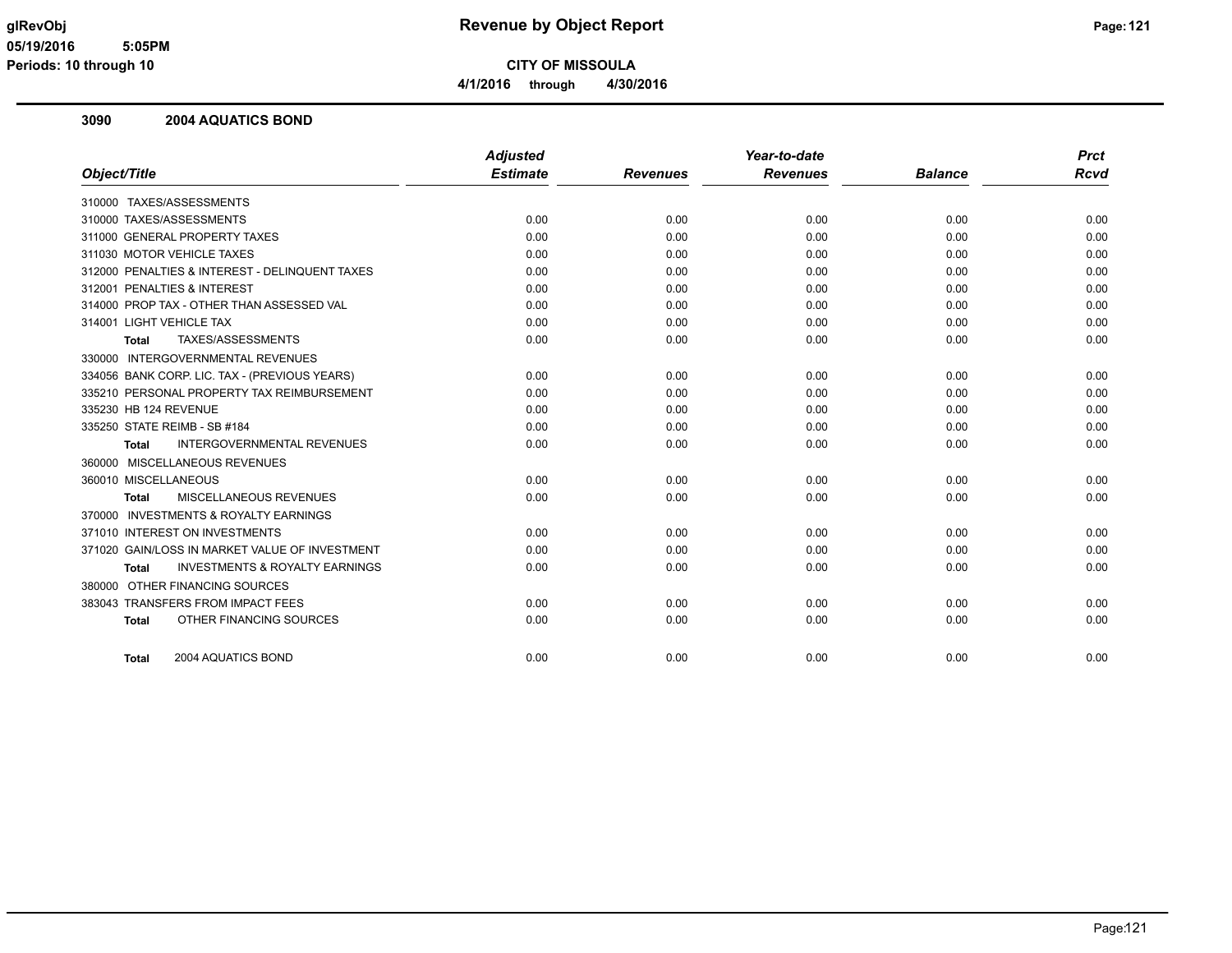**4/1/2016 through 4/30/2016**

## **3091 SERIES 2012A AQUATICS REFUNDING BOND**

**3091 SERIES 2012A AQUATICS REFUNDING BOND**

|                                                           | <b>Adjusted</b> |                 | Year-to-date    |                | <b>Prct</b> |
|-----------------------------------------------------------|-----------------|-----------------|-----------------|----------------|-------------|
| Object/Title                                              | <b>Estimate</b> | <b>Revenues</b> | <b>Revenues</b> | <b>Balance</b> | Rcvd        |
| TAXES/ASSESSMENTS<br>310000                               |                 |                 |                 |                |             |
| 310000 TAXES/ASSESSMENTS                                  | 0.00            | 0.00            | 0.00            | 0.00           | 0.00        |
| 311000 GENERAL PROPERTY TAXES                             | 595,148.00      | 2,868.11        | 314,731.77      | 280,416.23     | 52.88       |
| 312000 PENALTIES & INTEREST - DELINQUENT TAXES            | 0.00            | 0.00            | 0.00            | 0.00           | 0.00        |
| 312001 PENALTIES & INTEREST                               | 0.00            | 35.09           | 336.52          | $-336.52$      | 0.00        |
| 314000 PROP TAX - OTHER THAN ASSESSED VAL                 | 0.00            | 0.00            | 0.00            | 0.00           | 0.00        |
| TAXES/ASSESSMENTS<br><b>Total</b>                         | 595,148.00      | 2,903.20        | 315,068.29      | 280,079.71     | 52.94       |
| MISCELLANEOUS REVENUES<br>360000                          |                 |                 |                 |                |             |
| 360010 MISCELLANEOUS                                      | 0.00            | 0.00            | 0.00            | 0.00           | 0.00        |
| MISCELLANEOUS REVENUES<br><b>Total</b>                    | 0.00            | 0.00            | 0.00            | 0.00           | 0.00        |
| <b>INVESTMENTS &amp; ROYALTY EARNINGS</b><br>370000       |                 |                 |                 |                |             |
| 371010 INTEREST ON INVESTMENTS                            | 0.00            | 0.00            | 0.00            | 0.00           | 0.00        |
| 371020 GAIN/LOSS IN MARKET VALUE OF INVESTMENTS           | 0.00            | 0.00            | 0.00            | 0.00           | 0.00        |
| <b>INVESTMENTS &amp; ROYALTY EARNINGS</b><br><b>Total</b> | 0.00            | 0.00            | 0.00            | 0.00           | 0.00        |
| OTHER FINANCING SOURCES<br>380000                         |                 |                 |                 |                |             |
| 381010 BOND PROCEEDS                                      | 0.00            | 0.00            | 0.00            | 0.00           | 0.00        |
| OTHER FINANCING SOURCES<br><b>Total</b>                   | 0.00            | 0.00            | 0.00            | 0.00           | 0.00        |
| SERIES 2012A AQUATICS REFUNDING BONI<br><b>Total</b>      | 595,148.00      | 2,903.20        | 315,068.29      | 280,079.71     | 52.94       |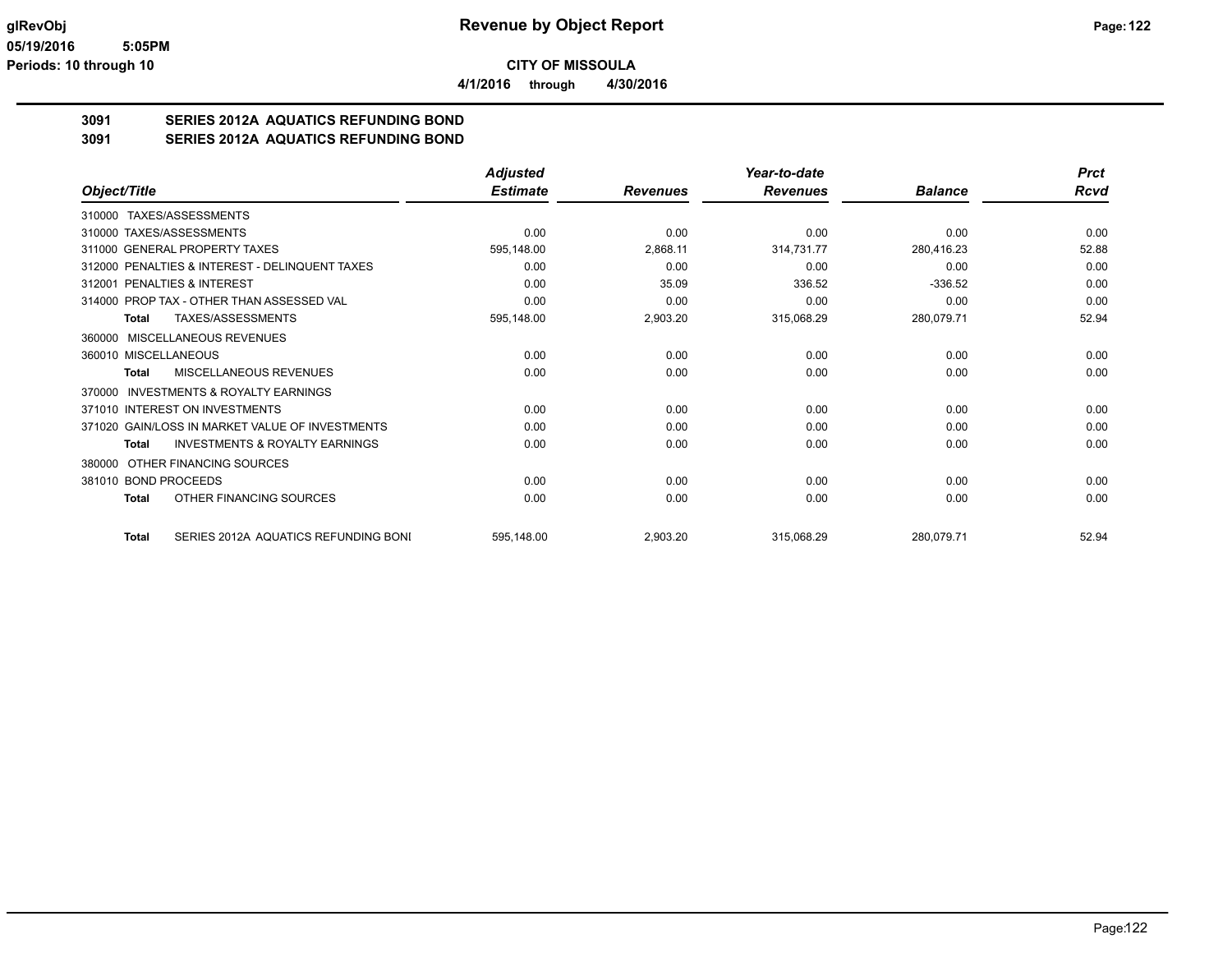**CITY OF MISSOULA 4/1/2016 through 4/30/2016**

#### **3091 SERIES 2012A AQUATICS REFUNDING BOND**

|                                                     | <b>Adjusted</b> |                 | Year-to-date    |                | <b>Prct</b> |
|-----------------------------------------------------|-----------------|-----------------|-----------------|----------------|-------------|
| Object/Title                                        | <b>Estimate</b> | <b>Revenues</b> | <b>Revenues</b> | <b>Balance</b> | Rcvd        |
| 310000 TAXES/ASSESSMENTS                            |                 |                 |                 |                |             |
| 310000 TAXES/ASSESSMENTS                            | 0.00            | 0.00            | 0.00            | 0.00           | 0.00        |
| 311000 GENERAL PROPERTY TAXES                       | 595,148.00      | 2,868.11        | 314,731.77      | 280,416.23     | 52.88       |
| 312000 PENALTIES & INTEREST - DELINQUENT TAXES      | 0.00            | 0.00            | 0.00            | 0.00           | 0.00        |
| 312001 PENALTIES & INTEREST                         | 0.00            | 35.09           | 336.52          | $-336.52$      | 0.00        |
| 314000 PROP TAX - OTHER THAN ASSESSED VAL           | 0.00            | 0.00            | 0.00            | 0.00           | 0.00        |
| TAXES/ASSESSMENTS<br>Total                          | 595,148.00      | 2,903.20        | 315,068.29      | 280,079.71     | 52.94       |
| MISCELLANEOUS REVENUES<br>360000                    |                 |                 |                 |                |             |
| 360010 MISCELLANEOUS                                | 0.00            | 0.00            | 0.00            | 0.00           | 0.00        |
| MISCELLANEOUS REVENUES<br>Total                     | 0.00            | 0.00            | 0.00            | 0.00           | 0.00        |
| <b>INVESTMENTS &amp; ROYALTY EARNINGS</b><br>370000 |                 |                 |                 |                |             |
| 371010 INTEREST ON INVESTMENTS                      | 0.00            | 0.00            | 0.00            | 0.00           | 0.00        |
| 371020 GAIN/LOSS IN MARKET VALUE OF INVESTMENT      | 0.00            | 0.00            | 0.00            | 0.00           | 0.00        |
| <b>INVESTMENTS &amp; ROYALTY EARNINGS</b><br>Total  | 0.00            | 0.00            | 0.00            | 0.00           | 0.00        |
| OTHER FINANCING SOURCES<br>380000                   |                 |                 |                 |                |             |
| 381010 BOND PROCEEDS                                | 0.00            | 0.00            | 0.00            | 0.00           | 0.00        |
| OTHER FINANCING SOURCES<br>Total                    | 0.00            | 0.00            | 0.00            | 0.00           | 0.00        |
| SERIES 2012A AQUATICS REFUNDING BON<br><b>Total</b> | 595,148.00      | 2,903.20        | 315,068.29      | 280,079.71     | 52.94       |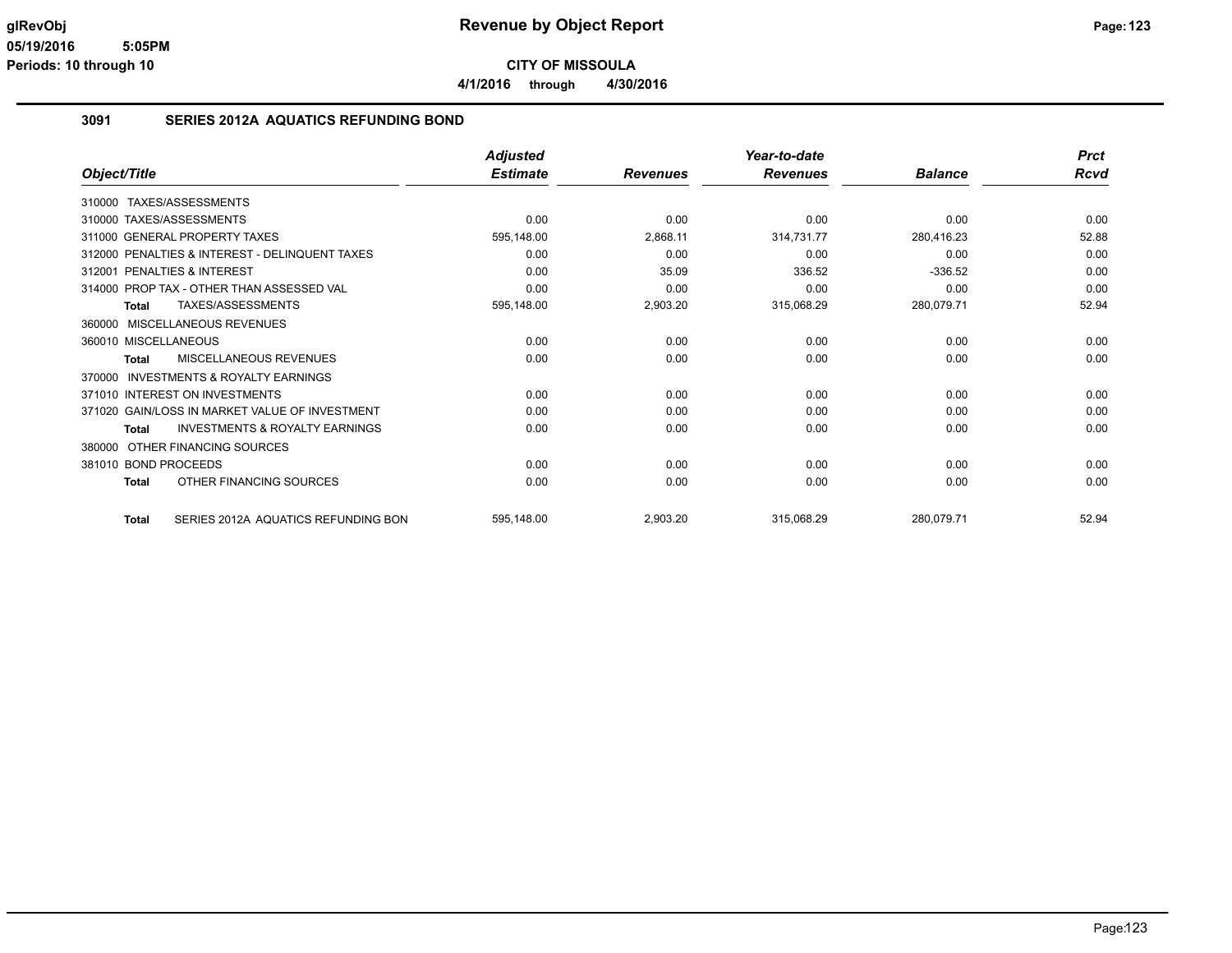**4/1/2016 through 4/30/2016**

## **3092 Series 2013A GO REFUNDING BONDS**

**3092 Series 2013A GO REFUNDING BONDS**

|                                                 | <b>Adjusted</b> |                 | Year-to-date    |                | <b>Prct</b> |
|-------------------------------------------------|-----------------|-----------------|-----------------|----------------|-------------|
| Object/Title                                    | <b>Estimate</b> | <b>Revenues</b> | <b>Revenues</b> | <b>Balance</b> | <b>Rcvd</b> |
| 310000 TAXES/ASSESSMENTS                        |                 |                 |                 |                |             |
| 310000 TAXES/ASSESSMENTS                        | 0.00            | 0.00            | 0.00            | 0.00           | 0.00        |
| 311000 GENERAL PROPERTY TAXES                   | 688,926.00      | 3,345.52        | 365,020.92      | 323,905.08     | 52.98       |
| 312000 PENALTIES & INTEREST - DELINQUENT TAXES  | 0.00            | 0.00            | 0.00            | 0.00           | 0.00        |
| <b>PENALTIES &amp; INTEREST</b><br>312001       | 0.00            | 41.11           | 367.69          | $-367.69$      | 0.00        |
| TAXES/ASSESSMENTS<br>Total                      | 688,926.00      | 3,386.63        | 365,388.61      | 323,537.39     | 53.04       |
| 370000 INVESTMENTS & ROYALTY EARNINGS           |                 |                 |                 |                |             |
| 371010 INTEREST ON INVESTMENTS                  | 0.00            | 0.00            | 0.00            | 0.00           | 0.00        |
| 371020 GAIN/LOSS IN MARKET VALUE OF INVESTMENTS | 0.00            | 0.00            | 0.00            | 0.00           | 0.00        |
| INVESTMENTS & ROYALTY EARNINGS<br>Total         | 0.00            | 0.00            | 0.00            | 0.00           | 0.00        |
| 380000 OTHER FINANCING SOURCES                  |                 |                 |                 |                |             |
| 381010 BOND PROCEEDS                            | 0.00            | 0.00            | 0.00            | 0.00           | 0.00        |
| OTHER FINANCING SOURCES<br>Total                | 0.00            | 0.00            | 0.00            | 0.00           | 0.00        |
| Series 2013A GO REFUNDING BONDS<br>Total        | 688,926.00      | 3,386.63        | 365,388.61      | 323,537.39     | 53.04       |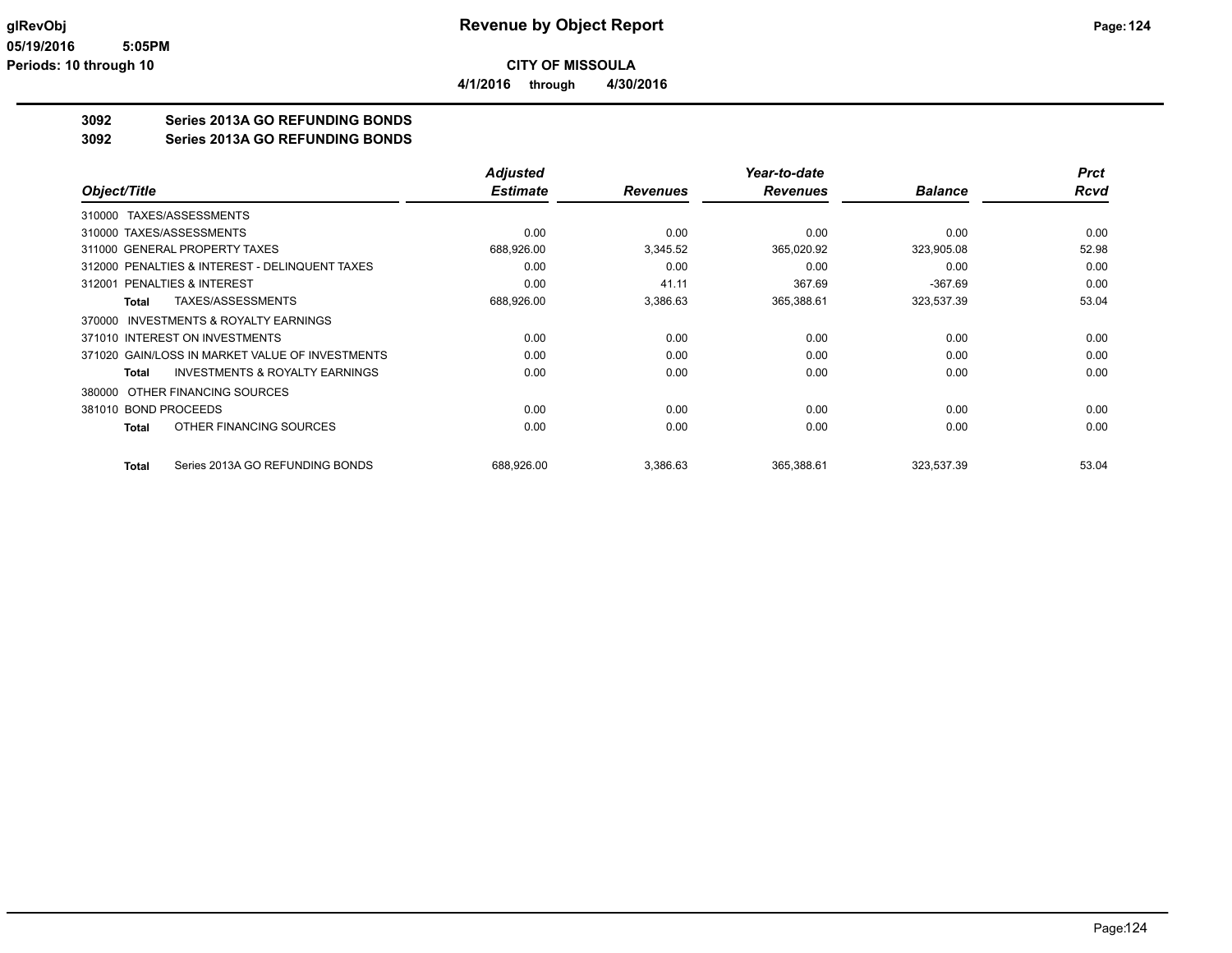**CITY OF MISSOULA 4/1/2016 through 4/30/2016**

#### **3092 Series 2013A GO REFUNDING BONDS**

|                                       |                                                | <b>Adjusted</b> |                 | Year-to-date    |                | <b>Prct</b> |
|---------------------------------------|------------------------------------------------|-----------------|-----------------|-----------------|----------------|-------------|
| Object/Title                          |                                                | <b>Estimate</b> | <b>Revenues</b> | <b>Revenues</b> | <b>Balance</b> | <b>Rcvd</b> |
| TAXES/ASSESSMENTS<br>310000           |                                                |                 |                 |                 |                |             |
| 310000 TAXES/ASSESSMENTS              |                                                | 0.00            | 0.00            | 0.00            | 0.00           | 0.00        |
| 311000 GENERAL PROPERTY TAXES         |                                                | 688,926.00      | 3,345.52        | 365,020.92      | 323,905.08     | 52.98       |
|                                       | 312000 PENALTIES & INTEREST - DELINQUENT TAXES | 0.00            | 0.00            | 0.00            | 0.00           | 0.00        |
| 312001 PENALTIES & INTEREST           |                                                | 0.00            | 41.11           | 367.69          | $-367.69$      | 0.00        |
| <b>Total</b>                          | TAXES/ASSESSMENTS                              | 688,926.00      | 3,386.63        | 365,388.61      | 323,537.39     | 53.04       |
| 370000 INVESTMENTS & ROYALTY EARNINGS |                                                |                 |                 |                 |                |             |
| 371010 INTEREST ON INVESTMENTS        |                                                | 0.00            | 0.00            | 0.00            | 0.00           | 0.00        |
|                                       | 371020 GAIN/LOSS IN MARKET VALUE OF INVESTMENT | 0.00            | 0.00            | 0.00            | 0.00           | 0.00        |
| <b>Total</b>                          | <b>INVESTMENTS &amp; ROYALTY EARNINGS</b>      | 0.00            | 0.00            | 0.00            | 0.00           | 0.00        |
| OTHER FINANCING SOURCES<br>380000     |                                                |                 |                 |                 |                |             |
| 381010 BOND PROCEEDS                  |                                                | 0.00            | 0.00            | 0.00            | 0.00           | 0.00        |
| <b>Total</b>                          | OTHER FINANCING SOURCES                        | 0.00            | 0.00            | 0.00            | 0.00           | 0.00        |
| <b>Total</b>                          | Series 2013A GO REFUNDING BONDS                | 688.926.00      | 3,386.63        | 365,388.61      | 323,537.39     | 53.04       |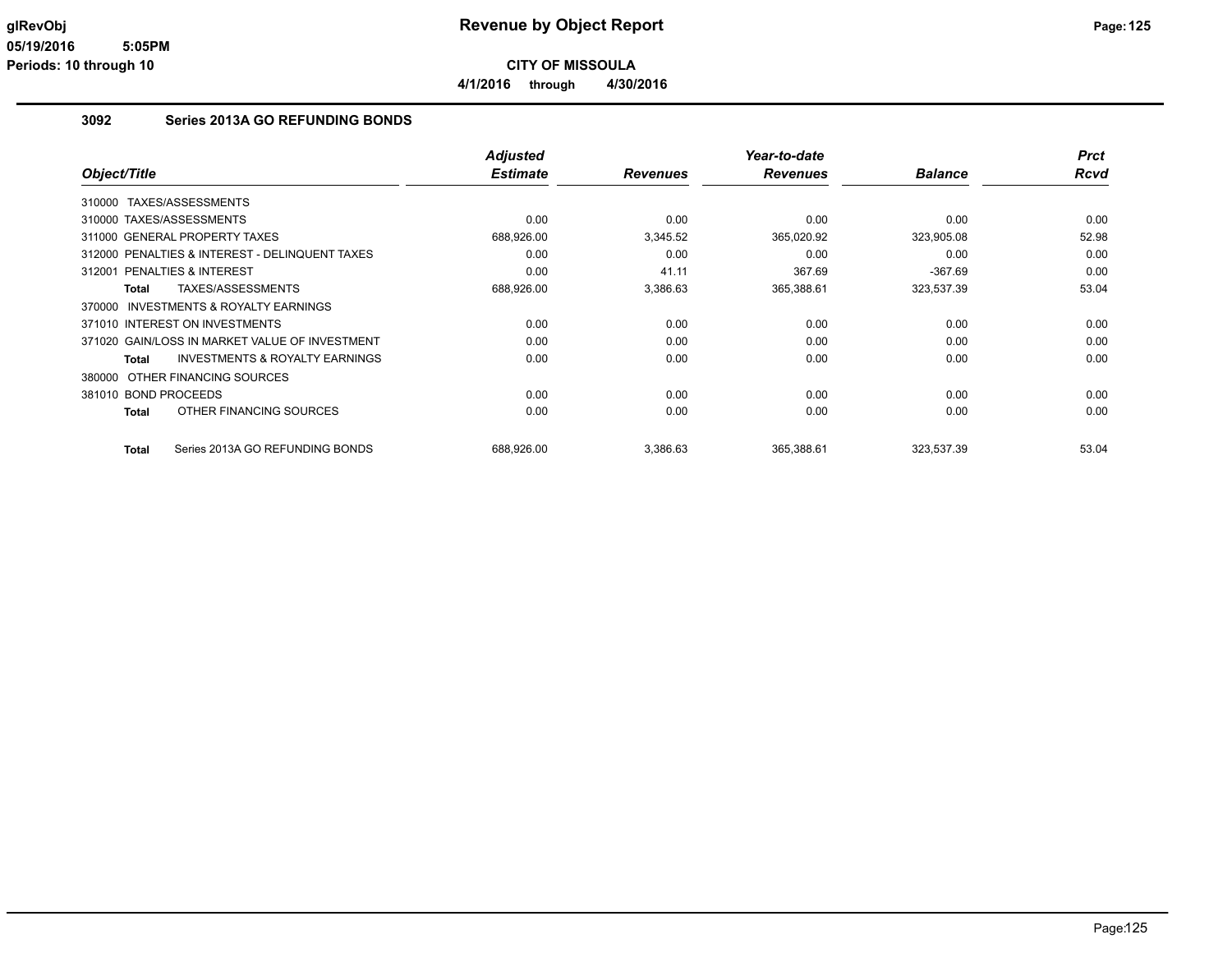**4/1/2016 through 4/30/2016**

## **3095 2004 REFUNDING BONDS DEBT SERVICE**

**3095 2004 REFUNDING BONDS DEBT SERVICE**

|                                                    | <b>Adjusted</b> |                 | Year-to-date    |                | <b>Prct</b> |
|----------------------------------------------------|-----------------|-----------------|-----------------|----------------|-------------|
| Object/Title                                       | <b>Estimate</b> | <b>Revenues</b> | <b>Revenues</b> | <b>Balance</b> | <b>Rcvd</b> |
| 310000 TAXES/ASSESSMENTS                           |                 |                 |                 |                |             |
| 310000 TAXES/ASSESSMENTS                           | 0.00            | 0.00            | 0.00            | 0.00           | 0.00        |
| 311000 GENERAL PROPERTY TAXES                      | 0.00            | 0.00            | 116.22          | $-116.22$      | 0.00        |
| 311030 MOTOR VEHICLE TAXES                         | 0.00            | 0.00            | 0.00            | 0.00           | 0.00        |
| 312000 PENALTIES & INTEREST - DELINQUENT TAXES     | 0.00            | 0.00            | 0.00            | 0.00           | 0.00        |
| 312001 PENALTIES & INTEREST                        | 0.00            | 0.00            | 45.96           | $-45.96$       | 0.00        |
| 314000 PROP TAX - OTHER THAN ASSESSED VAL          | 0.00            | 0.00            | 0.00            | 0.00           | 0.00        |
| 314001 LIGHT VEHICLE TAX                           | 0.00            | 0.00            | 0.00            | 0.00           | 0.00        |
| TAXES/ASSESSMENTS<br>Total                         | 0.00            | 0.00            | 162.18          | $-162.18$      | 0.00        |
| 330000 INTERGOVERNMENTAL REVENUES                  |                 |                 |                 |                |             |
| 334056 BANK CORP. LIC. TAX - (PREVIOUS YEARS)      | 0.00            | 0.00            | 0.00            | 0.00           | 0.00        |
| 335210 PERSONAL PROPERTY TAX REIMBURSEMENT         | 0.00            | 0.00            | 0.00            | 0.00           | 0.00        |
| 335230 HB 124 REVENUE                              | 0.00            | 0.00            | 0.00            | 0.00           | 0.00        |
| 335250 STATE REIMB - SB #184                       | 0.00            | 0.00            | 0.00            | 0.00           | 0.00        |
| <b>INTERGOVERNMENTAL REVENUES</b><br>Total         | 0.00            | 0.00            | 0.00            | 0.00           | 0.00        |
| 360000 MISCELLANEOUS REVENUES                      |                 |                 |                 |                |             |
| 360010 MISCELLANEOUS                               | 0.00            | 0.00            | 0.00            | 0.00           | 0.00        |
| MISCELLANEOUS REVENUES<br><b>Total</b>             | 0.00            | 0.00            | 0.00            | 0.00           | 0.00        |
| 370000 INVESTMENTS & ROYALTY EARNINGS              |                 |                 |                 |                |             |
| 371010 INTEREST ON INVESTMENTS                     | 0.00            | 0.00            | 0.00            | 0.00           | 0.00        |
| 371020 GAIN/LOSS IN MARKET VALUE OF INVESTMENTS    | 0.00            | 0.00            | 0.00            | 0.00           | 0.00        |
| <b>INVESTMENTS &amp; ROYALTY EARNINGS</b><br>Total | 0.00            | 0.00            | 0.00            | 0.00           | 0.00        |
| 380000 OTHER FINANCING SOURCES                     |                 |                 |                 |                |             |
| 380000 OTHER FINANCING SOURCES                     | 0.00            | 0.00            | 0.00            | 0.00           | 0.00        |
| 381009 TRANSFERS IN                                | 0.00            | 0.00            | 0.00            | 0.00           | 0.00        |
| 381010 BOND PROCEEDS                               | 0.00            | 0.00            | 0.00            | 0.00           | 0.00        |
| 383043 TRANSFERS FROM IMPACT FEES                  | 0.00            | 0.00            | 0.00            | 0.00           | 0.00        |
| OTHER FINANCING SOURCES<br><b>Total</b>            | 0.00            | 0.00            | 0.00            | 0.00           | 0.00        |
|                                                    |                 |                 |                 |                |             |
| 2004 REFUNDING BONDS DEBT SERVICE<br><b>Total</b>  | 0.00            | 0.00            | 162.18          | $-162.18$      | 0.00        |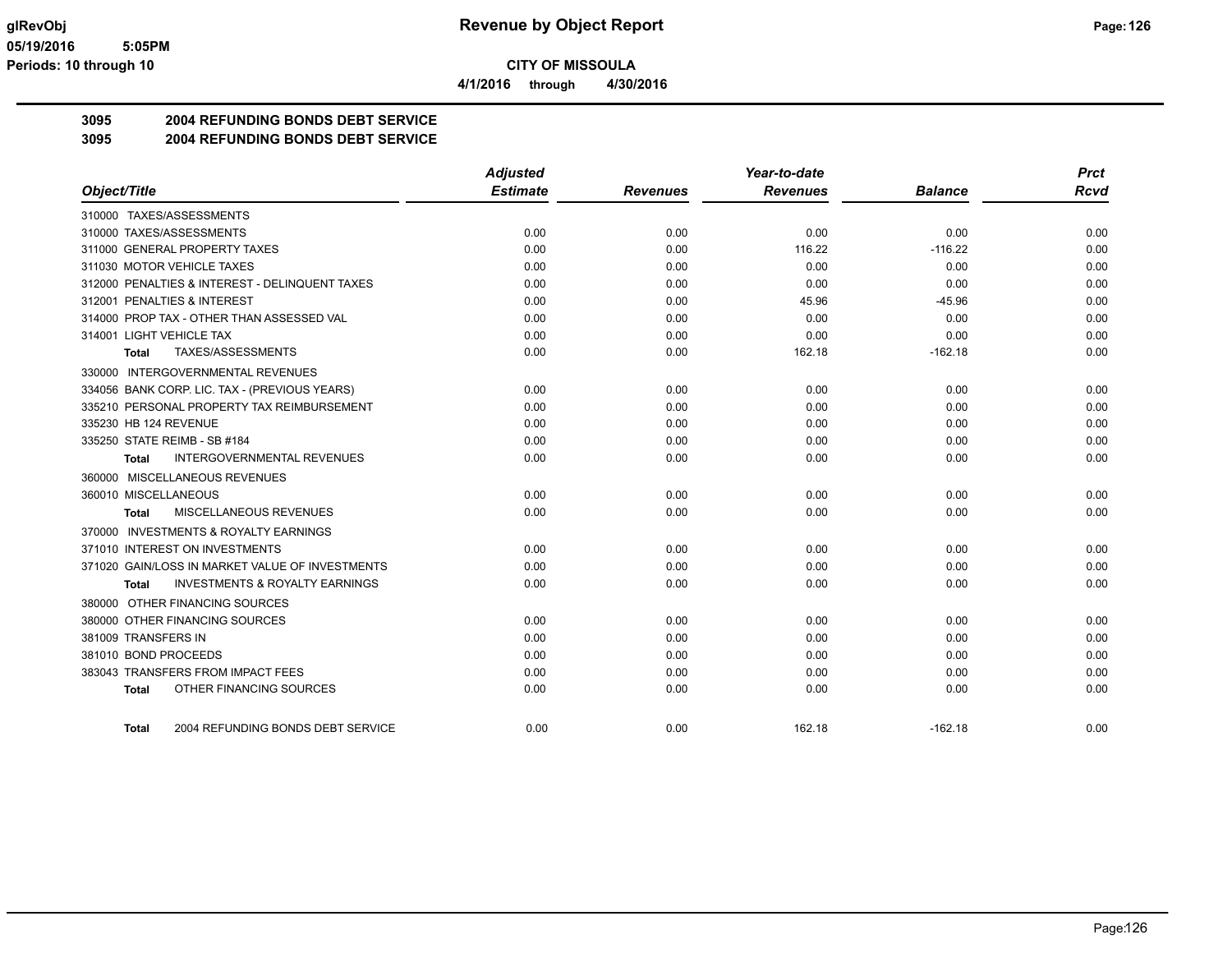**4/1/2016 through 4/30/2016**

#### **3095 2004 REFUNDING BONDS DEBT SERVICE**

|                                                    | <b>Adjusted</b> |                 | Year-to-date    |                | <b>Prct</b> |
|----------------------------------------------------|-----------------|-----------------|-----------------|----------------|-------------|
| Object/Title                                       | <b>Estimate</b> | <b>Revenues</b> | <b>Revenues</b> | <b>Balance</b> | <b>Rcvd</b> |
| 310000 TAXES/ASSESSMENTS                           |                 |                 |                 |                |             |
| 310000 TAXES/ASSESSMENTS                           | 0.00            | 0.00            | 0.00            | 0.00           | 0.00        |
| 311000 GENERAL PROPERTY TAXES                      | 0.00            | 0.00            | 116.22          | $-116.22$      | 0.00        |
| 311030 MOTOR VEHICLE TAXES                         | 0.00            | 0.00            | 0.00            | 0.00           | 0.00        |
| 312000 PENALTIES & INTEREST - DELINQUENT TAXES     | 0.00            | 0.00            | 0.00            | 0.00           | 0.00        |
| 312001 PENALTIES & INTEREST                        | 0.00            | 0.00            | 45.96           | $-45.96$       | 0.00        |
| 314000 PROP TAX - OTHER THAN ASSESSED VAL          | 0.00            | 0.00            | 0.00            | 0.00           | 0.00        |
| 314001 LIGHT VEHICLE TAX                           | 0.00            | 0.00            | 0.00            | 0.00           | 0.00        |
| TAXES/ASSESSMENTS<br>Total                         | 0.00            | 0.00            | 162.18          | $-162.18$      | 0.00        |
| 330000 INTERGOVERNMENTAL REVENUES                  |                 |                 |                 |                |             |
| 334056 BANK CORP. LIC. TAX - (PREVIOUS YEARS)      | 0.00            | 0.00            | 0.00            | 0.00           | 0.00        |
| 335210 PERSONAL PROPERTY TAX REIMBURSEMENT         | 0.00            | 0.00            | 0.00            | 0.00           | 0.00        |
| 335230 HB 124 REVENUE                              | 0.00            | 0.00            | 0.00            | 0.00           | 0.00        |
| 335250 STATE REIMB - SB #184                       | 0.00            | 0.00            | 0.00            | 0.00           | 0.00        |
| <b>INTERGOVERNMENTAL REVENUES</b><br>Total         | 0.00            | 0.00            | 0.00            | 0.00           | 0.00        |
| 360000 MISCELLANEOUS REVENUES                      |                 |                 |                 |                |             |
| 360010 MISCELLANEOUS                               | 0.00            | 0.00            | 0.00            | 0.00           | 0.00        |
| MISCELLANEOUS REVENUES<br>Total                    | 0.00            | 0.00            | 0.00            | 0.00           | 0.00        |
| 370000 INVESTMENTS & ROYALTY EARNINGS              |                 |                 |                 |                |             |
| 371010 INTEREST ON INVESTMENTS                     | 0.00            | 0.00            | 0.00            | 0.00           | 0.00        |
| 371020 GAIN/LOSS IN MARKET VALUE OF INVESTMENT     | 0.00            | 0.00            | 0.00            | 0.00           | 0.00        |
| <b>INVESTMENTS &amp; ROYALTY EARNINGS</b><br>Total | 0.00            | 0.00            | 0.00            | 0.00           | 0.00        |
| 380000 OTHER FINANCING SOURCES                     |                 |                 |                 |                |             |
| 380000 OTHER FINANCING SOURCES                     | 0.00            | 0.00            | 0.00            | 0.00           | 0.00        |
| 381009 TRANSFERS IN                                | 0.00            | 0.00            | 0.00            | 0.00           | 0.00        |
| 381010 BOND PROCEEDS                               | 0.00            | 0.00            | 0.00            | 0.00           | 0.00        |
| 383043 TRANSFERS FROM IMPACT FEES                  | 0.00            | 0.00            | 0.00            | 0.00           | 0.00        |
| OTHER FINANCING SOURCES<br><b>Total</b>            | 0.00            | 0.00            | 0.00            | 0.00           | 0.00        |
|                                                    |                 |                 |                 |                |             |
| 2004 REFUNDING BONDS DEBT SERVICE<br><b>Total</b>  | 0.00            | 0.00            | 162.18          | $-162.18$      | 0.00        |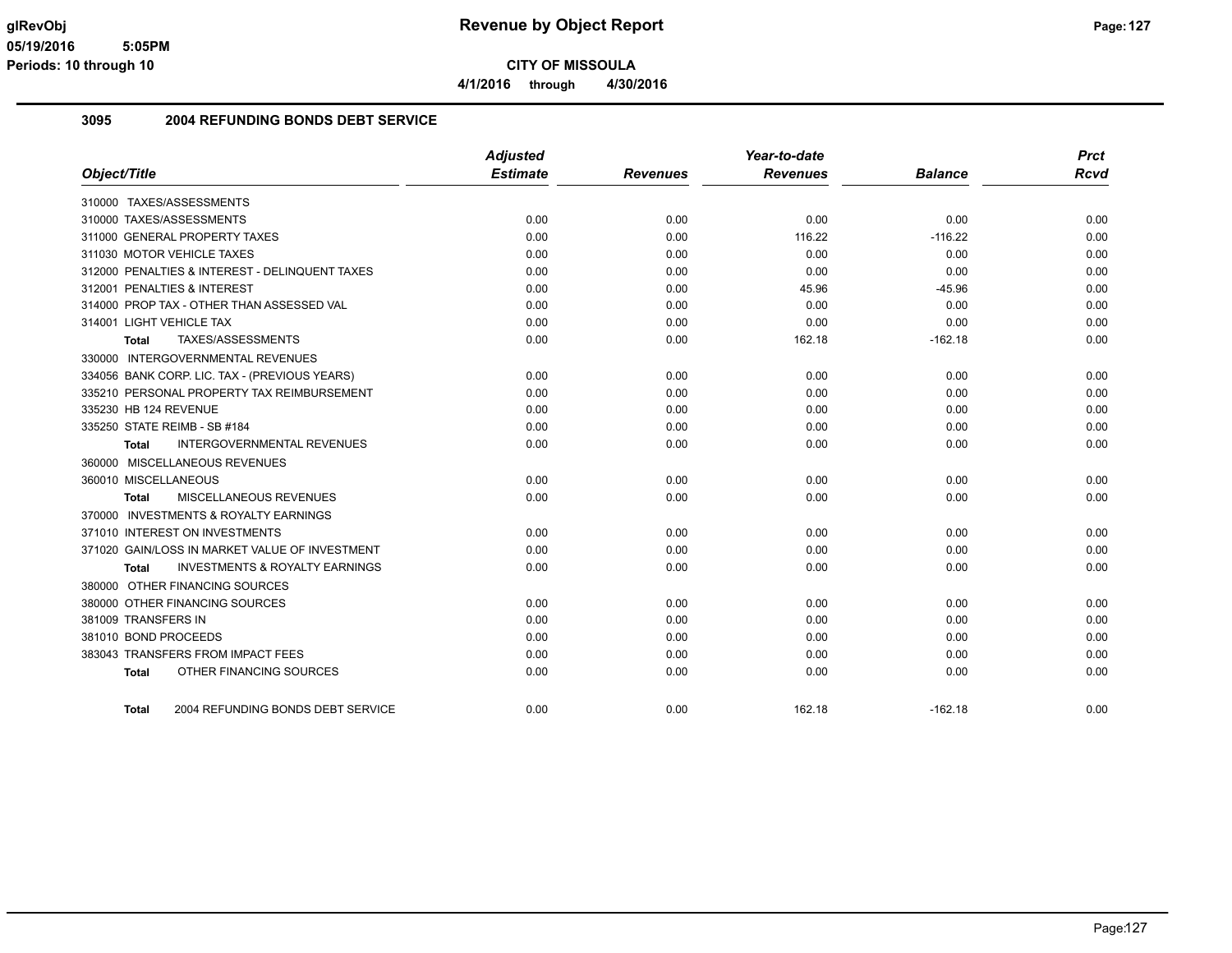**4/1/2016 through 4/30/2016**

## **3096 NEW FIRE STATION GO BOND**

#### **3096 NEW FIRE STATION GO BOND**

|                                                     | <b>Adjusted</b> |                 | Year-to-date    |                | <b>Prct</b> |
|-----------------------------------------------------|-----------------|-----------------|-----------------|----------------|-------------|
| Object/Title                                        | <b>Estimate</b> | <b>Revenues</b> | <b>Revenues</b> | <b>Balance</b> | <b>Rcvd</b> |
| TAXES/ASSESSMENTS<br>310000                         |                 |                 |                 |                |             |
| 310000 TAXES/ASSESSMENTS                            | 0.00            | 0.00            | 0.00            | 0.00           | 0.00        |
| 311000 GENERAL PROPERTY TAXES                       | 280,151.00      | 1,332.17        | 147,797.99      | 132,353.01     | 52.76       |
| 311030 MOTOR VEHICLE TAXES                          | 0.00            | 0.00            | 0.00            | 0.00           | 0.00        |
| 312001 PENALTIES & INTEREST                         | 0.00            | 14.96           | 164.62          | $-164.62$      | 0.00        |
| TAXES/ASSESSMENTS<br>Total                          | 280,151.00      | 1,347.13        | 147,962.61      | 132,188.39     | 52.82       |
| <b>INVESTMENTS &amp; ROYALTY EARNINGS</b><br>370000 |                 |                 |                 |                |             |
| 371010 INTEREST ON INVESTMENTS                      | 0.00            | 0.00            | 0.00            | 0.00           | 0.00        |
| 371020 GAIN/LOSS IN MARKET VALUE OF INVESTMENTS     | 0.00            | 0.00            | 0.00            | 0.00           | 0.00        |
| <b>INVESTMENTS &amp; ROYALTY EARNINGS</b><br>Total  | 0.00            | 0.00            | 0.00            | 0.00           | 0.00        |
| OTHER FINANCING SOURCES<br>380000                   |                 |                 |                 |                |             |
| 383000 OPERATING TRANSFERS                          | 0.00            | 0.00            | 0.00            | 0.00           | 0.00        |
| OTHER FINANCING SOURCES<br>Total                    | 0.00            | 0.00            | 0.00            | 0.00           | 0.00        |
| NEW FIRE STATION GO BOND<br>Total                   | 280,151.00      | 1,347.13        | 147,962.61      | 132,188.39     | 52.82       |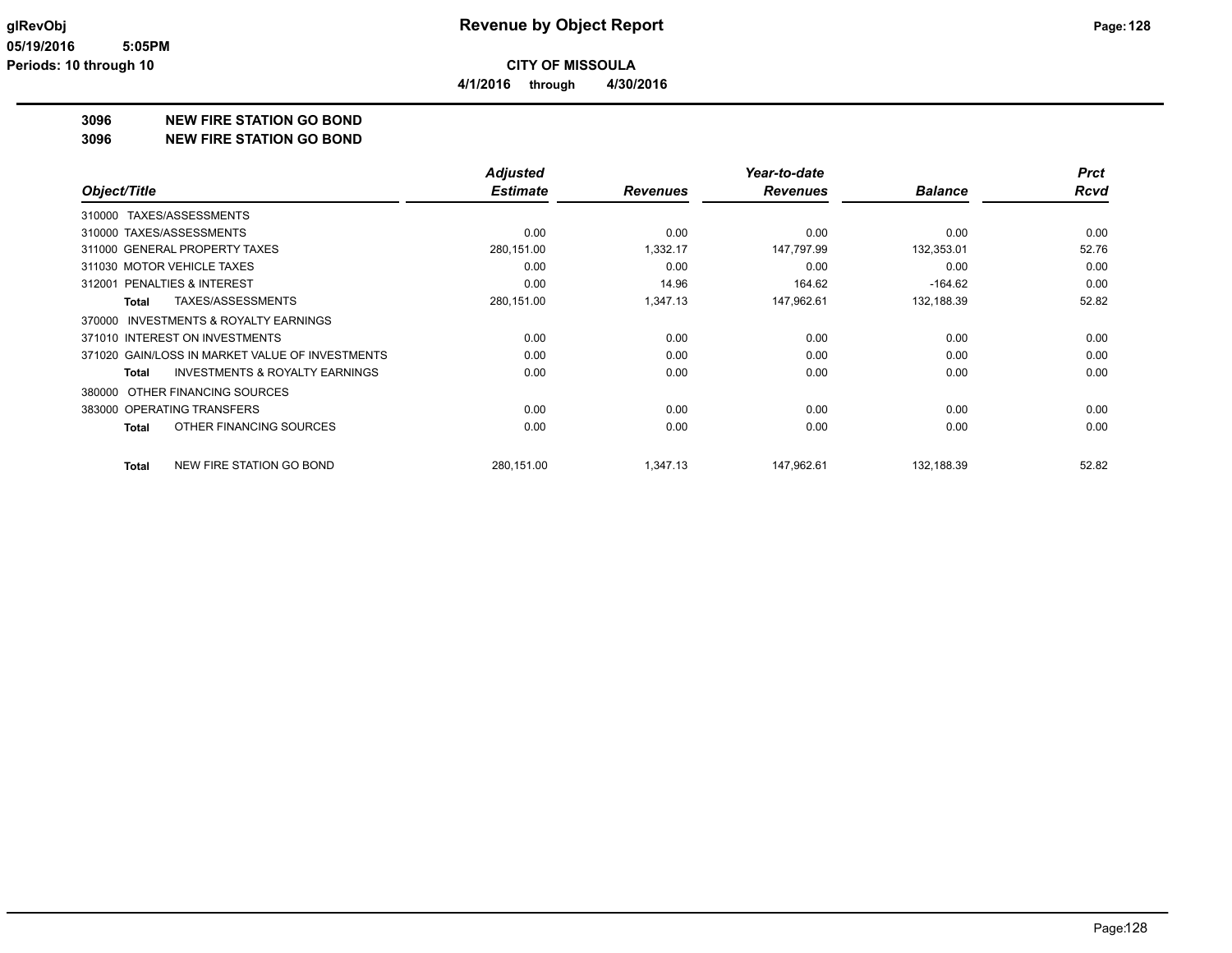**CITY OF MISSOULA 4/1/2016 through 4/30/2016**

#### **3096 NEW FIRE STATION GO BOND**

|                            |                                                | <b>Adjusted</b> |                 | Year-to-date    |                | <b>Prct</b> |
|----------------------------|------------------------------------------------|-----------------|-----------------|-----------------|----------------|-------------|
| Object/Title               |                                                | <b>Estimate</b> | <b>Revenues</b> | <b>Revenues</b> | <b>Balance</b> | <b>Rcvd</b> |
| 310000 TAXES/ASSESSMENTS   |                                                |                 |                 |                 |                |             |
| 310000 TAXES/ASSESSMENTS   |                                                | 0.00            | 0.00            | 0.00            | 0.00           | 0.00        |
|                            | 311000 GENERAL PROPERTY TAXES                  | 280,151.00      | 1,332.17        | 147,797.99      | 132,353.01     | 52.76       |
| 311030 MOTOR VEHICLE TAXES |                                                | 0.00            | 0.00            | 0.00            | 0.00           | 0.00        |
| 312001                     | PENALTIES & INTEREST                           | 0.00            | 14.96           | 164.62          | $-164.62$      | 0.00        |
| <b>Total</b>               | TAXES/ASSESSMENTS                              | 280,151.00      | 1,347.13        | 147,962.61      | 132,188.39     | 52.82       |
|                            | 370000 INVESTMENTS & ROYALTY EARNINGS          |                 |                 |                 |                |             |
|                            | 371010 INTEREST ON INVESTMENTS                 | 0.00            | 0.00            | 0.00            | 0.00           | 0.00        |
|                            | 371020 GAIN/LOSS IN MARKET VALUE OF INVESTMENT | 0.00            | 0.00            | 0.00            | 0.00           | 0.00        |
| <b>Total</b>               | <b>INVESTMENTS &amp; ROYALTY EARNINGS</b>      | 0.00            | 0.00            | 0.00            | 0.00           | 0.00        |
|                            | 380000 OTHER FINANCING SOURCES                 |                 |                 |                 |                |             |
|                            | 383000 OPERATING TRANSFERS                     | 0.00            | 0.00            | 0.00            | 0.00           | 0.00        |
| Total                      | OTHER FINANCING SOURCES                        | 0.00            | 0.00            | 0.00            | 0.00           | 0.00        |
| Total                      | NEW FIRE STATION GO BOND                       | 280,151.00      | 1,347.13        | 147.962.61      | 132.188.39     | 52.82       |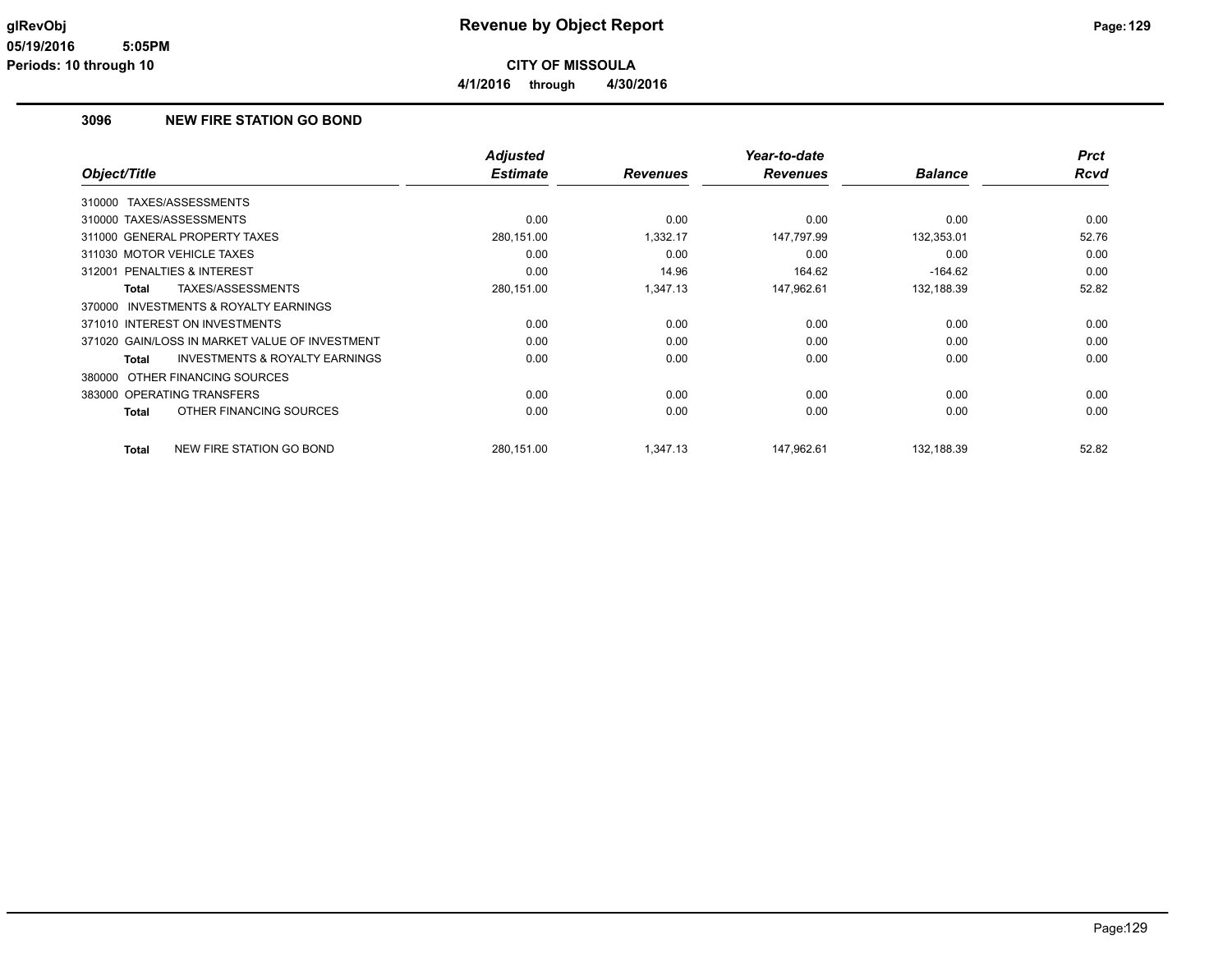**4/1/2016 through 4/30/2016**

#### **3097 2007 REFUNDING BONDS**

**3097 2007 REFUNDING BONDS**

|                                                     | <b>Adjusted</b> |                 | Year-to-date    |                | <b>Prct</b> |
|-----------------------------------------------------|-----------------|-----------------|-----------------|----------------|-------------|
| Object/Title                                        | <b>Estimate</b> | <b>Revenues</b> | <b>Revenues</b> | <b>Balance</b> | <b>Rcvd</b> |
| 310000 TAXES/ASSESSMENTS                            |                 |                 |                 |                |             |
| 310000 TAXES/ASSESSMENTS                            | 0.00            | 0.00            | 0.00            | 0.00           | 0.00        |
| 311000 GENERAL PROPERTY TAXES                       | 0.00            | 0.00            | 0.00            | 0.00           | 0.00        |
| 311030 MOTOR VEHICLE TAXES                          | 0.00            | 0.00            | 0.00            | 0.00           | 0.00        |
| PENALTIES & INTEREST<br>312001                      | 0.00            | 0.00            | 0.00            | 0.00           | 0.00        |
| TAXES/ASSESSMENTS<br>Total                          | 0.00            | 0.00            | 0.00            | 0.00           | 0.00        |
| <b>INVESTMENTS &amp; ROYALTY EARNINGS</b><br>370000 |                 |                 |                 |                |             |
| 371010 INTEREST ON INVESTMENTS                      | 0.00            | 0.00            | 0.00            | 0.00           | 0.00        |
| 371020 GAIN/LOSS IN MARKET VALUE OF INVESTMENTS     | 0.00            | 0.00            | 0.00            | 0.00           | 0.00        |
| INVESTMENTS & ROYALTY EARNINGS<br>Total             | 0.00            | 0.00            | 0.00            | 0.00           | 0.00        |
| 380000 OTHER FINANCING SOURCES                      |                 |                 |                 |                |             |
| 381010 BOND PROCEEDS                                | 0.00            | 0.00            | 0.00            | 0.00           | 0.00        |
| 383042 TRANSFERS FROM OTHER FUNDS                   | 0.00            | 0.00            | 0.00            | 0.00           | 0.00        |
| 383043 TRANSFERS FROM IMPACT FEES                   | 0.00            | 0.00            | 0.00            | 0.00           | 0.00        |
| OTHER FINANCING SOURCES<br>Total                    | 0.00            | 0.00            | 0.00            | 0.00           | 0.00        |
| 2007 REFUNDING BONDS<br>Total                       | 0.00            | 0.00            | 0.00            | 0.00           | 0.00        |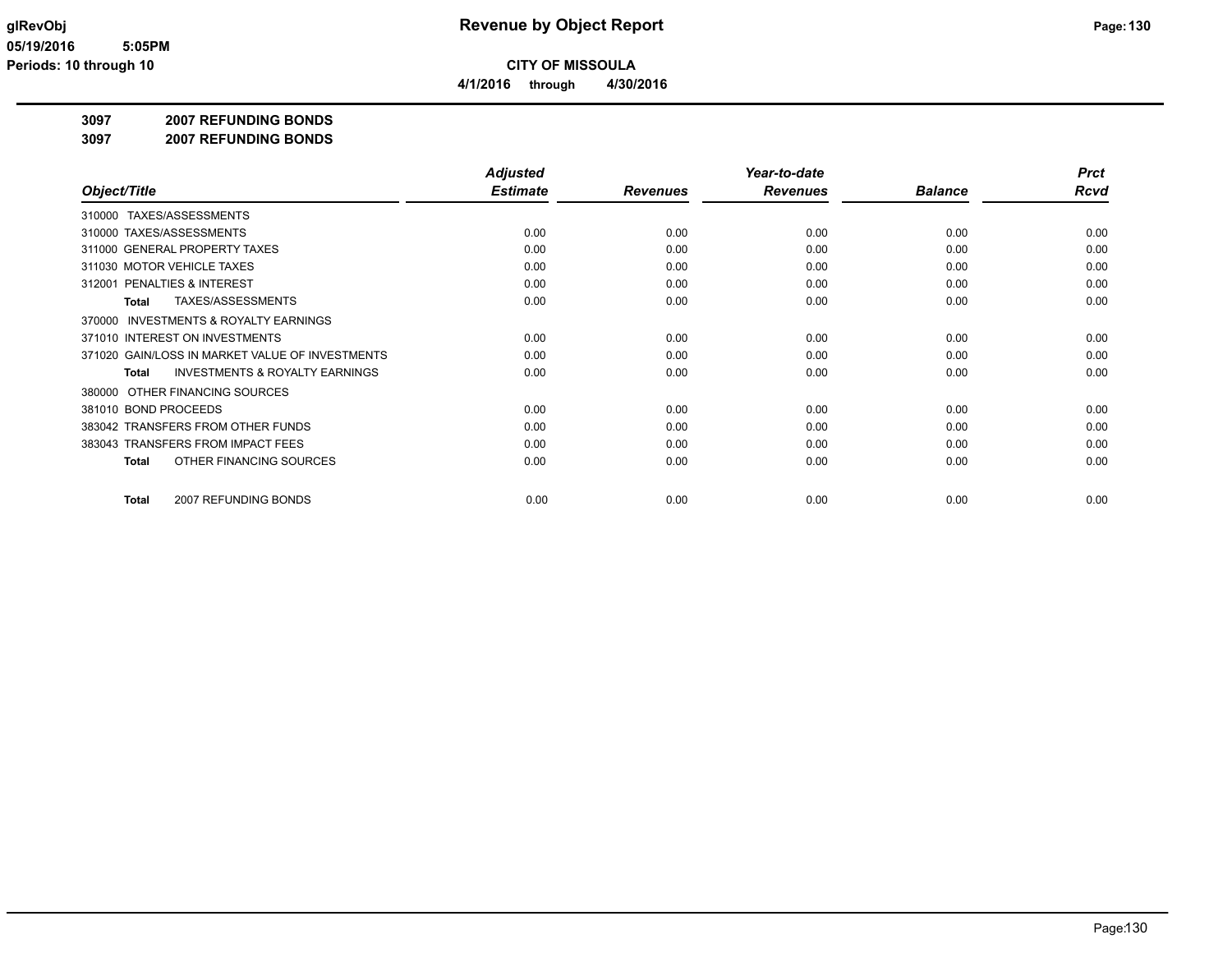**CITY OF MISSOULA 4/1/2016 through 4/30/2016**

#### **3097 2007 REFUNDING BONDS**

|                                                           | <b>Adjusted</b> |                 | Year-to-date    |                | <b>Prct</b> |
|-----------------------------------------------------------|-----------------|-----------------|-----------------|----------------|-------------|
| Object/Title                                              | <b>Estimate</b> | <b>Revenues</b> | <b>Revenues</b> | <b>Balance</b> | <b>Rcvd</b> |
| 310000 TAXES/ASSESSMENTS                                  |                 |                 |                 |                |             |
| 310000 TAXES/ASSESSMENTS                                  | 0.00            | 0.00            | 0.00            | 0.00           | 0.00        |
| 311000 GENERAL PROPERTY TAXES                             | 0.00            | 0.00            | 0.00            | 0.00           | 0.00        |
| 311030 MOTOR VEHICLE TAXES                                | 0.00            | 0.00            | 0.00            | 0.00           | 0.00        |
| 312001 PENALTIES & INTEREST                               | 0.00            | 0.00            | 0.00            | 0.00           | 0.00        |
| TAXES/ASSESSMENTS<br><b>Total</b>                         | 0.00            | 0.00            | 0.00            | 0.00           | 0.00        |
| <b>INVESTMENTS &amp; ROYALTY EARNINGS</b><br>370000       |                 |                 |                 |                |             |
| 371010 INTEREST ON INVESTMENTS                            | 0.00            | 0.00            | 0.00            | 0.00           | 0.00        |
| 371020 GAIN/LOSS IN MARKET VALUE OF INVESTMENT            | 0.00            | 0.00            | 0.00            | 0.00           | 0.00        |
| <b>INVESTMENTS &amp; ROYALTY EARNINGS</b><br><b>Total</b> | 0.00            | 0.00            | 0.00            | 0.00           | 0.00        |
| OTHER FINANCING SOURCES<br>380000                         |                 |                 |                 |                |             |
| 381010 BOND PROCEEDS                                      | 0.00            | 0.00            | 0.00            | 0.00           | 0.00        |
| 383042 TRANSFERS FROM OTHER FUNDS                         | 0.00            | 0.00            | 0.00            | 0.00           | 0.00        |
| 383043 TRANSFERS FROM IMPACT FEES                         | 0.00            | 0.00            | 0.00            | 0.00           | 0.00        |
| OTHER FINANCING SOURCES<br><b>Total</b>                   | 0.00            | 0.00            | 0.00            | 0.00           | 0.00        |
|                                                           |                 |                 |                 |                |             |
| 2007 REFUNDING BONDS<br><b>Total</b>                      | 0.00            | 0.00            | 0.00            | 0.00           | 0.00        |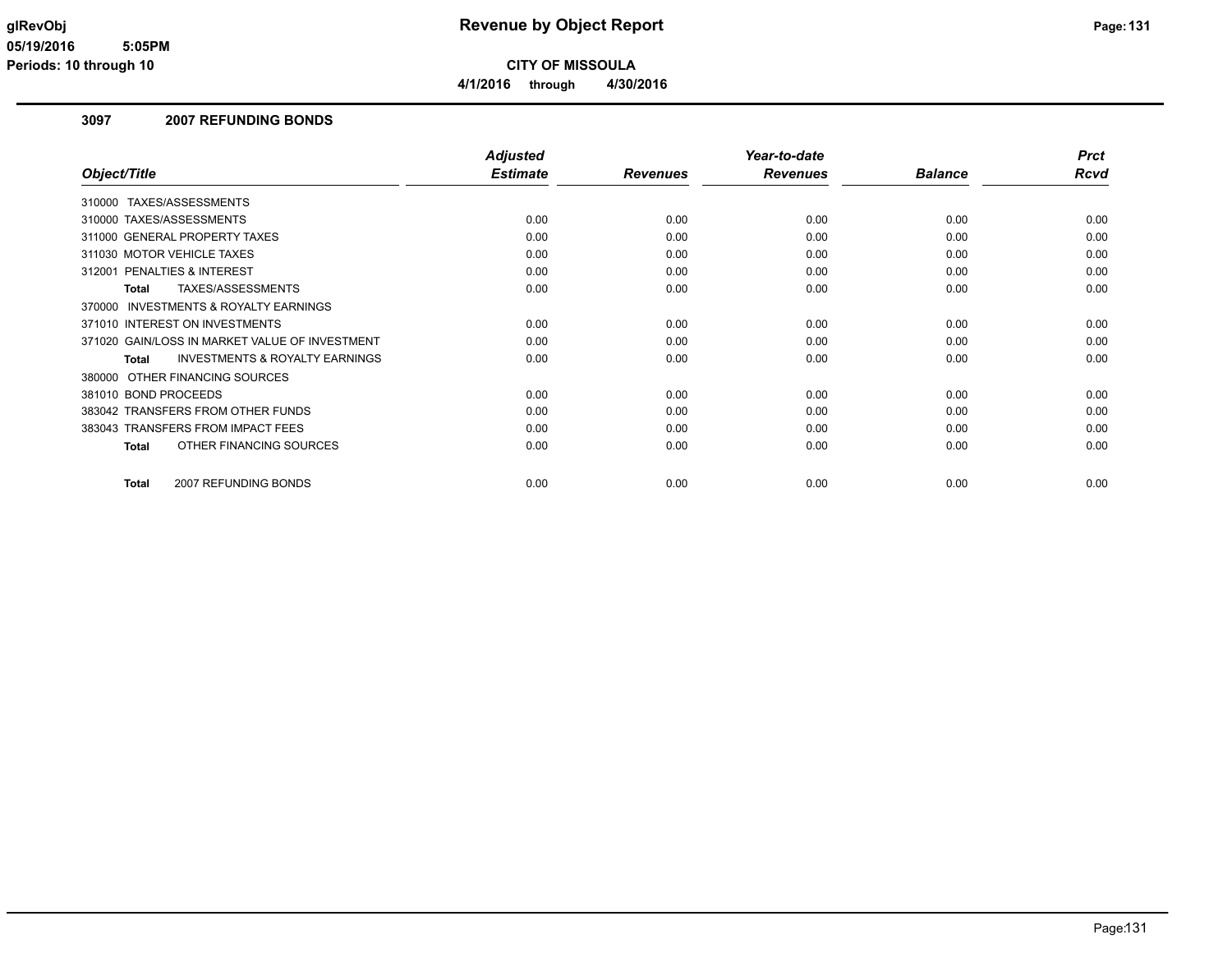**4/1/2016 through 4/30/2016**

## **3100 SIDEWALK & CURB WARRANTS FUND**

**3100 SIDEWALK & CURB WARRANTS FUND**

|                                                           | <b>Adjusted</b> |                 | Year-to-date    |                | <b>Prct</b> |
|-----------------------------------------------------------|-----------------|-----------------|-----------------|----------------|-------------|
| Object/Title                                              | <b>Estimate</b> | <b>Revenues</b> | <b>Revenues</b> | <b>Balance</b> | Rcvd        |
| TAXES/ASSESSMENTS<br>310000                               |                 |                 |                 |                |             |
| PENALTIES & INTEREST<br>312001                            | 0.00            | 0.00            | 0.00            | 0.00           | 0.00        |
| <b>TAXES/ASSESSMENTS</b><br><b>Total</b>                  | 0.00            | 0.00            | 0.00            | 0.00           | 0.00        |
| MISCELLANEOUS REVENUES<br>360000                          |                 |                 |                 |                |             |
| 360010 MISCELLANEOUS                                      | 0.00            | 0.00            | 0.00            | 0.00           | 0.00        |
| 363020 PROPERTY ASSESSMENTS                               | 0.00            | 0.00            | 0.00            | 0.00           | 0.00        |
| 363021 PAYOFF PRINCIPAL ASSESSMENTS                       | 0.00            | 0.00            | 0.00            | 0.00           | 0.00        |
| 363022 BOND INTEREST ASSESSMENTS                          | 0.00            | 0.00            | 0.00            | 0.00           | 0.00        |
| 363030 SIDEWALK AND CURB ASSESSMENTS                      | 0.00            | 0.00            | 0.00            | 0.00           | 0.00        |
| 363040 PENALTY AND INTEREST                               | 0.00            | 0.00            | 0.00            | 0.00           | 0.00        |
| MISCELLANEOUS REVENUES<br><b>Total</b>                    | 0.00            | 0.00            | 0.00            | 0.00           | 0.00        |
| <b>INVESTMENTS &amp; ROYALTY EARNINGS</b><br>370000       |                 |                 |                 |                |             |
| 371010 INTEREST ON INVESTMENTS                            | 0.00            | 0.00            | 0.00            | 0.00           | 0.00        |
| 371020 GAIN/LOSS IN MARKET VALUE OF INVESTMENTS           | 0.00            | 0.00            | 0.00            | 0.00           | 0.00        |
| <b>INVESTMENTS &amp; ROYALTY EARNINGS</b><br><b>Total</b> | 0.00            | 0.00            | 0.00            | 0.00           | 0.00        |
| OTHER FINANCING SOURCES<br>380000                         |                 |                 |                 |                |             |
| 383042 TRANSFERS FROM OTHER FUNDS                         | 0.00            | 0.00            | 0.00            | 0.00           | 0.00        |
| OTHER FINANCING SOURCES<br><b>Total</b>                   | 0.00            | 0.00            | 0.00            | 0.00           | 0.00        |
| SIDEWALK & CURB WARRANTS FUND<br><b>Total</b>             | 0.00            | 0.00            | 0.00            | 0.00           | 0.00        |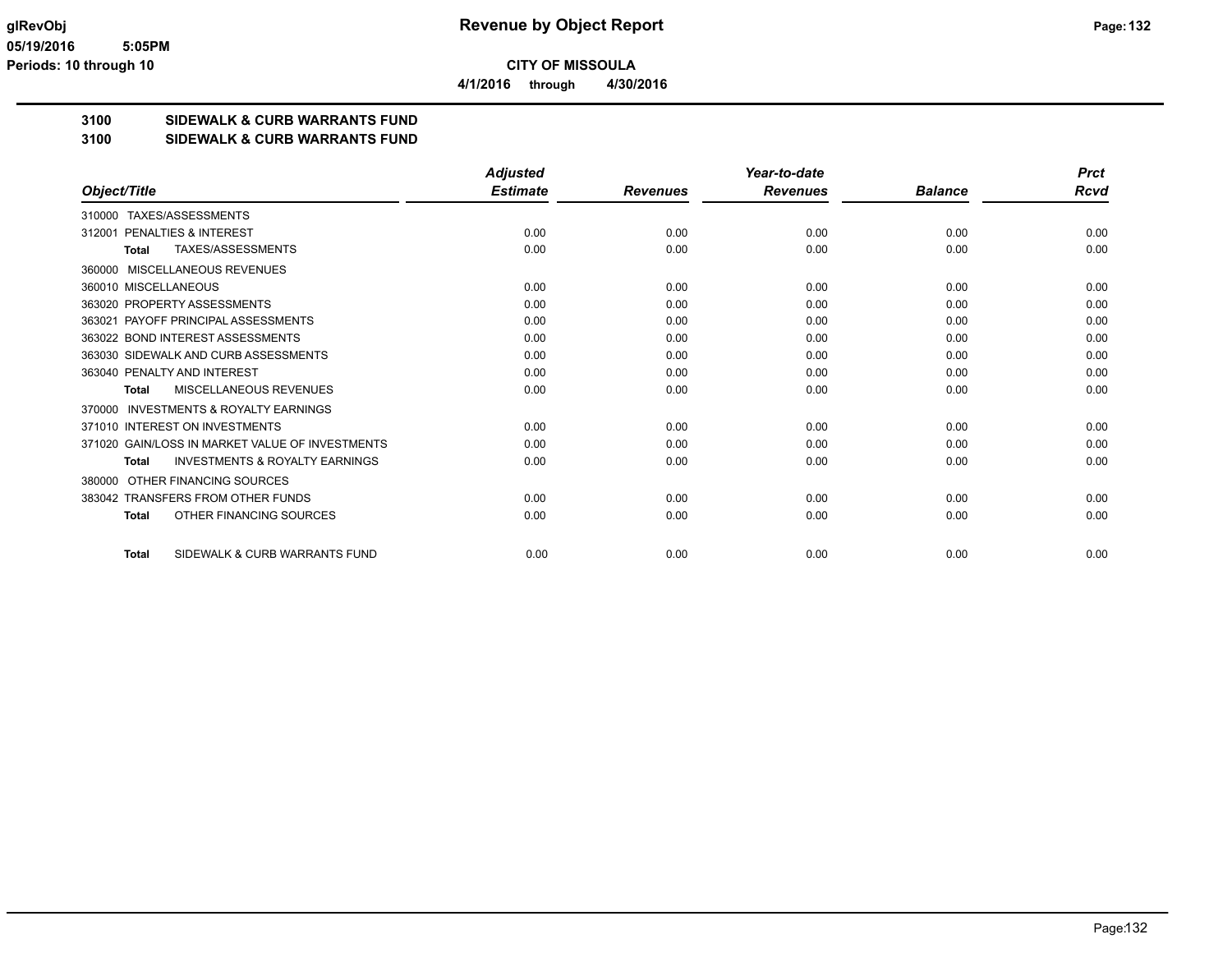**4/1/2016 through 4/30/2016**

#### **3100 SIDEWALK & CURB WARRANTS FUND**

|                                                           | <b>Adjusted</b> |                 | Year-to-date    |                | <b>Prct</b> |
|-----------------------------------------------------------|-----------------|-----------------|-----------------|----------------|-------------|
| Object/Title                                              | <b>Estimate</b> | <b>Revenues</b> | <b>Revenues</b> | <b>Balance</b> | <b>Rcvd</b> |
| TAXES/ASSESSMENTS<br>310000                               |                 |                 |                 |                |             |
| PENALTIES & INTEREST<br>312001                            | 0.00            | 0.00            | 0.00            | 0.00           | 0.00        |
| TAXES/ASSESSMENTS<br><b>Total</b>                         | 0.00            | 0.00            | 0.00            | 0.00           | 0.00        |
| MISCELLANEOUS REVENUES<br>360000                          |                 |                 |                 |                |             |
| 360010 MISCELLANEOUS                                      | 0.00            | 0.00            | 0.00            | 0.00           | 0.00        |
| 363020 PROPERTY ASSESSMENTS                               | 0.00            | 0.00            | 0.00            | 0.00           | 0.00        |
| PAYOFF PRINCIPAL ASSESSMENTS<br>363021                    | 0.00            | 0.00            | 0.00            | 0.00           | 0.00        |
| 363022 BOND INTEREST ASSESSMENTS                          | 0.00            | 0.00            | 0.00            | 0.00           | 0.00        |
| 363030 SIDEWALK AND CURB ASSESSMENTS                      | 0.00            | 0.00            | 0.00            | 0.00           | 0.00        |
| 363040 PENALTY AND INTEREST                               | 0.00            | 0.00            | 0.00            | 0.00           | 0.00        |
| <b>MISCELLANEOUS REVENUES</b><br><b>Total</b>             | 0.00            | 0.00            | 0.00            | 0.00           | 0.00        |
| <b>INVESTMENTS &amp; ROYALTY EARNINGS</b><br>370000       |                 |                 |                 |                |             |
| 371010 INTEREST ON INVESTMENTS                            | 0.00            | 0.00            | 0.00            | 0.00           | 0.00        |
| 371020 GAIN/LOSS IN MARKET VALUE OF INVESTMENT            | 0.00            | 0.00            | 0.00            | 0.00           | 0.00        |
| <b>INVESTMENTS &amp; ROYALTY EARNINGS</b><br><b>Total</b> | 0.00            | 0.00            | 0.00            | 0.00           | 0.00        |
| OTHER FINANCING SOURCES<br>380000                         |                 |                 |                 |                |             |
| 383042 TRANSFERS FROM OTHER FUNDS                         | 0.00            | 0.00            | 0.00            | 0.00           | 0.00        |
| OTHER FINANCING SOURCES<br><b>Total</b>                   | 0.00            | 0.00            | 0.00            | 0.00           | 0.00        |
| SIDEWALK & CURB WARRANTS FUND<br><b>Total</b>             | 0.00            | 0.00            | 0.00            | 0.00           | 0.00        |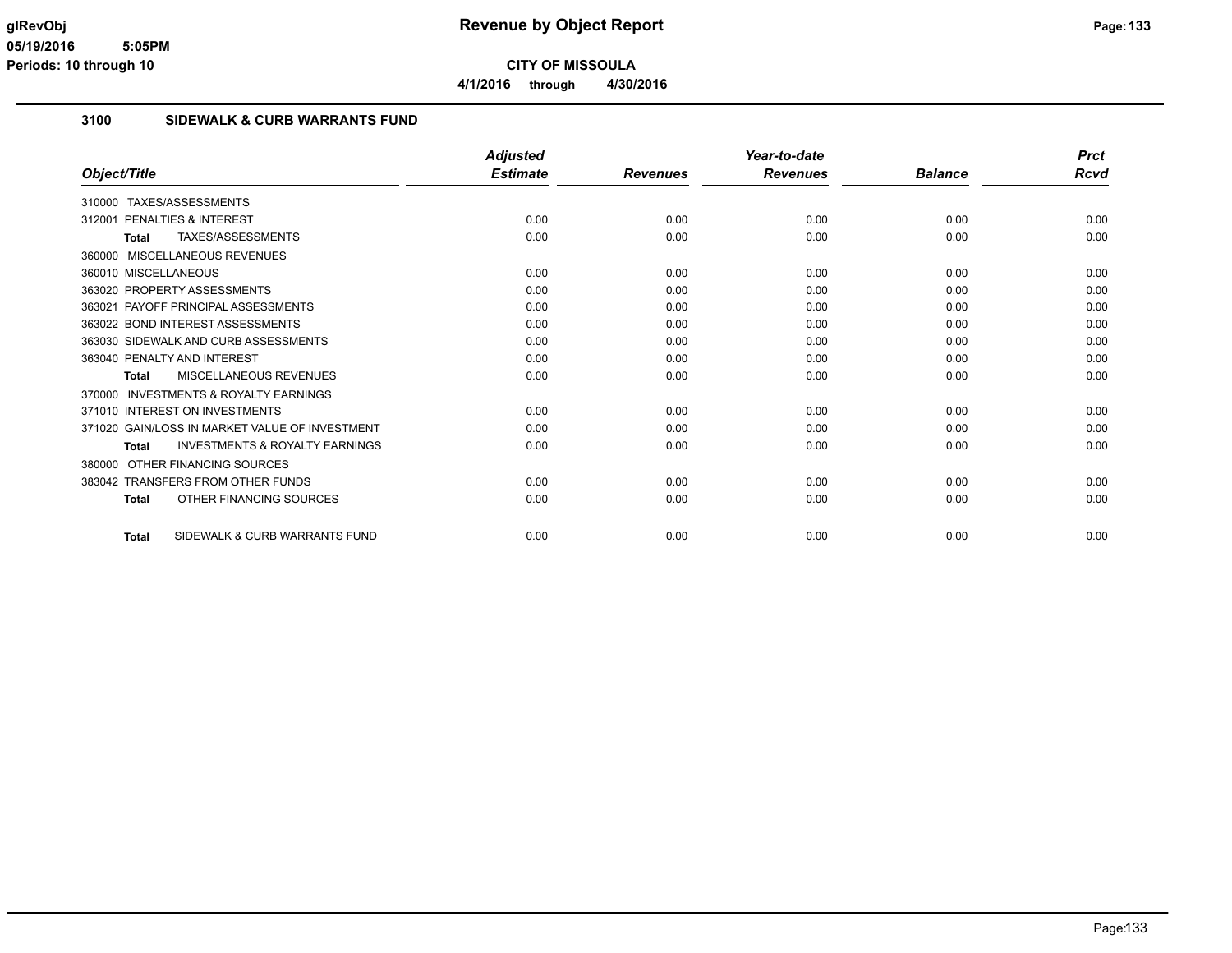**4/1/2016 through 4/30/2016**

## **3200 FY99 SIDEWALK & CURB DEBT SERVICE FUND**

**3200 FY99 SIDEWALK & CURB DEBT SERVICE FUND**

|                                                                  | <b>Adjusted</b> |                 | Year-to-date    |                | <b>Prct</b> |
|------------------------------------------------------------------|-----------------|-----------------|-----------------|----------------|-------------|
| Object/Title                                                     | <b>Estimate</b> | <b>Revenues</b> | <b>Revenues</b> | <b>Balance</b> | <b>Rcvd</b> |
| TAXES/ASSESSMENTS<br>310000                                      |                 |                 |                 |                |             |
| <b>PENALTIES &amp; INTEREST</b><br>312001                        | 0.00            | 0.00            | 0.00            | 0.00           | 0.00        |
| TAXES/ASSESSMENTS<br>Total                                       | 0.00            | 0.00            | 0.00            | 0.00           | 0.00        |
| MISCELLANEOUS REVENUES<br>360000                                 |                 |                 |                 |                |             |
| 363020 PROPERTY ASSESSMENTS                                      | 0.00            | 0.00            | 0.00            | 0.00           | 0.00        |
| PAYOFF PRINCIPAL ASSESSMENTS<br>363021                           | 0.00            | 0.00            | 0.00            | 0.00           | 0.00        |
| 363022 BOND INTEREST ASSESSMENTS                                 | 0.00            | 0.00            | 0.00            | 0.00           | 0.00        |
| 363040 PENALTY AND INTEREST                                      | 0.00            | 0.00            | 0.00            | 0.00           | 0.00        |
| MISCELLANEOUS REVENUES<br>Total                                  | 0.00            | 0.00            | 0.00            | 0.00           | 0.00        |
| <b>INVESTMENTS &amp; ROYALTY EARNINGS</b><br>370000              |                 |                 |                 |                |             |
| 371010 INTEREST ON INVESTMENTS                                   | 0.00            | 0.00            | 0.00            | 0.00           | 0.00        |
| 371020 GAIN/LOSS IN MARKET VALUE OF INVESTMENTS                  | 0.00            | 0.00            | 0.00            | 0.00           | 0.00        |
| <b>INVESTMENTS &amp; ROYALTY EARNINGS</b><br><b>Total</b>        | 0.00            | 0.00            | 0.00            | 0.00           | 0.00        |
| OTHER FINANCING SOURCES<br>380000                                |                 |                 |                 |                |             |
| 381009 TRANSFERS IN                                              | 0.00            | 0.00            | 0.00            | 0.00           | 0.00        |
| OTHER FINANCING SOURCES<br>Total                                 | 0.00            | 0.00            | 0.00            | 0.00           | 0.00        |
| <b>FY99 SIDEWALK &amp; CURB DEBT SERVICE FUI</b><br><b>Total</b> | 0.00            | 0.00            | 0.00            | 0.00           | 0.00        |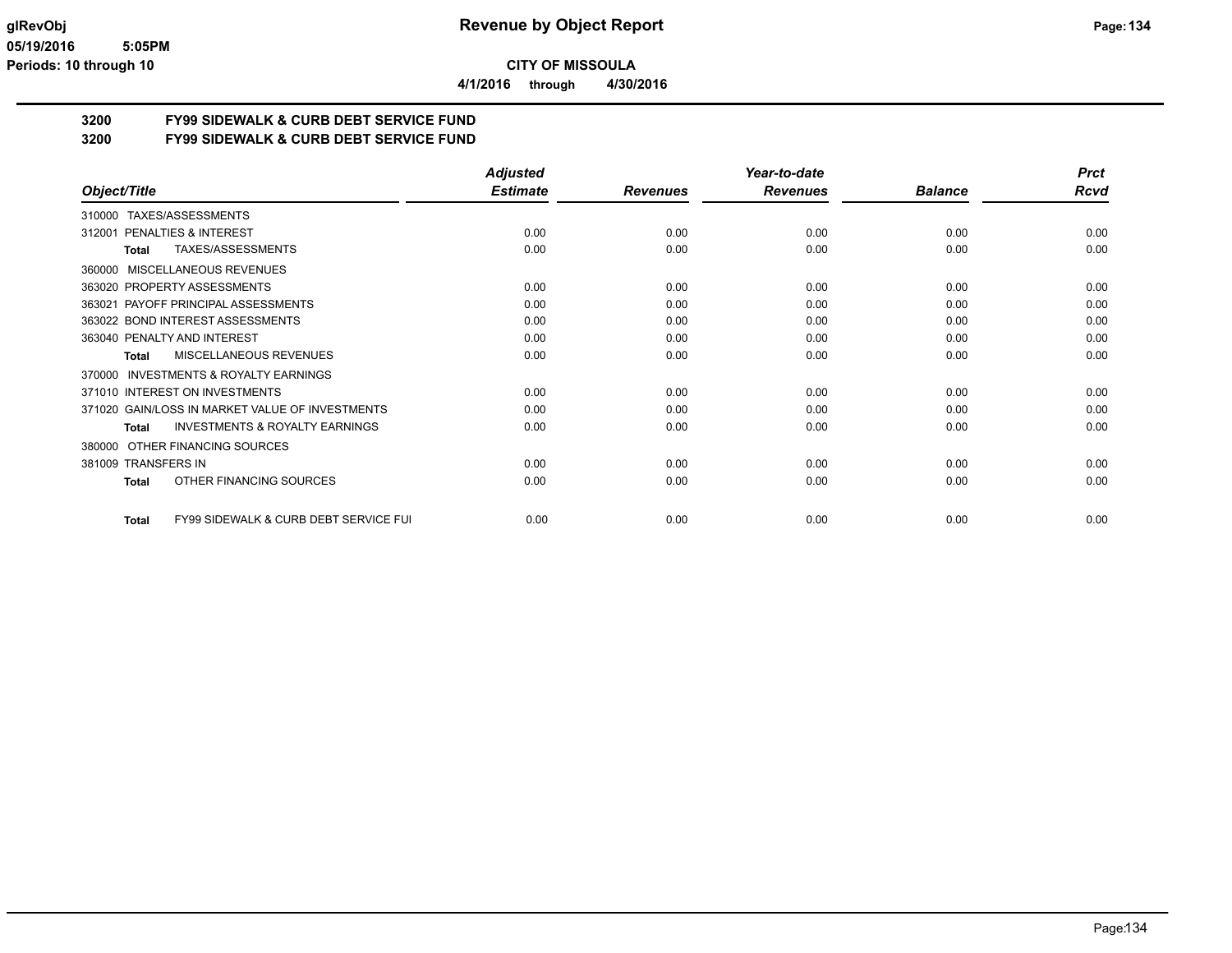**4/1/2016 through 4/30/2016**

#### **3200 FY99 SIDEWALK & CURB DEBT SERVICE FUND**

|                                                                 | <b>Adjusted</b> |                 | Year-to-date    |                | <b>Prct</b> |
|-----------------------------------------------------------------|-----------------|-----------------|-----------------|----------------|-------------|
| Object/Title                                                    | <b>Estimate</b> | <b>Revenues</b> | <b>Revenues</b> | <b>Balance</b> | <b>Rcvd</b> |
| TAXES/ASSESSMENTS<br>310000                                     |                 |                 |                 |                |             |
| 312001 PENALTIES & INTEREST                                     | 0.00            | 0.00            | 0.00            | 0.00           | 0.00        |
| TAXES/ASSESSMENTS<br><b>Total</b>                               | 0.00            | 0.00            | 0.00            | 0.00           | 0.00        |
| <b>MISCELLANEOUS REVENUES</b><br>360000                         |                 |                 |                 |                |             |
| 363020 PROPERTY ASSESSMENTS                                     | 0.00            | 0.00            | 0.00            | 0.00           | 0.00        |
| 363021 PAYOFF PRINCIPAL ASSESSMENTS                             | 0.00            | 0.00            | 0.00            | 0.00           | 0.00        |
| 363022 BOND INTEREST ASSESSMENTS                                | 0.00            | 0.00            | 0.00            | 0.00           | 0.00        |
| 363040 PENALTY AND INTEREST                                     | 0.00            | 0.00            | 0.00            | 0.00           | 0.00        |
| MISCELLANEOUS REVENUES<br><b>Total</b>                          | 0.00            | 0.00            | 0.00            | 0.00           | 0.00        |
| <b>INVESTMENTS &amp; ROYALTY EARNINGS</b><br>370000             |                 |                 |                 |                |             |
| 371010 INTEREST ON INVESTMENTS                                  | 0.00            | 0.00            | 0.00            | 0.00           | 0.00        |
| 371020 GAIN/LOSS IN MARKET VALUE OF INVESTMENT                  | 0.00            | 0.00            | 0.00            | 0.00           | 0.00        |
| <b>INVESTMENTS &amp; ROYALTY EARNINGS</b><br><b>Total</b>       | 0.00            | 0.00            | 0.00            | 0.00           | 0.00        |
| OTHER FINANCING SOURCES<br>380000                               |                 |                 |                 |                |             |
| 381009 TRANSFERS IN                                             | 0.00            | 0.00            | 0.00            | 0.00           | 0.00        |
| OTHER FINANCING SOURCES<br><b>Total</b>                         | 0.00            | 0.00            | 0.00            | 0.00           | 0.00        |
| <b>FY99 SIDEWALK &amp; CURB DEBT SERVICE FU</b><br><b>Total</b> | 0.00            | 0.00            | 0.00            | 0.00           | 0.00        |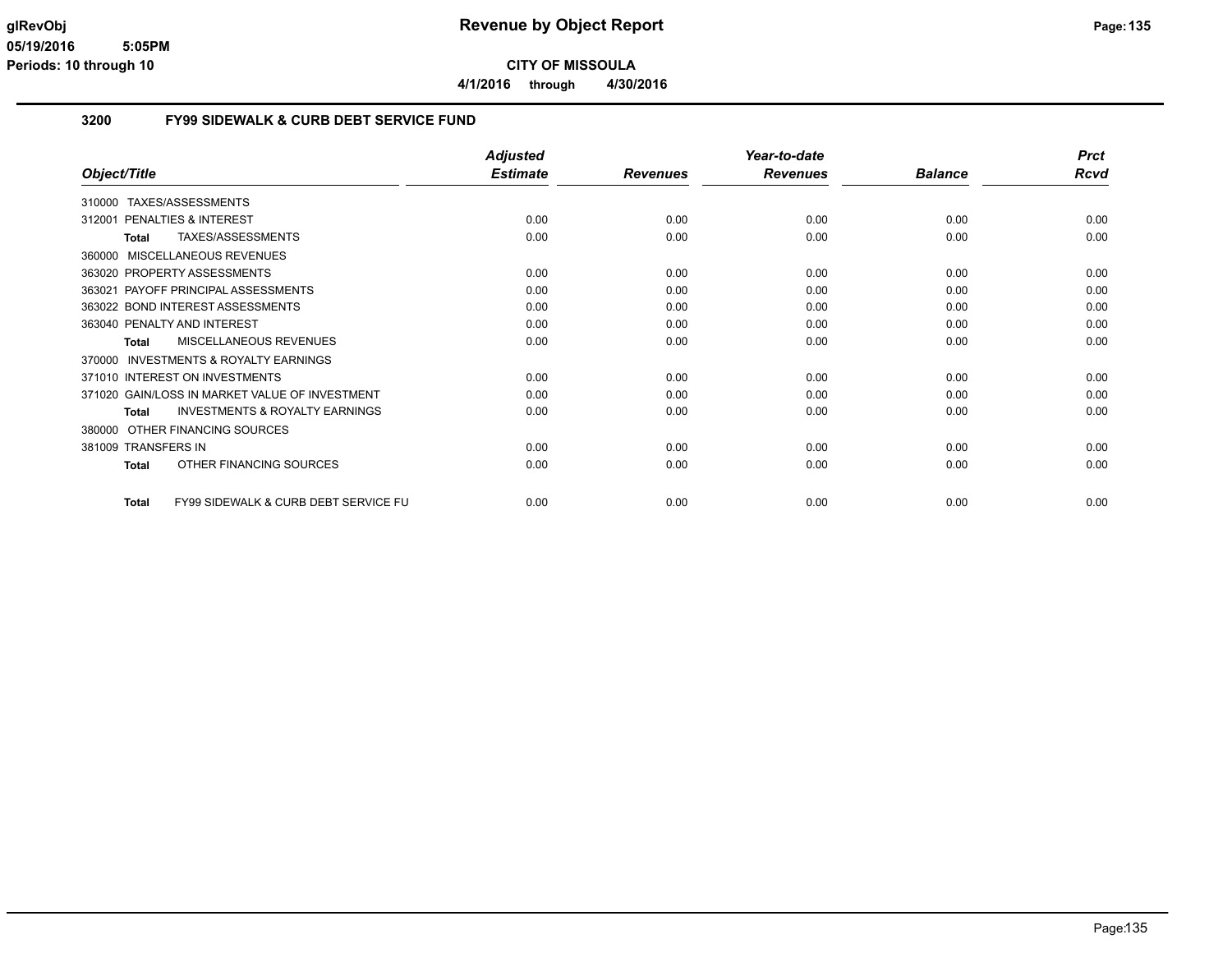**4/1/2016 through 4/30/2016**

## **3300 FY00 SIDEWALK & CURB DEBT SERVICE FUND**

**3300 FY00 SIDEWALK & CURB DEBT SERVICE FUND**

|                                                       | <b>Adjusted</b> |                 | Year-to-date    |                | <b>Prct</b> |
|-------------------------------------------------------|-----------------|-----------------|-----------------|----------------|-------------|
| Object/Title                                          | <b>Estimate</b> | <b>Revenues</b> | <b>Revenues</b> | <b>Balance</b> | Rcvd        |
| 360000 MISCELLANEOUS REVENUES                         |                 |                 |                 |                |             |
| 363020 PROPERTY ASSESSMENTS                           | 0.00            | 0.00            | 0.00            | 0.00           | 0.00        |
| 363021 PAYOFF PRINCIPAL ASSESSMENTS                   | 0.00            | 0.00            | 0.00            | 0.00           | 0.00        |
| 363022 BOND INTEREST ASSESSMENTS                      | 0.00            | 0.00            | 0.00            | 0.00           | 0.00        |
| 363040 PENALTY AND INTEREST                           | 0.00            | 0.00            | 0.00            | 0.00           | 0.00        |
| MISCELLANEOUS REVENUES<br>Total                       | 0.00            | 0.00            | 0.00            | 0.00           | 0.00        |
| INVESTMENTS & ROYALTY EARNINGS<br>370000              |                 |                 |                 |                |             |
| 371010 INTEREST ON INVESTMENTS                        | 0.00            | 0.00            | 0.00            | 0.00           | 0.00        |
| 371020 GAIN/LOSS IN MARKET VALUE OF INVESTMENTS       | 0.00            | 0.00            | 0.00            | 0.00           | 0.00        |
| INVESTMENTS & ROYALTY EARNINGS<br>Total               | 0.00            | 0.00            | 0.00            | 0.00           | 0.00        |
| FY00 SIDEWALK & CURB DEBT SERVICE FUI<br><b>Total</b> | 0.00            | 0.00            | 0.00            | 0.00           | 0.00        |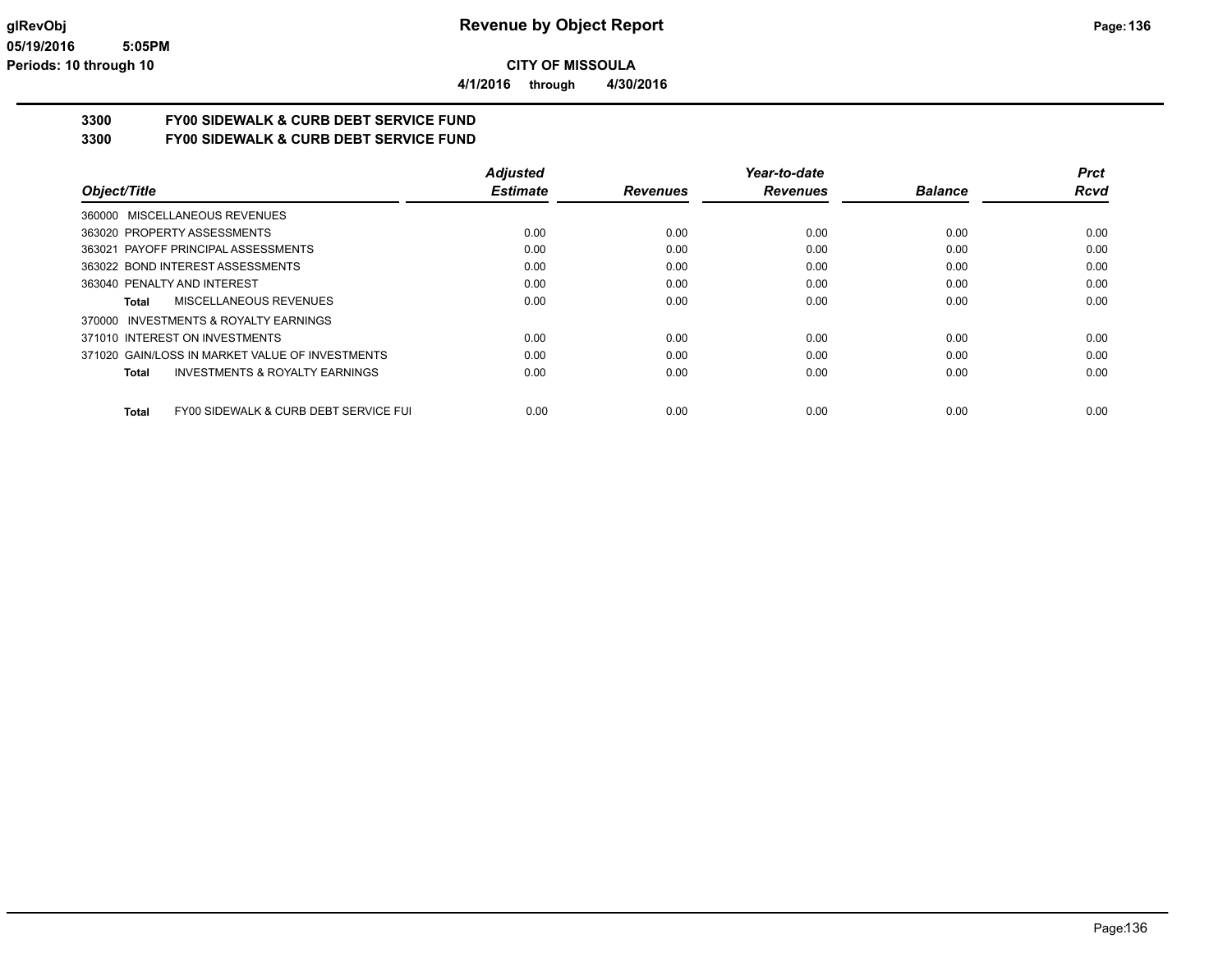**4/1/2016 through 4/30/2016**

#### **3300 FY00 SIDEWALK & CURB DEBT SERVICE FUND**

|                                                      | <b>Adjusted</b> |                 | Year-to-date    |                | <b>Prct</b> |
|------------------------------------------------------|-----------------|-----------------|-----------------|----------------|-------------|
| Object/Title                                         | <b>Estimate</b> | <b>Revenues</b> | <b>Revenues</b> | <b>Balance</b> | Rcvd        |
| MISCELLANEOUS REVENUES<br>360000                     |                 |                 |                 |                |             |
| 363020 PROPERTY ASSESSMENTS                          | 0.00            | 0.00            | 0.00            | 0.00           | 0.00        |
| 363021 PAYOFF PRINCIPAL ASSESSMENTS                  | 0.00            | 0.00            | 0.00            | 0.00           | 0.00        |
| 363022 BOND INTEREST ASSESSMENTS                     | 0.00            | 0.00            | 0.00            | 0.00           | 0.00        |
| 363040 PENALTY AND INTEREST                          | 0.00            | 0.00            | 0.00            | 0.00           | 0.00        |
| MISCELLANEOUS REVENUES<br>Total                      | 0.00            | 0.00            | 0.00            | 0.00           | 0.00        |
| INVESTMENTS & ROYALTY EARNINGS<br>370000             |                 |                 |                 |                |             |
| 371010 INTEREST ON INVESTMENTS                       | 0.00            | 0.00            | 0.00            | 0.00           | 0.00        |
| 371020 GAIN/LOSS IN MARKET VALUE OF INVESTMENT       | 0.00            | 0.00            | 0.00            | 0.00           | 0.00        |
| INVESTMENTS & ROYALTY EARNINGS<br><b>Total</b>       | 0.00            | 0.00            | 0.00            | 0.00           | 0.00        |
| FY00 SIDEWALK & CURB DEBT SERVICE FU<br><b>Total</b> | 0.00            | 0.00            | 0.00            | 0.00           | 0.00        |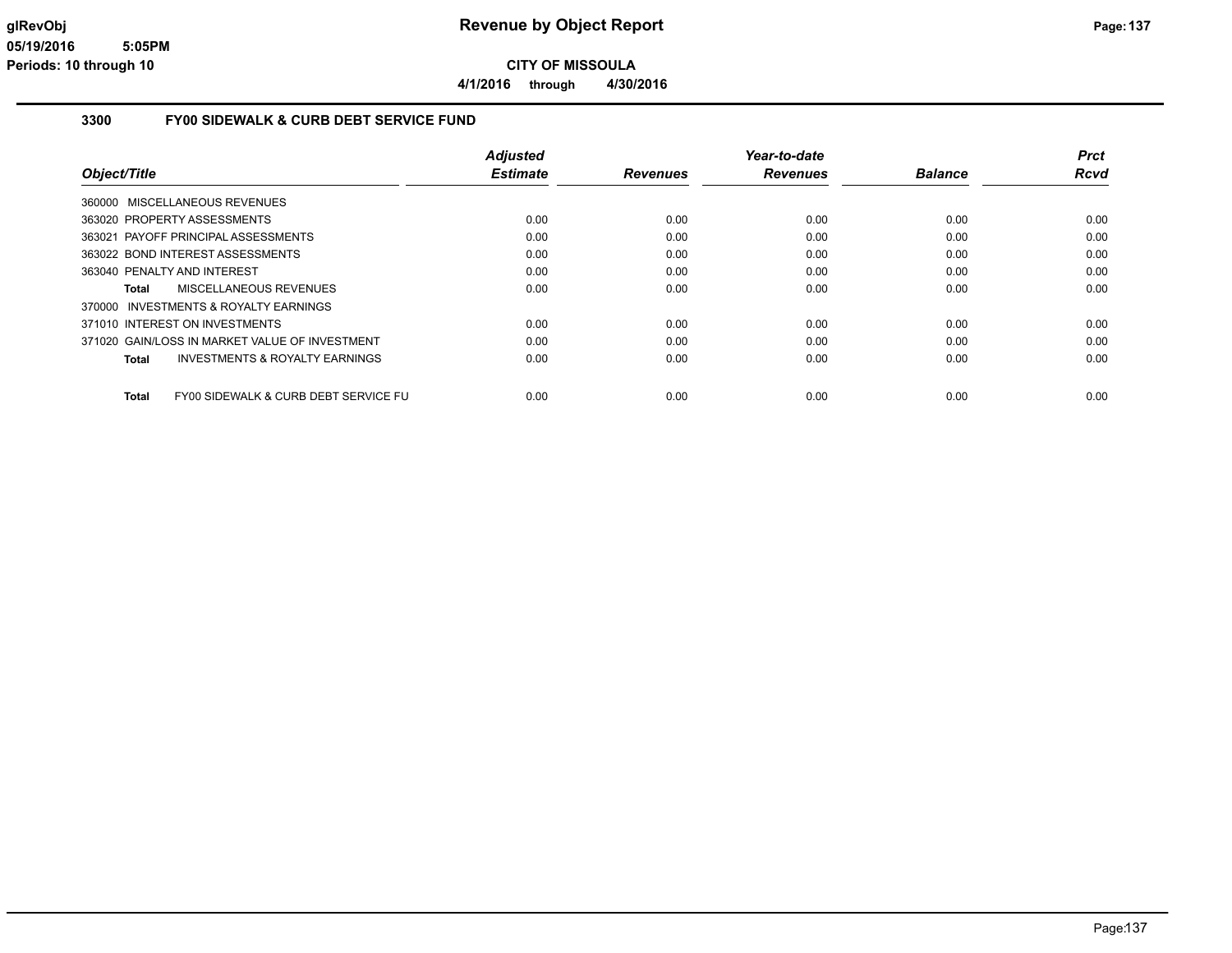## **glRevObj Revenue by Object Report Page:138**

## **3305 JUDGMENT LEVIES**

**3305 JUDGMENT LEVIES**

|                                   | <b>Adjusted</b> |                 | Year-to-date    |                |             |
|-----------------------------------|-----------------|-----------------|-----------------|----------------|-------------|
| Object/Title                      | <b>Estimate</b> | <b>Revenues</b> | <b>Revenues</b> | <b>Balance</b> | <b>Rcvd</b> |
| 310000 TAXES/ASSESSMENTS          |                 |                 |                 |                |             |
| 311000 GENERAL PROPERTY TAXES     | 0.00            | 9.88            | 163.97          | $-163.97$      | 0.00        |
| 312001 PENALTIES & INTEREST       | 0.00            | 0.50            | 6.72            | $-6.72$        | 0.00        |
| TAXES/ASSESSMENTS<br><b>Total</b> | 0.00            | 10.38           | 170.69          | $-170.69$      | 0.00        |
| JUDGMENT LEVIES<br><b>Total</b>   | 0.00            | 10.38           | 170.69          | $-170.69$      | 0.00        |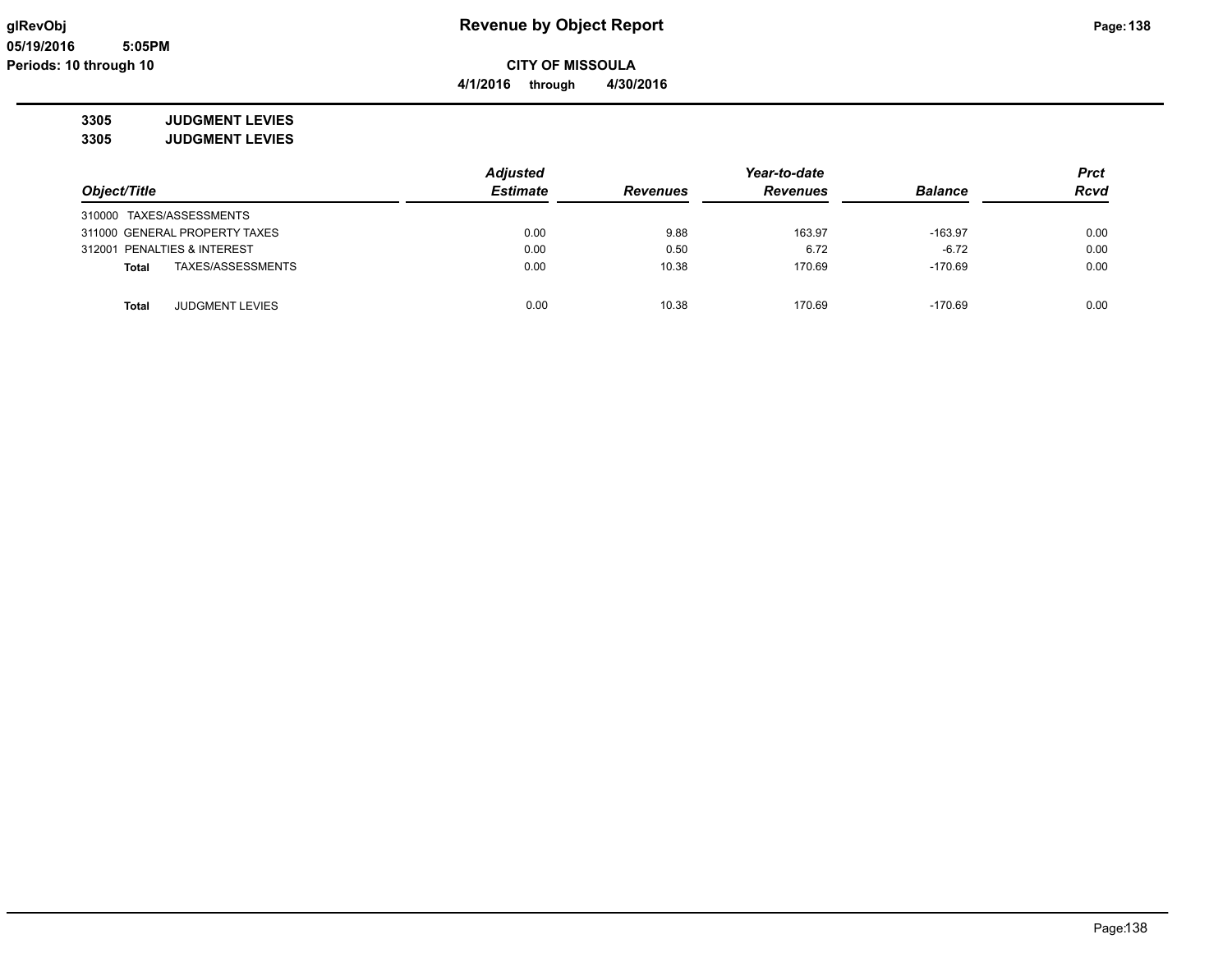## **glRevObj Revenue by Object Report Page:139**

**4/1/2016 through 4/30/2016**

#### **3305 JUDGMENT LEVIES**

| Object/Title                    | <b>Adjusted</b><br><b>Estimate</b> | <b>Revenues</b> | Year-to-date<br><b>Revenues</b> | <b>Balance</b> | <b>Prct</b><br><b>Rcvd</b> |
|---------------------------------|------------------------------------|-----------------|---------------------------------|----------------|----------------------------|
| 310000 TAXES/ASSESSMENTS        |                                    |                 |                                 |                |                            |
| 311000 GENERAL PROPERTY TAXES   | 0.00                               | 9.88            | 163.97                          | $-163.97$      | 0.00                       |
| 312001 PENALTIES & INTEREST     | 0.00                               | 0.50            | 6.72                            | $-6.72$        | 0.00                       |
| TAXES/ASSESSMENTS<br>Total      | 0.00                               | 10.38           | 170.69                          | $-170.69$      | 0.00                       |
| <b>JUDGMENT LEVIES</b><br>Total | 0.00                               | 10.38           | 170.69                          | $-170.69$      | 0.00                       |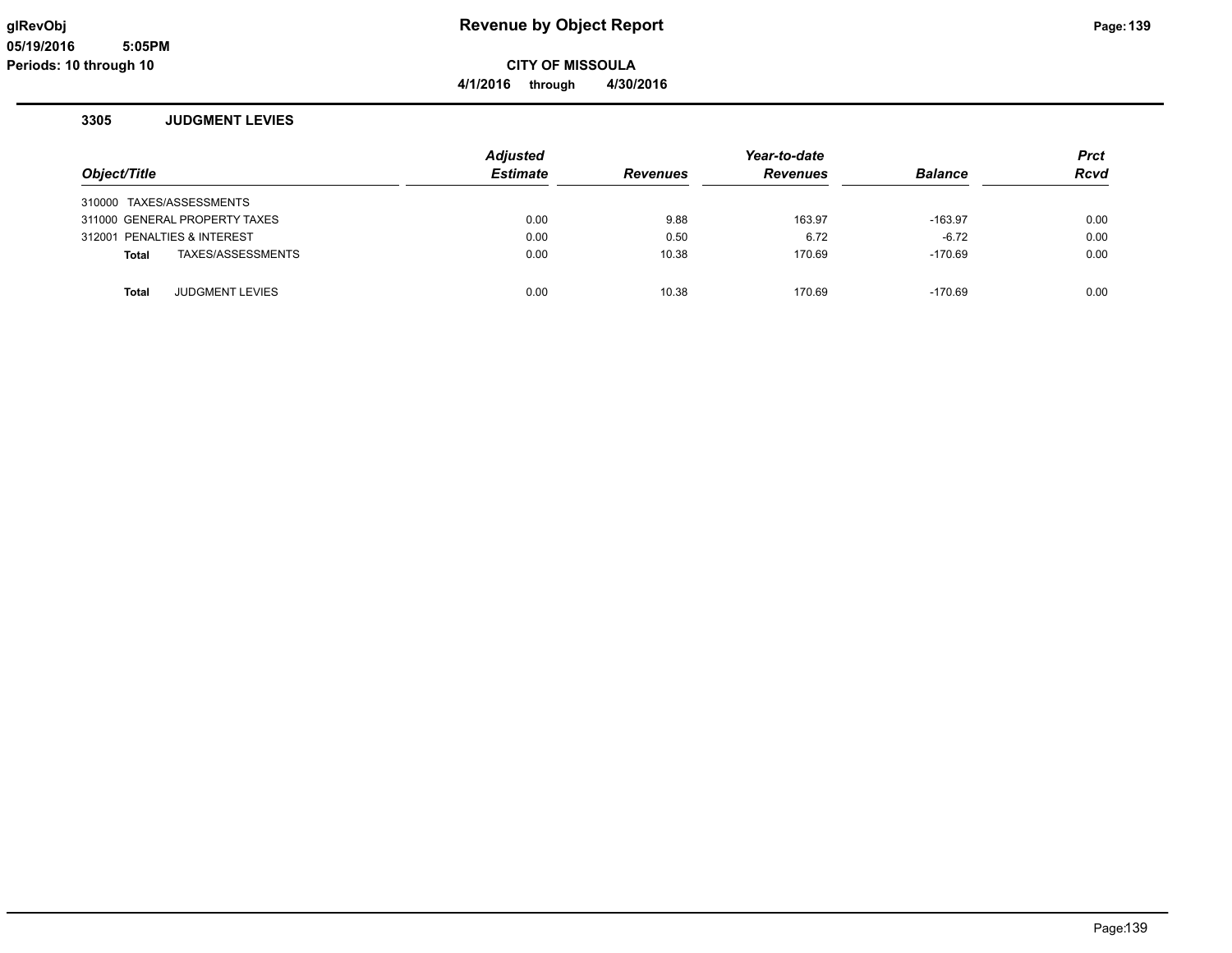**4/1/2016 through 4/30/2016**

## **3400 FY01 SIDEWALK & CURB DEBT SERVICE FUND**

**3400 FY01 SIDEWALK & CURB DEBT SERVICE FUND**

|                                                                  | <b>Adjusted</b> |                 | Year-to-date    |                | <b>Prct</b> |
|------------------------------------------------------------------|-----------------|-----------------|-----------------|----------------|-------------|
| Object/Title                                                     | <b>Estimate</b> | <b>Revenues</b> | <b>Revenues</b> | <b>Balance</b> | Rcvd        |
| 310000 TAXES/ASSESSMENTS                                         |                 |                 |                 |                |             |
| PENALTIES & INTEREST<br>312001                                   | 0.00            | 0.00            | 0.00            | 0.00           | 0.00        |
| TAXES/ASSESSMENTS<br>Total                                       | 0.00            | 0.00            | 0.00            | 0.00           | 0.00        |
| 360000 MISCELLANEOUS REVENUES                                    |                 |                 |                 |                |             |
| 360010 MISCELLANEOUS                                             | 0.00            | 0.00            | 0.00            | 0.00           | 0.00        |
| 363020 PROPERTY ASSESSMENTS                                      | 0.00            | 0.00            | 0.00            | 0.00           | 0.00        |
| 363021 PAYOFF PRINCIPAL ASSESSMENTS                              | 0.00            | 0.00            | 0.00            | 0.00           | 0.00        |
| 363022 BOND INTEREST ASSESSMENTS                                 | 0.00            | 0.00            | 0.00            | 0.00           | 0.00        |
| 363040 PENALTY AND INTEREST                                      | 0.00            | 0.00            | 0.00            | 0.00           | 0.00        |
| <b>MISCELLANEOUS REVENUES</b><br>Total                           | 0.00            | 0.00            | 0.00            | 0.00           | 0.00        |
| <b>INVESTMENTS &amp; ROYALTY EARNINGS</b><br>370000              |                 |                 |                 |                |             |
| 371010 INTEREST ON INVESTMENTS                                   | 0.00            | 0.00            | 0.00            | 0.00           | 0.00        |
| 371020 GAIN/LOSS IN MARKET VALUE OF INVESTMENTS                  | 0.00            | 0.00            | 0.00            | 0.00           | 0.00        |
| <b>INVESTMENTS &amp; ROYALTY EARNINGS</b><br>Total               | 0.00            | 0.00            | 0.00            | 0.00           | 0.00        |
| <b>FY01 SIDEWALK &amp; CURB DEBT SERVICE FUI</b><br><b>Total</b> | 0.00            | 0.00            | 0.00            | 0.00           | 0.00        |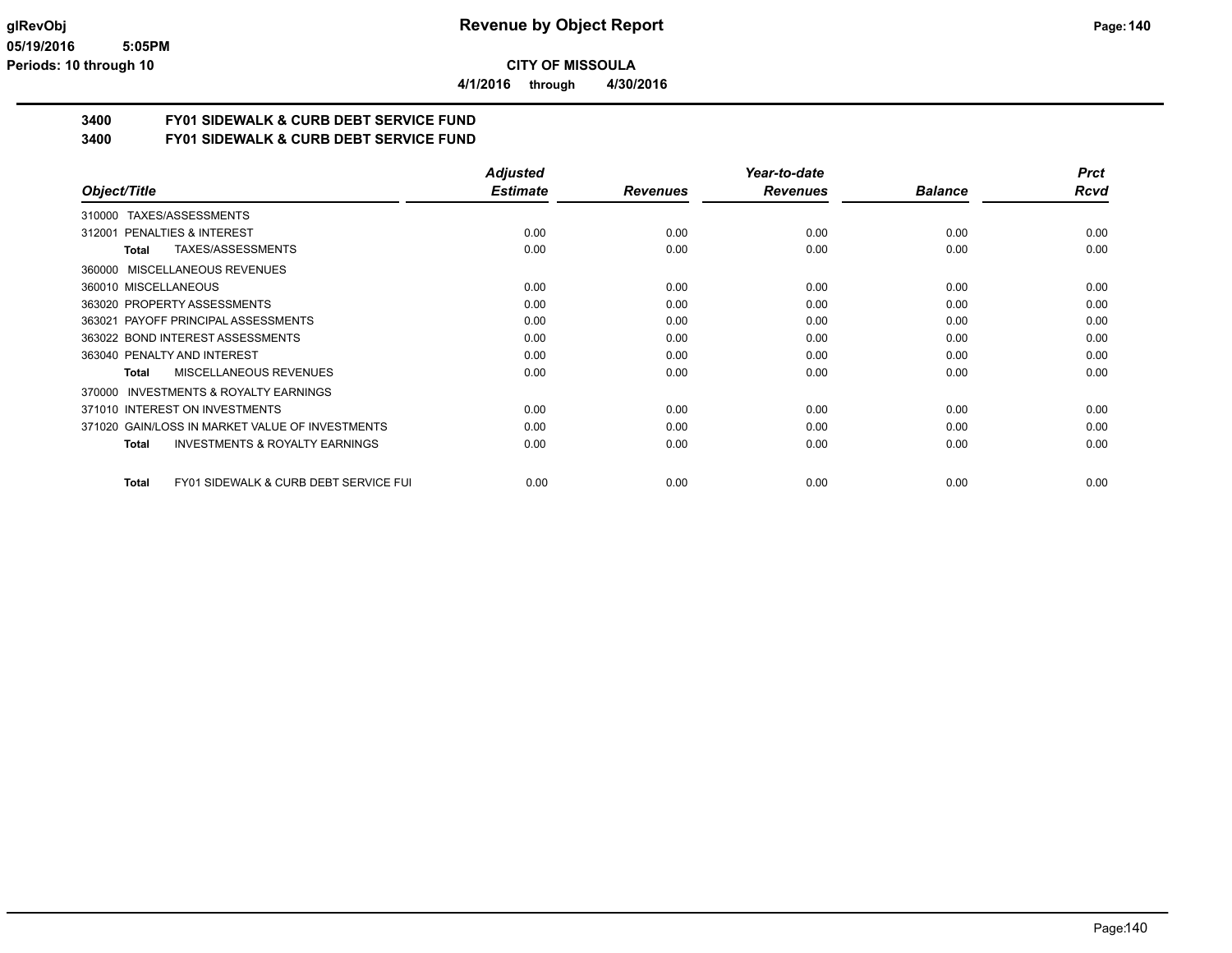**4/1/2016 through 4/30/2016**

#### **3400 FY01 SIDEWALK & CURB DEBT SERVICE FUND**

|                                                           | <b>Adjusted</b> |                 | Year-to-date    |                | <b>Prct</b> |
|-----------------------------------------------------------|-----------------|-----------------|-----------------|----------------|-------------|
| Object/Title                                              | <b>Estimate</b> | <b>Revenues</b> | <b>Revenues</b> | <b>Balance</b> | Rcvd        |
| TAXES/ASSESSMENTS<br>310000                               |                 |                 |                 |                |             |
| <b>PENALTIES &amp; INTEREST</b><br>312001                 | 0.00            | 0.00            | 0.00            | 0.00           | 0.00        |
| TAXES/ASSESSMENTS<br><b>Total</b>                         | 0.00            | 0.00            | 0.00            | 0.00           | 0.00        |
| 360000 MISCELLANEOUS REVENUES                             |                 |                 |                 |                |             |
| 360010 MISCELLANEOUS                                      | 0.00            | 0.00            | 0.00            | 0.00           | 0.00        |
| 363020 PROPERTY ASSESSMENTS                               | 0.00            | 0.00            | 0.00            | 0.00           | 0.00        |
| PAYOFF PRINCIPAL ASSESSMENTS<br>363021                    | 0.00            | 0.00            | 0.00            | 0.00           | 0.00        |
| 363022 BOND INTEREST ASSESSMENTS                          | 0.00            | 0.00            | 0.00            | 0.00           | 0.00        |
| 363040 PENALTY AND INTEREST                               | 0.00            | 0.00            | 0.00            | 0.00           | 0.00        |
| <b>MISCELLANEOUS REVENUES</b><br>Total                    | 0.00            | 0.00            | 0.00            | 0.00           | 0.00        |
| <b>INVESTMENTS &amp; ROYALTY EARNINGS</b><br>370000       |                 |                 |                 |                |             |
| 371010 INTEREST ON INVESTMENTS                            | 0.00            | 0.00            | 0.00            | 0.00           | 0.00        |
| 371020 GAIN/LOSS IN MARKET VALUE OF INVESTMENT            | 0.00            | 0.00            | 0.00            | 0.00           | 0.00        |
| <b>INVESTMENTS &amp; ROYALTY EARNINGS</b><br><b>Total</b> | 0.00            | 0.00            | 0.00            | 0.00           | 0.00        |
| FY01 SIDEWALK & CURB DEBT SERVICE FU<br><b>Total</b>      | 0.00            | 0.00            | 0.00            | 0.00           | 0.00        |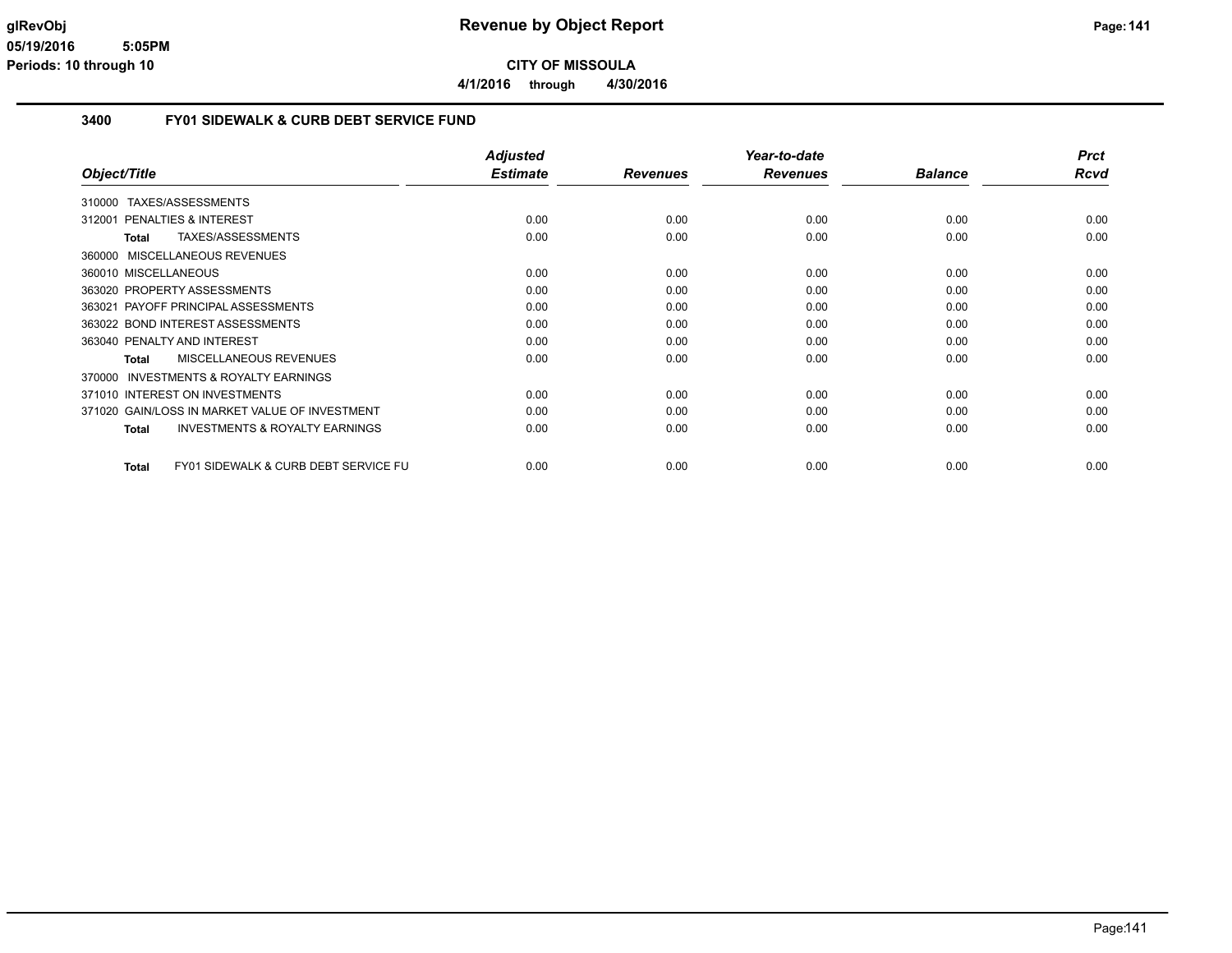**4/1/2016 through 4/30/2016**

## **3410 FY02 SIDEWALK & CURB DEBT SERVICE FUND**

**3410 FY02 SIDEWALK & CURB DEBT SERVICE FUND**

|                                                           | <b>Adjusted</b> |                 | Year-to-date    |                | <b>Prct</b> |
|-----------------------------------------------------------|-----------------|-----------------|-----------------|----------------|-------------|
| Object/Title                                              | <b>Estimate</b> | <b>Revenues</b> | <b>Revenues</b> | <b>Balance</b> | Rcvd        |
| 360000 MISCELLANEOUS REVENUES                             |                 |                 |                 |                |             |
| 363020 PROPERTY ASSESSMENTS                               | 0.00            | 0.00            | 0.00            | 0.00           | 0.00        |
| 363021 PAYOFF PRINCIPAL ASSESSMENTS                       | 0.00            | 0.00            | 0.00            | 0.00           | 0.00        |
| 363022 BOND INTEREST ASSESSMENTS                          | 0.00            | 0.00            | 0.00            | 0.00           | 0.00        |
| 363040 PENALTY AND INTEREST                               | 0.00            | 0.00            | 0.00            | 0.00           | 0.00        |
| MISCELLANEOUS REVENUES<br>Total                           | 0.00            | 0.00            | 0.00            | 0.00           | 0.00        |
| INVESTMENTS & ROYALTY EARNINGS<br>370000                  |                 |                 |                 |                |             |
| 371010 INTEREST ON INVESTMENTS                            | 0.00            | 0.00            | 0.00            | 0.00           | 0.00        |
| 371020 GAIN/LOSS IN MARKET VALUE OF INVESTMENTS           | 0.00            | 0.00            | 0.00            | 0.00           | 0.00        |
| INVESTMENTS & ROYALTY EARNINGS<br>Total                   | 0.00            | 0.00            | 0.00            | 0.00           | 0.00        |
| <b>FY02 SIDEWALK &amp; CURB DEBT SERVICE FUI</b><br>Total | 0.00            | 0.00            | 0.00            | 0.00           | 0.00        |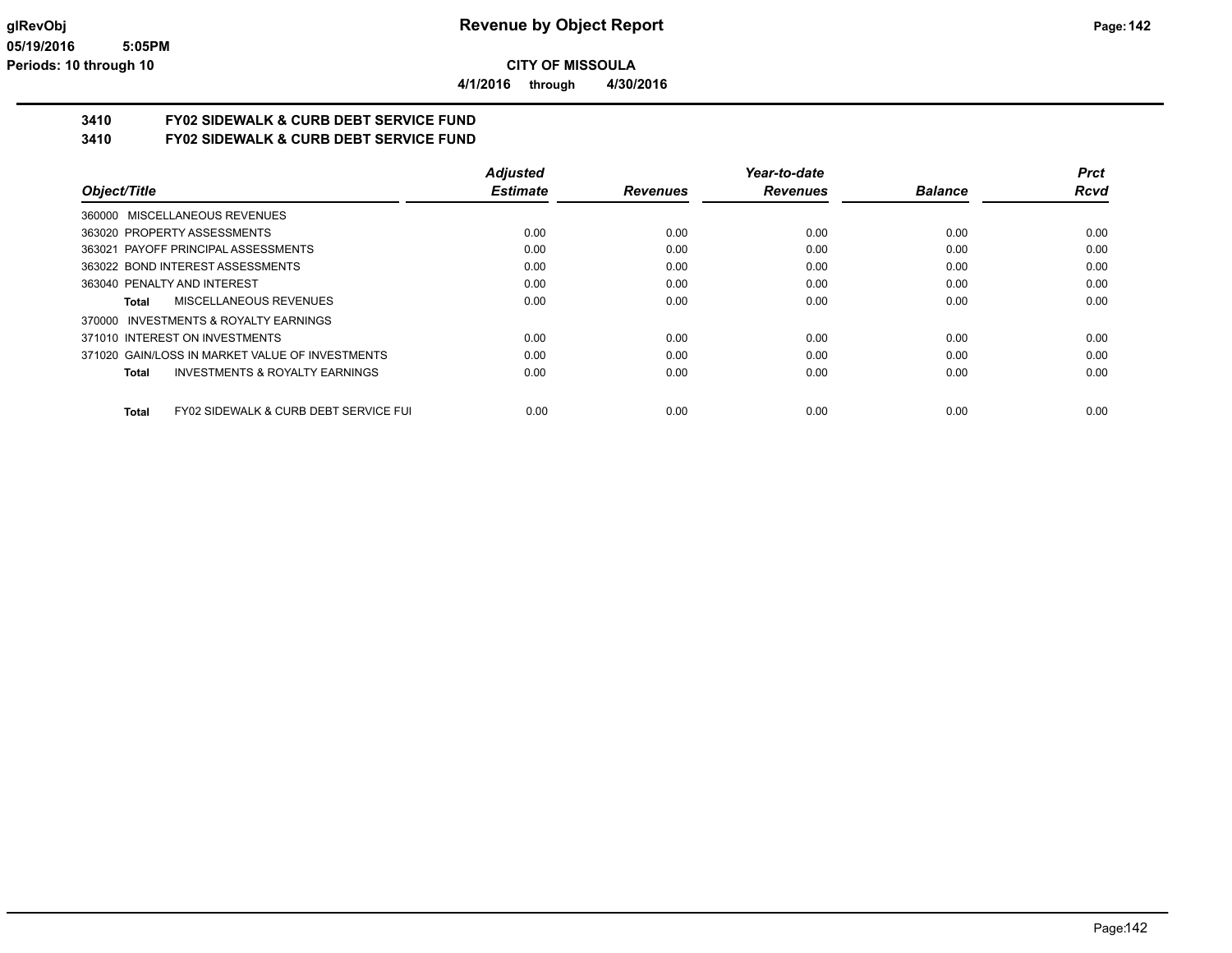**4/1/2016 through 4/30/2016**

#### **3410 FY02 SIDEWALK & CURB DEBT SERVICE FUND**

|                                                                 | <b>Adjusted</b> |                 | Year-to-date    |                | <b>Prct</b> |
|-----------------------------------------------------------------|-----------------|-----------------|-----------------|----------------|-------------|
| Object/Title                                                    | <b>Estimate</b> | <b>Revenues</b> | <b>Revenues</b> | <b>Balance</b> | <b>Rcvd</b> |
| 360000 MISCELLANEOUS REVENUES                                   |                 |                 |                 |                |             |
| 363020 PROPERTY ASSESSMENTS                                     | 0.00            | 0.00            | 0.00            | 0.00           | 0.00        |
| 363021 PAYOFF PRINCIPAL ASSESSMENTS                             | 0.00            | 0.00            | 0.00            | 0.00           | 0.00        |
| 363022 BOND INTEREST ASSESSMENTS                                | 0.00            | 0.00            | 0.00            | 0.00           | 0.00        |
| 363040 PENALTY AND INTEREST                                     | 0.00            | 0.00            | 0.00            | 0.00           | 0.00        |
| MISCELLANEOUS REVENUES<br>Total                                 | 0.00            | 0.00            | 0.00            | 0.00           | 0.00        |
| 370000 INVESTMENTS & ROYALTY EARNINGS                           |                 |                 |                 |                |             |
| 371010 INTEREST ON INVESTMENTS                                  | 0.00            | 0.00            | 0.00            | 0.00           | 0.00        |
| 371020 GAIN/LOSS IN MARKET VALUE OF INVESTMENT                  | 0.00            | 0.00            | 0.00            | 0.00           | 0.00        |
| INVESTMENTS & ROYALTY EARNINGS<br>Total                         | 0.00            | 0.00            | 0.00            | 0.00           | 0.00        |
| <b>FY02 SIDEWALK &amp; CURB DEBT SERVICE FU</b><br><b>Total</b> | 0.00            | 0.00            | 0.00            | 0.00           | 0.00        |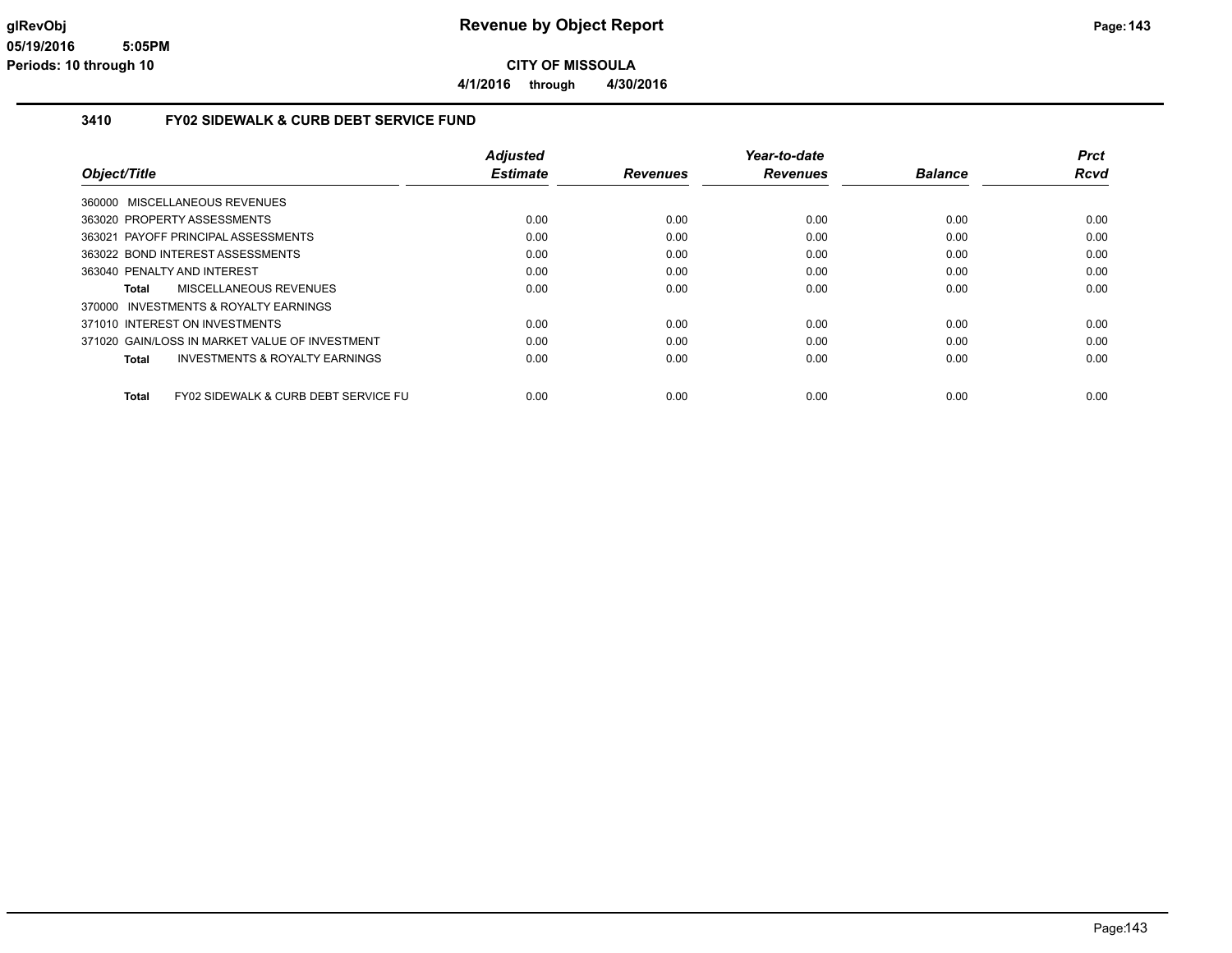**4/1/2016 through 4/30/2016**

## **3420 FY03 SIDEWALK & CURB DEBT SERVICE**

### **3420 FY03 SIDEWALK & CURB DEBT SERVICE**

|                                                    | <b>Adjusted</b> |                 | Year-to-date    |                | <b>Prct</b> |
|----------------------------------------------------|-----------------|-----------------|-----------------|----------------|-------------|
| Object/Title                                       | <b>Estimate</b> | <b>Revenues</b> | <b>Revenues</b> | <b>Balance</b> | Rcvd        |
| 360000 MISCELLANEOUS REVENUES                      |                 |                 |                 |                |             |
| 363020 PROPERTY ASSESSMENTS                        | 0.00            | 0.00            | 0.00            | 0.00           | 0.00        |
| 363021 PAYOFF PRINCIPAL ASSESSMENTS                | 0.00            | 0.00            | 0.00            | 0.00           | 0.00        |
| 363022 BOND INTEREST ASSESSMENTS                   | 0.00            | 0.00            | 0.00            | 0.00           | 0.00        |
| 363040 PENALTY AND INTEREST                        | 0.00            | 0.00            | 0.00            | 0.00           | 0.00        |
| <b>MISCELLANEOUS REVENUES</b><br>Total             | 0.00            | 0.00            | 0.00            | 0.00           | 0.00        |
| INVESTMENTS & ROYALTY EARNINGS<br>370000           |                 |                 |                 |                |             |
| 371010 INTEREST ON INVESTMENTS                     | 0.00            | 0.00            | 0.00            | 0.00           | 0.00        |
| 371020 GAIN/LOSS IN MARKET VALUE OF INVESTMENTS    | 0.00            | 0.00            | 0.00            | 0.00           | 0.00        |
| <b>INVESTMENTS &amp; ROYALTY EARNINGS</b><br>Total | 0.00            | 0.00            | 0.00            | 0.00           | 0.00        |
| OTHER FINANCING SOURCES<br>380000                  |                 |                 |                 |                |             |
| 381009 TRANSFERS IN                                | 0.00            | 0.00            | 0.00            | 0.00           | 0.00        |
| OTHER FINANCING SOURCES<br>Total                   | 0.00            | 0.00            | 0.00            | 0.00           | 0.00        |
| FY03 SIDEWALK & CURB DEBT SERVICE<br><b>Total</b>  | 0.00            | 0.00            | 0.00            | 0.00           | 0.00        |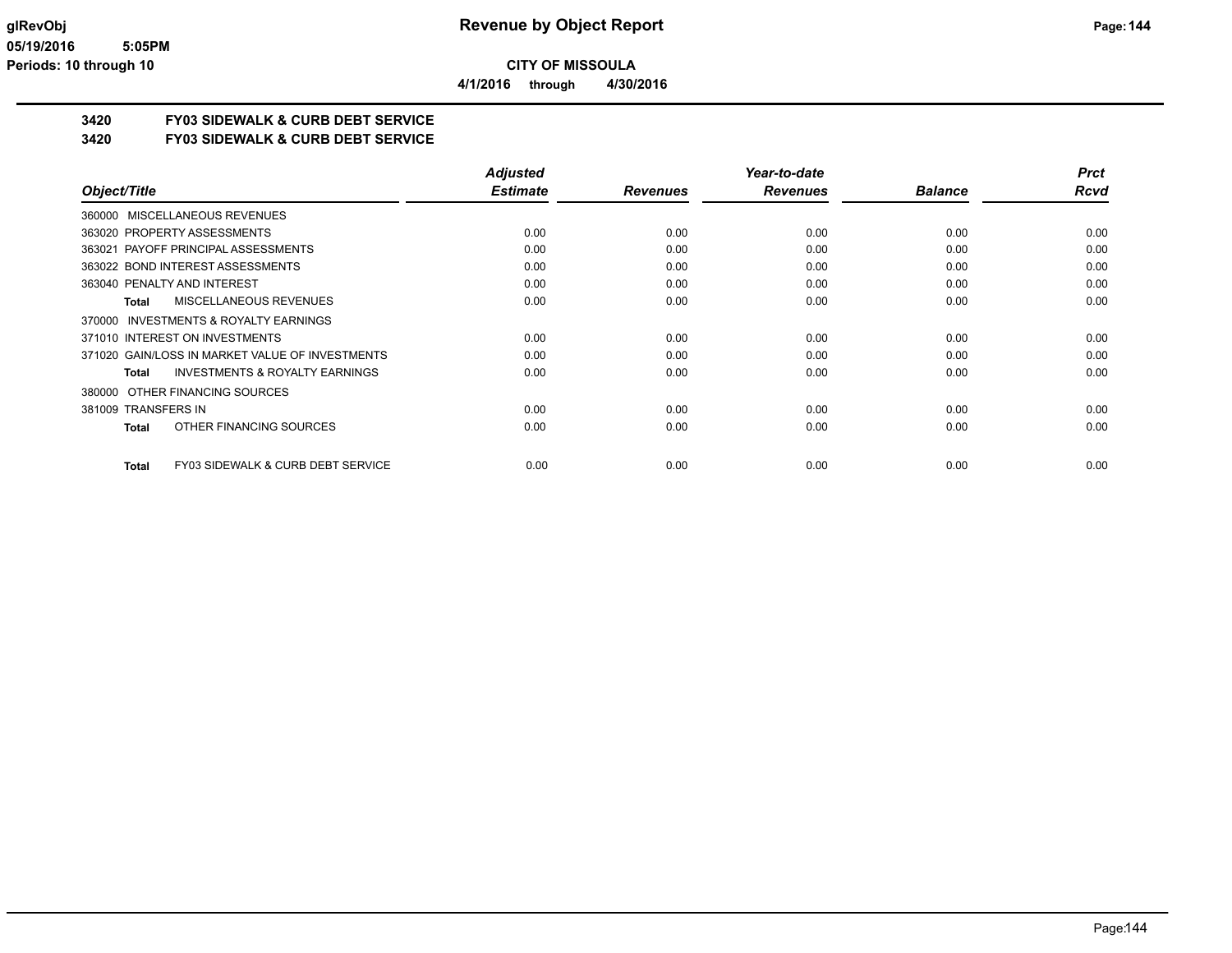**4/1/2016 through 4/30/2016**

#### **3420 FY03 SIDEWALK & CURB DEBT SERVICE**

| Object/Title                                       | <b>Adjusted</b><br><b>Estimate</b> | <b>Revenues</b> | Year-to-date<br><b>Revenues</b> | <b>Balance</b> | <b>Prct</b><br><b>Rcvd</b> |
|----------------------------------------------------|------------------------------------|-----------------|---------------------------------|----------------|----------------------------|
|                                                    |                                    |                 |                                 |                |                            |
| 360000 MISCELLANEOUS REVENUES                      |                                    |                 |                                 |                |                            |
| 363020 PROPERTY ASSESSMENTS                        | 0.00                               | 0.00            | 0.00                            | 0.00           | 0.00                       |
| 363021 PAYOFF PRINCIPAL ASSESSMENTS                | 0.00                               | 0.00            | 0.00                            | 0.00           | 0.00                       |
| 363022 BOND INTEREST ASSESSMENTS                   | 0.00                               | 0.00            | 0.00                            | 0.00           | 0.00                       |
| 363040 PENALTY AND INTEREST                        | 0.00                               | 0.00            | 0.00                            | 0.00           | 0.00                       |
| <b>MISCELLANEOUS REVENUES</b><br><b>Total</b>      | 0.00                               | 0.00            | 0.00                            | 0.00           | 0.00                       |
| 370000 INVESTMENTS & ROYALTY EARNINGS              |                                    |                 |                                 |                |                            |
| 371010 INTEREST ON INVESTMENTS                     | 0.00                               | 0.00            | 0.00                            | 0.00           | 0.00                       |
| 371020 GAIN/LOSS IN MARKET VALUE OF INVESTMENT     | 0.00                               | 0.00            | 0.00                            | 0.00           | 0.00                       |
| <b>INVESTMENTS &amp; ROYALTY EARNINGS</b><br>Total | 0.00                               | 0.00            | 0.00                            | 0.00           | 0.00                       |
| 380000 OTHER FINANCING SOURCES                     |                                    |                 |                                 |                |                            |
| 381009 TRANSFERS IN                                | 0.00                               | 0.00            | 0.00                            | 0.00           | 0.00                       |
| OTHER FINANCING SOURCES<br>Total                   | 0.00                               | 0.00            | 0.00                            | 0.00           | 0.00                       |
|                                                    |                                    |                 |                                 |                |                            |
| FY03 SIDEWALK & CURB DEBT SERVICE<br><b>Total</b>  | 0.00                               | 0.00            | 0.00                            | 0.00           | 0.00                       |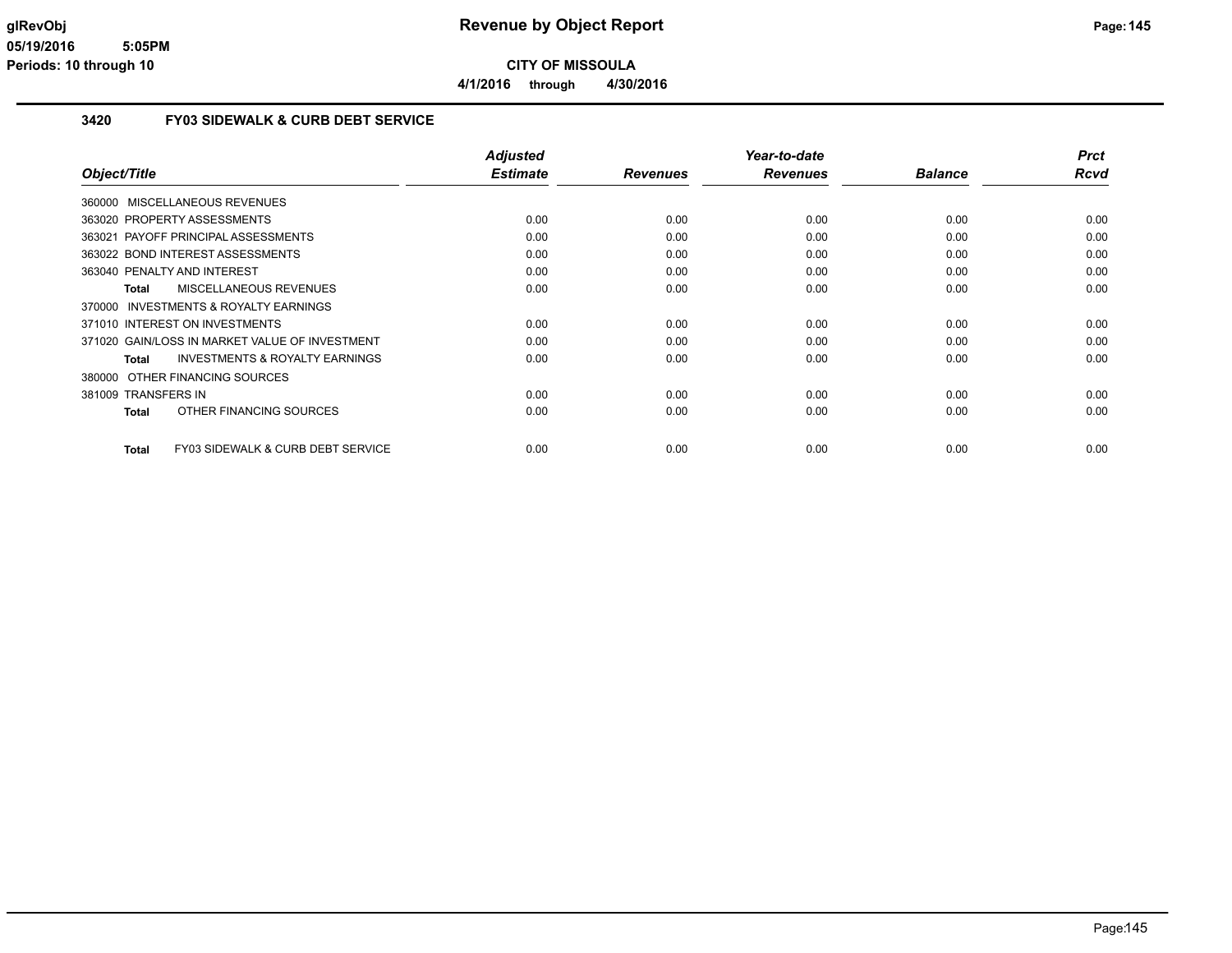**3430 FY04 SIDEWALK CURB DEBT SERVICE**

**3430 FY04 SIDEWALK CURB DEBT SERVICE**

|                                                        | <b>Adjusted</b> |                 | Year-to-date    |                | <b>Prct</b> |
|--------------------------------------------------------|-----------------|-----------------|-----------------|----------------|-------------|
| Object/Title                                           | <b>Estimate</b> | <b>Revenues</b> | <b>Revenues</b> | <b>Balance</b> | <b>Rcvd</b> |
| 360000 MISCELLANEOUS REVENUES                          |                 |                 |                 |                |             |
| 363020 PROPERTY ASSESSMENTS                            | 10,825.00       | 0.00            | 7,259.19        | 3,565.81       | 67.06       |
| 363021 PAYOFF PRINCIPAL ASSESSMENTS                    | 0.00            | 0.00            | 0.00            | 0.00           | 0.00        |
| 363022 BOND INTEREST ASSESSMENTS                       | 0.00            | 0.00            | 0.00            | 0.00           | 0.00        |
| 363040 PENALTY AND INTEREST                            | 0.00            | 0.00            | 14.51           | $-14.51$       | 0.00        |
| MISCELLANEOUS REVENUES<br><b>Total</b>                 | 10,825.00       | 0.00            | 7,273.70        | 3,551.30       | 67.19       |
| INVESTMENTS & ROYALTY EARNINGS<br>370000               |                 |                 |                 |                |             |
| 371010 INTEREST ON INVESTMENTS                         | 0.00            | 0.00            | 0.00            | 0.00           | 0.00        |
| 371020 GAIN/LOSS IN MARKET VALUE OF INVESTMENTS        | 0.00            | 0.00            | 0.00            | 0.00           | 0.00        |
| INVESTMENTS & ROYALTY EARNINGS<br><b>Total</b>         | 0.00            | 0.00            | 0.00            | 0.00           | 0.00        |
| OTHER FINANCING SOURCES<br>380000                      |                 |                 |                 |                |             |
| 381030 SID BOND PROCEEDS                               | 0.00            | 0.00            | 0.00            | 0.00           | 0.00        |
| OTHER FINANCING SOURCES<br><b>Total</b>                | 0.00            | 0.00            | 0.00            | 0.00           | 0.00        |
| <b>FY04 SIDEWALK CURB DEBT SERVICE</b><br><b>Total</b> | 10,825.00       | 0.00            | 7,273.70        | 3,551.30       | 67.19       |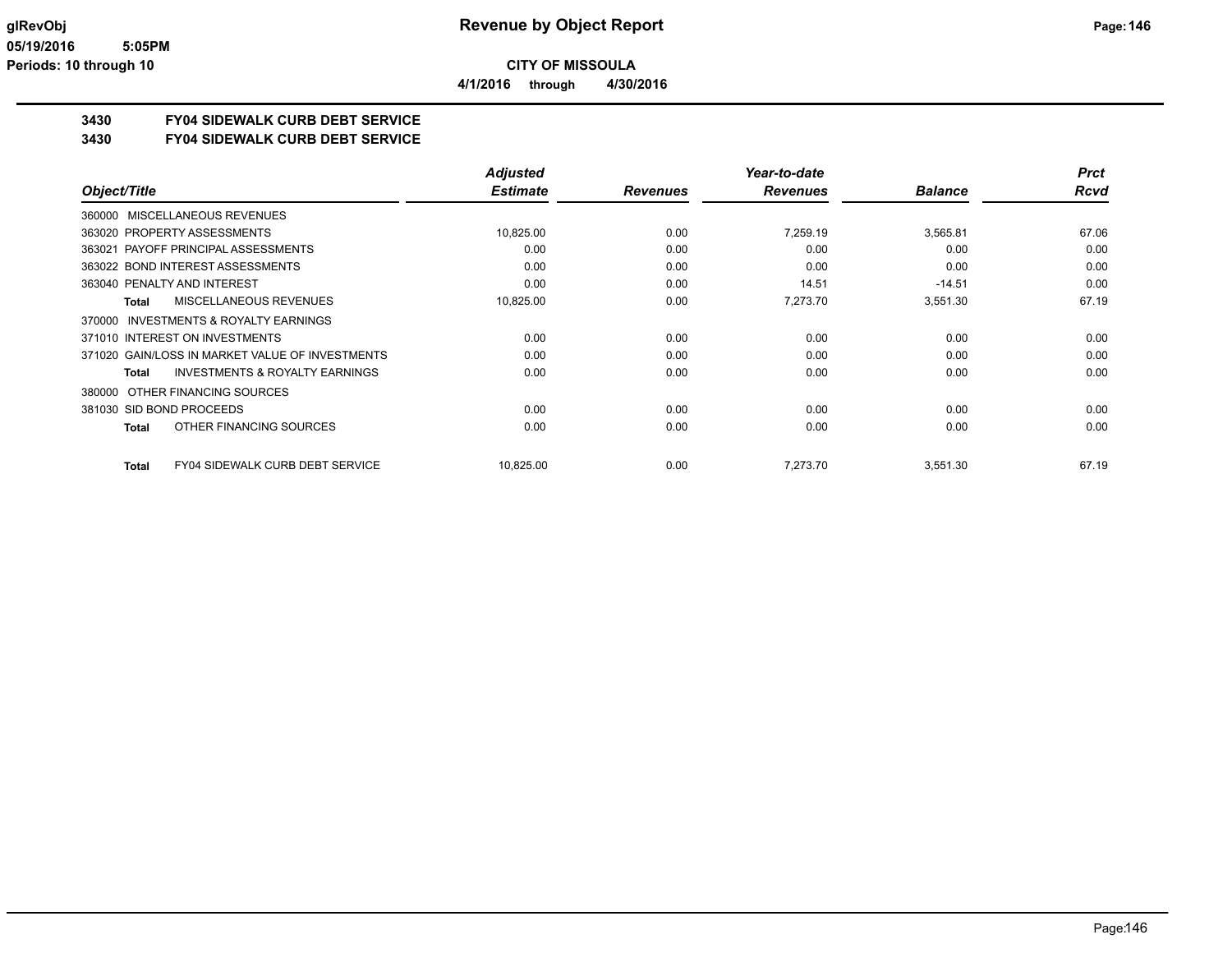**4/1/2016 through 4/30/2016**

#### **3430 FY04 SIDEWALK CURB DEBT SERVICE**

|                                                           | <b>Adjusted</b><br><b>Estimate</b> |                 | Year-to-date<br><b>Revenues</b> | <b>Balance</b> | <b>Prct</b><br><b>Rcvd</b> |
|-----------------------------------------------------------|------------------------------------|-----------------|---------------------------------|----------------|----------------------------|
| Object/Title                                              |                                    | <b>Revenues</b> |                                 |                |                            |
| 360000 MISCELLANEOUS REVENUES                             |                                    |                 |                                 |                |                            |
| 363020 PROPERTY ASSESSMENTS                               | 10,825.00                          | 0.00            | 7,259.19                        | 3,565.81       | 67.06                      |
| 363021 PAYOFF PRINCIPAL ASSESSMENTS                       | 0.00                               | 0.00            | 0.00                            | 0.00           | 0.00                       |
| 363022 BOND INTEREST ASSESSMENTS                          | 0.00                               | 0.00            | 0.00                            | 0.00           | 0.00                       |
| 363040 PENALTY AND INTEREST                               | 0.00                               | 0.00            | 14.51                           | $-14.51$       | 0.00                       |
| MISCELLANEOUS REVENUES<br><b>Total</b>                    | 10,825.00                          | 0.00            | 7,273.70                        | 3,551.30       | 67.19                      |
| 370000 INVESTMENTS & ROYALTY EARNINGS                     |                                    |                 |                                 |                |                            |
| 371010 INTEREST ON INVESTMENTS                            | 0.00                               | 0.00            | 0.00                            | 0.00           | 0.00                       |
| 371020 GAIN/LOSS IN MARKET VALUE OF INVESTMENT            | 0.00                               | 0.00            | 0.00                            | 0.00           | 0.00                       |
| <b>INVESTMENTS &amp; ROYALTY EARNINGS</b><br><b>Total</b> | 0.00                               | 0.00            | 0.00                            | 0.00           | 0.00                       |
| OTHER FINANCING SOURCES<br>380000                         |                                    |                 |                                 |                |                            |
| 381030 SID BOND PROCEEDS                                  | 0.00                               | 0.00            | 0.00                            | 0.00           | 0.00                       |
| OTHER FINANCING SOURCES<br><b>Total</b>                   | 0.00                               | 0.00            | 0.00                            | 0.00           | 0.00                       |
|                                                           |                                    |                 |                                 |                |                            |
| <b>FY04 SIDEWALK CURB DEBT SERVICE</b><br>Total           | 10,825.00                          | 0.00            | 7.273.70                        | 3,551.30       | 67.19                      |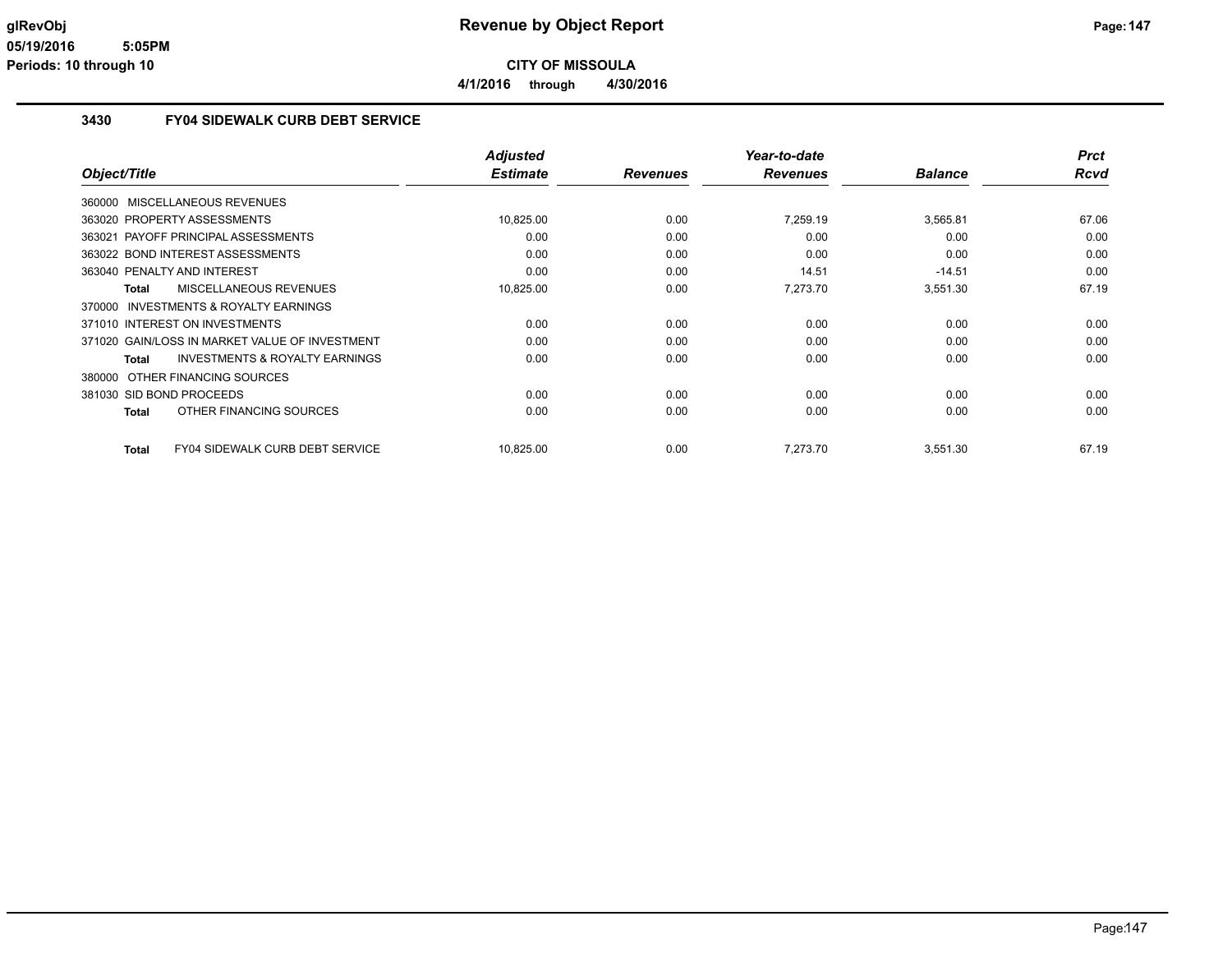**4/1/2016 through 4/30/2016**

**3433 SID 433 DEBT SERVICE**

**3433 SID 433 DEBT SERVICE**

|                                                    | <b>Adjusted</b> |                 | Year-to-date    |                | <b>Prct</b> |
|----------------------------------------------------|-----------------|-----------------|-----------------|----------------|-------------|
| Object/Title                                       | <b>Estimate</b> | <b>Revenues</b> | <b>Revenues</b> | <b>Balance</b> | <b>Rcvd</b> |
| 360000 MISCELLANEOUS REVENUES                      |                 |                 |                 |                |             |
| 363020 PROPERTY ASSESSMENTS                        | 0.00            | 0.00            | 0.00            | 0.00           | 0.00        |
| 363021 PAYOFF PRINCIPAL ASSESSMENTS                | 0.00            | 0.00            | 0.00            | 0.00           | 0.00        |
| 363022 BOND INTEREST ASSESSMENTS                   | 0.00            | 0.00            | 0.00            | 0.00           | 0.00        |
| 363040 PENALTY AND INTEREST                        | 0.00            | 0.00            | 0.00            | 0.00           | 0.00        |
| MISCELLANEOUS REVENUES<br>Total                    | 0.00            | 0.00            | 0.00            | 0.00           | 0.00        |
| 370000 INVESTMENTS & ROYALTY EARNINGS              |                 |                 |                 |                |             |
| 371010 INTEREST ON INVESTMENTS                     | 0.00            | 0.00            | 0.00            | 0.00           | 0.00        |
| 371020 GAIN/LOSS IN MARKET VALUE OF INVESTMENTS    | 0.00            | 0.00            | 0.00            | 0.00           | 0.00        |
| <b>INVESTMENTS &amp; ROYALTY EARNINGS</b><br>Total | 0.00            | 0.00            | 0.00            | 0.00           | 0.00        |
| SID 433 DEBT SERVICE<br><b>Total</b>               | 0.00            | 0.00            | 0.00            | 0.00           | 0.00        |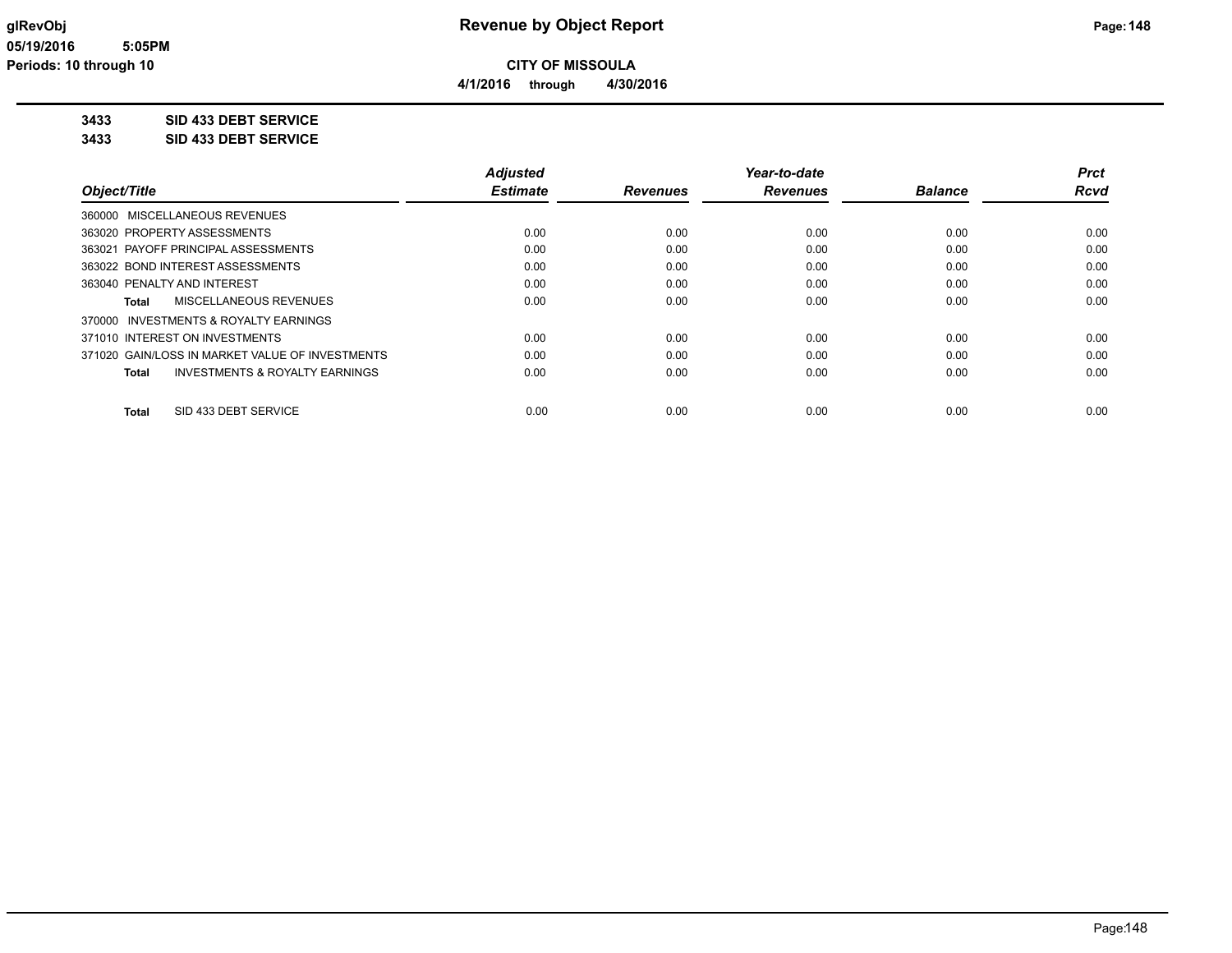#### **3433 SID 433 DEBT SERVICE**

|                                                    | <b>Adjusted</b> |                 | Year-to-date    |                | <b>Prct</b> |
|----------------------------------------------------|-----------------|-----------------|-----------------|----------------|-------------|
| Object/Title                                       | <b>Estimate</b> | <b>Revenues</b> | <b>Revenues</b> | <b>Balance</b> | <b>Rcvd</b> |
| 360000 MISCELLANEOUS REVENUES                      |                 |                 |                 |                |             |
| 363020 PROPERTY ASSESSMENTS                        | 0.00            | 0.00            | 0.00            | 0.00           | 0.00        |
| 363021 PAYOFF PRINCIPAL ASSESSMENTS                | 0.00            | 0.00            | 0.00            | 0.00           | 0.00        |
| 363022 BOND INTEREST ASSESSMENTS                   | 0.00            | 0.00            | 0.00            | 0.00           | 0.00        |
| 363040 PENALTY AND INTEREST                        | 0.00            | 0.00            | 0.00            | 0.00           | 0.00        |
| MISCELLANEOUS REVENUES<br>Total                    | 0.00            | 0.00            | 0.00            | 0.00           | 0.00        |
| 370000 INVESTMENTS & ROYALTY EARNINGS              |                 |                 |                 |                |             |
| 371010 INTEREST ON INVESTMENTS                     | 0.00            | 0.00            | 0.00            | 0.00           | 0.00        |
| 371020 GAIN/LOSS IN MARKET VALUE OF INVESTMENT     | 0.00            | 0.00            | 0.00            | 0.00           | 0.00        |
| <b>INVESTMENTS &amp; ROYALTY EARNINGS</b><br>Total | 0.00            | 0.00            | 0.00            | 0.00           | 0.00        |
| SID 433 DEBT SERVICE<br><b>Total</b>               | 0.00            | 0.00            | 0.00            | 0.00           | 0.00        |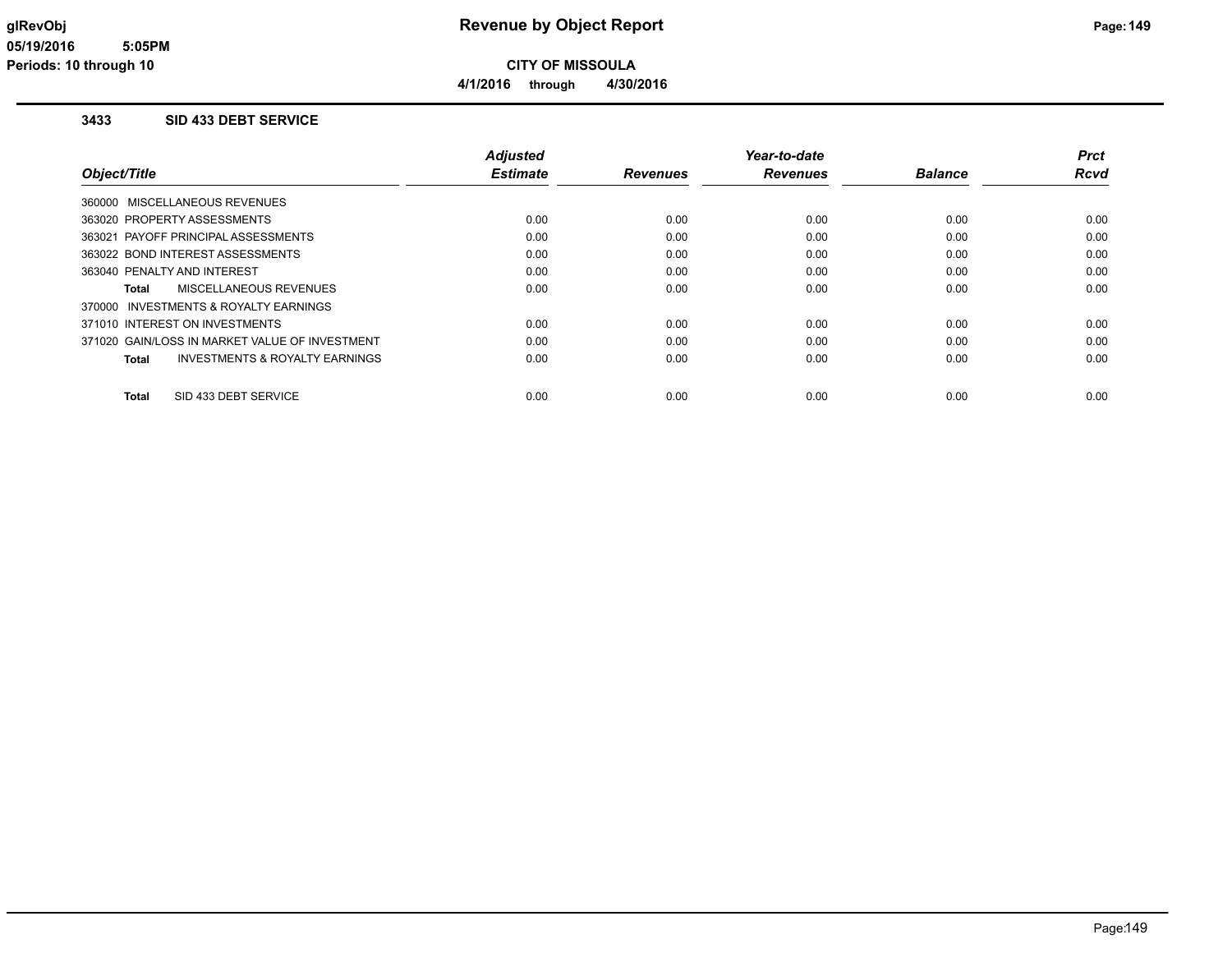**4/1/2016 through 4/30/2016**

# **3440 FY 05 SIDEWALK AND CURB**

**3440 FY 05 SIDEWALK AND CURB**

|                                                           | <b>Adjusted</b> |                 | Year-to-date    |                | <b>Prct</b> |
|-----------------------------------------------------------|-----------------|-----------------|-----------------|----------------|-------------|
| Object/Title                                              | <b>Estimate</b> | <b>Revenues</b> | <b>Revenues</b> | <b>Balance</b> | <b>Rcvd</b> |
| 360000 MISCELLANEOUS REVENUES                             |                 |                 |                 |                |             |
| 363020 PROPERTY ASSESSMENTS                               | 38,588.00       | 0.00            | 14,559.41       | 24,028.59      | 37.73       |
| 363021 PAYOFF PRINCIPAL ASSESSMENTS                       | 0.00            | 0.00            | 0.00            | 0.00           | 0.00        |
| 363022 BOND INTEREST ASSESSMENTS                          | 0.00            | 0.00            | 0.00            | 0.00           | 0.00        |
| 363040 PENALTY AND INTEREST                               | 0.00            | 0.00            | 5.07            | $-5.07$        | 0.00        |
| MISCELLANEOUS REVENUES<br><b>Total</b>                    | 38,588.00       | 0.00            | 14,564.48       | 24,023.52      | 37.74       |
| <b>INVESTMENTS &amp; ROYALTY EARNINGS</b><br>370000       |                 |                 |                 |                |             |
| 371010 INTEREST ON INVESTMENTS                            | 0.00            | 0.00            | 0.00            | 0.00           | 0.00        |
| 371020 GAIN/LOSS IN MARKET VALUE OF INVESTMENTS           | 0.00            | 0.00            | 0.00            | 0.00           | 0.00        |
| 371500 INTEREST ON INTERFUND LOAN                         | 0.00            | 0.00            | 0.00            | 0.00           | 0.00        |
| <b>INVESTMENTS &amp; ROYALTY EARNINGS</b><br><b>Total</b> | 0.00            | 0.00            | 0.00            | 0.00           | 0.00        |
| OTHER FINANCING SOURCES<br>380000                         |                 |                 |                 |                |             |
| 381030 SID BONDS PROCEEDS                                 | 0.00            | 0.00            | 0.00            | 0.00           | 0.00        |
| OTHER FINANCING SOURCES<br><b>Total</b>                   | 0.00            | 0.00            | 0.00            | 0.00           | 0.00        |
| FY 05 SIDEWALK AND CURB<br><b>Total</b>                   | 38,588.00       | 0.00            | 14,564.48       | 24,023.52      | 37.74       |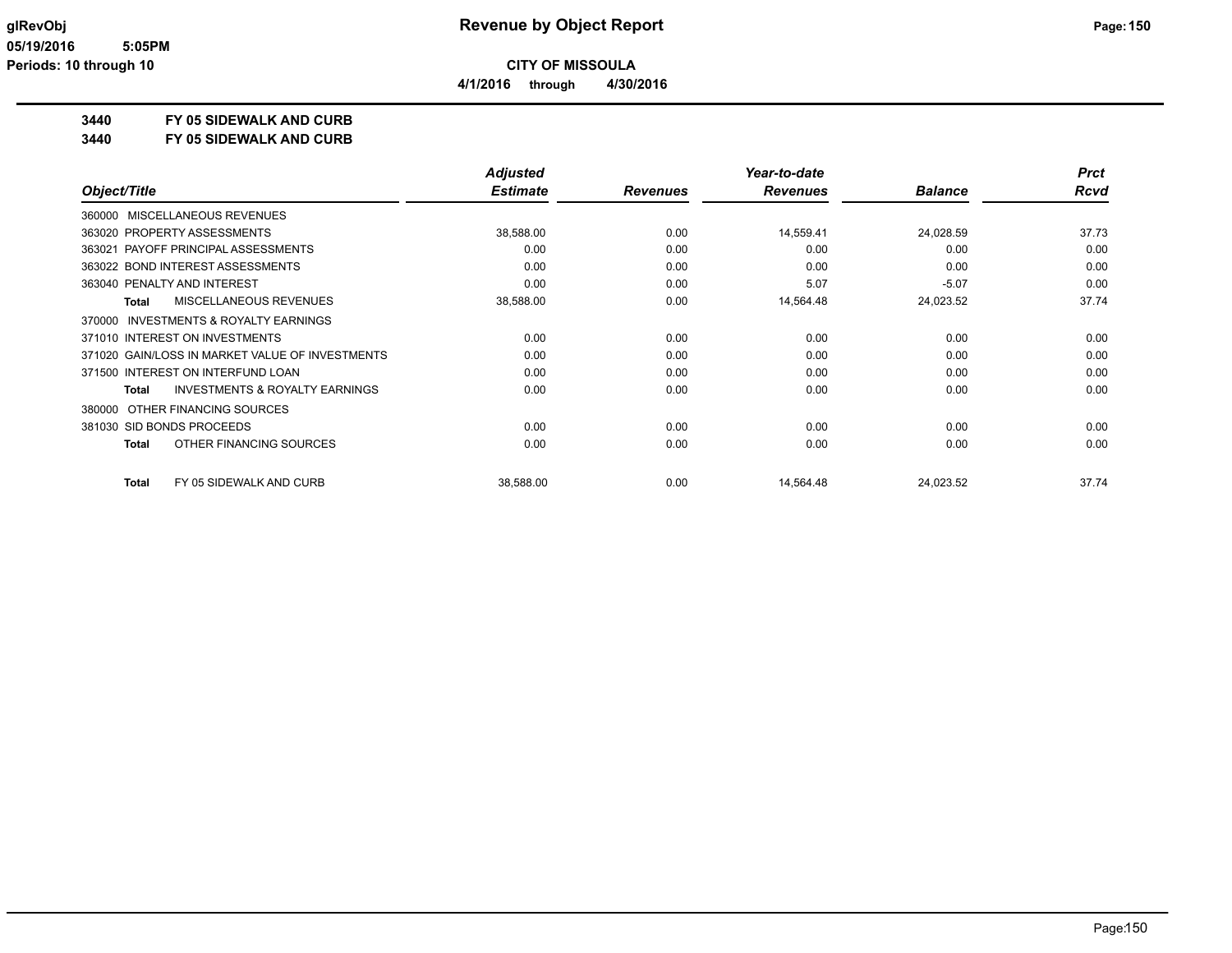**4/1/2016 through 4/30/2016**

#### **3440 FY 05 SIDEWALK AND CURB**

|                                                    | <b>Adjusted</b> |                 | Year-to-date    |                | <b>Prct</b> |
|----------------------------------------------------|-----------------|-----------------|-----------------|----------------|-------------|
| Object/Title                                       | <b>Estimate</b> | <b>Revenues</b> | <b>Revenues</b> | <b>Balance</b> | <b>Rcvd</b> |
| 360000 MISCELLANEOUS REVENUES                      |                 |                 |                 |                |             |
| 363020 PROPERTY ASSESSMENTS                        | 38,588.00       | 0.00            | 14,559.41       | 24,028.59      | 37.73       |
| PAYOFF PRINCIPAL ASSESSMENTS<br>363021             | 0.00            | 0.00            | 0.00            | 0.00           | 0.00        |
| 363022 BOND INTEREST ASSESSMENTS                   | 0.00            | 0.00            | 0.00            | 0.00           | 0.00        |
| 363040 PENALTY AND INTEREST                        | 0.00            | 0.00            | 5.07            | $-5.07$        | 0.00        |
| MISCELLANEOUS REVENUES<br><b>Total</b>             | 38,588.00       | 0.00            | 14,564.48       | 24,023.52      | 37.74       |
| 370000 INVESTMENTS & ROYALTY EARNINGS              |                 |                 |                 |                |             |
| 371010 INTEREST ON INVESTMENTS                     | 0.00            | 0.00            | 0.00            | 0.00           | 0.00        |
| 371020 GAIN/LOSS IN MARKET VALUE OF INVESTMENT     | 0.00            | 0.00            | 0.00            | 0.00           | 0.00        |
| 371500 INTEREST ON INTERFUND LOAN                  | 0.00            | 0.00            | 0.00            | 0.00           | 0.00        |
| <b>INVESTMENTS &amp; ROYALTY EARNINGS</b><br>Total | 0.00            | 0.00            | 0.00            | 0.00           | 0.00        |
| OTHER FINANCING SOURCES<br>380000                  |                 |                 |                 |                |             |
| 381030 SID BONDS PROCEEDS                          | 0.00            | 0.00            | 0.00            | 0.00           | 0.00        |
| OTHER FINANCING SOURCES<br><b>Total</b>            | 0.00            | 0.00            | 0.00            | 0.00           | 0.00        |
| FY 05 SIDEWALK AND CURB<br><b>Total</b>            | 38,588.00       | 0.00            | 14,564.48       | 24,023.52      | 37.74       |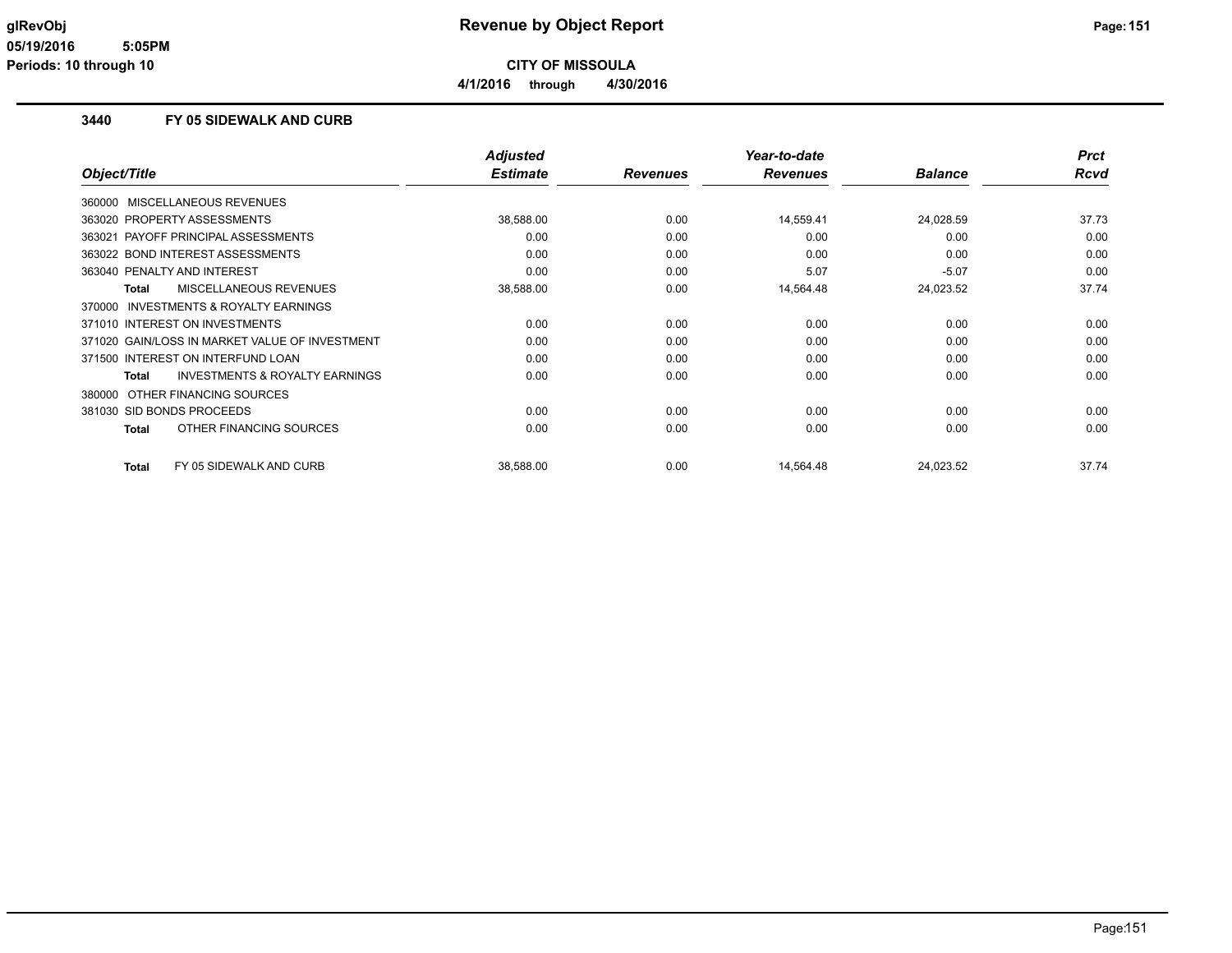**4/1/2016 through 4/30/2016**

# **3441 FY 06 SIDEWALK & CURB DEBT**

**3441 FY 06 SIDEWALK & CURB DEBT**

|                                                    | <b>Adjusted</b> |                 | Year-to-date    |                | <b>Prct</b> |
|----------------------------------------------------|-----------------|-----------------|-----------------|----------------|-------------|
| Object/Title                                       | <b>Estimate</b> | <b>Revenues</b> | <b>Revenues</b> | <b>Balance</b> | <b>Rcvd</b> |
| 360000 MISCELLANEOUS REVENUES                      |                 |                 |                 |                |             |
| 363020 PROPERTY ASSESSMENTS                        | 0.00            | 0.00            | 0.00            | 0.00           | 0.00        |
| MISCELLANEOUS REVENUES<br>Total                    | 0.00            | 0.00            | 0.00            | 0.00           | 0.00        |
| 370000 INVESTMENTS & ROYALTY EARNINGS              |                 |                 |                 |                |             |
| 371010 INTEREST ON INVESTMENTS                     | 0.00            | 0.00            | 0.00            | 0.00           | 0.00        |
| 371020 GAIN/LOSS IN MARKET VALUE OF INVESTMENTS    | 0.00            | 0.00            | 0.00            | 0.00           | 0.00        |
| <b>INVESTMENTS &amp; ROYALTY EARNINGS</b><br>Total | 0.00            | 0.00            | 0.00            | 0.00           | 0.00        |
| FY 06 SIDEWALK & CURB DEBT<br><b>Total</b>         | 0.00            | 0.00            | 0.00            | 0.00           | 0.00        |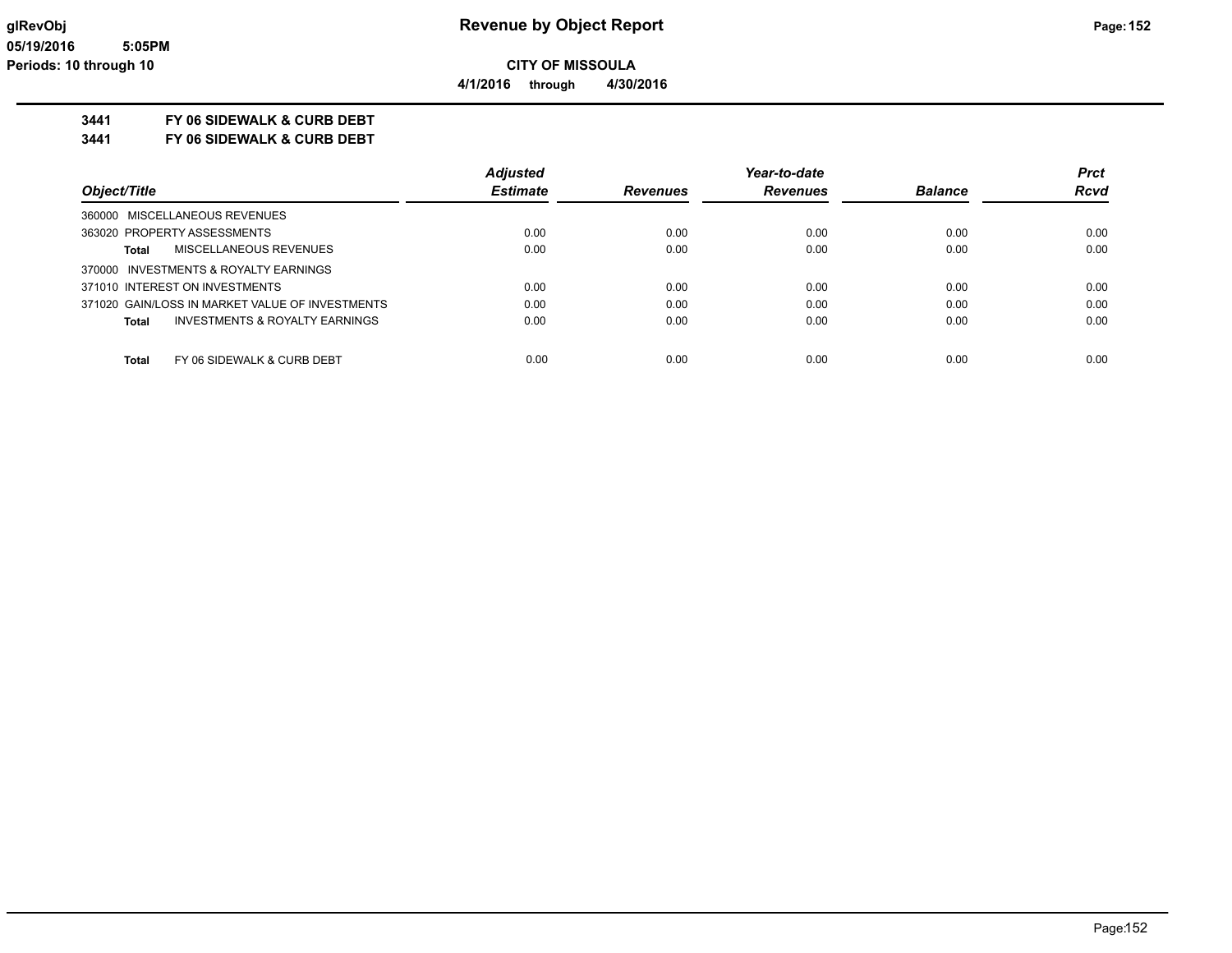# **glRevObj Revenue by Object Report Page:153**

**4/1/2016 through 4/30/2016**

### **3441 FY 06 SIDEWALK & CURB DEBT**

|                                                    | <b>Adjusted</b> |                 | Year-to-date    |                | <b>Prct</b> |
|----------------------------------------------------|-----------------|-----------------|-----------------|----------------|-------------|
| Object/Title                                       | <b>Estimate</b> | <b>Revenues</b> | <b>Revenues</b> | <b>Balance</b> | <b>Rcvd</b> |
| 360000 MISCELLANEOUS REVENUES                      |                 |                 |                 |                |             |
| 363020 PROPERTY ASSESSMENTS                        | 0.00            | 0.00            | 0.00            | 0.00           | 0.00        |
| MISCELLANEOUS REVENUES<br>Total                    | 0.00            | 0.00            | 0.00            | 0.00           | 0.00        |
| 370000 INVESTMENTS & ROYALTY EARNINGS              |                 |                 |                 |                |             |
| 371010 INTEREST ON INVESTMENTS                     | 0.00            | 0.00            | 0.00            | 0.00           | 0.00        |
| 371020 GAIN/LOSS IN MARKET VALUE OF INVESTMENT     | 0.00            | 0.00            | 0.00            | 0.00           | 0.00        |
| <b>INVESTMENTS &amp; ROYALTY EARNINGS</b><br>Total | 0.00            | 0.00            | 0.00            | 0.00           | 0.00        |
|                                                    |                 |                 |                 |                |             |
| FY 06 SIDEWALK & CURB DEBT<br>Total                | 0.00            | 0.00            | 0.00            | 0.00           | 0.00        |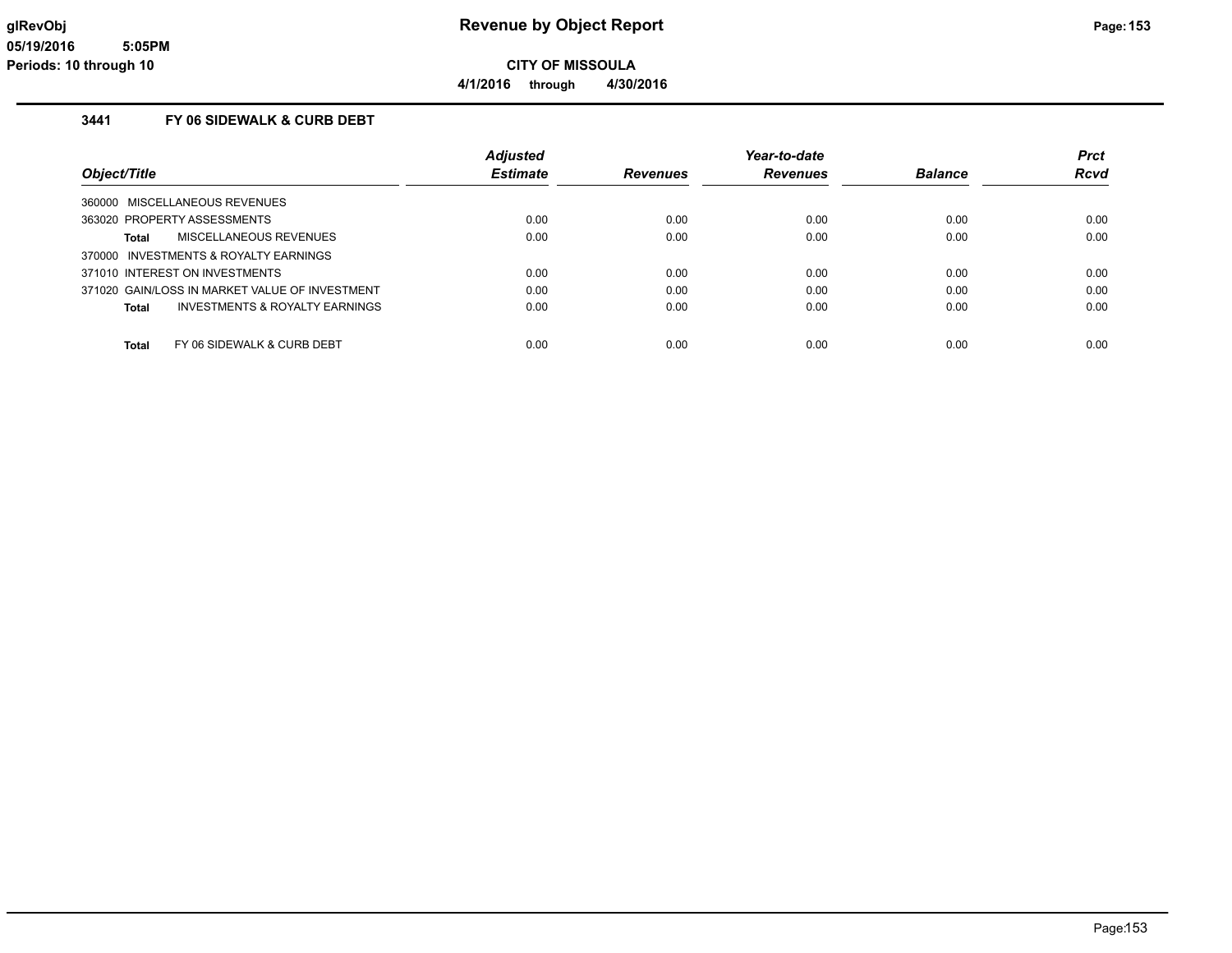**4/1/2016 through 4/30/2016**

**3449 SID 449 DEBT SERVICE**

**3449 SID 449 DEBT SERVICE**

|                                                 | <b>Adjusted</b> |                 | Year-to-date    |                | <b>Prct</b> |
|-------------------------------------------------|-----------------|-----------------|-----------------|----------------|-------------|
| Object/Title                                    | <b>Estimate</b> | <b>Revenues</b> | <b>Revenues</b> | <b>Balance</b> | <b>Rcvd</b> |
| 360000 MISCELLANEOUS REVENUES                   |                 |                 |                 |                |             |
| 363020 PROPERTY ASSESSMENTS                     | 0.00            | 0.00            | 0.00            | 0.00           | 0.00        |
| 363021 PAYOFF PRINCIPAL ASSESSMENTS             | 0.00            | 0.00            | 0.00            | 0.00           | 0.00        |
| 363022 BOND INTEREST ASSESSMENTS                | 0.00            | 0.00            | 0.00            | 0.00           | 0.00        |
| 363040 PENALTY AND INTEREST                     | 0.00            | 0.00            | 0.00            | 0.00           | 0.00        |
| MISCELLANEOUS REVENUES<br>Total                 | 0.00            | 0.00            | 0.00            | 0.00           | 0.00        |
| 370000 INVESTMENTS & ROYALTY EARNINGS           |                 |                 |                 |                |             |
| 371010 INTEREST ON INVESTMENTS                  | 0.00            | 0.00            | 0.00            | 0.00           | 0.00        |
| 371020 GAIN/LOSS IN MARKET VALUE OF INVESTMENTS | 0.00            | 0.00            | 0.00            | 0.00           | 0.00        |
| INVESTMENTS & ROYALTY EARNINGS<br>Total         | 0.00            | 0.00            | 0.00            | 0.00           | 0.00        |
| SID 449 DEBT SERVICE<br><b>Total</b>            | 0.00            | 0.00            | 0.00            | 0.00           | 0.00        |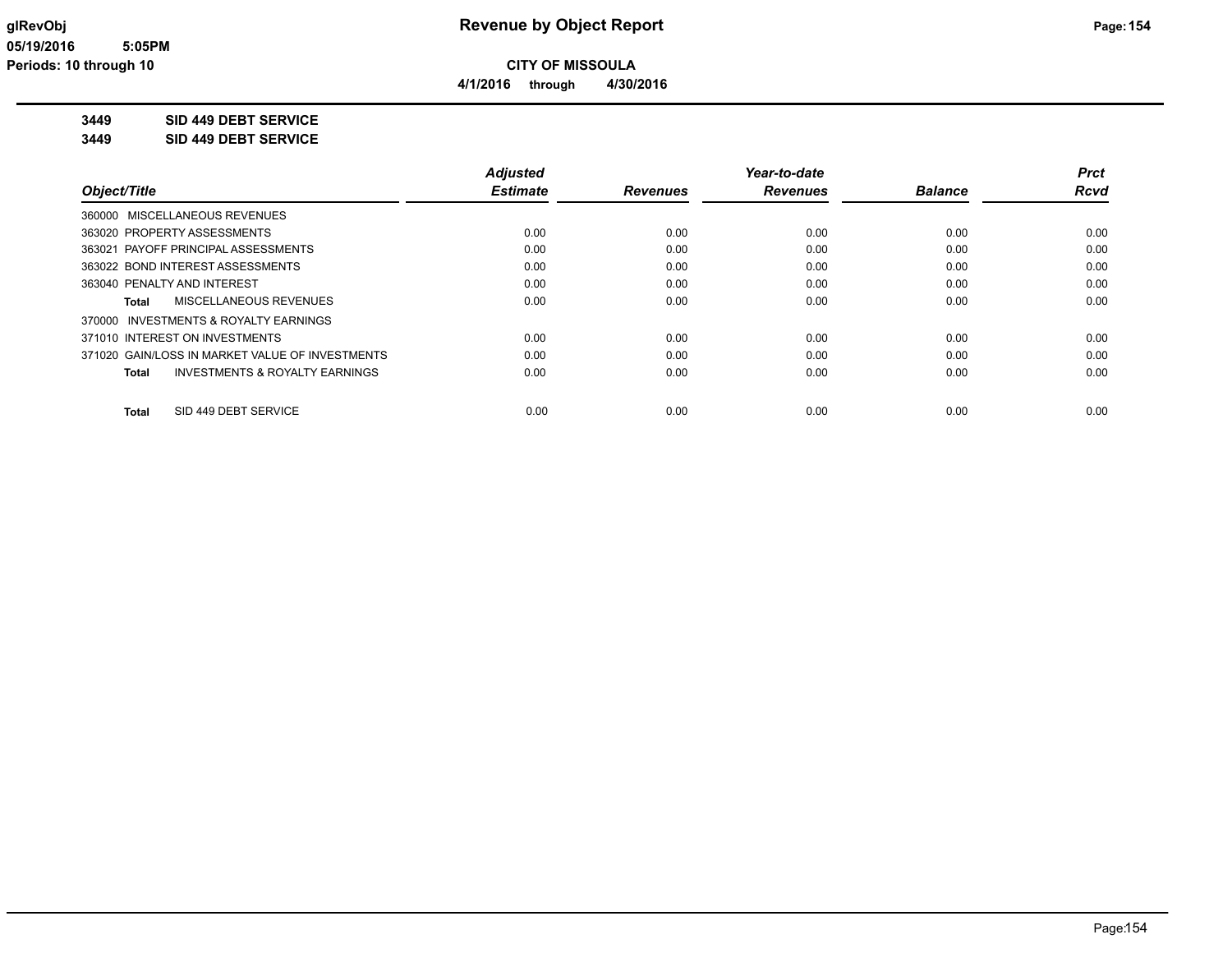#### **3449 SID 449 DEBT SERVICE**

|                                                    | <b>Adjusted</b> |                 | Year-to-date    |                | <b>Prct</b> |
|----------------------------------------------------|-----------------|-----------------|-----------------|----------------|-------------|
| Object/Title                                       | <b>Estimate</b> | <b>Revenues</b> | <b>Revenues</b> | <b>Balance</b> | <b>Rcvd</b> |
| 360000 MISCELLANEOUS REVENUES                      |                 |                 |                 |                |             |
| 363020 PROPERTY ASSESSMENTS                        | 0.00            | 0.00            | 0.00            | 0.00           | 0.00        |
| 363021 PAYOFF PRINCIPAL ASSESSMENTS                | 0.00            | 0.00            | 0.00            | 0.00           | 0.00        |
| 363022 BOND INTEREST ASSESSMENTS                   | 0.00            | 0.00            | 0.00            | 0.00           | 0.00        |
| 363040 PENALTY AND INTEREST                        | 0.00            | 0.00            | 0.00            | 0.00           | 0.00        |
| MISCELLANEOUS REVENUES<br>Total                    | 0.00            | 0.00            | 0.00            | 0.00           | 0.00        |
| 370000 INVESTMENTS & ROYALTY EARNINGS              |                 |                 |                 |                |             |
| 371010 INTEREST ON INVESTMENTS                     | 0.00            | 0.00            | 0.00            | 0.00           | 0.00        |
| 371020 GAIN/LOSS IN MARKET VALUE OF INVESTMENT     | 0.00            | 0.00            | 0.00            | 0.00           | 0.00        |
| <b>INVESTMENTS &amp; ROYALTY EARNINGS</b><br>Total | 0.00            | 0.00            | 0.00            | 0.00           | 0.00        |
| SID 449 DEBT SERVICE<br><b>Total</b>               | 0.00            | 0.00            | 0.00            | 0.00           | 0.00        |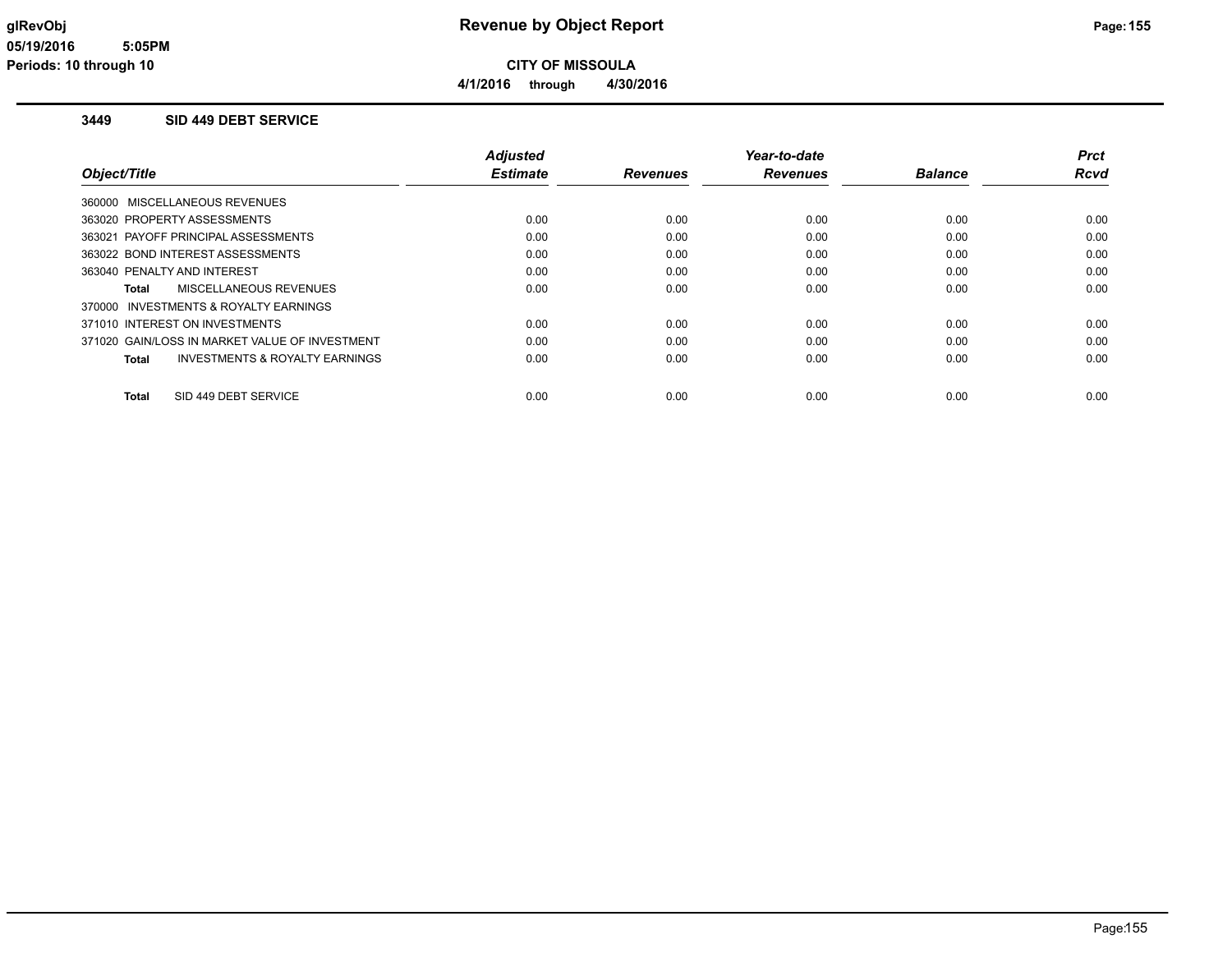**4/1/2016 through 4/30/2016**

# **3450 FY 06 SIDEWALK AND CURB**

**3450 FY 06 SIDEWALK AND CURB**

|                                                     | <b>Adjusted</b> |                 | Year-to-date    |                | <b>Prct</b> |
|-----------------------------------------------------|-----------------|-----------------|-----------------|----------------|-------------|
| Object/Title                                        | <b>Estimate</b> | <b>Revenues</b> | <b>Revenues</b> | <b>Balance</b> | <b>Rcvd</b> |
| 360000 MISCELLANEOUS REVENUES                       |                 |                 |                 |                |             |
| 363020 PROPERTY ASSESSMENTS                         | 28,537.00       | 0.00            | 15,372.78       | 13,164.22      | 53.87       |
| 363021 PAYOFF PRINCIPAL ASSESSMENTS                 | 0.00            | 0.00            | 0.00            | 0.00           | 0.00        |
| 363022 BOND INTEREST ASSESSMENTS                    | 0.00            | 0.00            | 0.00            | 0.00           | 0.00        |
| 363040 PENALTY AND INTEREST                         | 0.00            | 0.00            | 7.29            | $-7.29$        | 0.00        |
| MISCELLANEOUS REVENUES<br>Total                     | 28,537.00       | 0.00            | 15,380.07       | 13,156.93      | 53.90       |
| <b>INVESTMENTS &amp; ROYALTY EARNINGS</b><br>370000 |                 |                 |                 |                |             |
| 371010 INTEREST ON INVESTMENTS                      | 0.00            | 0.00            | 0.00            | 0.00           | 0.00        |
| 371020 GAIN/LOSS IN MARKET VALUE OF INVESTMENTS     | 0.00            | 0.00            | 0.00            | 0.00           | 0.00        |
| 371500 INTEREST ON INTERFUND LOAN                   | 0.00            | 0.00            | 0.00            | 0.00           | 0.00        |
| <b>INVESTMENTS &amp; ROYALTY EARNINGS</b><br>Total  | 0.00            | 0.00            | 0.00            | 0.00           | 0.00        |
| OTHER FINANCING SOURCES<br>380000                   |                 |                 |                 |                |             |
| 381030 SID BONDS PROCEEDS                           | 0.00            | 0.00            | 0.00            | 0.00           | 0.00        |
| 383042 TRANSFERS FROM OTHER FUNDS                   | 0.00            | 0.00            | 0.00            | 0.00           | 0.00        |
| OTHER FINANCING SOURCES<br><b>Total</b>             | 0.00            | 0.00            | 0.00            | 0.00           | 0.00        |
| FY 06 SIDEWALK AND CURB<br>Total                    | 28,537.00       | 0.00            | 15,380.07       | 13,156.93      | 53.90       |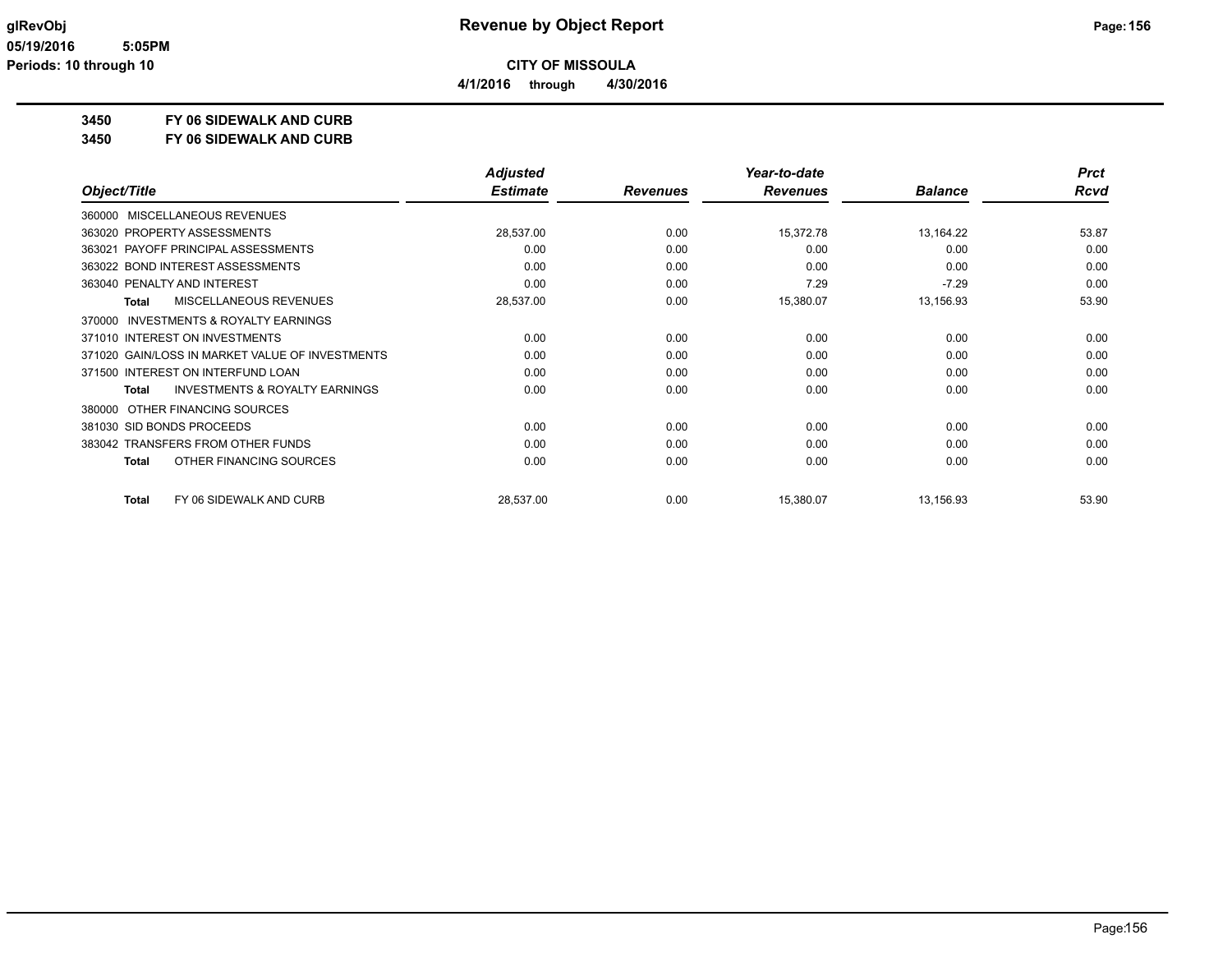**4/1/2016 through 4/30/2016**

#### **3450 FY 06 SIDEWALK AND CURB**

|                                                           | <b>Adjusted</b> |                 | Year-to-date    |                | <b>Prct</b> |
|-----------------------------------------------------------|-----------------|-----------------|-----------------|----------------|-------------|
| Object/Title                                              | <b>Estimate</b> | <b>Revenues</b> | <b>Revenues</b> | <b>Balance</b> | <b>Rcvd</b> |
| MISCELLANEOUS REVENUES<br>360000                          |                 |                 |                 |                |             |
| 363020 PROPERTY ASSESSMENTS                               | 28,537.00       | 0.00            | 15,372.78       | 13,164.22      | 53.87       |
| 363021 PAYOFF PRINCIPAL ASSESSMENTS                       | 0.00            | 0.00            | 0.00            | 0.00           | 0.00        |
| 363022 BOND INTEREST ASSESSMENTS                          | 0.00            | 0.00            | 0.00            | 0.00           | 0.00        |
| 363040 PENALTY AND INTEREST                               | 0.00            | 0.00            | 7.29            | $-7.29$        | 0.00        |
| MISCELLANEOUS REVENUES<br><b>Total</b>                    | 28,537.00       | 0.00            | 15,380.07       | 13,156.93      | 53.90       |
| <b>INVESTMENTS &amp; ROYALTY EARNINGS</b><br>370000       |                 |                 |                 |                |             |
| 371010 INTEREST ON INVESTMENTS                            | 0.00            | 0.00            | 0.00            | 0.00           | 0.00        |
| 371020 GAIN/LOSS IN MARKET VALUE OF INVESTMENT            | 0.00            | 0.00            | 0.00            | 0.00           | 0.00        |
| 371500 INTEREST ON INTERFUND LOAN                         | 0.00            | 0.00            | 0.00            | 0.00           | 0.00        |
| <b>INVESTMENTS &amp; ROYALTY EARNINGS</b><br><b>Total</b> | 0.00            | 0.00            | 0.00            | 0.00           | 0.00        |
| OTHER FINANCING SOURCES<br>380000                         |                 |                 |                 |                |             |
| 381030 SID BONDS PROCEEDS                                 | 0.00            | 0.00            | 0.00            | 0.00           | 0.00        |
| 383042 TRANSFERS FROM OTHER FUNDS                         | 0.00            | 0.00            | 0.00            | 0.00           | 0.00        |
| OTHER FINANCING SOURCES<br><b>Total</b>                   | 0.00            | 0.00            | 0.00            | 0.00           | 0.00        |
| FY 06 SIDEWALK AND CURB<br><b>Total</b>                   | 28,537.00       | 0.00            | 15,380.07       | 13,156.93      | 53.90       |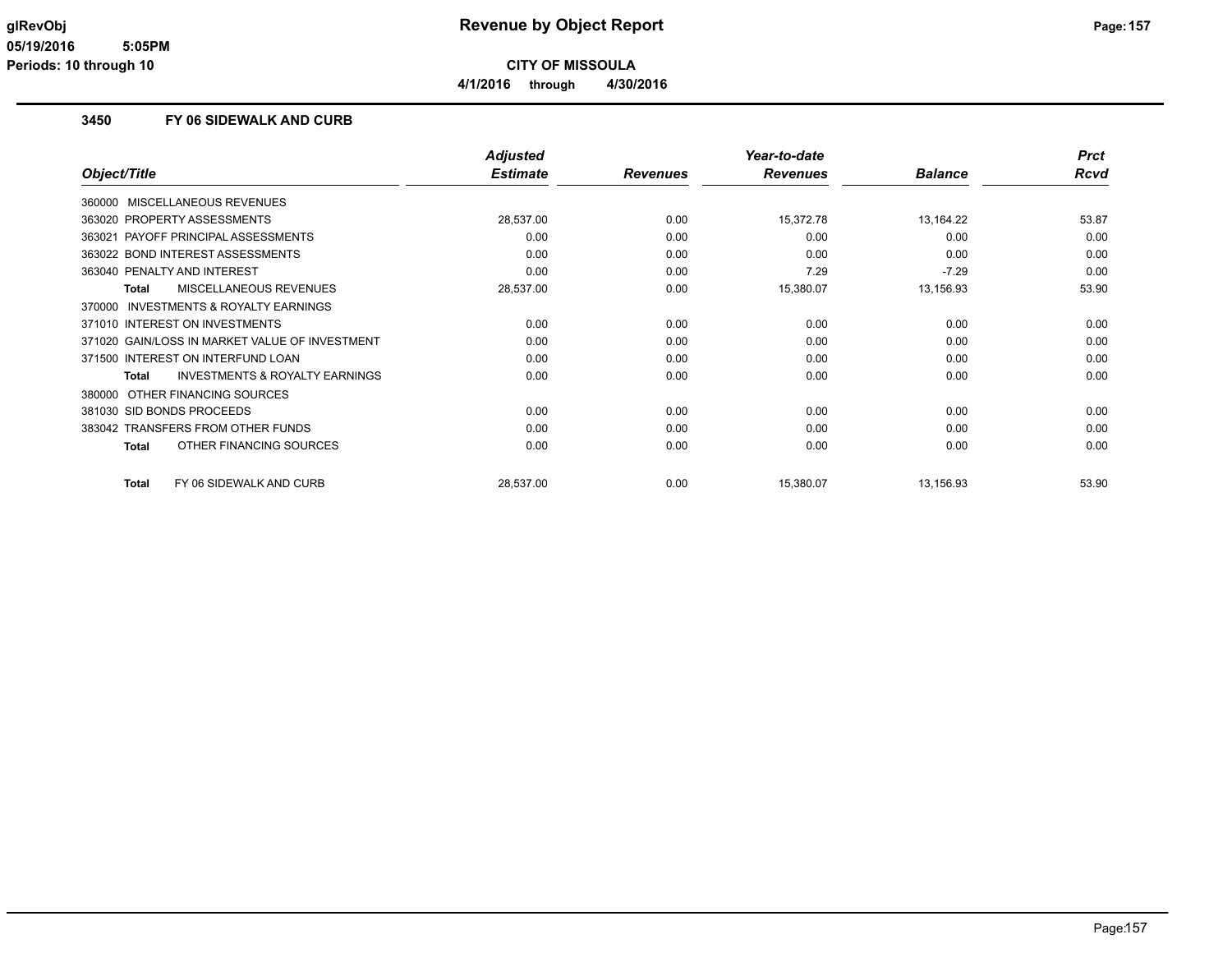**3460 FY07 SIDEWALK AND CURB DEBT**

**3460 FY07 SIDEWALK AND CURB DEBT**

|                                                     | <b>Adjusted</b> |                 | Year-to-date    |                | <b>Prct</b> |
|-----------------------------------------------------|-----------------|-----------------|-----------------|----------------|-------------|
| Object/Title                                        | <b>Estimate</b> | <b>Revenues</b> | <b>Revenues</b> | <b>Balance</b> | <b>Rcvd</b> |
| <b>MISCELLANEOUS REVENUES</b><br>360000             |                 |                 |                 |                |             |
| 363020 PROPERTY ASSESSMENTS                         | 58,810.00       | 260.22          | 27,420.60       | 31,389.40      | 46.63       |
| PAYOFF PRINCIPAL ASSESSMENTS<br>363021              | 0.00            | 0.00            | 1,269.11        | $-1,269.11$    | 0.00        |
| 363022 BOND INTEREST ASSESSMENTS                    | 0.00            | 0.00            | 0.00            | 0.00           | 0.00        |
| 363040 PENALTY AND INTEREST                         | 0.00            | 11.69           | 30.25           | $-30.25$       | 0.00        |
| <b>MISCELLANEOUS REVENUES</b><br><b>Total</b>       | 58,810.00       | 271.91          | 28,719.96       | 30,090.04      | 48.84       |
| <b>INVESTMENTS &amp; ROYALTY EARNINGS</b><br>370000 |                 |                 |                 |                |             |
| 371010 INTEREST ON INVESTMENTS                      | 0.00            | 0.00            | 0.00            | 0.00           | 0.00        |
| 371020 GAIN/LOSS IN MARKET VALUE OF INVESTMENTS     | 0.00            | 0.00            | 0.00            | 0.00           | 0.00        |
| 371500 INTEREST ON INTERFUND LOAN                   | 0.00            | 0.00            | 0.00            | 0.00           | 0.00        |
| <b>INVESTMENTS &amp; ROYALTY EARNINGS</b><br>Total  | 0.00            | 0.00            | 0.00            | 0.00           | 0.00        |
| OTHER FINANCING SOURCES<br>380000                   |                 |                 |                 |                |             |
| 381030 SID BONDS PROCEEDS                           | 0.00            | 0.00            | 0.00            | 0.00           | 0.00        |
| 383042 TRANSFERS FROM OTHER FUNDS                   | 0.00            | 0.00            | 0.00            | 0.00           | 0.00        |
| OTHER FINANCING SOURCES<br>Total                    | 0.00            | 0.00            | 0.00            | 0.00           | 0.00        |
| <b>FY07 SIDEWALK AND CURB DEBT</b><br>Total         | 58,810.00       | 271.91          | 28,719.96       | 30,090.04      | 48.84       |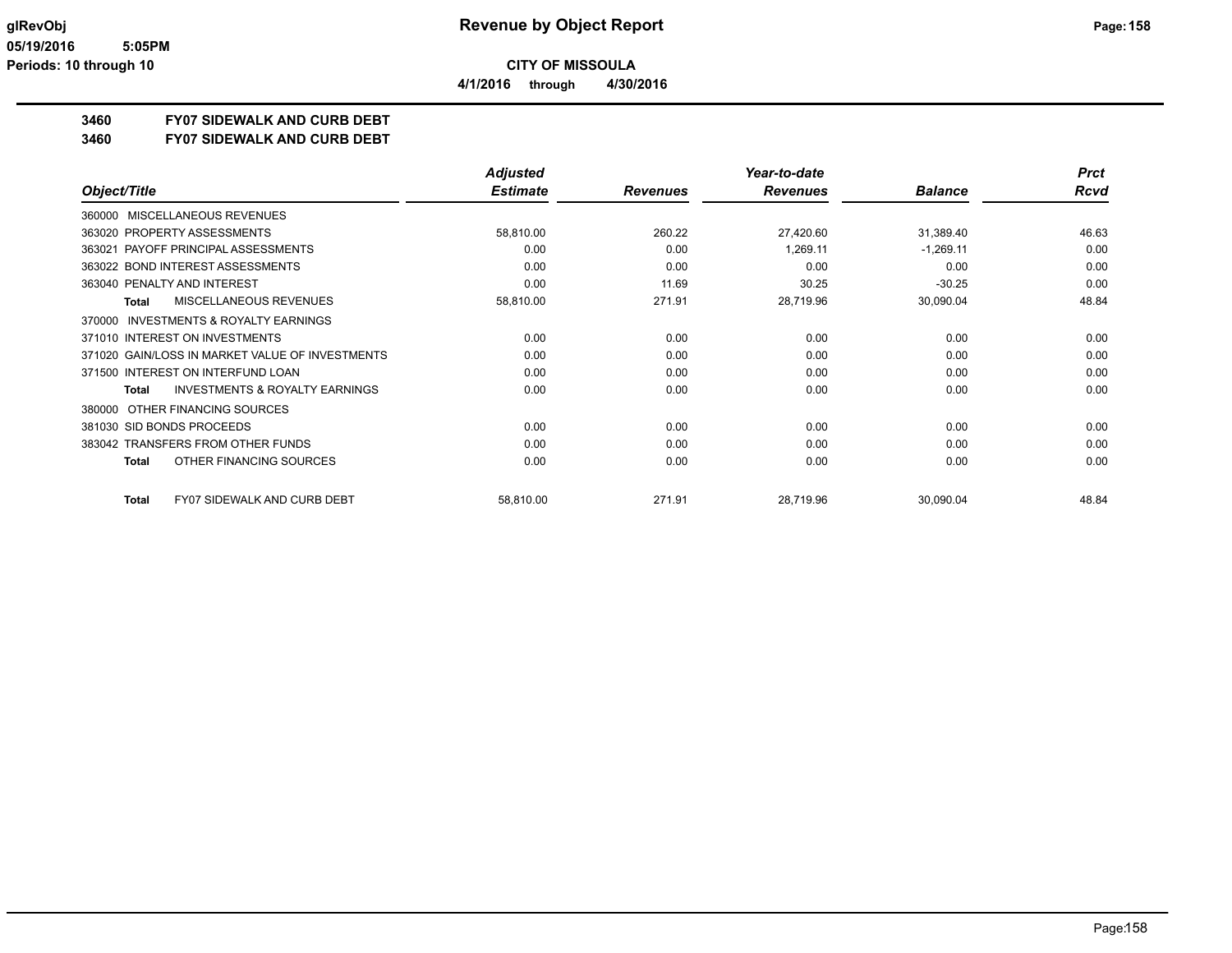**4/1/2016 through 4/30/2016**

#### **3460 FY07 SIDEWALK AND CURB DEBT**

|                                                           | <b>Adjusted</b> |                 | Year-to-date    |                | <b>Prct</b> |
|-----------------------------------------------------------|-----------------|-----------------|-----------------|----------------|-------------|
| Object/Title                                              | <b>Estimate</b> | <b>Revenues</b> | <b>Revenues</b> | <b>Balance</b> | <b>Rcvd</b> |
| 360000 MISCELLANEOUS REVENUES                             |                 |                 |                 |                |             |
| 363020 PROPERTY ASSESSMENTS                               | 58,810.00       | 260.22          | 27,420.60       | 31,389.40      | 46.63       |
| PAYOFF PRINCIPAL ASSESSMENTS<br>363021                    | 0.00            | 0.00            | 1,269.11        | $-1,269.11$    | 0.00        |
| 363022 BOND INTEREST ASSESSMENTS                          | 0.00            | 0.00            | 0.00            | 0.00           | 0.00        |
| 363040 PENALTY AND INTEREST                               | 0.00            | 11.69           | 30.25           | $-30.25$       | 0.00        |
| MISCELLANEOUS REVENUES<br><b>Total</b>                    | 58,810.00       | 271.91          | 28,719.96       | 30,090.04      | 48.84       |
| <b>INVESTMENTS &amp; ROYALTY EARNINGS</b><br>370000       |                 |                 |                 |                |             |
| 371010 INTEREST ON INVESTMENTS                            | 0.00            | 0.00            | 0.00            | 0.00           | 0.00        |
| 371020 GAIN/LOSS IN MARKET VALUE OF INVESTMENT            | 0.00            | 0.00            | 0.00            | 0.00           | 0.00        |
| 371500 INTEREST ON INTERFUND LOAN                         | 0.00            | 0.00            | 0.00            | 0.00           | 0.00        |
| <b>INVESTMENTS &amp; ROYALTY EARNINGS</b><br><b>Total</b> | 0.00            | 0.00            | 0.00            | 0.00           | 0.00        |
| OTHER FINANCING SOURCES<br>380000                         |                 |                 |                 |                |             |
| 381030 SID BONDS PROCEEDS                                 | 0.00            | 0.00            | 0.00            | 0.00           | 0.00        |
| 383042 TRANSFERS FROM OTHER FUNDS                         | 0.00            | 0.00            | 0.00            | 0.00           | 0.00        |
| OTHER FINANCING SOURCES<br><b>Total</b>                   | 0.00            | 0.00            | 0.00            | 0.00           | 0.00        |
| <b>FY07 SIDEWALK AND CURB DEBT</b><br><b>Total</b>        | 58,810.00       | 271.91          | 28,719.96       | 30,090.04      | 48.84       |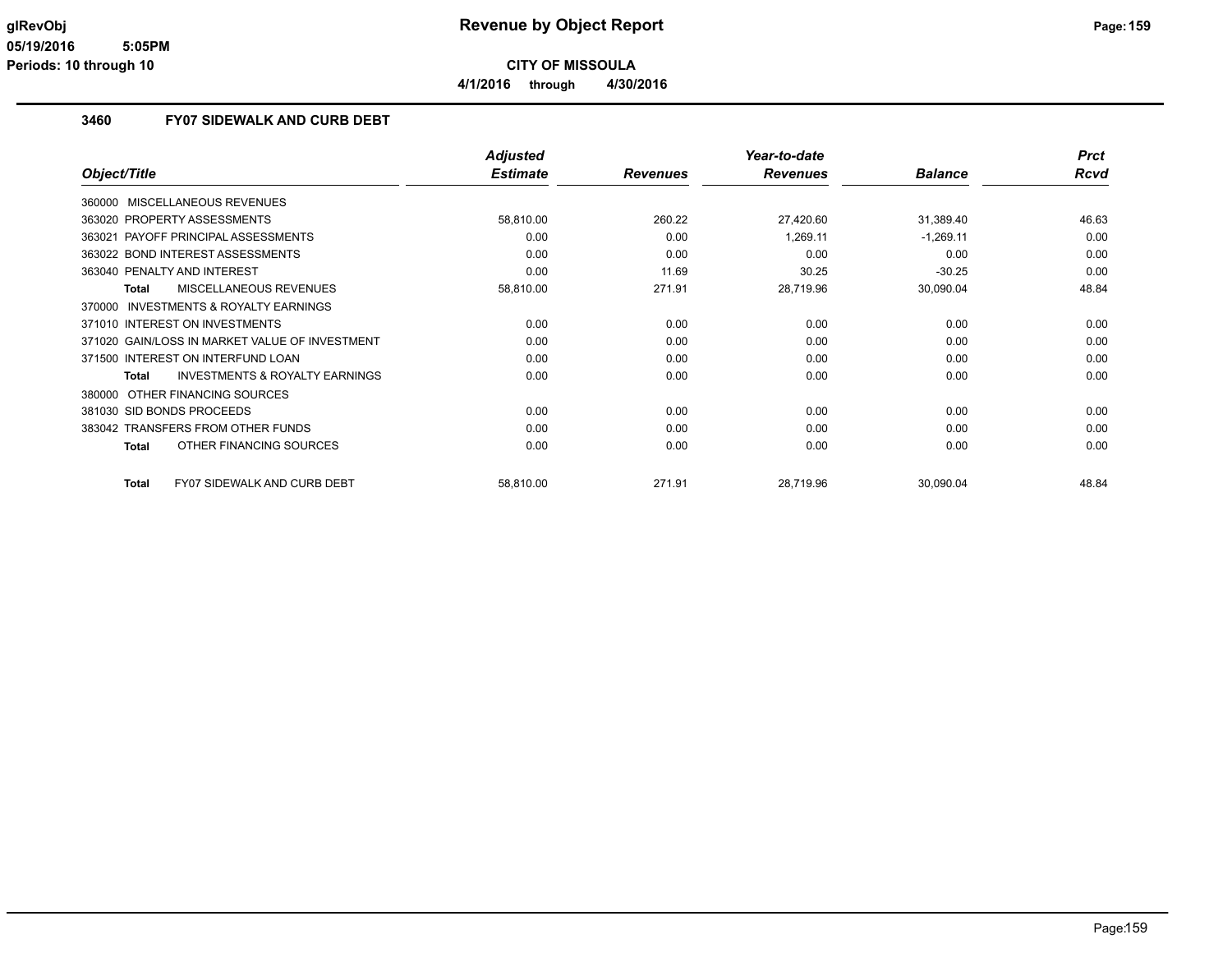**3461 SERIES 2008A SIDEWALK AND CURB**

**3461 SERIES 2008A SIDEWALK AND CURB**

|                                                           | <b>Adjusted</b> |                 | Year-to-date    |                | <b>Prct</b> |
|-----------------------------------------------------------|-----------------|-----------------|-----------------|----------------|-------------|
| Object/Title                                              | <b>Estimate</b> | <b>Revenues</b> | <b>Revenues</b> | <b>Balance</b> | <b>Rcvd</b> |
| 360000 MISCELLANEOUS REVENUES                             |                 |                 |                 |                |             |
| 363020 PROPERTY ASSESSMENTS                               | 60,213.00       | 147.64          | 24,026.88       | 36,186.12      | 39.90       |
| 363021 PAYOFF PRINCIPAL ASSESSMENTS                       | 0.00            | 0.00            | 595.68          | $-595.68$      | 0.00        |
| 363022 BOND INTEREST ASSESSMENTS                          | 0.00            | 0.00            | 0.00            | 0.00           | 0.00        |
| 363040 PENALTY AND INTEREST                               | 0.00            | 2.13            | 6.71            | $-6.71$        | 0.00        |
| MISCELLANEOUS REVENUES<br><b>Total</b>                    | 60,213.00       | 149.77          | 24,629.27       | 35,583.73      | 40.90       |
| <b>INVESTMENTS &amp; ROYALTY EARNINGS</b><br>370000       |                 |                 |                 |                |             |
| 371010 INTEREST ON INVESTMENTS                            | 0.00            | 0.00            | 0.00            | 0.00           | 0.00        |
| 371020 GAIN/LOSS IN MARKET VALUE OF INVESTMENTS           | 0.00            | 0.00            | 0.00            | 0.00           | 0.00        |
| <b>INVESTMENTS &amp; ROYALTY EARNINGS</b><br><b>Total</b> | 0.00            | 0.00            | 0.00            | 0.00           | 0.00        |
| OTHER FINANCING SOURCES<br>380000                         |                 |                 |                 |                |             |
| 381030 SID BONDS PROCEEDS                                 | 0.00            | 0.00            | 0.00            | 0.00           | 0.00        |
| OTHER FINANCING SOURCES<br><b>Total</b>                   | 0.00            | 0.00            | 0.00            | 0.00           | 0.00        |
| SERIES 2008A SIDEWALK AND CURB<br>Total                   | 60,213.00       | 149.77          | 24,629.27       | 35,583.73      | 40.90       |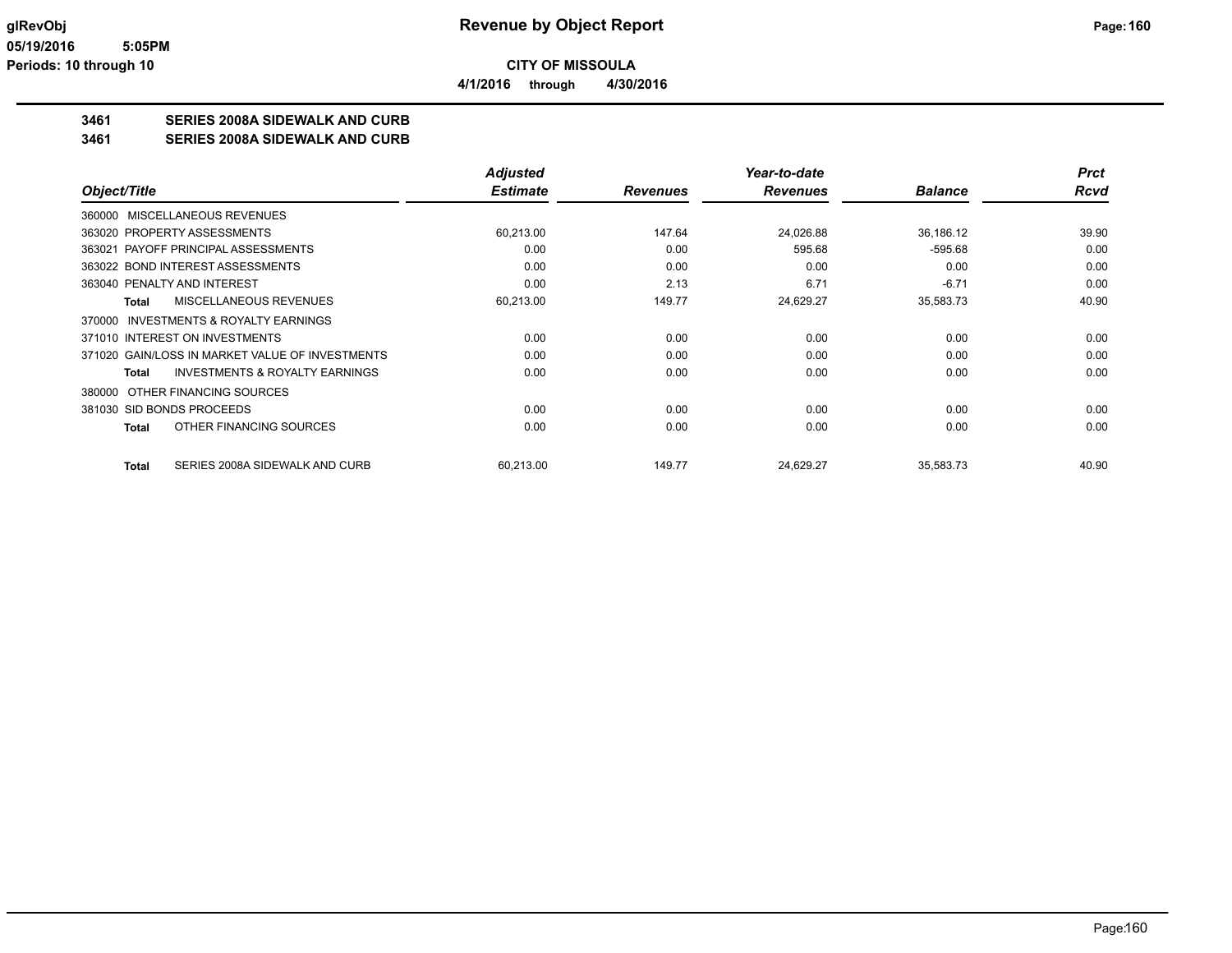**4/1/2016 through 4/30/2016**

#### **3461 SERIES 2008A SIDEWALK AND CURB**

| Object/Title                                       | <b>Adjusted</b><br><b>Estimate</b> | <b>Revenues</b> | Year-to-date<br><b>Revenues</b> | <b>Balance</b> | <b>Prct</b><br><b>Rcvd</b> |
|----------------------------------------------------|------------------------------------|-----------------|---------------------------------|----------------|----------------------------|
|                                                    |                                    |                 |                                 |                |                            |
| 360000 MISCELLANEOUS REVENUES                      |                                    |                 |                                 |                |                            |
| 363020 PROPERTY ASSESSMENTS                        | 60,213.00                          | 147.64          | 24,026.88                       | 36,186.12      | 39.90                      |
| 363021 PAYOFF PRINCIPAL ASSESSMENTS                | 0.00                               | 0.00            | 595.68                          | $-595.68$      | 0.00                       |
| 363022 BOND INTEREST ASSESSMENTS                   | 0.00                               | 0.00            | 0.00                            | 0.00           | 0.00                       |
| 363040 PENALTY AND INTEREST                        | 0.00                               | 2.13            | 6.71                            | $-6.71$        | 0.00                       |
| <b>MISCELLANEOUS REVENUES</b><br>Total             | 60,213.00                          | 149.77          | 24,629.27                       | 35,583.73      | 40.90                      |
| 370000 INVESTMENTS & ROYALTY EARNINGS              |                                    |                 |                                 |                |                            |
| 371010 INTEREST ON INVESTMENTS                     | 0.00                               | 0.00            | 0.00                            | 0.00           | 0.00                       |
| 371020 GAIN/LOSS IN MARKET VALUE OF INVESTMENT     | 0.00                               | 0.00            | 0.00                            | 0.00           | 0.00                       |
| <b>INVESTMENTS &amp; ROYALTY EARNINGS</b><br>Total | 0.00                               | 0.00            | 0.00                            | 0.00           | 0.00                       |
| OTHER FINANCING SOURCES<br>380000                  |                                    |                 |                                 |                |                            |
| 381030 SID BONDS PROCEEDS                          | 0.00                               | 0.00            | 0.00                            | 0.00           | 0.00                       |
| OTHER FINANCING SOURCES<br><b>Total</b>            | 0.00                               | 0.00            | 0.00                            | 0.00           | 0.00                       |
|                                                    |                                    |                 |                                 |                |                            |
| SERIES 2008A SIDEWALK AND CURB<br><b>Total</b>     | 60.213.00                          | 149.77          | 24.629.27                       | 35,583.73      | 40.90                      |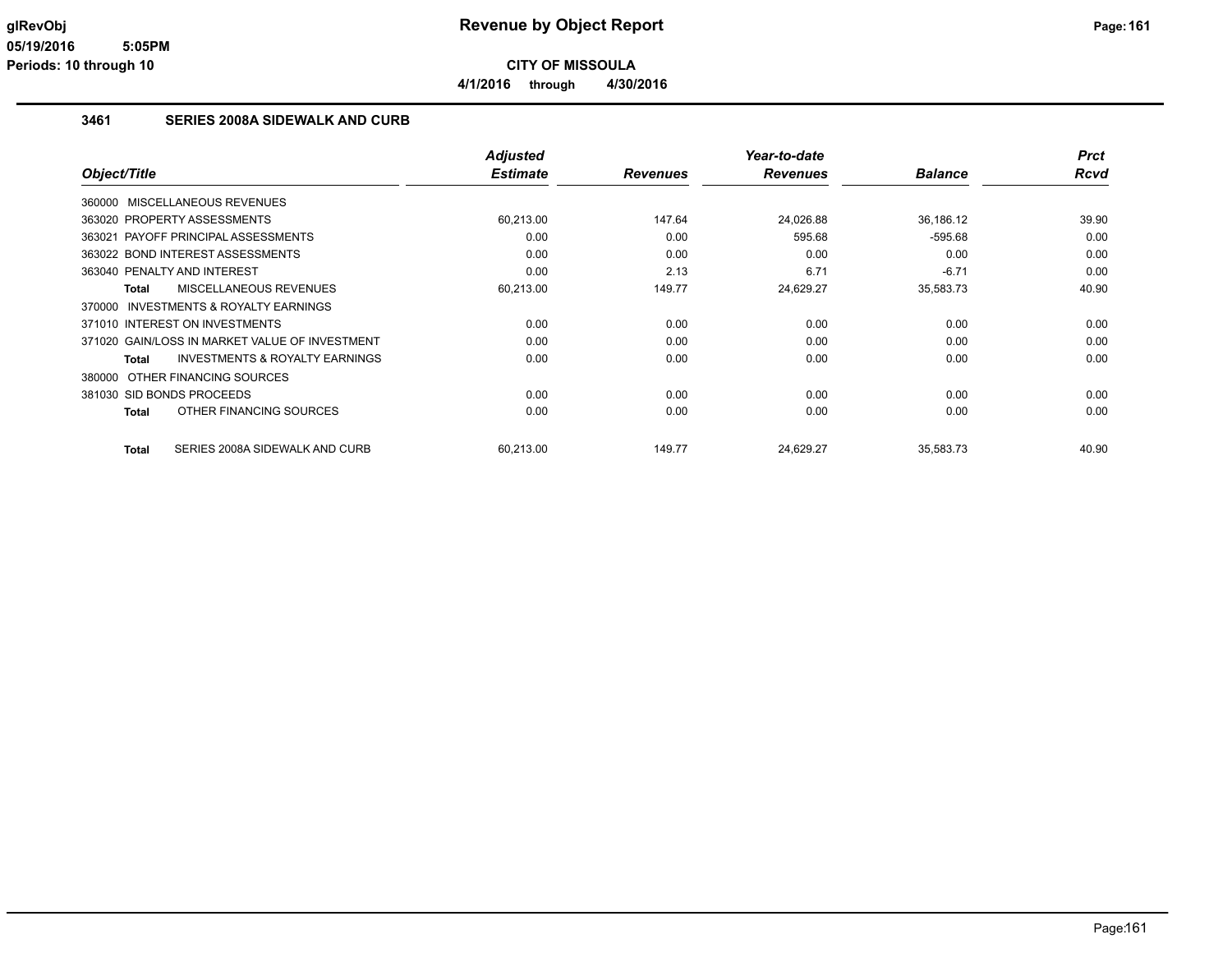**3462 SERIES 2009 SIDEWALK AND CURB**

**3462 SERIES 2009 SIDEWALK AND CURB**

|                                                     | <b>Adjusted</b> |                 | Year-to-date    |                | <b>Prct</b> |
|-----------------------------------------------------|-----------------|-----------------|-----------------|----------------|-------------|
| Object/Title                                        | <b>Estimate</b> | <b>Revenues</b> | <b>Revenues</b> | <b>Balance</b> | <b>Rcvd</b> |
| MISCELLANEOUS REVENUES<br>360000                    |                 |                 |                 |                |             |
| 363020 PROPERTY ASSESSMENTS                         | 65,342.00       | 1,421.60        | 32,713.68       | 32,628.32      | 50.07       |
| 363021 PAYOFF PRINCIPAL ASSESSMENTS                 | 0.00            | 0.00            | 0.00            | 0.00           | 0.00        |
| 363022 BOND INTEREST ASSESSMENTS                    | 0.00            | 0.00            | 0.00            | 0.00           | 0.00        |
| 363040 PENALTY AND INTEREST                         | 0.00            | 55.45           | 55.45           | $-55.45$       | 0.00        |
| MISCELLANEOUS REVENUES<br><b>Total</b>              | 65,342.00       | 1,477.05        | 32,769.13       | 32,572.87      | 50.15       |
| <b>INVESTMENTS &amp; ROYALTY EARNINGS</b><br>370000 |                 |                 |                 |                |             |
| 371010 INTEREST ON INVESTMENTS                      | 0.00            | 0.00            | 0.00            | 0.00           | 0.00        |
| 371020 GAIN/LOSS IN MARKET VALUE OF INVESTMENTS     | 0.00            | 0.00            | 0.00            | 0.00           | 0.00        |
| <b>INVESTMENTS &amp; ROYALTY EARNINGS</b><br>Total  | 0.00            | 0.00            | 0.00            | 0.00           | 0.00        |
| OTHER FINANCING SOURCES<br>380000                   |                 |                 |                 |                |             |
| 381030 SID BONDS PROCEEDS                           | 0.00            | 0.00            | 0.00            | 0.00           | 0.00        |
| 383042 TRANSFERS FROM OTHER FUNDS                   | 0.00            | 0.00            | 0.00            | 0.00           | 0.00        |
| OTHER FINANCING SOURCES<br><b>Total</b>             | 0.00            | 0.00            | 0.00            | 0.00           | 0.00        |
| SERIES 2009 SIDEWALK AND CURB<br><b>Total</b>       | 65,342.00       | 1,477.05        | 32,769.13       | 32,572.87      | 50.15       |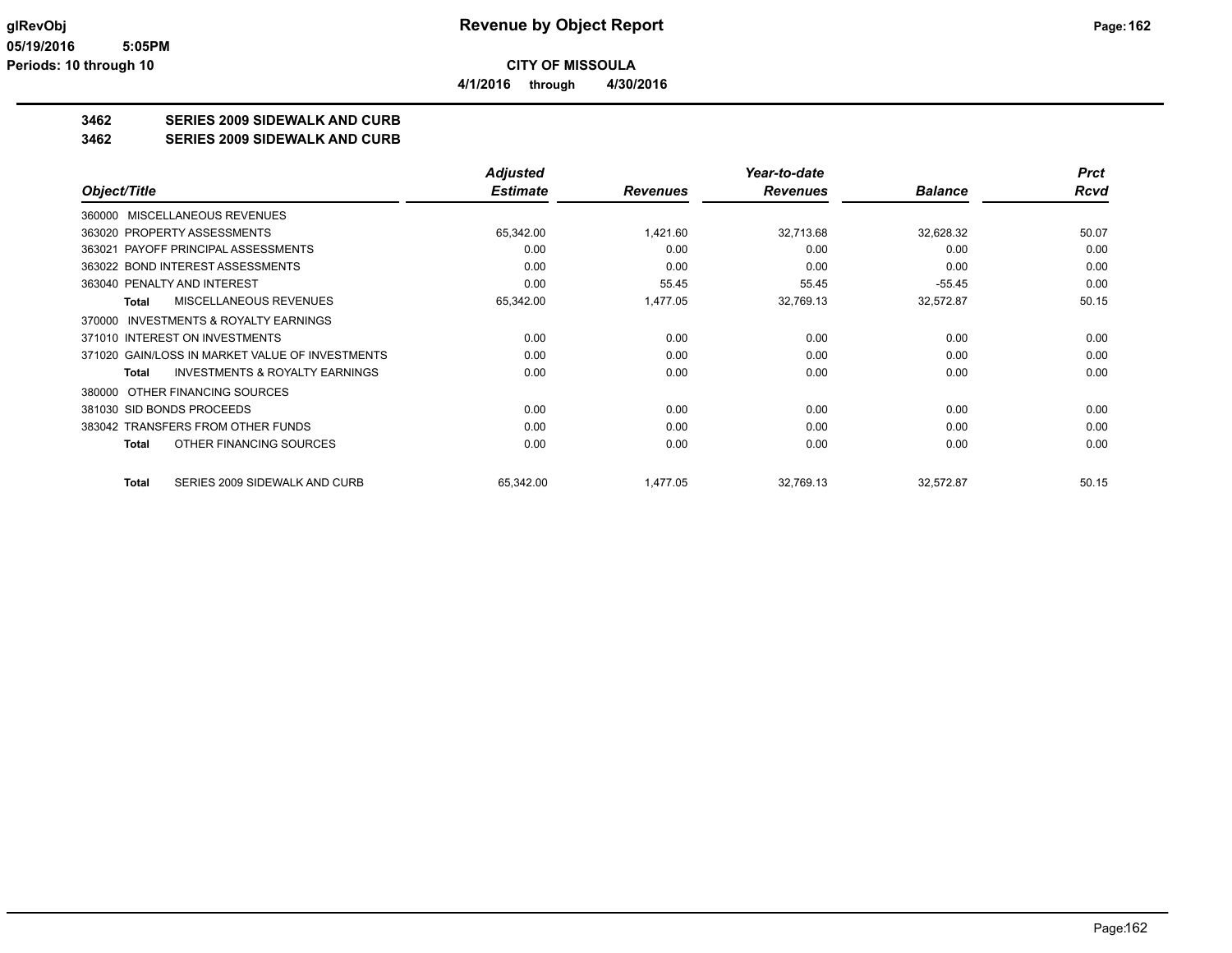**4/1/2016 through 4/30/2016**

#### **3462 SERIES 2009 SIDEWALK AND CURB**

|                                                           | <b>Adjusted</b> |                 | Year-to-date    |                | <b>Prct</b> |
|-----------------------------------------------------------|-----------------|-----------------|-----------------|----------------|-------------|
| Object/Title                                              | <b>Estimate</b> | <b>Revenues</b> | <b>Revenues</b> | <b>Balance</b> | <b>Rcvd</b> |
| 360000 MISCELLANEOUS REVENUES                             |                 |                 |                 |                |             |
| 363020 PROPERTY ASSESSMENTS                               | 65,342.00       | 1,421.60        | 32,713.68       | 32,628.32      | 50.07       |
| PAYOFF PRINCIPAL ASSESSMENTS<br>363021                    | 0.00            | 0.00            | 0.00            | 0.00           | 0.00        |
| 363022 BOND INTEREST ASSESSMENTS                          | 0.00            | 0.00            | 0.00            | 0.00           | 0.00        |
| 363040 PENALTY AND INTEREST                               | 0.00            | 55.45           | 55.45           | $-55.45$       | 0.00        |
| MISCELLANEOUS REVENUES<br><b>Total</b>                    | 65,342.00       | 1,477.05        | 32,769.13       | 32,572.87      | 50.15       |
| <b>INVESTMENTS &amp; ROYALTY EARNINGS</b><br>370000       |                 |                 |                 |                |             |
| 371010 INTEREST ON INVESTMENTS                            | 0.00            | 0.00            | 0.00            | 0.00           | 0.00        |
| 371020 GAIN/LOSS IN MARKET VALUE OF INVESTMENT            | 0.00            | 0.00            | 0.00            | 0.00           | 0.00        |
| <b>INVESTMENTS &amp; ROYALTY EARNINGS</b><br><b>Total</b> | 0.00            | 0.00            | 0.00            | 0.00           | 0.00        |
| OTHER FINANCING SOURCES<br>380000                         |                 |                 |                 |                |             |
| 381030 SID BONDS PROCEEDS                                 | 0.00            | 0.00            | 0.00            | 0.00           | 0.00        |
| 383042 TRANSFERS FROM OTHER FUNDS                         | 0.00            | 0.00            | 0.00            | 0.00           | 0.00        |
| OTHER FINANCING SOURCES<br><b>Total</b>                   | 0.00            | 0.00            | 0.00            | 0.00           | 0.00        |
| SERIES 2009 SIDEWALK AND CURB<br><b>Total</b>             | 65,342.00       | 1,477.05        | 32,769.13       | 32,572.87      | 50.15       |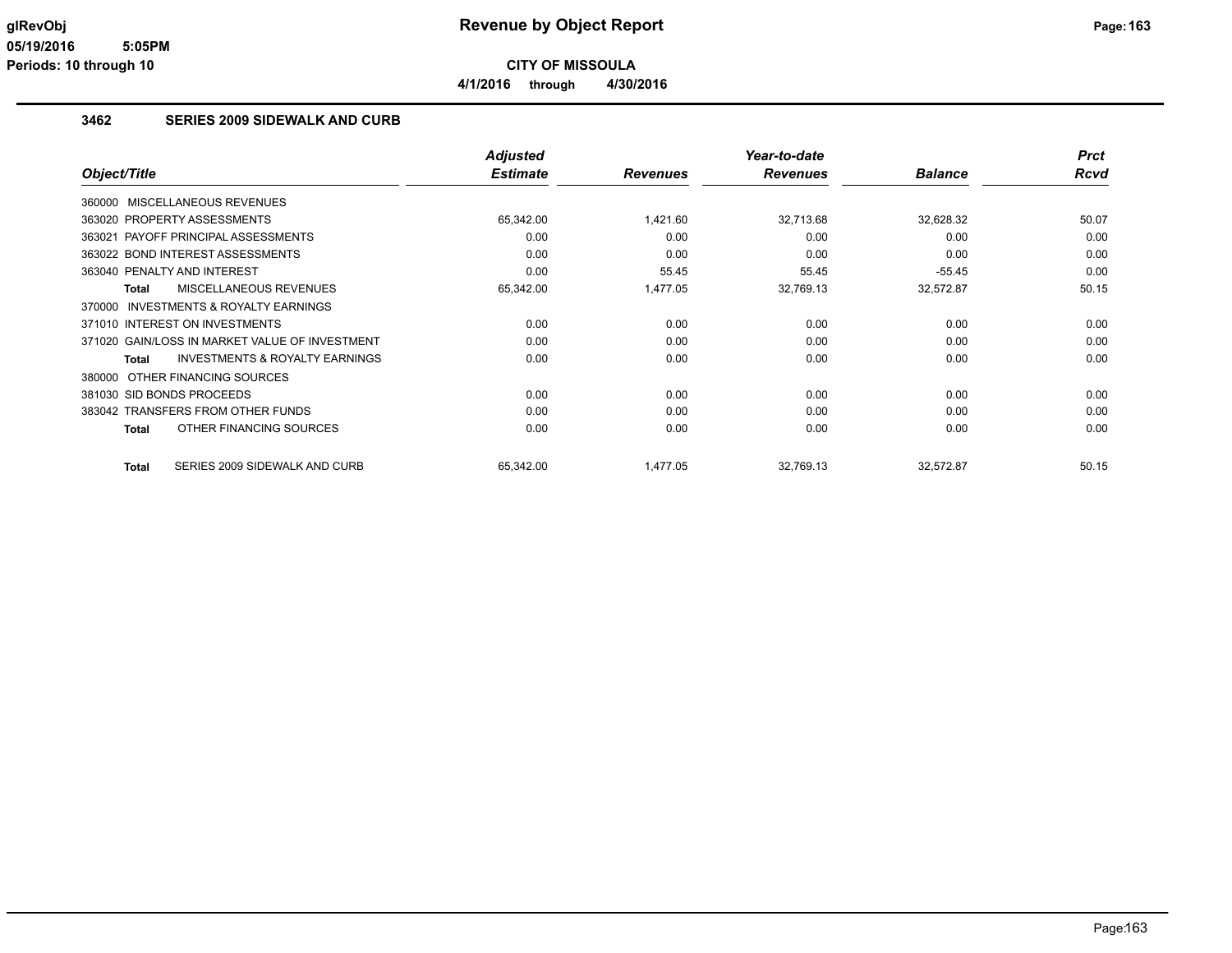**3463 SERIES 2010 SIDEWALK AND CURB**

**3463 SERIES 2010 SIDEWALK AND CURB**

|                                                    | <b>Adjusted</b> |                 | Year-to-date    |                | <b>Prct</b> |
|----------------------------------------------------|-----------------|-----------------|-----------------|----------------|-------------|
| Object/Title                                       | <b>Estimate</b> | <b>Revenues</b> | <b>Revenues</b> | <b>Balance</b> | <b>Rcvd</b> |
| MISCELLANEOUS REVENUES<br>360000                   |                 |                 |                 |                |             |
| 363020 PROPERTY ASSESSMENTS                        | 100,413.00      | 402.23          | 43,525.57       | 56,887.43      | 43.35       |
| 363021 PAYOFF PRINCIPAL ASSESSMENTS                | 0.00            | 0.00            | 5,696.08        | $-5,696.08$    | 0.00        |
| 363022 BOND INTEREST ASSESSMENTS                   | 0.00            | 0.00            | 0.00            | 0.00           | 0.00        |
| 363040 PENALTY AND INTEREST                        | 0.00            | 0.00            | 61.09           | $-61.09$       | 0.00        |
| MISCELLANEOUS REVENUES<br>Total                    | 100,413.00      | 402.23          | 49,282.74       | 51,130.26      | 49.08       |
| INVESTMENTS & ROYALTY EARNINGS<br>370000           |                 |                 |                 |                |             |
| 371010 INTEREST ON INVESTMENTS                     | 0.00            | 0.00            | 0.00            | 0.00           | 0.00        |
| 371020 GAIN/LOSS IN MARKET VALUE OF INVESTMENTS    | 0.00            | 0.00            | 0.00            | 0.00           | 0.00        |
| <b>INVESTMENTS &amp; ROYALTY EARNINGS</b><br>Total | 0.00            | 0.00            | 0.00            | 0.00           | 0.00        |
| OTHER FINANCING SOURCES<br>380000                  |                 |                 |                 |                |             |
| 381030 SID BONDS PROCEEDS                          | 0.00            | 0.00            | 0.00            | 0.00           | 0.00        |
| 383042 TRANSFERS FROM OTHER FUNDS                  | 0.00            | 0.00            | 0.00            | 0.00           | 0.00        |
| OTHER FINANCING SOURCES<br>Total                   | 0.00            | 0.00            | 0.00            | 0.00           | 0.00        |
| SERIES 2010 SIDEWALK AND CURB<br>Total             | 100,413.00      | 402.23          | 49,282.74       | 51,130.26      | 49.08       |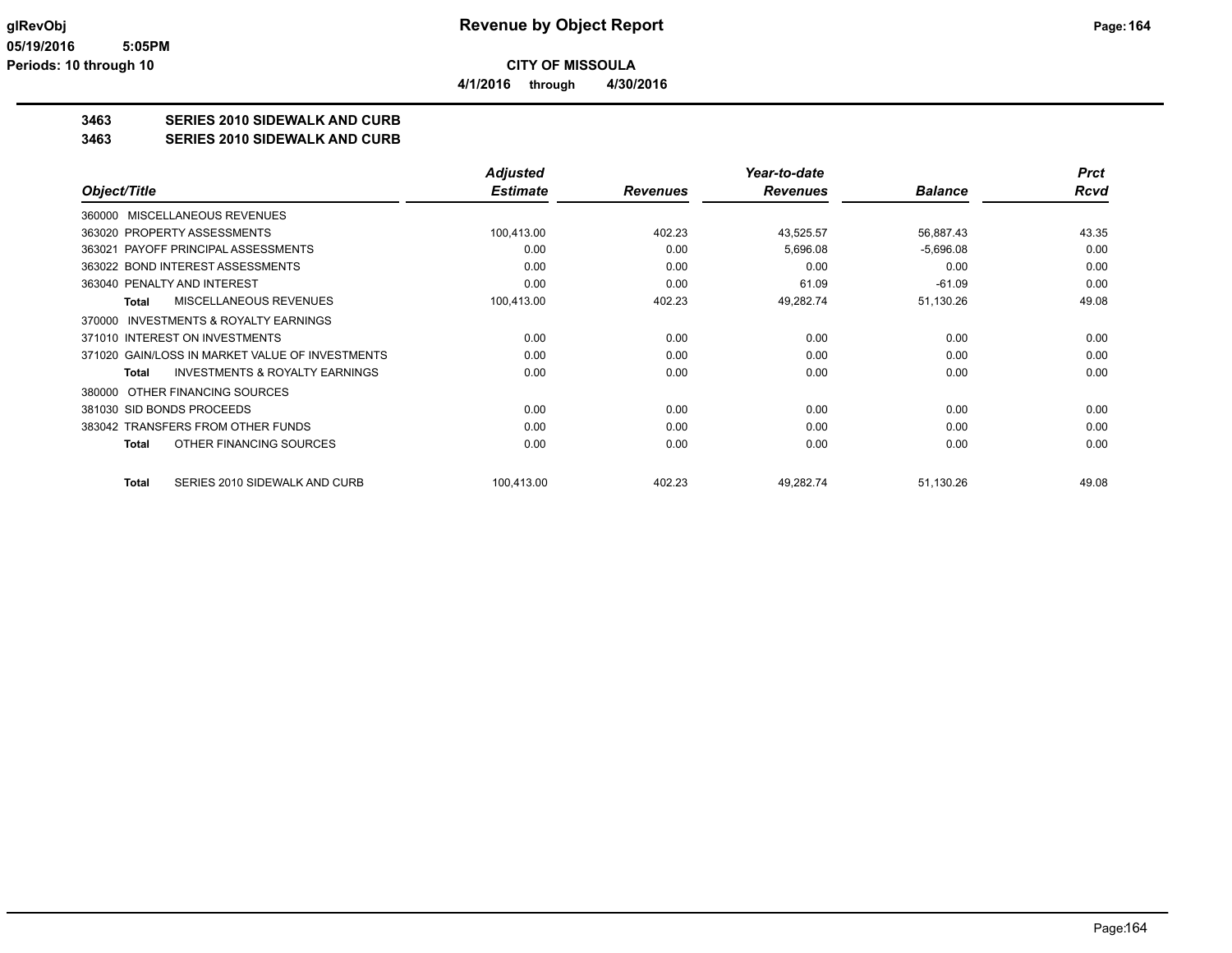**4/1/2016 through 4/30/2016**

#### **3463 SERIES 2010 SIDEWALK AND CURB**

|                                                           | <b>Adjusted</b> |                 | Year-to-date    |                | <b>Prct</b> |
|-----------------------------------------------------------|-----------------|-----------------|-----------------|----------------|-------------|
| Object/Title                                              | <b>Estimate</b> | <b>Revenues</b> | <b>Revenues</b> | <b>Balance</b> | <b>Rcvd</b> |
| 360000 MISCELLANEOUS REVENUES                             |                 |                 |                 |                |             |
| 363020 PROPERTY ASSESSMENTS                               | 100,413.00      | 402.23          | 43,525.57       | 56,887.43      | 43.35       |
| PAYOFF PRINCIPAL ASSESSMENTS<br>363021                    | 0.00            | 0.00            | 5,696.08        | $-5,696.08$    | 0.00        |
| 363022 BOND INTEREST ASSESSMENTS                          | 0.00            | 0.00            | 0.00            | 0.00           | 0.00        |
| 363040 PENALTY AND INTEREST                               | 0.00            | 0.00            | 61.09           | $-61.09$       | 0.00        |
| MISCELLANEOUS REVENUES<br><b>Total</b>                    | 100,413.00      | 402.23          | 49,282.74       | 51,130.26      | 49.08       |
| <b>INVESTMENTS &amp; ROYALTY EARNINGS</b><br>370000       |                 |                 |                 |                |             |
| 371010 INTEREST ON INVESTMENTS                            | 0.00            | 0.00            | 0.00            | 0.00           | 0.00        |
| 371020 GAIN/LOSS IN MARKET VALUE OF INVESTMENT            | 0.00            | 0.00            | 0.00            | 0.00           | 0.00        |
| <b>INVESTMENTS &amp; ROYALTY EARNINGS</b><br><b>Total</b> | 0.00            | 0.00            | 0.00            | 0.00           | 0.00        |
| OTHER FINANCING SOURCES<br>380000                         |                 |                 |                 |                |             |
| 381030 SID BONDS PROCEEDS                                 | 0.00            | 0.00            | 0.00            | 0.00           | 0.00        |
| 383042 TRANSFERS FROM OTHER FUNDS                         | 0.00            | 0.00            | 0.00            | 0.00           | 0.00        |
| OTHER FINANCING SOURCES<br><b>Total</b>                   | 0.00            | 0.00            | 0.00            | 0.00           | 0.00        |
| SERIES 2010 SIDEWALK AND CURB<br><b>Total</b>             | 100,413.00      | 402.23          | 49,282.74       | 51,130.26      | 49.08       |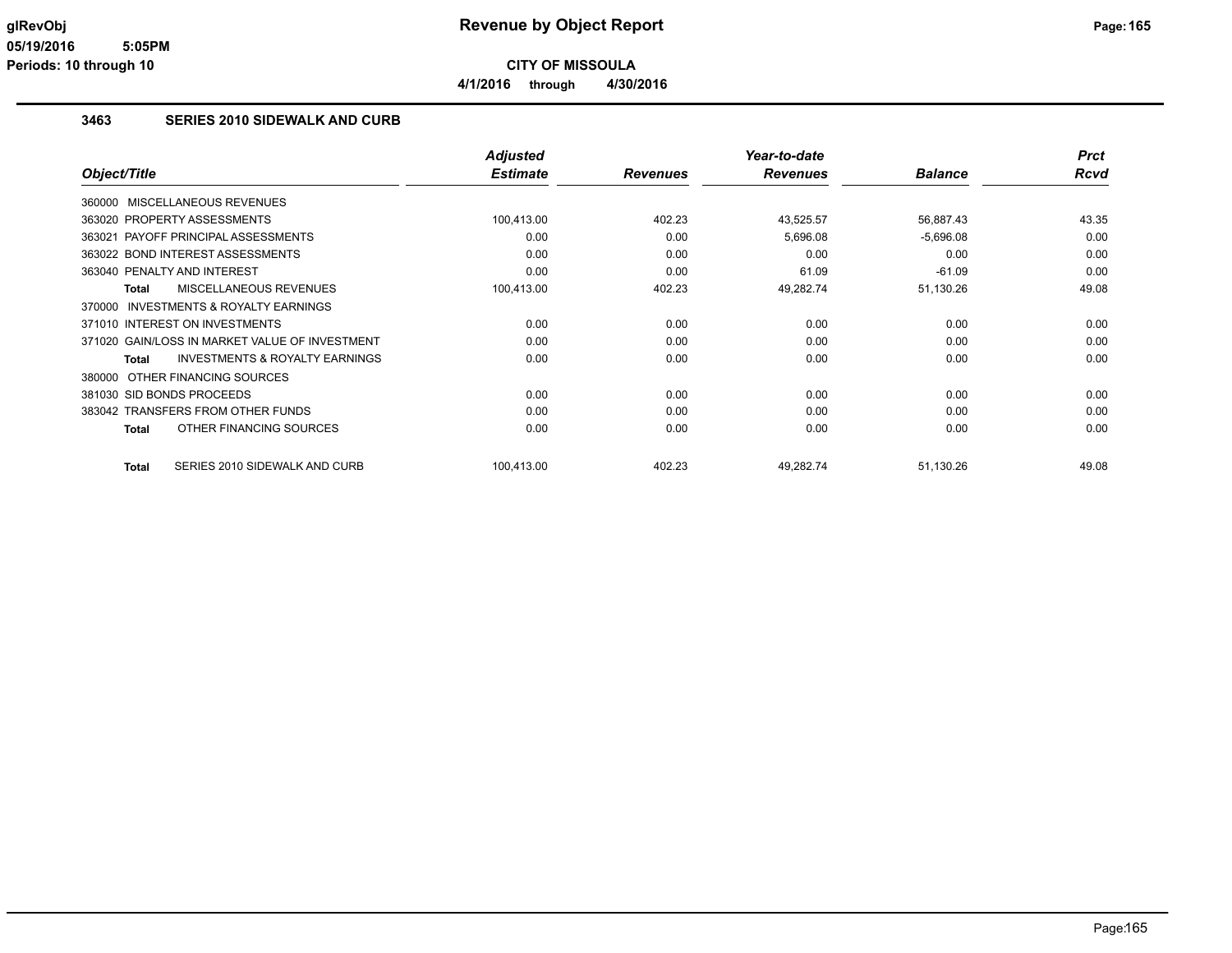**4/1/2016 through 4/30/2016**

# **3464 FY12 S/C DEBT SERVICE**

**3464 FY12 S/C DEBT SERVICE**

|                                                           | <b>Adjusted</b> |                 | Year-to-date    |                | <b>Prct</b> |
|-----------------------------------------------------------|-----------------|-----------------|-----------------|----------------|-------------|
| Object/Title                                              | <b>Estimate</b> | <b>Revenues</b> | <b>Revenues</b> | <b>Balance</b> | Rcvd        |
| MISCELLANEOUS REVENUES<br>360000                          |                 |                 |                 |                |             |
| 363020 PROPERTY ASSESSMENTS                               | 71,785.00       | 151.18          | 36,966.61       | 34,818.39      | 51.50       |
| 363021 PAYOFF PRINCIPAL ASSESSMENTS                       | 0.00            | 0.00            | 0.00            | 0.00           | 0.00        |
| 363022 BOND INTEREST ASSESSMENTS                          | 0.00            | 0.00            | 0.00            | 0.00           | 0.00        |
| 363040 PENALTY AND INTEREST                               | 0.00            | 3.40            | 6.14            | $-6.14$        | 0.00        |
| <b>MISCELLANEOUS REVENUES</b><br>Total                    | 71,785.00       | 154.58          | 36,972.75       | 34,812.25      | 51.50       |
| <b>INVESTMENTS &amp; ROYALTY EARNINGS</b><br>370000       |                 |                 |                 |                |             |
| 371010 INTEREST ON INVESTMENTS                            | 0.00            | 0.00            | 0.00            | 0.00           | 0.00        |
| 371020 GAIN/LOSS IN MARKET VALUE OF INVESTMENTS           | 0.00            | 0.00            | 0.00            | 0.00           | 0.00        |
| <b>INVESTMENTS &amp; ROYALTY EARNINGS</b><br><b>Total</b> | 0.00            | 0.00            | 0.00            | 0.00           | 0.00        |
| OTHER FINANCING SOURCES<br>380000                         |                 |                 |                 |                |             |
| 381030 SID BONDS PROCEEDS                                 | 0.00            | 0.00            | 0.00            | 0.00           | 0.00        |
| 383042 TRANSFERS FROM OTHER FUNDS                         | 0.00            | 0.00            | 0.00            | 0.00           | 0.00        |
| OTHER FINANCING SOURCES<br><b>Total</b>                   | 0.00            | 0.00            | 0.00            | 0.00           | 0.00        |
| FY12 S/C DEBT SERVICE<br><b>Total</b>                     | 71,785.00       | 154.58          | 36,972.75       | 34,812.25      | 51.50       |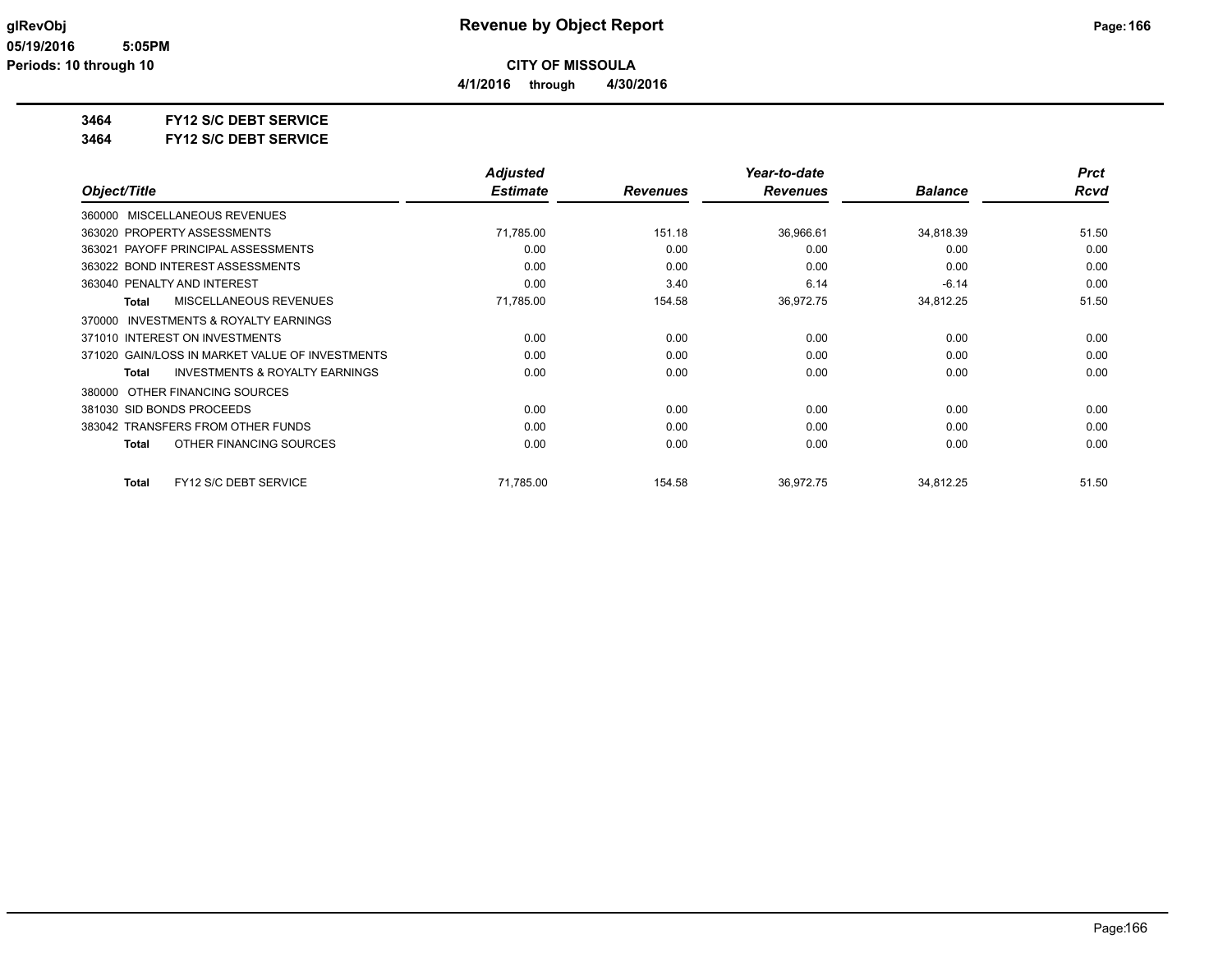#### **3464 FY12 S/C DEBT SERVICE**

|                                                           | <b>Adjusted</b> |                 | Year-to-date    |                | <b>Prct</b> |
|-----------------------------------------------------------|-----------------|-----------------|-----------------|----------------|-------------|
| Object/Title                                              | <b>Estimate</b> | <b>Revenues</b> | <b>Revenues</b> | <b>Balance</b> | <b>Rcvd</b> |
| 360000 MISCELLANEOUS REVENUES                             |                 |                 |                 |                |             |
| 363020 PROPERTY ASSESSMENTS                               | 71,785.00       | 151.18          | 36,966.61       | 34,818.39      | 51.50       |
| 363021 PAYOFF PRINCIPAL ASSESSMENTS                       | 0.00            | 0.00            | 0.00            | 0.00           | 0.00        |
| 363022 BOND INTEREST ASSESSMENTS                          | 0.00            | 0.00            | 0.00            | 0.00           | 0.00        |
| 363040 PENALTY AND INTEREST                               | 0.00            | 3.40            | 6.14            | $-6.14$        | 0.00        |
| <b>MISCELLANEOUS REVENUES</b><br><b>Total</b>             | 71,785.00       | 154.58          | 36,972.75       | 34,812.25      | 51.50       |
| 370000 INVESTMENTS & ROYALTY EARNINGS                     |                 |                 |                 |                |             |
| 371010 INTEREST ON INVESTMENTS                            | 0.00            | 0.00            | 0.00            | 0.00           | 0.00        |
| 371020 GAIN/LOSS IN MARKET VALUE OF INVESTMENT            | 0.00            | 0.00            | 0.00            | 0.00           | 0.00        |
| <b>INVESTMENTS &amp; ROYALTY EARNINGS</b><br><b>Total</b> | 0.00            | 0.00            | 0.00            | 0.00           | 0.00        |
| OTHER FINANCING SOURCES<br>380000                         |                 |                 |                 |                |             |
| 381030 SID BONDS PROCEEDS                                 | 0.00            | 0.00            | 0.00            | 0.00           | 0.00        |
| 383042 TRANSFERS FROM OTHER FUNDS                         | 0.00            | 0.00            | 0.00            | 0.00           | 0.00        |
| OTHER FINANCING SOURCES<br><b>Total</b>                   | 0.00            | 0.00            | 0.00            | 0.00           | 0.00        |
| FY12 S/C DEBT SERVICE<br><b>Total</b>                     | 71,785.00       | 154.58          | 36.972.75       | 34,812.25      | 51.50       |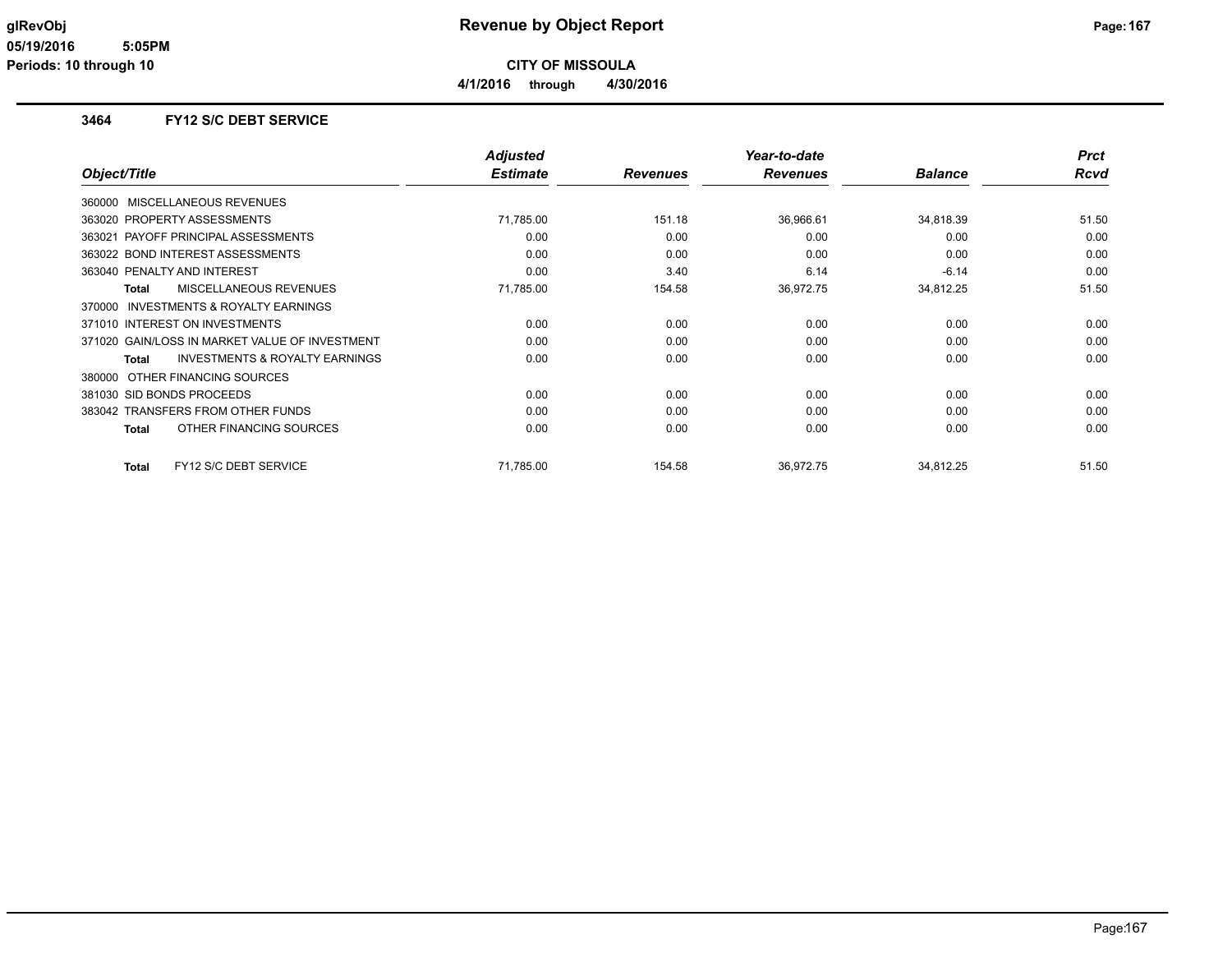# **3465 FY13 SIDEWALK/CURB DEBT SERVICE**

# **3465 FY13 SIDEWALK/CURB DEBT SERVICE**

|                                                     | <b>Adjusted</b> |                 | Year-to-date    |                | <b>Prct</b> |
|-----------------------------------------------------|-----------------|-----------------|-----------------|----------------|-------------|
| Object/Title                                        | <b>Estimate</b> | <b>Revenues</b> | <b>Revenues</b> | <b>Balance</b> | <b>Rcvd</b> |
| <b>MISCELLANEOUS REVENUES</b><br>360000             |                 |                 |                 |                |             |
| 363020 PROPERTY ASSESSMENTS                         | 40,021.00       | 114.75          | 21.087.42       | 18,933.58      | 52.69       |
| PAYOFF PRINCIPAL ASSESSMENTS<br>363021              | 0.00            | 0.00            | 454.88          | $-454.88$      | 0.00        |
| 363022 BOND INTEREST ASSESSMENTS                    | 0.00            | 0.00            | 0.00            | 0.00           | 0.00        |
| 363040 PENALTY AND INTEREST                         | 0.00            | 4.94            | 8.66            | $-8.66$        | 0.00        |
| MISCELLANEOUS REVENUES<br>Total                     | 40,021.00       | 119.69          | 21,550.96       | 18,470.04      | 53.85       |
| <b>INVESTMENTS &amp; ROYALTY EARNINGS</b><br>370000 |                 |                 |                 |                |             |
| 371010 INTEREST ON INVESTMENTS                      | 0.00            | 0.00            | 0.00            | 0.00           | 0.00        |
| 371020 GAIN/LOSS IN MARKET VALUE OF INVESTMENTS     | 0.00            | 0.00            | 0.00            | 0.00           | 0.00        |
| <b>INVESTMENTS &amp; ROYALTY EARNINGS</b><br>Total  | 0.00            | 0.00            | 0.00            | 0.00           | 0.00        |
| OTHER FINANCING SOURCES<br>380000                   |                 |                 |                 |                |             |
| 381030 SID BONDS PROCEEDS                           | 0.00            | 0.00            | 0.00            | 0.00           | 0.00        |
| 383042 TRANSFERS FROM OTHER FUNDS                   | 0.00            | 0.00            | 0.00            | 0.00           | 0.00        |
| OTHER FINANCING SOURCES<br>Total                    | 0.00            | 0.00            | 0.00            | 0.00           | 0.00        |
| FY13 SIDEWALK/CURB DEBT SERVICE<br>Total            | 40,021.00       | 119.69          | 21,550.96       | 18,470.04      | 53.85       |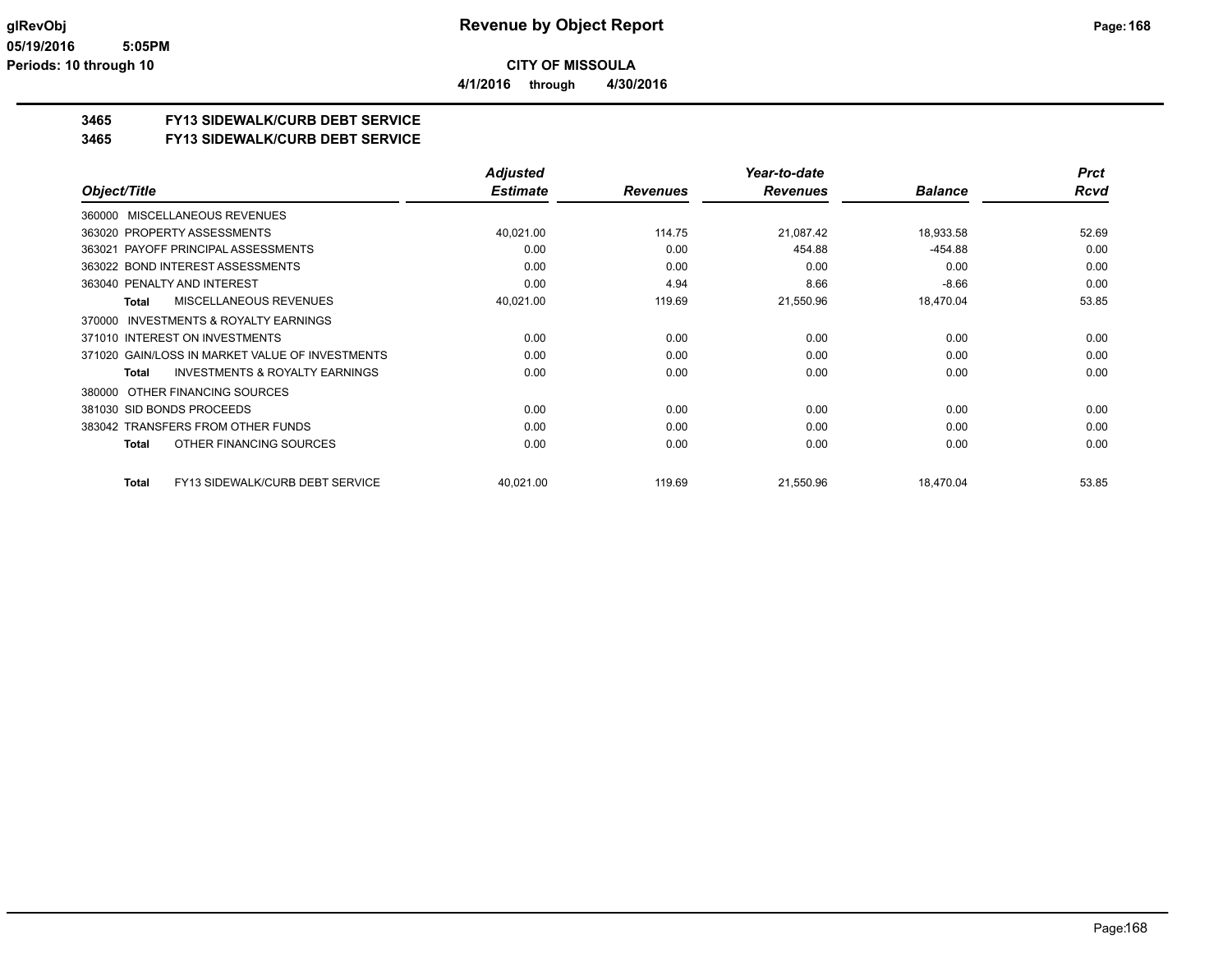**4/1/2016 through 4/30/2016**

#### **3465 FY13 SIDEWALK/CURB DEBT SERVICE**

|                                                           | <b>Adjusted</b> |                 | Year-to-date    |                | <b>Prct</b> |
|-----------------------------------------------------------|-----------------|-----------------|-----------------|----------------|-------------|
| Object/Title                                              | <b>Estimate</b> | <b>Revenues</b> | <b>Revenues</b> | <b>Balance</b> | <b>Rcvd</b> |
| 360000 MISCELLANEOUS REVENUES                             |                 |                 |                 |                |             |
| 363020 PROPERTY ASSESSMENTS                               | 40,021.00       | 114.75          | 21,087.42       | 18,933.58      | 52.69       |
| PAYOFF PRINCIPAL ASSESSMENTS<br>363021                    | 0.00            | 0.00            | 454.88          | $-454.88$      | 0.00        |
| 363022 BOND INTEREST ASSESSMENTS                          | 0.00            | 0.00            | 0.00            | 0.00           | 0.00        |
| 363040 PENALTY AND INTEREST                               | 0.00            | 4.94            | 8.66            | $-8.66$        | 0.00        |
| MISCELLANEOUS REVENUES<br><b>Total</b>                    | 40,021.00       | 119.69          | 21,550.96       | 18,470.04      | 53.85       |
| INVESTMENTS & ROYALTY EARNINGS<br>370000                  |                 |                 |                 |                |             |
| 371010 INTEREST ON INVESTMENTS                            | 0.00            | 0.00            | 0.00            | 0.00           | 0.00        |
| 371020 GAIN/LOSS IN MARKET VALUE OF INVESTMENT            | 0.00            | 0.00            | 0.00            | 0.00           | 0.00        |
| <b>INVESTMENTS &amp; ROYALTY EARNINGS</b><br><b>Total</b> | 0.00            | 0.00            | 0.00            | 0.00           | 0.00        |
| OTHER FINANCING SOURCES<br>380000                         |                 |                 |                 |                |             |
| 381030 SID BONDS PROCEEDS                                 | 0.00            | 0.00            | 0.00            | 0.00           | 0.00        |
| 383042 TRANSFERS FROM OTHER FUNDS                         | 0.00            | 0.00            | 0.00            | 0.00           | 0.00        |
| OTHER FINANCING SOURCES<br><b>Total</b>                   | 0.00            | 0.00            | 0.00            | 0.00           | 0.00        |
| <b>FY13 SIDEWALK/CURB DEBT SERVICE</b><br><b>Total</b>    | 40,021.00       | 119.69          | 21,550.96       | 18.470.04      | 53.85       |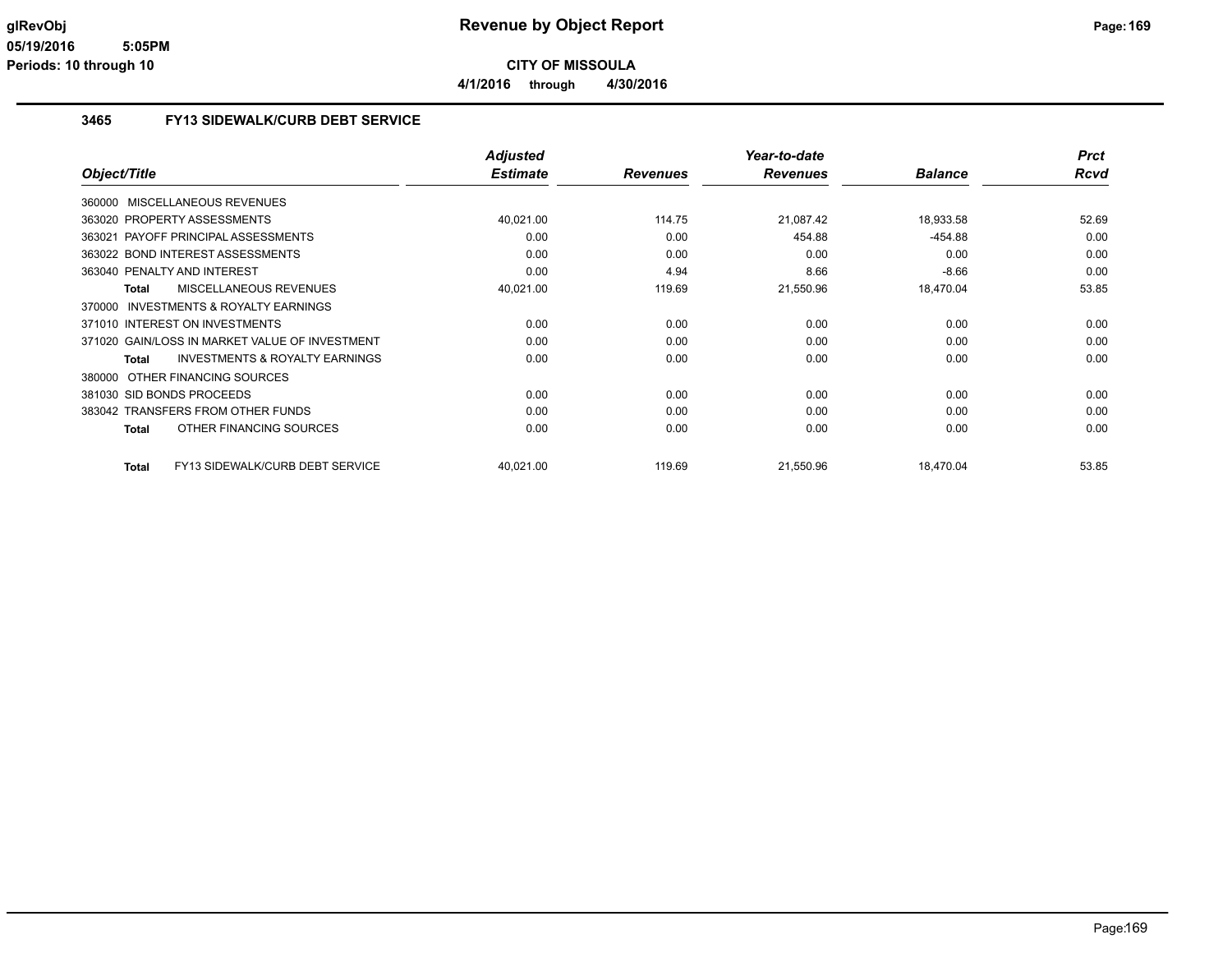**4/1/2016 through 4/30/2016**

# **3466 FY15 SIDEWALK/CURB DEBT SERVICE**

#### **3466 FY15 SIDEWALK/CURB DEBT SERVICE**

|                                                        | <b>Adjusted</b> |                 | Year-to-date    |                | <b>Prct</b> |
|--------------------------------------------------------|-----------------|-----------------|-----------------|----------------|-------------|
| Object/Title                                           | <b>Estimate</b> | <b>Revenues</b> | <b>Revenues</b> | <b>Balance</b> | Rcvd        |
| <b>MISCELLANEOUS REVENUES</b><br>360000                |                 |                 |                 |                |             |
| 363020 PROPERTY ASSESSMENTS                            | 0.00            | 0.00            | 30,798.84       | $-30,798.84$   | 0.00        |
| 363021 PAYOFF PRINCIPAL ASSESSMENTS                    | 0.00            | 0.00            | 0.00            | 0.00           | 0.00        |
| 363022 BOND INTEREST ASSESSMENTS                       | 0.00            | 0.00            | 0.00            | 0.00           | 0.00        |
| 363040 PENALTY AND INTEREST                            | 0.00            | 0.00            | 17.33           | $-17.33$       | 0.00        |
| MISCELLANEOUS REVENUES<br><b>Total</b>                 | 0.00            | 0.00            | 30,816.17       | $-30,816.17$   | 0.00        |
| <b>INVESTMENTS &amp; ROYALTY EARNINGS</b><br>370000    |                 |                 |                 |                |             |
| 371010 INTEREST ON INVESTMENTS                         | 0.00            | 0.00            | 0.00            | 0.00           | 0.00        |
| 371020 GAIN/LOSS IN MARKET VALUE OF INVESTMENTS        | 0.00            | 0.00            | 0.00            | 0.00           | 0.00        |
| <b>INVESTMENTS &amp; ROYALTY EARNINGS</b><br>Total     | 0.00            | 0.00            | 0.00            | 0.00           | 0.00        |
| OTHER FINANCING SOURCES<br>380000                      |                 |                 |                 |                |             |
| 381030 SID BONDS PROCEEDS                              | 0.00            | 0.00            | 0.00            | 0.00           | 0.00        |
| 383042 TRANSFERS FROM OTHER FUNDS                      | 0.00            | 0.00            | 0.00            | 0.00           | 0.00        |
| OTHER FINANCING SOURCES<br><b>Total</b>                | 0.00            | 0.00            | 0.00            | 0.00           | 0.00        |
| <b>FY15 SIDEWALK/CURB DEBT SERVICE</b><br><b>Total</b> | 0.00            | 0.00            | 30,816.17       | $-30,816.17$   | 0.00        |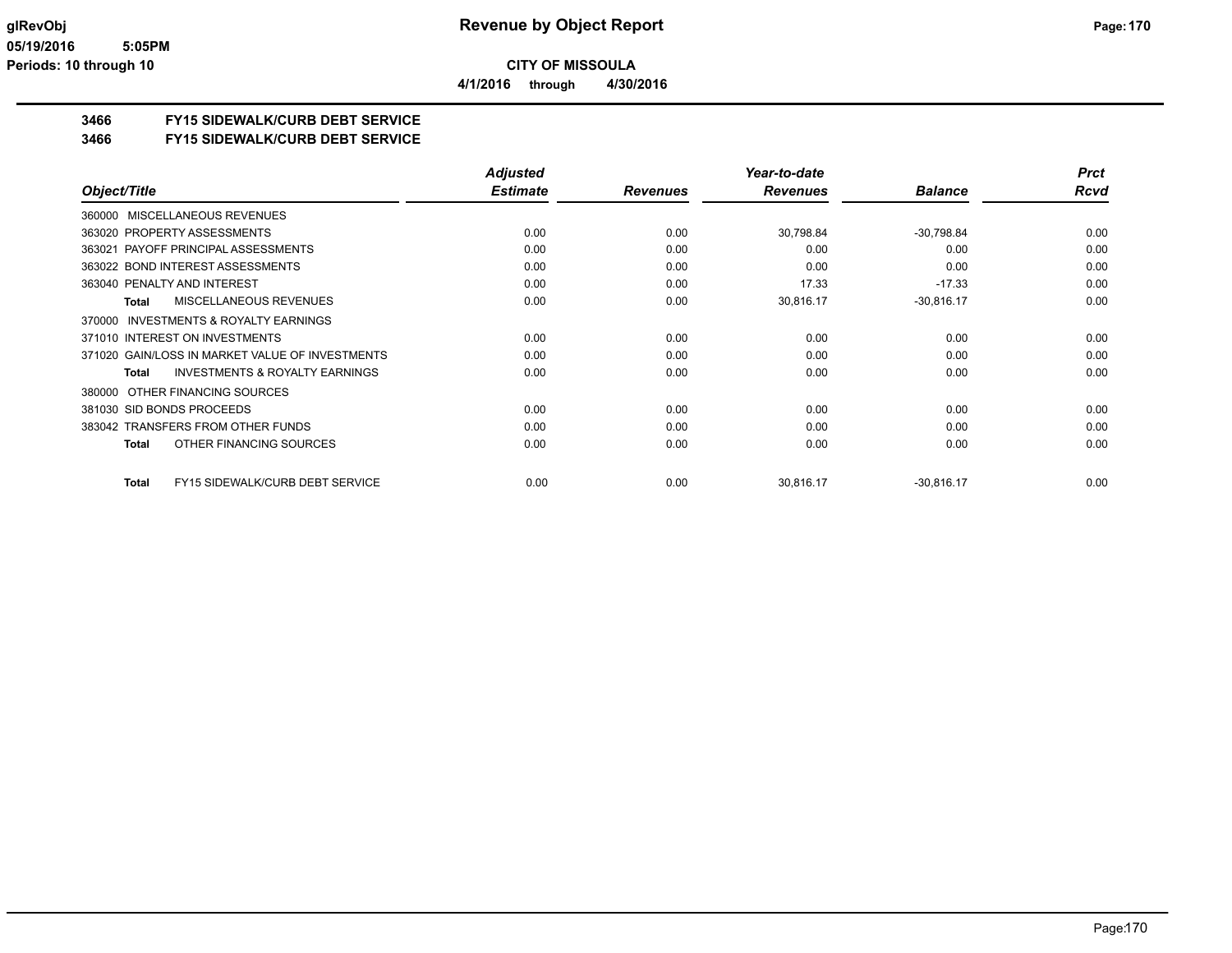**4/1/2016 through 4/30/2016**

#### **3466 FY15 SIDEWALK/CURB DEBT SERVICE**

|                                                           | <b>Adjusted</b> |                 | Year-to-date    |                | <b>Prct</b> |
|-----------------------------------------------------------|-----------------|-----------------|-----------------|----------------|-------------|
| Object/Title                                              | <b>Estimate</b> | <b>Revenues</b> | <b>Revenues</b> | <b>Balance</b> | <b>Rcvd</b> |
| 360000 MISCELLANEOUS REVENUES                             |                 |                 |                 |                |             |
| 363020 PROPERTY ASSESSMENTS                               | 0.00            | 0.00            | 30,798.84       | $-30,798.84$   | 0.00        |
| PAYOFF PRINCIPAL ASSESSMENTS<br>363021                    | 0.00            | 0.00            | 0.00            | 0.00           | 0.00        |
| 363022 BOND INTEREST ASSESSMENTS                          | 0.00            | 0.00            | 0.00            | 0.00           | 0.00        |
| 363040 PENALTY AND INTEREST                               | 0.00            | 0.00            | 17.33           | $-17.33$       | 0.00        |
| MISCELLANEOUS REVENUES<br><b>Total</b>                    | 0.00            | 0.00            | 30,816.17       | $-30,816.17$   | 0.00        |
| INVESTMENTS & ROYALTY EARNINGS<br>370000                  |                 |                 |                 |                |             |
| 371010 INTEREST ON INVESTMENTS                            | 0.00            | 0.00            | 0.00            | 0.00           | 0.00        |
| 371020 GAIN/LOSS IN MARKET VALUE OF INVESTMENT            | 0.00            | 0.00            | 0.00            | 0.00           | 0.00        |
| <b>INVESTMENTS &amp; ROYALTY EARNINGS</b><br><b>Total</b> | 0.00            | 0.00            | 0.00            | 0.00           | 0.00        |
| OTHER FINANCING SOURCES<br>380000                         |                 |                 |                 |                |             |
| 381030 SID BONDS PROCEEDS                                 | 0.00            | 0.00            | 0.00            | 0.00           | 0.00        |
| 383042 TRANSFERS FROM OTHER FUNDS                         | 0.00            | 0.00            | 0.00            | 0.00           | 0.00        |
| OTHER FINANCING SOURCES<br><b>Total</b>                   | 0.00            | 0.00            | 0.00            | 0.00           | 0.00        |
| <b>FY15 SIDEWALK/CURB DEBT SERVICE</b><br><b>Total</b>    | 0.00            | 0.00            | 30.816.17       | $-30,816.17$   | 0.00        |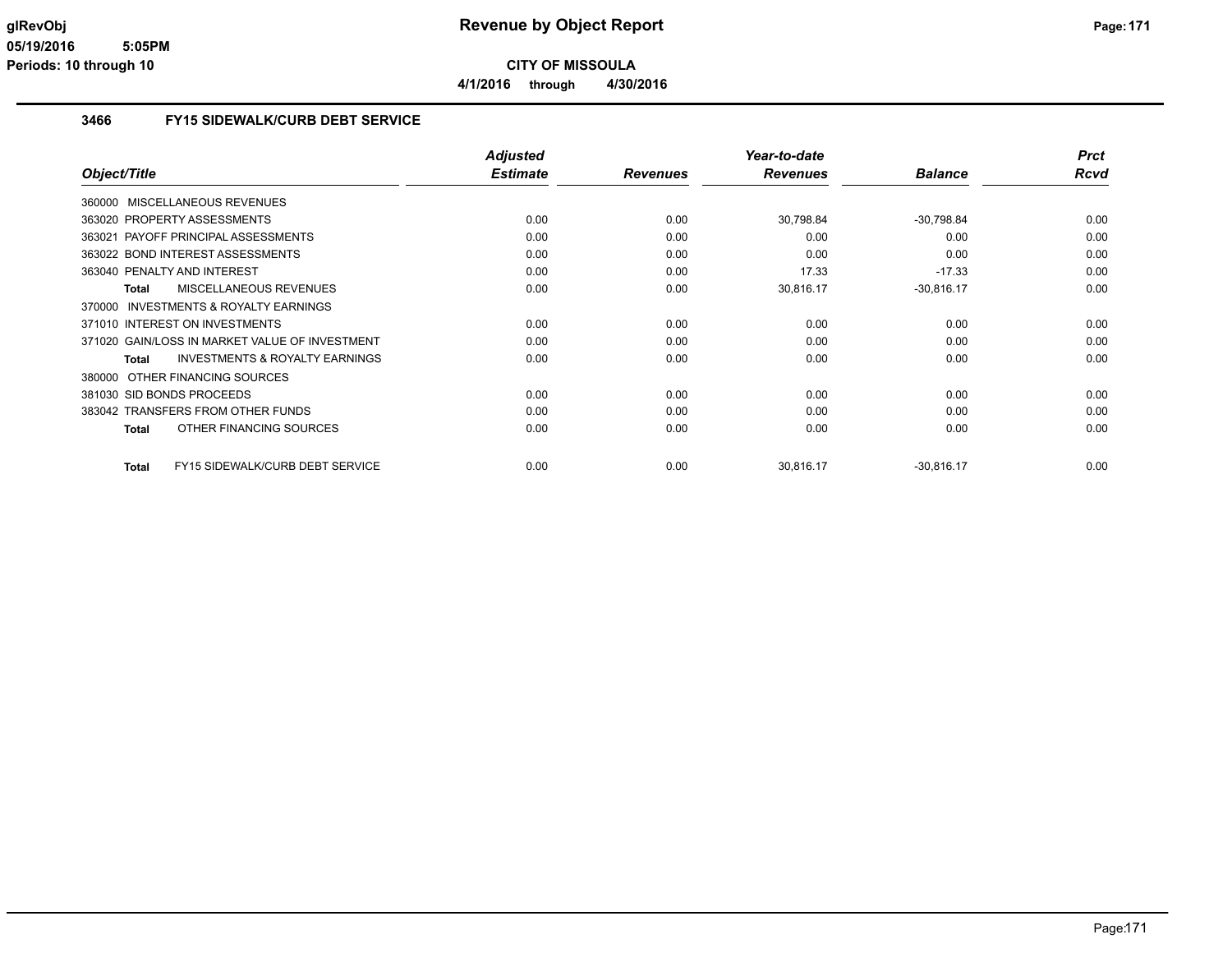**4/1/2016 through 4/30/2016**

**3470 SID 470 DEBT SERVICE FUND**

**3470 SID 470 DEBT SERVICE FUND**

|                                                           | <b>Adjusted</b> |                 | Year-to-date    |                | <b>Prct</b> |
|-----------------------------------------------------------|-----------------|-----------------|-----------------|----------------|-------------|
| Object/Title                                              | <b>Estimate</b> | <b>Revenues</b> | <b>Revenues</b> | <b>Balance</b> | <b>Rcvd</b> |
| TAXES/ASSESSMENTS<br>310000                               |                 |                 |                 |                |             |
| PENALTIES & INTEREST<br>312001                            | 0.00            | 0.00            | 0.00            | 0.00           | 0.00        |
| TAXES/ASSESSMENTS<br><b>Total</b>                         | 0.00            | 0.00            | 0.00            | 0.00           | 0.00        |
| MISCELLANEOUS REVENUES<br>360000                          |                 |                 |                 |                |             |
| 363020 PROPERTY ASSESSMENTS                               | 0.00            | 0.00            | 0.00            | 0.00           | 0.00        |
| PAYOFF PRINCIPAL ASSESSMENTS<br>363021                    | 0.00            | 0.00            | 0.00            | 0.00           | 0.00        |
| 363022 BOND INTEREST ASSESSMENTS                          | 0.00            | 0.00            | 0.00            | 0.00           | 0.00        |
| 363040 PENALTY AND INTEREST                               | 0.00            | 0.00            | 0.00            | 0.00           | 0.00        |
| MISCELLANEOUS REVENUES<br><b>Total</b>                    | 0.00            | 0.00            | 0.00            | 0.00           | 0.00        |
| <b>INVESTMENTS &amp; ROYALTY EARNINGS</b><br>370000       |                 |                 |                 |                |             |
| 371010 INTEREST ON INVESTMENTS                            | 0.00            | 0.00            | 0.00            | 0.00           | 0.00        |
| 371020 GAIN/LOSS IN MARKET VALUE OF INVESTMENTS           | 0.00            | 0.00            | 0.00            | 0.00           | 0.00        |
| <b>INVESTMENTS &amp; ROYALTY EARNINGS</b><br><b>Total</b> | 0.00            | 0.00            | 0.00            | 0.00           | 0.00        |
| OTHER FINANCING SOURCES<br>380000                         |                 |                 |                 |                |             |
| 381009 TRANSFERS IN                                       | 0.00            | 0.00            | 0.00            | 0.00           | 0.00        |
| OTHER FINANCING SOURCES<br><b>Total</b>                   | 0.00            | 0.00            | 0.00            | 0.00           | 0.00        |
| SID 470 DEBT SERVICE FUND<br><b>Total</b>                 | 0.00            | 0.00            | 0.00            | 0.00           | 0.00        |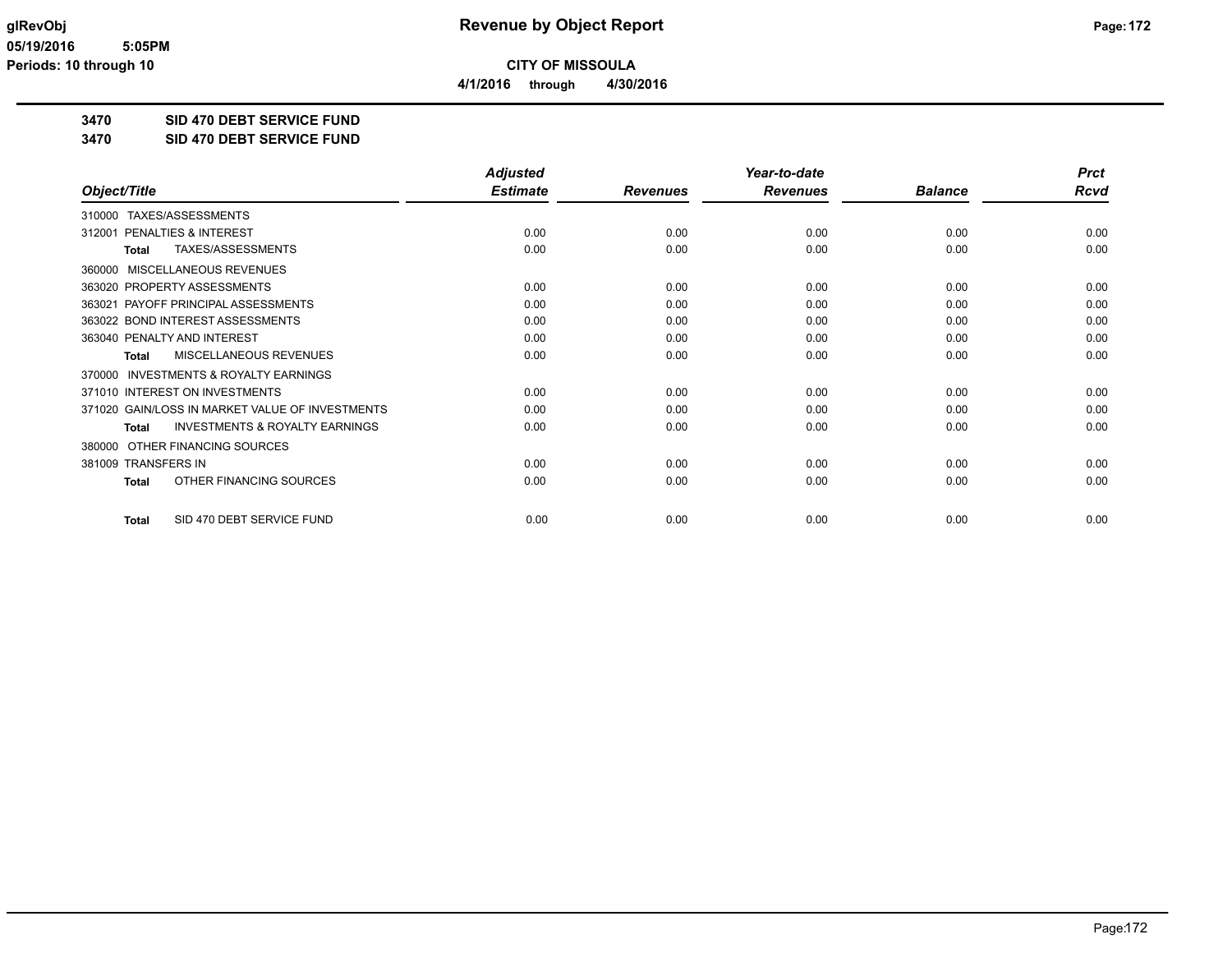**4/1/2016 through 4/30/2016**

### **3470 SID 470 DEBT SERVICE FUND**

|                                                           | <b>Adjusted</b> |                 | Year-to-date    |                | <b>Prct</b> |
|-----------------------------------------------------------|-----------------|-----------------|-----------------|----------------|-------------|
| Object/Title                                              | <b>Estimate</b> | <b>Revenues</b> | <b>Revenues</b> | <b>Balance</b> | <b>Rcvd</b> |
| TAXES/ASSESSMENTS<br>310000                               |                 |                 |                 |                |             |
| 312001 PENALTIES & INTEREST                               | 0.00            | 0.00            | 0.00            | 0.00           | 0.00        |
| TAXES/ASSESSMENTS<br><b>Total</b>                         | 0.00            | 0.00            | 0.00            | 0.00           | 0.00        |
| MISCELLANEOUS REVENUES<br>360000                          |                 |                 |                 |                |             |
| 363020 PROPERTY ASSESSMENTS                               | 0.00            | 0.00            | 0.00            | 0.00           | 0.00        |
| 363021 PAYOFF PRINCIPAL ASSESSMENTS                       | 0.00            | 0.00            | 0.00            | 0.00           | 0.00        |
| 363022 BOND INTEREST ASSESSMENTS                          | 0.00            | 0.00            | 0.00            | 0.00           | 0.00        |
| 363040 PENALTY AND INTEREST                               | 0.00            | 0.00            | 0.00            | 0.00           | 0.00        |
| <b>MISCELLANEOUS REVENUES</b><br><b>Total</b>             | 0.00            | 0.00            | 0.00            | 0.00           | 0.00        |
| 370000 INVESTMENTS & ROYALTY EARNINGS                     |                 |                 |                 |                |             |
| 371010 INTEREST ON INVESTMENTS                            | 0.00            | 0.00            | 0.00            | 0.00           | 0.00        |
| 371020 GAIN/LOSS IN MARKET VALUE OF INVESTMENT            | 0.00            | 0.00            | 0.00            | 0.00           | 0.00        |
| <b>INVESTMENTS &amp; ROYALTY EARNINGS</b><br><b>Total</b> | 0.00            | 0.00            | 0.00            | 0.00           | 0.00        |
| OTHER FINANCING SOURCES<br>380000                         |                 |                 |                 |                |             |
| 381009 TRANSFERS IN                                       | 0.00            | 0.00            | 0.00            | 0.00           | 0.00        |
| OTHER FINANCING SOURCES<br><b>Total</b>                   | 0.00            | 0.00            | 0.00            | 0.00           | 0.00        |
| SID 470 DEBT SERVICE FUND<br><b>Total</b>                 | 0.00            | 0.00            | 0.00            | 0.00           | 0.00        |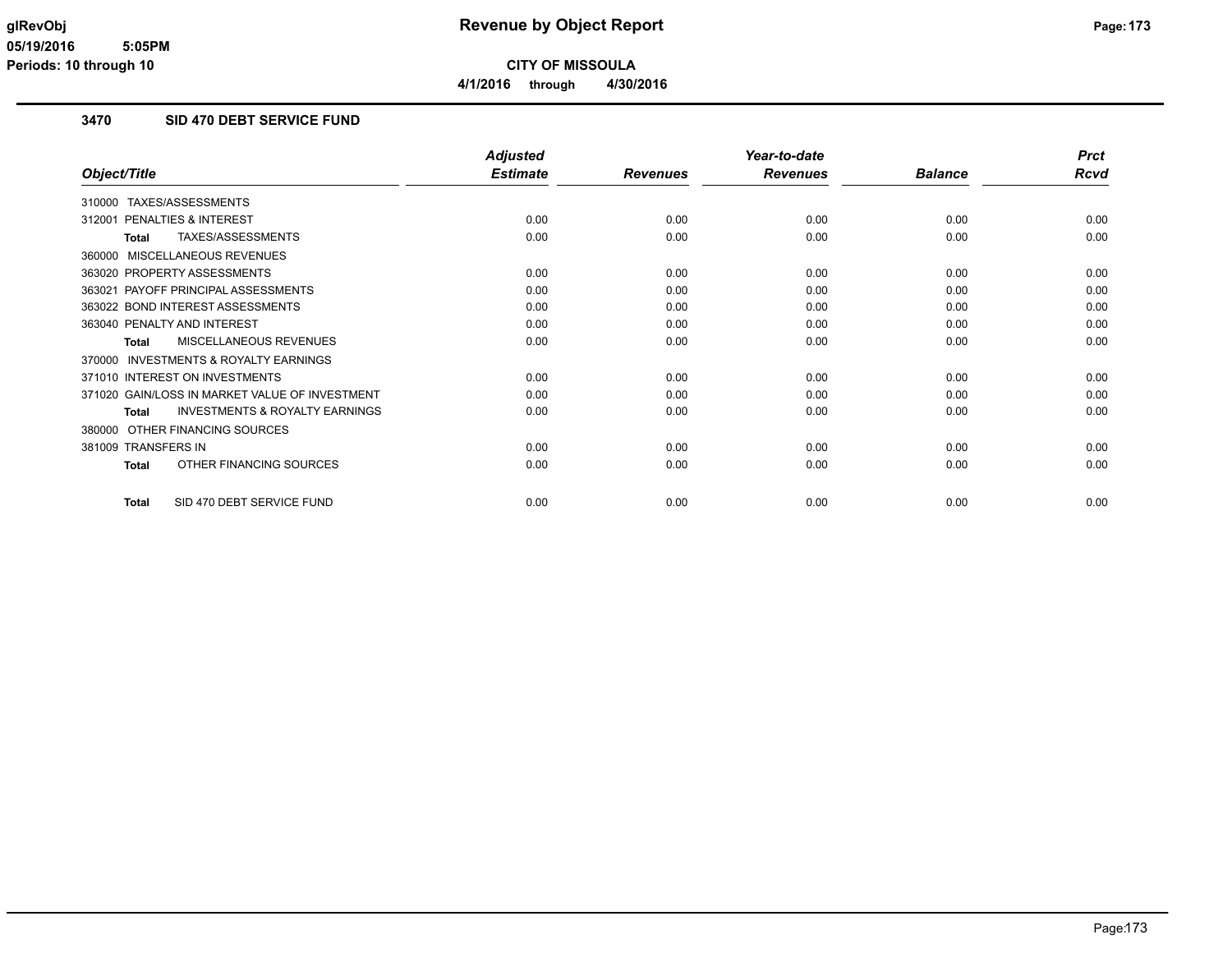**4/1/2016 through 4/30/2016**

**3491 SID 491 DEBT SERVICE FUND**

**3491 SID 491 DEBT SERVICE FUND**

|                                                           | <b>Adjusted</b> |                 | Year-to-date    |                | <b>Prct</b> |
|-----------------------------------------------------------|-----------------|-----------------|-----------------|----------------|-------------|
| Object/Title                                              | <b>Estimate</b> | <b>Revenues</b> | <b>Revenues</b> | <b>Balance</b> | <b>Rcvd</b> |
| 310000 TAXES/ASSESSMENTS                                  |                 |                 |                 |                |             |
| 312001 PENALTIES & INTEREST                               | 0.00            | 0.00            | 0.00            | 0.00           | 0.00        |
| <b>TAXES/ASSESSMENTS</b><br><b>Total</b>                  | 0.00            | 0.00            | 0.00            | 0.00           | 0.00        |
| 360000 MISCELLANEOUS REVENUES                             |                 |                 |                 |                |             |
| 360010 MISCELLANEOUS                                      | 0.00            | 0.00            | 0.00            | 0.00           | 0.00        |
| 363020 PROPERTY ASSESSMENTS                               | 0.00            | 0.00            | 0.00            | 0.00           | 0.00        |
| 363021 PAYOFF PRINCIPAL ASSESSMENTS                       | 0.00            | 0.00            | 0.00            | 0.00           | 0.00        |
| 363022 BOND INTEREST ASSESSMENTS                          | 0.00            | 0.00            | 0.00            | 0.00           | 0.00        |
| 363040 PENALTY AND INTEREST                               | 0.00            | 0.00            | 0.00            | 0.00           | 0.00        |
| MISCELLANEOUS REVENUES<br><b>Total</b>                    | 0.00            | 0.00            | 0.00            | 0.00           | 0.00        |
| <b>INVESTMENTS &amp; ROYALTY EARNINGS</b><br>370000       |                 |                 |                 |                |             |
| 371010 INTEREST ON INVESTMENTS                            | 0.00            | 0.00            | 0.00            | 0.00           | 0.00        |
| 371020 GAIN/LOSS IN MARKET VALUE OF INVESTMENTS           | 0.00            | 0.00            | 0.00            | 0.00           | 0.00        |
| <b>INVESTMENTS &amp; ROYALTY EARNINGS</b><br><b>Total</b> | 0.00            | 0.00            | 0.00            | 0.00           | 0.00        |
| OTHER FINANCING SOURCES<br>380000                         |                 |                 |                 |                |             |
| 381009 TRANSFERS IN                                       | 0.00            | 0.00            | 0.00            | 0.00           | 0.00        |
| OTHER FINANCING SOURCES<br><b>Total</b>                   | 0.00            | 0.00            | 0.00            | 0.00           | 0.00        |
| SID 491 DEBT SERVICE FUND<br><b>Total</b>                 | 0.00            | 0.00            | 0.00            | 0.00           | 0.00        |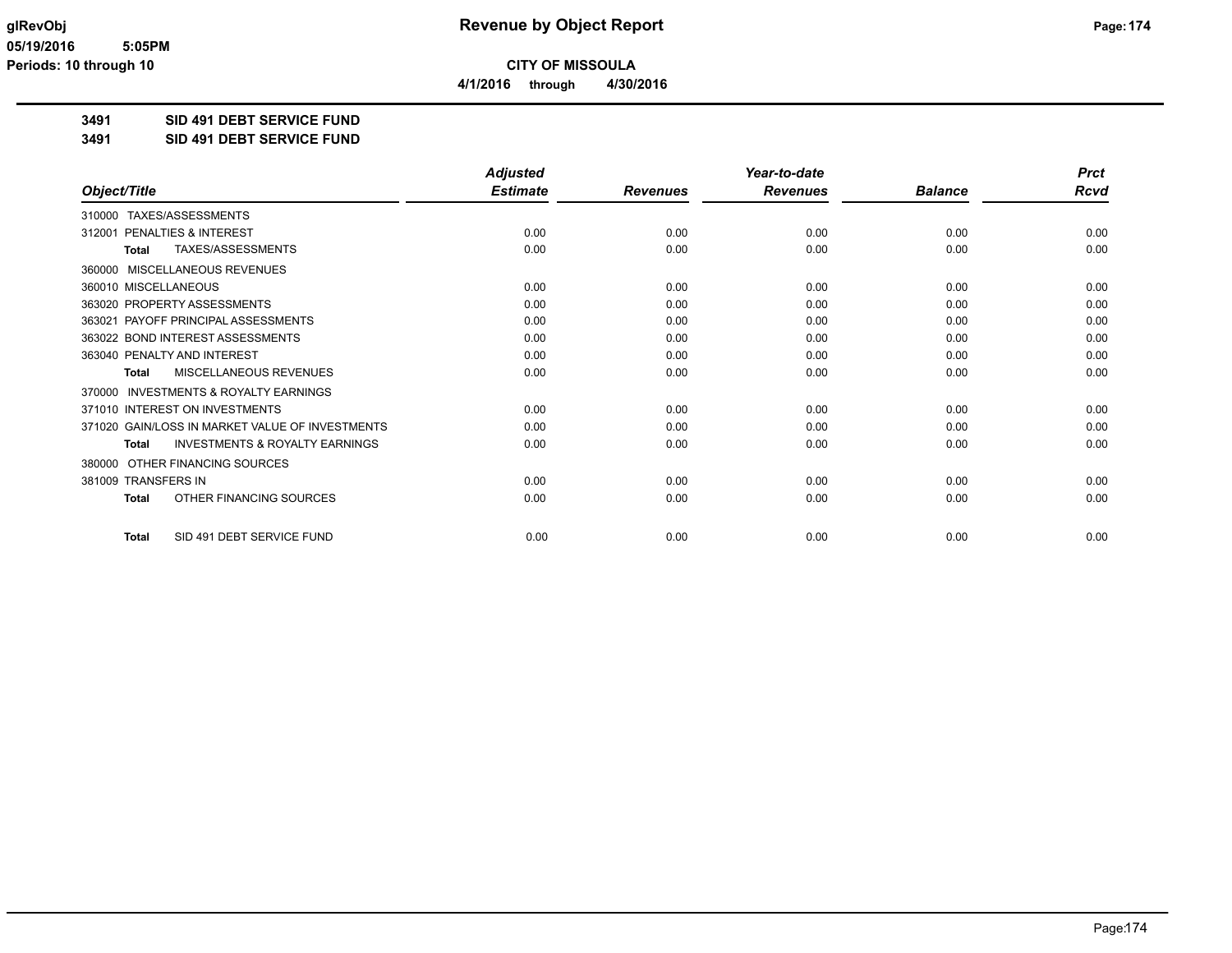### **3491 SID 491 DEBT SERVICE FUND**

|                                                           | <b>Adjusted</b> |                 | Year-to-date    |                | <b>Prct</b> |
|-----------------------------------------------------------|-----------------|-----------------|-----------------|----------------|-------------|
| Object/Title                                              | <b>Estimate</b> | <b>Revenues</b> | <b>Revenues</b> | <b>Balance</b> | Rcvd        |
| 310000 TAXES/ASSESSMENTS                                  |                 |                 |                 |                |             |
| 312001 PENALTIES & INTEREST                               | 0.00            | 0.00            | 0.00            | 0.00           | 0.00        |
| TAXES/ASSESSMENTS<br><b>Total</b>                         | 0.00            | 0.00            | 0.00            | 0.00           | 0.00        |
| 360000 MISCELLANEOUS REVENUES                             |                 |                 |                 |                |             |
| 360010 MISCELLANEOUS                                      | 0.00            | 0.00            | 0.00            | 0.00           | 0.00        |
| 363020 PROPERTY ASSESSMENTS                               | 0.00            | 0.00            | 0.00            | 0.00           | 0.00        |
| 363021 PAYOFF PRINCIPAL ASSESSMENTS                       | 0.00            | 0.00            | 0.00            | 0.00           | 0.00        |
| 363022 BOND INTEREST ASSESSMENTS                          | 0.00            | 0.00            | 0.00            | 0.00           | 0.00        |
| 363040 PENALTY AND INTEREST                               | 0.00            | 0.00            | 0.00            | 0.00           | 0.00        |
| MISCELLANEOUS REVENUES<br>Total                           | 0.00            | 0.00            | 0.00            | 0.00           | 0.00        |
| 370000 INVESTMENTS & ROYALTY EARNINGS                     |                 |                 |                 |                |             |
| 371010 INTEREST ON INVESTMENTS                            | 0.00            | 0.00            | 0.00            | 0.00           | 0.00        |
| 371020 GAIN/LOSS IN MARKET VALUE OF INVESTMENT            | 0.00            | 0.00            | 0.00            | 0.00           | 0.00        |
| <b>INVESTMENTS &amp; ROYALTY EARNINGS</b><br><b>Total</b> | 0.00            | 0.00            | 0.00            | 0.00           | 0.00        |
| 380000 OTHER FINANCING SOURCES                            |                 |                 |                 |                |             |
| 381009 TRANSFERS IN                                       | 0.00            | 0.00            | 0.00            | 0.00           | 0.00        |
| OTHER FINANCING SOURCES<br><b>Total</b>                   | 0.00            | 0.00            | 0.00            | 0.00           | 0.00        |
| SID 491 DEBT SERVICE FUND<br><b>Total</b>                 | 0.00            | 0.00            | 0.00            | 0.00           | 0.00        |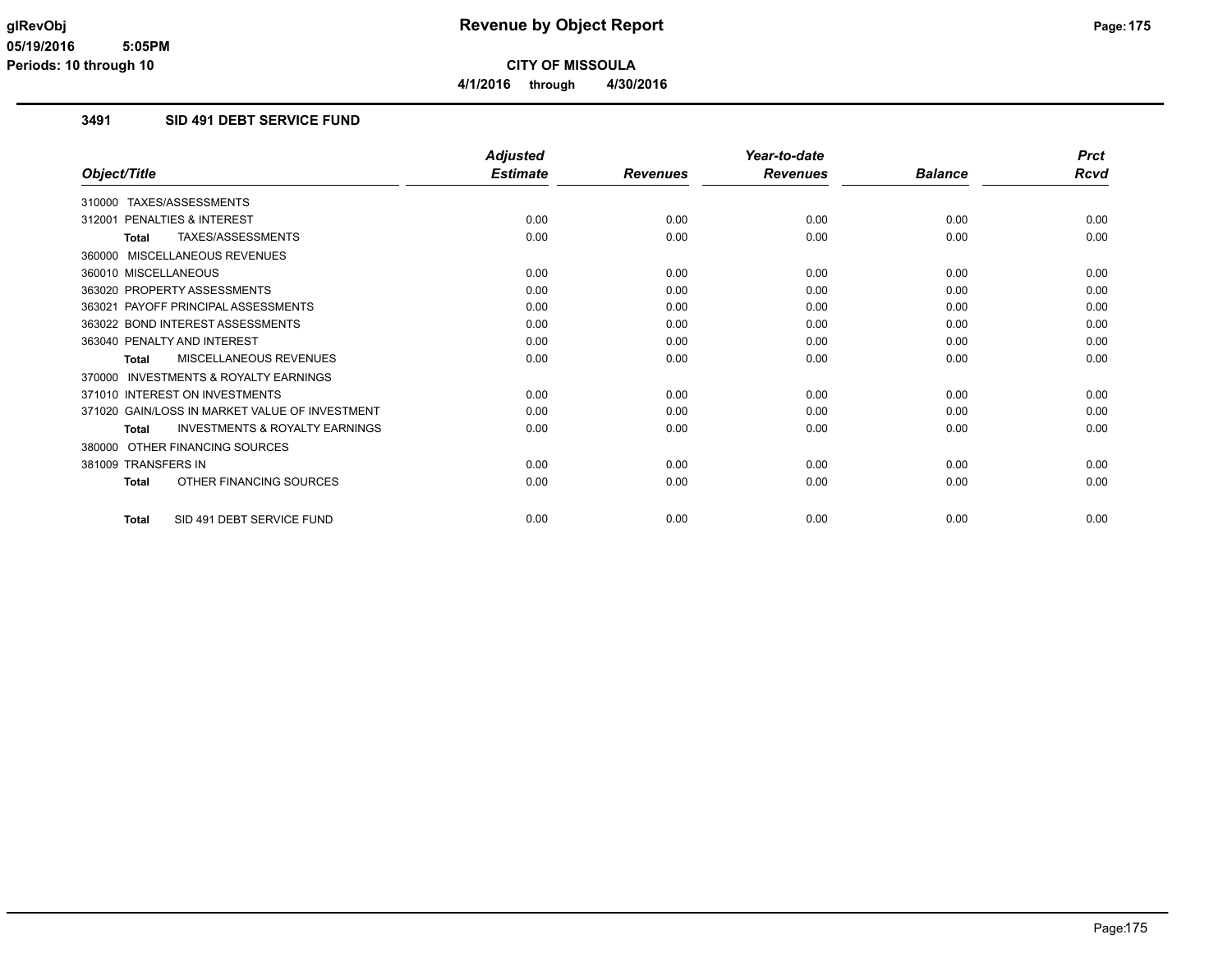**4/1/2016 through 4/30/2016**

# **3492 SID 492/499 DEBT SERVICE FUND**

**3492 SID 492/499 DEBT SERVICE FUND**

|                                                    | <b>Adjusted</b> |                 | Year-to-date    |                | <b>Prct</b> |
|----------------------------------------------------|-----------------|-----------------|-----------------|----------------|-------------|
| Object/Title                                       | <b>Estimate</b> | <b>Revenues</b> | <b>Revenues</b> | <b>Balance</b> | <b>Rcvd</b> |
| 360000 MISCELLANEOUS REVENUES                      |                 |                 |                 |                |             |
| 360010 MISCELLANEOUS                               | 0.00            | 0.00            | 0.00            | 0.00           | 0.00        |
| 363040 PENALTY AND INTEREST                        | 0.00            | 0.00            | 0.00            | 0.00           | 0.00        |
| MISCELLANEOUS REVENUES<br>Total                    | 0.00            | 0.00            | 0.00            | 0.00           | 0.00        |
| 370000 INVESTMENTS & ROYALTY EARNINGS              |                 |                 |                 |                |             |
| 371010 INTEREST ON INVESTMENTS                     | 0.00            | 0.00            | 0.00            | 0.00           | 0.00        |
| 371020 GAIN/LOSS IN MARKET VALUE OF INVESTMENTS    | 0.00            | 0.00            | 0.00            | 0.00           | 0.00        |
| <b>INVESTMENTS &amp; ROYALTY EARNINGS</b><br>Total | 0.00            | 0.00            | 0.00            | 0.00           | 0.00        |
| 380000 OTHER FINANCING SOURCES                     |                 |                 |                 |                |             |
| 381009 TRANSFERS IN                                | 0.00            | 0.00            | 0.00            | 0.00           | 0.00        |
| OTHER FINANCING SOURCES<br><b>Total</b>            | 0.00            | 0.00            | 0.00            | 0.00           | 0.00        |
| SID 492/499 DEBT SERVICE FUND<br>Total             | 0.00            | 0.00            | 0.00            | 0.00           | 0.00        |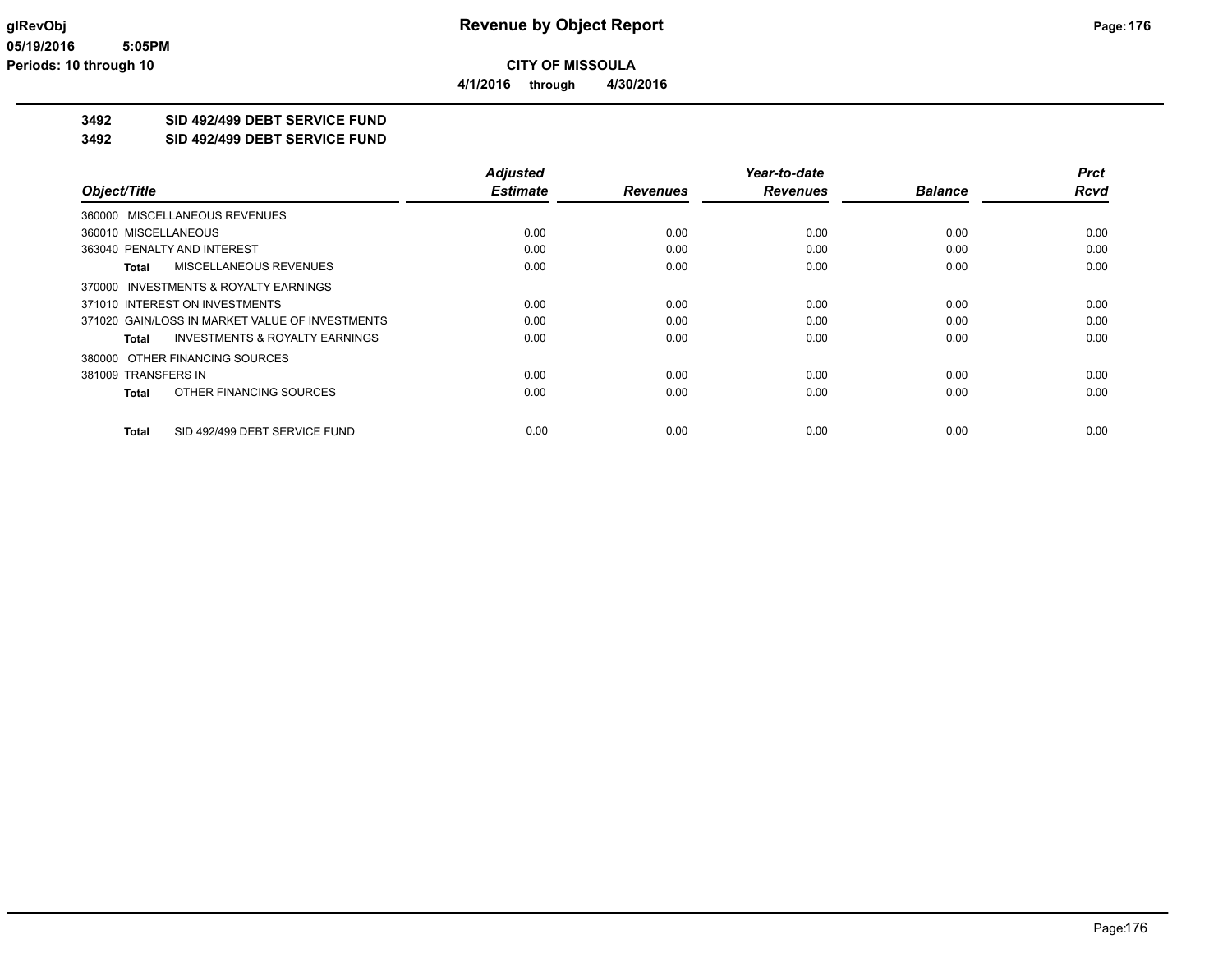**4/1/2016 through 4/30/2016**

#### **3492 SID 492/499 DEBT SERVICE FUND**

|                                                    | <b>Adjusted</b> |                 | Year-to-date    |                | <b>Prct</b> |
|----------------------------------------------------|-----------------|-----------------|-----------------|----------------|-------------|
| Object/Title                                       | <b>Estimate</b> | <b>Revenues</b> | <b>Revenues</b> | <b>Balance</b> | Rcvd        |
| 360000 MISCELLANEOUS REVENUES                      |                 |                 |                 |                |             |
| 360010 MISCELLANEOUS                               | 0.00            | 0.00            | 0.00            | 0.00           | 0.00        |
| 363040 PENALTY AND INTEREST                        | 0.00            | 0.00            | 0.00            | 0.00           | 0.00        |
| MISCELLANEOUS REVENUES<br>Total                    | 0.00            | 0.00            | 0.00            | 0.00           | 0.00        |
| 370000 INVESTMENTS & ROYALTY EARNINGS              |                 |                 |                 |                |             |
| 371010 INTEREST ON INVESTMENTS                     | 0.00            | 0.00            | 0.00            | 0.00           | 0.00        |
| 371020 GAIN/LOSS IN MARKET VALUE OF INVESTMENT     | 0.00            | 0.00            | 0.00            | 0.00           | 0.00        |
| <b>INVESTMENTS &amp; ROYALTY EARNINGS</b><br>Total | 0.00            | 0.00            | 0.00            | 0.00           | 0.00        |
| 380000 OTHER FINANCING SOURCES                     |                 |                 |                 |                |             |
| 381009 TRANSFERS IN                                | 0.00            | 0.00            | 0.00            | 0.00           | 0.00        |
| OTHER FINANCING SOURCES<br><b>Total</b>            | 0.00            | 0.00            | 0.00            | 0.00           | 0.00        |
| SID 492/499 DEBT SERVICE FUND<br><b>Total</b>      | 0.00            | 0.00            | 0.00            | 0.00           | 0.00        |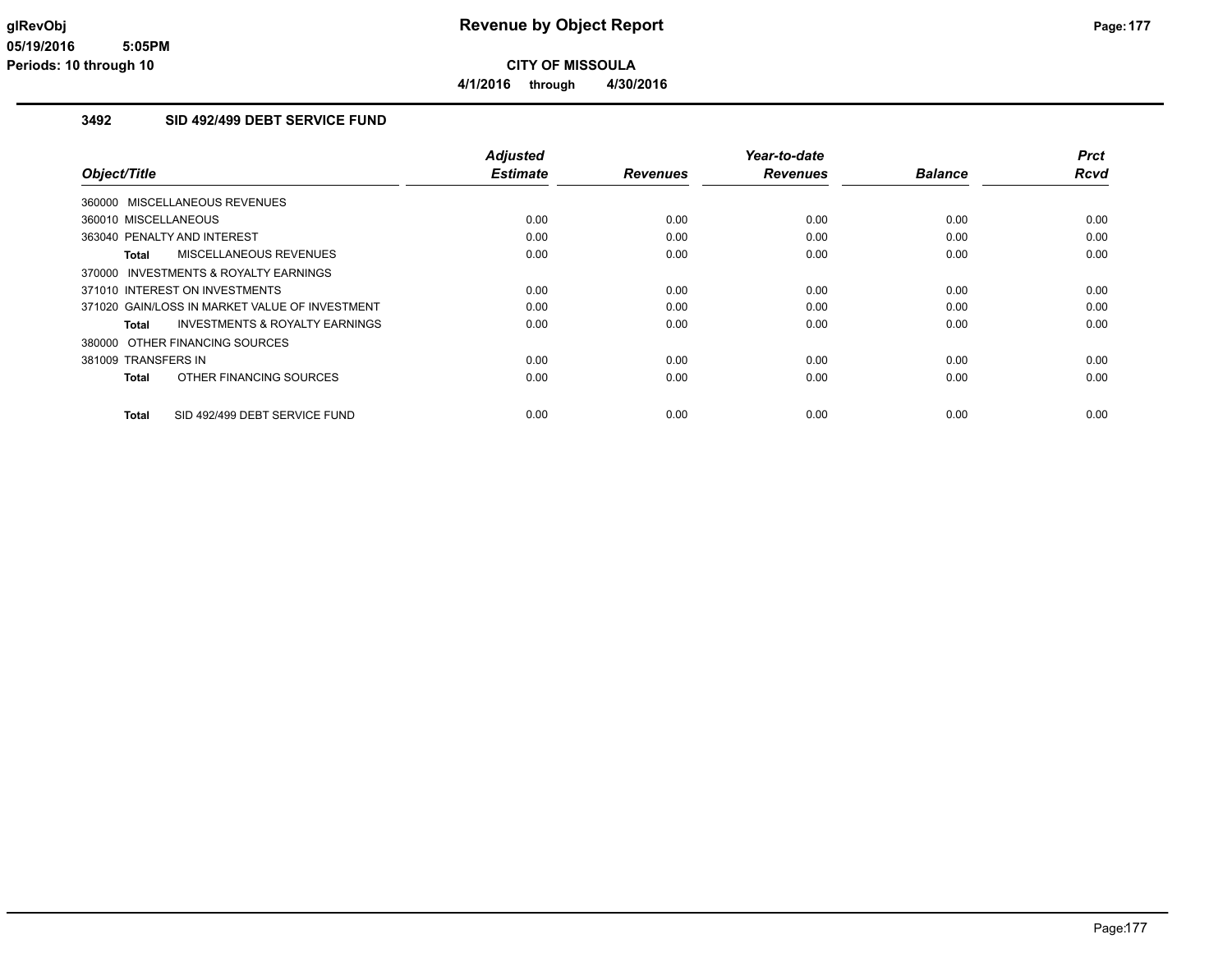**4/1/2016 through 4/30/2016**

**3494 SID 494 DEBT SERVICE**

**3494 SID 494 DEBT SERVICE**

|                                                           | <b>Adjusted</b> |                 | Year-to-date    |                | <b>Prct</b> |
|-----------------------------------------------------------|-----------------|-----------------|-----------------|----------------|-------------|
| Object/Title                                              | <b>Estimate</b> | <b>Revenues</b> | <b>Revenues</b> | <b>Balance</b> | Rcvd        |
| TAXES/ASSESSMENTS<br>310000                               |                 |                 |                 |                |             |
| 312001 PENALTIES & INTEREST                               | 0.00            | 0.00            | 0.00            | 0.00           | 0.00        |
| TAXES/ASSESSMENTS<br><b>Total</b>                         | 0.00            | 0.00            | 0.00            | 0.00           | 0.00        |
| MISCELLANEOUS REVENUES<br>360000                          |                 |                 |                 |                |             |
| 360010 MISCELLANEOUS                                      | 0.00            | 0.00            | 0.00            | 0.00           | 0.00        |
| 363020 PROPERTY ASSESSMENTS                               | 0.00            | 0.00            | 0.00            | 0.00           | 0.00        |
| 363021 PAYOFF PRINCIPAL ASSESSMENTS                       | 0.00            | 0.00            | 0.00            | 0.00           | 0.00        |
| 363022 BOND INTEREST ASSESSMENTS                          | 0.00            | 0.00            | 0.00            | 0.00           | 0.00        |
| 363040 PENALTY AND INTEREST                               | 0.00            | 0.00            | 0.00            | 0.00           | 0.00        |
| MISCELLANEOUS REVENUES<br><b>Total</b>                    | 0.00            | 0.00            | 0.00            | 0.00           | 0.00        |
| <b>INVESTMENTS &amp; ROYALTY EARNINGS</b><br>370000       |                 |                 |                 |                |             |
| 371010 INTEREST ON INVESTMENTS                            | 0.00            | 0.00            | 0.00            | 0.00           | 0.00        |
| 371020 GAIN/LOSS IN MARKET VALUE OF INVESTMENTS           | 0.00            | 0.00            | 0.00            | 0.00           | 0.00        |
| <b>INVESTMENTS &amp; ROYALTY EARNINGS</b><br><b>Total</b> | 0.00            | 0.00            | 0.00            | 0.00           | 0.00        |
| OTHER FINANCING SOURCES<br>380000                         |                 |                 |                 |                |             |
| 381009 TRANSFERS IN                                       | 0.00            | 0.00            | 0.00            | 0.00           | 0.00        |
| OTHER FINANCING SOURCES<br><b>Total</b>                   | 0.00            | 0.00            | 0.00            | 0.00           | 0.00        |
| SID 494 DEBT SERVICE<br><b>Total</b>                      | 0.00            | 0.00            | 0.00            | 0.00           | 0.00        |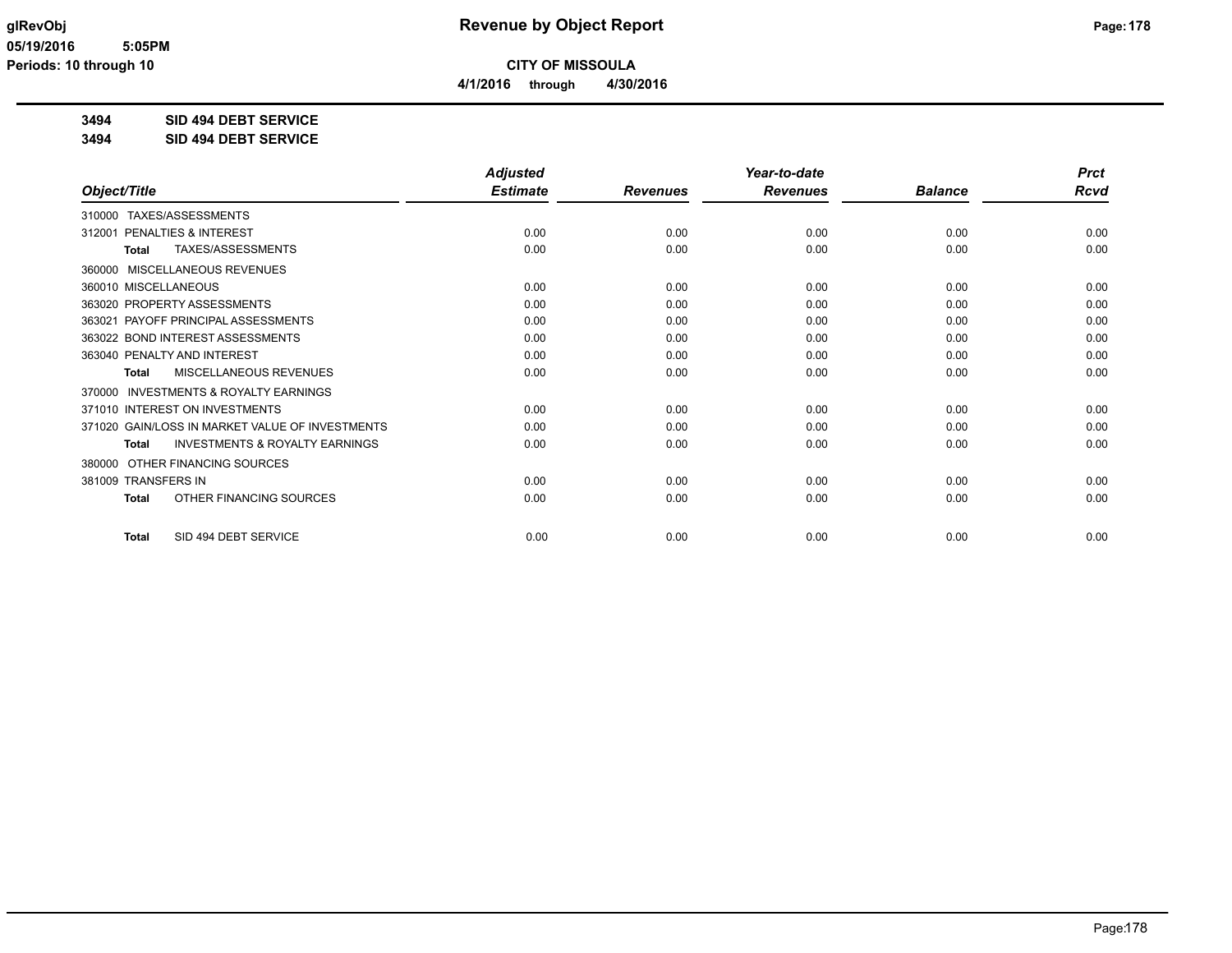#### **3494 SID 494 DEBT SERVICE**

|                                                           | <b>Adjusted</b> |                 | Year-to-date    |                | <b>Prct</b> |
|-----------------------------------------------------------|-----------------|-----------------|-----------------|----------------|-------------|
| Object/Title                                              | <b>Estimate</b> | <b>Revenues</b> | <b>Revenues</b> | <b>Balance</b> | Rcvd        |
| 310000 TAXES/ASSESSMENTS                                  |                 |                 |                 |                |             |
| PENALTIES & INTEREST<br>312001                            | 0.00            | 0.00            | 0.00            | 0.00           | 0.00        |
| TAXES/ASSESSMENTS<br><b>Total</b>                         | 0.00            | 0.00            | 0.00            | 0.00           | 0.00        |
| MISCELLANEOUS REVENUES<br>360000                          |                 |                 |                 |                |             |
| 360010 MISCELLANEOUS                                      | 0.00            | 0.00            | 0.00            | 0.00           | 0.00        |
| 363020 PROPERTY ASSESSMENTS                               | 0.00            | 0.00            | 0.00            | 0.00           | 0.00        |
| PAYOFF PRINCIPAL ASSESSMENTS<br>363021                    | 0.00            | 0.00            | 0.00            | 0.00           | 0.00        |
| 363022 BOND INTEREST ASSESSMENTS                          | 0.00            | 0.00            | 0.00            | 0.00           | 0.00        |
| 363040 PENALTY AND INTEREST                               | 0.00            | 0.00            | 0.00            | 0.00           | 0.00        |
| <b>MISCELLANEOUS REVENUES</b><br><b>Total</b>             | 0.00            | 0.00            | 0.00            | 0.00           | 0.00        |
| <b>INVESTMENTS &amp; ROYALTY EARNINGS</b><br>370000       |                 |                 |                 |                |             |
| 371010 INTEREST ON INVESTMENTS                            | 0.00            | 0.00            | 0.00            | 0.00           | 0.00        |
| 371020 GAIN/LOSS IN MARKET VALUE OF INVESTMENT            | 0.00            | 0.00            | 0.00            | 0.00           | 0.00        |
| <b>INVESTMENTS &amp; ROYALTY EARNINGS</b><br><b>Total</b> | 0.00            | 0.00            | 0.00            | 0.00           | 0.00        |
| OTHER FINANCING SOURCES<br>380000                         |                 |                 |                 |                |             |
| 381009 TRANSFERS IN                                       | 0.00            | 0.00            | 0.00            | 0.00           | 0.00        |
| OTHER FINANCING SOURCES<br><b>Total</b>                   | 0.00            | 0.00            | 0.00            | 0.00           | 0.00        |
| SID 494 DEBT SERVICE<br><b>Total</b>                      | 0.00            | 0.00            | 0.00            | 0.00           | 0.00        |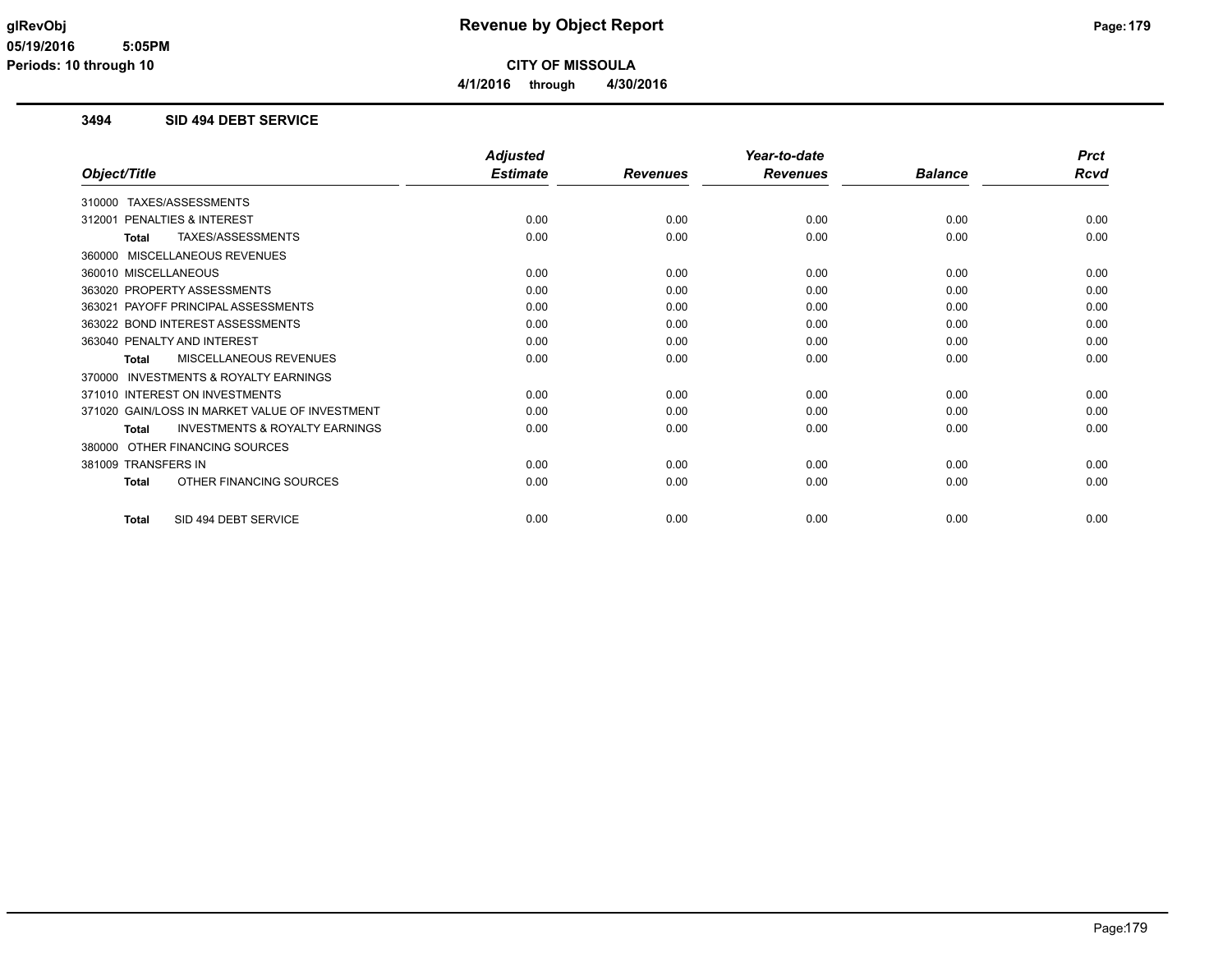**4/1/2016 through 4/30/2016**

**3495 SID 495 DEBT SERVICE FUND**

**3495 SID 495 DEBT SERVICE FUND**

|                                                     | <b>Adjusted</b> |                 | Year-to-date    |                | <b>Prct</b> |
|-----------------------------------------------------|-----------------|-----------------|-----------------|----------------|-------------|
| Object/Title                                        | <b>Estimate</b> | <b>Revenues</b> | <b>Revenues</b> | <b>Balance</b> | Rcvd        |
| 310000 TAXES/ASSESSMENTS                            |                 |                 |                 |                |             |
| PENALTIES & INTEREST<br>312001                      | 0.00            | 0.00            | 0.00            | 0.00           | 0.00        |
| TAXES/ASSESSMENTS<br><b>Total</b>                   | 0.00            | 0.00            | 0.00            | 0.00           | 0.00        |
| MISCELLANEOUS REVENUES<br>360000                    |                 |                 |                 |                |             |
| 360010 MISCELLANEOUS                                | 0.00            | 0.00            | 0.00            | 0.00           | 0.00        |
| 363020 PROPERTY ASSESSMENTS                         | 0.00            | 0.00            | 0.00            | 0.00           | 0.00        |
| PAYOFF PRINCIPAL ASSESSMENTS<br>363021              | 0.00            | 0.00            | 0.00            | 0.00           | 0.00        |
| 363022 BOND INTEREST ASSESSMENTS                    | 0.00            | 0.00            | 0.00            | 0.00           | 0.00        |
| 363040 PENALTY AND INTEREST                         | 0.00            | 0.00            | 0.00            | 0.00           | 0.00        |
| MISCELLANEOUS REVENUES<br><b>Total</b>              | 0.00            | 0.00            | 0.00            | 0.00           | 0.00        |
| <b>INVESTMENTS &amp; ROYALTY EARNINGS</b><br>370000 |                 |                 |                 |                |             |
| 371010 INTEREST ON INVESTMENTS                      | 0.00            | 0.00            | 0.00            | 0.00           | 0.00        |
| 371020 GAIN/LOSS IN MARKET VALUE OF INVESTMENTS     | 0.00            | 0.00            | 0.00            | 0.00           | 0.00        |
| <b>INVESTMENTS &amp; ROYALTY EARNINGS</b><br>Total  | 0.00            | 0.00            | 0.00            | 0.00           | 0.00        |
| OTHER FINANCING SOURCES<br>380000                   |                 |                 |                 |                |             |
| 381009 TRANSFERS IN                                 | 0.00            | 0.00            | 0.00            | 0.00           | 0.00        |
| OTHER FINANCING SOURCES<br><b>Total</b>             | 0.00            | 0.00            | 0.00            | 0.00           | 0.00        |
| SID 495 DEBT SERVICE FUND<br><b>Total</b>           | 0.00            | 0.00            | 0.00            | 0.00           | 0.00        |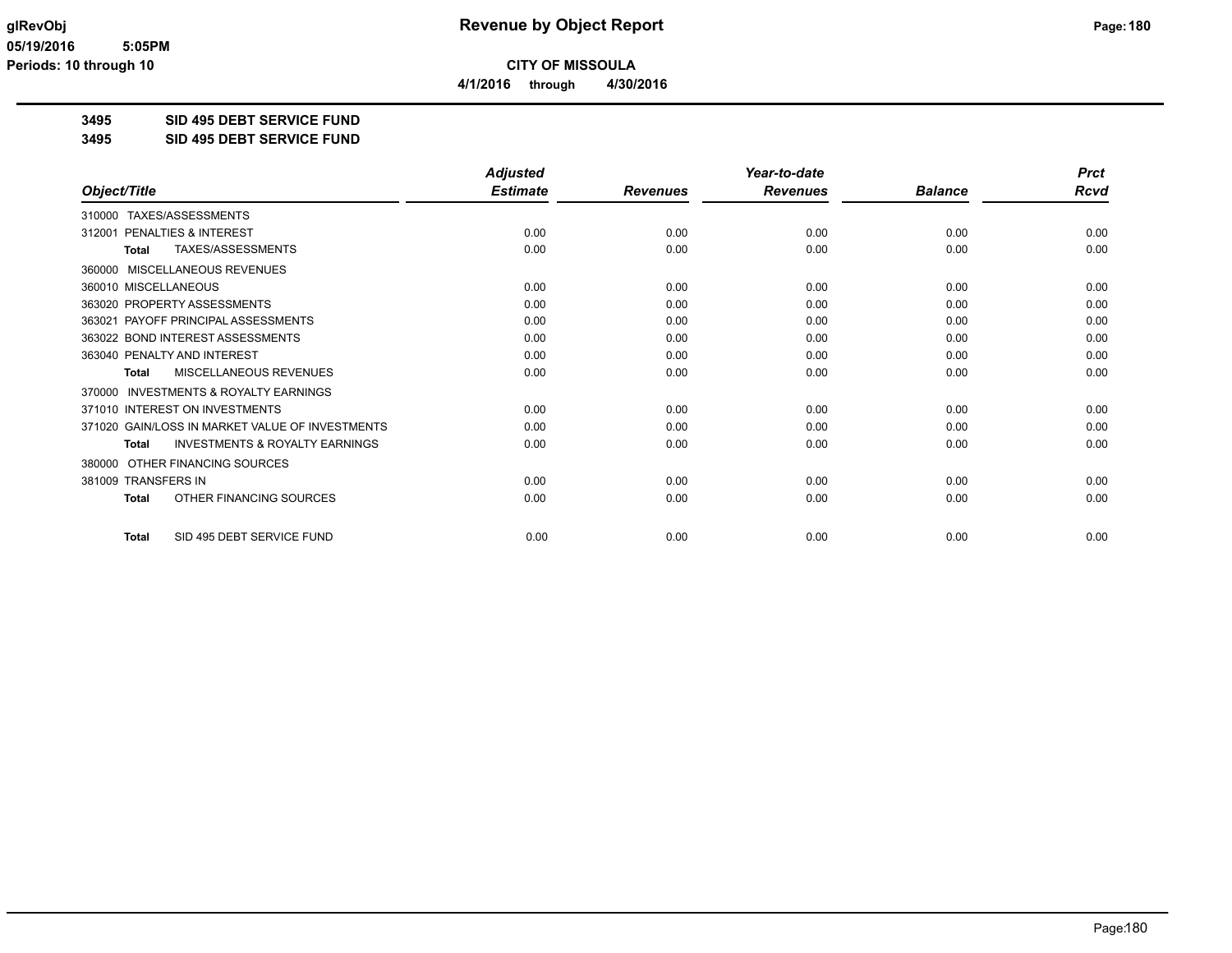# **3495 SID 495 DEBT SERVICE FUND**

|                                                           | <b>Adjusted</b> |                 | Year-to-date    |                | <b>Prct</b> |
|-----------------------------------------------------------|-----------------|-----------------|-----------------|----------------|-------------|
| Object/Title                                              | <b>Estimate</b> | <b>Revenues</b> | <b>Revenues</b> | <b>Balance</b> | Rcvd        |
| 310000 TAXES/ASSESSMENTS                                  |                 |                 |                 |                |             |
| PENALTIES & INTEREST<br>312001                            | 0.00            | 0.00            | 0.00            | 0.00           | 0.00        |
| TAXES/ASSESSMENTS<br><b>Total</b>                         | 0.00            | 0.00            | 0.00            | 0.00           | 0.00        |
| 360000 MISCELLANEOUS REVENUES                             |                 |                 |                 |                |             |
| 360010 MISCELLANEOUS                                      | 0.00            | 0.00            | 0.00            | 0.00           | 0.00        |
| 363020 PROPERTY ASSESSMENTS                               | 0.00            | 0.00            | 0.00            | 0.00           | 0.00        |
| 363021 PAYOFF PRINCIPAL ASSESSMENTS                       | 0.00            | 0.00            | 0.00            | 0.00           | 0.00        |
| 363022 BOND INTEREST ASSESSMENTS                          | 0.00            | 0.00            | 0.00            | 0.00           | 0.00        |
| 363040 PENALTY AND INTEREST                               | 0.00            | 0.00            | 0.00            | 0.00           | 0.00        |
| MISCELLANEOUS REVENUES<br>Total                           | 0.00            | 0.00            | 0.00            | 0.00           | 0.00        |
| 370000 INVESTMENTS & ROYALTY EARNINGS                     |                 |                 |                 |                |             |
| 371010 INTEREST ON INVESTMENTS                            | 0.00            | 0.00            | 0.00            | 0.00           | 0.00        |
| 371020 GAIN/LOSS IN MARKET VALUE OF INVESTMENT            | 0.00            | 0.00            | 0.00            | 0.00           | 0.00        |
| <b>INVESTMENTS &amp; ROYALTY EARNINGS</b><br><b>Total</b> | 0.00            | 0.00            | 0.00            | 0.00           | 0.00        |
| 380000 OTHER FINANCING SOURCES                            |                 |                 |                 |                |             |
| 381009 TRANSFERS IN                                       | 0.00            | 0.00            | 0.00            | 0.00           | 0.00        |
| OTHER FINANCING SOURCES<br><b>Total</b>                   | 0.00            | 0.00            | 0.00            | 0.00           | 0.00        |
| SID 495 DEBT SERVICE FUND<br><b>Total</b>                 | 0.00            | 0.00            | 0.00            | 0.00           | 0.00        |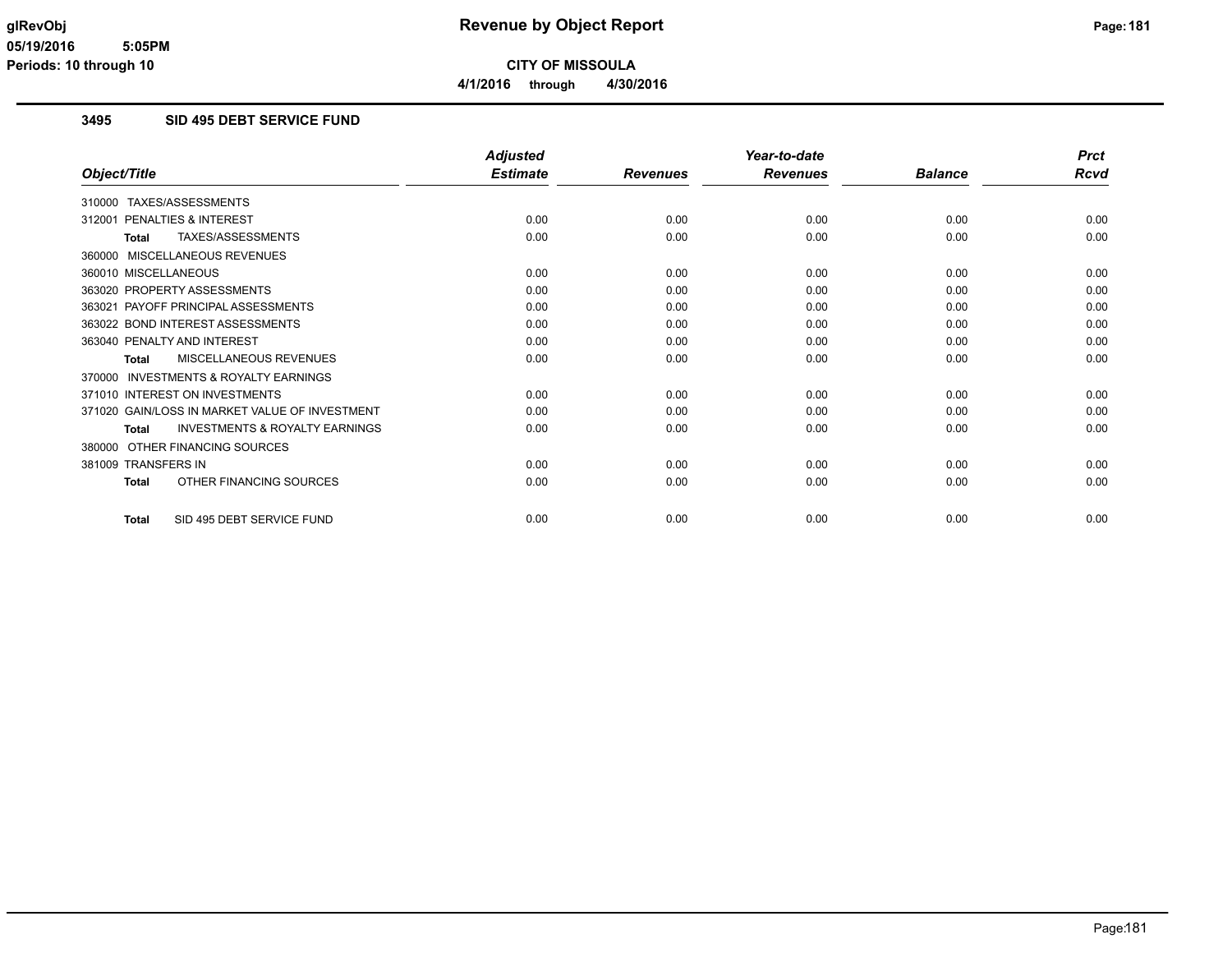**4/1/2016 through 4/30/2016**

**3496 SID 496 DEBT SERVICE FUND**

**3496 SID 496 DEBT SERVICE FUND**

|                                                           | <b>Adjusted</b> |                 | Year-to-date    |                | <b>Prct</b> |
|-----------------------------------------------------------|-----------------|-----------------|-----------------|----------------|-------------|
| Object/Title                                              | <b>Estimate</b> | <b>Revenues</b> | <b>Revenues</b> | <b>Balance</b> | <b>Rcvd</b> |
| 310000 TAXES/ASSESSMENTS                                  |                 |                 |                 |                |             |
| 312001 PENALTIES & INTEREST                               | 0.00            | 0.00            | 0.00            | 0.00           | 0.00        |
| TAXES/ASSESSMENTS<br><b>Total</b>                         | 0.00            | 0.00            | 0.00            | 0.00           | 0.00        |
| 360000 MISCELLANEOUS REVENUES                             |                 |                 |                 |                |             |
| 360010 MISCELLANEOUS                                      | 0.00            | 0.00            | 0.00            | 0.00           | 0.00        |
| 363020 PROPERTY ASSESSMENTS                               | 0.00            | 0.00            | 0.00            | 0.00           | 0.00        |
| 363021 PAYOFF PRINCIPAL ASSESSMENTS                       | 0.00            | 0.00            | 0.00            | 0.00           | 0.00        |
| 363022 BOND INTEREST ASSESSMENTS                          | 0.00            | 0.00            | 0.00            | 0.00           | 0.00        |
| 363040 PENALTY AND INTEREST                               | 0.00            | 0.00            | 0.00            | 0.00           | 0.00        |
| MISCELLANEOUS REVENUES<br><b>Total</b>                    | 0.00            | 0.00            | 0.00            | 0.00           | 0.00        |
| <b>INVESTMENTS &amp; ROYALTY EARNINGS</b><br>370000       |                 |                 |                 |                |             |
| 371010 INTEREST ON INVESTMENTS                            | 0.00            | 0.00            | 0.00            | 0.00           | 0.00        |
| 371020 GAIN/LOSS IN MARKET VALUE OF INVESTMENTS           | 0.00            | 0.00            | 0.00            | 0.00           | 0.00        |
| <b>INVESTMENTS &amp; ROYALTY EARNINGS</b><br><b>Total</b> | 0.00            | 0.00            | 0.00            | 0.00           | 0.00        |
| OTHER FINANCING SOURCES<br>380000                         |                 |                 |                 |                |             |
| 381009 TRANSFERS IN                                       | 0.00            | 0.00            | 0.00            | 0.00           | 0.00        |
| OTHER FINANCING SOURCES<br><b>Total</b>                   | 0.00            | 0.00            | 0.00            | 0.00           | 0.00        |
| SID 496 DEBT SERVICE FUND<br><b>Total</b>                 | 0.00            | 0.00            | 0.00            | 0.00           | 0.00        |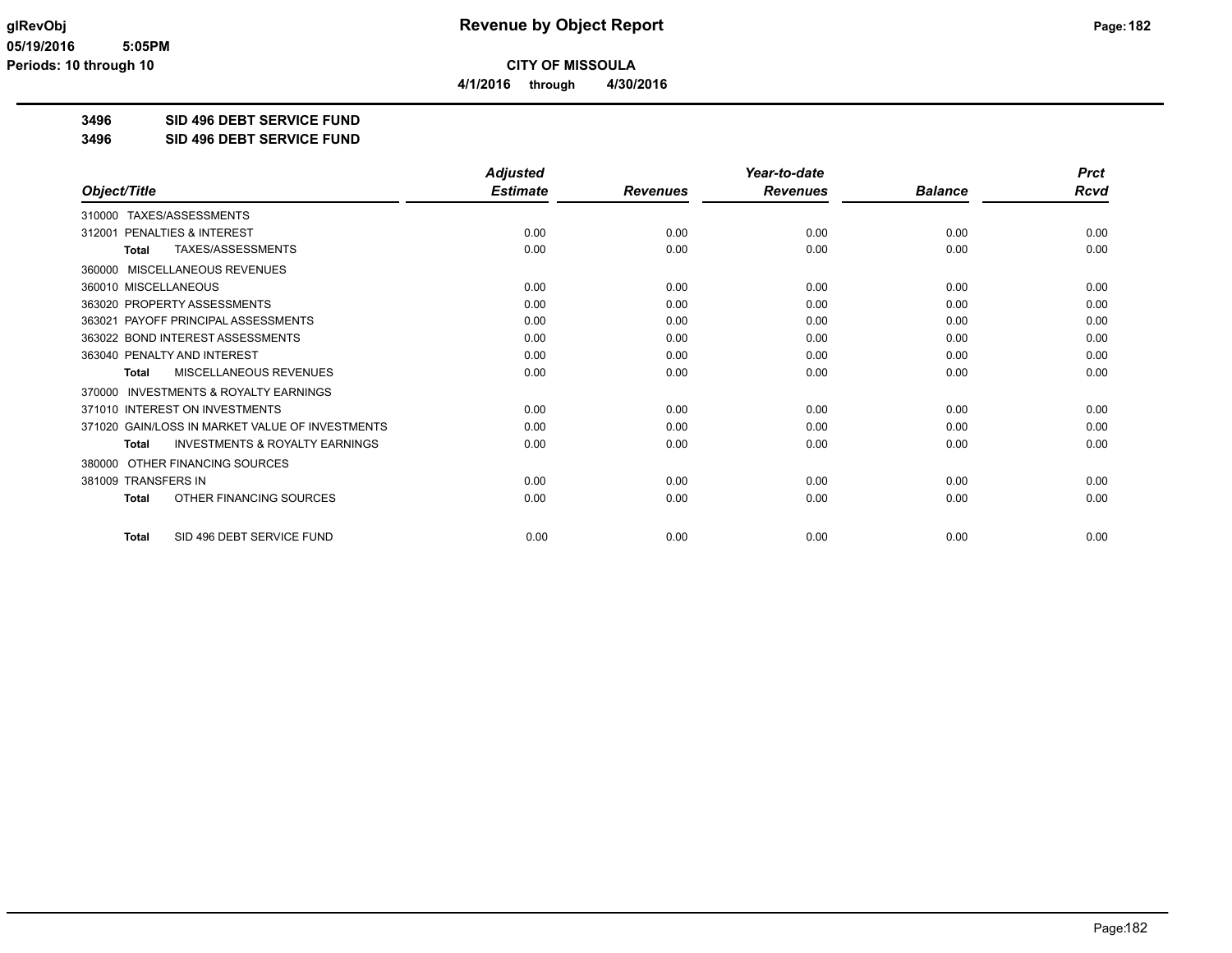**4/1/2016 through 4/30/2016**

# **3496 SID 496 DEBT SERVICE FUND**

|                                                           | <b>Adjusted</b> |                 | Year-to-date    |                | <b>Prct</b> |
|-----------------------------------------------------------|-----------------|-----------------|-----------------|----------------|-------------|
| Object/Title                                              | <b>Estimate</b> | <b>Revenues</b> | <b>Revenues</b> | <b>Balance</b> | <b>Rcvd</b> |
| 310000 TAXES/ASSESSMENTS                                  |                 |                 |                 |                |             |
| <b>PENALTIES &amp; INTEREST</b><br>312001                 | 0.00            | 0.00            | 0.00            | 0.00           | 0.00        |
| TAXES/ASSESSMENTS<br><b>Total</b>                         | 0.00            | 0.00            | 0.00            | 0.00           | 0.00        |
| 360000 MISCELLANEOUS REVENUES                             |                 |                 |                 |                |             |
| 360010 MISCELLANEOUS                                      | 0.00            | 0.00            | 0.00            | 0.00           | 0.00        |
| 363020 PROPERTY ASSESSMENTS                               | 0.00            | 0.00            | 0.00            | 0.00           | 0.00        |
| 363021 PAYOFF PRINCIPAL ASSESSMENTS                       | 0.00            | 0.00            | 0.00            | 0.00           | 0.00        |
| 363022 BOND INTEREST ASSESSMENTS                          | 0.00            | 0.00            | 0.00            | 0.00           | 0.00        |
| 363040 PENALTY AND INTEREST                               | 0.00            | 0.00            | 0.00            | 0.00           | 0.00        |
| <b>MISCELLANEOUS REVENUES</b><br><b>Total</b>             | 0.00            | 0.00            | 0.00            | 0.00           | 0.00        |
| 370000 INVESTMENTS & ROYALTY EARNINGS                     |                 |                 |                 |                |             |
| 371010 INTEREST ON INVESTMENTS                            | 0.00            | 0.00            | 0.00            | 0.00           | 0.00        |
| 371020 GAIN/LOSS IN MARKET VALUE OF INVESTMENT            | 0.00            | 0.00            | 0.00            | 0.00           | 0.00        |
| <b>INVESTMENTS &amp; ROYALTY EARNINGS</b><br><b>Total</b> | 0.00            | 0.00            | 0.00            | 0.00           | 0.00        |
| 380000 OTHER FINANCING SOURCES                            |                 |                 |                 |                |             |
| 381009 TRANSFERS IN                                       | 0.00            | 0.00            | 0.00            | 0.00           | 0.00        |
| OTHER FINANCING SOURCES<br><b>Total</b>                   | 0.00            | 0.00            | 0.00            | 0.00           | 0.00        |
| SID 496 DEBT SERVICE FUND<br><b>Total</b>                 | 0.00            | 0.00            | 0.00            | 0.00           | 0.00        |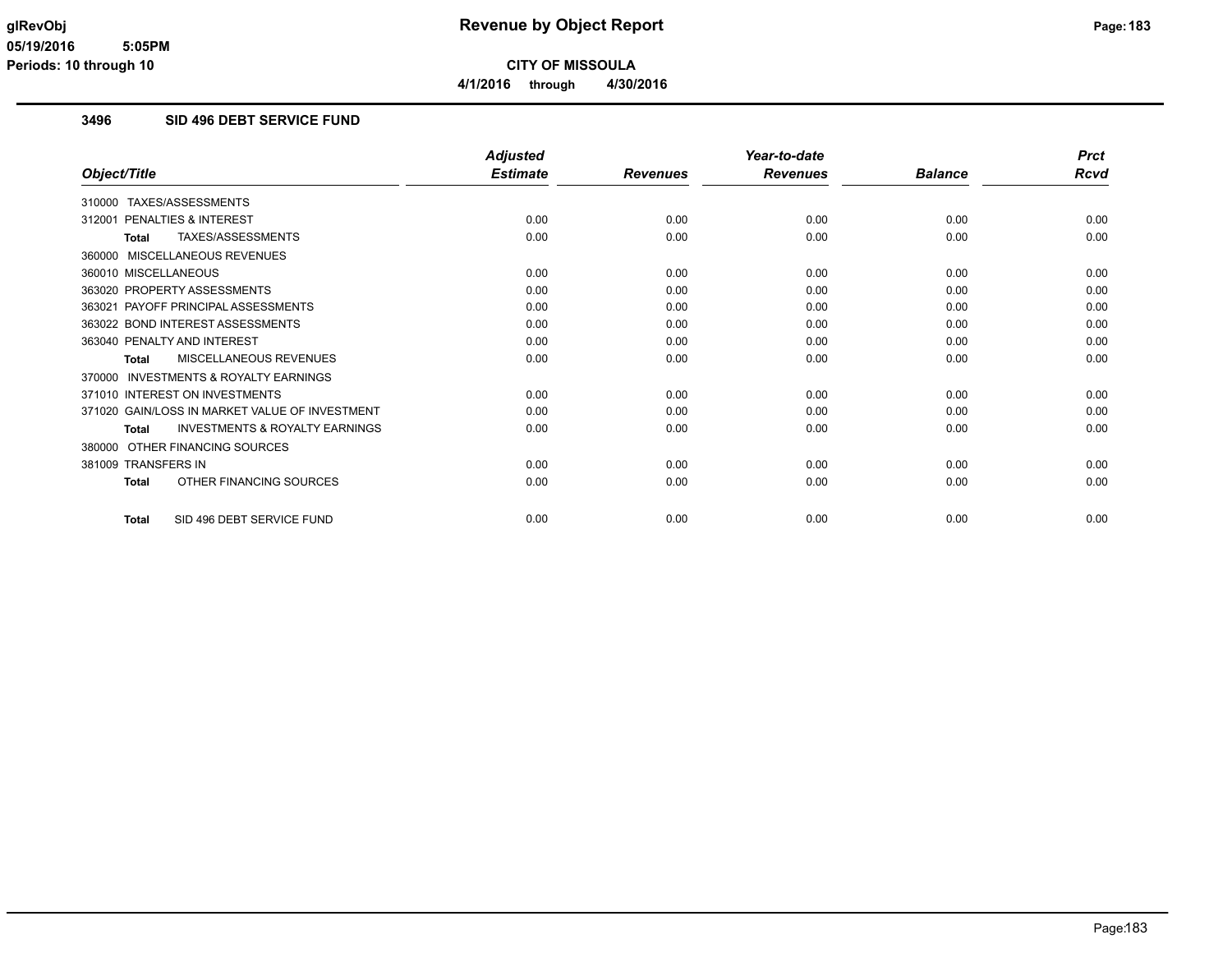**4/1/2016 through 4/30/2016**

**3497 SID 497 DEBT SERVICE FUND**

**3497 SID 497 DEBT SERVICE FUND**

|                                                           | <b>Adjusted</b> |                 | Year-to-date    |                | <b>Prct</b> |
|-----------------------------------------------------------|-----------------|-----------------|-----------------|----------------|-------------|
| Object/Title                                              | <b>Estimate</b> | <b>Revenues</b> | <b>Revenues</b> | <b>Balance</b> | Rcvd        |
| 310000 TAXES/ASSESSMENTS                                  |                 |                 |                 |                |             |
| <b>PENALTIES &amp; INTEREST</b><br>312001                 | 0.00            | 0.00            | 0.00            | 0.00           | 0.00        |
| TAXES/ASSESSMENTS<br><b>Total</b>                         | 0.00            | 0.00            | 0.00            | 0.00           | 0.00        |
| 360000 MISCELLANEOUS REVENUES                             |                 |                 |                 |                |             |
| 360010 MISCELLANEOUS                                      | 0.00            | 0.00            | 0.00            | 0.00           | 0.00        |
| 363020 PROPERTY ASSESSMENTS                               | 0.00            | 0.00            | 0.00            | 0.00           | 0.00        |
| 363021 PAYOFF PRINCIPAL ASSESSMENTS                       | 0.00            | 0.00            | 0.00            | 0.00           | 0.00        |
| 363022 BOND INTEREST ASSESSMENTS                          | 0.00            | 0.00            | 0.00            | 0.00           | 0.00        |
| 363040 PENALTY AND INTEREST                               | 0.00            | 0.00            | 0.00            | 0.00           | 0.00        |
| MISCELLANEOUS REVENUES<br><b>Total</b>                    | 0.00            | 0.00            | 0.00            | 0.00           | 0.00        |
| 370000 INVESTMENTS & ROYALTY EARNINGS                     |                 |                 |                 |                |             |
| 371010 INTEREST ON INVESTMENTS                            | 0.00            | 0.00            | 0.00            | 0.00           | 0.00        |
| 371020 GAIN/LOSS IN MARKET VALUE OF INVESTMENTS           | 0.00            | 0.00            | 0.00            | 0.00           | 0.00        |
| <b>INVESTMENTS &amp; ROYALTY EARNINGS</b><br><b>Total</b> | 0.00            | 0.00            | 0.00            | 0.00           | 0.00        |
| SID 497 DEBT SERVICE FUND<br><b>Total</b>                 | 0.00            | 0.00            | 0.00            | 0.00           | 0.00        |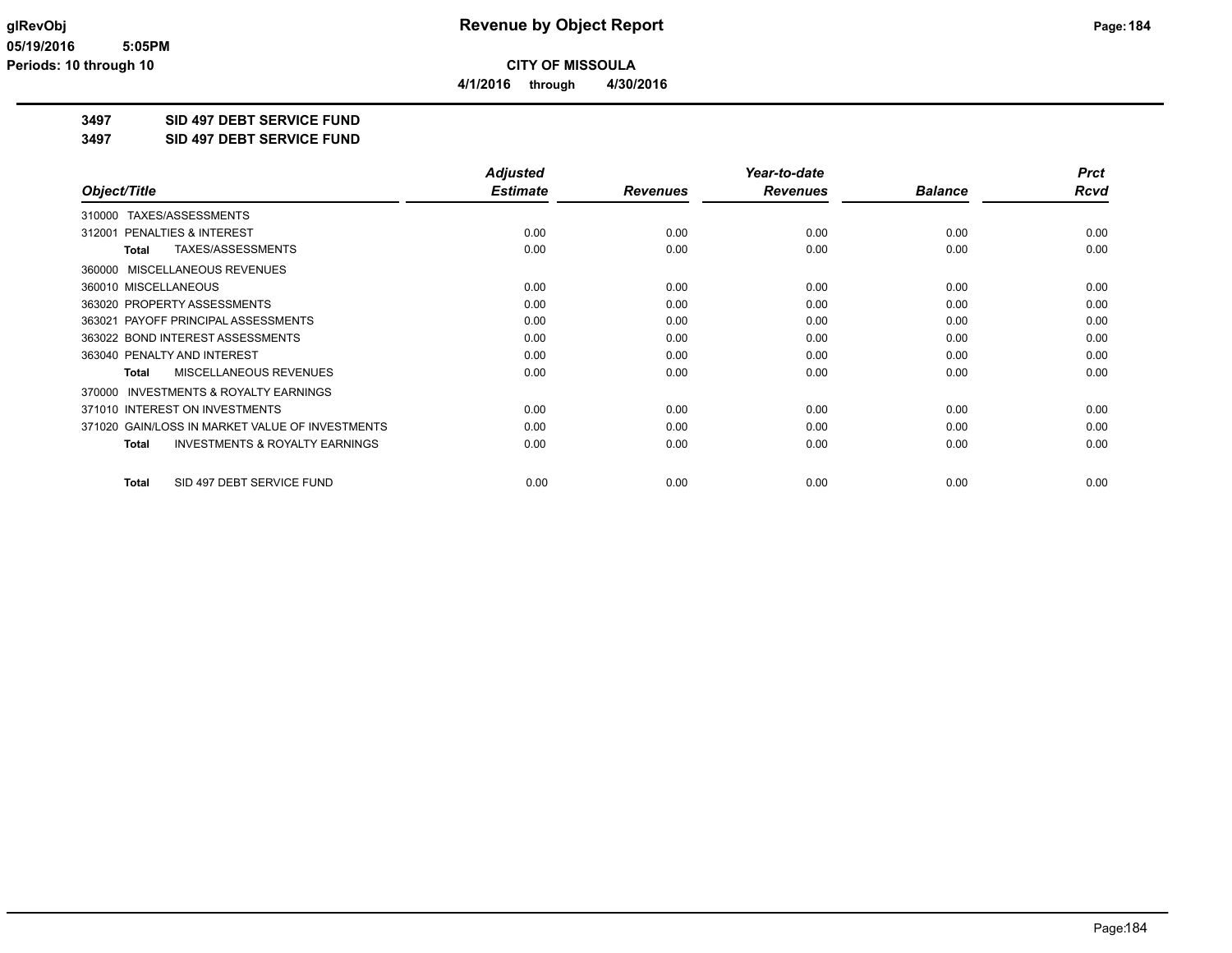# **3497 SID 497 DEBT SERVICE FUND**

|                                                           | <b>Adjusted</b> |                 | Year-to-date    |                | <b>Prct</b> |
|-----------------------------------------------------------|-----------------|-----------------|-----------------|----------------|-------------|
| Object/Title                                              | <b>Estimate</b> | <b>Revenues</b> | <b>Revenues</b> | <b>Balance</b> | Rcvd        |
| 310000 TAXES/ASSESSMENTS                                  |                 |                 |                 |                |             |
| <b>PENALTIES &amp; INTEREST</b><br>312001                 | 0.00            | 0.00            | 0.00            | 0.00           | 0.00        |
| TAXES/ASSESSMENTS<br>Total                                | 0.00            | 0.00            | 0.00            | 0.00           | 0.00        |
| 360000 MISCELLANEOUS REVENUES                             |                 |                 |                 |                |             |
| 360010 MISCELLANEOUS                                      | 0.00            | 0.00            | 0.00            | 0.00           | 0.00        |
| 363020 PROPERTY ASSESSMENTS                               | 0.00            | 0.00            | 0.00            | 0.00           | 0.00        |
| 363021 PAYOFF PRINCIPAL ASSESSMENTS                       | 0.00            | 0.00            | 0.00            | 0.00           | 0.00        |
| 363022 BOND INTEREST ASSESSMENTS                          | 0.00            | 0.00            | 0.00            | 0.00           | 0.00        |
| 363040 PENALTY AND INTEREST                               | 0.00            | 0.00            | 0.00            | 0.00           | 0.00        |
| MISCELLANEOUS REVENUES<br>Total                           | 0.00            | 0.00            | 0.00            | 0.00           | 0.00        |
| INVESTMENTS & ROYALTY EARNINGS<br>370000                  |                 |                 |                 |                |             |
| 371010 INTEREST ON INVESTMENTS                            | 0.00            | 0.00            | 0.00            | 0.00           | 0.00        |
| 371020 GAIN/LOSS IN MARKET VALUE OF INVESTMENT            | 0.00            | 0.00            | 0.00            | 0.00           | 0.00        |
| <b>INVESTMENTS &amp; ROYALTY EARNINGS</b><br><b>Total</b> | 0.00            | 0.00            | 0.00            | 0.00           | 0.00        |
| SID 497 DEBT SERVICE FUND<br><b>Total</b>                 | 0.00            | 0.00            | 0.00            | 0.00           | 0.00        |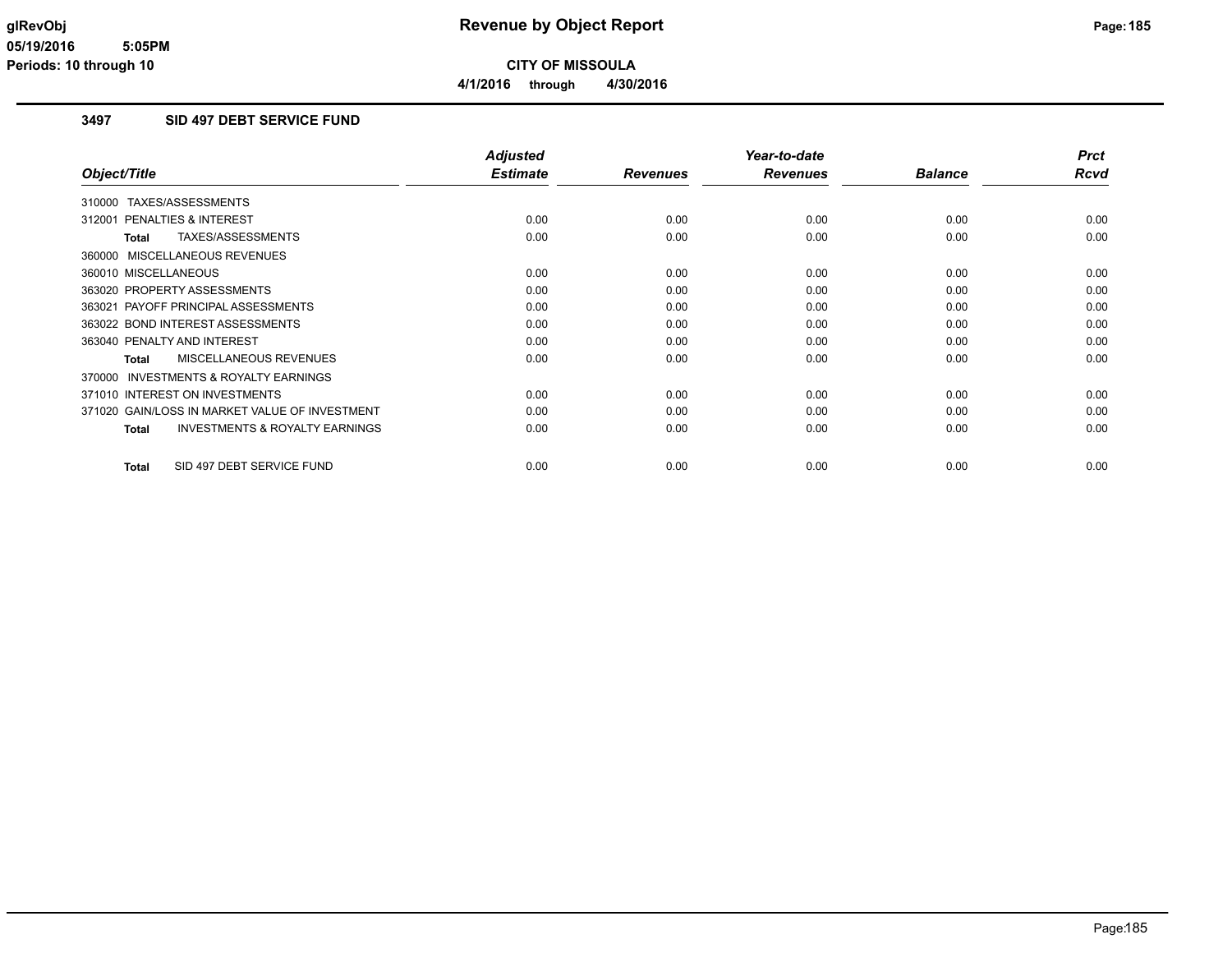**4/1/2016 through 4/30/2016**

**3498 SID 498 DEBT SERVICE FUND**

**3498 SID 498 DEBT SERVICE FUND**

|                                                           | <b>Adjusted</b> |                 | Year-to-date    |                | <b>Prct</b> |
|-----------------------------------------------------------|-----------------|-----------------|-----------------|----------------|-------------|
| Object/Title                                              | <b>Estimate</b> | <b>Revenues</b> | <b>Revenues</b> | <b>Balance</b> | Rcvd        |
| 310000 TAXES/ASSESSMENTS                                  |                 |                 |                 |                |             |
| PENALTIES & INTEREST<br>312001                            | 0.00            | 0.00            | 0.00            | 0.00           | 0.00        |
| TAXES/ASSESSMENTS<br><b>Total</b>                         | 0.00            | 0.00            | 0.00            | 0.00           | 0.00        |
| 360000 MISCELLANEOUS REVENUES                             |                 |                 |                 |                |             |
| 360010 MISCELLANEOUS                                      | 0.00            | 0.00            | 0.00            | 0.00           | 0.00        |
| 363020 PROPERTY ASSESSMENTS                               | 0.00            | 0.00            | 0.00            | 0.00           | 0.00        |
| 363021 PAYOFF PRINCIPAL ASSESSMENTS                       | 0.00            | 0.00            | 0.00            | 0.00           | 0.00        |
| 363022 BOND INTEREST ASSESSMENTS                          | 0.00            | 0.00            | 0.00            | 0.00           | 0.00        |
| 363040 PENALTY AND INTEREST                               | 0.00            | 0.00            | 0.00            | 0.00           | 0.00        |
| <b>MISCELLANEOUS REVENUES</b><br><b>Total</b>             | 0.00            | 0.00            | 0.00            | 0.00           | 0.00        |
| 370000 INVESTMENTS & ROYALTY EARNINGS                     |                 |                 |                 |                |             |
| 371010 INTEREST ON INVESTMENTS                            | 0.00            | 0.00            | 0.00            | 0.00           | 0.00        |
| 371020 GAIN/LOSS IN MARKET VALUE OF INVESTMENTS           | 0.00            | 0.00            | 0.00            | 0.00           | 0.00        |
| 371500 INTEREST ON INTERFUND LOAN                         | 0.00            | 0.00            | 0.00            | 0.00           | 0.00        |
| <b>INVESTMENTS &amp; ROYALTY EARNINGS</b><br><b>Total</b> | 0.00            | 0.00            | 0.00            | 0.00           | 0.00        |
| OTHER FINANCING SOURCES<br>380000                         |                 |                 |                 |                |             |
| 381009 TRANSFERS IN                                       | 0.00            | 0.00            | 0.00            | 0.00           | 0.00        |
| OTHER FINANCING SOURCES<br><b>Total</b>                   | 0.00            | 0.00            | 0.00            | 0.00           | 0.00        |
| SID 498 DEBT SERVICE FUND<br><b>Total</b>                 | 0.00            | 0.00            | 0.00            | 0.00           | 0.00        |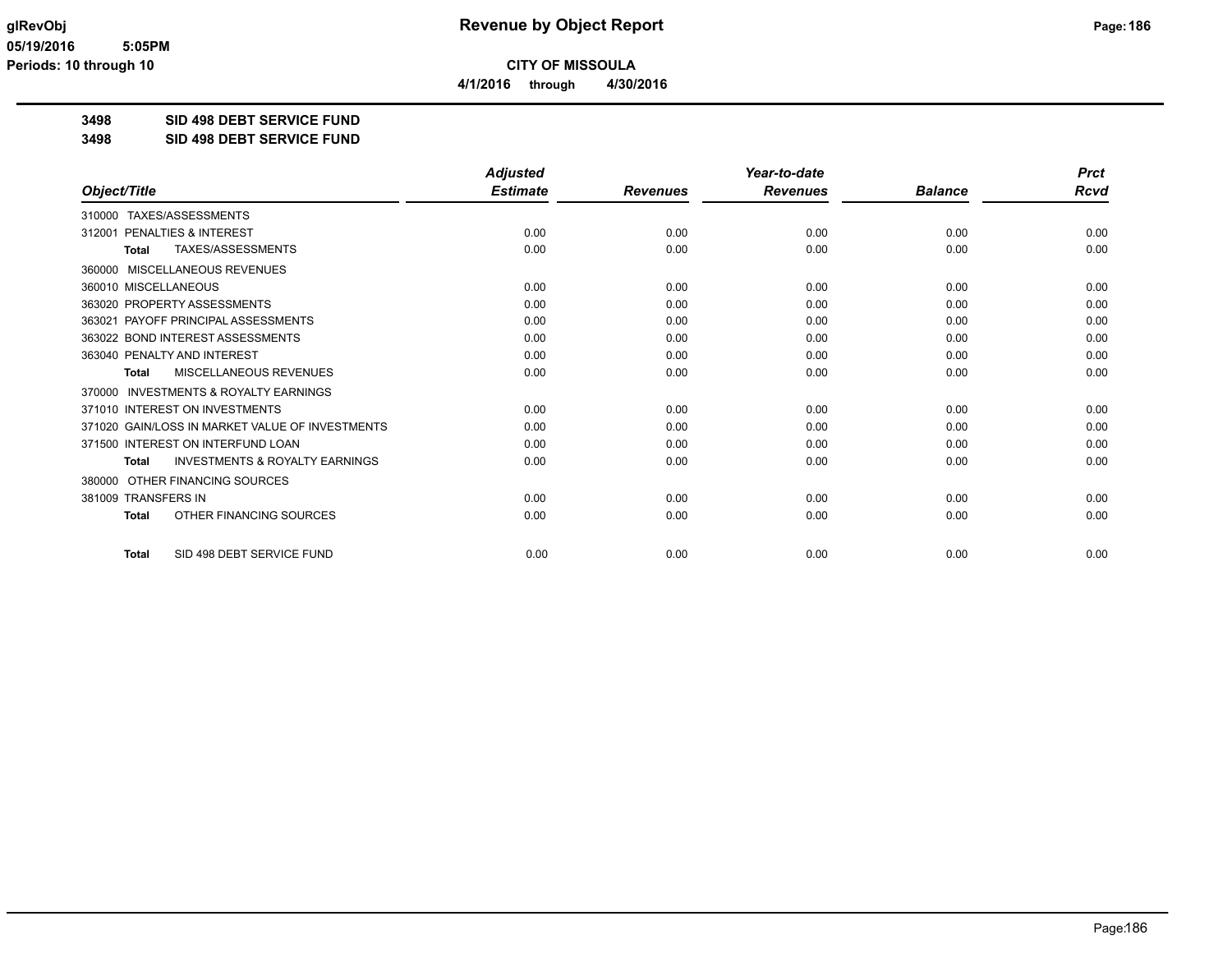# **3498 SID 498 DEBT SERVICE FUND**

|                                                           | <b>Adjusted</b> |                 | Year-to-date    |                | <b>Prct</b> |
|-----------------------------------------------------------|-----------------|-----------------|-----------------|----------------|-------------|
| Object/Title                                              | <b>Estimate</b> | <b>Revenues</b> | <b>Revenues</b> | <b>Balance</b> | <b>Rcvd</b> |
| 310000 TAXES/ASSESSMENTS                                  |                 |                 |                 |                |             |
| 312001 PENALTIES & INTEREST                               | 0.00            | 0.00            | 0.00            | 0.00           | 0.00        |
| TAXES/ASSESSMENTS<br>Total                                | 0.00            | 0.00            | 0.00            | 0.00           | 0.00        |
| 360000 MISCELLANEOUS REVENUES                             |                 |                 |                 |                |             |
| 360010 MISCELLANEOUS                                      | 0.00            | 0.00            | 0.00            | 0.00           | 0.00        |
| 363020 PROPERTY ASSESSMENTS                               | 0.00            | 0.00            | 0.00            | 0.00           | 0.00        |
| 363021 PAYOFF PRINCIPAL ASSESSMENTS                       | 0.00            | 0.00            | 0.00            | 0.00           | 0.00        |
| 363022 BOND INTEREST ASSESSMENTS                          | 0.00            | 0.00            | 0.00            | 0.00           | 0.00        |
| 363040 PENALTY AND INTEREST                               | 0.00            | 0.00            | 0.00            | 0.00           | 0.00        |
| <b>MISCELLANEOUS REVENUES</b><br><b>Total</b>             | 0.00            | 0.00            | 0.00            | 0.00           | 0.00        |
| 370000 INVESTMENTS & ROYALTY EARNINGS                     |                 |                 |                 |                |             |
| 371010 INTEREST ON INVESTMENTS                            | 0.00            | 0.00            | 0.00            | 0.00           | 0.00        |
| 371020 GAIN/LOSS IN MARKET VALUE OF INVESTMENT            | 0.00            | 0.00            | 0.00            | 0.00           | 0.00        |
| 371500 INTEREST ON INTERFUND LOAN                         | 0.00            | 0.00            | 0.00            | 0.00           | 0.00        |
| <b>INVESTMENTS &amp; ROYALTY EARNINGS</b><br><b>Total</b> | 0.00            | 0.00            | 0.00            | 0.00           | 0.00        |
| 380000 OTHER FINANCING SOURCES                            |                 |                 |                 |                |             |
| 381009 TRANSFERS IN                                       | 0.00            | 0.00            | 0.00            | 0.00           | 0.00        |
| OTHER FINANCING SOURCES<br><b>Total</b>                   | 0.00            | 0.00            | 0.00            | 0.00           | 0.00        |
| SID 498 DEBT SERVICE FUND<br><b>Total</b>                 | 0.00            | 0.00            | 0.00            | 0.00           | 0.00        |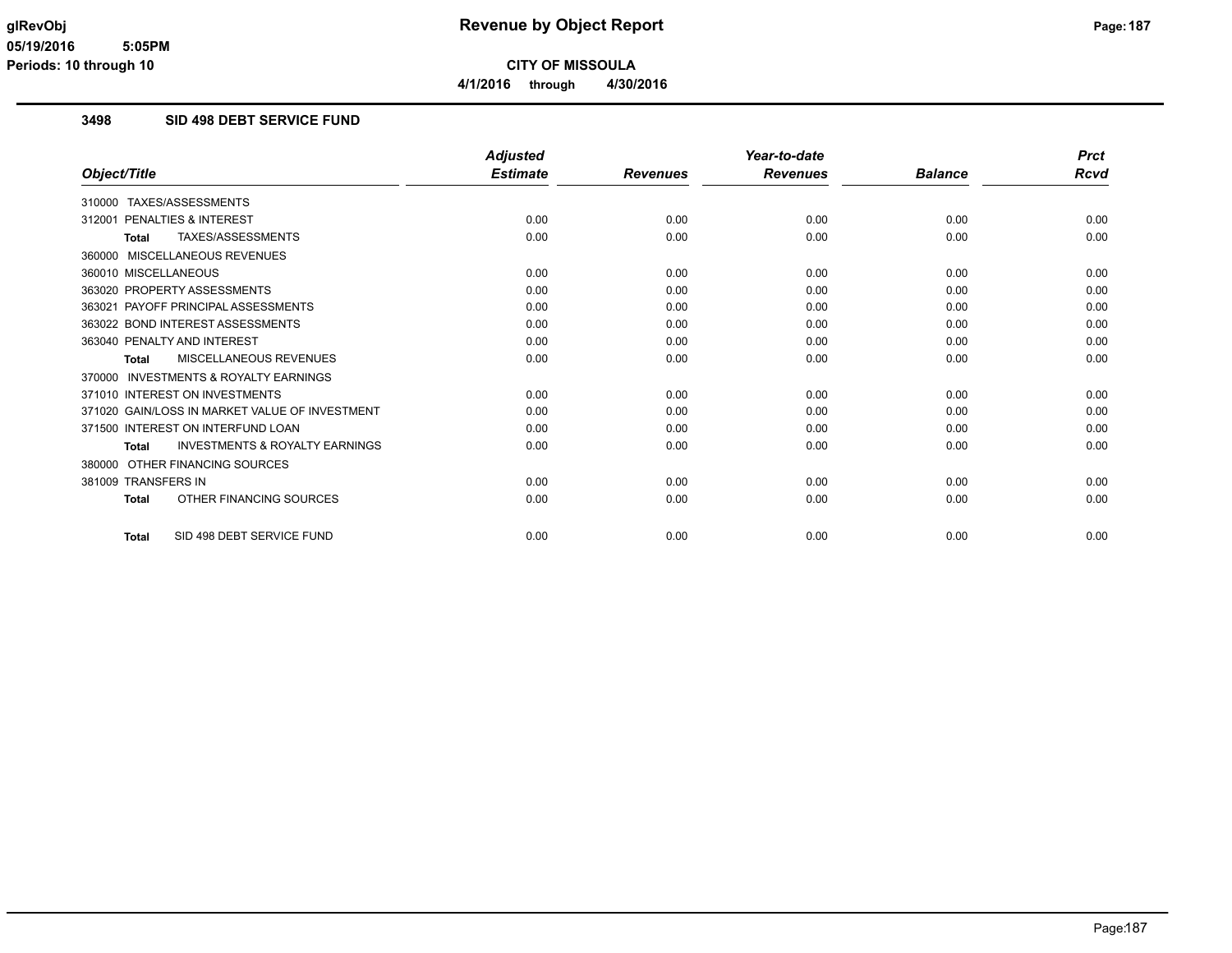**4/1/2016 through 4/30/2016**

**3500 SID 500 DEBT SERVICE FUND**

**3500 SID 500 DEBT SERVICE FUND**

|                                                           | <b>Adjusted</b> |                 | Year-to-date    |                | <b>Prct</b> |
|-----------------------------------------------------------|-----------------|-----------------|-----------------|----------------|-------------|
| Object/Title                                              | <b>Estimate</b> | <b>Revenues</b> | <b>Revenues</b> | <b>Balance</b> | <b>Rcvd</b> |
| TAXES/ASSESSMENTS<br>310000                               |                 |                 |                 |                |             |
| PENALTIES & INTEREST<br>312001                            | 0.00            | 0.00            | 0.00            | 0.00           | 0.00        |
| TAXES/ASSESSMENTS<br><b>Total</b>                         | 0.00            | 0.00            | 0.00            | 0.00           | 0.00        |
| 360000 MISCELLANEOUS REVENUES                             |                 |                 |                 |                |             |
| 360010 MISCELLANEOUS                                      | 0.00            | 0.00            | 0.00            | 0.00           | 0.00        |
| 363020 PROPERTY ASSESSMENTS                               | 0.00            | 0.00            | 0.00            | 0.00           | 0.00        |
| PAYOFF PRINCIPAL ASSESSMENTS<br>363021                    | 0.00            | 0.00            | 0.00            | 0.00           | 0.00        |
| 363022 BOND INTEREST ASSESSMENTS                          | 0.00            | 0.00            | 0.00            | 0.00           | 0.00        |
| 363040 PENALTY AND INTEREST                               | 0.00            | 0.00            | 0.00            | 0.00           | 0.00        |
| MISCELLANEOUS REVENUES<br><b>Total</b>                    | 0.00            | 0.00            | 0.00            | 0.00           | 0.00        |
| 370000 INVESTMENTS & ROYALTY EARNINGS                     |                 |                 |                 |                |             |
| 371010 INTEREST ON INVESTMENTS                            | 0.00            | 0.00            | 0.00            | 0.00           | 0.00        |
| 371020 GAIN/LOSS IN MARKET VALUE OF INVESTMENTS           | 0.00            | 0.00            | 0.00            | 0.00           | 0.00        |
| <b>INVESTMENTS &amp; ROYALTY EARNINGS</b><br><b>Total</b> | 0.00            | 0.00            | 0.00            | 0.00           | 0.00        |
| SID 500 DEBT SERVICE FUND<br><b>Total</b>                 | 0.00            | 0.00            | 0.00            | 0.00           | 0.00        |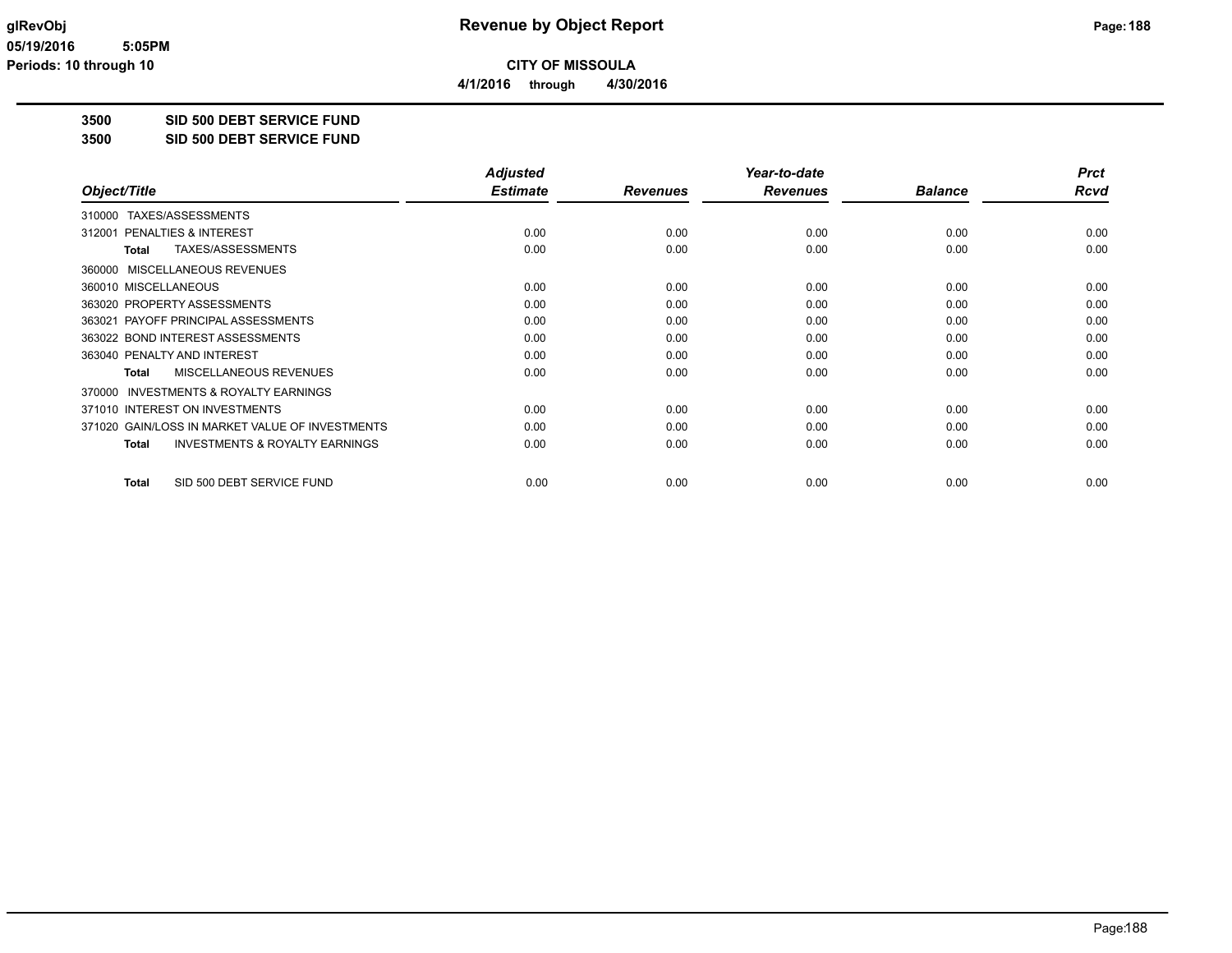**4/1/2016 through 4/30/2016**

## **3500 SID 500 DEBT SERVICE FUND**

|                                                           | <b>Adjusted</b> |                 | Year-to-date    |                | <b>Prct</b> |
|-----------------------------------------------------------|-----------------|-----------------|-----------------|----------------|-------------|
| Object/Title                                              | <b>Estimate</b> | <b>Revenues</b> | <b>Revenues</b> | <b>Balance</b> | Rcvd        |
| 310000 TAXES/ASSESSMENTS                                  |                 |                 |                 |                |             |
| <b>PENALTIES &amp; INTEREST</b><br>312001                 | 0.00            | 0.00            | 0.00            | 0.00           | 0.00        |
| TAXES/ASSESSMENTS<br>Total                                | 0.00            | 0.00            | 0.00            | 0.00           | 0.00        |
| 360000 MISCELLANEOUS REVENUES                             |                 |                 |                 |                |             |
| 360010 MISCELLANEOUS                                      | 0.00            | 0.00            | 0.00            | 0.00           | 0.00        |
| 363020 PROPERTY ASSESSMENTS                               | 0.00            | 0.00            | 0.00            | 0.00           | 0.00        |
| 363021 PAYOFF PRINCIPAL ASSESSMENTS                       | 0.00            | 0.00            | 0.00            | 0.00           | 0.00        |
| 363022 BOND INTEREST ASSESSMENTS                          | 0.00            | 0.00            | 0.00            | 0.00           | 0.00        |
| 363040 PENALTY AND INTEREST                               | 0.00            | 0.00            | 0.00            | 0.00           | 0.00        |
| MISCELLANEOUS REVENUES<br>Total                           | 0.00            | 0.00            | 0.00            | 0.00           | 0.00        |
| INVESTMENTS & ROYALTY EARNINGS<br>370000                  |                 |                 |                 |                |             |
| 371010 INTEREST ON INVESTMENTS                            | 0.00            | 0.00            | 0.00            | 0.00           | 0.00        |
| 371020 GAIN/LOSS IN MARKET VALUE OF INVESTMENT            | 0.00            | 0.00            | 0.00            | 0.00           | 0.00        |
| <b>INVESTMENTS &amp; ROYALTY EARNINGS</b><br><b>Total</b> | 0.00            | 0.00            | 0.00            | 0.00           | 0.00        |
| SID 500 DEBT SERVICE FUND<br><b>Total</b>                 | 0.00            | 0.00            | 0.00            | 0.00           | 0.00        |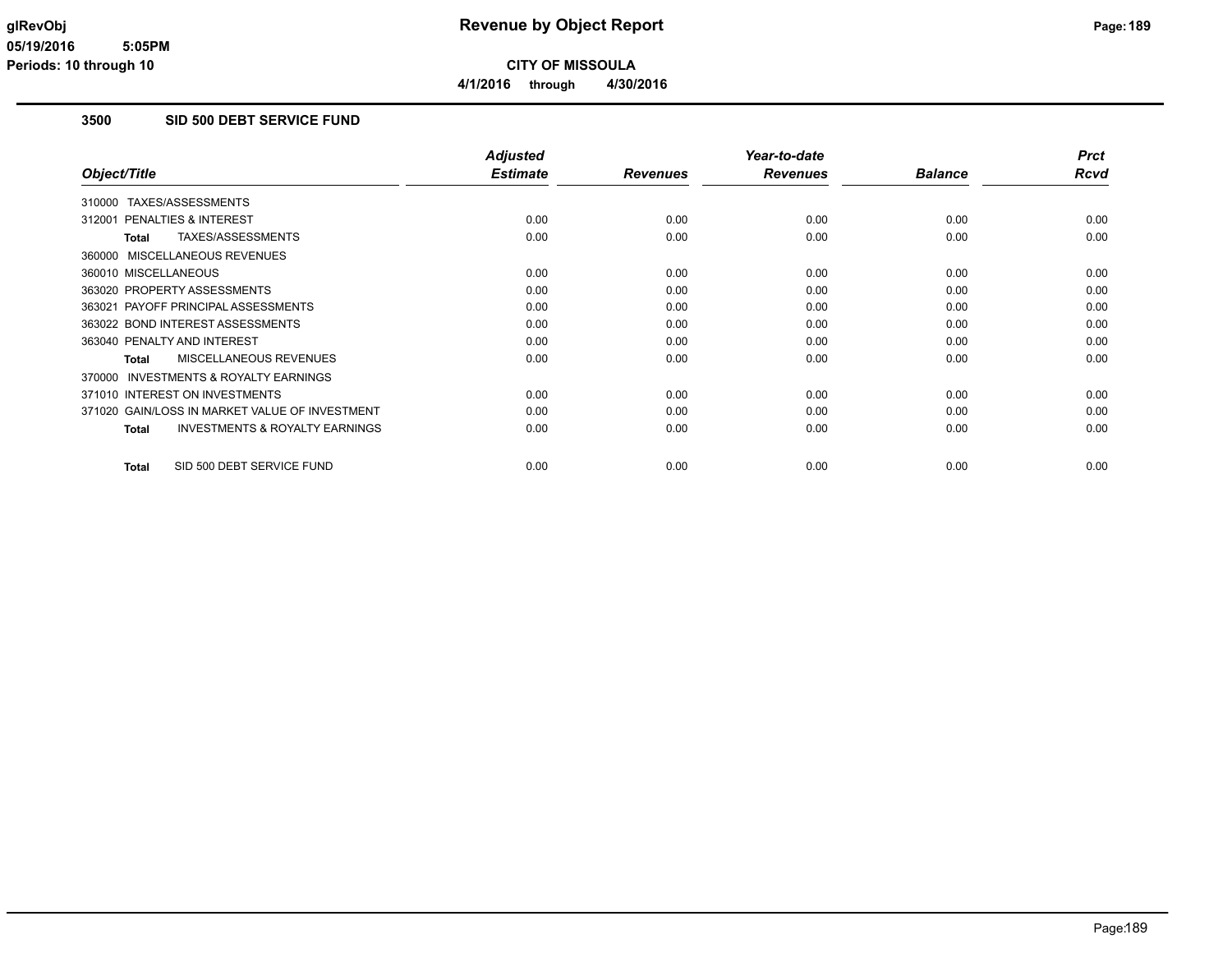**4/1/2016 through 4/30/2016**

**3501 SID 501 DEBT SERVICE FUND**

**3501 SID 501 DEBT SERVICE FUND**

|                                                           | <b>Adjusted</b> |                 | Year-to-date    |                | <b>Prct</b> |
|-----------------------------------------------------------|-----------------|-----------------|-----------------|----------------|-------------|
| Object/Title                                              | <b>Estimate</b> | <b>Revenues</b> | <b>Revenues</b> | <b>Balance</b> | Rcvd        |
| TAXES/ASSESSMENTS<br>310000                               |                 |                 |                 |                |             |
| 312001 PENALTIES & INTEREST                               | 0.00            | 0.00            | 0.00            | 0.00           | 0.00        |
| TAXES/ASSESSMENTS<br>Total                                | 0.00            | 0.00            | 0.00            | 0.00           | 0.00        |
| 360000 MISCELLANEOUS REVENUES                             |                 |                 |                 |                |             |
| 360010 MISCELLANEOUS                                      | 0.00            | 0.00            | 0.00            | 0.00           | 0.00        |
| 363020 PROPERTY ASSESSMENTS                               | 0.00            | 0.00            | 0.00            | 0.00           | 0.00        |
| 363021 PAYOFF PRINCIPAL ASSESSMENTS                       | 0.00            | 0.00            | 0.00            | 0.00           | 0.00        |
| 363022 BOND INTEREST ASSESSMENTS                          | 0.00            | 0.00            | 0.00            | 0.00           | 0.00        |
| 363040 PENALTY AND INTEREST                               | 0.00            | 0.00            | 0.00            | 0.00           | 0.00        |
| MISCELLANEOUS REVENUES<br>Total                           | 0.00            | 0.00            | 0.00            | 0.00           | 0.00        |
| 370000 INVESTMENTS & ROYALTY EARNINGS                     |                 |                 |                 |                |             |
| 371010 INTEREST ON INVESTMENTS                            | 0.00            | 0.00            | 0.00            | 0.00           | 0.00        |
| 371020 GAIN/LOSS IN MARKET VALUE OF INVESTMENTS           | 0.00            | 0.00            | 0.00            | 0.00           | 0.00        |
| <b>INVESTMENTS &amp; ROYALTY EARNINGS</b><br><b>Total</b> | 0.00            | 0.00            | 0.00            | 0.00           | 0.00        |
| SID 501 DEBT SERVICE FUND<br><b>Total</b>                 | 0.00            | 0.00            | 0.00            | 0.00           | 0.00        |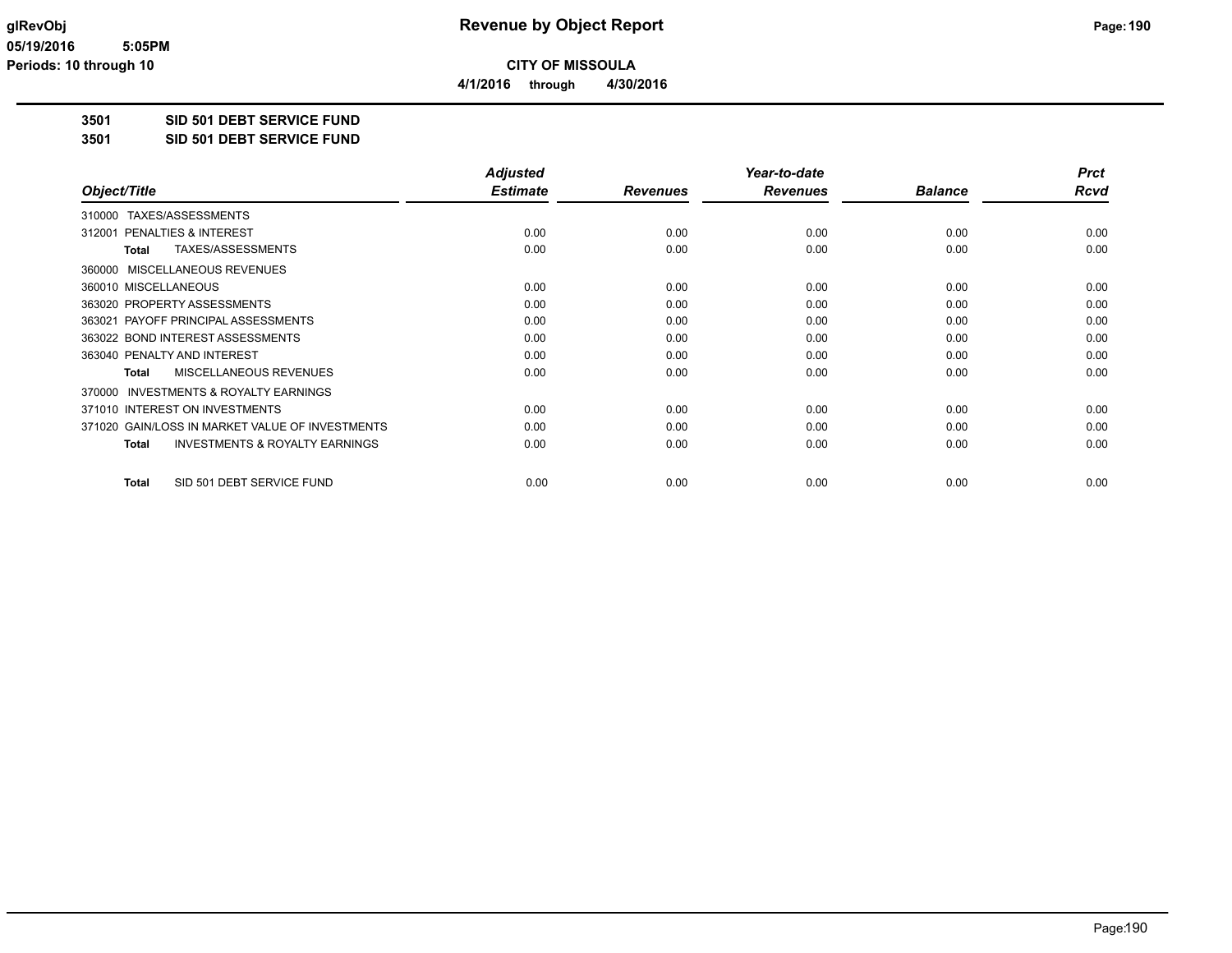**4/1/2016 through 4/30/2016**

# **3501 SID 501 DEBT SERVICE FUND**

|                                                           | <b>Adjusted</b> |                 | Year-to-date    |                | <b>Prct</b> |
|-----------------------------------------------------------|-----------------|-----------------|-----------------|----------------|-------------|
| Object/Title                                              | <b>Estimate</b> | <b>Revenues</b> | <b>Revenues</b> | <b>Balance</b> | Rcvd        |
| 310000 TAXES/ASSESSMENTS                                  |                 |                 |                 |                |             |
| <b>PENALTIES &amp; INTEREST</b><br>312001                 | 0.00            | 0.00            | 0.00            | 0.00           | 0.00        |
| TAXES/ASSESSMENTS<br>Total                                | 0.00            | 0.00            | 0.00            | 0.00           | 0.00        |
| 360000 MISCELLANEOUS REVENUES                             |                 |                 |                 |                |             |
| 360010 MISCELLANEOUS                                      | 0.00            | 0.00            | 0.00            | 0.00           | 0.00        |
| 363020 PROPERTY ASSESSMENTS                               | 0.00            | 0.00            | 0.00            | 0.00           | 0.00        |
| 363021 PAYOFF PRINCIPAL ASSESSMENTS                       | 0.00            | 0.00            | 0.00            | 0.00           | 0.00        |
| 363022 BOND INTEREST ASSESSMENTS                          | 0.00            | 0.00            | 0.00            | 0.00           | 0.00        |
| 363040 PENALTY AND INTEREST                               | 0.00            | 0.00            | 0.00            | 0.00           | 0.00        |
| MISCELLANEOUS REVENUES<br>Total                           | 0.00            | 0.00            | 0.00            | 0.00           | 0.00        |
| INVESTMENTS & ROYALTY EARNINGS<br>370000                  |                 |                 |                 |                |             |
| 371010 INTEREST ON INVESTMENTS                            | 0.00            | 0.00            | 0.00            | 0.00           | 0.00        |
| 371020 GAIN/LOSS IN MARKET VALUE OF INVESTMENT            | 0.00            | 0.00            | 0.00            | 0.00           | 0.00        |
| <b>INVESTMENTS &amp; ROYALTY EARNINGS</b><br><b>Total</b> | 0.00            | 0.00            | 0.00            | 0.00           | 0.00        |
| SID 501 DEBT SERVICE FUND<br><b>Total</b>                 | 0.00            | 0.00            | 0.00            | 0.00           | 0.00        |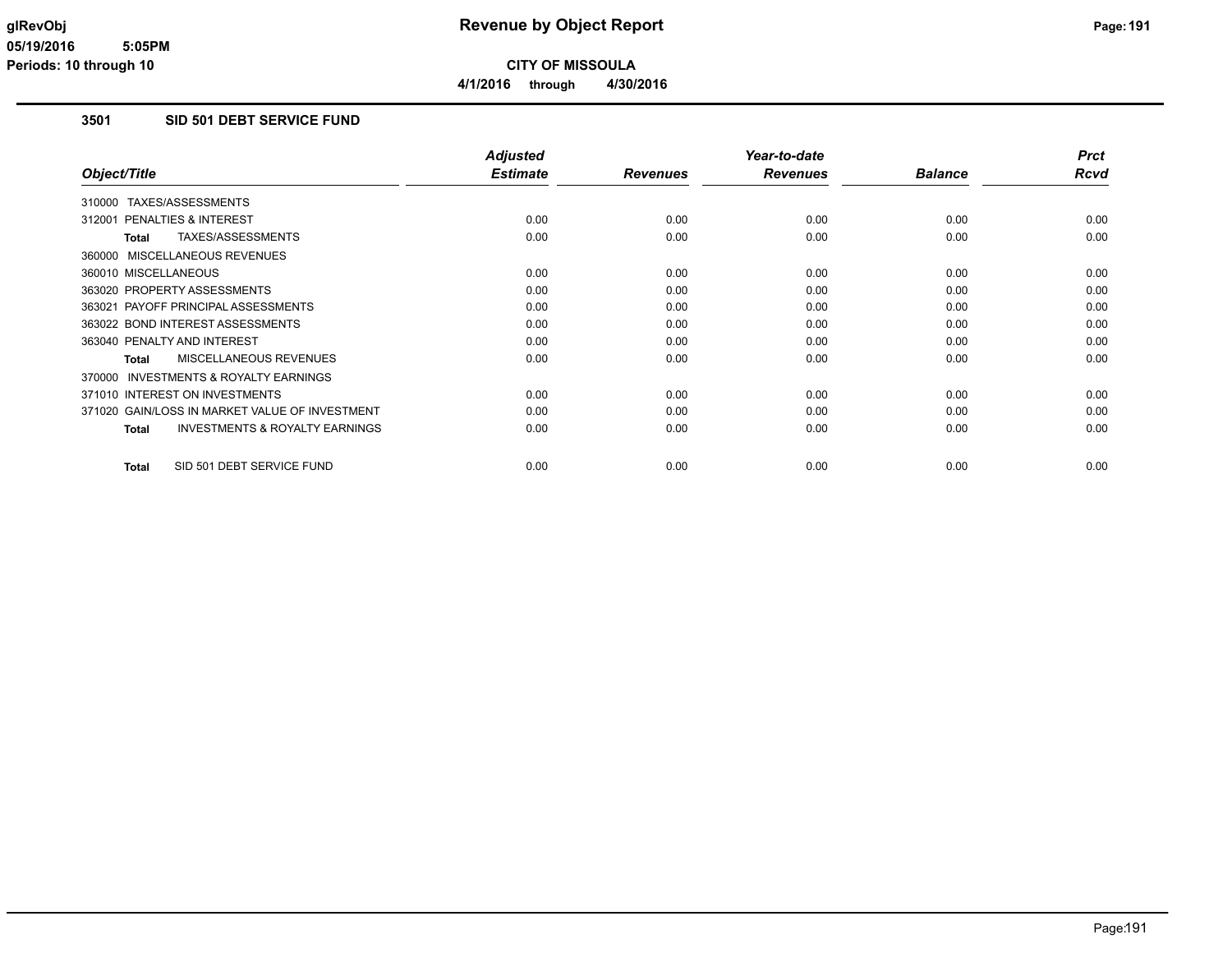**4/1/2016 through 4/30/2016**

**3502 SID 502 DEBT SERVICE FUND**

**3502 SID 502 DEBT SERVICE FUND**

|                                                    | <b>Adjusted</b> |                 | Year-to-date    |                | <b>Prct</b> |
|----------------------------------------------------|-----------------|-----------------|-----------------|----------------|-------------|
| Object/Title                                       | <b>Estimate</b> | <b>Revenues</b> | <b>Revenues</b> | <b>Balance</b> | Rcvd        |
| TAXES/ASSESSMENTS<br>310000                        |                 |                 |                 |                |             |
| 312001 PENALTIES & INTEREST                        | 0.00            | 0.00            | 0.00            | 0.00           | 0.00        |
| TAXES/ASSESSMENTS<br>Total                         | 0.00            | 0.00            | 0.00            | 0.00           | 0.00        |
| 360000 MISCELLANEOUS REVENUES                      |                 |                 |                 |                |             |
| 360010 MISCELLANEOUS                               | 0.00            | 0.00            | 0.00            | 0.00           | 0.00        |
| 363020 PROPERTY ASSESSMENTS                        | 0.00            | 0.00            | 0.00            | 0.00           | 0.00        |
| 363021 PAYOFF PRINCIPAL ASSESSMENTS                | 0.00            | 0.00            | 0.00            | 0.00           | 0.00        |
| 363022 BOND INTEREST ASSESSMENTS                   | 0.00            | 0.00            | 0.00            | 0.00           | 0.00        |
| 363040 PENALTY AND INTEREST                        | 0.00            | 0.00            | 0.00            | 0.00           | 0.00        |
| MISCELLANEOUS REVENUES<br>Total                    | 0.00            | 0.00            | 0.00            | 0.00           | 0.00        |
| 370000 INVESTMENTS & ROYALTY EARNINGS              |                 |                 |                 |                |             |
| 371010 INTEREST ON INVESTMENTS                     | 0.00            | 0.00            | 0.00            | 0.00           | 0.00        |
| 371020 GAIN/LOSS IN MARKET VALUE OF INVESTMENTS    | 0.00            | 0.00            | 0.00            | 0.00           | 0.00        |
| <b>INVESTMENTS &amp; ROYALTY EARNINGS</b><br>Total | 0.00            | 0.00            | 0.00            | 0.00           | 0.00        |
| SID 502 DEBT SERVICE FUND<br><b>Total</b>          | 0.00            | 0.00            | 0.00            | 0.00           | 0.00        |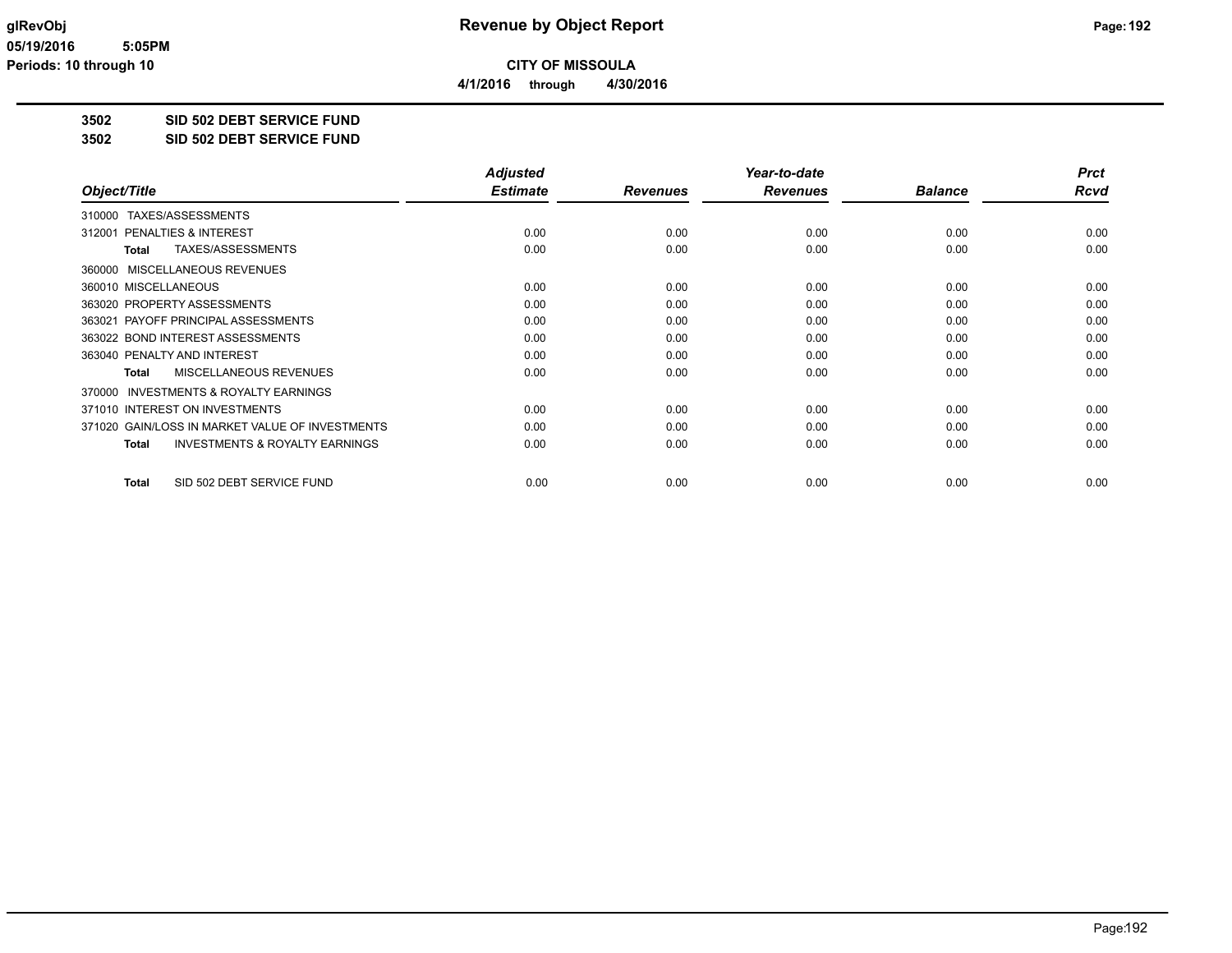# **3502 SID 502 DEBT SERVICE FUND**

|                                                           | <b>Adjusted</b> |                 | Year-to-date    |                | <b>Prct</b> |
|-----------------------------------------------------------|-----------------|-----------------|-----------------|----------------|-------------|
| Object/Title                                              | <b>Estimate</b> | <b>Revenues</b> | <b>Revenues</b> | <b>Balance</b> | Rcvd        |
| 310000 TAXES/ASSESSMENTS                                  |                 |                 |                 |                |             |
| 312001 PENALTIES & INTEREST                               | 0.00            | 0.00            | 0.00            | 0.00           | 0.00        |
| TAXES/ASSESSMENTS<br><b>Total</b>                         | 0.00            | 0.00            | 0.00            | 0.00           | 0.00        |
| 360000 MISCELLANEOUS REVENUES                             |                 |                 |                 |                |             |
| 360010 MISCELLANEOUS                                      | 0.00            | 0.00            | 0.00            | 0.00           | 0.00        |
| 363020 PROPERTY ASSESSMENTS                               | 0.00            | 0.00            | 0.00            | 0.00           | 0.00        |
| 363021 PAYOFF PRINCIPAL ASSESSMENTS                       | 0.00            | 0.00            | 0.00            | 0.00           | 0.00        |
| 363022 BOND INTEREST ASSESSMENTS                          | 0.00            | 0.00            | 0.00            | 0.00           | 0.00        |
| 363040 PENALTY AND INTEREST                               | 0.00            | 0.00            | 0.00            | 0.00           | 0.00        |
| <b>MISCELLANEOUS REVENUES</b><br><b>Total</b>             | 0.00            | 0.00            | 0.00            | 0.00           | 0.00        |
| INVESTMENTS & ROYALTY EARNINGS<br>370000                  |                 |                 |                 |                |             |
| 371010 INTEREST ON INVESTMENTS                            | 0.00            | 0.00            | 0.00            | 0.00           | 0.00        |
| 371020 GAIN/LOSS IN MARKET VALUE OF INVESTMENT            | 0.00            | 0.00            | 0.00            | 0.00           | 0.00        |
| <b>INVESTMENTS &amp; ROYALTY EARNINGS</b><br><b>Total</b> | 0.00            | 0.00            | 0.00            | 0.00           | 0.00        |
| SID 502 DEBT SERVICE FUND<br><b>Total</b>                 | 0.00            | 0.00            | 0.00            | 0.00           | 0.00        |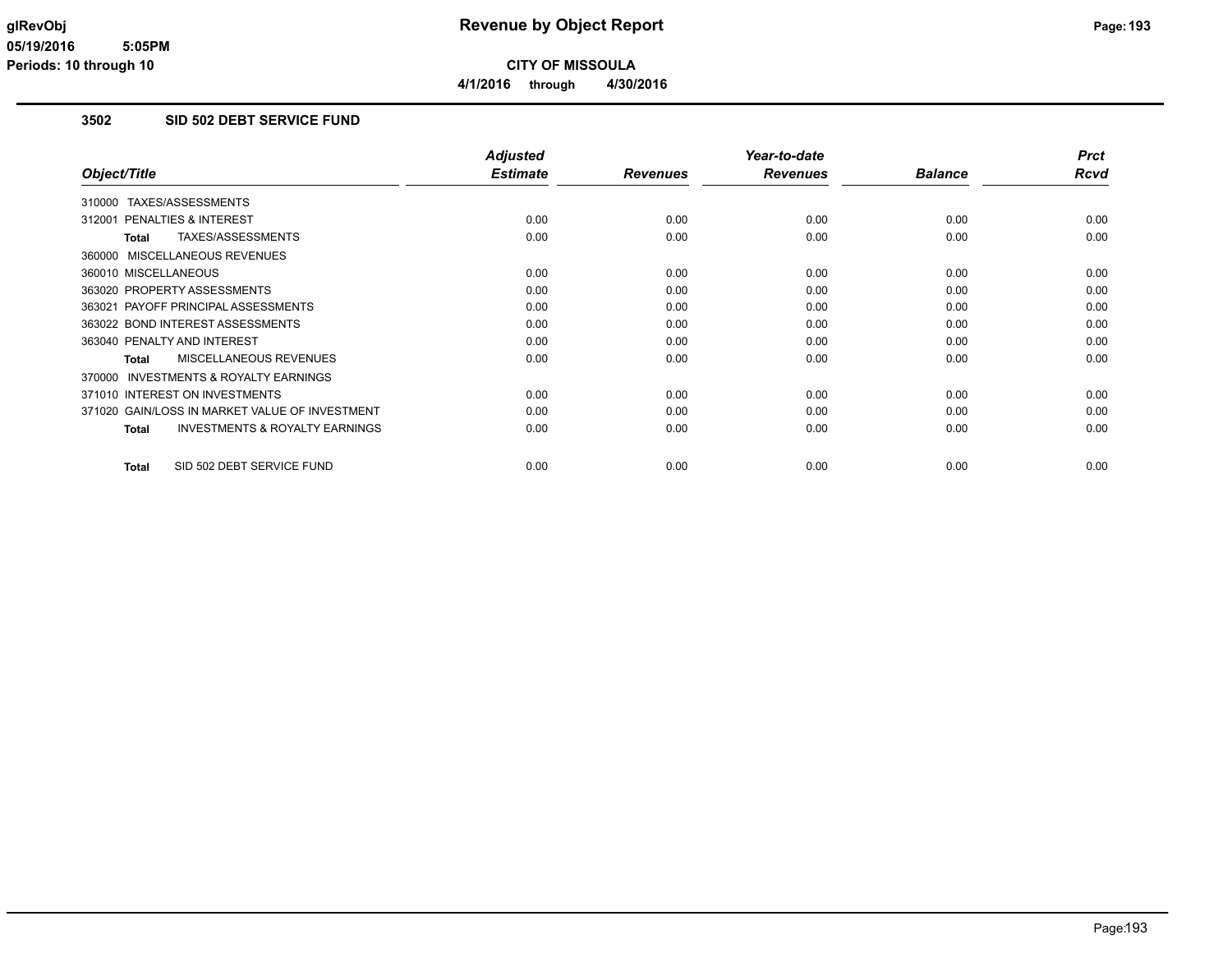**4/1/2016 through 4/30/2016**

**3503 SID 503 DEBT SERVICE FUND**

**3503 SID 503 DEBT SERVICE FUND**

|                                                           | <b>Adjusted</b> |                 | Year-to-date    |                | <b>Prct</b> |
|-----------------------------------------------------------|-----------------|-----------------|-----------------|----------------|-------------|
| Object/Title                                              | <b>Estimate</b> | <b>Revenues</b> | <b>Revenues</b> | <b>Balance</b> | Rcvd        |
| 310000 TAXES/ASSESSMENTS                                  |                 |                 |                 |                |             |
| 312001 PENALTIES & INTEREST                               | 0.00            | 0.00            | 0.00            | 0.00           | 0.00        |
| TAXES/ASSESSMENTS<br><b>Total</b>                         | 0.00            | 0.00            | 0.00            | 0.00           | 0.00        |
| 360000 MISCELLANEOUS REVENUES                             |                 |                 |                 |                |             |
| 360010 MISCELLANEOUS                                      | 0.00            | 0.00            | 0.00            | 0.00           | 0.00        |
| 363020 PROPERTY ASSESSMENTS                               | 0.00            | 0.00            | 0.00            | 0.00           | 0.00        |
| 363021 PAYOFF PRINCIPAL ASSESSMENTS                       | 0.00            | 0.00            | 0.00            | 0.00           | 0.00        |
| 363022 BOND INTEREST ASSESSMENTS                          | 0.00            | 0.00            | 0.00            | 0.00           | 0.00        |
| 363040 PENALTY AND INTEREST                               | 0.00            | 0.00            | 0.00            | 0.00           | 0.00        |
| MISCELLANEOUS REVENUES<br><b>Total</b>                    | 0.00            | 0.00            | 0.00            | 0.00           | 0.00        |
| 370000 INVESTMENTS & ROYALTY EARNINGS                     |                 |                 |                 |                |             |
| 371010 INTEREST ON INVESTMENTS                            | 0.00            | 0.00            | 0.00            | 0.00           | 0.00        |
| 371020 GAIN/LOSS IN MARKET VALUE OF INVESTMENTS           | 0.00            | 0.00            | 0.00            | 0.00           | 0.00        |
| <b>INVESTMENTS &amp; ROYALTY EARNINGS</b><br><b>Total</b> | 0.00            | 0.00            | 0.00            | 0.00           | 0.00        |
| SID 503 DEBT SERVICE FUND<br><b>Total</b>                 | 0.00            | 0.00            | 0.00            | 0.00           | 0.00        |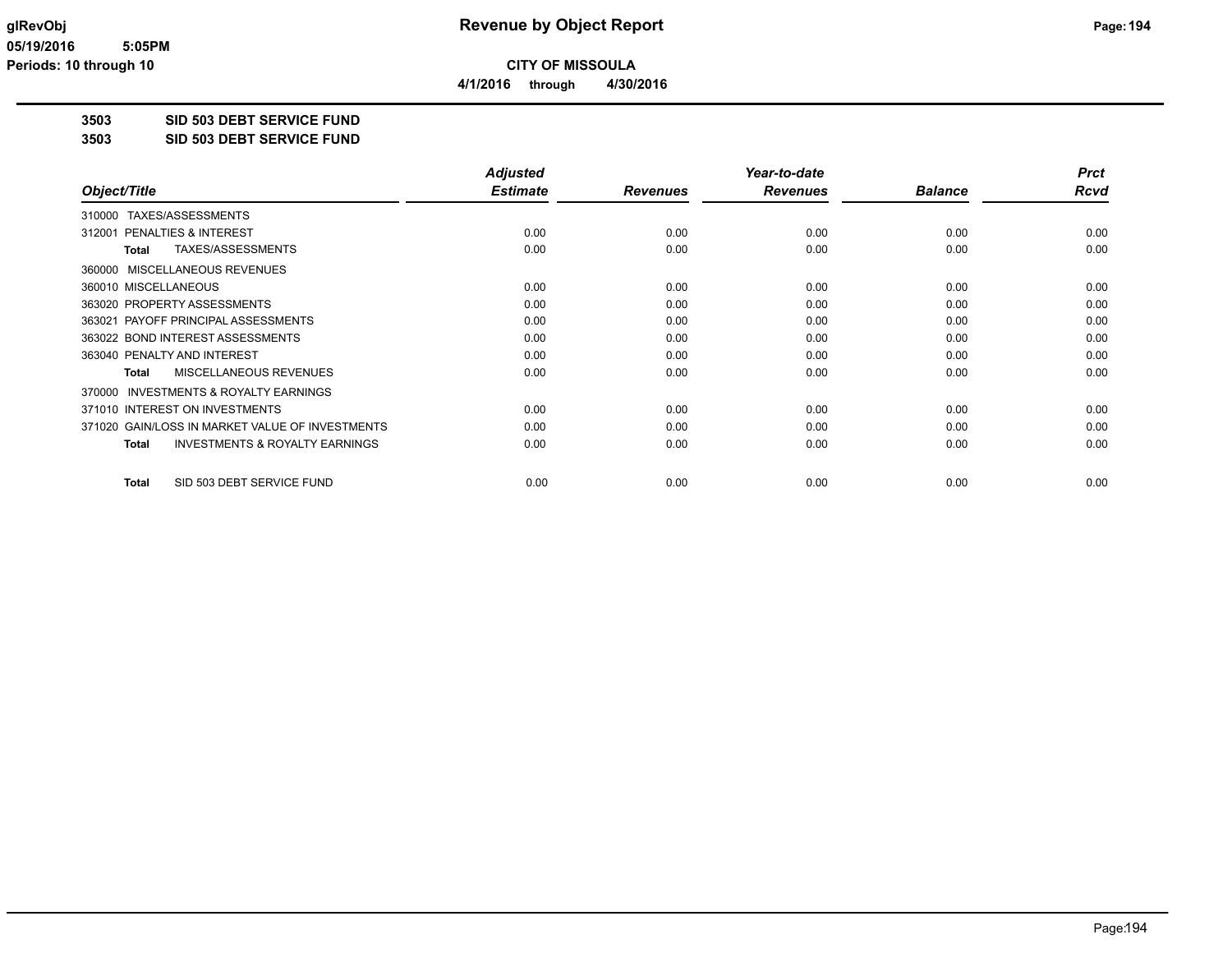**4/1/2016 through 4/30/2016**

## **3503 SID 503 DEBT SERVICE FUND**

|                                                           | <b>Adjusted</b> |                 | Year-to-date    |                | <b>Prct</b> |
|-----------------------------------------------------------|-----------------|-----------------|-----------------|----------------|-------------|
| Object/Title                                              | <b>Estimate</b> | <b>Revenues</b> | <b>Revenues</b> | <b>Balance</b> | Rcvd        |
| 310000 TAXES/ASSESSMENTS                                  |                 |                 |                 |                |             |
| <b>PENALTIES &amp; INTEREST</b><br>312001                 | 0.00            | 0.00            | 0.00            | 0.00           | 0.00        |
| TAXES/ASSESSMENTS<br>Total                                | 0.00            | 0.00            | 0.00            | 0.00           | 0.00        |
| 360000 MISCELLANEOUS REVENUES                             |                 |                 |                 |                |             |
| 360010 MISCELLANEOUS                                      | 0.00            | 0.00            | 0.00            | 0.00           | 0.00        |
| 363020 PROPERTY ASSESSMENTS                               | 0.00            | 0.00            | 0.00            | 0.00           | 0.00        |
| 363021 PAYOFF PRINCIPAL ASSESSMENTS                       | 0.00            | 0.00            | 0.00            | 0.00           | 0.00        |
| 363022 BOND INTEREST ASSESSMENTS                          | 0.00            | 0.00            | 0.00            | 0.00           | 0.00        |
| 363040 PENALTY AND INTEREST                               | 0.00            | 0.00            | 0.00            | 0.00           | 0.00        |
| MISCELLANEOUS REVENUES<br>Total                           | 0.00            | 0.00            | 0.00            | 0.00           | 0.00        |
| INVESTMENTS & ROYALTY EARNINGS<br>370000                  |                 |                 |                 |                |             |
| 371010 INTEREST ON INVESTMENTS                            | 0.00            | 0.00            | 0.00            | 0.00           | 0.00        |
| 371020 GAIN/LOSS IN MARKET VALUE OF INVESTMENT            | 0.00            | 0.00            | 0.00            | 0.00           | 0.00        |
| <b>INVESTMENTS &amp; ROYALTY EARNINGS</b><br><b>Total</b> | 0.00            | 0.00            | 0.00            | 0.00           | 0.00        |
| SID 503 DEBT SERVICE FUND<br><b>Total</b>                 | 0.00            | 0.00            | 0.00            | 0.00           | 0.00        |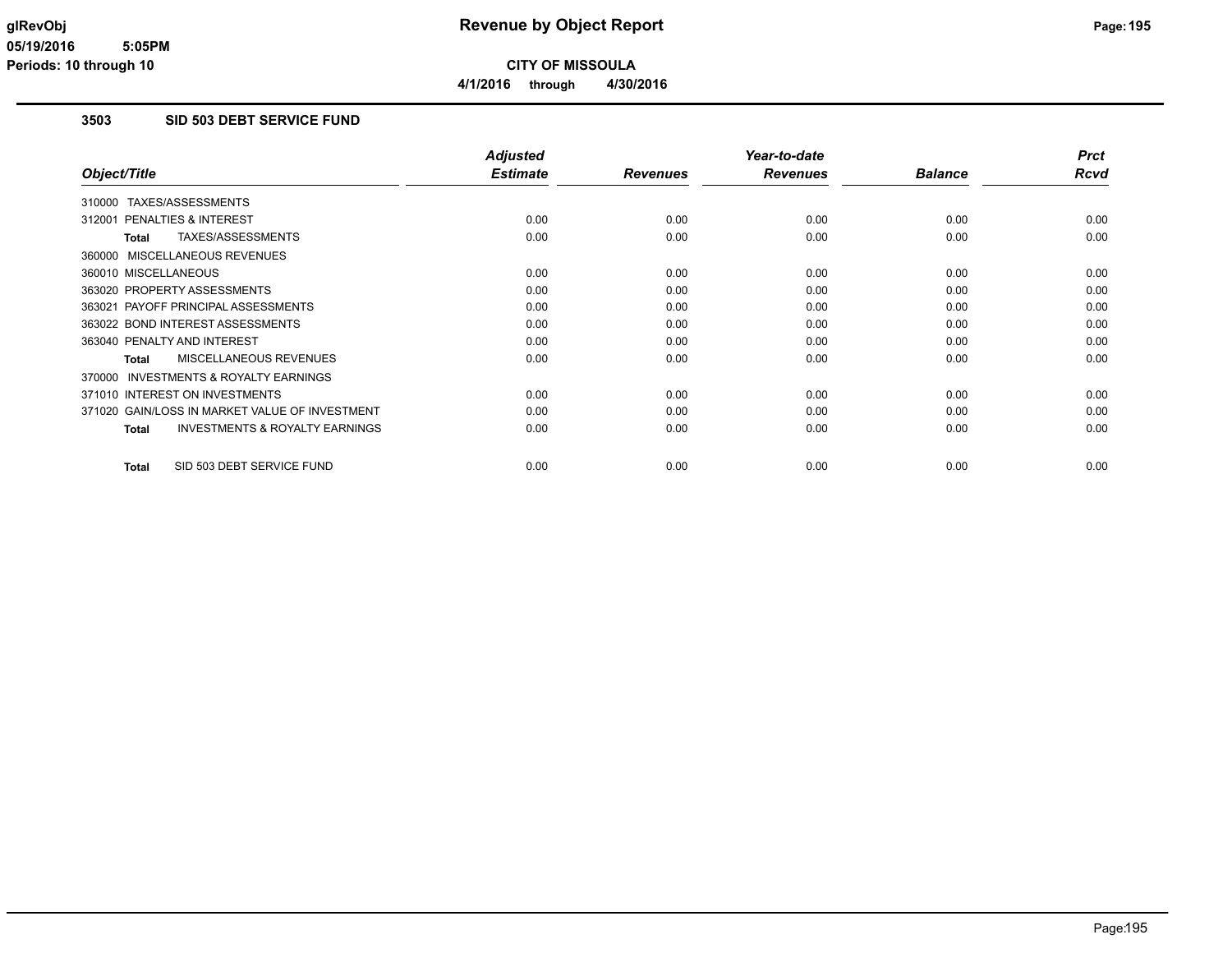**4/1/2016 through 4/30/2016**

**3504 SID 504 DEBT SERVICE FUND**

**3504 SID 504 DEBT SERVICE FUND**

|                                                    | <b>Adjusted</b> |                 | Year-to-date    |                | <b>Prct</b> |
|----------------------------------------------------|-----------------|-----------------|-----------------|----------------|-------------|
| Object/Title                                       | <b>Estimate</b> | <b>Revenues</b> | <b>Revenues</b> | <b>Balance</b> | Rcvd        |
| TAXES/ASSESSMENTS<br>310000                        |                 |                 |                 |                |             |
| <b>PENALTIES &amp; INTEREST</b><br>312001          | 0.00            | 0.00            | 0.00            | 0.00           | 0.00        |
| TAXES/ASSESSMENTS<br><b>Total</b>                  | 0.00            | 0.00            | 0.00            | 0.00           | 0.00        |
| 360000 MISCELLANEOUS REVENUES                      |                 |                 |                 |                |             |
| 360010 MISCELLANEOUS                               | 0.00            | 0.00            | 0.00            | 0.00           | 0.00        |
| 363020 PROPERTY ASSESSMENTS                        | 0.00            | 0.00            | 0.00            | 0.00           | 0.00        |
| PAYOFF PRINCIPAL ASSESSMENTS<br>363021             | 0.00            | 0.00            | 0.00            | 0.00           | 0.00        |
| 363022 BOND INTEREST ASSESSMENTS                   | 0.00            | 0.00            | 0.00            | 0.00           | 0.00        |
| 363040 PENALTY AND INTEREST                        | 0.00            | 0.00            | 0.00            | 0.00           | 0.00        |
| MISCELLANEOUS REVENUES<br><b>Total</b>             | 0.00            | 0.00            | 0.00            | 0.00           | 0.00        |
| INVESTMENTS & ROYALTY EARNINGS<br>370000           |                 |                 |                 |                |             |
| 371010 INTEREST ON INVESTMENTS                     | 0.00            | 0.00            | 0.00            | 0.00           | 0.00        |
| 371020 GAIN/LOSS IN MARKET VALUE OF INVESTMENTS    | 0.00            | 0.00            | 0.00            | 0.00           | 0.00        |
| <b>INVESTMENTS &amp; ROYALTY EARNINGS</b><br>Total | 0.00            | 0.00            | 0.00            | 0.00           | 0.00        |
| OTHER FINANCING SOURCES<br>380000                  |                 |                 |                 |                |             |
| 381009 TRANSFERS IN                                | 0.00            | 0.00            | 0.00            | 0.00           | 0.00        |
| OTHER FINANCING SOURCES<br><b>Total</b>            | 0.00            | 0.00            | 0.00            | 0.00           | 0.00        |
| SID 504 DEBT SERVICE FUND<br><b>Total</b>          | 0.00            | 0.00            | 0.00            | 0.00           | 0.00        |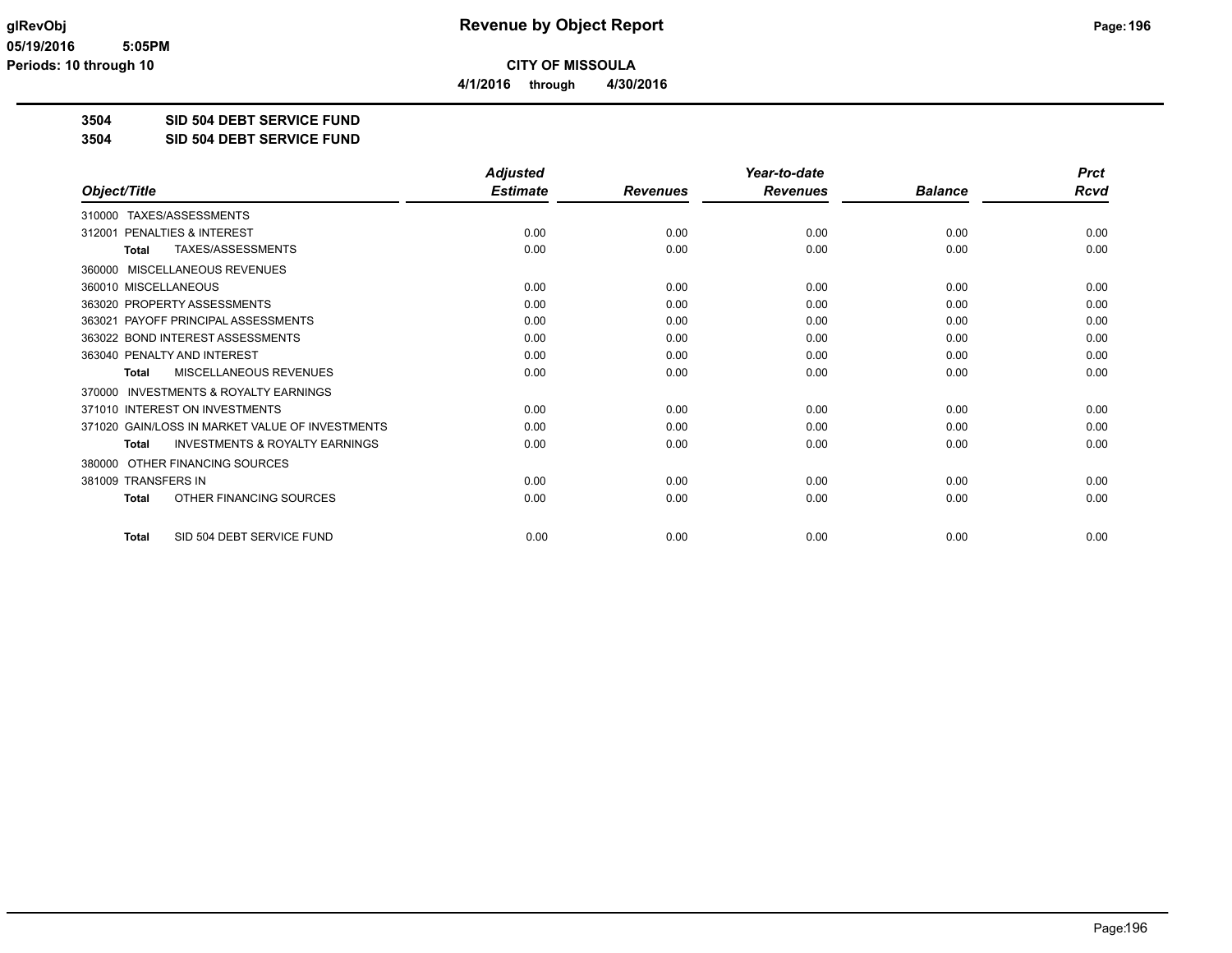### **3504 SID 504 DEBT SERVICE FUND**

|                                                           | <b>Adjusted</b> |                 | Year-to-date    |                | <b>Prct</b> |
|-----------------------------------------------------------|-----------------|-----------------|-----------------|----------------|-------------|
| Object/Title                                              | <b>Estimate</b> | <b>Revenues</b> | <b>Revenues</b> | <b>Balance</b> | <b>Rcvd</b> |
| 310000 TAXES/ASSESSMENTS                                  |                 |                 |                 |                |             |
| <b>PENALTIES &amp; INTEREST</b><br>312001                 | 0.00            | 0.00            | 0.00            | 0.00           | 0.00        |
| TAXES/ASSESSMENTS<br><b>Total</b>                         | 0.00            | 0.00            | 0.00            | 0.00           | 0.00        |
| 360000 MISCELLANEOUS REVENUES                             |                 |                 |                 |                |             |
| 360010 MISCELLANEOUS                                      | 0.00            | 0.00            | 0.00            | 0.00           | 0.00        |
| 363020 PROPERTY ASSESSMENTS                               | 0.00            | 0.00            | 0.00            | 0.00           | 0.00        |
| 363021 PAYOFF PRINCIPAL ASSESSMENTS                       | 0.00            | 0.00            | 0.00            | 0.00           | 0.00        |
| 363022 BOND INTEREST ASSESSMENTS                          | 0.00            | 0.00            | 0.00            | 0.00           | 0.00        |
| 363040 PENALTY AND INTEREST                               | 0.00            | 0.00            | 0.00            | 0.00           | 0.00        |
| <b>MISCELLANEOUS REVENUES</b><br><b>Total</b>             | 0.00            | 0.00            | 0.00            | 0.00           | 0.00        |
| 370000 INVESTMENTS & ROYALTY EARNINGS                     |                 |                 |                 |                |             |
| 371010 INTEREST ON INVESTMENTS                            | 0.00            | 0.00            | 0.00            | 0.00           | 0.00        |
| 371020 GAIN/LOSS IN MARKET VALUE OF INVESTMENT            | 0.00            | 0.00            | 0.00            | 0.00           | 0.00        |
| <b>INVESTMENTS &amp; ROYALTY EARNINGS</b><br><b>Total</b> | 0.00            | 0.00            | 0.00            | 0.00           | 0.00        |
| 380000 OTHER FINANCING SOURCES                            |                 |                 |                 |                |             |
| 381009 TRANSFERS IN                                       | 0.00            | 0.00            | 0.00            | 0.00           | 0.00        |
| OTHER FINANCING SOURCES<br><b>Total</b>                   | 0.00            | 0.00            | 0.00            | 0.00           | 0.00        |
| SID 504 DEBT SERVICE FUND<br><b>Total</b>                 | 0.00            | 0.00            | 0.00            | 0.00           | 0.00        |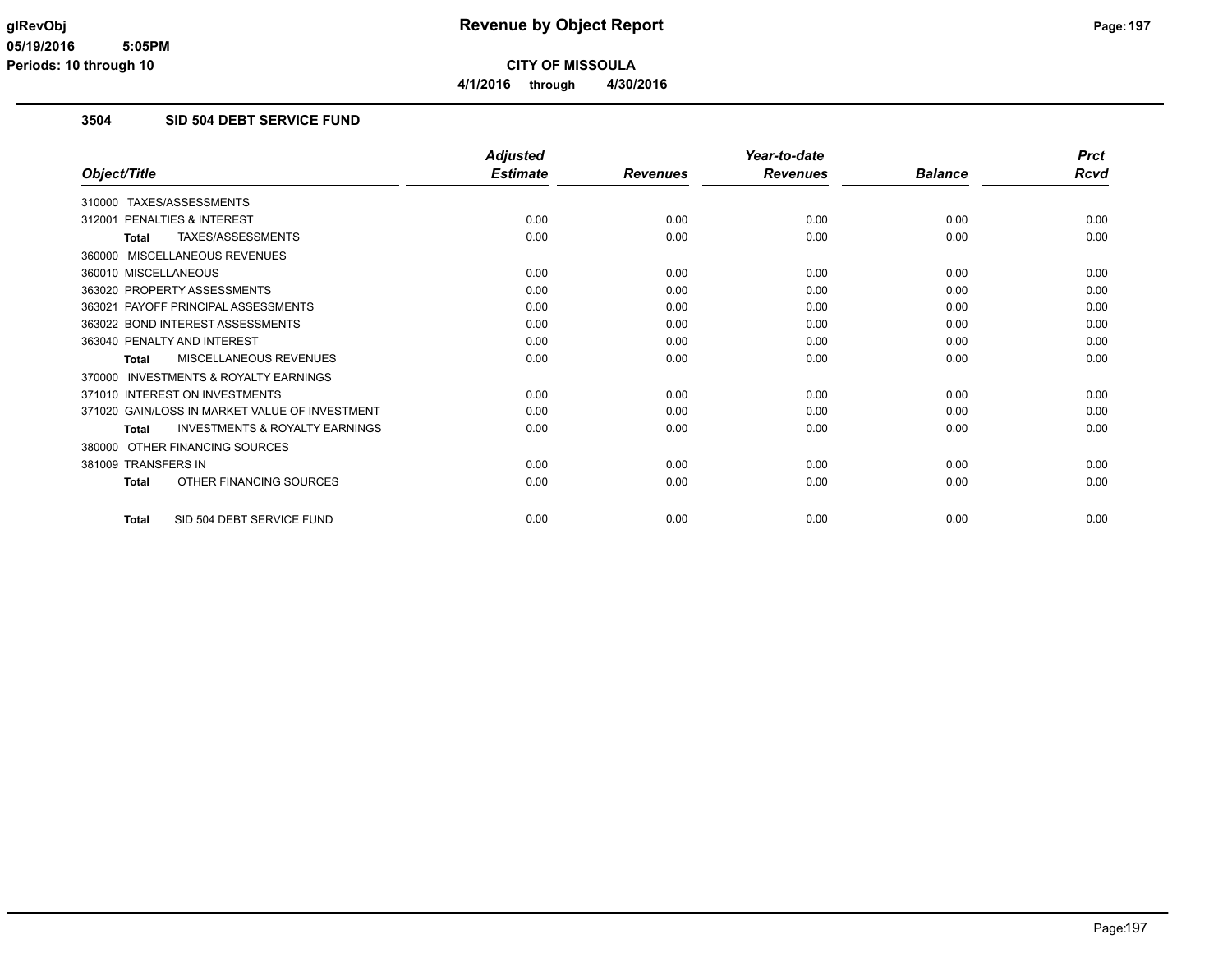**4/1/2016 through 4/30/2016**

**3505 SID 505 DEBT SERVICE FUND**

**3505 SID 505 DEBT SERVICE FUND**

|                                                    | <b>Adjusted</b> |                 | Year-to-date    |                | <b>Prct</b> |
|----------------------------------------------------|-----------------|-----------------|-----------------|----------------|-------------|
| Object/Title                                       | <b>Estimate</b> | <b>Revenues</b> | <b>Revenues</b> | <b>Balance</b> | Rcvd        |
| TAXES/ASSESSMENTS<br>310000                        |                 |                 |                 |                |             |
| 312001 PENALTIES & INTEREST                        | 0.00            | 0.00            | 0.00            | 0.00           | 0.00        |
| TAXES/ASSESSMENTS<br>Total                         | 0.00            | 0.00            | 0.00            | 0.00           | 0.00        |
| 360000 MISCELLANEOUS REVENUES                      |                 |                 |                 |                |             |
| 360010 MISCELLANEOUS                               | 0.00            | 0.00            | 0.00            | 0.00           | 0.00        |
| 363020 PROPERTY ASSESSMENTS                        | 0.00            | 0.00            | 0.00            | 0.00           | 0.00        |
| 363021 PAYOFF PRINCIPAL ASSESSMENTS                | 0.00            | 0.00            | 0.00            | 0.00           | 0.00        |
| 363022 BOND INTEREST ASSESSMENTS                   | 0.00            | 0.00            | 0.00            | 0.00           | 0.00        |
| 363040 PENALTY AND INTEREST                        | 0.00            | 0.00            | 0.00            | 0.00           | 0.00        |
| MISCELLANEOUS REVENUES<br>Total                    | 0.00            | 0.00            | 0.00            | 0.00           | 0.00        |
| 370000 INVESTMENTS & ROYALTY EARNINGS              |                 |                 |                 |                |             |
| 371010 INTEREST ON INVESTMENTS                     | 0.00            | 0.00            | 0.00            | 0.00           | 0.00        |
| 371020 GAIN/LOSS IN MARKET VALUE OF INVESTMENTS    | 0.00            | 0.00            | 0.00            | 0.00           | 0.00        |
| <b>INVESTMENTS &amp; ROYALTY EARNINGS</b><br>Total | 0.00            | 0.00            | 0.00            | 0.00           | 0.00        |
| SID 505 DEBT SERVICE FUND<br><b>Total</b>          | 0.00            | 0.00            | 0.00            | 0.00           | 0.00        |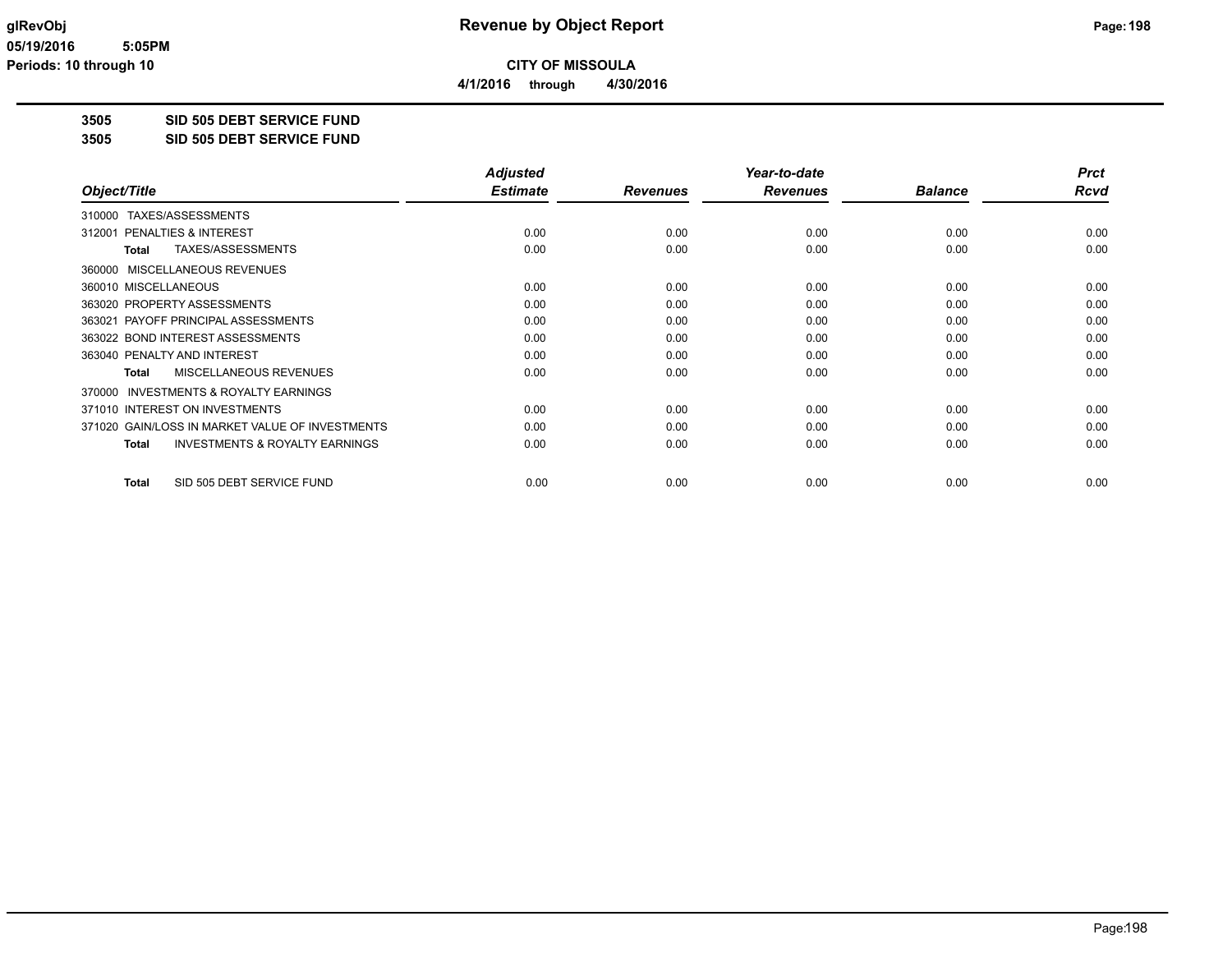## **3505 SID 505 DEBT SERVICE FUND**

|                                                           | <b>Adjusted</b> |                 | Year-to-date    |                | <b>Prct</b> |
|-----------------------------------------------------------|-----------------|-----------------|-----------------|----------------|-------------|
| Object/Title                                              | <b>Estimate</b> | <b>Revenues</b> | <b>Revenues</b> | <b>Balance</b> | Rcvd        |
| 310000 TAXES/ASSESSMENTS                                  |                 |                 |                 |                |             |
| 312001 PENALTIES & INTEREST                               | 0.00            | 0.00            | 0.00            | 0.00           | 0.00        |
| TAXES/ASSESSMENTS<br><b>Total</b>                         | 0.00            | 0.00            | 0.00            | 0.00           | 0.00        |
| 360000 MISCELLANEOUS REVENUES                             |                 |                 |                 |                |             |
| 360010 MISCELLANEOUS                                      | 0.00            | 0.00            | 0.00            | 0.00           | 0.00        |
| 363020 PROPERTY ASSESSMENTS                               | 0.00            | 0.00            | 0.00            | 0.00           | 0.00        |
| 363021 PAYOFF PRINCIPAL ASSESSMENTS                       | 0.00            | 0.00            | 0.00            | 0.00           | 0.00        |
| 363022 BOND INTEREST ASSESSMENTS                          | 0.00            | 0.00            | 0.00            | 0.00           | 0.00        |
| 363040 PENALTY AND INTEREST                               | 0.00            | 0.00            | 0.00            | 0.00           | 0.00        |
| <b>MISCELLANEOUS REVENUES</b><br><b>Total</b>             | 0.00            | 0.00            | 0.00            | 0.00           | 0.00        |
| INVESTMENTS & ROYALTY EARNINGS<br>370000                  |                 |                 |                 |                |             |
| 371010 INTEREST ON INVESTMENTS                            | 0.00            | 0.00            | 0.00            | 0.00           | 0.00        |
| 371020 GAIN/LOSS IN MARKET VALUE OF INVESTMENT            | 0.00            | 0.00            | 0.00            | 0.00           | 0.00        |
| <b>INVESTMENTS &amp; ROYALTY EARNINGS</b><br><b>Total</b> | 0.00            | 0.00            | 0.00            | 0.00           | 0.00        |
| SID 505 DEBT SERVICE FUND<br><b>Total</b>                 | 0.00            | 0.00            | 0.00            | 0.00           | 0.00        |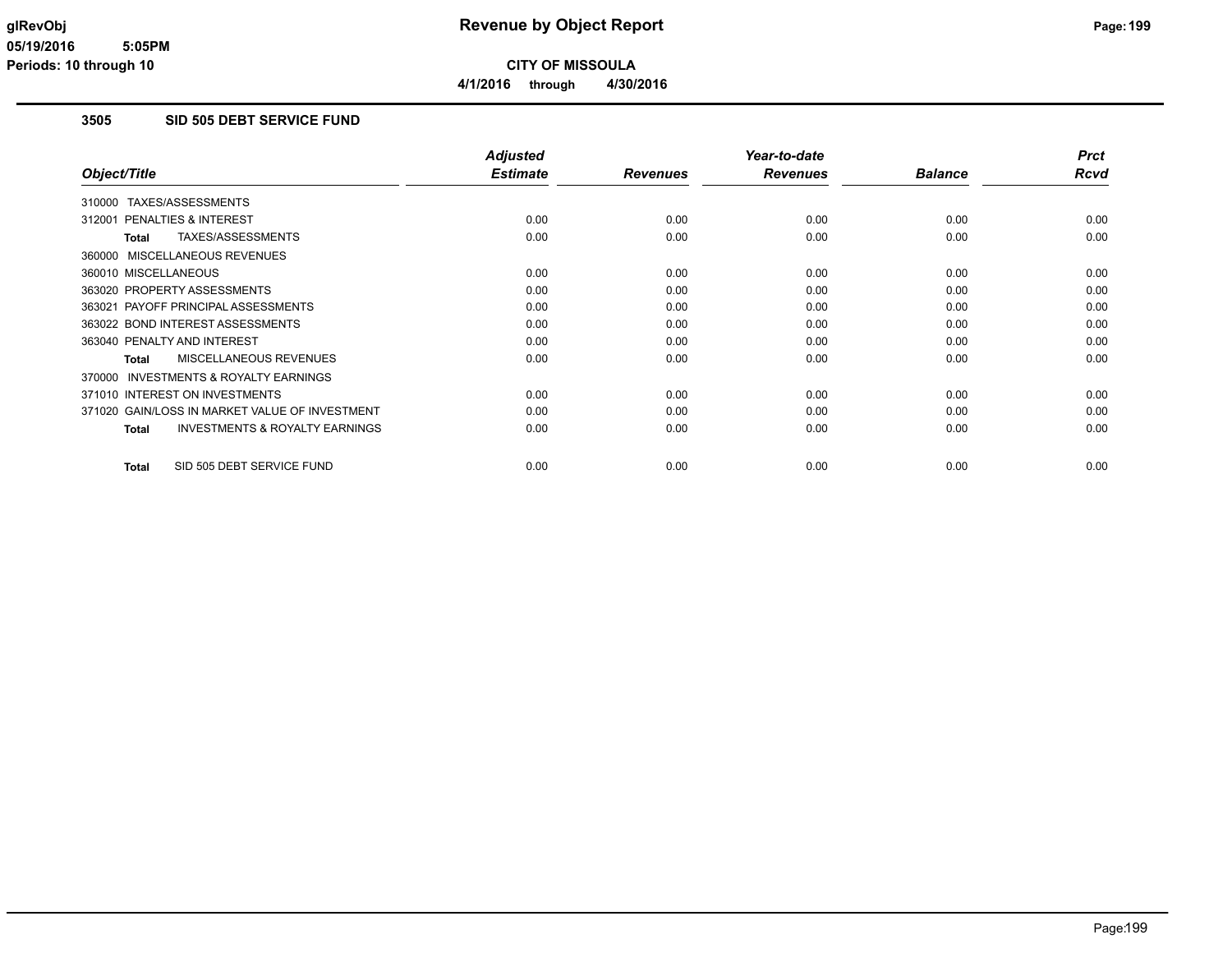**4/1/2016 through 4/30/2016**

**3506 SID 506 DEBT SERVICE FUND**

**3506 SID 506 DEBT SERVICE FUND**

|                                                           | <b>Adjusted</b> |                 | Year-to-date    |                | <b>Prct</b> |
|-----------------------------------------------------------|-----------------|-----------------|-----------------|----------------|-------------|
| Object/Title                                              | <b>Estimate</b> | <b>Revenues</b> | <b>Revenues</b> | <b>Balance</b> | Rcvd        |
| TAXES/ASSESSMENTS<br>310000                               |                 |                 |                 |                |             |
| <b>PENALTIES &amp; INTEREST</b><br>312001                 | 0.00            | 0.00            | 0.00            | 0.00           | 0.00        |
| TAXES/ASSESSMENTS<br>Total                                | 0.00            | 0.00            | 0.00            | 0.00           | 0.00        |
| 360000 MISCELLANEOUS REVENUES                             |                 |                 |                 |                |             |
| 360010 MISCELLANEOUS                                      | 0.00            | 0.00            | 0.00            | 0.00           | 0.00        |
| 363020 PROPERTY ASSESSMENTS                               | 0.00            | 0.00            | 0.00            | 0.00           | 0.00        |
| PAYOFF PRINCIPAL ASSESSMENTS<br>363021                    | 0.00            | 0.00            | 0.00            | 0.00           | 0.00        |
| 363022 BOND INTEREST ASSESSMENTS                          | 0.00            | 0.00            | 0.00            | 0.00           | 0.00        |
| 363040 PENALTY AND INTEREST                               | 0.00            | 0.00            | 0.00            | 0.00           | 0.00        |
| MISCELLANEOUS REVENUES<br><b>Total</b>                    | 0.00            | 0.00            | 0.00            | 0.00           | 0.00        |
| <b>INVESTMENTS &amp; ROYALTY EARNINGS</b><br>370000       |                 |                 |                 |                |             |
| 371010 INTEREST ON INVESTMENTS                            | 0.00            | 0.00            | 0.00            | 0.00           | 0.00        |
| 371020 GAIN/LOSS IN MARKET VALUE OF INVESTMENTS           | 0.00            | 0.00            | 0.00            | 0.00           | 0.00        |
| <b>INVESTMENTS &amp; ROYALTY EARNINGS</b><br><b>Total</b> | 0.00            | 0.00            | 0.00            | 0.00           | 0.00        |
| OTHER FINANCING SOURCES<br>380000                         |                 |                 |                 |                |             |
| 381009 TRANSFERS IN                                       | 0.00            | 0.00            | 0.00            | 0.00           | 0.00        |
| OTHER FINANCING SOURCES<br><b>Total</b>                   | 0.00            | 0.00            | 0.00            | 0.00           | 0.00        |
| SID 506 DEBT SERVICE FUND<br><b>Total</b>                 | 0.00            | 0.00            | 0.00            | 0.00           | 0.00        |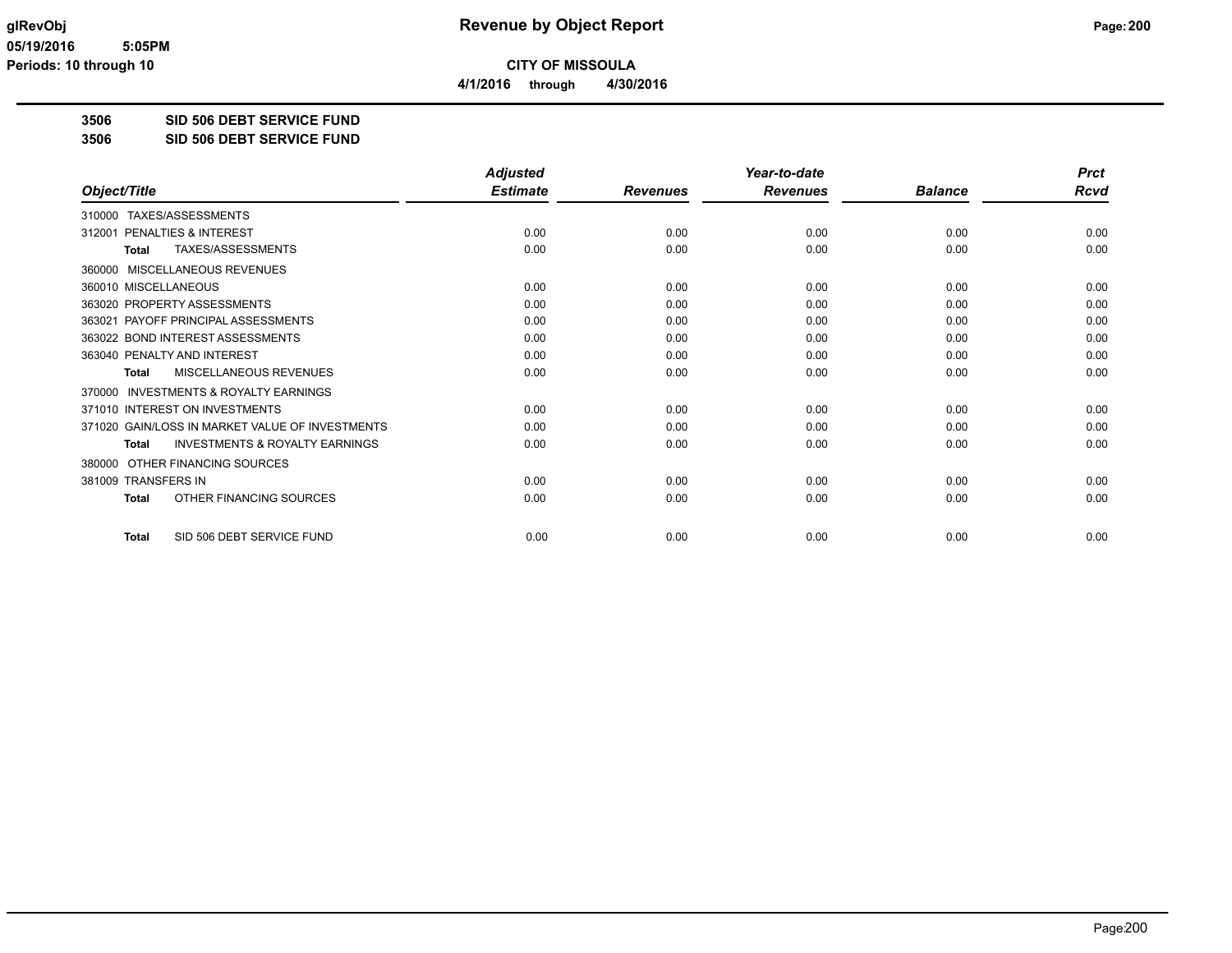# **3506 SID 506 DEBT SERVICE FUND**

|                                                           | <b>Adjusted</b> |                 | Year-to-date    |                | <b>Prct</b> |
|-----------------------------------------------------------|-----------------|-----------------|-----------------|----------------|-------------|
| Object/Title                                              | <b>Estimate</b> | <b>Revenues</b> | <b>Revenues</b> | <b>Balance</b> | <b>Rcvd</b> |
| 310000 TAXES/ASSESSMENTS                                  |                 |                 |                 |                |             |
| <b>PENALTIES &amp; INTEREST</b><br>312001                 | 0.00            | 0.00            | 0.00            | 0.00           | 0.00        |
| TAXES/ASSESSMENTS<br><b>Total</b>                         | 0.00            | 0.00            | 0.00            | 0.00           | 0.00        |
| 360000 MISCELLANEOUS REVENUES                             |                 |                 |                 |                |             |
| 360010 MISCELLANEOUS                                      | 0.00            | 0.00            | 0.00            | 0.00           | 0.00        |
| 363020 PROPERTY ASSESSMENTS                               | 0.00            | 0.00            | 0.00            | 0.00           | 0.00        |
| 363021 PAYOFF PRINCIPAL ASSESSMENTS                       | 0.00            | 0.00            | 0.00            | 0.00           | 0.00        |
| 363022 BOND INTEREST ASSESSMENTS                          | 0.00            | 0.00            | 0.00            | 0.00           | 0.00        |
| 363040 PENALTY AND INTEREST                               | 0.00            | 0.00            | 0.00            | 0.00           | 0.00        |
| <b>MISCELLANEOUS REVENUES</b><br><b>Total</b>             | 0.00            | 0.00            | 0.00            | 0.00           | 0.00        |
| 370000 INVESTMENTS & ROYALTY EARNINGS                     |                 |                 |                 |                |             |
| 371010 INTEREST ON INVESTMENTS                            | 0.00            | 0.00            | 0.00            | 0.00           | 0.00        |
| 371020 GAIN/LOSS IN MARKET VALUE OF INVESTMENT            | 0.00            | 0.00            | 0.00            | 0.00           | 0.00        |
| <b>INVESTMENTS &amp; ROYALTY EARNINGS</b><br><b>Total</b> | 0.00            | 0.00            | 0.00            | 0.00           | 0.00        |
| 380000 OTHER FINANCING SOURCES                            |                 |                 |                 |                |             |
| 381009 TRANSFERS IN                                       | 0.00            | 0.00            | 0.00            | 0.00           | 0.00        |
| OTHER FINANCING SOURCES<br><b>Total</b>                   | 0.00            | 0.00            | 0.00            | 0.00           | 0.00        |
| SID 506 DEBT SERVICE FUND<br><b>Total</b>                 | 0.00            | 0.00            | 0.00            | 0.00           | 0.00        |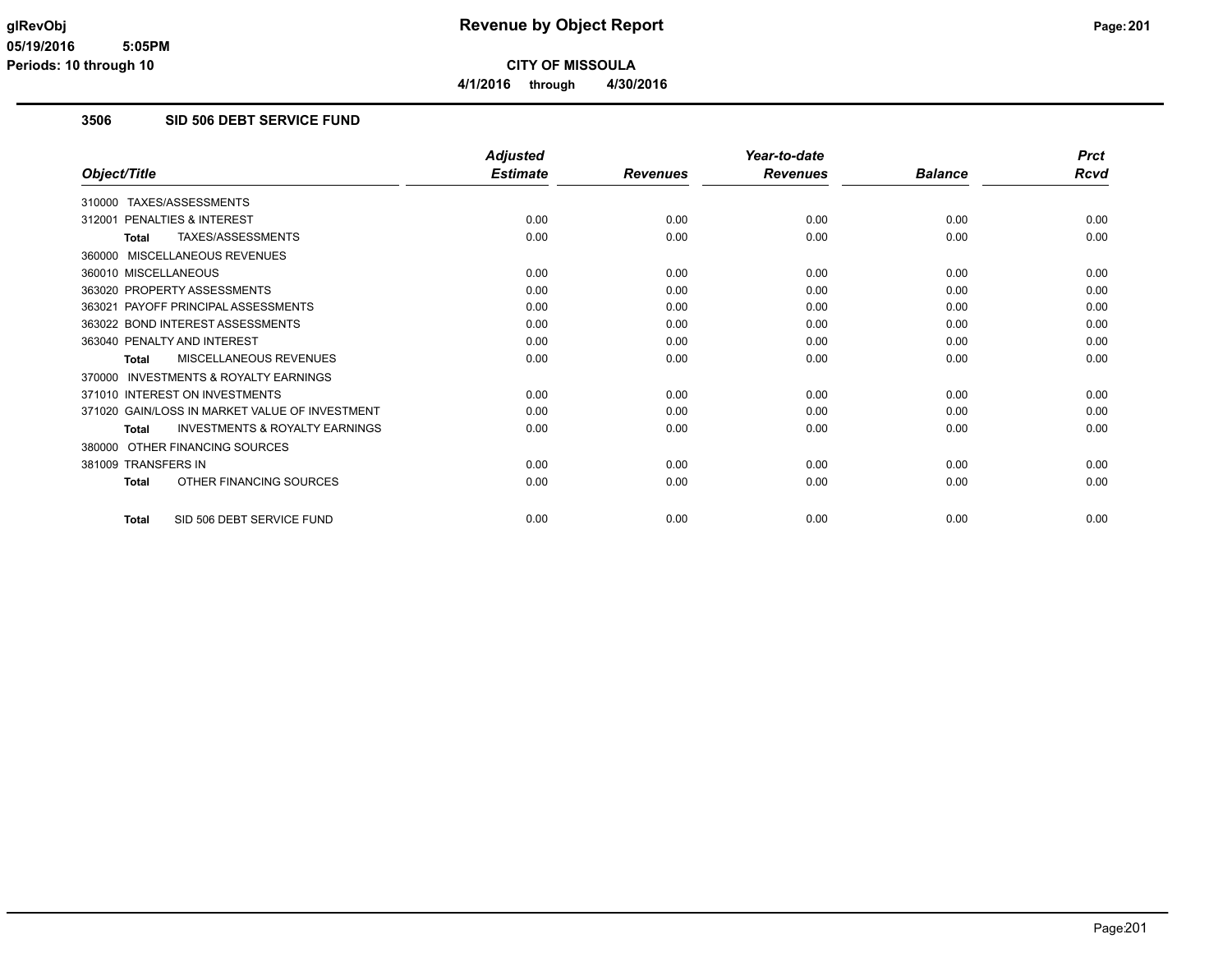**4/1/2016 through 4/30/2016**

**3507 SID 507 DEBT SERVICE FUND**

**3507 SID 507 DEBT SERVICE FUND**

|                                                           | <b>Adjusted</b> |                 | Year-to-date    |                | <b>Prct</b> |
|-----------------------------------------------------------|-----------------|-----------------|-----------------|----------------|-------------|
| Object/Title                                              | <b>Estimate</b> | <b>Revenues</b> | <b>Revenues</b> | <b>Balance</b> | Rcvd        |
| TAXES/ASSESSMENTS<br>310000                               |                 |                 |                 |                |             |
| 312001 PENALTIES & INTEREST                               | 0.00            | 0.00            | 0.00            | 0.00           | 0.00        |
| TAXES/ASSESSMENTS<br><b>Total</b>                         | 0.00            | 0.00            | 0.00            | 0.00           | 0.00        |
| 360000 MISCELLANEOUS REVENUES                             |                 |                 |                 |                |             |
| 360010 MISCELLANEOUS                                      | 0.00            | 0.00            | 0.00            | 0.00           | 0.00        |
| 363020 PROPERTY ASSESSMENTS                               | 0.00            | 0.00            | 0.00            | 0.00           | 0.00        |
| 363021 PAYOFF PRINCIPAL ASSESSMENTS                       | 0.00            | 0.00            | 0.00            | 0.00           | 0.00        |
| 363022 BOND INTEREST ASSESSMENTS                          | 0.00            | 0.00            | 0.00            | 0.00           | 0.00        |
| 363040 PENALTY AND INTEREST                               | 0.00            | 0.00            | 0.00            | 0.00           | 0.00        |
| MISCELLANEOUS REVENUES<br><b>Total</b>                    | 0.00            | 0.00            | 0.00            | 0.00           | 0.00        |
| <b>INVESTMENTS &amp; ROYALTY EARNINGS</b><br>370000       |                 |                 |                 |                |             |
| 371010 INTEREST ON INVESTMENTS                            | 0.00            | 0.00            | 0.00            | 0.00           | 0.00        |
| 371020 GAIN/LOSS IN MARKET VALUE OF INVESTMENTS           | 0.00            | 0.00            | 0.00            | 0.00           | 0.00        |
| <b>INVESTMENTS &amp; ROYALTY EARNINGS</b><br><b>Total</b> | 0.00            | 0.00            | 0.00            | 0.00           | 0.00        |
| OTHER FINANCING SOURCES<br>380000                         |                 |                 |                 |                |             |
| 381009 TRANSFERS IN                                       | 0.00            | 0.00            | 0.00            | 0.00           | 0.00        |
| OTHER FINANCING SOURCES<br><b>Total</b>                   | 0.00            | 0.00            | 0.00            | 0.00           | 0.00        |
| SID 507 DEBT SERVICE FUND<br><b>Total</b>                 | 0.00            | 0.00            | 0.00            | 0.00           | 0.00        |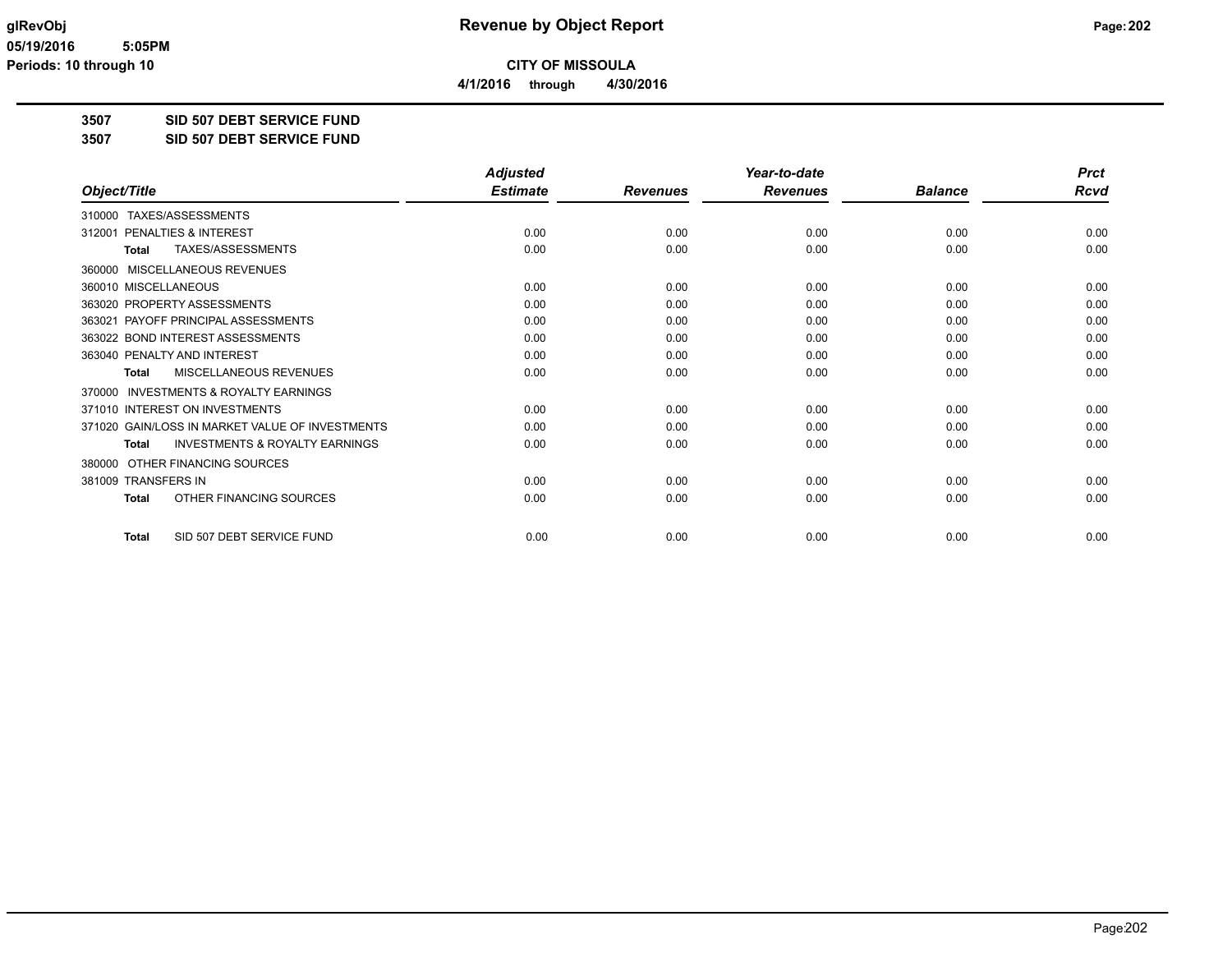# **3507 SID 507 DEBT SERVICE FUND**

|                                                           | <b>Adjusted</b> |                 | Year-to-date    |                | <b>Prct</b> |
|-----------------------------------------------------------|-----------------|-----------------|-----------------|----------------|-------------|
| Object/Title                                              | <b>Estimate</b> | <b>Revenues</b> | <b>Revenues</b> | <b>Balance</b> | <b>Rcvd</b> |
| 310000 TAXES/ASSESSMENTS                                  |                 |                 |                 |                |             |
| <b>PENALTIES &amp; INTEREST</b><br>312001                 | 0.00            | 0.00            | 0.00            | 0.00           | 0.00        |
| TAXES/ASSESSMENTS<br><b>Total</b>                         | 0.00            | 0.00            | 0.00            | 0.00           | 0.00        |
| 360000 MISCELLANEOUS REVENUES                             |                 |                 |                 |                |             |
| 360010 MISCELLANEOUS                                      | 0.00            | 0.00            | 0.00            | 0.00           | 0.00        |
| 363020 PROPERTY ASSESSMENTS                               | 0.00            | 0.00            | 0.00            | 0.00           | 0.00        |
| 363021 PAYOFF PRINCIPAL ASSESSMENTS                       | 0.00            | 0.00            | 0.00            | 0.00           | 0.00        |
| 363022 BOND INTEREST ASSESSMENTS                          | 0.00            | 0.00            | 0.00            | 0.00           | 0.00        |
| 363040 PENALTY AND INTEREST                               | 0.00            | 0.00            | 0.00            | 0.00           | 0.00        |
| <b>MISCELLANEOUS REVENUES</b><br><b>Total</b>             | 0.00            | 0.00            | 0.00            | 0.00           | 0.00        |
| 370000 INVESTMENTS & ROYALTY EARNINGS                     |                 |                 |                 |                |             |
| 371010 INTEREST ON INVESTMENTS                            | 0.00            | 0.00            | 0.00            | 0.00           | 0.00        |
| 371020 GAIN/LOSS IN MARKET VALUE OF INVESTMENT            | 0.00            | 0.00            | 0.00            | 0.00           | 0.00        |
| <b>INVESTMENTS &amp; ROYALTY EARNINGS</b><br><b>Total</b> | 0.00            | 0.00            | 0.00            | 0.00           | 0.00        |
| 380000 OTHER FINANCING SOURCES                            |                 |                 |                 |                |             |
| 381009 TRANSFERS IN                                       | 0.00            | 0.00            | 0.00            | 0.00           | 0.00        |
| OTHER FINANCING SOURCES<br><b>Total</b>                   | 0.00            | 0.00            | 0.00            | 0.00           | 0.00        |
| SID 507 DEBT SERVICE FUND<br><b>Total</b>                 | 0.00            | 0.00            | 0.00            | 0.00           | 0.00        |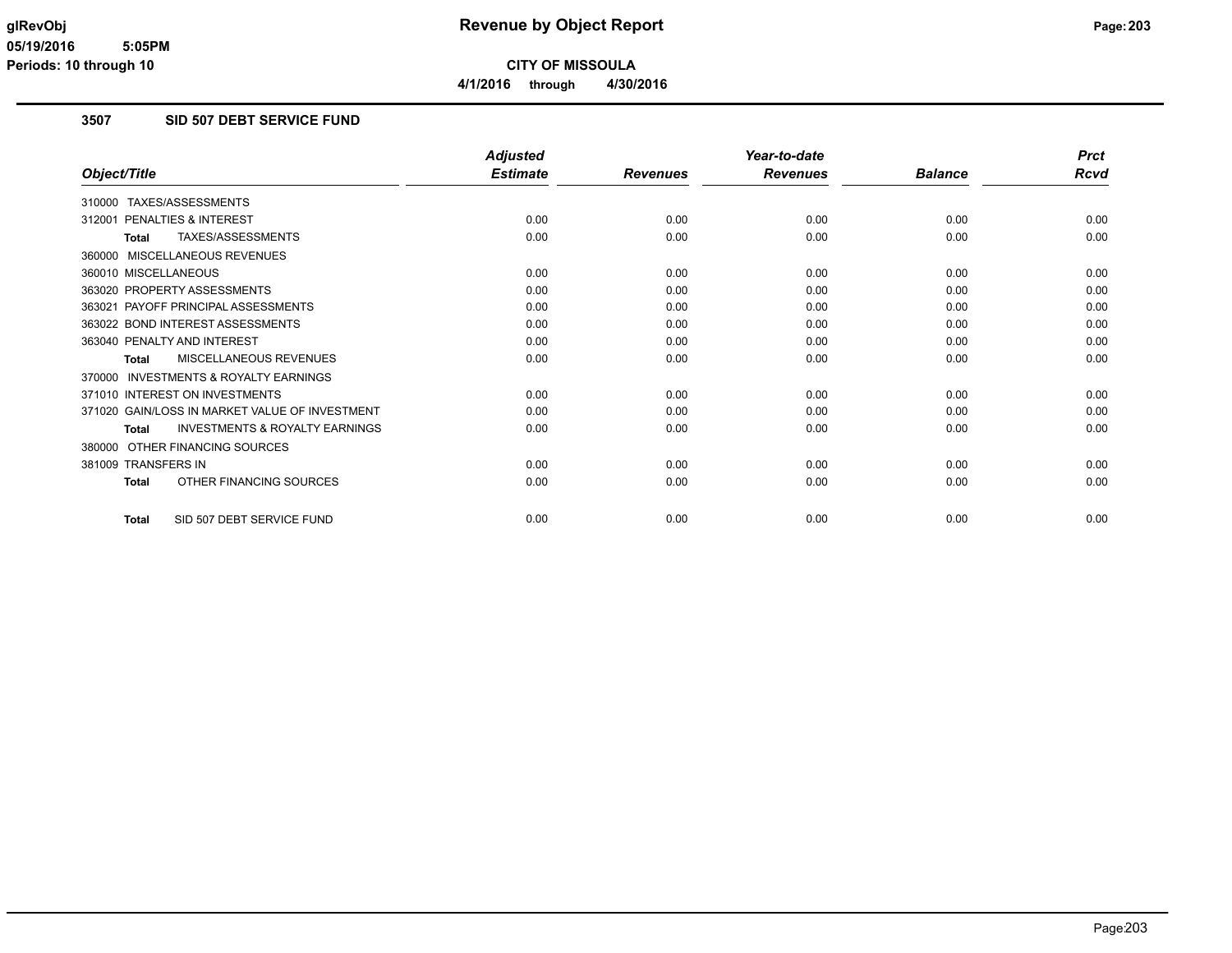**4/1/2016 through 4/30/2016**

**3508 SID 508 DEBT SERVICE FUND**

**3508 SID 508 DEBT SERVICE FUND**

|                                                     | <b>Adjusted</b> |                 | Year-to-date    |                | <b>Prct</b> |
|-----------------------------------------------------|-----------------|-----------------|-----------------|----------------|-------------|
| Object/Title                                        | <b>Estimate</b> | <b>Revenues</b> | <b>Revenues</b> | <b>Balance</b> | <b>Rcvd</b> |
| 310000 TAXES/ASSESSMENTS                            |                 |                 |                 |                |             |
| PENALTIES & INTEREST<br>312001                      | 0.00            | 0.00            | 0.00            | 0.00           | 0.00        |
| TAXES/ASSESSMENTS<br><b>Total</b>                   | 0.00            | 0.00            | 0.00            | 0.00           | 0.00        |
| MISCELLANEOUS REVENUES<br>360000                    |                 |                 |                 |                |             |
| 360010 MISCELLANEOUS                                | 0.00            | 0.00            | 0.00            | 0.00           | 0.00        |
| 363020 PROPERTY ASSESSMENTS                         | 0.00            | 0.00            | 0.00            | 0.00           | 0.00        |
| PAYOFF PRINCIPAL ASSESSMENTS<br>363021              | 0.00            | 0.00            | 0.00            | 0.00           | 0.00        |
| 363022 BOND INTEREST ASSESSMENTS                    | 0.00            | 0.00            | 0.00            | 0.00           | 0.00        |
| 363040 PENALTY AND INTEREST                         | 0.00            | 0.00            | 0.00            | 0.00           | 0.00        |
| MISCELLANEOUS REVENUES<br><b>Total</b>              | 0.00            | 0.00            | 0.00            | 0.00           | 0.00        |
| <b>INVESTMENTS &amp; ROYALTY EARNINGS</b><br>370000 |                 |                 |                 |                |             |
| 371010 INTEREST ON INVESTMENTS                      | 0.00            | 0.00            | 0.00            | 0.00           | 0.00        |
| 371020 GAIN/LOSS IN MARKET VALUE OF INVESTMENTS     | 0.00            | 0.00            | 0.00            | 0.00           | 0.00        |
| <b>INVESTMENTS &amp; ROYALTY EARNINGS</b><br>Total  | 0.00            | 0.00            | 0.00            | 0.00           | 0.00        |
| OTHER FINANCING SOURCES<br>380000                   |                 |                 |                 |                |             |
| 381009 TRANSFERS IN                                 | 0.00            | 0.00            | 0.00            | 0.00           | 0.00        |
| OTHER FINANCING SOURCES<br><b>Total</b>             | 0.00            | 0.00            | 0.00            | 0.00           | 0.00        |
| SID 508 DEBT SERVICE FUND<br><b>Total</b>           | 0.00            | 0.00            | 0.00            | 0.00           | 0.00        |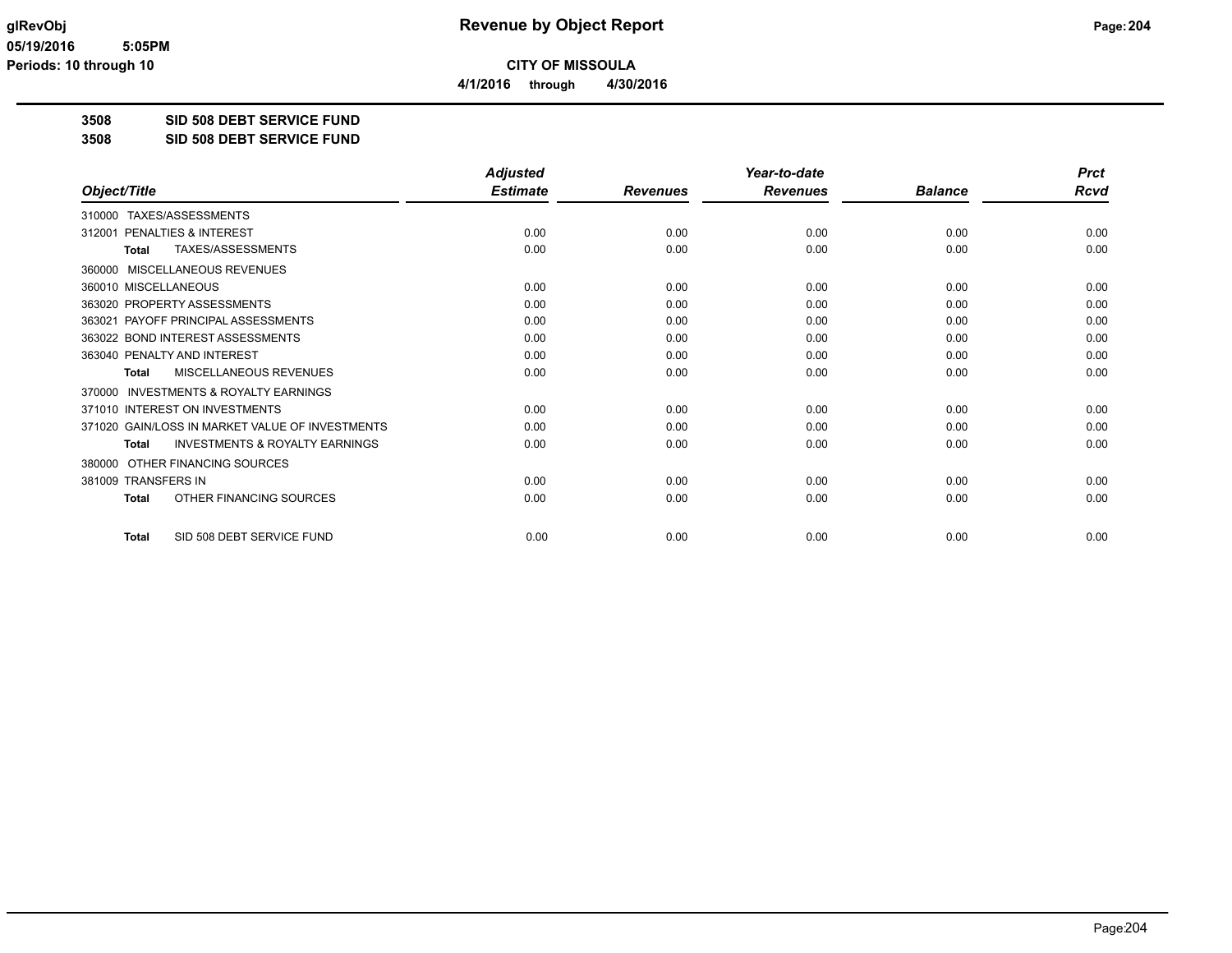# **3508 SID 508 DEBT SERVICE FUND**

|                                                           | <b>Adjusted</b> |                 | Year-to-date    |                | <b>Prct</b> |
|-----------------------------------------------------------|-----------------|-----------------|-----------------|----------------|-------------|
| Object/Title                                              | <b>Estimate</b> | <b>Revenues</b> | <b>Revenues</b> | <b>Balance</b> | Rcvd        |
| 310000 TAXES/ASSESSMENTS                                  |                 |                 |                 |                |             |
| PENALTIES & INTEREST<br>312001                            | 0.00            | 0.00            | 0.00            | 0.00           | 0.00        |
| TAXES/ASSESSMENTS<br><b>Total</b>                         | 0.00            | 0.00            | 0.00            | 0.00           | 0.00        |
| 360000 MISCELLANEOUS REVENUES                             |                 |                 |                 |                |             |
| 360010 MISCELLANEOUS                                      | 0.00            | 0.00            | 0.00            | 0.00           | 0.00        |
| 363020 PROPERTY ASSESSMENTS                               | 0.00            | 0.00            | 0.00            | 0.00           | 0.00        |
| 363021 PAYOFF PRINCIPAL ASSESSMENTS                       | 0.00            | 0.00            | 0.00            | 0.00           | 0.00        |
| 363022 BOND INTEREST ASSESSMENTS                          | 0.00            | 0.00            | 0.00            | 0.00           | 0.00        |
| 363040 PENALTY AND INTEREST                               | 0.00            | 0.00            | 0.00            | 0.00           | 0.00        |
| MISCELLANEOUS REVENUES<br>Total                           | 0.00            | 0.00            | 0.00            | 0.00           | 0.00        |
| 370000 INVESTMENTS & ROYALTY EARNINGS                     |                 |                 |                 |                |             |
| 371010 INTEREST ON INVESTMENTS                            | 0.00            | 0.00            | 0.00            | 0.00           | 0.00        |
| 371020 GAIN/LOSS IN MARKET VALUE OF INVESTMENT            | 0.00            | 0.00            | 0.00            | 0.00           | 0.00        |
| <b>INVESTMENTS &amp; ROYALTY EARNINGS</b><br><b>Total</b> | 0.00            | 0.00            | 0.00            | 0.00           | 0.00        |
| 380000 OTHER FINANCING SOURCES                            |                 |                 |                 |                |             |
| 381009 TRANSFERS IN                                       | 0.00            | 0.00            | 0.00            | 0.00           | 0.00        |
| OTHER FINANCING SOURCES<br><b>Total</b>                   | 0.00            | 0.00            | 0.00            | 0.00           | 0.00        |
| SID 508 DEBT SERVICE FUND<br><b>Total</b>                 | 0.00            | 0.00            | 0.00            | 0.00           | 0.00        |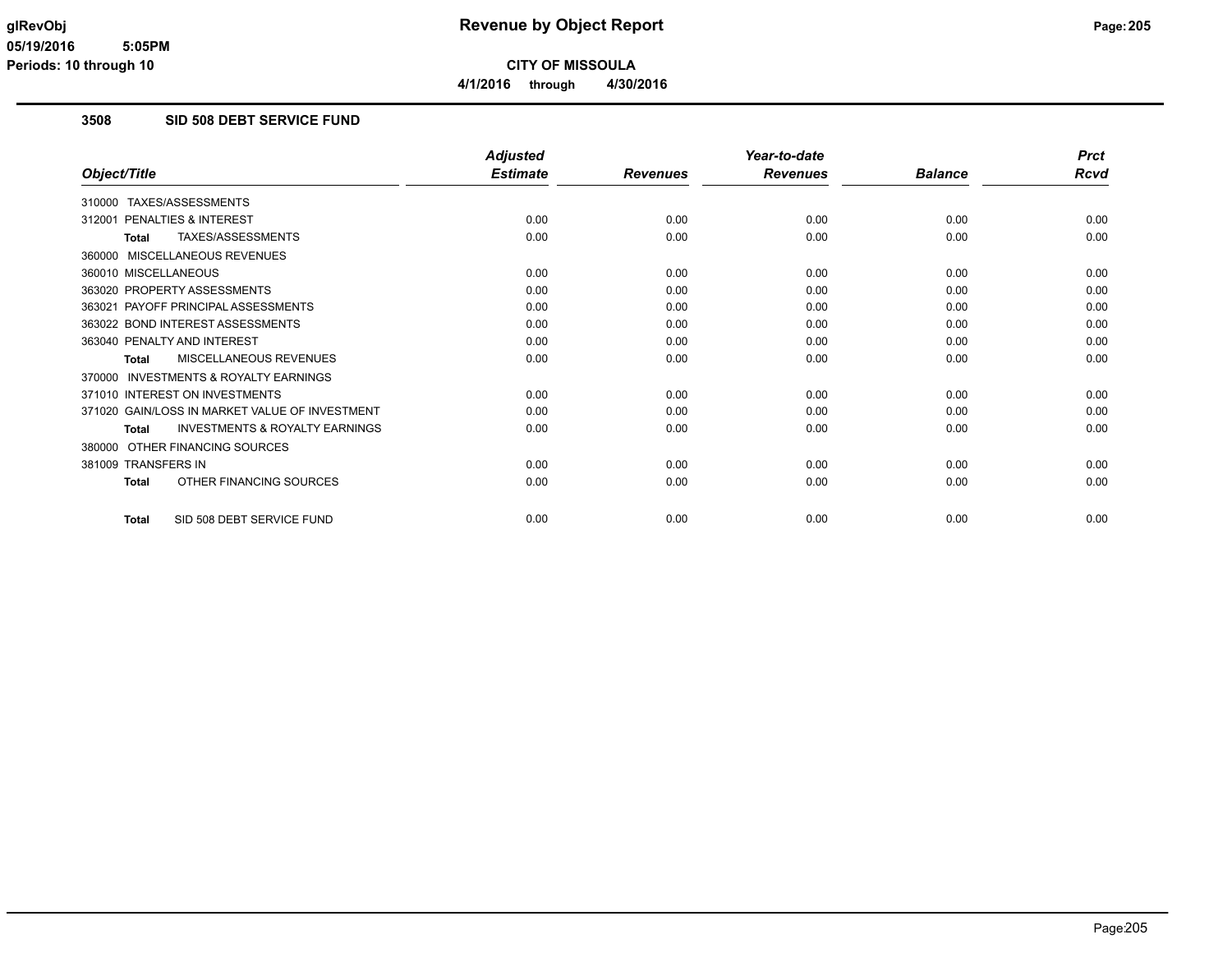**4/1/2016 through 4/30/2016**

# **3510 SID 510 DEBT SERVICE FUND**

#### **3510 SID 510 DEBT SERVICE FUND**

|                                                           | <b>Adjusted</b> |                 | Year-to-date    |                | <b>Prct</b> |
|-----------------------------------------------------------|-----------------|-----------------|-----------------|----------------|-------------|
| Object/Title                                              | <b>Estimate</b> | <b>Revenues</b> | <b>Revenues</b> | <b>Balance</b> | <b>Rcvd</b> |
| TAXES/ASSESSMENTS<br>310000                               |                 |                 |                 |                |             |
| PENALTIES & INTEREST<br>312001                            | 0.00            | 0.00            | 0.00            | 0.00           | 0.00        |
| TAXES/ASSESSMENTS<br><b>Total</b>                         | 0.00            | 0.00            | 0.00            | 0.00           | 0.00        |
| MISCELLANEOUS REVENUES<br>360000                          |                 |                 |                 |                |             |
| 360010 MISCELLANEOUS                                      | 0.00            | 0.00            | 0.00            | 0.00           | 0.00        |
| 363020 PROPERTY ASSESSMENTS                               | 0.00            | 0.00            | 0.00            | 0.00           | 0.00        |
| PAYOFF PRINCIPAL ASSESSMENTS<br>363021                    | 0.00            | 0.00            | 0.00            | 0.00           | 0.00        |
| 363022 BOND INTEREST ASSESSMENTS                          | 0.00            | 0.00            | 0.00            | 0.00           | 0.00        |
| 363040 PENALTY AND INTEREST                               | 0.00            | 0.00            | 0.00            | 0.00           | 0.00        |
| MISCELLANEOUS REVENUES<br><b>Total</b>                    | 0.00            | 0.00            | 0.00            | 0.00           | 0.00        |
| <b>INVESTMENTS &amp; ROYALTY EARNINGS</b><br>370000       |                 |                 |                 |                |             |
| 371010 INTEREST ON INVESTMENTS                            | 0.00            | 0.00            | 0.00            | 0.00           | 0.00        |
| 371020 GAIN/LOSS IN MARKET VALUE OF INVESTMENTS           | 0.00            | 0.00            | 0.00            | 0.00           | 0.00        |
| 371500 INTEREST ON INTERFUND LOAN                         | 0.00            | 0.00            | 0.00            | 0.00           | 0.00        |
| <b>INVESTMENTS &amp; ROYALTY EARNINGS</b><br><b>Total</b> | 0.00            | 0.00            | 0.00            | 0.00           | 0.00        |
| SID 510 DEBT SERVICE FUND<br><b>Total</b>                 | 0.00            | 0.00            | 0.00            | 0.00           | 0.00        |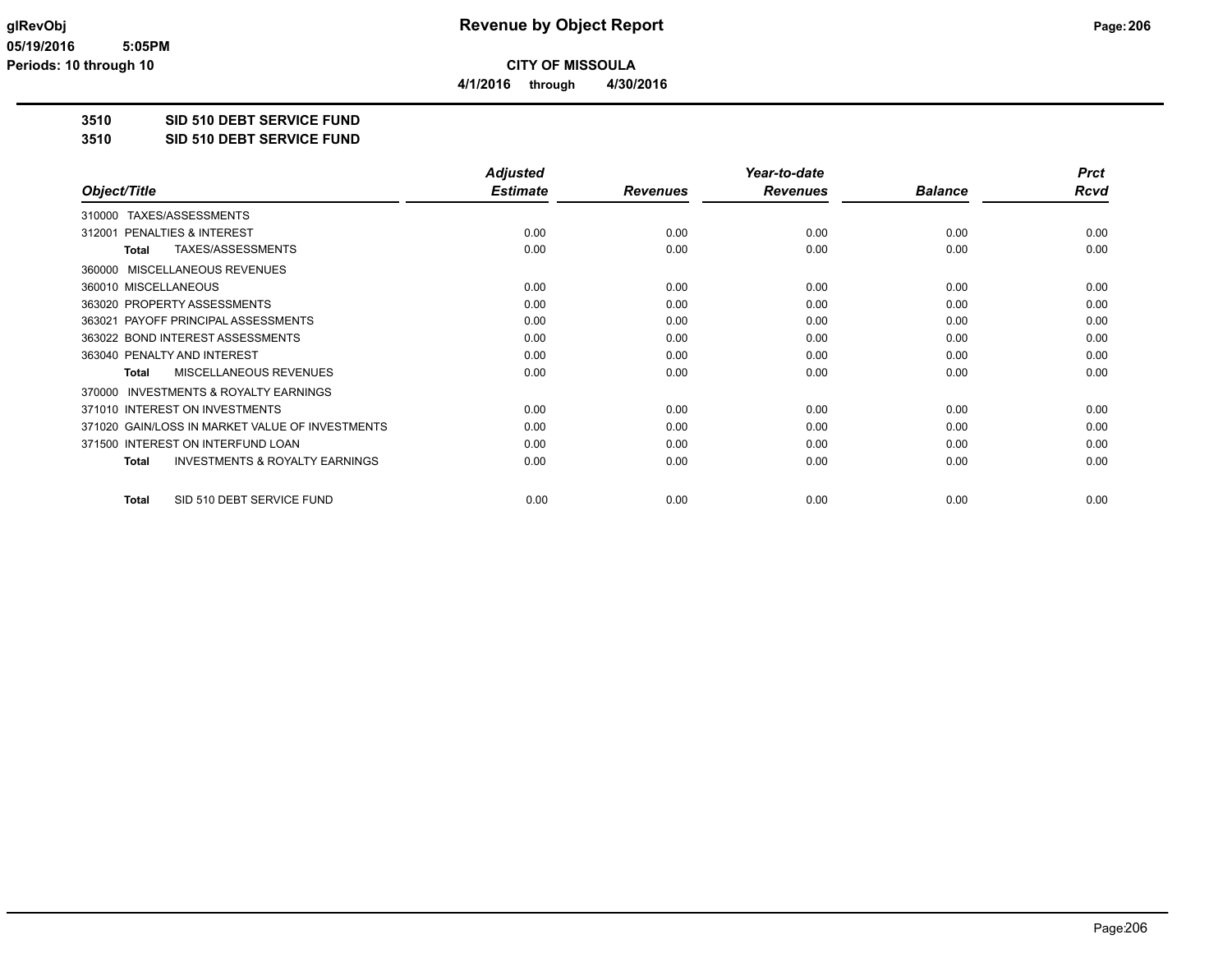**4/1/2016 through 4/30/2016**

# **3510 SID 510 DEBT SERVICE FUND**

|                                                           | <b>Adjusted</b> |                 | Year-to-date    |                | <b>Prct</b> |
|-----------------------------------------------------------|-----------------|-----------------|-----------------|----------------|-------------|
| Object/Title                                              | <b>Estimate</b> | <b>Revenues</b> | <b>Revenues</b> | <b>Balance</b> | <b>Rcvd</b> |
| TAXES/ASSESSMENTS<br>310000                               |                 |                 |                 |                |             |
| 312001 PENALTIES & INTEREST                               | 0.00            | 0.00            | 0.00            | 0.00           | 0.00        |
| TAXES/ASSESSMENTS<br><b>Total</b>                         | 0.00            | 0.00            | 0.00            | 0.00           | 0.00        |
| 360000 MISCELLANEOUS REVENUES                             |                 |                 |                 |                |             |
| 360010 MISCELLANEOUS                                      | 0.00            | 0.00            | 0.00            | 0.00           | 0.00        |
| 363020 PROPERTY ASSESSMENTS                               | 0.00            | 0.00            | 0.00            | 0.00           | 0.00        |
| 363021 PAYOFF PRINCIPAL ASSESSMENTS                       | 0.00            | 0.00            | 0.00            | 0.00           | 0.00        |
| 363022 BOND INTEREST ASSESSMENTS                          | 0.00            | 0.00            | 0.00            | 0.00           | 0.00        |
| 363040 PENALTY AND INTEREST                               | 0.00            | 0.00            | 0.00            | 0.00           | 0.00        |
| <b>MISCELLANEOUS REVENUES</b><br><b>Total</b>             | 0.00            | 0.00            | 0.00            | 0.00           | 0.00        |
| INVESTMENTS & ROYALTY EARNINGS<br>370000                  |                 |                 |                 |                |             |
| 371010 INTEREST ON INVESTMENTS                            | 0.00            | 0.00            | 0.00            | 0.00           | 0.00        |
| 371020 GAIN/LOSS IN MARKET VALUE OF INVESTMENT            | 0.00            | 0.00            | 0.00            | 0.00           | 0.00        |
| 371500 INTEREST ON INTERFUND LOAN                         | 0.00            | 0.00            | 0.00            | 0.00           | 0.00        |
| <b>INVESTMENTS &amp; ROYALTY EARNINGS</b><br><b>Total</b> | 0.00            | 0.00            | 0.00            | 0.00           | 0.00        |
| SID 510 DEBT SERVICE FUND<br><b>Total</b>                 | 0.00            | 0.00            | 0.00            | 0.00           | 0.00        |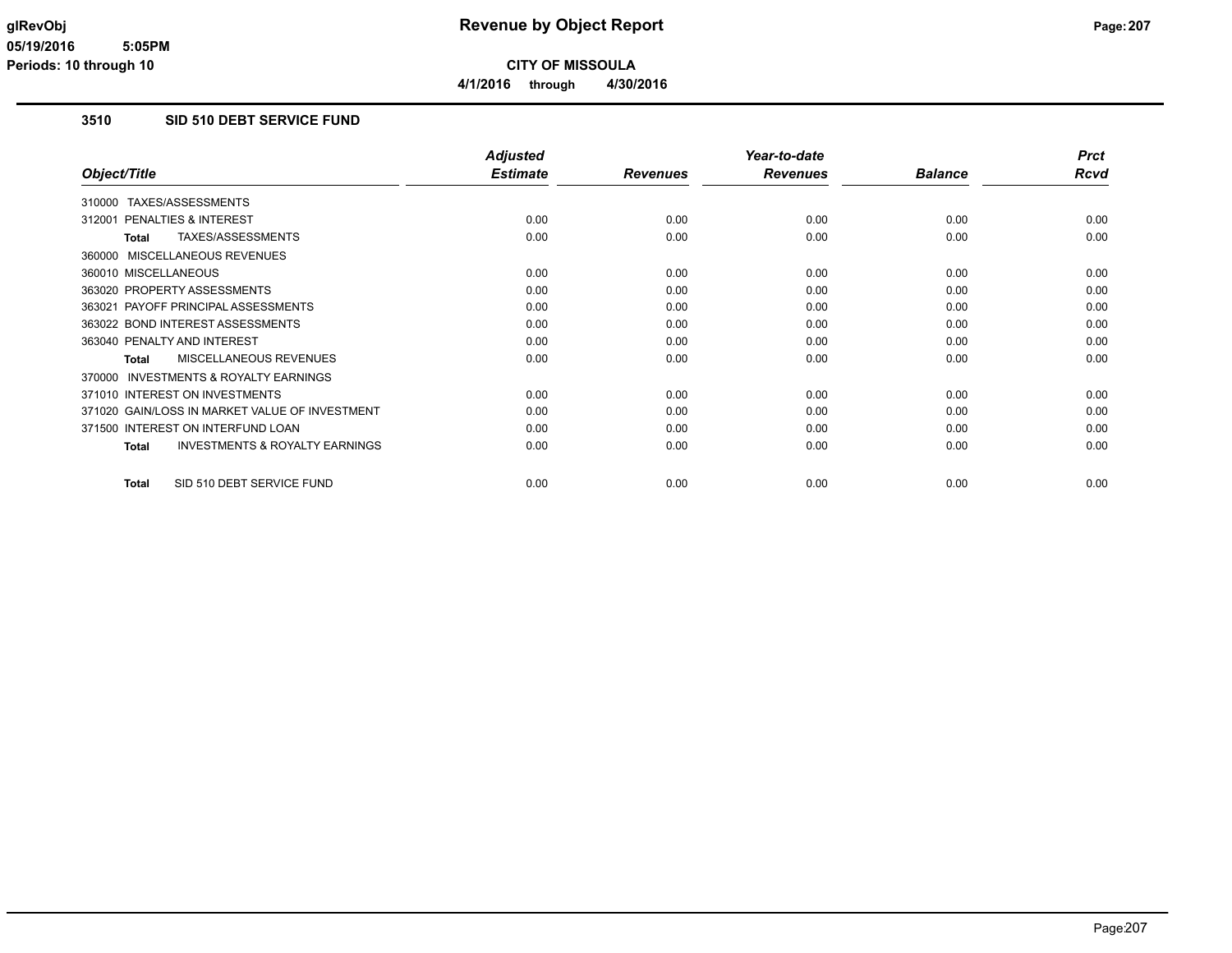**4/1/2016 through 4/30/2016**

# **3511 SID 511 DEBT SERVICE FUND**

**3511 SID 511 DEBT SERVICE FUND**

|                                                           | <b>Adjusted</b> |                 | Year-to-date    |                | <b>Prct</b> |
|-----------------------------------------------------------|-----------------|-----------------|-----------------|----------------|-------------|
| Object/Title                                              | <b>Estimate</b> | <b>Revenues</b> | <b>Revenues</b> | <b>Balance</b> | Rcvd        |
| 310000 TAXES/ASSESSMENTS                                  |                 |                 |                 |                |             |
| <b>PENALTIES &amp; INTEREST</b><br>312001                 | 0.00            | 0.00            | 0.00            | 0.00           | 0.00        |
| TAXES/ASSESSMENTS<br><b>Total</b>                         | 0.00            | 0.00            | 0.00            | 0.00           | 0.00        |
| 360000 MISCELLANEOUS REVENUES                             |                 |                 |                 |                |             |
| 360010 MISCELLANEOUS                                      | 0.00            | 0.00            | 0.00            | 0.00           | 0.00        |
| 363020 PROPERTY ASSESSMENTS                               | 0.00            | 0.00            | 0.00            | 0.00           | 0.00        |
| 363021 PAYOFF PRINCIPAL ASSESSMENTS                       | 0.00            | 0.00            | 0.00            | 0.00           | 0.00        |
| 363022 BOND INTEREST ASSESSMENTS                          | 0.00            | 0.00            | 0.00            | 0.00           | 0.00        |
| 363040 PENALTY AND INTEREST                               | 0.00            | 0.00            | 0.00            | 0.00           | 0.00        |
| MISCELLANEOUS REVENUES<br><b>Total</b>                    | 0.00            | 0.00            | 0.00            | 0.00           | 0.00        |
| 370000 INVESTMENTS & ROYALTY EARNINGS                     |                 |                 |                 |                |             |
| 371010 INTEREST ON INVESTMENTS                            | 0.00            | 0.00            | 0.00            | 0.00           | 0.00        |
| 371020 GAIN/LOSS IN MARKET VALUE OF INVESTMENTS           | 0.00            | 0.00            | 0.00            | 0.00           | 0.00        |
| <b>INVESTMENTS &amp; ROYALTY EARNINGS</b><br><b>Total</b> | 0.00            | 0.00            | 0.00            | 0.00           | 0.00        |
| SID 511 DEBT SERVICE FUND<br><b>Total</b>                 | 0.00            | 0.00            | 0.00            | 0.00           | 0.00        |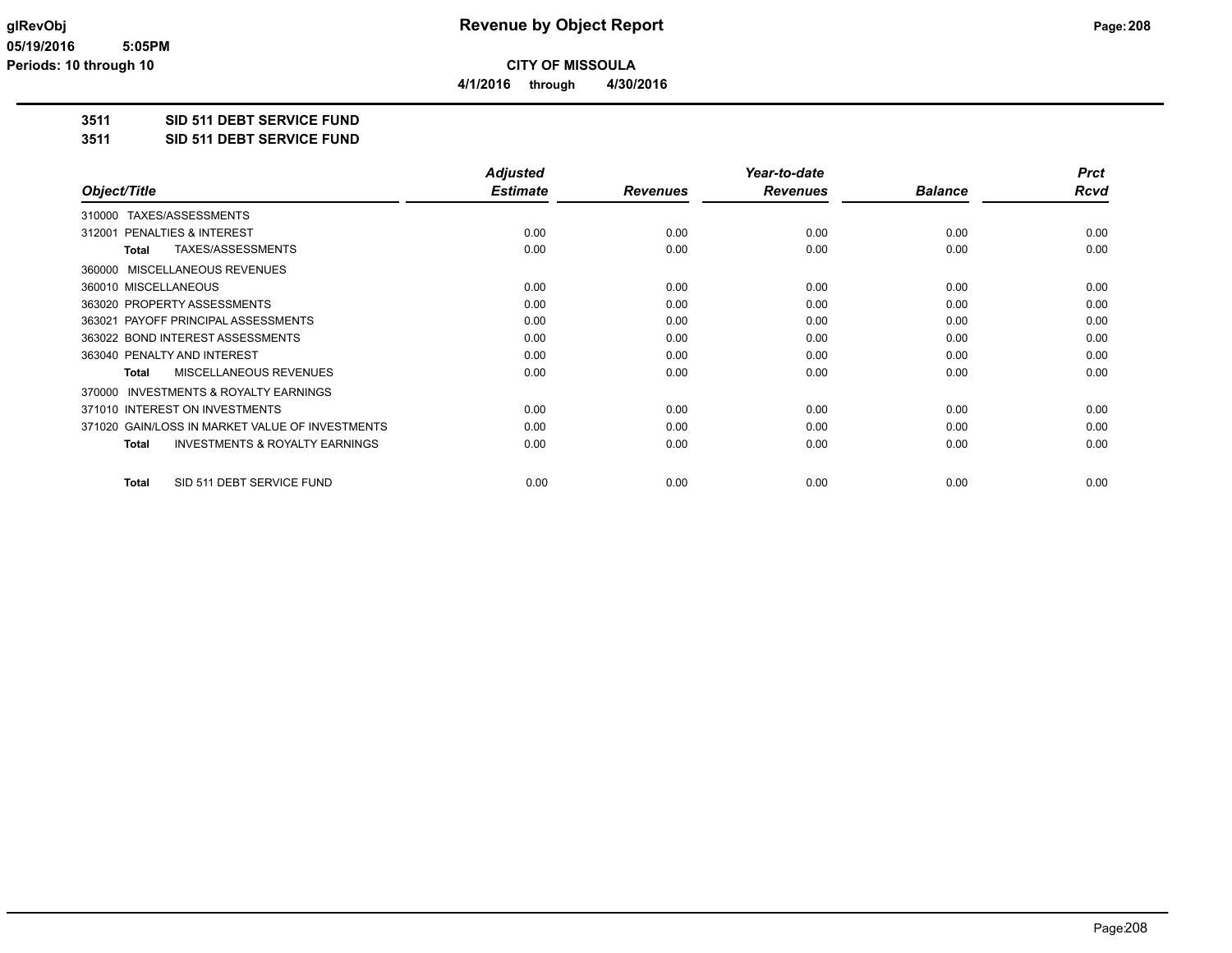# **3511 SID 511 DEBT SERVICE FUND**

|                                                     | <b>Adjusted</b> |                 | Year-to-date    |                | <b>Prct</b> |
|-----------------------------------------------------|-----------------|-----------------|-----------------|----------------|-------------|
| Object/Title                                        | <b>Estimate</b> | <b>Revenues</b> | <b>Revenues</b> | <b>Balance</b> | Rcvd        |
| 310000 TAXES/ASSESSMENTS                            |                 |                 |                 |                |             |
| 312001 PENALTIES & INTEREST                         | 0.00            | 0.00            | 0.00            | 0.00           | 0.00        |
| TAXES/ASSESSMENTS<br>Total                          | 0.00            | 0.00            | 0.00            | 0.00           | 0.00        |
| 360000 MISCELLANEOUS REVENUES                       |                 |                 |                 |                |             |
| 360010 MISCELLANEOUS                                | 0.00            | 0.00            | 0.00            | 0.00           | 0.00        |
| 363020 PROPERTY ASSESSMENTS                         | 0.00            | 0.00            | 0.00            | 0.00           | 0.00        |
| 363021 PAYOFF PRINCIPAL ASSESSMENTS                 | 0.00            | 0.00            | 0.00            | 0.00           | 0.00        |
| 363022 BOND INTEREST ASSESSMENTS                    | 0.00            | 0.00            | 0.00            | 0.00           | 0.00        |
| 363040 PENALTY AND INTEREST                         | 0.00            | 0.00            | 0.00            | 0.00           | 0.00        |
| MISCELLANEOUS REVENUES<br>Total                     | 0.00            | 0.00            | 0.00            | 0.00           | 0.00        |
| <b>INVESTMENTS &amp; ROYALTY EARNINGS</b><br>370000 |                 |                 |                 |                |             |
| 371010 INTEREST ON INVESTMENTS                      | 0.00            | 0.00            | 0.00            | 0.00           | 0.00        |
| 371020 GAIN/LOSS IN MARKET VALUE OF INVESTMENT      | 0.00            | 0.00            | 0.00            | 0.00           | 0.00        |
| <b>INVESTMENTS &amp; ROYALTY EARNINGS</b><br>Total  | 0.00            | 0.00            | 0.00            | 0.00           | 0.00        |
| SID 511 DEBT SERVICE FUND<br>Total                  | 0.00            | 0.00            | 0.00            | 0.00           | 0.00        |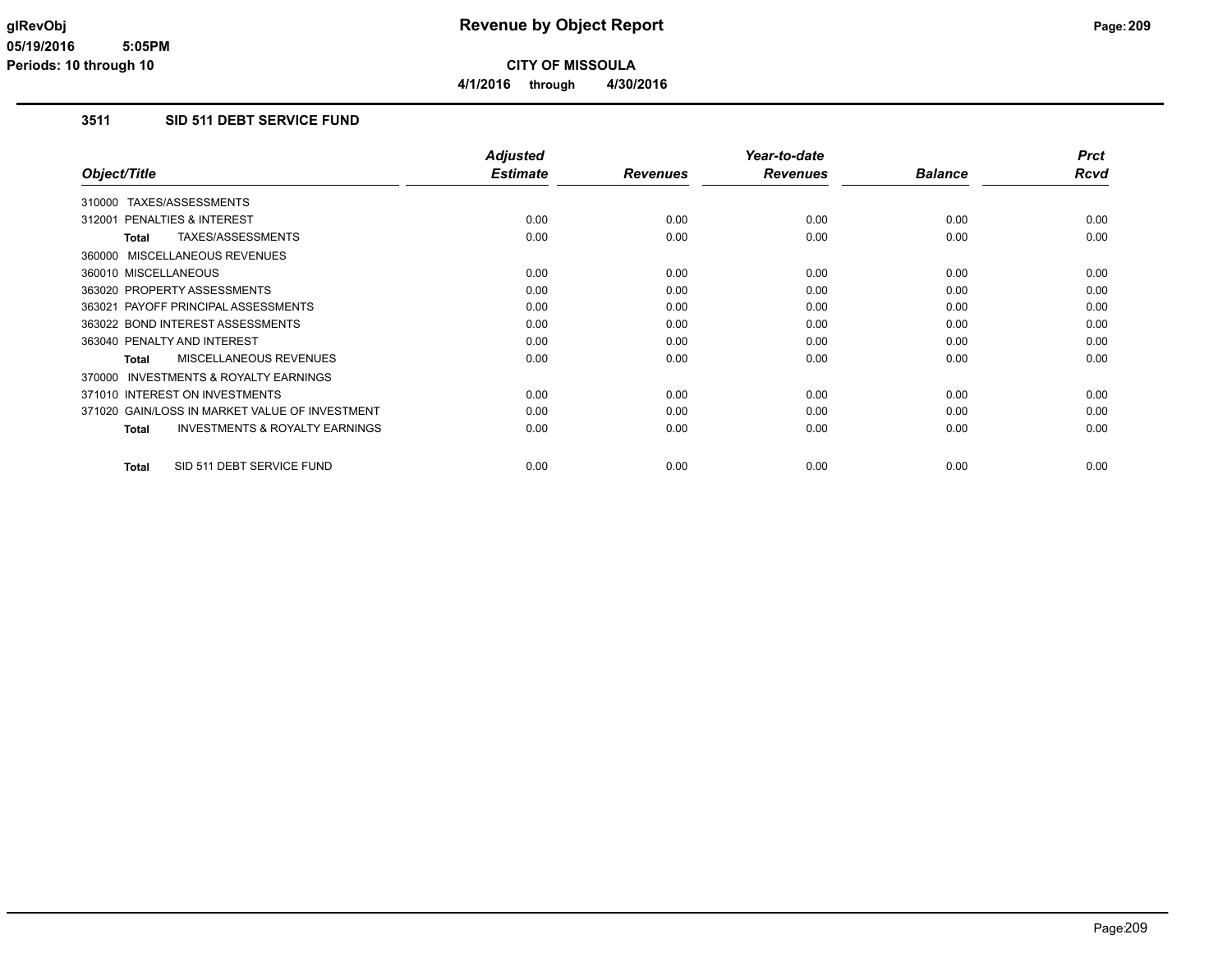**4/1/2016 through 4/30/2016**

# **3512 SID 512 DEBT SERVICE FUND**

#### **3512 SID 512 DEBT SERVICE FUND**

|                                                     | <b>Adjusted</b> |                 | Year-to-date    |                | <b>Prct</b> |
|-----------------------------------------------------|-----------------|-----------------|-----------------|----------------|-------------|
| Object/Title                                        | <b>Estimate</b> | <b>Revenues</b> | <b>Revenues</b> | <b>Balance</b> | <b>Rcvd</b> |
| TAXES/ASSESSMENTS<br>310000                         |                 |                 |                 |                |             |
| PENALTIES & INTEREST<br>312001                      | 0.00            | 0.00            | 0.00            | 0.00           | 0.00        |
| TAXES/ASSESSMENTS<br><b>Total</b>                   | 0.00            | 0.00            | 0.00            | 0.00           | 0.00        |
| MISCELLANEOUS REVENUES<br>360000                    |                 |                 |                 |                |             |
| 360010 MISCELLANEOUS                                | 0.00            | 0.00            | 0.00            | 0.00           | 0.00        |
| 363020 PROPERTY ASSESSMENTS                         | 33,355.00       | 303.78          | 46,142.06       | $-12,787.06$   | 138.34      |
| 363021 PAYOFF PRINCIPAL ASSESSMENTS                 | 0.00            | 26.04           | 267.11          | $-267.11$      | 0.00        |
| 363022 BOND INTEREST ASSESSMENTS                    | 0.00            | 0.00            | 0.00            | 0.00           | 0.00        |
| 363040 PENALTY AND INTEREST                         | 0.00            | 0.00            | 66.57           | $-66.57$       | 0.00        |
| <b>MISCELLANEOUS REVENUES</b><br><b>Total</b>       | 33,355.00       | 329.82          | 46,475.74       | $-13,120.74$   | 139.34      |
| <b>INVESTMENTS &amp; ROYALTY EARNINGS</b><br>370000 |                 |                 |                 |                |             |
| 371010 INTEREST ON INVESTMENTS                      | 0.00            | 0.00            | 0.00            | 0.00           | 0.00        |
| 371020 GAIN/LOSS IN MARKET VALUE OF INVESTMENTS     | 0.00            | 0.00            | 0.00            | 0.00           | 0.00        |
| INTEREST ON INTERFUND LOAN<br>371500                | 0.00            | 0.00            | 0.00            | 0.00           | 0.00        |
| <b>INVESTMENTS &amp; ROYALTY EARNINGS</b><br>Total  | 0.00            | 0.00            | 0.00            | 0.00           | 0.00        |
| SID 512 DEBT SERVICE FUND<br>Total                  | 33,355.00       | 329.82          | 46,475.74       | $-13,120.74$   | 139.34      |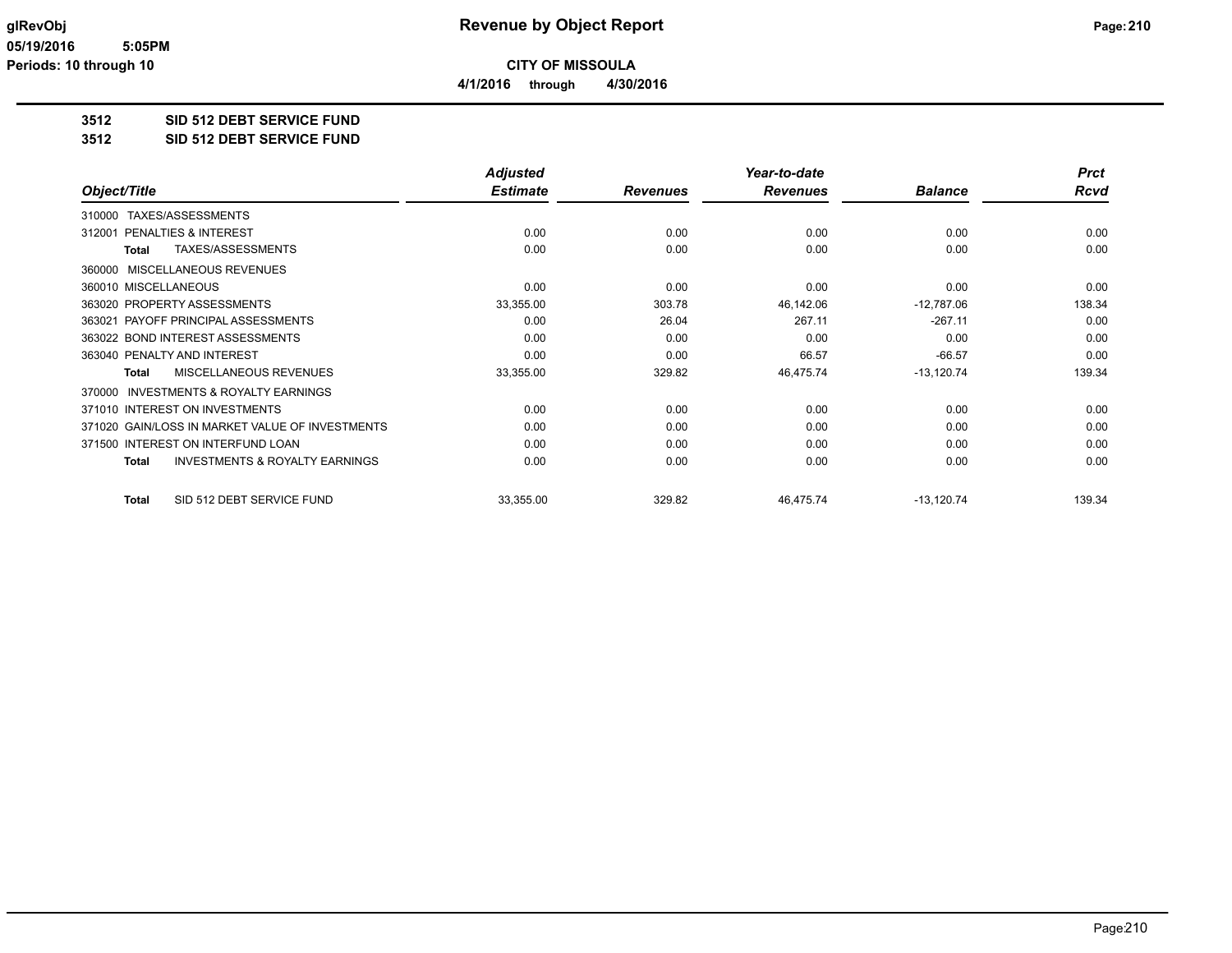**4/1/2016 through 4/30/2016**

## **3512 SID 512 DEBT SERVICE FUND**

|                                                    | <b>Adjusted</b> |                 | Year-to-date    |                | <b>Prct</b> |
|----------------------------------------------------|-----------------|-----------------|-----------------|----------------|-------------|
| Object/Title                                       | <b>Estimate</b> | <b>Revenues</b> | <b>Revenues</b> | <b>Balance</b> | <b>Rcvd</b> |
| TAXES/ASSESSMENTS<br>310000                        |                 |                 |                 |                |             |
| <b>PENALTIES &amp; INTEREST</b><br>312001          | 0.00            | 0.00            | 0.00            | 0.00           | 0.00        |
| TAXES/ASSESSMENTS<br><b>Total</b>                  | 0.00            | 0.00            | 0.00            | 0.00           | 0.00        |
| MISCELLANEOUS REVENUES<br>360000                   |                 |                 |                 |                |             |
| 360010 MISCELLANEOUS                               | 0.00            | 0.00            | 0.00            | 0.00           | 0.00        |
| 363020 PROPERTY ASSESSMENTS                        | 33,355.00       | 303.78          | 46,142.06       | $-12,787.06$   | 138.34      |
| PAYOFF PRINCIPAL ASSESSMENTS<br>363021             | 0.00            | 26.04           | 267.11          | $-267.11$      | 0.00        |
| 363022 BOND INTEREST ASSESSMENTS                   | 0.00            | 0.00            | 0.00            | 0.00           | 0.00        |
| 363040 PENALTY AND INTEREST                        | 0.00            | 0.00            | 66.57           | $-66.57$       | 0.00        |
| MISCELLANEOUS REVENUES<br>Total                    | 33,355.00       | 329.82          | 46,475.74       | $-13,120.74$   | 139.34      |
| INVESTMENTS & ROYALTY EARNINGS<br>370000           |                 |                 |                 |                |             |
| 371010 INTEREST ON INVESTMENTS                     | 0.00            | 0.00            | 0.00            | 0.00           | 0.00        |
| 371020 GAIN/LOSS IN MARKET VALUE OF INVESTMENT     | 0.00            | 0.00            | 0.00            | 0.00           | 0.00        |
| 371500 INTEREST ON INTERFUND LOAN                  | 0.00            | 0.00            | 0.00            | 0.00           | 0.00        |
| <b>INVESTMENTS &amp; ROYALTY EARNINGS</b><br>Total | 0.00            | 0.00            | 0.00            | 0.00           | 0.00        |
| SID 512 DEBT SERVICE FUND<br><b>Total</b>          | 33,355.00       | 329.82          | 46,475.74       | $-13,120.74$   | 139.34      |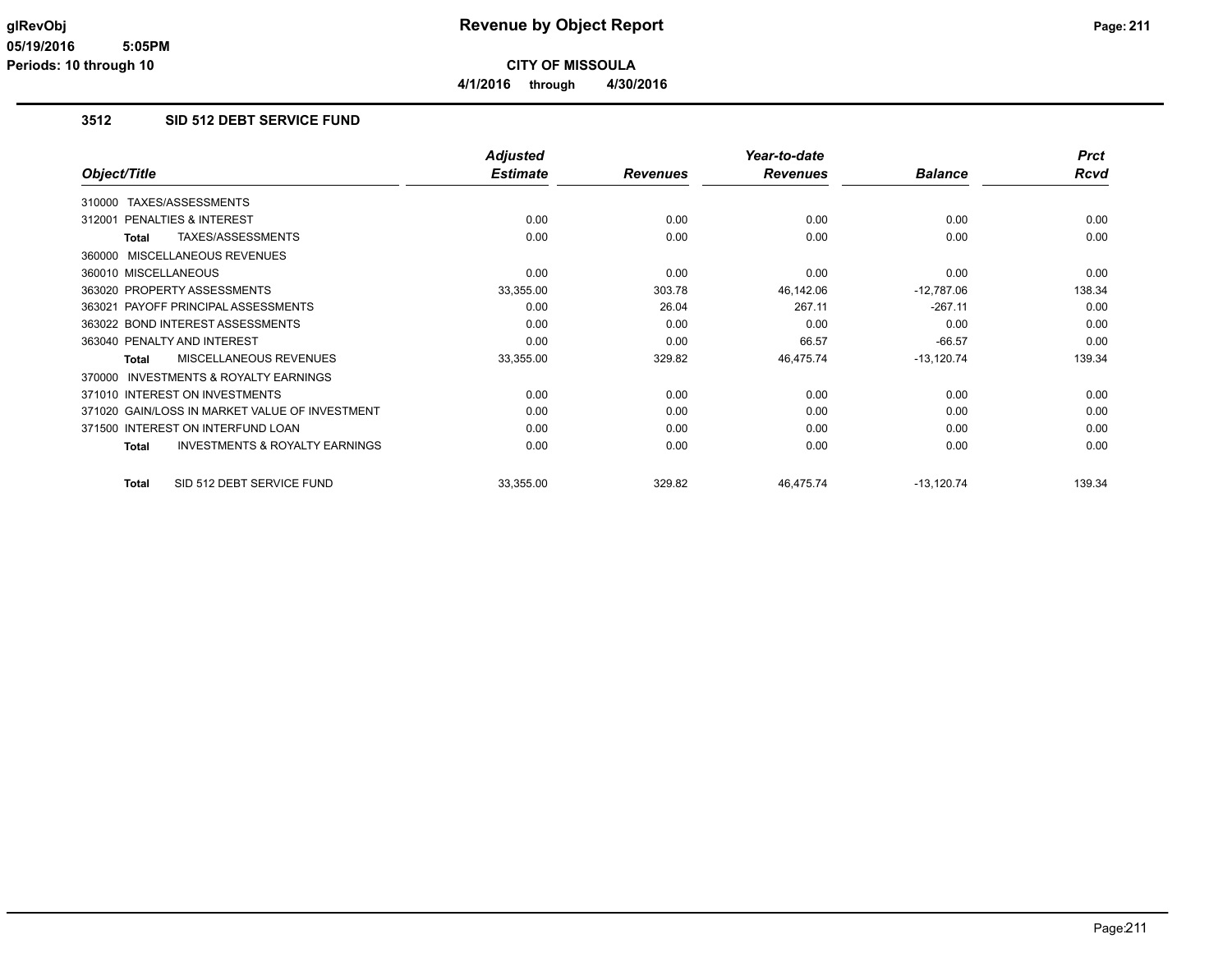**4/1/2016 through 4/30/2016**

# **3513 SID 513 DEBT SERVICE FUND**

#### **3513 SID 513 DEBT SERVICE FUND**

|                                                           | <b>Adjusted</b> |                 | Year-to-date    |                | <b>Prct</b> |
|-----------------------------------------------------------|-----------------|-----------------|-----------------|----------------|-------------|
| Object/Title                                              | <b>Estimate</b> | <b>Revenues</b> | <b>Revenues</b> | <b>Balance</b> | Rcvd        |
| TAXES/ASSESSMENTS<br>310000                               |                 |                 |                 |                |             |
| PENALTIES & INTEREST<br>312001                            | 0.00            | 0.00            | 0.00            | 0.00           | 0.00        |
| TAXES/ASSESSMENTS<br><b>Total</b>                         | 0.00            | 0.00            | 0.00            | 0.00           | 0.00        |
| MISCELLANEOUS REVENUES<br>360000                          |                 |                 |                 |                |             |
| 360010 MISCELLANEOUS                                      | 0.00            | 0.00            | 0.00            | 0.00           | 0.00        |
| 363020 PROPERTY ASSESSMENTS                               | 0.00            | 0.00            | 0.00            | 0.00           | 0.00        |
| PAYOFF PRINCIPAL ASSESSMENTS<br>363021                    | 0.00            | 0.00            | 0.00            | 0.00           | 0.00        |
| 363022 BOND INTEREST ASSESSMENTS                          | 0.00            | 0.00            | 0.00            | 0.00           | 0.00        |
| 363040 PENALTY AND INTEREST                               | 0.00            | 0.00            | 0.00            | 0.00           | 0.00        |
| MISCELLANEOUS REVENUES<br><b>Total</b>                    | 0.00            | 0.00            | 0.00            | 0.00           | 0.00        |
| <b>INVESTMENTS &amp; ROYALTY EARNINGS</b><br>370000       |                 |                 |                 |                |             |
| 371010 INTEREST ON INVESTMENTS                            | 0.00            | 0.00            | 0.00            | 0.00           | 0.00        |
| 371020 GAIN/LOSS IN MARKET VALUE OF INVESTMENTS           | 0.00            | 0.00            | 0.00            | 0.00           | 0.00        |
| <b>INVESTMENTS &amp; ROYALTY EARNINGS</b><br><b>Total</b> | 0.00            | 0.00            | 0.00            | 0.00           | 0.00        |
| OTHER FINANCING SOURCES<br>380000                         |                 |                 |                 |                |             |
| 381009 TRANSFERS IN                                       | 0.00            | 0.00            | 0.00            | 0.00           | 0.00        |
| OTHER FINANCING SOURCES<br><b>Total</b>                   | 0.00            | 0.00            | 0.00            | 0.00           | 0.00        |
| SID 513 DEBT SERVICE FUND<br><b>Total</b>                 | 0.00            | 0.00            | 0.00            | 0.00           | 0.00        |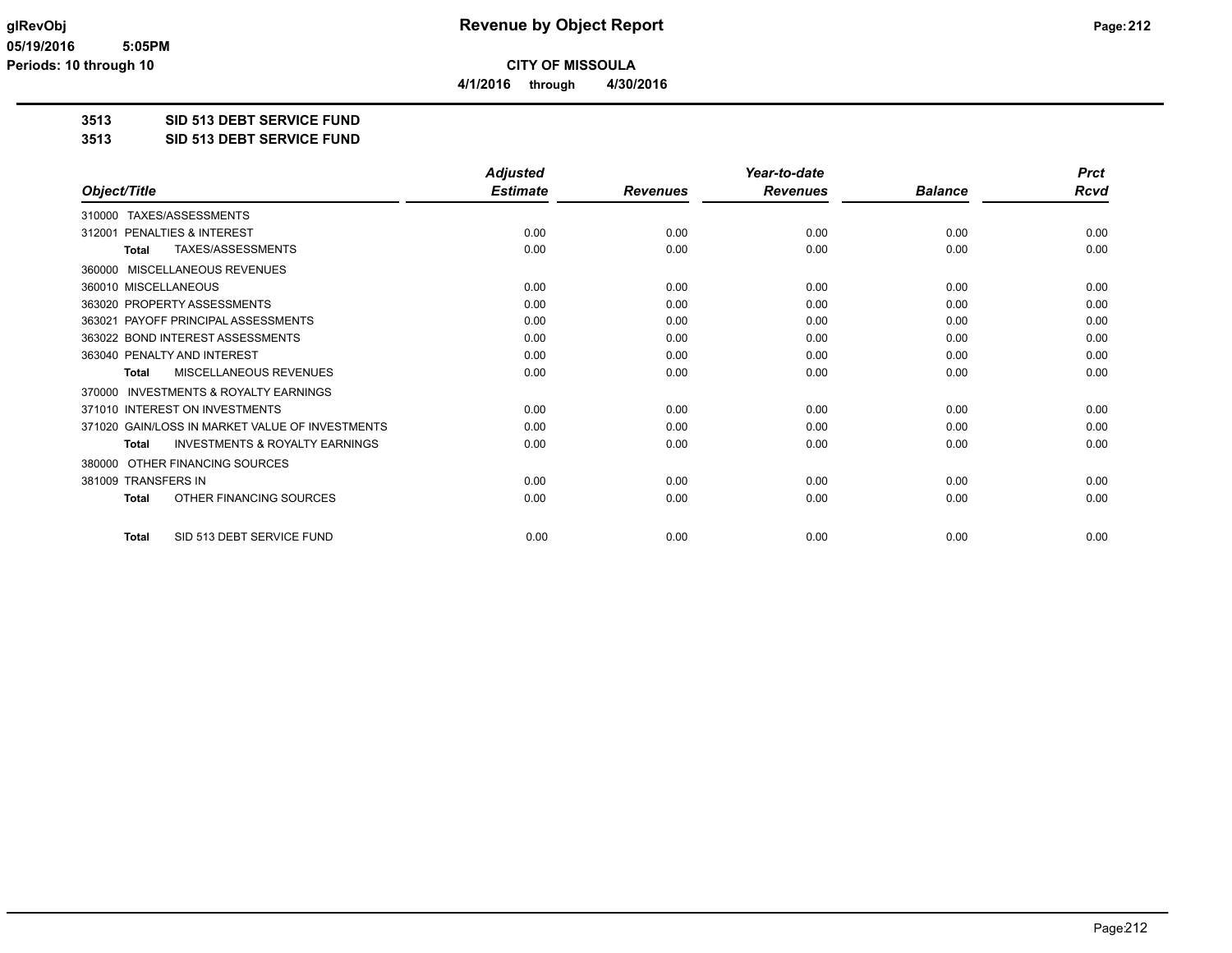**4/1/2016 through 4/30/2016**

## **3513 SID 513 DEBT SERVICE FUND**

|                                                           | <b>Adjusted</b> |                 | Year-to-date    |                | <b>Prct</b> |
|-----------------------------------------------------------|-----------------|-----------------|-----------------|----------------|-------------|
| Object/Title                                              | <b>Estimate</b> | <b>Revenues</b> | <b>Revenues</b> | <b>Balance</b> | <b>Rcvd</b> |
| 310000 TAXES/ASSESSMENTS                                  |                 |                 |                 |                |             |
| PENALTIES & INTEREST<br>312001                            | 0.00            | 0.00            | 0.00            | 0.00           | 0.00        |
| TAXES/ASSESSMENTS<br><b>Total</b>                         | 0.00            | 0.00            | 0.00            | 0.00           | 0.00        |
| 360000 MISCELLANEOUS REVENUES                             |                 |                 |                 |                |             |
| 360010 MISCELLANEOUS                                      | 0.00            | 0.00            | 0.00            | 0.00           | 0.00        |
| 363020 PROPERTY ASSESSMENTS                               | 0.00            | 0.00            | 0.00            | 0.00           | 0.00        |
| 363021 PAYOFF PRINCIPAL ASSESSMENTS                       | 0.00            | 0.00            | 0.00            | 0.00           | 0.00        |
| 363022 BOND INTEREST ASSESSMENTS                          | 0.00            | 0.00            | 0.00            | 0.00           | 0.00        |
| 363040 PENALTY AND INTEREST                               | 0.00            | 0.00            | 0.00            | 0.00           | 0.00        |
| MISCELLANEOUS REVENUES<br>Total                           | 0.00            | 0.00            | 0.00            | 0.00           | 0.00        |
| 370000 INVESTMENTS & ROYALTY EARNINGS                     |                 |                 |                 |                |             |
| 371010 INTEREST ON INVESTMENTS                            | 0.00            | 0.00            | 0.00            | 0.00           | 0.00        |
| 371020 GAIN/LOSS IN MARKET VALUE OF INVESTMENT            | 0.00            | 0.00            | 0.00            | 0.00           | 0.00        |
| <b>INVESTMENTS &amp; ROYALTY EARNINGS</b><br><b>Total</b> | 0.00            | 0.00            | 0.00            | 0.00           | 0.00        |
| 380000 OTHER FINANCING SOURCES                            |                 |                 |                 |                |             |
| 381009 TRANSFERS IN                                       | 0.00            | 0.00            | 0.00            | 0.00           | 0.00        |
| OTHER FINANCING SOURCES<br><b>Total</b>                   | 0.00            | 0.00            | 0.00            | 0.00           | 0.00        |
| SID 513 DEBT SERVICE FUND<br><b>Total</b>                 | 0.00            | 0.00            | 0.00            | 0.00           | 0.00        |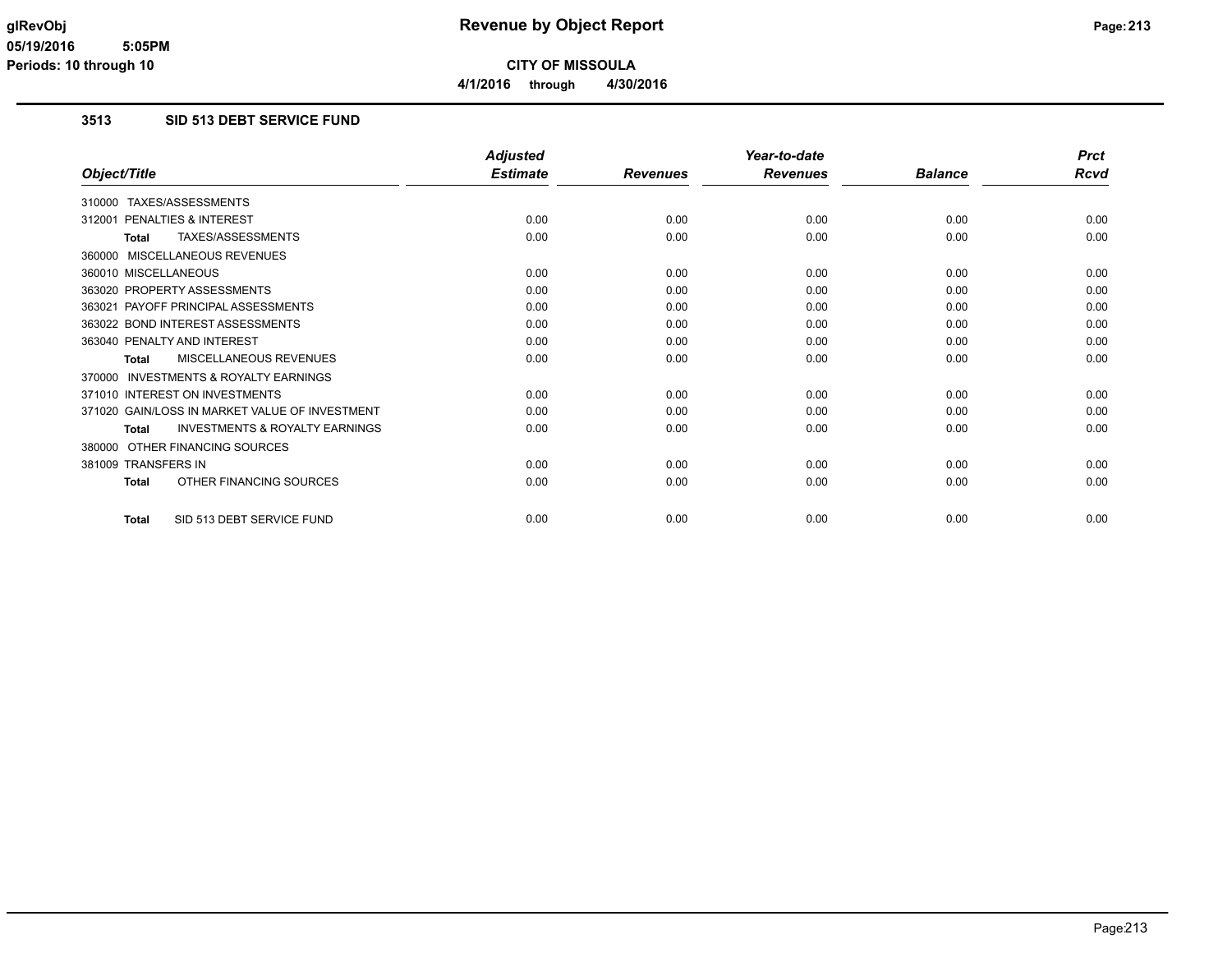**4/1/2016 through 4/30/2016**

# **3514 SID 514 DEBT SERVICE FUND**

#### **3514 SID 514 DEBT SERVICE FUND**

|                                                           | <b>Adjusted</b> |                 | Year-to-date    |                | <b>Prct</b> |
|-----------------------------------------------------------|-----------------|-----------------|-----------------|----------------|-------------|
| Object/Title                                              | <b>Estimate</b> | <b>Revenues</b> | <b>Revenues</b> | <b>Balance</b> | <b>Rcvd</b> |
| TAXES/ASSESSMENTS<br>310000                               |                 |                 |                 |                |             |
| PENALTIES & INTEREST<br>312001                            | 0.00            | 0.00            | 0.00            | 0.00           | 0.00        |
| TAXES/ASSESSMENTS<br><b>Total</b>                         | 0.00            | 0.00            | 0.00            | 0.00           | 0.00        |
| MISCELLANEOUS REVENUES<br>360000                          |                 |                 |                 |                |             |
| 360010 MISCELLANEOUS                                      | 0.00            | 0.00            | 0.00            | 0.00           | 0.00        |
| 363020 PROPERTY ASSESSMENTS                               | 0.00            | 0.00            | 0.00            | 0.00           | 0.00        |
| PAYOFF PRINCIPAL ASSESSMENTS<br>363021                    | 0.00            | 0.00            | 0.00            | 0.00           | 0.00        |
| 363022 BOND INTEREST ASSESSMENTS                          | 0.00            | 0.00            | 0.00            | 0.00           | 0.00        |
| 363040 PENALTY AND INTEREST                               | 0.00            | 0.00            | 0.00            | 0.00           | 0.00        |
| MISCELLANEOUS REVENUES<br><b>Total</b>                    | 0.00            | 0.00            | 0.00            | 0.00           | 0.00        |
| <b>INVESTMENTS &amp; ROYALTY EARNINGS</b><br>370000       |                 |                 |                 |                |             |
| 371010 INTEREST ON INVESTMENTS                            | 0.00            | 0.00            | 0.00            | 0.00           | 0.00        |
| 371020 GAIN/LOSS IN MARKET VALUE OF INVESTMENTS           | 0.00            | 0.00            | 0.00            | 0.00           | 0.00        |
| <b>INVESTMENTS &amp; ROYALTY EARNINGS</b><br><b>Total</b> | 0.00            | 0.00            | 0.00            | 0.00           | 0.00        |
| OTHER FINANCING SOURCES<br>380000                         |                 |                 |                 |                |             |
| 383042 TRANSFERS FROM OTHER FUNDS                         | 0.00            | 0.00            | 0.00            | 0.00           | 0.00        |
| OTHER FINANCING SOURCES<br><b>Total</b>                   | 0.00            | 0.00            | 0.00            | 0.00           | 0.00        |
| SID 514 DEBT SERVICE FUND<br><b>Total</b>                 | 0.00            | 0.00            | 0.00            | 0.00           | 0.00        |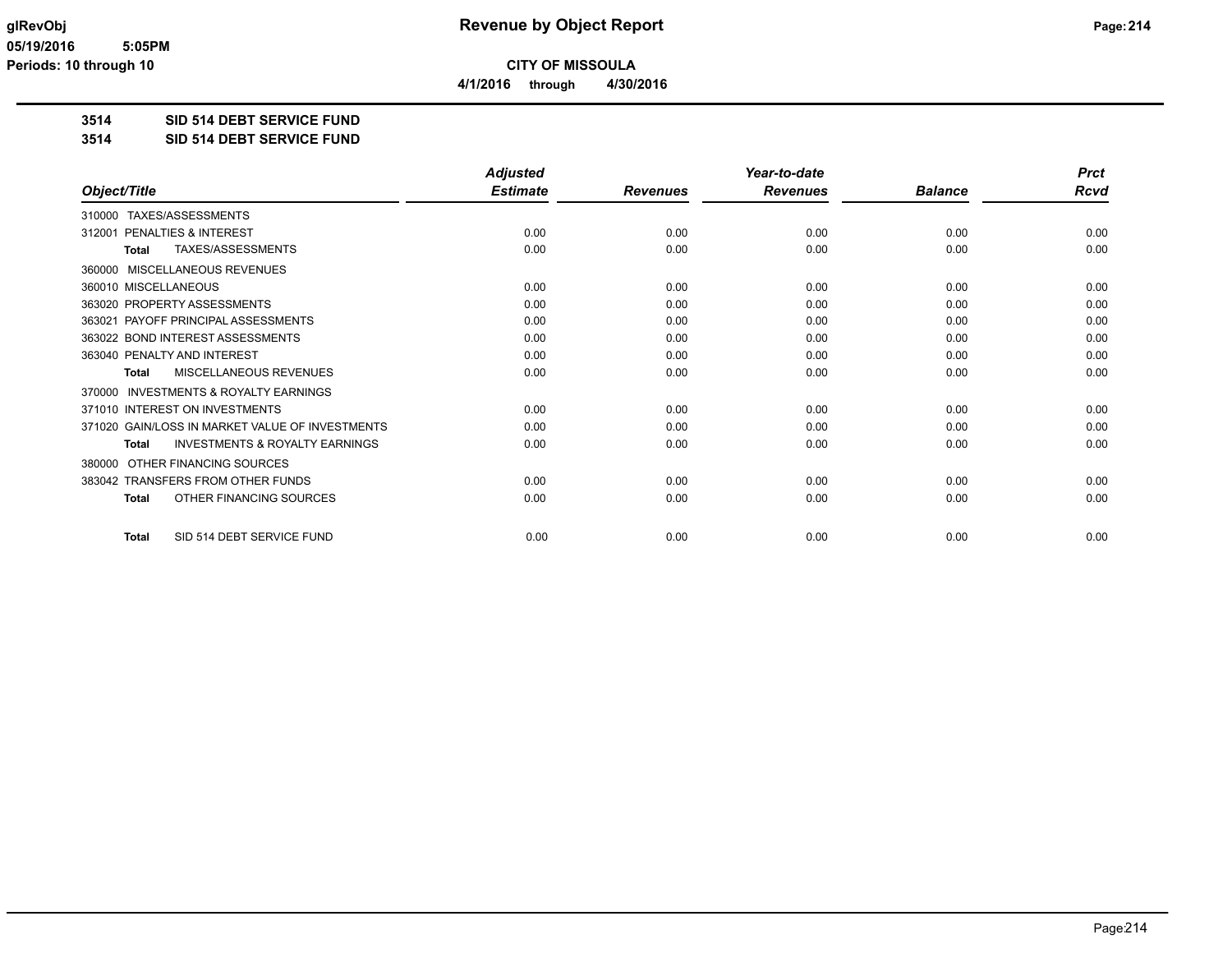# **3514 SID 514 DEBT SERVICE FUND**

|                                                           | <b>Adjusted</b> |                 | Year-to-date    |                | <b>Prct</b> |
|-----------------------------------------------------------|-----------------|-----------------|-----------------|----------------|-------------|
| Object/Title                                              | <b>Estimate</b> | <b>Revenues</b> | <b>Revenues</b> | <b>Balance</b> | Rcvd        |
| 310000 TAXES/ASSESSMENTS                                  |                 |                 |                 |                |             |
| PENALTIES & INTEREST<br>312001                            | 0.00            | 0.00            | 0.00            | 0.00           | 0.00        |
| TAXES/ASSESSMENTS<br><b>Total</b>                         | 0.00            | 0.00            | 0.00            | 0.00           | 0.00        |
| 360000 MISCELLANEOUS REVENUES                             |                 |                 |                 |                |             |
| 360010 MISCELLANEOUS                                      | 0.00            | 0.00            | 0.00            | 0.00           | 0.00        |
| 363020 PROPERTY ASSESSMENTS                               | 0.00            | 0.00            | 0.00            | 0.00           | 0.00        |
| 363021 PAYOFF PRINCIPAL ASSESSMENTS                       | 0.00            | 0.00            | 0.00            | 0.00           | 0.00        |
| 363022 BOND INTEREST ASSESSMENTS                          | 0.00            | 0.00            | 0.00            | 0.00           | 0.00        |
| 363040 PENALTY AND INTEREST                               | 0.00            | 0.00            | 0.00            | 0.00           | 0.00        |
| MISCELLANEOUS REVENUES<br>Total                           | 0.00            | 0.00            | 0.00            | 0.00           | 0.00        |
| 370000 INVESTMENTS & ROYALTY EARNINGS                     |                 |                 |                 |                |             |
| 371010 INTEREST ON INVESTMENTS                            | 0.00            | 0.00            | 0.00            | 0.00           | 0.00        |
| 371020 GAIN/LOSS IN MARKET VALUE OF INVESTMENT            | 0.00            | 0.00            | 0.00            | 0.00           | 0.00        |
| <b>INVESTMENTS &amp; ROYALTY EARNINGS</b><br><b>Total</b> | 0.00            | 0.00            | 0.00            | 0.00           | 0.00        |
| 380000 OTHER FINANCING SOURCES                            |                 |                 |                 |                |             |
| 383042 TRANSFERS FROM OTHER FUNDS                         | 0.00            | 0.00            | 0.00            | 0.00           | 0.00        |
| OTHER FINANCING SOURCES<br><b>Total</b>                   | 0.00            | 0.00            | 0.00            | 0.00           | 0.00        |
| SID 514 DEBT SERVICE FUND<br><b>Total</b>                 | 0.00            | 0.00            | 0.00            | 0.00           | 0.00        |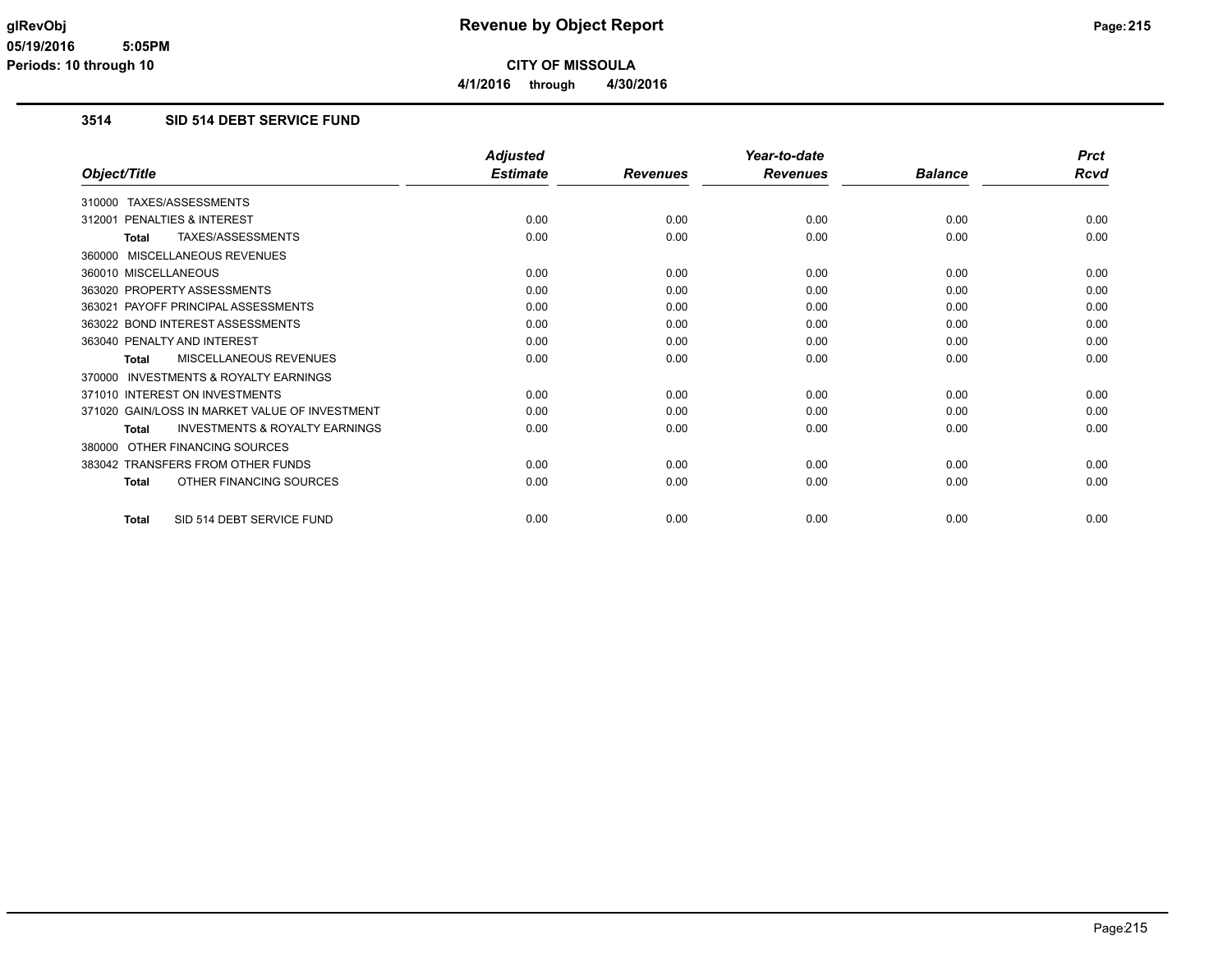**4/1/2016 through 4/30/2016**

# **3515 SID 515 DEBT SERVICE FUND**

#### **3515 SID 515 DEBT SERVICE FUND**

|                                                     | <b>Adjusted</b> |                 | Year-to-date    |                | <b>Prct</b> |
|-----------------------------------------------------|-----------------|-----------------|-----------------|----------------|-------------|
| Object/Title                                        | <b>Estimate</b> | <b>Revenues</b> | <b>Revenues</b> | <b>Balance</b> | <b>Rcvd</b> |
| TAXES/ASSESSMENTS<br>310000                         |                 |                 |                 |                |             |
| PENALTIES & INTEREST<br>312001                      | 0.00            | 0.00            | 0.00            | 0.00           | 0.00        |
| TAXES/ASSESSMENTS<br>Total                          | 0.00            | 0.00            | 0.00            | 0.00           | 0.00        |
| MISCELLANEOUS REVENUES<br>360000                    |                 |                 |                 |                |             |
| 363020 PROPERTY ASSESSMENTS                         | 0.00            | 0.00            | 0.00            | 0.00           | 0.00        |
| 363021 PAYOFF PRINCIPAL ASSESSMENTS                 | 0.00            | 0.00            | 0.00            | 0.00           | 0.00        |
| 363022 BOND INTEREST ASSESSMENTS                    | 0.00            | 0.00            | 0.00            | 0.00           | 0.00        |
| 363040 PENALTY AND INTEREST                         | 0.00            | 0.00            | 0.00            | 0.00           | 0.00        |
| <b>MISCELLANEOUS REVENUES</b><br><b>Total</b>       | 0.00            | 0.00            | 0.00            | 0.00           | 0.00        |
| <b>INVESTMENTS &amp; ROYALTY EARNINGS</b><br>370000 |                 |                 |                 |                |             |
| 371010 INTEREST ON INVESTMENTS                      | 0.00            | 0.00            | 0.00            | 0.00           | 0.00        |
| 371020 GAIN/LOSS IN MARKET VALUE OF INVESTMENTS     | 0.00            | 0.00            | 0.00            | 0.00           | 0.00        |
| <b>INVESTMENTS &amp; ROYALTY EARNINGS</b><br>Total  | 0.00            | 0.00            | 0.00            | 0.00           | 0.00        |
| OTHER FINANCING SOURCES<br>380000                   |                 |                 |                 |                |             |
| 383042 TRANSFERS FROM OTHER FUNDS                   | 0.00            | 0.00            | 0.00            | 0.00           | 0.00        |
| OTHER FINANCING SOURCES<br><b>Total</b>             | 0.00            | 0.00            | 0.00            | 0.00           | 0.00        |
|                                                     |                 |                 |                 |                |             |
| SID 515 DEBT SERVICE FUND<br><b>Total</b>           | 0.00            | 0.00            | 0.00            | 0.00           | 0.00        |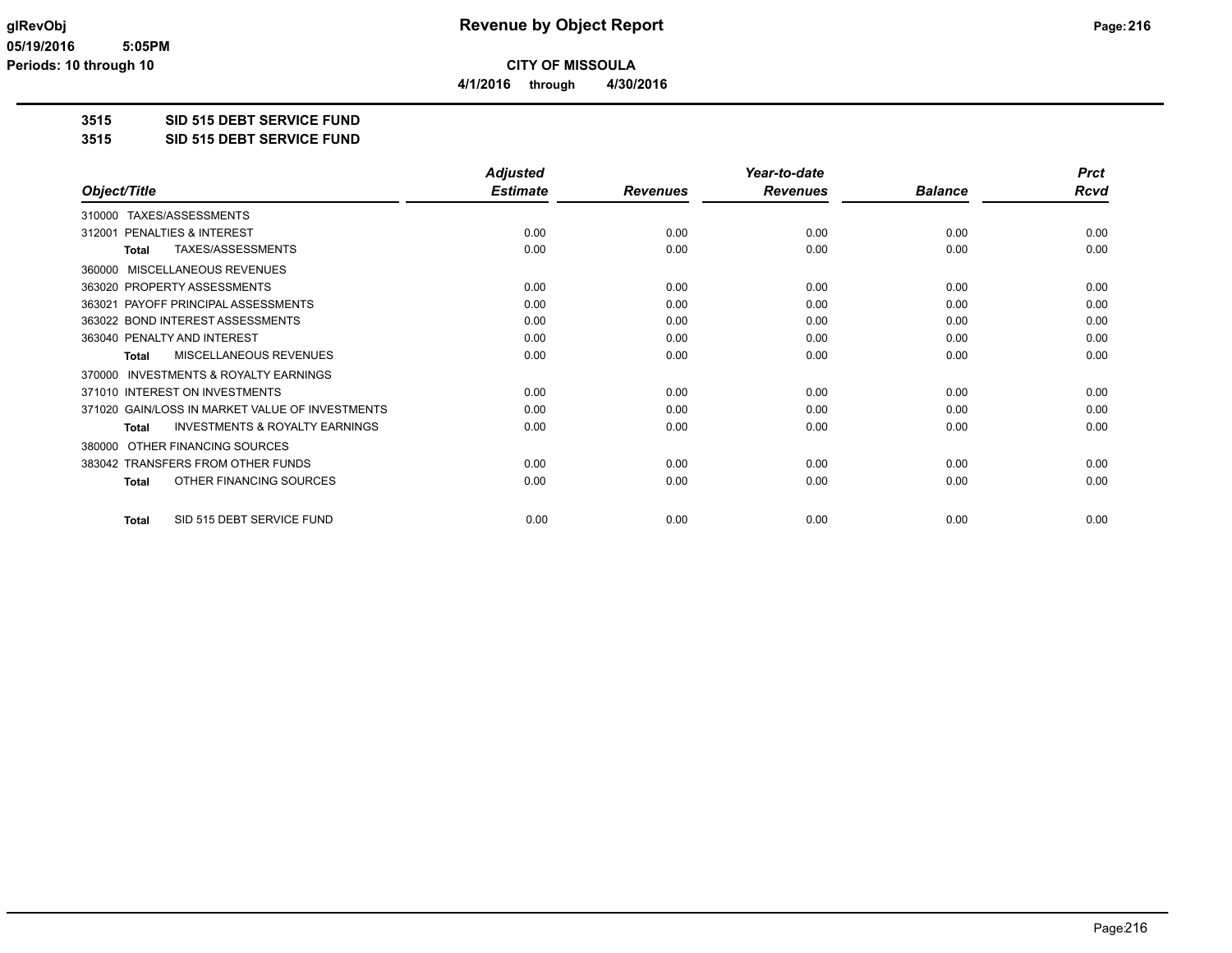**4/1/2016 through 4/30/2016**

#### **3515 SID 515 DEBT SERVICE FUND**

|                                                           | <b>Adjusted</b> |                 | Year-to-date    |                | <b>Prct</b> |
|-----------------------------------------------------------|-----------------|-----------------|-----------------|----------------|-------------|
| Object/Title                                              | <b>Estimate</b> | <b>Revenues</b> | <b>Revenues</b> | <b>Balance</b> | Rcvd        |
| TAXES/ASSESSMENTS<br>310000                               |                 |                 |                 |                |             |
| 312001 PENALTIES & INTEREST                               | 0.00            | 0.00            | 0.00            | 0.00           | 0.00        |
| TAXES/ASSESSMENTS<br><b>Total</b>                         | 0.00            | 0.00            | 0.00            | 0.00           | 0.00        |
| MISCELLANEOUS REVENUES<br>360000                          |                 |                 |                 |                |             |
| 363020 PROPERTY ASSESSMENTS                               | 0.00            | 0.00            | 0.00            | 0.00           | 0.00        |
| 363021 PAYOFF PRINCIPAL ASSESSMENTS                       | 0.00            | 0.00            | 0.00            | 0.00           | 0.00        |
| 363022 BOND INTEREST ASSESSMENTS                          | 0.00            | 0.00            | 0.00            | 0.00           | 0.00        |
| 363040 PENALTY AND INTEREST                               | 0.00            | 0.00            | 0.00            | 0.00           | 0.00        |
| <b>MISCELLANEOUS REVENUES</b><br><b>Total</b>             | 0.00            | 0.00            | 0.00            | 0.00           | 0.00        |
| INVESTMENTS & ROYALTY EARNINGS<br>370000                  |                 |                 |                 |                |             |
| 371010 INTEREST ON INVESTMENTS                            | 0.00            | 0.00            | 0.00            | 0.00           | 0.00        |
| 371020 GAIN/LOSS IN MARKET VALUE OF INVESTMENT            | 0.00            | 0.00            | 0.00            | 0.00           | 0.00        |
| <b>INVESTMENTS &amp; ROYALTY EARNINGS</b><br><b>Total</b> | 0.00            | 0.00            | 0.00            | 0.00           | 0.00        |
| OTHER FINANCING SOURCES<br>380000                         |                 |                 |                 |                |             |
| 383042 TRANSFERS FROM OTHER FUNDS                         | 0.00            | 0.00            | 0.00            | 0.00           | 0.00        |
| OTHER FINANCING SOURCES<br><b>Total</b>                   | 0.00            | 0.00            | 0.00            | 0.00           | 0.00        |
| SID 515 DEBT SERVICE FUND<br><b>Total</b>                 | 0.00            | 0.00            | 0.00            | 0.00           | 0.00        |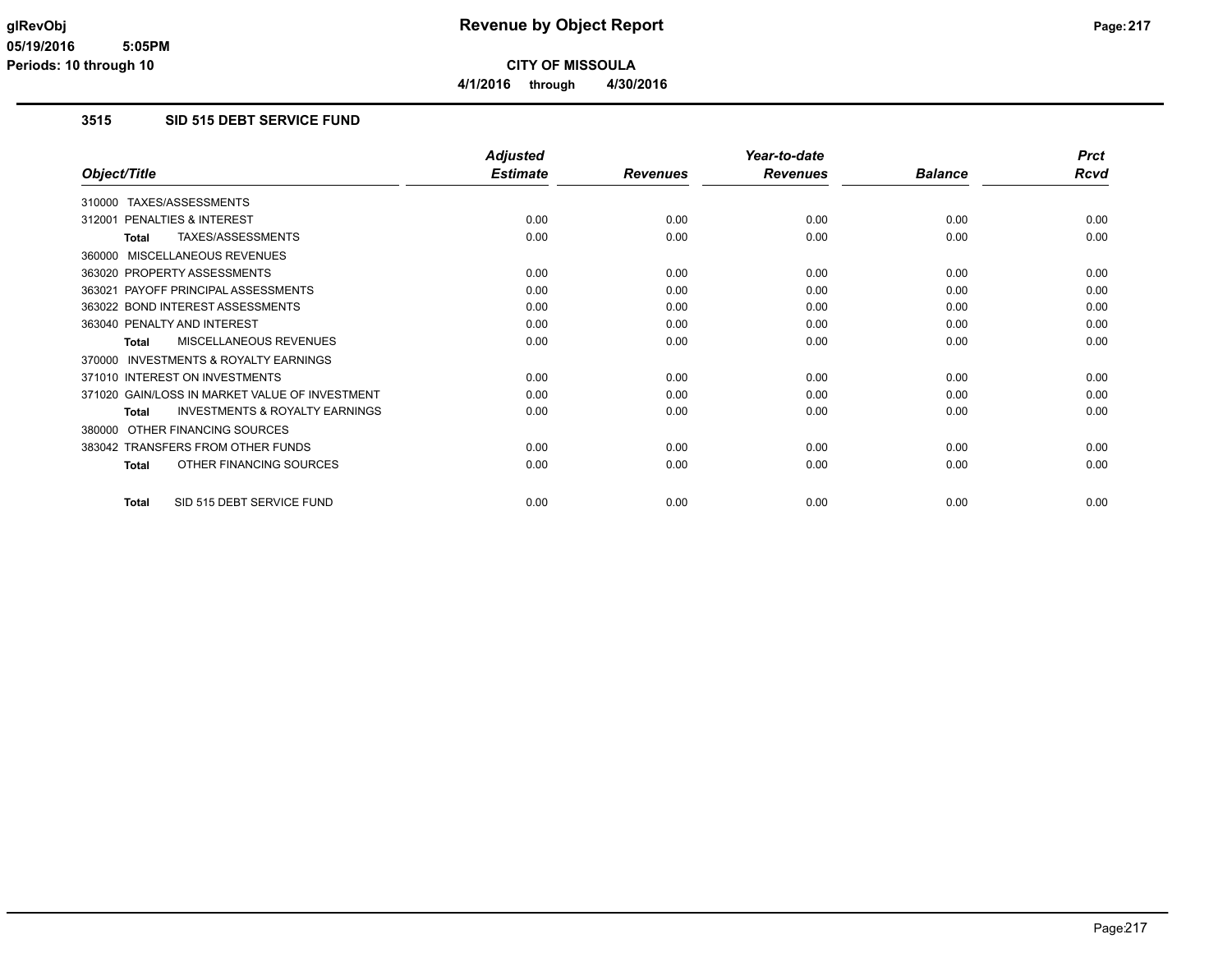**4/1/2016 through 4/30/2016**

### **3517 SID 517 DEBT SERVICE FUND**

**3517 SID 517 DEBT SERVICE FUND**

|                                                     | <b>Adjusted</b> |                 | Year-to-date    |                | <b>Prct</b> |
|-----------------------------------------------------|-----------------|-----------------|-----------------|----------------|-------------|
| Object/Title                                        | <b>Estimate</b> | <b>Revenues</b> | <b>Revenues</b> | <b>Balance</b> | <b>Rcvd</b> |
| 310000 TAXES/ASSESSMENTS                            |                 |                 |                 |                |             |
| <b>PENALTIES &amp; INTEREST</b><br>312001           | 0.00            | 0.00            | 0.00            | 0.00           | 0.00        |
| TAXES/ASSESSMENTS<br><b>Total</b>                   | 0.00            | 0.00            | 0.00            | 0.00           | 0.00        |
| MISCELLANEOUS REVENUES<br>360000                    |                 |                 |                 |                |             |
| 360010 MISCELLANEOUS                                | 0.00            | 0.00            | 0.00            | 0.00           | 0.00        |
| 363020 PROPERTY ASSESSMENTS                         | 0.00            | 0.00            | 0.00            | 0.00           | 0.00        |
| PAYOFF PRINCIPAL ASSESSMENTS<br>363021              | 0.00            | 0.00            | 0.00            | 0.00           | 0.00        |
| 363022 BOND INTEREST ASSESSMENTS                    | 0.00            | 0.00            | 0.00            | 0.00           | 0.00        |
| 363040 PENALTY AND INTEREST                         | 0.00            | 0.00            | 0.00            | 0.00           | 0.00        |
| MISCELLANEOUS REVENUES<br><b>Total</b>              | 0.00            | 0.00            | 0.00            | 0.00           | 0.00        |
| <b>INVESTMENTS &amp; ROYALTY EARNINGS</b><br>370000 |                 |                 |                 |                |             |
| 371010 INTEREST ON INVESTMENTS                      | 0.00            | 0.00            | 0.00            | 0.00           | 0.00        |
| 371020 GAIN/LOSS IN MARKET VALUE OF INVESTMENTS     | 0.00            | 0.00            | 0.00            | 0.00           | 0.00        |
| <b>INVESTMENTS &amp; ROYALTY EARNINGS</b><br>Total  | 0.00            | 0.00            | 0.00            | 0.00           | 0.00        |
| OTHER FINANCING SOURCES<br>380000                   |                 |                 |                 |                |             |
| 381009 TRANSFERS IN                                 | 0.00            | 0.00            | 0.00            | 0.00           | 0.00        |
| OTHER FINANCING SOURCES<br><b>Total</b>             | 0.00            | 0.00            | 0.00            | 0.00           | 0.00        |
| SID 517 DEBT SERVICE FUND<br><b>Total</b>           | 0.00            | 0.00            | 0.00            | 0.00           | 0.00        |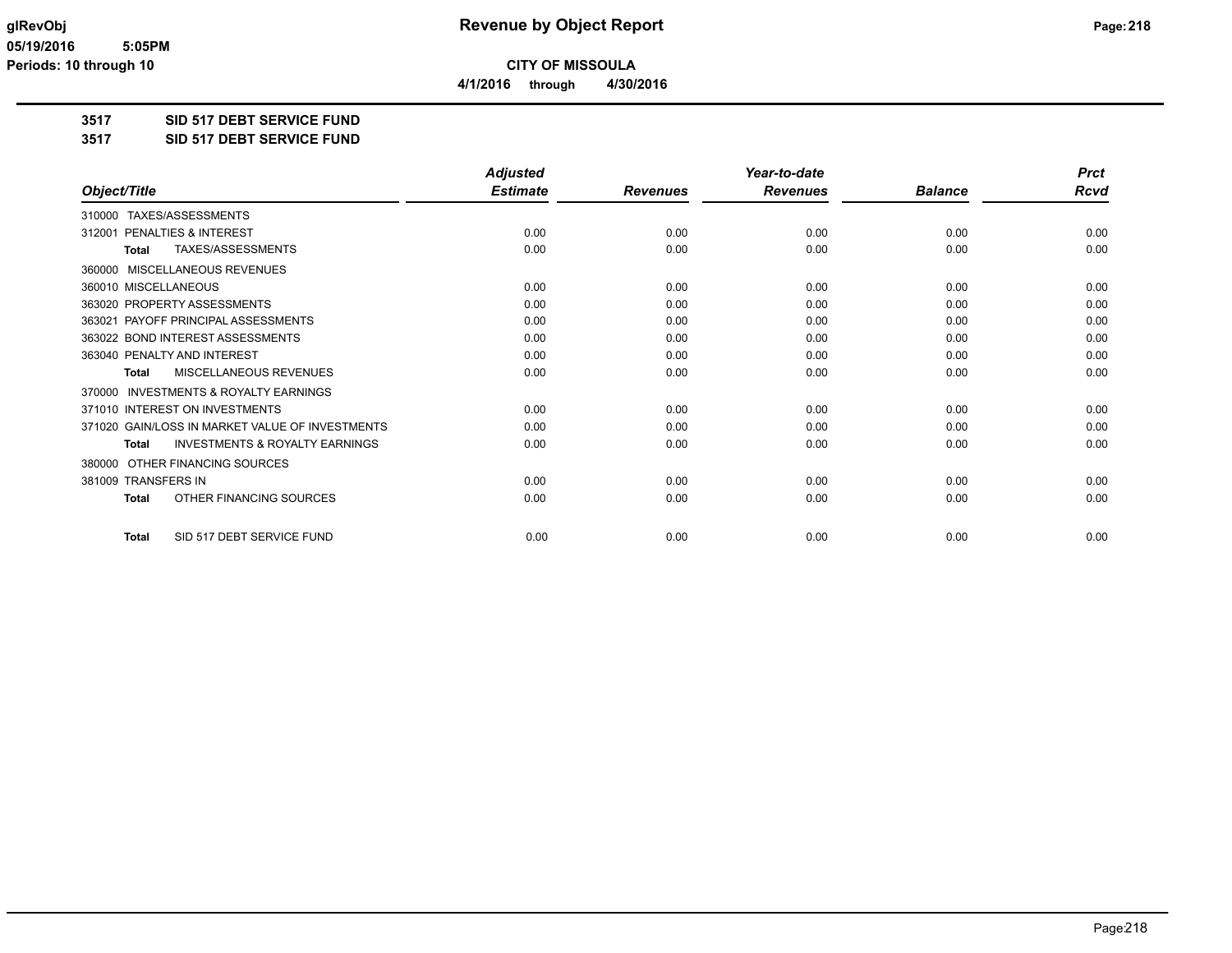### **3517 SID 517 DEBT SERVICE FUND**

|                                                           | <b>Adjusted</b> |                 | Year-to-date    |                | <b>Prct</b> |
|-----------------------------------------------------------|-----------------|-----------------|-----------------|----------------|-------------|
| Object/Title                                              | <b>Estimate</b> | <b>Revenues</b> | <b>Revenues</b> | <b>Balance</b> | <b>Rcvd</b> |
| 310000 TAXES/ASSESSMENTS                                  |                 |                 |                 |                |             |
| PENALTIES & INTEREST<br>312001                            | 0.00            | 0.00            | 0.00            | 0.00           | 0.00        |
| TAXES/ASSESSMENTS<br><b>Total</b>                         | 0.00            | 0.00            | 0.00            | 0.00           | 0.00        |
| 360000 MISCELLANEOUS REVENUES                             |                 |                 |                 |                |             |
| 360010 MISCELLANEOUS                                      | 0.00            | 0.00            | 0.00            | 0.00           | 0.00        |
| 363020 PROPERTY ASSESSMENTS                               | 0.00            | 0.00            | 0.00            | 0.00           | 0.00        |
| 363021 PAYOFF PRINCIPAL ASSESSMENTS                       | 0.00            | 0.00            | 0.00            | 0.00           | 0.00        |
| 363022 BOND INTEREST ASSESSMENTS                          | 0.00            | 0.00            | 0.00            | 0.00           | 0.00        |
| 363040 PENALTY AND INTEREST                               | 0.00            | 0.00            | 0.00            | 0.00           | 0.00        |
| MISCELLANEOUS REVENUES<br><b>Total</b>                    | 0.00            | 0.00            | 0.00            | 0.00           | 0.00        |
| 370000 INVESTMENTS & ROYALTY EARNINGS                     |                 |                 |                 |                |             |
| 371010 INTEREST ON INVESTMENTS                            | 0.00            | 0.00            | 0.00            | 0.00           | 0.00        |
| 371020 GAIN/LOSS IN MARKET VALUE OF INVESTMENT            | 0.00            | 0.00            | 0.00            | 0.00           | 0.00        |
| <b>INVESTMENTS &amp; ROYALTY EARNINGS</b><br><b>Total</b> | 0.00            | 0.00            | 0.00            | 0.00           | 0.00        |
| 380000 OTHER FINANCING SOURCES                            |                 |                 |                 |                |             |
| 381009 TRANSFERS IN                                       | 0.00            | 0.00            | 0.00            | 0.00           | 0.00        |
| OTHER FINANCING SOURCES<br><b>Total</b>                   | 0.00            | 0.00            | 0.00            | 0.00           | 0.00        |
| SID 517 DEBT SERVICE FUND<br><b>Total</b>                 | 0.00            | 0.00            | 0.00            | 0.00           | 0.00        |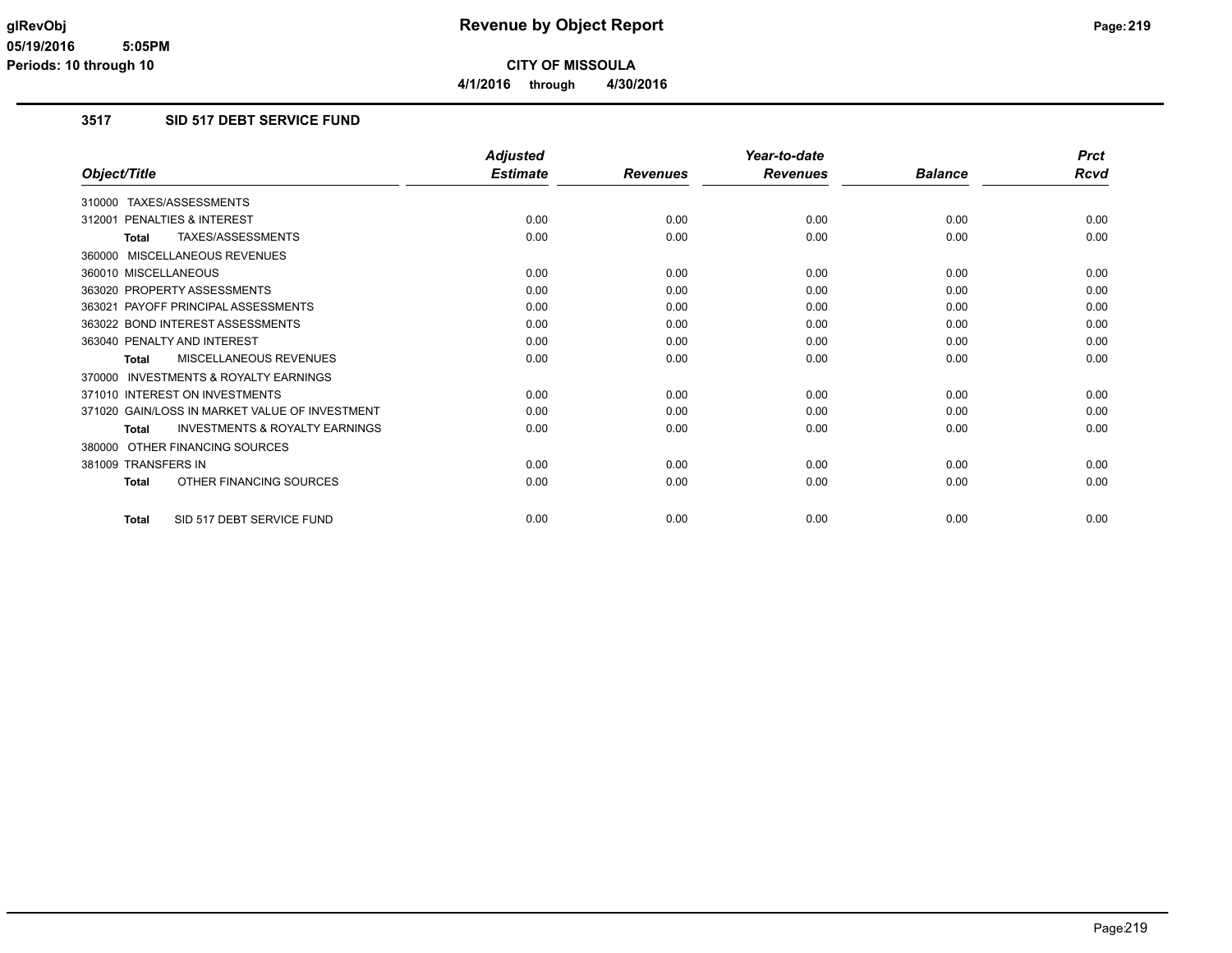**4/1/2016 through 4/30/2016**

### **3518 SID 518 DEBT SERVICE FUND**

#### **3518 SID 518 DEBT SERVICE FUND**

|                                                           | <b>Adjusted</b> |                 | Year-to-date    |                | <b>Prct</b> |
|-----------------------------------------------------------|-----------------|-----------------|-----------------|----------------|-------------|
| Object/Title                                              | <b>Estimate</b> | <b>Revenues</b> | <b>Revenues</b> | <b>Balance</b> | Rcvd        |
| TAXES/ASSESSMENTS<br>310000                               |                 |                 |                 |                |             |
| PENALTIES & INTEREST<br>312001                            | 0.00            | 0.00            | 0.00            | 0.00           | 0.00        |
| TAXES/ASSESSMENTS<br><b>Total</b>                         | 0.00            | 0.00            | 0.00            | 0.00           | 0.00        |
| MISCELLANEOUS REVENUES<br>360000                          |                 |                 |                 |                |             |
| 363020 PROPERTY ASSESSMENTS                               | 0.00            | 0.00            | 0.00            | 0.00           | 0.00        |
| PAYOFF PRINCIPAL ASSESSMENTS<br>363021                    | 0.00            | 0.00            | 0.00            | 0.00           | 0.00        |
| 363022 BOND INTEREST ASSESSMENTS                          | 0.00            | 0.00            | 0.00            | 0.00           | 0.00        |
| 363040 PENALTY AND INTEREST                               | 0.00            | 0.00            | 0.00            | 0.00           | 0.00        |
| MISCELLANEOUS REVENUES<br><b>Total</b>                    | 0.00            | 0.00            | 0.00            | 0.00           | 0.00        |
| <b>INVESTMENTS &amp; ROYALTY EARNINGS</b><br>370000       |                 |                 |                 |                |             |
| 371010 INTEREST ON INVESTMENTS                            | 0.00            | 0.00            | 0.00            | 0.00           | 0.00        |
| 371020 GAIN/LOSS IN MARKET VALUE OF INVESTMENTS           | 0.00            | 0.00            | 0.00            | 0.00           | 0.00        |
| <b>INVESTMENTS &amp; ROYALTY EARNINGS</b><br><b>Total</b> | 0.00            | 0.00            | 0.00            | 0.00           | 0.00        |
| OTHER FINANCING SOURCES<br>380000                         |                 |                 |                 |                |             |
| 381009 TRANSFERS IN                                       | 0.00            | 0.00            | 0.00            | 0.00           | 0.00        |
| 383000 OPERATING TRANSFERS                                | 0.00            | 0.00            | 0.00            | 0.00           | 0.00        |
| OTHER FINANCING SOURCES<br><b>Total</b>                   | 0.00            | 0.00            | 0.00            | 0.00           | 0.00        |
| SID 518 DEBT SERVICE FUND<br><b>Total</b>                 | 0.00            | 0.00            | 0.00            | 0.00           | 0.00        |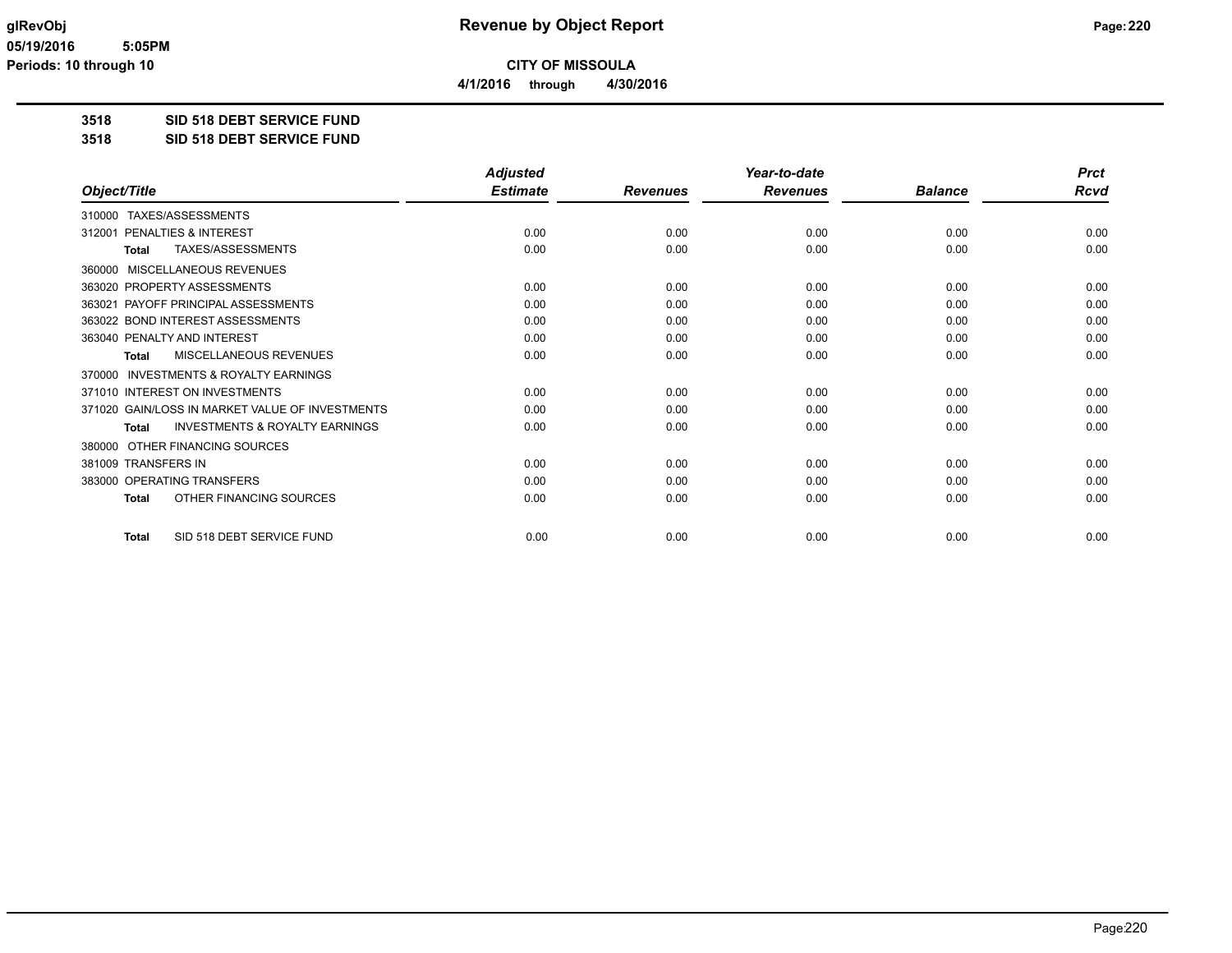### **3518 SID 518 DEBT SERVICE FUND**

|                                                           | <b>Adjusted</b> |                 | Year-to-date    |                | <b>Prct</b> |
|-----------------------------------------------------------|-----------------|-----------------|-----------------|----------------|-------------|
| Object/Title                                              | <b>Estimate</b> | <b>Revenues</b> | <b>Revenues</b> | <b>Balance</b> | Rcvd        |
| 310000 TAXES/ASSESSMENTS                                  |                 |                 |                 |                |             |
| PENALTIES & INTEREST<br>312001                            | 0.00            | 0.00            | 0.00            | 0.00           | 0.00        |
| TAXES/ASSESSMENTS<br><b>Total</b>                         | 0.00            | 0.00            | 0.00            | 0.00           | 0.00        |
| 360000 MISCELLANEOUS REVENUES                             |                 |                 |                 |                |             |
| 363020 PROPERTY ASSESSMENTS                               | 0.00            | 0.00            | 0.00            | 0.00           | 0.00        |
| 363021 PAYOFF PRINCIPAL ASSESSMENTS                       | 0.00            | 0.00            | 0.00            | 0.00           | 0.00        |
| 363022 BOND INTEREST ASSESSMENTS                          | 0.00            | 0.00            | 0.00            | 0.00           | 0.00        |
| 363040 PENALTY AND INTEREST                               | 0.00            | 0.00            | 0.00            | 0.00           | 0.00        |
| <b>MISCELLANEOUS REVENUES</b><br><b>Total</b>             | 0.00            | 0.00            | 0.00            | 0.00           | 0.00        |
| <b>INVESTMENTS &amp; ROYALTY EARNINGS</b><br>370000       |                 |                 |                 |                |             |
| 371010 INTEREST ON INVESTMENTS                            | 0.00            | 0.00            | 0.00            | 0.00           | 0.00        |
| 371020 GAIN/LOSS IN MARKET VALUE OF INVESTMENT            | 0.00            | 0.00            | 0.00            | 0.00           | 0.00        |
| <b>INVESTMENTS &amp; ROYALTY EARNINGS</b><br><b>Total</b> | 0.00            | 0.00            | 0.00            | 0.00           | 0.00        |
| OTHER FINANCING SOURCES<br>380000                         |                 |                 |                 |                |             |
| 381009 TRANSFERS IN                                       | 0.00            | 0.00            | 0.00            | 0.00           | 0.00        |
| 383000 OPERATING TRANSFERS                                | 0.00            | 0.00            | 0.00            | 0.00           | 0.00        |
| OTHER FINANCING SOURCES<br><b>Total</b>                   | 0.00            | 0.00            | 0.00            | 0.00           | 0.00        |
| SID 518 DEBT SERVICE FUND<br><b>Total</b>                 | 0.00            | 0.00            | 0.00            | 0.00           | 0.00        |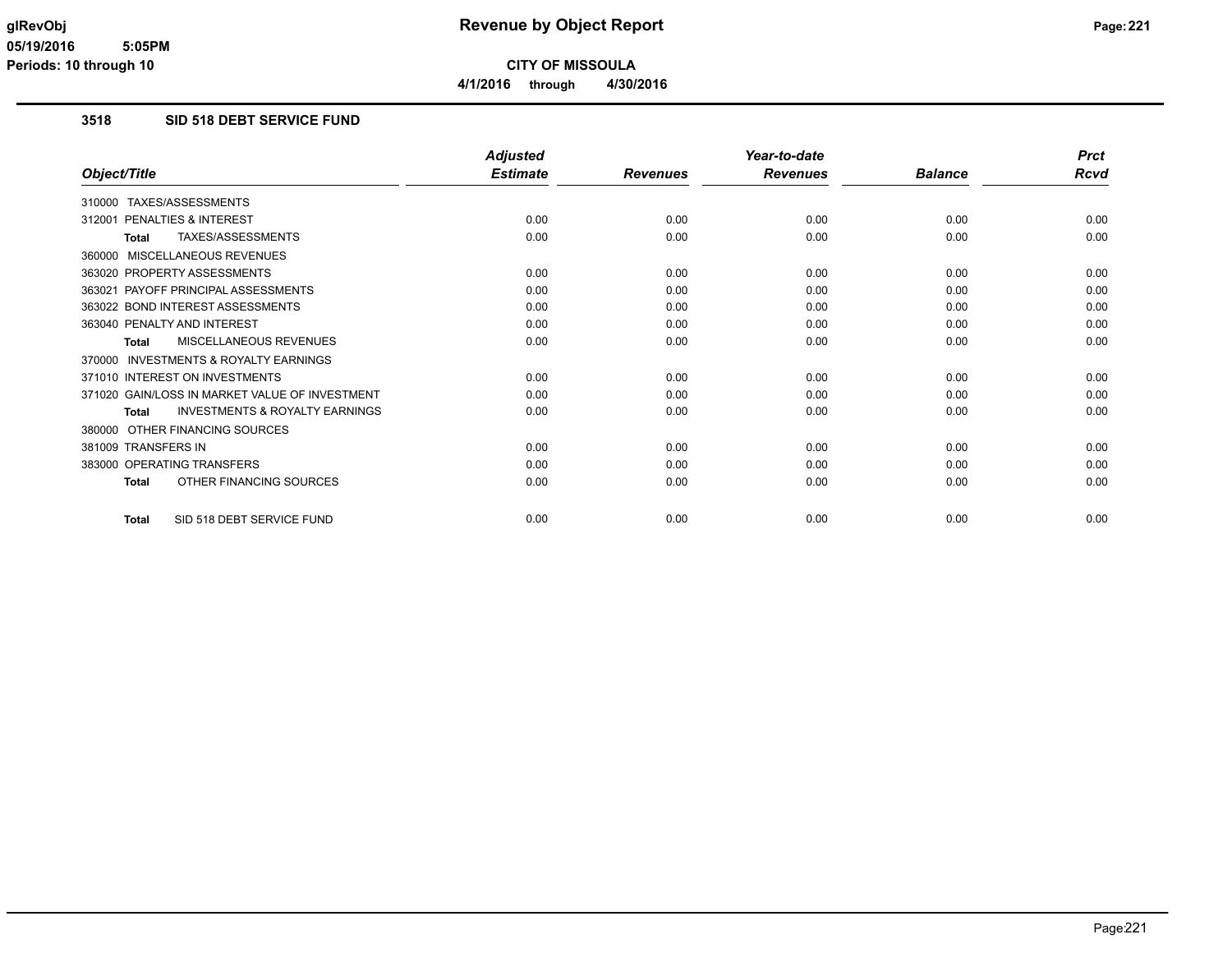**4/1/2016 through 4/30/2016**

## **3519 SID 519 DEBT SERVICE FUND**

#### **3519 SID 519 DEBT SERVICE FUND**

|                                                           | <b>Adjusted</b> |                 | Year-to-date    |                | <b>Prct</b> |
|-----------------------------------------------------------|-----------------|-----------------|-----------------|----------------|-------------|
| Object/Title                                              | <b>Estimate</b> | <b>Revenues</b> | <b>Revenues</b> | <b>Balance</b> | <b>Rcvd</b> |
| TAXES/ASSESSMENTS<br>310000                               |                 |                 |                 |                |             |
| PENALTIES & INTEREST<br>312001                            | 0.00            | 0.00            | 0.00            | 0.00           | 0.00        |
| <b>TAXES/ASSESSMENTS</b><br><b>Total</b>                  | 0.00            | 0.00            | 0.00            | 0.00           | 0.00        |
| MISCELLANEOUS REVENUES<br>360000                          |                 |                 |                 |                |             |
| 360010 MISCELLANEOUS                                      | 0.00            | 0.00            | 0.00            | 0.00           | 0.00        |
| 363020 PROPERTY ASSESSMENTS                               | 0.00            | 0.00            | 0.00            | 0.00           | 0.00        |
| PAYOFF PRINCIPAL ASSESSMENTS<br>363021                    | 0.00            | 0.00            | 0.00            | 0.00           | 0.00        |
| 363022 BOND INTEREST ASSESSMENTS                          | 0.00            | 0.00            | 0.00            | 0.00           | 0.00        |
| 363040 PENALTY AND INTEREST                               | 0.00            | 0.00            | 0.00            | 0.00           | 0.00        |
| MISCELLANEOUS REVENUES<br><b>Total</b>                    | 0.00            | 0.00            | 0.00            | 0.00           | 0.00        |
| <b>INVESTMENTS &amp; ROYALTY EARNINGS</b><br>370000       |                 |                 |                 |                |             |
| 371010 INTEREST ON INVESTMENTS                            | 0.00            | 0.00            | 0.00            | 0.00           | 0.00        |
| 371020 GAIN/LOSS IN MARKET VALUE OF INVESTMENTS           | 0.00            | 0.00            | 0.00            | 0.00           | 0.00        |
| <b>INVESTMENTS &amp; ROYALTY EARNINGS</b><br><b>Total</b> | 0.00            | 0.00            | 0.00            | 0.00           | 0.00        |
| OTHER FINANCING SOURCES<br>380000                         |                 |                 |                 |                |             |
| 381009 TRANSFERS IN                                       | 0.00            | 0.00            | 0.00            | 0.00           | 0.00        |
| OTHER FINANCING SOURCES<br><b>Total</b>                   | 0.00            | 0.00            | 0.00            | 0.00           | 0.00        |
| SID 519 DEBT SERVICE FUND<br><b>Total</b>                 | 0.00            | 0.00            | 0.00            | 0.00           | 0.00        |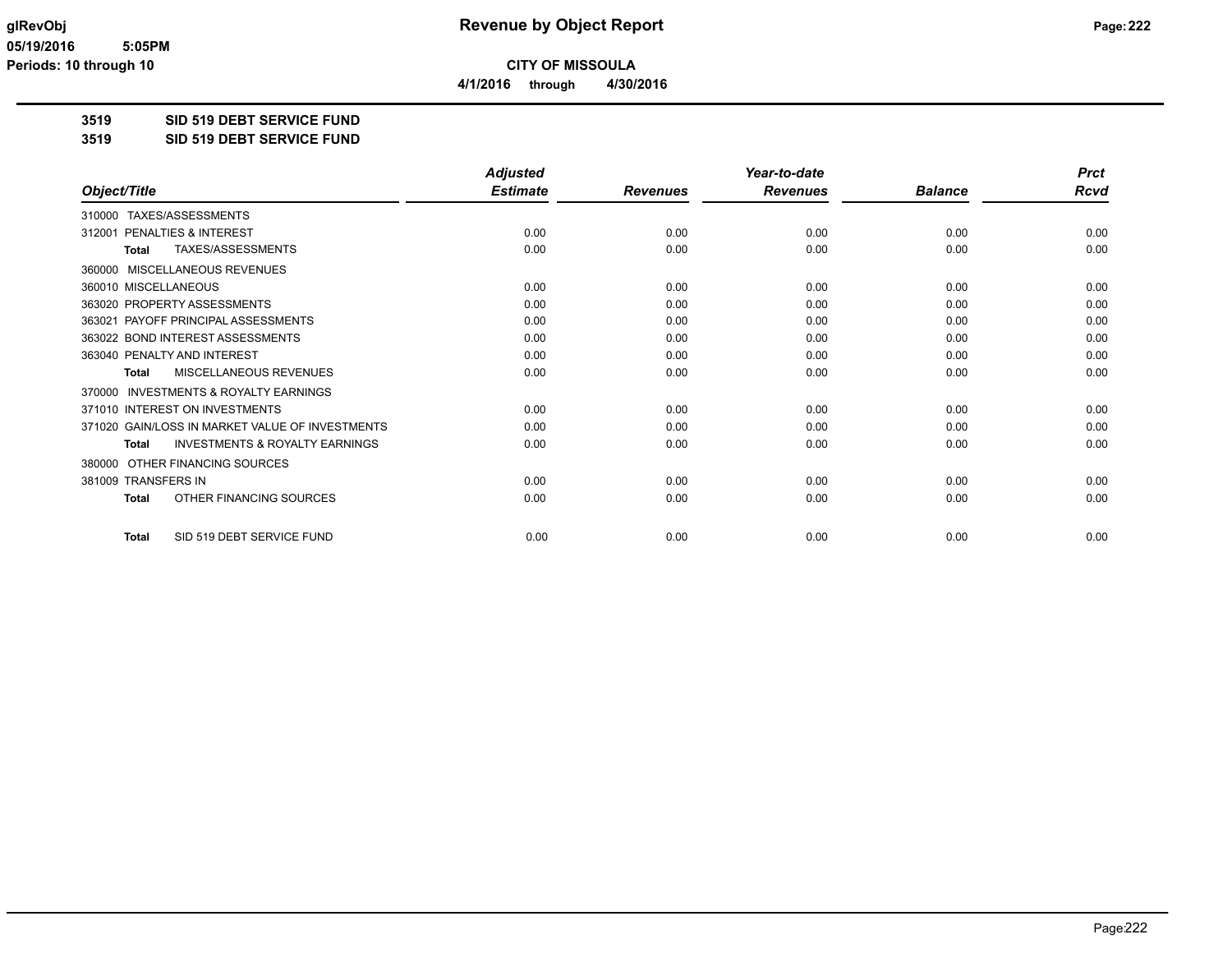### **3519 SID 519 DEBT SERVICE FUND**

|                                                           | <b>Adjusted</b> |                 | Year-to-date    |                | <b>Prct</b> |
|-----------------------------------------------------------|-----------------|-----------------|-----------------|----------------|-------------|
| Object/Title                                              | <b>Estimate</b> | <b>Revenues</b> | <b>Revenues</b> | <b>Balance</b> | Rcvd        |
| 310000 TAXES/ASSESSMENTS                                  |                 |                 |                 |                |             |
| PENALTIES & INTEREST<br>312001                            | 0.00            | 0.00            | 0.00            | 0.00           | 0.00        |
| TAXES/ASSESSMENTS<br><b>Total</b>                         | 0.00            | 0.00            | 0.00            | 0.00           | 0.00        |
| 360000 MISCELLANEOUS REVENUES                             |                 |                 |                 |                |             |
| 360010 MISCELLANEOUS                                      | 0.00            | 0.00            | 0.00            | 0.00           | 0.00        |
| 363020 PROPERTY ASSESSMENTS                               | 0.00            | 0.00            | 0.00            | 0.00           | 0.00        |
| 363021 PAYOFF PRINCIPAL ASSESSMENTS                       | 0.00            | 0.00            | 0.00            | 0.00           | 0.00        |
| 363022 BOND INTEREST ASSESSMENTS                          | 0.00            | 0.00            | 0.00            | 0.00           | 0.00        |
| 363040 PENALTY AND INTEREST                               | 0.00            | 0.00            | 0.00            | 0.00           | 0.00        |
| MISCELLANEOUS REVENUES<br>Total                           | 0.00            | 0.00            | 0.00            | 0.00           | 0.00        |
| 370000 INVESTMENTS & ROYALTY EARNINGS                     |                 |                 |                 |                |             |
| 371010 INTEREST ON INVESTMENTS                            | 0.00            | 0.00            | 0.00            | 0.00           | 0.00        |
| 371020 GAIN/LOSS IN MARKET VALUE OF INVESTMENT            | 0.00            | 0.00            | 0.00            | 0.00           | 0.00        |
| <b>INVESTMENTS &amp; ROYALTY EARNINGS</b><br><b>Total</b> | 0.00            | 0.00            | 0.00            | 0.00           | 0.00        |
| 380000 OTHER FINANCING SOURCES                            |                 |                 |                 |                |             |
| 381009 TRANSFERS IN                                       | 0.00            | 0.00            | 0.00            | 0.00           | 0.00        |
| OTHER FINANCING SOURCES<br><b>Total</b>                   | 0.00            | 0.00            | 0.00            | 0.00           | 0.00        |
| SID 519 DEBT SERVICE FUND<br><b>Total</b>                 | 0.00            | 0.00            | 0.00            | 0.00           | 0.00        |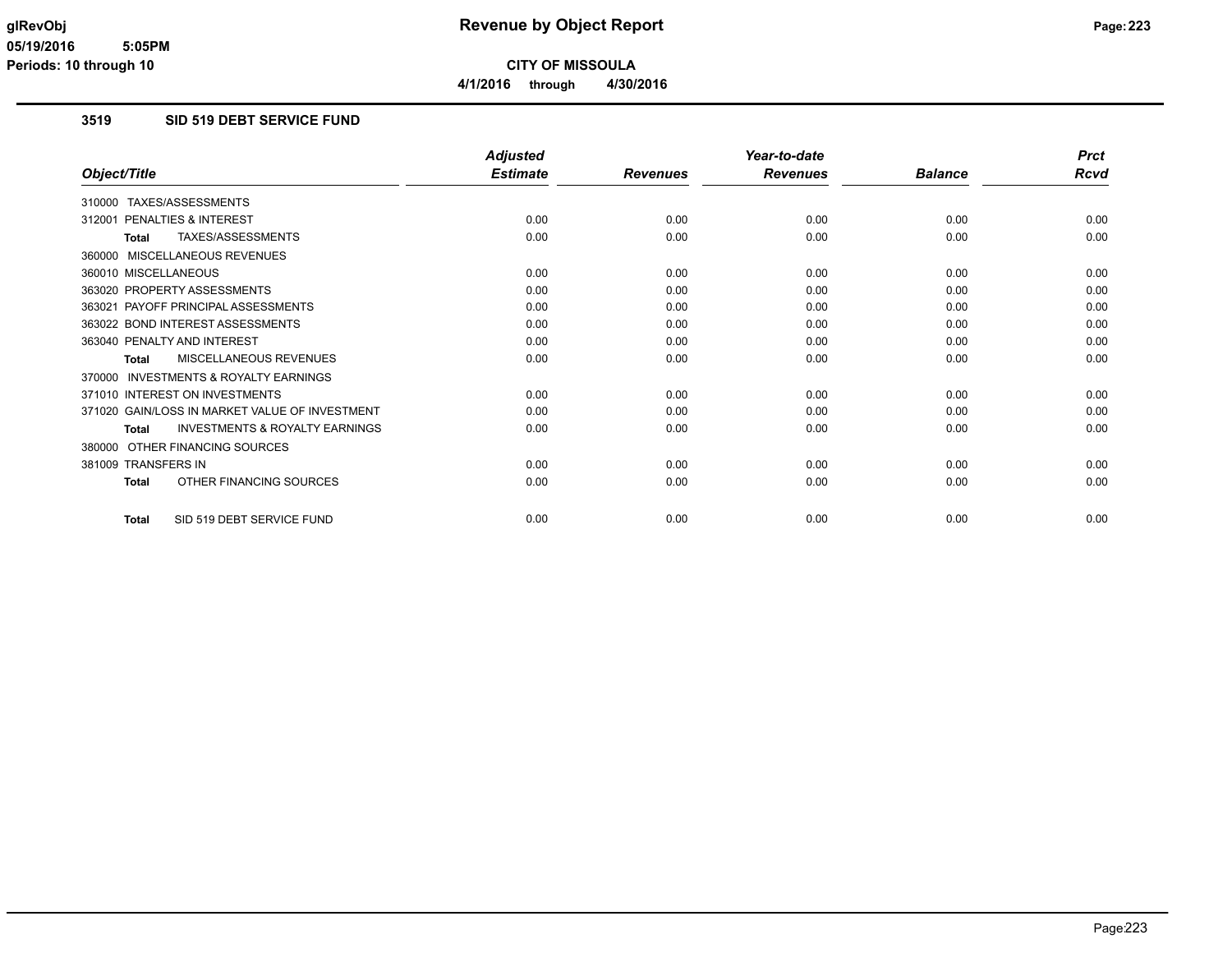**4/1/2016 through 4/30/2016**

# **3520 SID 520 DEBT SERVICE FUND**

#### **3520 SID 520 DEBT SERVICE FUND**

|                                                    | <b>Adjusted</b> |                 | Year-to-date    |                | <b>Prct</b> |
|----------------------------------------------------|-----------------|-----------------|-----------------|----------------|-------------|
| Object/Title                                       | <b>Estimate</b> | <b>Revenues</b> | <b>Revenues</b> | <b>Balance</b> | Rcvd        |
| TAXES/ASSESSMENTS<br>310000                        |                 |                 |                 |                |             |
| PENALTIES & INTEREST<br>312001                     | 0.00            | 0.00            | 0.00            | 0.00           | 0.00        |
| TAXES/ASSESSMENTS<br><b>Total</b>                  | 0.00            | 0.00            | 0.00            | 0.00           | 0.00        |
| MISCELLANEOUS REVENUES<br>360000                   |                 |                 |                 |                |             |
| 360010 MISCELLANEOUS                               | 0.00            | 0.00            | 0.00            | 0.00           | 0.00        |
| 363020 PROPERTY ASSESSMENTS                        | 159,920.00      | 1,882.10        | 76,837.24       | 83,082.76      | 48.05       |
| 363021 PAYOFF PRINCIPAL ASSESSMENTS                | 0.00            | 0.00            | 9,080.35        | $-9,080.35$    | 0.00        |
| 363022 BOND INTEREST ASSESSMENTS                   | 0.00            | 0.00            | 0.00            | 0.00           | 0.00        |
| 363040 PENALTY AND INTEREST                        | 0.00            | 56.85           | 123.28          | $-123.28$      | 0.00        |
| MISCELLANEOUS REVENUES<br>Total                    | 159,920.00      | 1,938.95        | 86,040.87       | 73,879.13      | 53.80       |
| INVESTMENTS & ROYALTY EARNINGS<br>370000           |                 |                 |                 |                |             |
| 371010 INTEREST ON INVESTMENTS                     | 0.00            | 0.00            | 0.00            | 0.00           | 0.00        |
| 371020 GAIN/LOSS IN MARKET VALUE OF INVESTMENTS    | 0.00            | 0.00            | 0.00            | 0.00           | 0.00        |
| <b>INVESTMENTS &amp; ROYALTY EARNINGS</b><br>Total | 0.00            | 0.00            | 0.00            | 0.00           | 0.00        |
| OTHER FINANCING SOURCES<br>380000                  |                 |                 |                 |                |             |
| 383000 OPERATING TRANSFERS                         | 0.00            | 0.00            | 0.00            | 0.00           | 0.00        |
| OTHER FINANCING SOURCES<br>Total                   | 0.00            | 0.00            | 0.00            | 0.00           | 0.00        |
| SID 520 DEBT SERVICE FUND<br><b>Total</b>          | 159,920.00      | 1,938.95        | 86,040.87       | 73,879.13      | 53.80       |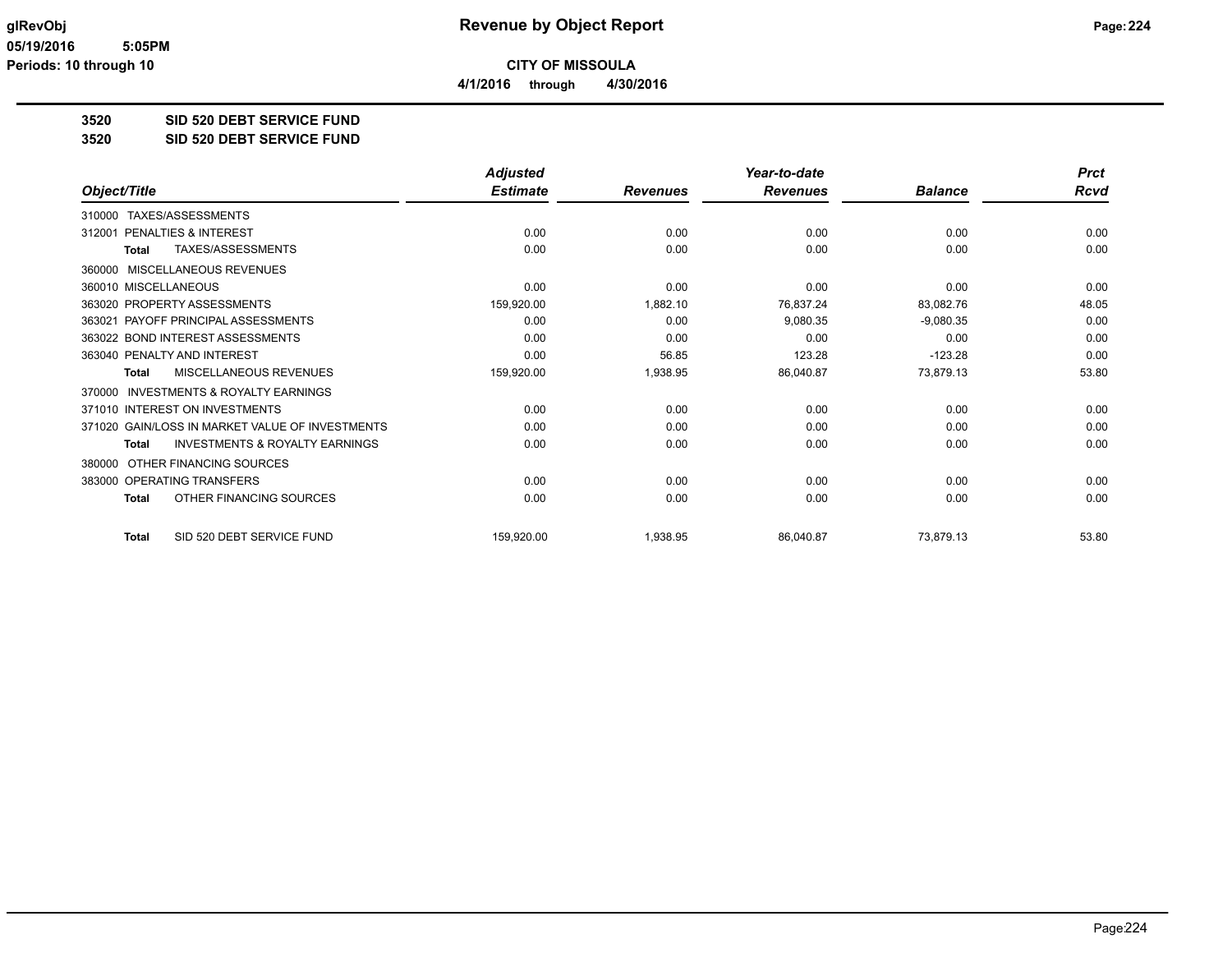### **3520 SID 520 DEBT SERVICE FUND**

|                                                           | <b>Adjusted</b> |                 | Year-to-date    |                | <b>Prct</b> |
|-----------------------------------------------------------|-----------------|-----------------|-----------------|----------------|-------------|
| Object/Title                                              | <b>Estimate</b> | <b>Revenues</b> | <b>Revenues</b> | <b>Balance</b> | <b>Rcvd</b> |
| TAXES/ASSESSMENTS<br>310000                               |                 |                 |                 |                |             |
| PENALTIES & INTEREST<br>312001                            | 0.00            | 0.00            | 0.00            | 0.00           | 0.00        |
| TAXES/ASSESSMENTS<br><b>Total</b>                         | 0.00            | 0.00            | 0.00            | 0.00           | 0.00        |
| MISCELLANEOUS REVENUES<br>360000                          |                 |                 |                 |                |             |
| 360010 MISCELLANEOUS                                      | 0.00            | 0.00            | 0.00            | 0.00           | 0.00        |
| 363020 PROPERTY ASSESSMENTS                               | 159,920.00      | 1,882.10        | 76,837.24       | 83,082.76      | 48.05       |
| 363021 PAYOFF PRINCIPAL ASSESSMENTS                       | 0.00            | 0.00            | 9,080.35        | $-9,080.35$    | 0.00        |
| 363022 BOND INTEREST ASSESSMENTS                          | 0.00            | 0.00            | 0.00            | 0.00           | 0.00        |
| 363040 PENALTY AND INTEREST                               | 0.00            | 56.85           | 123.28          | $-123.28$      | 0.00        |
| MISCELLANEOUS REVENUES<br><b>Total</b>                    | 159,920.00      | 1,938.95        | 86,040.87       | 73,879.13      | 53.80       |
| <b>INVESTMENTS &amp; ROYALTY EARNINGS</b><br>370000       |                 |                 |                 |                |             |
| 371010 INTEREST ON INVESTMENTS                            | 0.00            | 0.00            | 0.00            | 0.00           | 0.00        |
| 371020 GAIN/LOSS IN MARKET VALUE OF INVESTMENT            | 0.00            | 0.00            | 0.00            | 0.00           | 0.00        |
| <b>INVESTMENTS &amp; ROYALTY EARNINGS</b><br><b>Total</b> | 0.00            | 0.00            | 0.00            | 0.00           | 0.00        |
| OTHER FINANCING SOURCES<br>380000                         |                 |                 |                 |                |             |
| 383000 OPERATING TRANSFERS                                | 0.00            | 0.00            | 0.00            | 0.00           | 0.00        |
| OTHER FINANCING SOURCES<br><b>Total</b>                   | 0.00            | 0.00            | 0.00            | 0.00           | 0.00        |
| SID 520 DEBT SERVICE FUND<br><b>Total</b>                 | 159,920.00      | 1,938.95        | 86,040.87       | 73,879.13      | 53.80       |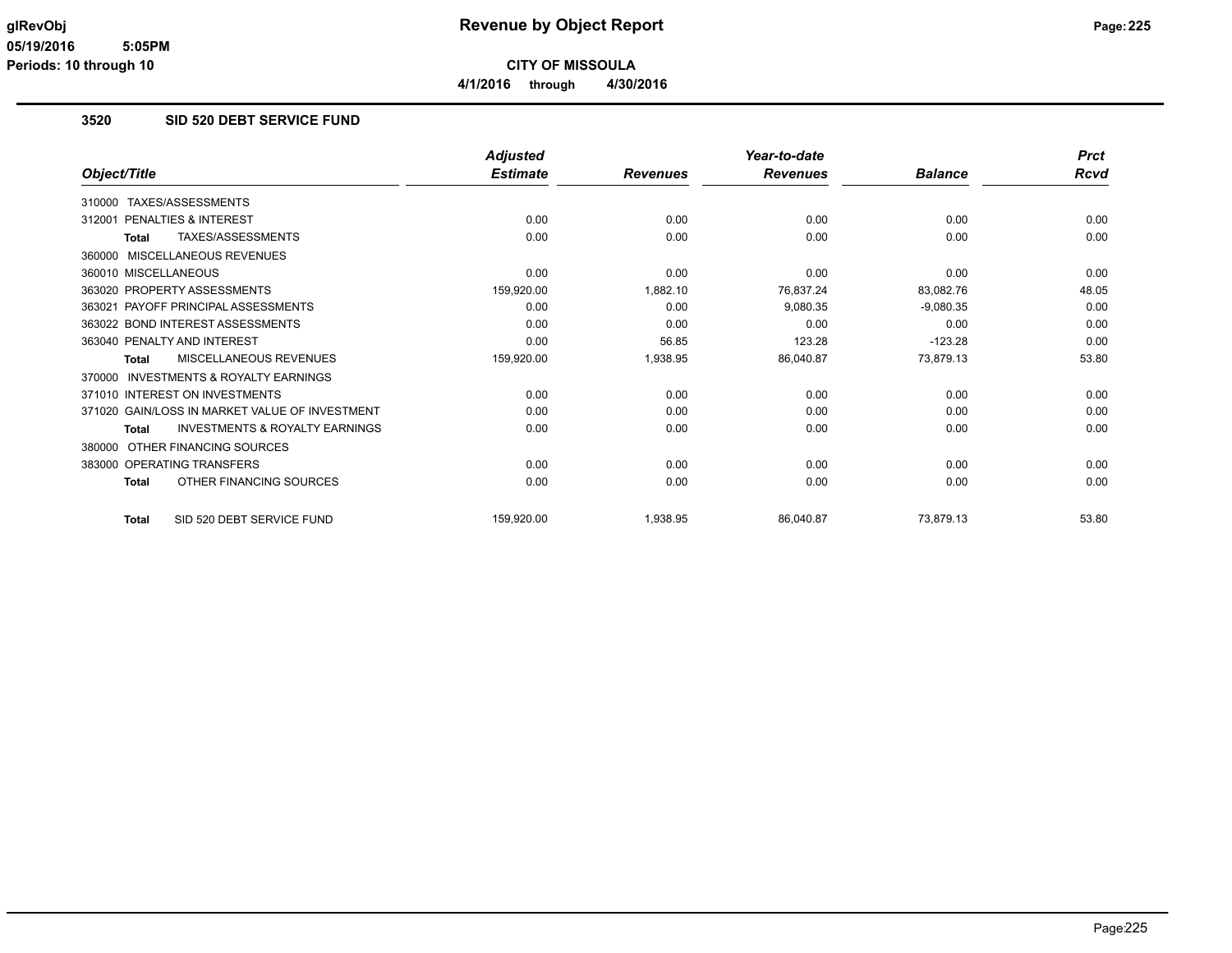**4/1/2016 through 4/30/2016**

**3521 SID 521 DEBT SERVICE FUND**

**3521 SID 521 DEBT SERVICE FUND**

|                                                           | <b>Adjusted</b> |                 | Year-to-date    |                | <b>Prct</b> |
|-----------------------------------------------------------|-----------------|-----------------|-----------------|----------------|-------------|
| Object/Title                                              | <b>Estimate</b> | <b>Revenues</b> | <b>Revenues</b> | <b>Balance</b> | Rcvd        |
| 310000 TAXES/ASSESSMENTS                                  |                 |                 |                 |                |             |
| PENALTIES & INTEREST<br>312001                            | 0.00            | 0.00            | 0.00            | 0.00           | 0.00        |
| TAXES/ASSESSMENTS<br><b>Total</b>                         | 0.00            | 0.00            | 0.00            | 0.00           | 0.00        |
| 360000 MISCELLANEOUS REVENUES                             |                 |                 |                 |                |             |
| 360010 MISCELLANEOUS                                      | 0.00            | 0.00            | 0.00            | 0.00           | 0.00        |
| 363020 PROPERTY ASSESSMENTS                               | 150.00          | 0.00            | 0.00            | 150.00         | 0.00        |
| 363021 PAYOFF PRINCIPAL ASSESSMENTS                       | 0.00            | 0.00            | 0.00            | 0.00           | 0.00        |
| 363022 BOND INTEREST ASSESSMENTS                          | 0.00            | 0.00            | 0.00            | 0.00           | 0.00        |
| 363040 PENALTY AND INTEREST                               | 0.00            | 0.00            | 0.00            | 0.00           | 0.00        |
| MISCELLANEOUS REVENUES<br><b>Total</b>                    | 150.00          | 0.00            | 0.00            | 150.00         | 0.00        |
| <b>INVESTMENTS &amp; ROYALTY EARNINGS</b><br>370000       |                 |                 |                 |                |             |
| 371010 INTEREST ON INVESTMENTS                            | 0.00            | 0.00            | 0.00            | 0.00           | 0.00        |
| 371020 GAIN/LOSS IN MARKET VALUE OF INVESTMENTS           | 0.00            | 0.00            | 0.00            | 0.00           | 0.00        |
| <b>INVESTMENTS &amp; ROYALTY EARNINGS</b><br><b>Total</b> | 0.00            | 0.00            | 0.00            | 0.00           | 0.00        |
| OTHER FINANCING SOURCES<br>380000                         |                 |                 |                 |                |             |
| 381009 TRANSFERS IN                                       | 0.00            | 0.00            | 0.00            | 0.00           | 0.00        |
| OTHER FINANCING SOURCES<br><b>Total</b>                   | 0.00            | 0.00            | 0.00            | 0.00           | 0.00        |
|                                                           |                 |                 |                 |                |             |
| SID 521 DEBT SERVICE FUND<br><b>Total</b>                 | 150.00          | 0.00            | 0.00            | 150.00         | 0.00        |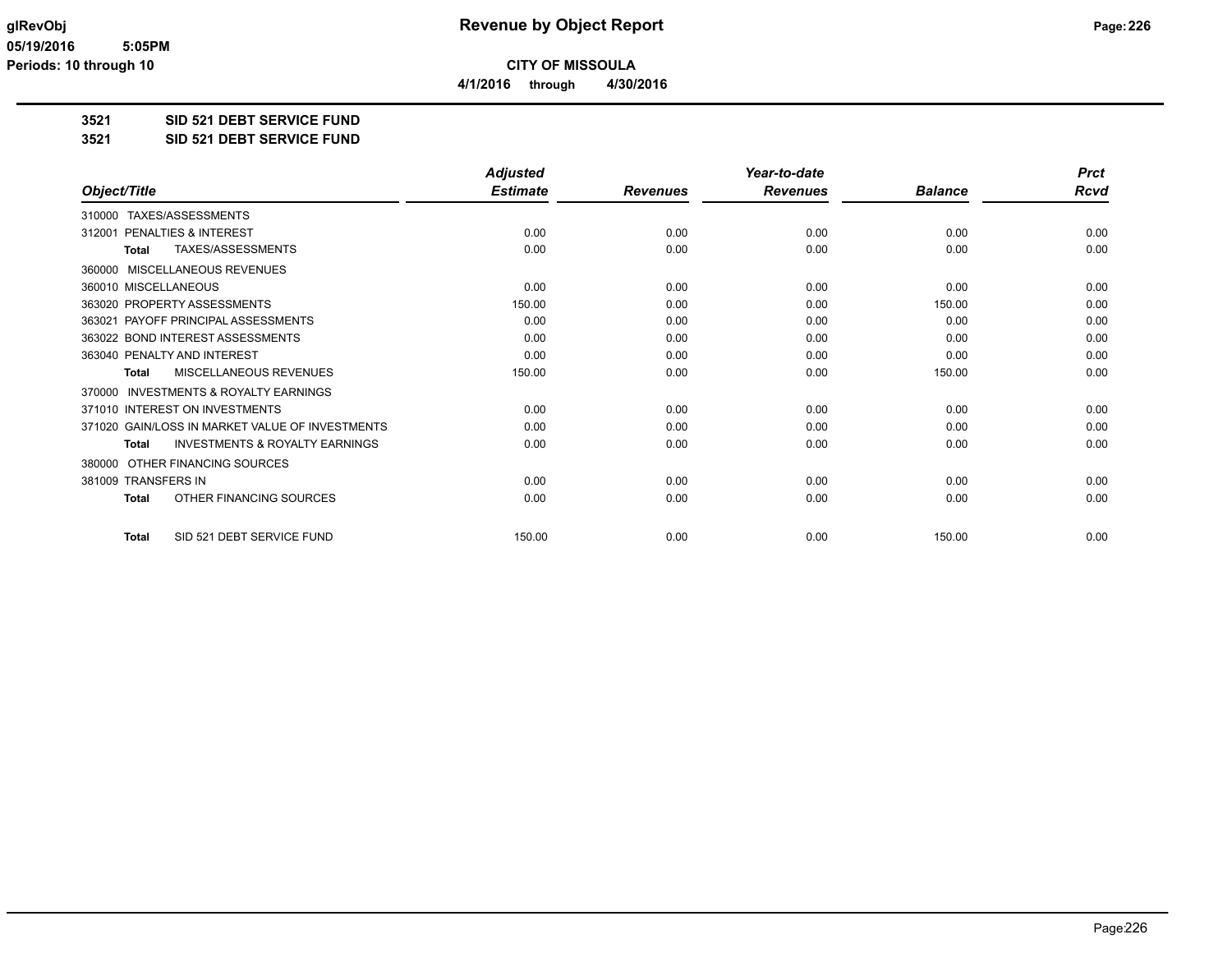## **3521 SID 521 DEBT SERVICE FUND**

|                                                           | <b>Adjusted</b> |                 | Year-to-date    |                | <b>Prct</b> |
|-----------------------------------------------------------|-----------------|-----------------|-----------------|----------------|-------------|
| Object/Title                                              | <b>Estimate</b> | <b>Revenues</b> | <b>Revenues</b> | <b>Balance</b> | Rcvd        |
| 310000 TAXES/ASSESSMENTS                                  |                 |                 |                 |                |             |
| PENALTIES & INTEREST<br>312001                            | 0.00            | 0.00            | 0.00            | 0.00           | 0.00        |
| TAXES/ASSESSMENTS<br><b>Total</b>                         | 0.00            | 0.00            | 0.00            | 0.00           | 0.00        |
| 360000 MISCELLANEOUS REVENUES                             |                 |                 |                 |                |             |
| 360010 MISCELLANEOUS                                      | 0.00            | 0.00            | 0.00            | 0.00           | 0.00        |
| 363020 PROPERTY ASSESSMENTS                               | 150.00          | 0.00            | 0.00            | 150.00         | 0.00        |
| 363021 PAYOFF PRINCIPAL ASSESSMENTS                       | 0.00            | 0.00            | 0.00            | 0.00           | 0.00        |
| 363022 BOND INTEREST ASSESSMENTS                          | 0.00            | 0.00            | 0.00            | 0.00           | 0.00        |
| 363040 PENALTY AND INTEREST                               | 0.00            | 0.00            | 0.00            | 0.00           | 0.00        |
| MISCELLANEOUS REVENUES<br>Total                           | 150.00          | 0.00            | 0.00            | 150.00         | 0.00        |
| 370000 INVESTMENTS & ROYALTY EARNINGS                     |                 |                 |                 |                |             |
| 371010 INTEREST ON INVESTMENTS                            | 0.00            | 0.00            | 0.00            | 0.00           | 0.00        |
| 371020 GAIN/LOSS IN MARKET VALUE OF INVESTMENT            | 0.00            | 0.00            | 0.00            | 0.00           | 0.00        |
| <b>INVESTMENTS &amp; ROYALTY EARNINGS</b><br><b>Total</b> | 0.00            | 0.00            | 0.00            | 0.00           | 0.00        |
| 380000 OTHER FINANCING SOURCES                            |                 |                 |                 |                |             |
| 381009 TRANSFERS IN                                       | 0.00            | 0.00            | 0.00            | 0.00           | 0.00        |
| OTHER FINANCING SOURCES<br><b>Total</b>                   | 0.00            | 0.00            | 0.00            | 0.00           | 0.00        |
| SID 521 DEBT SERVICE FUND<br><b>Total</b>                 | 150.00          | 0.00            | 0.00            | 150.00         | 0.00        |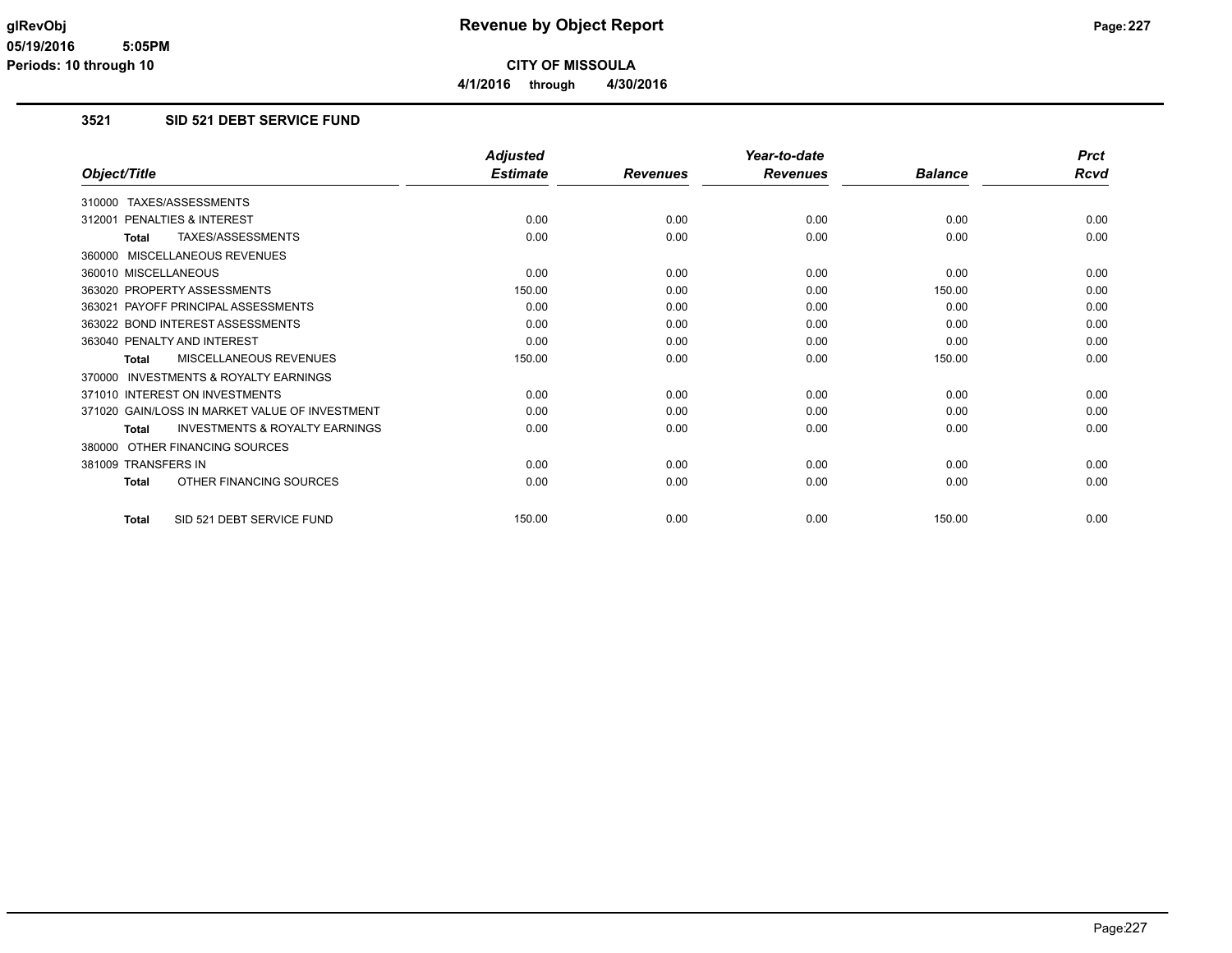**4/1/2016 through 4/30/2016**

### **3522 SID 522 DEBT SERVICE FUND**

#### **3522 SID 522 DEBT SERVICE FUND**

|                                                           | <b>Adjusted</b> |                 | Year-to-date    |                | <b>Prct</b> |
|-----------------------------------------------------------|-----------------|-----------------|-----------------|----------------|-------------|
| Object/Title                                              | <b>Estimate</b> | <b>Revenues</b> | <b>Revenues</b> | <b>Balance</b> | Rcvd        |
| TAXES/ASSESSMENTS<br>310000                               |                 |                 |                 |                |             |
| 312001 PENALTIES & INTEREST                               | 0.00            | 0.00            | 0.00            | 0.00           | 0.00        |
| TAXES/ASSESSMENTS<br>Total                                | 0.00            | 0.00            | 0.00            | 0.00           | 0.00        |
| MISCELLANEOUS REVENUES<br>360000                          |                 |                 |                 |                |             |
| 360010 MISCELLANEOUS                                      | 0.00            | 0.00            | 0.00            | 0.00           | 0.00        |
| 363020 PROPERTY ASSESSMENTS                               | 217.00          | 0.00            | 0.00            | 217.00         | 0.00        |
| 363021 PAYOFF PRINCIPAL ASSESSMENTS                       | 0.00            | 0.00            | 0.00            | 0.00           | 0.00        |
| 363022 BOND INTEREST ASSESSMENTS                          | 0.00            | 0.00            | 0.00            | 0.00           | 0.00        |
| 363040 PENALTY AND INTEREST                               | 0.00            | 0.00            | 0.00            | 0.00           | 0.00        |
| MISCELLANEOUS REVENUES<br>Total                           | 217.00          | 0.00            | 0.00            | 217.00         | 0.00        |
| INVESTMENTS & ROYALTY EARNINGS<br>370000                  |                 |                 |                 |                |             |
| 371010 INTEREST ON INVESTMENTS                            | 0.00            | 0.00            | 0.00            | 0.00           | 0.00        |
| 371020 GAIN/LOSS IN MARKET VALUE OF INVESTMENTS           | 0.00            | 0.00            | 0.00            | 0.00           | 0.00        |
| <b>INVESTMENTS &amp; ROYALTY EARNINGS</b><br><b>Total</b> | 0.00            | 0.00            | 0.00            | 0.00           | 0.00        |
| SID 522 DEBT SERVICE FUND<br><b>Total</b>                 | 217.00          | 0.00            | 0.00            | 217.00         | 0.00        |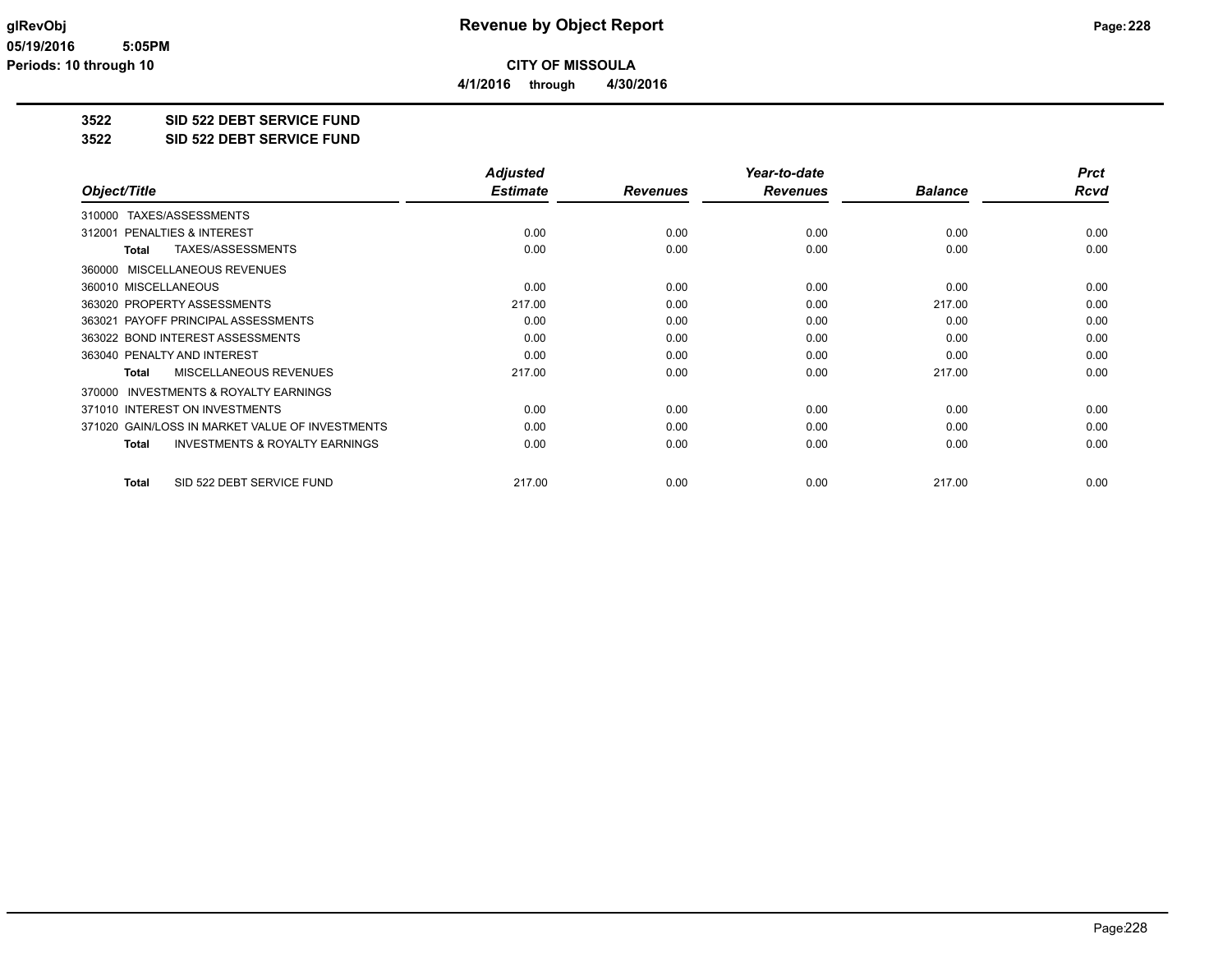## **3522 SID 522 DEBT SERVICE FUND**

|                                                    | <b>Adjusted</b> |                 | Year-to-date    |                | <b>Prct</b> |
|----------------------------------------------------|-----------------|-----------------|-----------------|----------------|-------------|
| Object/Title                                       | <b>Estimate</b> | <b>Revenues</b> | <b>Revenues</b> | <b>Balance</b> | Rcvd        |
| 310000 TAXES/ASSESSMENTS                           |                 |                 |                 |                |             |
| PENALTIES & INTEREST<br>312001                     | 0.00            | 0.00            | 0.00            | 0.00           | 0.00        |
| TAXES/ASSESSMENTS<br>Total                         | 0.00            | 0.00            | 0.00            | 0.00           | 0.00        |
| 360000 MISCELLANEOUS REVENUES                      |                 |                 |                 |                |             |
| 360010 MISCELLANEOUS                               | 0.00            | 0.00            | 0.00            | 0.00           | 0.00        |
| 363020 PROPERTY ASSESSMENTS                        | 217.00          | 0.00            | 0.00            | 217.00         | 0.00        |
| 363021 PAYOFF PRINCIPAL ASSESSMENTS                | 0.00            | 0.00            | 0.00            | 0.00           | 0.00        |
| 363022 BOND INTEREST ASSESSMENTS                   | 0.00            | 0.00            | 0.00            | 0.00           | 0.00        |
| 363040 PENALTY AND INTEREST                        | 0.00            | 0.00            | 0.00            | 0.00           | 0.00        |
| MISCELLANEOUS REVENUES<br>Total                    | 217.00          | 0.00            | 0.00            | 217.00         | 0.00        |
| INVESTMENTS & ROYALTY EARNINGS<br>370000           |                 |                 |                 |                |             |
| 371010 INTEREST ON INVESTMENTS                     | 0.00            | 0.00            | 0.00            | 0.00           | 0.00        |
| 371020 GAIN/LOSS IN MARKET VALUE OF INVESTMENT     | 0.00            | 0.00            | 0.00            | 0.00           | 0.00        |
| <b>INVESTMENTS &amp; ROYALTY EARNINGS</b><br>Total | 0.00            | 0.00            | 0.00            | 0.00           | 0.00        |
|                                                    |                 |                 |                 |                |             |
| SID 522 DEBT SERVICE FUND<br>Total                 | 217.00          | 0.00            | 0.00            | 217.00         | 0.00        |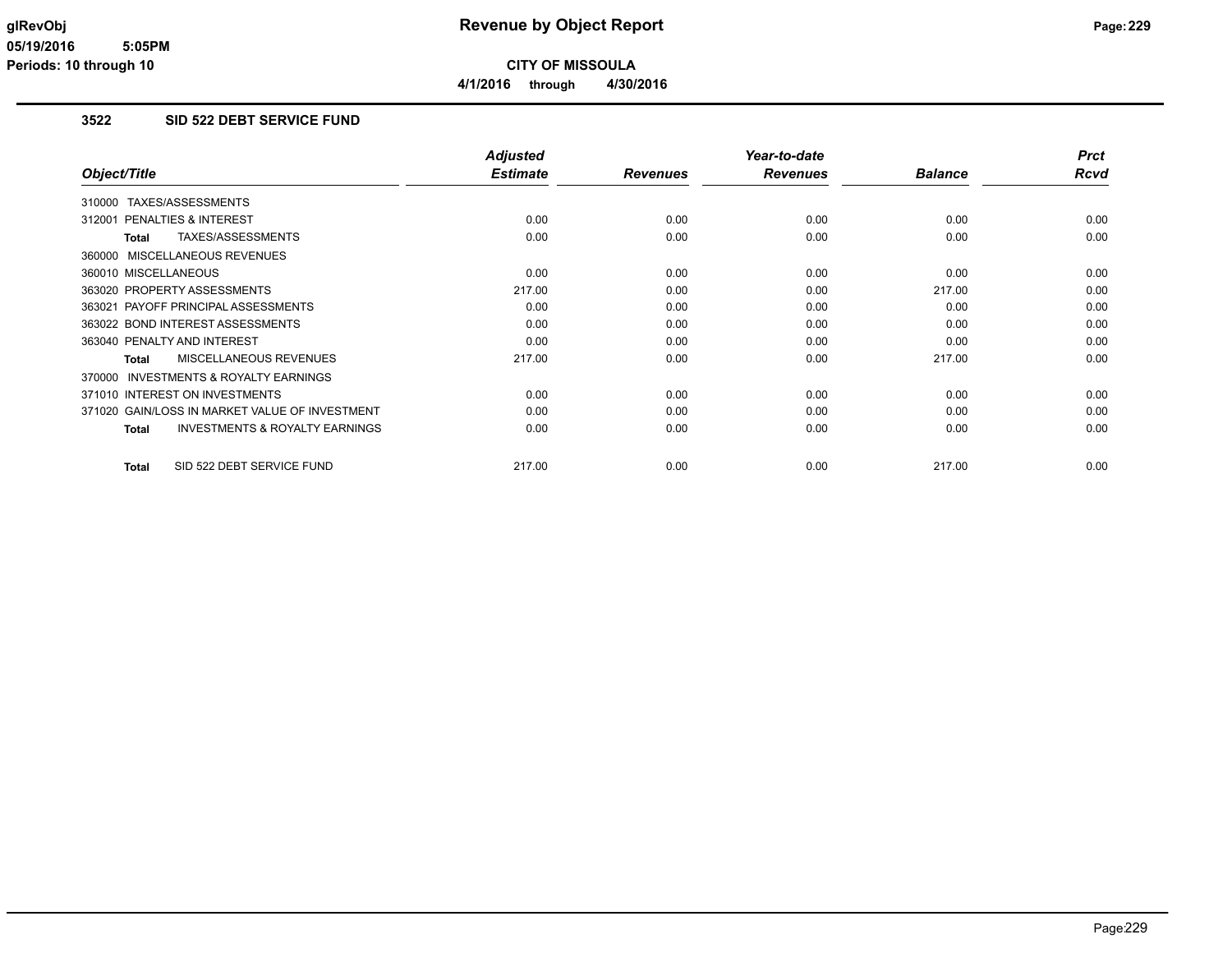**4/1/2016 through 4/30/2016**

# **3524 SID 524 DEBT SERVICE FUND**

#### **3524 SID 524 DEBT SERVICE FUND**

|                                                     | <b>Adjusted</b> |                 | Year-to-date    |                | <b>Prct</b> |
|-----------------------------------------------------|-----------------|-----------------|-----------------|----------------|-------------|
| Object/Title                                        | <b>Estimate</b> | <b>Revenues</b> | <b>Revenues</b> | <b>Balance</b> | Rcvd        |
| 310000 TAXES/ASSESSMENTS                            |                 |                 |                 |                |             |
| PENALTIES & INTEREST<br>312001                      | 0.00            | 0.00            | 0.00            | 0.00           | 0.00        |
| TAXES/ASSESSMENTS<br>Total                          | 0.00            | 0.00            | 0.00            | 0.00           | 0.00        |
| 360000 MISCELLANEOUS REVENUES                       |                 |                 |                 |                |             |
| 363020 PROPERTY ASSESSMENTS                         | 304,660.00      | 920.13          | 137,215.19      | 167,444.81     | 45.04       |
| 363021 PAYOFF PRINCIPAL ASSESSMENTS                 | 0.00            | 2,065.28        | 8,237.94        | $-8,237.94$    | 0.00        |
| 363022 BOND INTEREST ASSESSMENTS                    | 0.00            | 0.00            | 0.00            | 0.00           | 0.00        |
| 363040 PENALTY AND INTEREST                         | 0.00            | 11.69           | 66.43           | $-66.43$       | 0.00        |
| MISCELLANEOUS REVENUES<br>Total                     | 304,660.00      | 2,997.10        | 145,519.56      | 159,140.44     | 47.76       |
| <b>INVESTMENTS &amp; ROYALTY EARNINGS</b><br>370000 |                 |                 |                 |                |             |
| 371010 INTEREST ON INVESTMENTS                      | 0.00            | 0.00            | 0.00            | 0.00           | 0.00        |
| 371020 GAIN/LOSS IN MARKET VALUE OF INVESTMENTS     | 0.00            | 0.00            | 0.00            | 0.00           | 0.00        |
| 371500 INTEREST ON INTERFUND LOAN                   | 0.00            | 0.00            | 0.00            | 0.00           | 0.00        |
| <b>INVESTMENTS &amp; ROYALTY EARNINGS</b><br>Total  | 0.00            | 0.00            | 0.00            | 0.00           | 0.00        |
| SID 524 DEBT SERVICE FUND<br><b>Total</b>           | 304,660.00      | 2,997.10        | 145,519.56      | 159,140.44     | 47.76       |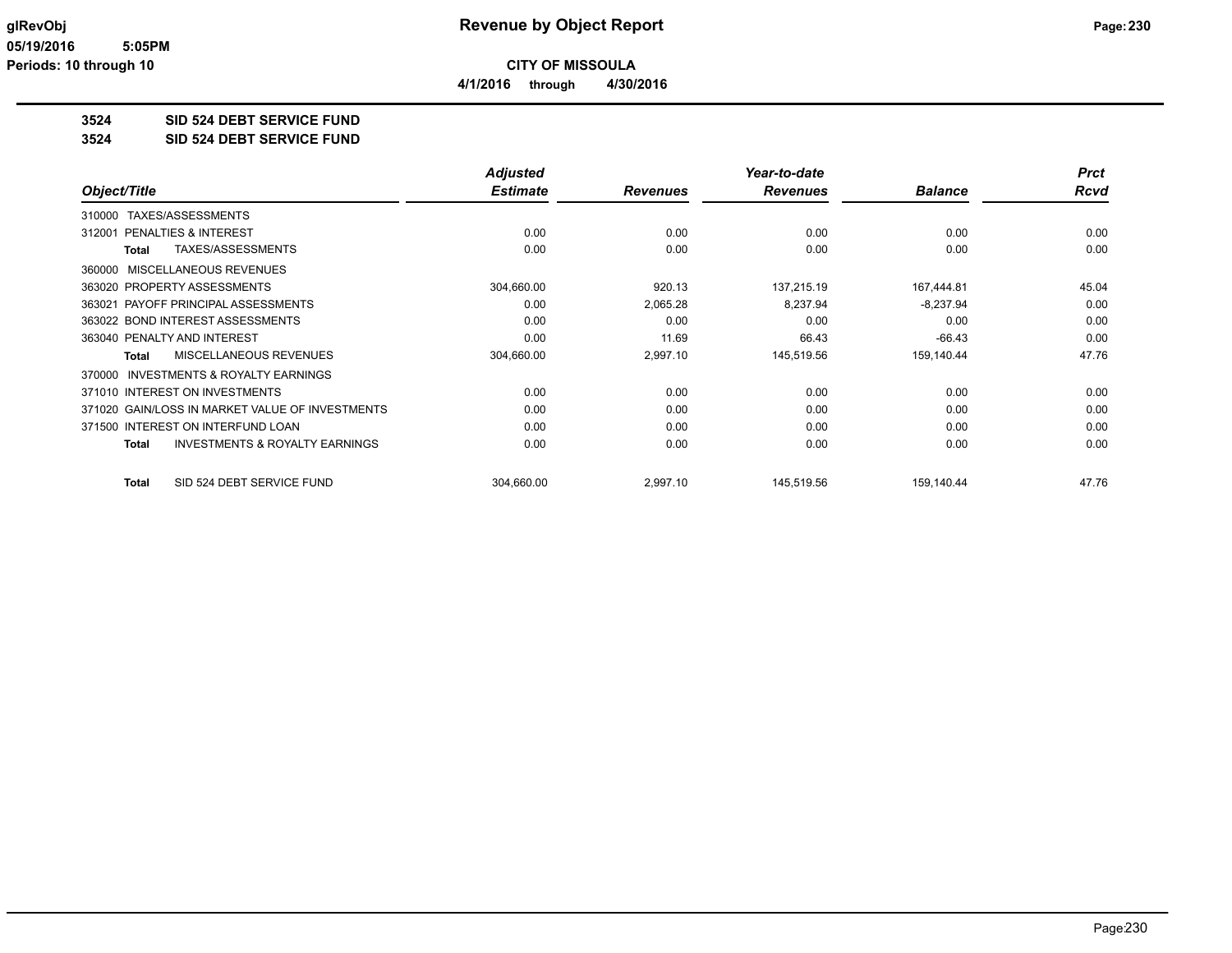**4/1/2016 through 4/30/2016**

### **3524 SID 524 DEBT SERVICE FUND**

|                                                           | <b>Adjusted</b> |                 | Year-to-date    |                | <b>Prct</b> |
|-----------------------------------------------------------|-----------------|-----------------|-----------------|----------------|-------------|
| Object/Title                                              | <b>Estimate</b> | <b>Revenues</b> | <b>Revenues</b> | <b>Balance</b> | Rcvd        |
| TAXES/ASSESSMENTS<br>310000                               |                 |                 |                 |                |             |
| <b>PENALTIES &amp; INTEREST</b><br>312001                 | 0.00            | 0.00            | 0.00            | 0.00           | 0.00        |
| TAXES/ASSESSMENTS<br><b>Total</b>                         | 0.00            | 0.00            | 0.00            | 0.00           | 0.00        |
| <b>MISCELLANEOUS REVENUES</b><br>360000                   |                 |                 |                 |                |             |
| 363020 PROPERTY ASSESSMENTS                               | 304,660.00      | 920.13          | 137,215.19      | 167,444.81     | 45.04       |
| PAYOFF PRINCIPAL ASSESSMENTS<br>363021                    | 0.00            | 2,065.28        | 8,237.94        | $-8,237.94$    | 0.00        |
| 363022 BOND INTEREST ASSESSMENTS                          | 0.00            | 0.00            | 0.00            | 0.00           | 0.00        |
| 363040 PENALTY AND INTEREST                               | 0.00            | 11.69           | 66.43           | $-66.43$       | 0.00        |
| MISCELLANEOUS REVENUES<br><b>Total</b>                    | 304,660.00      | 2,997.10        | 145,519.56      | 159,140.44     | 47.76       |
| <b>INVESTMENTS &amp; ROYALTY EARNINGS</b><br>370000       |                 |                 |                 |                |             |
| 371010 INTEREST ON INVESTMENTS                            | 0.00            | 0.00            | 0.00            | 0.00           | 0.00        |
| 371020 GAIN/LOSS IN MARKET VALUE OF INVESTMENT            | 0.00            | 0.00            | 0.00            | 0.00           | 0.00        |
| 371500 INTEREST ON INTERFUND LOAN                         | 0.00            | 0.00            | 0.00            | 0.00           | 0.00        |
| <b>INVESTMENTS &amp; ROYALTY EARNINGS</b><br><b>Total</b> | 0.00            | 0.00            | 0.00            | 0.00           | 0.00        |
| SID 524 DEBT SERVICE FUND<br><b>Total</b>                 | 304.660.00      | 2,997.10        | 145,519.56      | 159.140.44     | 47.76       |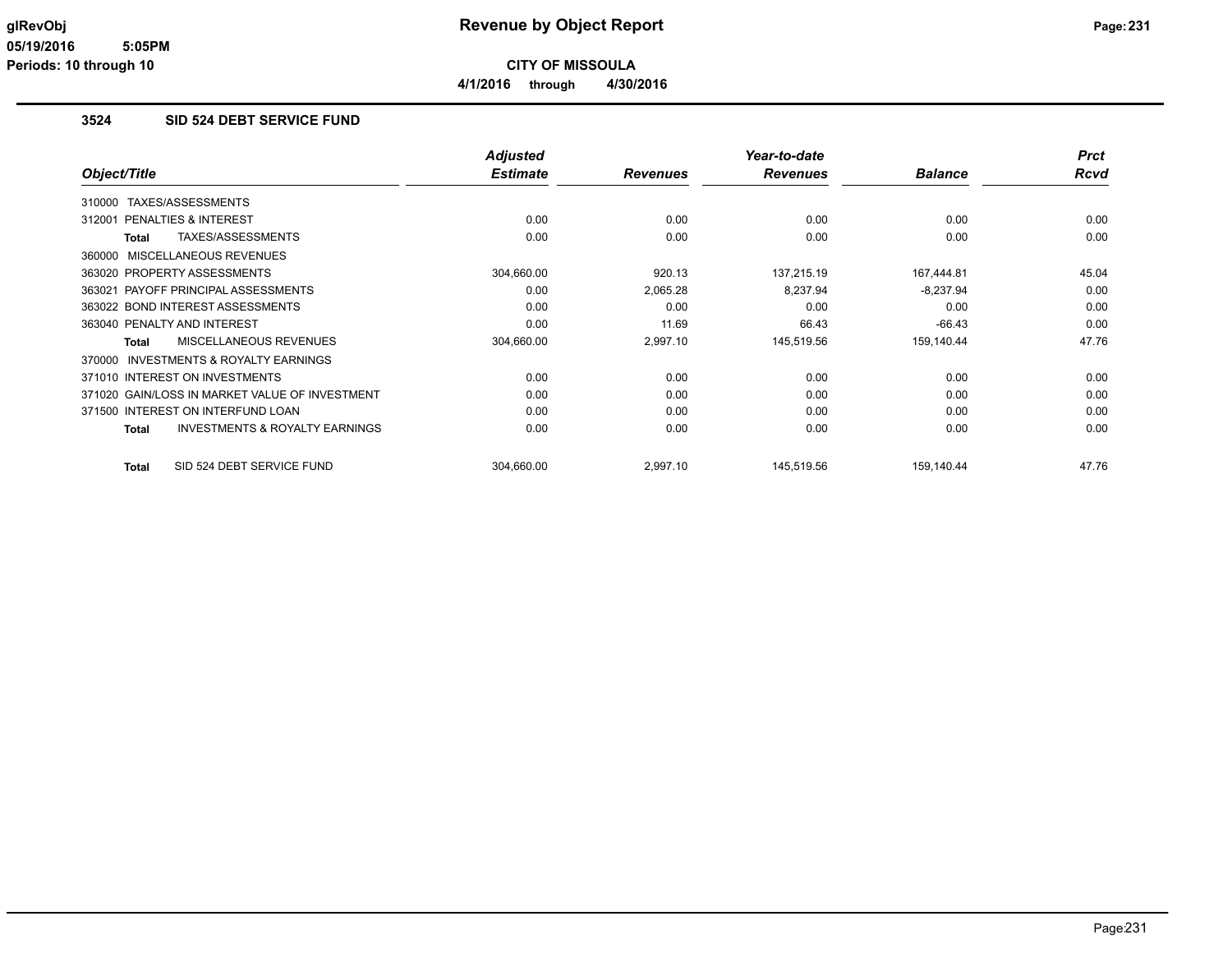**4/1/2016 through 4/30/2016**

## **3525 SID 525 DEBT SERVICE FUND**

#### **3525 SID 525 DEBT SERVICE FUND**

|                                                           | <b>Adjusted</b> |                 | Year-to-date    |                | <b>Prct</b> |
|-----------------------------------------------------------|-----------------|-----------------|-----------------|----------------|-------------|
| Object/Title                                              | <b>Estimate</b> | <b>Revenues</b> | <b>Revenues</b> | <b>Balance</b> | Rcvd        |
| TAXES/ASSESSMENTS<br>310000                               |                 |                 |                 |                |             |
| <b>PENALTIES &amp; INTEREST</b><br>312001                 | 0.00            | 0.00            | 0.00            | 0.00           | 0.00        |
| TAXES/ASSESSMENTS<br><b>Total</b>                         | 0.00            | 0.00            | 0.00            | 0.00           | 0.00        |
| MISCELLANEOUS REVENUES<br>360000                          |                 |                 |                 |                |             |
| 360010 MISCELLANEOUS                                      | 0.00            | 0.00            | 0.00            | 0.00           | 0.00        |
| 363020 PROPERTY ASSESSMENTS                               | 31,500.00       | 245.21          | 18,178.92       | 13,321.08      | 57.71       |
| 363021 PAYOFF PRINCIPAL ASSESSMENTS                       | 0.00            | 0.00            | 1,394.40        | $-1,394.40$    | 0.00        |
| 363022 BOND INTEREST ASSESSMENTS                          | 0.00            | 0.00            | 0.00            | 0.00           | 0.00        |
| 363040 PENALTY AND INTEREST                               | 0.00            | 0.00            | 6.90            | $-6.90$        | 0.00        |
| <b>MISCELLANEOUS REVENUES</b><br>Total                    | 31,500.00       | 245.21          | 19,580.22       | 11,919.78      | 62.16       |
| <b>INVESTMENTS &amp; ROYALTY EARNINGS</b><br>370000       |                 |                 |                 |                |             |
| 371010 INTEREST ON INVESTMENTS                            | 0.00            | 0.00            | 0.00            | 0.00           | 0.00        |
| 371020 GAIN/LOSS IN MARKET VALUE OF INVESTMENTS           | 0.00            | 0.00            | 0.00            | 0.00           | 0.00        |
| 371500 INTEREST ON INTERFUND LOAN                         | 0.00            | 0.00            | 0.00            | 0.00           | 0.00        |
| <b>INVESTMENTS &amp; ROYALTY EARNINGS</b><br><b>Total</b> | 0.00            | 0.00            | 0.00            | 0.00           | 0.00        |
| SID 525 DEBT SERVICE FUND<br><b>Total</b>                 | 31,500.00       | 245.21          | 19,580.22       | 11,919.78      | 62.16       |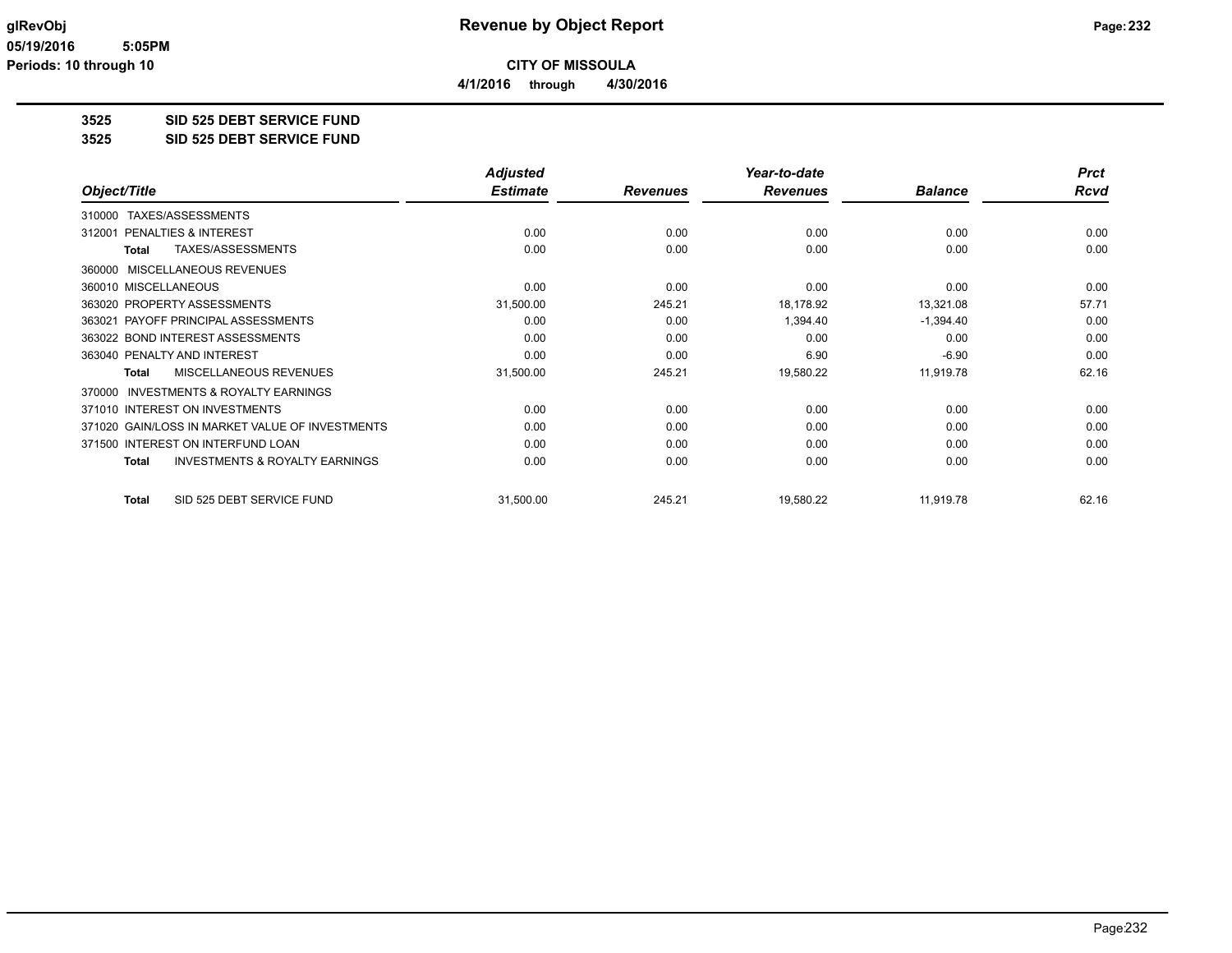### **3525 SID 525 DEBT SERVICE FUND**

|                                                           | <b>Adjusted</b> |                 | Year-to-date    |                | <b>Prct</b> |
|-----------------------------------------------------------|-----------------|-----------------|-----------------|----------------|-------------|
| Object/Title                                              | <b>Estimate</b> | <b>Revenues</b> | <b>Revenues</b> | <b>Balance</b> | <b>Rcvd</b> |
| TAXES/ASSESSMENTS<br>310000                               |                 |                 |                 |                |             |
| PENALTIES & INTEREST<br>312001                            | 0.00            | 0.00            | 0.00            | 0.00           | 0.00        |
| TAXES/ASSESSMENTS<br><b>Total</b>                         | 0.00            | 0.00            | 0.00            | 0.00           | 0.00        |
| MISCELLANEOUS REVENUES<br>360000                          |                 |                 |                 |                |             |
| 360010 MISCELLANEOUS                                      | 0.00            | 0.00            | 0.00            | 0.00           | 0.00        |
| 363020 PROPERTY ASSESSMENTS                               | 31,500.00       | 245.21          | 18,178.92       | 13,321.08      | 57.71       |
| PAYOFF PRINCIPAL ASSESSMENTS<br>363021                    | 0.00            | 0.00            | 1,394.40        | $-1,394.40$    | 0.00        |
| 363022 BOND INTEREST ASSESSMENTS                          | 0.00            | 0.00            | 0.00            | 0.00           | 0.00        |
| 363040 PENALTY AND INTEREST                               | 0.00            | 0.00            | 6.90            | $-6.90$        | 0.00        |
| MISCELLANEOUS REVENUES<br><b>Total</b>                    | 31,500.00       | 245.21          | 19,580.22       | 11,919.78      | 62.16       |
| INVESTMENTS & ROYALTY EARNINGS<br>370000                  |                 |                 |                 |                |             |
| 371010 INTEREST ON INVESTMENTS                            | 0.00            | 0.00            | 0.00            | 0.00           | 0.00        |
| 371020 GAIN/LOSS IN MARKET VALUE OF INVESTMENT            | 0.00            | 0.00            | 0.00            | 0.00           | 0.00        |
| 371500 INTEREST ON INTERFUND LOAN                         | 0.00            | 0.00            | 0.00            | 0.00           | 0.00        |
| <b>INVESTMENTS &amp; ROYALTY EARNINGS</b><br><b>Total</b> | 0.00            | 0.00            | 0.00            | 0.00           | 0.00        |
| SID 525 DEBT SERVICE FUND<br><b>Total</b>                 | 31,500.00       | 245.21          | 19,580.22       | 11,919.78      | 62.16       |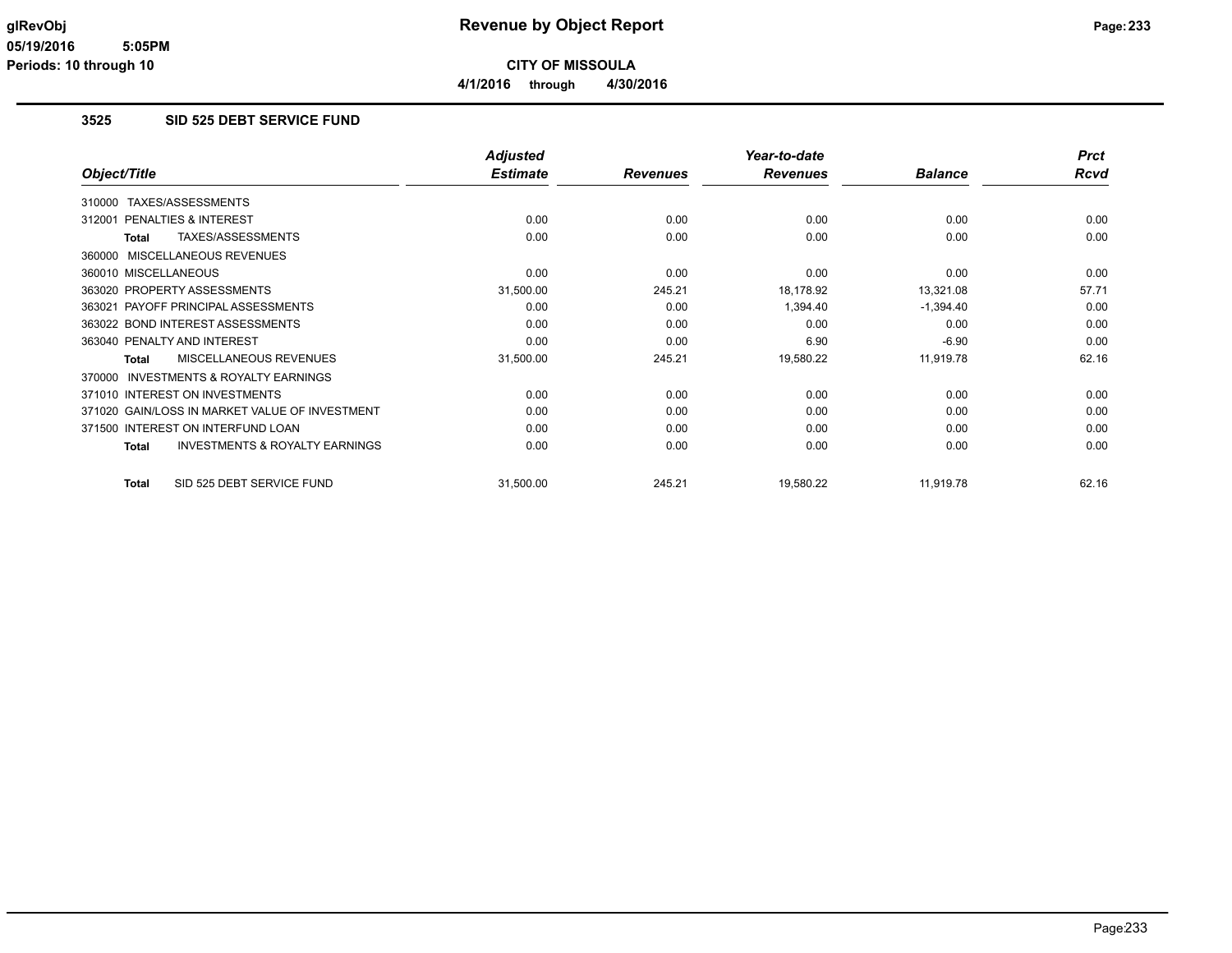**4/1/2016 through 4/30/2016**

## **3526 SID 526 DEBT SERVICE FUND**

#### **3526 SID 526 DEBT SERVICE FUND**

|                                                           | <b>Adjusted</b> |                 | Year-to-date    |                | <b>Prct</b> |
|-----------------------------------------------------------|-----------------|-----------------|-----------------|----------------|-------------|
| Object/Title                                              | <b>Estimate</b> | <b>Revenues</b> | <b>Revenues</b> | <b>Balance</b> | Rcvd        |
| TAXES/ASSESSMENTS<br>310000                               |                 |                 |                 |                |             |
| <b>PENALTIES &amp; INTEREST</b><br>312001                 | 0.00            | 0.00            | 0.00            | 0.00           | 0.00        |
| TAXES/ASSESSMENTS<br>Total                                | 0.00            | 0.00            | 0.00            | 0.00           | 0.00        |
| MISCELLANEOUS REVENUES<br>360000                          |                 |                 |                 |                |             |
| 360010 MISCELLANEOUS                                      | 0.00            | 0.00            | 0.00            | 0.00           | 0.00        |
| 363020 PROPERTY ASSESSMENTS                               | 193,320.00      | 745.48          | 65,973.88       | 127,346.12     | 34.13       |
| 363021 PAYOFF PRINCIPAL ASSESSMENTS                       | 0.00            | 0.00            | 2,106.52        | $-2,106.52$    | 0.00        |
| 363022 BOND INTEREST ASSESSMENTS                          | 0.00            | 0.00            | 0.00            | 0.00           | 0.00        |
| 363040 PENALTY AND INTEREST                               | 0.00            | 12.46           | 46.92           | $-46.92$       | 0.00        |
| MISCELLANEOUS REVENUES<br>Total                           | 193,320.00      | 757.94          | 68,127.32       | 125,192.68     | 35.24       |
| <b>INVESTMENTS &amp; ROYALTY EARNINGS</b><br>370000       |                 |                 |                 |                |             |
| 371010 INTEREST ON INVESTMENTS                            | 0.00            | 0.00            | 0.00            | 0.00           | 0.00        |
| 371020 GAIN/LOSS IN MARKET VALUE OF INVESTMENTS           | 0.00            | 0.00            | 0.00            | 0.00           | 0.00        |
| 371500 INTEREST ON INTERFUND LOAN                         | 0.00            | 0.00            | 0.00            | 0.00           | 0.00        |
| <b>INVESTMENTS &amp; ROYALTY EARNINGS</b><br><b>Total</b> | 0.00            | 0.00            | 0.00            | 0.00           | 0.00        |
| SID 526 DEBT SERVICE FUND<br>Total                        | 193,320.00      | 757.94          | 68,127.32       | 125,192.68     | 35.24       |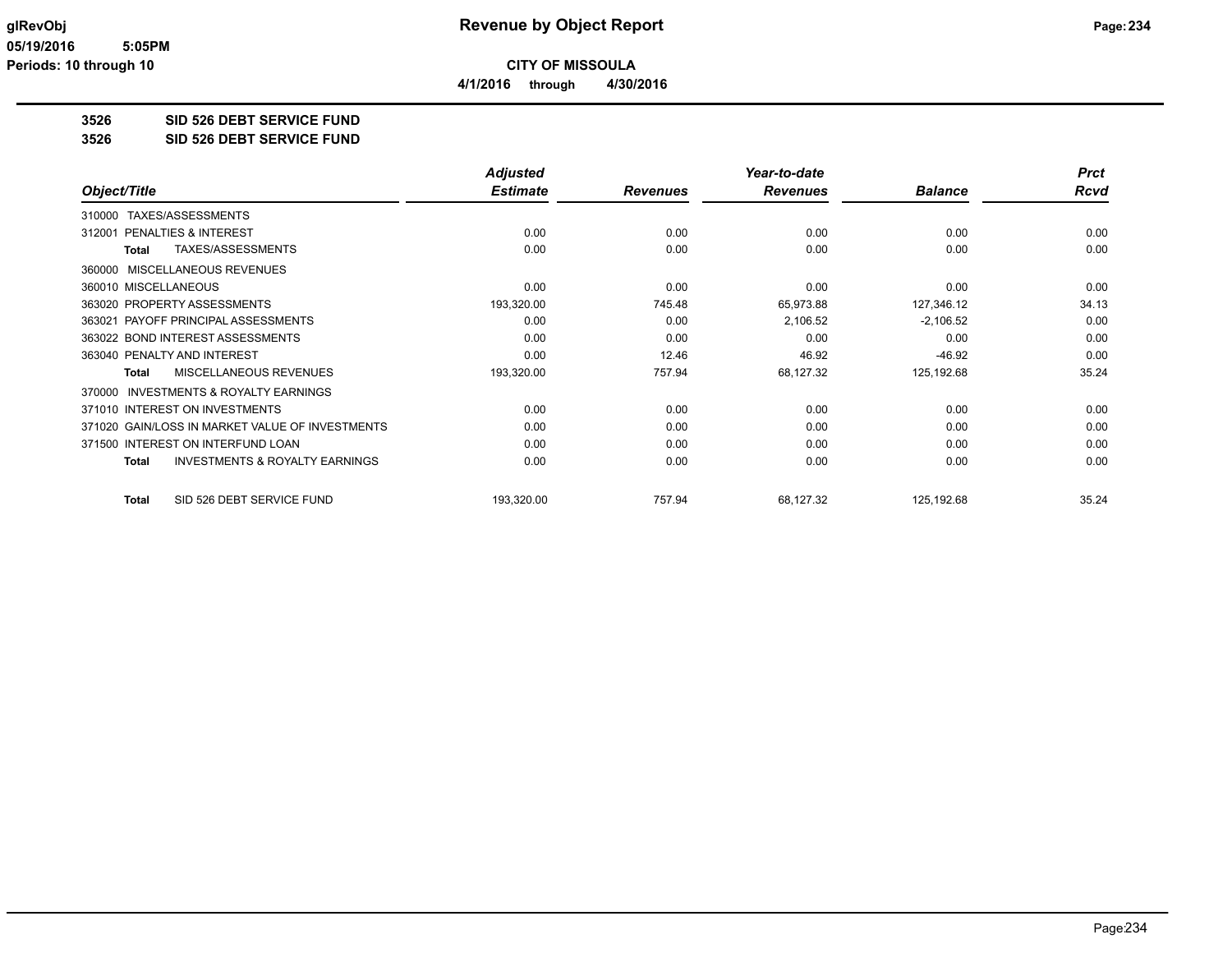### **3526 SID 526 DEBT SERVICE FUND**

|                                                           | <b>Adjusted</b> |                 | Year-to-date    |                | <b>Prct</b> |
|-----------------------------------------------------------|-----------------|-----------------|-----------------|----------------|-------------|
| Object/Title                                              | <b>Estimate</b> | <b>Revenues</b> | <b>Revenues</b> | <b>Balance</b> | <b>Rcvd</b> |
| TAXES/ASSESSMENTS<br>310000                               |                 |                 |                 |                |             |
| PENALTIES & INTEREST<br>312001                            | 0.00            | 0.00            | 0.00            | 0.00           | 0.00        |
| TAXES/ASSESSMENTS<br><b>Total</b>                         | 0.00            | 0.00            | 0.00            | 0.00           | 0.00        |
| MISCELLANEOUS REVENUES<br>360000                          |                 |                 |                 |                |             |
| 360010 MISCELLANEOUS                                      | 0.00            | 0.00            | 0.00            | 0.00           | 0.00        |
| 363020 PROPERTY ASSESSMENTS                               | 193,320.00      | 745.48          | 65,973.88       | 127,346.12     | 34.13       |
| PAYOFF PRINCIPAL ASSESSMENTS<br>363021                    | 0.00            | 0.00            | 2,106.52        | $-2,106.52$    | 0.00        |
| 363022 BOND INTEREST ASSESSMENTS                          | 0.00            | 0.00            | 0.00            | 0.00           | 0.00        |
| 363040 PENALTY AND INTEREST                               | 0.00            | 12.46           | 46.92           | $-46.92$       | 0.00        |
| MISCELLANEOUS REVENUES<br><b>Total</b>                    | 193,320.00      | 757.94          | 68,127.32       | 125,192.68     | 35.24       |
| INVESTMENTS & ROYALTY EARNINGS<br>370000                  |                 |                 |                 |                |             |
| 371010 INTEREST ON INVESTMENTS                            | 0.00            | 0.00            | 0.00            | 0.00           | 0.00        |
| 371020 GAIN/LOSS IN MARKET VALUE OF INVESTMENT            | 0.00            | 0.00            | 0.00            | 0.00           | 0.00        |
| 371500 INTEREST ON INTERFUND LOAN                         | 0.00            | 0.00            | 0.00            | 0.00           | 0.00        |
| <b>INVESTMENTS &amp; ROYALTY EARNINGS</b><br><b>Total</b> | 0.00            | 0.00            | 0.00            | 0.00           | 0.00        |
| SID 526 DEBT SERVICE FUND<br><b>Total</b>                 | 193,320.00      | 757.94          | 68,127.32       | 125,192.68     | 35.24       |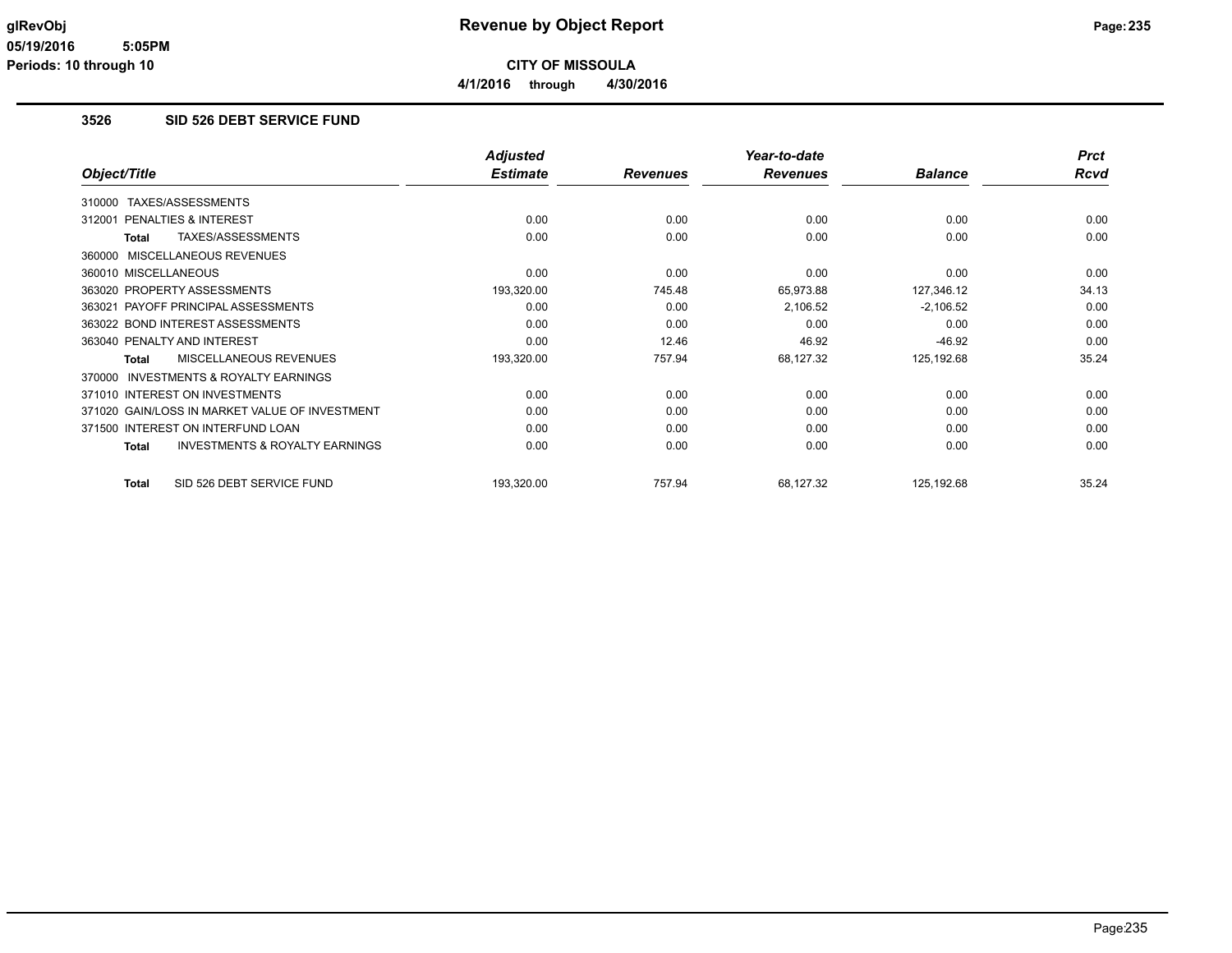**4/1/2016 through 4/30/2016**

**3527 SID 527 DEBT SERVICE FUND**

**3527 SID 527 DEBT SERVICE FUND**

|                                                           | <b>Adjusted</b> |                 | Year-to-date    |                | <b>Prct</b> |
|-----------------------------------------------------------|-----------------|-----------------|-----------------|----------------|-------------|
| Object/Title                                              | <b>Estimate</b> | <b>Revenues</b> | <b>Revenues</b> | <b>Balance</b> | <b>Rcvd</b> |
| 310000 TAXES/ASSESSMENTS                                  |                 |                 |                 |                |             |
| PENALTIES & INTEREST<br>312001                            | 0.00            | 0.00            | 0.00            | 0.00           | 0.00        |
| TAXES/ASSESSMENTS<br><b>Total</b>                         | 0.00            | 0.00            | 0.00            | 0.00           | 0.00        |
| MISCELLANEOUS REVENUES<br>360000                          |                 |                 |                 |                |             |
| 360010 MISCELLANEOUS                                      | 0.00            | 0.00            | 0.00            | 0.00           | 0.00        |
| 363020 PROPERTY ASSESSMENTS                               | 0.00            | 0.00            | 0.00            | 0.00           | 0.00        |
| PAYOFF PRINCIPAL ASSESSMENTS<br>363021                    | 0.00            | 0.00            | 0.00            | 0.00           | 0.00        |
| 363022 BOND INTEREST ASSESSMENTS                          | 0.00            | 0.00            | 0.00            | 0.00           | 0.00        |
| 363040 PENALTY AND INTEREST                               | 0.00            | 0.00            | 0.00            | 0.00           | 0.00        |
| MISCELLANEOUS REVENUES<br>Total                           | 0.00            | 0.00            | 0.00            | 0.00           | 0.00        |
| <b>INVESTMENTS &amp; ROYALTY EARNINGS</b><br>370000       |                 |                 |                 |                |             |
| 371010 INTEREST ON INVESTMENTS                            | 0.00            | 0.00            | 0.00            | 0.00           | 0.00        |
| 371020 GAIN/LOSS IN MARKET VALUE OF INVESTMENTS           | 0.00            | 0.00            | 0.00            | 0.00           | 0.00        |
| <b>INVESTMENTS &amp; ROYALTY EARNINGS</b><br><b>Total</b> | 0.00            | 0.00            | 0.00            | 0.00           | 0.00        |
| OTHER FINANCING SOURCES<br>380000                         |                 |                 |                 |                |             |
| 381030 SID BONDS PROCEEDS                                 | 0.00            | 0.00            | 0.00            | 0.00           | 0.00        |
| OTHER FINANCING SOURCES<br><b>Total</b>                   | 0.00            | 0.00            | 0.00            | 0.00           | 0.00        |
| SID 527 DEBT SERVICE FUND<br><b>Total</b>                 | 0.00            | 0.00            | 0.00            | 0.00           | 0.00        |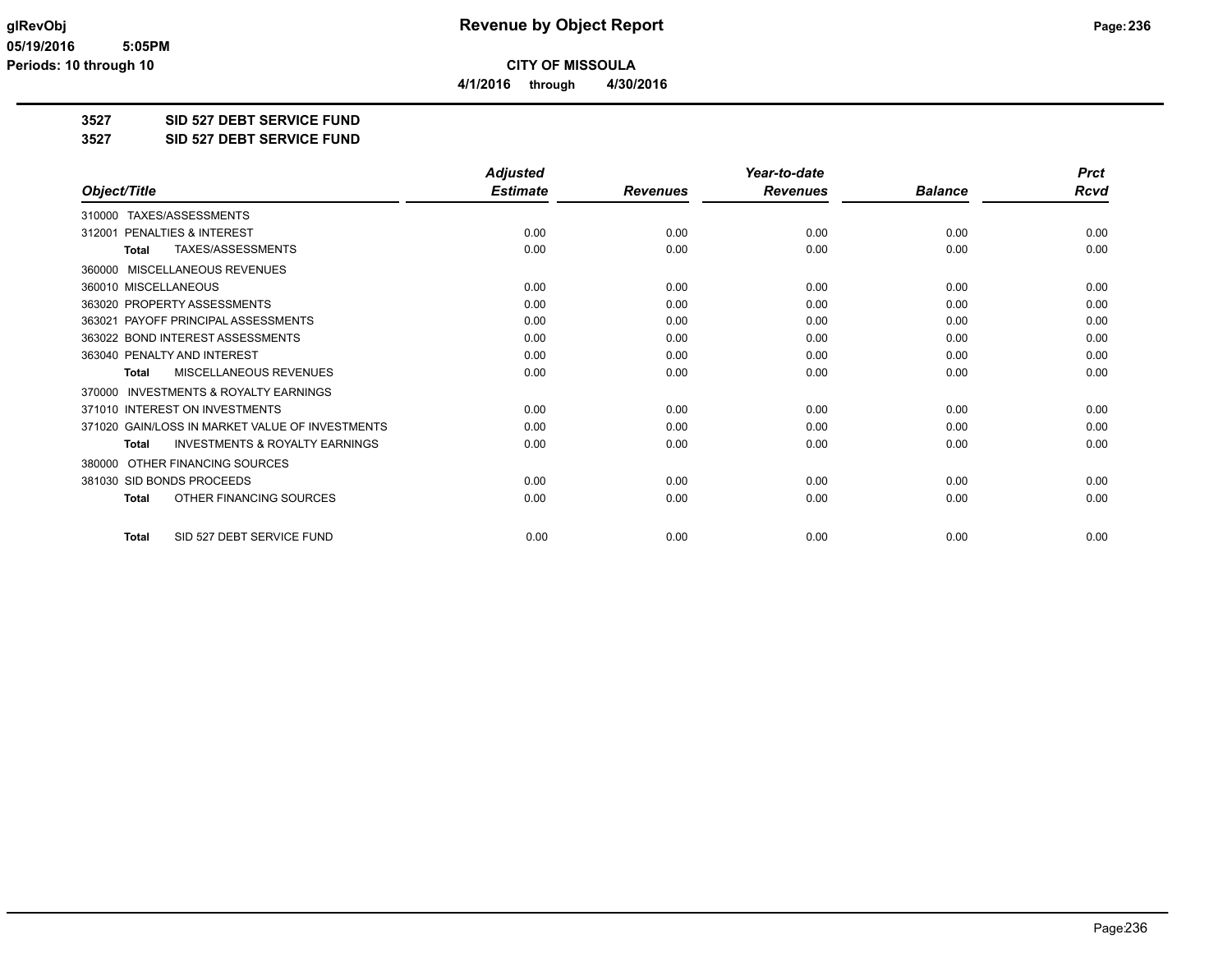## **3527 SID 527 DEBT SERVICE FUND**

|                                                           | <b>Adjusted</b> |                 | Year-to-date    |                | <b>Prct</b> |
|-----------------------------------------------------------|-----------------|-----------------|-----------------|----------------|-------------|
| Object/Title                                              | <b>Estimate</b> | <b>Revenues</b> | <b>Revenues</b> | <b>Balance</b> | <b>Rcvd</b> |
| 310000 TAXES/ASSESSMENTS                                  |                 |                 |                 |                |             |
| <b>PENALTIES &amp; INTEREST</b><br>312001                 | 0.00            | 0.00            | 0.00            | 0.00           | 0.00        |
| TAXES/ASSESSMENTS<br><b>Total</b>                         | 0.00            | 0.00            | 0.00            | 0.00           | 0.00        |
| 360000 MISCELLANEOUS REVENUES                             |                 |                 |                 |                |             |
| 360010 MISCELLANEOUS                                      | 0.00            | 0.00            | 0.00            | 0.00           | 0.00        |
| 363020 PROPERTY ASSESSMENTS                               | 0.00            | 0.00            | 0.00            | 0.00           | 0.00        |
| PAYOFF PRINCIPAL ASSESSMENTS<br>363021                    | 0.00            | 0.00            | 0.00            | 0.00           | 0.00        |
| 363022 BOND INTEREST ASSESSMENTS                          | 0.00            | 0.00            | 0.00            | 0.00           | 0.00        |
| 363040 PENALTY AND INTEREST                               | 0.00            | 0.00            | 0.00            | 0.00           | 0.00        |
| <b>MISCELLANEOUS REVENUES</b><br><b>Total</b>             | 0.00            | 0.00            | 0.00            | 0.00           | 0.00        |
| 370000 INVESTMENTS & ROYALTY EARNINGS                     |                 |                 |                 |                |             |
| 371010 INTEREST ON INVESTMENTS                            | 0.00            | 0.00            | 0.00            | 0.00           | 0.00        |
| 371020 GAIN/LOSS IN MARKET VALUE OF INVESTMENT            | 0.00            | 0.00            | 0.00            | 0.00           | 0.00        |
| <b>INVESTMENTS &amp; ROYALTY EARNINGS</b><br><b>Total</b> | 0.00            | 0.00            | 0.00            | 0.00           | 0.00        |
| 380000 OTHER FINANCING SOURCES                            |                 |                 |                 |                |             |
| 381030 SID BONDS PROCEEDS                                 | 0.00            | 0.00            | 0.00            | 0.00           | 0.00        |
| OTHER FINANCING SOURCES<br><b>Total</b>                   | 0.00            | 0.00            | 0.00            | 0.00           | 0.00        |
| SID 527 DEBT SERVICE FUND<br><b>Total</b>                 | 0.00            | 0.00            | 0.00            | 0.00           | 0.00        |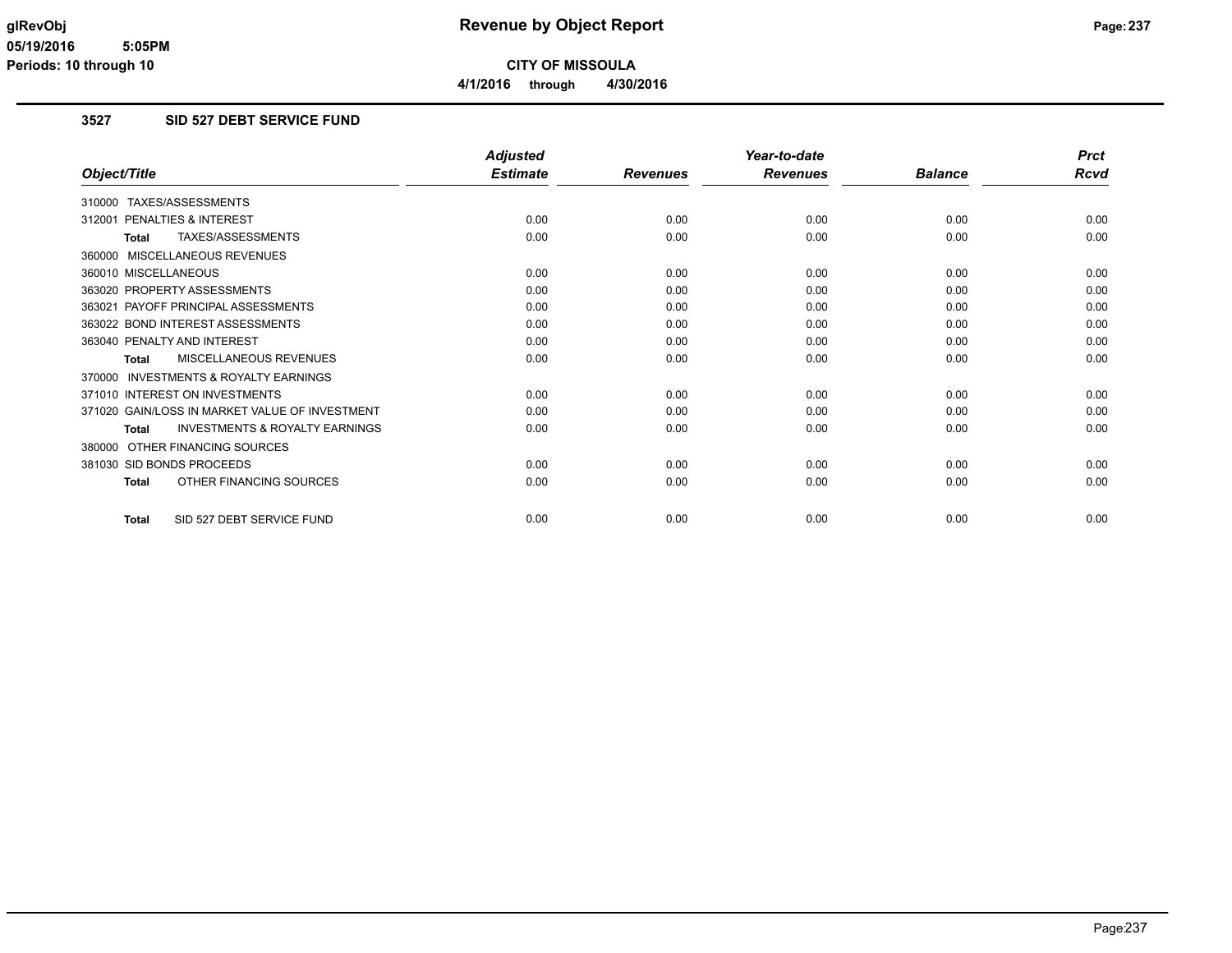**4/1/2016 through 4/30/2016**

### **3530 SID 530 DEBT SERVICE FUND**

#### **3530 SID 530 DEBT SERVICE FUND**

|                                                     | <b>Adjusted</b> |                 | Year-to-date    |                | <b>Prct</b> |
|-----------------------------------------------------|-----------------|-----------------|-----------------|----------------|-------------|
| Object/Title                                        | <b>Estimate</b> | <b>Revenues</b> | <b>Revenues</b> | <b>Balance</b> | <b>Rcvd</b> |
| TAXES/ASSESSMENTS<br>310000                         |                 |                 |                 |                |             |
| PENALTIES & INTEREST<br>312001                      | 0.00            | 0.00            | 0.00            | 0.00           | 0.00        |
| TAXES/ASSESSMENTS<br>Total                          | 0.00            | 0.00            | 0.00            | 0.00           | 0.00        |
| MISCELLANEOUS REVENUES<br>360000                    |                 |                 |                 |                |             |
| 360010 MISCELLANEOUS                                | 0.00            | 0.00            | 0.00            | 0.00           | 0.00        |
| 363020 PROPERTY ASSESSMENTS                         | 681.00          | 0.00            | 0.00            | 681.00         | 0.00        |
| 363021 PAYOFF PRINCIPAL ASSESSMENTS                 | 0.00            | 0.00            | 0.00            | 0.00           | 0.00        |
| 363022 BOND INTEREST ASSESSMENTS                    | 0.00            | 0.00            | 0.00            | 0.00           | 0.00        |
| 363040 PENALTY AND INTEREST                         | 0.00            | 0.00            | 0.00            | 0.00           | 0.00        |
| <b>MISCELLANEOUS REVENUES</b><br>Total              | 681.00          | 0.00            | 0.00            | 681.00         | 0.00        |
| <b>INVESTMENTS &amp; ROYALTY EARNINGS</b><br>370000 |                 |                 |                 |                |             |
| 371010 INTEREST ON INVESTMENTS                      | 0.00            | 0.00            | 0.00            | 0.00           | 0.00        |
| 371020 GAIN/LOSS IN MARKET VALUE OF INVESTMENTS     | 0.00            | 0.00            | 0.00            | 0.00           | 0.00        |
| <b>INVESTMENTS &amp; ROYALTY EARNINGS</b><br>Total  | 0.00            | 0.00            | 0.00            | 0.00           | 0.00        |
| SID 530 DEBT SERVICE FUND<br>Total                  | 681.00          | 0.00            | 0.00            | 681.00         | 0.00        |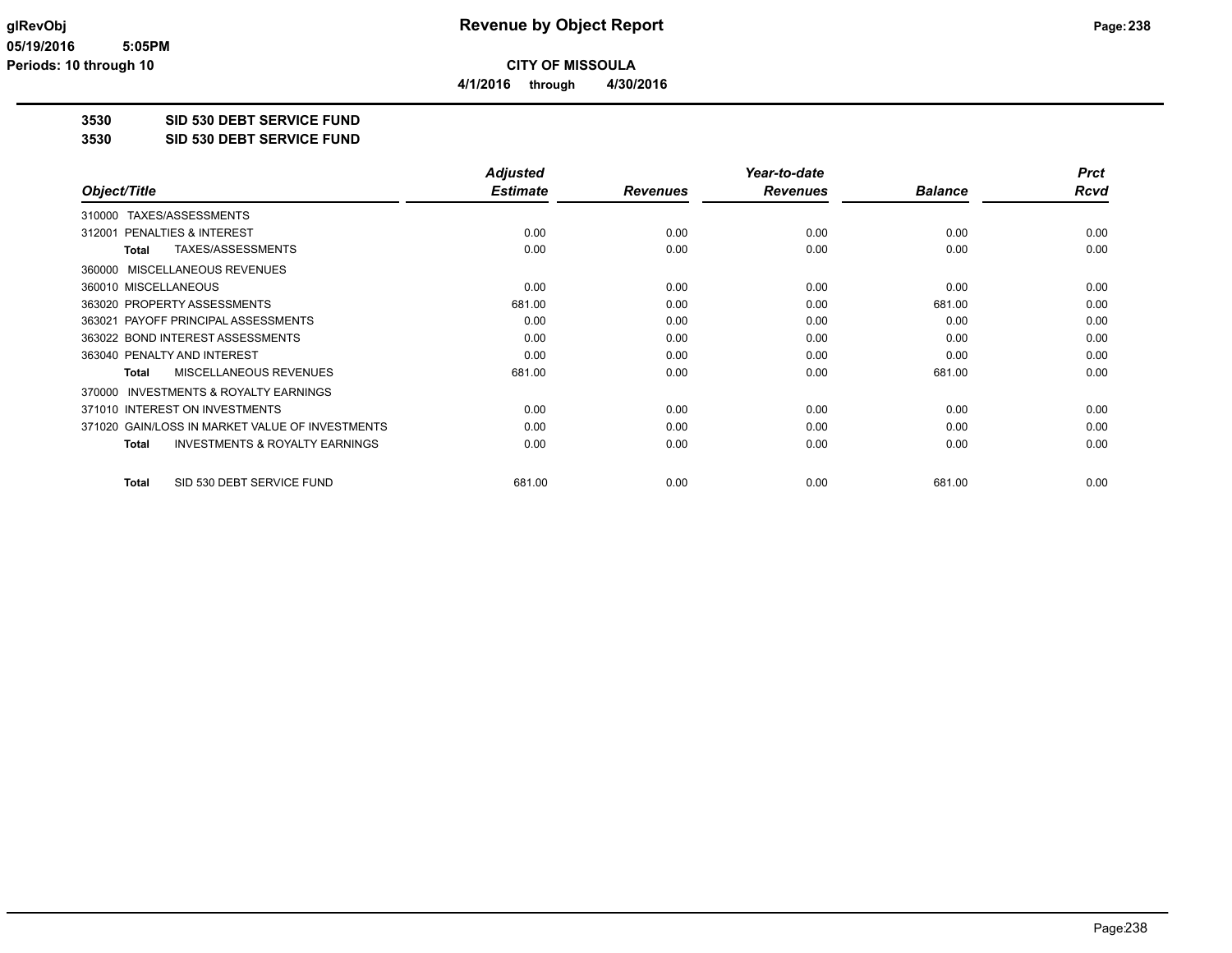### **3530 SID 530 DEBT SERVICE FUND**

|                                                     | <b>Adjusted</b> |                 | Year-to-date    |                | <b>Prct</b> |
|-----------------------------------------------------|-----------------|-----------------|-----------------|----------------|-------------|
| Object/Title                                        | <b>Estimate</b> | <b>Revenues</b> | <b>Revenues</b> | <b>Balance</b> | Rcvd        |
| 310000 TAXES/ASSESSMENTS                            |                 |                 |                 |                |             |
| <b>PENALTIES &amp; INTEREST</b><br>312001           | 0.00            | 0.00            | 0.00            | 0.00           | 0.00        |
| TAXES/ASSESSMENTS<br>Total                          | 0.00            | 0.00            | 0.00            | 0.00           | 0.00        |
| 360000 MISCELLANEOUS REVENUES                       |                 |                 |                 |                |             |
| 360010 MISCELLANEOUS                                | 0.00            | 0.00            | 0.00            | 0.00           | 0.00        |
| 363020 PROPERTY ASSESSMENTS                         | 681.00          | 0.00            | 0.00            | 681.00         | 0.00        |
| 363021 PAYOFF PRINCIPAL ASSESSMENTS                 | 0.00            | 0.00            | 0.00            | 0.00           | 0.00        |
| 363022 BOND INTEREST ASSESSMENTS                    | 0.00            | 0.00            | 0.00            | 0.00           | 0.00        |
| 363040 PENALTY AND INTEREST                         | 0.00            | 0.00            | 0.00            | 0.00           | 0.00        |
| MISCELLANEOUS REVENUES<br>Total                     | 681.00          | 0.00            | 0.00            | 681.00         | 0.00        |
| <b>INVESTMENTS &amp; ROYALTY EARNINGS</b><br>370000 |                 |                 |                 |                |             |
| 371010 INTEREST ON INVESTMENTS                      | 0.00            | 0.00            | 0.00            | 0.00           | 0.00        |
| 371020 GAIN/LOSS IN MARKET VALUE OF INVESTMENT      | 0.00            | 0.00            | 0.00            | 0.00           | 0.00        |
| <b>INVESTMENTS &amp; ROYALTY EARNINGS</b><br>Total  | 0.00            | 0.00            | 0.00            | 0.00           | 0.00        |
| SID 530 DEBT SERVICE FUND<br><b>Total</b>           | 681.00          | 0.00            | 0.00            | 681.00         | 0.00        |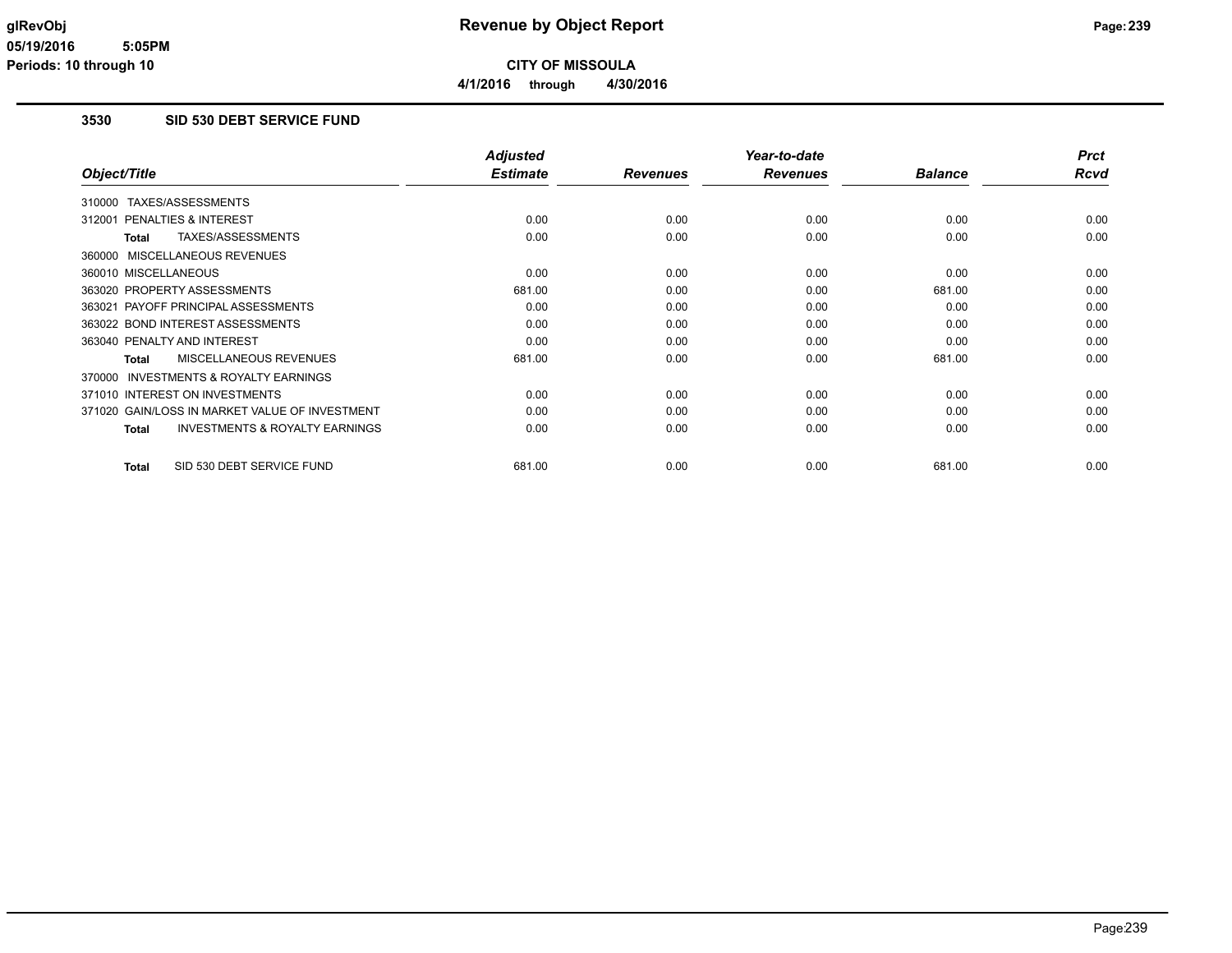**4/1/2016 through 4/30/2016**

### **3531 SID 531 HICKORY ST CALMING**

**3531 SID 531 HICKORY ST CALMING**

|                                                           | <b>Adjusted</b> |                 | Year-to-date    |                | <b>Prct</b> |
|-----------------------------------------------------------|-----------------|-----------------|-----------------|----------------|-------------|
| Object/Title                                              | <b>Estimate</b> | <b>Revenues</b> | <b>Revenues</b> | <b>Balance</b> | <b>Rcvd</b> |
| 310000 TAXES/ASSESSMENTS                                  |                 |                 |                 |                |             |
| PENALTIES & INTEREST<br>312001                            | 0.00            | 0.00            | 0.00            | 0.00           | 0.00        |
| TAXES/ASSESSMENTS<br><b>Total</b>                         | 0.00            | 0.00            | 0.00            | 0.00           | 0.00        |
| MISCELLANEOUS REVENUES<br>360000                          |                 |                 |                 |                |             |
| 360010 MISCELLANEOUS                                      | 0.00            | 0.00            | 0.00            | 0.00           | 0.00        |
| 363020 PROPERTY ASSESSMENTS                               | 0.00            | 0.00            | 0.00            | 0.00           | 0.00        |
| PAYOFF PRINCIPAL ASSESSMENTS<br>363021                    | 0.00            | 0.00            | 0.00            | 0.00           | 0.00        |
| 363022 BOND INTEREST ASSESSMENTS                          | 0.00            | 0.00            | 0.00            | 0.00           | 0.00        |
| 363040 PENALTY AND INTEREST                               | 0.00            | 0.00            | 0.00            | 0.00           | 0.00        |
| MISCELLANEOUS REVENUES<br>Total                           | 0.00            | 0.00            | 0.00            | 0.00           | 0.00        |
| <b>INVESTMENTS &amp; ROYALTY EARNINGS</b><br>370000       |                 |                 |                 |                |             |
| 371010 INTEREST ON INVESTMENTS                            | 0.00            | 0.00            | 0.00            | 0.00           | 0.00        |
| 371020 GAIN/LOSS IN MARKET VALUE OF INVESTMENTS           | 0.00            | 0.00            | 0.00            | 0.00           | 0.00        |
| <b>INVESTMENTS &amp; ROYALTY EARNINGS</b><br><b>Total</b> | 0.00            | 0.00            | 0.00            | 0.00           | 0.00        |
| OTHER FINANCING SOURCES<br>380000                         |                 |                 |                 |                |             |
| 383000 OPERATING TRANSFERS                                | 0.00            | 0.00            | 0.00            | 0.00           | 0.00        |
| OTHER FINANCING SOURCES<br><b>Total</b>                   | 0.00            | 0.00            | 0.00            | 0.00           | 0.00        |
| SID 531 HICKORY ST CALMING<br><b>Total</b>                | 0.00            | 0.00            | 0.00            | 0.00           | 0.00        |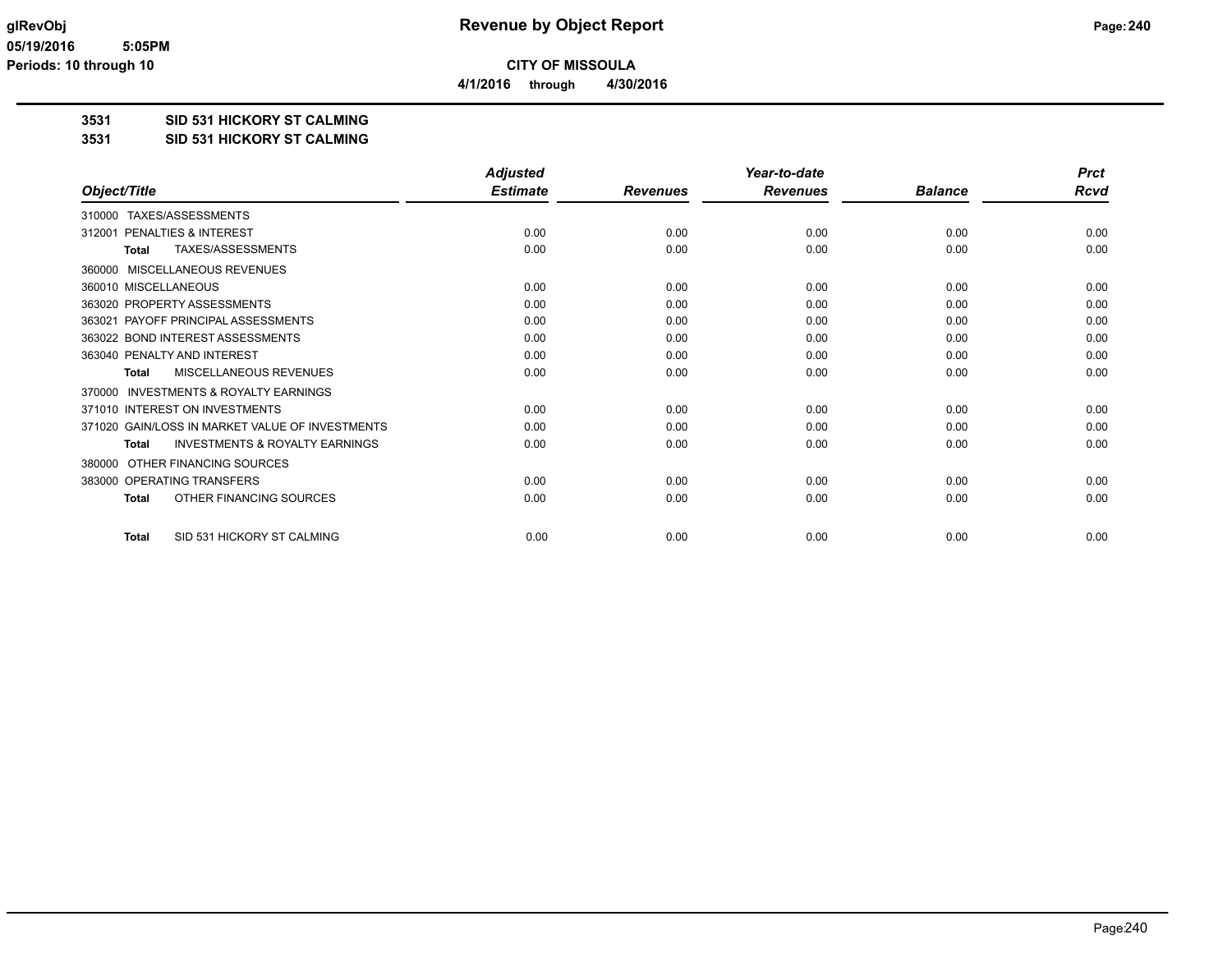### **3531 SID 531 HICKORY ST CALMING**

|                                                           | <b>Adjusted</b> |                 | Year-to-date    |                | <b>Prct</b> |
|-----------------------------------------------------------|-----------------|-----------------|-----------------|----------------|-------------|
| Object/Title                                              | <b>Estimate</b> | <b>Revenues</b> | <b>Revenues</b> | <b>Balance</b> | <b>Rcvd</b> |
| 310000 TAXES/ASSESSMENTS                                  |                 |                 |                 |                |             |
| PENALTIES & INTEREST<br>312001                            | 0.00            | 0.00            | 0.00            | 0.00           | 0.00        |
| TAXES/ASSESSMENTS<br><b>Total</b>                         | 0.00            | 0.00            | 0.00            | 0.00           | 0.00        |
| 360000 MISCELLANEOUS REVENUES                             |                 |                 |                 |                |             |
| 360010 MISCELLANEOUS                                      | 0.00            | 0.00            | 0.00            | 0.00           | 0.00        |
| 363020 PROPERTY ASSESSMENTS                               | 0.00            | 0.00            | 0.00            | 0.00           | 0.00        |
| 363021 PAYOFF PRINCIPAL ASSESSMENTS                       | 0.00            | 0.00            | 0.00            | 0.00           | 0.00        |
| 363022 BOND INTEREST ASSESSMENTS                          | 0.00            | 0.00            | 0.00            | 0.00           | 0.00        |
| 363040 PENALTY AND INTEREST                               | 0.00            | 0.00            | 0.00            | 0.00           | 0.00        |
| <b>MISCELLANEOUS REVENUES</b><br>Total                    | 0.00            | 0.00            | 0.00            | 0.00           | 0.00        |
| 370000 INVESTMENTS & ROYALTY EARNINGS                     |                 |                 |                 |                |             |
| 371010 INTEREST ON INVESTMENTS                            | 0.00            | 0.00            | 0.00            | 0.00           | 0.00        |
| 371020 GAIN/LOSS IN MARKET VALUE OF INVESTMENT            | 0.00            | 0.00            | 0.00            | 0.00           | 0.00        |
| <b>INVESTMENTS &amp; ROYALTY EARNINGS</b><br><b>Total</b> | 0.00            | 0.00            | 0.00            | 0.00           | 0.00        |
| OTHER FINANCING SOURCES<br>380000                         |                 |                 |                 |                |             |
| 383000 OPERATING TRANSFERS                                | 0.00            | 0.00            | 0.00            | 0.00           | 0.00        |
| OTHER FINANCING SOURCES<br><b>Total</b>                   | 0.00            | 0.00            | 0.00            | 0.00           | 0.00        |
| SID 531 HICKORY ST CALMING<br><b>Total</b>                | 0.00            | 0.00            | 0.00            | 0.00           | 0.00        |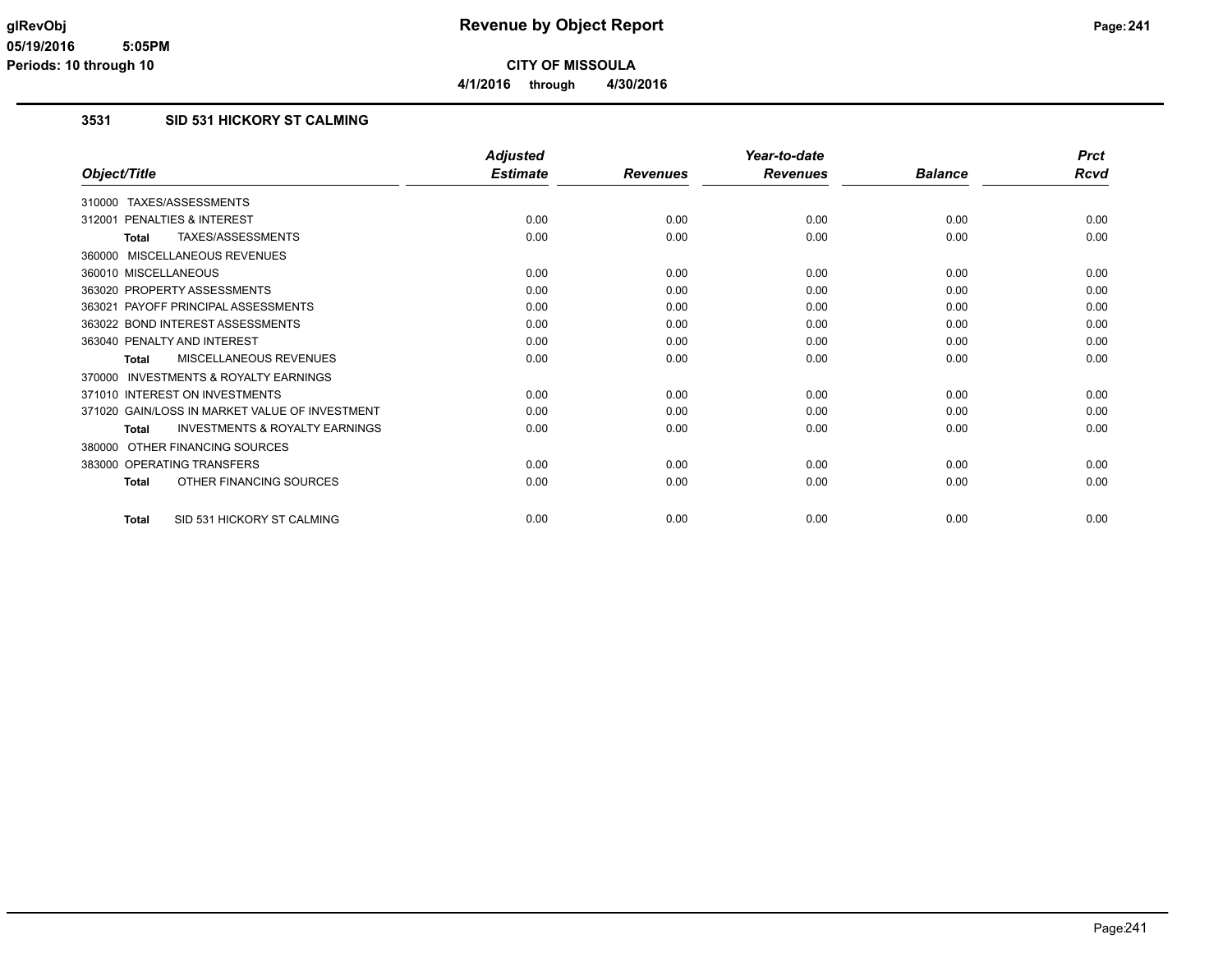**4/1/2016 through 4/30/2016**

## **3532 SID 532 DEBT SERVICE FUND**

**3532 SID 532 DEBT SERVICE FUND**

|                                                 | <b>Adjusted</b> |                 | Year-to-date    |                | <b>Prct</b> |
|-------------------------------------------------|-----------------|-----------------|-----------------|----------------|-------------|
| Object/Title                                    | <b>Estimate</b> | <b>Revenues</b> | <b>Revenues</b> | <b>Balance</b> | <b>Rcvd</b> |
| 360000 MISCELLANEOUS REVENUES                   |                 |                 |                 |                |             |
| 363020 PROPERTY ASSESSMENTS                     | 42,362.00       | 179.02          | 17.812.49       | 24.549.51      | 42.05       |
| 363021 PAYOFF PRINCIPAL ASSESSMENTS             | 0.00            | 0.00            | 2,099.80        | $-2,099.80$    | 0.00        |
| 363022 BOND INTEREST ASSESSMENTS                | 0.00            | 0.00            | 0.00            | 0.00           | 0.00        |
| 363040 PENALTY AND INTEREST                     | 0.00            | 0.00            | 4.49            | -4.49          | 0.00        |
| MISCELLANEOUS REVENUES<br>Total                 | 42,362.00       | 179.02          | 19.916.78       | 22.445.22      | 47.02       |
| INVESTMENTS & ROYALTY EARNINGS<br>370000        |                 |                 |                 |                |             |
| 371010 INTEREST ON INVESTMENTS                  | 0.00            | 0.00            | 0.00            | 0.00           | 0.00        |
| 371020 GAIN/LOSS IN MARKET VALUE OF INVESTMENTS | 0.00            | 0.00            | 0.00            | 0.00           | 0.00        |
| INVESTMENTS & ROYALTY EARNINGS<br><b>Total</b>  | 0.00            | 0.00            | 0.00            | 0.00           | 0.00        |
| SID 532 DEBT SERVICE FUND<br><b>Total</b>       | 42.362.00       | 179.02          | 19.916.78       | 22.445.22      | 47.02       |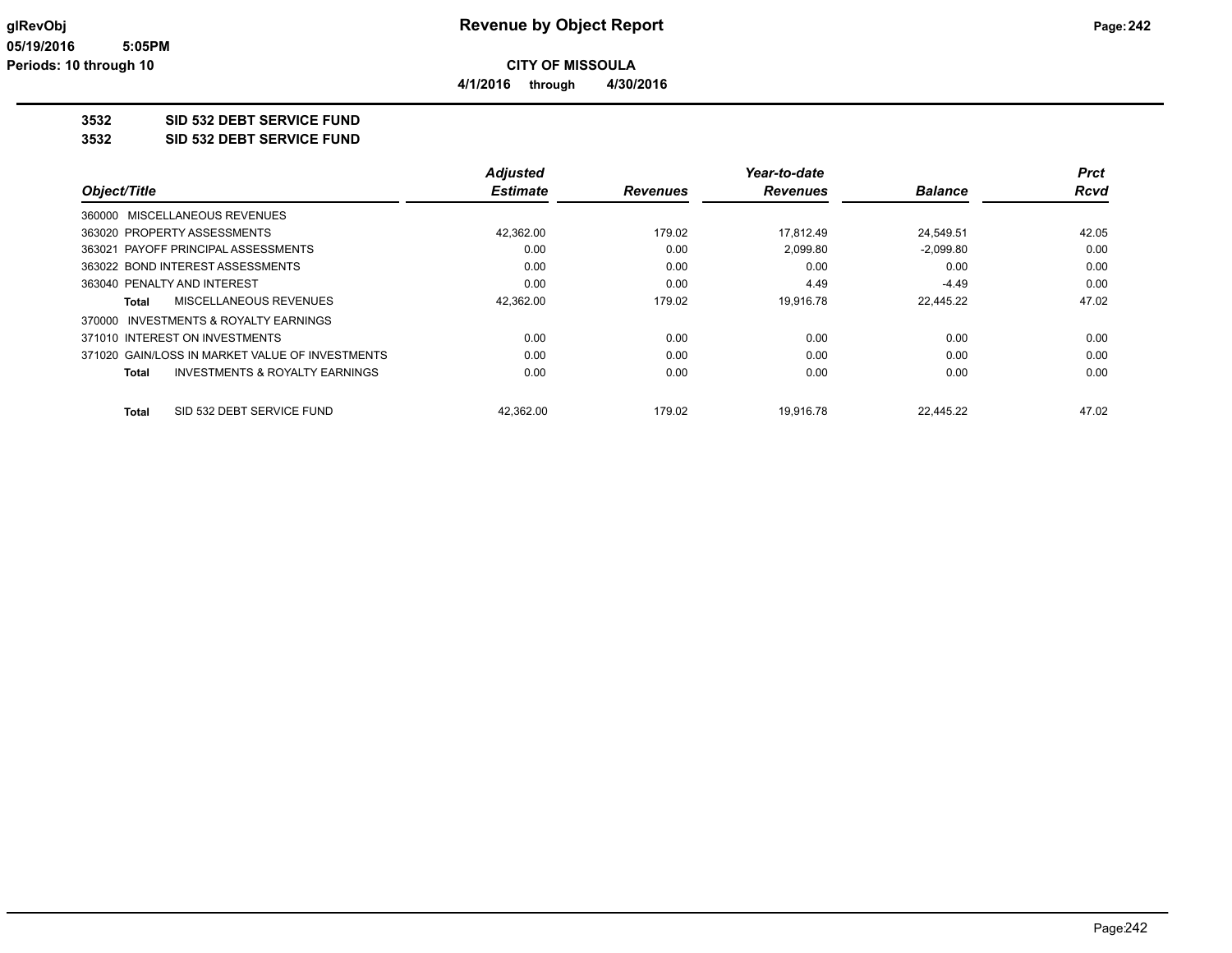#### **3532 SID 532 DEBT SERVICE FUND**

|                                                | <b>Adjusted</b> |                 | Year-to-date    |                | <b>Prct</b> |
|------------------------------------------------|-----------------|-----------------|-----------------|----------------|-------------|
| Object/Title                                   | <b>Estimate</b> | <b>Revenues</b> | <b>Revenues</b> | <b>Balance</b> | Rcvd        |
| 360000 MISCELLANEOUS REVENUES                  |                 |                 |                 |                |             |
| 363020 PROPERTY ASSESSMENTS                    | 42,362.00       | 179.02          | 17.812.49       | 24.549.51      | 42.05       |
| 363021 PAYOFF PRINCIPAL ASSESSMENTS            | 0.00            | 0.00            | 2,099.80        | $-2,099.80$    | 0.00        |
| 363022 BOND INTEREST ASSESSMENTS               | 0.00            | 0.00            | 0.00            | 0.00           | 0.00        |
| 363040 PENALTY AND INTEREST                    | 0.00            | 0.00            | 4.49            | $-4.49$        | 0.00        |
| MISCELLANEOUS REVENUES<br>Total                | 42,362.00       | 179.02          | 19,916.78       | 22,445.22      | 47.02       |
| 370000 INVESTMENTS & ROYALTY EARNINGS          |                 |                 |                 |                |             |
| 371010 INTEREST ON INVESTMENTS                 | 0.00            | 0.00            | 0.00            | 0.00           | 0.00        |
| 371020 GAIN/LOSS IN MARKET VALUE OF INVESTMENT | 0.00            | 0.00            | 0.00            | 0.00           | 0.00        |
| INVESTMENTS & ROYALTY EARNINGS<br><b>Total</b> | 0.00            | 0.00            | 0.00            | 0.00           | 0.00        |
| SID 532 DEBT SERVICE FUND<br><b>Total</b>      | 42.362.00       | 179.02          | 19.916.78       | 22.445.22      | 47.02       |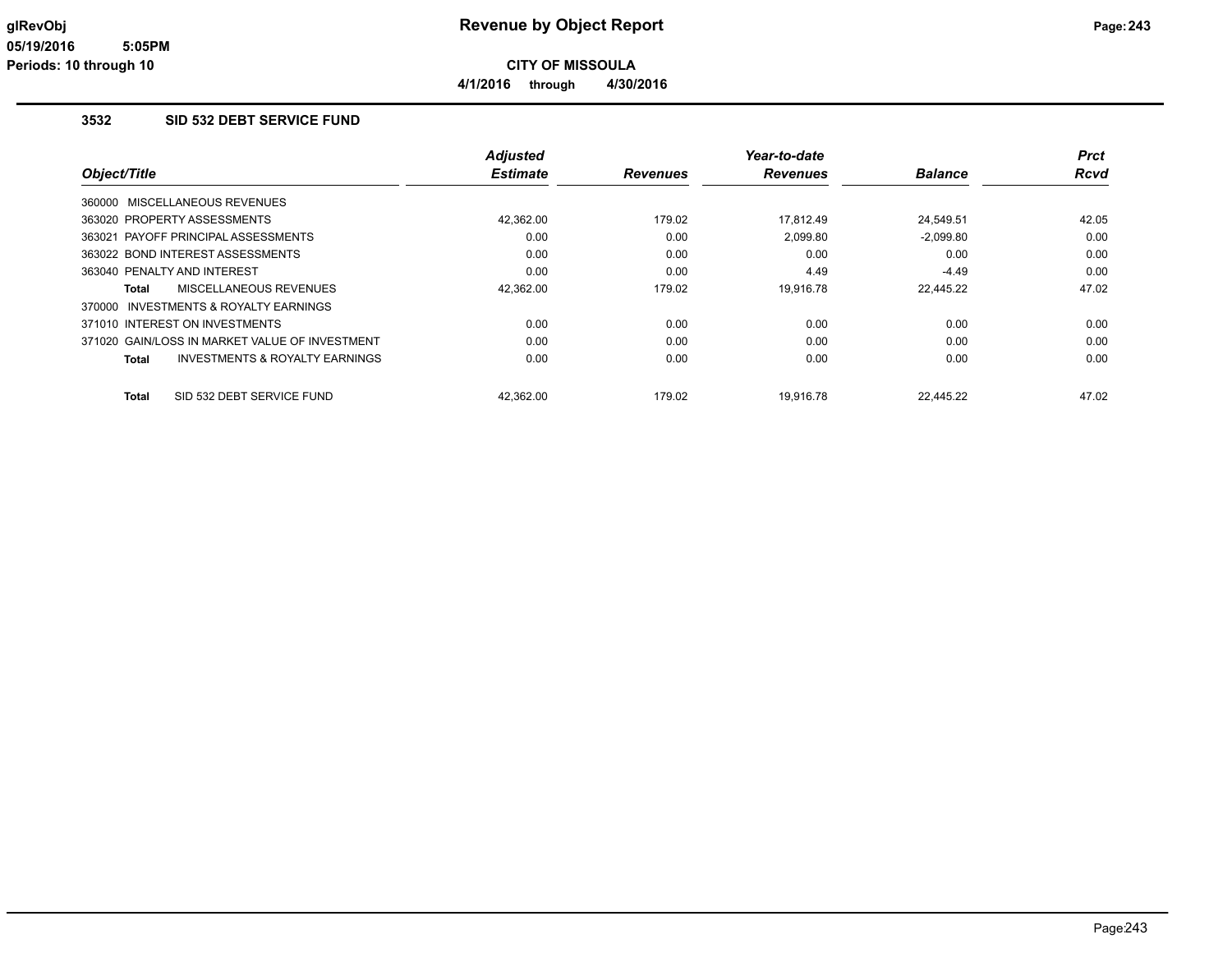**3533 GILBERT ST SEWER SID DEBT FUND**

**3533 GILBERT ST SEWER SID DEBT FUND**

|                                                     | <b>Adjusted</b> |                 | Year-to-date    |                | <b>Prct</b> |
|-----------------------------------------------------|-----------------|-----------------|-----------------|----------------|-------------|
| Object/Title                                        | <b>Estimate</b> | <b>Revenues</b> | <b>Revenues</b> | <b>Balance</b> | Rcvd        |
| TAXES/ASSESSMENTS<br>310000                         |                 |                 |                 |                |             |
| <b>PENALTIES &amp; INTEREST</b><br>312001           | 0.00            | 0.00            | 0.00            | 0.00           | 0.00        |
| TAXES/ASSESSMENTS<br>Total                          | 0.00            | 0.00            | 0.00            | 0.00           | 0.00        |
| <b>MISCELLANEOUS REVENUES</b><br>360000             |                 |                 |                 |                |             |
| 363020 PROPERTY ASSESSMENTS                         | 17,325.00       | 0.00            | 6,442.75        | 10,882.25      | 37.19       |
| 363021 PAYOFF PRINCIPAL ASSESSMENTS                 | 0.00            | 0.00            | 979.82          | $-979.82$      | 0.00        |
| 363022 BOND INTEREST ASSESSMENTS                    | 0.00            | 0.00            | 0.00            | 0.00           | 0.00        |
| 363040 PENALTY AND INTEREST                         | 0.00            | 0.00            | 0.00            | 0.00           | 0.00        |
| <b>MISCELLANEOUS REVENUES</b><br>Total              | 17,325.00       | 0.00            | 7,422.57        | 9,902.43       | 42.84       |
| <b>INVESTMENTS &amp; ROYALTY EARNINGS</b><br>370000 |                 |                 |                 |                |             |
| 371010 INTEREST ON INVESTMENTS                      | 0.00            | 0.00            | 0.00            | 0.00           | 0.00        |
| 371020 GAIN/LOSS IN MARKET VALUE OF INVESTMENTS     | 0.00            | 0.00            | 0.00            | 0.00           | 0.00        |
| <b>INVESTMENTS &amp; ROYALTY EARNINGS</b><br>Total  | 0.00            | 0.00            | 0.00            | 0.00           | 0.00        |
| OTHER FINANCING SOURCES<br>380000                   |                 |                 |                 |                |             |
| 381009 TRANSFERS IN                                 | 0.00            | 0.00            | 0.00            | 0.00           | 0.00        |
| OTHER FINANCING SOURCES<br>Total                    | 0.00            | 0.00            | 0.00            | 0.00           | 0.00        |
| GILBERT ST SEWER SID DEBT FUND<br><b>Total</b>      | 17,325.00       | 0.00            | 7,422.57        | 9,902.43       | 42.84       |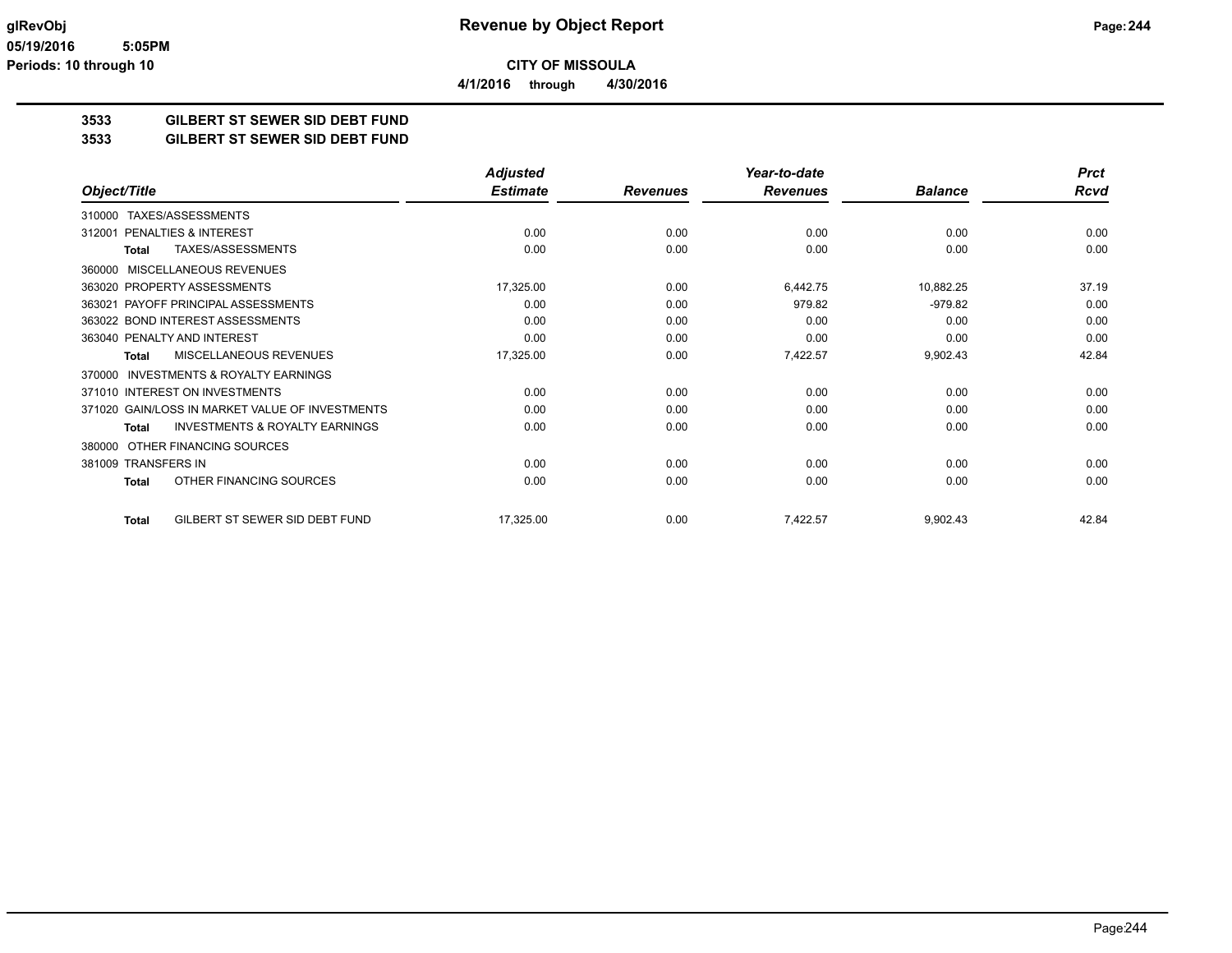**4/1/2016 through 4/30/2016**

### **3533 GILBERT ST SEWER SID DEBT FUND**

|                                                           | <b>Adjusted</b> |                 | Year-to-date    |                | <b>Prct</b> |
|-----------------------------------------------------------|-----------------|-----------------|-----------------|----------------|-------------|
| Object/Title                                              | <b>Estimate</b> | <b>Revenues</b> | <b>Revenues</b> | <b>Balance</b> | <b>Rcvd</b> |
| TAXES/ASSESSMENTS<br>310000                               |                 |                 |                 |                |             |
| <b>PENALTIES &amp; INTEREST</b><br>312001                 | 0.00            | 0.00            | 0.00            | 0.00           | 0.00        |
| TAXES/ASSESSMENTS<br><b>Total</b>                         | 0.00            | 0.00            | 0.00            | 0.00           | 0.00        |
| MISCELLANEOUS REVENUES<br>360000                          |                 |                 |                 |                |             |
| 363020 PROPERTY ASSESSMENTS                               | 17,325.00       | 0.00            | 6,442.75        | 10,882.25      | 37.19       |
| PAYOFF PRINCIPAL ASSESSMENTS<br>363021                    | 0.00            | 0.00            | 979.82          | $-979.82$      | 0.00        |
| 363022 BOND INTEREST ASSESSMENTS                          | 0.00            | 0.00            | 0.00            | 0.00           | 0.00        |
| 363040 PENALTY AND INTEREST                               | 0.00            | 0.00            | 0.00            | 0.00           | 0.00        |
| MISCELLANEOUS REVENUES<br><b>Total</b>                    | 17,325.00       | 0.00            | 7,422.57        | 9,902.43       | 42.84       |
| <b>INVESTMENTS &amp; ROYALTY EARNINGS</b><br>370000       |                 |                 |                 |                |             |
| 371010 INTEREST ON INVESTMENTS                            | 0.00            | 0.00            | 0.00            | 0.00           | 0.00        |
| 371020 GAIN/LOSS IN MARKET VALUE OF INVESTMENT            | 0.00            | 0.00            | 0.00            | 0.00           | 0.00        |
| <b>INVESTMENTS &amp; ROYALTY EARNINGS</b><br><b>Total</b> | 0.00            | 0.00            | 0.00            | 0.00           | 0.00        |
| OTHER FINANCING SOURCES<br>380000                         |                 |                 |                 |                |             |
| 381009 TRANSFERS IN                                       | 0.00            | 0.00            | 0.00            | 0.00           | 0.00        |
| OTHER FINANCING SOURCES<br><b>Total</b>                   | 0.00            | 0.00            | 0.00            | 0.00           | 0.00        |
| GILBERT ST SEWER SID DEBT FUND<br><b>Total</b>            | 17,325.00       | 0.00            | 7,422.57        | 9,902.43       | 42.84       |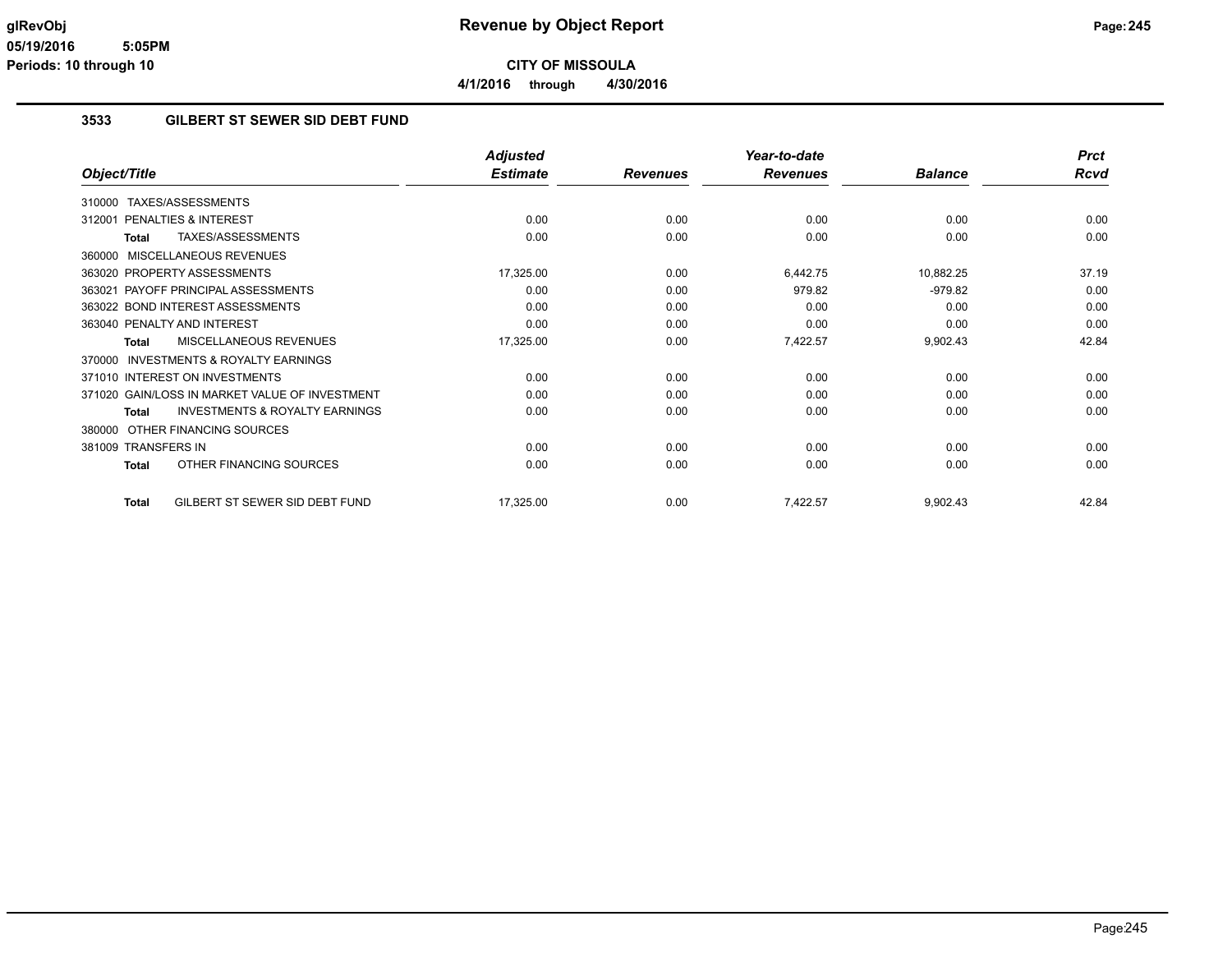**4/1/2016 through 4/30/2016**

## **3534 LINCOLNWOOD SEWER PHASE I**

#### **3534 LINCOLNWOOD SEWER PHASE I**

|                                                           | <b>Adjusted</b> |                 | Year-to-date    |                | <b>Prct</b> |
|-----------------------------------------------------------|-----------------|-----------------|-----------------|----------------|-------------|
| Object/Title                                              | <b>Estimate</b> | <b>Revenues</b> | <b>Revenues</b> | <b>Balance</b> | <b>Rcvd</b> |
| TAXES/ASSESSMENTS<br>310000                               |                 |                 |                 |                |             |
| PENALTIES & INTEREST<br>312001                            | 0.00            | 0.00            | 0.00            | 0.00           | 0.00        |
| TAXES/ASSESSMENTS<br><b>Total</b>                         | 0.00            | 0.00            | 0.00            | 0.00           | 0.00        |
| <b>MISCELLANEOUS REVENUES</b><br>360000                   |                 |                 |                 |                |             |
| 363020 PROPERTY ASSESSMENTS                               | 17.963.00       | 200.47          | 8,307.94        | 9,655.06       | 46.25       |
| 363021 PAYOFF PRINCIPAL ASSESSMENTS                       | 0.00            | 0.00            | 0.00            | 0.00           | 0.00        |
| 363022 BOND INTEREST ASSESSMENTS                          | 0.00            | 0.00            | 0.00            | 0.00           | 0.00        |
| 363040 PENALTY AND INTEREST                               | 0.00            | 0.00            | 11.09           | $-11.09$       | 0.00        |
| <b>MISCELLANEOUS REVENUES</b><br><b>Total</b>             | 17,963.00       | 200.47          | 8,319.03        | 9,643.97       | 46.31       |
| <b>INVESTMENTS &amp; ROYALTY EARNINGS</b><br>370000       |                 |                 |                 |                |             |
| 371010 INTEREST ON INVESTMENTS                            | 0.00            | 0.00            | 0.00            | 0.00           | 0.00        |
| 371020 GAIN/LOSS IN MARKET VALUE OF INVESTMENTS           | 0.00            | 0.00            | 0.00            | 0.00           | 0.00        |
| <b>INVESTMENTS &amp; ROYALTY EARNINGS</b><br><b>Total</b> | 0.00            | 0.00            | 0.00            | 0.00           | 0.00        |
| LINCOLNWOOD SEWER PHASE I<br><b>Total</b>                 | 17,963.00       | 200.47          | 8,319.03        | 9,643.97       | 46.31       |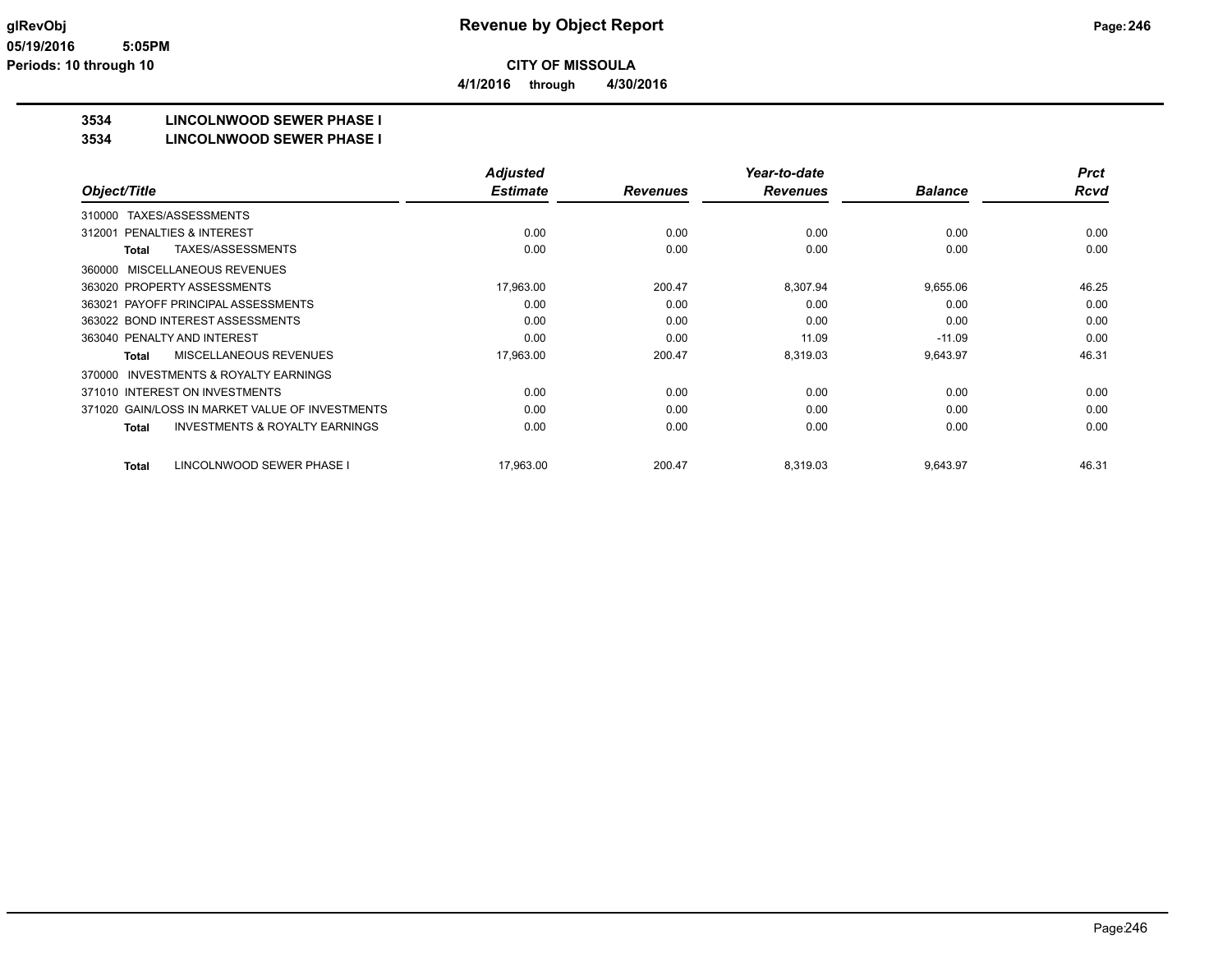### **3534 LINCOLNWOOD SEWER PHASE I**

|                                                           | <b>Adjusted</b> |                 | Year-to-date    |                | <b>Prct</b> |
|-----------------------------------------------------------|-----------------|-----------------|-----------------|----------------|-------------|
| Object/Title                                              | <b>Estimate</b> | <b>Revenues</b> | <b>Revenues</b> | <b>Balance</b> | <b>Rcvd</b> |
| TAXES/ASSESSMENTS<br>310000                               |                 |                 |                 |                |             |
| 312001 PENALTIES & INTEREST                               | 0.00            | 0.00            | 0.00            | 0.00           | 0.00        |
| TAXES/ASSESSMENTS<br>Total                                | 0.00            | 0.00            | 0.00            | 0.00           | 0.00        |
| 360000 MISCELLANEOUS REVENUES                             |                 |                 |                 |                |             |
| 363020 PROPERTY ASSESSMENTS                               | 17,963.00       | 200.47          | 8,307.94        | 9,655.06       | 46.25       |
| 363021 PAYOFF PRINCIPAL ASSESSMENTS                       | 0.00            | 0.00            | 0.00            | 0.00           | 0.00        |
| 363022 BOND INTEREST ASSESSMENTS                          | 0.00            | 0.00            | 0.00            | 0.00           | 0.00        |
| 363040 PENALTY AND INTEREST                               | 0.00            | 0.00            | 11.09           | $-11.09$       | 0.00        |
| MISCELLANEOUS REVENUES<br><b>Total</b>                    | 17,963.00       | 200.47          | 8,319.03        | 9,643.97       | 46.31       |
| 370000 INVESTMENTS & ROYALTY EARNINGS                     |                 |                 |                 |                |             |
| 371010 INTEREST ON INVESTMENTS                            | 0.00            | 0.00            | 0.00            | 0.00           | 0.00        |
| 371020 GAIN/LOSS IN MARKET VALUE OF INVESTMENT            | 0.00            | 0.00            | 0.00            | 0.00           | 0.00        |
| <b>INVESTMENTS &amp; ROYALTY EARNINGS</b><br><b>Total</b> | 0.00            | 0.00            | 0.00            | 0.00           | 0.00        |
| LINCOLNWOOD SEWER PHASE I<br>Total                        | 17,963.00       | 200.47          | 8,319.03        | 9,643.97       | 46.31       |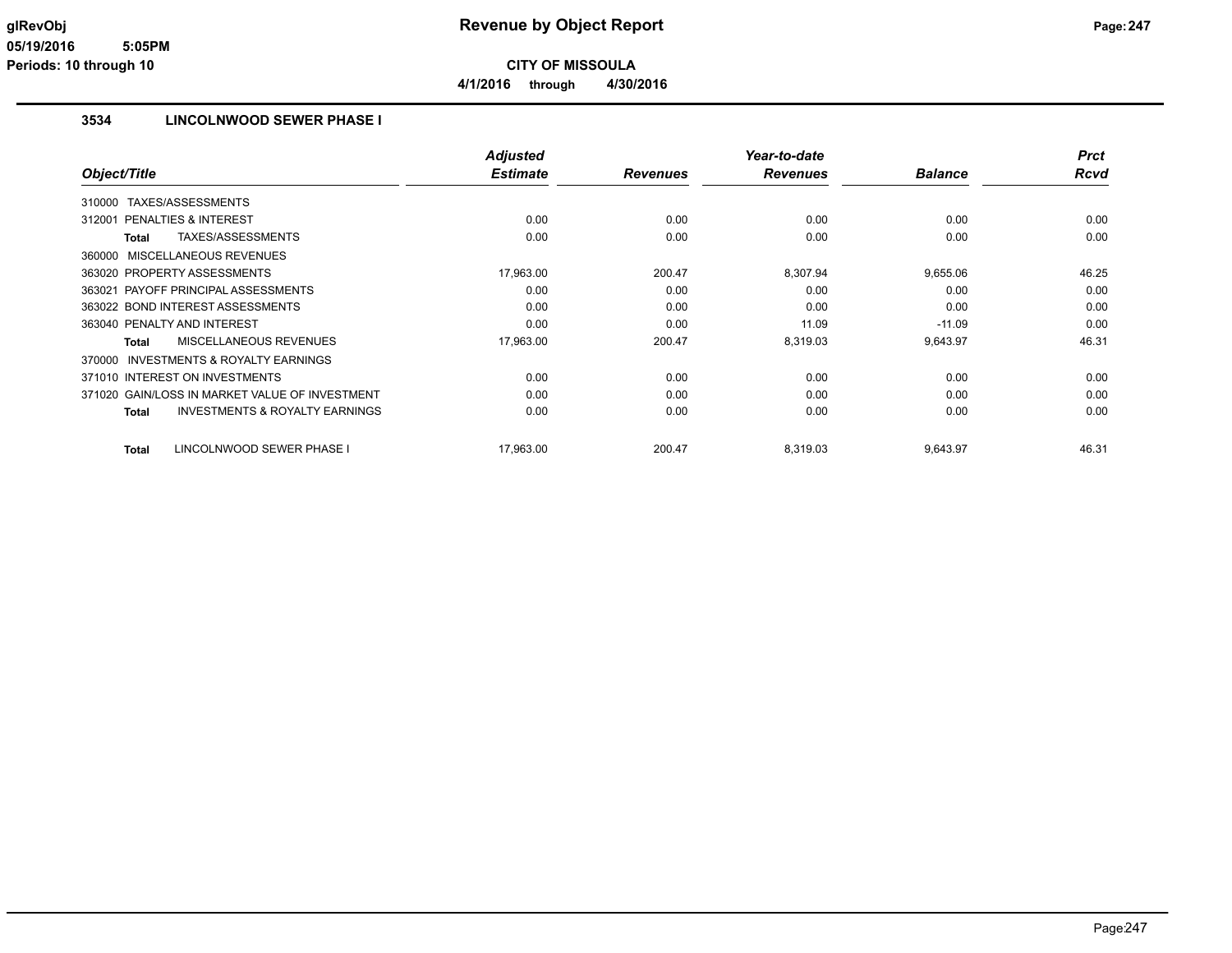**3535 SLANT STREET TRAFFIC CALMING**

#### **3535 SLANT STREET TRAFFIC CALMING**

|                                                           | <b>Adjusted</b> |                 | Year-to-date    |                | <b>Prct</b> |
|-----------------------------------------------------------|-----------------|-----------------|-----------------|----------------|-------------|
| Object/Title                                              | <b>Estimate</b> | <b>Revenues</b> | <b>Revenues</b> | <b>Balance</b> | <b>Rcvd</b> |
| TAXES/ASSESSMENTS<br>310000                               |                 |                 |                 |                |             |
| PENALTIES & INTEREST<br>312001                            | 0.00            | 0.00            | 0.00            | 0.00           | 0.00        |
| TAXES/ASSESSMENTS<br><b>Total</b>                         | 0.00            | 0.00            | 0.00            | 0.00           | 0.00        |
| <b>MISCELLANEOUS REVENUES</b><br>360000                   |                 |                 |                 |                |             |
| 360010 MISCELLANEOUS                                      | 0.00            | 0.00            | 0.00            | 0.00           | 0.00        |
| 363020 PROPERTY ASSESSMENTS                               | 0.00            | 20.24           | 2,299.25        | $-2,299.25$    | 0.00        |
| PAYOFF PRINCIPAL ASSESSMENTS<br>363021                    | 0.00            | 0.00            | 19.87           | $-19.87$       | 0.00        |
| 363022 BOND INTEREST ASSESSMENTS                          | 0.00            | 0.00            | 0.00            | 0.00           | 0.00        |
| 363040 PENALTY AND INTEREST                               | 0.00            | 0.00            | 1.39            | $-1.39$        | 0.00        |
| MISCELLANEOUS REVENUES<br><b>Total</b>                    | 0.00            | 20.24           | 2,320.51        | $-2,320.51$    | 0.00        |
| <b>INVESTMENTS &amp; ROYALTY EARNINGS</b><br>370000       |                 |                 |                 |                |             |
| 371010 INTEREST ON INVESTMENTS                            | 0.00            | 0.00            | 0.00            | 0.00           | 0.00        |
| 371020 GAIN/LOSS IN MARKET VALUE OF INVESTMENTS           | 0.00            | 0.00            | 0.00            | 0.00           | 0.00        |
| <b>INVESTMENTS &amp; ROYALTY EARNINGS</b><br><b>Total</b> | 0.00            | 0.00            | 0.00            | 0.00           | 0.00        |
| OTHER FINANCING SOURCES<br>380000                         |                 |                 |                 |                |             |
| 383000 OPERATING TRANSFERS                                | 0.00            | 0.00            | 0.00            | 0.00           | 0.00        |
| OTHER FINANCING SOURCES<br><b>Total</b>                   | 0.00            | 0.00            | 0.00            | 0.00           | 0.00        |
| <b>SLANT STREET TRAFFIC CALMING</b><br><b>Total</b>       | 0.00            | 20.24           | 2,320.51        | $-2,320.51$    | 0.00        |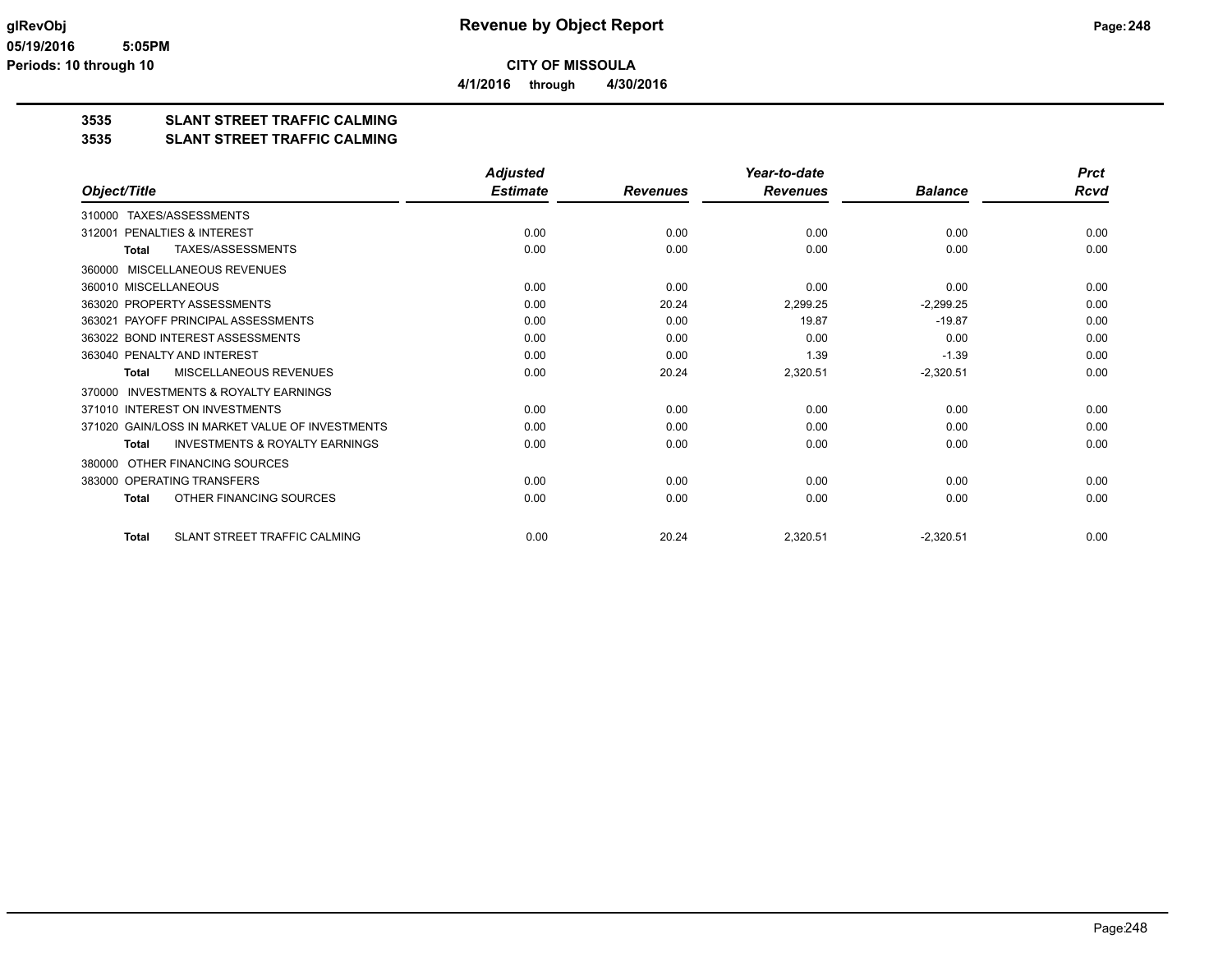**4/1/2016 through 4/30/2016**

## **3535 SLANT STREET TRAFFIC CALMING**

|                                                           | <b>Adjusted</b> |                 | Year-to-date    |                | <b>Prct</b> |
|-----------------------------------------------------------|-----------------|-----------------|-----------------|----------------|-------------|
| Object/Title                                              | <b>Estimate</b> | <b>Revenues</b> | <b>Revenues</b> | <b>Balance</b> | <b>Rcvd</b> |
| 310000 TAXES/ASSESSMENTS                                  |                 |                 |                 |                |             |
| <b>PENALTIES &amp; INTEREST</b><br>312001                 | 0.00            | 0.00            | 0.00            | 0.00           | 0.00        |
| TAXES/ASSESSMENTS<br><b>Total</b>                         | 0.00            | 0.00            | 0.00            | 0.00           | 0.00        |
| 360000 MISCELLANEOUS REVENUES                             |                 |                 |                 |                |             |
| 360010 MISCELLANEOUS                                      | 0.00            | 0.00            | 0.00            | 0.00           | 0.00        |
| 363020 PROPERTY ASSESSMENTS                               | 0.00            | 20.24           | 2,299.25        | $-2,299.25$    | 0.00        |
| 363021 PAYOFF PRINCIPAL ASSESSMENTS                       | 0.00            | 0.00            | 19.87           | $-19.87$       | 0.00        |
| 363022 BOND INTEREST ASSESSMENTS                          | 0.00            | 0.00            | 0.00            | 0.00           | 0.00        |
| 363040 PENALTY AND INTEREST                               | 0.00            | 0.00            | 1.39            | $-1.39$        | 0.00        |
| <b>MISCELLANEOUS REVENUES</b><br><b>Total</b>             | 0.00            | 20.24           | 2,320.51        | $-2,320.51$    | 0.00        |
| <b>INVESTMENTS &amp; ROYALTY EARNINGS</b><br>370000       |                 |                 |                 |                |             |
| 371010 INTEREST ON INVESTMENTS                            | 0.00            | 0.00            | 0.00            | 0.00           | 0.00        |
| 371020 GAIN/LOSS IN MARKET VALUE OF INVESTMENT            | 0.00            | 0.00            | 0.00            | 0.00           | 0.00        |
| <b>INVESTMENTS &amp; ROYALTY EARNINGS</b><br><b>Total</b> | 0.00            | 0.00            | 0.00            | 0.00           | 0.00        |
| OTHER FINANCING SOURCES<br>380000                         |                 |                 |                 |                |             |
| 383000 OPERATING TRANSFERS                                | 0.00            | 0.00            | 0.00            | 0.00           | 0.00        |
| OTHER FINANCING SOURCES<br><b>Total</b>                   | 0.00            | 0.00            | 0.00            | 0.00           | 0.00        |
| SLANT STREET TRAFFIC CALMING<br><b>Total</b>              | 0.00            | 20.24           | 2,320.51        | $-2,320.51$    | 0.00        |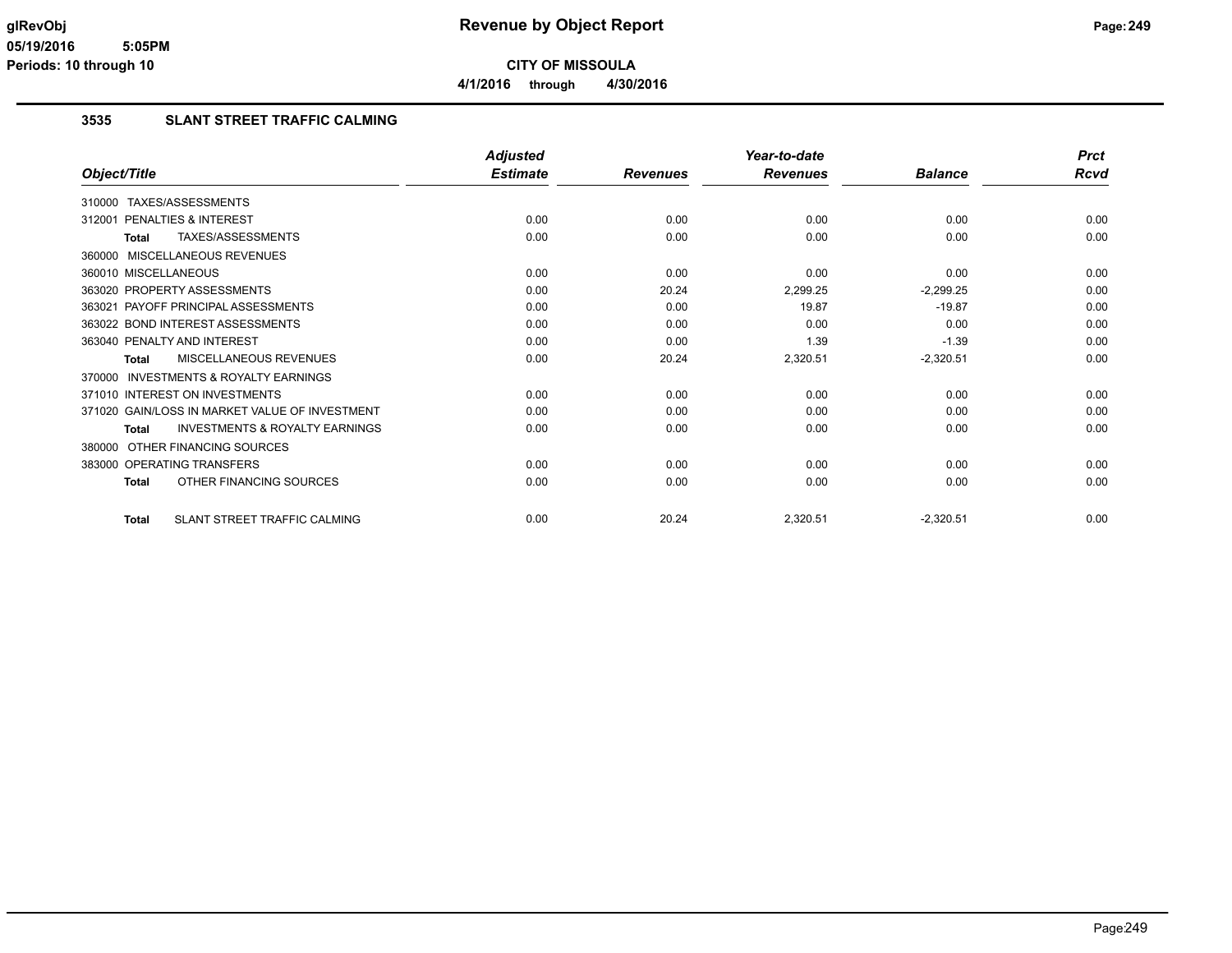**4/1/2016 through 4/30/2016**

## **3536 LINCOLNWOOD SEWER PHASE II**

#### **3536 LINCOLNWOOD SEWER PHASE II**

|                                                     | <b>Adjusted</b> |                 | Year-to-date    |                | <b>Prct</b> |
|-----------------------------------------------------|-----------------|-----------------|-----------------|----------------|-------------|
| Object/Title                                        | <b>Estimate</b> | <b>Revenues</b> | <b>Revenues</b> | <b>Balance</b> | <b>Rcvd</b> |
| TAXES/ASSESSMENTS<br>310000                         |                 |                 |                 |                |             |
| PENALTIES & INTEREST<br>312001                      | 0.00            | 0.00            | 0.00            | 0.00           | 0.00        |
| TAXES/ASSESSMENTS<br><b>Total</b>                   | 0.00            | 0.00            | 0.00            | 0.00           | 0.00        |
| MISCELLANEOUS REVENUES<br>360000                    |                 |                 |                 |                |             |
| 363020 PROPERTY ASSESSMENTS                         | 31,350.00       | 0.00            | 14,772.49       | 16,577.51      | 47.12       |
| 363021 PAYOFF PRINCIPAL ASSESSMENTS                 | 0.00            | 0.00            | 0.00            | 0.00           | 0.00        |
| 363022 BOND INTEREST ASSESSMENTS                    | 0.00            | 0.00            | 0.00            | 0.00           | 0.00        |
| 363040 PENALTY AND INTEREST                         | 0.00            | 0.00            | 5.43            | $-5.43$        | 0.00        |
| MISCELLANEOUS REVENUES<br>Total                     | 31,350.00       | 0.00            | 14,777.92       | 16,572.08      | 47.14       |
| <b>INVESTMENTS &amp; ROYALTY EARNINGS</b><br>370000 |                 |                 |                 |                |             |
| 371010 INTEREST ON INVESTMENTS                      | 0.00            | 0.00            | 0.00            | 0.00           | 0.00        |
| 371020 GAIN/LOSS IN MARKET VALUE OF INVESTMENTS     | 0.00            | 0.00            | 0.00            | 0.00           | 0.00        |
| <b>INVESTMENTS &amp; ROYALTY EARNINGS</b><br>Total  | 0.00            | 0.00            | 0.00            | 0.00           | 0.00        |
| LINCOLNWOOD SEWER PHASE II<br><b>Total</b>          | 31,350.00       | 0.00            | 14.777.92       | 16.572.08      | 47.14       |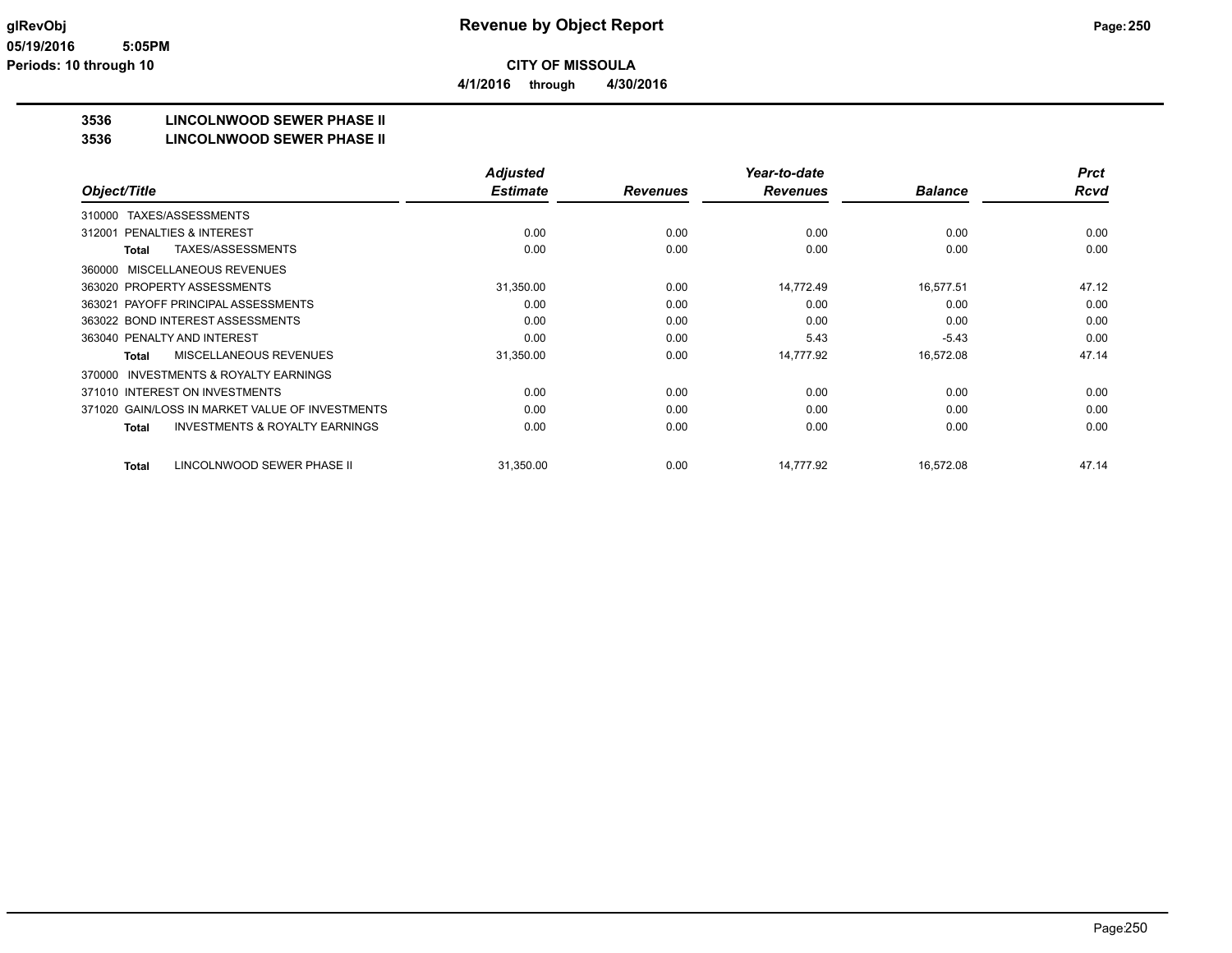### **3536 LINCOLNWOOD SEWER PHASE II**

|                                                    | <b>Adjusted</b> |                 | Year-to-date    |                | <b>Prct</b> |
|----------------------------------------------------|-----------------|-----------------|-----------------|----------------|-------------|
| Object/Title                                       | <b>Estimate</b> | <b>Revenues</b> | <b>Revenues</b> | <b>Balance</b> | <b>Rcvd</b> |
| TAXES/ASSESSMENTS<br>310000                        |                 |                 |                 |                |             |
| PENALTIES & INTEREST<br>312001                     | 0.00            | 0.00            | 0.00            | 0.00           | 0.00        |
| TAXES/ASSESSMENTS<br>Total                         | 0.00            | 0.00            | 0.00            | 0.00           | 0.00        |
| 360000 MISCELLANEOUS REVENUES                      |                 |                 |                 |                |             |
| 363020 PROPERTY ASSESSMENTS                        | 31,350.00       | 0.00            | 14,772.49       | 16,577.51      | 47.12       |
| 363021 PAYOFF PRINCIPAL ASSESSMENTS                | 0.00            | 0.00            | 0.00            | 0.00           | 0.00        |
| 363022 BOND INTEREST ASSESSMENTS                   | 0.00            | 0.00            | 0.00            | 0.00           | 0.00        |
| 363040 PENALTY AND INTEREST                        | 0.00            | 0.00            | 5.43            | $-5.43$        | 0.00        |
| MISCELLANEOUS REVENUES<br>Total                    | 31,350.00       | 0.00            | 14,777.92       | 16,572.08      | 47.14       |
| 370000 INVESTMENTS & ROYALTY EARNINGS              |                 |                 |                 |                |             |
| 371010 INTEREST ON INVESTMENTS                     | 0.00            | 0.00            | 0.00            | 0.00           | 0.00        |
| 371020 GAIN/LOSS IN MARKET VALUE OF INVESTMENT     | 0.00            | 0.00            | 0.00            | 0.00           | 0.00        |
| <b>INVESTMENTS &amp; ROYALTY EARNINGS</b><br>Total | 0.00            | 0.00            | 0.00            | 0.00           | 0.00        |
| LINCOLNWOOD SEWER PHASE II<br>Total                | 31,350.00       | 0.00            | 14,777.92       | 16,572.08      | 47.14       |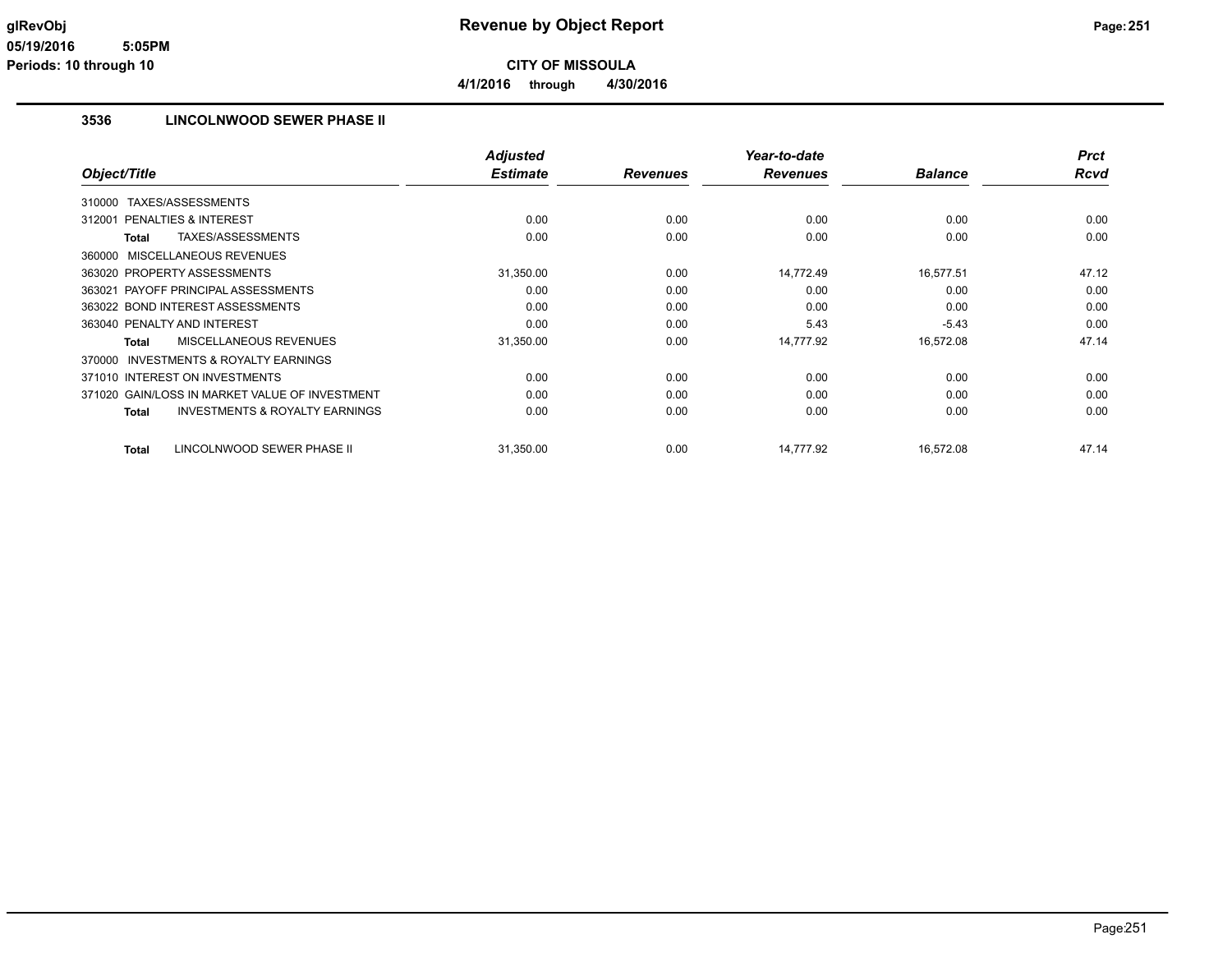**4/1/2016 through 4/30/2016**

## **3539 SOUTH 4TH STREET W TRAFFIC**

#### **3539 SOUTH 4TH STREET W TRAFFIC**

|                                                           | <b>Adjusted</b> |                 | Year-to-date    |                | <b>Prct</b> |
|-----------------------------------------------------------|-----------------|-----------------|-----------------|----------------|-------------|
| Object/Title                                              | <b>Estimate</b> | <b>Revenues</b> | <b>Revenues</b> | <b>Balance</b> | <b>Rcvd</b> |
| 310000 TAXES/ASSESSMENTS                                  |                 |                 |                 |                |             |
| PENALTIES & INTEREST<br>312001                            | 0.00            | 0.00            | 0.00            | 0.00           | 0.00        |
| TAXES/ASSESSMENTS<br><b>Total</b>                         | 0.00            | 0.00            | 0.00            | 0.00           | 0.00        |
| <b>MISCELLANEOUS REVENUES</b><br>360000                   |                 |                 |                 |                |             |
| 360010 MISCELLANEOUS                                      | 0.00            | 0.00            | 0.00            | 0.00           | 0.00        |
| 363020 PROPERTY ASSESSMENTS                               | 0.00            | 0.00            | 842.47          | $-842.47$      | 0.00        |
| 363021 PAYOFF PRINCIPAL ASSESSMENTS                       | 0.00            | 0.00            | 0.00            | 0.00           | 0.00        |
| 363022 BOND INTEREST ASSESSMENTS                          | 0.00            | 0.00            | 0.00            | 0.00           | 0.00        |
| 363040 PENALTY AND INTEREST                               | 0.00            | 0.00            | 0.74            | $-0.74$        | 0.00        |
| MISCELLANEOUS REVENUES<br><b>Total</b>                    | 0.00            | 0.00            | 843.21          | $-843.21$      | 0.00        |
| <b>INVESTMENTS &amp; ROYALTY EARNINGS</b><br>370000       |                 |                 |                 |                |             |
| 371010 INTEREST ON INVESTMENTS                            | 0.00            | 0.00            | 0.00            | 0.00           | 0.00        |
| 371020 GAIN/LOSS IN MARKET VALUE OF INVESTMENTS           | 0.00            | 0.00            | 0.00            | 0.00           | 0.00        |
| <b>INVESTMENTS &amp; ROYALTY EARNINGS</b><br><b>Total</b> | 0.00            | 0.00            | 0.00            | 0.00           | 0.00        |
| OTHER FINANCING SOURCES<br>380000                         |                 |                 |                 |                |             |
| 383000 OPERATING TRANSFERS                                | 0.00            | 0.00            | 0.00            | 0.00           | 0.00        |
| OTHER FINANCING SOURCES<br><b>Total</b>                   | 0.00            | 0.00            | 0.00            | 0.00           | 0.00        |
| SOUTH 4TH STREET W TRAFFIC<br><b>Total</b>                | 0.00            | 0.00            | 843.21          | $-843.21$      | 0.00        |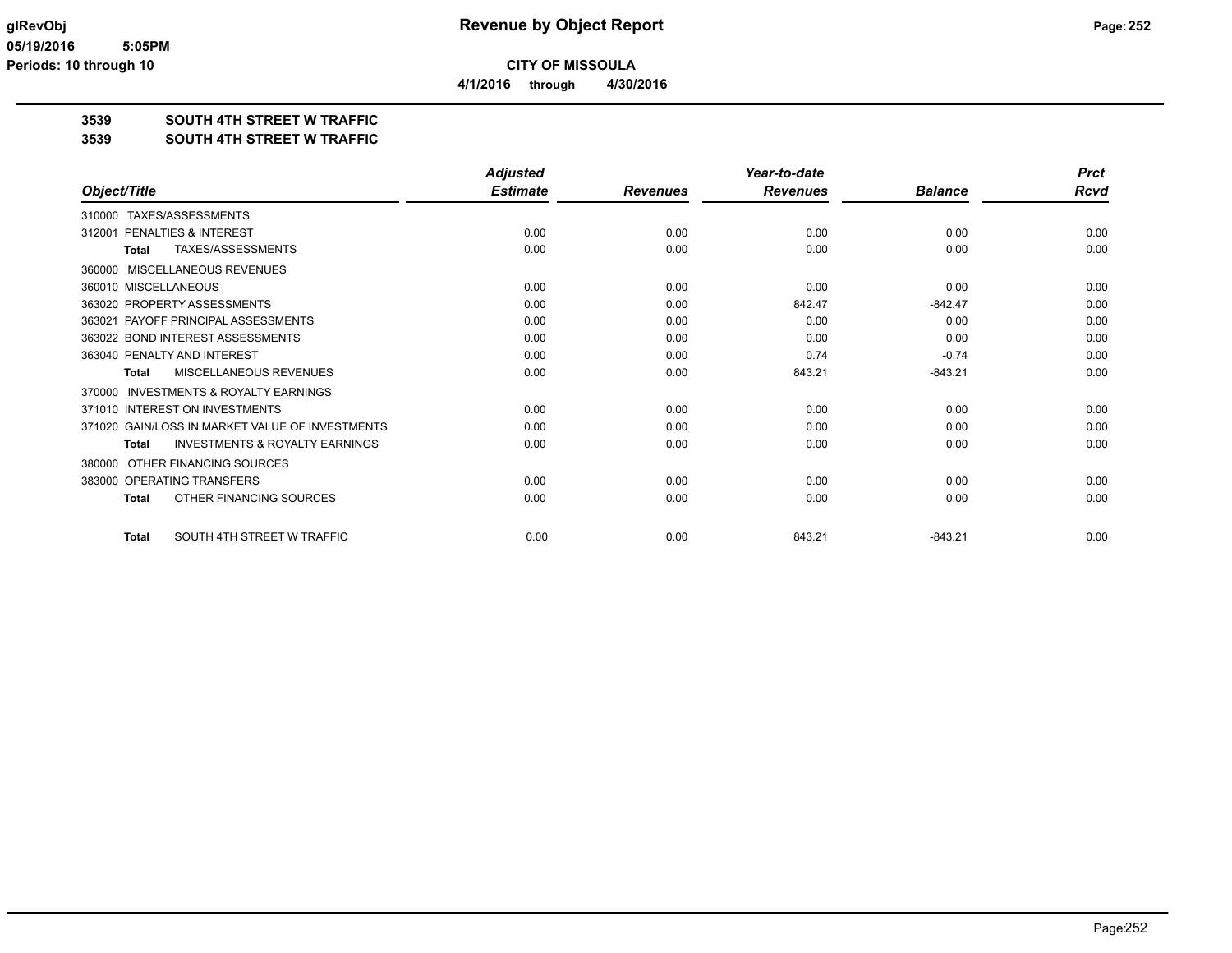### **3539 SOUTH 4TH STREET W TRAFFIC**

|                                                           | <b>Adjusted</b> |                 | Year-to-date    |                | <b>Prct</b> |
|-----------------------------------------------------------|-----------------|-----------------|-----------------|----------------|-------------|
| Object/Title                                              | <b>Estimate</b> | <b>Revenues</b> | <b>Revenues</b> | <b>Balance</b> | <b>Rcvd</b> |
| 310000 TAXES/ASSESSMENTS                                  |                 |                 |                 |                |             |
| PENALTIES & INTEREST<br>312001                            | 0.00            | 0.00            | 0.00            | 0.00           | 0.00        |
| TAXES/ASSESSMENTS<br><b>Total</b>                         | 0.00            | 0.00            | 0.00            | 0.00           | 0.00        |
| 360000 MISCELLANEOUS REVENUES                             |                 |                 |                 |                |             |
| 360010 MISCELLANEOUS                                      | 0.00            | 0.00            | 0.00            | 0.00           | 0.00        |
| 363020 PROPERTY ASSESSMENTS                               | 0.00            | 0.00            | 842.47          | $-842.47$      | 0.00        |
| 363021 PAYOFF PRINCIPAL ASSESSMENTS                       | 0.00            | 0.00            | 0.00            | 0.00           | 0.00        |
| 363022 BOND INTEREST ASSESSMENTS                          | 0.00            | 0.00            | 0.00            | 0.00           | 0.00        |
| 363040 PENALTY AND INTEREST                               | 0.00            | 0.00            | 0.74            | $-0.74$        | 0.00        |
| MISCELLANEOUS REVENUES<br>Total                           | 0.00            | 0.00            | 843.21          | $-843.21$      | 0.00        |
| 370000 INVESTMENTS & ROYALTY EARNINGS                     |                 |                 |                 |                |             |
| 371010 INTEREST ON INVESTMENTS                            | 0.00            | 0.00            | 0.00            | 0.00           | 0.00        |
| 371020 GAIN/LOSS IN MARKET VALUE OF INVESTMENT            | 0.00            | 0.00            | 0.00            | 0.00           | 0.00        |
| <b>INVESTMENTS &amp; ROYALTY EARNINGS</b><br><b>Total</b> | 0.00            | 0.00            | 0.00            | 0.00           | 0.00        |
| 380000 OTHER FINANCING SOURCES                            |                 |                 |                 |                |             |
| 383000 OPERATING TRANSFERS                                | 0.00            | 0.00            | 0.00            | 0.00           | 0.00        |
| OTHER FINANCING SOURCES<br><b>Total</b>                   | 0.00            | 0.00            | 0.00            | 0.00           | 0.00        |
| SOUTH 4TH STREET W TRAFFIC<br><b>Total</b>                | 0.00            | 0.00            | 843.21          | $-843.21$      | 0.00        |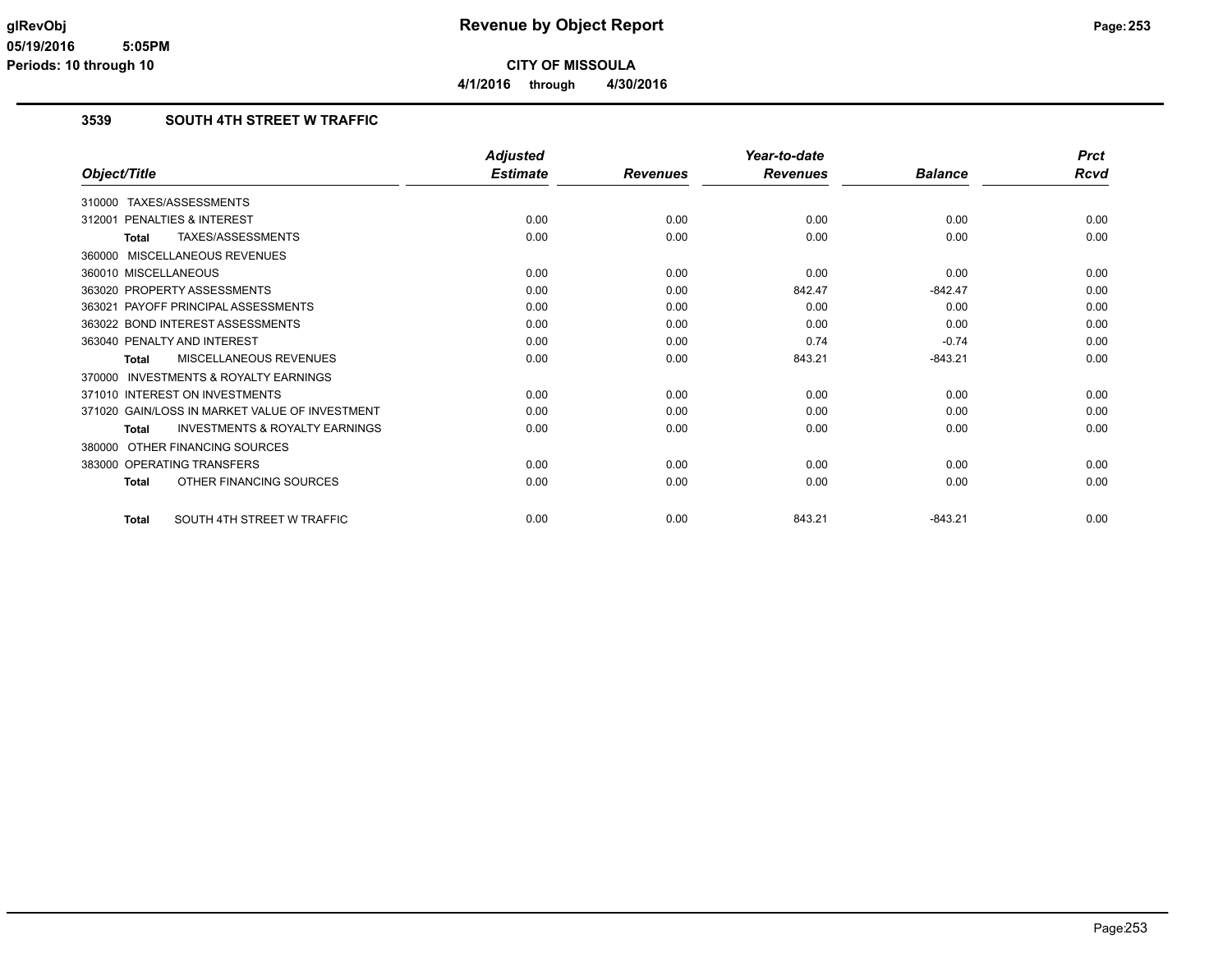**4/1/2016 through 4/30/2016**

## **3540 SID 540 DEBT SERVICE FUND**

**3540 SID 540 DEBT SERVICE FUND**

|                                                           | <b>Adjusted</b> |                 | Year-to-date    |                | <b>Prct</b> |
|-----------------------------------------------------------|-----------------|-----------------|-----------------|----------------|-------------|
| Object/Title                                              | <b>Estimate</b> | <b>Revenues</b> | <b>Revenues</b> | <b>Balance</b> | <b>Rcvd</b> |
| 360000 MISCELLANEOUS REVENUES                             |                 |                 |                 |                |             |
| 363020 PROPERTY ASSESSMENTS                               | 119.192.00      | 370.67          | 70.163.40       | 49.028.60      | 58.87       |
| 363021 PAYOFF PRINCIPAL ASSESSMENTS                       | 0.00            | 1.418.82        | 11.266.44       | $-11.266.44$   | 0.00        |
| 363040 PENALTY AND INTEREST                               | 0.00            | 4.17            | 22.22           | $-22.22$       | 0.00        |
| MISCELLANEOUS REVENUES<br>Total                           | 119,192.00      | 1,793.66        | 81,452.06       | 37,739.94      | 68.34       |
| 370000 INVESTMENTS & ROYALTY EARNINGS                     |                 |                 |                 |                |             |
| 371010 INTEREST ON INVESTMENTS                            | 0.00            | 0.00            | 0.00            | 0.00           | 0.00        |
| 371500 INTEREST ON INTERFUND LOAN                         | 0.00            | 0.00            | 0.00            | 0.00           | 0.00        |
| <b>INVESTMENTS &amp; ROYALTY EARNINGS</b><br><b>Total</b> | 0.00            | 0.00            | 0.00            | 0.00           | 0.00        |
| SID 540 DEBT SERVICE FUND<br><b>Total</b>                 | 119.192.00      | 1.793.66        | 81.452.06       | 37.739.94      | 68.34       |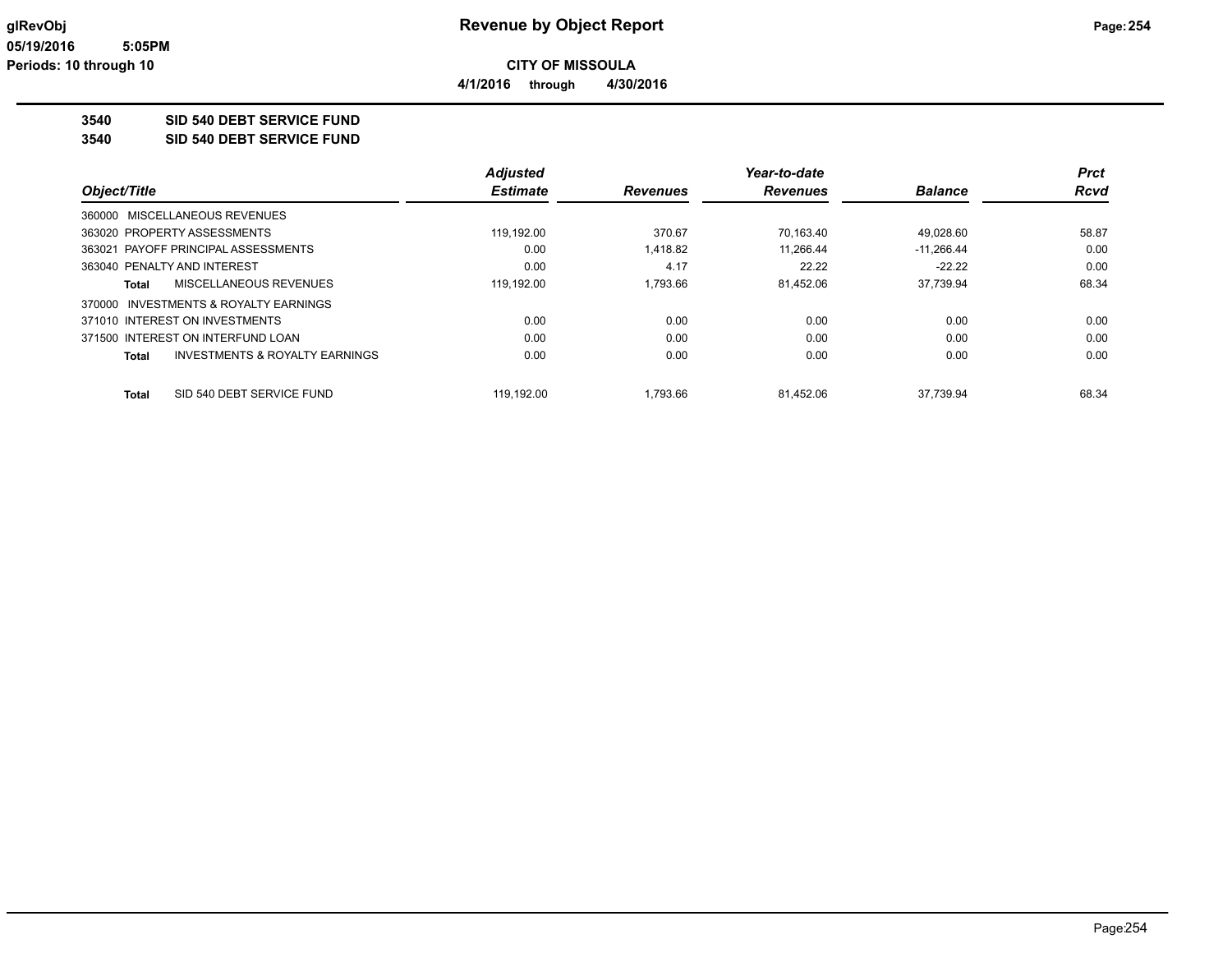### **3540 SID 540 DEBT SERVICE FUND**

|                                           | <b>Adjusted</b> |                 | Year-to-date    |                | <b>Prct</b> |
|-------------------------------------------|-----------------|-----------------|-----------------|----------------|-------------|
| Object/Title                              | <b>Estimate</b> | <b>Revenues</b> | <b>Revenues</b> | <b>Balance</b> | <b>Rcvd</b> |
| MISCELLANEOUS REVENUES<br>360000          |                 |                 |                 |                |             |
| 363020 PROPERTY ASSESSMENTS               | 119.192.00      | 370.67          | 70,163.40       | 49.028.60      | 58.87       |
| 363021 PAYOFF PRINCIPAL ASSESSMENTS       | 0.00            | 1,418.82        | 11.266.44       | $-11,266.44$   | 0.00        |
| 363040 PENALTY AND INTEREST               | 0.00            | 4.17            | 22.22           | $-22.22$       | 0.00        |
| MISCELLANEOUS REVENUES<br>Total           | 119,192.00      | 1,793.66        | 81,452.06       | 37,739.94      | 68.34       |
| INVESTMENTS & ROYALTY EARNINGS<br>370000  |                 |                 |                 |                |             |
| 371010 INTEREST ON INVESTMENTS            | 0.00            | 0.00            | 0.00            | 0.00           | 0.00        |
| 371500 INTEREST ON INTERFUND LOAN         | 0.00            | 0.00            | 0.00            | 0.00           | 0.00        |
| INVESTMENTS & ROYALTY EARNINGS<br>Total   | 0.00            | 0.00            | 0.00            | 0.00           | 0.00        |
| SID 540 DEBT SERVICE FUND<br><b>Total</b> | 119.192.00      | 1.793.66        | 81.452.06       | 37.739.94      | 68.34       |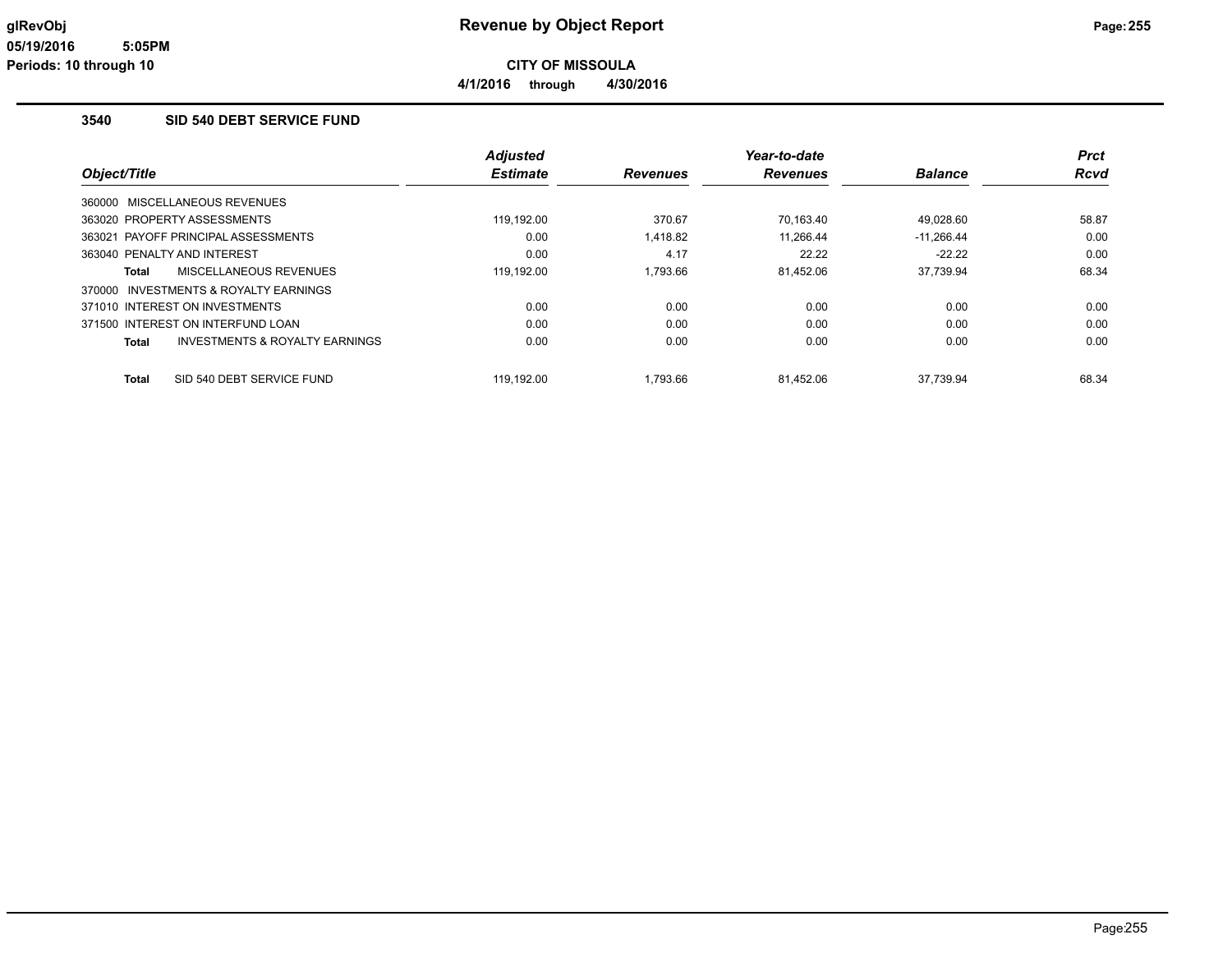**4/1/2016 through 4/30/2016**

**3541 SID 541 DEBT SERVICE**

**3541 SID 541 DEBT SERVICE**

|                                         | <b>Adjusted</b> |                 | Year-to-date    |                | <b>Prct</b> |
|-----------------------------------------|-----------------|-----------------|-----------------|----------------|-------------|
| Object/Title                            | <b>Estimate</b> | <b>Revenues</b> | <b>Revenues</b> | <b>Balance</b> | <b>Rcvd</b> |
| 360000 MISCELLANEOUS REVENUES           |                 |                 |                 |                |             |
| 363020 PROPERTY ASSESSMENTS             | 59,303.00       | 233.88          | 30,377.53       | 28,925.47      | 51.22       |
| 363021 PAYOFF PRINCIPAL ASSESSMENTS     | 0.00            | 0.00            | 5,639.73        | $-5,639.73$    | 0.00        |
| 363040 PENALTY AND INTEREST             | 0.00            | 0.77            | 22.13           | $-22.13$       | 0.00        |
| <b>MISCELLANEOUS REVENUES</b><br>Total  | 59,303.00       | 234.65          | 36,039.39       | 23,263.61      | 60.77       |
| 370000 INVESTMENTS & ROYALTY EARNINGS   |                 |                 |                 |                |             |
| 371010 INTEREST ON INVESTMENTS          | 0.00            | 0.00            | 0.00            | 0.00           | 0.00        |
| INVESTMENTS & ROYALTY EARNINGS<br>Total | 0.00            | 0.00            | 0.00            | 0.00           | 0.00        |
| 380000 OTHER FINANCING SOURCES          |                 |                 |                 |                |             |
| 381030 SID BONDS PROCEEDS               | 0.00            | 0.00            | 0.00            | 0.00           | 0.00        |
| OTHER FINANCING SOURCES<br>Total        | 0.00            | 0.00            | 0.00            | 0.00           | 0.00        |
| SID 541 DEBT SERVICE<br>Total           | 59,303.00       | 234.65          | 36.039.39       | 23,263.61      | 60.77       |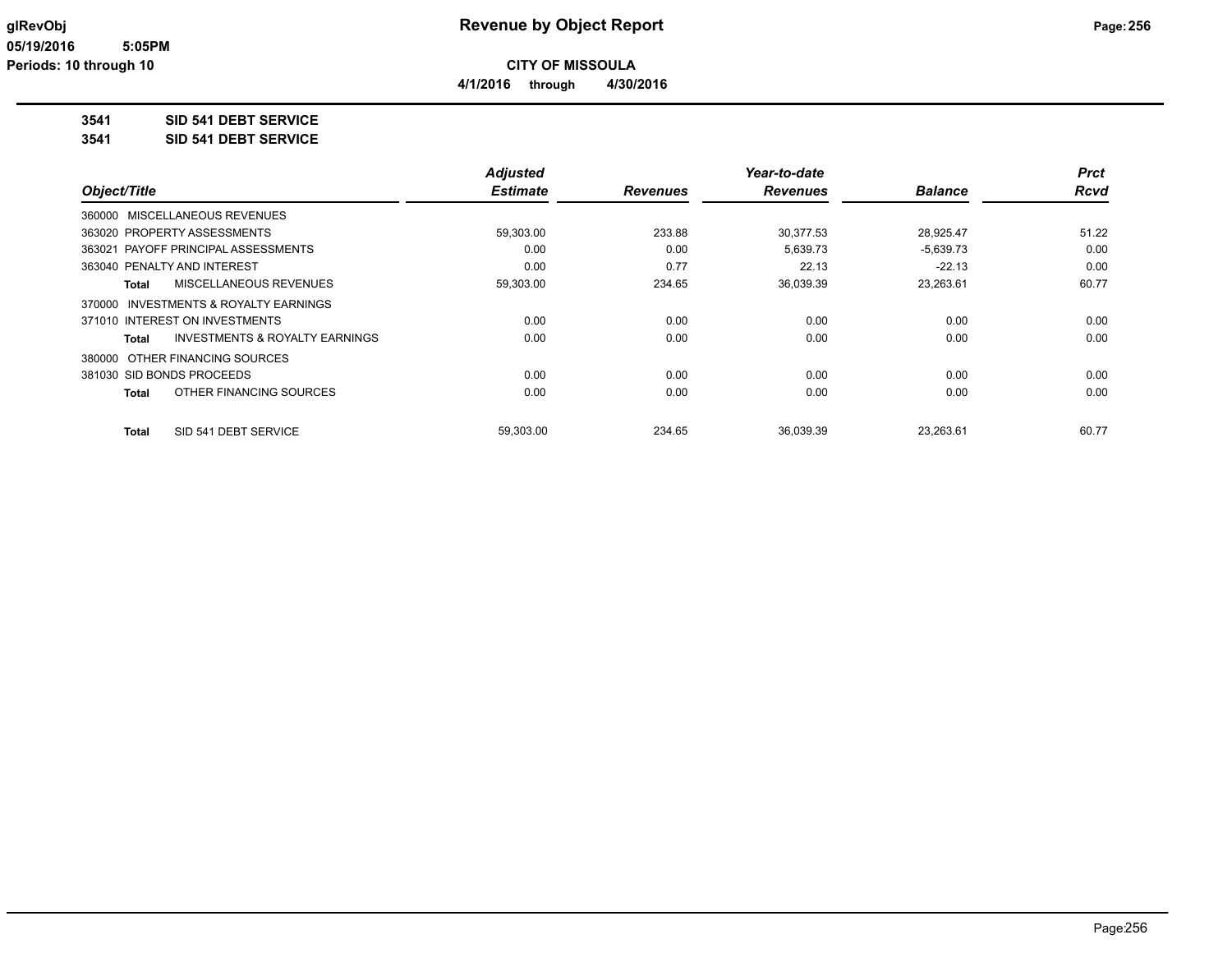**4/1/2016 through 4/30/2016**

#### **3541 SID 541 DEBT SERVICE**

|                                                    | <b>Adjusted</b> |                 | Year-to-date    |                | <b>Prct</b> |
|----------------------------------------------------|-----------------|-----------------|-----------------|----------------|-------------|
| Object/Title                                       | <b>Estimate</b> | <b>Revenues</b> | <b>Revenues</b> | <b>Balance</b> | <b>Rcvd</b> |
| 360000 MISCELLANEOUS REVENUES                      |                 |                 |                 |                |             |
| 363020 PROPERTY ASSESSMENTS                        | 59,303.00       | 233.88          | 30,377.53       | 28,925.47      | 51.22       |
| 363021 PAYOFF PRINCIPAL ASSESSMENTS                | 0.00            | 0.00            | 5,639.73        | $-5,639.73$    | 0.00        |
| 363040 PENALTY AND INTEREST                        | 0.00            | 0.77            | 22.13           | $-22.13$       | 0.00        |
| MISCELLANEOUS REVENUES<br>Total                    | 59,303.00       | 234.65          | 36,039.39       | 23,263.61      | 60.77       |
| 370000 INVESTMENTS & ROYALTY EARNINGS              |                 |                 |                 |                |             |
| 371010 INTEREST ON INVESTMENTS                     | 0.00            | 0.00            | 0.00            | 0.00           | 0.00        |
| <b>INVESTMENTS &amp; ROYALTY EARNINGS</b><br>Total | 0.00            | 0.00            | 0.00            | 0.00           | 0.00        |
| 380000 OTHER FINANCING SOURCES                     |                 |                 |                 |                |             |
| 381030 SID BONDS PROCEEDS                          | 0.00            | 0.00            | 0.00            | 0.00           | 0.00        |
| OTHER FINANCING SOURCES<br>Total                   | 0.00            | 0.00            | 0.00            | 0.00           | 0.00        |
| SID 541 DEBT SERVICE<br>Total                      | 59.303.00       | 234.65          | 36.039.39       | 23.263.61      | 60.77       |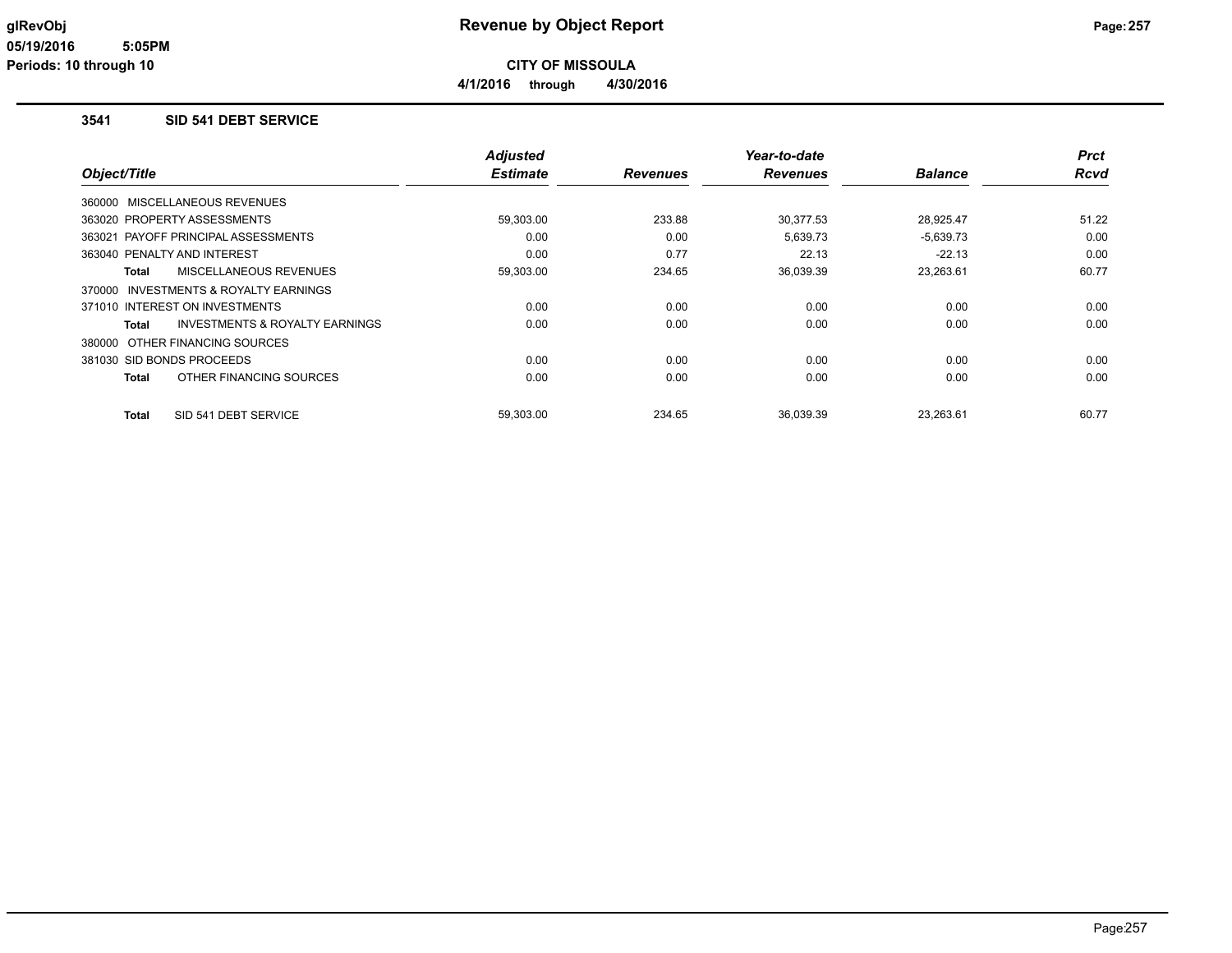**4/1/2016 through 4/30/2016**

**3543 SID 543 DEBT SERVICE**

**3543 SID 543 DEBT SERVICE**

|                                                    | <b>Adjusted</b> |                 | Year-to-date    |                | <b>Prct</b> |
|----------------------------------------------------|-----------------|-----------------|-----------------|----------------|-------------|
| Object/Title                                       | <b>Estimate</b> | <b>Revenues</b> | <b>Revenues</b> | <b>Balance</b> | <b>Rcvd</b> |
| 360000 MISCELLANEOUS REVENUES                      |                 |                 |                 |                |             |
| 363020 PROPERTY ASSESSMENTS                        | 0.00            | 37.30           | 4.960.90        | $-4.960.90$    | 0.00        |
| 363021 PAYOFF PRINCIPAL ASSESSMENTS                | 0.00            | 0.00            | 166.52          | $-166.52$      | 0.00        |
| 363040 PENALTY AND INTEREST                        | 0.00            | 0.82            | 38.508.86       | $-38.508.86$   | 0.00        |
| MISCELLANEOUS REVENUES<br>Total                    | 0.00            | 38.12           | 43.636.28       | -43.636.28     | 0.00        |
| 370000 INVESTMENTS & ROYALTY EARNINGS              |                 |                 |                 |                |             |
| 371010 INTEREST ON INVESTMENTS                     | 0.00            | 0.00            | 0.00            | 0.00           | 0.00        |
| <b>INVESTMENTS &amp; ROYALTY EARNINGS</b><br>Total | 0.00            | 0.00            | 0.00            | 0.00           | 0.00        |
|                                                    |                 |                 |                 |                |             |
| SID 543 DEBT SERVICE<br><b>Total</b>               | 0.00            | 38.12           | 43.636.28       | -43.636.28     | 0.00        |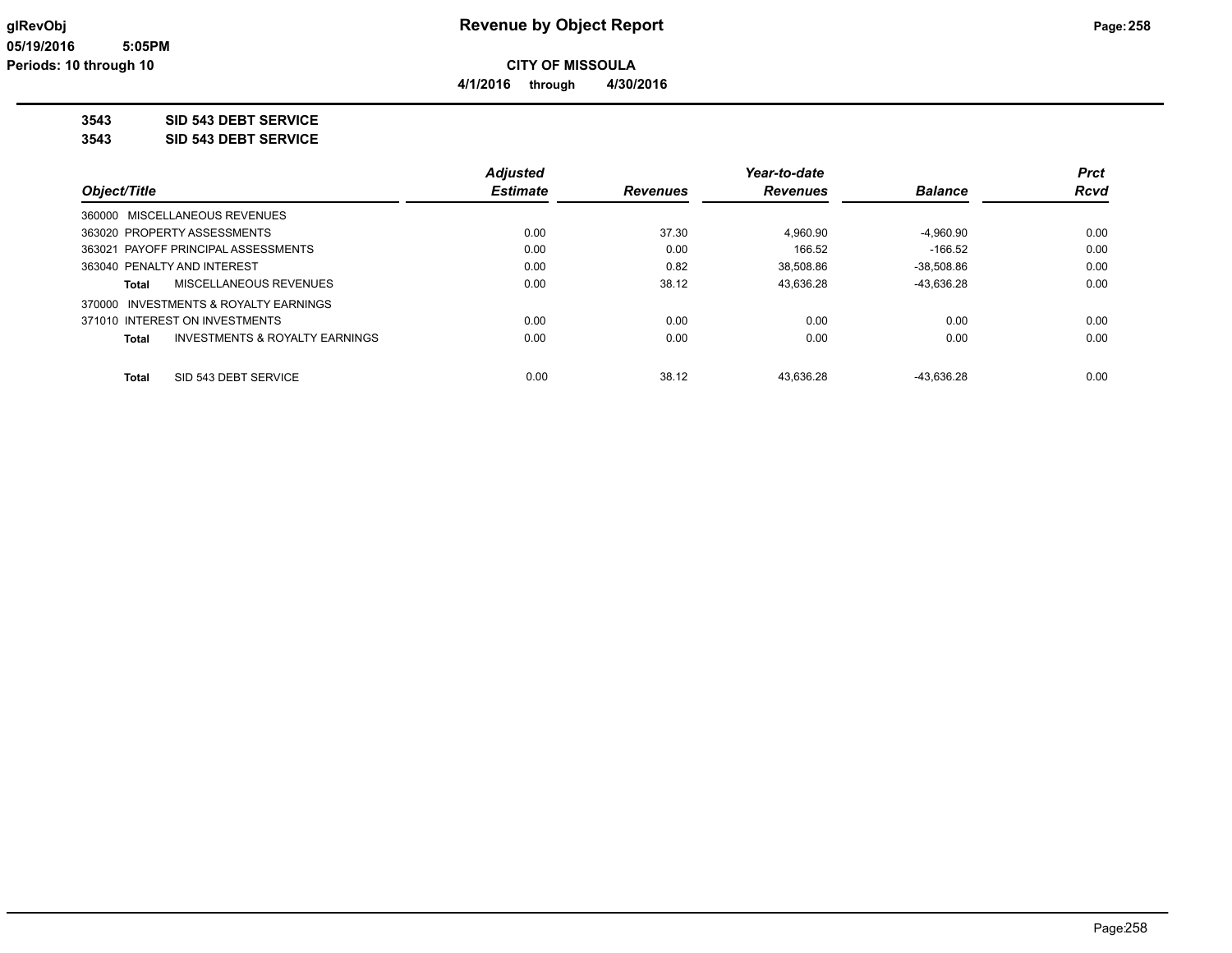**CITY OF MISSOULA**

**4/1/2016 through 4/30/2016**

### **3543 SID 543 DEBT SERVICE**

|                                                | <b>Adjusted</b> |                 | Year-to-date    |                | <b>Prct</b> |
|------------------------------------------------|-----------------|-----------------|-----------------|----------------|-------------|
| Object/Title                                   | <b>Estimate</b> | <b>Revenues</b> | <b>Revenues</b> | <b>Balance</b> | <b>Rcvd</b> |
| 360000 MISCELLANEOUS REVENUES                  |                 |                 |                 |                |             |
| 363020 PROPERTY ASSESSMENTS                    | 0.00            | 37.30           | 4,960.90        | $-4,960.90$    | 0.00        |
| 363021 PAYOFF PRINCIPAL ASSESSMENTS            | 0.00            | 0.00            | 166.52          | $-166.52$      | 0.00        |
| 363040 PENALTY AND INTEREST                    | 0.00            | 0.82            | 38.508.86       | -38.508.86     | 0.00        |
| MISCELLANEOUS REVENUES<br>Total                | 0.00            | 38.12           | 43,636.28       | -43,636.28     | 0.00        |
| INVESTMENTS & ROYALTY EARNINGS<br>370000       |                 |                 |                 |                |             |
| 371010 INTEREST ON INVESTMENTS                 | 0.00            | 0.00            | 0.00            | 0.00           | 0.00        |
| INVESTMENTS & ROYALTY EARNINGS<br><b>Total</b> | 0.00            | 0.00            | 0.00            | 0.00           | 0.00        |
| SID 543 DEBT SERVICE<br><b>Total</b>           | 0.00            | 38.12           | 43.636.28       | -43.636.28     | 0.00        |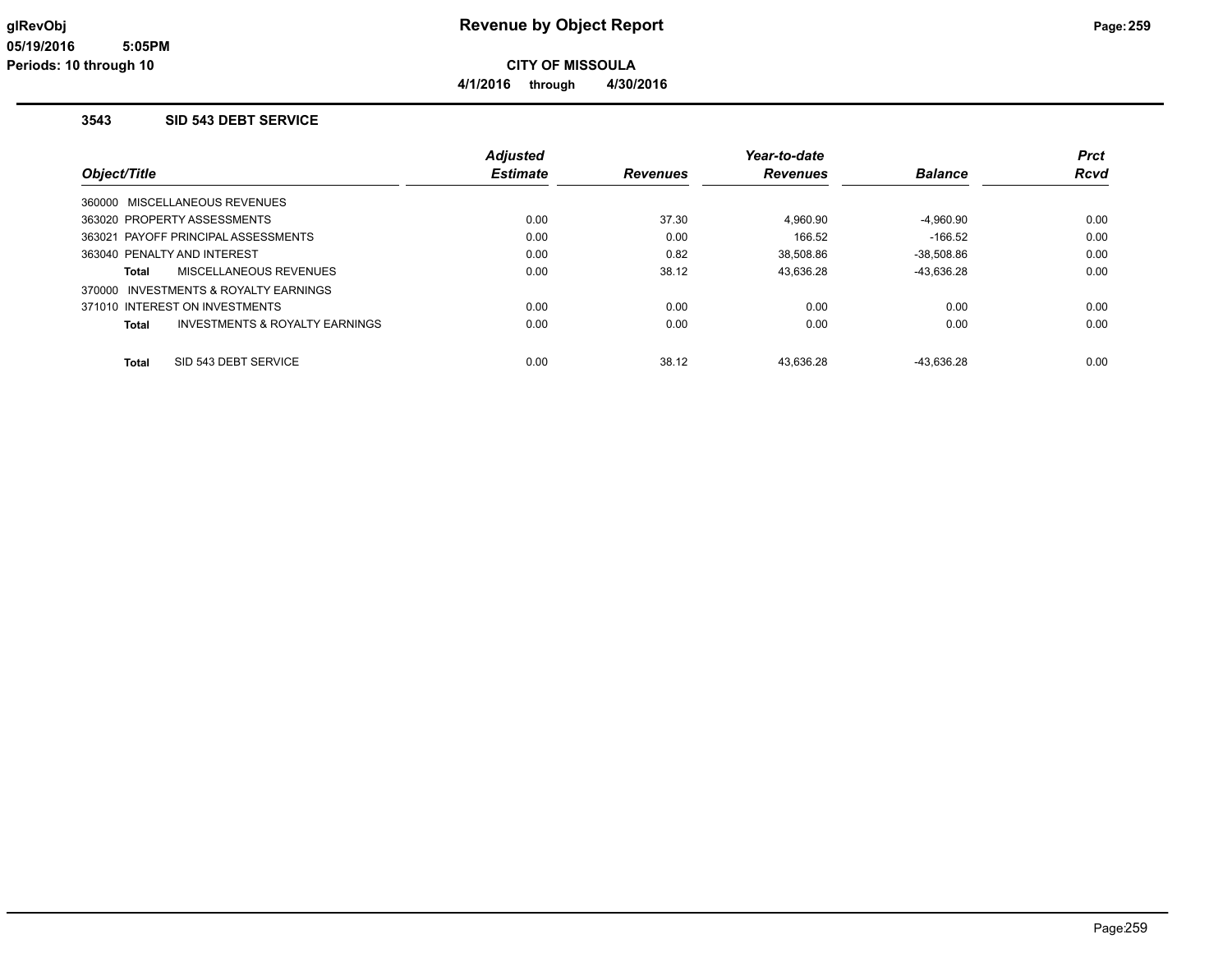### **3544 SID 544 RATTLESNAKE DEBT SERVICE**

#### **3544 SID 544 RATTLESNAKE DEBT SERVICE**

|                                                           | <b>Adjusted</b> |                 | Year-to-date    |                | <b>Prct</b> |
|-----------------------------------------------------------|-----------------|-----------------|-----------------|----------------|-------------|
| Object/Title                                              | <b>Estimate</b> | <b>Revenues</b> | <b>Revenues</b> | <b>Balance</b> | <b>Rcvd</b> |
| 360000 MISCELLANEOUS REVENUES                             |                 |                 |                 |                |             |
| 363020 PROPERTY ASSESSMENTS                               | 139.383.00      | 389.92          | 44.262.39       | 95.120.61      | 31.76       |
| 363021 PAYOFF PRINCIPAL ASSESSMENTS                       | 0.00            | 0.00            | 0.00            | 0.00           | 0.00        |
| 363040 PENALTY AND INTEREST                               | 0.00            | 16.67           | 103.25          | $-103.25$      | 0.00        |
| <b>MISCELLANEOUS REVENUES</b><br>Total                    | 139.383.00      | 406.59          | 44.365.64       | 95.017.36      | 31.83       |
| 370000 INVESTMENTS & ROYALTY EARNINGS                     |                 |                 |                 |                |             |
| 371010 INTEREST ON INVESTMENTS                            | 0.00            | 0.00            | 0.00            | 0.00           | 0.00        |
| <b>INVESTMENTS &amp; ROYALTY EARNINGS</b><br><b>Total</b> | 0.00            | 0.00            | 0.00            | 0.00           | 0.00        |
|                                                           |                 |                 |                 |                |             |
| SID 544 RATTLESNAKE DEBT SERVICE<br><b>Total</b>          | 139.383.00      | 406.59          | 44.365.64       | 95.017.36      | 31.83       |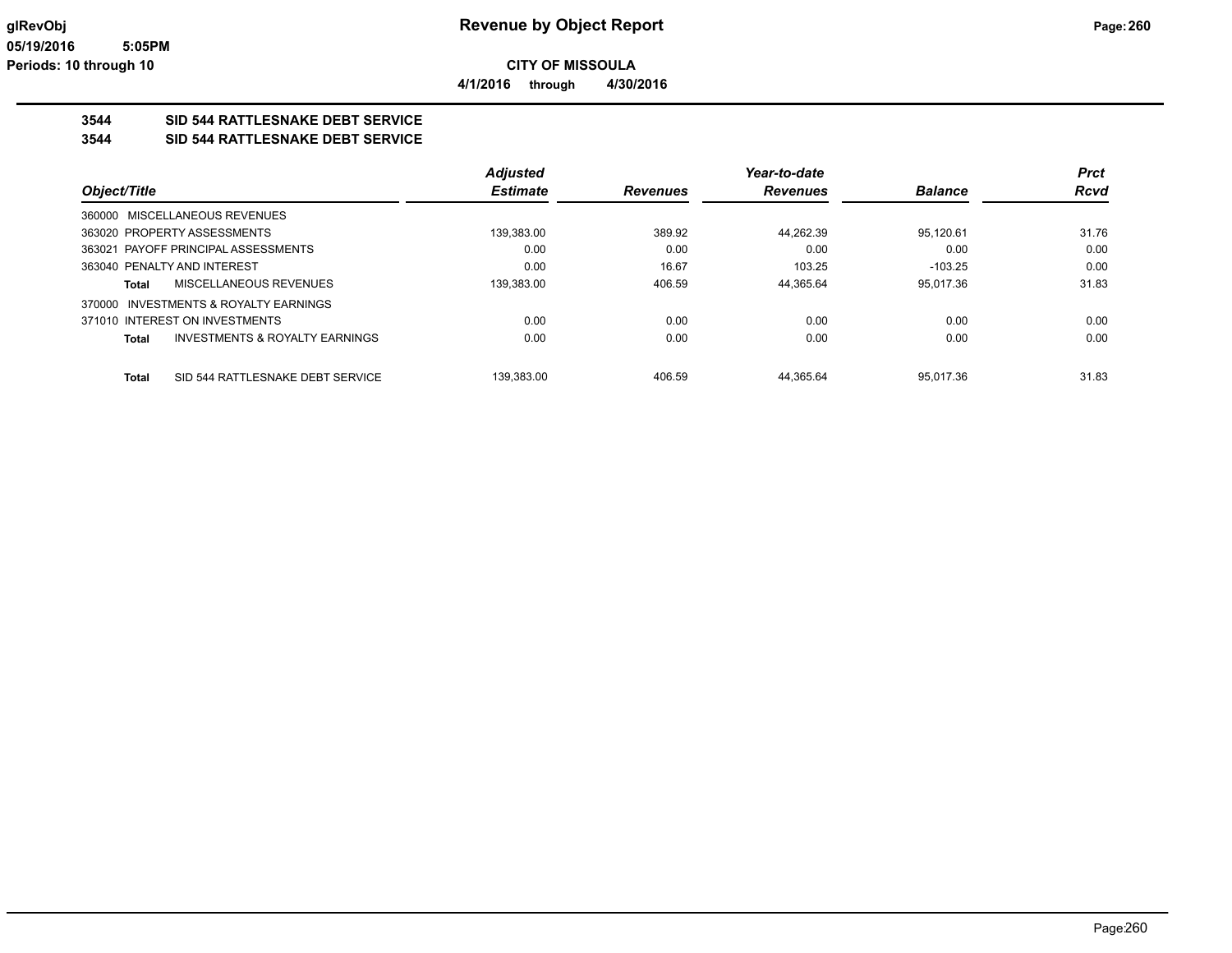**4/1/2016 through 4/30/2016**

### **3544 SID 544 RATTLESNAKE DEBT SERVICE**

|                                                           | <b>Adjusted</b> |                 | Year-to-date    |                | Prct        |
|-----------------------------------------------------------|-----------------|-----------------|-----------------|----------------|-------------|
| Object/Title                                              | <b>Estimate</b> | <b>Revenues</b> | <b>Revenues</b> | <b>Balance</b> | <b>Rcvd</b> |
| 360000 MISCELLANEOUS REVENUES                             |                 |                 |                 |                |             |
| 363020 PROPERTY ASSESSMENTS                               | 139,383.00      | 389.92          | 44,262.39       | 95,120.61      | 31.76       |
| 363021 PAYOFF PRINCIPAL ASSESSMENTS                       | 0.00            | 0.00            | 0.00            | 0.00           | 0.00        |
| 363040 PENALTY AND INTEREST                               | 0.00            | 16.67           | 103.25          | $-103.25$      | 0.00        |
| MISCELLANEOUS REVENUES<br>Total                           | 139,383.00      | 406.59          | 44,365.64       | 95.017.36      | 31.83       |
| 370000 INVESTMENTS & ROYALTY EARNINGS                     |                 |                 |                 |                |             |
| 371010 INTEREST ON INVESTMENTS                            | 0.00            | 0.00            | 0.00            | 0.00           | 0.00        |
| <b>INVESTMENTS &amp; ROYALTY EARNINGS</b><br><b>Total</b> | 0.00            | 0.00            | 0.00            | 0.00           | 0.00        |
| SID 544 RATTLESNAKE DEBT SERVICE<br><b>Total</b>          | 139.383.00      | 406.59          | 44.365.64       | 95.017.36      | 31.83       |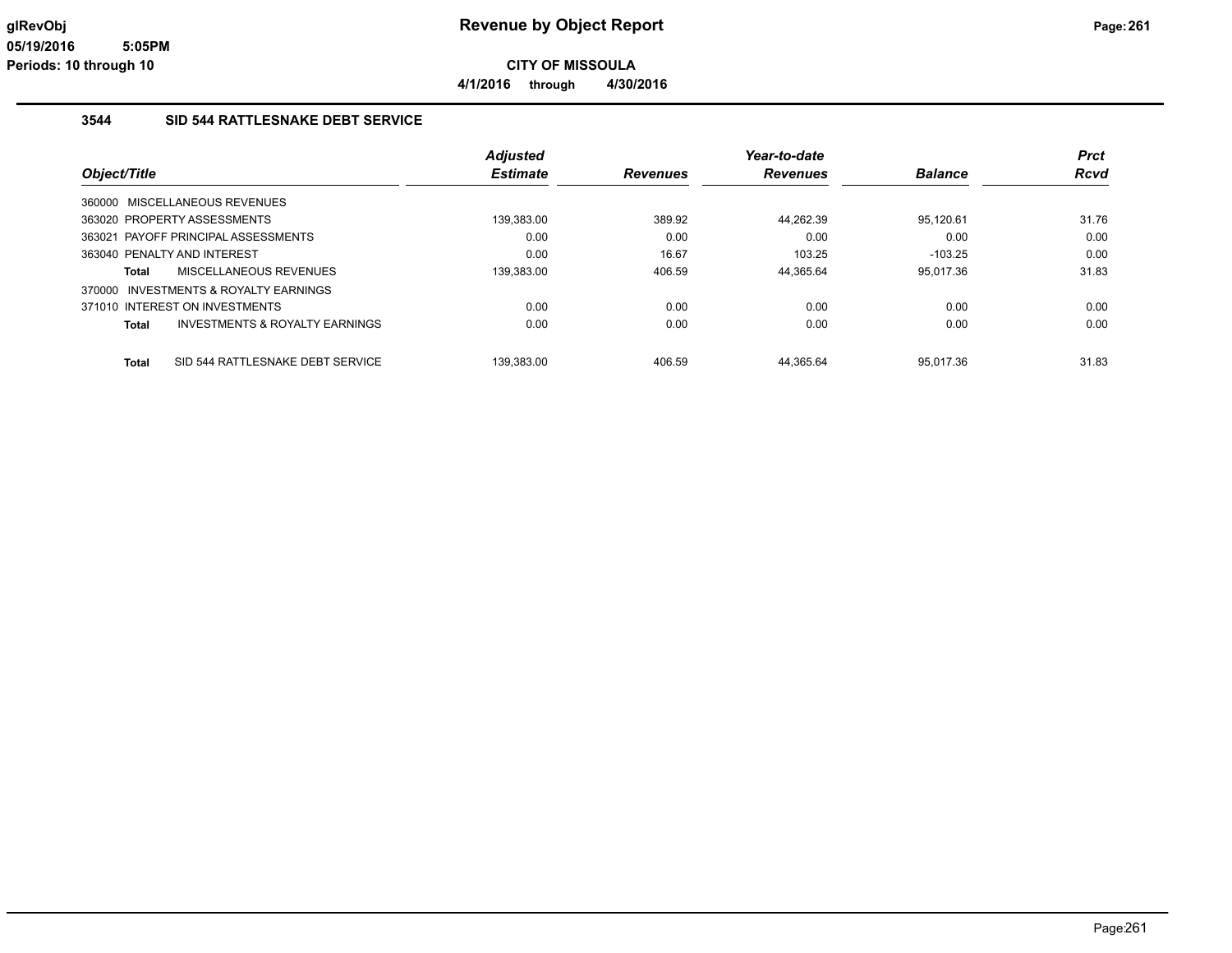**4/1/2016 through 4/30/2016**

**3545 SID 545 DEBT SERVICE**

**3545 SID 545 DEBT SERVICE**

|                                         | <b>Adjusted</b> |                 | Year-to-date    |                | <b>Prct</b> |
|-----------------------------------------|-----------------|-----------------|-----------------|----------------|-------------|
| Object/Title                            | <b>Estimate</b> | <b>Revenues</b> | <b>Revenues</b> | <b>Balance</b> | <b>Rcvd</b> |
| 360000 MISCELLANEOUS REVENUES           |                 |                 |                 |                |             |
| 363020 PROPERTY ASSESSMENTS             | 0.00            | 0.00            | 1.007.13        | $-1.007.13$    | 0.00        |
| 363021 PAYOFF PRINCIPAL ASSESSMENTS     | 0.00            | 0.00            | 0.00            | 0.00           | 0.00        |
| 363040 PENALTY AND INTEREST             | 0.00            | 0.00            | 0.37            | $-0.37$        | 0.00        |
| MISCELLANEOUS REVENUES<br>Total         | 0.00            | 0.00            | 1.007.50        | $-1.007.50$    | 0.00        |
| 370000 INVESTMENTS & ROYALTY EARNINGS   |                 |                 |                 |                |             |
| 371010 INTEREST ON INVESTMENTS          | 0.00            | 0.00            | 0.00            | 0.00           | 0.00        |
| INVESTMENTS & ROYALTY EARNINGS<br>Total | 0.00            | 0.00            | 0.00            | 0.00           | 0.00        |
| SID 545 DEBT SERVICE<br>Total           | 0.00            | 0.00            | 1.007.50        | $-1.007.50$    | 0.00        |
|                                         |                 |                 |                 |                |             |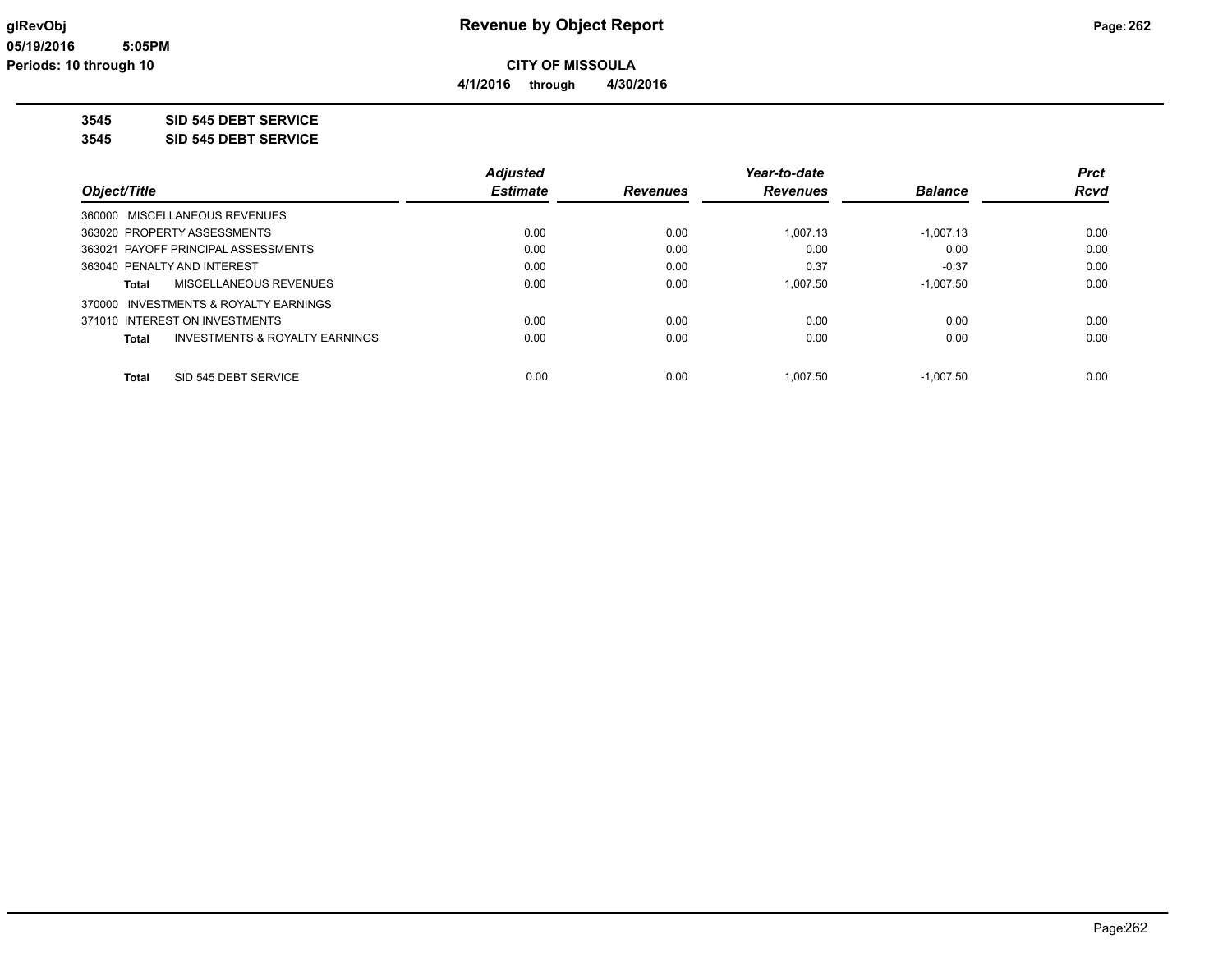**4/1/2016 through 4/30/2016**

#### **3545 SID 545 DEBT SERVICE**

|                                         | <b>Adjusted</b> |                 | Year-to-date    |                | Prct        |
|-----------------------------------------|-----------------|-----------------|-----------------|----------------|-------------|
| Object/Title                            | <b>Estimate</b> | <b>Revenues</b> | <b>Revenues</b> | <b>Balance</b> | <b>Rcvd</b> |
| 360000 MISCELLANEOUS REVENUES           |                 |                 |                 |                |             |
| 363020 PROPERTY ASSESSMENTS             | 0.00            | 0.00            | 1.007.13        | $-1,007.13$    | 0.00        |
| 363021 PAYOFF PRINCIPAL ASSESSMENTS     | 0.00            | 0.00            | 0.00            | 0.00           | 0.00        |
| 363040 PENALTY AND INTEREST             | 0.00            | 0.00            | 0.37            | $-0.37$        | 0.00        |
| MISCELLANEOUS REVENUES<br>Total         | 0.00            | 0.00            | 1.007.50        | $-1,007.50$    | 0.00        |
| 370000 INVESTMENTS & ROYALTY EARNINGS   |                 |                 |                 |                |             |
| 371010 INTEREST ON INVESTMENTS          | 0.00            | 0.00            | 0.00            | 0.00           | 0.00        |
| INVESTMENTS & ROYALTY EARNINGS<br>Total | 0.00            | 0.00            | 0.00            | 0.00           | 0.00        |
| SID 545 DEBT SERVICE<br>Total           | 0.00            | 0.00            | 1.007.50        | $-1.007.50$    | 0.00        |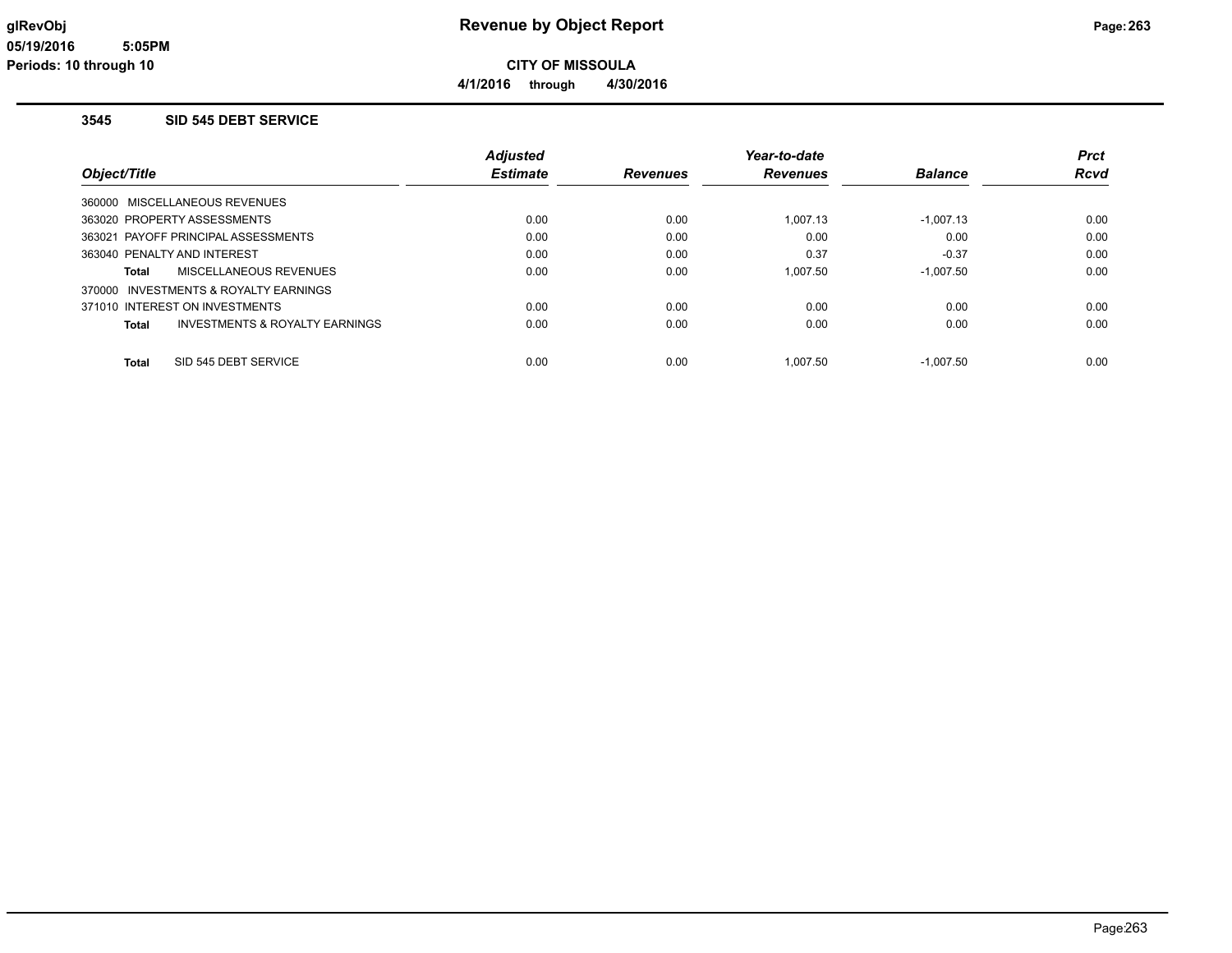**4/1/2016 through 4/30/2016**

**3546 SID 546 DEBT SERVICE**

**3546 SID 546 DEBT SERVICE**

|                                                    | <b>Adjusted</b> |                 | Year-to-date    |                | <b>Prct</b> |
|----------------------------------------------------|-----------------|-----------------|-----------------|----------------|-------------|
| Object/Title                                       | <b>Estimate</b> | <b>Revenues</b> | <b>Revenues</b> | <b>Balance</b> | <b>Rcvd</b> |
| 360000 MISCELLANEOUS REVENUES                      |                 |                 |                 |                |             |
| 363020 PROPERTY ASSESSMENTS                        | 0.00            | 0.00            | 835.16          | $-835.16$      | 0.00        |
| 363021 PAYOFF PRINCIPAL ASSESSMENTS                | 0.00            | 0.00            | 0.00            | 0.00           | 0.00        |
| 363040 PENALTY AND INTEREST                        | 0.00            | 0.00            | 0.37            | $-0.37$        | 0.00        |
| <b>MISCELLANEOUS REVENUES</b><br>Total             | 0.00            | 0.00            | 835.53          | $-835.53$      | 0.00        |
| 370000 INVESTMENTS & ROYALTY EARNINGS              |                 |                 |                 |                |             |
| 371010 INTEREST ON INVESTMENTS                     | 0.00            | 0.00            | 0.00            | 0.00           | 0.00        |
| <b>INVESTMENTS &amp; ROYALTY EARNINGS</b><br>Total | 0.00            | 0.00            | 0.00            | 0.00           | 0.00        |
| SID 546 DEBT SERVICE<br>Total                      | 0.00            | 0.00            | 835.53          | $-835.53$      | 0.00        |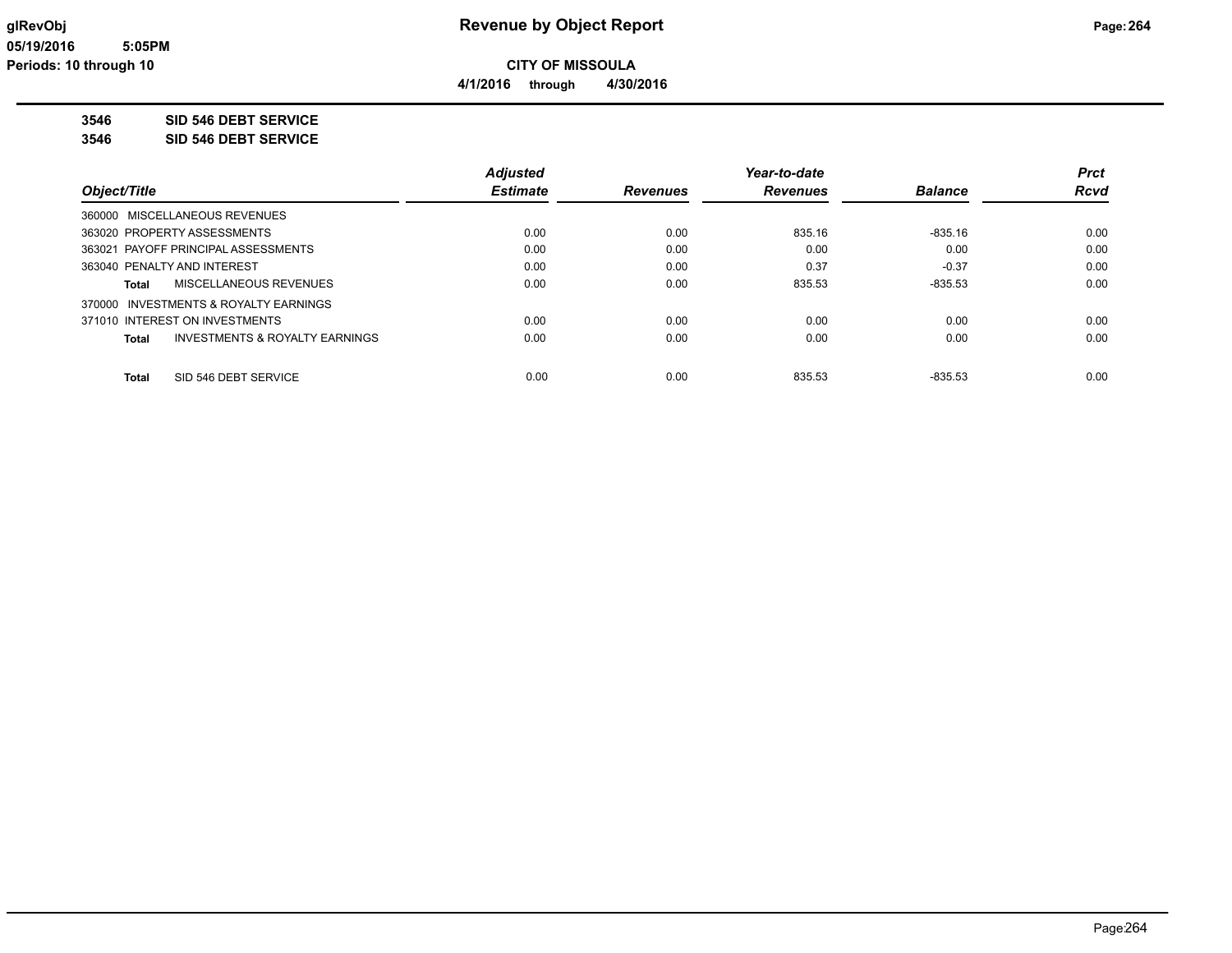**4/1/2016 through 4/30/2016**

### **3546 SID 546 DEBT SERVICE**

|                                         | <b>Adjusted</b> |                 | Year-to-date    |                | <b>Prct</b> |
|-----------------------------------------|-----------------|-----------------|-----------------|----------------|-------------|
| Object/Title                            | <b>Estimate</b> | <b>Revenues</b> | <b>Revenues</b> | <b>Balance</b> | <b>Rcvd</b> |
| 360000 MISCELLANEOUS REVENUES           |                 |                 |                 |                |             |
| 363020 PROPERTY ASSESSMENTS             | 0.00            | 0.00            | 835.16          | $-835.16$      | 0.00        |
| 363021 PAYOFF PRINCIPAL ASSESSMENTS     | 0.00            | 0.00            | 0.00            | 0.00           | 0.00        |
| 363040 PENALTY AND INTEREST             | 0.00            | 0.00            | 0.37            | $-0.37$        | 0.00        |
| MISCELLANEOUS REVENUES<br>Total         | 0.00            | 0.00            | 835.53          | $-835.53$      | 0.00        |
| 370000 INVESTMENTS & ROYALTY EARNINGS   |                 |                 |                 |                |             |
| 371010 INTEREST ON INVESTMENTS          | 0.00            | 0.00            | 0.00            | 0.00           | 0.00        |
| INVESTMENTS & ROYALTY EARNINGS<br>Total | 0.00            | 0.00            | 0.00            | 0.00           | 0.00        |
| SID 546 DEBT SERVICE<br>Total           | 0.00            | 0.00            | 835.53          | $-835.53$      | 0.00        |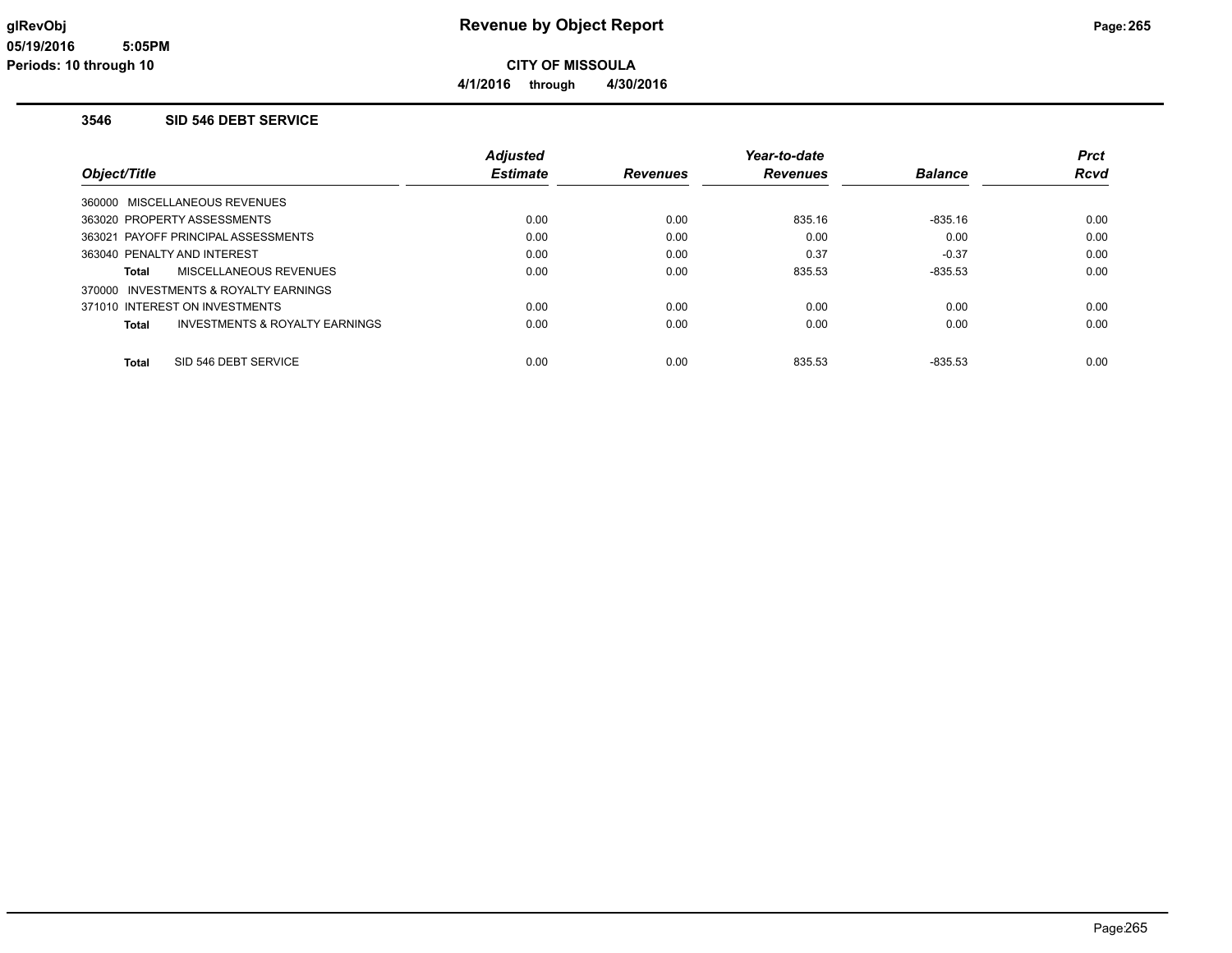**4/1/2016 through 4/30/2016**

**3548 SID 548-5TH, 6TH & ARTHUR**

**3548 SID 548-5TH, 6TH & ARTHUR**

|              |                                       | <b>Adjusted</b> |                 | Year-to-date   |             | <b>Prct</b> |
|--------------|---------------------------------------|-----------------|-----------------|----------------|-------------|-------------|
| Object/Title | <b>Estimate</b>                       | <b>Revenues</b> | <b>Revenues</b> | <b>Balance</b> | <b>Rcvd</b> |             |
|              | 360000 MISCELLANEOUS REVENUES         |                 |                 |                |             |             |
|              | 363020 PROPERTY ASSESSMENTS           | 111.525.00      | 89.500.00       | 116.500.00     | $-4.975.00$ | 104.46      |
|              | 363021 PAYOFF PRINCIPAL ASSESSMENTS   | 0.00            | 0.00            | 0.00           | 0.00        | 0.00        |
|              | 363040 PENALTY AND INTEREST           | 0.00            | 0.00            | 0.00           | 0.00        | 0.00        |
| Total        | MISCELLANEOUS REVENUES                | 111.525.00      | 89.500.00       | 116.500.00     | $-4.975.00$ | 104.46      |
|              | 370000 INVESTMENTS & ROYALTY EARNINGS |                 |                 |                |             |             |
|              | 371010 INTEREST ON INVESTMENTS        | 0.00            | 0.00            | 0.00           | 0.00        | 0.00        |
| Total        | INVESTMENTS & ROYALTY EARNINGS        | 0.00            | 0.00            | 0.00           | 0.00        | 0.00        |
| <b>Total</b> | SID 548-5TH, 6TH & ARTHUR             | 111.525.00      | 89.500.00       | 116.500.00     | $-4.975.00$ | 104.46      |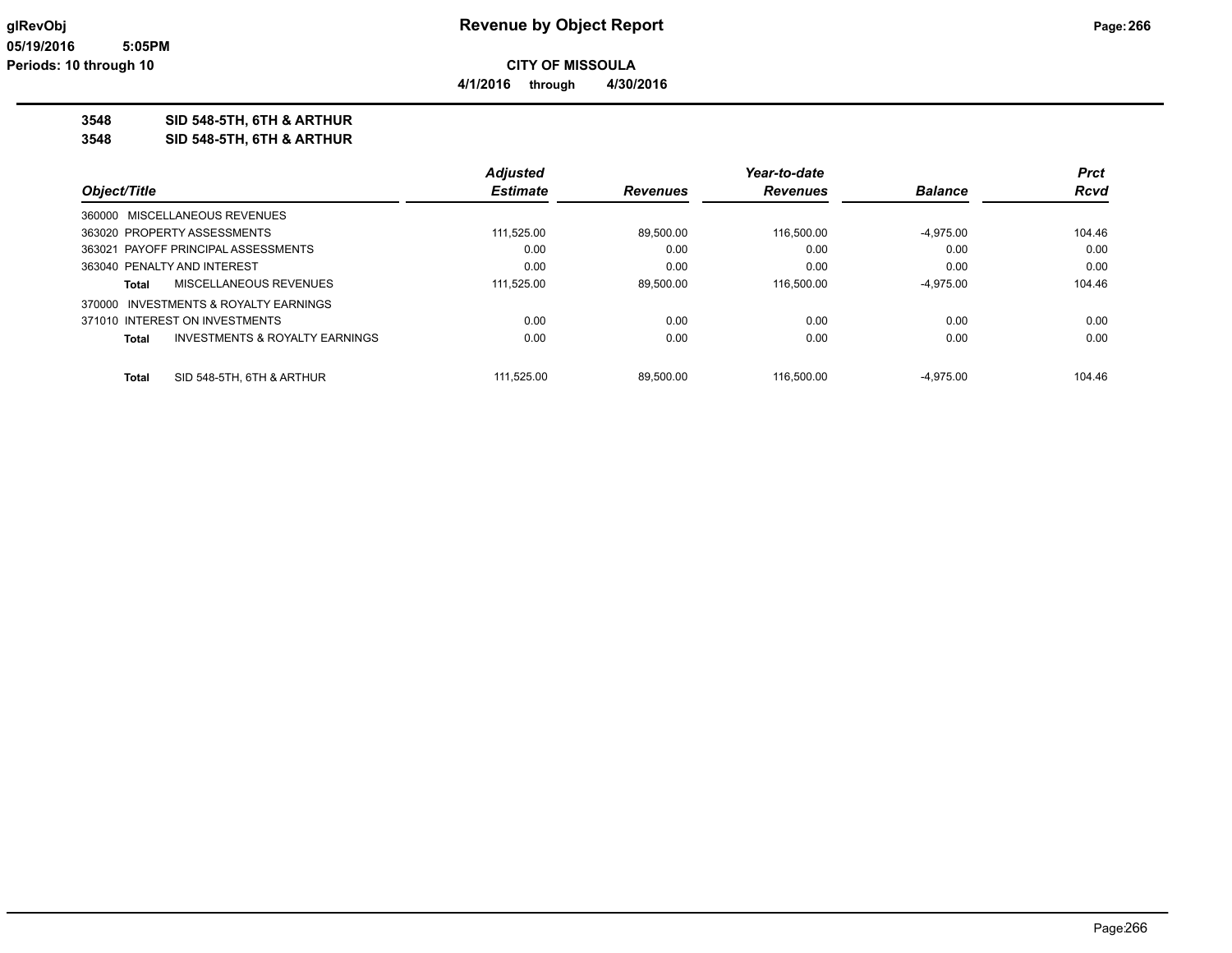**4/1/2016 through 4/30/2016**

### **3548 SID 548-5TH, 6TH & ARTHUR**

|                                                    | <b>Adjusted</b> |                 | Year-to-date    |                | <b>Prct</b> |
|----------------------------------------------------|-----------------|-----------------|-----------------|----------------|-------------|
| Object/Title                                       | <b>Estimate</b> | <b>Revenues</b> | <b>Revenues</b> | <b>Balance</b> | <b>Rcvd</b> |
| 360000 MISCELLANEOUS REVENUES                      |                 |                 |                 |                |             |
| 363020 PROPERTY ASSESSMENTS                        | 111.525.00      | 89.500.00       | 116.500.00      | $-4,975.00$    | 104.46      |
| 363021 PAYOFF PRINCIPAL ASSESSMENTS                | 0.00            | 0.00            | 0.00            | 0.00           | 0.00        |
| 363040 PENALTY AND INTEREST                        | 0.00            | 0.00            | 0.00            | 0.00           | 0.00        |
| MISCELLANEOUS REVENUES<br>Total                    | 111.525.00      | 89.500.00       | 116.500.00      | $-4.975.00$    | 104.46      |
| 370000 INVESTMENTS & ROYALTY EARNINGS              |                 |                 |                 |                |             |
| 371010 INTEREST ON INVESTMENTS                     | 0.00            | 0.00            | 0.00            | 0.00           | 0.00        |
| <b>INVESTMENTS &amp; ROYALTY EARNINGS</b><br>Total | 0.00            | 0.00            | 0.00            | 0.00           | 0.00        |
| SID 548-5TH, 6TH & ARTHUR<br>Total                 | 111.525.00      | 89.500.00       | 116.500.00      | $-4.975.00$    | 104.46      |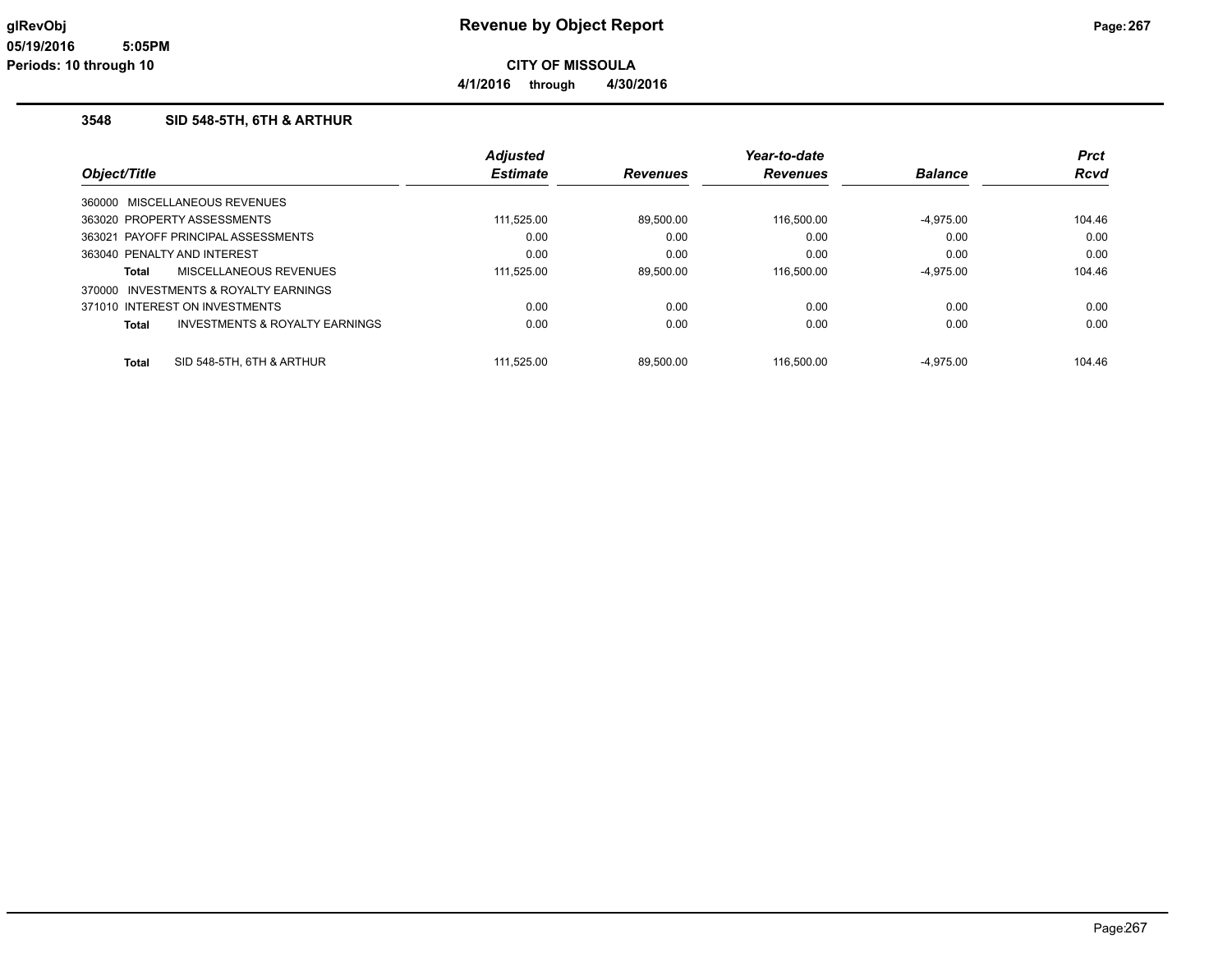**4/1/2016 through 4/30/2016**

# **3549 SID 549 HILLVIEW WAY**

**3549 SID 549 HILLVIEW WAY**

|                                         | <b>Adjusted</b> |                 | Year-to-date    |                | <b>Prct</b> |
|-----------------------------------------|-----------------|-----------------|-----------------|----------------|-------------|
| Object/Title                            | <b>Estimate</b> | <b>Revenues</b> | <b>Revenues</b> | <b>Balance</b> | <b>Rcvd</b> |
| 360000 MISCELLANEOUS REVENUES           |                 |                 |                 |                |             |
| 363020 PROPERTY ASSESSMENTS             | 0.00            | 0.00            | 0.00            | 0.00           | 0.00        |
| 363021 PAYOFF PRINCIPAL ASSESSMENTS     | 0.00            | 0.00            | 0.00            | 0.00           | 0.00        |
| 363040 PENALTY AND INTEREST             | 0.00            | 0.00            | 0.00            | 0.00           | 0.00        |
| MISCELLANEOUS REVENUES<br>Total         | 0.00            | 0.00            | 0.00            | 0.00           | 0.00        |
| 370000 INVESTMENTS & ROYALTY EARNINGS   |                 |                 |                 |                |             |
| 371010 INTEREST ON INVESTMENTS          | 0.00            | 0.00            | 0.00            | 0.00           | 0.00        |
| INVESTMENTS & ROYALTY EARNINGS<br>Total | 0.00            | 0.00            | 0.00            | 0.00           | 0.00        |
|                                         |                 |                 |                 |                |             |
| SID 549 HILLVIEW WAY<br><b>Total</b>    | 0.00            | 0.00            | 0.00            | 0.00           | 0.00        |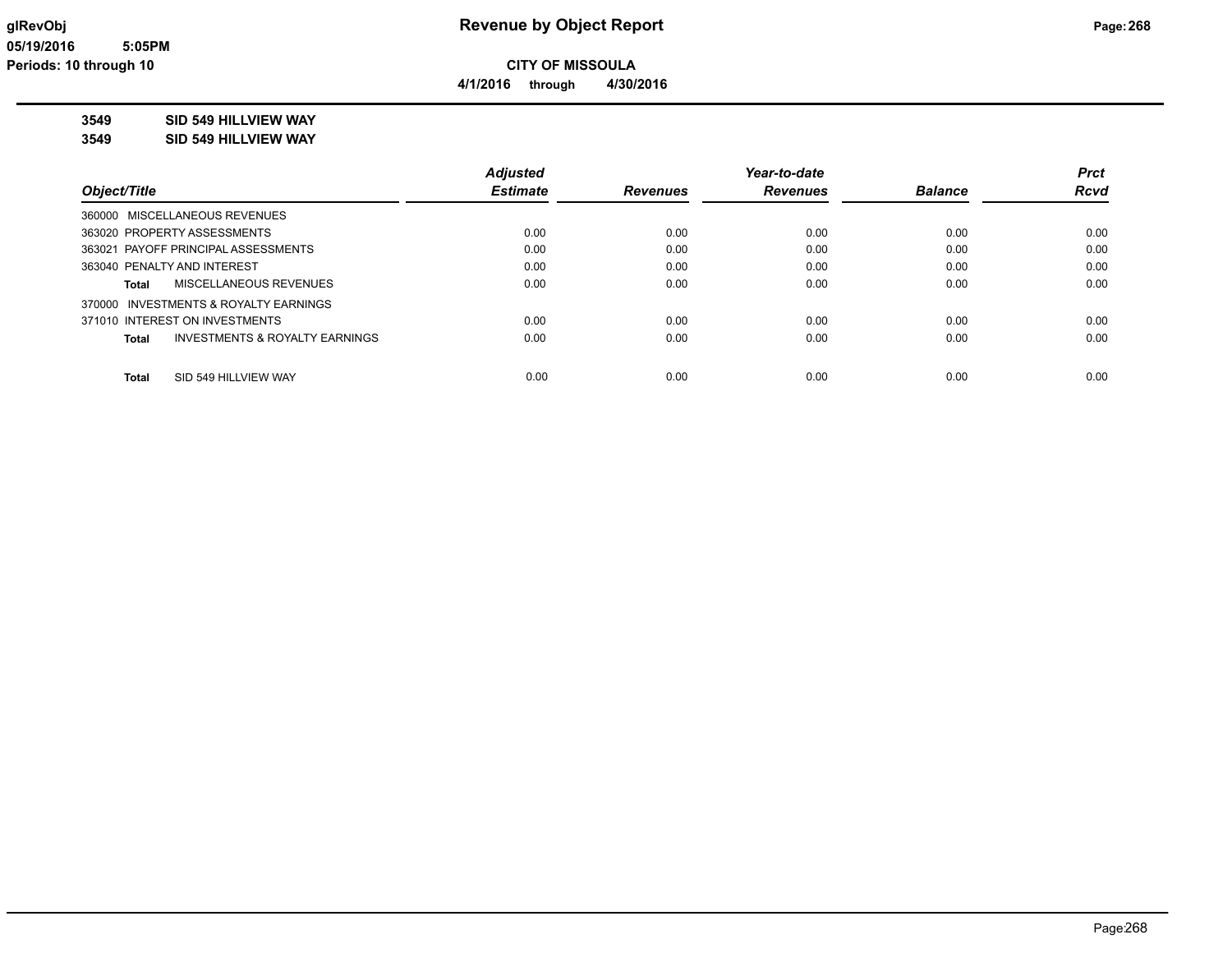**4/1/2016 through 4/30/2016**

#### **3549 SID 549 HILLVIEW WAY**

|                                         | <b>Adjusted</b> |                 | Year-to-date    |                | Prct        |
|-----------------------------------------|-----------------|-----------------|-----------------|----------------|-------------|
| Object/Title                            | <b>Estimate</b> | <b>Revenues</b> | <b>Revenues</b> | <b>Balance</b> | <b>Rcvd</b> |
| 360000 MISCELLANEOUS REVENUES           |                 |                 |                 |                |             |
| 363020 PROPERTY ASSESSMENTS             | 0.00            | 0.00            | 0.00            | 0.00           | 0.00        |
| 363021 PAYOFF PRINCIPAL ASSESSMENTS     | 0.00            | 0.00            | 0.00            | 0.00           | 0.00        |
| 363040 PENALTY AND INTEREST             | 0.00            | 0.00            | 0.00            | 0.00           | 0.00        |
| <b>MISCELLANEOUS REVENUES</b><br>Total  | 0.00            | 0.00            | 0.00            | 0.00           | 0.00        |
| 370000 INVESTMENTS & ROYALTY EARNINGS   |                 |                 |                 |                |             |
| 371010 INTEREST ON INVESTMENTS          | 0.00            | 0.00            | 0.00            | 0.00           | 0.00        |
| INVESTMENTS & ROYALTY EARNINGS<br>Total | 0.00            | 0.00            | 0.00            | 0.00           | 0.00        |
|                                         |                 |                 |                 |                |             |
| SID 549 HILLVIEW WAY<br>Total           | 0.00            | 0.00            | 0.00            | 0.00           | 0.00        |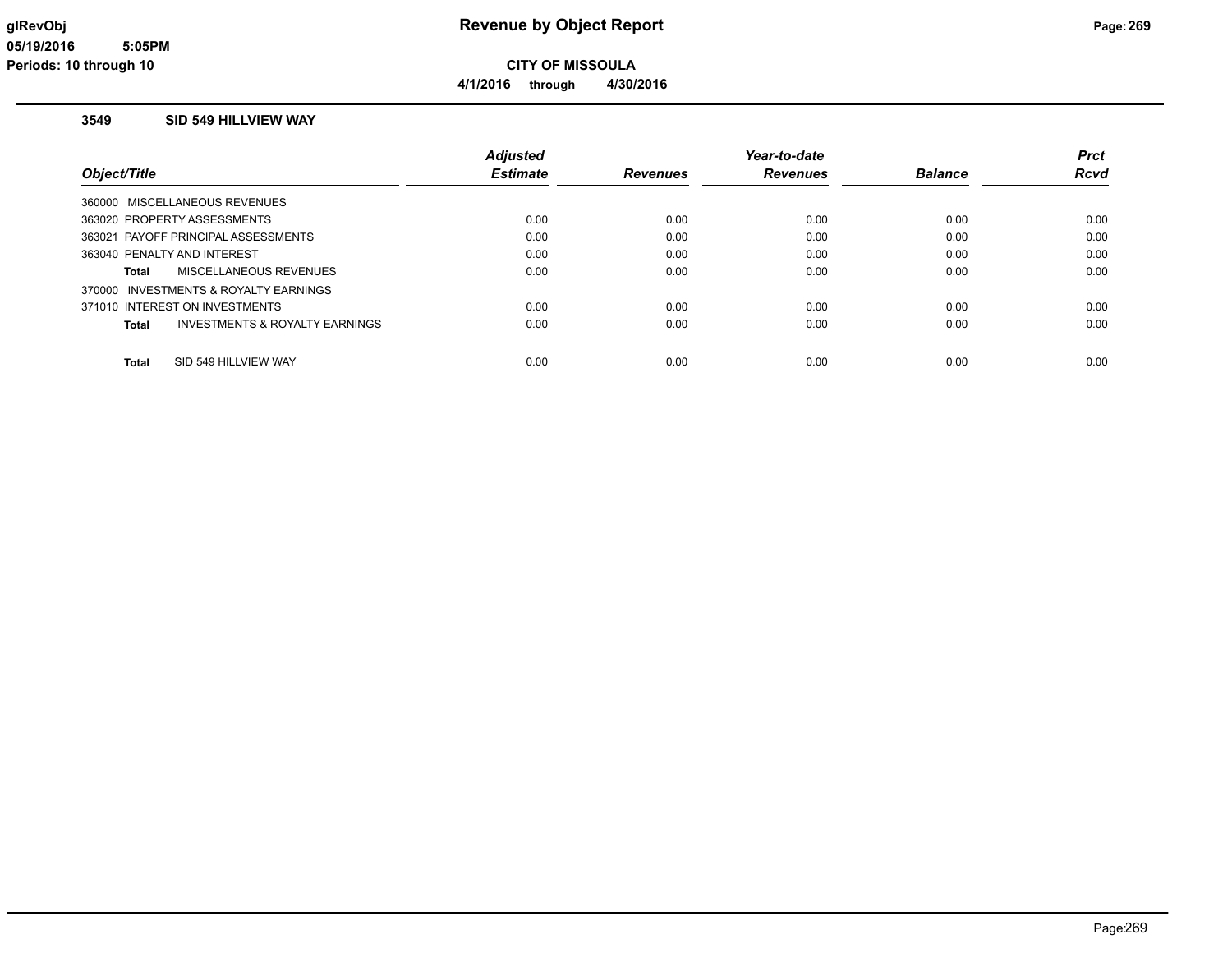**4/1/2016 through 4/30/2016**

# **4060 CAPITAL IMPROVEMENT PROGRAM FUND**

|                                                           | <b>Adjusted</b> |                 | Year-to-date    |                 | <b>Prct</b> |
|-----------------------------------------------------------|-----------------|-----------------|-----------------|-----------------|-------------|
| Object/Title                                              | <b>Estimate</b> | <b>Revenues</b> | <b>Revenues</b> | <b>Balance</b>  | <b>Rcvd</b> |
| 330000 INTERGOVERNMENTAL REVENUES                         |                 |                 |                 |                 |             |
| 331001 GRANTS                                             | 0.00            | 0.00            | 0.00            | 0.00            | 0.00        |
| 331002 COUNTY ASSISTANCE CIP PROJECTS                     | 0.00            | 0.00            | 0.00            | 0.00            | 0.00        |
| 331003 STATE HOME PROGRAM INCOME                          | 0.00            | 0.00            | 0.00            | 0.00            | 0.00        |
| 331004 CITY ASSESSMENTS                                   | 0.00            | 0.00            | 0.00            | 0.00            | 0.00        |
| 334040 GAS TAX APPORTIONMENT                              | 0.00            | 0.00            | 0.00            | 0.00            | 0.00        |
| 334061 IMPACT FEES-CLEARING ACCOUNT                       | 0.00            | 0.00            | 0.00            | 0.00            | 0.00        |
| 334120 TSEP GRANT                                         | 0.00            | 0.00            | 0.00            | 0.00            | 0.00        |
| 334121 DNRC GRANT                                         | 0.00            | 0.00            | 0.00            | 0.00            | 0.00        |
| 334123 MAQI FEDERAL ASSISTANCE                            | 0.00            | 0.00            | 0.00            | 0.00            | 0.00        |
| 334124 GRANTS-CIP                                         | 0.00            | 0.00            | 0.00            | 0.00            | 0.00        |
| 334125 FIRE FIGHTER GRANT                                 | 0.00            | 0.00            | 0.00            | 0.00            | 0.00        |
| 334126 DEVELOPER ASSESSMENTS                              | 0.00            | 0.00            | 0.00            | 0.00            | 0.00        |
| 334127 TONKIN TRAIL - FISH WILDLIFE PARKS                 | 0.00            | 0.00            | 0.00            | 0.00            | 0.00        |
| 334128 CDBG FIRE HYDRANT GRANT                            | 0.00            | 0.00            | 0.00            | 0.00            | 0.00        |
| 334143 MONTANA TOURISM GRANT                              | 0.00            | 0.00            | 0.00            | 0.00            | 0.00        |
| 339000 PAYMENT IN LIEU OF TAXES                           | 0.00            | 0.00            | 0.00            | 0.00            | 0.00        |
| <b>INTERGOVERNMENTAL REVENUES</b><br>Total                | 0.00            | 0.00            | 0.00            | 0.00            | 0.00        |
| 360000 MISCELLANEOUS REVENUES                             |                 |                 |                 |                 |             |
| 360010 MISCELLANEOUS                                      | 0.00            | 0.00            | 0.00            | 0.00            | 0.00        |
| 360011 YOUTH COUNCIL FUNDS                                | 9,010.00        | 0.00            | 0.00            | 9,010.00        | 0.00        |
| 360012 SEWER GRANT REPAYMENTS                             | 0.00            | 0.00            | 0.00            | 0.00            | 0.00        |
| 360016 MRA SHARE OF CIVIC STADIUM PARKING                 | 0.00            | 0.00            | 0.00            | 0.00            | 0.00        |
| 362000 OTHER MISCELLANEOUS REVENUE                        | 0.00            | 0.00            | 0.00            | 0.00            | 0.00        |
| 365000 DONATIONS                                          | 0.00            | 0.00            | 0.00            | 0.00            | 0.00        |
| 365001 *** Title Not Found ***                            | 0.00            | 10,000.00       | 185,500.00      | $-185,500.00$   | 0.00        |
| 365030 WHITE PINE PARK DONATION-ZIP BEVERAGE              | 0.00            | 0.00            | 0.00            | 0.00            | 0.00        |
| MISCELLANEOUS REVENUES<br>Total                           | 9,010.00        | 10,000.00       | 185,500.00      | $-176,490.00$   | 2,058.82    |
| 370000 INVESTMENTS & ROYALTY EARNINGS                     |                 |                 |                 |                 |             |
| 371010 INTEREST ON INVESTMENTS                            | 0.00            | 0.00            | 0.00            | 0.00            | 0.00        |
| 371020 GAIN/LOSS IN MARKET VALUE OF INVESTMENTS           | 0.00            | 0.00            | 0.00            | 0.00            | 0.00        |
| <b>INVESTMENTS &amp; ROYALTY EARNINGS</b><br><b>Total</b> | 0.00            | 0.00            | 0.00            | 0.00            | 0.00        |
| 380000 OTHER FINANCING SOURCES                            |                 |                 |                 |                 |             |
| 381000 LOAN PROCEEDS                                      | 0.00            | 0.00            | 0.00            | 0.00            | 0.00        |
| 381010 BOND PROCEEDS                                      | 0.00            | 0.00            | 1,579,240.64    | $-1,579,240.64$ | 0.00        |
| 381011 \$1,860,000 General Fund Obligation Bond           | 0.00            | 0.00            | 0.00            | 0.00            | 0.00        |
| 381012 \$680,000 FIRE GF DEBT                             | 0.00            | 0.00            | 0.00            | 0.00            | 0.00        |
| 381015 \$1,010,000 LIMITED TAX GO BONDS 2010C             | 0.00            | 0.00            | 0.00            | 0.00            | 0.00        |
| 381090 PROCEEDS FROM CAPITAL LEASE                        | 0.00            | 0.00            | 414.365.53      | -414.365.53     | 0.00        |
|                                                           |                 |                 |                 |                 |             |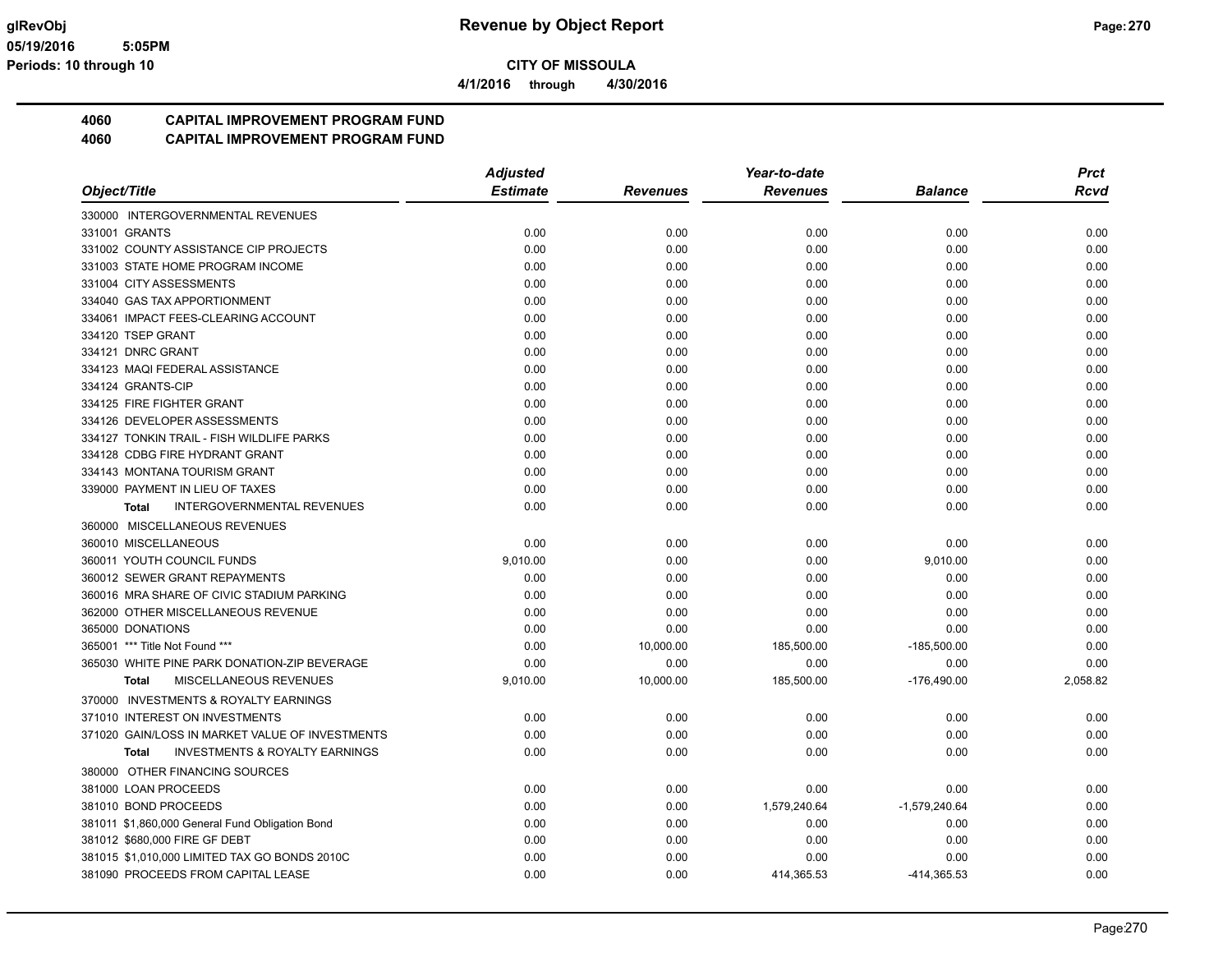**4/1/2016 through 4/30/2016**

# **4060 CAPITAL IMPROVEMENT PROGRAM FUND**

|                                                  | <b>Adjusted</b> |                 | Year-to-date    |                 | <b>Prct</b> |
|--------------------------------------------------|-----------------|-----------------|-----------------|-----------------|-------------|
| Object/Title                                     | <b>Estimate</b> | <b>Revenues</b> | <b>Revenues</b> | <b>Balance</b>  | Rcvd        |
| 382010 SALE OF FIXED ASSETS                      | 0.00            | 0.00            | 0.00            | 0.00            | 0.00        |
| 383009 TRANS FR TITLE I                          | 0.00            | 0.00            | 0.00            | 0.00            | 0.00        |
| 383010 TRANS FR CIP                              | 0.00            | 0.00            | 0.00            | 0.00            | 0.00        |
| 383014 TRANS FR MRA                              | 0.00            | 0.00            | 0.00            | 0.00            | 0.00        |
| 383015 TRANS FR MPC                              | 0.00            | 0.00            | 0.00            | 0.00            | 0.00        |
| 383017 TRANS FR BUILDING                         | 0.00            | 0.00            | 0.00            | 0.00            | 0.00        |
| 383020 TRANS FR CEMETERY CARE                    | 0.00            | 0.00            | 0.00            | 0.00            | 0.00        |
| 383025 TRANS FR SEWER R & D                      | 0.00            | 0.00            | 0.00            | 0.00            | 0.00        |
| 383029 TRANS FR GENERAL                          | 1,084,565.00    | 0.00            | 0.00            | 1,084,565.00    | 0.00        |
| 383041 TRANS FR CDBG                             | 0.00            | 0.00            | 0.00            | 0.00            | 0.00        |
| 383042 TRANSFERS FROM OTHER FUNDS                | 0.00            | 0.00            | 0.00            | 0.00            | 0.00        |
| 383043 TRANSFERS FROM IMPACT FEES                | 0.00            | 0.00            | 0.00            | 0.00            | 0.00        |
| 383044 TRANSFER FROM PYMT IN LIEU OF PARKS       | 0.00            | 0.00            | 0.00            | 0.00            | 0.00        |
| 383045 TRANSFER FROM PARK ENTERPRISE             | 0.00            | 0.00            | 0.00            | 0.00            | 0.00        |
| OTHER FINANCING SOURCES<br>Total                 | 1,084,565.00    | 0.00            | 1,993,606.17    | $-909,041.17$   | 183.82      |
| CAPITAL IMPROVEMENT PROGRAM FUND<br><b>Total</b> | 1,093,575.00    | 10,000.00       | 2,179,106.17    | $-1,085,531.17$ | 199.26      |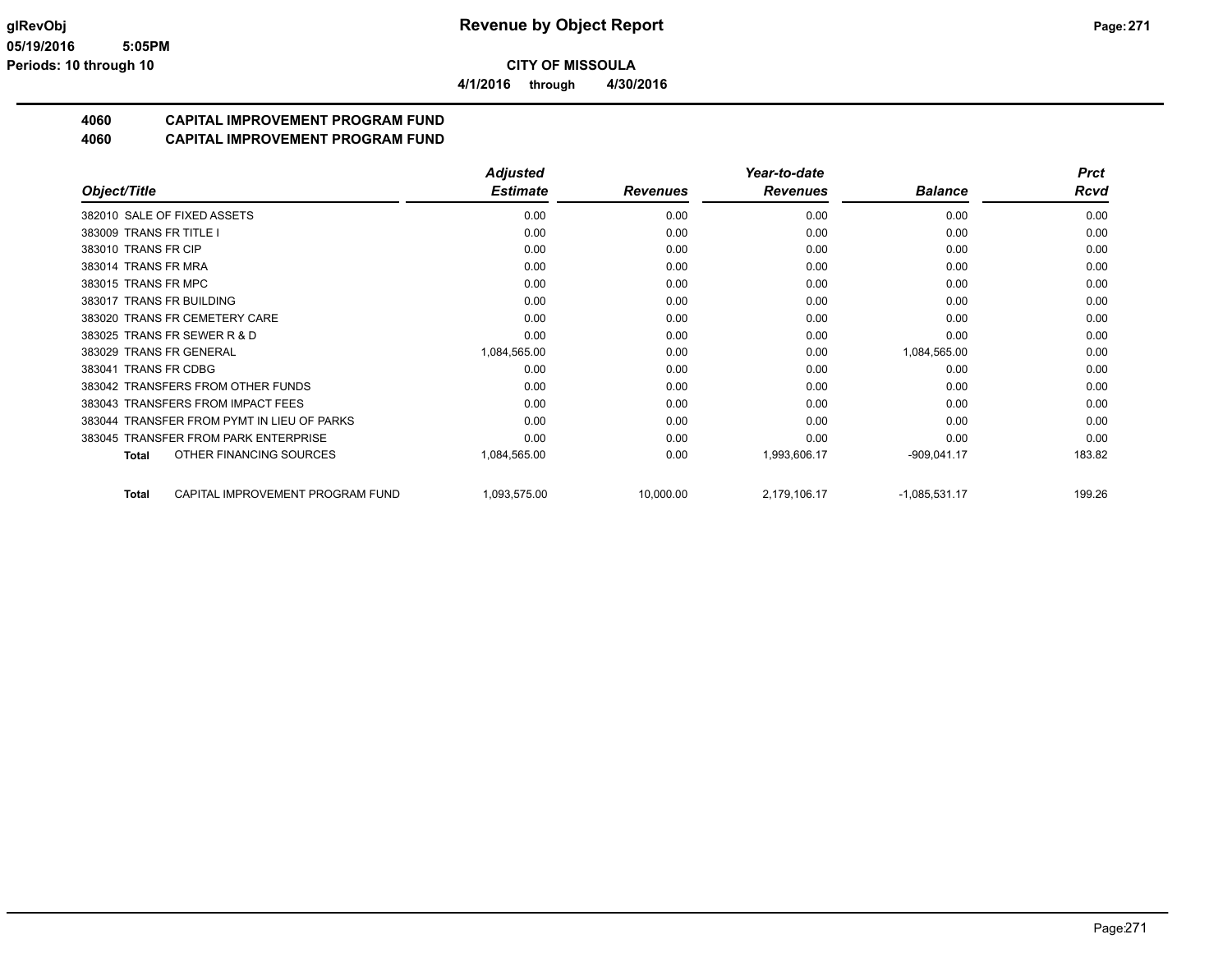**4/1/2016 through 4/30/2016**

|                                                    | <b>Adjusted</b> |                 | Year-to-date    | <b>Prct</b>     |          |
|----------------------------------------------------|-----------------|-----------------|-----------------|-----------------|----------|
| Object/Title                                       | <b>Estimate</b> | <b>Revenues</b> | <b>Revenues</b> | <b>Balance</b>  | Rcvd     |
| 330000 INTERGOVERNMENTAL REVENUES                  |                 |                 |                 |                 |          |
| 331001 GRANTS                                      | 0.00            | 0.00            | 0.00            | 0.00            | 0.00     |
| 331002 COUNTY ASSISTANCE CIP PROJECTS              | 0.00            | 0.00            | 0.00            | 0.00            | 0.00     |
| 331003 STATE HOME PROGRAM INCOME                   | 0.00            | 0.00            | 0.00            | 0.00            | 0.00     |
| 331004 CITY ASSESSMENTS                            | 0.00            | 0.00            | 0.00            | 0.00            | 0.00     |
| 334040 GAS TAX APPORTIONMENT                       | 0.00            | 0.00            | 0.00            | 0.00            | 0.00     |
| 334061 IMPACT FEES-CLEARING ACCOUNT                | 0.00            | 0.00            | 0.00            | 0.00            | 0.00     |
| 334120 TSEP GRANT                                  | 0.00            | 0.00            | 0.00            | 0.00            | 0.00     |
| 334121 DNRC GRANT                                  | 0.00            | 0.00            | 0.00            | 0.00            | 0.00     |
| 334123 MAQI FEDERAL ASSISTANCE                     | 0.00            | 0.00            | 0.00            | 0.00            | 0.00     |
| 334124 GRANTS-CIP                                  | 0.00            | 0.00            | 0.00            | 0.00            | 0.00     |
| 334125 FIRE FIGHTER GRANT                          | 0.00            | 0.00            | 0.00            | 0.00            | 0.00     |
| 334126 DEVELOPER ASSESSMENTS                       | 0.00            | 0.00            | 0.00            | 0.00            | 0.00     |
| 334127 TONKIN TRAIL - FISH WILDLIFE PARKS          | 0.00            | 0.00            | 0.00            | 0.00            | 0.00     |
| 334128 CDBG FIRE HYDRANT GRANT                     | 0.00            | 0.00            | 0.00            | 0.00            | 0.00     |
| 334143 MONTANA TOURISM GRANT                       | 0.00            | 0.00            | 0.00            | 0.00            | 0.00     |
| 339000 PAYMENT IN LIEU OF TAXES                    | 0.00            | 0.00            | 0.00            | 0.00            | 0.00     |
| <b>INTERGOVERNMENTAL REVENUES</b><br><b>Total</b>  | 0.00            | 0.00            | 0.00            | 0.00            | 0.00     |
| 360000 MISCELLANEOUS REVENUES                      |                 |                 |                 |                 |          |
| 360010 MISCELLANEOUS                               | 0.00            | 0.00            | 0.00            | 0.00            | 0.00     |
| 360011 YOUTH COUNCIL FUNDS                         | 9,010.00        | 0.00            | 0.00            | 9,010.00        | 0.00     |
| 360012 SEWER GRANT REPAYMENTS                      | 0.00            | 0.00            | 0.00            | 0.00            | 0.00     |
| 360016 MRA SHARE OF CIVIC STADIUM PARKING          | 0.00            | 0.00            | 0.00            | 0.00            | 0.00     |
| 362000 OTHER MISCELLANEOUS REVENUE                 | 0.00            | 0.00            | 0.00            | 0.00            | 0.00     |
| 365000 DONATIONS                                   | 0.00            | 0.00            | 0.00            | 0.00            | 0.00     |
| 365001 *** Title Not Found ***                     | 0.00            | 10,000.00       | 185,500.00      | $-185,500.00$   | 0.00     |
| 365030 WHITE PINE PARK DONATION-ZIP BEVERAGE       | 0.00            | 0.00            | 0.00            | 0.00            | 0.00     |
| MISCELLANEOUS REVENUES<br><b>Total</b>             | 9,010.00        | 10,000.00       | 185,500.00      | $-176,490.00$   | 2,058.82 |
| 370000 INVESTMENTS & ROYALTY EARNINGS              |                 |                 |                 |                 |          |
| 371010 INTEREST ON INVESTMENTS                     | 0.00            | 0.00            | 0.00            | 0.00            | 0.00     |
| 371020 GAIN/LOSS IN MARKET VALUE OF INVESTMENT     | 0.00            | 0.00            | 0.00            | 0.00            | 0.00     |
| <b>INVESTMENTS &amp; ROYALTY EARNINGS</b><br>Total | 0.00            | 0.00            | 0.00            | 0.00            | 0.00     |
| 380000 OTHER FINANCING SOURCES                     |                 |                 |                 |                 |          |
| 381000 LOAN PROCEEDS                               | 0.00            | 0.00            | 0.00            | 0.00            | 0.00     |
| 381010 BOND PROCEEDS                               | 0.00            | 0.00            | 1,579,240.64    | $-1,579,240.64$ | 0.00     |
| 381011 \$1,860,000 General Fund Obligation Bond    | 0.00            | 0.00            | 0.00            | 0.00            | 0.00     |
| 381012 \$680,000 FIRE GF DEBT                      | 0.00            | 0.00            | 0.00            | 0.00            | 0.00     |
| 381015 \$1,010,000 LIMITED TAX GO BONDS 2010C      | 0.00            | 0.00            | 0.00            | 0.00            | 0.00     |
| 381090 PROCEEDS FROM CAPITAL LEASE                 | 0.00            | 0.00            | 414,365.53      | -414,365.53     | 0.00     |
| 382010 SALE OF FIXED ASSETS                        | 0.00            | 0.00            | 0.00            | 0.00            | 0.00     |
|                                                    |                 |                 |                 |                 |          |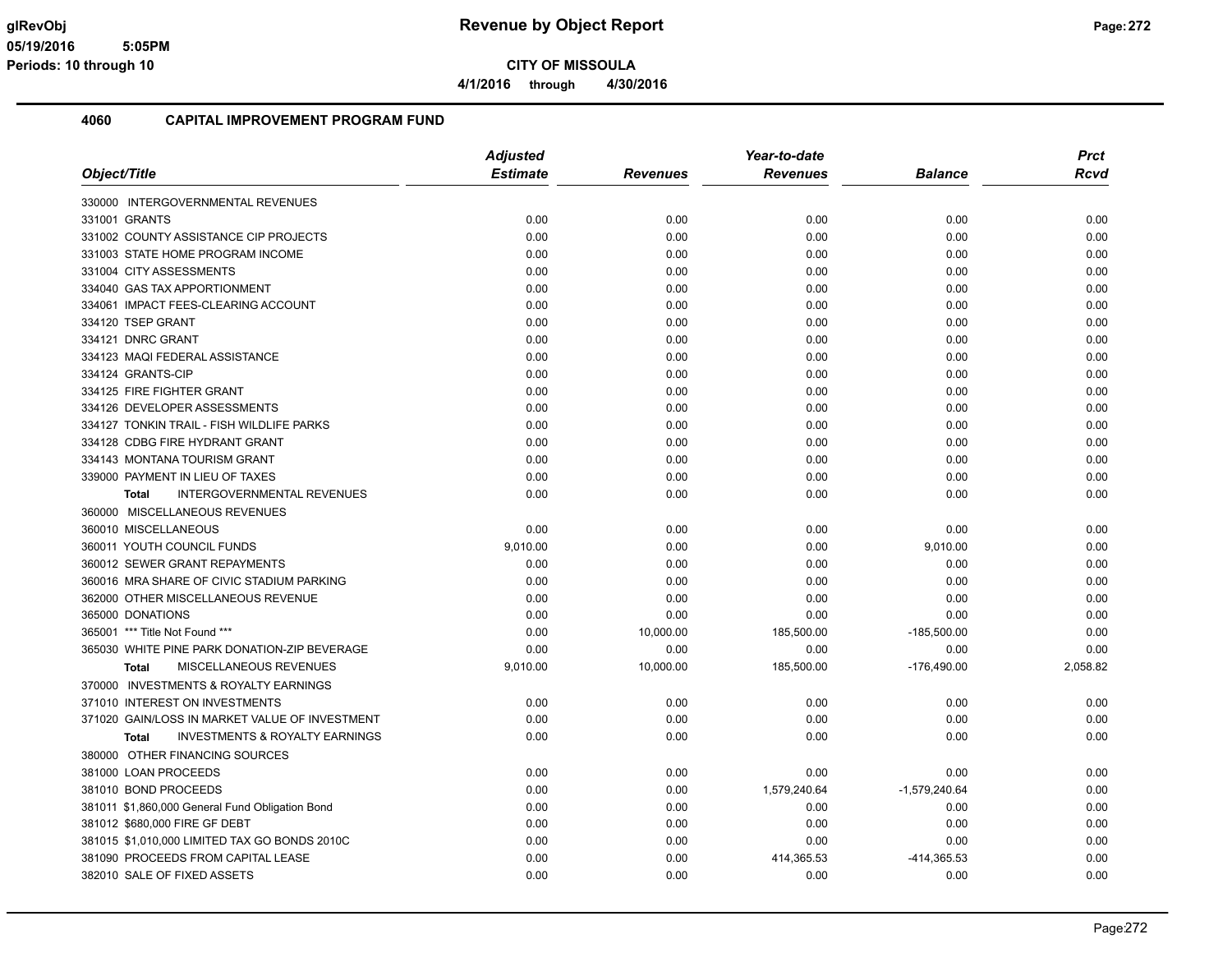**4/1/2016 through 4/30/2016**

|                                                  | <b>Adjusted</b> |                 | Year-to-date    |                 | <b>Prct</b> |
|--------------------------------------------------|-----------------|-----------------|-----------------|-----------------|-------------|
| Object/Title                                     | <b>Estimate</b> | <b>Revenues</b> | <b>Revenues</b> | <b>Balance</b>  | Rcvd        |
| 383009 TRANS FR TITLE I                          | 0.00            | 0.00            | 0.00            | 0.00            | 0.00        |
| 383010 TRANS FR CIP                              | 0.00            | 0.00            | 0.00            | 0.00            | 0.00        |
| 383014 TRANS FR MRA                              | 0.00            | 0.00            | 0.00            | 0.00            | 0.00        |
| 383015 TRANS FR MPC                              | 0.00            | 0.00            | 0.00            | 0.00            | 0.00        |
| 383017 TRANS FR BUILDING                         | 0.00            | 0.00            | 0.00            | 0.00            | 0.00        |
| 383020 TRANS FR CEMETERY CARE                    | 0.00            | 0.00            | 0.00            | 0.00            | 0.00        |
| 383025 TRANS FR SEWER R & D                      | 0.00            | 0.00            | 0.00            | 0.00            | 0.00        |
| 383029 TRANS FR GENERAL                          | 1,084,565.00    | 0.00            | 0.00            | 1,084,565.00    | 0.00        |
| 383041 TRANS FR CDBG                             | 0.00            | 0.00            | 0.00            | 0.00            | 0.00        |
| 383042 TRANSFERS FROM OTHER FUNDS                | 0.00            | 0.00            | 0.00            | 0.00            | 0.00        |
| 383043 TRANSFERS FROM IMPACT FEES                | 0.00            | 0.00            | 0.00            | 0.00            | 0.00        |
| 383044 TRANSFER FROM PYMT IN LIEU OF PARKS       | 0.00            | 0.00            | 0.00            | 0.00            | 0.00        |
| 383045 TRANSFER FROM PARK ENTERPRISE             | 0.00            | 0.00            | 0.00            | 0.00            | 0.00        |
| OTHER FINANCING SOURCES<br><b>Total</b>          | 1,084,565.00    | 0.00            | 1,993,606.17    | $-909,041.17$   | 183.82      |
| CAPITAL IMPROVEMENT PROGRAM FUND<br><b>Total</b> | 1,093,575.00    | 10,000.00       | 2,179,106.17    | $-1,085,531.17$ | 199.26      |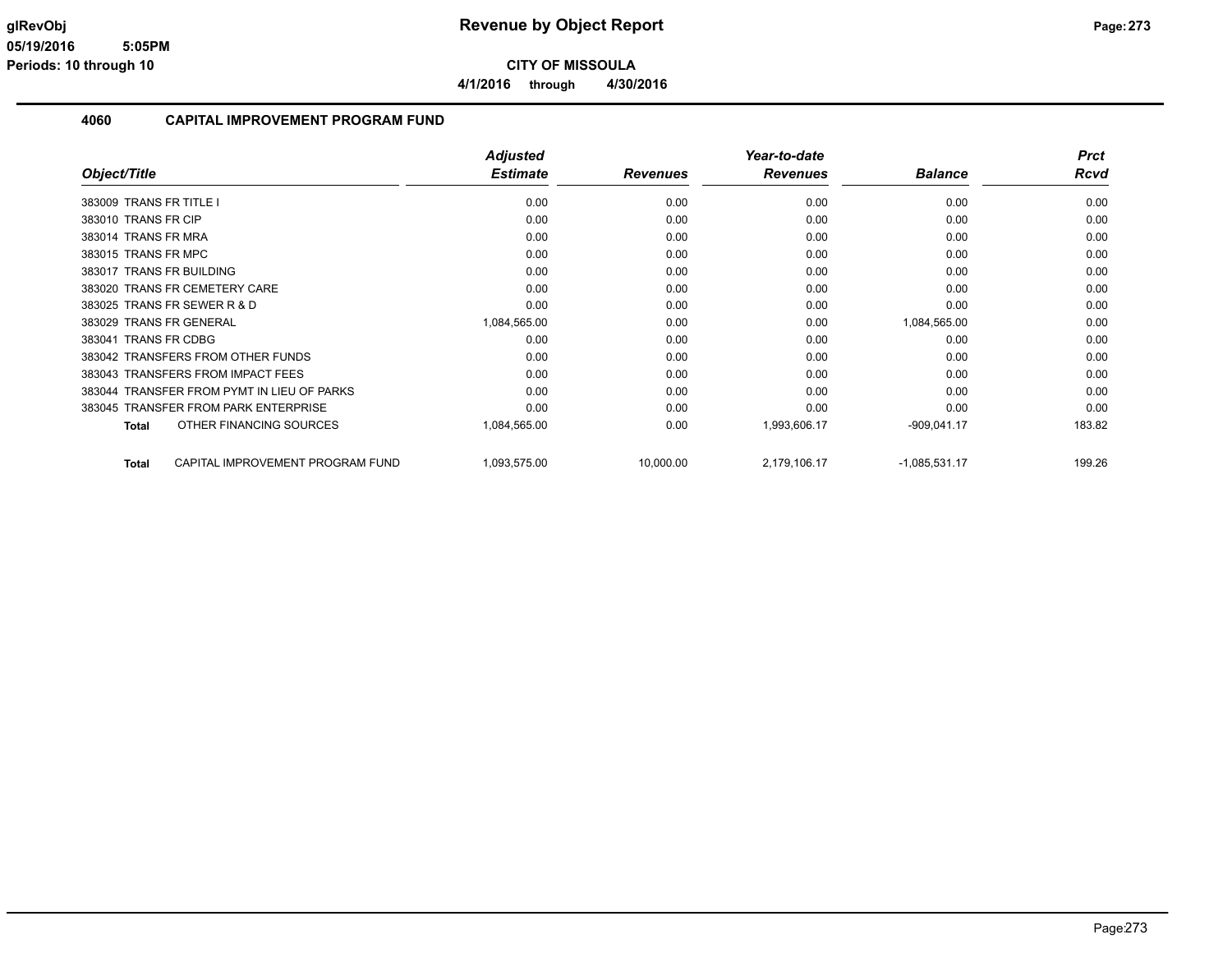**4/1/2016 through 4/30/2016**

## **4130 1997 G O BOND OPEN SPACE PURCHASE FUND**

**4130 1997 G O BOND OPEN SPACE PURCHASE FUND**

|                                                           | <b>Adjusted</b> |                 | Year-to-date    |                | <b>Prct</b> |
|-----------------------------------------------------------|-----------------|-----------------|-----------------|----------------|-------------|
| Object/Title                                              | <b>Estimate</b> | <b>Revenues</b> | <b>Revenues</b> | <b>Balance</b> | <b>Rcvd</b> |
| 330000 INTERGOVERNMENTAL REVENUES                         |                 |                 |                 |                |             |
| 330000 INTERGOVERNMENTAL REVENUES                         | 0.00            | 0.00            | 7,617.23        | $-7,617.23$    | 0.00        |
| 331156 CTEP GRANT - S HILLS TRAIL SYSTEM                  | 0.00            | 0.00            | 0.00            | 0.00           | 0.00        |
| 334014 *** Title Not Found ***                            | 0.00            | 0.00            | 0.00            | 0.00           | 0.00        |
| <b>INTERGOVERNMENTAL REVENUES</b><br><b>Total</b>         | 0.00            | 0.00            | 7,617.23        | $-7,617.23$    | 0.00        |
| <b>CHARGES FOR SERVICES</b><br>340000                     |                 |                 |                 |                |             |
| 343065 BUILDING RENTALS                                   | 0.00            | 0.00            | 0.00            | 0.00           | 0.00        |
| <b>CHARGES FOR SERVICES</b><br><b>Total</b>               | 0.00            | 0.00            | 0.00            | 0.00           | 0.00        |
| 360000 MISCELLANEOUS REVENUES                             |                 |                 |                 |                |             |
| 360010 MISCELLANEOUS                                      | 0.00            | 0.00            | 0.00            | 0.00           | 0.00        |
| 365000 DONATIONS                                          | 0.00            | 0.00            | 0.00            | 0.00           | 0.00        |
| MISCELLANEOUS REVENUES<br><b>Total</b>                    | 0.00            | 0.00            | 0.00            | 0.00           | 0.00        |
| <b>INVESTMENTS &amp; ROYALTY EARNINGS</b><br>370000       |                 |                 |                 |                |             |
| 371010 INTEREST ON INVESTMENTS                            | 0.00            | 0.00            | 0.00            | 0.00           | 0.00        |
| 371020 GAIN/LOSS IN MARKET VALUE OF INVESTMENTS           | 0.00            | 0.00            | 0.00            | 0.00           | 0.00        |
| <b>INVESTMENTS &amp; ROYALTY EARNINGS</b><br><b>Total</b> | 0.00            | 0.00            | 0.00            | 0.00           | 0.00        |
| OTHER FINANCING SOURCES<br>380000                         |                 |                 |                 |                |             |
| 382010 SALE OF FIXED ASSETS                               | 0.00            | 0.00            | 0.00            | 0.00           | 0.00        |
| 383000 OPERATING TRANSFERS                                | 0.00            | 0.00            | 0.00            | 0.00           | 0.00        |
| OTHER FINANCING SOURCES<br><b>Total</b>                   | 0.00            | 0.00            | 0.00            | 0.00           | 0.00        |
| 1997 G O BOND OPEN SPACE PURCHASE FU<br>Total             | 0.00            | 0.00            | 7,617.23        | $-7,617.23$    | 0.00        |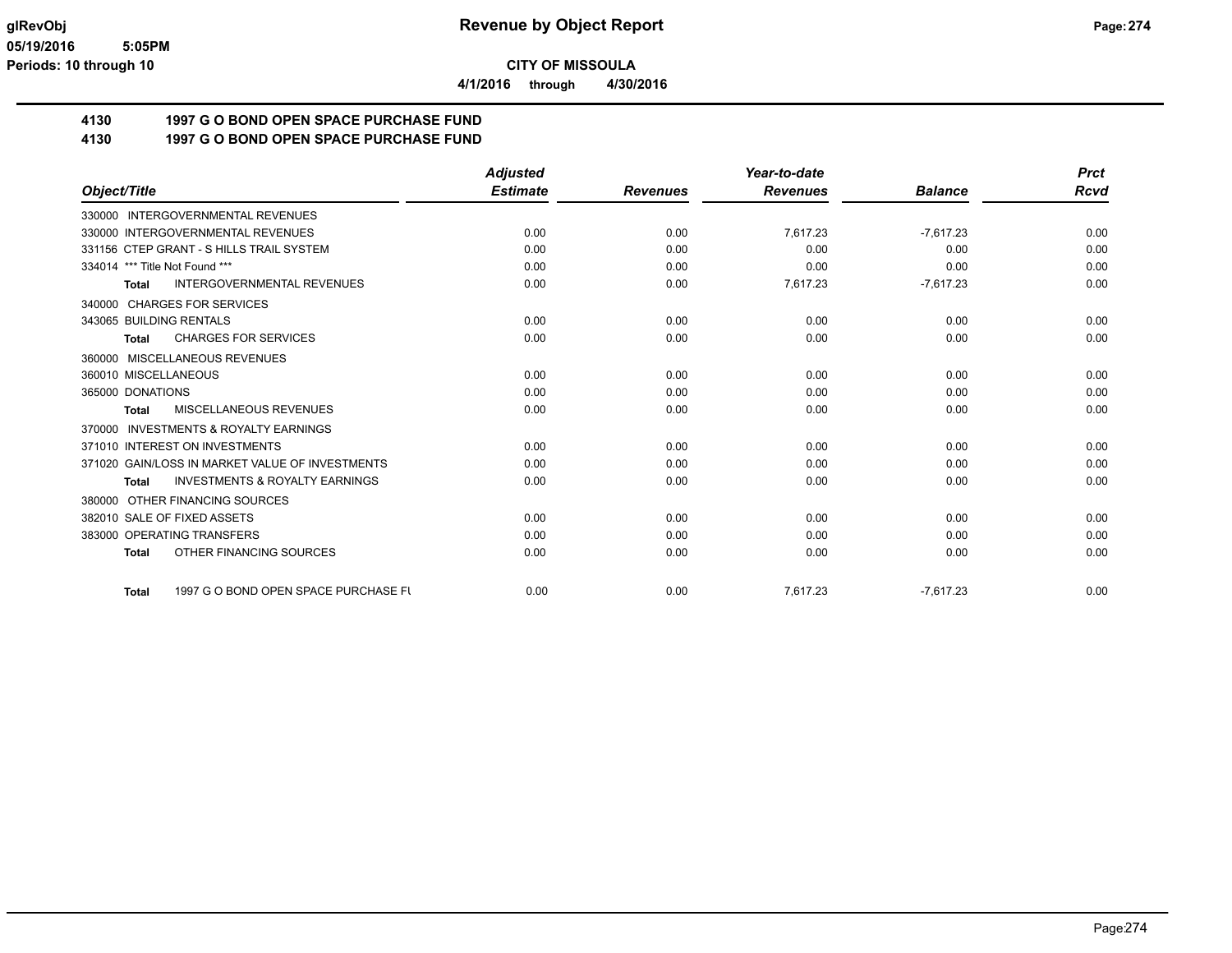**4/1/2016 through 4/30/2016**

### **4130 1997 G O BOND OPEN SPACE PURCHASE FUND**

|                                                           | <b>Adjusted</b> |                 | Year-to-date    |                | <b>Prct</b> |
|-----------------------------------------------------------|-----------------|-----------------|-----------------|----------------|-------------|
| Object/Title                                              | <b>Estimate</b> | <b>Revenues</b> | <b>Revenues</b> | <b>Balance</b> | <b>Rcvd</b> |
| 330000 INTERGOVERNMENTAL REVENUES                         |                 |                 |                 |                |             |
| 330000 INTERGOVERNMENTAL REVENUES                         | 0.00            | 0.00            | 7,617.23        | $-7.617.23$    | 0.00        |
| 331156 CTEP GRANT - S HILLS TRAIL SYSTEM                  | 0.00            | 0.00            | 0.00            | 0.00           | 0.00        |
| 334014 *** Title Not Found ***                            | 0.00            | 0.00            | 0.00            | 0.00           | 0.00        |
| <b>INTERGOVERNMENTAL REVENUES</b><br><b>Total</b>         | 0.00            | 0.00            | 7,617.23        | $-7,617.23$    | 0.00        |
| 340000 CHARGES FOR SERVICES                               |                 |                 |                 |                |             |
| 343065 BUILDING RENTALS                                   | 0.00            | 0.00            | 0.00            | 0.00           | 0.00        |
| <b>CHARGES FOR SERVICES</b><br><b>Total</b>               | 0.00            | 0.00            | 0.00            | 0.00           | 0.00        |
| 360000 MISCELLANEOUS REVENUES                             |                 |                 |                 |                |             |
| 360010 MISCELLANEOUS                                      | 0.00            | 0.00            | 0.00            | 0.00           | 0.00        |
| 365000 DONATIONS                                          | 0.00            | 0.00            | 0.00            | 0.00           | 0.00        |
| MISCELLANEOUS REVENUES<br>Total                           | 0.00            | 0.00            | 0.00            | 0.00           | 0.00        |
| 370000 INVESTMENTS & ROYALTY EARNINGS                     |                 |                 |                 |                |             |
| 371010 INTEREST ON INVESTMENTS                            | 0.00            | 0.00            | 0.00            | 0.00           | 0.00        |
| 371020 GAIN/LOSS IN MARKET VALUE OF INVESTMENT            | 0.00            | 0.00            | 0.00            | 0.00           | 0.00        |
| <b>INVESTMENTS &amp; ROYALTY EARNINGS</b><br><b>Total</b> | 0.00            | 0.00            | 0.00            | 0.00           | 0.00        |
| 380000 OTHER FINANCING SOURCES                            |                 |                 |                 |                |             |
| 382010 SALE OF FIXED ASSETS                               | 0.00            | 0.00            | 0.00            | 0.00           | 0.00        |
| 383000 OPERATING TRANSFERS                                | 0.00            | 0.00            | 0.00            | 0.00           | 0.00        |
| OTHER FINANCING SOURCES<br><b>Total</b>                   | 0.00            | 0.00            | 0.00            | 0.00           | 0.00        |
| 1997 G O BOND OPEN SPACE PURCHASE F<br>Total              | 0.00            | 0.00            | 7.617.23        | $-7.617.23$    | 0.00        |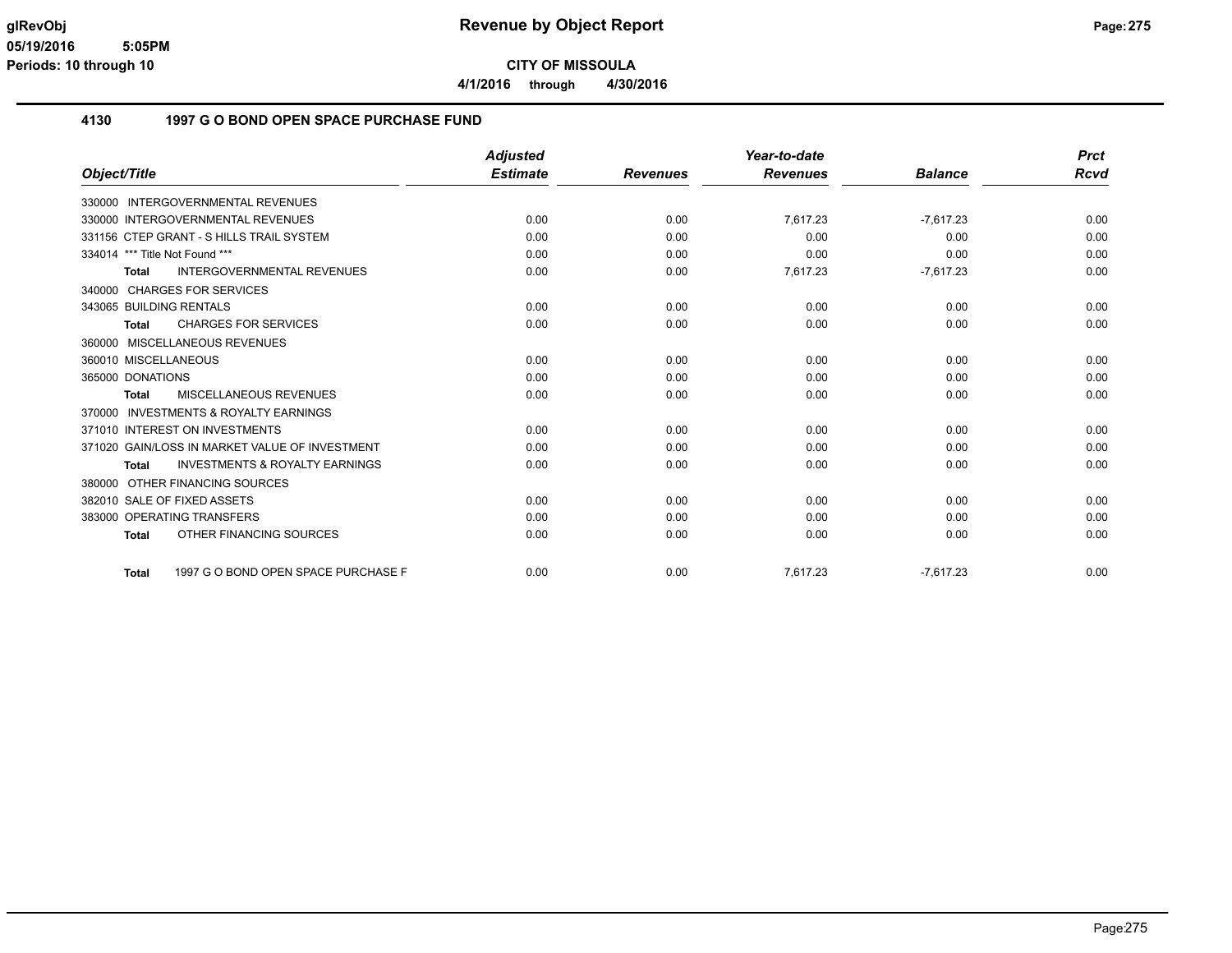### **4196 NEW FIRE STATION GO BOND**

**4196 NEW FIRE STATION GO BOND**

|                                                    | <b>Adjusted</b> |                 | Year-to-date    |                | <b>Prct</b> |
|----------------------------------------------------|-----------------|-----------------|-----------------|----------------|-------------|
| Object/Title                                       | <b>Estimate</b> | <b>Revenues</b> | <b>Revenues</b> | <b>Balance</b> | <b>Rcvd</b> |
| 360000 MISCELLANEOUS REVENUES                      |                 |                 |                 |                |             |
| 365023 NORTHWESTERN ENERGY GRANT                   | 0.00            | 0.00            | 0.00            | 0.00           | 0.00        |
| MISCELLANEOUS REVENUES<br>Total                    | 0.00            | 0.00            | 0.00            | 0.00           | 0.00        |
| 370000 INVESTMENTS & ROYALTY EARNINGS              |                 |                 |                 |                |             |
| 371010 INTEREST ON INVESTMENTS                     | 0.00            | 0.00            | 0.00            | 0.00           | 0.00        |
| 371020 GAIN/LOSS IN MARKET VALUE OF INVESTMENTS    | 0.00            | 0.00            | 0.00            | 0.00           | 0.00        |
| <b>INVESTMENTS &amp; ROYALTY EARNINGS</b><br>Total | 0.00            | 0.00            | 0.00            | 0.00           | 0.00        |
| 380000 OTHER FINANCING SOURCES                     |                 |                 |                 |                |             |
| 381010 BOND PROCEEDS                               | 0.00            | 0.00            | 0.00            | 0.00           | 0.00        |
| 383000 OPERATING TRANSFERS                         | 0.00            | 0.00            | 0.00            | 0.00           | 0.00        |
| OTHER FINANCING SOURCES<br><b>Total</b>            | 0.00            | 0.00            | 0.00            | 0.00           | 0.00        |
| NEW FIRE STATION GO BOND<br>Total                  | 0.00            | 0.00            | 0.00            | 0.00           | 0.00        |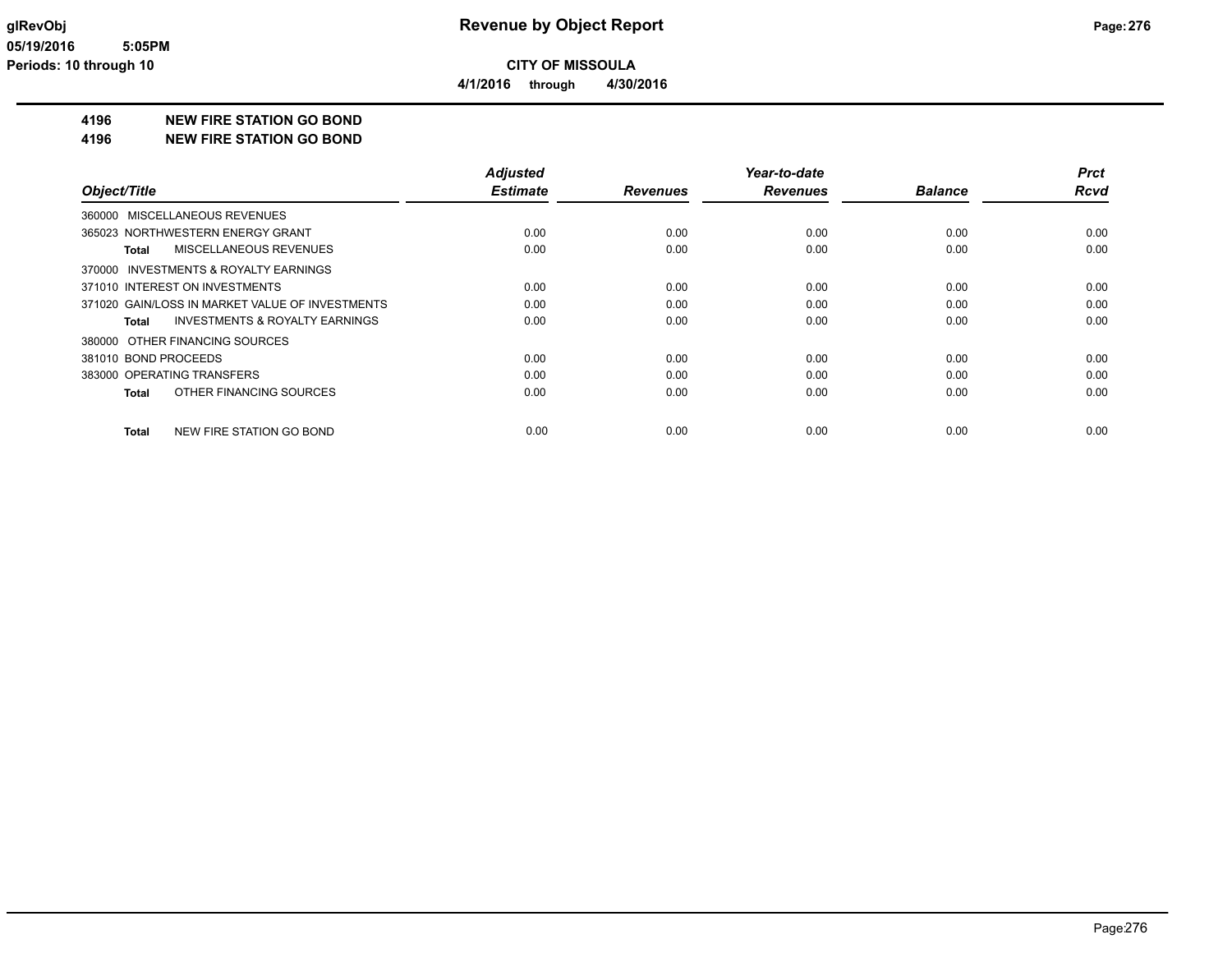### **4196 NEW FIRE STATION GO BOND**

| Object/Title                                              | <b>Adjusted</b><br><b>Estimate</b> | <b>Revenues</b> | Year-to-date<br><b>Revenues</b> | <b>Balance</b> | <b>Prct</b><br><b>Rcvd</b> |
|-----------------------------------------------------------|------------------------------------|-----------------|---------------------------------|----------------|----------------------------|
|                                                           |                                    |                 |                                 |                |                            |
| 360000 MISCELLANEOUS REVENUES                             |                                    |                 |                                 |                |                            |
| 365023 NORTHWESTERN ENERGY GRANT                          | 0.00                               | 0.00            | 0.00                            | 0.00           | 0.00                       |
| MISCELLANEOUS REVENUES<br><b>Total</b>                    | 0.00                               | 0.00            | 0.00                            | 0.00           | 0.00                       |
| 370000 INVESTMENTS & ROYALTY EARNINGS                     |                                    |                 |                                 |                |                            |
| 371010 INTEREST ON INVESTMENTS                            | 0.00                               | 0.00            | 0.00                            | 0.00           | 0.00                       |
| 371020 GAIN/LOSS IN MARKET VALUE OF INVESTMENT            | 0.00                               | 0.00            | 0.00                            | 0.00           | 0.00                       |
| <b>INVESTMENTS &amp; ROYALTY EARNINGS</b><br><b>Total</b> | 0.00                               | 0.00            | 0.00                            | 0.00           | 0.00                       |
| 380000 OTHER FINANCING SOURCES                            |                                    |                 |                                 |                |                            |
| 381010 BOND PROCEEDS                                      | 0.00                               | 0.00            | 0.00                            | 0.00           | 0.00                       |
| 383000 OPERATING TRANSFERS                                | 0.00                               | 0.00            | 0.00                            | 0.00           | 0.00                       |
| OTHER FINANCING SOURCES<br><b>Total</b>                   | 0.00                               | 0.00            | 0.00                            | 0.00           | 0.00                       |
| NEW FIRE STATION GO BOND<br><b>Total</b>                  | 0.00                               | 0.00            | 0.00                            | 0.00           | 0.00                       |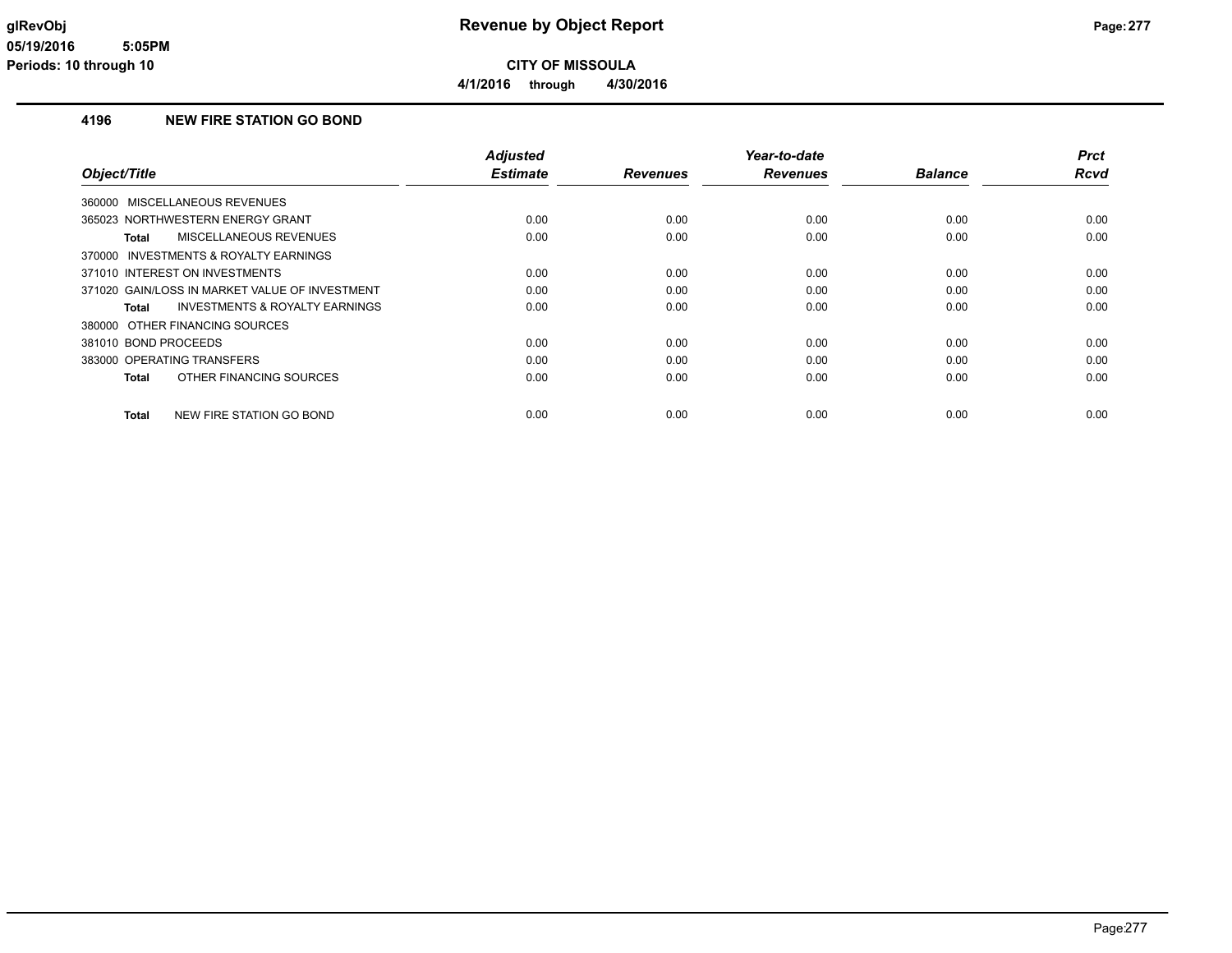## **4450 S/C CONSTRUCTION FUND FOR FY06**

**4450 S/C CONSTRUCTION FUND FOR FY06**

|                                                 | <b>Adjusted</b> |                 | Year-to-date    |                | <b>Prct</b> |
|-------------------------------------------------|-----------------|-----------------|-----------------|----------------|-------------|
| Object/Title                                    | <b>Estimate</b> | <b>Revenues</b> | <b>Revenues</b> | <b>Balance</b> | <b>Rcvd</b> |
| 370000 INVESTMENTS & ROYALTY EARNINGS           |                 |                 |                 |                |             |
| 371010 INTEREST ON INVESTMENTS                  | 0.00            | 0.00            | 0.00            | 0.00           | 0.00        |
| 371020 GAIN/LOSS IN MARKET VALUE OF INVESTMENTS | 0.00            | 0.00            | 0.00            | 0.00           | 0.00        |
| INVESTMENTS & ROYALTY EARNINGS<br>Total         | 0.00            | 0.00            | 0.00            | 0.00           | 0.00        |
| S/C CONSTRUCTION FUND FOR FY06<br>Total         | 0.00            | 0.00            | 0.00            | 0.00           | 0.00        |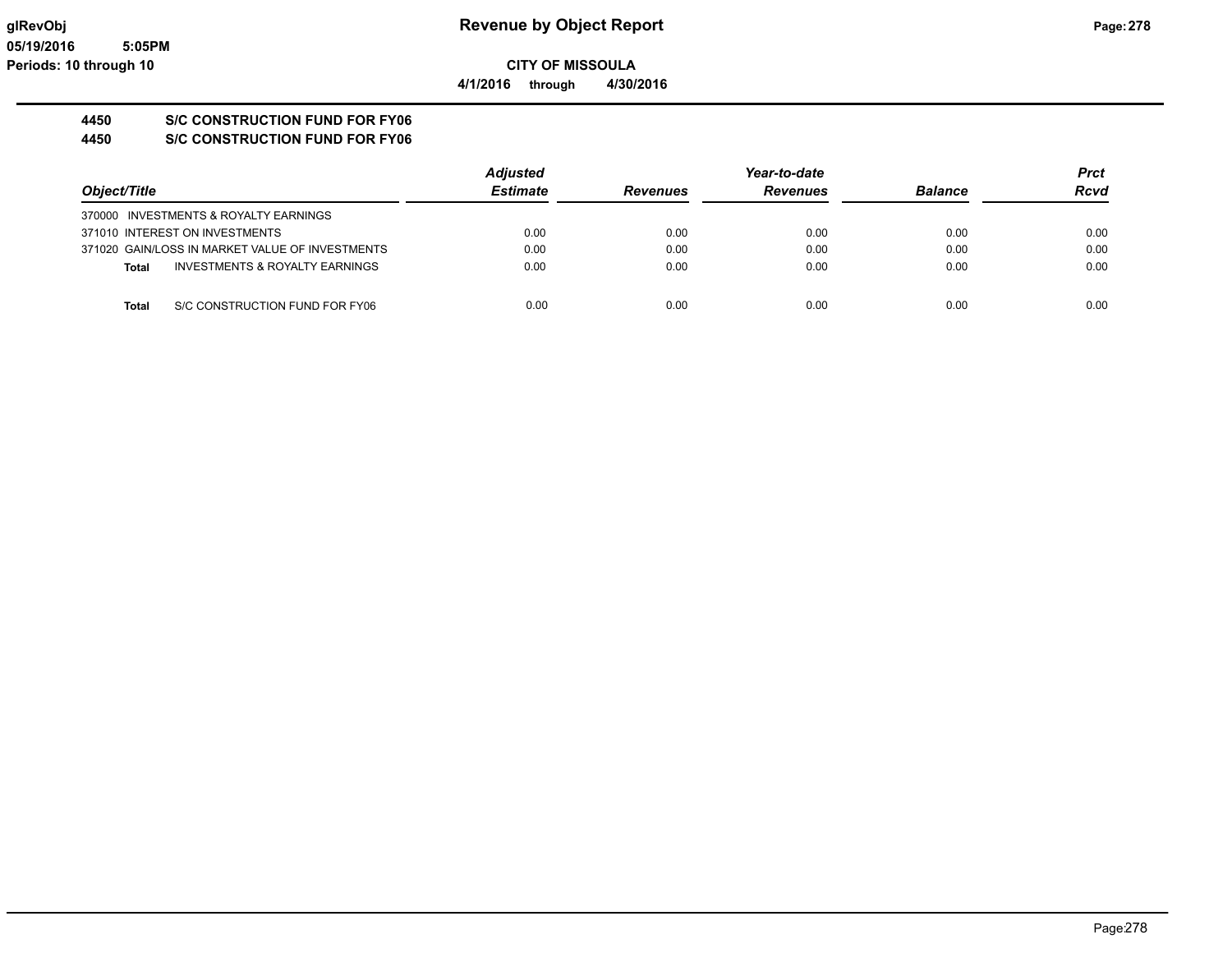**4/1/2016 through 4/30/2016**

### **4450 S/C CONSTRUCTION FUND FOR FY06**

| Object/Title                                   | <b>Adjusted</b><br><b>Estimate</b> | <b>Revenues</b> | Year-to-date<br><b>Revenues</b> | <b>Balance</b> | <b>Prct</b><br><b>Rcvd</b> |
|------------------------------------------------|------------------------------------|-----------------|---------------------------------|----------------|----------------------------|
| 370000 INVESTMENTS & ROYALTY EARNINGS          |                                    |                 |                                 |                |                            |
| 371010 INTEREST ON INVESTMENTS                 | 0.00                               | 0.00            | 0.00                            | 0.00           | 0.00                       |
| 371020 GAIN/LOSS IN MARKET VALUE OF INVESTMENT | 0.00                               | 0.00            | 0.00                            | 0.00           | 0.00                       |
| INVESTMENTS & ROYALTY EARNINGS<br><b>Total</b> | 0.00                               | 0.00            | 0.00                            | 0.00           | 0.00                       |
|                                                |                                    |                 |                                 |                |                            |
| S/C CONSTRUCTION FUND FOR FY06<br><b>Total</b> | 0.00                               | 0.00            | 0.00                            | 0.00           | 0.00                       |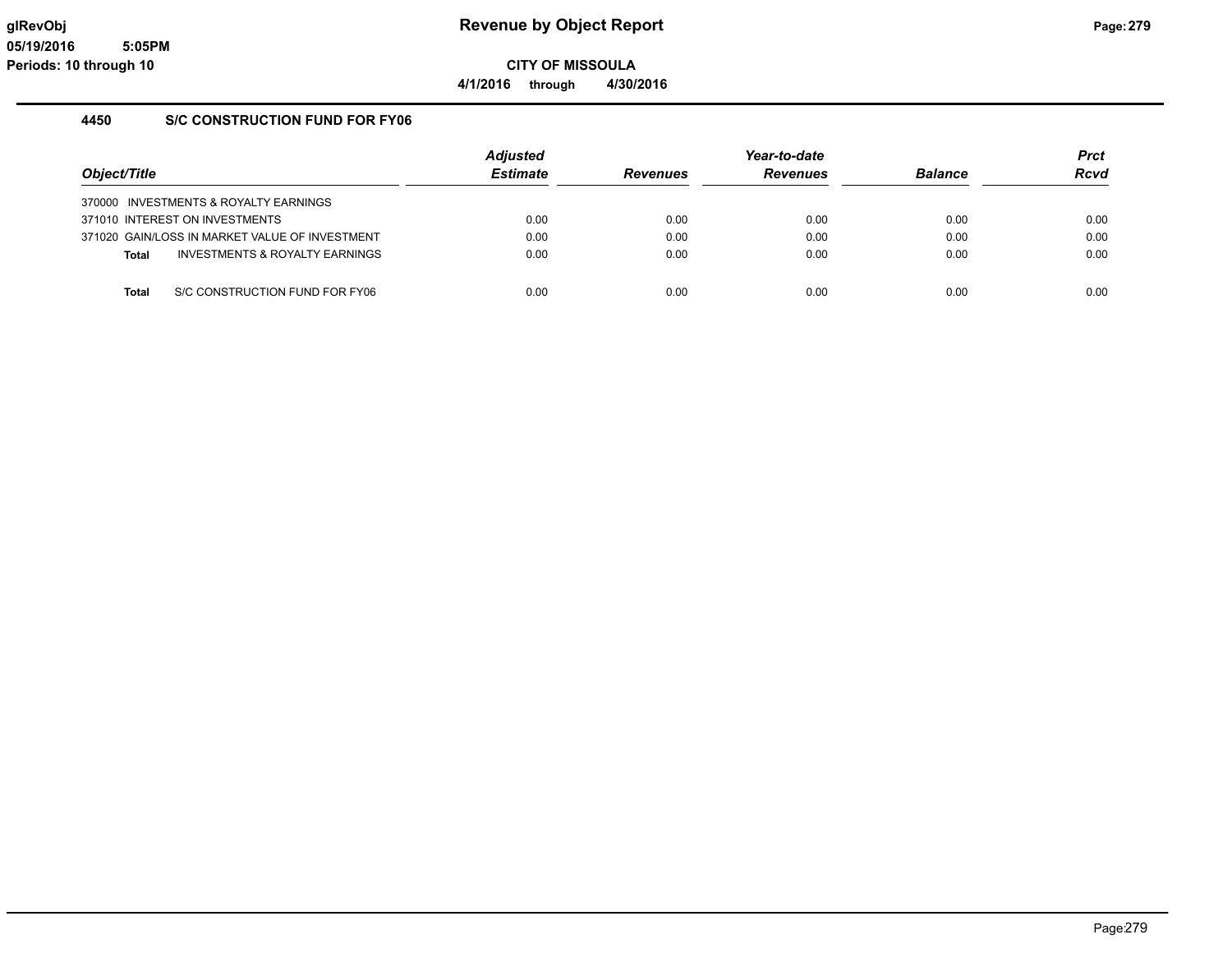### **4451 FY07 S/C BOND FUND**

**4451 FY07 S/C BOND FUND**

|                                                    | <b>Adjusted</b> |                 | Year-to-date    |                | <b>Prct</b> |
|----------------------------------------------------|-----------------|-----------------|-----------------|----------------|-------------|
| Object/Title                                       | <b>Estimate</b> | <b>Revenues</b> | <b>Revenues</b> | <b>Balance</b> | <b>Rcvd</b> |
| 360000 MISCELLANEOUS REVENUES                      |                 |                 |                 |                |             |
| 360010 MISCELLANEOUS                               | 0.00            | 0.00            | 0.00            | 0.00           | 0.00        |
| MISCELLANEOUS REVENUES<br>Total                    | 0.00            | 0.00            | 0.00            | 0.00           | 0.00        |
| 370000 INVESTMENTS & ROYALTY EARNINGS              |                 |                 |                 |                |             |
| 371010 INTEREST ON INVESTMENTS                     | 0.00            | 0.00            | 0.00            | 0.00           | 0.00        |
| 371020 GAIN/LOSS IN MARKET VALUE OF INVESTMENTS    | 0.00            | 0.00            | 0.00            | 0.00           | 0.00        |
| <b>INVESTMENTS &amp; ROYALTY EARNINGS</b><br>Total | 0.00            | 0.00            | 0.00            | 0.00           | 0.00        |
| 380000 OTHER FINANCING SOURCES                     |                 |                 |                 |                |             |
| 381030 SID BONDS PROCEEDS                          | 0.00            | 0.00            | 0.00            | 0.00           | 0.00        |
| OTHER FINANCING SOURCES<br>Total                   | 0.00            | 0.00            | 0.00            | 0.00           | 0.00        |
| FY07 S/C BOND FUND<br><b>Total</b>                 | 0.00            | 0.00            | 0.00            | 0.00           | 0.00        |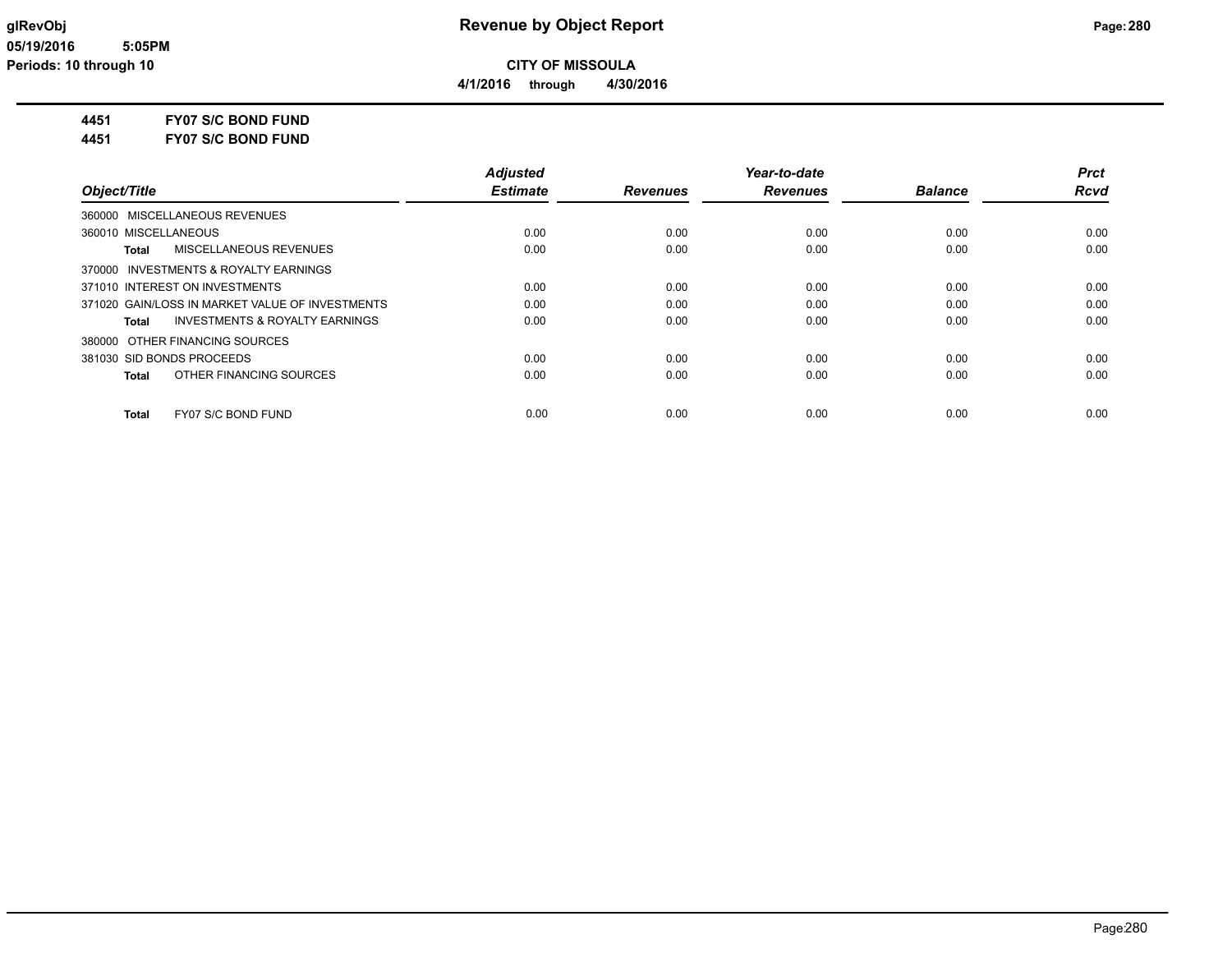**CITY OF MISSOULA**

**4/1/2016 through 4/30/2016**

#### **4451 FY07 S/C BOND FUND**

|                                                    | <b>Adjusted</b> |                 | Year-to-date    |                | Prct |
|----------------------------------------------------|-----------------|-----------------|-----------------|----------------|------|
| Object/Title                                       | <b>Estimate</b> | <b>Revenues</b> | <b>Revenues</b> | <b>Balance</b> | Rcvd |
| 360000 MISCELLANEOUS REVENUES                      |                 |                 |                 |                |      |
| 360010 MISCELLANEOUS                               | 0.00            | 0.00            | 0.00            | 0.00           | 0.00 |
| MISCELLANEOUS REVENUES<br>Total                    | 0.00            | 0.00            | 0.00            | 0.00           | 0.00 |
| 370000 INVESTMENTS & ROYALTY EARNINGS              |                 |                 |                 |                |      |
| 371010 INTEREST ON INVESTMENTS                     | 0.00            | 0.00            | 0.00            | 0.00           | 0.00 |
| 371020 GAIN/LOSS IN MARKET VALUE OF INVESTMENT     | 0.00            | 0.00            | 0.00            | 0.00           | 0.00 |
| <b>INVESTMENTS &amp; ROYALTY EARNINGS</b><br>Total | 0.00            | 0.00            | 0.00            | 0.00           | 0.00 |
| 380000 OTHER FINANCING SOURCES                     |                 |                 |                 |                |      |
| 381030 SID BONDS PROCEEDS                          | 0.00            | 0.00            | 0.00            | 0.00           | 0.00 |
| OTHER FINANCING SOURCES<br>Total                   | 0.00            | 0.00            | 0.00            | 0.00           | 0.00 |
| FY07 S/C BOND FUND<br>Total                        | 0.00            | 0.00            | 0.00            | 0.00           | 0.00 |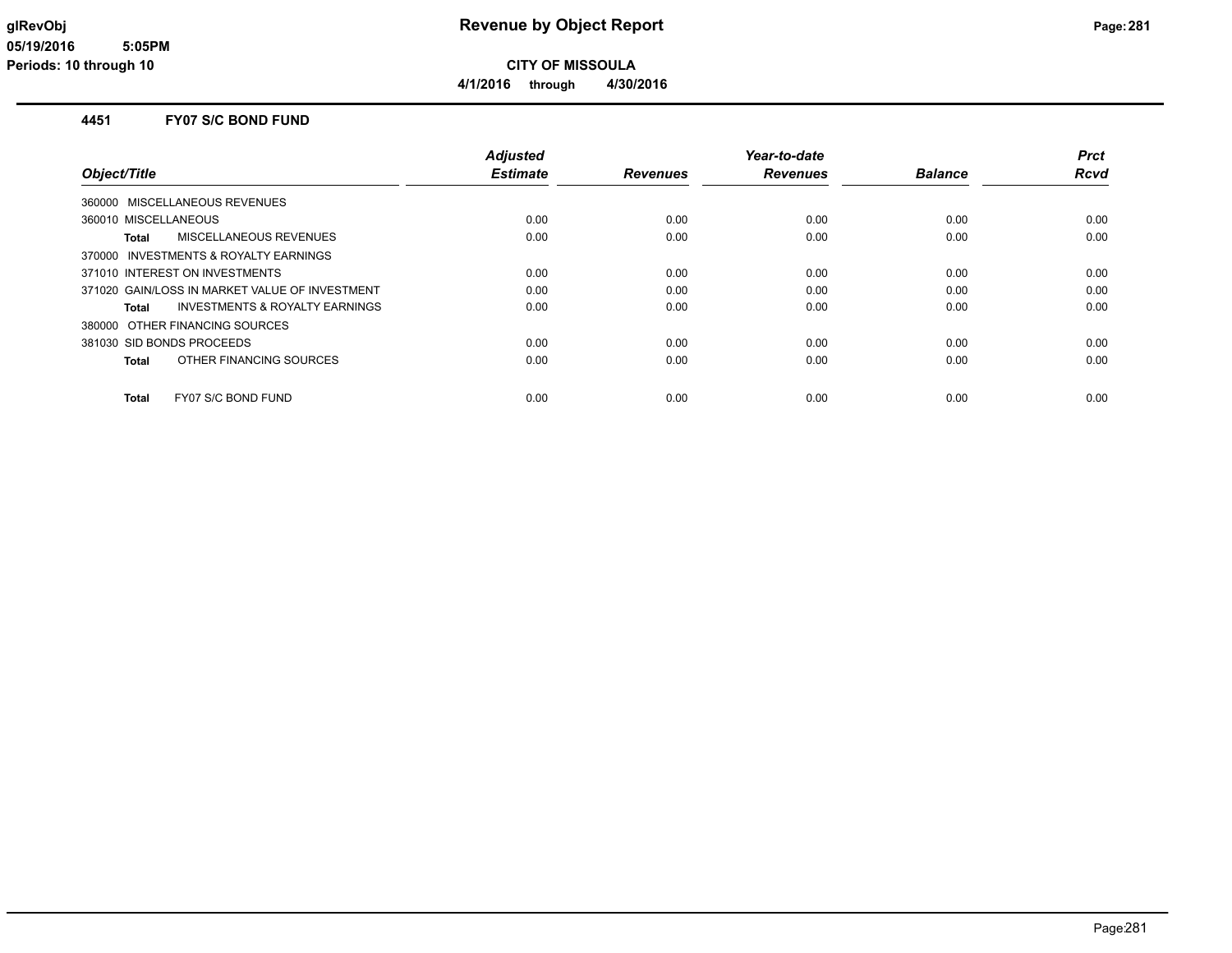**4/1/2016 through 4/30/2016**

# **4452 S/C CONSTRUCTION FUND FOR FY 08 BOND SAL**

**4452 S/C CONSTRUCTION FUND FOR FY 08 BOND SAL**

|                                                      | <b>Adjusted</b> |                 | Year-to-date    |                | <b>Prct</b> |
|------------------------------------------------------|-----------------|-----------------|-----------------|----------------|-------------|
| Object/Title                                         | <b>Estimate</b> | <b>Revenues</b> | <b>Revenues</b> | <b>Balance</b> | <b>Rcvd</b> |
| 360000 MISCELLANEOUS REVENUES                        |                 |                 |                 |                |             |
| 360010 MISCELLANEOUS                                 | 0.00            | 0.00            | 0.00            | 0.00           | 0.00        |
| 362000 OTHER MISCELLANEOUS REVENUE                   | 0.00            | 0.00            | 0.00            | 0.00           | 0.00        |
| MISCELLANEOUS REVENUES<br>Total                      | 0.00            | 0.00            | 0.00            | 0.00           | 0.00        |
| 370000 INVESTMENTS & ROYALTY EARNINGS                |                 |                 |                 |                |             |
| 371010 INTEREST ON INVESTMENTS                       | 0.00            | 0.00            | 0.00            | 0.00           | 0.00        |
| 371020 GAIN/LOSS IN MARKET VALUE OF INVESTMENTS      | 0.00            | 0.00            | 0.00            | 0.00           | 0.00        |
| <b>INVESTMENTS &amp; ROYALTY EARNINGS</b><br>Total   | 0.00            | 0.00            | 0.00            | 0.00           | 0.00        |
| 380000 OTHER FINANCING SOURCES                       |                 |                 |                 |                |             |
| 381000 LOAN PROCEEDS                                 | 0.00            | 0.00            | 0.00            | 0.00           | 0.00        |
| 383042 TRANSFERS FROM OTHER FUNDS                    | 0.00            | 0.00            | 0.00            | 0.00           | 0.00        |
| OTHER FINANCING SOURCES<br><b>Total</b>              | 0.00            | 0.00            | 0.00            | 0.00           | 0.00        |
| S/C CONSTRUCTION FUND FOR FY 08 BONE<br><b>Total</b> | 0.00            | 0.00            | 0.00            | 0.00           | 0.00        |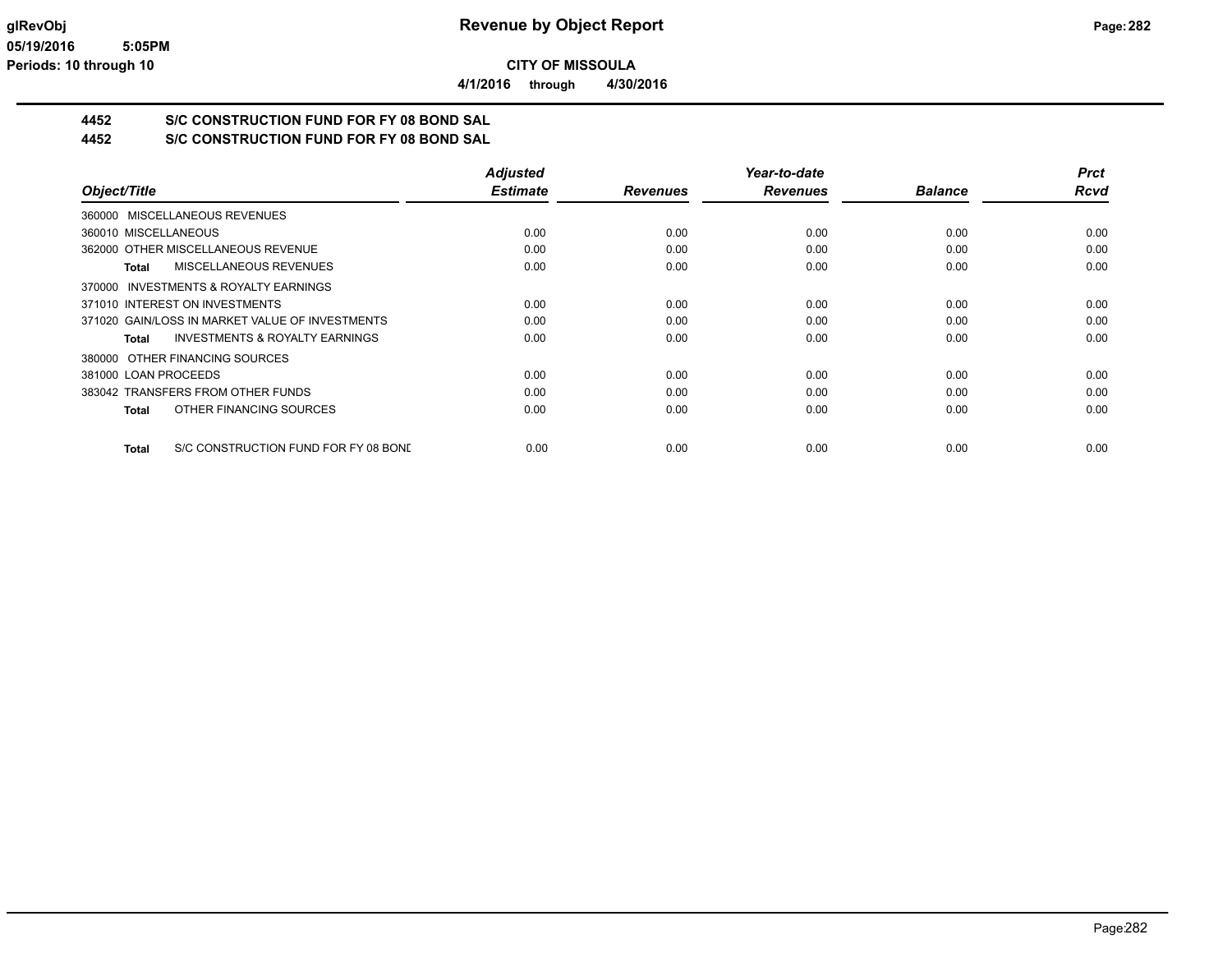**4/1/2016 through 4/30/2016**

#### **4452 S/C CONSTRUCTION FUND FOR FY 08 BOND SAL**

|                                                    | <b>Adjusted</b> |                 | Year-to-date    |                | <b>Prct</b> |
|----------------------------------------------------|-----------------|-----------------|-----------------|----------------|-------------|
| Object/Title                                       | <b>Estimate</b> | <b>Revenues</b> | <b>Revenues</b> | <b>Balance</b> | <b>Rcvd</b> |
| 360000 MISCELLANEOUS REVENUES                      |                 |                 |                 |                |             |
| 360010 MISCELLANEOUS                               | 0.00            | 0.00            | 0.00            | 0.00           | 0.00        |
| 362000 OTHER MISCELLANEOUS REVENUE                 | 0.00            | 0.00            | 0.00            | 0.00           | 0.00        |
| <b>MISCELLANEOUS REVENUES</b><br>Total             | 0.00            | 0.00            | 0.00            | 0.00           | 0.00        |
| 370000 INVESTMENTS & ROYALTY EARNINGS              |                 |                 |                 |                |             |
| 371010 INTEREST ON INVESTMENTS                     | 0.00            | 0.00            | 0.00            | 0.00           | 0.00        |
| 371020 GAIN/LOSS IN MARKET VALUE OF INVESTMENT     | 0.00            | 0.00            | 0.00            | 0.00           | 0.00        |
| <b>INVESTMENTS &amp; ROYALTY EARNINGS</b><br>Total | 0.00            | 0.00            | 0.00            | 0.00           | 0.00        |
| OTHER FINANCING SOURCES<br>380000                  |                 |                 |                 |                |             |
| 381000 LOAN PROCEEDS                               | 0.00            | 0.00            | 0.00            | 0.00           | 0.00        |
| 383042 TRANSFERS FROM OTHER FUNDS                  | 0.00            | 0.00            | 0.00            | 0.00           | 0.00        |
| OTHER FINANCING SOURCES<br><b>Total</b>            | 0.00            | 0.00            | 0.00            | 0.00           | 0.00        |
|                                                    |                 |                 |                 |                |             |
| S/C CONSTRUCTION FUND FOR FY 08 BONI<br>Total      | 0.00            | 0.00            | 0.00            | 0.00           | 0.00        |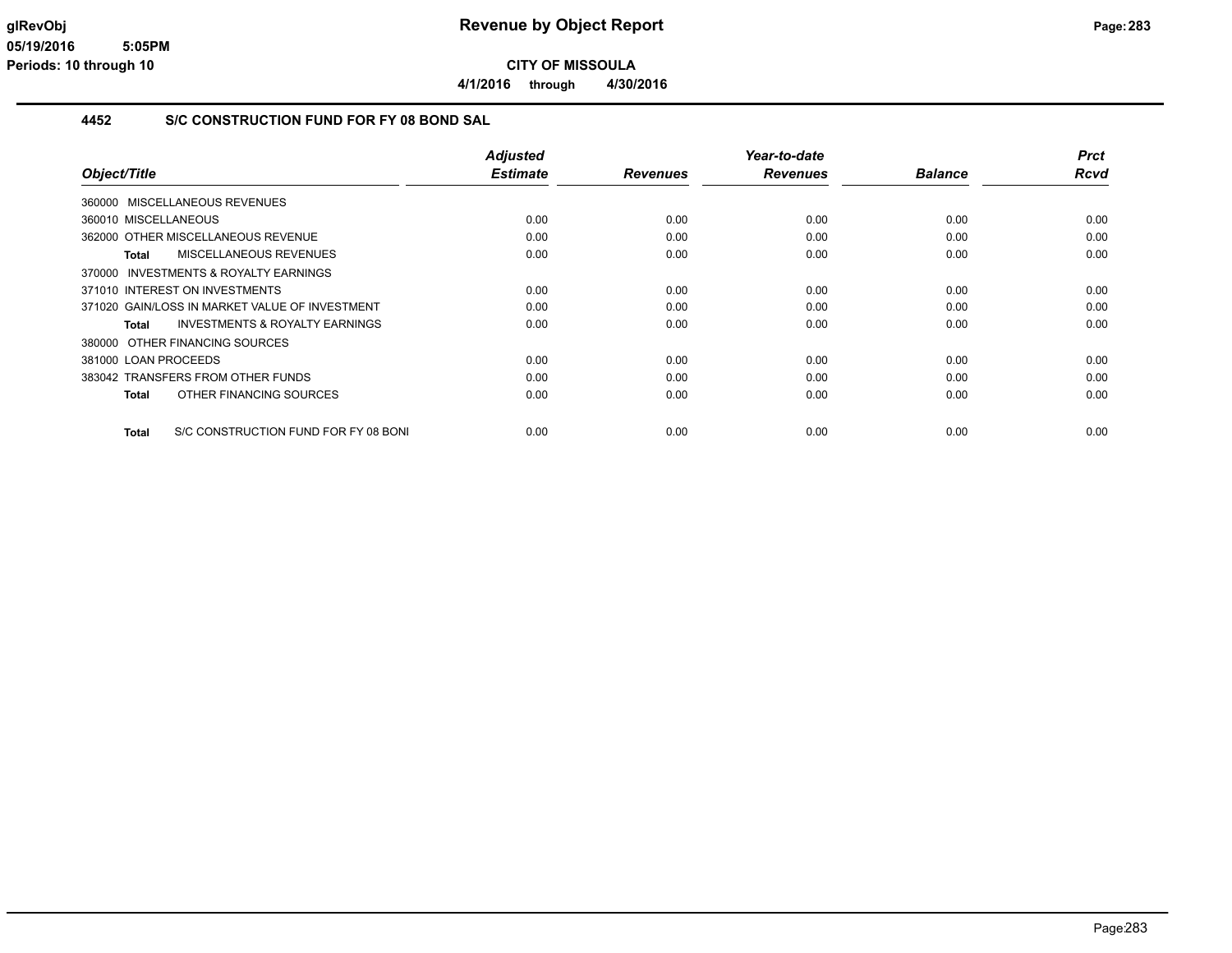**4453 S/C CONSTRUCTION FUND FY09 BOND**

**4453 S/C CONSTRUCTION FUND FY09 BOND**

|                                                    | <b>Adjusted</b> |                 | Year-to-date    |                | <b>Prct</b> |
|----------------------------------------------------|-----------------|-----------------|-----------------|----------------|-------------|
| Object/Title                                       | <b>Estimate</b> | <b>Revenues</b> | <b>Revenues</b> | <b>Balance</b> | <b>Rcvd</b> |
| 360000 MISCELLANEOUS REVENUES                      |                 |                 |                 |                |             |
| 360010 MISCELLANEOUS                               | 0.00            | 0.00            | 0.00            | 0.00           | 0.00        |
| 362000 OTHER MISCELLANEOUS REVENUE                 | 0.00            | 0.00            | 0.00            | 0.00           | 0.00        |
| MISCELLANEOUS REVENUES<br>Total                    | 0.00            | 0.00            | 0.00            | 0.00           | 0.00        |
| 370000 INVESTMENTS & ROYALTY EARNINGS              |                 |                 |                 |                |             |
| 371010 INTEREST ON INVESTMENTS                     | 0.00            | 0.00            | 0.00            | 0.00           | 0.00        |
| <b>INVESTMENTS &amp; ROYALTY EARNINGS</b><br>Total | 0.00            | 0.00            | 0.00            | 0.00           | 0.00        |
| 380000 OTHER FINANCING SOURCES                     |                 |                 |                 |                |             |
| 381030 SID BONDS PROCEEDS                          | 0.00            | 0.00            | 0.00            | 0.00           | 0.00        |
| 383000 OPERATING TRANSFERS                         | 0.00            | 0.00            | 0.00            | 0.00           | 0.00        |
| OTHER FINANCING SOURCES<br><b>Total</b>            | 0.00            | 0.00            | 0.00            | 0.00           | 0.00        |
| S/C CONSTRUCTION FUND FY09 BOND<br><b>Total</b>    | 0.00            | 0.00            | 0.00            | 0.00           | 0.00        |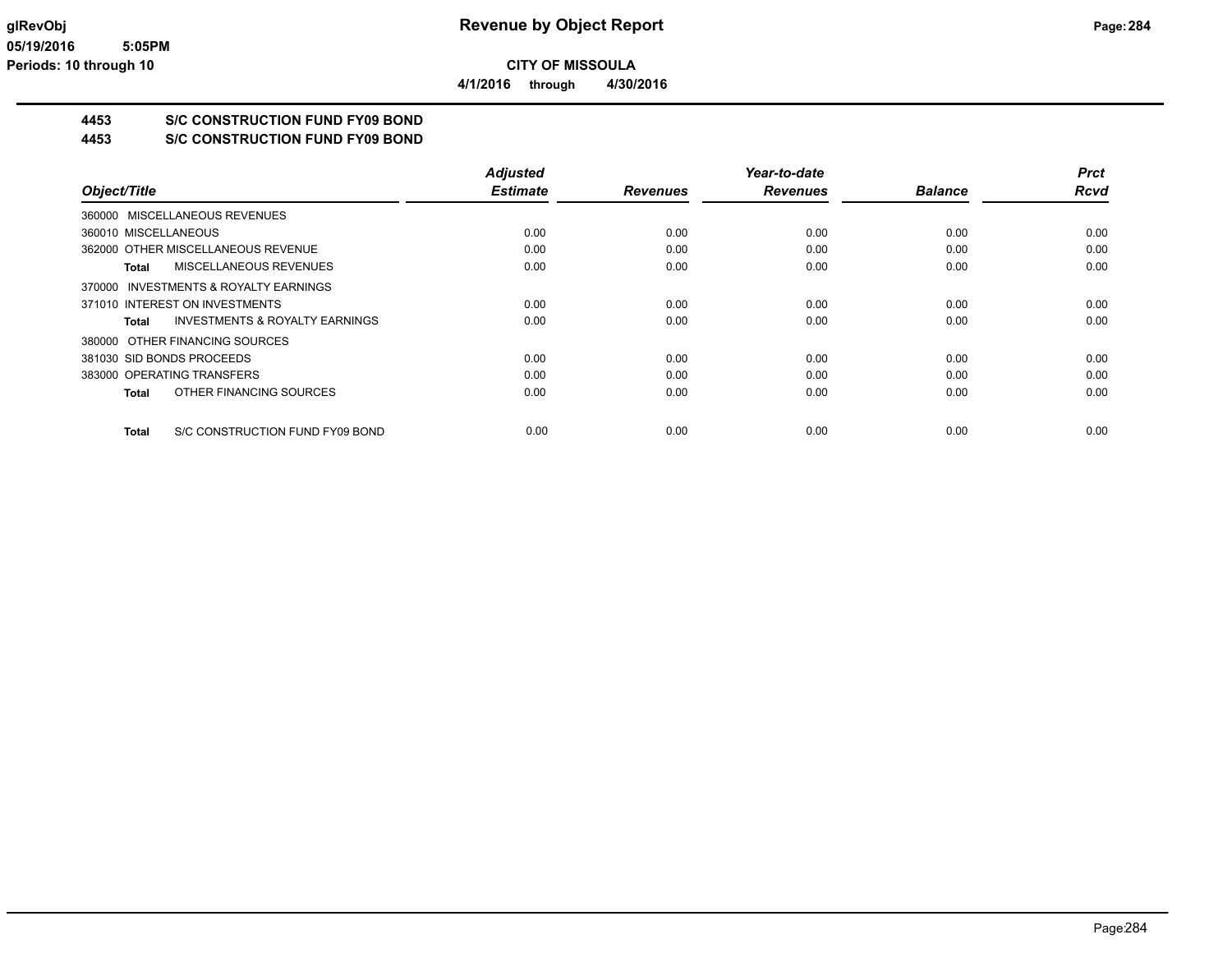**4/1/2016 through 4/30/2016**

### **4453 S/C CONSTRUCTION FUND FY09 BOND**

|                                                    | <b>Adjusted</b> |                 | Year-to-date    |                | <b>Prct</b> |
|----------------------------------------------------|-----------------|-----------------|-----------------|----------------|-------------|
| Object/Title                                       | <b>Estimate</b> | <b>Revenues</b> | <b>Revenues</b> | <b>Balance</b> | Rcvd        |
| 360000 MISCELLANEOUS REVENUES                      |                 |                 |                 |                |             |
| 360010 MISCELLANEOUS                               | 0.00            | 0.00            | 0.00            | 0.00           | 0.00        |
| 362000 OTHER MISCELLANEOUS REVENUE                 | 0.00            | 0.00            | 0.00            | 0.00           | 0.00        |
| <b>MISCELLANEOUS REVENUES</b><br>Total             | 0.00            | 0.00            | 0.00            | 0.00           | 0.00        |
| 370000 INVESTMENTS & ROYALTY EARNINGS              |                 |                 |                 |                |             |
| 371010 INTEREST ON INVESTMENTS                     | 0.00            | 0.00            | 0.00            | 0.00           | 0.00        |
| <b>INVESTMENTS &amp; ROYALTY EARNINGS</b><br>Total | 0.00            | 0.00            | 0.00            | 0.00           | 0.00        |
| 380000 OTHER FINANCING SOURCES                     |                 |                 |                 |                |             |
| 381030 SID BONDS PROCEEDS                          | 0.00            | 0.00            | 0.00            | 0.00           | 0.00        |
| 383000 OPERATING TRANSFERS                         | 0.00            | 0.00            | 0.00            | 0.00           | 0.00        |
| OTHER FINANCING SOURCES<br>Total                   | 0.00            | 0.00            | 0.00            | 0.00           | 0.00        |
| S/C CONSTRUCTION FUND FY09 BOND<br>Total           | 0.00            | 0.00            | 0.00            | 0.00           | 0.00        |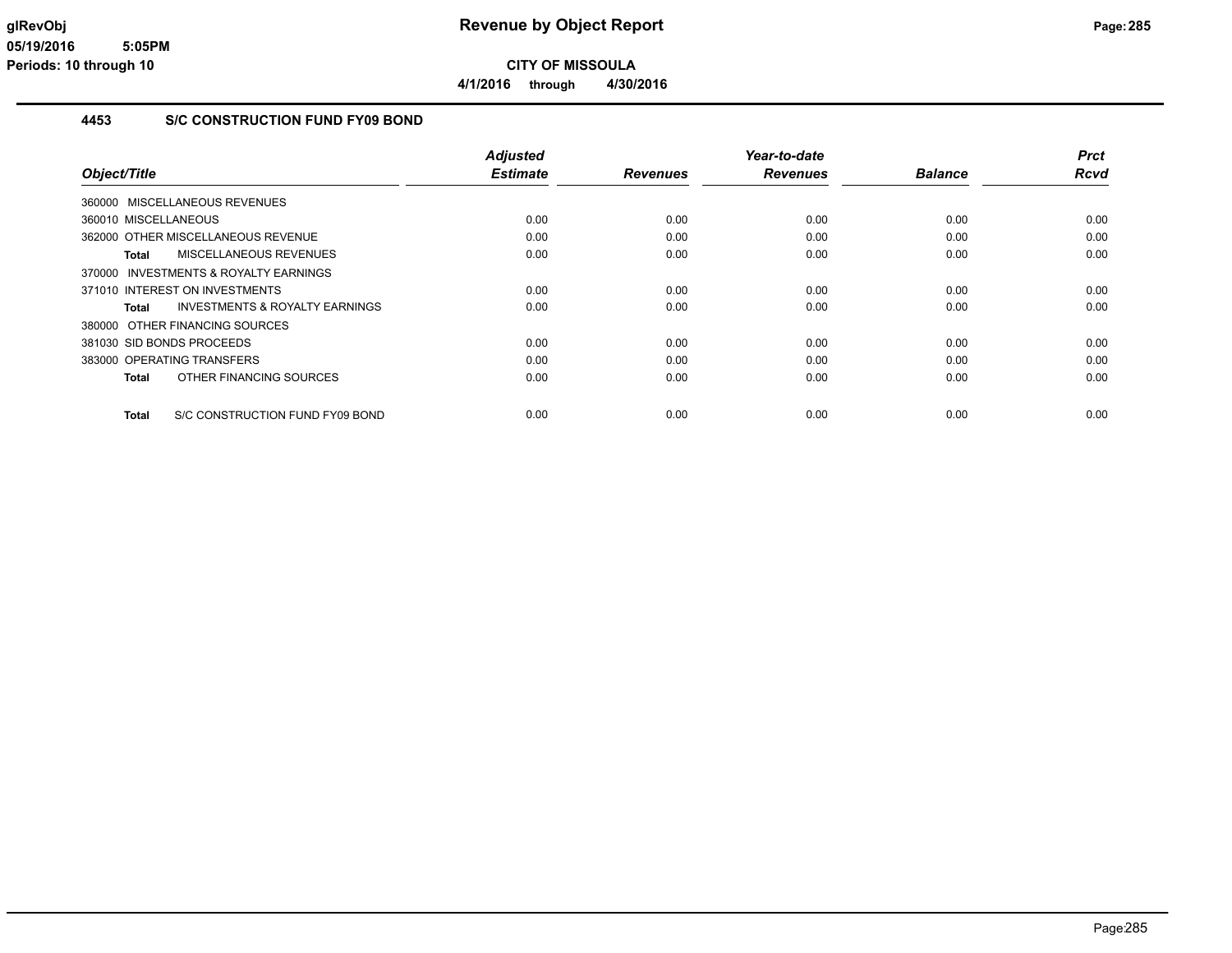### **4454 S/C CONSTRUCTION FUND FOR FY10**

**4454 S/C CONSTRUCTION FUND FOR FY10**

|                                                | <b>Adiusted</b> |                 | Year-to-date    |                | <b>Prct</b> |
|------------------------------------------------|-----------------|-----------------|-----------------|----------------|-------------|
| Object/Title                                   | <b>Estimate</b> | <b>Revenues</b> | <b>Revenues</b> | <b>Balance</b> | <b>Rcvd</b> |
| 360000 MISCELLANEOUS REVENUES                  |                 |                 |                 |                |             |
| 360010 MISCELLANEOUS                           | 0.00            | 0.00            | 0.00            | 0.00           | 0.00        |
| 362000 OTHER MISCELLANEOUS REVENUE             | 0.00            | 0.00            | 0.00            | 0.00           | 0.00        |
| <b>MISCELLANEOUS REVENUES</b><br>Total         | 0.00            | 0.00            | 0.00            | 0.00           | 0.00        |
| 370000 INVESTMENTS & ROYALTY EARNINGS          |                 |                 |                 |                |             |
| 371010 INTEREST ON INVESTMENTS                 | 0.00            | 0.00            | 0.00            | 0.00           | 0.00        |
| INVESTMENTS & ROYALTY EARNINGS<br>Total        | 0.00            | 0.00            | 0.00            | 0.00           | 0.00        |
| 380000 OTHER FINANCING SOURCES                 |                 |                 |                 |                |             |
| 381030 SID BONDS PROCEEDS                      | 0.00            | 0.00            | 0.00            | 0.00           | 0.00        |
| OTHER FINANCING SOURCES<br><b>Total</b>        | 0.00            | 0.00            | 0.00            | 0.00           | 0.00        |
| S/C CONSTRUCTION FUND FOR FY10<br><b>Total</b> | 0.00            | 0.00            | 0.00            | 0.00           | 0.00        |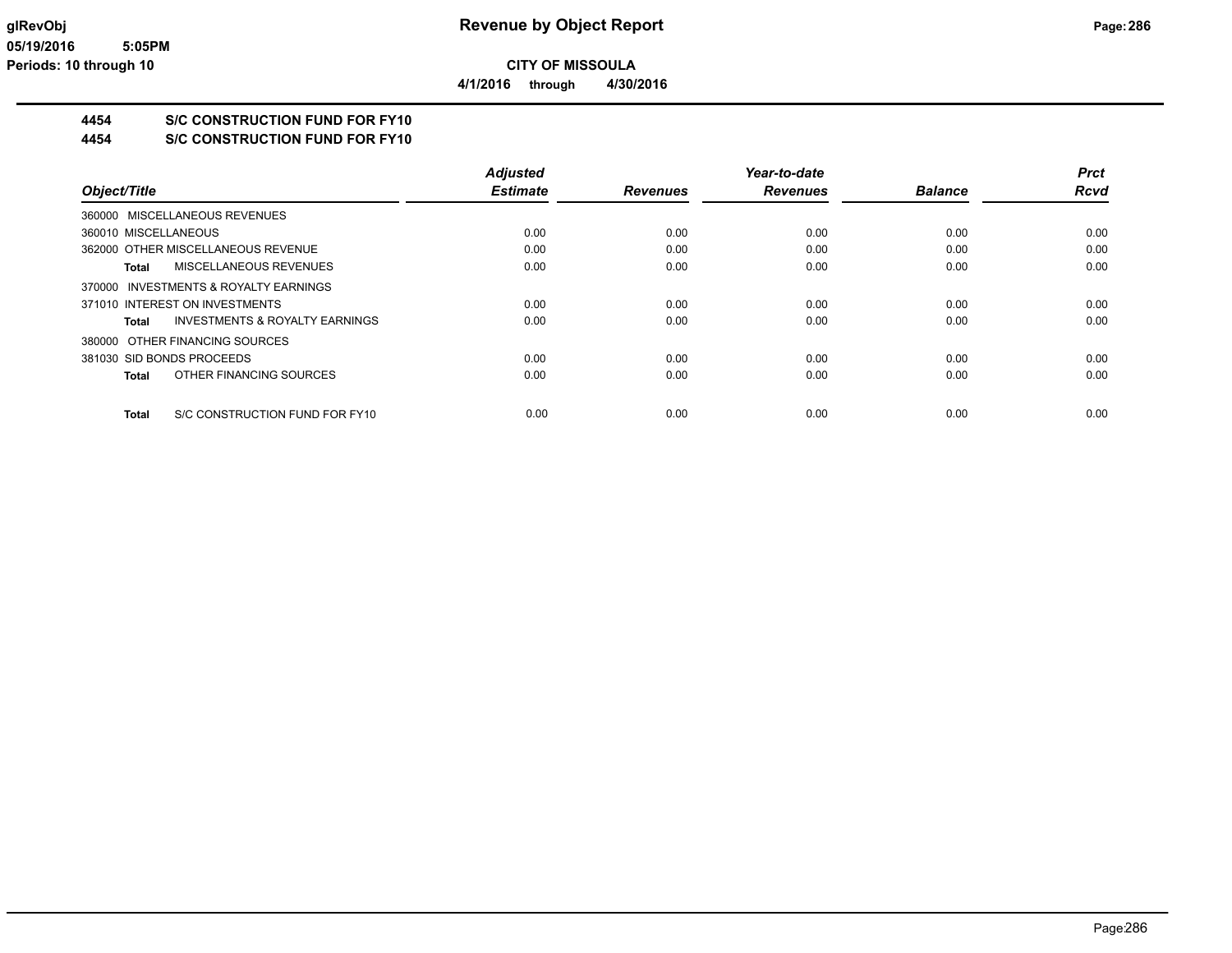### **4454 S/C CONSTRUCTION FUND FOR FY10**

|                                                | <b>Adjusted</b> |                 | Year-to-date    |                | <b>Prct</b> |
|------------------------------------------------|-----------------|-----------------|-----------------|----------------|-------------|
| Object/Title                                   | <b>Estimate</b> | <b>Revenues</b> | <b>Revenues</b> | <b>Balance</b> | Rcvd        |
| 360000 MISCELLANEOUS REVENUES                  |                 |                 |                 |                |             |
| 360010 MISCELLANEOUS                           | 0.00            | 0.00            | 0.00            | 0.00           | 0.00        |
| 362000 OTHER MISCELLANEOUS REVENUE             | 0.00            | 0.00            | 0.00            | 0.00           | 0.00        |
| MISCELLANEOUS REVENUES<br>Total                | 0.00            | 0.00            | 0.00            | 0.00           | 0.00        |
| 370000 INVESTMENTS & ROYALTY EARNINGS          |                 |                 |                 |                |             |
| 371010 INTEREST ON INVESTMENTS                 | 0.00            | 0.00            | 0.00            | 0.00           | 0.00        |
| INVESTMENTS & ROYALTY EARNINGS<br>Total        | 0.00            | 0.00            | 0.00            | 0.00           | 0.00        |
| 380000 OTHER FINANCING SOURCES                 |                 |                 |                 |                |             |
| 381030 SID BONDS PROCEEDS                      | 0.00            | 0.00            | 0.00            | 0.00           | 0.00        |
| OTHER FINANCING SOURCES<br>Total               | 0.00            | 0.00            | 0.00            | 0.00           | 0.00        |
| S/C CONSTRUCTION FUND FOR FY10<br><b>Total</b> | 0.00            | 0.00            | 0.00            | 0.00           | 0.00        |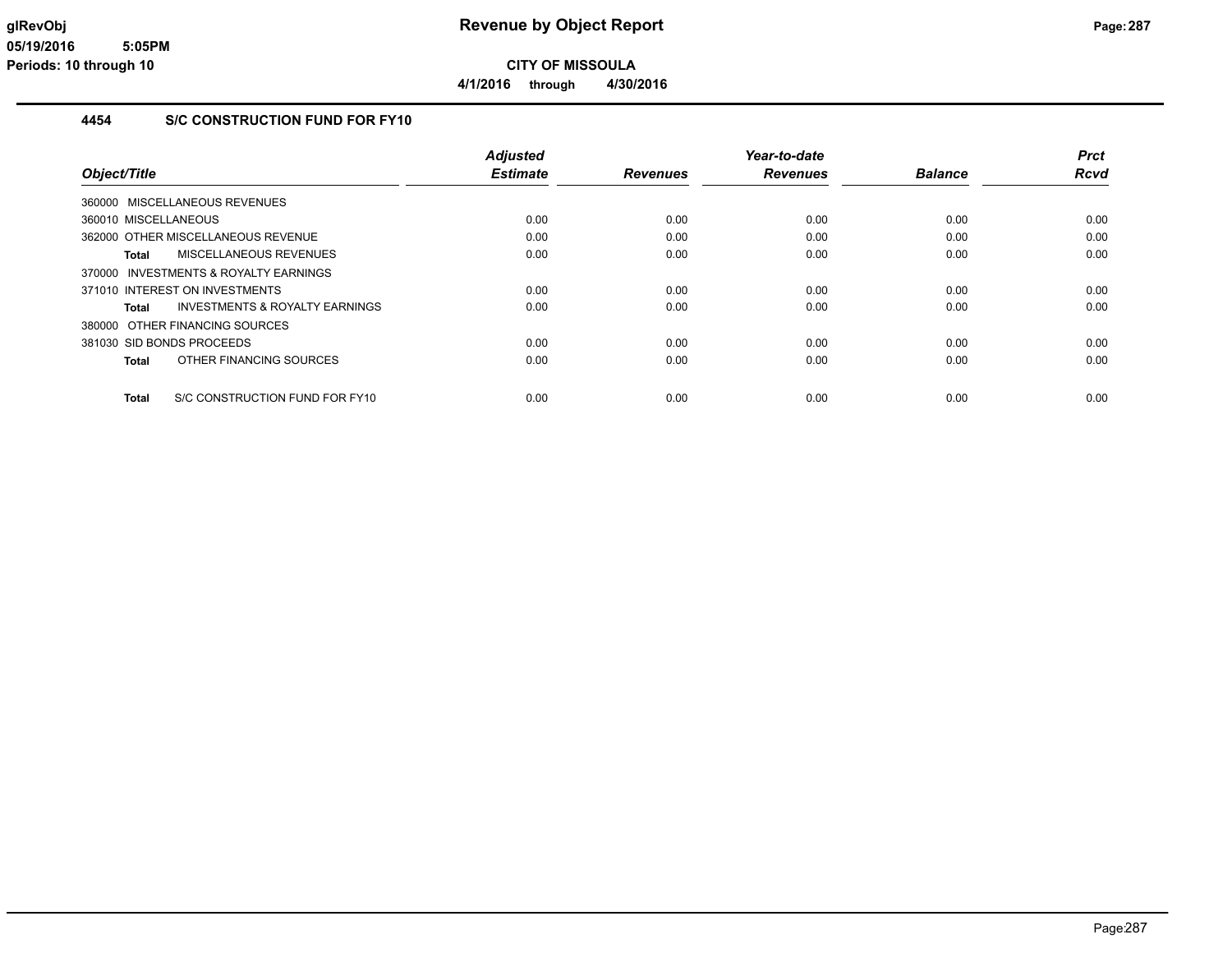**4/1/2016 through 4/30/2016**

### **4455 FY11 S/C CONSTRUCTION FUND**

**4455 FY11 S/C CONSTRUCTION FUND**

|                                                    | <b>Adiusted</b> |                 | Year-to-date    |                | <b>Prct</b> |
|----------------------------------------------------|-----------------|-----------------|-----------------|----------------|-------------|
| Object/Title                                       | <b>Estimate</b> | <b>Revenues</b> | <b>Revenues</b> | <b>Balance</b> | <b>Rcvd</b> |
| 360000 MISCELLANEOUS REVENUES                      |                 |                 |                 |                |             |
| 360010 MISCELLANEOUS                               | 0.00            | 0.00            | 0.00            | 0.00           | 0.00        |
| MISCELLANEOUS REVENUES<br>Total                    | 0.00            | 0.00            | 0.00            | 0.00           | 0.00        |
| 370000 INVESTMENTS & ROYALTY EARNINGS              |                 |                 |                 |                |             |
| 371010 INTEREST ON INVESTMENTS                     | 0.00            | 0.00            | 0.00            | 0.00           | 0.00        |
| <b>INVESTMENTS &amp; ROYALTY EARNINGS</b><br>Total | 0.00            | 0.00            | 0.00            | 0.00           | 0.00        |
| 380000 OTHER FINANCING SOURCES                     |                 |                 |                 |                |             |
| 381030 SID BONDS PROCEEDS                          | 0.00            | 0.00            | 0.00            | 0.00           | 0.00        |
| OTHER FINANCING SOURCES<br>Total                   | 0.00            | 0.00            | 0.00            | 0.00           | 0.00        |
|                                                    |                 |                 |                 |                |             |
| <b>Total</b><br><b>FY11 S/C CONSTRUCTION FUND</b>  | 0.00            | 0.00            | 0.00            | 0.00           | 0.00        |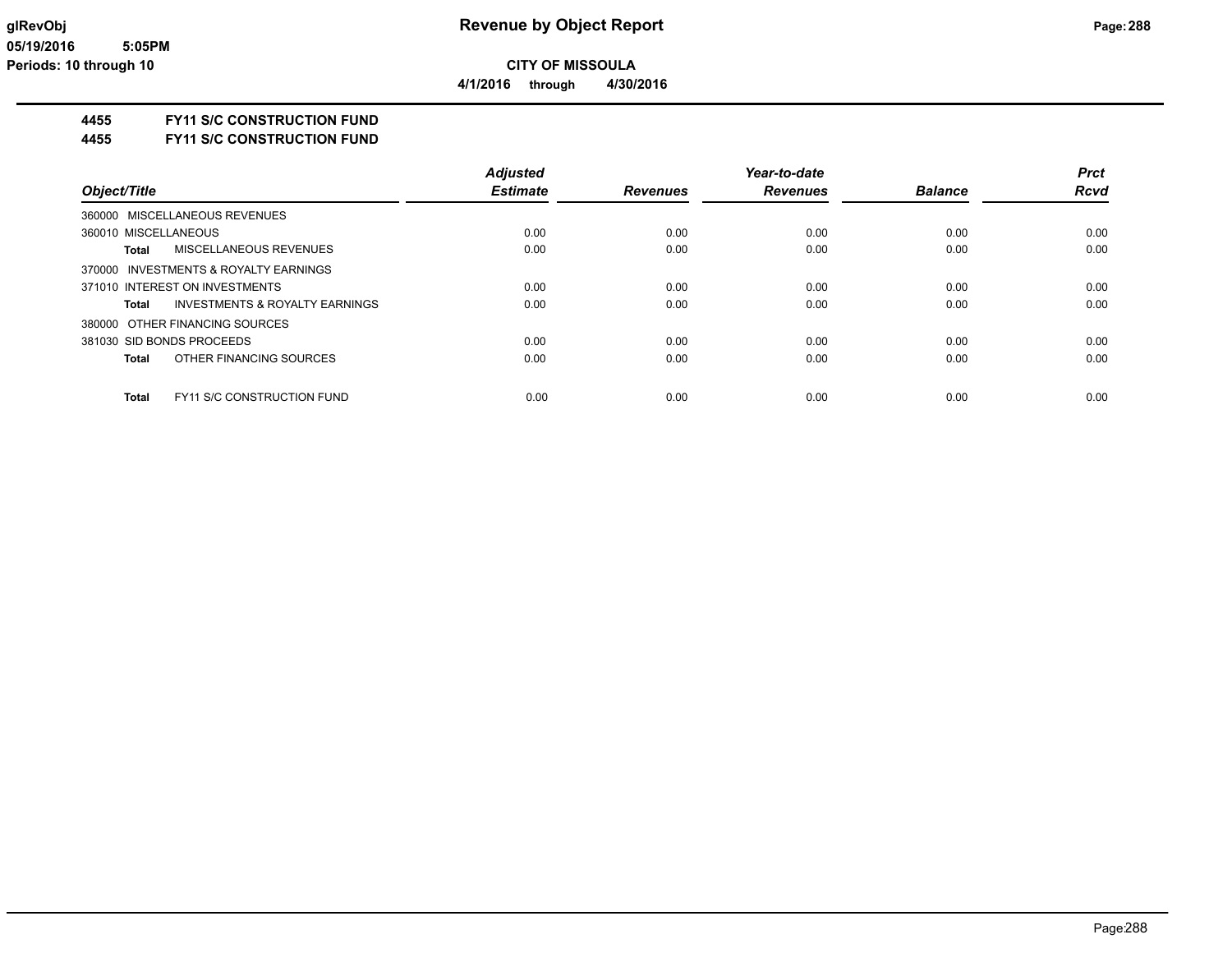**4/1/2016 through 4/30/2016**

## **4455 FY11 S/C CONSTRUCTION FUND**

|                                                   | <b>Adjusted</b> |                 | Year-to-date    |                | <b>Prct</b> |
|---------------------------------------------------|-----------------|-----------------|-----------------|----------------|-------------|
| Object/Title                                      | <b>Estimate</b> | <b>Revenues</b> | <b>Revenues</b> | <b>Balance</b> | <b>Rcvd</b> |
| 360000 MISCELLANEOUS REVENUES                     |                 |                 |                 |                |             |
| 360010 MISCELLANEOUS                              | 0.00            | 0.00            | 0.00            | 0.00           | 0.00        |
| MISCELLANEOUS REVENUES<br>Total                   | 0.00            | 0.00            | 0.00            | 0.00           | 0.00        |
| 370000 INVESTMENTS & ROYALTY EARNINGS             |                 |                 |                 |                |             |
| 371010 INTEREST ON INVESTMENTS                    | 0.00            | 0.00            | 0.00            | 0.00           | 0.00        |
| INVESTMENTS & ROYALTY EARNINGS<br>Total           | 0.00            | 0.00            | 0.00            | 0.00           | 0.00        |
| 380000 OTHER FINANCING SOURCES                    |                 |                 |                 |                |             |
| 381030 SID BONDS PROCEEDS                         | 0.00            | 0.00            | 0.00            | 0.00           | 0.00        |
| OTHER FINANCING SOURCES<br><b>Total</b>           | 0.00            | 0.00            | 0.00            | 0.00           | 0.00        |
| <b>FY11 S/C CONSTRUCTION FUND</b><br><b>Total</b> | 0.00            | 0.00            | 0.00            | 0.00           | 0.00        |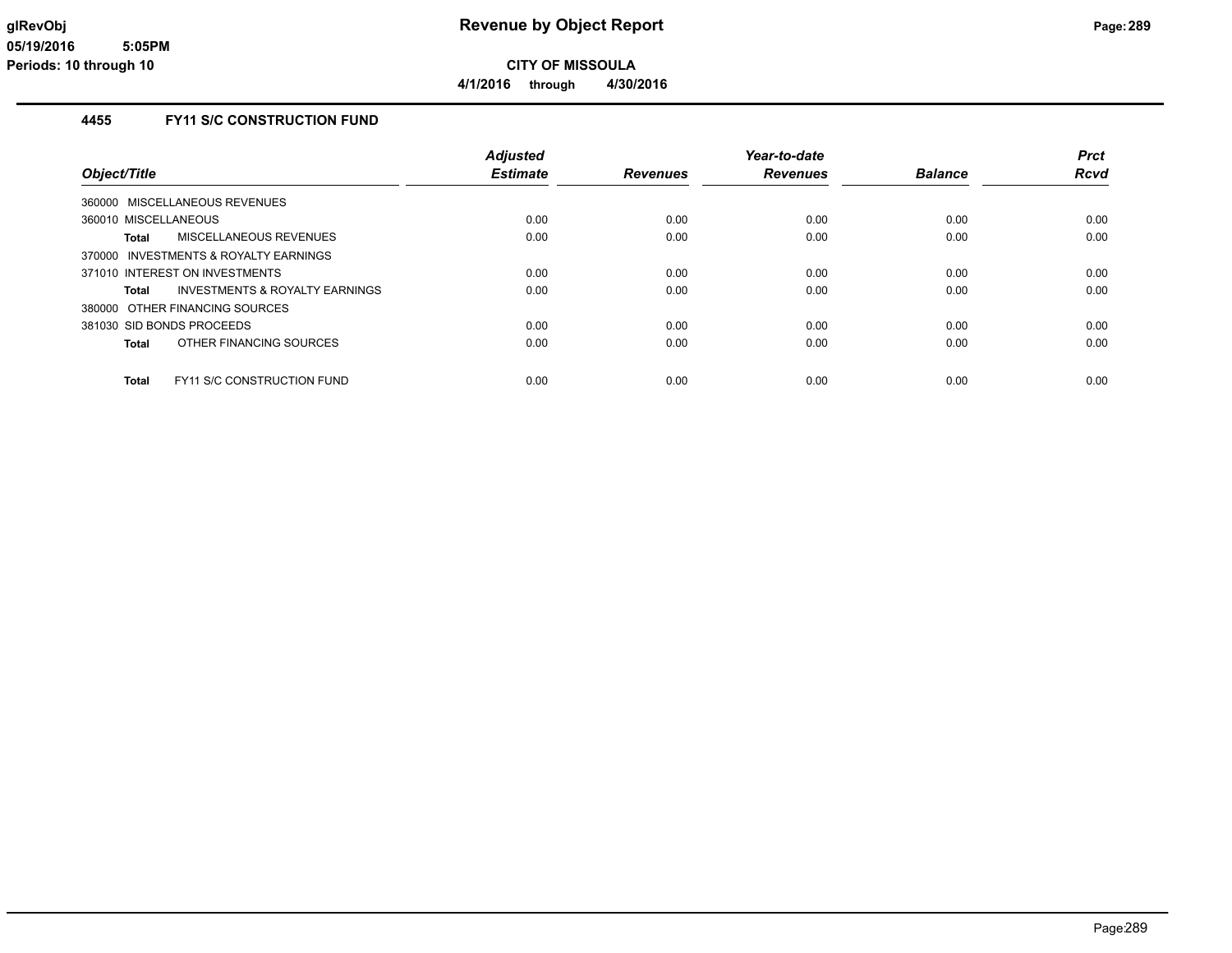**4/1/2016 through 4/30/2016**

## **4456 FY12 S/C CONSTRUCTION FUND**

**4456 FY12 S/C CONSTRUCTION FUND**

|                                                   | <b>Adiusted</b> |                 | Year-to-date    |                | <b>Prct</b> |
|---------------------------------------------------|-----------------|-----------------|-----------------|----------------|-------------|
| Object/Title                                      | <b>Estimate</b> | <b>Revenues</b> | <b>Revenues</b> | <b>Balance</b> | <b>Rcvd</b> |
| 360000 MISCELLANEOUS REVENUES                     |                 |                 |                 |                |             |
| 360010 MISCELLANEOUS                              | 0.00            | 0.00            | 0.00            | 0.00           | 0.00        |
| 362000 OTHER MISCELLANEOUS REVENUE                | 0.00            | 0.00            | 0.00            | 0.00           | 0.00        |
| <b>MISCELLANEOUS REVENUES</b><br>Total            | 0.00            | 0.00            | 0.00            | 0.00           | 0.00        |
| 370000 INVESTMENTS & ROYALTY EARNINGS             |                 |                 |                 |                |             |
| 371010 INTEREST ON INVESTMENTS                    | 0.00            | 0.00            | 0.00            | 0.00           | 0.00        |
| INVESTMENTS & ROYALTY EARNINGS<br>Total           | 0.00            | 0.00            | 0.00            | 0.00           | 0.00        |
| 380000 OTHER FINANCING SOURCES                    |                 |                 |                 |                |             |
| 381030 SID BONDS PROCEEDS                         | 0.00            | 0.00            | 0.00            | 0.00           | 0.00        |
| OTHER FINANCING SOURCES<br><b>Total</b>           | 0.00            | 0.00            | 0.00            | 0.00           | 0.00        |
| <b>FY12 S/C CONSTRUCTION FUND</b><br><b>Total</b> | 0.00            | 0.00            | 0.00            | 0.00           | 0.00        |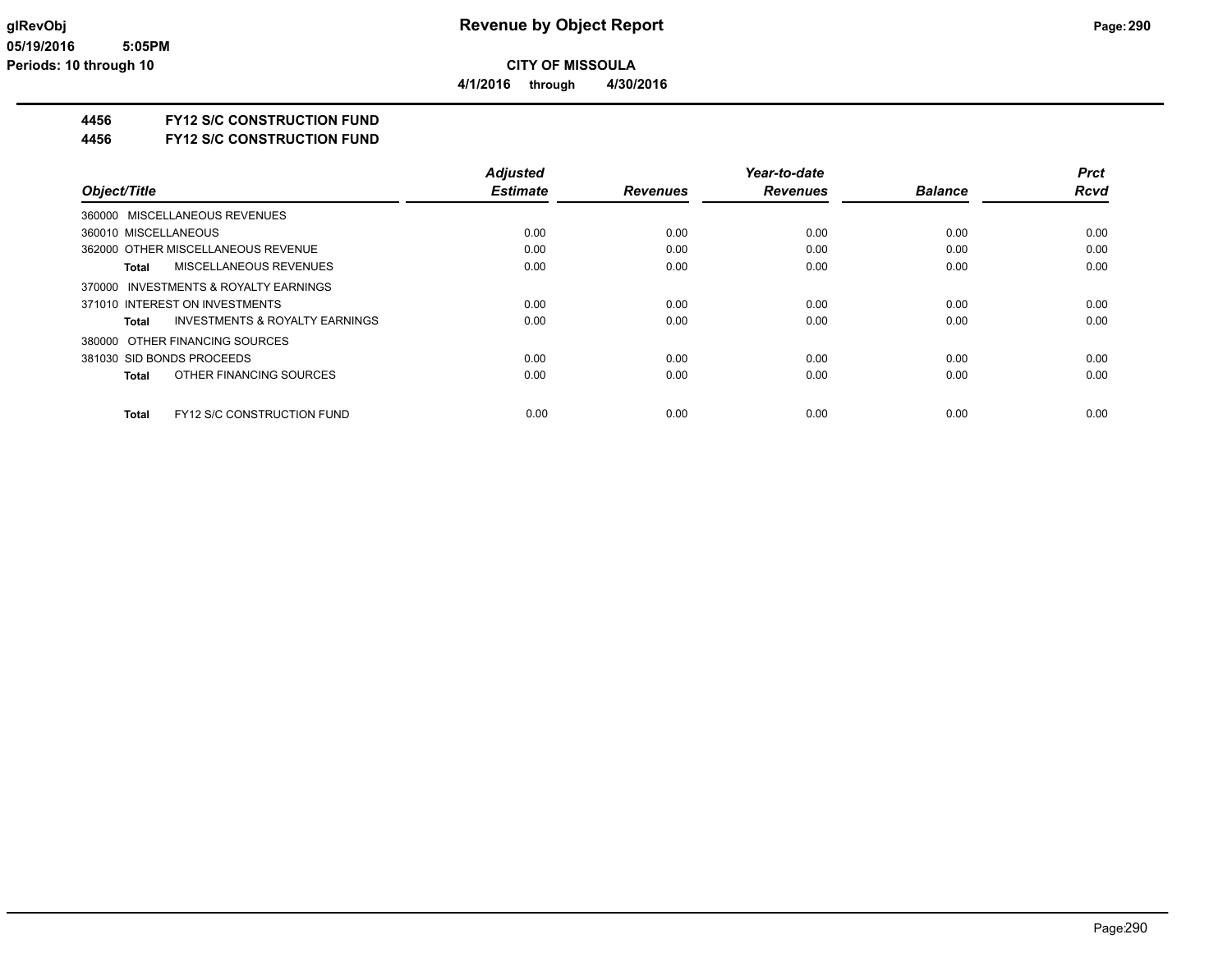**4/1/2016 through 4/30/2016**

## **4456 FY12 S/C CONSTRUCTION FUND**

|                                                    | <b>Adjusted</b> |                 | Year-to-date    |                | <b>Prct</b> |
|----------------------------------------------------|-----------------|-----------------|-----------------|----------------|-------------|
| Object/Title                                       | <b>Estimate</b> | <b>Revenues</b> | <b>Revenues</b> | <b>Balance</b> | <b>Rcvd</b> |
| 360000 MISCELLANEOUS REVENUES                      |                 |                 |                 |                |             |
| 360010 MISCELLANEOUS                               | 0.00            | 0.00            | 0.00            | 0.00           | 0.00        |
| 362000 OTHER MISCELLANEOUS REVENUE                 | 0.00            | 0.00            | 0.00            | 0.00           | 0.00        |
| MISCELLANEOUS REVENUES<br>Total                    | 0.00            | 0.00            | 0.00            | 0.00           | 0.00        |
| 370000 INVESTMENTS & ROYALTY EARNINGS              |                 |                 |                 |                |             |
| 371010 INTEREST ON INVESTMENTS                     | 0.00            | 0.00            | 0.00            | 0.00           | 0.00        |
| <b>INVESTMENTS &amp; ROYALTY EARNINGS</b><br>Total | 0.00            | 0.00            | 0.00            | 0.00           | 0.00        |
| 380000 OTHER FINANCING SOURCES                     |                 |                 |                 |                |             |
| 381030 SID BONDS PROCEEDS                          | 0.00            | 0.00            | 0.00            | 0.00           | 0.00        |
| OTHER FINANCING SOURCES<br>Total                   | 0.00            | 0.00            | 0.00            | 0.00           | 0.00        |
| <b>FY12 S/C CONSTRUCTION FUND</b><br><b>Total</b>  | 0.00            | 0.00            | 0.00            | 0.00           | 0.00        |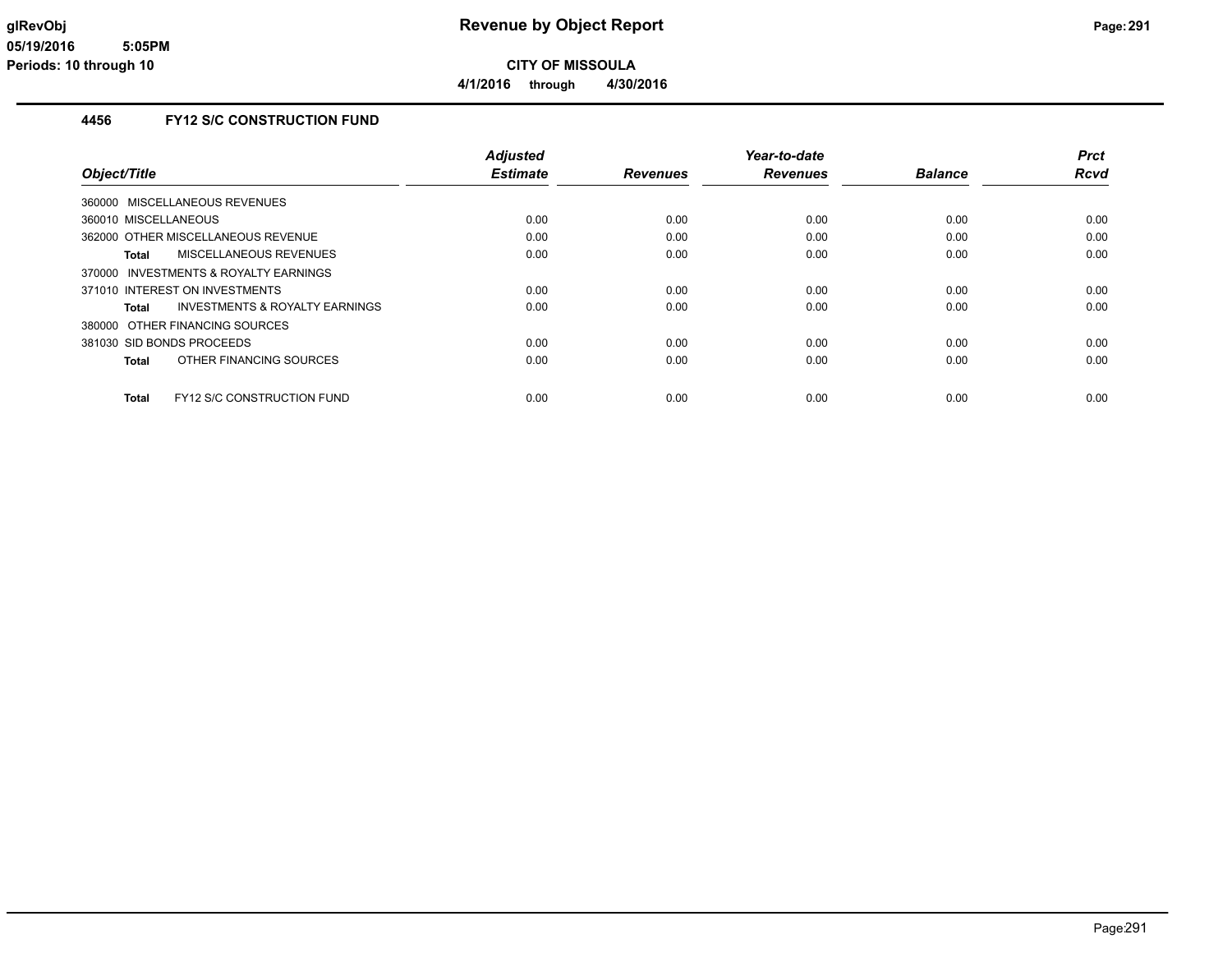**4/1/2016 through 4/30/2016**

## **4457 FY13 SIDEWALK/CURB CONSTRUCTION**

## **4457 FY13 SIDEWALK/CURB CONSTRUCTION**

|                                                    | <b>Adjusted</b> |                 | Year-to-date    |                | <b>Prct</b> |
|----------------------------------------------------|-----------------|-----------------|-----------------|----------------|-------------|
| Object/Title                                       | <b>Estimate</b> | <b>Revenues</b> | <b>Revenues</b> | <b>Balance</b> | <b>Rcvd</b> |
| 360000 MISCELLANEOUS REVENUES                      |                 |                 |                 |                |             |
| 360010 MISCELLANEOUS                               | 0.00            | 0.00            | 0.00            | 0.00           | 0.00        |
| MISCELLANEOUS REVENUES<br><b>Total</b>             | 0.00            | 0.00            | 0.00            | 0.00           | 0.00        |
| 370000 INVESTMENTS & ROYALTY EARNINGS              |                 |                 |                 |                |             |
| 371010 INTEREST ON INVESTMENTS                     | 0.00            | 0.00            | 0.00            | 0.00           | 0.00        |
| <b>INVESTMENTS &amp; ROYALTY EARNINGS</b><br>Total | 0.00            | 0.00            | 0.00            | 0.00           | 0.00        |
| 380000 OTHER FINANCING SOURCES                     |                 |                 |                 |                |             |
| 381030 SID BONDS PROCEEDS                          | 0.00            | 0.00            | 0.00            | 0.00           | 0.00        |
| 383000 OPERATING TRANSFERS                         | 0.00            | 0.00            | 0.00            | 0.00           | 0.00        |
| OTHER FINANCING SOURCES<br><b>Total</b>            | 0.00            | 0.00            | 0.00            | 0.00           | 0.00        |
| FY13 SIDEWALK/CURB CONSTRUCTION<br>Total           | 0.00            | 0.00            | 0.00            | 0.00           | 0.00        |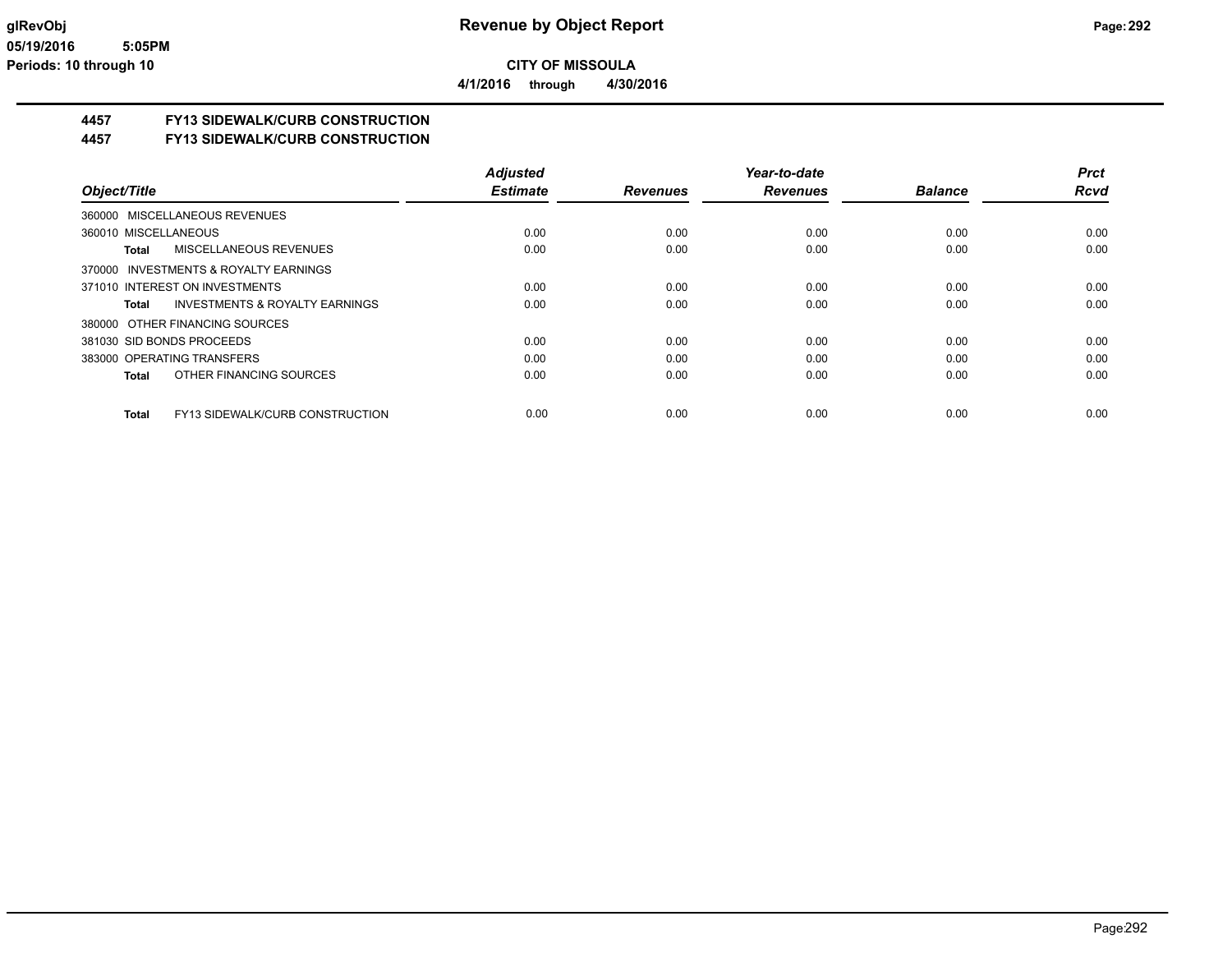**4/1/2016 through 4/30/2016**

## **4457 FY13 SIDEWALK/CURB CONSTRUCTION**

|                                                           | <b>Adjusted</b> |                 | Year-to-date    |                | <b>Prct</b> |
|-----------------------------------------------------------|-----------------|-----------------|-----------------|----------------|-------------|
| Object/Title                                              | <b>Estimate</b> | <b>Revenues</b> | <b>Revenues</b> | <b>Balance</b> | Rcvd        |
| 360000 MISCELLANEOUS REVENUES                             |                 |                 |                 |                |             |
| 360010 MISCELLANEOUS                                      | 0.00            | 0.00            | 0.00            | 0.00           | 0.00        |
| MISCELLANEOUS REVENUES<br>Total                           | 0.00            | 0.00            | 0.00            | 0.00           | 0.00        |
| 370000 INVESTMENTS & ROYALTY EARNINGS                     |                 |                 |                 |                |             |
| 371010 INTEREST ON INVESTMENTS                            | 0.00            | 0.00            | 0.00            | 0.00           | 0.00        |
| <b>INVESTMENTS &amp; ROYALTY EARNINGS</b><br><b>Total</b> | 0.00            | 0.00            | 0.00            | 0.00           | 0.00        |
| 380000 OTHER FINANCING SOURCES                            |                 |                 |                 |                |             |
| 381030 SID BONDS PROCEEDS                                 | 0.00            | 0.00            | 0.00            | 0.00           | 0.00        |
| 383000 OPERATING TRANSFERS                                | 0.00            | 0.00            | 0.00            | 0.00           | 0.00        |
| OTHER FINANCING SOURCES<br><b>Total</b>                   | 0.00            | 0.00            | 0.00            | 0.00           | 0.00        |
| <b>FY13 SIDEWALK/CURB CONSTRUCTION</b><br><b>Total</b>    | 0.00            | 0.00            | 0.00            | 0.00           | 0.00        |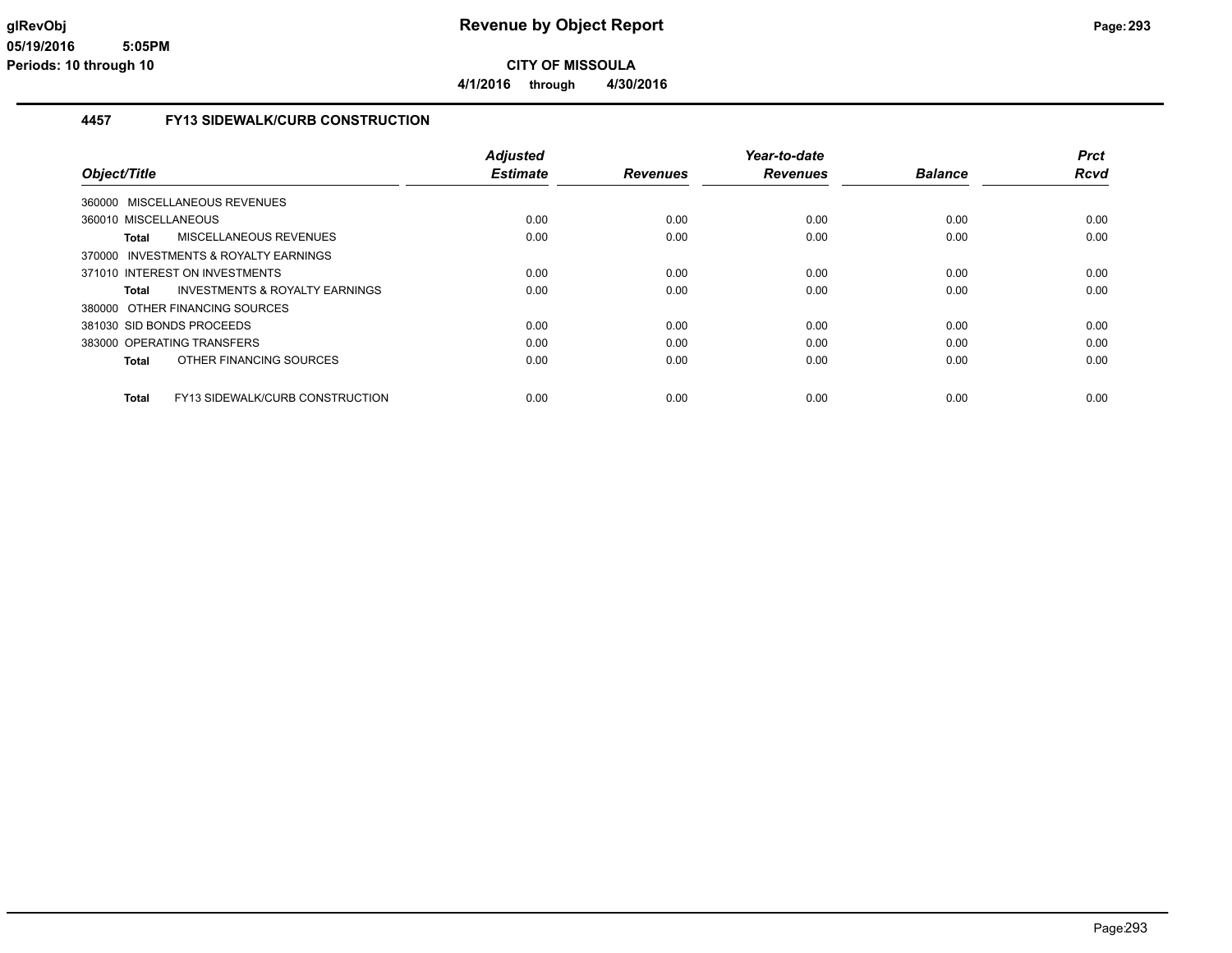**4/1/2016 through 4/30/2016**

# **4458 FY14 SIDEWALK & CURB CONSTRUCTION**

## **4458 FY14 SIDEWALK & CURB CONSTRUCTION**

|                                                       | <b>Adiusted</b> |                 | Year-to-date    |                | <b>Prct</b> |
|-------------------------------------------------------|-----------------|-----------------|-----------------|----------------|-------------|
| Object/Title                                          | <b>Estimate</b> | <b>Revenues</b> | <b>Revenues</b> | <b>Balance</b> | <b>Rcvd</b> |
| 360000 MISCELLANEOUS REVENUES                         |                 |                 |                 |                |             |
| 360010 MISCELLANEOUS                                  | 0.00            | 0.00            | 0.00            | 0.00           | 0.00        |
| <b>MISCELLANEOUS REVENUES</b><br>Total                | 0.00            | 0.00            | 0.00            | 0.00           | 0.00        |
| 370000 INVESTMENTS & ROYALTY EARNINGS                 |                 |                 |                 |                |             |
| 371010 INTEREST ON INVESTMENTS                        | 0.00            | 0.00            | 0.00            | 0.00           | 0.00        |
| <b>INVESTMENTS &amp; ROYALTY EARNINGS</b><br>Total    | 0.00            | 0.00            | 0.00            | 0.00           | 0.00        |
| 380000 OTHER FINANCING SOURCES                        |                 |                 |                 |                |             |
| 381030 SID BONDS PROCEEDS                             | 0.00            | 0.00            | 0.00            | 0.00           | 0.00        |
| OTHER FINANCING SOURCES<br>Total                      | 0.00            | 0.00            | 0.00            | 0.00           | 0.00        |
| <b>FY14 SIDEWALK &amp; CURB CONSTRUCTION</b><br>Total | 0.00            | 0.00            | 0.00            | 0.00           | 0.00        |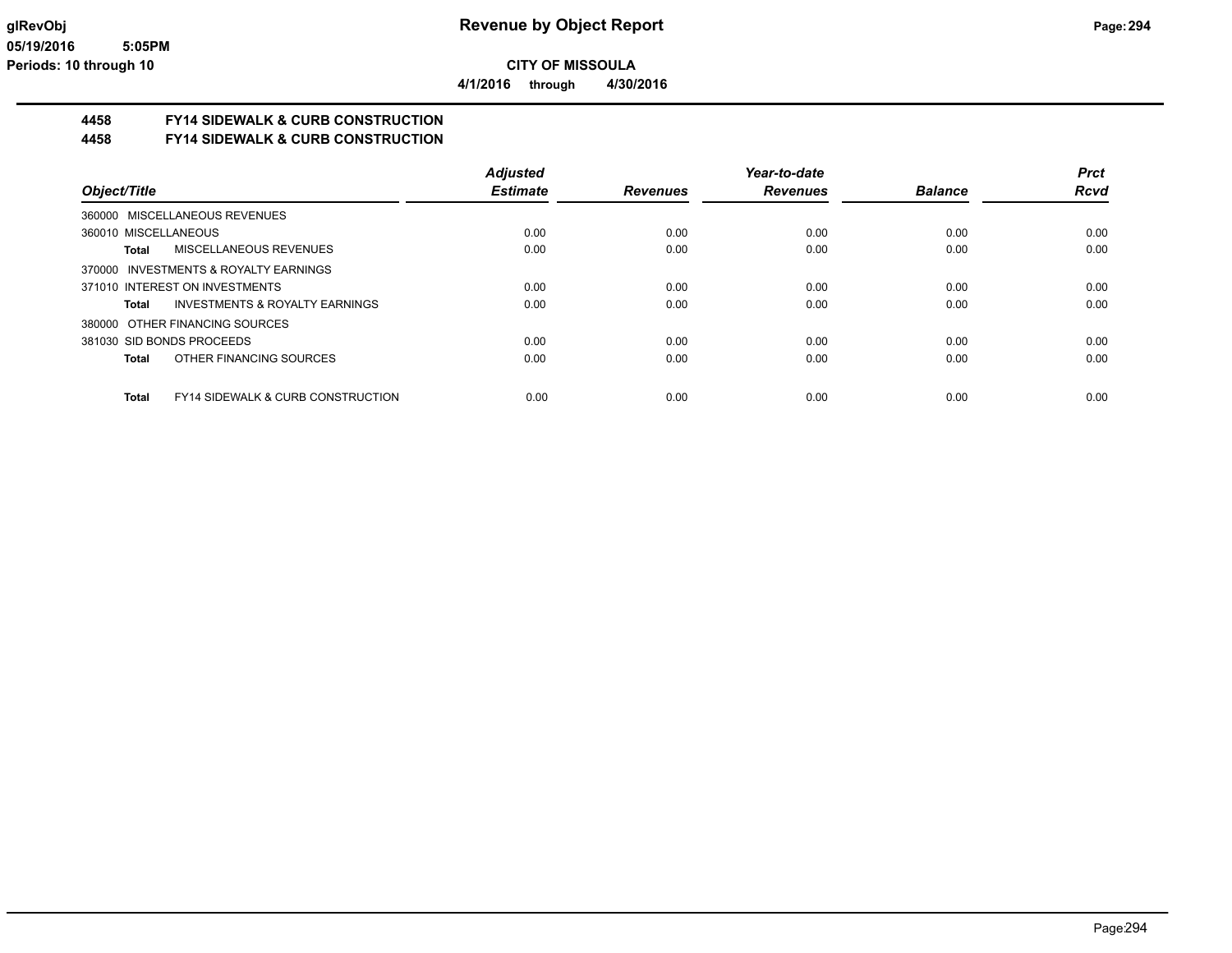**4/1/2016 through 4/30/2016**

### **4458 FY14 SIDEWALK & CURB CONSTRUCTION**

|                                |                                              | <b>Adjusted</b> |                 | Year-to-date    |                | <b>Prct</b> |
|--------------------------------|----------------------------------------------|-----------------|-----------------|-----------------|----------------|-------------|
| Object/Title                   |                                              | <b>Estimate</b> | <b>Revenues</b> | <b>Revenues</b> | <b>Balance</b> | <b>Rcvd</b> |
| 360000 MISCELLANEOUS REVENUES  |                                              |                 |                 |                 |                |             |
| 360010 MISCELLANEOUS           |                                              | 0.00            | 0.00            | 0.00            | 0.00           | 0.00        |
| Total                          | <b>MISCELLANEOUS REVENUES</b>                | 0.00            | 0.00            | 0.00            | 0.00           | 0.00        |
|                                | 370000 INVESTMENTS & ROYALTY EARNINGS        |                 |                 |                 |                |             |
| 371010 INTEREST ON INVESTMENTS |                                              | 0.00            | 0.00            | 0.00            | 0.00           | 0.00        |
| Total                          | INVESTMENTS & ROYALTY EARNINGS               | 0.00            | 0.00            | 0.00            | 0.00           | 0.00        |
| 380000 OTHER FINANCING SOURCES |                                              |                 |                 |                 |                |             |
| 381030 SID BONDS PROCEEDS      |                                              | 0.00            | 0.00            | 0.00            | 0.00           | 0.00        |
| Total                          | OTHER FINANCING SOURCES                      | 0.00            | 0.00            | 0.00            | 0.00           | 0.00        |
| <b>Total</b>                   | <b>FY14 SIDEWALK &amp; CURB CONSTRUCTION</b> | 0.00            | 0.00            | 0.00            | 0.00           | 0.00        |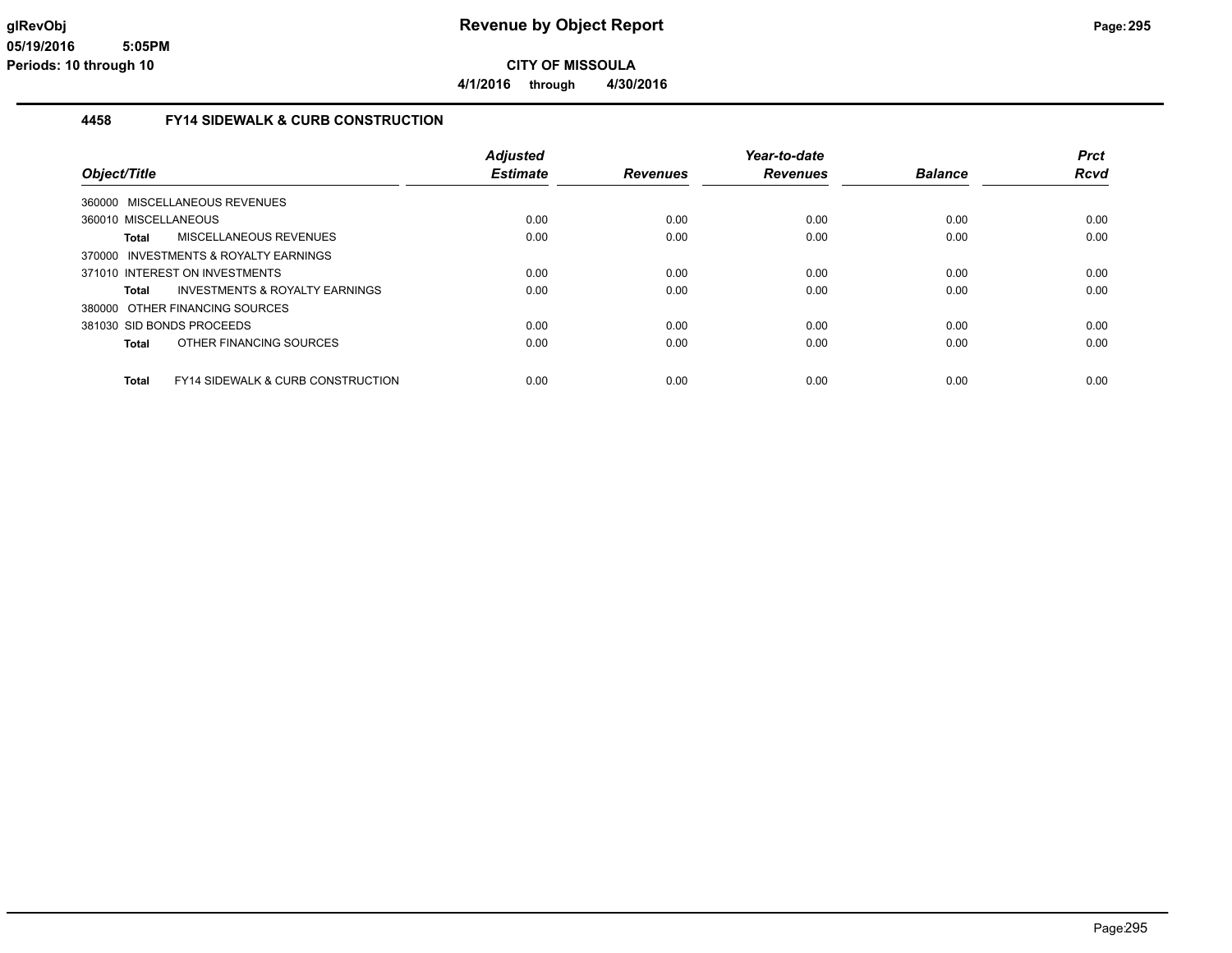**4/1/2016 through 4/30/2016**

## **4459 FY15 SIDEWALK/CURB CONSTRUCTION**

### **4459 FY15 SIDEWALK/CURB CONSTRUCTION**

|                      |                                        | <b>Adjusted</b> |                 | Year-to-date    |                | <b>Prct</b> |
|----------------------|----------------------------------------|-----------------|-----------------|-----------------|----------------|-------------|
| Object/Title         |                                        | <b>Estimate</b> | <b>Revenues</b> | <b>Revenues</b> | <b>Balance</b> | <b>Rcvd</b> |
|                      | 330000 INTERGOVERNMENTAL REVENUES      |                 |                 |                 |                |             |
| 331156 CTEP GRANTS   |                                        | 0.00            | 0.00            | 0.00            | 0.00           | 0.00        |
| Total                | INTERGOVERNMENTAL REVENUES             | 0.00            | 0.00            | 0.00            | 0.00           | 0.00        |
|                      | 360000 MISCELLANEOUS REVENUES          |                 |                 |                 |                |             |
| 360010 MISCELLANEOUS |                                        | 0.00            | 0.00            | 0.00            | 0.00           | 0.00        |
| Total                | <b>MISCELLANEOUS REVENUES</b>          | 0.00            | 0.00            | 0.00            | 0.00           | 0.00        |
|                      | 380000 OTHER FINANCING SOURCES         |                 |                 |                 |                |             |
|                      | 381030 SID BONDS PROCEEDS              | 0.00            | 0.00            | 598,600.00      | $-598.600.00$  | 0.00        |
| <b>Total</b>         | OTHER FINANCING SOURCES                | 0.00            | 0.00            | 598,600.00      | $-598,600.00$  | 0.00        |
| <b>Total</b>         | <b>FY15 SIDEWALK/CURB CONSTRUCTION</b> | 0.00            | 0.00            | 598.600.00      | $-598.600.00$  | 0.00        |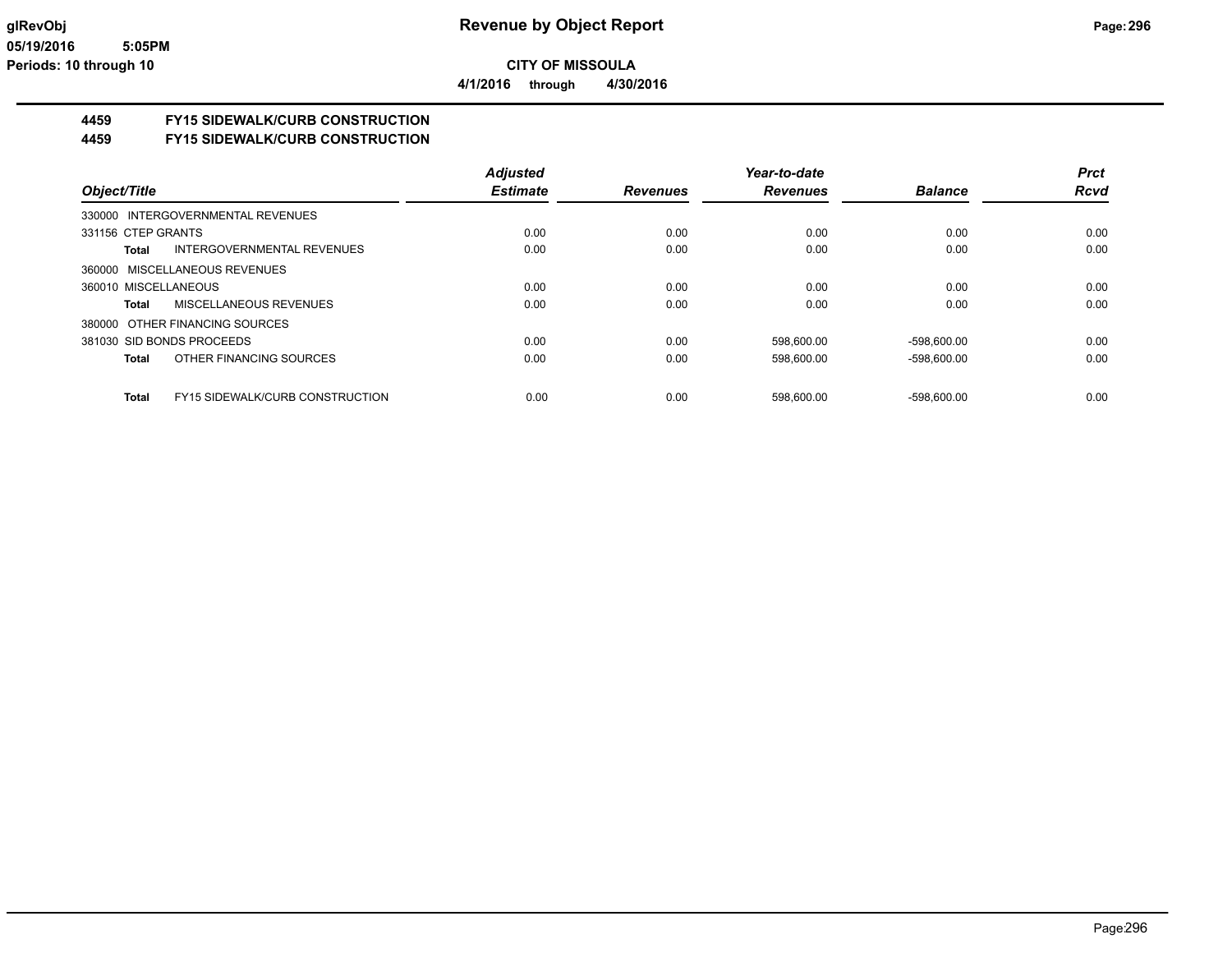**4/1/2016 through 4/30/2016**

## **4459 FY15 SIDEWALK/CURB CONSTRUCTION**

|                      |                                        | <b>Adjusted</b><br><b>Estimate</b> |                 | Year-to-date    | <b>Balance</b> | <b>Prct</b><br><b>Rcvd</b> |
|----------------------|----------------------------------------|------------------------------------|-----------------|-----------------|----------------|----------------------------|
| Object/Title         |                                        |                                    | <b>Revenues</b> | <b>Revenues</b> |                |                            |
|                      | 330000 INTERGOVERNMENTAL REVENUES      |                                    |                 |                 |                |                            |
| 331156 CTEP GRANTS   |                                        | 0.00                               | 0.00            | 0.00            | 0.00           | 0.00                       |
| Total                | INTERGOVERNMENTAL REVENUES             | 0.00                               | 0.00            | 0.00            | 0.00           | 0.00                       |
|                      | 360000 MISCELLANEOUS REVENUES          |                                    |                 |                 |                |                            |
| 360010 MISCELLANEOUS |                                        | 0.00                               | 0.00            | 0.00            | 0.00           | 0.00                       |
| Total                | MISCELLANEOUS REVENUES                 | 0.00                               | 0.00            | 0.00            | 0.00           | 0.00                       |
|                      | 380000 OTHER FINANCING SOURCES         |                                    |                 |                 |                |                            |
|                      | 381030 SID BONDS PROCEEDS              | 0.00                               | 0.00            | 598.600.00      | -598.600.00    | 0.00                       |
| Total                | OTHER FINANCING SOURCES                | 0.00                               | 0.00            | 598,600.00      | $-598,600.00$  | 0.00                       |
| <b>Total</b>         | <b>FY15 SIDEWALK/CURB CONSTRUCTION</b> | 0.00                               | 0.00            | 598.600.00      | $-598.600.00$  | 0.00                       |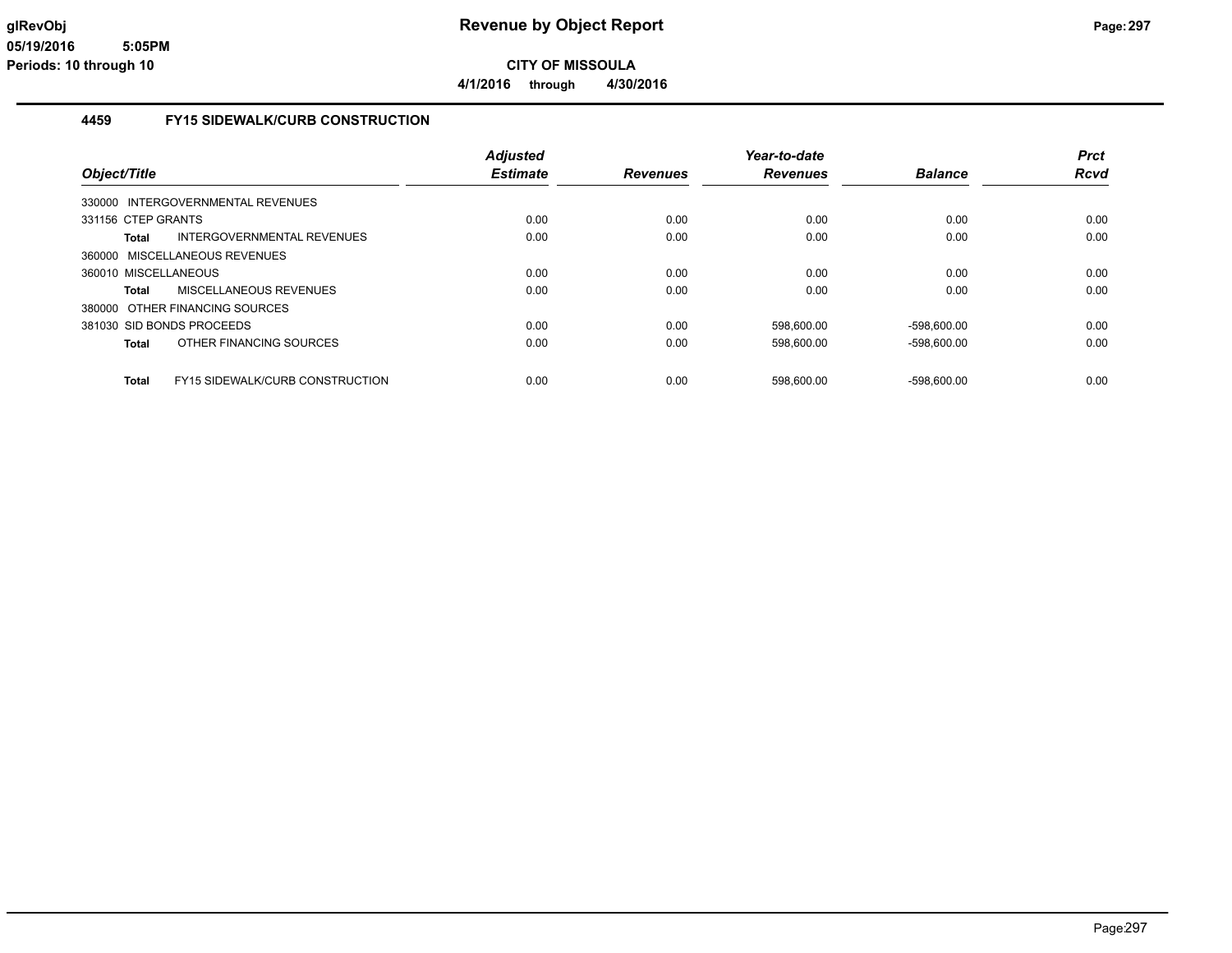**4/1/2016 through 4/30/2016**

## **4460 FY16 SIDEWALK/CURB CONSTRUCTION**

**4460 FY16 SIDEWALK/CURB CONSTRUCTION**

|                                                        | <b>Adjusted</b> |                 | Year-to-date    |                | <b>Prct</b> |
|--------------------------------------------------------|-----------------|-----------------|-----------------|----------------|-------------|
| Object/Title                                           | <b>Estimate</b> | <b>Revenues</b> | <b>Revenues</b> | <b>Balance</b> | <b>Rcvd</b> |
| 330000 INTERGOVERNMENTAL REVENUES                      |                 |                 |                 |                |             |
| 331156 CTEP GRANTS                                     | 0.00            | 0.00            | 0.00            | 0.00           | 0.00        |
| <b>INTERGOVERNMENTAL REVENUES</b><br>Total             | 0.00            | 0.00            | 0.00            | 0.00           | 0.00        |
| 360000 MISCELLANEOUS REVENUES                          |                 |                 |                 |                |             |
| 360010 MISCELLANEOUS                                   | 0.00            | 0.00            | 121.170.11      | $-121.170.11$  | 0.00        |
| MISCELLANEOUS REVENUES<br>Total                        | 0.00            | 0.00            | 121,170.11      | $-121,170.11$  | 0.00        |
| 380000 OTHER FINANCING SOURCES                         |                 |                 |                 |                |             |
| 381030 SID BONDS PROCEEDS                              | 0.00            | 0.00            | 0.00            | 0.00           | 0.00        |
| OTHER FINANCING SOURCES<br>Total                       | 0.00            | 0.00            | 0.00            | 0.00           | 0.00        |
| <b>FY16 SIDEWALK/CURB CONSTRUCTION</b><br><b>Total</b> | 0.00            | 0.00            | 121.170.11      | $-121.170.11$  | 0.00        |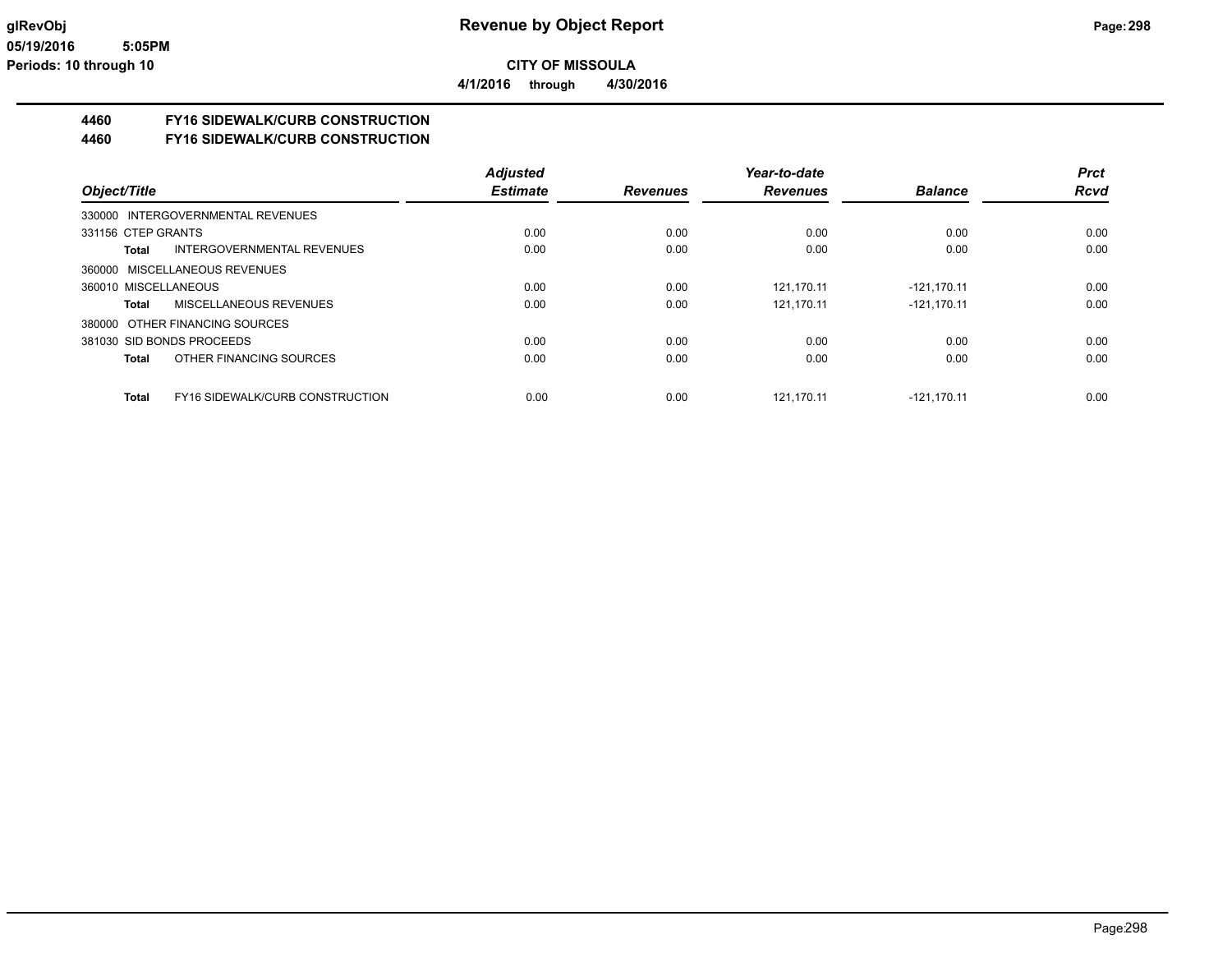**4/1/2016 through 4/30/2016**

### **4460 FY16 SIDEWALK/CURB CONSTRUCTION**

|                                                        | <b>Adjusted</b> |                 | Year-to-date    |                | <b>Prct</b> |
|--------------------------------------------------------|-----------------|-----------------|-----------------|----------------|-------------|
| Object/Title                                           | <b>Estimate</b> | <b>Revenues</b> | <b>Revenues</b> | <b>Balance</b> | <b>Rcvd</b> |
| 330000 INTERGOVERNMENTAL REVENUES                      |                 |                 |                 |                |             |
| 331156 CTEP GRANTS                                     | 0.00            | 0.00            | 0.00            | 0.00           | 0.00        |
| INTERGOVERNMENTAL REVENUES<br>Total                    | 0.00            | 0.00            | 0.00            | 0.00           | 0.00        |
| 360000 MISCELLANEOUS REVENUES                          |                 |                 |                 |                |             |
| 360010 MISCELLANEOUS                                   | 0.00            | 0.00            | 121.170.11      | -121.170.11    | 0.00        |
| MISCELLANEOUS REVENUES<br>Total                        | 0.00            | 0.00            | 121.170.11      | $-121.170.11$  | 0.00        |
| 380000 OTHER FINANCING SOURCES                         |                 |                 |                 |                |             |
| 381030 SID BONDS PROCEEDS                              | 0.00            | 0.00            | 0.00            | 0.00           | 0.00        |
| OTHER FINANCING SOURCES<br>Total                       | 0.00            | 0.00            | 0.00            | 0.00           | 0.00        |
| <b>FY16 SIDEWALK/CURB CONSTRUCTION</b><br><b>Total</b> | 0.00            | 0.00            | 121.170.11      | $-121.170.11$  | 0.00        |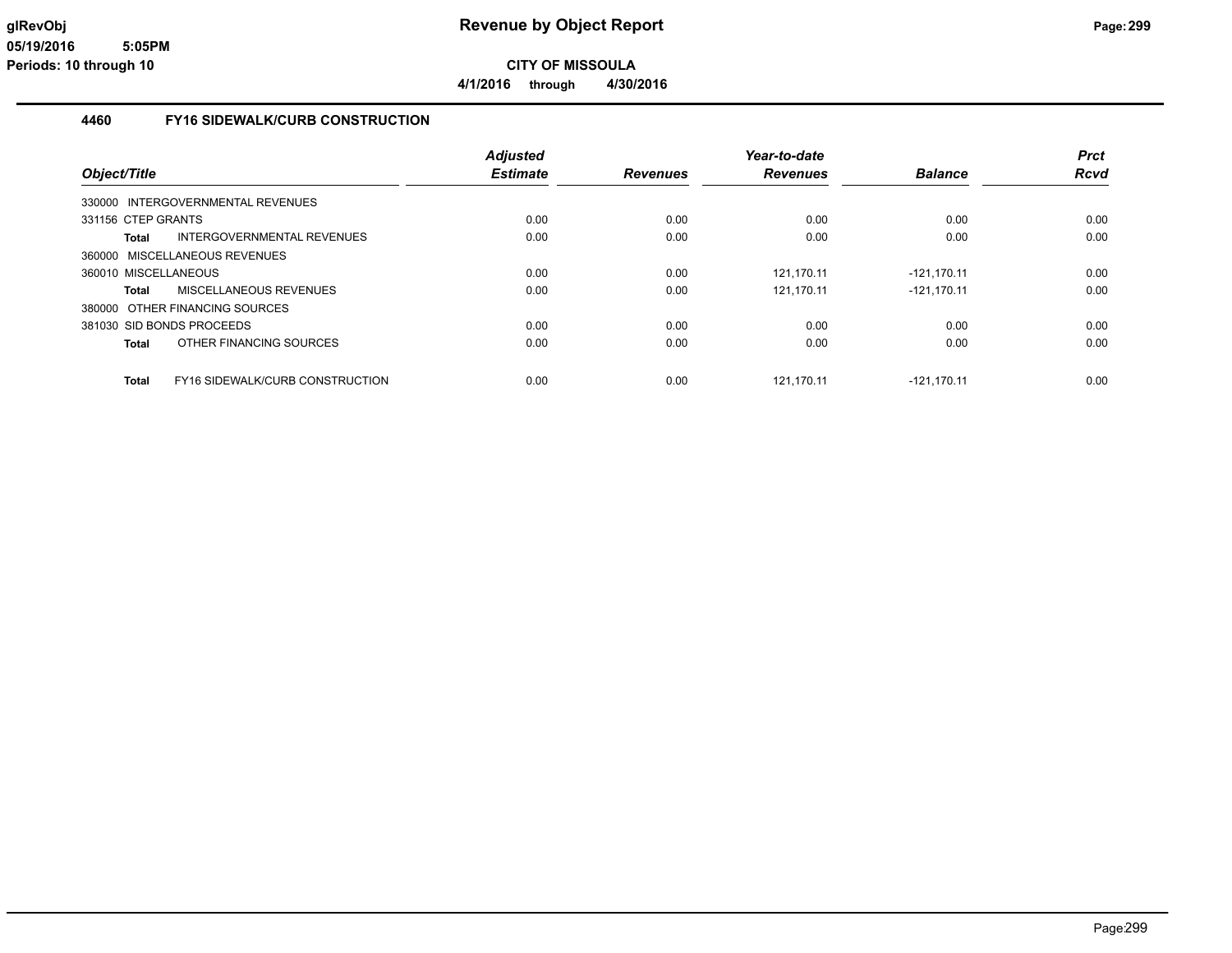**4/1/2016 through 4/30/2016**

## **4461 FY17 SIDEWALK/CURB CONSTRUCTION**

**4461 FY17 SIDEWALK/CURB CONSTRUCTION**

|                                                 | <b>Adjusted</b> |                 | Year-to-date    |                | <b>Prct</b> |
|-------------------------------------------------|-----------------|-----------------|-----------------|----------------|-------------|
| Object/Title                                    | <b>Estimate</b> | <b>Revenues</b> | <b>Revenues</b> | <b>Balance</b> | <b>Rcvd</b> |
| 330000 INTERGOVERNMENTAL REVENUES               |                 |                 |                 |                |             |
| 331156 CTEP GRANTS                              | 0.00            | 0.00            | 0.00            | 0.00           | 0.00        |
| INTERGOVERNMENTAL REVENUES<br>Total             | 0.00            | 0.00            | 0.00            | 0.00           | 0.00        |
| 360000 MISCELLANEOUS REVENUES                   |                 |                 |                 |                |             |
| 360010 MISCELLANEOUS                            | 0.00            | 0.00            | 0.00            | 0.00           | 0.00        |
| <b>MISCELLANEOUS REVENUES</b><br>Total          | 0.00            | 0.00            | 0.00            | 0.00           | 0.00        |
| 380000 OTHER FINANCING SOURCES                  |                 |                 |                 |                |             |
| 381030 SID BONDS PROCEEDS                       | 0.00            | 0.00            | 0.00            | 0.00           | 0.00        |
| OTHER FINANCING SOURCES<br>Total                | 0.00            | 0.00            | 0.00            | 0.00           | 0.00        |
|                                                 |                 |                 |                 |                |             |
| <b>FY17 SIDEWALK/CURB CONSTRUCTION</b><br>Total | 0.00            | 0.00            | 0.00            | 0.00           | 0.00        |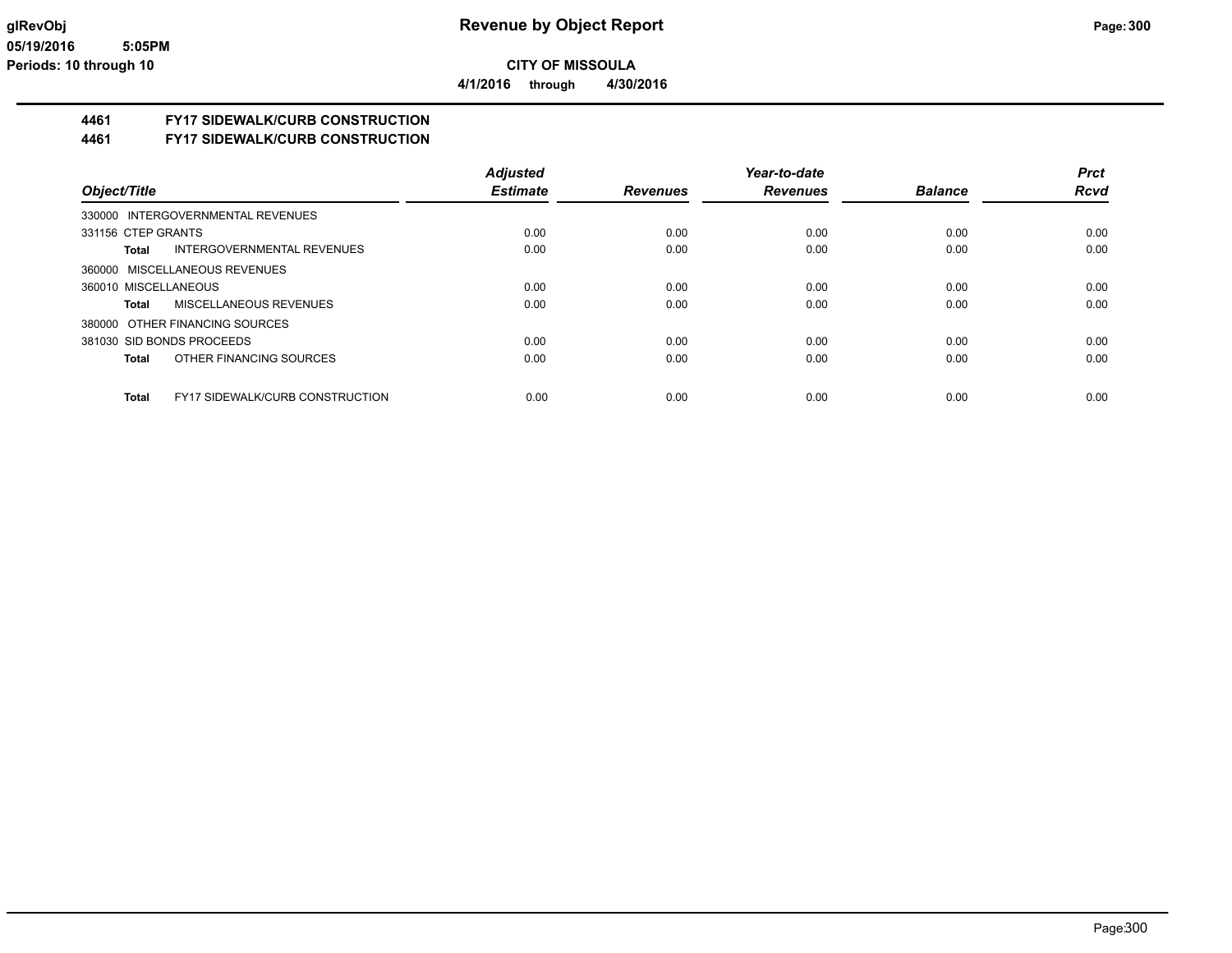**4/1/2016 through 4/30/2016**

## **4461 FY17 SIDEWALK/CURB CONSTRUCTION**

|                                                        | <b>Adjusted</b> |                 | Year-to-date    |                | <b>Prct</b> |
|--------------------------------------------------------|-----------------|-----------------|-----------------|----------------|-------------|
| Object/Title                                           | <b>Estimate</b> | <b>Revenues</b> | <b>Revenues</b> | <b>Balance</b> | <b>Rcvd</b> |
| 330000 INTERGOVERNMENTAL REVENUES                      |                 |                 |                 |                |             |
| 331156 CTEP GRANTS                                     | 0.00            | 0.00            | 0.00            | 0.00           | 0.00        |
| INTERGOVERNMENTAL REVENUES<br><b>Total</b>             | 0.00            | 0.00            | 0.00            | 0.00           | 0.00        |
| 360000 MISCELLANEOUS REVENUES                          |                 |                 |                 |                |             |
| 360010 MISCELLANEOUS                                   | 0.00            | 0.00            | 0.00            | 0.00           | 0.00        |
| <b>MISCELLANEOUS REVENUES</b><br>Total                 | 0.00            | 0.00            | 0.00            | 0.00           | 0.00        |
| 380000 OTHER FINANCING SOURCES                         |                 |                 |                 |                |             |
| 381030 SID BONDS PROCEEDS                              | 0.00            | 0.00            | 0.00            | 0.00           | 0.00        |
| OTHER FINANCING SOURCES<br><b>Total</b>                | 0.00            | 0.00            | 0.00            | 0.00           | 0.00        |
| <b>Total</b><br><b>FY17 SIDEWALK/CURB CONSTRUCTION</b> | 0.00            | 0.00            | 0.00            | 0.00           | 0.00        |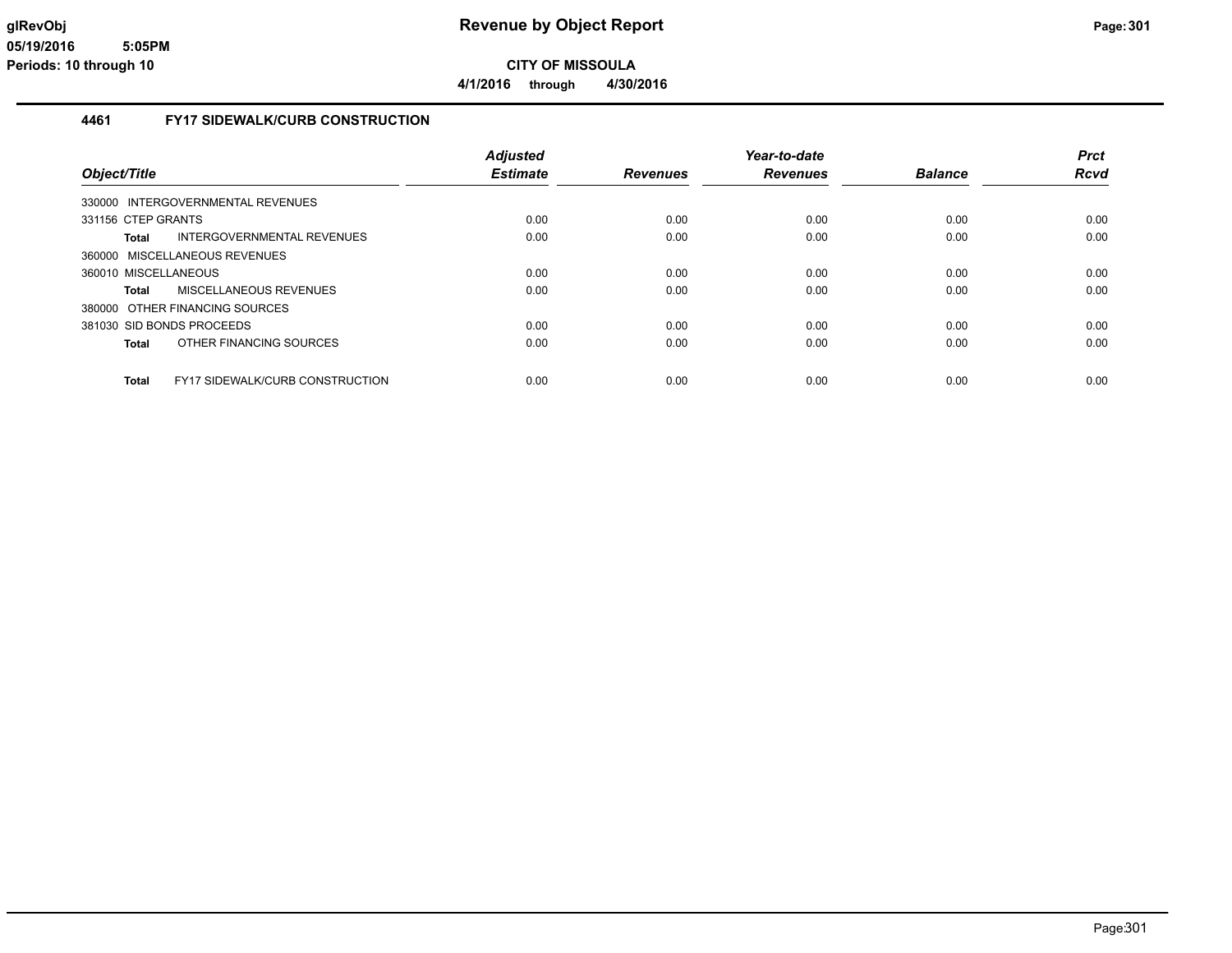**4/1/2016 through 4/30/2016**

# **4529 SID 529 CHRISTIAN DR TRAFFIC CALMING**

## **4529 SID 529 CHRISTIAN DR TRAFFIC CALMING**

|                           |                                                 | <b>Adiusted</b> |                 | Year-to-date    |                | Prct        |
|---------------------------|-------------------------------------------------|-----------------|-----------------|-----------------|----------------|-------------|
| Object/Title              |                                                 | <b>Estimate</b> | <b>Revenues</b> | <b>Revenues</b> | <b>Balance</b> | <b>Rcvd</b> |
|                           | 370000 INVESTMENTS & ROYALTY EARNINGS           |                 |                 |                 |                |             |
|                           | 371010 INTEREST ON INVESTMENTS                  | 0.00            | 0.00            | 0.00            | 0.00           | 0.00        |
|                           | 371020 GAIN/LOSS IN MARKET VALUE OF INVESTMENTS | 0.00            | 0.00            | 0.00            | 0.00           | 0.00        |
| Total                     | INVESTMENTS & ROYALTY EARNINGS                  | 0.00            | 0.00            | 0.00            | 0.00           | 0.00        |
|                           | 380000 OTHER FINANCING SOURCES                  |                 |                 |                 |                |             |
| 381000 LOAN PROCEEDS      |                                                 | 0.00            | 0.00            | 0.00            | 0.00           | 0.00        |
| 381002 SRF LOAN           |                                                 | 0.00            | 0.00            | 0.00            | 0.00           | 0.00        |
| 381030 SID BONDS PROCEEDS |                                                 | 0.00            | 0.00            | 0.00            | 0.00           | 0.00        |
| Total                     | OTHER FINANCING SOURCES                         | 0.00            | 0.00            | 0.00            | 0.00           | 0.00        |
| Total                     | SID 529 CHRISTIAN DR TRAFFIC CALMING            | 0.00            | 0.00            | 0.00            | 0.00           | 0.00        |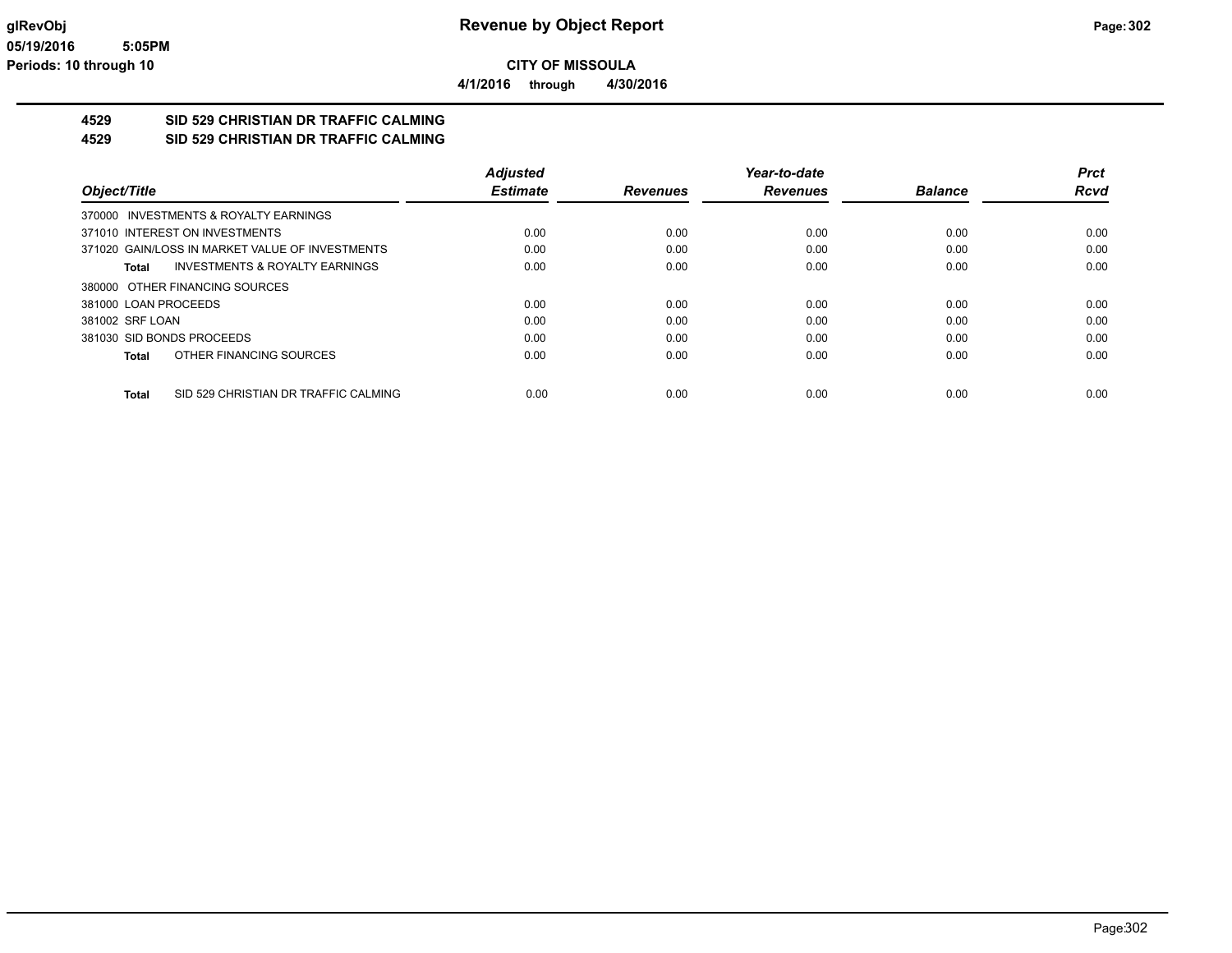**CITY OF MISSOULA 4/1/2016 through 4/30/2016**

#### **4529 SID 529 CHRISTIAN DR TRAFFIC CALMING**

| Object/Title                                   |                                           | <b>Adjusted</b><br><b>Estimate</b> | <b>Revenues</b> | Year-to-date<br><b>Revenues</b> | <b>Balance</b> | Prct<br><b>Rcvd</b> |
|------------------------------------------------|-------------------------------------------|------------------------------------|-----------------|---------------------------------|----------------|---------------------|
| 370000 INVESTMENTS & ROYALTY EARNINGS          |                                           |                                    |                 |                                 |                |                     |
| 371010 INTEREST ON INVESTMENTS                 |                                           | 0.00                               | 0.00            | 0.00                            | 0.00           | 0.00                |
| 371020 GAIN/LOSS IN MARKET VALUE OF INVESTMENT |                                           | 0.00                               | 0.00            | 0.00                            | 0.00           | 0.00                |
| Total                                          | <b>INVESTMENTS &amp; ROYALTY EARNINGS</b> | 0.00                               | 0.00            | 0.00                            | 0.00           | 0.00                |
| 380000 OTHER FINANCING SOURCES                 |                                           |                                    |                 |                                 |                |                     |
| 381000 LOAN PROCEEDS                           |                                           | 0.00                               | 0.00            | 0.00                            | 0.00           | 0.00                |
| 381002 SRF LOAN                                |                                           | 0.00                               | 0.00            | 0.00                            | 0.00           | 0.00                |
| 381030 SID BONDS PROCEEDS                      |                                           | 0.00                               | 0.00            | 0.00                            | 0.00           | 0.00                |
| OTHER FINANCING SOURCES<br>Total               |                                           | 0.00                               | 0.00            | 0.00                            | 0.00           | 0.00                |
| <b>Total</b>                                   | SID 529 CHRISTIAN DR TRAFFIC CALMING      | 0.00                               | 0.00            | 0.00                            | 0.00           | 0.00                |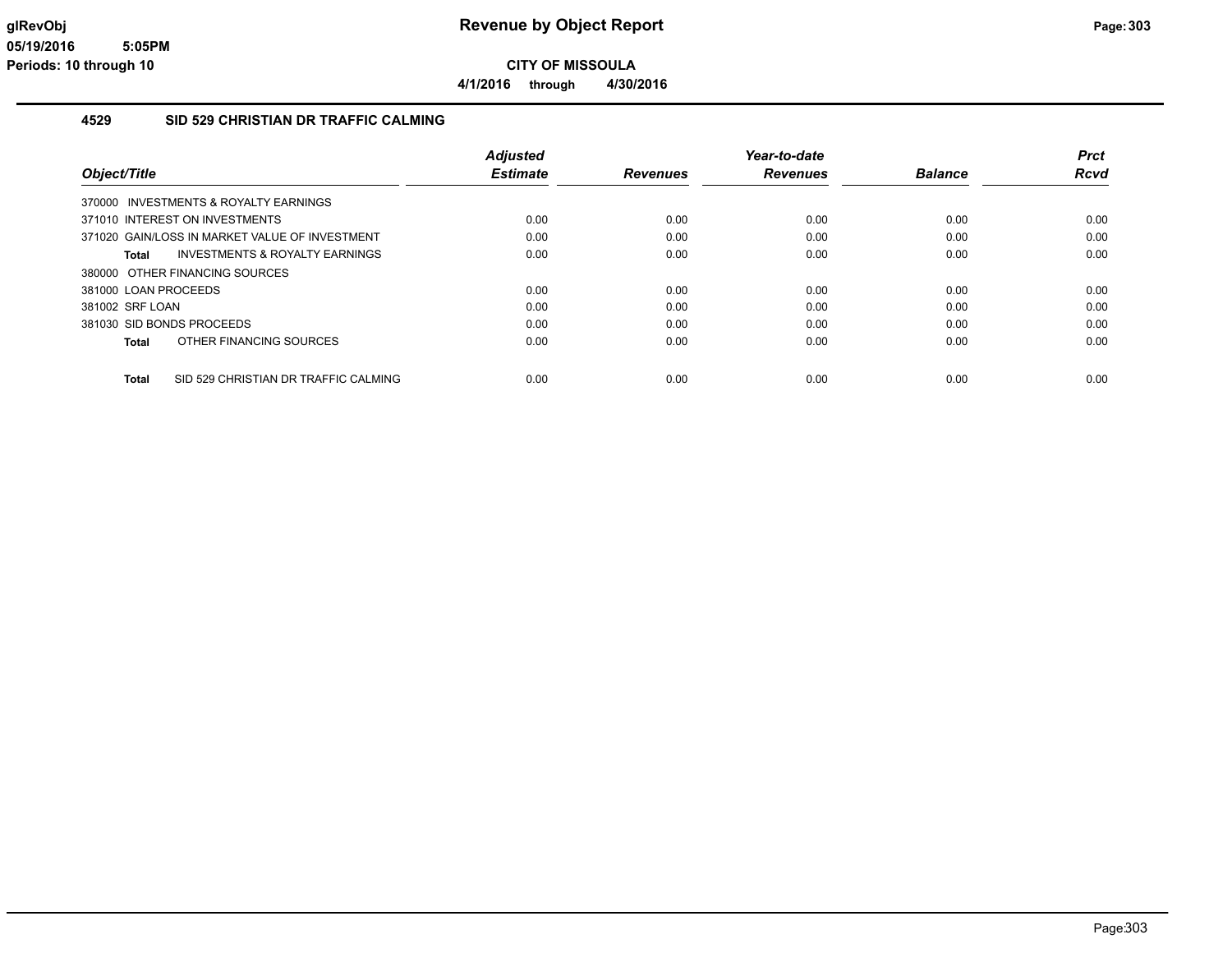**4/1/2016 through 4/30/2016**

## **4530 SID 530 CHRISTIAN DR CALMING**

**4530 SID 530 CHRISTIAN DR CALMING**

|                                                    | <b>Adjusted</b> |                 | Year-to-date    |                | <b>Prct</b> |
|----------------------------------------------------|-----------------|-----------------|-----------------|----------------|-------------|
| Object/Title                                       | <b>Estimate</b> | <b>Revenues</b> | <b>Revenues</b> | <b>Balance</b> | <b>Rcvd</b> |
| 370000 INVESTMENTS & ROYALTY EARNINGS              |                 |                 |                 |                |             |
| 371010 INTEREST ON INVESTMENTS                     | 0.00            | 0.00            | 0.00            | 0.00           | 0.00        |
| 371020 GAIN/LOSS IN MARKET VALUE OF INVESTMENTS    | 0.00            | 0.00            | 0.00            | 0.00           | 0.00        |
| <b>INVESTMENTS &amp; ROYALTY EARNINGS</b><br>Total | 0.00            | 0.00            | 0.00            | 0.00           | 0.00        |
| 380000 OTHER FINANCING SOURCES                     |                 |                 |                 |                |             |
| 381000 LOAN PROCEEDS                               | 0.00            | 0.00            | 0.00            | 0.00           | 0.00        |
| 381002 SRF LOAN                                    | 0.00            | 0.00            | 0.00            | 0.00           | 0.00        |
| 381030 SID BONDS PROCEEDS                          | 0.00            | 0.00            | 0.00            | 0.00           | 0.00        |
| OTHER FINANCING SOURCES<br>Total                   | 0.00            | 0.00            | 0.00            | 0.00           | 0.00        |
| SID 530 CHRISTIAN DR CALMING<br>Total              | 0.00            | 0.00            | 0.00            | 0.00           | 0.00        |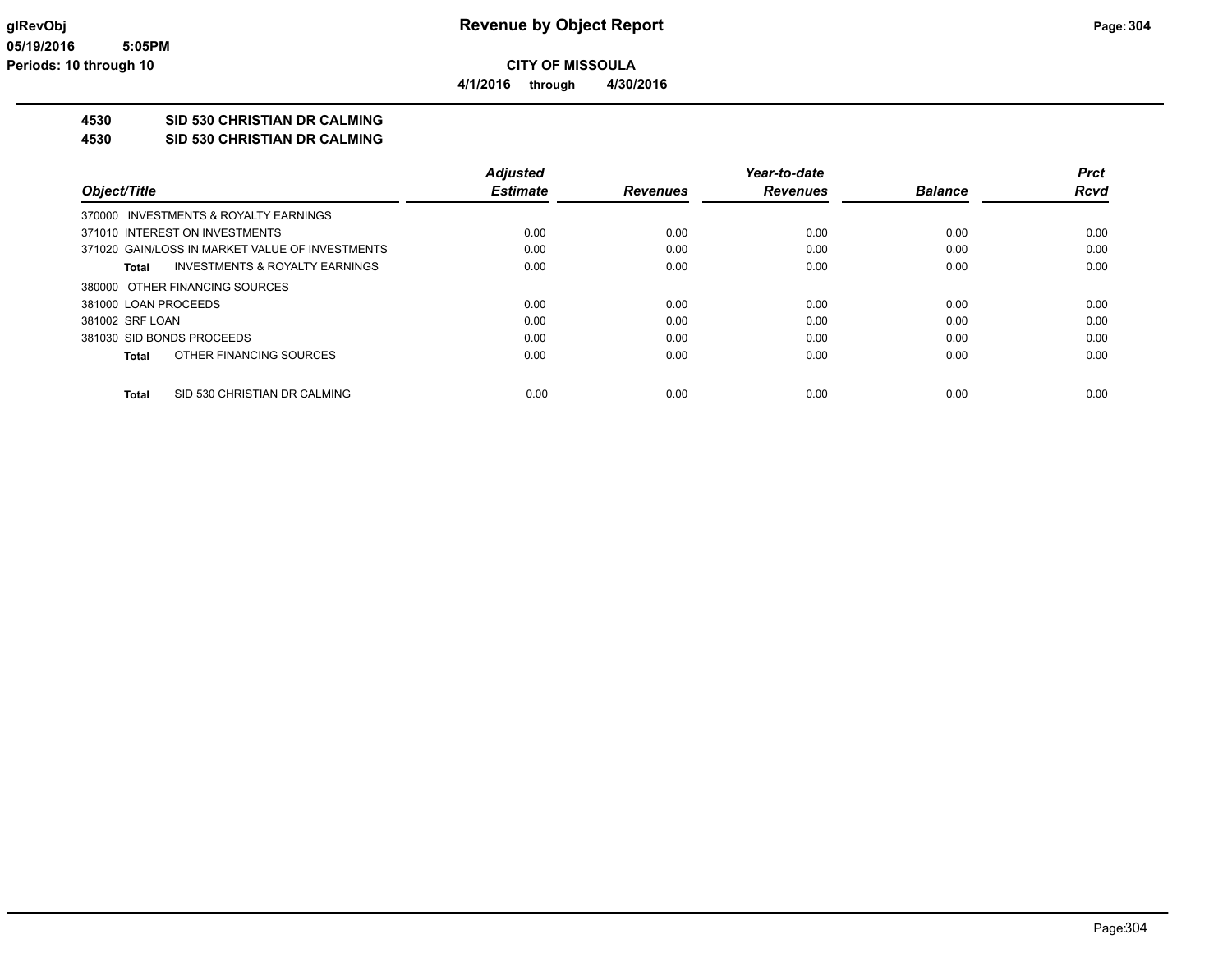**4/1/2016 through 4/30/2016**

### **4530 SID 530 CHRISTIAN DR CALMING**

| Object/Title                                       | <b>Adjusted</b><br><b>Estimate</b> | <b>Revenues</b> | Year-to-date<br><b>Revenues</b> | <b>Balance</b> | <b>Prct</b><br><b>Rcvd</b> |
|----------------------------------------------------|------------------------------------|-----------------|---------------------------------|----------------|----------------------------|
| 370000 INVESTMENTS & ROYALTY EARNINGS              |                                    |                 |                                 |                |                            |
| 371010 INTEREST ON INVESTMENTS                     | 0.00                               | 0.00            | 0.00                            | 0.00           | 0.00                       |
| 371020 GAIN/LOSS IN MARKET VALUE OF INVESTMENT     | 0.00                               | 0.00            | 0.00                            | 0.00           | 0.00                       |
| <b>INVESTMENTS &amp; ROYALTY EARNINGS</b><br>Total | 0.00                               | 0.00            | 0.00                            | 0.00           | 0.00                       |
| 380000 OTHER FINANCING SOURCES                     |                                    |                 |                                 |                |                            |
| 381000 LOAN PROCEEDS                               | 0.00                               | 0.00            | 0.00                            | 0.00           | 0.00                       |
| 381002 SRF LOAN                                    | 0.00                               | 0.00            | 0.00                            | 0.00           | 0.00                       |
| 381030 SID BONDS PROCEEDS                          | 0.00                               | 0.00            | 0.00                            | 0.00           | 0.00                       |
| OTHER FINANCING SOURCES<br>Total                   | 0.00                               | 0.00            | 0.00                            | 0.00           | 0.00                       |
| SID 530 CHRISTIAN DR CALMING<br><b>Total</b>       | 0.00                               | 0.00            | 0.00                            | 0.00           | 0.00                       |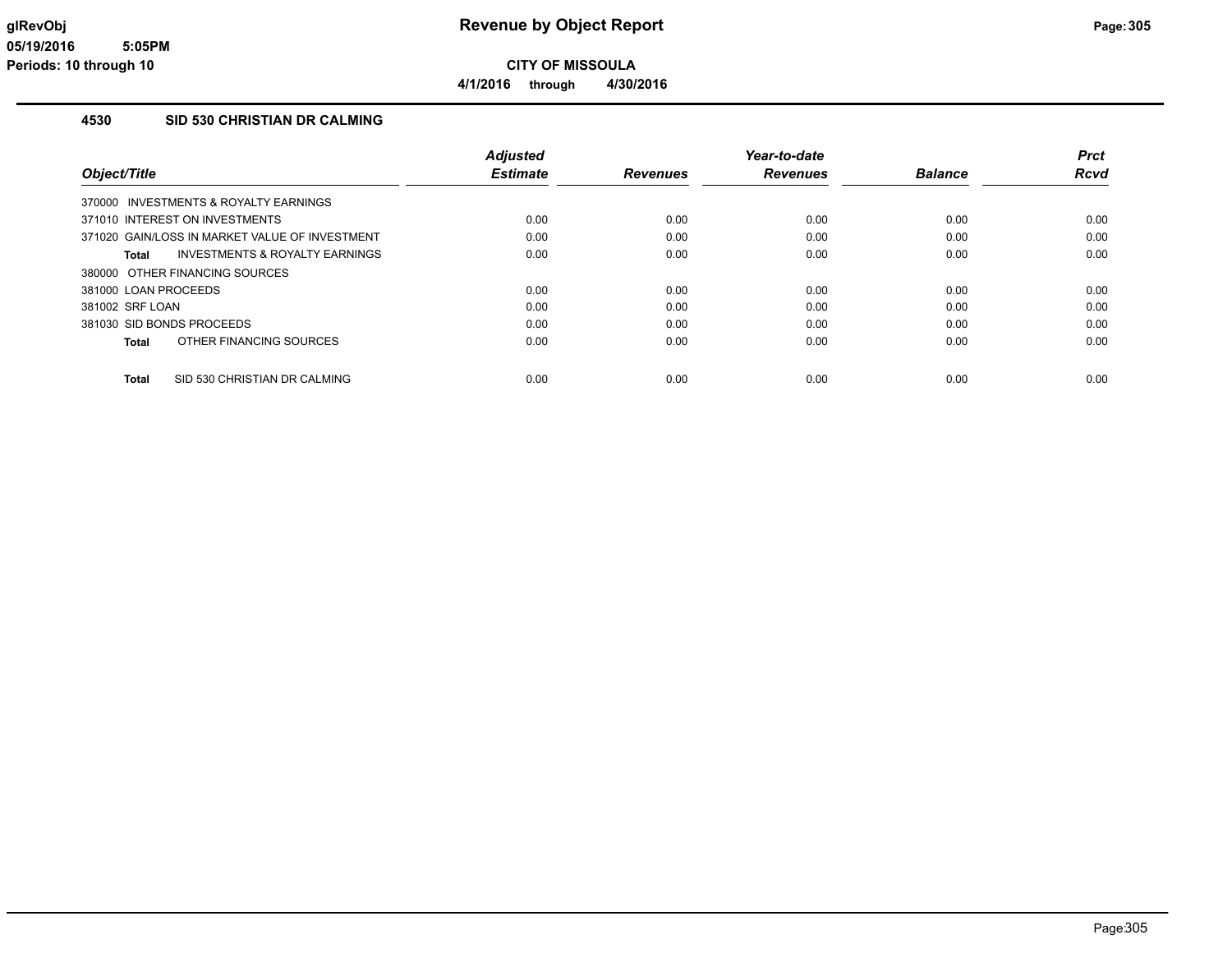**4/1/2016 through 4/30/2016**

## **4531 SID 531 TRAFFIC CALMING**

**4531 SID 531 TRAFFIC CALMING**

|                                                 | <b>Adjusted</b> |                 | Year-to-date    |                | <b>Prct</b> |
|-------------------------------------------------|-----------------|-----------------|-----------------|----------------|-------------|
| Object/Title                                    | <b>Estimate</b> | <b>Revenues</b> | <b>Revenues</b> | <b>Balance</b> | <b>Rcvd</b> |
| 370000 INVESTMENTS & ROYALTY EARNINGS           |                 |                 |                 |                |             |
| 371010 INTEREST ON INVESTMENTS                  | 0.00            | 0.00            | 0.00            | 0.00           | 0.00        |
| 371020 GAIN/LOSS IN MARKET VALUE OF INVESTMENTS | 0.00            | 0.00            | 0.00            | 0.00           | 0.00        |
| INVESTMENTS & ROYALTY EARNINGS<br>Total         | 0.00            | 0.00            | 0.00            | 0.00           | 0.00        |
| 380000 OTHER FINANCING SOURCES                  |                 |                 |                 |                |             |
| 383000 OPERATING TRANSFERS                      | 0.00            | 0.00            | 0.00            | 0.00           | 0.00        |
| OTHER FINANCING SOURCES<br><b>Total</b>         | 0.00            | 0.00            | 0.00            | 0.00           | 0.00        |
|                                                 |                 |                 |                 |                |             |
| SID 531 TRAFFIC CALMING<br><b>Total</b>         | 0.00            | 0.00            | 0.00            | 0.00           | 0.00        |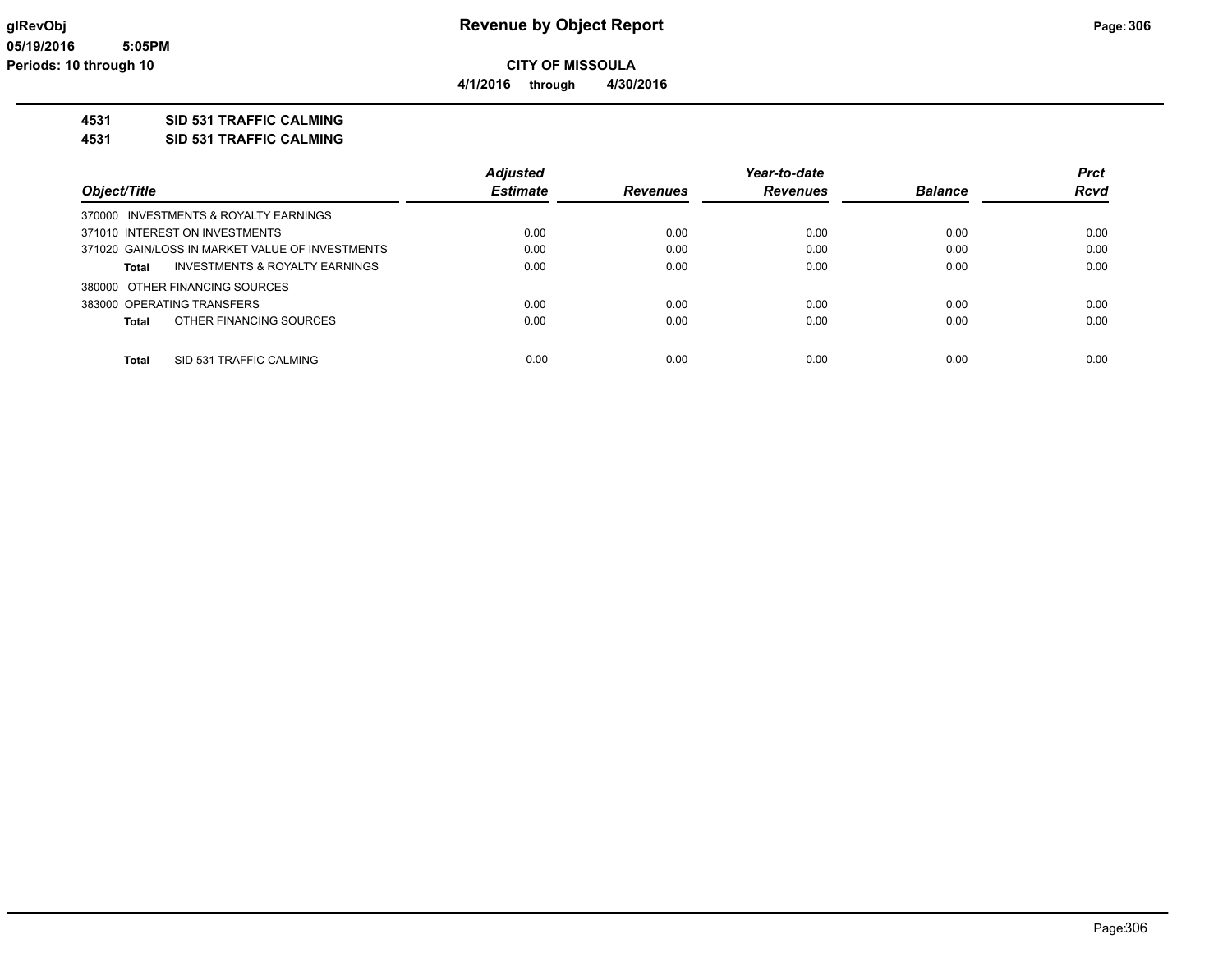**CITY OF MISSOULA 4/1/2016 through 4/30/2016**

### **4531 SID 531 TRAFFIC CALMING**

|                                                | <b>Adjusted</b> |                 | Year-to-date    |                | <b>Prct</b> |
|------------------------------------------------|-----------------|-----------------|-----------------|----------------|-------------|
| Object/Title                                   | <b>Estimate</b> | <b>Revenues</b> | <b>Revenues</b> | <b>Balance</b> | <b>Rcvd</b> |
| 370000 INVESTMENTS & ROYALTY EARNINGS          |                 |                 |                 |                |             |
| 371010 INTEREST ON INVESTMENTS                 | 0.00            | 0.00            | 0.00            | 0.00           | 0.00        |
| 371020 GAIN/LOSS IN MARKET VALUE OF INVESTMENT | 0.00            | 0.00            | 0.00            | 0.00           | 0.00        |
| INVESTMENTS & ROYALTY EARNINGS<br>Total        | 0.00            | 0.00            | 0.00            | 0.00           | 0.00        |
| 380000 OTHER FINANCING SOURCES                 |                 |                 |                 |                |             |
| 383000 OPERATING TRANSFERS                     | 0.00            | 0.00            | 0.00            | 0.00           | 0.00        |
| OTHER FINANCING SOURCES<br>Total               | 0.00            | 0.00            | 0.00            | 0.00           | 0.00        |
|                                                |                 |                 |                 |                |             |
| SID 531 TRAFFIC CALMING<br>Total               | 0.00            | 0.00            | 0.00            | 0.00           | 0.00        |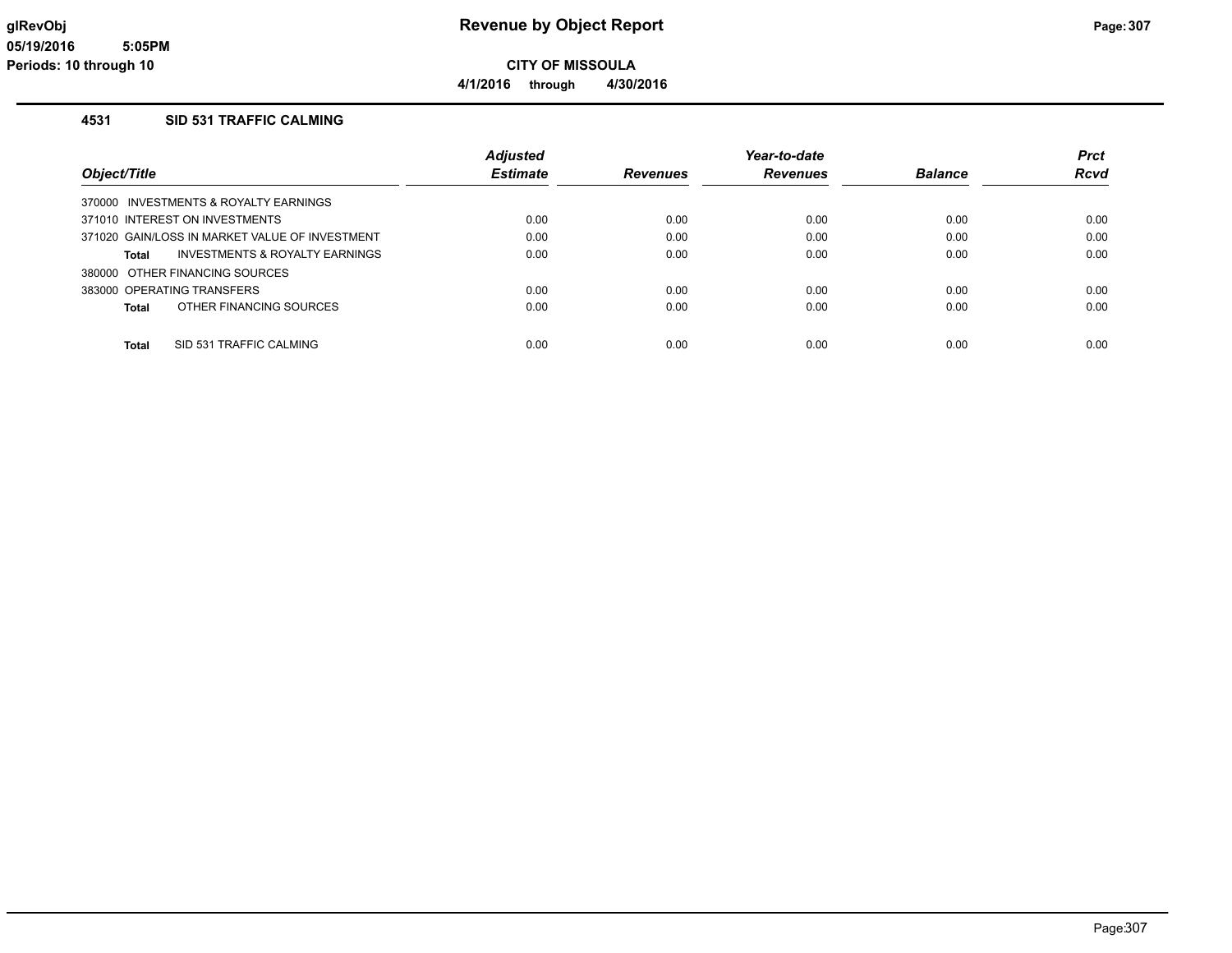**4/1/2016 through 4/30/2016**

## **4532 MALONEY RANCH SID**

**4532 MALONEY RANCH SID**

|                                                 | <b>Adjusted</b> |                 | Year-to-date    |                | <b>Prct</b> |
|-------------------------------------------------|-----------------|-----------------|-----------------|----------------|-------------|
| Object/Title                                    | <b>Estimate</b> | <b>Revenues</b> | <b>Revenues</b> | <b>Balance</b> | <b>Rcvd</b> |
| 370000 INVESTMENTS & ROYALTY EARNINGS           |                 |                 |                 |                |             |
| 371010 INTEREST ON INVESTMENTS                  | 0.00            | 0.00            | 0.00            | 0.00           | 0.00        |
| 371020 GAIN/LOSS IN MARKET VALUE OF INVESTMENTS | 0.00            | 0.00            | 0.00            | 0.00           | 0.00        |
| INVESTMENTS & ROYALTY EARNINGS<br>Total         | 0.00            | 0.00            | 0.00            | 0.00           | 0.00        |
| 380000 OTHER FINANCING SOURCES                  |                 |                 |                 |                |             |
| 381030 SID BONDS PROCEEDS                       | 0.00            | 0.00            | 0.00            | 0.00           | 0.00        |
| OTHER FINANCING SOURCES<br>Total                | 0.00            | 0.00            | 0.00            | 0.00           | 0.00        |
|                                                 |                 |                 |                 |                |             |
| <b>MALONEY RANCH SID</b><br>Total               | 0.00            | 0.00            | 0.00            | 0.00           | 0.00        |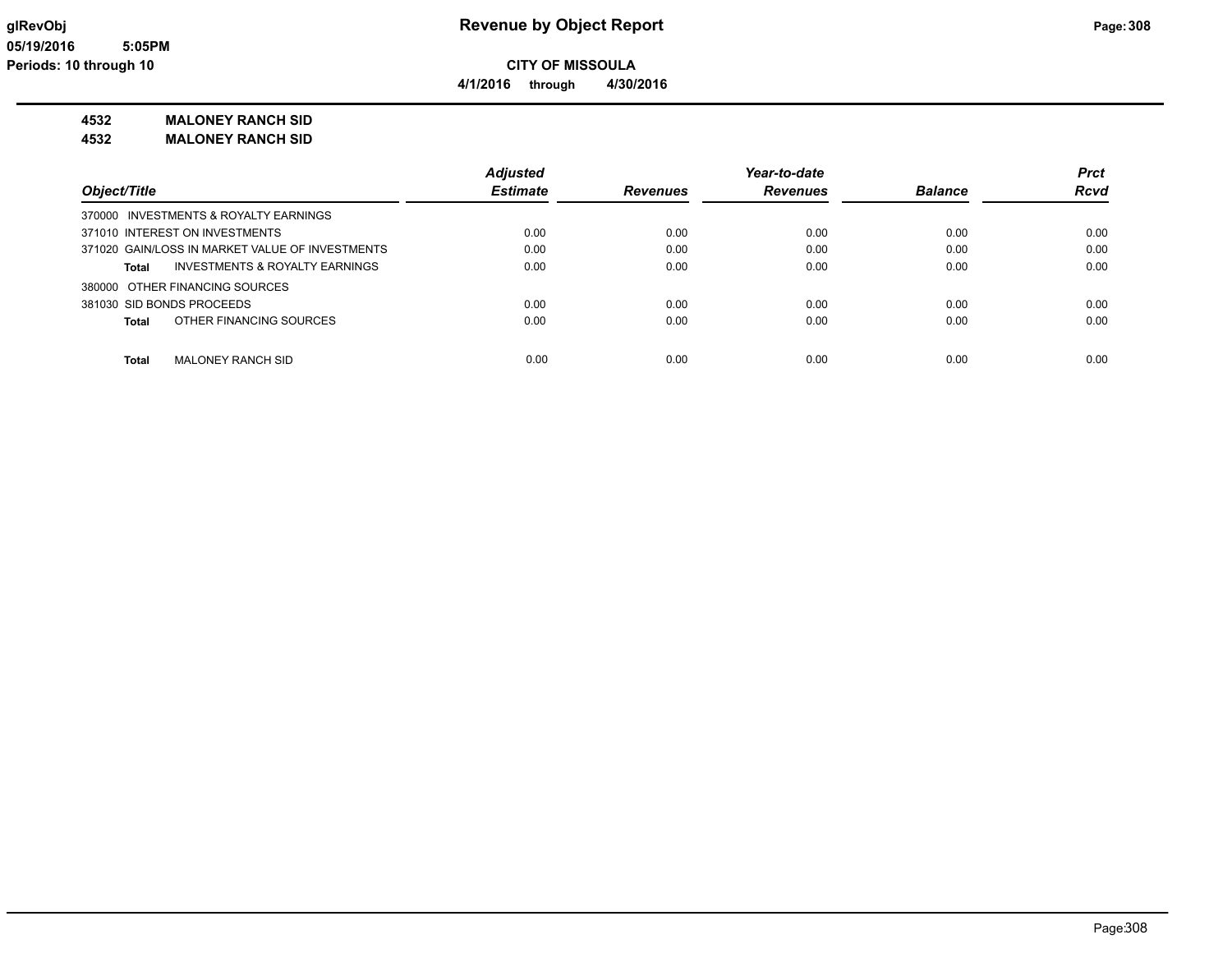**4/1/2016 through 4/30/2016**

#### **4532 MALONEY RANCH SID**

|                                                | <b>Adjusted</b> |                 | Year-to-date    |                | <b>Prct</b> |
|------------------------------------------------|-----------------|-----------------|-----------------|----------------|-------------|
| Obiect/Title                                   | <b>Estimate</b> | <b>Revenues</b> | <b>Revenues</b> | <b>Balance</b> | <b>Rcvd</b> |
| 370000 INVESTMENTS & ROYALTY EARNINGS          |                 |                 |                 |                |             |
| 371010 INTEREST ON INVESTMENTS                 | 0.00            | 0.00            | 0.00            | 0.00           | 0.00        |
| 371020 GAIN/LOSS IN MARKET VALUE OF INVESTMENT | 0.00            | 0.00            | 0.00            | 0.00           | 0.00        |
| INVESTMENTS & ROYALTY EARNINGS<br>Total        | 0.00            | 0.00            | 0.00            | 0.00           | 0.00        |
| 380000 OTHER FINANCING SOURCES                 |                 |                 |                 |                |             |
| 381030 SID BONDS PROCEEDS                      | 0.00            | 0.00            | 0.00            | 0.00           | 0.00        |
| OTHER FINANCING SOURCES<br>Total               | 0.00            | 0.00            | 0.00            | 0.00           | 0.00        |
|                                                |                 |                 |                 |                |             |
| <b>MALONEY RANCH SID</b><br><b>Total</b>       | 0.00            | 0.00            | 0.00            | 0.00           | 0.00        |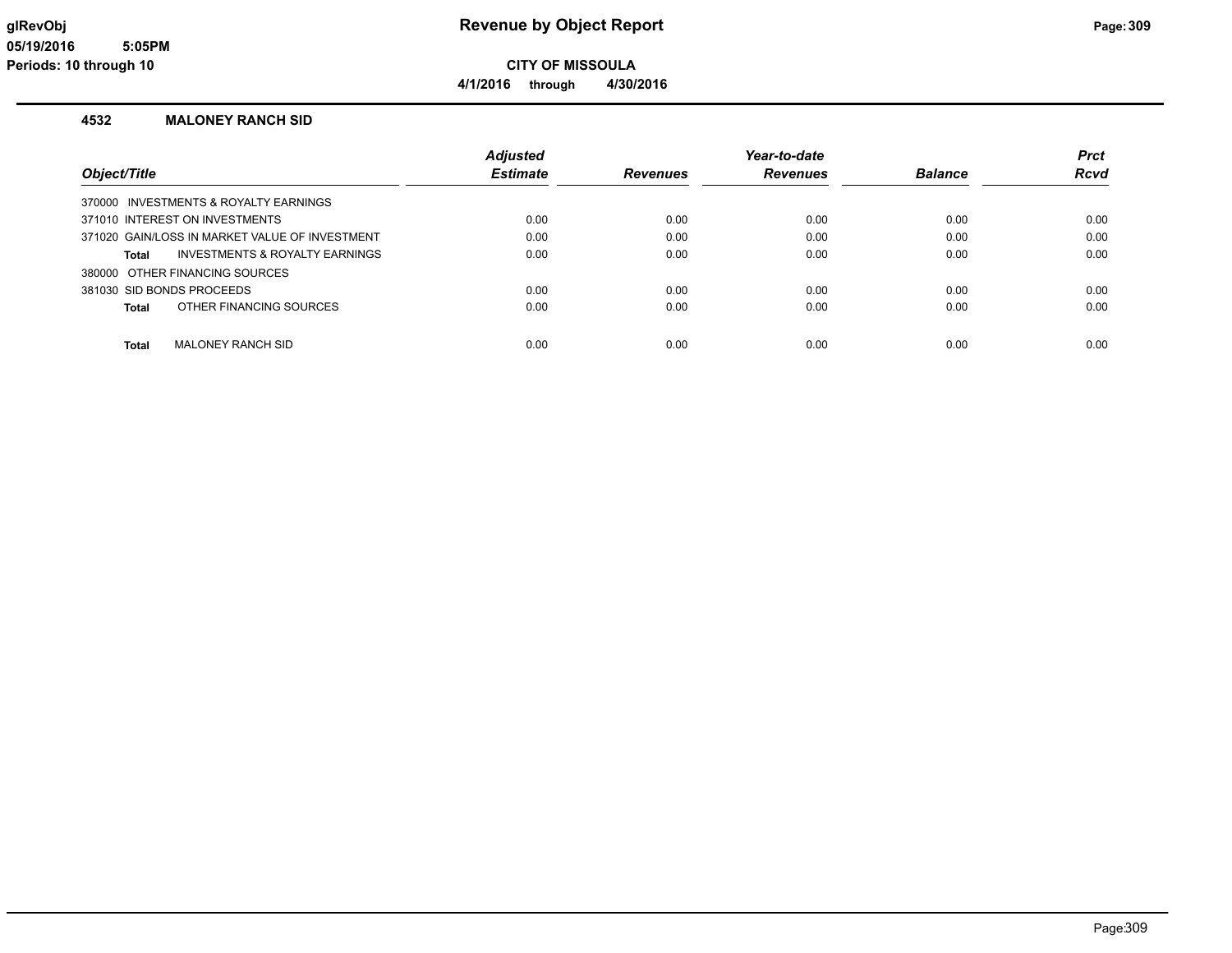**4/1/2016 through 4/30/2016**

## **4533 RATTLESNAKE SEWER SID**

**4533 RATTLESNAKE SEWER SID**

|                                                    | <b>Adjusted</b> |                 | Year-to-date    |                | <b>Prct</b> |
|----------------------------------------------------|-----------------|-----------------|-----------------|----------------|-------------|
| Object/Title                                       | <b>Estimate</b> | <b>Revenues</b> | <b>Revenues</b> | <b>Balance</b> | <b>Rcvd</b> |
| 330000 INTERGOVERNMENTAL REVENUES                  |                 |                 |                 |                |             |
| 334121 DNRC GRANT                                  | 0.00            | 0.00            | 0.00            | 0.00           | 0.00        |
| <b>INTERGOVERNMENTAL REVENUES</b><br>Total         | 0.00            | 0.00            | 0.00            | 0.00           | 0.00        |
| 370000 INVESTMENTS & ROYALTY EARNINGS              |                 |                 |                 |                |             |
| 371010 INTEREST ON INVESTMENTS                     | 0.00            | 0.00            | 0.00            | 0.00           | 0.00        |
| 371020 GAIN/LOSS IN MARKET VALUE OF INVESTMENTS    | 0.00            | 0.00            | 0.00            | 0.00           | 0.00        |
| <b>INVESTMENTS &amp; ROYALTY EARNINGS</b><br>Total | 0.00            | 0.00            | 0.00            | 0.00           | 0.00        |
| 380000 OTHER FINANCING SOURCES                     |                 |                 |                 |                |             |
| 381002 SRF LOAN                                    | 0.00            | 0.00            | 0.00            | 0.00           | 0.00        |
| OTHER FINANCING SOURCES<br>Total                   | 0.00            | 0.00            | 0.00            | 0.00           | 0.00        |
| RATTLESNAKE SEWER SID<br>Total                     | 0.00            | 0.00            | 0.00            | 0.00           | 0.00        |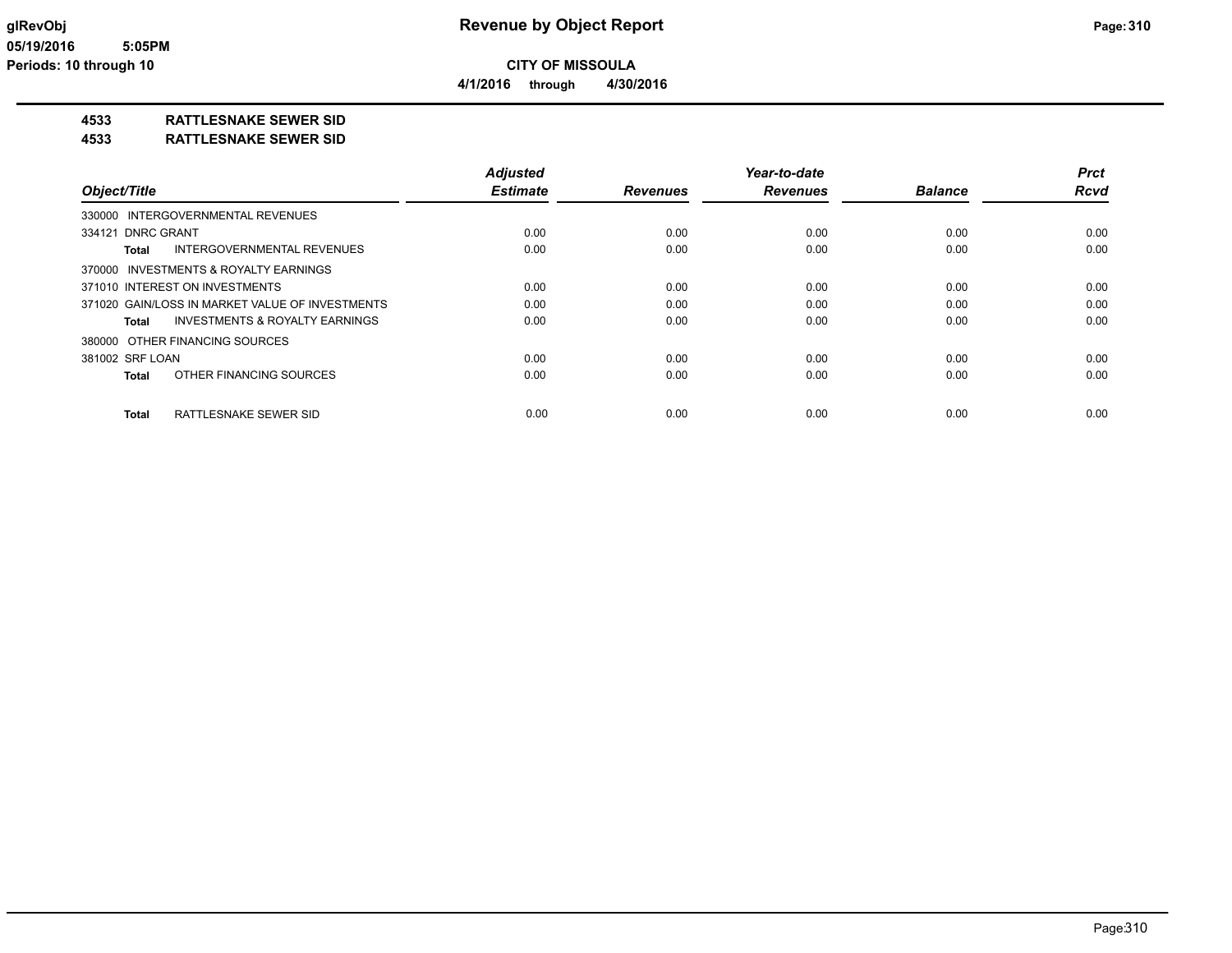**4/1/2016 through 4/30/2016**

#### **4533 RATTLESNAKE SEWER SID**

|                                |                                                | <b>Adjusted</b> |                 | Year-to-date    |                | <b>Prct</b> |
|--------------------------------|------------------------------------------------|-----------------|-----------------|-----------------|----------------|-------------|
| Object/Title                   |                                                | <b>Estimate</b> | <b>Revenues</b> | <b>Revenues</b> | <b>Balance</b> | <b>Rcvd</b> |
|                                | 330000 INTERGOVERNMENTAL REVENUES              |                 |                 |                 |                |             |
| 334121 DNRC GRANT              |                                                | 0.00            | 0.00            | 0.00            | 0.00           | 0.00        |
| Total                          | <b>INTERGOVERNMENTAL REVENUES</b>              | 0.00            | 0.00            | 0.00            | 0.00           | 0.00        |
|                                | 370000 INVESTMENTS & ROYALTY EARNINGS          |                 |                 |                 |                |             |
| 371010 INTEREST ON INVESTMENTS |                                                | 0.00            | 0.00            | 0.00            | 0.00           | 0.00        |
|                                | 371020 GAIN/LOSS IN MARKET VALUE OF INVESTMENT | 0.00            | 0.00            | 0.00            | 0.00           | 0.00        |
| Total                          | <b>INVESTMENTS &amp; ROYALTY EARNINGS</b>      | 0.00            | 0.00            | 0.00            | 0.00           | 0.00        |
| 380000 OTHER FINANCING SOURCES |                                                |                 |                 |                 |                |             |
| 381002 SRF LOAN                |                                                | 0.00            | 0.00            | 0.00            | 0.00           | 0.00        |
| Total                          | OTHER FINANCING SOURCES                        | 0.00            | 0.00            | 0.00            | 0.00           | 0.00        |
| <b>Total</b>                   | <b>RATTLESNAKE SEWER SID</b>                   | 0.00            | 0.00            | 0.00            | 0.00           | 0.00        |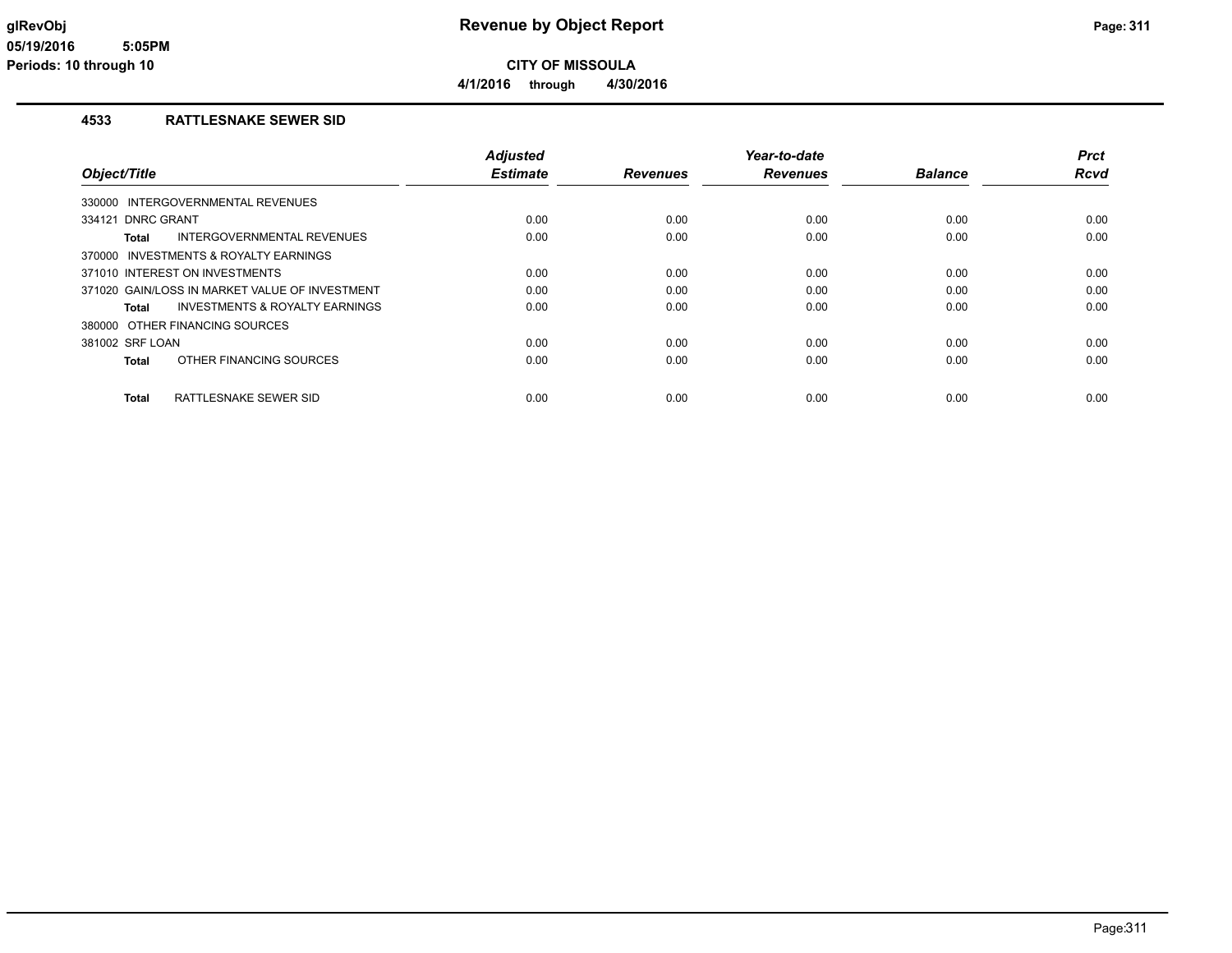**4/1/2016 through 4/30/2016**

## **4534 SID 534 LINCOLNWOOD**

**4534 SID 534 LINCOLNWOOD**

|                                                 | <b>Adjusted</b> |                 | Year-to-date    |                | <b>Prct</b> |
|-------------------------------------------------|-----------------|-----------------|-----------------|----------------|-------------|
| Object/Title                                    | <b>Estimate</b> | <b>Revenues</b> | <b>Revenues</b> | <b>Balance</b> | Rcvd        |
| 330000 INTERGOVERNMENTAL REVENUES               |                 |                 |                 |                |             |
| 334121 DNRC GRANT                               | 0.00            | 0.00            | 0.00            | 0.00           | 0.00        |
| <b>INTERGOVERNMENTAL REVENUES</b><br>Total      | 0.00            | 0.00            | 0.00            | 0.00           | 0.00        |
| 370000 INVESTMENTS & ROYALTY EARNINGS           |                 |                 |                 |                |             |
| 371010 INTEREST ON INVESTMENTS                  | 0.00            | 0.00            | 0.00            | 0.00           | 0.00        |
| 371020 GAIN/LOSS IN MARKET VALUE OF INVESTMENTS | 0.00            | 0.00            | 0.00            | 0.00           | 0.00        |
| INVESTMENTS & ROYALTY EARNINGS<br>Total         | 0.00            | 0.00            | 0.00            | 0.00           | 0.00        |
| 380000 OTHER FINANCING SOURCES                  |                 |                 |                 |                |             |
| 381002 SRF LOAN                                 | 0.00            | 0.00            | 0.00            | 0.00           | 0.00        |
| OTHER FINANCING SOURCES<br>Total                | 0.00            | 0.00            | 0.00            | 0.00           | 0.00        |
| SID 534 LINCOLNWOOD<br>Total                    | 0.00            | 0.00            | 0.00            | 0.00           | 0.00        |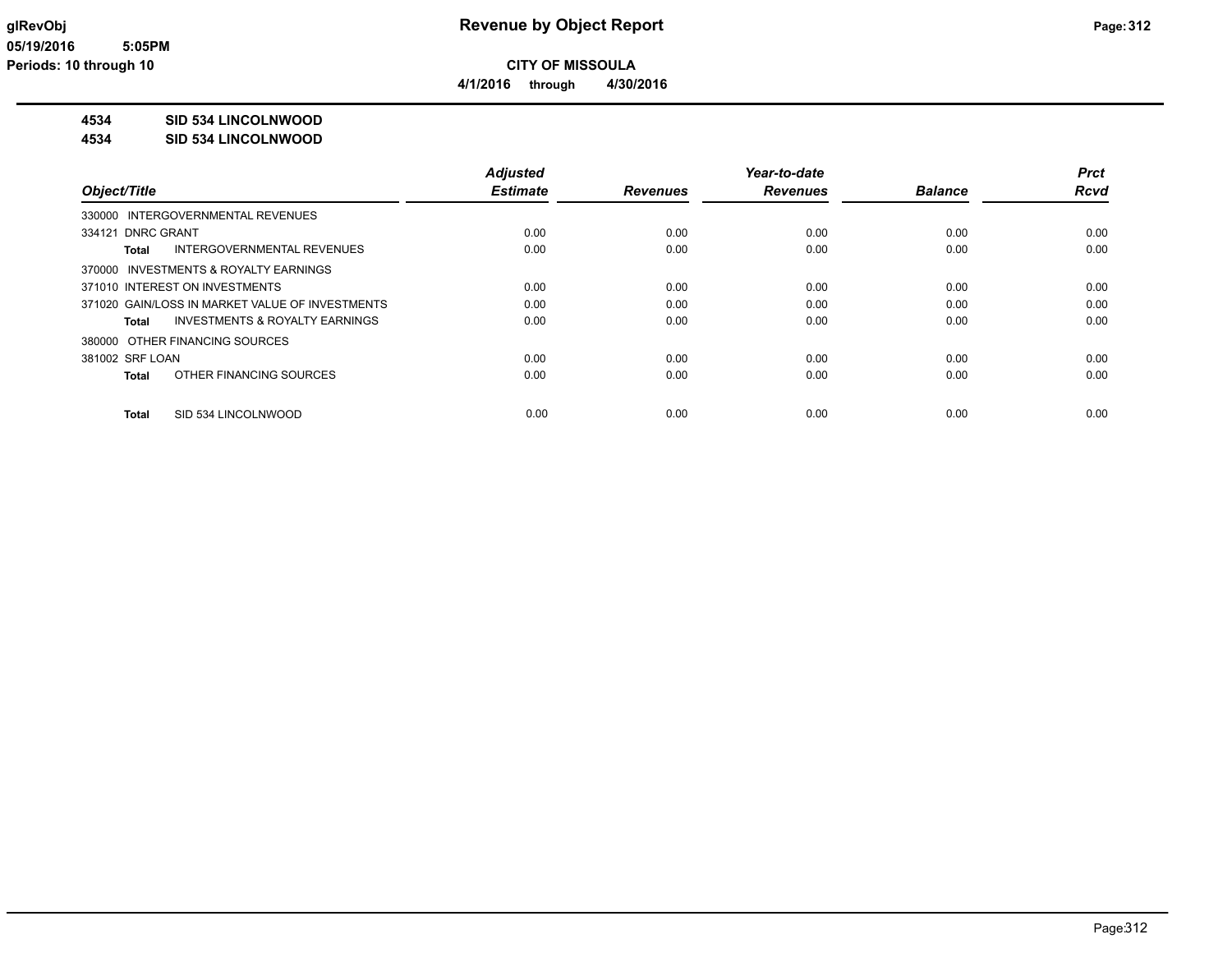**4/1/2016 through 4/30/2016**

#### **4534 SID 534 LINCOLNWOOD**

|                                |                                                | <b>Adjusted</b> |                 | Year-to-date    |                | <b>Prct</b> |
|--------------------------------|------------------------------------------------|-----------------|-----------------|-----------------|----------------|-------------|
| Object/Title                   |                                                | <b>Estimate</b> | <b>Revenues</b> | <b>Revenues</b> | <b>Balance</b> | <b>Rcvd</b> |
|                                | 330000 INTERGOVERNMENTAL REVENUES              |                 |                 |                 |                |             |
| 334121 DNRC GRANT              |                                                | 0.00            | 0.00            | 0.00            | 0.00           | 0.00        |
| Total                          | <b>INTERGOVERNMENTAL REVENUES</b>              | 0.00            | 0.00            | 0.00            | 0.00           | 0.00        |
|                                | 370000 INVESTMENTS & ROYALTY EARNINGS          |                 |                 |                 |                |             |
| 371010 INTEREST ON INVESTMENTS |                                                | 0.00            | 0.00            | 0.00            | 0.00           | 0.00        |
|                                | 371020 GAIN/LOSS IN MARKET VALUE OF INVESTMENT | 0.00            | 0.00            | 0.00            | 0.00           | 0.00        |
| Total                          | <b>INVESTMENTS &amp; ROYALTY EARNINGS</b>      | 0.00            | 0.00            | 0.00            | 0.00           | 0.00        |
|                                | 380000 OTHER FINANCING SOURCES                 |                 |                 |                 |                |             |
| 381002 SRF LOAN                |                                                | 0.00            | 0.00            | 0.00            | 0.00           | 0.00        |
| Total                          | OTHER FINANCING SOURCES                        | 0.00            | 0.00            | 0.00            | 0.00           | 0.00        |
| Total                          | SID 534 LINCOLNWOOD                            | 0.00            | 0.00            | 0.00            | 0.00           | 0.00        |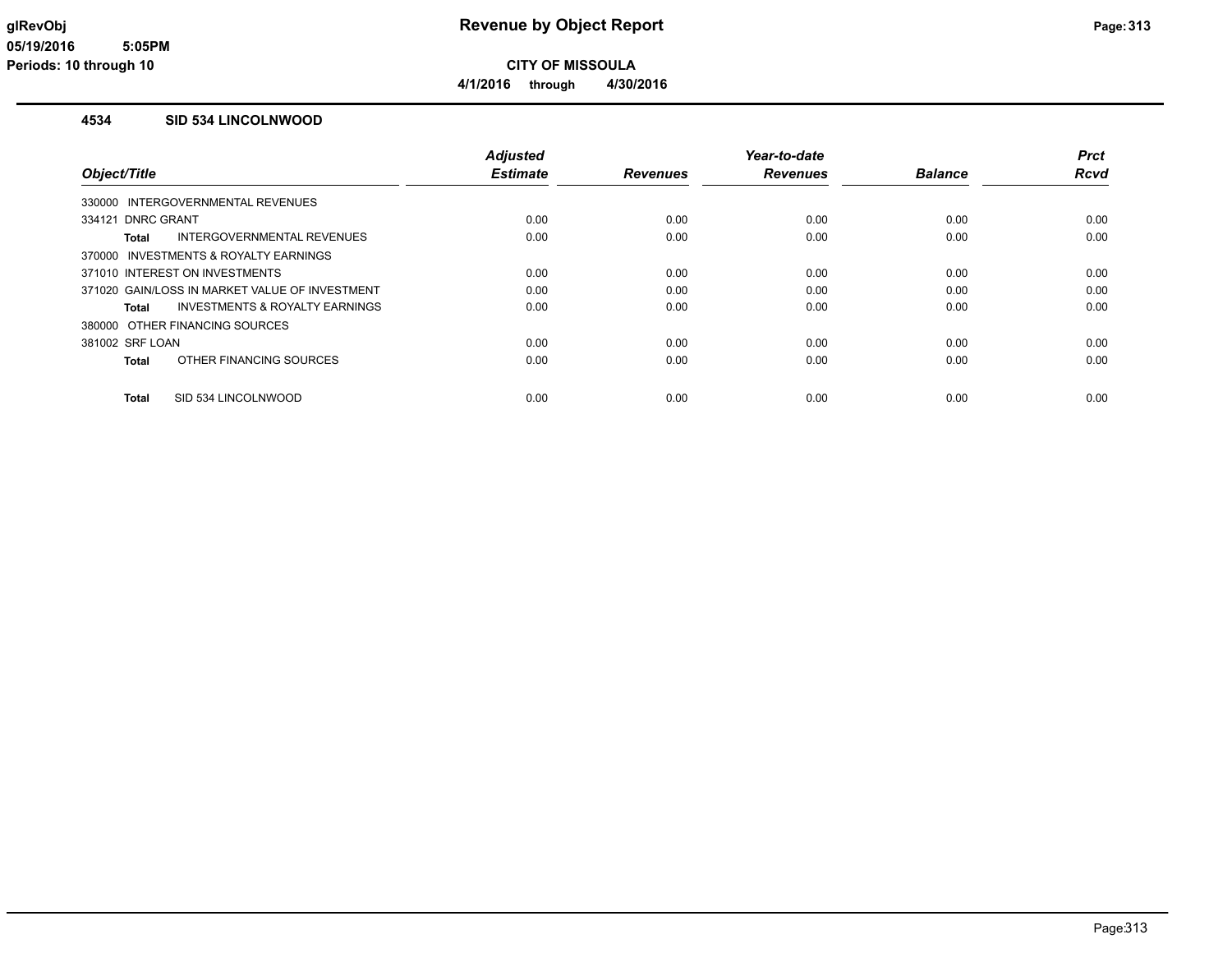**CITY OF MISSOULA 4/1/2016 through 4/30/2016**

## **4535 SLANT STREET TRAFFIC CALMING**

**4535 SLANT STREET TRAFFIC CALMING**

|                                                    | <b>Adjusted</b> |                 | Year-to-date    |                | <b>Prct</b> |
|----------------------------------------------------|-----------------|-----------------|-----------------|----------------|-------------|
| Object/Title                                       | <b>Estimate</b> | <b>Revenues</b> | <b>Revenues</b> | <b>Balance</b> | <b>Rcvd</b> |
| 370000 INVESTMENTS & ROYALTY EARNINGS              |                 |                 |                 |                |             |
| 371010 INTEREST ON INVESTMENTS                     | 0.00            | 0.00            | 0.00            | 0.00           | 0.00        |
| 371020 GAIN/LOSS IN MARKET VALUE OF INVESTMENTS    | 0.00            | 0.00            | 0.00            | 0.00           | 0.00        |
| <b>INVESTMENTS &amp; ROYALTY EARNINGS</b><br>Total | 0.00            | 0.00            | 0.00            | 0.00           | 0.00        |
| 380000 OTHER FINANCING SOURCES                     |                 |                 |                 |                |             |
| 383000 OPERATING TRANSFERS                         | 0.00            | 0.00            | 0.00            | 0.00           | 0.00        |
| OTHER FINANCING SOURCES<br><b>Total</b>            | 0.00            | 0.00            | 0.00            | 0.00           | 0.00        |
| SLANT STREET TRAFFIC CALMING<br>Total              | 0.00            | 0.00            | 0.00            | 0.00           | 0.00        |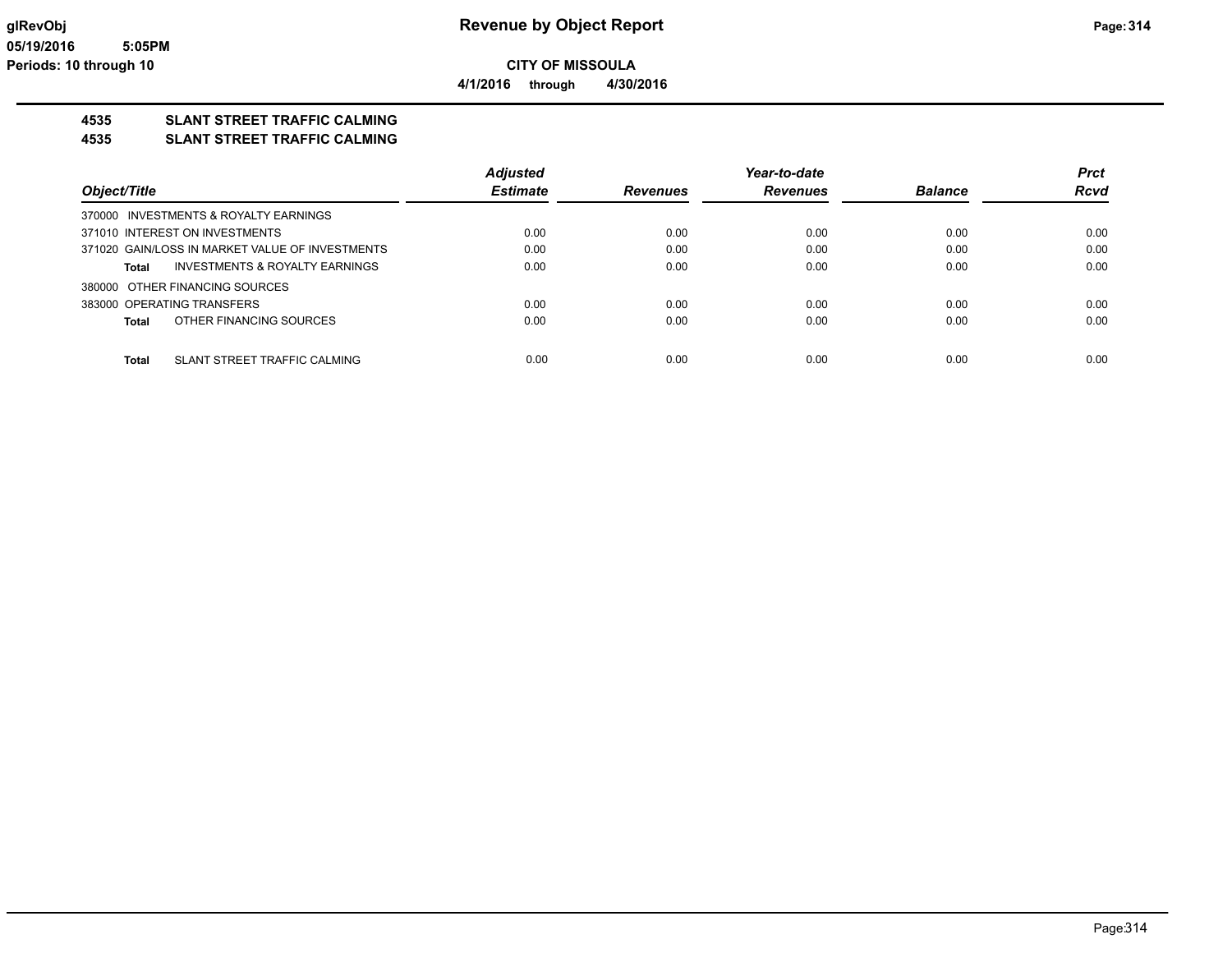**4/1/2016 through 4/30/2016**

## **4535 SLANT STREET TRAFFIC CALMING**

|                                                    | <b>Adiusted</b> |                 | Year-to-date    |                | <b>Prct</b> |
|----------------------------------------------------|-----------------|-----------------|-----------------|----------------|-------------|
| Object/Title                                       | <b>Estimate</b> | <b>Revenues</b> | <b>Revenues</b> | <b>Balance</b> | <b>Rcvd</b> |
| 370000 INVESTMENTS & ROYALTY EARNINGS              |                 |                 |                 |                |             |
| 371010 INTEREST ON INVESTMENTS                     | 0.00            | 0.00            | 0.00            | 0.00           | 0.00        |
| 371020 GAIN/LOSS IN MARKET VALUE OF INVESTMENT     | 0.00            | 0.00            | 0.00            | 0.00           | 0.00        |
| <b>INVESTMENTS &amp; ROYALTY EARNINGS</b><br>Total | 0.00            | 0.00            | 0.00            | 0.00           | 0.00        |
| 380000 OTHER FINANCING SOURCES                     |                 |                 |                 |                |             |
| 383000 OPERATING TRANSFERS                         | 0.00            | 0.00            | 0.00            | 0.00           | 0.00        |
| OTHER FINANCING SOURCES<br><b>Total</b>            | 0.00            | 0.00            | 0.00            | 0.00           | 0.00        |
| SLANT STREET TRAFFIC CALMING<br><b>Total</b>       | 0.00            | 0.00            | 0.00            | 0.00           | 0.00        |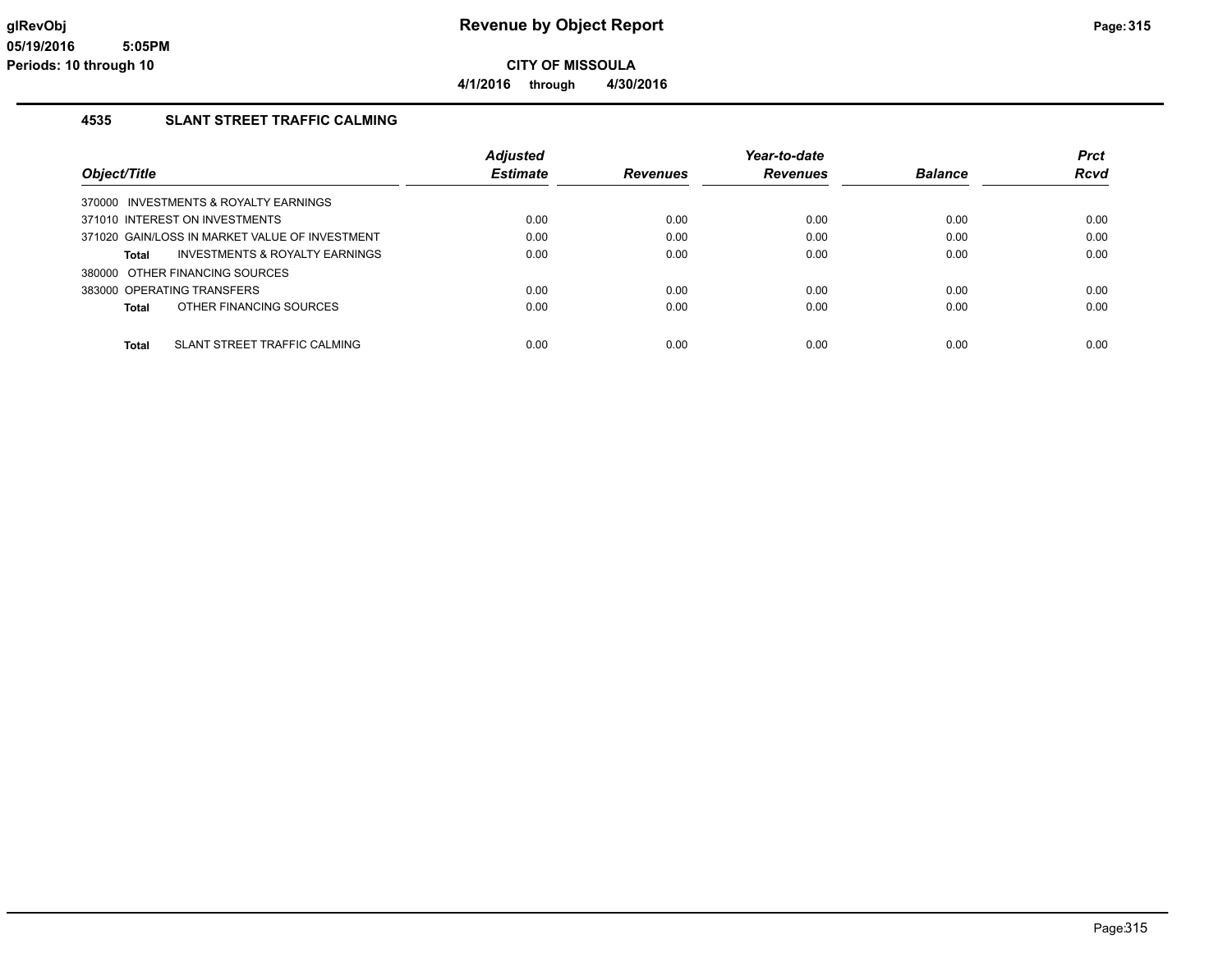**4/1/2016 through 4/30/2016**

## **4536 SID536 LINCOLNWOOD SWR PH2**

#### **4536 SID536 LINCOLNWOOD SWR PH2**

|                                                    | <b>Adjusted</b> |                 | Year-to-date    |                | <b>Prct</b> |
|----------------------------------------------------|-----------------|-----------------|-----------------|----------------|-------------|
| Object/Title                                       | <b>Estimate</b> | <b>Revenues</b> | <b>Revenues</b> | <b>Balance</b> | <b>Rcvd</b> |
| 330000 INTERGOVERNMENTAL REVENUES                  |                 |                 |                 |                |             |
| 334121 DNRC GRANT                                  | 0.00            | 0.00            | 0.00            | 0.00           | 0.00        |
| <b>INTERGOVERNMENTAL REVENUES</b><br>Total         | 0.00            | 0.00            | 0.00            | 0.00           | 0.00        |
| 360000 MISCELLANEOUS REVENUES                      |                 |                 |                 |                |             |
| 365001 *** Title Not Found ***                     | 0.00            | 0.00            | 0.00            | 0.00           | 0.00        |
| MISCELLANEOUS REVENUES<br>Total                    | 0.00            | 0.00            | 0.00            | 0.00           | 0.00        |
| 370000 INVESTMENTS & ROYALTY EARNINGS              |                 |                 |                 |                |             |
| 371010 INTEREST ON INVESTMENTS                     | 0.00            | 0.00            | 0.00            | 0.00           | 0.00        |
| 371020 GAIN/LOSS IN MARKET VALUE OF INVESTMENTS    | 0.00            | 0.00            | 0.00            | 0.00           | 0.00        |
| <b>INVESTMENTS &amp; ROYALTY EARNINGS</b><br>Total | 0.00            | 0.00            | 0.00            | 0.00           | 0.00        |
| 380000 OTHER FINANCING SOURCES                     |                 |                 |                 |                |             |
| 381030 SID BONDS PROCEEDS                          | 0.00            | 0.00            | 0.00            | 0.00           | 0.00        |
| OTHER FINANCING SOURCES<br>Total                   | 0.00            | 0.00            | 0.00            | 0.00           | 0.00        |
|                                                    |                 |                 |                 |                |             |
| SID536 LINCOLNWOOD SWR PH2<br><b>Total</b>         | 0.00            | 0.00            | 0.00            | 0.00           | 0.00        |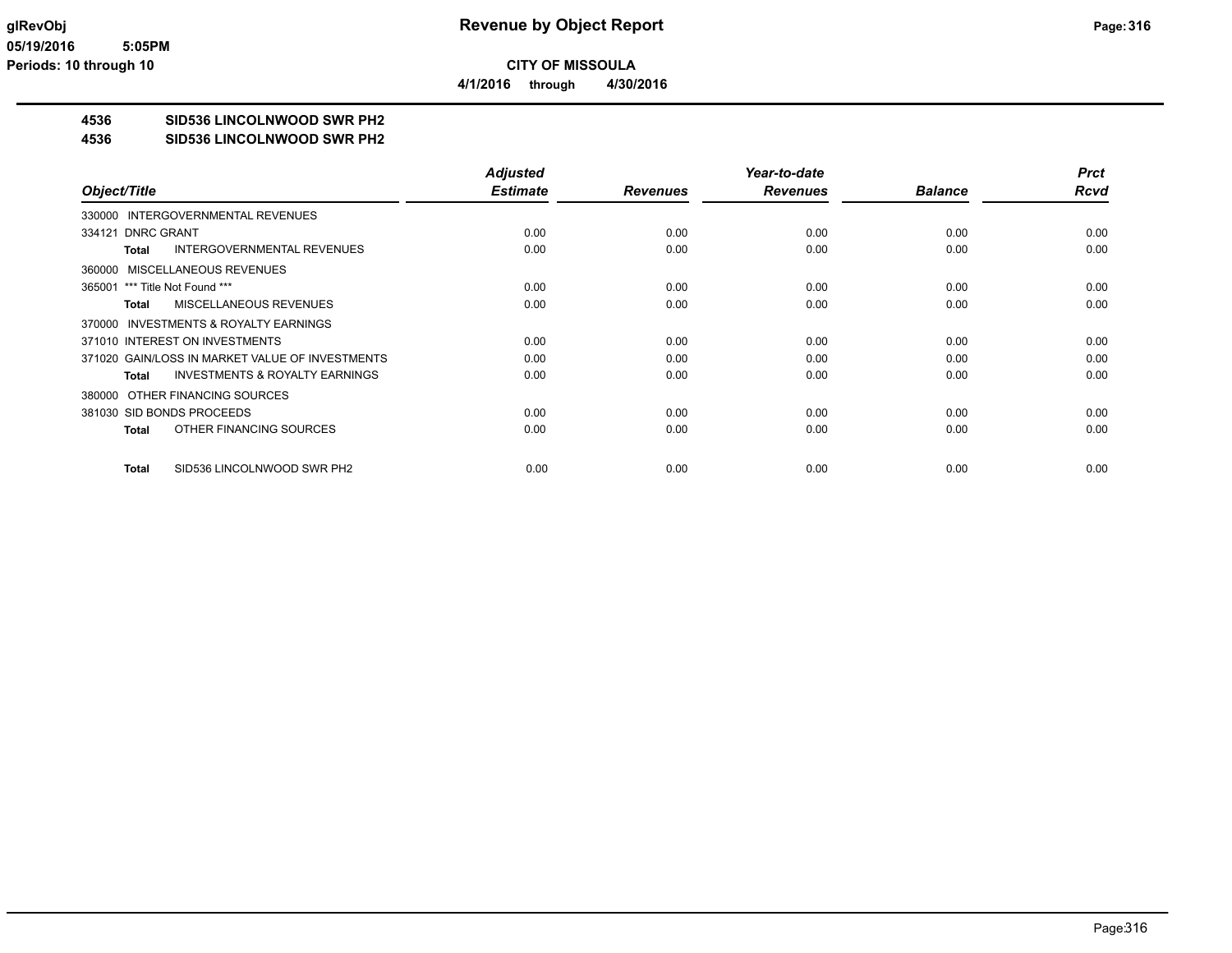**CITY OF MISSOULA 4/1/2016 through 4/30/2016**

## **4536 SID536 LINCOLNWOOD SWR PH2**

| Object/Title                                       | <b>Adjusted</b><br><b>Estimate</b> | <b>Revenues</b> | Year-to-date<br><b>Revenues</b> | <b>Balance</b> | <b>Prct</b><br><b>Rcvd</b> |
|----------------------------------------------------|------------------------------------|-----------------|---------------------------------|----------------|----------------------------|
|                                                    |                                    |                 |                                 |                |                            |
| 330000 INTERGOVERNMENTAL REVENUES                  |                                    |                 |                                 |                |                            |
| 334121 DNRC GRANT                                  | 0.00                               | 0.00            | 0.00                            | 0.00           | 0.00                       |
| <b>INTERGOVERNMENTAL REVENUES</b><br>Total         | 0.00                               | 0.00            | 0.00                            | 0.00           | 0.00                       |
| 360000 MISCELLANEOUS REVENUES                      |                                    |                 |                                 |                |                            |
| 365001 *** Title Not Found ***                     | 0.00                               | 0.00            | 0.00                            | 0.00           | 0.00                       |
| <b>MISCELLANEOUS REVENUES</b><br><b>Total</b>      | 0.00                               | 0.00            | 0.00                            | 0.00           | 0.00                       |
| 370000 INVESTMENTS & ROYALTY EARNINGS              |                                    |                 |                                 |                |                            |
| 371010 INTEREST ON INVESTMENTS                     | 0.00                               | 0.00            | 0.00                            | 0.00           | 0.00                       |
| 371020 GAIN/LOSS IN MARKET VALUE OF INVESTMENT     | 0.00                               | 0.00            | 0.00                            | 0.00           | 0.00                       |
| <b>INVESTMENTS &amp; ROYALTY EARNINGS</b><br>Total | 0.00                               | 0.00            | 0.00                            | 0.00           | 0.00                       |
| 380000 OTHER FINANCING SOURCES                     |                                    |                 |                                 |                |                            |
| 381030 SID BONDS PROCEEDS                          | 0.00                               | 0.00            | 0.00                            | 0.00           | 0.00                       |
| OTHER FINANCING SOURCES<br><b>Total</b>            | 0.00                               | 0.00            | 0.00                            | 0.00           | 0.00                       |
|                                                    |                                    |                 |                                 |                |                            |
| SID536 LINCOLNWOOD SWR PH2<br><b>Total</b>         | 0.00                               | 0.00            | 0.00                            | 0.00           | 0.00                       |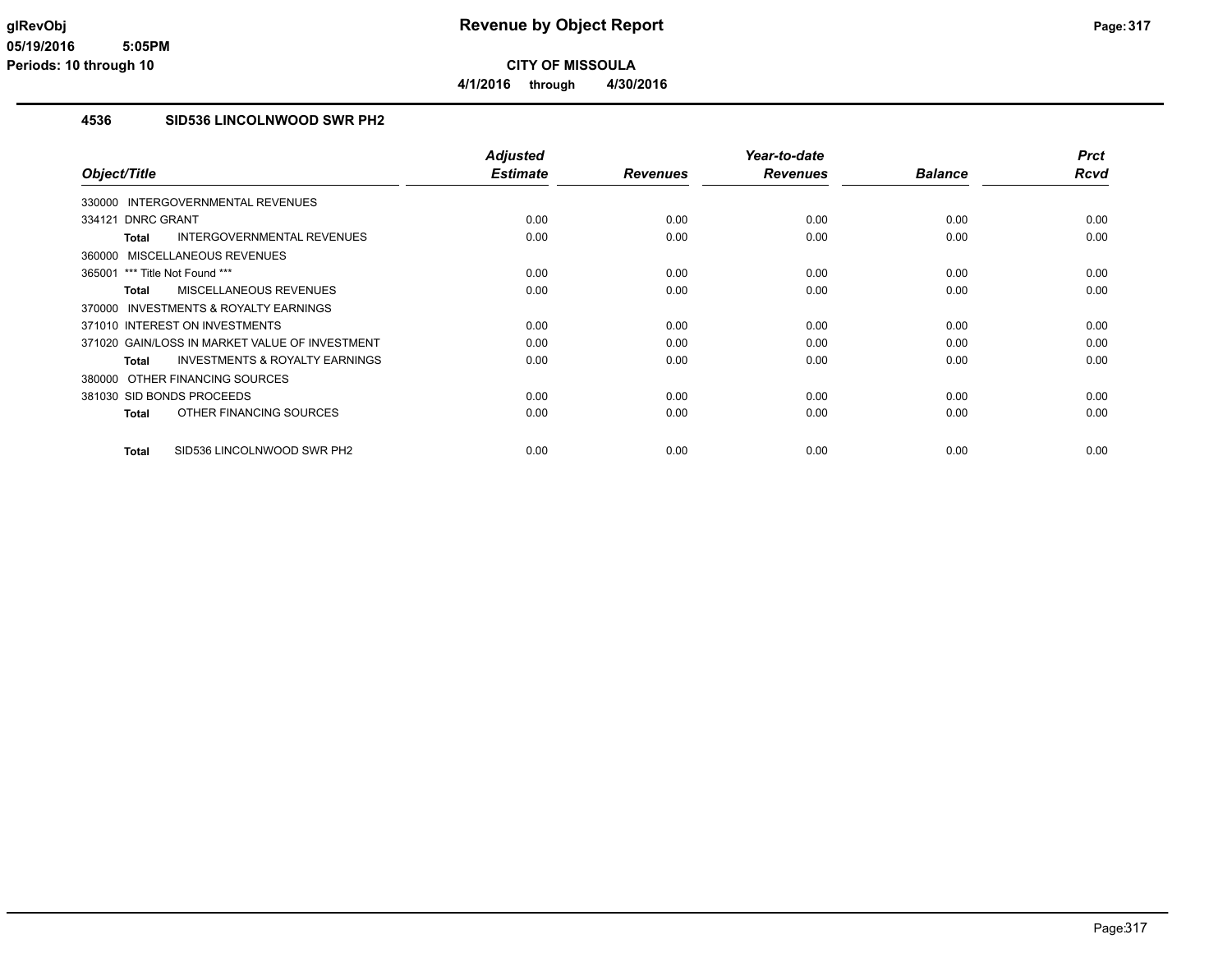**4/1/2016 through 4/30/2016**

## **4538 SID 538 HILLVIEW WAY**

**4538 SID 538 HILLVIEW WAY**

|                                                 | <b>Adjusted</b> |                 | Year-to-date    |                | <b>Prct</b> |
|-------------------------------------------------|-----------------|-----------------|-----------------|----------------|-------------|
| Object/Title                                    | <b>Estimate</b> | <b>Revenues</b> | <b>Revenues</b> | <b>Balance</b> | <b>Rcvd</b> |
| 370000 INVESTMENTS & ROYALTY EARNINGS           |                 |                 |                 |                |             |
| 371010 INTEREST ON INVESTMENTS                  | 0.00            | 0.00            | 0.00            | 0.00           | 0.00        |
| 371020 GAIN/LOSS IN MARKET VALUE OF INVESTMENTS | 0.00            | 0.00            | 0.00            | 0.00           | 0.00        |
| INVESTMENTS & ROYALTY EARNINGS<br>Total         | 0.00            | 0.00            | 0.00            | 0.00           | 0.00        |
| 380000 OTHER FINANCING SOURCES                  |                 |                 |                 |                |             |
| 383000 OPERATING TRANSFERS                      | 0.00            | 0.00            | 0.00            | 0.00           | 0.00        |
| OTHER FINANCING SOURCES<br>Total                | 0.00            | 0.00            | 0.00            | 0.00           | 0.00        |
| SID 538 HILLVIEW WAY<br><b>Total</b>            | 0.00            | 0.00            | 0.00            | 0.00           | 0.00        |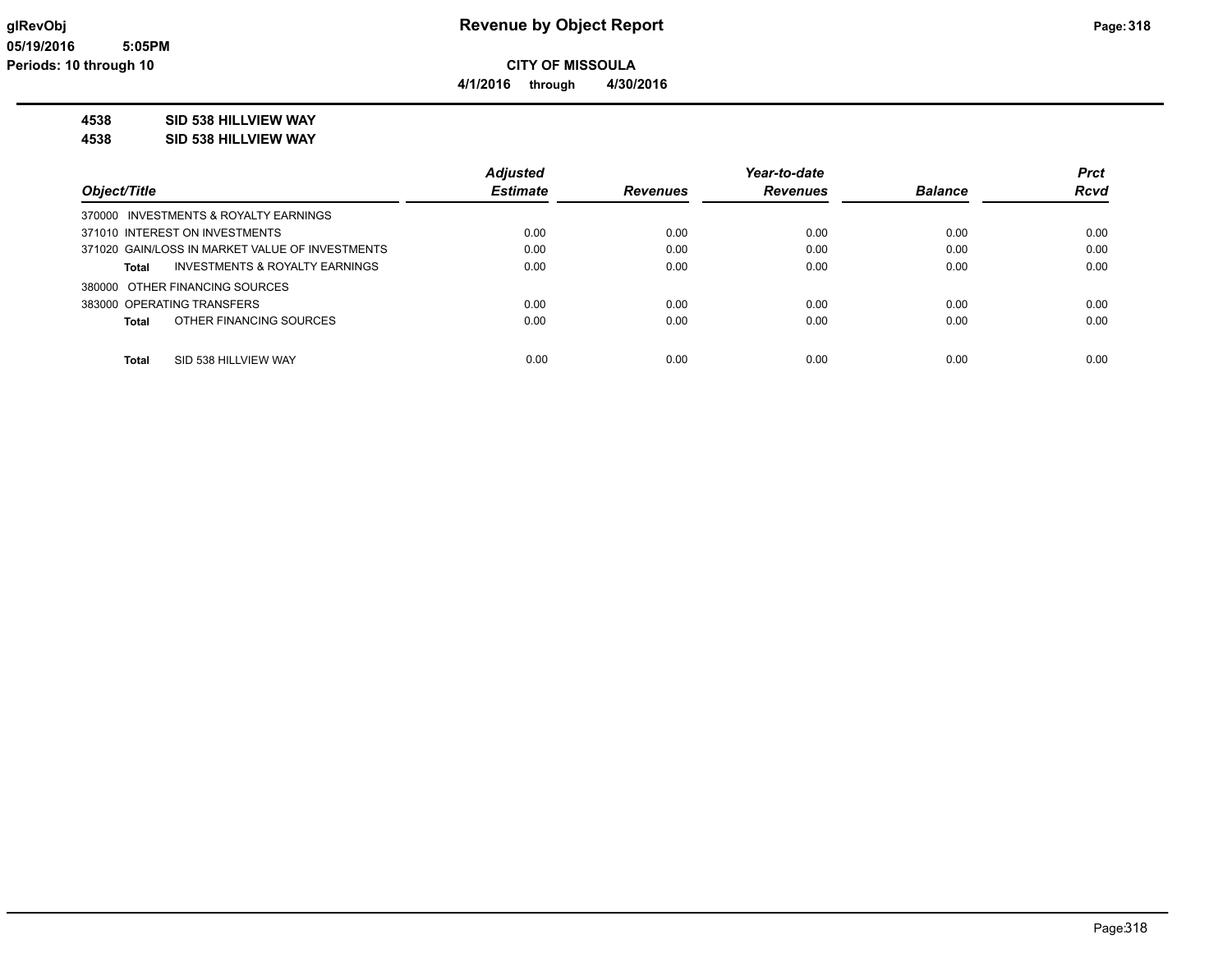**4/1/2016 through 4/30/2016**

#### **4538 SID 538 HILLVIEW WAY**

|                                                    | <b>Adiusted</b> |          | Year-to-date    |                | <b>Prct</b> |
|----------------------------------------------------|-----------------|----------|-----------------|----------------|-------------|
| Object/Title                                       | <b>Estimate</b> | Revenues | <b>Revenues</b> | <b>Balance</b> | <b>Rcvd</b> |
| 370000 INVESTMENTS & ROYALTY EARNINGS              |                 |          |                 |                |             |
| 371010 INTEREST ON INVESTMENTS                     | 0.00            | 0.00     | 0.00            | 0.00           | 0.00        |
| 371020 GAIN/LOSS IN MARKET VALUE OF INVESTMENT     | 0.00            | 0.00     | 0.00            | 0.00           | 0.00        |
| <b>INVESTMENTS &amp; ROYALTY EARNINGS</b><br>Total | 0.00            | 0.00     | 0.00            | 0.00           | 0.00        |
| 380000 OTHER FINANCING SOURCES                     |                 |          |                 |                |             |
| 383000 OPERATING TRANSFERS                         | 0.00            | 0.00     | 0.00            | 0.00           | 0.00        |
| OTHER FINANCING SOURCES<br>Total                   | 0.00            | 0.00     | 0.00            | 0.00           | 0.00        |
|                                                    |                 |          |                 |                |             |
| SID 538 HILLVIEW WAY<br>Total                      | 0.00            | 0.00     | 0.00            | 0.00           | 0.00        |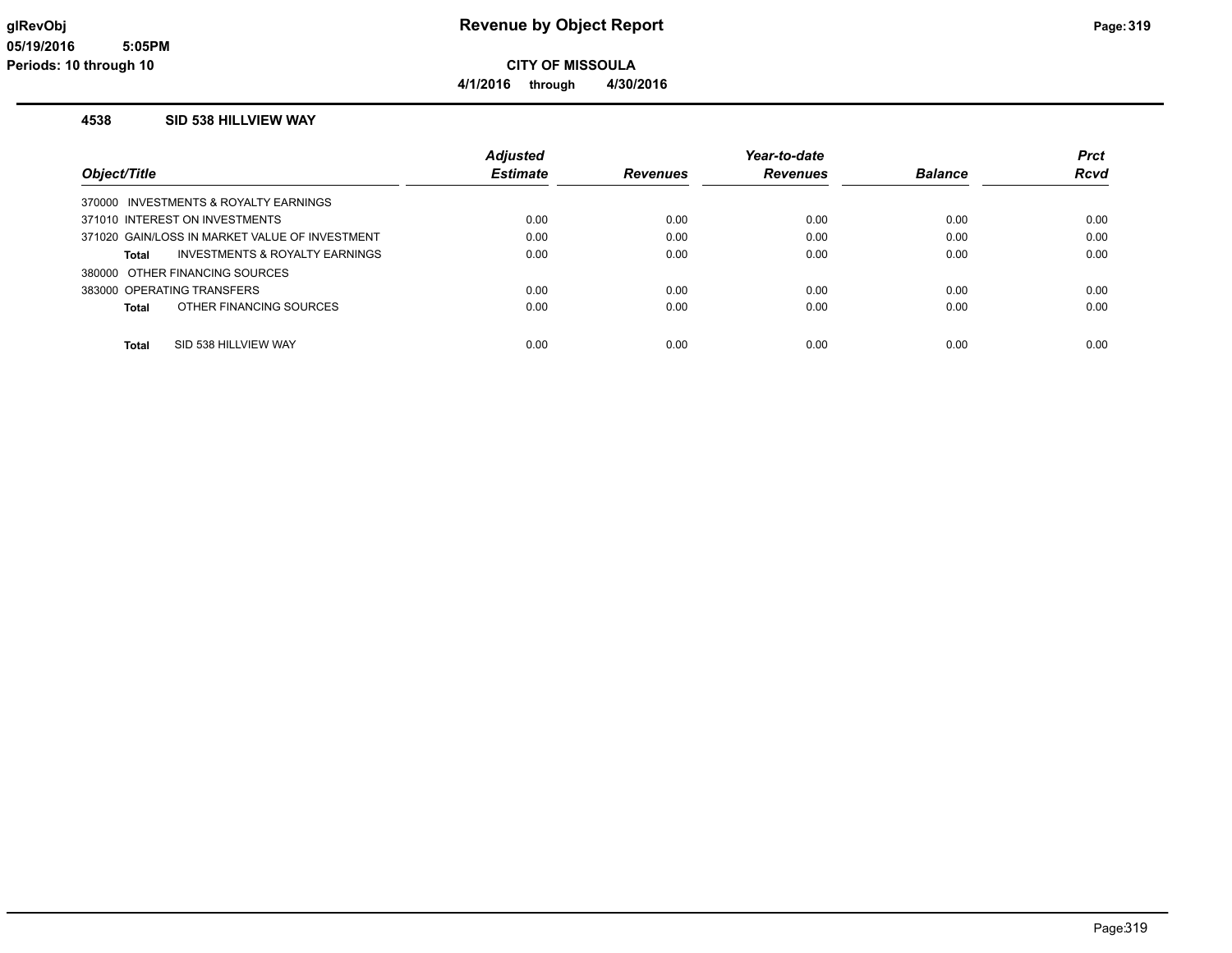**CITY OF MISSOULA 4/1/2016 through 4/30/2016**

**4539 SID 539 4th STREET**

**4539 SID 539 4th STREET**

|                                                           | <b>Adjusted</b> |                 | Year-to-date    |                | <b>Prct</b> |
|-----------------------------------------------------------|-----------------|-----------------|-----------------|----------------|-------------|
| Object/Title                                              | <b>Estimate</b> | <b>Revenues</b> | <b>Revenues</b> | <b>Balance</b> | <b>Rcvd</b> |
| 370000 INVESTMENTS & ROYALTY EARNINGS                     |                 |                 |                 |                |             |
| 371010 INTEREST ON INVESTMENTS                            | 0.00            | 0.00            | 0.00            | 0.00           | 0.00        |
| <b>INVESTMENTS &amp; ROYALTY EARNINGS</b><br><b>Total</b> | 0.00            | 0.00            | 0.00            | 0.00           | 0.00        |
| 380000 OTHER FINANCING SOURCES                            |                 |                 |                 |                |             |
| 383000 OPERATING TRANSFERS                                | 0.00            | 0.00            | 0.00            | 0.00           | 0.00        |
| OTHER FINANCING SOURCES<br><b>Total</b>                   | 0.00            | 0.00            | 0.00            | 0.00           | 0.00        |
|                                                           |                 |                 |                 |                |             |
| <b>Total</b><br>SID 539 4th STREET                        | 0.00            | 0.00            | 0.00            | 0.00           | 0.00        |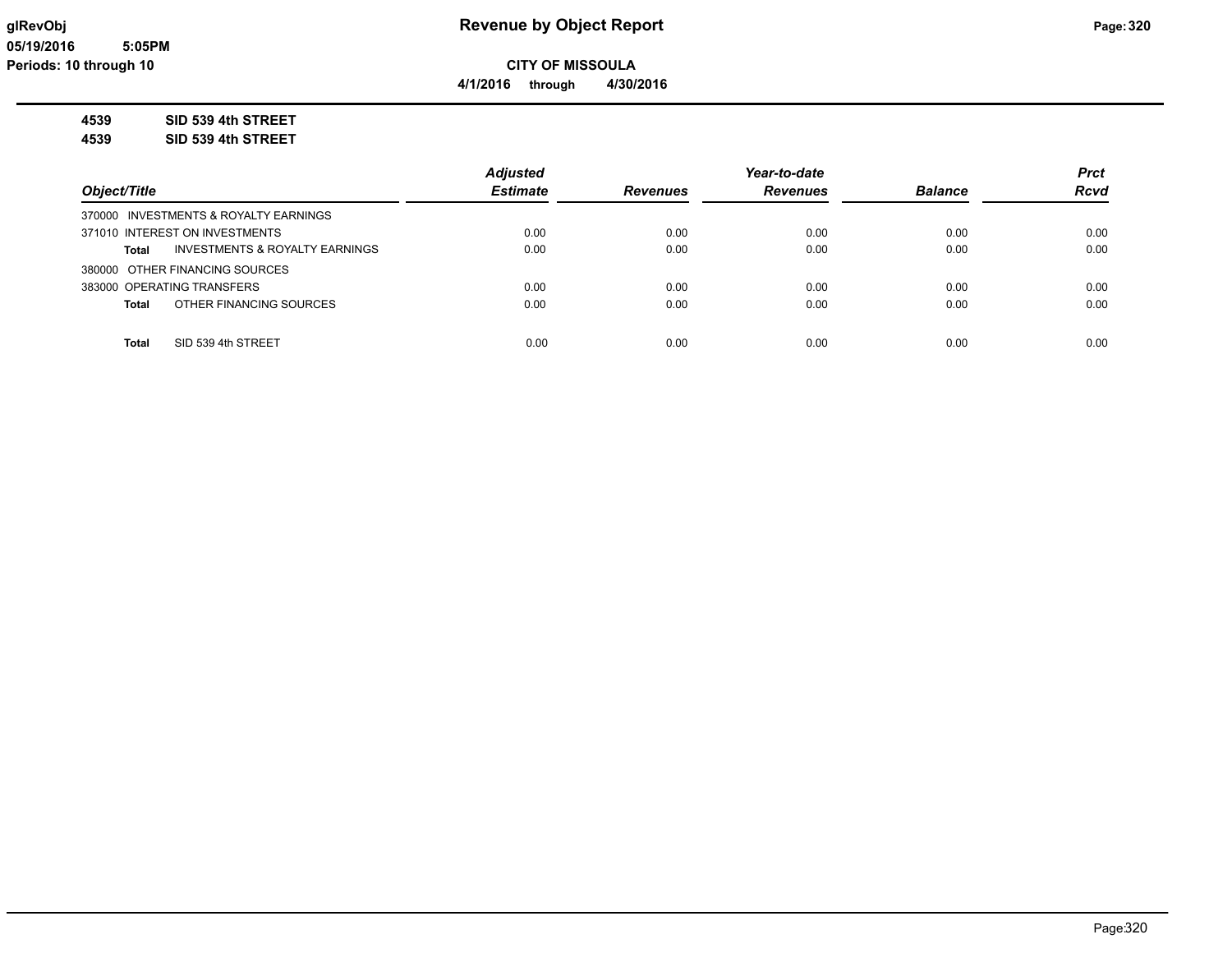**4/1/2016 through 4/30/2016**

#### **4539 SID 539 4th STREET**

| Object/Title                                       | <b>Adjusted</b><br><b>Estimate</b> | <b>Revenues</b> | Year-to-date<br><b>Revenues</b> | <b>Balance</b> | <b>Prct</b><br><b>Rcvd</b> |
|----------------------------------------------------|------------------------------------|-----------------|---------------------------------|----------------|----------------------------|
| 370000 INVESTMENTS & ROYALTY EARNINGS              |                                    |                 |                                 |                |                            |
| 371010 INTEREST ON INVESTMENTS                     | 0.00                               | 0.00            | 0.00                            | 0.00           | 0.00                       |
| <b>INVESTMENTS &amp; ROYALTY EARNINGS</b><br>Total | 0.00                               | 0.00            | 0.00                            | 0.00           | 0.00                       |
| 380000 OTHER FINANCING SOURCES                     |                                    |                 |                                 |                |                            |
| 383000 OPERATING TRANSFERS                         | 0.00                               | 0.00            | 0.00                            | 0.00           | 0.00                       |
| OTHER FINANCING SOURCES<br>Total                   | 0.00                               | 0.00            | 0.00                            | 0.00           | 0.00                       |
|                                                    |                                    |                 |                                 |                |                            |
| Total<br>SID 539 4th STREET                        | 0.00                               | 0.00            | 0.00                            | 0.00           | 0.00                       |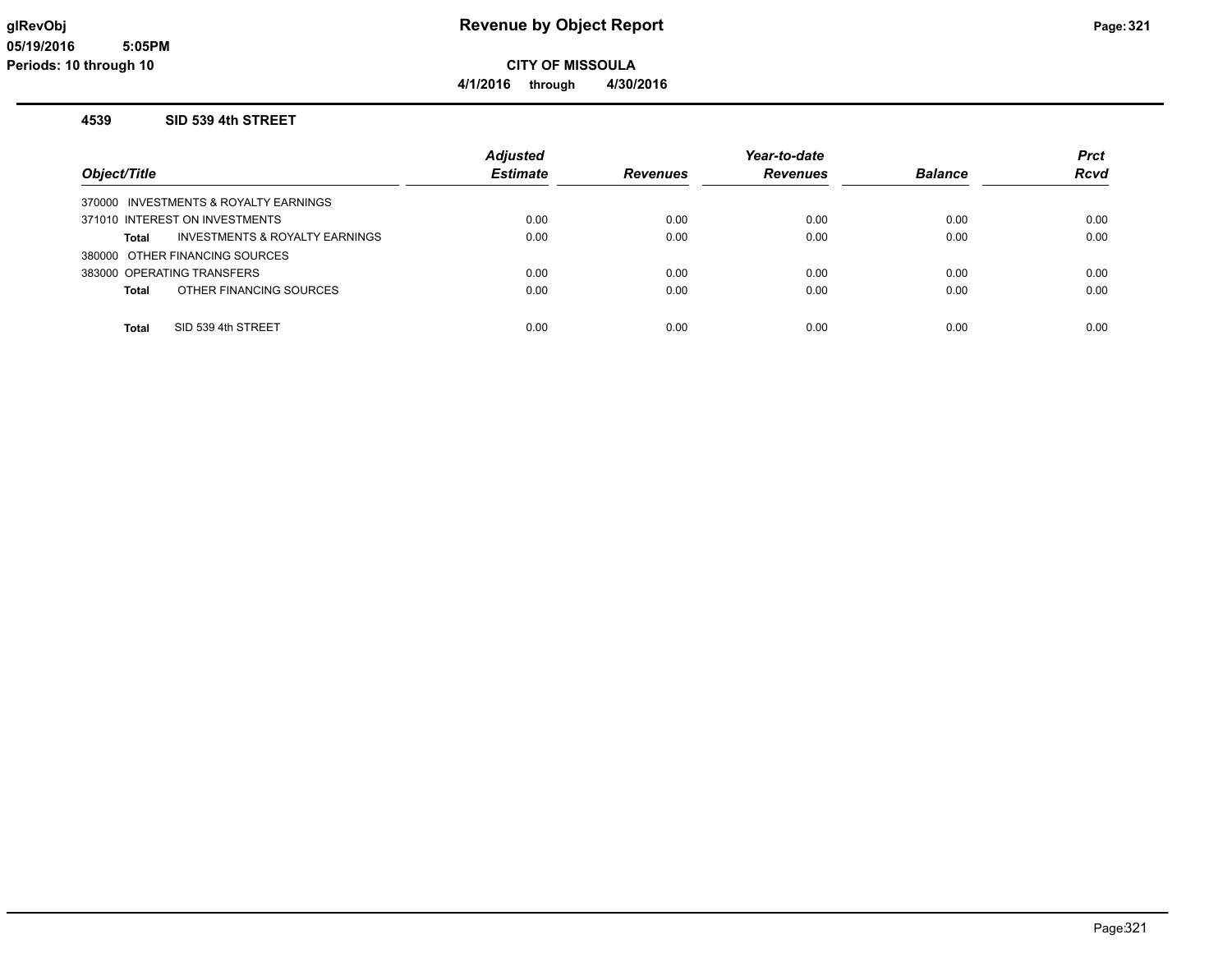**4/1/2016 through 4/30/2016**

**4540 SID 540 ENGLAND BLVD**

**4540 SID 540 ENGLAND BLVD**

|                                                           | <b>Adjusted</b> |                 | Year-to-date    |                | <b>Prct</b> |
|-----------------------------------------------------------|-----------------|-----------------|-----------------|----------------|-------------|
| Object/Title                                              | <b>Estimate</b> | <b>Revenues</b> | <b>Revenues</b> | <b>Balance</b> | <b>Rcvd</b> |
| TAXES/ASSESSMENTS<br>310000                               |                 |                 |                 |                |             |
| PENALTIES & INTEREST<br>312001                            | 0.00            | 0.00            | 0.00            | 0.00           | 0.00        |
| TAXES/ASSESSMENTS<br><b>Total</b>                         | 0.00            | 0.00            | 0.00            | 0.00           | 0.00        |
| MISCELLANEOUS REVENUES<br>360000                          |                 |                 |                 |                |             |
| 363020 PROPERTY ASSESSMENTS                               | 0.00            | 0.00            | 0.00            | 0.00           | 0.00        |
| PAYOFF PRINCIPAL ASSESSMENTS<br>363021                    | 0.00            | 0.00            | 0.00            | 0.00           | 0.00        |
| 363022 BOND INTEREST ASSESSMENTS                          | 0.00            | 0.00            | 0.00            | 0.00           | 0.00        |
| 363040 PENALTY AND INTEREST                               | 0.00            | 0.00            | 0.00            | 0.00           | 0.00        |
| MISCELLANEOUS REVENUES<br><b>Total</b>                    | 0.00            | 0.00            | 0.00            | 0.00           | 0.00        |
| <b>INVESTMENTS &amp; ROYALTY EARNINGS</b><br>370000       |                 |                 |                 |                |             |
| 371010 INTEREST ON INVESTMENTS                            | 0.00            | 0.00            | 0.00            | 0.00           | 0.00        |
| 371020 GAIN/LOSS IN MARKET VALUE OF INVESTMENTS           | 0.00            | 0.00            | 0.00            | 0.00           | 0.00        |
| <b>INVESTMENTS &amp; ROYALTY EARNINGS</b><br><b>Total</b> | 0.00            | 0.00            | 0.00            | 0.00           | 0.00        |
| OTHER FINANCING SOURCES<br>380000                         |                 |                 |                 |                |             |
| 381030 SID BONDS PROCEEDS                                 | 0.00            | 0.00            | 0.00            | 0.00           | 0.00        |
| OTHER FINANCING SOURCES<br><b>Total</b>                   | 0.00            | 0.00            | 0.00            | 0.00           | 0.00        |
| SID 540 ENGLAND BLVD<br><b>Total</b>                      | 0.00            | 0.00            | 0.00            | 0.00           | 0.00        |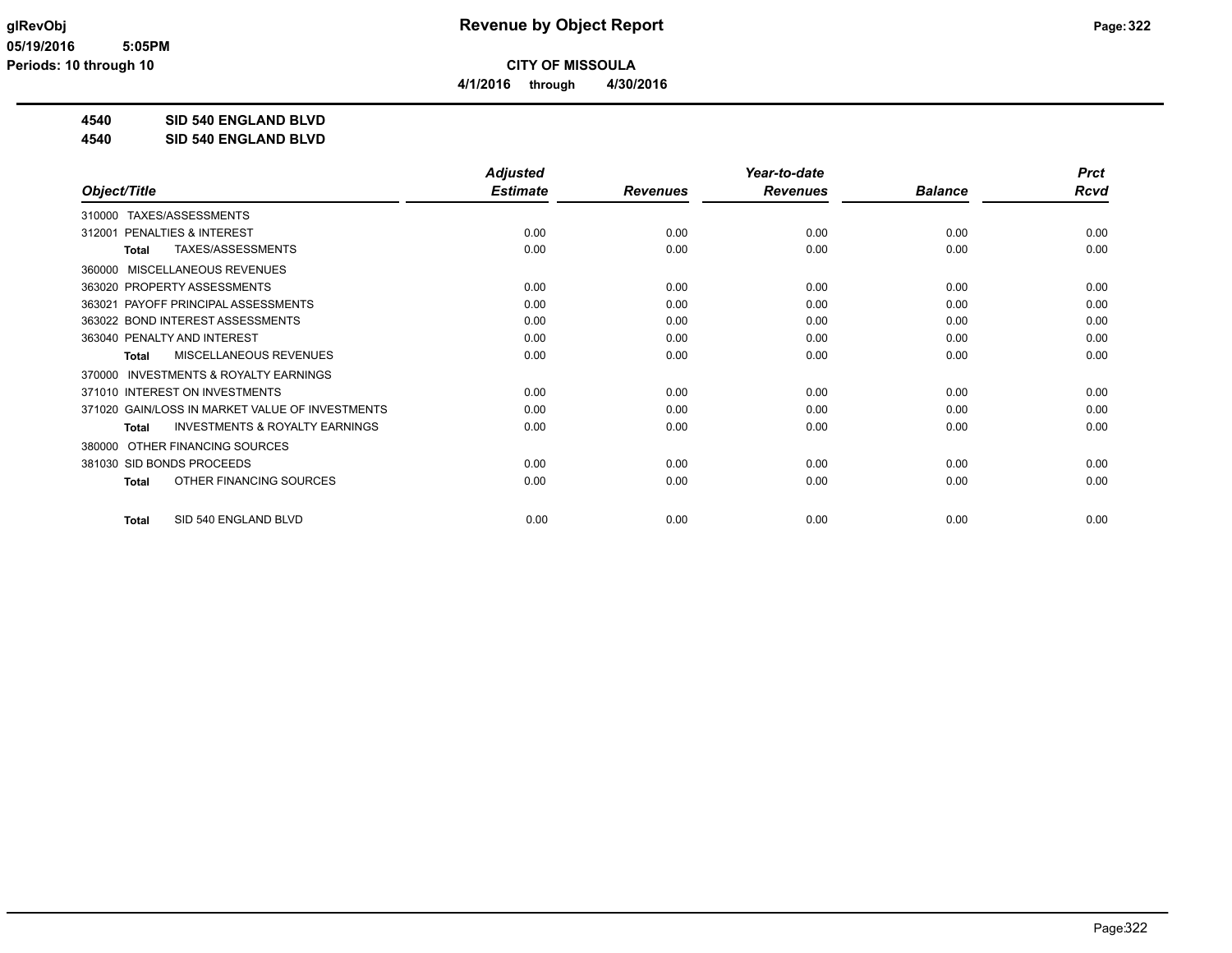**CITY OF MISSOULA 4/1/2016 through 4/30/2016**

### **4540 SID 540 ENGLAND BLVD**

|                                                           | <b>Adjusted</b> |                 | Year-to-date    |                | <b>Prct</b> |
|-----------------------------------------------------------|-----------------|-----------------|-----------------|----------------|-------------|
| Object/Title                                              | <b>Estimate</b> | <b>Revenues</b> | <b>Revenues</b> | <b>Balance</b> | <b>Rcvd</b> |
| TAXES/ASSESSMENTS<br>310000                               |                 |                 |                 |                |             |
| PENALTIES & INTEREST<br>312001                            | 0.00            | 0.00            | 0.00            | 0.00           | 0.00        |
| TAXES/ASSESSMENTS<br><b>Total</b>                         | 0.00            | 0.00            | 0.00            | 0.00           | 0.00        |
| MISCELLANEOUS REVENUES<br>360000                          |                 |                 |                 |                |             |
| 363020 PROPERTY ASSESSMENTS                               | 0.00            | 0.00            | 0.00            | 0.00           | 0.00        |
| PAYOFF PRINCIPAL ASSESSMENTS<br>363021                    | 0.00            | 0.00            | 0.00            | 0.00           | 0.00        |
| 363022 BOND INTEREST ASSESSMENTS                          | 0.00            | 0.00            | 0.00            | 0.00           | 0.00        |
| 363040 PENALTY AND INTEREST                               | 0.00            | 0.00            | 0.00            | 0.00           | 0.00        |
| MISCELLANEOUS REVENUES<br><b>Total</b>                    | 0.00            | 0.00            | 0.00            | 0.00           | 0.00        |
| INVESTMENTS & ROYALTY EARNINGS<br>370000                  |                 |                 |                 |                |             |
| 371010 INTEREST ON INVESTMENTS                            | 0.00            | 0.00            | 0.00            | 0.00           | 0.00        |
| 371020 GAIN/LOSS IN MARKET VALUE OF INVESTMENT            | 0.00            | 0.00            | 0.00            | 0.00           | 0.00        |
| <b>INVESTMENTS &amp; ROYALTY EARNINGS</b><br><b>Total</b> | 0.00            | 0.00            | 0.00            | 0.00           | 0.00        |
| OTHER FINANCING SOURCES<br>380000                         |                 |                 |                 |                |             |
| 381030 SID BONDS PROCEEDS                                 | 0.00            | 0.00            | 0.00            | 0.00           | 0.00        |
| OTHER FINANCING SOURCES<br><b>Total</b>                   | 0.00            | 0.00            | 0.00            | 0.00           | 0.00        |
| SID 540 ENGLAND BLVD<br><b>Total</b>                      | 0.00            | 0.00            | 0.00            | 0.00           | 0.00        |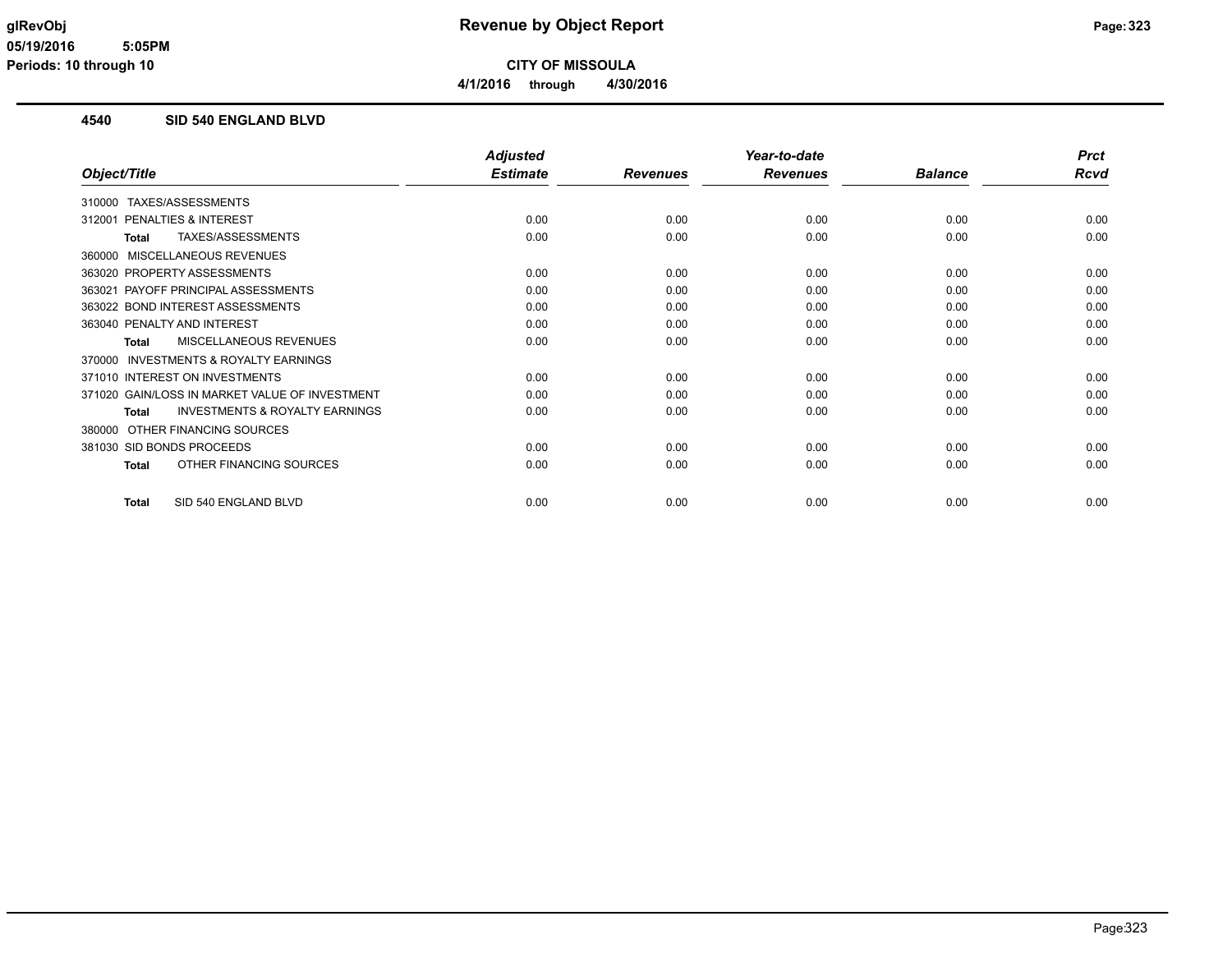**4/1/2016 through 4/30/2016**

## **4541 SID 541 PINEVIEW PARK**

**4541 SID 541 PINEVIEW PARK**

|                                                           | <b>Adjusted</b> |                 | Year-to-date    |                | <b>Prct</b> |
|-----------------------------------------------------------|-----------------|-----------------|-----------------|----------------|-------------|
| Object/Title                                              | <b>Estimate</b> | <b>Revenues</b> | <b>Revenues</b> | <b>Balance</b> | <b>Rcvd</b> |
| TAXES/ASSESSMENTS<br>310000                               |                 |                 |                 |                |             |
| <b>PENALTIES &amp; INTEREST</b><br>312001                 | 0.00            | 0.00            | 0.00            | 0.00           | 0.00        |
| TAXES/ASSESSMENTS<br><b>Total</b>                         | 0.00            | 0.00            | 0.00            | 0.00           | 0.00        |
| MISCELLANEOUS REVENUES<br>360000                          |                 |                 |                 |                |             |
| 363020 PROPERTY ASSESSMENTS                               | 0.00            | 0.00            | 0.00            | 0.00           | 0.00        |
| 363021 PAYOFF PRINCIPAL ASSESSMENTS                       | 0.00            | 0.00            | 0.00            | 0.00           | 0.00        |
| 363022 BOND INTEREST ASSESSMENTS                          | 0.00            | 0.00            | 0.00            | 0.00           | 0.00        |
| 363040 PENALTY AND INTEREST                               | 0.00            | 0.00            | 0.00            | 0.00           | 0.00        |
| <b>MISCELLANEOUS REVENUES</b><br><b>Total</b>             | 0.00            | 0.00            | 0.00            | 0.00           | 0.00        |
| <b>INVESTMENTS &amp; ROYALTY EARNINGS</b><br>370000       |                 |                 |                 |                |             |
| 371010 INTEREST ON INVESTMENTS                            | 0.00            | 0.00            | 0.00            | 0.00           | 0.00        |
| 371020 GAIN/LOSS IN MARKET VALUE OF INVESTMENTS           | 0.00            | 0.00            | 0.00            | 0.00           | 0.00        |
| <b>INVESTMENTS &amp; ROYALTY EARNINGS</b><br><b>Total</b> | 0.00            | 0.00            | 0.00            | 0.00           | 0.00        |
| OTHER FINANCING SOURCES<br>380000                         |                 |                 |                 |                |             |
| 381030 SID BONDS PROCEEDS                                 | 0.00            | 0.00            | 0.00            | 0.00           | 0.00        |
| OTHER FINANCING SOURCES<br><b>Total</b>                   | 0.00            | 0.00            | 0.00            | 0.00           | 0.00        |
| SID 541 PINEVIEW PARK<br><b>Total</b>                     | 0.00            | 0.00            | 0.00            | 0.00           | 0.00        |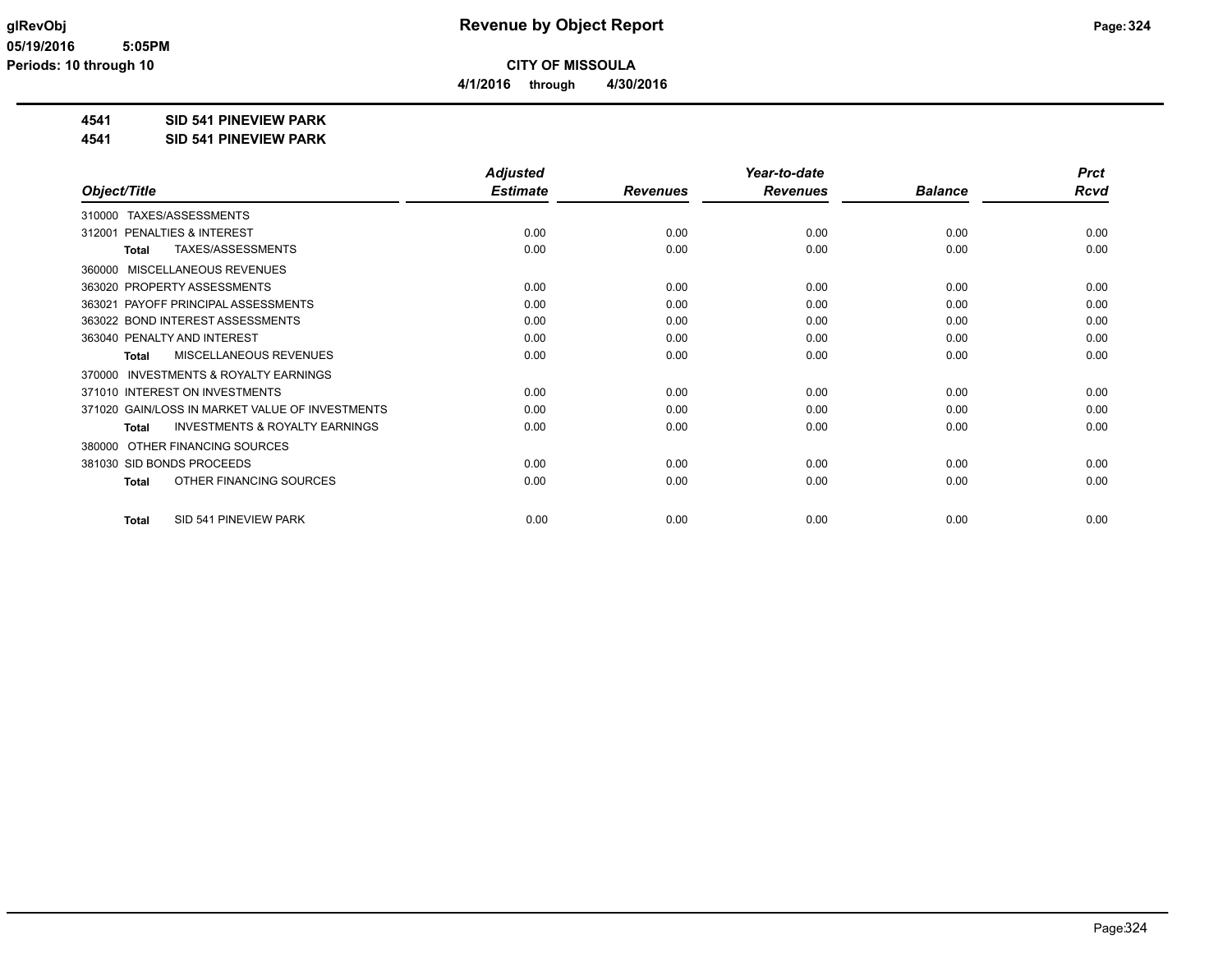#### **4541 SID 541 PINEVIEW PARK**

|                                                           | <b>Adjusted</b> |                 | Year-to-date    |                | <b>Prct</b> |
|-----------------------------------------------------------|-----------------|-----------------|-----------------|----------------|-------------|
| Object/Title                                              | <b>Estimate</b> | <b>Revenues</b> | <b>Revenues</b> | <b>Balance</b> | Rcvd        |
| TAXES/ASSESSMENTS<br>310000                               |                 |                 |                 |                |             |
| PENALTIES & INTEREST<br>312001                            | 0.00            | 0.00            | 0.00            | 0.00           | 0.00        |
| TAXES/ASSESSMENTS<br><b>Total</b>                         | 0.00            | 0.00            | 0.00            | 0.00           | 0.00        |
| MISCELLANEOUS REVENUES<br>360000                          |                 |                 |                 |                |             |
| 363020 PROPERTY ASSESSMENTS                               | 0.00            | 0.00            | 0.00            | 0.00           | 0.00        |
| PAYOFF PRINCIPAL ASSESSMENTS<br>363021                    | 0.00            | 0.00            | 0.00            | 0.00           | 0.00        |
| 363022 BOND INTEREST ASSESSMENTS                          | 0.00            | 0.00            | 0.00            | 0.00           | 0.00        |
| 363040 PENALTY AND INTEREST                               | 0.00            | 0.00            | 0.00            | 0.00           | 0.00        |
| MISCELLANEOUS REVENUES<br>Total                           | 0.00            | 0.00            | 0.00            | 0.00           | 0.00        |
| <b>INVESTMENTS &amp; ROYALTY EARNINGS</b><br>370000       |                 |                 |                 |                |             |
| 371010 INTEREST ON INVESTMENTS                            | 0.00            | 0.00            | 0.00            | 0.00           | 0.00        |
| 371020 GAIN/LOSS IN MARKET VALUE OF INVESTMENT            | 0.00            | 0.00            | 0.00            | 0.00           | 0.00        |
| <b>INVESTMENTS &amp; ROYALTY EARNINGS</b><br><b>Total</b> | 0.00            | 0.00            | 0.00            | 0.00           | 0.00        |
| OTHER FINANCING SOURCES<br>380000                         |                 |                 |                 |                |             |
| 381030 SID BONDS PROCEEDS                                 | 0.00            | 0.00            | 0.00            | 0.00           | 0.00        |
| OTHER FINANCING SOURCES<br><b>Total</b>                   | 0.00            | 0.00            | 0.00            | 0.00           | 0.00        |
| SID 541 PINEVIEW PARK<br><b>Total</b>                     | 0.00            | 0.00            | 0.00            | 0.00           | 0.00        |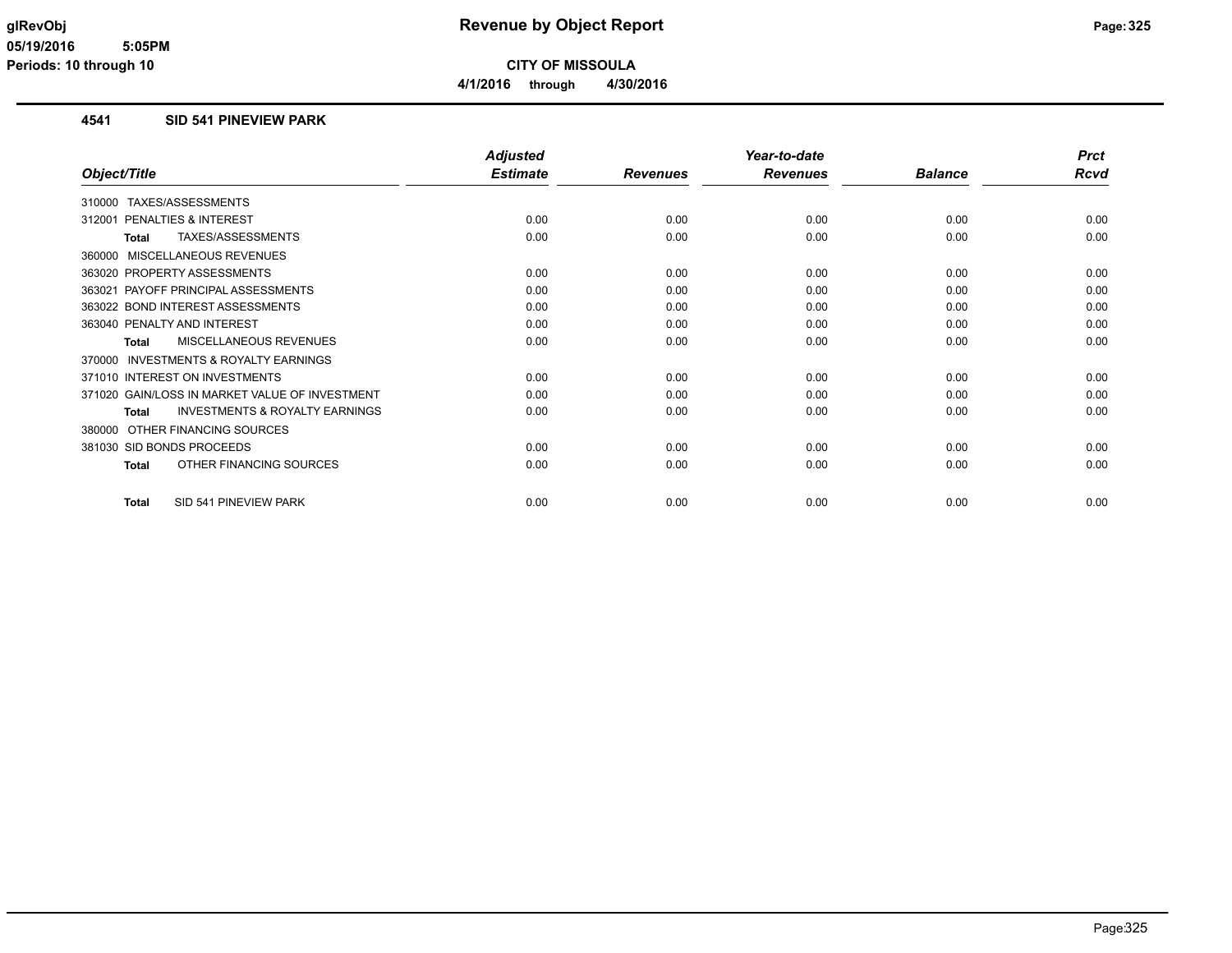**4/1/2016 through 4/30/2016**

### **4542 SID 542 HILLVIEW WAY**

**4542 SID 542 HILLVIEW WAY**

|                                                    | <b>Adjusted</b> |                 | Year-to-date    |                | <b>Prct</b> |
|----------------------------------------------------|-----------------|-----------------|-----------------|----------------|-------------|
| Object/Title                                       | <b>Estimate</b> | <b>Revenues</b> | <b>Revenues</b> | <b>Balance</b> | <b>Rcvd</b> |
| 370000 INVESTMENTS & ROYALTY EARNINGS              |                 |                 |                 |                |             |
| 371010 INTEREST ON INVESTMENTS                     | 0.00            | 0.00            | 0.00            | 0.00           | 0.00        |
| 371020 GAIN/LOSS IN MARKET VALUE OF INVESTMENTS    | 0.00            | 0.00            | 0.00            | 0.00           | 0.00        |
| <b>INVESTMENTS &amp; ROYALTY EARNINGS</b><br>Total | 0.00            | 0.00            | 0.00            | 0.00           | 0.00        |
| 380000 OTHER FINANCING SOURCES                     |                 |                 |                 |                |             |
| 381030 SID BONDS PROCEEDS                          | 0.00            | 0.00            | 0.00            | 0.00           | 0.00        |
| 383000 OPERATING TRANSFERS                         | 0.00            | 0.00            | 0.00            | 0.00           | 0.00        |
| OTHER FINANCING SOURCES<br>Total                   | 0.00            | 0.00            | 0.00            | 0.00           | 0.00        |
|                                                    |                 |                 |                 |                |             |
| SID 542 HILLVIEW WAY<br><b>Total</b>               | 0.00            | 0.00            | 0.00            | 0.00           | 0.00        |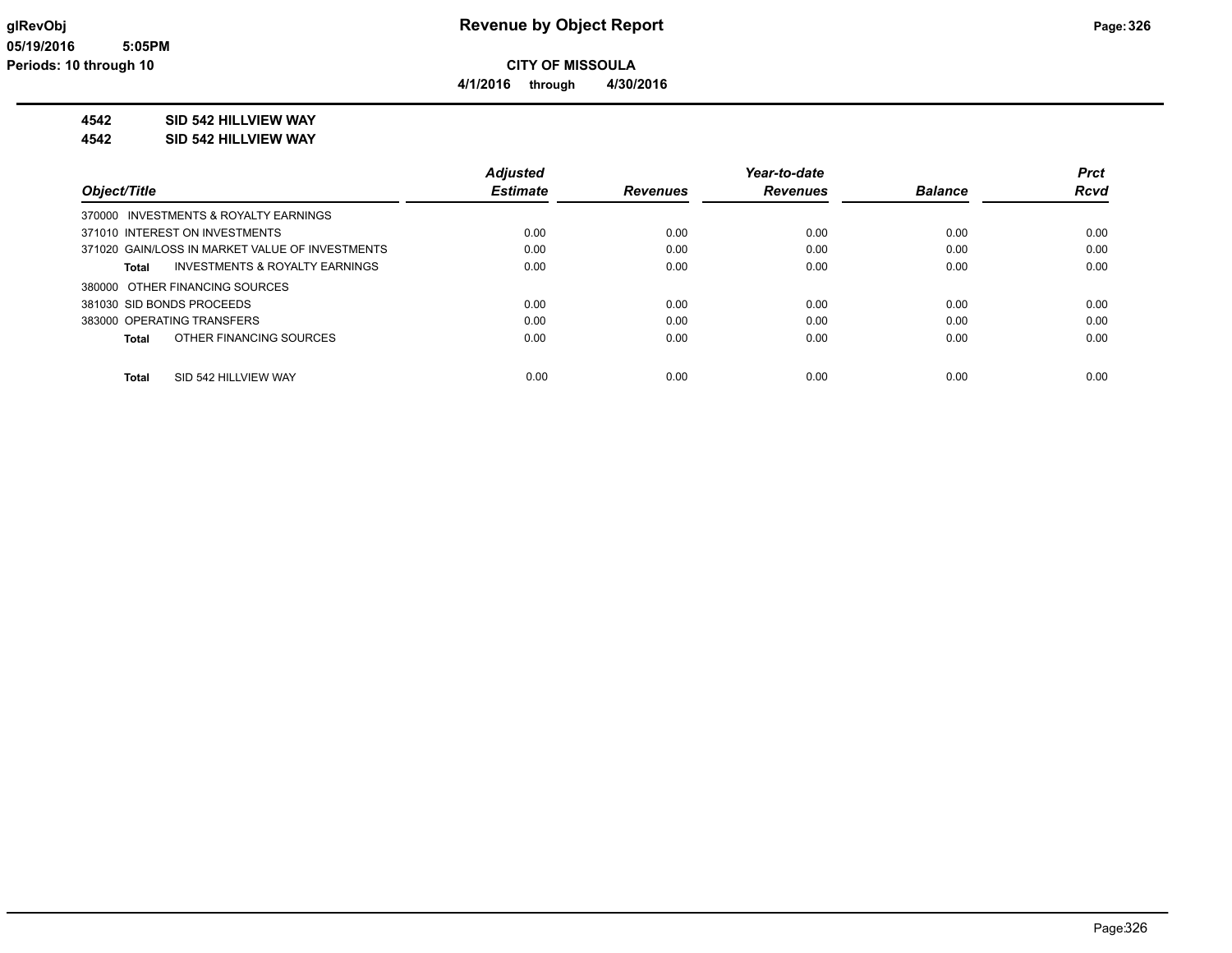**4/1/2016 through 4/30/2016**

#### **4542 SID 542 HILLVIEW WAY**

|                                                | <b>Adjusted</b> |                 | Year-to-date    |                | <b>Prct</b> |
|------------------------------------------------|-----------------|-----------------|-----------------|----------------|-------------|
| Object/Title                                   | <b>Estimate</b> | <b>Revenues</b> | <b>Revenues</b> | <b>Balance</b> | Rcvd        |
| 370000 INVESTMENTS & ROYALTY EARNINGS          |                 |                 |                 |                |             |
| 371010 INTEREST ON INVESTMENTS                 | 0.00            | 0.00            | 0.00            | 0.00           | 0.00        |
| 371020 GAIN/LOSS IN MARKET VALUE OF INVESTMENT | 0.00            | 0.00            | 0.00            | 0.00           | 0.00        |
| INVESTMENTS & ROYALTY EARNINGS<br>Total        | 0.00            | 0.00            | 0.00            | 0.00           | 0.00        |
| 380000 OTHER FINANCING SOURCES                 |                 |                 |                 |                |             |
| 381030 SID BONDS PROCEEDS                      | 0.00            | 0.00            | 0.00            | 0.00           | 0.00        |
| 383000 OPERATING TRANSFERS                     | 0.00            | 0.00            | 0.00            | 0.00           | 0.00        |
| OTHER FINANCING SOURCES<br>Total               | 0.00            | 0.00            | 0.00            | 0.00           | 0.00        |
|                                                |                 |                 |                 |                |             |
| SID 542 HILLVIEW WAY<br>Total                  | 0.00            | 0.00            | 0.00            | 0.00           | 0.00        |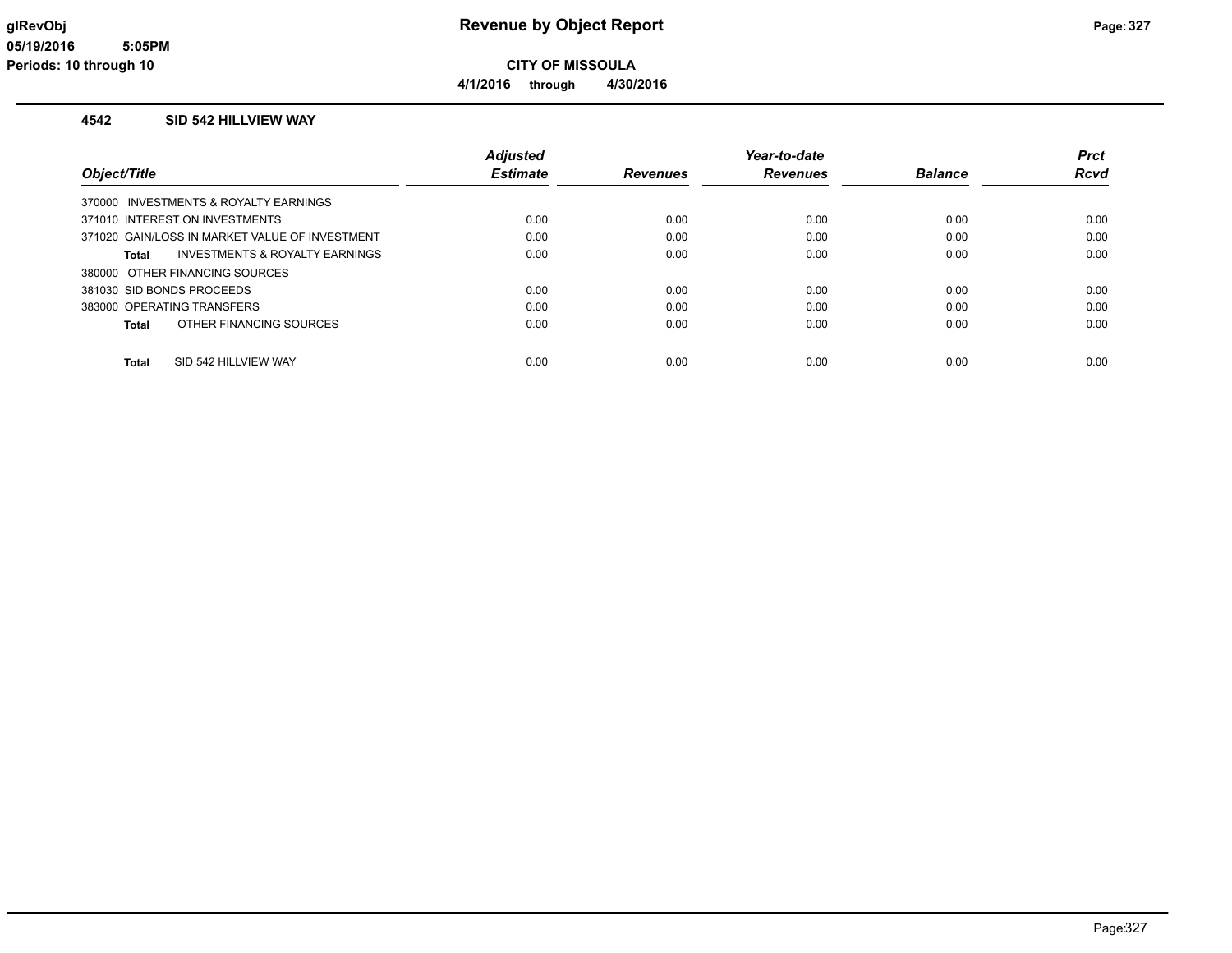**4/1/2016 through 4/30/2016**

### **4543 SID 543 TRAFFIC CALMING**

**4543 SID 543 TRAFFIC CALMING**

|                                         | <b>Adjusted</b> |                 | Year-to-date    |                | <b>Prct</b> |
|-----------------------------------------|-----------------|-----------------|-----------------|----------------|-------------|
| Object/Title                            | <b>Estimate</b> | <b>Revenues</b> | <b>Revenues</b> | <b>Balance</b> | <b>Rcvd</b> |
| 370000 INVESTMENTS & ROYALTY EARNINGS   |                 |                 |                 |                |             |
| 371010 INTEREST ON INVESTMENTS          | 0.00            | 0.00            | 0.00            | 0.00           | 0.00        |
| INVESTMENTS & ROYALTY EARNINGS<br>Total | 0.00            | 0.00            | 0.00            | 0.00           | 0.00        |
| 380000 OTHER FINANCING SOURCES          |                 |                 |                 |                |             |
| 383000 OPERATING TRANSFERS              | 0.00            | 0.00            | 0.00            | 0.00           | 0.00        |
| OTHER FINANCING SOURCES<br>Total        | 0.00            | 0.00            | 0.00            | 0.00           | 0.00        |
|                                         |                 |                 |                 |                |             |
| <b>Total</b><br>SID 543 TRAFFIC CALMING | 0.00            | 0.00            | 0.00            | 0.00           | 0.00        |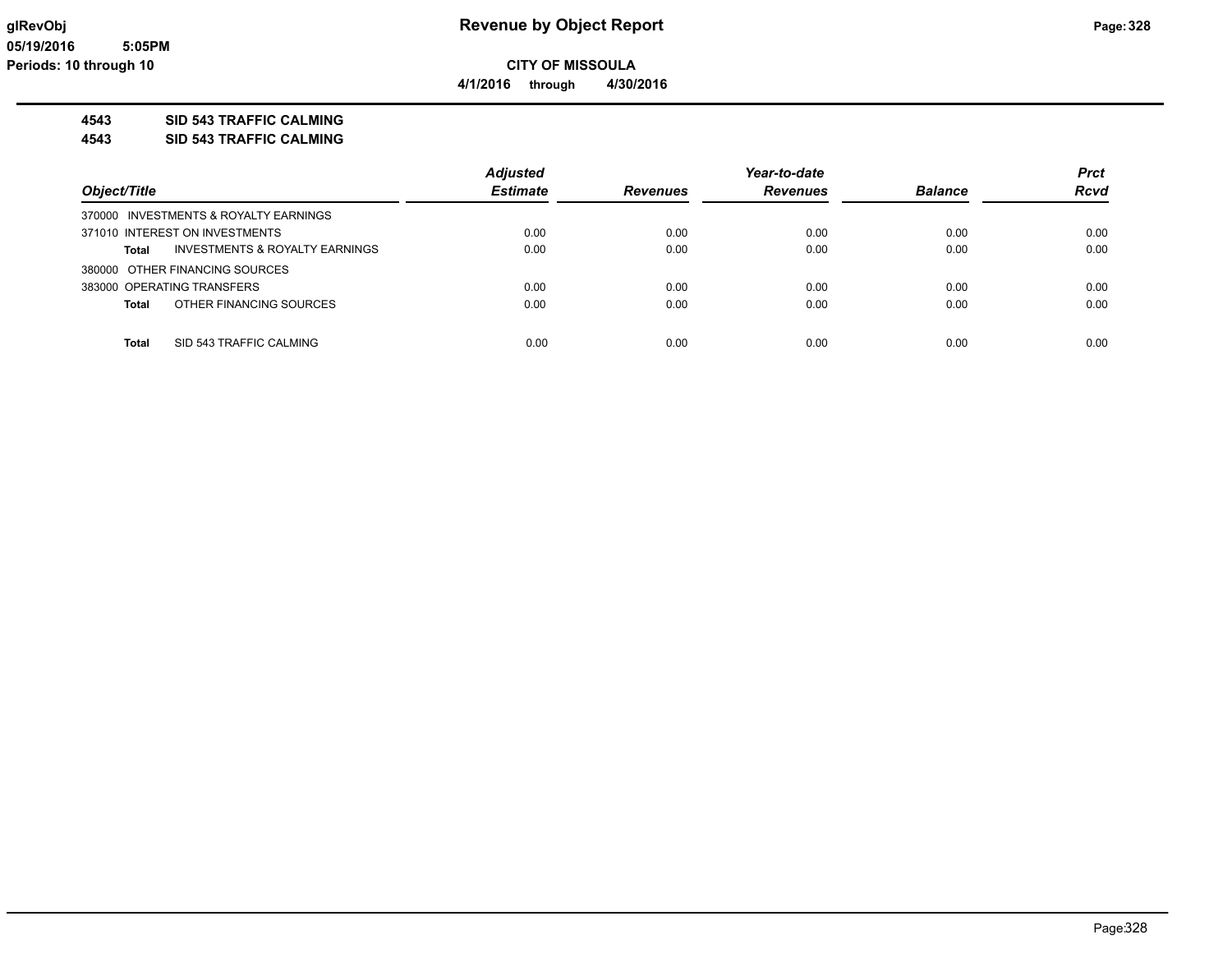**CITY OF MISSOULA 4/1/2016 through 4/30/2016**

#### **4543 SID 543 TRAFFIC CALMING**

|                                         | <b>Adjusted</b> |          | Year-to-date |                | <b>Prct</b> |
|-----------------------------------------|-----------------|----------|--------------|----------------|-------------|
| Object/Title                            | <b>Estimate</b> | Revenues | Revenues     | <b>Balance</b> | <b>Rcvd</b> |
| 370000 INVESTMENTS & ROYALTY EARNINGS   |                 |          |              |                |             |
| 371010 INTEREST ON INVESTMENTS          | 0.00            | 0.00     | 0.00         | 0.00           | 0.00        |
| INVESTMENTS & ROYALTY EARNINGS<br>Total | 0.00            | 0.00     | 0.00         | 0.00           | 0.00        |
| 380000 OTHER FINANCING SOURCES          |                 |          |              |                |             |
| 383000 OPERATING TRANSFERS              | 0.00            | 0.00     | 0.00         | 0.00           | 0.00        |
| OTHER FINANCING SOURCES<br>Total        | 0.00            | 0.00     | 0.00         | 0.00           | 0.00        |
|                                         |                 |          |              |                |             |
| <b>Total</b><br>SID 543 TRAFFIC CALMING | 0.00            | 0.00     | 0.00         | 0.00           | 0.00        |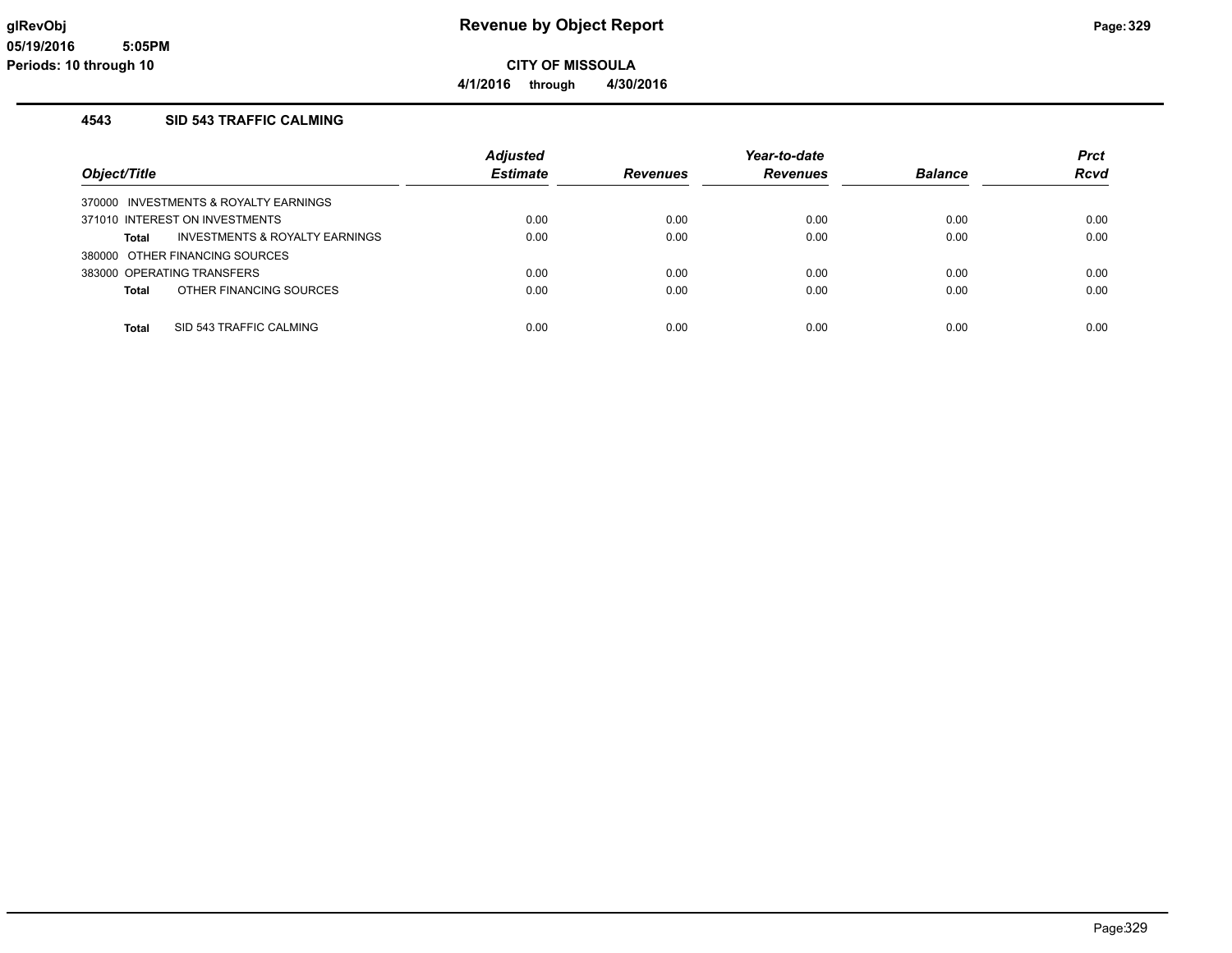**4/1/2016 through 4/30/2016**

### **4544 MILLER CREEK MITIGATION FUND**

#### **4544 MILLER CREEK MITIGATION FUND**

|                                                    | <b>Adjusted</b> |                 | Year-to-date    |                | <b>Prct</b> |
|----------------------------------------------------|-----------------|-----------------|-----------------|----------------|-------------|
| Object/Title                                       | <b>Estimate</b> | <b>Revenues</b> | <b>Revenues</b> | <b>Balance</b> | <b>Rcvd</b> |
| 310000 TAXES/ASSESSMENTS                           |                 |                 |                 |                |             |
| 312001 PENALTIES & INTEREST                        | 0.00            | 0.00            | 0.00            | 0.00           | 0.00        |
| TAXES/ASSESSMENTS<br>Total                         | 0.00            | 0.00            | 0.00            | 0.00           | 0.00        |
| 370000 INVESTMENTS & ROYALTY EARNINGS              |                 |                 |                 |                |             |
| 371010 INTEREST ON INVESTMENTS                     | 0.00            | 0.00            | 0.00            | 0.00           | 0.00        |
| 371020 GAIN/LOSS IN MARKET VALUE OF INVESTMENTS    | 0.00            | 0.00            | 0.00            | 0.00           | 0.00        |
| <b>INVESTMENTS &amp; ROYALTY EARNINGS</b><br>Total | 0.00            | 0.00            | 0.00            | 0.00           | 0.00        |
| 380000 OTHER FINANCING SOURCES                     |                 |                 |                 |                |             |
| 381030 SID BONDS PROCEEDS                          | 0.00            | 0.00            | 0.00            | 0.00           | 0.00        |
| OTHER FINANCING SOURCES<br>Total                   | 0.00            | 0.00            | 0.00            | 0.00           | 0.00        |
| MILLER CREEK MITIGATION FUND<br><b>Total</b>       | 0.00            | 0.00            | 0.00            | 0.00           | 0.00        |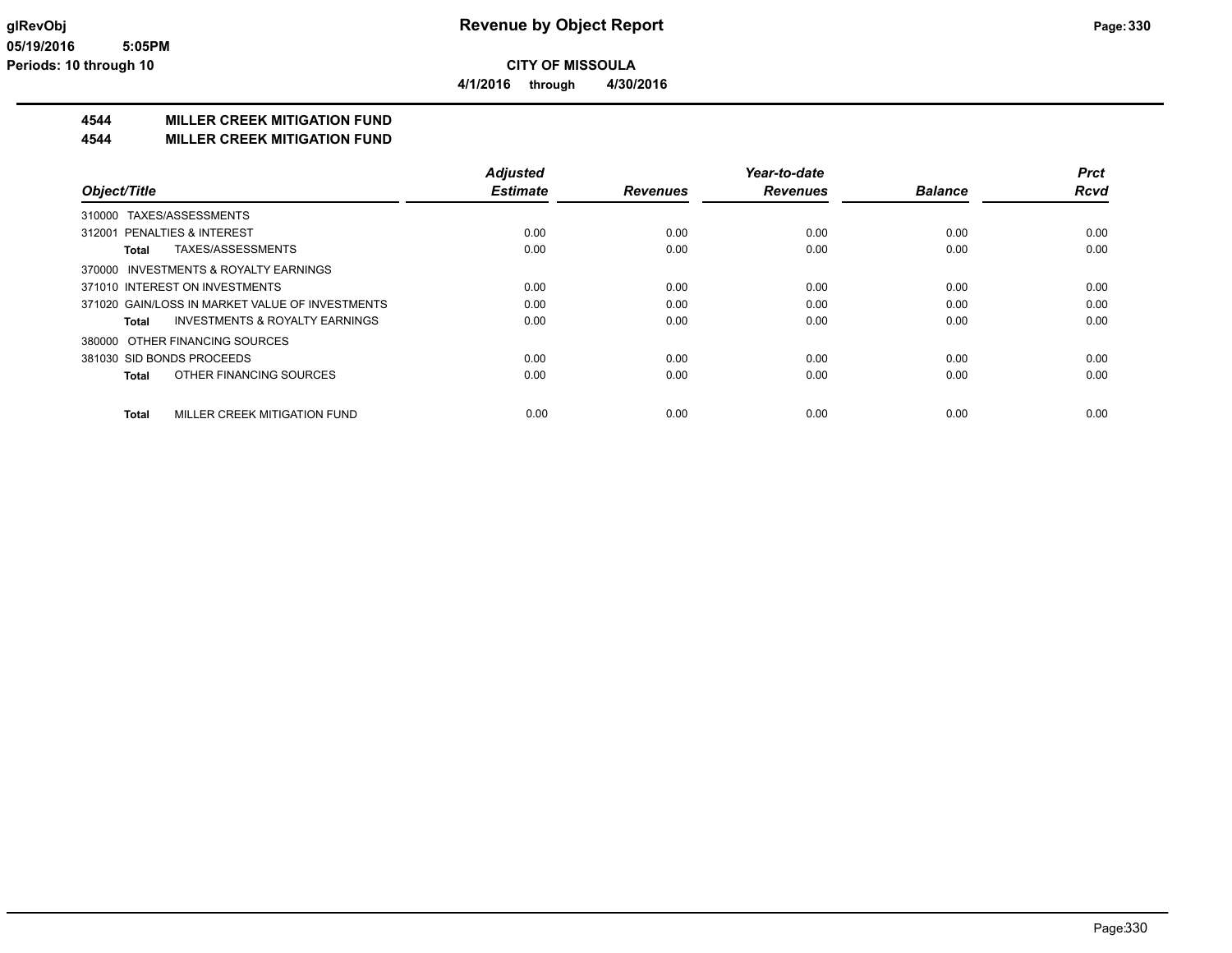### **4544 MILLER CREEK MITIGATION FUND**

|                                                    | <b>Adjusted</b> |                 | Year-to-date    |                | Prct |
|----------------------------------------------------|-----------------|-----------------|-----------------|----------------|------|
| Object/Title                                       | <b>Estimate</b> | <b>Revenues</b> | <b>Revenues</b> | <b>Balance</b> | Rcvd |
| TAXES/ASSESSMENTS<br>310000                        |                 |                 |                 |                |      |
| 312001 PENALTIES & INTEREST                        | 0.00            | 0.00            | 0.00            | 0.00           | 0.00 |
| TAXES/ASSESSMENTS<br>Total                         | 0.00            | 0.00            | 0.00            | 0.00           | 0.00 |
| 370000 INVESTMENTS & ROYALTY EARNINGS              |                 |                 |                 |                |      |
| 371010 INTEREST ON INVESTMENTS                     | 0.00            | 0.00            | 0.00            | 0.00           | 0.00 |
| 371020 GAIN/LOSS IN MARKET VALUE OF INVESTMENT     | 0.00            | 0.00            | 0.00            | 0.00           | 0.00 |
| <b>INVESTMENTS &amp; ROYALTY EARNINGS</b><br>Total | 0.00            | 0.00            | 0.00            | 0.00           | 0.00 |
| 380000 OTHER FINANCING SOURCES                     |                 |                 |                 |                |      |
| 381030 SID BONDS PROCEEDS                          | 0.00            | 0.00            | 0.00            | 0.00           | 0.00 |
| OTHER FINANCING SOURCES<br>Total                   | 0.00            | 0.00            | 0.00            | 0.00           | 0.00 |
| MILLER CREEK MITIGATION FUND<br><b>Total</b>       | 0.00            | 0.00            | 0.00            | 0.00           | 0.00 |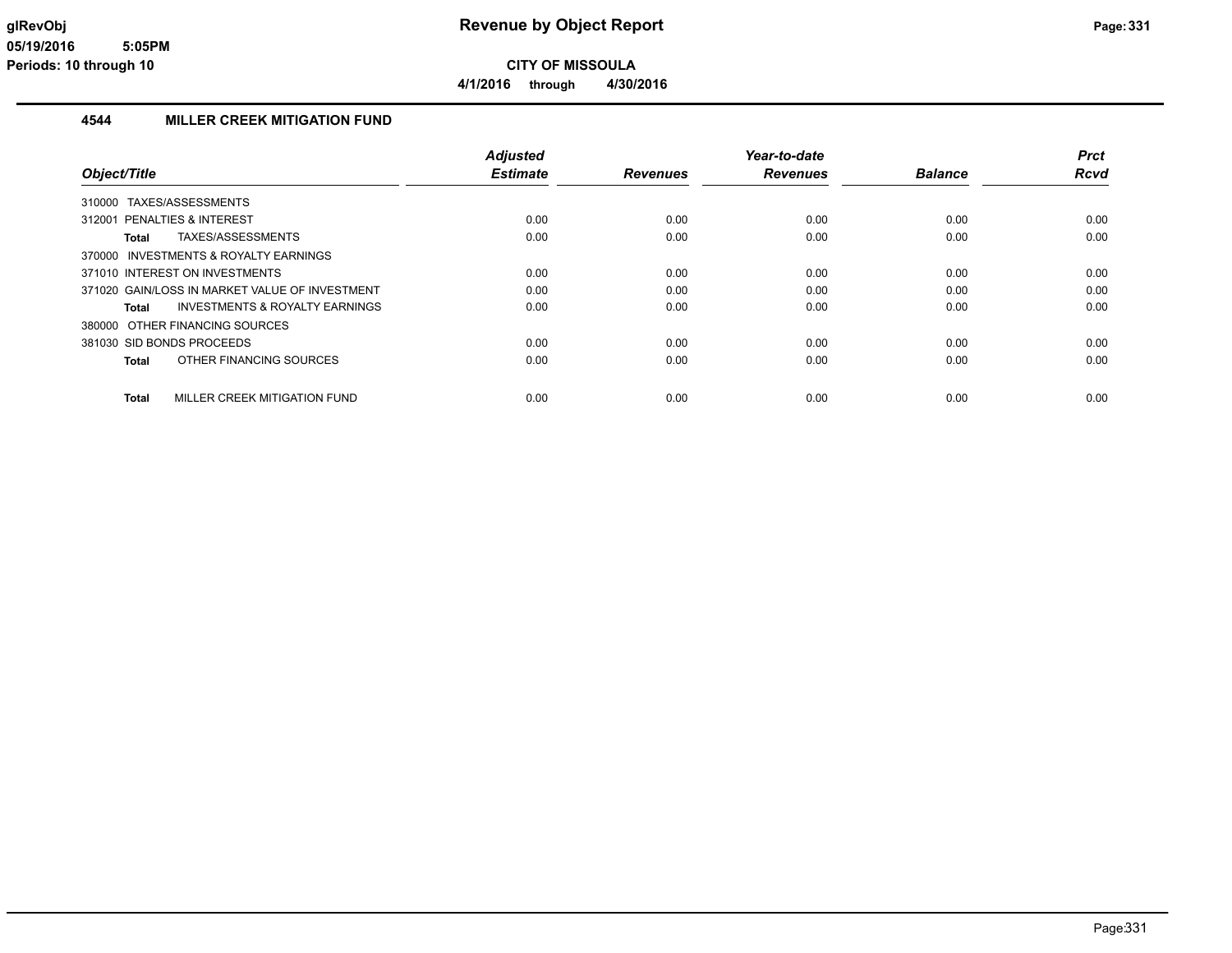**4/1/2016 through 4/30/2016**

## **4545 MILLER CREEK TWITE CONSTRUCTION**

### **4545 MILLER CREEK TWITE CONSTRUCTION**

|                                                           | <b>Adjusted</b> |                 | Year-to-date    |                | <b>Prct</b> |
|-----------------------------------------------------------|-----------------|-----------------|-----------------|----------------|-------------|
| Object/Title                                              | <b>Estimate</b> | <b>Revenues</b> | <b>Revenues</b> | <b>Balance</b> | Rcvd        |
| TAXES/ASSESSMENTS<br>310000                               |                 |                 |                 |                |             |
| <b>PENALTIES &amp; INTEREST</b><br>312001                 | 0.00            | 0.00            | 0.00            | 0.00           | 0.00        |
| TAXES/ASSESSMENTS<br><b>Total</b>                         | 0.00            | 0.00            | 0.00            | 0.00           | 0.00        |
| <b>INVESTMENTS &amp; ROYALTY EARNINGS</b><br>370000       |                 |                 |                 |                |             |
| 371010 INTEREST ON INVESTMENTS                            | 0.00            | 0.00            | 0.00            | 0.00           | 0.00        |
| 371020 GAIN/LOSS IN MARKET VALUE OF INVESTMENTS           | 0.00            | 0.00            | 0.00            | 0.00           | 0.00        |
| <b>INVESTMENTS &amp; ROYALTY EARNINGS</b><br><b>Total</b> | 0.00            | 0.00            | 0.00            | 0.00           | 0.00        |
| OTHER FINANCING SOURCES<br>380000                         |                 |                 |                 |                |             |
| 381030 SID BONDS PROCEEDS                                 | 0.00            | 0.00            | 0.00            | 0.00           | 0.00        |
| OTHER FINANCING SOURCES<br><b>Total</b>                   | 0.00            | 0.00            | 0.00            | 0.00           | 0.00        |
| <b>MILLER CREEK</b><br>430000                             |                 |                 |                 |                |             |
| 430230 MILLER CR TWITE CONSTRUCTION                       | 0.00            | 0.00            | 0.00            | 0.00           | 0.00        |
| <b>MILLER CREEK</b><br><b>Total</b>                       | 0.00            | 0.00            | 0.00            | 0.00           | 0.00        |
|                                                           |                 |                 |                 |                |             |
| MILLER CREEK TWITE CONSTRUCTION<br><b>Total</b>           | 0.00            | 0.00            | 0.00            | 0.00           | 0.00        |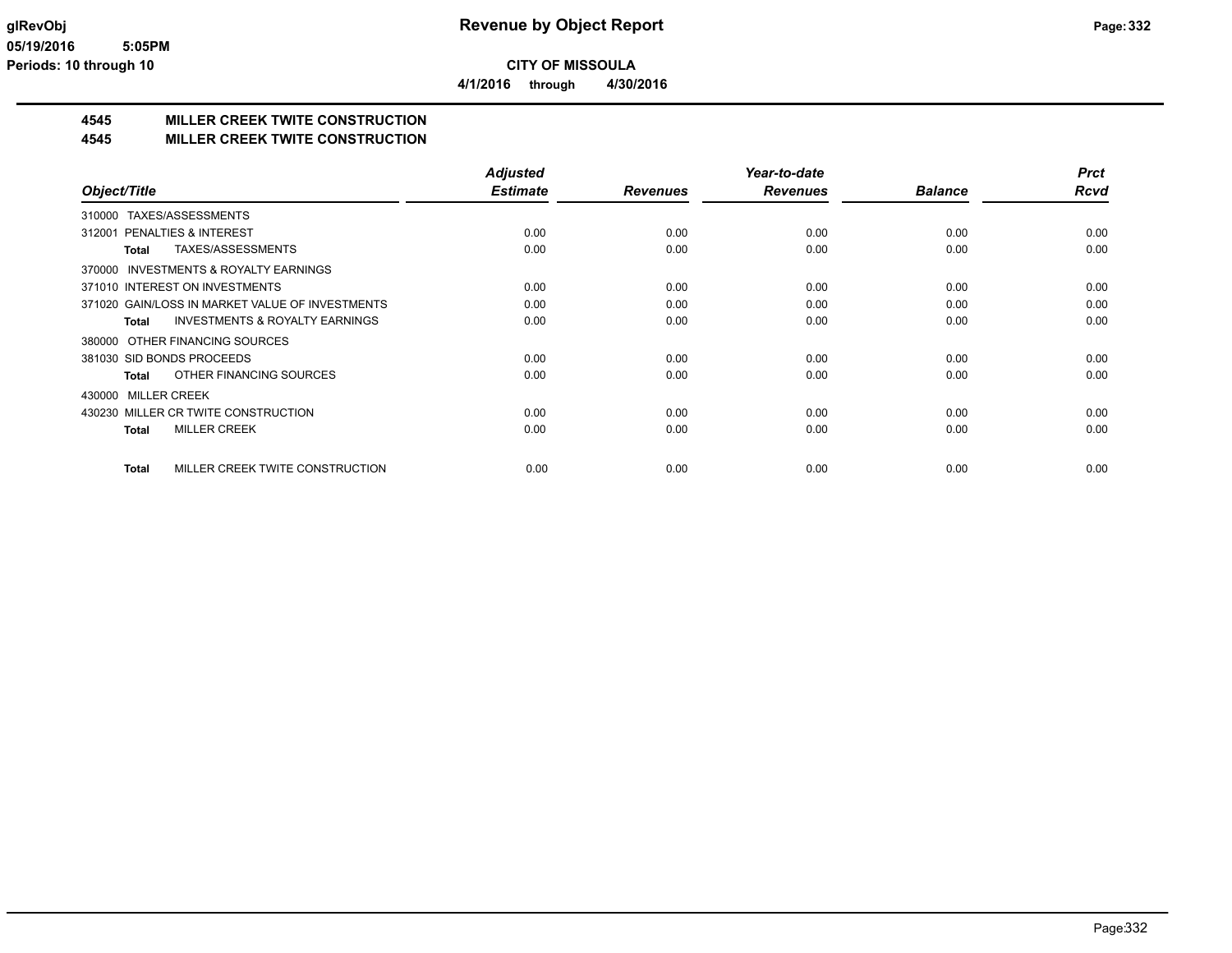**4/1/2016 through 4/30/2016**

### **4545 MILLER CREEK TWITE CONSTRUCTION**

| Object/Title                                        | <b>Adjusted</b><br><b>Estimate</b> | <b>Revenues</b> | Year-to-date<br><b>Revenues</b> | <b>Balance</b> | <b>Prct</b><br><b>Rcvd</b> |
|-----------------------------------------------------|------------------------------------|-----------------|---------------------------------|----------------|----------------------------|
|                                                     |                                    |                 |                                 |                |                            |
| 310000 TAXES/ASSESSMENTS                            |                                    |                 |                                 |                |                            |
| 312001 PENALTIES & INTEREST                         | 0.00                               | 0.00            | 0.00                            | 0.00           | 0.00                       |
| TAXES/ASSESSMENTS<br>Total                          | 0.00                               | 0.00            | 0.00                            | 0.00           | 0.00                       |
| <b>INVESTMENTS &amp; ROYALTY EARNINGS</b><br>370000 |                                    |                 |                                 |                |                            |
| 371010 INTEREST ON INVESTMENTS                      | 0.00                               | 0.00            | 0.00                            | 0.00           | 0.00                       |
| 371020 GAIN/LOSS IN MARKET VALUE OF INVESTMENT      | 0.00                               | 0.00            | 0.00                            | 0.00           | 0.00                       |
| <b>INVESTMENTS &amp; ROYALTY EARNINGS</b><br>Total  | 0.00                               | 0.00            | 0.00                            | 0.00           | 0.00                       |
| 380000 OTHER FINANCING SOURCES                      |                                    |                 |                                 |                |                            |
| 381030 SID BONDS PROCEEDS                           | 0.00                               | 0.00            | 0.00                            | 0.00           | 0.00                       |
| OTHER FINANCING SOURCES<br>Total                    | 0.00                               | 0.00            | 0.00                            | 0.00           | 0.00                       |
| 430000 MILLER CREEK                                 |                                    |                 |                                 |                |                            |
| 430230 MILLER CR TWITE CONSTRUCTION                 | 0.00                               | 0.00            | 0.00                            | 0.00           | 0.00                       |
| <b>MILLER CREEK</b><br><b>Total</b>                 | 0.00                               | 0.00            | 0.00                            | 0.00           | 0.00                       |
|                                                     |                                    |                 |                                 |                |                            |
| MILLER CREEK TWITE CONSTRUCTION<br>Total            | 0.00                               | 0.00            | 0.00                            | 0.00           | 0.00                       |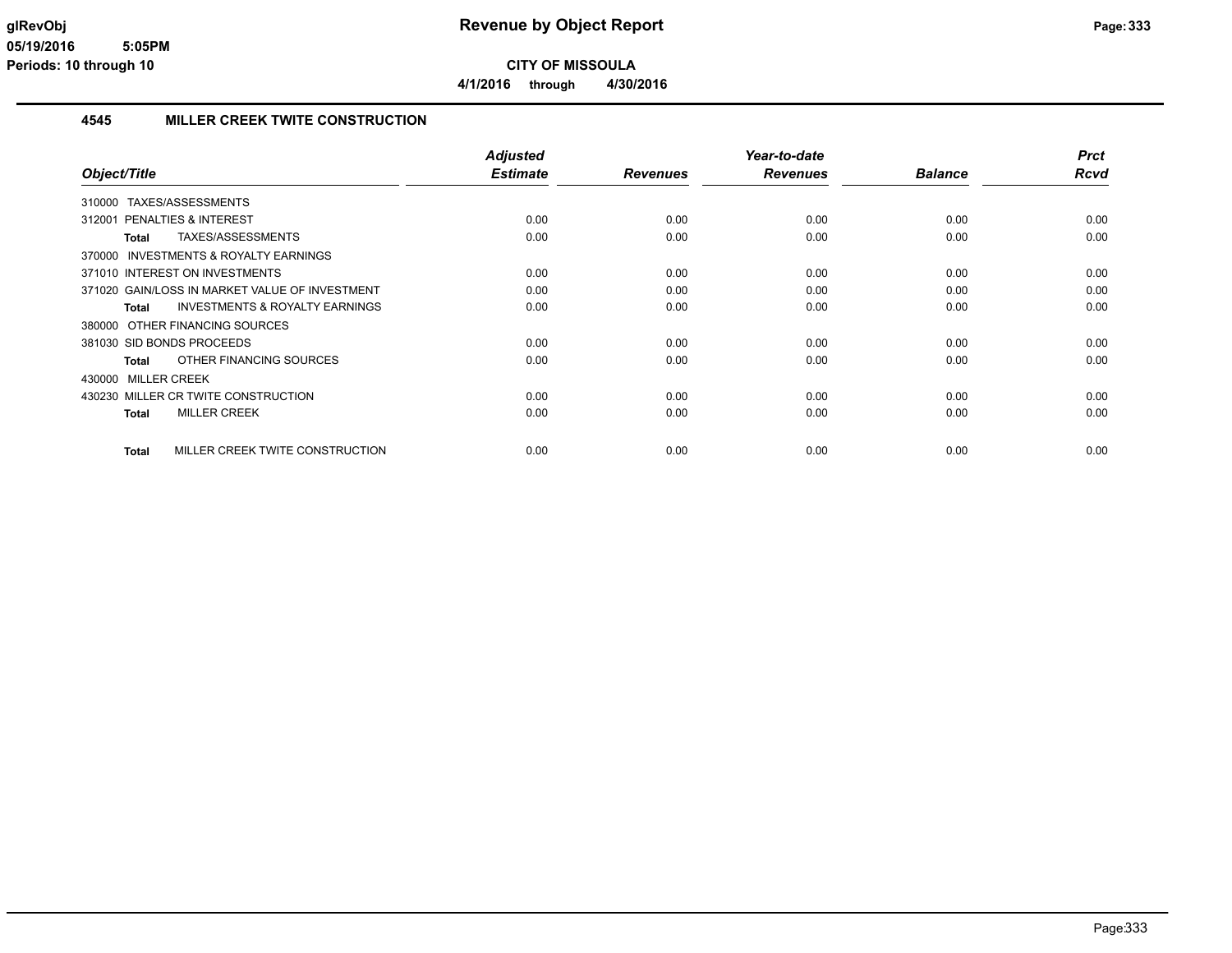**4/1/2016 through 4/30/2016**

### **4546 MILLER CREEK MALOHNEY CONSTRUCTION**

#### **4546 MILLER CREEK MALOHNEY CONSTRUCTION**

|                                                           | <b>Adjusted</b> |                 | Year-to-date    |                | <b>Prct</b> |
|-----------------------------------------------------------|-----------------|-----------------|-----------------|----------------|-------------|
| Object/Title                                              | <b>Estimate</b> | <b>Revenues</b> | <b>Revenues</b> | <b>Balance</b> | <b>Rcvd</b> |
| 310000 TAXES/ASSESSMENTS                                  |                 |                 |                 |                |             |
| PENALTIES & INTEREST<br>312001                            | 0.00            | 0.00            | 0.00            | 0.00           | 0.00        |
| TAXES/ASSESSMENTS<br><b>Total</b>                         | 0.00            | 0.00            | 0.00            | 0.00           | 0.00        |
| 360000 MISCELLANEOUS REVENUES                             |                 |                 |                 |                |             |
| 365000 DONATIONS                                          | 0.00            | 0.00            | 0.00            | 0.00           | 0.00        |
| <b>MISCELLANEOUS REVENUES</b><br><b>Total</b>             | 0.00            | 0.00            | 0.00            | 0.00           | 0.00        |
| <b>INVESTMENTS &amp; ROYALTY EARNINGS</b><br>370000       |                 |                 |                 |                |             |
| 371010 INTEREST ON INVESTMENTS                            | 0.00            | 0.00            | 0.00            | 0.00           | 0.00        |
| 371020 GAIN/LOSS IN MARKET VALUE OF INVESTMENTS           | 0.00            | 0.00            | 0.00            | 0.00           | 0.00        |
| <b>INVESTMENTS &amp; ROYALTY EARNINGS</b><br><b>Total</b> | 0.00            | 0.00            | 0.00            | 0.00           | 0.00        |
| OTHER FINANCING SOURCES<br>380000                         |                 |                 |                 |                |             |
| 381030 SID BONDS PROCEEDS                                 | 0.00            | 0.00            | 0.00            | 0.00           | 0.00        |
| OTHER FINANCING SOURCES<br>Total                          | 0.00            | 0.00            | 0.00            | 0.00           | 0.00        |
| <b>MILLER CREEK</b><br>430000                             |                 |                 |                 |                |             |
| 430230 MILLER CR TWITE CONSTRUCTION                       | 0.00            | 0.00            | 0.00            | 0.00           | 0.00        |
| <b>MILLER CREEK</b><br><b>Total</b>                       | 0.00            | 0.00            | 0.00            | 0.00           | 0.00        |
| MILLER CREEK MALOHNEY CONSTRUCTION<br><b>Total</b>        | 0.00            | 0.00            | 0.00            | 0.00           | 0.00        |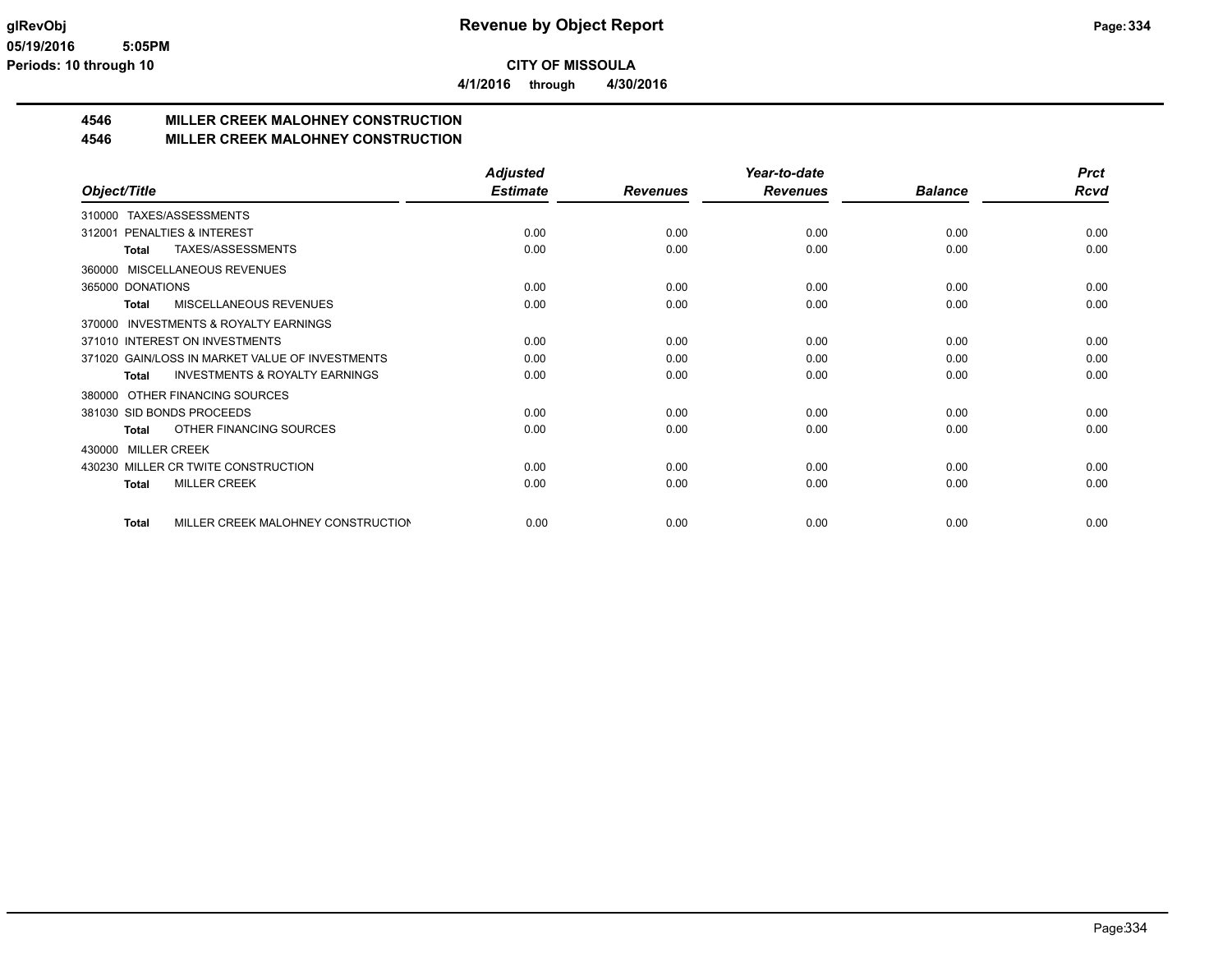**4/1/2016 through 4/30/2016**

#### **4546 MILLER CREEK MALOHNEY CONSTRUCTION**

|                                                           | <b>Adjusted</b> |                 | Year-to-date    |                | <b>Prct</b> |
|-----------------------------------------------------------|-----------------|-----------------|-----------------|----------------|-------------|
| Object/Title                                              | <b>Estimate</b> | <b>Revenues</b> | <b>Revenues</b> | <b>Balance</b> | <b>Rcvd</b> |
| TAXES/ASSESSMENTS<br>310000                               |                 |                 |                 |                |             |
| PENALTIES & INTEREST<br>312001                            | 0.00            | 0.00            | 0.00            | 0.00           | 0.00        |
| TAXES/ASSESSMENTS<br><b>Total</b>                         | 0.00            | 0.00            | 0.00            | 0.00           | 0.00        |
| MISCELLANEOUS REVENUES<br>360000                          |                 |                 |                 |                |             |
| 365000 DONATIONS                                          | 0.00            | 0.00            | 0.00            | 0.00           | 0.00        |
| MISCELLANEOUS REVENUES<br><b>Total</b>                    | 0.00            | 0.00            | 0.00            | 0.00           | 0.00        |
| INVESTMENTS & ROYALTY EARNINGS<br>370000                  |                 |                 |                 |                |             |
| 371010 INTEREST ON INVESTMENTS                            | 0.00            | 0.00            | 0.00            | 0.00           | 0.00        |
| 371020 GAIN/LOSS IN MARKET VALUE OF INVESTMENT            | 0.00            | 0.00            | 0.00            | 0.00           | 0.00        |
| <b>INVESTMENTS &amp; ROYALTY EARNINGS</b><br><b>Total</b> | 0.00            | 0.00            | 0.00            | 0.00           | 0.00        |
| OTHER FINANCING SOURCES<br>380000                         |                 |                 |                 |                |             |
| 381030 SID BONDS PROCEEDS                                 | 0.00            | 0.00            | 0.00            | 0.00           | 0.00        |
| OTHER FINANCING SOURCES<br><b>Total</b>                   | 0.00            | 0.00            | 0.00            | 0.00           | 0.00        |
| 430000 MILLER CREEK                                       |                 |                 |                 |                |             |
| 430230 MILLER CR TWITE CONSTRUCTION                       | 0.00            | 0.00            | 0.00            | 0.00           | 0.00        |
| <b>MILLER CREEK</b><br><b>Total</b>                       | 0.00            | 0.00            | 0.00            | 0.00           | 0.00        |
| MILLER CREEK MALOHNEY CONSTRUCTION<br><b>Total</b>        | 0.00            | 0.00            | 0.00            | 0.00           | 0.00        |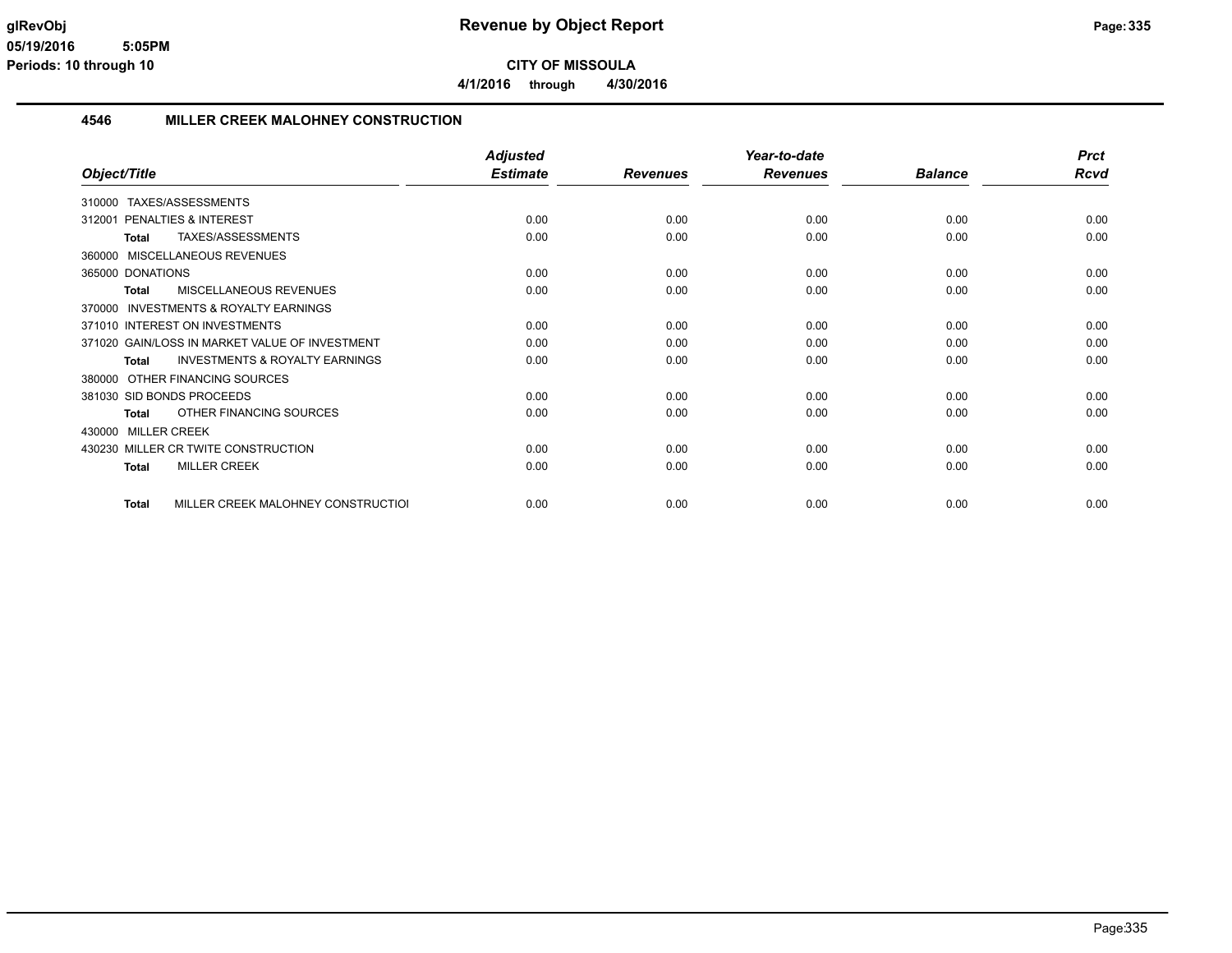**4/1/2016 through 4/30/2016**

# **4547 MILLER CREEK MCCARTHY CONSTRUCTION**

### **4547 MILLER CREEK MCCARTHY CONSTRUCTION**

|                                                     | <b>Adjusted</b> |                 | Year-to-date    |                | <b>Prct</b> |
|-----------------------------------------------------|-----------------|-----------------|-----------------|----------------|-------------|
| Object/Title                                        | <b>Estimate</b> | <b>Revenues</b> | <b>Revenues</b> | <b>Balance</b> | <b>Rcvd</b> |
| TAXES/ASSESSMENTS<br>310000                         |                 |                 |                 |                |             |
| PENALTIES & INTEREST<br>312001                      | 0.00            | 0.00            | 0.00            | 0.00           | 0.00        |
| TAXES/ASSESSMENTS<br>Total                          | 0.00            | 0.00            | 0.00            | 0.00           | 0.00        |
| <b>INVESTMENTS &amp; ROYALTY EARNINGS</b><br>370000 |                 |                 |                 |                |             |
| 371010 INTEREST ON INVESTMENTS                      | 0.00            | 0.00            | 0.00            | 0.00           | 0.00        |
| 371020 GAIN/LOSS IN MARKET VALUE OF INVESTMENTS     | 0.00            | 0.00            | 0.00            | 0.00           | 0.00        |
| <b>INVESTMENTS &amp; ROYALTY EARNINGS</b><br>Total  | 0.00            | 0.00            | 0.00            | 0.00           | 0.00        |
| 380000 OTHER FINANCING SOURCES                      |                 |                 |                 |                |             |
| 381030 SID BONDS PROCEEDS                           | 0.00            | 0.00            | 0.00            | 0.00           | 0.00        |
| OTHER FINANCING SOURCES<br>Total                    | 0.00            | 0.00            | 0.00            | 0.00           | 0.00        |
| 430000 MILLER CREEK                                 |                 |                 |                 |                |             |
| 430230 MILLER CR TWITE CONSTRUCTION                 | 0.00            | 0.00            | 0.00            | 0.00           | 0.00        |
| <b>MILLER CREEK</b><br>Total                        | 0.00            | 0.00            | 0.00            | 0.00           | 0.00        |
|                                                     |                 |                 |                 |                |             |
| MILLER CREEK MCCARTHY CONSTRUCTION<br>Total         | 0.00            | 0.00            | 0.00            | 0.00           | 0.00        |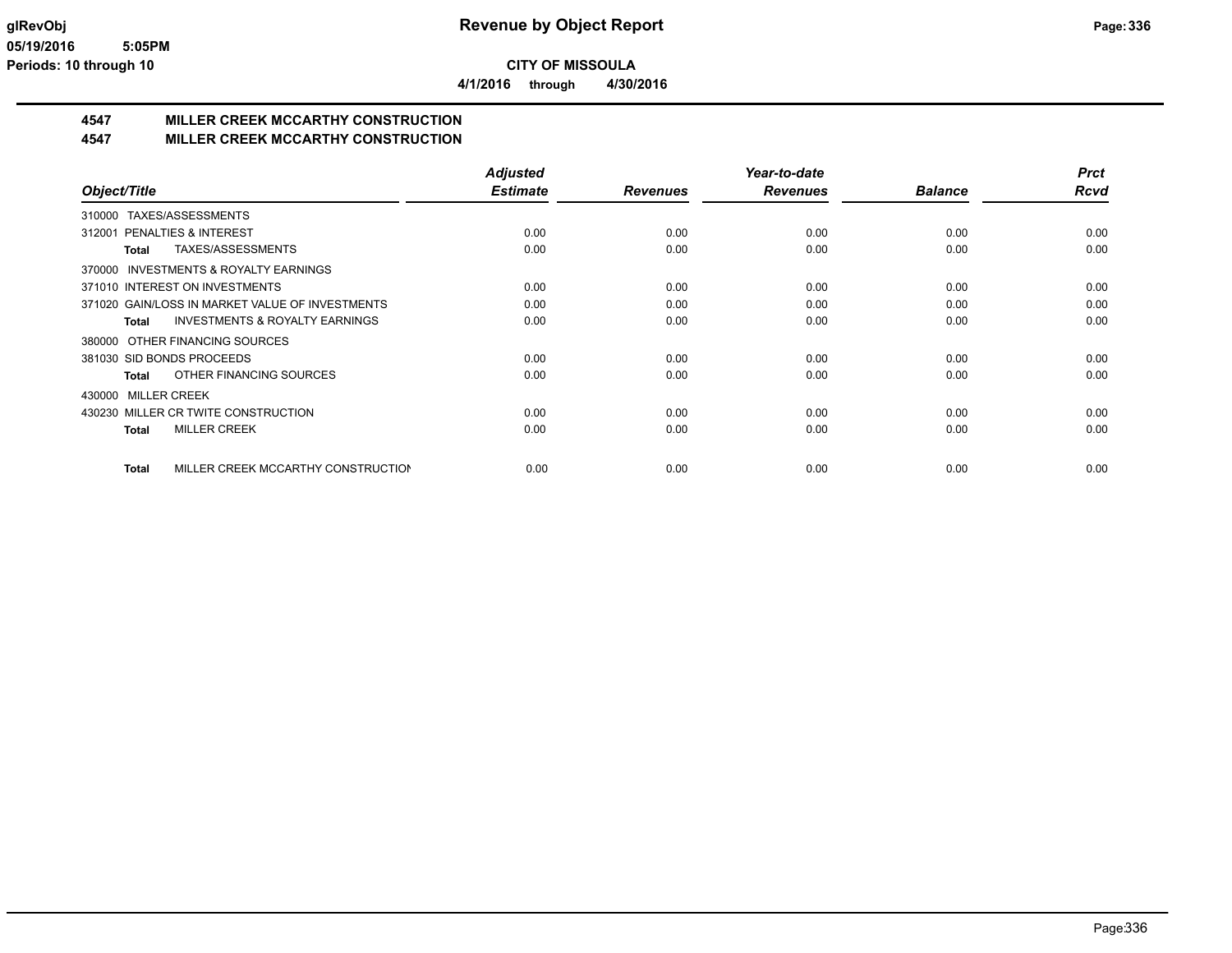### **4547 MILLER CREEK MCCARTHY CONSTRUCTION**

| Object/Title                                              | <b>Adjusted</b><br><b>Estimate</b> | <b>Revenues</b> | Year-to-date<br><b>Revenues</b> | <b>Balance</b> | <b>Prct</b><br><b>Rcvd</b> |
|-----------------------------------------------------------|------------------------------------|-----------------|---------------------------------|----------------|----------------------------|
|                                                           |                                    |                 |                                 |                |                            |
| TAXES/ASSESSMENTS<br>310000                               |                                    |                 |                                 |                |                            |
| 312001 PENALTIES & INTEREST                               | 0.00                               | 0.00            | 0.00                            | 0.00           | 0.00                       |
| TAXES/ASSESSMENTS<br><b>Total</b>                         | 0.00                               | 0.00            | 0.00                            | 0.00           | 0.00                       |
| <b>INVESTMENTS &amp; ROYALTY EARNINGS</b><br>370000       |                                    |                 |                                 |                |                            |
| 371010 INTEREST ON INVESTMENTS                            | 0.00                               | 0.00            | 0.00                            | 0.00           | 0.00                       |
| 371020 GAIN/LOSS IN MARKET VALUE OF INVESTMENT            | 0.00                               | 0.00            | 0.00                            | 0.00           | 0.00                       |
| <b>INVESTMENTS &amp; ROYALTY EARNINGS</b><br><b>Total</b> | 0.00                               | 0.00            | 0.00                            | 0.00           | 0.00                       |
| 380000 OTHER FINANCING SOURCES                            |                                    |                 |                                 |                |                            |
| 381030 SID BONDS PROCEEDS                                 | 0.00                               | 0.00            | 0.00                            | 0.00           | 0.00                       |
| OTHER FINANCING SOURCES<br><b>Total</b>                   | 0.00                               | 0.00            | 0.00                            | 0.00           | 0.00                       |
| 430000 MILLER CREEK                                       |                                    |                 |                                 |                |                            |
| 430230 MILLER CR TWITE CONSTRUCTION                       | 0.00                               | 0.00            | 0.00                            | 0.00           | 0.00                       |
| <b>MILLER CREEK</b><br>Total                              | 0.00                               | 0.00            | 0.00                            | 0.00           | 0.00                       |
|                                                           |                                    |                 |                                 |                |                            |
| MILLER CREEK MCCARTHY CONSTRUCTIOI<br><b>Total</b>        | 0.00                               | 0.00            | 0.00                            | 0.00           | 0.00                       |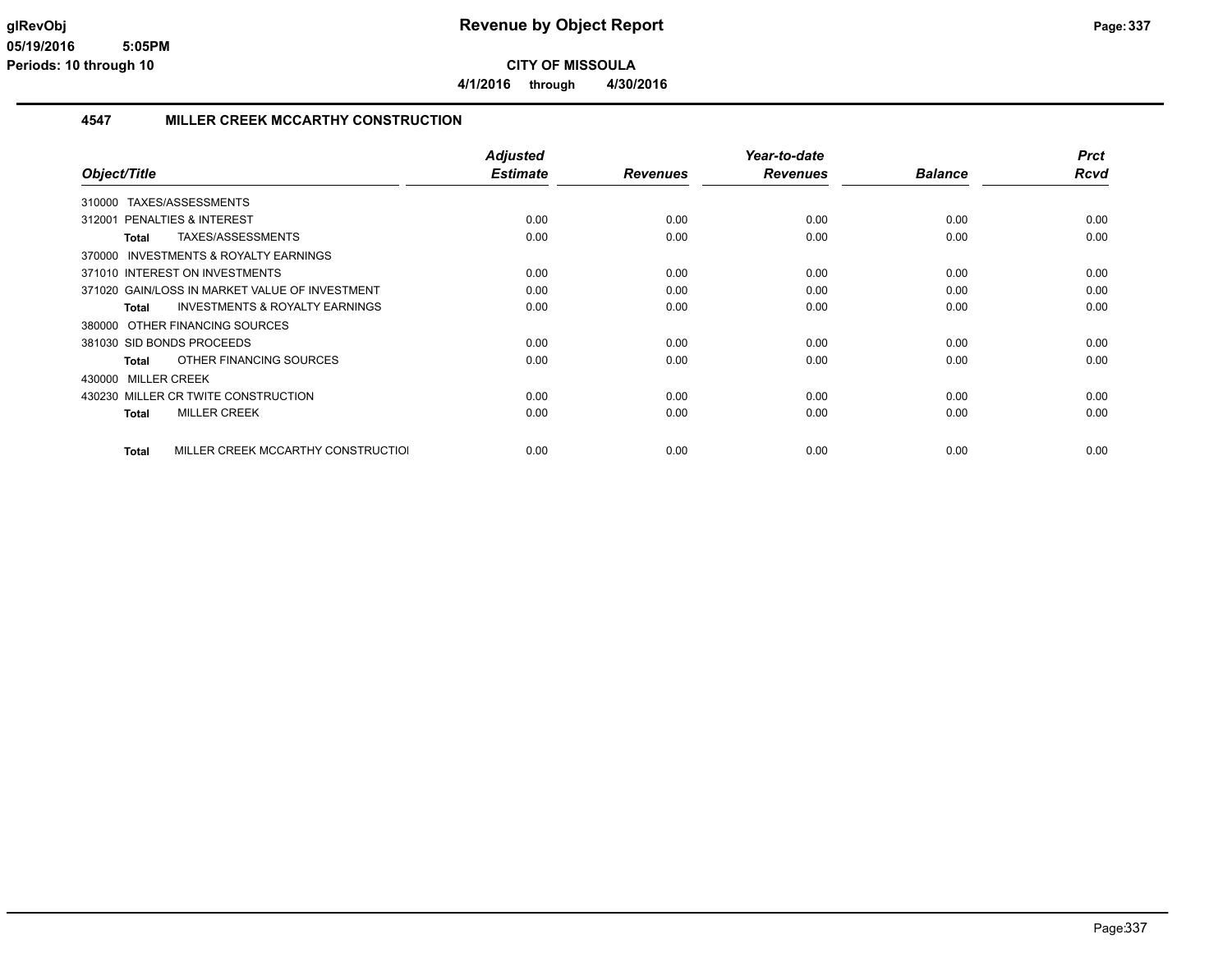**4/1/2016 through 4/30/2016**

### **4548 5TH,6TH & ARTHUR ROAD IMPROVEMENTS**

#### **4548 5TH,6TH & ARTHUR ROAD IMPROVEMENTS**

|                                                     | <b>Adjusted</b> |                 | Year-to-date    |                | <b>Prct</b> |
|-----------------------------------------------------|-----------------|-----------------|-----------------|----------------|-------------|
| Object/Title                                        | <b>Estimate</b> | <b>Revenues</b> | <b>Revenues</b> | <b>Balance</b> | Rcvd        |
| 330000 INTERGOVERNMENTAL REVENUES                   |                 |                 |                 |                |             |
| 336001 MDT REIMBURSEMENTS                           | 0.00            | 0.00            | 0.00            | 0.00           | 0.00        |
| <b>INTERGOVERNMENTAL REVENUES</b><br><b>Total</b>   | 0.00            | 0.00            | 0.00            | 0.00           | 0.00        |
| MISCELLANEOUS REVENUES<br>360000                    |                 |                 |                 |                |             |
| 363020 PROPERTY ASSESSMENTS                         | 0.00            | 0.00            | 0.00            | 0.00           | 0.00        |
| <b>MISCELLANEOUS REVENUES</b><br><b>Total</b>       | 0.00            | 0.00            | 0.00            | 0.00           | 0.00        |
| <b>INVESTMENTS &amp; ROYALTY EARNINGS</b><br>370000 |                 |                 |                 |                |             |
| 371010 INTEREST ON INVESTMENTS                      | 0.00            | 0.00            | 0.00            | 0.00           | 0.00        |
| <b>INVESTMENTS &amp; ROYALTY EARNINGS</b><br>Total  | 0.00            | 0.00            | 0.00            | 0.00           | 0.00        |
| OTHER FINANCING SOURCES<br>380000                   |                 |                 |                 |                |             |
| 381010 BOND PROCEEDS                                | 0.00            | 0.00            | 0.00            | 0.00           | 0.00        |
| 381030 SID BONDS PROCEEDS                           | 0.00            | 0.00            | 0.00            | 0.00           | 0.00        |
| OTHER FINANCING SOURCES<br><b>Total</b>             | 0.00            | 0.00            | 0.00            | 0.00           | 0.00        |
| 5TH, 6TH & ARTHUR ROAD IMPROVEMENTS<br><b>Total</b> | 0.00            | 0.00            | 0.00            | 0.00           | 0.00        |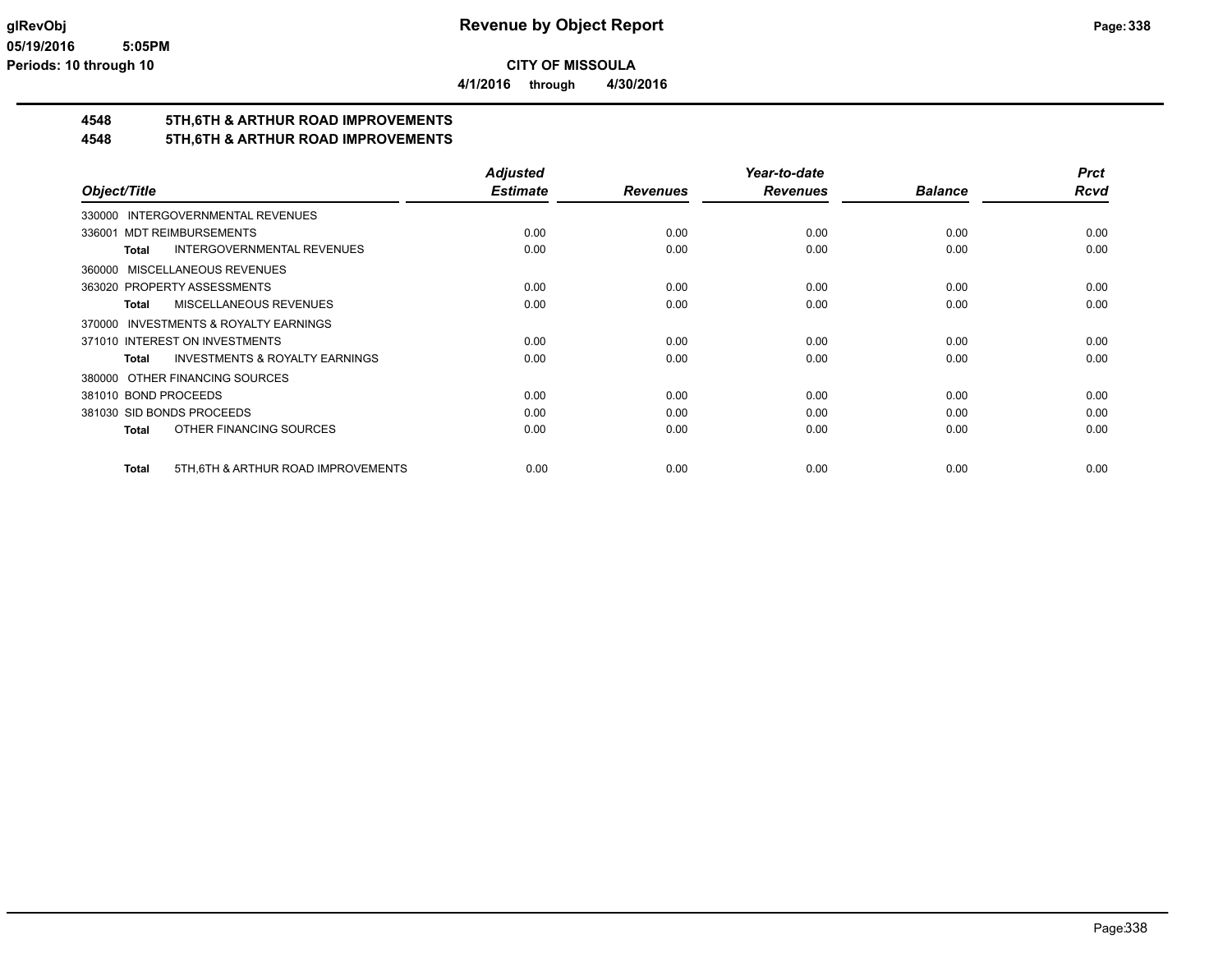**4/1/2016 through 4/30/2016**

#### **4548 5TH,6TH & ARTHUR ROAD IMPROVEMENTS**

|                                                    | <b>Adjusted</b> |                 | Year-to-date    |                | <b>Prct</b> |
|----------------------------------------------------|-----------------|-----------------|-----------------|----------------|-------------|
| Object/Title                                       | <b>Estimate</b> | <b>Revenues</b> | <b>Revenues</b> | <b>Balance</b> | <b>Rcvd</b> |
| 330000 INTERGOVERNMENTAL REVENUES                  |                 |                 |                 |                |             |
| <b>MDT REIMBURSEMENTS</b><br>336001                | 0.00            | 0.00            | 0.00            | 0.00           | 0.00        |
| <b>INTERGOVERNMENTAL REVENUES</b><br>Total         | 0.00            | 0.00            | 0.00            | 0.00           | 0.00        |
| 360000 MISCELLANEOUS REVENUES                      |                 |                 |                 |                |             |
| 363020 PROPERTY ASSESSMENTS                        | 0.00            | 0.00            | 0.00            | 0.00           | 0.00        |
| MISCELLANEOUS REVENUES<br>Total                    | 0.00            | 0.00            | 0.00            | 0.00           | 0.00        |
| 370000 INVESTMENTS & ROYALTY EARNINGS              |                 |                 |                 |                |             |
| 371010 INTEREST ON INVESTMENTS                     | 0.00            | 0.00            | 0.00            | 0.00           | 0.00        |
| <b>INVESTMENTS &amp; ROYALTY EARNINGS</b><br>Total | 0.00            | 0.00            | 0.00            | 0.00           | 0.00        |
| 380000 OTHER FINANCING SOURCES                     |                 |                 |                 |                |             |
| 381010 BOND PROCEEDS                               | 0.00            | 0.00            | 0.00            | 0.00           | 0.00        |
| 381030 SID BONDS PROCEEDS                          | 0.00            | 0.00            | 0.00            | 0.00           | 0.00        |
| OTHER FINANCING SOURCES<br>Total                   | 0.00            | 0.00            | 0.00            | 0.00           | 0.00        |
| 5TH, 6TH & ARTHUR ROAD IMPROVEMENTS<br>Total       | 0.00            | 0.00            | 0.00            | 0.00           | 0.00        |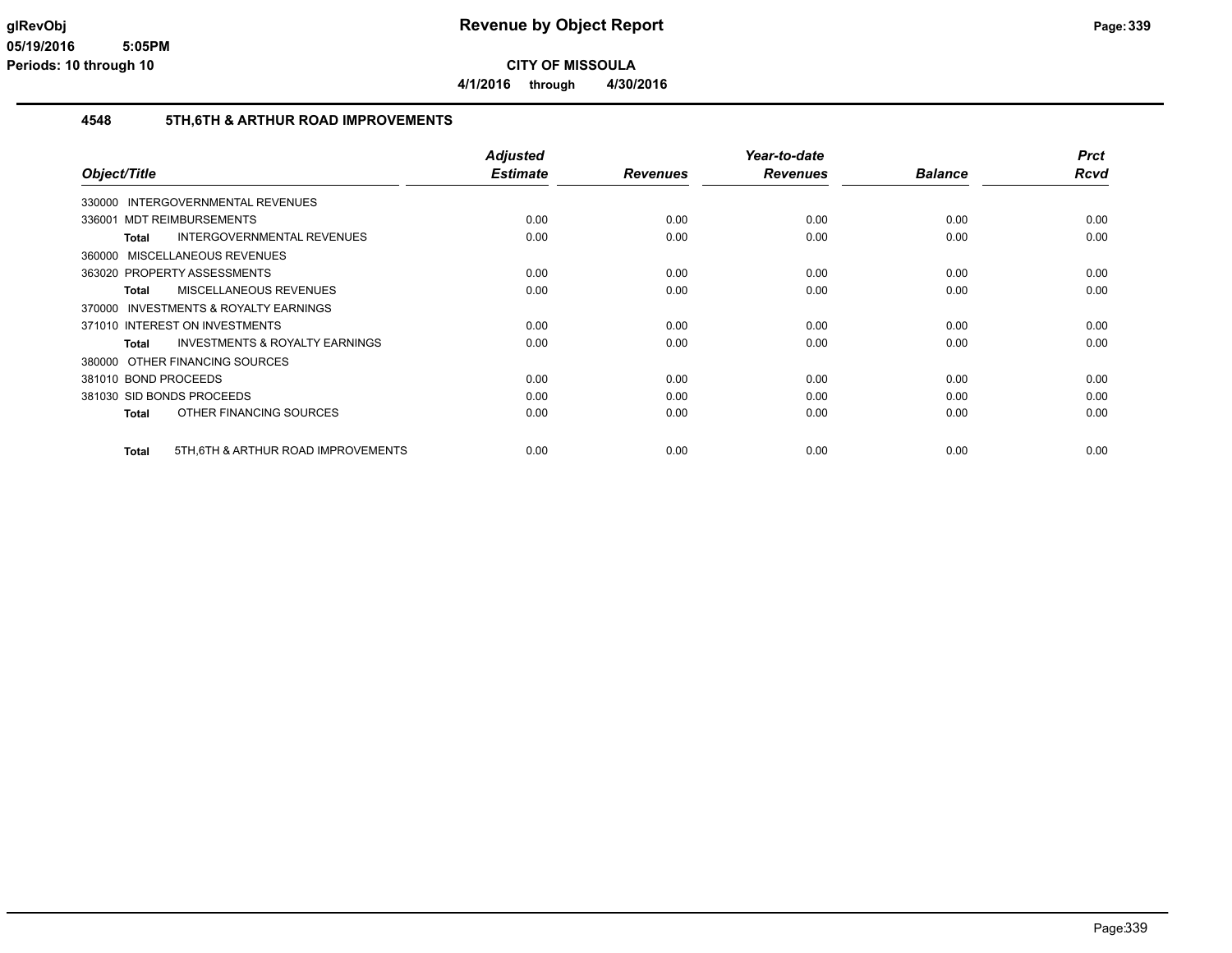**4/1/2016 through 4/30/2016**

# **4745 MALONEY/TWITE MILLER CR \$1.2M CONTRIB**

**4745 MALONEY/TWITE MILLER CR \$1.2M CONTRIB**

|                                                       | <b>Adjusted</b> |                 | Year-to-date    |                | <b>Prct</b> |
|-------------------------------------------------------|-----------------|-----------------|-----------------|----------------|-------------|
| Object/Title                                          | <b>Estimate</b> | <b>Revenues</b> | <b>Revenues</b> | <b>Balance</b> | <b>Rcvd</b> |
| TAXES/ASSESSMENTS<br>310000                           |                 |                 |                 |                |             |
| 312001 PENALTIES & INTEREST                           | 0.00            | 0.00            | 0.00            | 0.00           | 0.00        |
| TAXES/ASSESSMENTS<br>Total                            | 0.00            | 0.00            | 0.00            | 0.00           | 0.00        |
| 360000 MISCELLANEOUS REVENUES                         |                 |                 |                 |                |             |
| 365000 DONATIONS                                      | 0.00            | 0.00            | 0.00            | 0.00           | 0.00        |
| MISCELLANEOUS REVENUES<br>Total                       | 0.00            | 0.00            | 0.00            | 0.00           | 0.00        |
| 370000 INVESTMENTS & ROYALTY EARNINGS                 |                 |                 |                 |                |             |
| 371010 INTEREST ON INVESTMENTS                        | 0.00            | 0.00            | 0.00            | 0.00           | 0.00        |
| 371020 GAIN/LOSS IN MARKET VALUE OF INVESTMENTS       | 0.00            | 0.00            | 0.00            | 0.00           | 0.00        |
| <b>INVESTMENTS &amp; ROYALTY EARNINGS</b><br>Total    | 0.00            | 0.00            | 0.00            | 0.00           | 0.00        |
| MALONEY/TWITE MILLER CR \$1.2M CONTRI<br><b>Total</b> | 0.00            | 0.00            | 0.00            | 0.00           | 0.00        |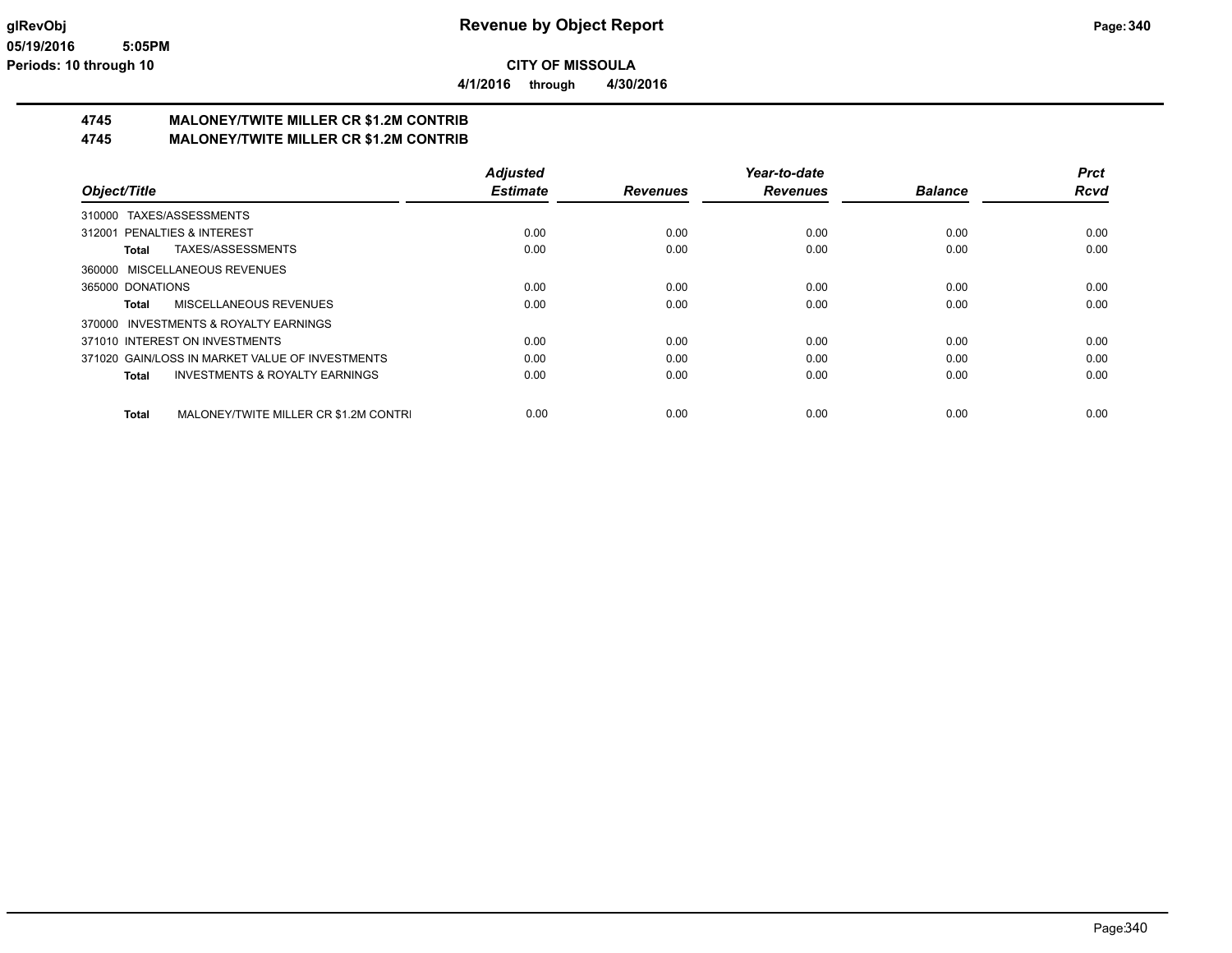#### **4745 MALONEY/TWITE MILLER CR \$1.2M CONTRIB**

|                                                      | <b>Adjusted</b> |                 | Year-to-date    |                | <b>Prct</b> |
|------------------------------------------------------|-----------------|-----------------|-----------------|----------------|-------------|
| Object/Title                                         | <b>Estimate</b> | <b>Revenues</b> | <b>Revenues</b> | <b>Balance</b> | <b>Rcvd</b> |
| 310000 TAXES/ASSESSMENTS                             |                 |                 |                 |                |             |
| PENALTIES & INTEREST<br>312001                       | 0.00            | 0.00            | 0.00            | 0.00           | 0.00        |
| TAXES/ASSESSMENTS<br>Total                           | 0.00            | 0.00            | 0.00            | 0.00           | 0.00        |
| 360000 MISCELLANEOUS REVENUES                        |                 |                 |                 |                |             |
| 365000 DONATIONS                                     | 0.00            | 0.00            | 0.00            | 0.00           | 0.00        |
| MISCELLANEOUS REVENUES<br>Total                      | 0.00            | 0.00            | 0.00            | 0.00           | 0.00        |
| 370000 INVESTMENTS & ROYALTY EARNINGS                |                 |                 |                 |                |             |
| 371010 INTEREST ON INVESTMENTS                       | 0.00            | 0.00            | 0.00            | 0.00           | 0.00        |
| 371020 GAIN/LOSS IN MARKET VALUE OF INVESTMENT       | 0.00            | 0.00            | 0.00            | 0.00           | 0.00        |
| <b>INVESTMENTS &amp; ROYALTY EARNINGS</b><br>Total   | 0.00            | 0.00            | 0.00            | 0.00           | 0.00        |
| MALONEY/TWITE MILLER CR \$1.2M CONTR<br><b>Total</b> | 0.00            | 0.00            | 0.00            | 0.00           | 0.00        |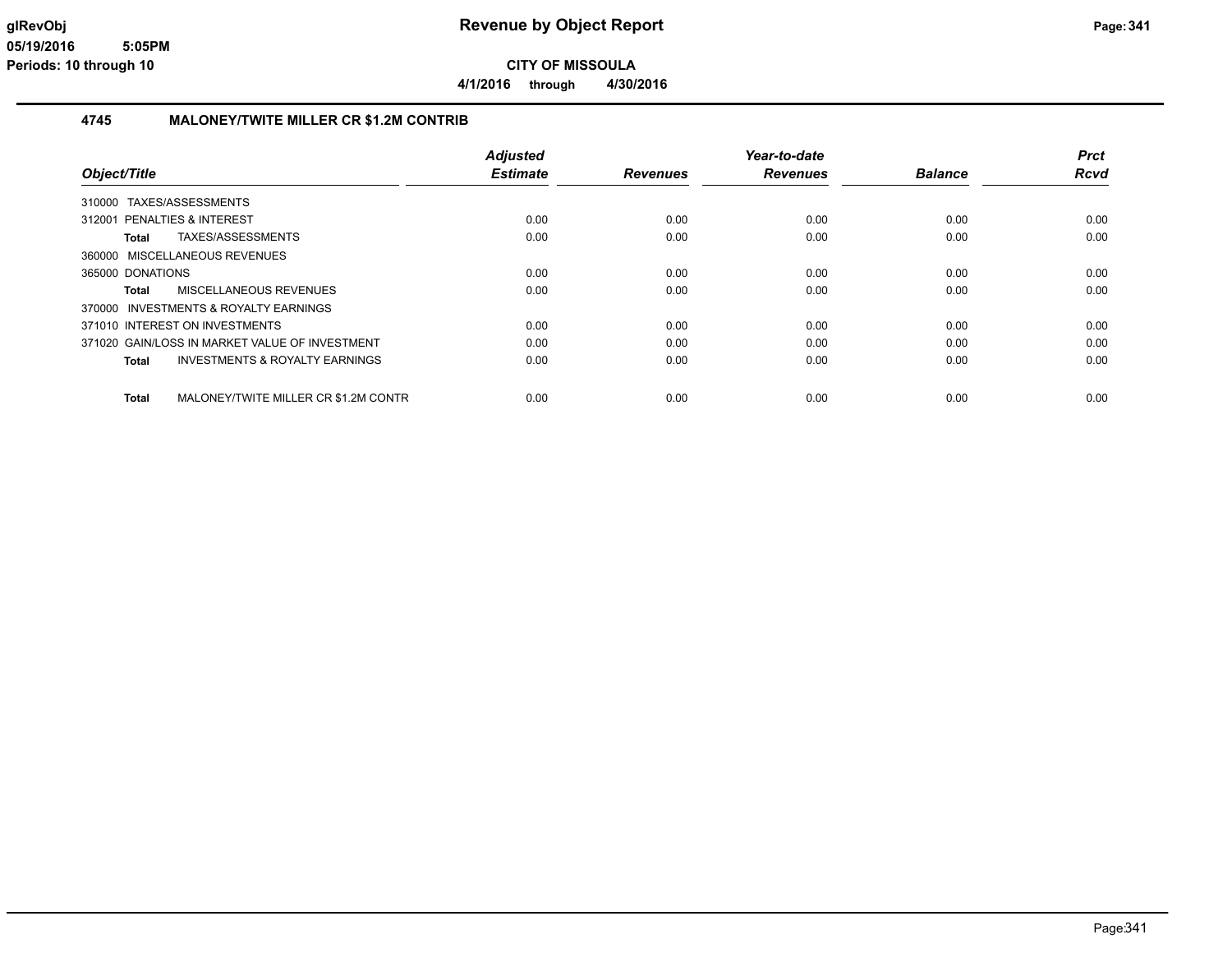**4/1/2016 through 4/30/2016**

### **4941 HILLVIEW WAY CONSTRUCTION**

**4941 HILLVIEW WAY CONSTRUCTION**

|                                                  | <b>Adjusted</b> |                 | Year-to-date    |                | <b>Prct</b> |
|--------------------------------------------------|-----------------|-----------------|-----------------|----------------|-------------|
| Object/Title                                     | <b>Estimate</b> | <b>Revenues</b> | <b>Revenues</b> | <b>Balance</b> | <b>Rcvd</b> |
| 360000 MISCELLANEOUS REVENUES                    |                 |                 |                 |                |             |
| 360010 MISCELLANEOUS                             | 0.00            | 0.00            | 0.00            | 0.00           | 0.00        |
| MISCELLANEOUS REVENUES<br>Total                  | 0.00            | 0.00            | 0.00            | 0.00           | 0.00        |
| 370000 INVESTMENTS & ROYALTY EARNINGS            |                 |                 |                 |                |             |
| 371010 INTEREST ON INVESTMENTS                   | 0.00            | 0.00            | 0.00            | 0.00           | 0.00        |
| INVESTMENTS & ROYALTY EARNINGS<br>Total          | 0.00            | 0.00            | 0.00            | 0.00           | 0.00        |
| <b>Total</b><br><b>HILLVIEW WAY CONSTRUCTION</b> | 0.00            | 0.00            | 0.00            | 0.00           | 0.00        |
|                                                  |                 |                 |                 |                |             |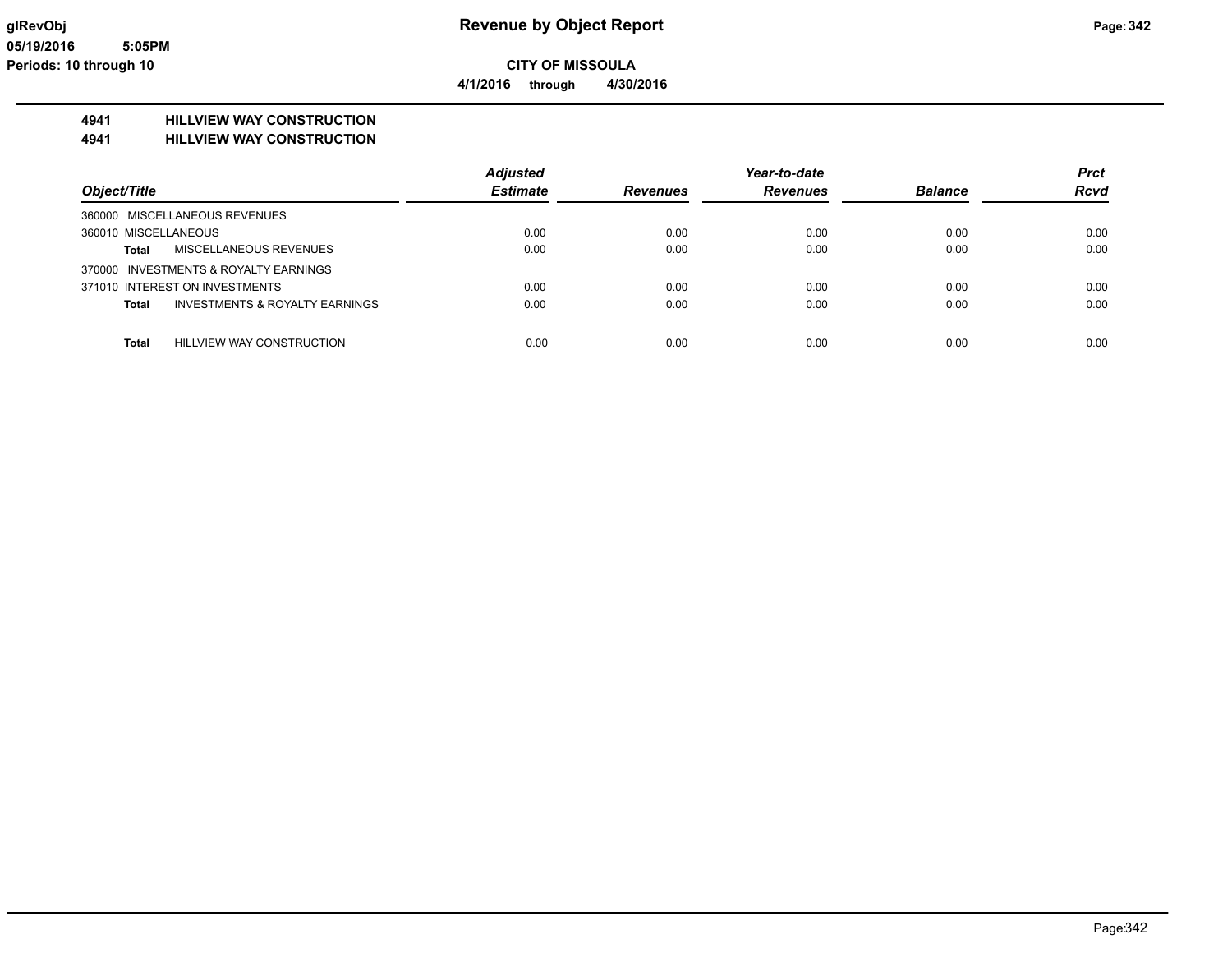### **4941 HILLVIEW WAY CONSTRUCTION**

|                                                | <b>Adjusted</b> |          | Year-to-date    |                | <b>Prct</b> |
|------------------------------------------------|-----------------|----------|-----------------|----------------|-------------|
| Object/Title                                   | <b>Estimate</b> | Revenues | <b>Revenues</b> | <b>Balance</b> | <b>Rcvd</b> |
| 360000 MISCELLANEOUS REVENUES                  |                 |          |                 |                |             |
| 360010 MISCELLANEOUS                           | 0.00            | 0.00     | 0.00            | 0.00           | 0.00        |
| MISCELLANEOUS REVENUES<br><b>Total</b>         | 0.00            | 0.00     | 0.00            | 0.00           | 0.00        |
| 370000 INVESTMENTS & ROYALTY EARNINGS          |                 |          |                 |                |             |
| 371010 INTEREST ON INVESTMENTS                 | 0.00            | 0.00     | 0.00            | 0.00           | 0.00        |
| INVESTMENTS & ROYALTY EARNINGS<br><b>Total</b> | 0.00            | 0.00     | 0.00            | 0.00           | 0.00        |
| <b>Total</b><br>HILLVIEW WAY CONSTRUCTION      | 0.00            | 0.00     | 0.00            | 0.00           | 0.00        |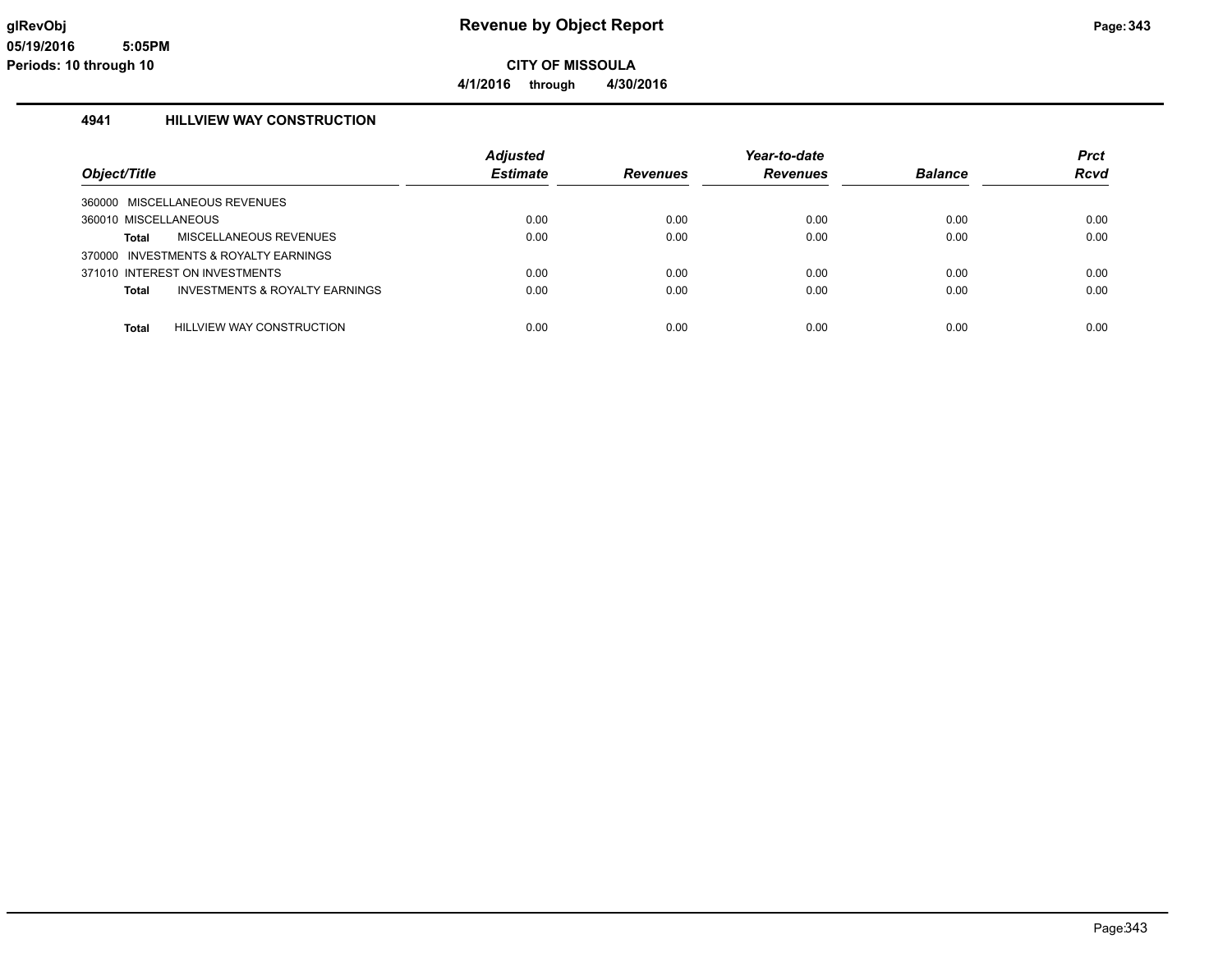**4/1/2016 through 4/30/2016**

# **4944 RATTLESNAKE SEWER COLLECTION (544)**

### **4944 RATTLESNAKE SEWER COLLECTION (544)**

|                                                           | <b>Adjusted</b> |                 | Year-to-date    |                | <b>Prct</b> |
|-----------------------------------------------------------|-----------------|-----------------|-----------------|----------------|-------------|
| Object/Title                                              | <b>Estimate</b> | <b>Revenues</b> | <b>Revenues</b> | <b>Balance</b> | <b>Rcvd</b> |
| 330000 INTERGOVERNMENTAL REVENUES                         |                 |                 |                 |                |             |
| 331090 EPA GRANT                                          | 0.00            | 0.00            | 0.00            | 0.00           | 0.00        |
| 334120 TSEP GRANT                                         | 0.00            | 0.00            | 0.00            | 0.00           | 0.00        |
| 334121 DNRC GRANT                                         | 0.00            | 0.00            | 0.00            | 0.00           | 0.00        |
| 334990 ARRA FUNDING                                       | 0.00            | 0.00            | 0.00            | 0.00           | 0.00        |
| 334992 ARRA LOAN                                          | 0.00            | 0.00            | 0.00            | 0.00           | 0.00        |
| <b>INTERGOVERNMENTAL REVENUES</b><br><b>Total</b>         | 0.00            | 0.00            | 0.00            | 0.00           | 0.00        |
| <b>INVESTMENTS &amp; ROYALTY EARNINGS</b><br>370000       |                 |                 |                 |                |             |
| 371010 INTEREST ON INVESTMENTS                            | 0.00            | 0.00            | 0.00            | 0.00           | 0.00        |
| <b>INVESTMENTS &amp; ROYALTY EARNINGS</b><br><b>Total</b> | 0.00            | 0.00            | 0.00            | 0.00           | 0.00        |
| 380000 OTHER FINANCING SOURCES                            |                 |                 |                 |                |             |
| 381010 BOND PROCEEDS                                      | 0.00            | 0.00            | 0.00            | 0.00           | 0.00        |
| 381020 REVENUE BONDS                                      | 0.00            | 0.00            | 0.00            | 0.00           | 0.00        |
| 381030 SID BONDS PROCEEDS                                 | 0.00            | 0.00            | 0.00            | 0.00           | 0.00        |
| OTHER FINANCING SOURCES<br><b>Total</b>                   | 0.00            | 0.00            | 0.00            | 0.00           | 0.00        |
| RATTLESNAKE SEWER COLLECTION (544)<br><b>Total</b>        | 0.00            | 0.00            | 0.00            | 0.00           | 0.00        |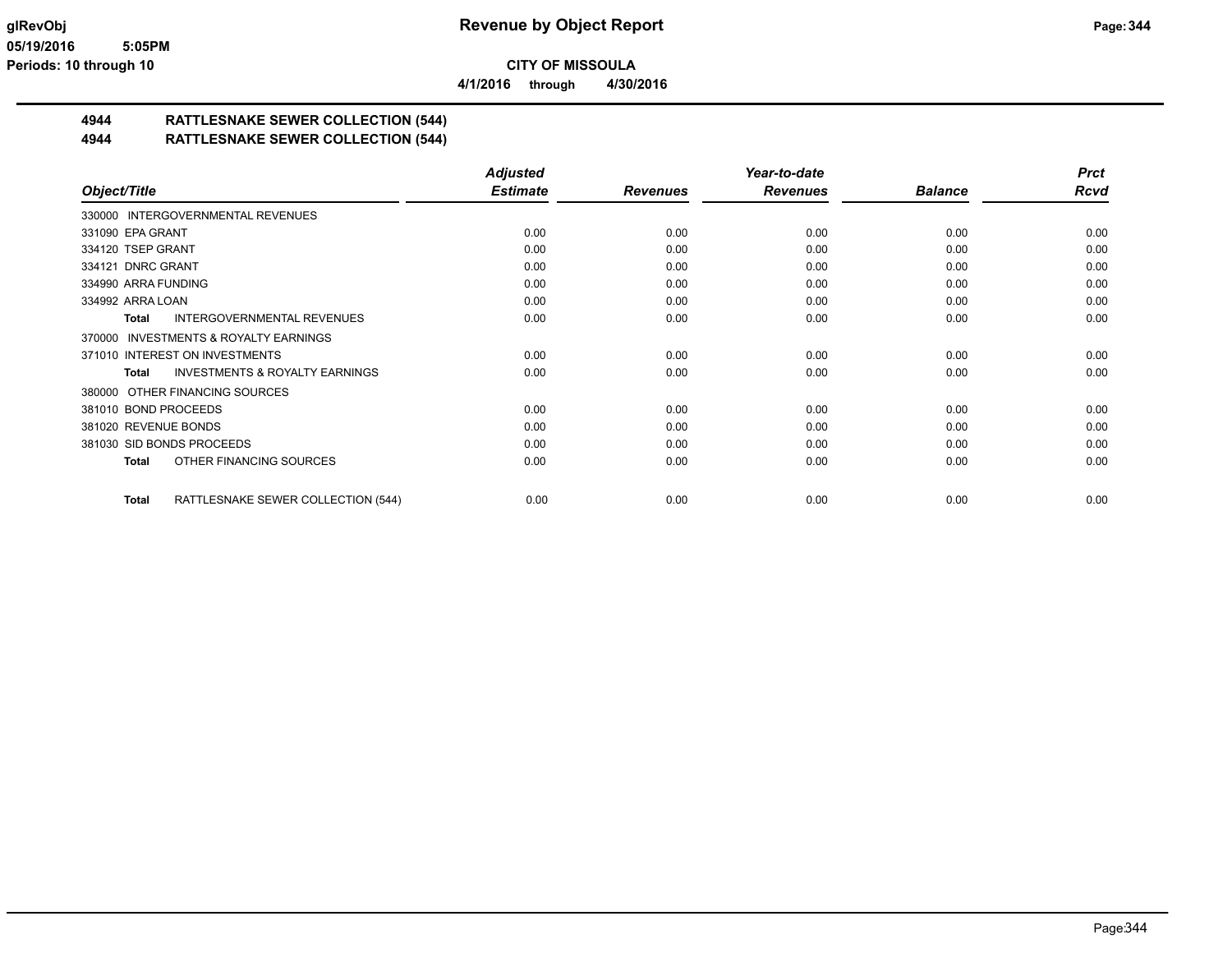**4/1/2016 through 4/30/2016**

#### **4944 RATTLESNAKE SEWER COLLECTION (544)**

|                                                           | <b>Adjusted</b> |                 | Year-to-date    |                | <b>Prct</b> |
|-----------------------------------------------------------|-----------------|-----------------|-----------------|----------------|-------------|
| Object/Title                                              | <b>Estimate</b> | <b>Revenues</b> | <b>Revenues</b> | <b>Balance</b> | <b>Rcvd</b> |
| 330000 INTERGOVERNMENTAL REVENUES                         |                 |                 |                 |                |             |
| 331090 EPA GRANT                                          | 0.00            | 0.00            | 0.00            | 0.00           | 0.00        |
| 334120 TSEP GRANT                                         | 0.00            | 0.00            | 0.00            | 0.00           | 0.00        |
| 334121 DNRC GRANT                                         | 0.00            | 0.00            | 0.00            | 0.00           | 0.00        |
| 334990 ARRA FUNDING                                       | 0.00            | 0.00            | 0.00            | 0.00           | 0.00        |
| 334992 ARRA LOAN                                          | 0.00            | 0.00            | 0.00            | 0.00           | 0.00        |
| <b>INTERGOVERNMENTAL REVENUES</b><br><b>Total</b>         | 0.00            | 0.00            | 0.00            | 0.00           | 0.00        |
| <b>INVESTMENTS &amp; ROYALTY EARNINGS</b><br>370000       |                 |                 |                 |                |             |
| 371010 INTEREST ON INVESTMENTS                            | 0.00            | 0.00            | 0.00            | 0.00           | 0.00        |
| <b>INVESTMENTS &amp; ROYALTY EARNINGS</b><br><b>Total</b> | 0.00            | 0.00            | 0.00            | 0.00           | 0.00        |
| OTHER FINANCING SOURCES<br>380000                         |                 |                 |                 |                |             |
| 381010 BOND PROCEEDS                                      | 0.00            | 0.00            | 0.00            | 0.00           | 0.00        |
| 381020 REVENUE BONDS                                      | 0.00            | 0.00            | 0.00            | 0.00           | 0.00        |
| 381030 SID BONDS PROCEEDS                                 | 0.00            | 0.00            | 0.00            | 0.00           | 0.00        |
| OTHER FINANCING SOURCES<br><b>Total</b>                   | 0.00            | 0.00            | 0.00            | 0.00           | 0.00        |
| <b>Total</b><br>RATTLESNAKE SEWER COLLECTION (544)        | 0.00            | 0.00            | 0.00            | 0.00           | 0.00        |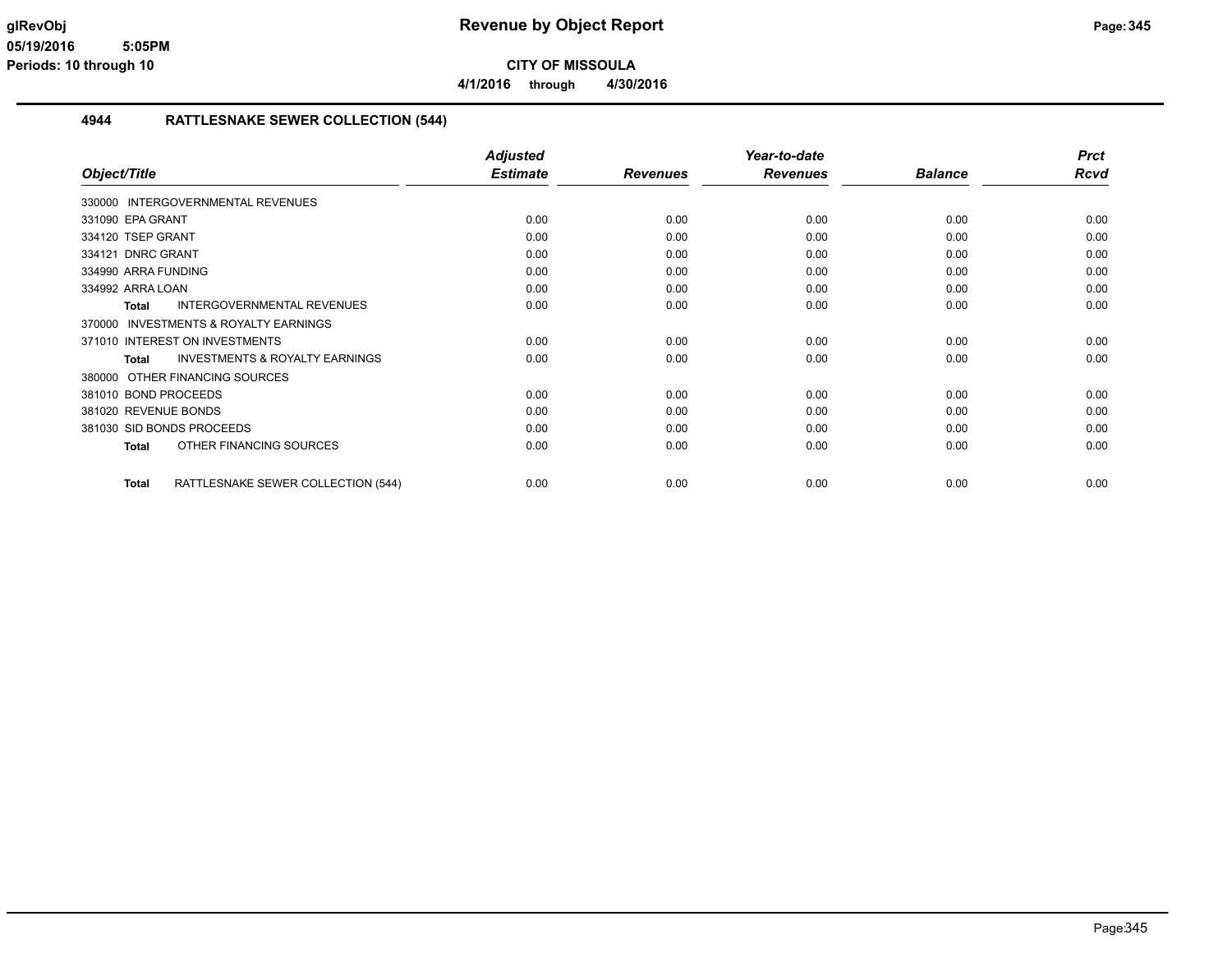**4945 PHILLIPS ST TRAFFIC CALMING**

**4945 PHILLIPS ST TRAFFIC CALMING**

|                                                    | <b>Adjusted</b> |                 | Year-to-date    |                | <b>Prct</b> |
|----------------------------------------------------|-----------------|-----------------|-----------------|----------------|-------------|
| Object/Title                                       | <b>Estimate</b> | <b>Revenues</b> | <b>Revenues</b> | <b>Balance</b> | <b>Rcvd</b> |
| 370000 INVESTMENTS & ROYALTY EARNINGS              |                 |                 |                 |                |             |
| 371010 INTEREST ON INVESTMENTS                     | 0.00            | 0.00            | 0.00            | 0.00           | 0.00        |
| <b>INVESTMENTS &amp; ROYALTY EARNINGS</b><br>Total | 0.00            | 0.00            | 0.00            | 0.00           | 0.00        |
| 380000 OTHER FINANCING SOURCES                     |                 |                 |                 |                |             |
| 381030 SID BONDS PROCEEDS                          | 0.00            | 0.00            | 0.00            | 0.00           | 0.00        |
| 383000 OPERATING TRANSFERS                         | 0.00            | 0.00            | 0.00            | 0.00           | 0.00        |
| OTHER FINANCING SOURCES<br>Total                   | 0.00            | 0.00            | 0.00            | 0.00           | 0.00        |
|                                                    |                 |                 |                 |                |             |
| PHILLIPS ST TRAFFIC CALMING<br><b>Total</b>        | 0.00            | 0.00            | 0.00            | 0.00           | 0.00        |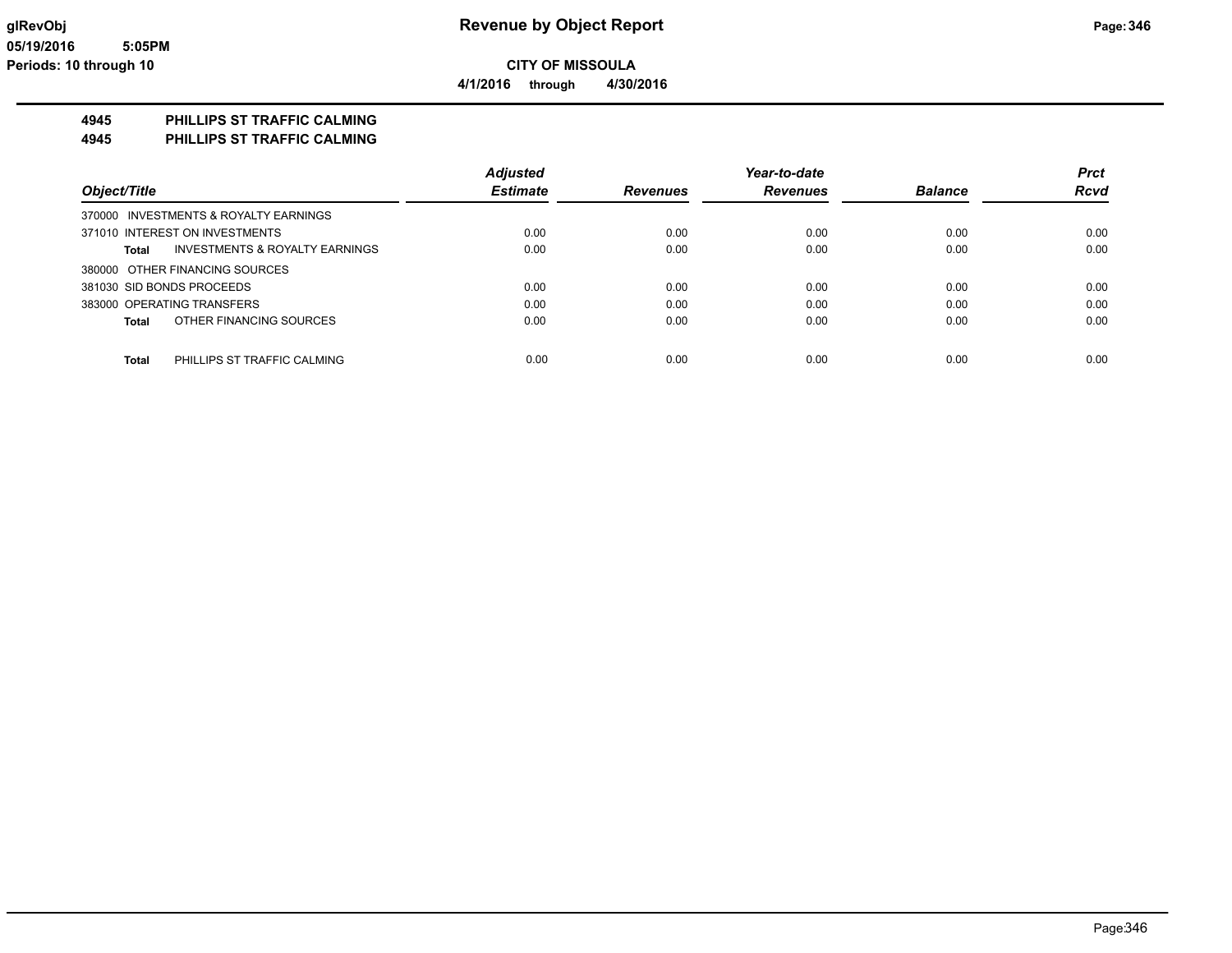### **4945 PHILLIPS ST TRAFFIC CALMING**

|                                                           | <b>Adjusted</b> |                 | Year-to-date |                | <b>Prct</b> |
|-----------------------------------------------------------|-----------------|-----------------|--------------|----------------|-------------|
| Object/Title                                              | <b>Estimate</b> | <b>Revenues</b> | Revenues     | <b>Balance</b> | <b>Rcvd</b> |
| 370000 INVESTMENTS & ROYALTY EARNINGS                     |                 |                 |              |                |             |
| 371010 INTEREST ON INVESTMENTS                            | 0.00            | 0.00            | 0.00         | 0.00           | 0.00        |
| <b>INVESTMENTS &amp; ROYALTY EARNINGS</b><br><b>Total</b> | 0.00            | 0.00            | 0.00         | 0.00           | 0.00        |
| 380000 OTHER FINANCING SOURCES                            |                 |                 |              |                |             |
| 381030 SID BONDS PROCEEDS                                 | 0.00            | 0.00            | 0.00         | 0.00           | 0.00        |
| 383000 OPERATING TRANSFERS                                | 0.00            | 0.00            | 0.00         | 0.00           | 0.00        |
| OTHER FINANCING SOURCES<br><b>Total</b>                   | 0.00            | 0.00            | 0.00         | 0.00           | 0.00        |
|                                                           |                 |                 |              |                |             |
| PHILLIPS ST TRAFFIC CALMING<br><b>Total</b>               | 0.00            | 0.00            | 0.00         | 0.00           | 0.00        |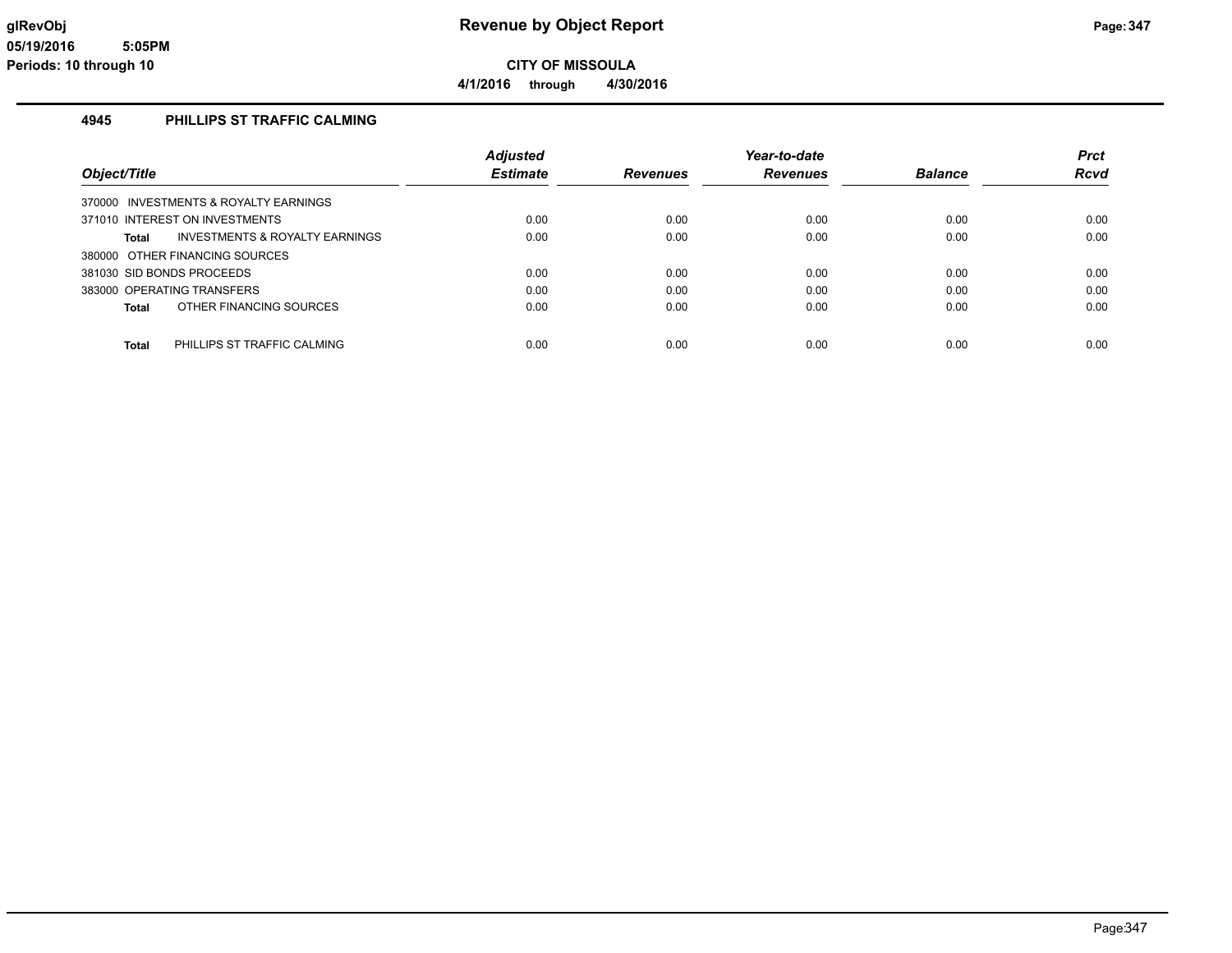**4/1/2016 through 4/30/2016**

# **4946 PATTEE CREEK DR. TRAFFIC CALMING**

**4946 PATTEE CREEK DR. TRAFFIC CALMING**

|                                                    | <b>Adjusted</b> |                 | Year-to-date    |                | <b>Prct</b> |
|----------------------------------------------------|-----------------|-----------------|-----------------|----------------|-------------|
| Object/Title                                       | <b>Estimate</b> | <b>Revenues</b> | <b>Revenues</b> | <b>Balance</b> | <b>Rcvd</b> |
| 370000 INVESTMENTS & ROYALTY EARNINGS              |                 |                 |                 |                |             |
| 371010 INTEREST ON INVESTMENTS                     | 0.00            | 0.00            | 0.00            | 0.00           | 0.00        |
| <b>INVESTMENTS &amp; ROYALTY EARNINGS</b><br>Total | 0.00            | 0.00            | 0.00            | 0.00           | 0.00        |
| 380000 OTHER FINANCING SOURCES                     |                 |                 |                 |                |             |
| 381030 SID BONDS PROCEEDS                          | 0.00            | 0.00            | 0.00            | 0.00           | 0.00        |
| 383000 OPERATING TRANSFERS                         | 0.00            | 0.00            | 0.00            | 0.00           | 0.00        |
| OTHER FINANCING SOURCES<br>Total                   | 0.00            | 0.00            | 0.00            | 0.00           | 0.00        |
|                                                    |                 |                 |                 |                |             |
| PATTEE CREEK DR. TRAFFIC CALMING<br>Total          | 0.00            | 0.00            | 0.00            | 0.00           | 0.00        |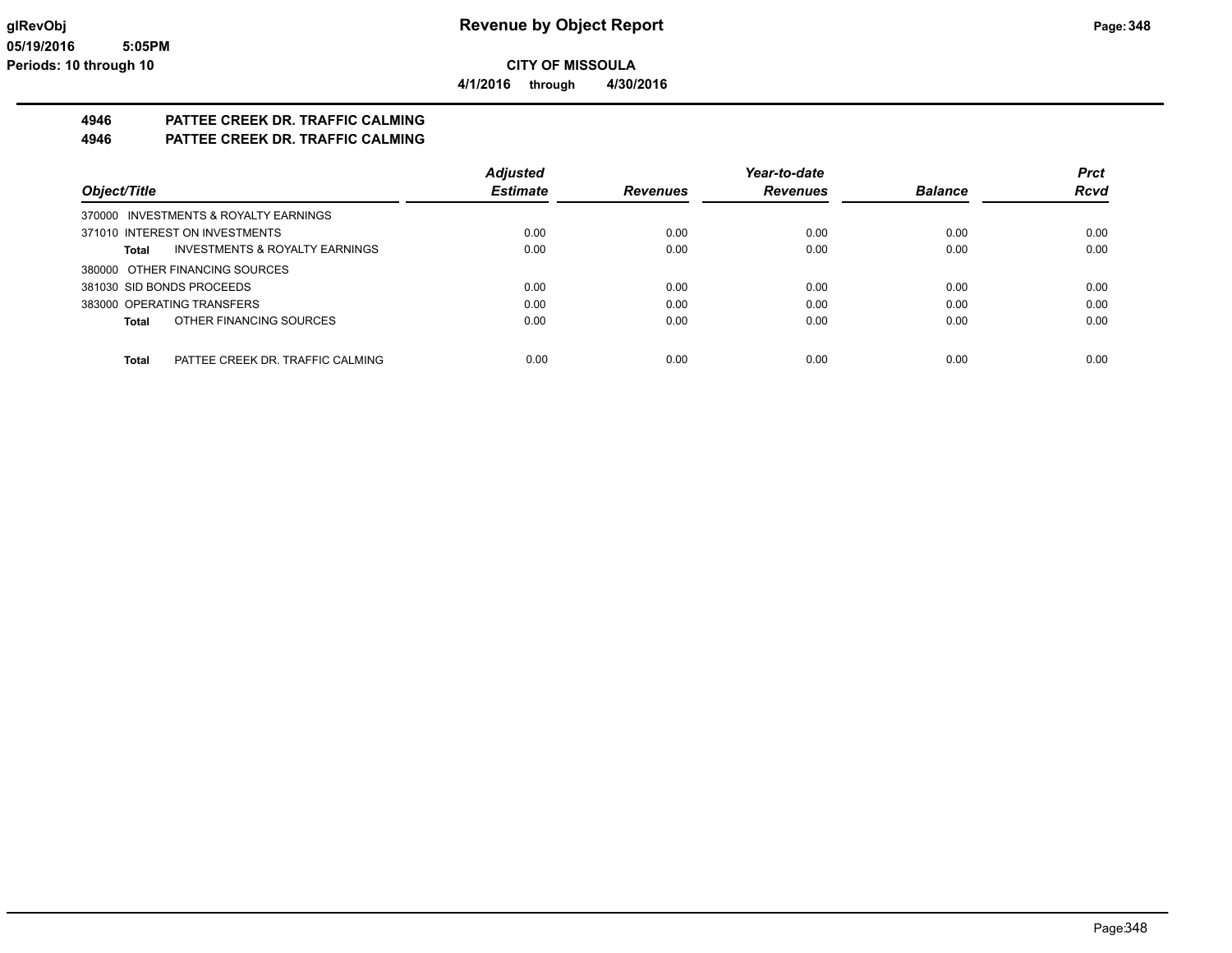**4/1/2016 through 4/30/2016**

### **4946 PATTEE CREEK DR. TRAFFIC CALMING**

|                                       |                                           | <b>Adjusted</b> |                 | Year-to-date    |                | <b>Prct</b> |
|---------------------------------------|-------------------------------------------|-----------------|-----------------|-----------------|----------------|-------------|
| Object/Title                          |                                           | <b>Estimate</b> | <b>Revenues</b> | <b>Revenues</b> | <b>Balance</b> | <b>Rcvd</b> |
| 370000 INVESTMENTS & ROYALTY EARNINGS |                                           |                 |                 |                 |                |             |
| 371010 INTEREST ON INVESTMENTS        |                                           | 0.00            | 0.00            | 0.00            | 0.00           | 0.00        |
| Total                                 | <b>INVESTMENTS &amp; ROYALTY EARNINGS</b> | 0.00            | 0.00            | 0.00            | 0.00           | 0.00        |
| 380000 OTHER FINANCING SOURCES        |                                           |                 |                 |                 |                |             |
| 381030 SID BONDS PROCEEDS             |                                           | 0.00            | 0.00            | 0.00            | 0.00           | 0.00        |
| 383000 OPERATING TRANSFERS            |                                           | 0.00            | 0.00            | 0.00            | 0.00           | 0.00        |
| OTHER FINANCING SOURCES<br>Total      |                                           | 0.00            | 0.00            | 0.00            | 0.00           | 0.00        |
|                                       |                                           |                 |                 |                 |                |             |
| Total                                 | PATTEE CREEK DR. TRAFFIC CALMING          | 0.00            | 0.00            | 0.00            | 0.00           | 0.00        |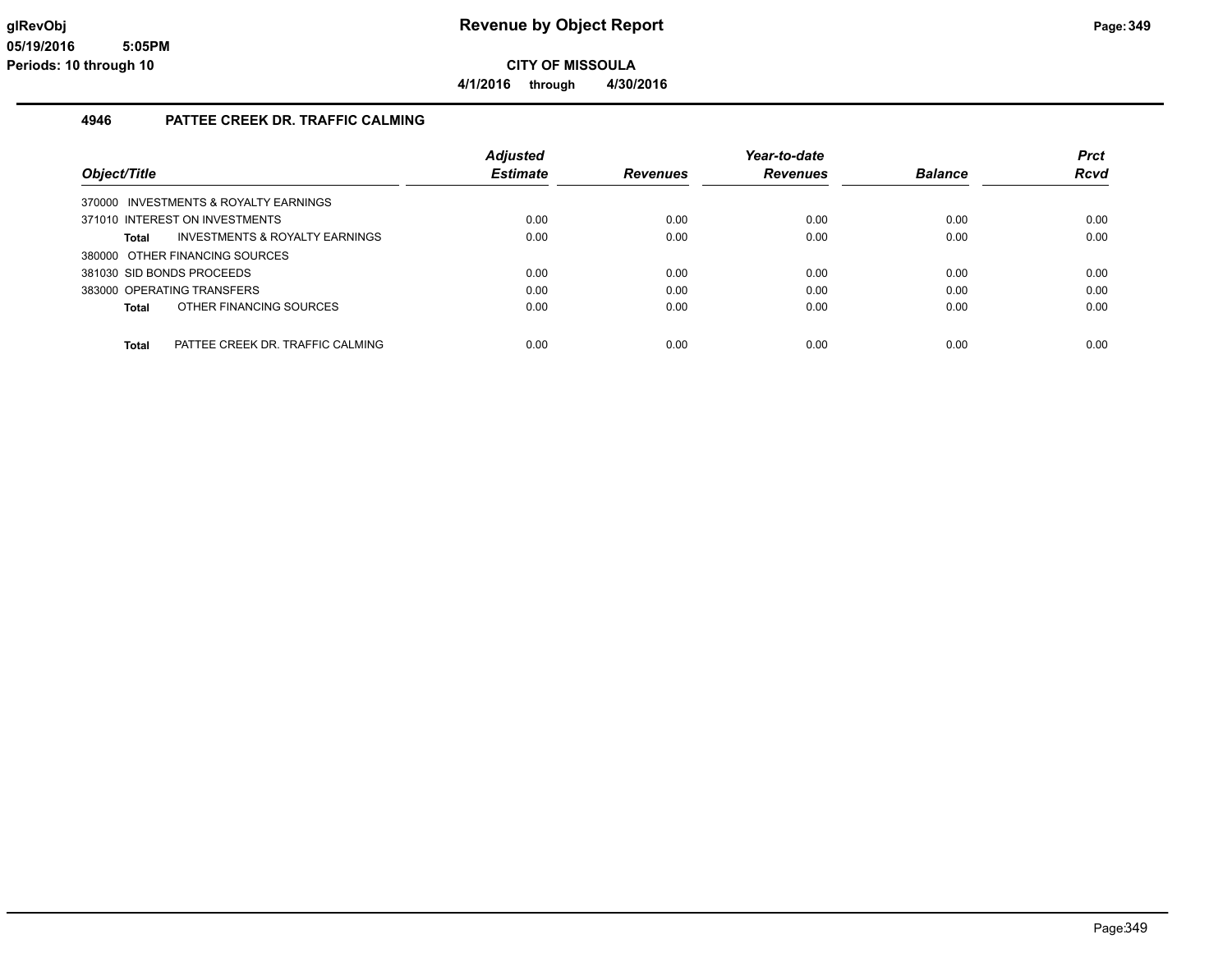# **4948 STORMWATER OUTFALL RETROFITS**

#### **4948 STORMWATER OUTFALL RETROFITS**

|                   |                                     | <b>Adjusted</b> |                 | Year-to-date    |                | <b>Prct</b> |
|-------------------|-------------------------------------|-----------------|-----------------|-----------------|----------------|-------------|
| Object/Title      |                                     | <b>Estimate</b> | <b>Revenues</b> | <b>Revenues</b> | <b>Balance</b> | <b>Rcvd</b> |
|                   | 330000 INTERGOVERNMENTAL REVENUES   |                 |                 |                 |                |             |
| 334121 DNRC GRANT |                                     | 0.00            | 0.00            | 0.00            | 0.00           | 0.00        |
|                   | 337003 HEALTH DEPT-STORM WATER MGMT | 0.00            | 0.00            | 0.00            | 0.00           | 0.00        |
| Total             | INTERGOVERNMENTAL REVENUES          | 0.00            | 0.00            | 0.00            | 0.00           | 0.00        |
|                   |                                     |                 |                 |                 |                |             |
| <b>Total</b>      | STORMWATER OUTFALL RETROFITS        | 0.00            | 0.00            | 0.00            | 0.00           | 0.00        |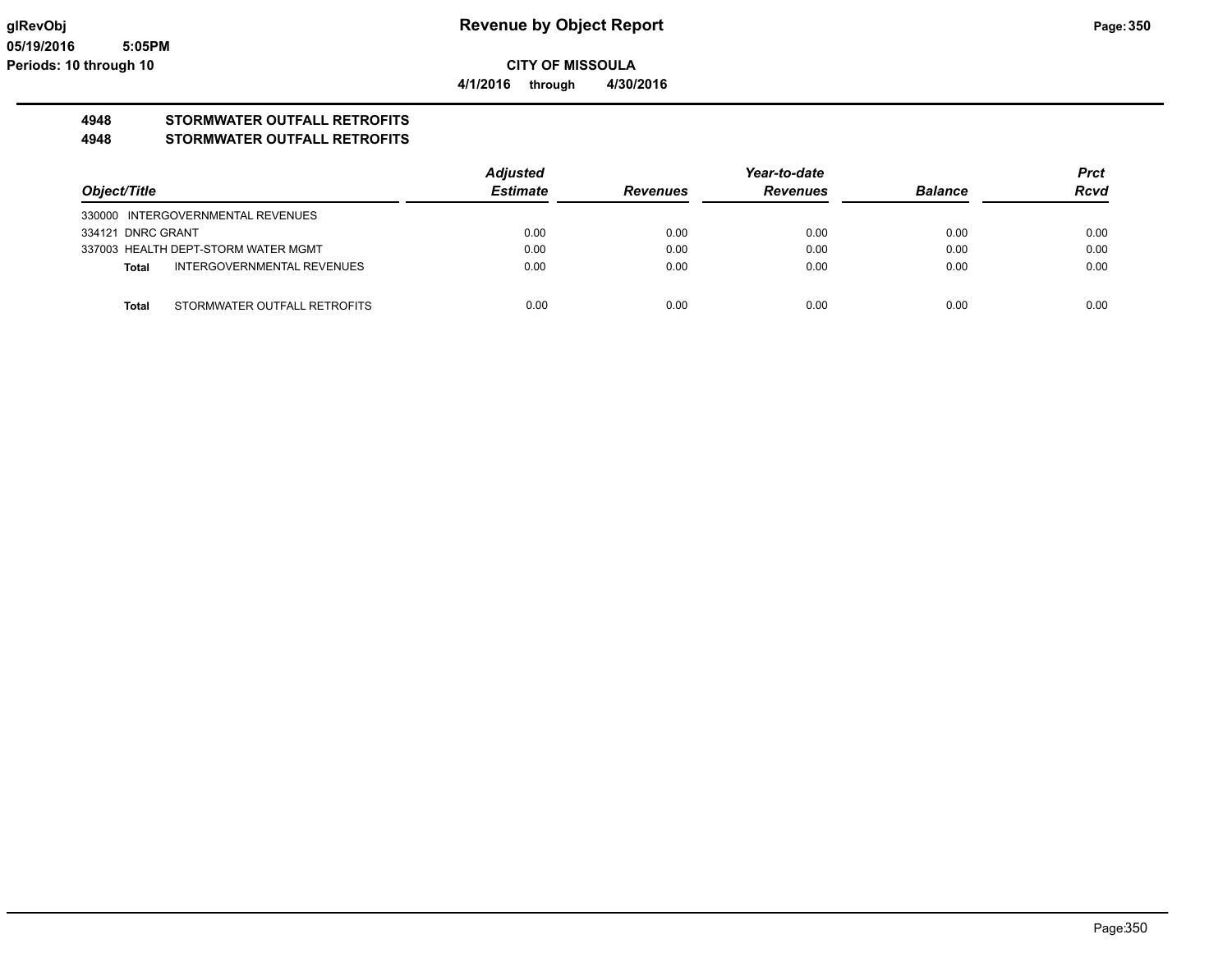**4/1/2016 through 4/30/2016**

### **4948 STORMWATER OUTFALL RETROFITS**

|                   |                                     | <b>Adjusted</b> |                 | Year-to-date    |                | <b>Prct</b> |
|-------------------|-------------------------------------|-----------------|-----------------|-----------------|----------------|-------------|
| Object/Title      |                                     | <b>Estimate</b> | <b>Revenues</b> | <b>Revenues</b> | <b>Balance</b> | <b>Rcvd</b> |
|                   | 330000 INTERGOVERNMENTAL REVENUES   |                 |                 |                 |                |             |
| 334121 DNRC GRANT |                                     | 0.00            | 0.00            | 0.00            | 0.00           | 0.00        |
|                   | 337003 HEALTH DEPT-STORM WATER MGMT | 0.00            | 0.00            | 0.00            | 0.00           | 0.00        |
| <b>Total</b>      | INTERGOVERNMENTAL REVENUES          | 0.00            | 0.00            | 0.00            | 0.00           | 0.00        |
| <b>Total</b>      | STORMWATER OUTFALL RETROFITS        | 0.00            | 0.00            | 0.00            | 0.00           | 0.00        |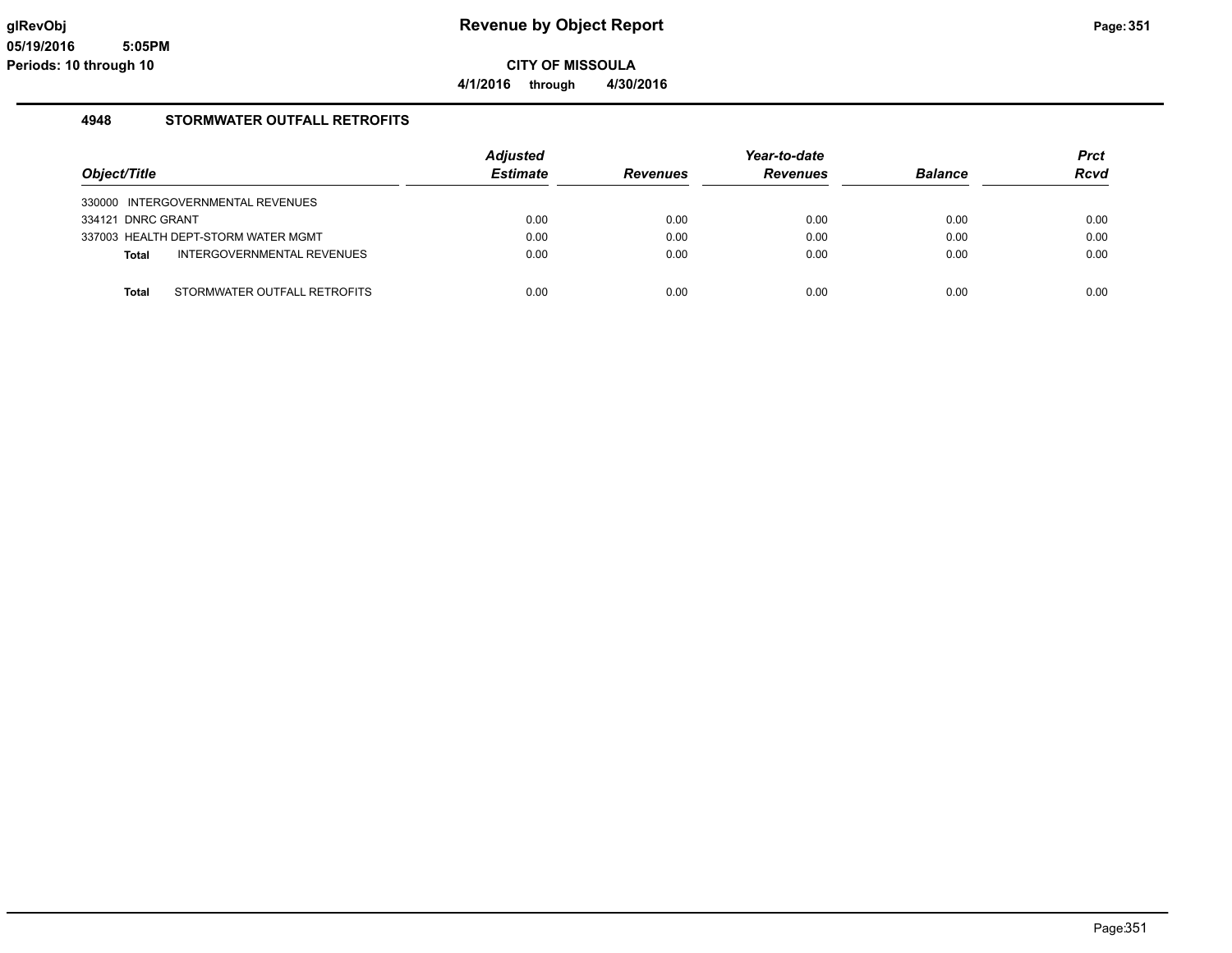#### **4949 WAYFINDING PROJECT**

**4949 WAYFINDING PROJECT**

|                                         | <b>Adjusted</b> |                 | Year-to-date    |                | <b>Prct</b> |
|-----------------------------------------|-----------------|-----------------|-----------------|----------------|-------------|
| Object/Title                            | <b>Estimate</b> | <b>Revenues</b> | <b>Revenues</b> | <b>Balance</b> | <b>Rcvd</b> |
| 360000 MISCELLANEOUS REVENUES           |                 |                 |                 |                |             |
| 365000 DONATIONS                        | 0.00            | 0.00            | 104.534.77      | -104,534.77    | 0.00        |
| MISCELLANEOUS REVENUES<br>Total         | 0.00            | 0.00            | 104,534.77      | $-104,534.77$  | 0.00        |
| 380000 OTHER FINANCING SOURCES          |                 |                 |                 |                |             |
| 383042 TRANSFERS FROM OTHER FUNDS       | 0.00            | 0.00            | 0.00            | 0.00           | 0.00        |
| OTHER FINANCING SOURCES<br><b>Total</b> | 0.00            | 0.00            | 0.00            | 0.00           | 0.00        |
| <b>WAYFINDING PROJECT</b>               | 0.00            | 0.00            | 104.534.77      | $-104.534.77$  | 0.00        |
| <b>Total</b>                            |                 |                 |                 |                |             |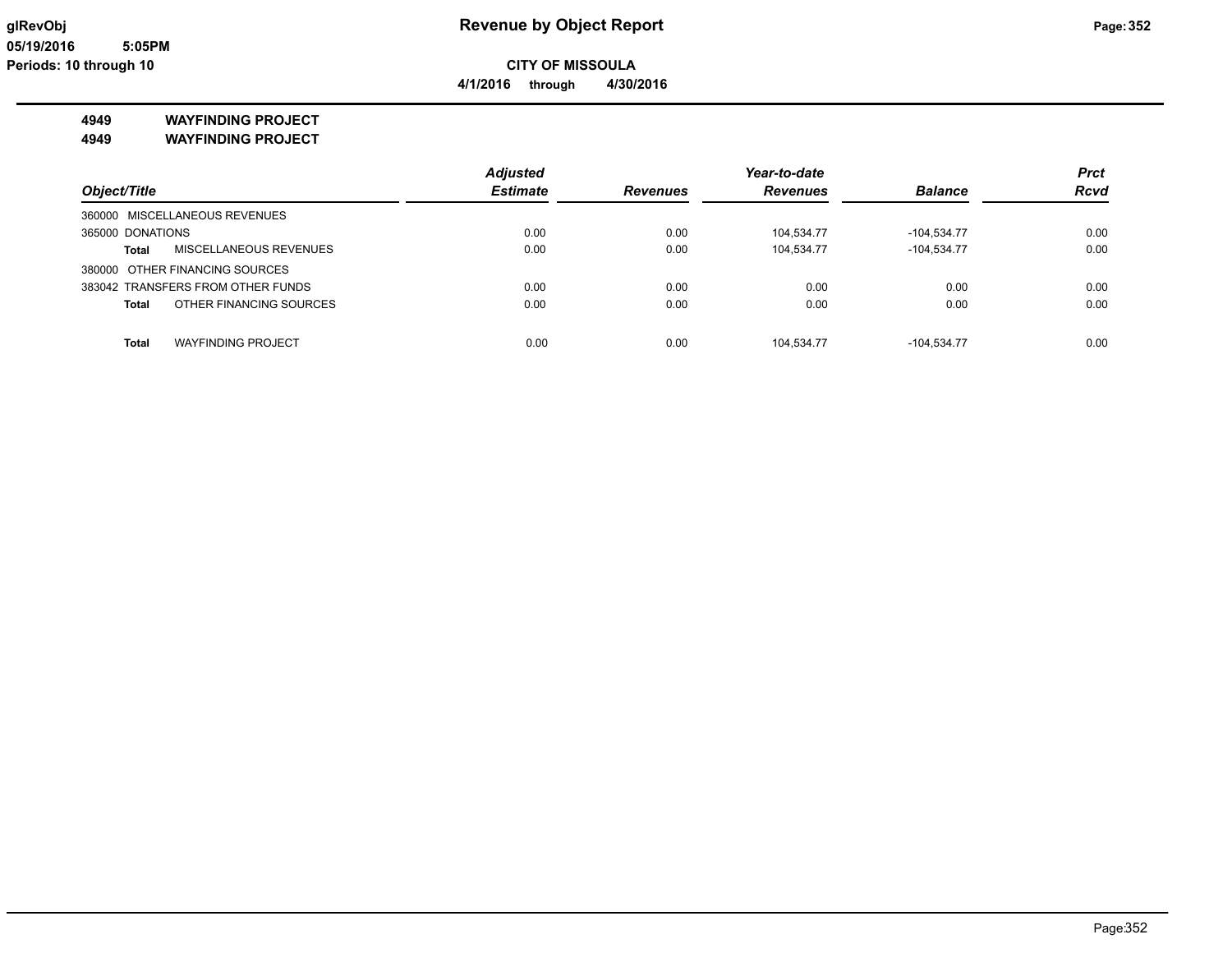**4/1/2016 through 4/30/2016**

#### **4949 WAYFINDING PROJECT**

|                                           | <b>Adjusted</b> |                 | Year-to-date    |                | Prct        |
|-------------------------------------------|-----------------|-----------------|-----------------|----------------|-------------|
| Object/Title                              | <b>Estimate</b> | <b>Revenues</b> | <b>Revenues</b> | <b>Balance</b> | <b>Rcvd</b> |
| 360000 MISCELLANEOUS REVENUES             |                 |                 |                 |                |             |
| 365000 DONATIONS                          | 0.00            | 0.00            | 104,534.77      | -104,534.77    | 0.00        |
| MISCELLANEOUS REVENUES<br>Total           | 0.00            | 0.00            | 104.534.77      | $-104.534.77$  | 0.00        |
| 380000 OTHER FINANCING SOURCES            |                 |                 |                 |                |             |
| 383042 TRANSFERS FROM OTHER FUNDS         | 0.00            | 0.00            | 0.00            | 0.00           | 0.00        |
| OTHER FINANCING SOURCES<br><b>Total</b>   | 0.00            | 0.00            | 0.00            | 0.00           | 0.00        |
|                                           |                 |                 |                 |                |             |
| <b>WAYFINDING PROJECT</b><br><b>Total</b> | 0.00            | 0.00            | 104.534.77      | $-104.534.77$  | 0.00        |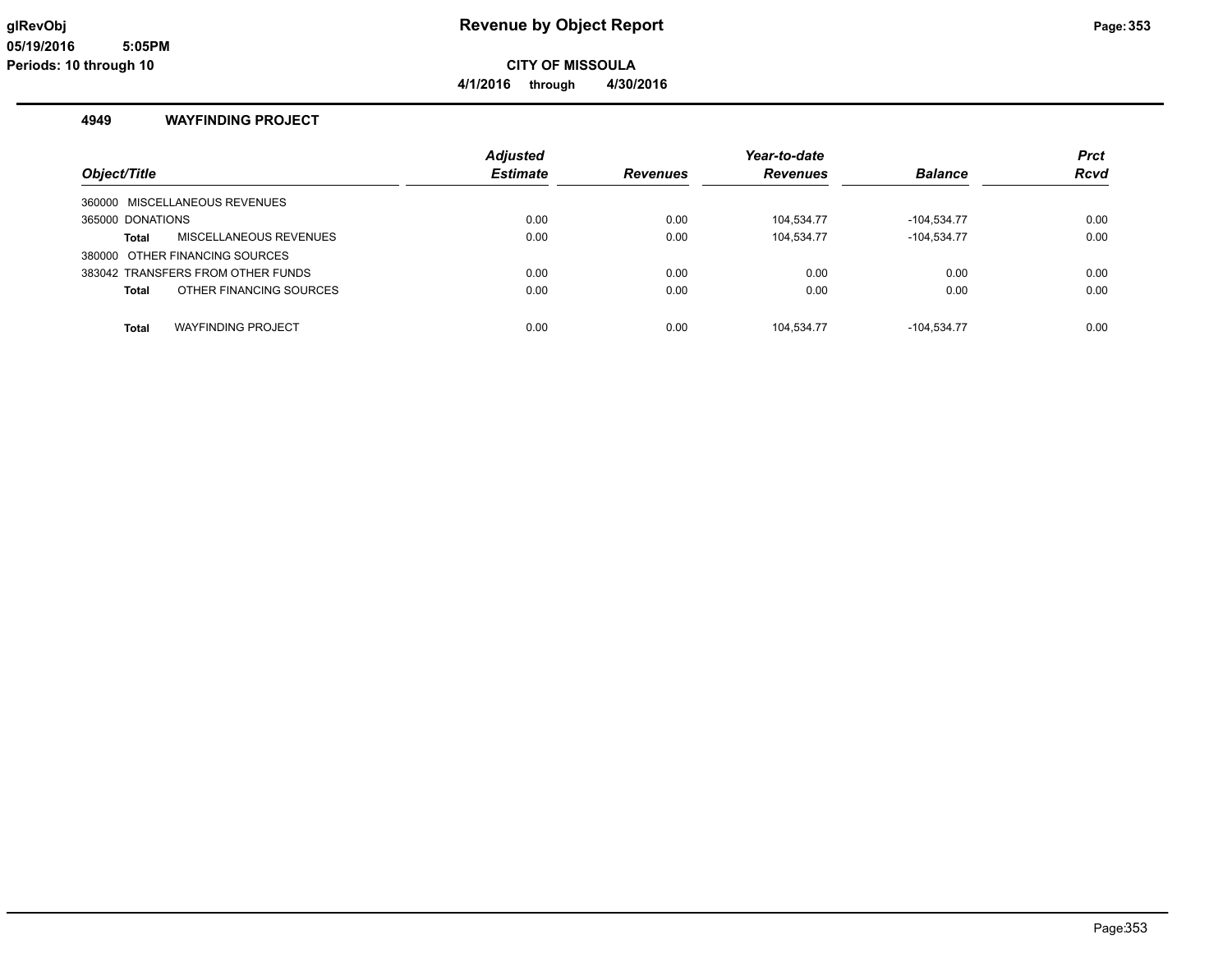**4/1/2016 through 4/30/2016**

### **4990 ARRA ENHANCEMENTS**

**4990 ARRA ENHANCEMENTS**

|                                         | <b>Adjusted</b> |                 | Year-to-date    |                | <b>Prct</b> |
|-----------------------------------------|-----------------|-----------------|-----------------|----------------|-------------|
| Object/Title                            | <b>Estimate</b> | <b>Revenues</b> | <b>Revenues</b> | <b>Balance</b> | <b>Rcvd</b> |
| 330000 INTERGOVERNMENTAL REVENUES       |                 |                 |                 |                |             |
| 334990 ARRA FUNDING                     | 0.00            | 0.00            | 0.00            | 0.00           | 0.00        |
| INTERGOVERNMENTAL REVENUES<br>Total     | 0.00            | 0.00            | 0.00            | 0.00           | 0.00        |
| 370000 INVESTMENTS & ROYALTY EARNINGS   |                 |                 |                 |                |             |
| 371010 INTEREST ON INVESTMENTS          | 0.00            | 0.00            | 0.00            | 0.00           | 0.00        |
| INVESTMENTS & ROYALTY EARNINGS<br>Total | 0.00            | 0.00            | 0.00            | 0.00           | 0.00        |
|                                         |                 |                 |                 |                |             |
| <b>Total</b><br>ARRA ENHANCEMENTS       | 0.00            | 0.00            | 0.00            | 0.00           | 0.00        |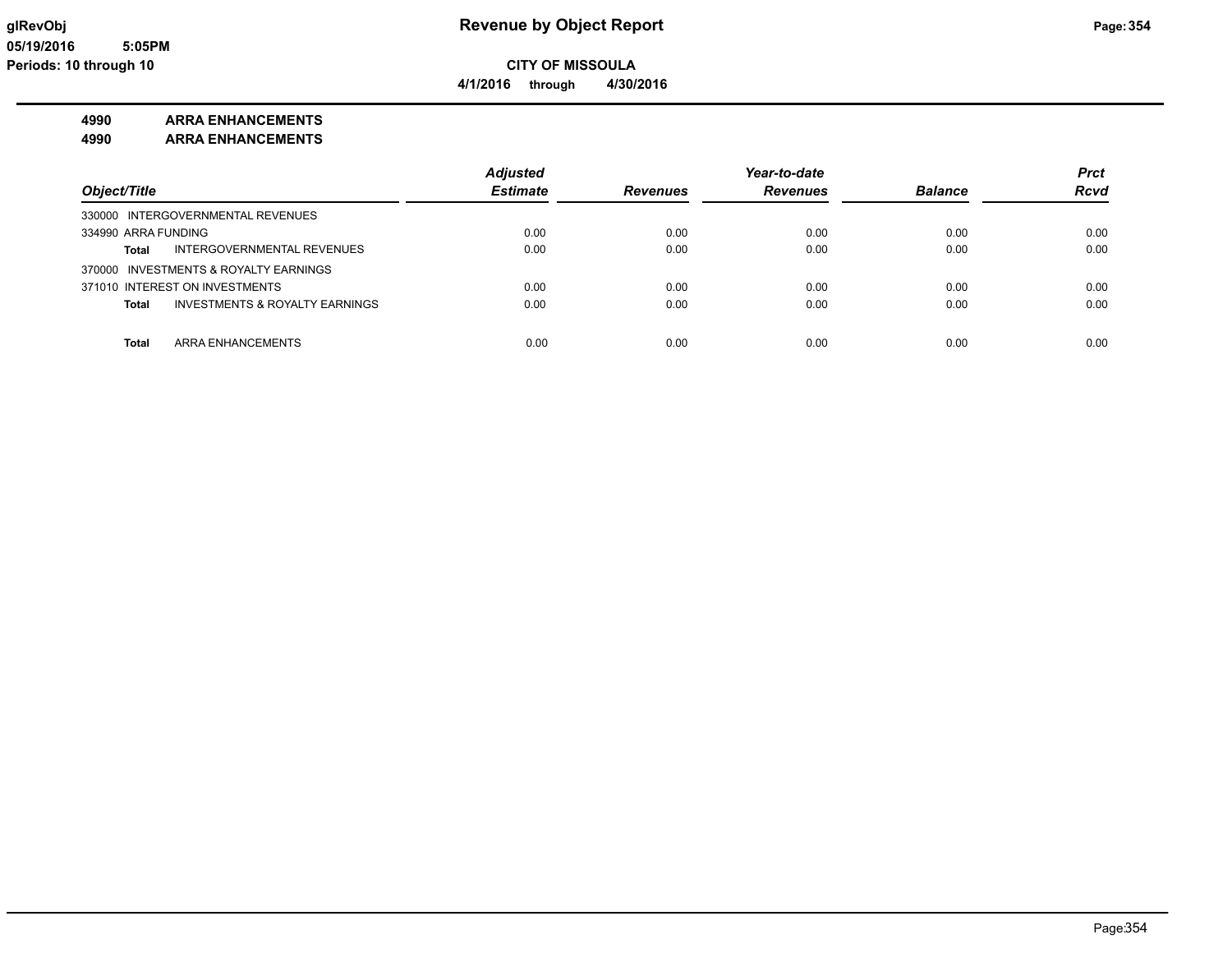**4/1/2016 through 4/30/2016**

#### **4990 ARRA ENHANCEMENTS**

| Object/Title                                       | <b>Adjusted</b><br><b>Estimate</b> | <b>Revenues</b> | Year-to-date<br><b>Revenues</b> | <b>Balance</b> | <b>Prct</b><br><b>Rcvd</b> |
|----------------------------------------------------|------------------------------------|-----------------|---------------------------------|----------------|----------------------------|
|                                                    |                                    |                 |                                 |                |                            |
| 330000 INTERGOVERNMENTAL REVENUES                  |                                    |                 |                                 |                |                            |
| 334990 ARRA FUNDING                                | 0.00                               | 0.00            | 0.00                            | 0.00           | 0.00                       |
| INTERGOVERNMENTAL REVENUES<br>Total                | 0.00                               | 0.00            | 0.00                            | 0.00           | 0.00                       |
| 370000 INVESTMENTS & ROYALTY EARNINGS              |                                    |                 |                                 |                |                            |
| 371010 INTEREST ON INVESTMENTS                     | 0.00                               | 0.00            | 0.00                            | 0.00           | 0.00                       |
| <b>INVESTMENTS &amp; ROYALTY EARNINGS</b><br>Total | 0.00                               | 0.00            | 0.00                            | 0.00           | 0.00                       |
|                                                    |                                    |                 |                                 |                |                            |
| ARRA ENHANCEMENTS<br>Total                         | 0.00                               | 0.00            | 0.00                            | 0.00           | 0.00                       |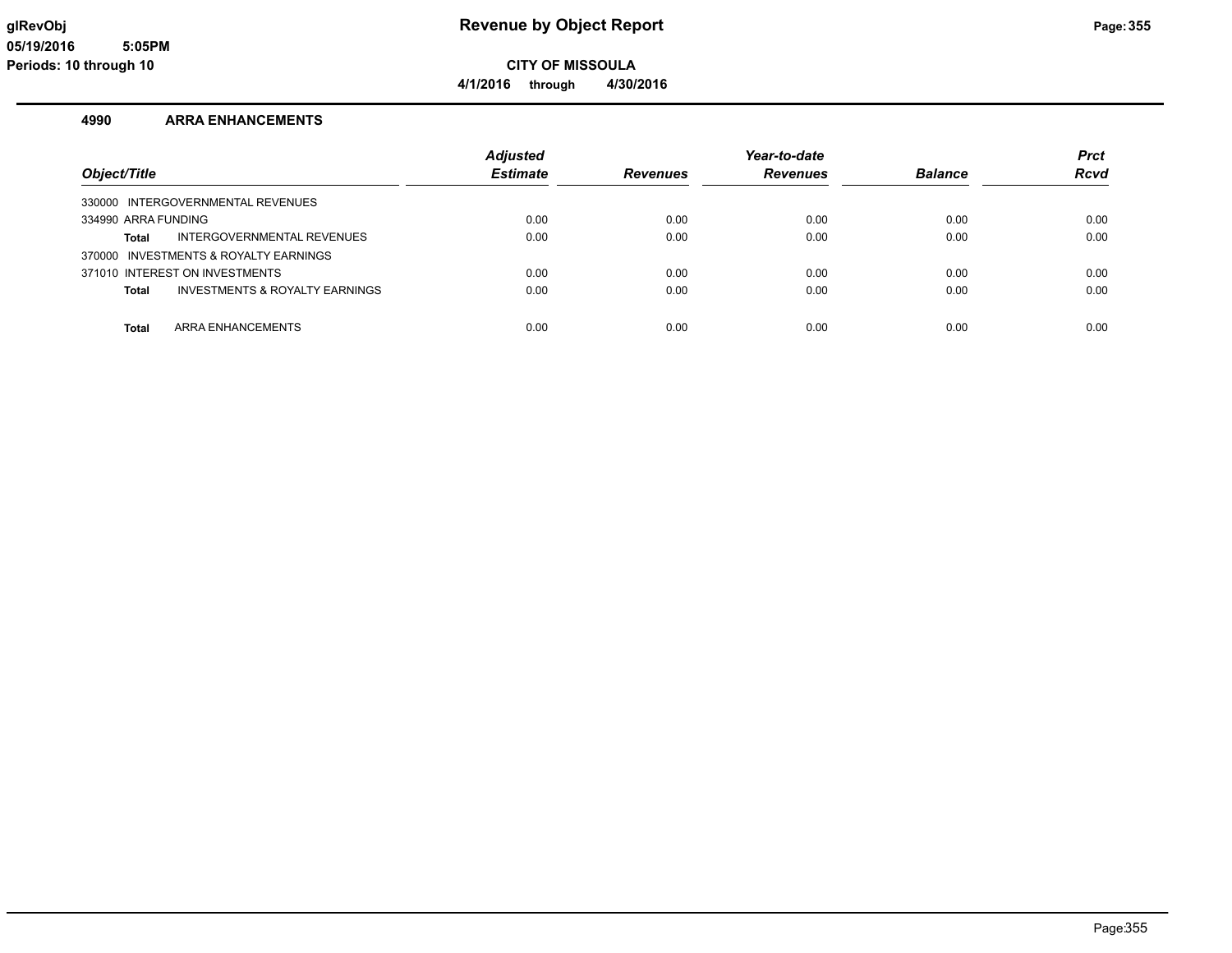**4/1/2016 through 4/30/2016**

### **4991 ARRA HB645**

**4991 ARRA HB645**

|                                                           | <b>Adjusted</b> |                 | Year-to-date    |                | <b>Prct</b> |
|-----------------------------------------------------------|-----------------|-----------------|-----------------|----------------|-------------|
| Object/Title                                              | <b>Estimate</b> | <b>Revenues</b> | <b>Revenues</b> | <b>Balance</b> | <b>Rcvd</b> |
| 330000 INTERGOVERNMENTAL REVENUES                         |                 |                 |                 |                |             |
| 334991 ARRA HB645 FUNDING                                 | 0.00            | 0.00            | 0.00            | 0.00           | 0.00        |
| 336023 STATE CONTRIB. - PERS                              | 0.00            | 0.00            | 0.00            | 0.00           | 0.00        |
| <b>INTERGOVERNMENTAL REVENUES</b><br><b>Total</b>         | 0.00            | 0.00            | 0.00            | 0.00           | 0.00        |
| <b>CHARGES FOR SERVICES</b><br>340000                     |                 |                 |                 |                |             |
| 343005 NON-ARRA MOUNTAIN WATER CONTRACT                   | 0.00            | 0.00            | 0.00            | 0.00           | 0.00        |
| <b>CHARGES FOR SERVICES</b><br><b>Total</b>               | 0.00            | 0.00            | 0.00            | 0.00           | 0.00        |
| <b>MISCELLANEOUS REVENUES</b><br>360000                   |                 |                 |                 |                |             |
| 360000 MISCELLANEOUS REVENUES                             | 0.00            | 0.00            | 0.00            | 0.00           | 0.00        |
| MISCELLANEOUS REVENUES<br><b>Total</b>                    | 0.00            | 0.00            | 0.00            | 0.00           | 0.00        |
| <b>INVESTMENTS &amp; ROYALTY EARNINGS</b><br>370000       |                 |                 |                 |                |             |
| 371010 INTEREST ON INVESTMENTS                            | 0.00            | 0.00            | 0.00            | 0.00           | 0.00        |
| <b>INVESTMENTS &amp; ROYALTY EARNINGS</b><br><b>Total</b> | 0.00            | 0.00            | 0.00            | 0.00           | 0.00        |
|                                                           |                 |                 |                 |                |             |
| ARRA HB645<br><b>Total</b>                                | 0.00            | 0.00            | 0.00            | 0.00           | 0.00        |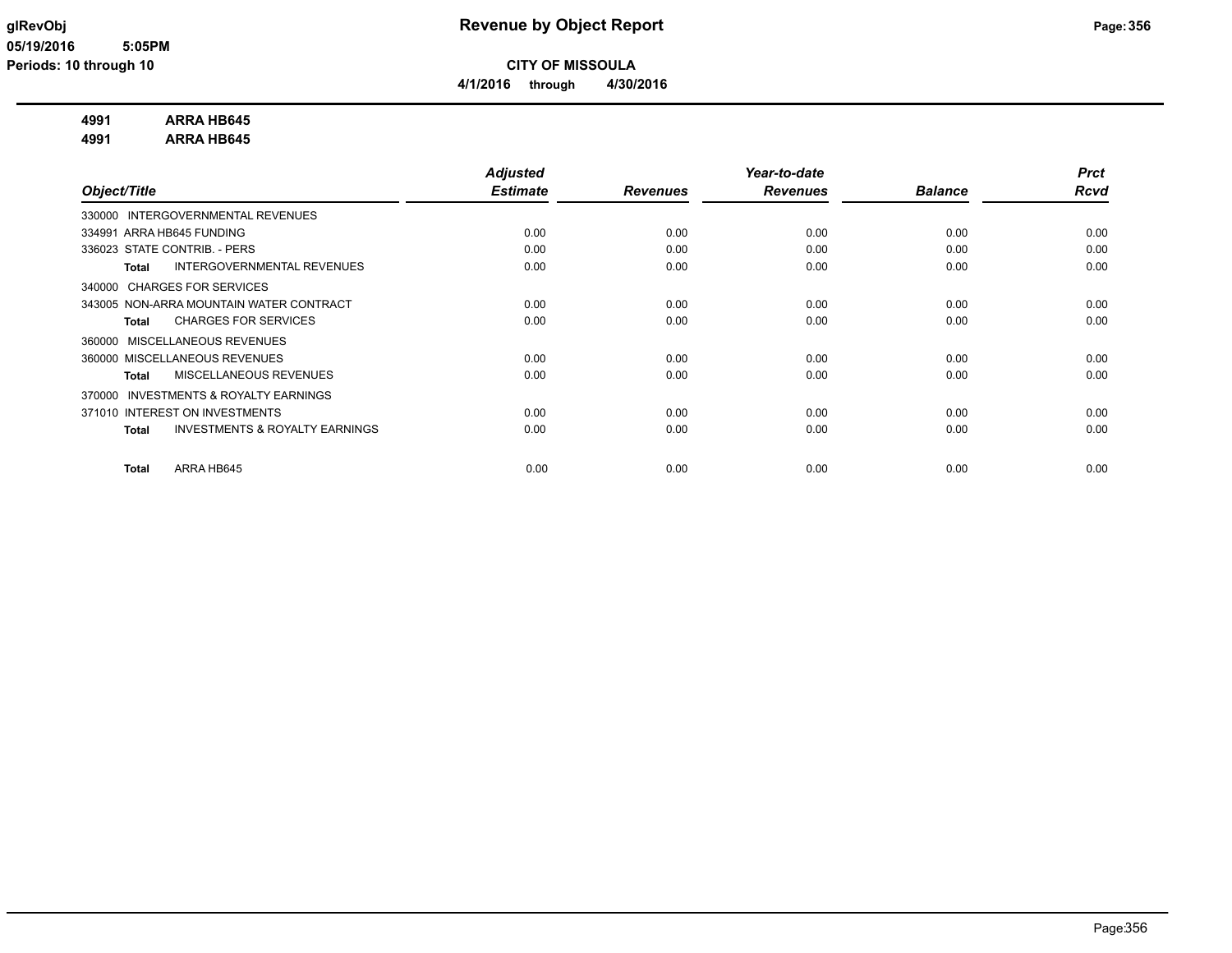**CITY OF MISSOULA**

**4/1/2016 through 4/30/2016**

#### **4991 ARRA HB645**

| Object/Title                                              | <b>Adjusted</b><br><b>Estimate</b> | <b>Revenues</b> | Year-to-date<br><b>Revenues</b> | <b>Balance</b> | <b>Prct</b><br><b>Rcvd</b> |
|-----------------------------------------------------------|------------------------------------|-----------------|---------------------------------|----------------|----------------------------|
|                                                           |                                    |                 |                                 |                |                            |
| 330000 INTERGOVERNMENTAL REVENUES                         |                                    |                 |                                 |                |                            |
| 334991 ARRA HB645 FUNDING                                 | 0.00                               | 0.00            | 0.00                            | 0.00           | 0.00                       |
| 336023 STATE CONTRIB. - PERS                              | 0.00                               | 0.00            | 0.00                            | 0.00           | 0.00                       |
| INTERGOVERNMENTAL REVENUES<br>Total                       | 0.00                               | 0.00            | 0.00                            | 0.00           | 0.00                       |
| <b>CHARGES FOR SERVICES</b><br>340000                     |                                    |                 |                                 |                |                            |
| 343005 NON-ARRA MOUNTAIN WATER CONTRACT                   | 0.00                               | 0.00            | 0.00                            | 0.00           | 0.00                       |
| <b>CHARGES FOR SERVICES</b><br><b>Total</b>               | 0.00                               | 0.00            | 0.00                            | 0.00           | 0.00                       |
| MISCELLANEOUS REVENUES<br>360000                          |                                    |                 |                                 |                |                            |
| 360000 MISCELLANEOUS REVENUES                             | 0.00                               | 0.00            | 0.00                            | 0.00           | 0.00                       |
| MISCELLANEOUS REVENUES<br><b>Total</b>                    | 0.00                               | 0.00            | 0.00                            | 0.00           | 0.00                       |
| INVESTMENTS & ROYALTY EARNINGS<br>370000                  |                                    |                 |                                 |                |                            |
| 371010 INTEREST ON INVESTMENTS                            | 0.00                               | 0.00            | 0.00                            | 0.00           | 0.00                       |
| <b>INVESTMENTS &amp; ROYALTY EARNINGS</b><br><b>Total</b> | 0.00                               | 0.00            | 0.00                            | 0.00           | 0.00                       |
|                                                           |                                    |                 |                                 |                |                            |
| ARRA HB645<br><b>Total</b>                                | 0.00                               | 0.00            | 0.00                            | 0.00           | 0.00                       |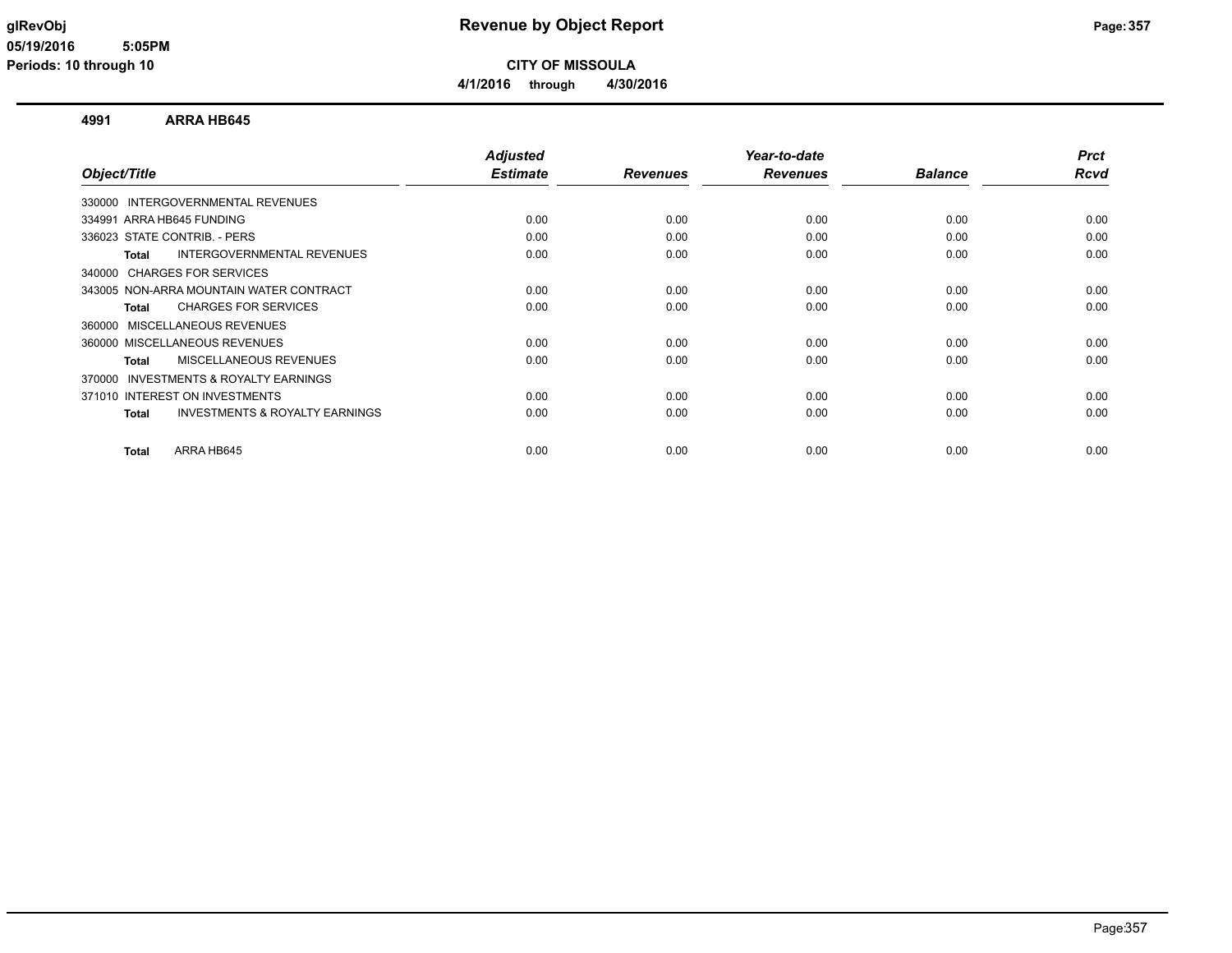**4/1/2016 through 4/30/2016**

### **4992 WFL MILLER CREEK ROAD**

**4992 WFL MILLER CREEK ROAD**

|                                                | <b>Adjusted</b> |                 | Year-to-date    |                | <b>Prct</b> |
|------------------------------------------------|-----------------|-----------------|-----------------|----------------|-------------|
| Object/Title                                   | <b>Estimate</b> | <b>Revenues</b> | <b>Revenues</b> | <b>Balance</b> | <b>Rcvd</b> |
| 330000 INTERGOVERNMENTAL REVENUES              |                 |                 |                 |                |             |
| 334990 ARRA FUNDING                            | 0.00            | 0.00            | 0.00            | 0.00           | 0.00        |
| INTERGOVERNMENTAL REVENUES<br><b>Total</b>     | 0.00            | 0.00            | 0.00            | 0.00           | 0.00        |
| 370000 INVESTMENTS & ROYALTY EARNINGS          |                 |                 |                 |                |             |
| 371010 INTEREST ON INVESTMENTS                 | 0.00            | 0.00            | 0.00            | 0.00           | 0.00        |
| INVESTMENTS & ROYALTY EARNINGS<br><b>Total</b> | 0.00            | 0.00            | 0.00            | 0.00           | 0.00        |
|                                                |                 |                 |                 |                |             |
| <b>Total</b><br>WFL MILLER CREEK ROAD          | 0.00            | 0.00            | 0.00            | 0.00           | 0.00        |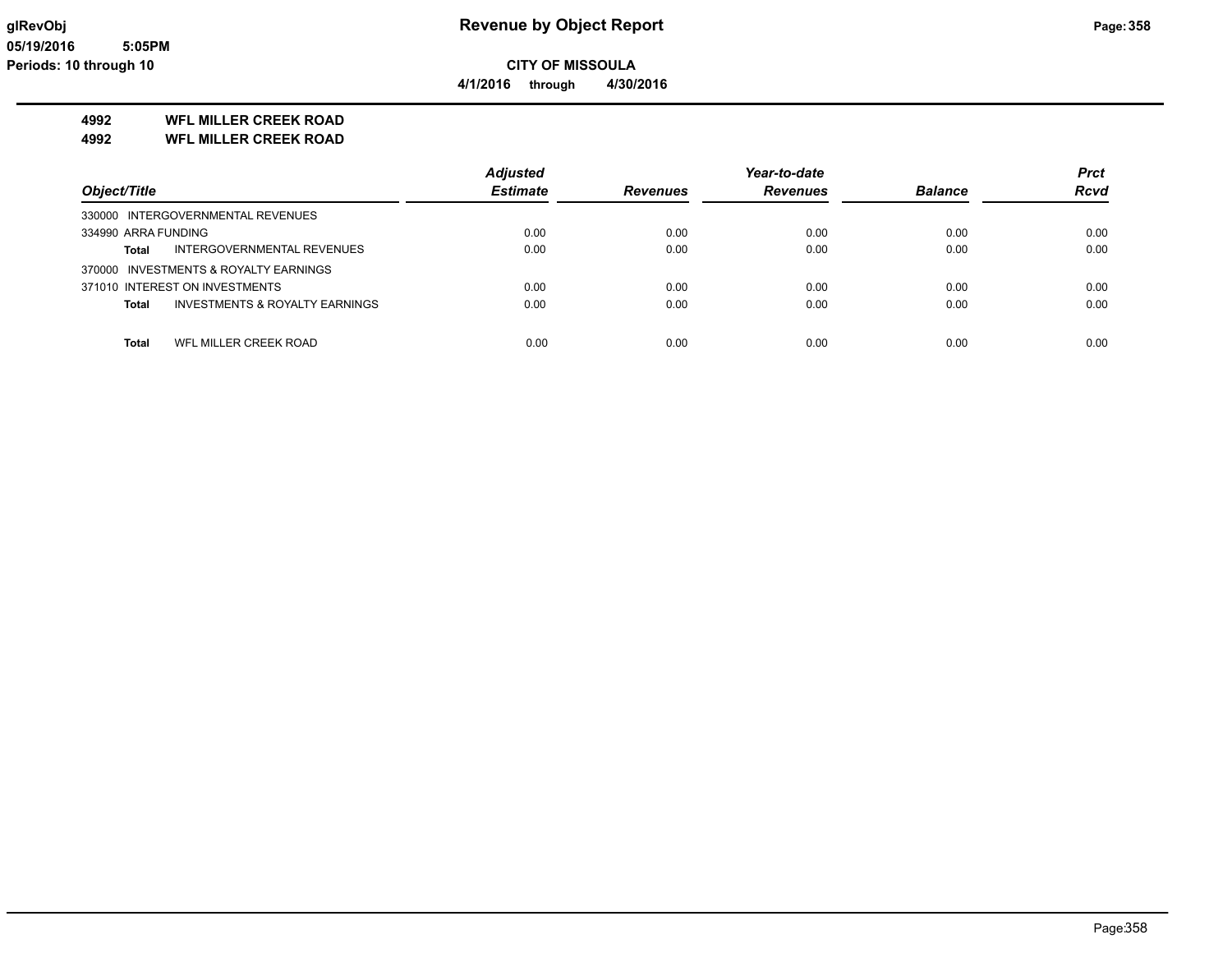**CITY OF MISSOULA 4/1/2016 through 4/30/2016**

#### **4992 WFL MILLER CREEK ROAD**

|                                                    | <b>Adjusted</b> |          | Year-to-date    |                | <b>Prct</b> |
|----------------------------------------------------|-----------------|----------|-----------------|----------------|-------------|
| Object/Title                                       | <b>Estimate</b> | Revenues | <b>Revenues</b> | <b>Balance</b> | <b>Rcvd</b> |
| 330000 INTERGOVERNMENTAL REVENUES                  |                 |          |                 |                |             |
| 334990 ARRA FUNDING                                | 0.00            | 0.00     | 0.00            | 0.00           | 0.00        |
| INTERGOVERNMENTAL REVENUES<br>Total                | 0.00            | 0.00     | 0.00            | 0.00           | 0.00        |
| 370000 INVESTMENTS & ROYALTY EARNINGS              |                 |          |                 |                |             |
| 371010 INTEREST ON INVESTMENTS                     | 0.00            | 0.00     | 0.00            | 0.00           | 0.00        |
| <b>INVESTMENTS &amp; ROYALTY EARNINGS</b><br>Total | 0.00            | 0.00     | 0.00            | 0.00           | 0.00        |
|                                                    |                 |          |                 |                |             |
| WFL MILLER CREEK ROAD<br><b>Total</b>              | 0.00            | 0.00     | 0.00            | 0.00           | 0.00        |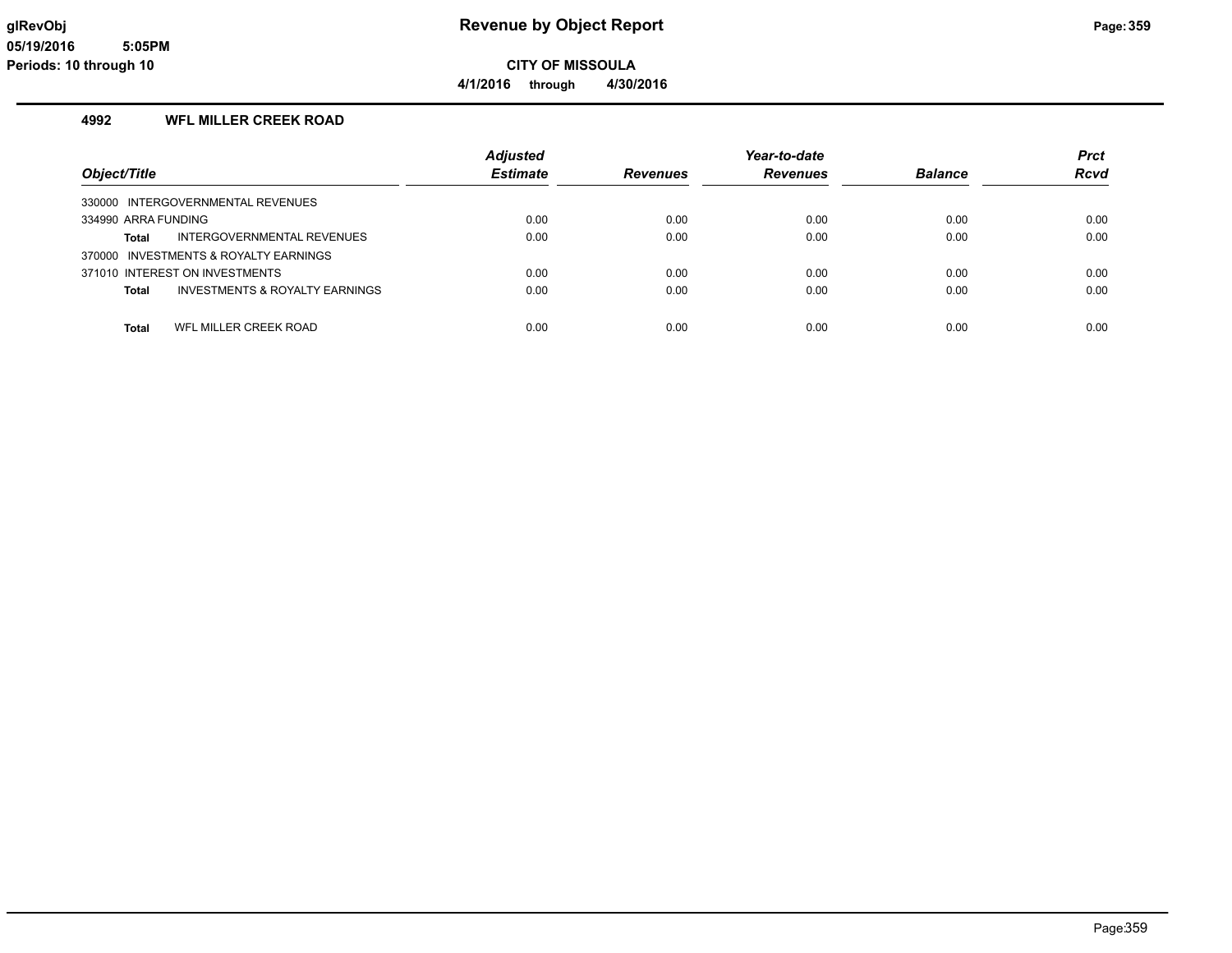**4/1/2016 through 4/30/2016**

### **4993 WESTERN FEDERAL LANDS**

**4993 WESTERN FEDERAL LANDS**

|                                                    | <b>Adjusted</b> |                 | Year-to-date    |                | <b>Prct</b> |
|----------------------------------------------------|-----------------|-----------------|-----------------|----------------|-------------|
| Object/Title                                       | <b>Estimate</b> | <b>Revenues</b> | <b>Revenues</b> | <b>Balance</b> | <b>Rcvd</b> |
| 330000 INTERGOVERNMENTAL REVENUES                  |                 |                 |                 |                |             |
| 331005 WESTERN FEDERAL LANDS GRANT                 | 0.00            | 0.00            | 0.00            | 0.00           | 0.00        |
| 334125 FWP GRANT                                   | 0.00            | 0.00            | 26.175.49       | $-26.175.49$   | 0.00        |
| INTERGOVERNMENTAL REVENUES<br>Total                | 0.00            | 0.00            | 26.175.49       | $-26.175.49$   | 0.00        |
| 360000 MISCELLANEOUS REVENUES                      |                 |                 |                 |                |             |
| 365010 FRIENDS OF MISSOULA PARKS DONATION          | 0.00            | 0.00            | 0.00            | 0.00           | 0.00        |
| MISCELLANEOUS REVENUES<br>Total                    | 0.00            | 0.00            | 0.00            | 0.00           | 0.00        |
| 370000 INVESTMENTS & ROYALTY EARNINGS              |                 |                 |                 |                |             |
| 371010 INTEREST ON INVESTMENTS                     | 0.00            | 0.00            | 0.00            | 0.00           | 0.00        |
| <b>INVESTMENTS &amp; ROYALTY EARNINGS</b><br>Total | 0.00            | 0.00            | 0.00            | 0.00           | 0.00        |
| <b>WESTERN FEDERAL LANDS</b><br><b>Total</b>       | 0.00            | 0.00            | 26.175.49       | $-26.175.49$   | 0.00        |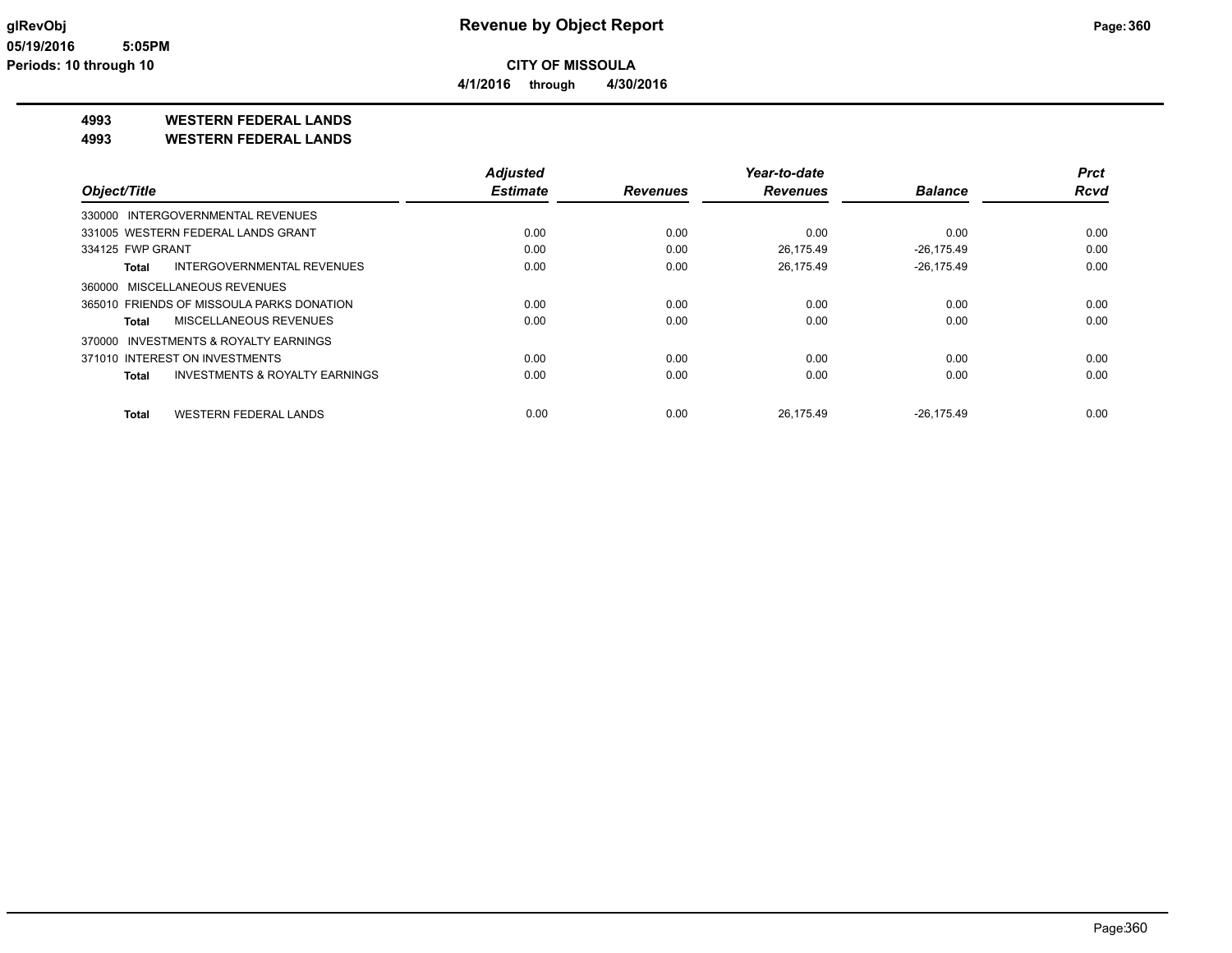**CITY OF MISSOULA 4/1/2016 through 4/30/2016**

### **4993 WESTERN FEDERAL LANDS**

|                                                    | <b>Adjusted</b> |                 | Year-to-date    |                | <b>Prct</b> |
|----------------------------------------------------|-----------------|-----------------|-----------------|----------------|-------------|
| Object/Title                                       | <b>Estimate</b> | <b>Revenues</b> | <b>Revenues</b> | <b>Balance</b> | <b>Rcvd</b> |
| 330000 INTERGOVERNMENTAL REVENUES                  |                 |                 |                 |                |             |
| 331005 WESTERN FEDERAL LANDS GRANT                 | 0.00            | 0.00            | 0.00            | 0.00           | 0.00        |
| 334125 FWP GRANT                                   | 0.00            | 0.00            | 26.175.49       | $-26.175.49$   | 0.00        |
| INTERGOVERNMENTAL REVENUES<br>Total                | 0.00            | 0.00            | 26,175.49       | $-26,175.49$   | 0.00        |
| 360000 MISCELLANEOUS REVENUES                      |                 |                 |                 |                |             |
| 365010 FRIENDS OF MISSOULA PARKS DONATION          | 0.00            | 0.00            | 0.00            | 0.00           | 0.00        |
| MISCELLANEOUS REVENUES<br>Total                    | 0.00            | 0.00            | 0.00            | 0.00           | 0.00        |
| 370000 INVESTMENTS & ROYALTY EARNINGS              |                 |                 |                 |                |             |
| 371010 INTEREST ON INVESTMENTS                     | 0.00            | 0.00            | 0.00            | 0.00           | 0.00        |
| <b>INVESTMENTS &amp; ROYALTY EARNINGS</b><br>Total | 0.00            | 0.00            | 0.00            | 0.00           | 0.00        |
| <b>WESTERN FEDERAL LANDS</b><br><b>Total</b>       | 0.00            | 0.00            | 26.175.49       | $-26.175.49$   | 0.00        |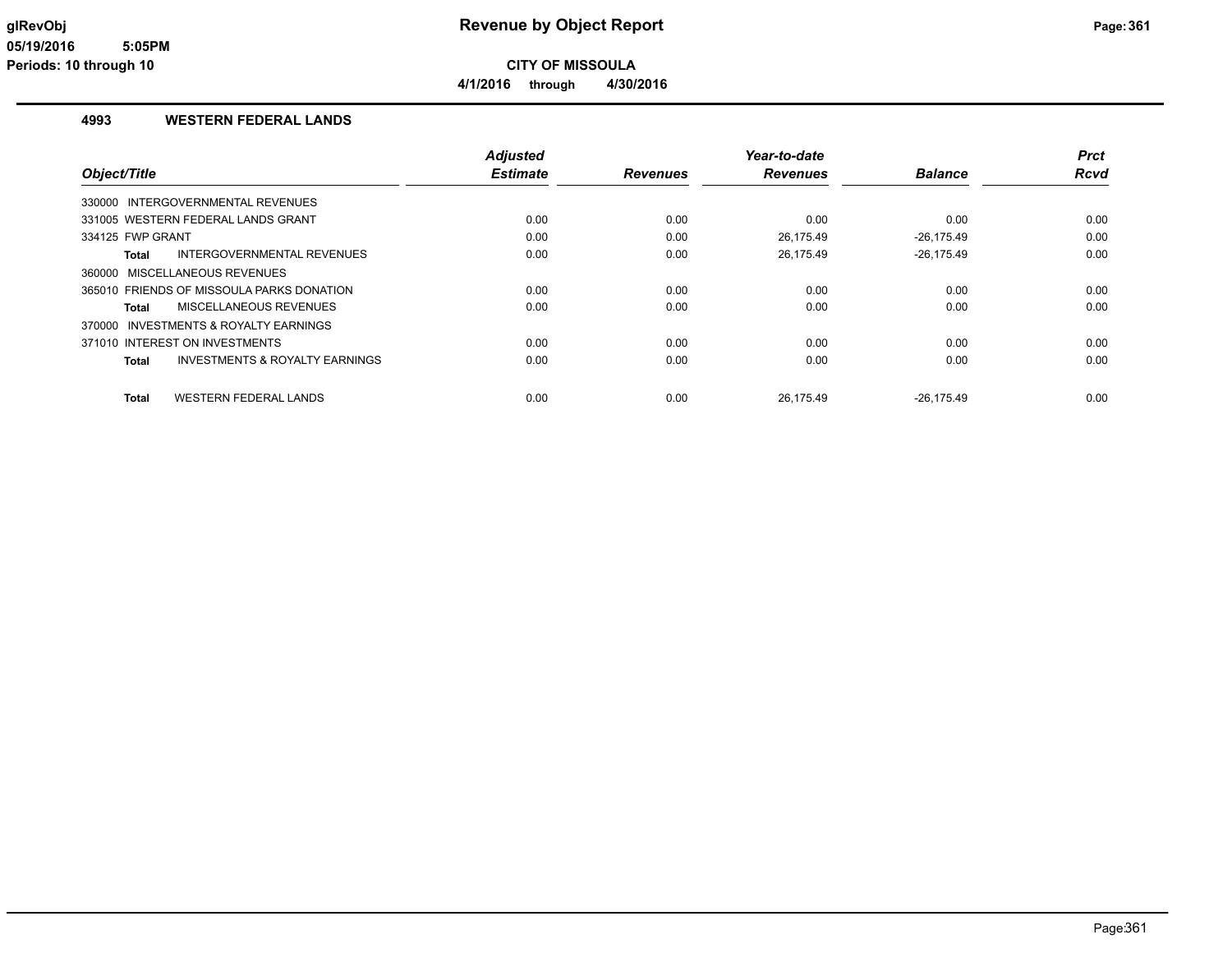**4/1/2016 through 4/30/2016**

## **5020 CIVIC STADIUM**

**5020 CIVIC STADIUM**

|                                                    | <b>Adjusted</b> |                 | Year-to-date    |                | <b>Prct</b> |
|----------------------------------------------------|-----------------|-----------------|-----------------|----------------|-------------|
| Object/Title                                       | <b>Estimate</b> | <b>Revenues</b> | <b>Revenues</b> | <b>Balance</b> | <b>Rcvd</b> |
| <b>INTERGOVERNMENTAL REVENUES</b><br>330000        |                 |                 |                 |                |             |
| 336023 STATE CONTRIB. - PERS                       | 0.00            | 0.00            | 0.00            | 0.00           | 0.00        |
| <b>INTERGOVERNMENTAL REVENUES</b><br><b>Total</b>  | 0.00            | 0.00            | 0.00            | 0.00           | 0.00        |
| MISCELLANEOUS REVENUES<br>360000                   |                 |                 |                 |                |             |
| 360010 MISCELLANEOUS                               | 0.00            | 0.00            | 2,000.00        | $-2,000.00$    | 0.00        |
| 361010 RENTAL REVENUE                              | 120,000.00      | 0.00            | 0.00            | 120,000.00     | 0.00        |
| 362003 US BANK FEE REIMBURSEMENT                   | 0.00            | 0.00            | 0.00            | 0.00           | 0.00        |
| 365030 DONATIONS STADIUM R&D                       | 0.00            | 0.00            | 0.00            | 0.00           | 0.00        |
| MISCELLANEOUS REVENUES<br><b>Total</b>             | 120,000.00      | 0.00            | 2,000.00        | 118,000.00     | 1.67        |
| 370000 INVESTMENTS & ROYALTY EARNINGS              |                 |                 |                 |                |             |
| 371010 INTEREST ON INVESTMENTS                     | 0.00            | 0.00            | 0.00            | 0.00           | 0.00        |
| <b>INVESTMENTS &amp; ROYALTY EARNINGS</b><br>Total | 0.00            | 0.00            | 0.00            | 0.00           | 0.00        |
| OTHER FINANCING SOURCES<br>380000                  |                 |                 |                 |                |             |
| 383000 OPERATING TRANSFERS                         | 0.00            | 0.00            | 0.00            | 0.00           | 0.00        |
| 383400 CAPITAL CONTRIBUTION                        | 0.00            | 0.00            | 0.00            | 0.00           | 0.00        |
| OTHER FINANCING SOURCES<br>Total                   | 0.00            | 0.00            | 0.00            | 0.00           | 0.00        |
| <b>CIVIC STADIUM</b><br><b>Total</b>               | 120,000.00      | 0.00            | 2,000.00        | 118,000.00     | 1.67        |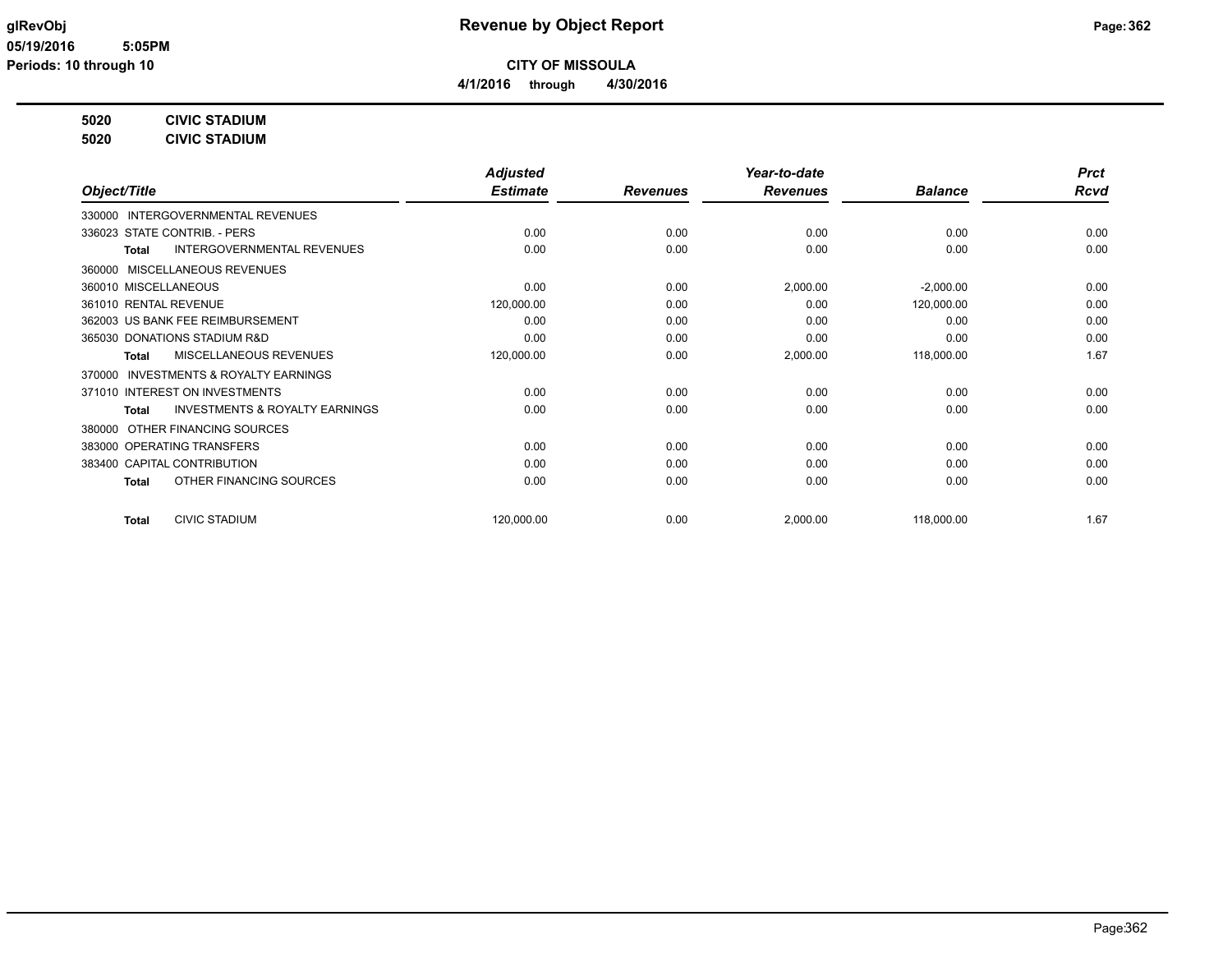**CITY OF MISSOULA 4/1/2016 through 4/30/2016**

### **5020 CIVIC STADIUM**

|                                                     | <b>Adjusted</b> |                 | Year-to-date    |                | <b>Prct</b> |
|-----------------------------------------------------|-----------------|-----------------|-----------------|----------------|-------------|
| Object/Title                                        | <b>Estimate</b> | <b>Revenues</b> | <b>Revenues</b> | <b>Balance</b> | Rcvd        |
| INTERGOVERNMENTAL REVENUES<br>330000                |                 |                 |                 |                |             |
| 336023 STATE CONTRIB. - PERS                        | 0.00            | 0.00            | 0.00            | 0.00           | 0.00        |
| <b>INTERGOVERNMENTAL REVENUES</b><br><b>Total</b>   | 0.00            | 0.00            | 0.00            | 0.00           | 0.00        |
| 360000 MISCELLANEOUS REVENUES                       |                 |                 |                 |                |             |
| 360010 MISCELLANEOUS                                | 0.00            | 0.00            | 2,000.00        | $-2,000.00$    | 0.00        |
| 361010 RENTAL REVENUE                               | 120,000.00      | 0.00            | 0.00            | 120,000.00     | 0.00        |
| 362003 US BANK FEE REIMBURSEMENT                    | 0.00            | 0.00            | 0.00            | 0.00           | 0.00        |
| 365030 DONATIONS STADIUM R&D                        | 0.00            | 0.00            | 0.00            | 0.00           | 0.00        |
| <b>MISCELLANEOUS REVENUES</b><br>Total              | 120,000.00      | 0.00            | 2,000.00        | 118,000.00     | 1.67        |
| <b>INVESTMENTS &amp; ROYALTY EARNINGS</b><br>370000 |                 |                 |                 |                |             |
| 371010 INTEREST ON INVESTMENTS                      | 0.00            | 0.00            | 0.00            | 0.00           | 0.00        |
| <b>INVESTMENTS &amp; ROYALTY EARNINGS</b><br>Total  | 0.00            | 0.00            | 0.00            | 0.00           | 0.00        |
| OTHER FINANCING SOURCES<br>380000                   |                 |                 |                 |                |             |
| 383000 OPERATING TRANSFERS                          | 0.00            | 0.00            | 0.00            | 0.00           | 0.00        |
| 383400 CAPITAL CONTRIBUTION                         | 0.00            | 0.00            | 0.00            | 0.00           | 0.00        |
| OTHER FINANCING SOURCES<br>Total                    | 0.00            | 0.00            | 0.00            | 0.00           | 0.00        |
| <b>CIVIC STADIUM</b><br>Total                       | 120,000.00      | 0.00            | 2,000.00        | 118,000.00     | 1.67        |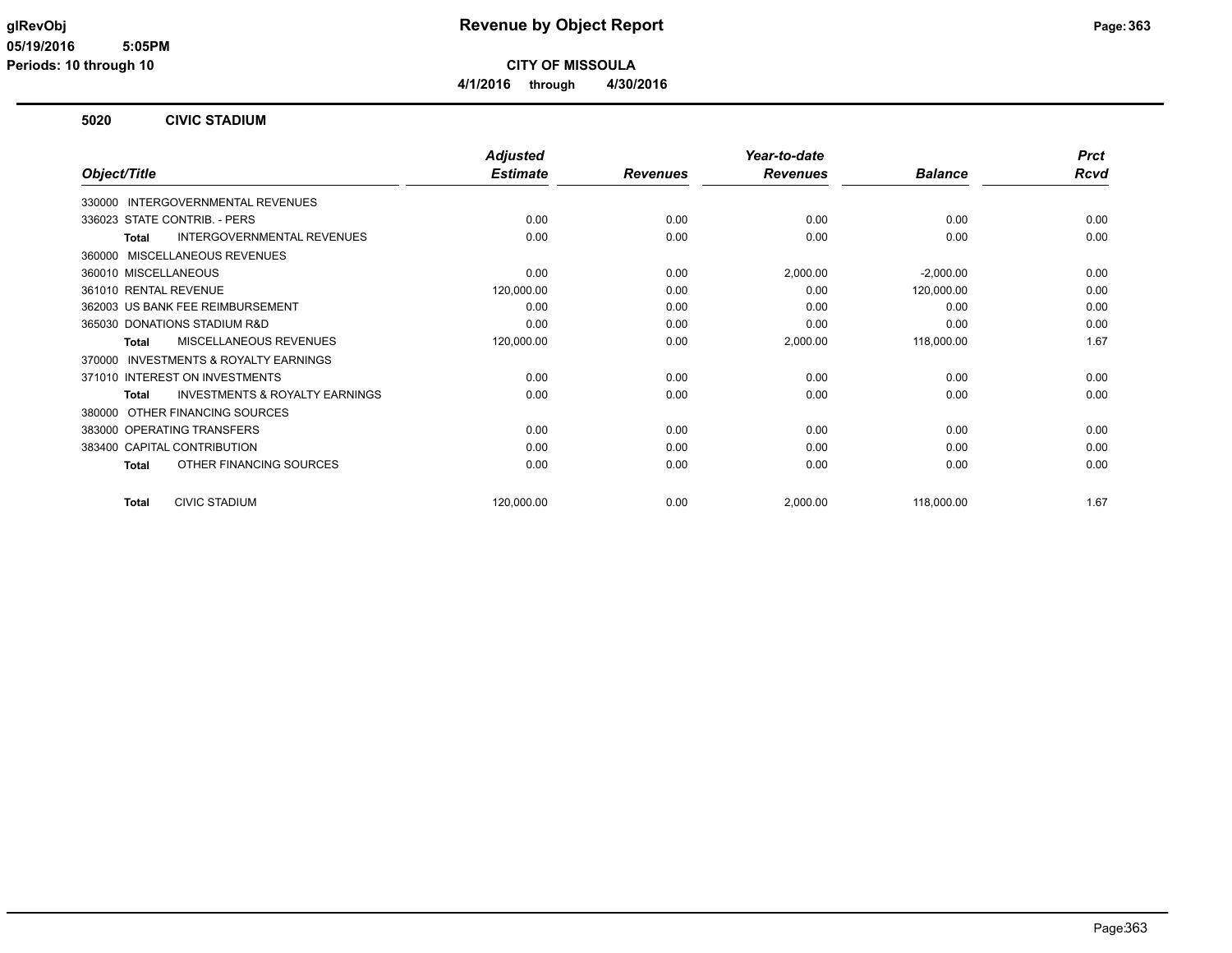# **glRevObj Revenue by Object Report Page:364**

**CITY OF MISSOULA**

**4/1/2016 through 4/30/2016**

# **5210 WATER**

**5210 WATER**

|                                         | <b>Adjusted</b> |                 | Year-to-date    |                | <b>Prct</b> |
|-----------------------------------------|-----------------|-----------------|-----------------|----------------|-------------|
| Object/Title                            | <b>Estimate</b> | <b>Revenues</b> | <b>Revenues</b> | <b>Balance</b> | <b>Rcvd</b> |
| 340000 CHARGES FOR SERVICES             |                 |                 |                 |                |             |
| 343021 WATER FEES                       | 0.00            | 0.00            | 0.00            | 0.00           | 0.00        |
| <b>CHARGES FOR SERVICES</b><br>Total    | 0.00            | 0.00            | 0.00            | 0.00           | 0.00        |
| 370000 INVESTMENTS & ROYALTY EARNINGS   |                 |                 |                 |                |             |
| 371010 INTEREST ON INVESTMENTS          | 0.00            | 0.00            | 0.00            | 0.00           | 0.00        |
| INVESTMENTS & ROYALTY EARNINGS<br>Total | 0.00            | 0.00            | 0.00            | 0.00           | 0.00        |
|                                         |                 |                 |                 |                |             |
| <b>WATER</b><br>Total                   | 0.00            | 0.00            | 0.00            | 0.00           | 0.00        |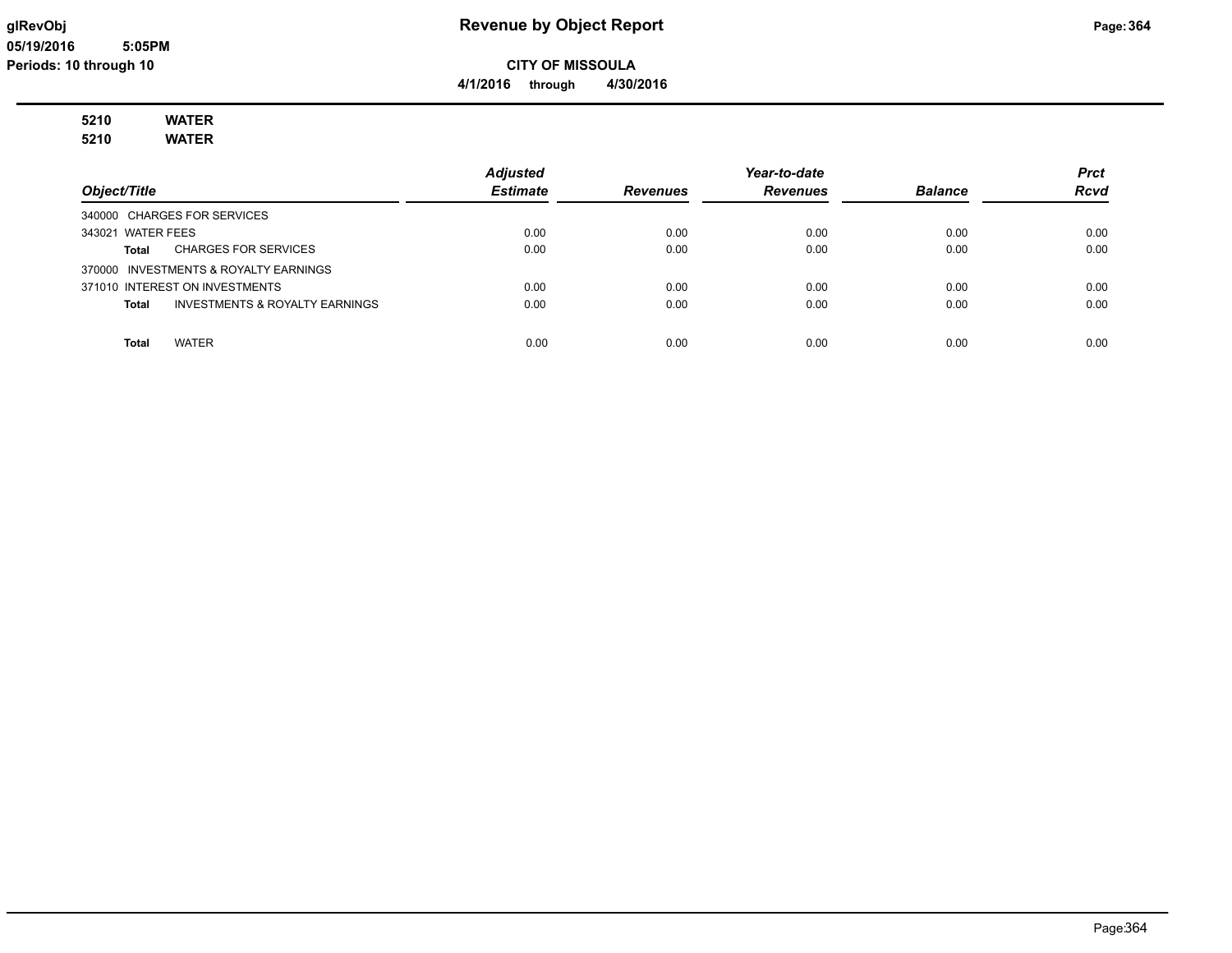# **glRevObj Revenue by Object Report Page:365**

**CITY OF MISSOULA 4/1/2016 through 4/30/2016**

### **5210 WATER**

| Object/Title                            | <b>Adjusted</b><br><b>Estimate</b> | <b>Revenues</b> | Year-to-date<br><b>Revenues</b> | <b>Balance</b> | <b>Prct</b><br><b>Rcvd</b> |
|-----------------------------------------|------------------------------------|-----------------|---------------------------------|----------------|----------------------------|
| 340000 CHARGES FOR SERVICES             |                                    |                 |                                 |                |                            |
| 343021 WATER FEES                       | 0.00                               | 0.00            | 0.00                            | 0.00           | 0.00                       |
| <b>CHARGES FOR SERVICES</b><br>Total    | 0.00                               | 0.00            | 0.00                            | 0.00           | 0.00                       |
| 370000 INVESTMENTS & ROYALTY EARNINGS   |                                    |                 |                                 |                |                            |
| 371010 INTEREST ON INVESTMENTS          | 0.00                               | 0.00            | 0.00                            | 0.00           | 0.00                       |
| INVESTMENTS & ROYALTY EARNINGS<br>Total | 0.00                               | 0.00            | 0.00                            | 0.00           | 0.00                       |
|                                         |                                    |                 |                                 |                |                            |
| <b>WATER</b><br><b>Total</b>            | 0.00                               | 0.00            | 0.00                            | 0.00           | 0.00                       |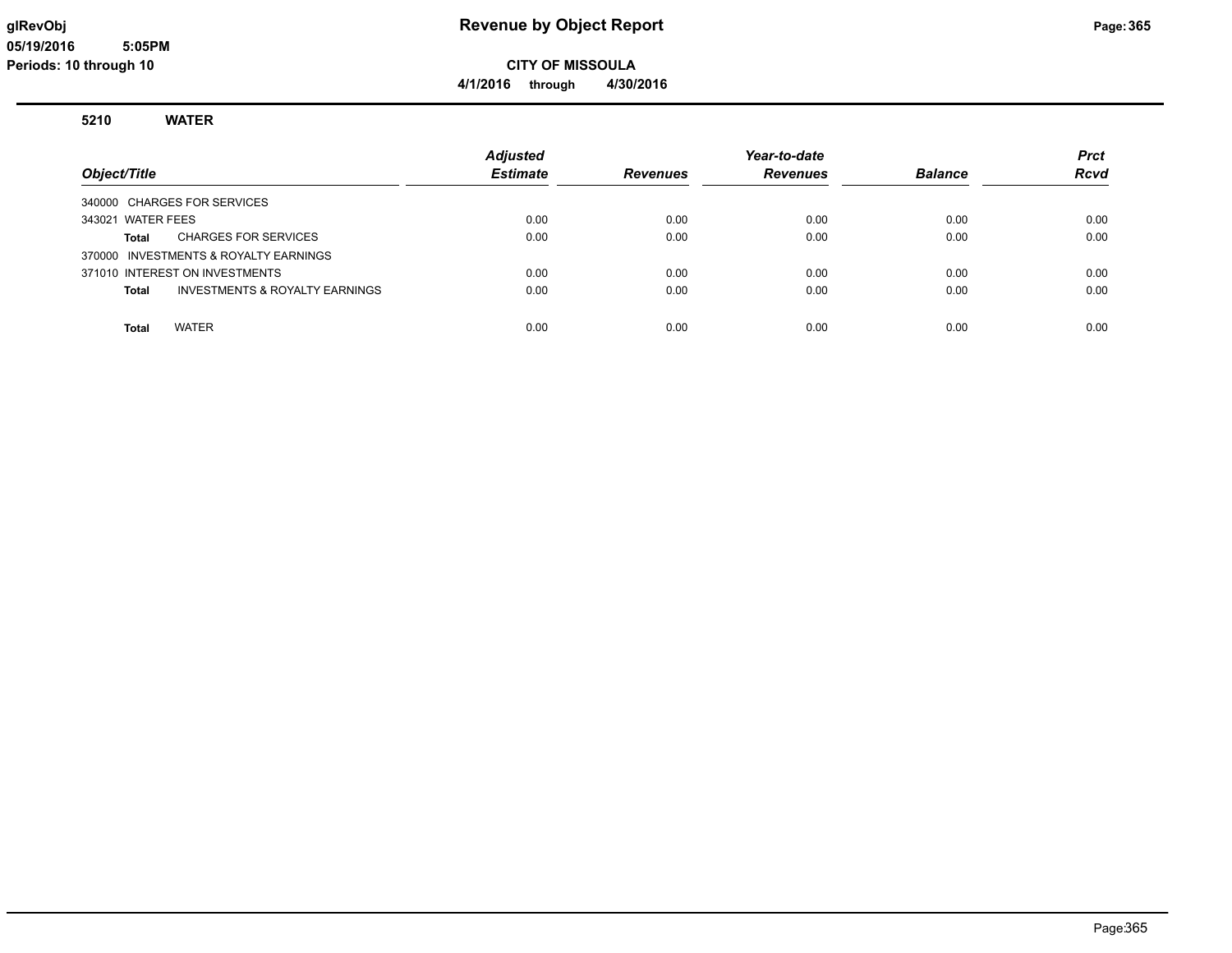**4/1/2016 through 4/30/2016**

# **5211 WATER REVENUE COLLECTION & CLEARING**

**5211 WATER REVENUE COLLECTION & CLEARING**

|                                                     | <b>Adjusted</b> |                 | Year-to-date    |                | <b>Prct</b> |
|-----------------------------------------------------|-----------------|-----------------|-----------------|----------------|-------------|
| Object/Title                                        | <b>Estimate</b> | <b>Revenues</b> | <b>Revenues</b> | <b>Balance</b> | <b>Rcvd</b> |
| 340000 CHARGES FOR SERVICES                         |                 |                 |                 |                |             |
| 343021 WATER FEES                                   | 0.00            | 0.00            | 0.00            | 0.00           | 0.00        |
| <b>CHARGES FOR SERVICES</b><br>Total                | 0.00            | 0.00            | 0.00            | 0.00           | 0.00        |
| 360000 MISCELLANEOUS REVENUES                       |                 |                 |                 |                |             |
| 360010 MISCELLANEOUS                                | 0.00            | 0.00            | 0.00            | 0.00           | 0.00        |
| MISCELLANEOUS REVENUES<br>Total                     | 0.00            | 0.00            | 0.00            | 0.00           | 0.00        |
| 370000 INVESTMENTS & ROYALTY EARNINGS               |                 |                 |                 |                |             |
| 371010 INTEREST ON INVESTMENTS                      | 0.00            | 0.00            | 0.00            | 0.00           | 0.00        |
| 371020 GAIN/LOSS IN MARKET VALUE OF INVESTMENTS     | 0.00            | 0.00            | 0.00            | 0.00           | 0.00        |
| <b>INVESTMENTS &amp; ROYALTY EARNINGS</b><br>Total  | 0.00            | 0.00            | 0.00            | 0.00           | 0.00        |
| WATER REVENUE COLLECTION & CLEARING<br><b>Total</b> | 0.00            | 0.00            | 0.00            | 0.00           | 0.00        |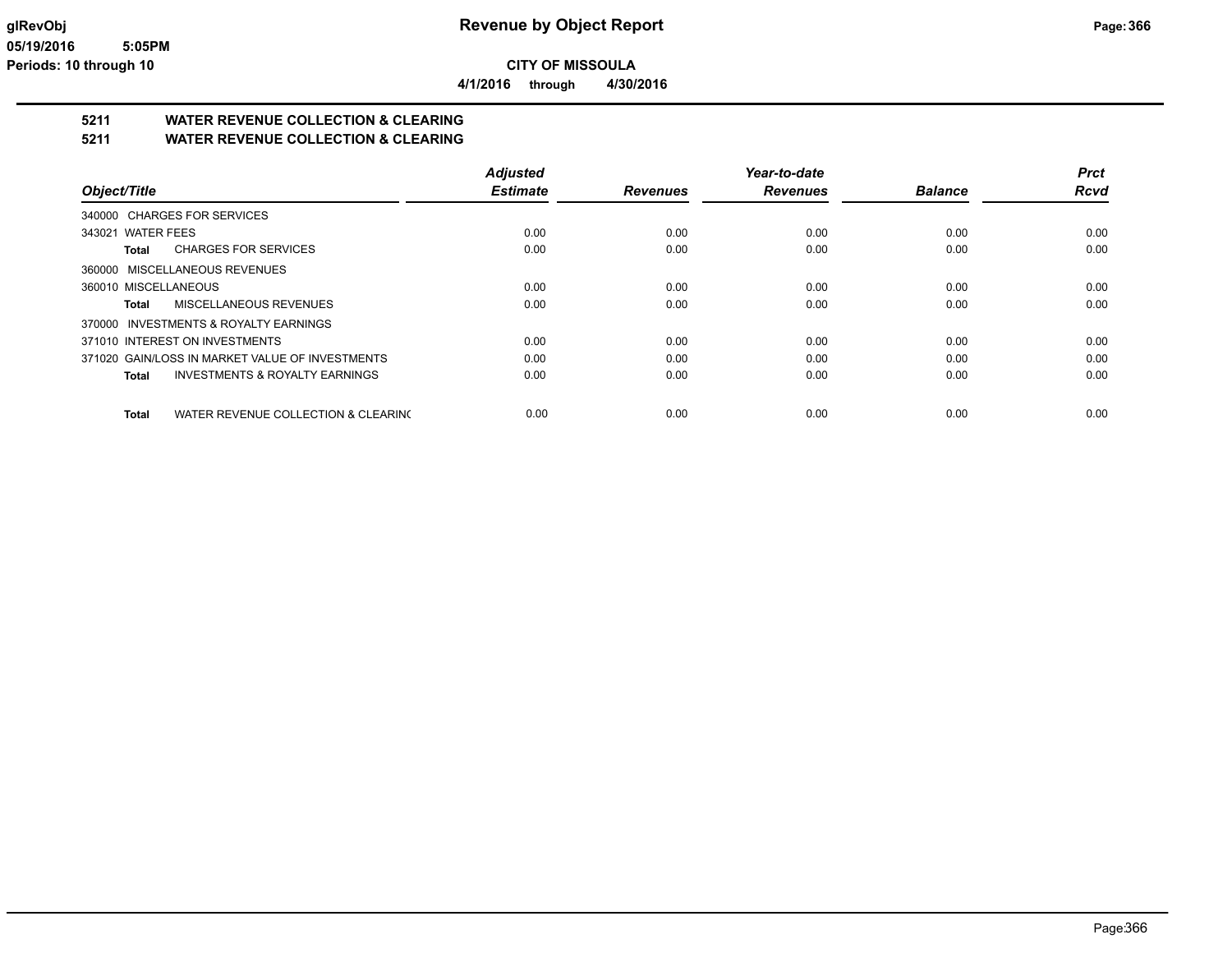**4/1/2016 through 4/30/2016**

### **5211 WATER REVENUE COLLECTION & CLEARING**

|                                                     | <b>Adjusted</b> |                 | Year-to-date    |                | <b>Prct</b> |
|-----------------------------------------------------|-----------------|-----------------|-----------------|----------------|-------------|
| Object/Title                                        | <b>Estimate</b> | <b>Revenues</b> | <b>Revenues</b> | <b>Balance</b> | Rcvd        |
| 340000 CHARGES FOR SERVICES                         |                 |                 |                 |                |             |
| 343021 WATER FEES                                   | 0.00            | 0.00            | 0.00            | 0.00           | 0.00        |
| <b>CHARGES FOR SERVICES</b><br>Total                | 0.00            | 0.00            | 0.00            | 0.00           | 0.00        |
| 360000 MISCELLANEOUS REVENUES                       |                 |                 |                 |                |             |
| 360010 MISCELLANEOUS                                | 0.00            | 0.00            | 0.00            | 0.00           | 0.00        |
| MISCELLANEOUS REVENUES<br>Total                     | 0.00            | 0.00            | 0.00            | 0.00           | 0.00        |
| 370000 INVESTMENTS & ROYALTY EARNINGS               |                 |                 |                 |                |             |
| 371010 INTEREST ON INVESTMENTS                      | 0.00            | 0.00            | 0.00            | 0.00           | 0.00        |
| 371020 GAIN/LOSS IN MARKET VALUE OF INVESTMENT      | 0.00            | 0.00            | 0.00            | 0.00           | 0.00        |
| INVESTMENTS & ROYALTY EARNINGS<br>Total             | 0.00            | 0.00            | 0.00            | 0.00           | 0.00        |
| WATER REVENUE COLLECTION & CLEARING<br><b>Total</b> | 0.00            | 0.00            | 0.00            | 0.00           | 0.00        |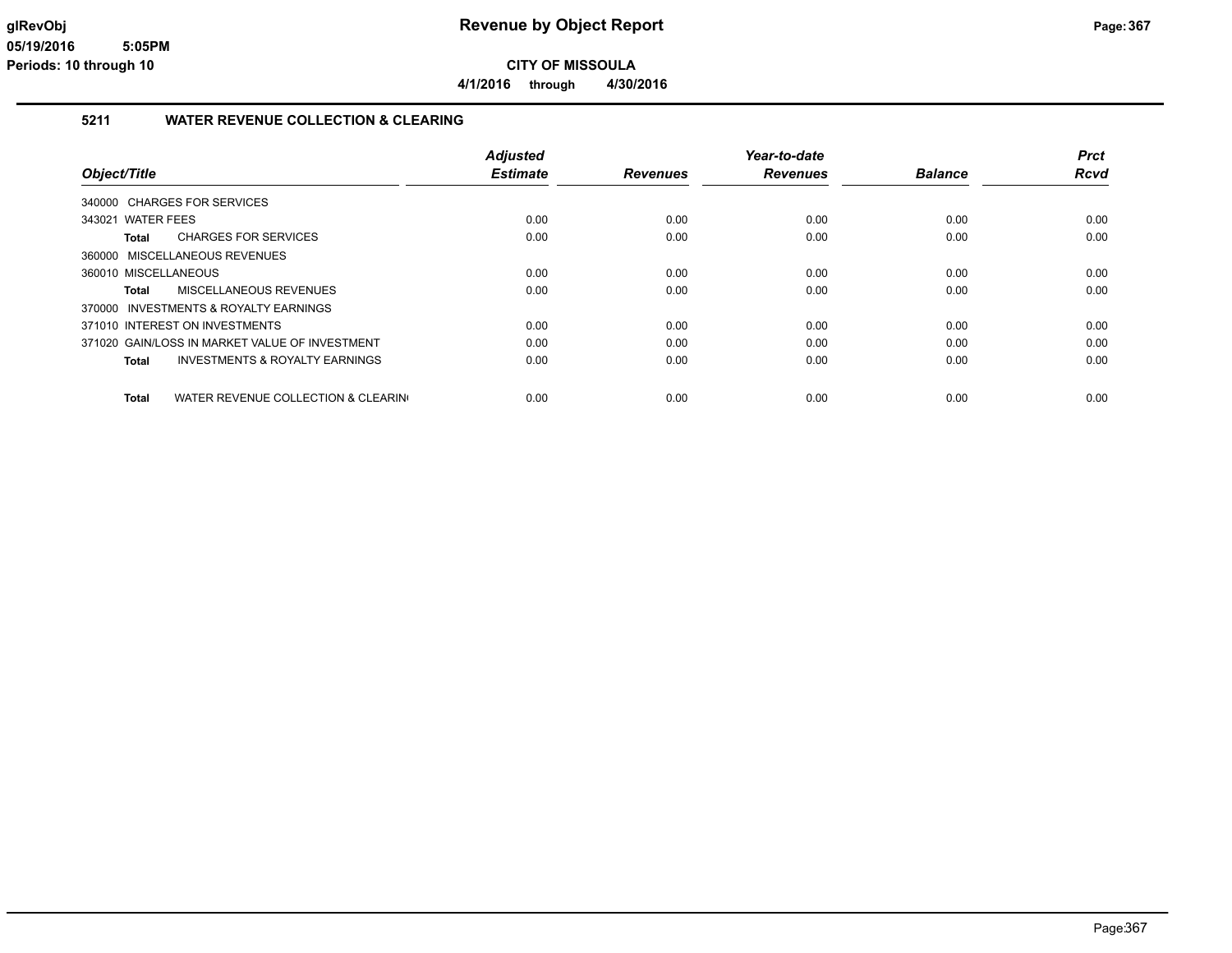**4/1/2016 through 4/30/2016**

## **5215 WATER LOAN FUND**

**5215 WATER LOAN FUND**

|                                                 | <b>Adjusted</b> |                 | Year-to-date    |                | Prct        |
|-------------------------------------------------|-----------------|-----------------|-----------------|----------------|-------------|
| Object/Title                                    | <b>Estimate</b> | <b>Revenues</b> | <b>Revenues</b> | <b>Balance</b> | <b>Rcvd</b> |
| 340000 CHARGES FOR SERVICES                     |                 |                 |                 |                |             |
| 343021 WATER FEES                               | 0.00            | 0.00            | 0.00            | 0.00           | 0.00        |
| <b>CHARGES FOR SERVICES</b><br>Total            | 0.00            | 0.00            | 0.00            | 0.00           | 0.00        |
| 360000 MISCELLANEOUS REVENUES                   |                 |                 |                 |                |             |
| 360010 MISCELLANEOUS                            | 0.00            | 0.00            | 0.00            | 0.00           | 0.00        |
| MISCELLANEOUS REVENUES<br>Total                 | 0.00            | 0.00            | 0.00            | 0.00           | 0.00        |
| 370000 INVESTMENTS & ROYALTY EARNINGS           |                 |                 |                 |                |             |
| 371010 INTEREST ON INVESTMENTS                  | 0.00            | 0.00            | 0.00            | 0.00           | 0.00        |
| 371020 GAIN/LOSS IN MARKET VALUE OF INVESTMENTS | 0.00            | 0.00            | 0.00            | 0.00           | 0.00        |
| INVESTMENTS & ROYALTY EARNINGS<br>Total         | 0.00            | 0.00            | 0.00            | 0.00           | 0.00        |
| <b>WATER LOAN FUND</b><br>Total                 | 0.00            | 0.00            | 0.00            | 0.00           | 0.00        |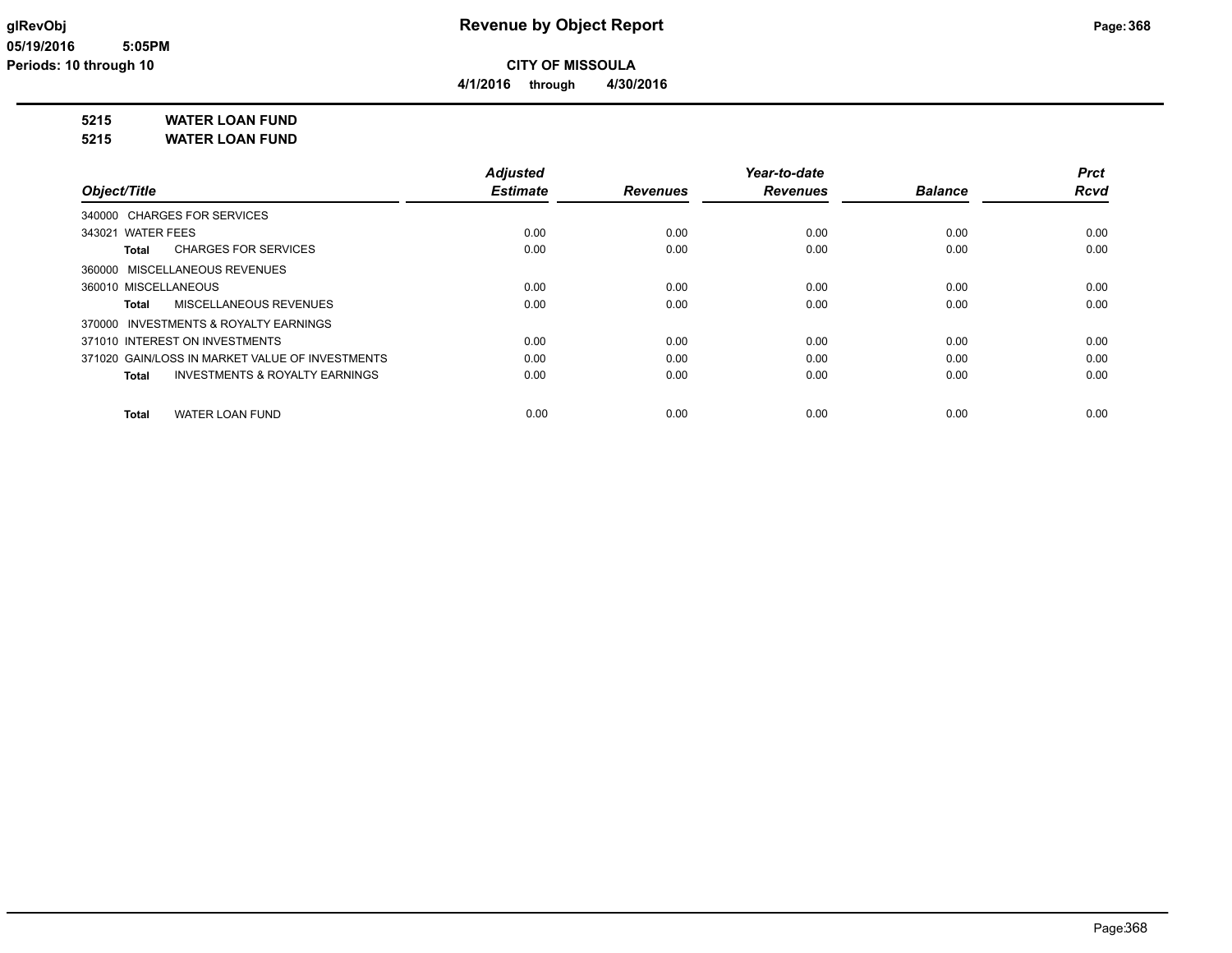**4/1/2016 through 4/30/2016**

### **5215 WATER LOAN FUND**

|                                                    | <b>Adjusted</b> |                 | Year-to-date    |                | <b>Prct</b> |
|----------------------------------------------------|-----------------|-----------------|-----------------|----------------|-------------|
| Object/Title                                       | <b>Estimate</b> | <b>Revenues</b> | <b>Revenues</b> | <b>Balance</b> | <b>Rcvd</b> |
| 340000 CHARGES FOR SERVICES                        |                 |                 |                 |                |             |
| 343021 WATER FEES                                  | 0.00            | 0.00            | 0.00            | 0.00           | 0.00        |
| <b>CHARGES FOR SERVICES</b><br>Total               | 0.00            | 0.00            | 0.00            | 0.00           | 0.00        |
| 360000 MISCELLANEOUS REVENUES                      |                 |                 |                 |                |             |
| 360010 MISCELLANEOUS                               | 0.00            | 0.00            | 0.00            | 0.00           | 0.00        |
| <b>MISCELLANEOUS REVENUES</b><br>Total             | 0.00            | 0.00            | 0.00            | 0.00           | 0.00        |
| 370000 INVESTMENTS & ROYALTY EARNINGS              |                 |                 |                 |                |             |
| 371010 INTEREST ON INVESTMENTS                     | 0.00            | 0.00            | 0.00            | 0.00           | 0.00        |
| 371020 GAIN/LOSS IN MARKET VALUE OF INVESTMENT     | 0.00            | 0.00            | 0.00            | 0.00           | 0.00        |
| <b>INVESTMENTS &amp; ROYALTY EARNINGS</b><br>Total | 0.00            | 0.00            | 0.00            | 0.00           | 0.00        |
|                                                    |                 |                 |                 |                |             |
| <b>WATER LOAN FUND</b><br><b>Total</b>             | 0.00            | 0.00            | 0.00            | 0.00           | 0.00        |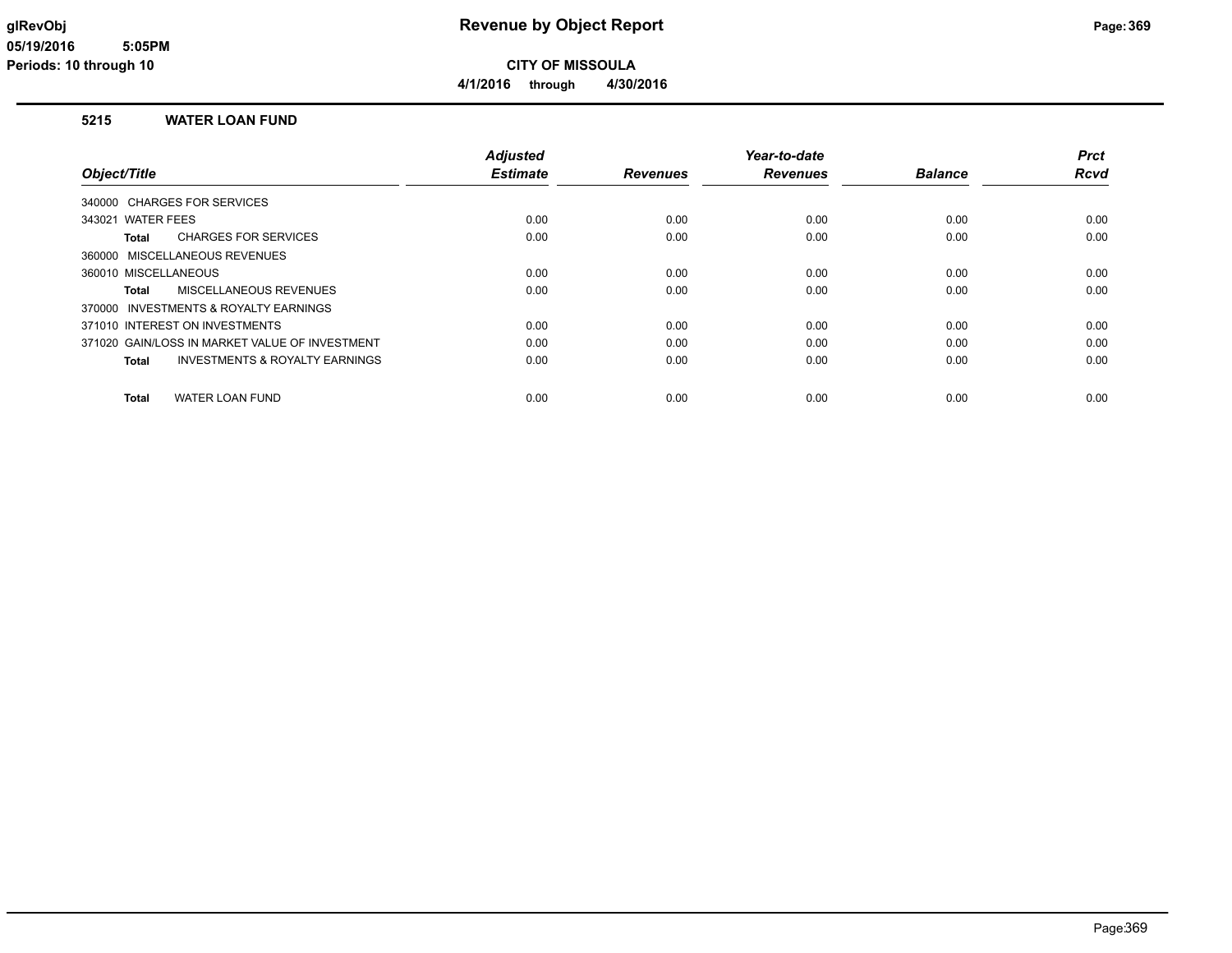# **glRevObj Revenue by Object Report Page:370**

### **5220 WATER R&D FUND**

**5220 WATER R&D FUND**

|                                                     | <b>Adjusted</b> |                 | Year-to-date    |                | <b>Prct</b> |
|-----------------------------------------------------|-----------------|-----------------|-----------------|----------------|-------------|
| Object/Title                                        | <b>Estimate</b> | <b>Revenues</b> | <b>Revenues</b> | <b>Balance</b> | Rcvd        |
| 340000 CHARGES FOR SERVICES                         |                 |                 |                 |                |             |
| 343032 SEWER INSTALLATION CHARGES                   | 0.00            | 0.00            | 0.00            | 0.00           | 0.00        |
| <b>CHARGES FOR SERVICES</b><br><b>Total</b>         | 0.00            | 0.00            | 0.00            | 0.00           | 0.00        |
| MISCELLANEOUS REVENUES<br>360000                    |                 |                 |                 |                |             |
| 360000 MISCELLANEOUS REVENUES                       | 0.00            | 0.00            | 0.00            | 0.00           | 0.00        |
| 360010 MISCELLANEOUS                                | 0.00            | 0.00            | 0.00            | 0.00           | 0.00        |
| MISCELLANEOUS REVENUES<br><b>Total</b>              | 0.00            | 0.00            | 0.00            | 0.00           | 0.00        |
| <b>INVESTMENTS &amp; ROYALTY EARNINGS</b><br>370000 |                 |                 |                 |                |             |
| 371010 INTEREST ON INVESTMENTS                      | 0.00            | 0.00            | 0.00            | 0.00           | 0.00        |
| 371020 GAIN/LOSS IN MARKET VALUE OF INVESTMENTS     | 0.00            | 0.00            | 0.00            | 0.00           | 0.00        |
| <b>INVESTMENTS &amp; ROYALTY EARNINGS</b><br>Total  | 0.00            | 0.00            | 0.00            | 0.00           | 0.00        |
| OTHER FINANCING SOURCES<br>380000                   |                 |                 |                 |                |             |
| 381090 PROCEEDS FROM CAPITAL LEASE                  | 0.00            | 0.00            | 0.00            | 0.00           | 0.00        |
| 383000 OPERATING TRANSFERS                          | 0.00            | 0.00            | 0.00            | 0.00           | 0.00        |
| OTHER FINANCING SOURCES<br><b>Total</b>             | 0.00            | 0.00            | 0.00            | 0.00           | 0.00        |
| WATER R&D FUND<br><b>Total</b>                      | 0.00            | 0.00            | 0.00            | 0.00           | 0.00        |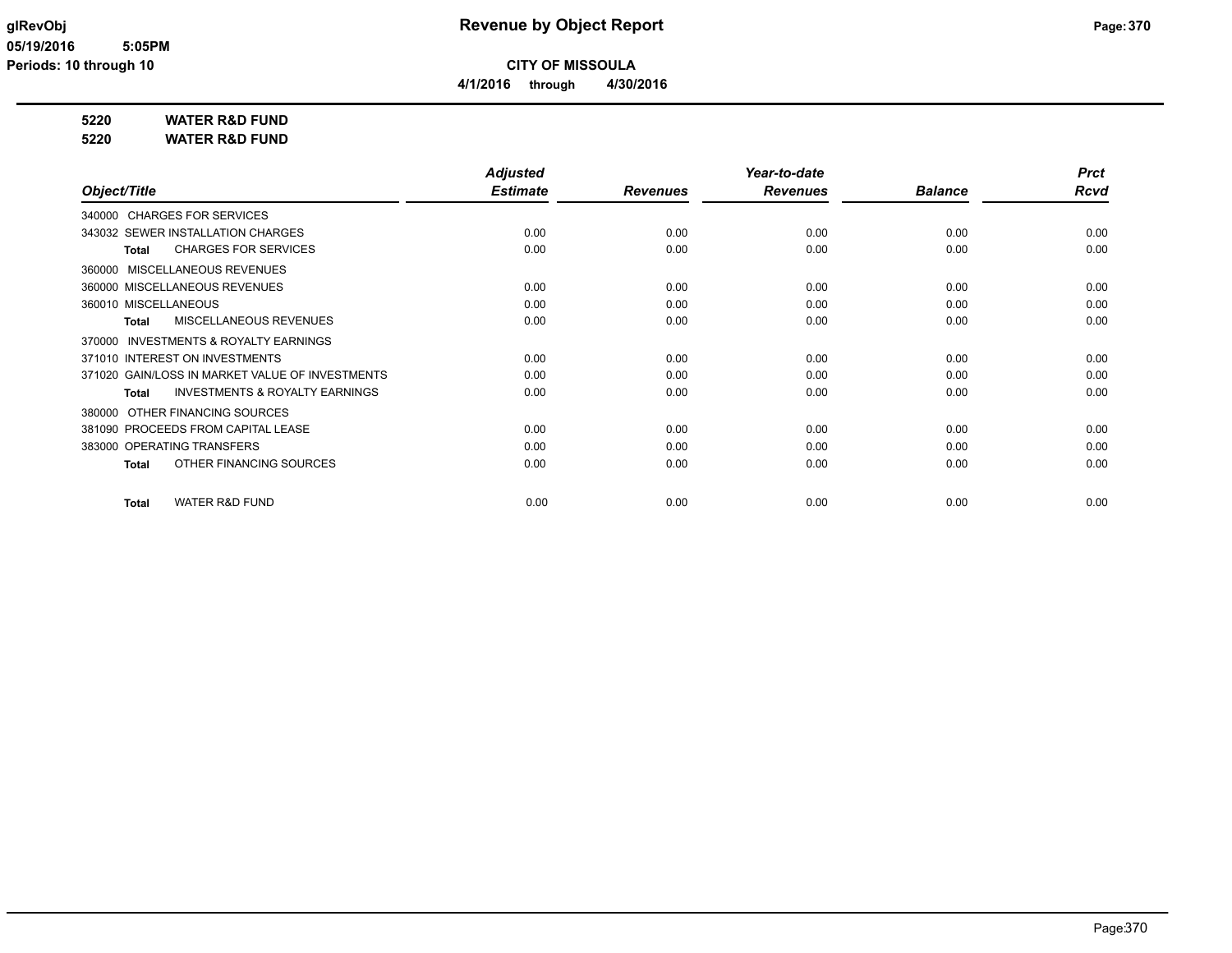## **glRevObj Revenue by Object Report Page:371**

**CITY OF MISSOULA 4/1/2016 through 4/30/2016**

### **5220 WATER R&D FUND**

|                                                           | <b>Adjusted</b> |                 | Year-to-date    |                | <b>Prct</b> |
|-----------------------------------------------------------|-----------------|-----------------|-----------------|----------------|-------------|
| Object/Title                                              | <b>Estimate</b> | <b>Revenues</b> | <b>Revenues</b> | <b>Balance</b> | Rcvd        |
| 340000 CHARGES FOR SERVICES                               |                 |                 |                 |                |             |
| 343032 SEWER INSTALLATION CHARGES                         | 0.00            | 0.00            | 0.00            | 0.00           | 0.00        |
| <b>CHARGES FOR SERVICES</b><br><b>Total</b>               | 0.00            | 0.00            | 0.00            | 0.00           | 0.00        |
| <b>MISCELLANEOUS REVENUES</b><br>360000                   |                 |                 |                 |                |             |
| 360000 MISCELLANEOUS REVENUES                             | 0.00            | 0.00            | 0.00            | 0.00           | 0.00        |
| 360010 MISCELLANEOUS                                      | 0.00            | 0.00            | 0.00            | 0.00           | 0.00        |
| MISCELLANEOUS REVENUES<br><b>Total</b>                    | 0.00            | 0.00            | 0.00            | 0.00           | 0.00        |
| <b>INVESTMENTS &amp; ROYALTY EARNINGS</b><br>370000       |                 |                 |                 |                |             |
| 371010 INTEREST ON INVESTMENTS                            | 0.00            | 0.00            | 0.00            | 0.00           | 0.00        |
| 371020 GAIN/LOSS IN MARKET VALUE OF INVESTMENT            | 0.00            | 0.00            | 0.00            | 0.00           | 0.00        |
| <b>INVESTMENTS &amp; ROYALTY EARNINGS</b><br><b>Total</b> | 0.00            | 0.00            | 0.00            | 0.00           | 0.00        |
| OTHER FINANCING SOURCES<br>380000                         |                 |                 |                 |                |             |
| 381090 PROCEEDS FROM CAPITAL LEASE                        | 0.00            | 0.00            | 0.00            | 0.00           | 0.00        |
| 383000 OPERATING TRANSFERS                                | 0.00            | 0.00            | 0.00            | 0.00           | 0.00        |
| OTHER FINANCING SOURCES<br><b>Total</b>                   | 0.00            | 0.00            | 0.00            | 0.00           | 0.00        |
|                                                           |                 |                 |                 |                |             |
| <b>WATER R&amp;D FUND</b><br><b>Total</b>                 | 0.00            | 0.00            | 0.00            | 0.00           | 0.00        |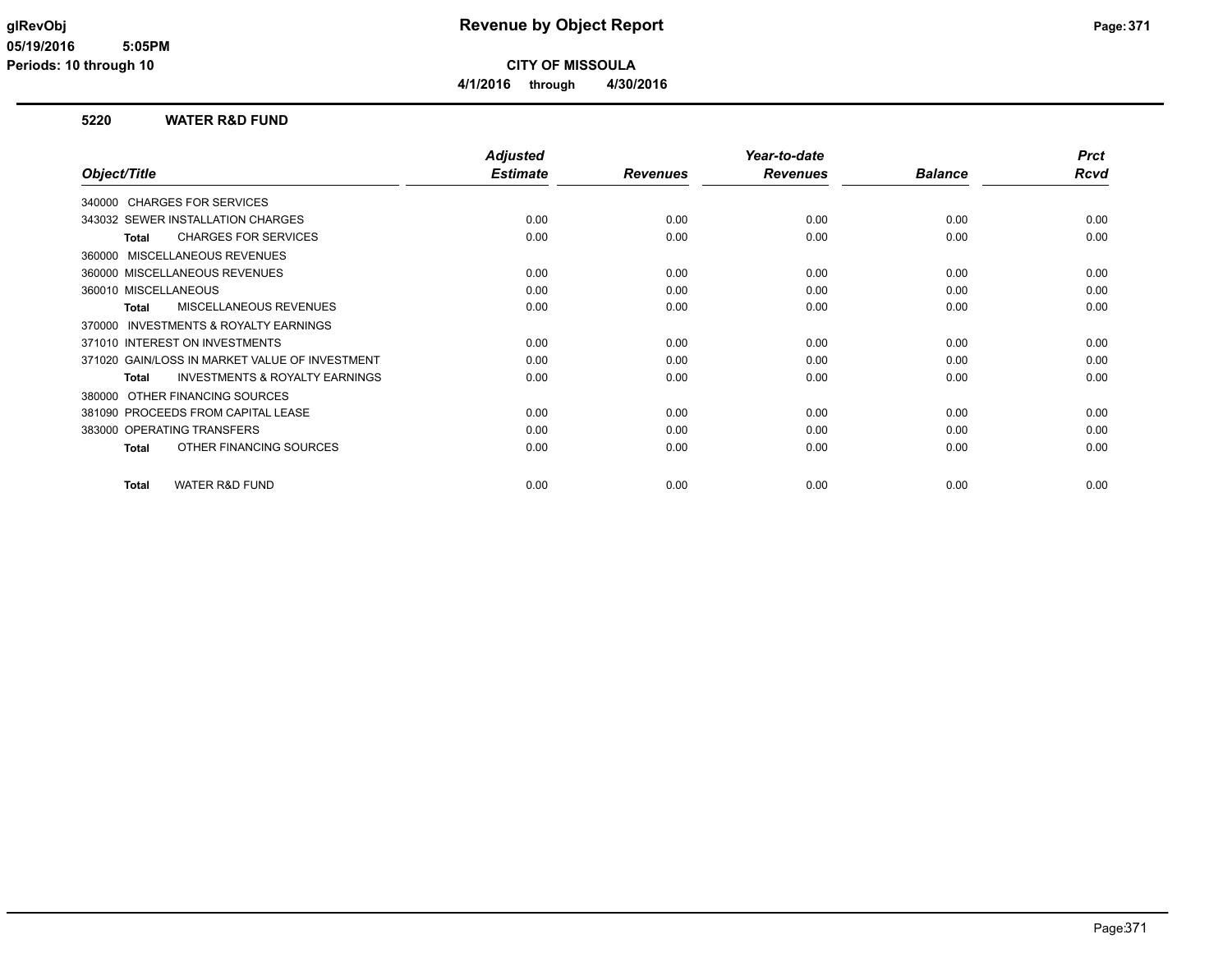**05/19/2016 5:05PM Periods: 10 through 10**

# **glRevObj Revenue by Object Report Page:372**

**CITY OF MISSOULA 4/1/2016 through 4/30/2016**

**5240 WATER CONSTRUCTION FUND**

**5240 WATER CONSTRUCTION FUND**

|                                             | <b>Adjusted</b> | Year-to-date    |                 |                | Prct        |
|---------------------------------------------|-----------------|-----------------|-----------------|----------------|-------------|
| Object/Title                                | <b>Estimate</b> | <b>Revenues</b> | <b>Revenues</b> | <b>Balance</b> | <b>Rcvd</b> |
| 340000 CHARGES FOR SERVICES                 |                 |                 |                 |                |             |
| 343026 WATER INSTALLATION CHARGES           | 0.00            | 0.00            | 0.00            | 0.00           | 0.00        |
| <b>CHARGES FOR SERVICES</b><br><b>Total</b> | 0.00            | 0.00            | 0.00            | 0.00           | 0.00        |
| <b>Total</b><br>WATER CONSTRUCTION FUND     | 0.00            | 0.00            | 0.00            | 0.00           | 0.00        |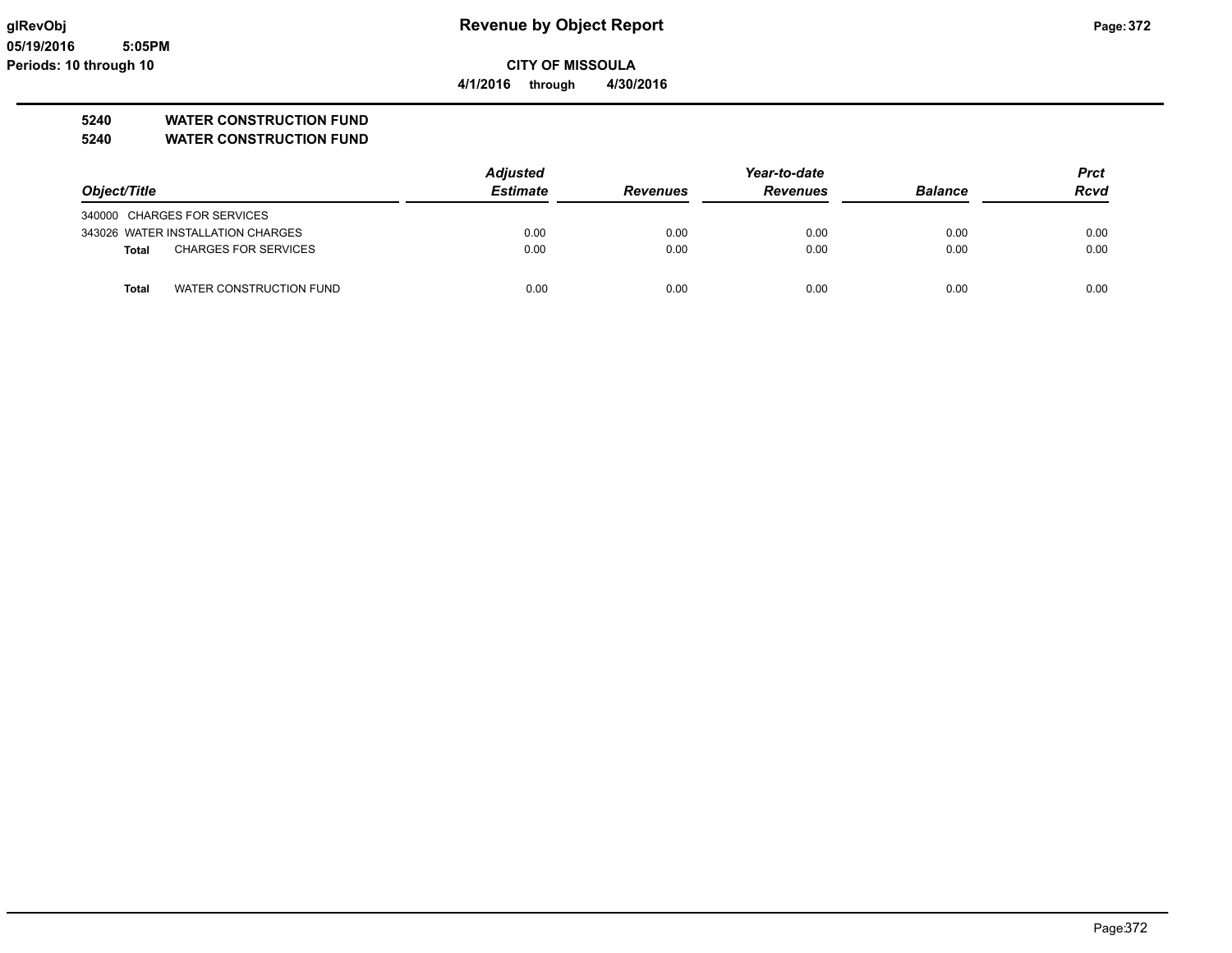# **glRevObj Revenue by Object Report Page:373**

**CITY OF MISSOULA 4/1/2016 through 4/30/2016**

### **5240 WATER CONSTRUCTION FUND**

|              |                                   | <b>Adjusted</b> |                 | Year-to-date    |                | Prct        |
|--------------|-----------------------------------|-----------------|-----------------|-----------------|----------------|-------------|
| Object/Title |                                   | <b>Estimate</b> | <b>Revenues</b> | <b>Revenues</b> | <b>Balance</b> | <b>Rcvd</b> |
|              | 340000 CHARGES FOR SERVICES       |                 |                 |                 |                |             |
|              | 343026 WATER INSTALLATION CHARGES | 0.00            | 0.00            | 0.00            | 0.00           | 0.00        |
| <b>Total</b> | <b>CHARGES FOR SERVICES</b>       | 0.00            | 0.00            | 0.00            | 0.00           | 0.00        |
| Total        | WATER CONSTRUCTION FUND           | 0.00            | 0.00            | 0.00            | 0.00           | 0.00        |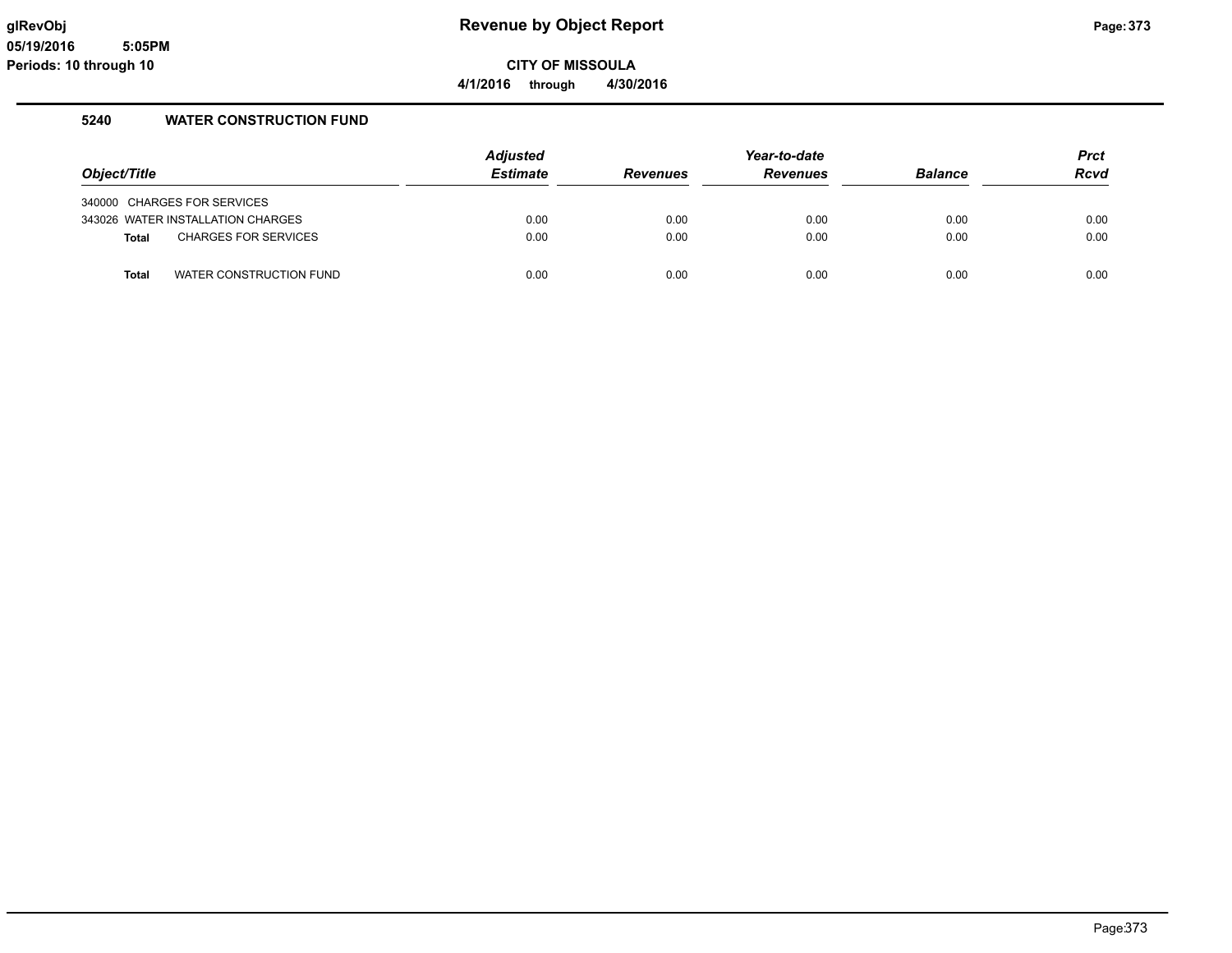**4/1/2016 through 4/30/2016**

## **5250 WATER PURCHASE LOAN**

**5250 WATER PURCHASE LOAN**

|                                                 | <b>Adjusted</b> |                 | Year-to-date    |                | Prct        |
|-------------------------------------------------|-----------------|-----------------|-----------------|----------------|-------------|
| Object/Title                                    | <b>Estimate</b> | <b>Revenues</b> | <b>Revenues</b> | <b>Balance</b> | <b>Rcvd</b> |
| 370000 INVESTMENTS & ROYALTY EARNINGS           |                 |                 |                 |                |             |
| 371010 INTEREST ON INVESTMENTS                  | 0.00            | 0.00            | 0.00            | 0.00           | 0.00        |
| 371020 GAIN/LOSS IN MARKET VALUE OF INVESTMENTS | 0.00            | 0.00            | 0.00            | 0.00           | 0.00        |
| INVESTMENTS & ROYALTY EARNINGS<br>Total         | 0.00            | 0.00            | 0.00            | 0.00           | 0.00        |
|                                                 |                 |                 |                 |                |             |
| WATER PURCHASE LOAN<br>Total                    | 0.00            | 0.00            | 0.00            | 0.00           | 0.00        |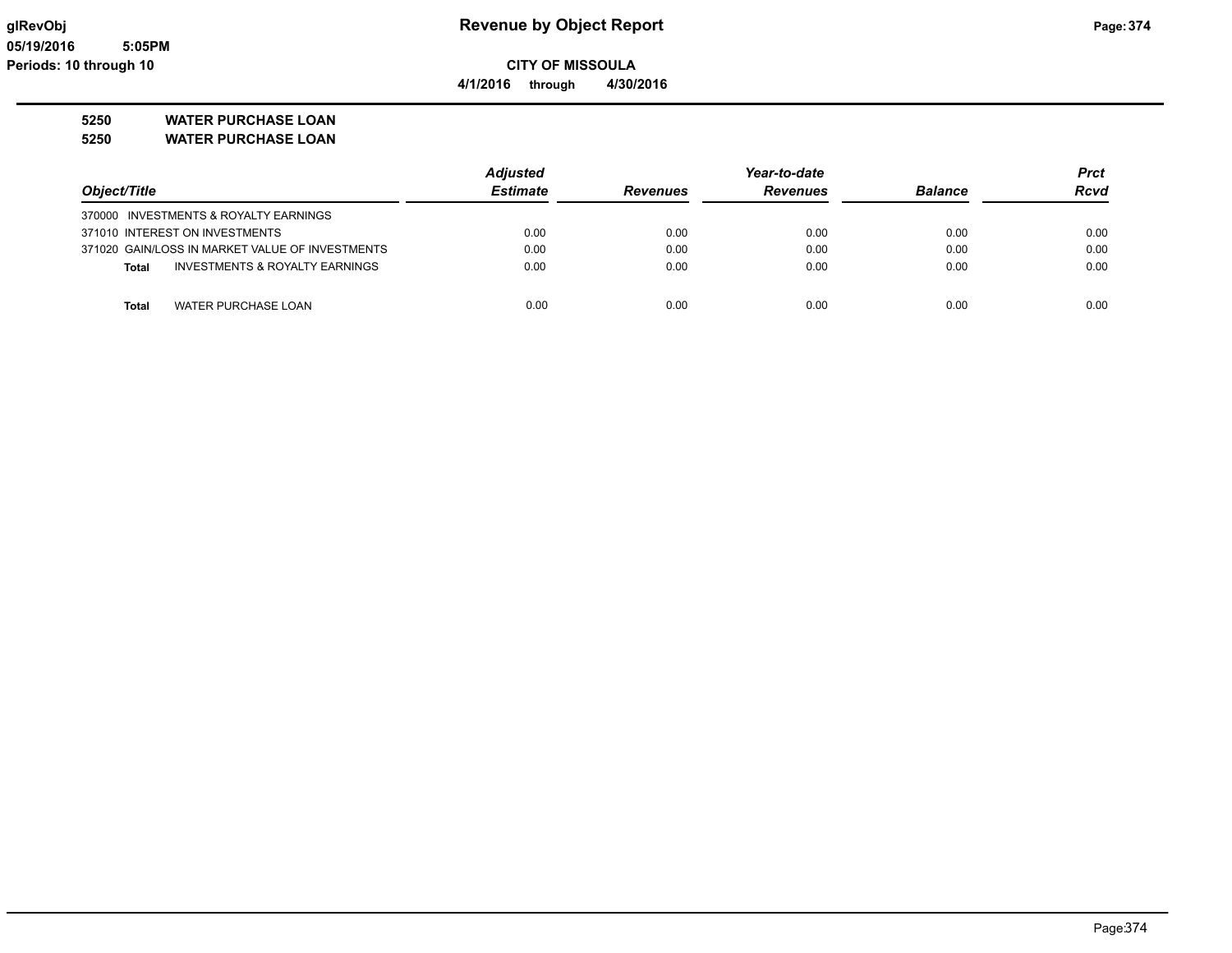# **glRevObj Revenue by Object Report Page:375**

**CITY OF MISSOULA 4/1/2016 through 4/30/2016**

### **5250 WATER PURCHASE LOAN**

| Object/Title                   |                                                | <b>Adjusted</b><br><b>Estimate</b> | <b>Revenues</b> | Year-to-date<br><b>Revenues</b> | <b>Balance</b> | <b>Prct</b><br><b>Rcvd</b> |
|--------------------------------|------------------------------------------------|------------------------------------|-----------------|---------------------------------|----------------|----------------------------|
|                                | 370000 INVESTMENTS & ROYALTY EARNINGS          |                                    |                 |                                 |                |                            |
| 371010 INTEREST ON INVESTMENTS |                                                | 0.00                               | 0.00            | 0.00                            | 0.00           | 0.00                       |
|                                | 371020 GAIN/LOSS IN MARKET VALUE OF INVESTMENT | 0.00                               | 0.00            | 0.00                            | 0.00           | 0.00                       |
| <b>Total</b>                   | INVESTMENTS & ROYALTY EARNINGS                 | 0.00                               | 0.00            | 0.00                            | 0.00           | 0.00                       |
| <b>Total</b>                   | WATER PURCHASE LOAN                            | 0.00                               | 0.00            | 0.00                            | 0.00           | 0.00                       |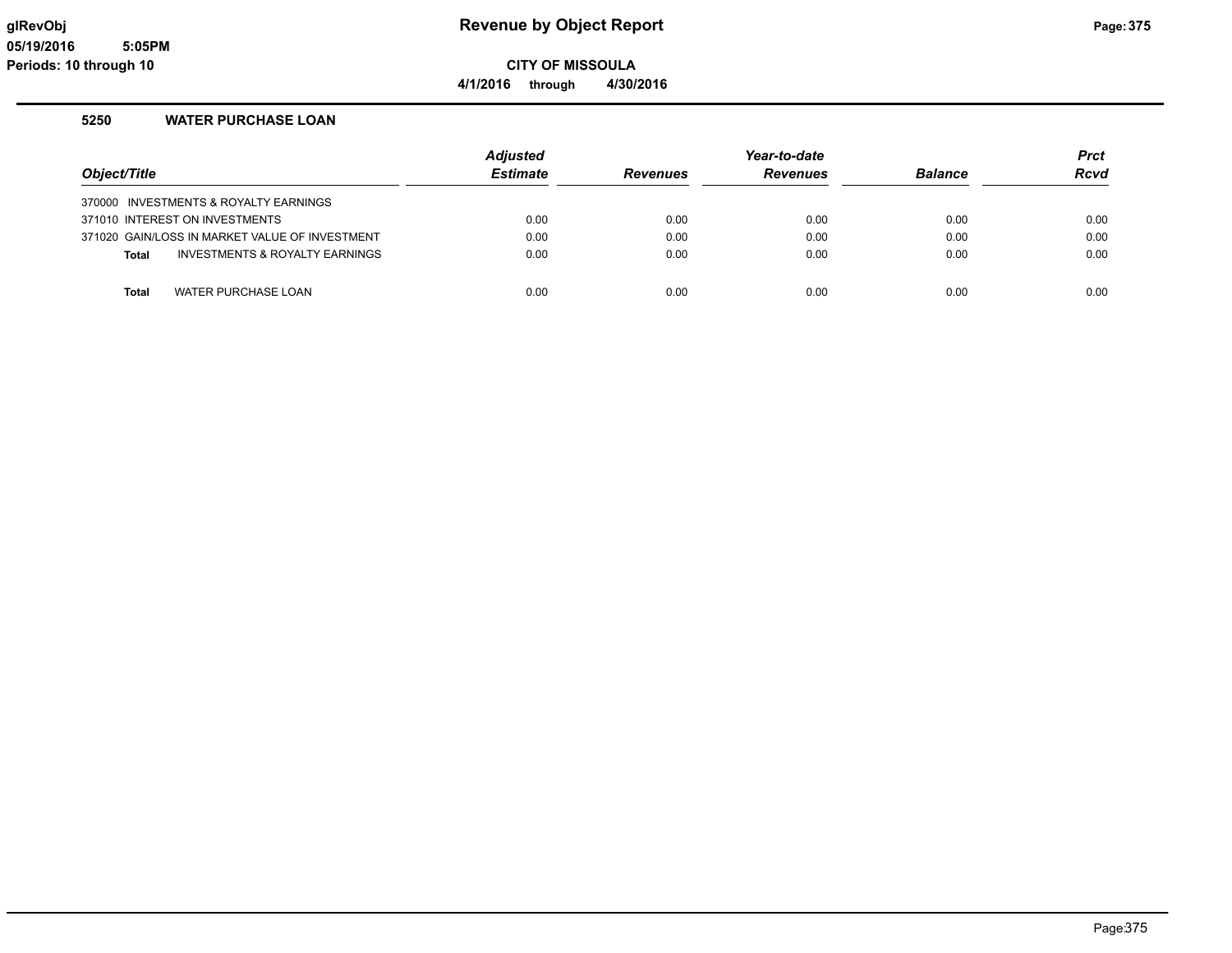**CITY OF MISSOULA 4/1/2016 through 4/30/2016**

**5251 WATER PURCHASE LOAN RESERVE**

**5251 WATER PURCHASE LOAN RESERVE**

|                                                    | <b>Adjusted</b> |                 | Year-to-date    |                | <b>Prct</b> |
|----------------------------------------------------|-----------------|-----------------|-----------------|----------------|-------------|
| Object/Title                                       | <b>Estimate</b> | <b>Revenues</b> | <b>Revenues</b> | <b>Balance</b> | <b>Rcvd</b> |
| 360000 MISCELLANEOUS REVENUES                      |                 |                 |                 |                |             |
| 360010 MISCELLANEOUS                               | 0.00            | 0.00            | 0.00            | 0.00           | 0.00        |
| MISCELLANEOUS REVENUES<br><b>Total</b>             | 0.00            | 0.00            | 0.00            | 0.00           | 0.00        |
| 370000 INVESTMENTS & ROYALTY EARNINGS              |                 |                 |                 |                |             |
| 371010 INTEREST ON INVESTMENTS                     | 0.00            | 0.00            | 0.00            | 0.00           | 0.00        |
| 371020 GAIN/LOSS IN MARKET VALUE OF INVESTMENTS    | 0.00            | 0.00            | 0.00            | 0.00           | 0.00        |
| <b>INVESTMENTS &amp; ROYALTY EARNINGS</b><br>Total | 0.00            | 0.00            | 0.00            | 0.00           | 0.00        |
| 380000 OTHER FINANCING SOURCES                     |                 |                 |                 |                |             |
| 383042 TRANSFERS FROM OTHER FUNDS                  | 0.00            | 0.00            | 0.00            | 0.00           | 0.00        |
| OTHER FINANCING SOURCES<br>Total                   | 0.00            | 0.00            | 0.00            | 0.00           | 0.00        |
| WATER PURCHASE LOAN RESERVE<br><b>Total</b>        | 0.00            | 0.00            | 0.00            | 0.00           | 0.00        |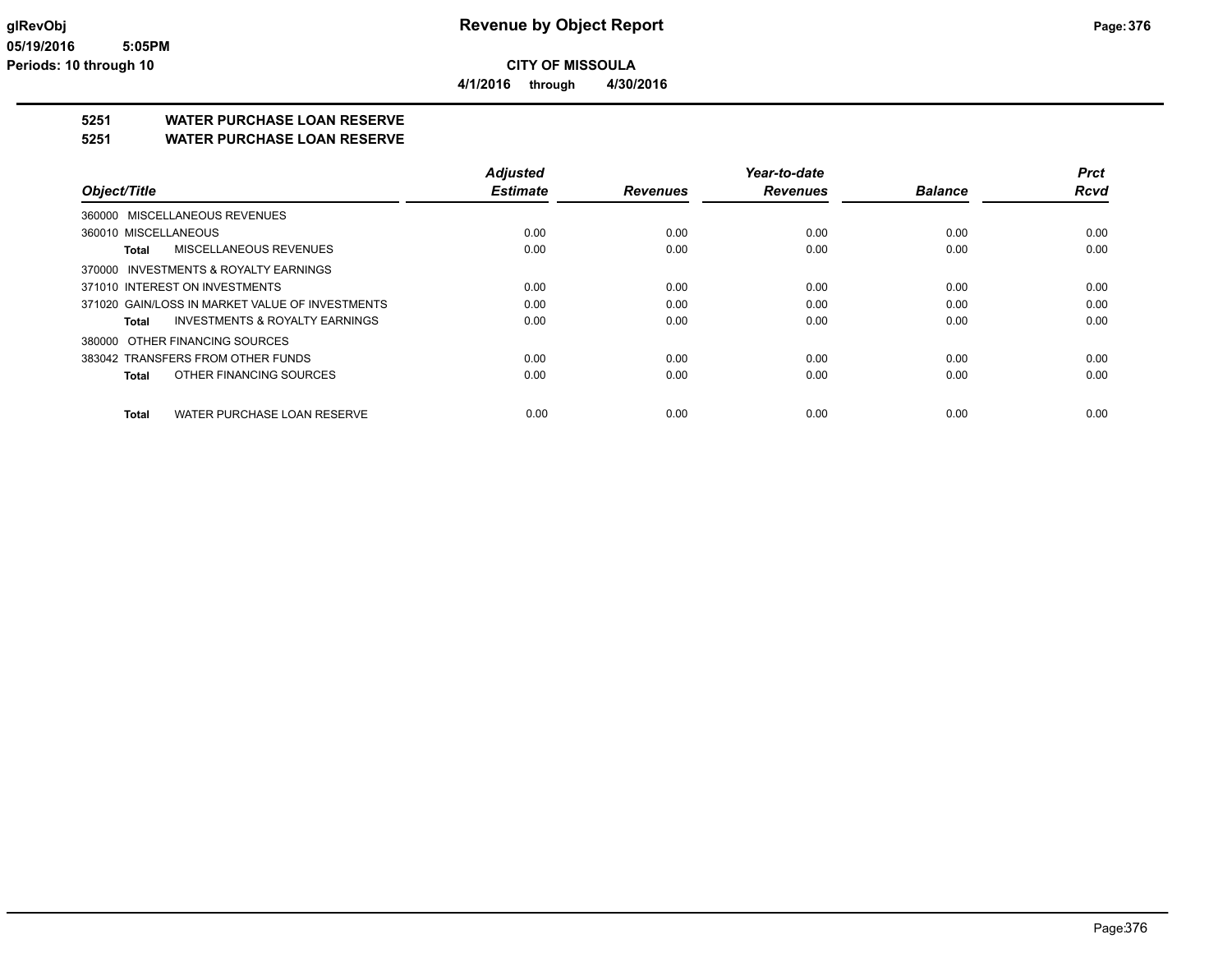**4/1/2016 through 4/30/2016**

### **5251 WATER PURCHASE LOAN RESERVE**

|                                                | <b>Adjusted</b> |                 | Year-to-date    |                | Prct        |
|------------------------------------------------|-----------------|-----------------|-----------------|----------------|-------------|
| Object/Title                                   | <b>Estimate</b> | <b>Revenues</b> | <b>Revenues</b> | <b>Balance</b> | <b>Rcvd</b> |
| 360000 MISCELLANEOUS REVENUES                  |                 |                 |                 |                |             |
| 360010 MISCELLANEOUS                           | 0.00            | 0.00            | 0.00            | 0.00           | 0.00        |
| MISCELLANEOUS REVENUES<br><b>Total</b>         | 0.00            | 0.00            | 0.00            | 0.00           | 0.00        |
| 370000 INVESTMENTS & ROYALTY EARNINGS          |                 |                 |                 |                |             |
| 371010 INTEREST ON INVESTMENTS                 | 0.00            | 0.00            | 0.00            | 0.00           | 0.00        |
| 371020 GAIN/LOSS IN MARKET VALUE OF INVESTMENT | 0.00            | 0.00            | 0.00            | 0.00           | 0.00        |
| INVESTMENTS & ROYALTY EARNINGS<br><b>Total</b> | 0.00            | 0.00            | 0.00            | 0.00           | 0.00        |
| 380000 OTHER FINANCING SOURCES                 |                 |                 |                 |                |             |
| 383042 TRANSFERS FROM OTHER FUNDS              | 0.00            | 0.00            | 0.00            | 0.00           | 0.00        |
| OTHER FINANCING SOURCES<br><b>Total</b>        | 0.00            | 0.00            | 0.00            | 0.00           | 0.00        |
| WATER PURCHASE LOAN RESERVE<br><b>Total</b>    | 0.00            | 0.00            | 0.00            | 0.00           | 0.00        |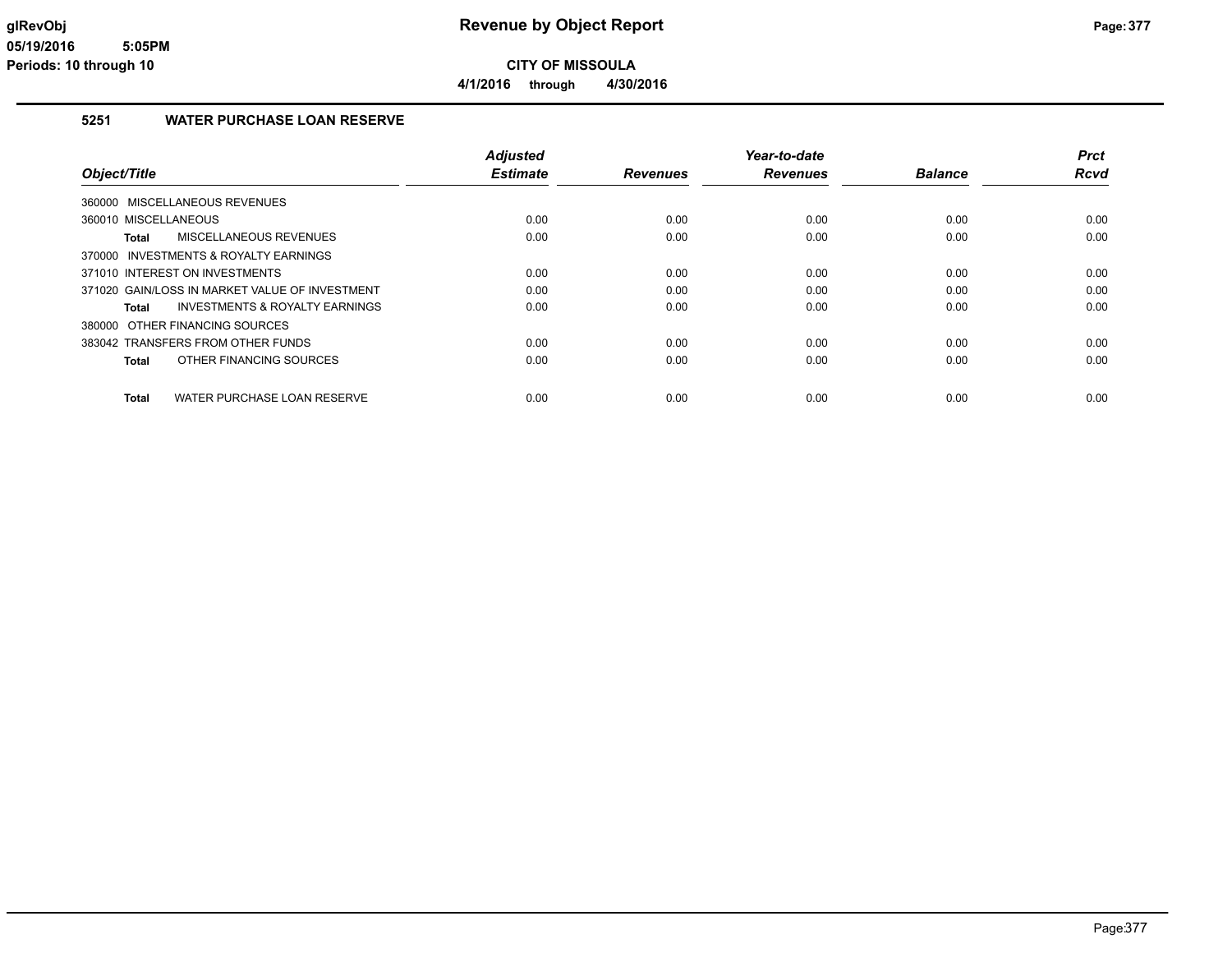**CITY OF MISSOULA 4/1/2016 through 4/30/2016**

**5310 SEWER OPERATING BUDGET FUND**

### **5310 SEWER OPERATING BUDGET FUND**

|                                                           | <b>Adjusted</b> |                 | Year-to-date    |                | <b>Prct</b> |
|-----------------------------------------------------------|-----------------|-----------------|-----------------|----------------|-------------|
| Object/Title                                              | <b>Estimate</b> | <b>Revenues</b> | <b>Revenues</b> | <b>Balance</b> | Rcvd        |
| 320000 LICENSES & PERMITS                                 |                 |                 |                 |                |             |
| 323027 HAULER PERMITS                                     | 0.00            | 0.00            | 150.00          | $-150.00$      | 0.00        |
| <b>LICENSES &amp; PERMITS</b><br><b>Total</b>             | 0.00            | 0.00            | 150.00          | $-150.00$      | 0.00        |
| 330000 INTERGOVERNMENTAL REVENUES                         |                 |                 |                 |                |             |
| 334071 DEQ/RIVER WATER SAMPLING                           | 0.00            | 0.00            | 0.00            | 0.00           | 0.00        |
| 336020 STATE PENSION CONTRIBUTION                         | 0.00            | 0.00            | 0.00            | 0.00           | 0.00        |
| 336023 STATE CONTRIB. - PERS                              | 0.00            | 0.00            | 456.48          | $-456.48$      | 0.00        |
| INTERGOVERNMENTAL REVENUES<br><b>Total</b>                | 0.00            | 0.00            | 456.48          | $-456.48$      | 0.00        |
| 340000 CHARGES FOR SERVICES                               |                 |                 |                 |                |             |
| 343031 SEWER SERVICE CHARGES                              | 0.00            | 0.00            | 6,140.00        | $-6,140.00$    | 0.00        |
| 343032 SEWER INSTALLATION CHARGES                         | 79,000.00       | 0.00            | 0.00            | 79,000.00      | 0.00        |
| 343035 SALE OF SEWER MATERIALS AND SUPPLIES               | 0.00            | 0.00            | 0.00            | 0.00           | 0.00        |
| 343039 DISPOSAL FEES                                      | 0.00            | 2,857.00        | 22,163.96       | $-22,163.96$   | 0.00        |
| <b>CHARGES FOR SERVICES</b><br><b>Total</b>               | 79,000.00       | 2,857.00        | 28,303.96       | 50.696.04      | 35.83       |
| 360000 MISCELLANEOUS REVENUES                             |                 |                 |                 |                |             |
| 360010 MISCELLANEOUS                                      | 0.00            | 0.00            | 0.00            | 0.00           | 0.00        |
| 360030 CONTRIBUTIONS FROM PROPERTY OWNERS                 | 0.00            | 0.00            | 0.00            | 0.00           | 0.00        |
| 363040 PENALTY AND INTEREST                               | 0.00            | 268.84          | 1,853.12        | $-1,853.12$    | 0.00        |
| 364012 SALE OF SURPLUS PROPERTY                           | 0.00            | 0.00            | 0.00            | 0.00           | 0.00        |
| MISCELLANEOUS REVENUES<br><b>Total</b>                    | 0.00            | 268.84          | 1,853.12        | $-1,853.12$    | 0.00        |
| 370000 INVESTMENTS & ROYALTY EARNINGS                     |                 |                 |                 |                |             |
| 371010 INTEREST ON INVESTMENTS                            | 0.00            | 0.00            | 0.00            | 0.00           | 0.00        |
| 371020 GAIN/LOSS IN MARKET VALUE OF INVESTMENTS           | 0.00            | 0.00            | 0.00            | 0.00           | 0.00        |
| <b>INVESTMENTS &amp; ROYALTY EARNINGS</b><br><b>Total</b> | 0.00            | 0.00            | 0.00            | 0.00           | 0.00        |
| 380000 OTHER FINANCING SOURCES                            |                 |                 |                 |                |             |
| 381090 PROCEEDS FROM CAPITAL LEASE                        | 0.00            | 0.00            | 0.00            | 0.00           | 0.00        |
| 382010 SALE OF FIXED ASSETS                               | 0.00            | 0.00            | 0.00            | 0.00           | 0.00        |
| 383024 TRANS FR SEWER CLEARING                            | 4,875,239.00    | 0.00            | 0.00            | 4,875,239.00   | 0.00        |
| OTHER FINANCING SOURCES<br><b>Total</b>                   | 4,875,239.00    | 0.00            | 0.00            | 4,875,239.00   | 0.00        |
| SEWER OPERATING BUDGET FUND<br><b>Total</b>               | 4,954,239.00    | 3,125.84        | 30,763.56       | 4,923,475.44   | 0.62        |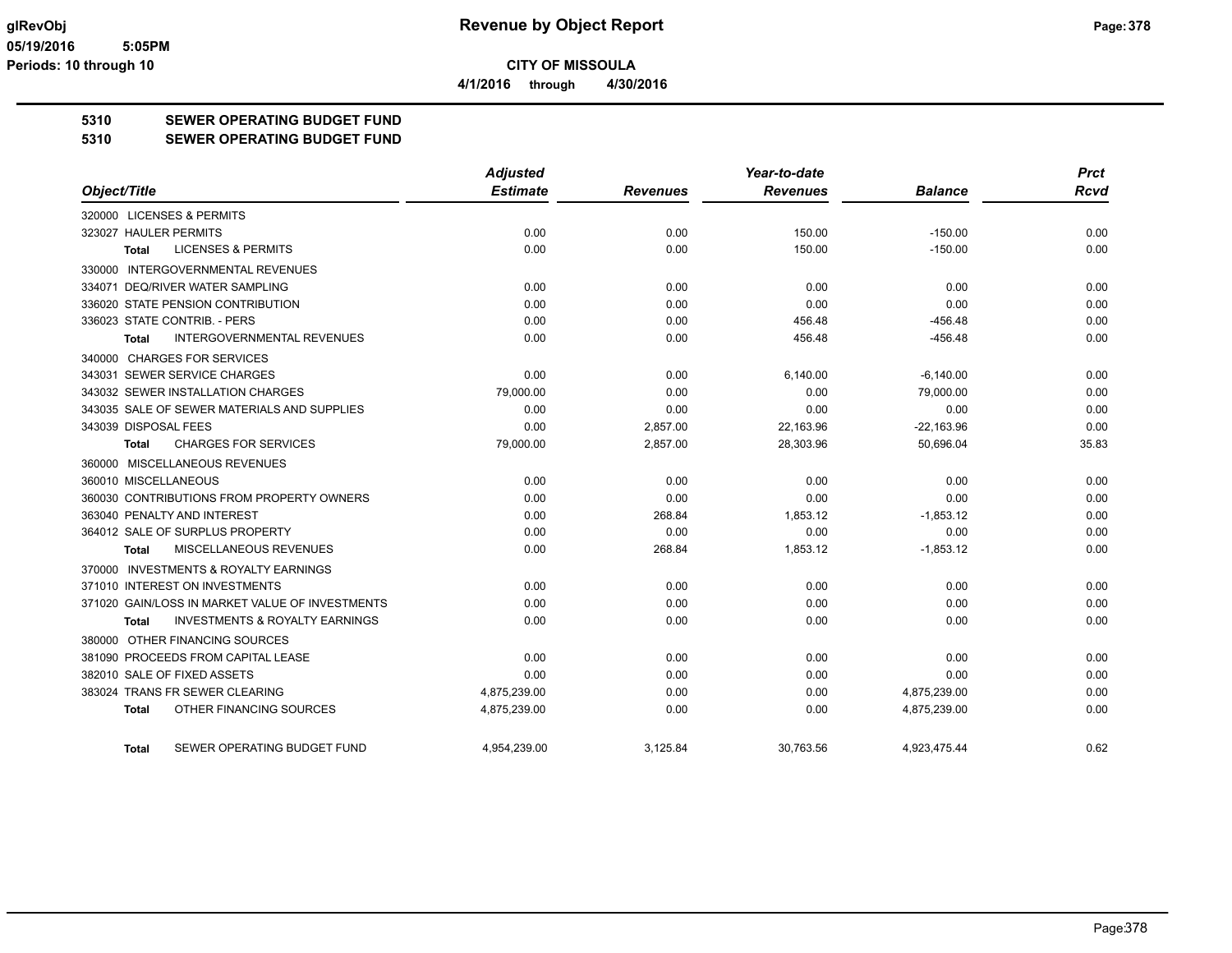**4/1/2016 through 4/30/2016**

### **5310 SEWER OPERATING BUDGET FUND**

|                                                    | <b>Adjusted</b> |                 | Year-to-date    |                | <b>Prct</b> |
|----------------------------------------------------|-----------------|-----------------|-----------------|----------------|-------------|
| Object/Title                                       | <b>Estimate</b> | <b>Revenues</b> | <b>Revenues</b> | <b>Balance</b> | <b>Rcvd</b> |
| 320000 LICENSES & PERMITS                          |                 |                 |                 |                |             |
| 323027 HAULER PERMITS                              | 0.00            | 0.00            | 150.00          | $-150.00$      | 0.00        |
| <b>LICENSES &amp; PERMITS</b><br>Total             | 0.00            | 0.00            | 150.00          | $-150.00$      | 0.00        |
| 330000 INTERGOVERNMENTAL REVENUES                  |                 |                 |                 |                |             |
| 334071 DEQ/RIVER WATER SAMPLING                    | 0.00            | 0.00            | 0.00            | 0.00           | 0.00        |
| 336020 STATE PENSION CONTRIBUTION                  | 0.00            | 0.00            | 0.00            | 0.00           | 0.00        |
| 336023 STATE CONTRIB. - PERS                       | 0.00            | 0.00            | 456.48          | $-456.48$      | 0.00        |
| <b>INTERGOVERNMENTAL REVENUES</b><br>Total         | 0.00            | 0.00            | 456.48          | $-456.48$      | 0.00        |
| 340000 CHARGES FOR SERVICES                        |                 |                 |                 |                |             |
| 343031 SEWER SERVICE CHARGES                       | 0.00            | 0.00            | 6,140.00        | $-6,140.00$    | 0.00        |
| 343032 SEWER INSTALLATION CHARGES                  | 79,000.00       | 0.00            | 0.00            | 79,000.00      | 0.00        |
| 343035 SALE OF SEWER MATERIALS AND SUPPLIES        | 0.00            | 0.00            | 0.00            | 0.00           | 0.00        |
| 343039 DISPOSAL FEES                               | 0.00            | 2,857.00        | 22,163.96       | $-22,163.96$   | 0.00        |
| <b>CHARGES FOR SERVICES</b><br><b>Total</b>        | 79,000.00       | 2,857.00        | 28,303.96       | 50,696.04      | 35.83       |
| 360000 MISCELLANEOUS REVENUES                      |                 |                 |                 |                |             |
| 360010 MISCELLANEOUS                               | 0.00            | 0.00            | 0.00            | 0.00           | 0.00        |
| 360030 CONTRIBUTIONS FROM PROPERTY OWNERS          | 0.00            | 0.00            | 0.00            | 0.00           | 0.00        |
| 363040 PENALTY AND INTEREST                        | 0.00            | 268.84          | 1,853.12        | $-1,853.12$    | 0.00        |
| 364012 SALE OF SURPLUS PROPERTY                    | 0.00            | 0.00            | 0.00            | 0.00           | 0.00        |
| MISCELLANEOUS REVENUES<br><b>Total</b>             | 0.00            | 268.84          | 1,853.12        | $-1,853.12$    | 0.00        |
| 370000 INVESTMENTS & ROYALTY EARNINGS              |                 |                 |                 |                |             |
| 371010 INTEREST ON INVESTMENTS                     | 0.00            | 0.00            | 0.00            | 0.00           | 0.00        |
| 371020 GAIN/LOSS IN MARKET VALUE OF INVESTMENT     | 0.00            | 0.00            | 0.00            | 0.00           | 0.00        |
| <b>INVESTMENTS &amp; ROYALTY EARNINGS</b><br>Total | 0.00            | 0.00            | 0.00            | 0.00           | 0.00        |
| 380000 OTHER FINANCING SOURCES                     |                 |                 |                 |                |             |
| 381090 PROCEEDS FROM CAPITAL LEASE                 | 0.00            | 0.00            | 0.00            | 0.00           | 0.00        |
| 382010 SALE OF FIXED ASSETS                        | 0.00            | 0.00            | 0.00            | 0.00           | 0.00        |
| 383024 TRANS FR SEWER CLEARING                     | 4,875,239.00    | 0.00            | 0.00            | 4,875,239.00   | 0.00        |
| OTHER FINANCING SOURCES<br><b>Total</b>            | 4,875,239.00    | 0.00            | 0.00            | 4,875,239.00   | 0.00        |
| SEWER OPERATING BUDGET FUND<br>Total               | 4.954.239.00    | 3.125.84        | 30,763.56       | 4.923.475.44   | 0.62        |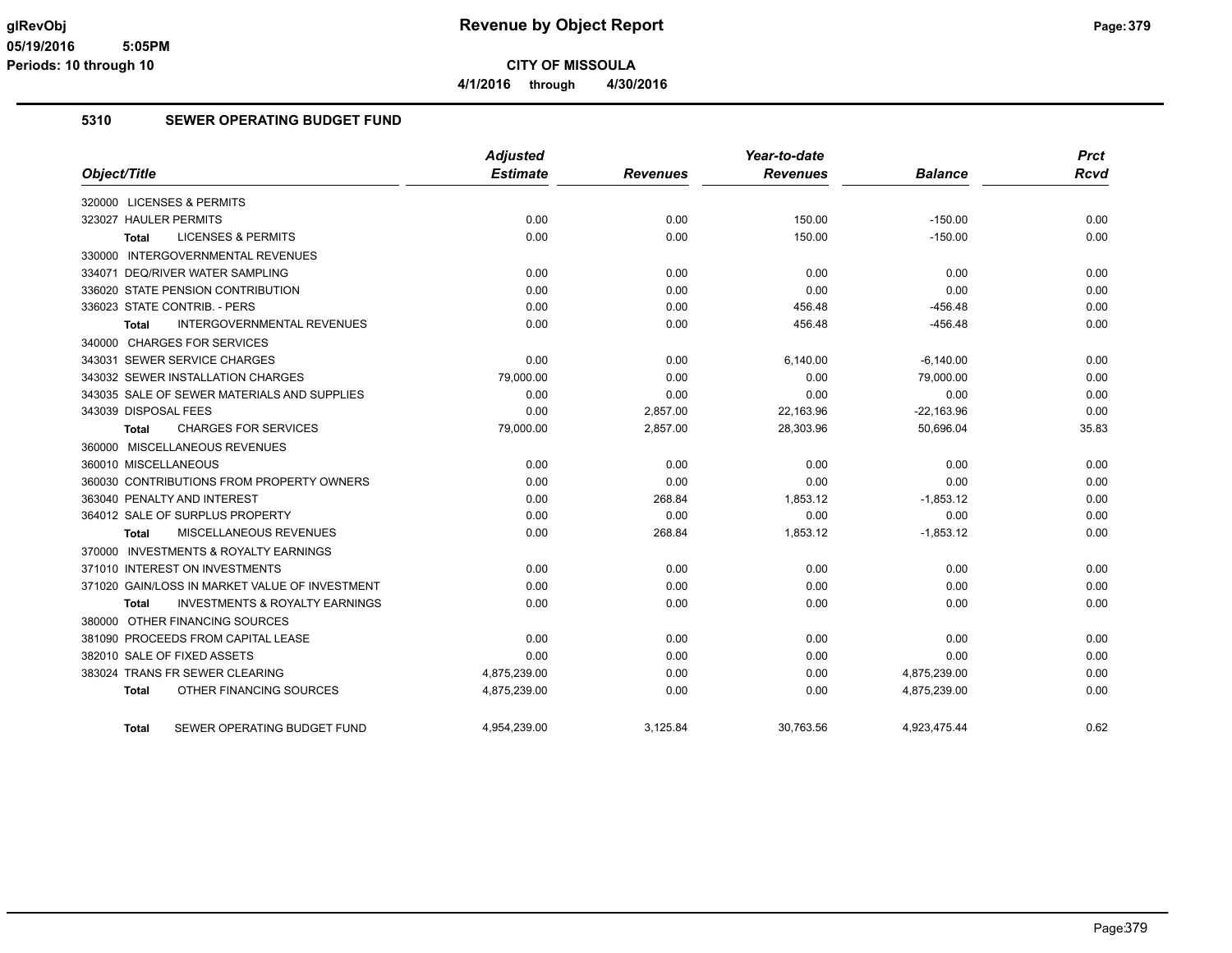**4/1/2016 through 4/30/2016**

# **5311 SEWER REVENUE COLLECTION & CLEARING FUND**

**5311 SEWER REVENUE COLLECTION & CLEARING FUND**

|                                                           | <b>Adjusted</b> |                 | Year-to-date    |                | <b>Prct</b> |
|-----------------------------------------------------------|-----------------|-----------------|-----------------|----------------|-------------|
| Object/Title                                              | <b>Estimate</b> | <b>Revenues</b> | <b>Revenues</b> | <b>Balance</b> | Rcvd        |
| 330000 INTERGOVERNMENTAL REVENUES                         |                 |                 |                 |                |             |
| 331992 FEDERAL ARRA GRANTS                                | 0.00            | 0.00            | 0.00            | 0.00           | 0.00        |
| <b>INTERGOVERNMENTAL REVENUES</b><br><b>Total</b>         | 0.00            | 0.00            | 0.00            | 0.00           | 0.00        |
| <b>CHARGES FOR SERVICES</b><br>340000                     |                 |                 |                 |                |             |
| 343032 SEWER INSTALLATION CHARGES                         | 0.00            | 0.00            | 0.00            | 0.00           | 0.00        |
| 343034 TREATMENT FACILITIES FEES                          | 7,391,083.00    | 225,060.48      | 7,566,279.87    | $-175, 196.87$ | 102.37      |
| 343037 DELINQUENT SEWER FEES                              | 0.00            | 0.00            | 0.00            | 0.00           | 0.00        |
| 343038 P & I TAX LIENS                                    | 0.00            | 187.98          | 2,825.04        | $-2,825.04$    | 0.00        |
| <b>CHARGES FOR SERVICES</b><br>Total                      | 7,391,083.00    | 225,248.46      | 7,569,104.91    | $-178,021.91$  | 102.41      |
| MISCELLANEOUS REVENUES<br>360000                          |                 |                 |                 |                |             |
| 360010 MISCELLANEOUS                                      | 0.00            | 0.00            | 0.00            | 0.00           | 0.00        |
| 361200 RADIO TOWER LEASE PAYMENTS                         | 0.00            | 0.00            | 2,925.00        | $-2,925.00$    | 0.00        |
| 361201 EKO LAND LEASE                                     | 0.00            | 0.00            | 37,985.91       | $-37,985.91$   | 0.00        |
| 365023 NORTHWESTERN ENERGY GRANT                          | 0.00            | 300.00          | 5,300.00        | $-5,300.00$    | 0.00        |
| MISCELLANEOUS REVENUES<br><b>Total</b>                    | 0.00            | 300.00          | 46,210.91       | $-46,210.91$   | 0.00        |
| <b>INVESTMENTS &amp; ROYALTY EARNINGS</b><br>370000       |                 |                 |                 |                |             |
| 371010 INTEREST ON INVESTMENTS                            | 0.00            | 0.00            | 0.00            | 0.00           | 0.00        |
| 371020 GAIN/LOSS IN MARKET VALUE OF INVESTMENTS           | 0.00            | 0.00            | 0.00            | 0.00           | 0.00        |
| <b>INVESTMENTS &amp; ROYALTY EARNINGS</b><br><b>Total</b> | 0.00            | 0.00            | 0.00            | 0.00           | 0.00        |
| OTHER FINANCING SOURCES<br>380000                         |                 |                 |                 |                |             |
| 383034 TRANS FR 01 SERIES DEBT SERVICE                    | 0.00            | 0.00            | 0.00            | 0.00           | 0.00        |
| 383042 TRANSFERS FROM OTHER FUNDS                         | 0.00            | 0.00            | 0.00            | 0.00           | 0.00        |
| OTHER FINANCING SOURCES<br><b>Total</b>                   | 0.00            | 0.00            | 0.00            | 0.00           | 0.00        |
| SEWER REVENUE COLLECTION & CLEARING<br><b>Total</b>       | 7,391,083.00    | 225,548.46      | 7,615,315.82    | $-224,232.82$  | 103.03      |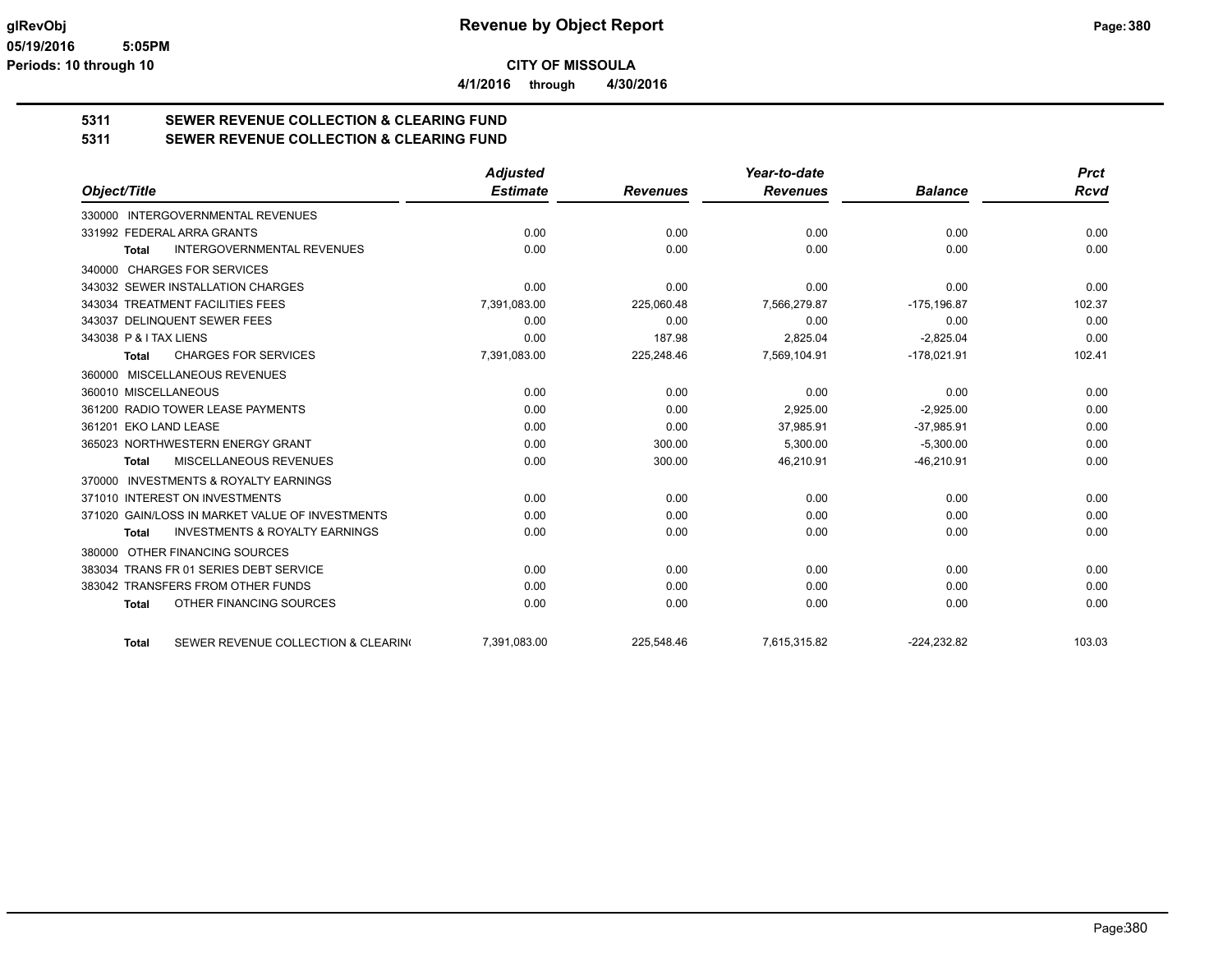**4/1/2016 through 4/30/2016**

### **5311 SEWER REVENUE COLLECTION & CLEARING FUND**

|                                                    | <b>Adjusted</b> |                 | Year-to-date    |                | <b>Prct</b> |
|----------------------------------------------------|-----------------|-----------------|-----------------|----------------|-------------|
| Object/Title                                       | <b>Estimate</b> | <b>Revenues</b> | <b>Revenues</b> | <b>Balance</b> | <b>Rcvd</b> |
| 330000 INTERGOVERNMENTAL REVENUES                  |                 |                 |                 |                |             |
| 331992 FEDERAL ARRA GRANTS                         | 0.00            | 0.00            | 0.00            | 0.00           | 0.00        |
| <b>INTERGOVERNMENTAL REVENUES</b><br><b>Total</b>  | 0.00            | 0.00            | 0.00            | 0.00           | 0.00        |
| 340000 CHARGES FOR SERVICES                        |                 |                 |                 |                |             |
| 343032 SEWER INSTALLATION CHARGES                  | 0.00            | 0.00            | 0.00            | 0.00           | 0.00        |
| 343034 TREATMENT FACILITIES FEES                   | 7,391,083.00    | 225,060.48      | 7,566,279.87    | $-175, 196.87$ | 102.37      |
| 343037 DELINQUENT SEWER FEES                       | 0.00            | 0.00            | 0.00            | 0.00           | 0.00        |
| 343038 P & I TAX LIENS                             | 0.00            | 187.98          | 2,825.04        | $-2,825.04$    | 0.00        |
| <b>CHARGES FOR SERVICES</b><br><b>Total</b>        | 7,391,083.00    | 225,248.46      | 7,569,104.91    | $-178,021.91$  | 102.41      |
| 360000 MISCELLANEOUS REVENUES                      |                 |                 |                 |                |             |
| 360010 MISCELLANEOUS                               | 0.00            | 0.00            | 0.00            | 0.00           | 0.00        |
| 361200 RADIO TOWER LEASE PAYMENTS                  | 0.00            | 0.00            | 2,925.00        | $-2,925.00$    | 0.00        |
| 361201 EKO LAND LEASE                              | 0.00            | 0.00            | 37,985.91       | $-37,985.91$   | 0.00        |
| 365023 NORTHWESTERN ENERGY GRANT                   | 0.00            | 300.00          | 5,300.00        | $-5,300.00$    | 0.00        |
| <b>MISCELLANEOUS REVENUES</b><br>Total             | 0.00            | 300.00          | 46,210.91       | $-46,210.91$   | 0.00        |
| 370000 INVESTMENTS & ROYALTY EARNINGS              |                 |                 |                 |                |             |
| 371010 INTEREST ON INVESTMENTS                     | 0.00            | 0.00            | 0.00            | 0.00           | 0.00        |
| 371020 GAIN/LOSS IN MARKET VALUE OF INVESTMENT     | 0.00            | 0.00            | 0.00            | 0.00           | 0.00        |
| <b>INVESTMENTS &amp; ROYALTY EARNINGS</b><br>Total | 0.00            | 0.00            | 0.00            | 0.00           | 0.00        |
| OTHER FINANCING SOURCES<br>380000                  |                 |                 |                 |                |             |
| 383034 TRANS FR 01 SERIES DEBT SERVICE             | 0.00            | 0.00            | 0.00            | 0.00           | 0.00        |
| 383042 TRANSFERS FROM OTHER FUNDS                  | 0.00            | 0.00            | 0.00            | 0.00           | 0.00        |
| OTHER FINANCING SOURCES<br><b>Total</b>            | 0.00            | 0.00            | 0.00            | 0.00           | 0.00        |
| SEWER REVENUE COLLECTION & CLEARIN<br><b>Total</b> | 7,391,083.00    | 225.548.46      | 7,615,315.82    | $-224,232.82$  | 103.03      |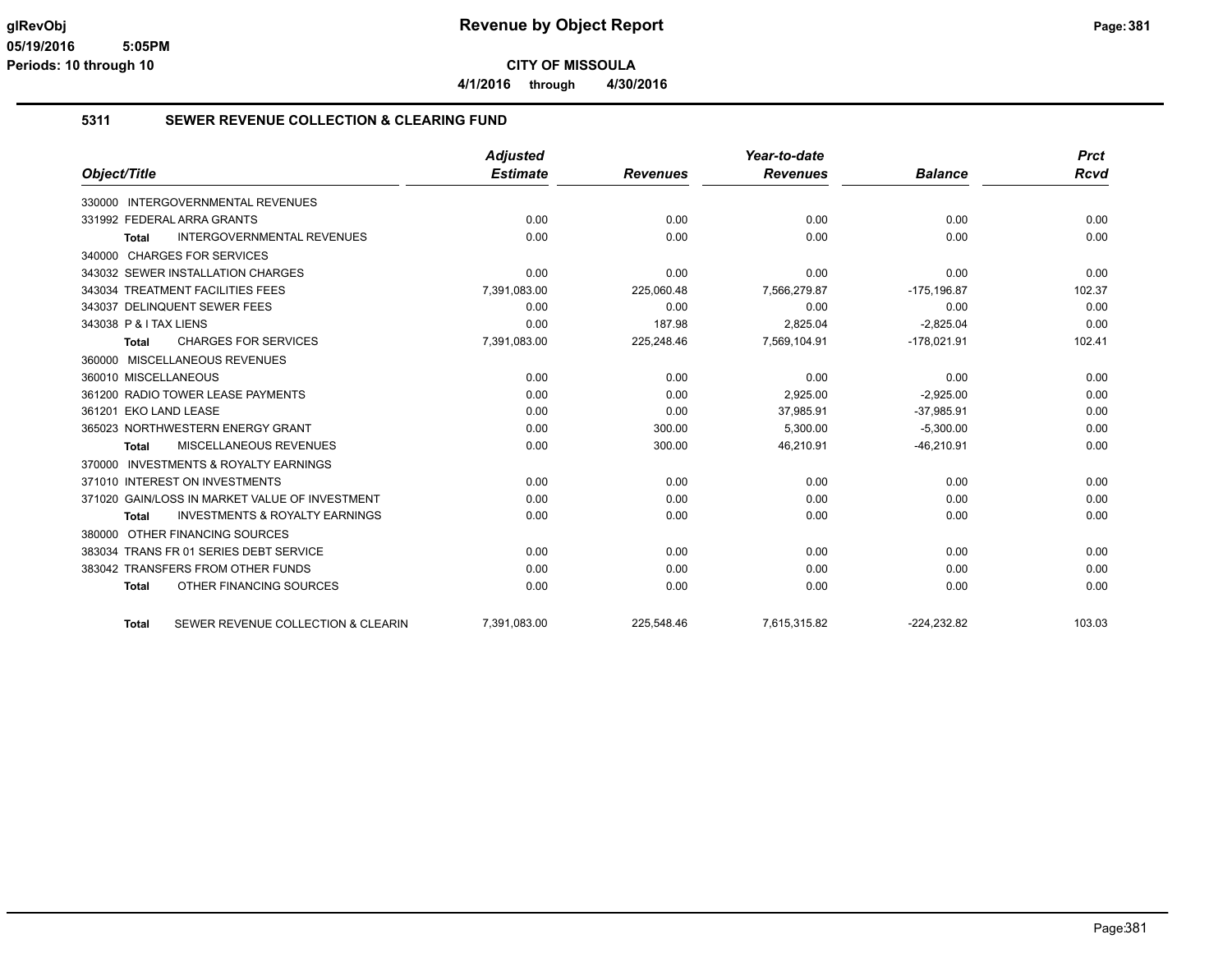**4/1/2016 through 4/30/2016**

**5315 SEWER LOAN FUND**

| 5315 | <b>SEWER LOAN FUND</b> |
|------|------------------------|
|------|------------------------|

|                                                           | <b>Adjusted</b> |                 | Year-to-date    |                | <b>Prct</b> |
|-----------------------------------------------------------|-----------------|-----------------|-----------------|----------------|-------------|
| Object/Title                                              | <b>Estimate</b> | <b>Revenues</b> | <b>Revenues</b> | <b>Balance</b> | Rcvd        |
| 340000 CHARGES FOR SERVICES                               |                 |                 |                 |                |             |
| 343032 SEWER INSTALLATION CHARGES                         | 0.00            | 0.00            | 2,329.50        | $-2,329.50$    | 0.00        |
| 343035 SALE OF SEWER MATERIALS AND SUPPLIES               | 0.00            | 0.00            | $-15,421.44$    | 15,421.44      | 0.00        |
| 343037 GREASE INTERCEPTOR LOANS                           | 0.00            | 0.00            | 0.00            | 0.00           | 0.00        |
| <b>CHARGES FOR SERVICES</b><br>Total                      | 0.00            | 0.00            | $-13,091.94$    | 13,091.94      | 0.00        |
| MISCELLANEOUS REVENUES<br>360000                          |                 |                 |                 |                |             |
| 360010 MISCELLANEOUS                                      | 0.00            | 0.00            | 0.00            | 0.00           | 0.00        |
| MISCELLANEOUS REVENUES<br>Total                           | 0.00            | 0.00            | 0.00            | 0.00           | 0.00        |
| INVESTMENTS & ROYALTY EARNINGS<br>370000                  |                 |                 |                 |                |             |
| 371010 INTEREST ON INVESTMENTS                            | 0.00            | 0.00            | 0.00            | 0.00           | 0.00        |
| 371020 GAIN/LOSS IN MARKET VALUE OF INVESTMENTS           | 0.00            | 0.00            | 0.00            | 0.00           | 0.00        |
| <b>INVESTMENTS &amp; ROYALTY EARNINGS</b><br><b>Total</b> | 0.00            | 0.00            | 0.00            | 0.00           | 0.00        |
| OTHER FINANCING SOURCES<br>380000                         |                 |                 |                 |                |             |
| 383024 TRANS FR SEWER CLEARING                            | 0.00            | 0.00            | 0.00            | 0.00           | 0.00        |
| 383025 TRANS FR SEWER R & D                               | 0.00            | 0.00            | 0.00            | 0.00           | 0.00        |
| OTHER FINANCING SOURCES<br><b>Total</b>                   | 0.00            | 0.00            | 0.00            | 0.00           | 0.00        |
| <b>SEWER LOAN FUND</b><br><b>Total</b>                    | 0.00            | 0.00            | $-13,091.94$    | 13,091.94      | 0.00        |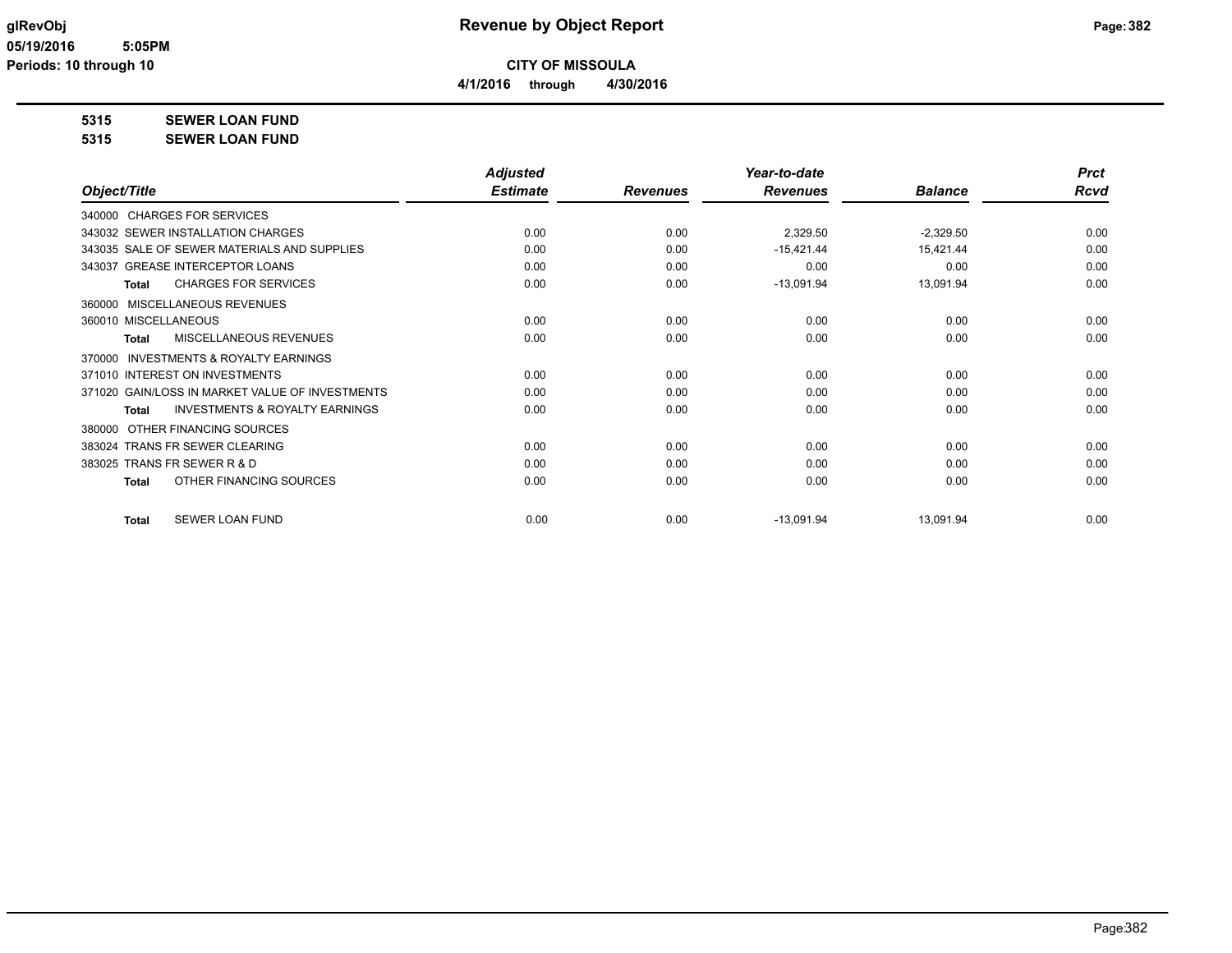## **glRevObj Revenue by Object Report Page:383**

**CITY OF MISSOULA**

**4/1/2016 through 4/30/2016**

### **5315 SEWER LOAN FUND**

|                                                     | <b>Adjusted</b> |                 | Year-to-date    |                | <b>Prct</b> |
|-----------------------------------------------------|-----------------|-----------------|-----------------|----------------|-------------|
| Object/Title                                        | <b>Estimate</b> | <b>Revenues</b> | <b>Revenues</b> | <b>Balance</b> | <b>Rcvd</b> |
| 340000 CHARGES FOR SERVICES                         |                 |                 |                 |                |             |
| 343032 SEWER INSTALLATION CHARGES                   | 0.00            | 0.00            | 2,329.50        | $-2,329.50$    | 0.00        |
| 343035 SALE OF SEWER MATERIALS AND SUPPLIES         | 0.00            | 0.00            | $-15,421.44$    | 15,421.44      | 0.00        |
| 343037 GREASE INTERCEPTOR LOANS                     | 0.00            | 0.00            | 0.00            | 0.00           | 0.00        |
| <b>CHARGES FOR SERVICES</b><br>Total                | 0.00            | 0.00            | $-13,091.94$    | 13,091.94      | 0.00        |
| 360000 MISCELLANEOUS REVENUES                       |                 |                 |                 |                |             |
| 360010 MISCELLANEOUS                                | 0.00            | 0.00            | 0.00            | 0.00           | 0.00        |
| <b>MISCELLANEOUS REVENUES</b><br><b>Total</b>       | 0.00            | 0.00            | 0.00            | 0.00           | 0.00        |
| <b>INVESTMENTS &amp; ROYALTY EARNINGS</b><br>370000 |                 |                 |                 |                |             |
| 371010 INTEREST ON INVESTMENTS                      | 0.00            | 0.00            | 0.00            | 0.00           | 0.00        |
| 371020 GAIN/LOSS IN MARKET VALUE OF INVESTMENT      | 0.00            | 0.00            | 0.00            | 0.00           | 0.00        |
| <b>INVESTMENTS &amp; ROYALTY EARNINGS</b><br>Total  | 0.00            | 0.00            | 0.00            | 0.00           | 0.00        |
| OTHER FINANCING SOURCES<br>380000                   |                 |                 |                 |                |             |
| 383024 TRANS FR SEWER CLEARING                      | 0.00            | 0.00            | 0.00            | 0.00           | 0.00        |
| TRANS FR SEWER R & D<br>383025                      | 0.00            | 0.00            | 0.00            | 0.00           | 0.00        |
| OTHER FINANCING SOURCES<br>Total                    | 0.00            | 0.00            | 0.00            | 0.00           | 0.00        |
| SEWER LOAN FUND<br>Total                            | 0.00            | 0.00            | $-13,091.94$    | 13,091.94      | 0.00        |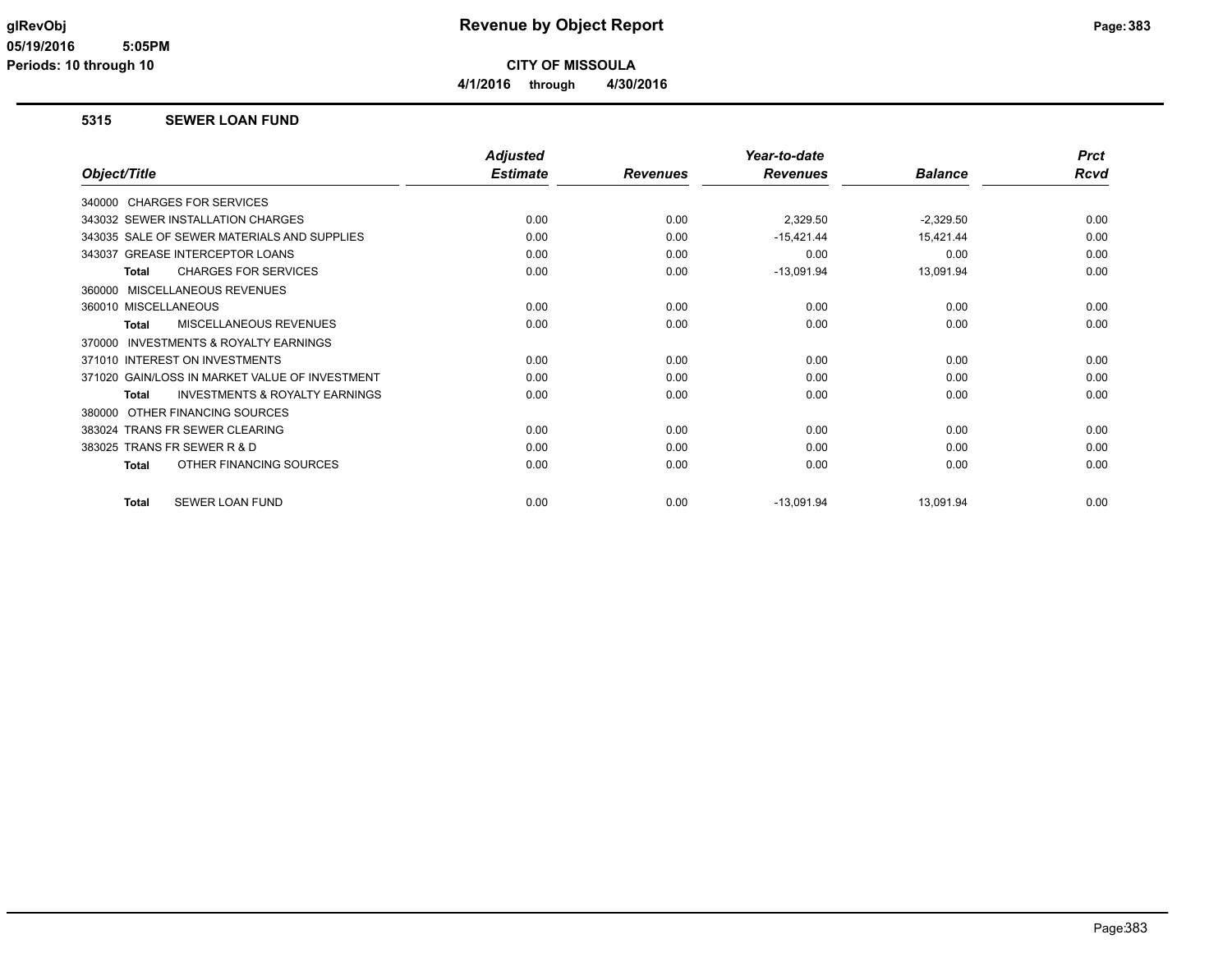**4/1/2016 through 4/30/2016**

# **5320 SEWER REPLACEMENT & DEPRECIATION FUND**

**5320 SEWER REPLACEMENT & DEPRECIATION FUND**

|                                                           | <b>Adjusted</b> |                 | Year-to-date    |                | <b>Prct</b> |
|-----------------------------------------------------------|-----------------|-----------------|-----------------|----------------|-------------|
| Object/Title                                              | <b>Estimate</b> | <b>Revenues</b> | <b>Revenues</b> | <b>Balance</b> | <b>Rcvd</b> |
| 330000 INTERGOVERNMENTAL REVENUES                         |                 |                 |                 |                |             |
| 337010 COUNTY REIMBURSEMENT-DEANOS                        | 0.00            | 0.00            | 0.00            | 0.00           | 0.00        |
| <b>INTERGOVERNMENTAL REVENUES</b><br><b>Total</b>         | 0.00            | 0.00            | 0.00            | 0.00           | 0.00        |
| 340000 CHARGES FOR SERVICES                               |                 |                 |                 |                |             |
| 343032 SEWER INSTALLATION CHARGES                         | 0.00            | 15,125.00       | 25,125.00       | $-25,125.00$   | 0.00        |
| <b>CHARGES FOR SERVICES</b><br><b>Total</b>               | 0.00            | 15,125.00       | 25,125.00       | $-25,125.00$   | 0.00        |
| 360000 MISCELLANEOUS REVENUES                             |                 |                 |                 |                |             |
| 360000 MISCELLANEOUS REVENUES                             | 0.00            | 0.00            | 0.00            | 0.00           | 0.00        |
| 360010 MISCELLANEOUS                                      | 0.00            | 0.00            | 0.00            | 0.00           | 0.00        |
| 362006 GAIC INSURANCE SETTLEMENT                          | 0.00            | 0.00            | 0.00            | 0.00           | 0.00        |
| <b>MISCELLANEOUS REVENUES</b><br>Total                    | 0.00            | 0.00            | 0.00            | 0.00           | 0.00        |
| 370000 INVESTMENTS & ROYALTY EARNINGS                     |                 |                 |                 |                |             |
| 371010 INTEREST ON INVESTMENTS                            | 0.00            | 0.00            | 0.00            | 0.00           | 0.00        |
| 371020 GAIN/LOSS IN MARKET VALUE OF INVESTMENTS           | 0.00            | 0.00            | 0.00            | 0.00           | 0.00        |
| <b>INVESTMENTS &amp; ROYALTY EARNINGS</b><br><b>Total</b> | 0.00            | 0.00            | 0.00            | 0.00           | 0.00        |
| 380000 OTHER FINANCING SOURCES                            |                 |                 |                 |                |             |
| 381002 SRF LOAN                                           | 0.00            | 0.00            | 0.00            | 0.00           | 0.00        |
| 381090 PROCEEDS FROM CAPITAL LEASE                        | 0.00            | 0.00            | 60,597.00       | $-60,597.00$   | 0.00        |
| 383000 OPERATING TRANSFERS                                | 0.00            | 0.00            | 0.00            | 0.00           | 0.00        |
| 383024 TRANS FR SEWER CLEARING                            | 0.00            | 0.00            | 0.00            | 0.00           | 0.00        |
| 383042 TRANSFERS FROM OTHER FUNDS                         | 777,157.00      | 0.00            | 0.00            | 777.157.00     | 0.00        |
| OTHER FINANCING SOURCES<br><b>Total</b>                   | 777,157.00      | 0.00            | 60,597.00       | 716,560.00     | 7.80        |
| SEWER REPLACEMENT & DEPRECIATION FU<br><b>Total</b>       | 777.157.00      | 15,125.00       | 85,722.00       | 691.435.00     | 11.03       |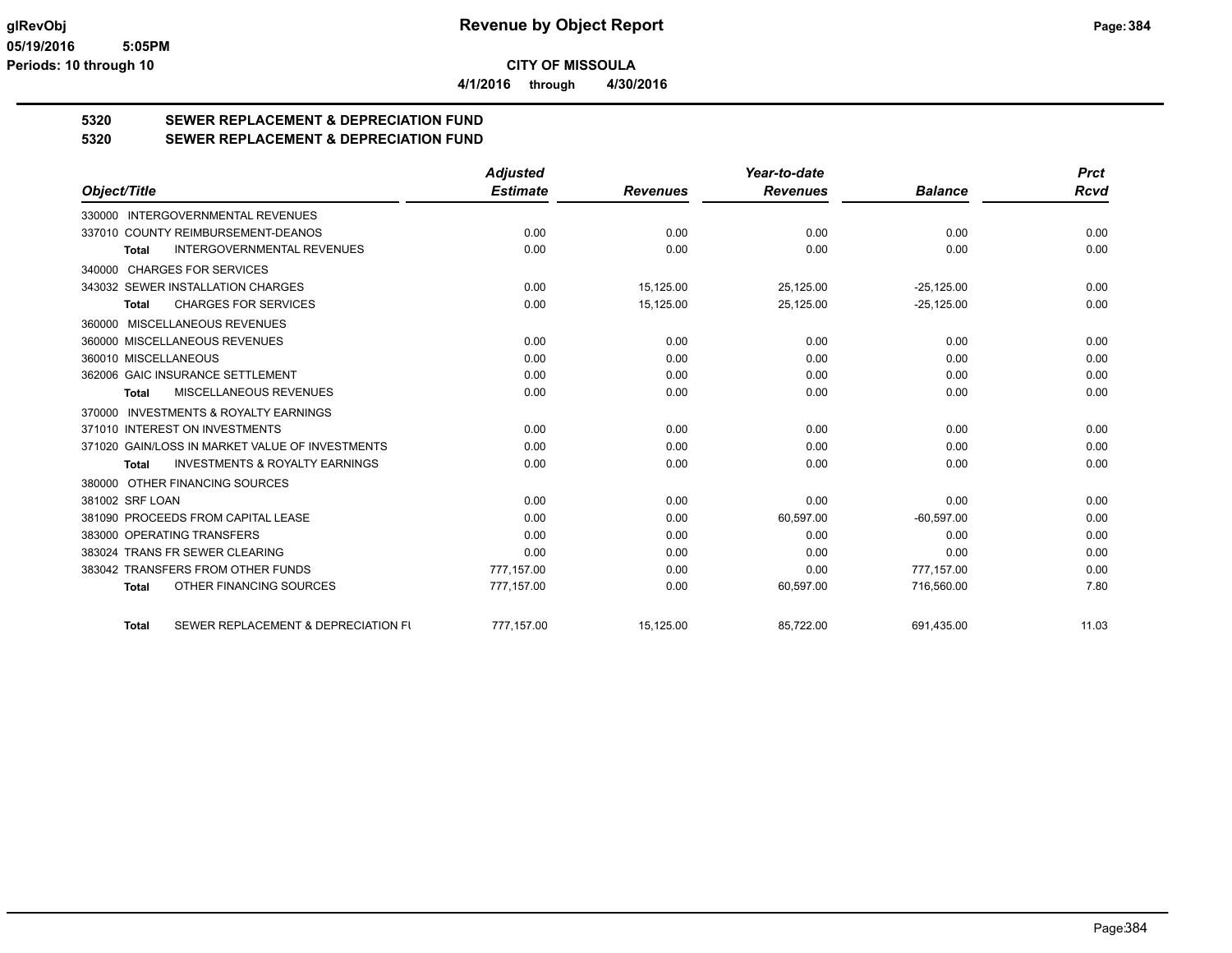**4/1/2016 through 4/30/2016**

### **5320 SEWER REPLACEMENT & DEPRECIATION FUND**

|                                                           | <b>Adjusted</b> |                 | Year-to-date    |                | <b>Prct</b> |
|-----------------------------------------------------------|-----------------|-----------------|-----------------|----------------|-------------|
| Object/Title                                              | <b>Estimate</b> | <b>Revenues</b> | <b>Revenues</b> | <b>Balance</b> | Rcvd        |
| 330000 INTERGOVERNMENTAL REVENUES                         |                 |                 |                 |                |             |
| 337010 COUNTY REIMBURSEMENT-DEANOS                        | 0.00            | 0.00            | 0.00            | 0.00           | 0.00        |
| <b>INTERGOVERNMENTAL REVENUES</b><br><b>Total</b>         | 0.00            | 0.00            | 0.00            | 0.00           | 0.00        |
| 340000 CHARGES FOR SERVICES                               |                 |                 |                 |                |             |
| 343032 SEWER INSTALLATION CHARGES                         | 0.00            | 15,125.00       | 25,125.00       | $-25,125.00$   | 0.00        |
| <b>CHARGES FOR SERVICES</b><br>Total                      | 0.00            | 15,125.00       | 25,125.00       | $-25,125.00$   | 0.00        |
| MISCELLANEOUS REVENUES<br>360000                          |                 |                 |                 |                |             |
| 360000 MISCELLANEOUS REVENUES                             | 0.00            | 0.00            | 0.00            | 0.00           | 0.00        |
| 360010 MISCELLANEOUS                                      | 0.00            | 0.00            | 0.00            | 0.00           | 0.00        |
| 362006 GAIC INSURANCE SETTLEMENT                          | 0.00            | 0.00            | 0.00            | 0.00           | 0.00        |
| <b>MISCELLANEOUS REVENUES</b><br><b>Total</b>             | 0.00            | 0.00            | 0.00            | 0.00           | 0.00        |
| <b>INVESTMENTS &amp; ROYALTY EARNINGS</b><br>370000       |                 |                 |                 |                |             |
| 371010 INTEREST ON INVESTMENTS                            | 0.00            | 0.00            | 0.00            | 0.00           | 0.00        |
| 371020 GAIN/LOSS IN MARKET VALUE OF INVESTMENT            | 0.00            | 0.00            | 0.00            | 0.00           | 0.00        |
| <b>INVESTMENTS &amp; ROYALTY EARNINGS</b><br><b>Total</b> | 0.00            | 0.00            | 0.00            | 0.00           | 0.00        |
| 380000 OTHER FINANCING SOURCES                            |                 |                 |                 |                |             |
| 381002 SRF LOAN                                           | 0.00            | 0.00            | 0.00            | 0.00           | 0.00        |
| 381090 PROCEEDS FROM CAPITAL LEASE                        | 0.00            | 0.00            | 60,597.00       | $-60,597.00$   | 0.00        |
| 383000 OPERATING TRANSFERS                                | 0.00            | 0.00            | 0.00            | 0.00           | 0.00        |
| 383024 TRANS FR SEWER CLEARING                            | 0.00            | 0.00            | 0.00            | 0.00           | 0.00        |
| 383042 TRANSFERS FROM OTHER FUNDS                         | 777,157.00      | 0.00            | 0.00            | 777,157.00     | 0.00        |
| OTHER FINANCING SOURCES<br><b>Total</b>                   | 777,157.00      | 0.00            | 60,597.00       | 716,560.00     | 7.80        |
| SEWER REPLACEMENT & DEPRECIATION F<br><b>Total</b>        | 777.157.00      | 15.125.00       | 85.722.00       | 691.435.00     | 11.03       |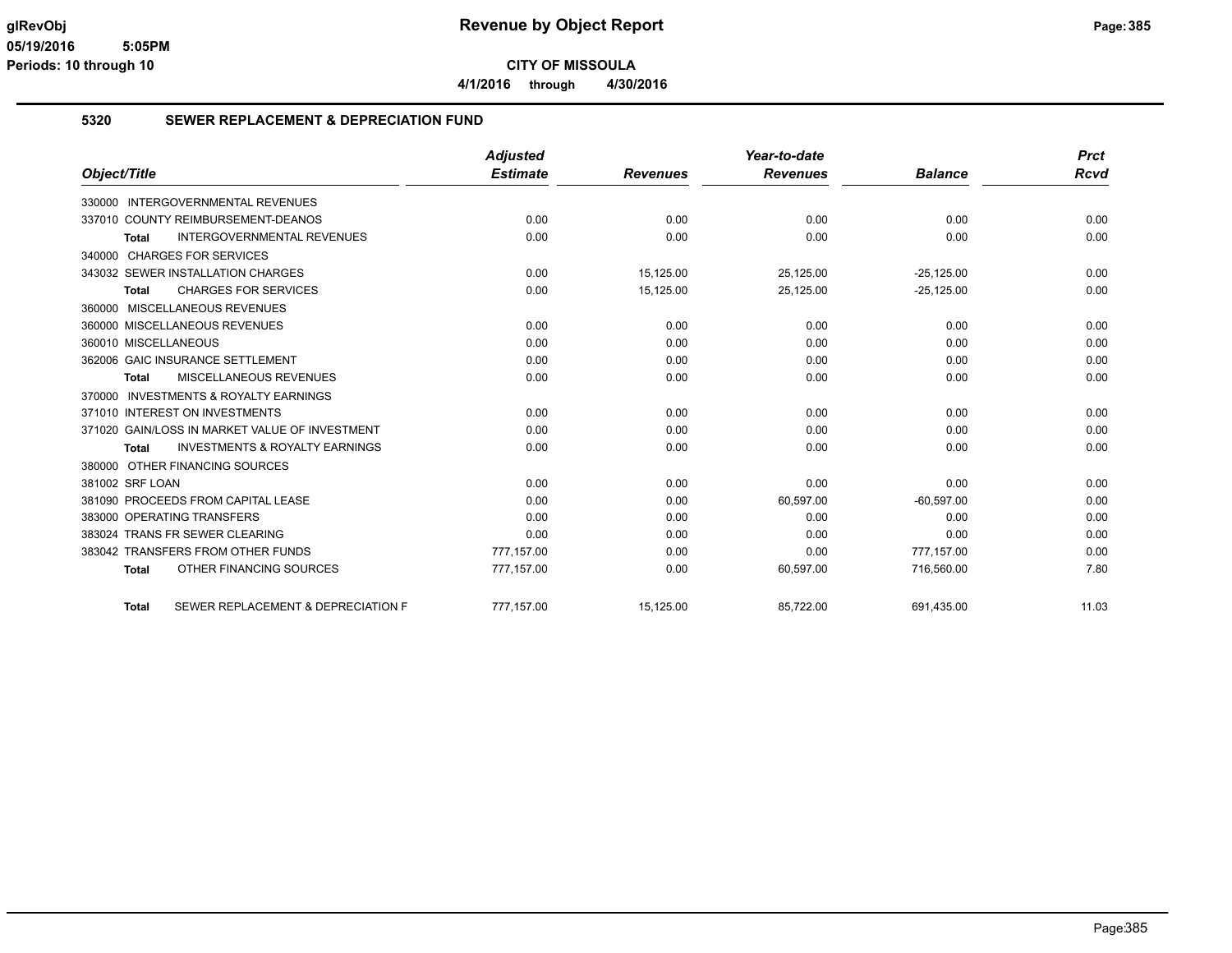**CITY OF MISSOULA 4/1/2016 through 4/30/2016**

**5325 SEWER DEVELOPMENT FEE FUND**

### **5325 SEWER DEVELOPMENT FEE FUND**

|                                                           | <b>Adjusted</b> |                 | Year-to-date    |                | <b>Prct</b> |
|-----------------------------------------------------------|-----------------|-----------------|-----------------|----------------|-------------|
| Object/Title                                              | <b>Estimate</b> | <b>Revenues</b> | <b>Revenues</b> | <b>Balance</b> | <b>Rcvd</b> |
| 330000 INTERGOVERNMENTAL REVENUES                         |                 |                 |                 |                |             |
| 334120 TSEP GRANT                                         | 0.00            | 0.00            | 0.00            | 0.00           | 0.00        |
| <b>INTERGOVERNMENTAL REVENUES</b><br><b>Total</b>         | 0.00            | 0.00            | 0.00            | 0.00           | 0.00        |
| 340000 CHARGES FOR SERVICES                               |                 |                 |                 |                |             |
| 343032 SEWER INSTALLATION CHARGES                         | 0.00            | 0.00            | 0.00            | 0.00           | 0.00        |
| 343034 TREATMENT FACILITIES FEES                          | 615,558.00      | 73,491.00       | 463,781.35      | 151,776.65     | 75.34       |
| 343036 *** Title Not Found ***                            | 0.00            | 0.00            | 0.00            | 0.00           | 0.00        |
| <b>CHARGES FOR SERVICES</b><br>Total                      | 615,558.00      | 73,491.00       | 463,781.35      | 151,776.65     | 75.34       |
| 360000 MISCELLANEOUS REVENUES                             |                 |                 |                 |                |             |
| 360010 MISCELLANEOUS                                      | 0.00            | 0.00            | 0.00            | 0.00           | 0.00        |
| 360030 CONTRIBUTIONS FROM PROPERTY OWNERS                 | 0.00            | 0.00            | 0.00            | 0.00           | 0.00        |
| 362000 OTHER MISCELLANEOUS REVENUE                        | 0.00            | 0.00            | 32,310.55       | $-32,310.55$   | 0.00        |
| MISCELLANEOUS REVENUES<br><b>Total</b>                    | 0.00            | 0.00            | 32,310.55       | $-32,310.55$   | 0.00        |
| <b>INVESTMENTS &amp; ROYALTY EARNINGS</b><br>370000       |                 |                 |                 |                |             |
| 371010 INTEREST ON INVESTMENTS                            | 0.00            | 0.00            | 0.00            | 0.00           | 0.00        |
| 371020 GAIN/LOSS IN MARKET VALUE OF INVESTMENTS           | 0.00            | 0.00            | 0.00            | 0.00           | 0.00        |
| <b>INVESTMENTS &amp; ROYALTY EARNINGS</b><br><b>Total</b> | 0.00            | 0.00            | 0.00            | 0.00           | 0.00        |
| 380000 OTHER FINANCING SOURCES                            |                 |                 |                 |                |             |
| 383042 TRANSFERS FROM OTHER FUNDS                         | 0.00            | 0.00            | 0.00            | 0.00           | 0.00        |
| OTHER FINANCING SOURCES<br><b>Total</b>                   | 0.00            | 0.00            | 0.00            | 0.00           | 0.00        |
| SEWER DEVELOPMENT FEE FUND<br><b>Total</b>                | 615.558.00      | 73.491.00       | 496.091.90      | 119,466.10     | 80.59       |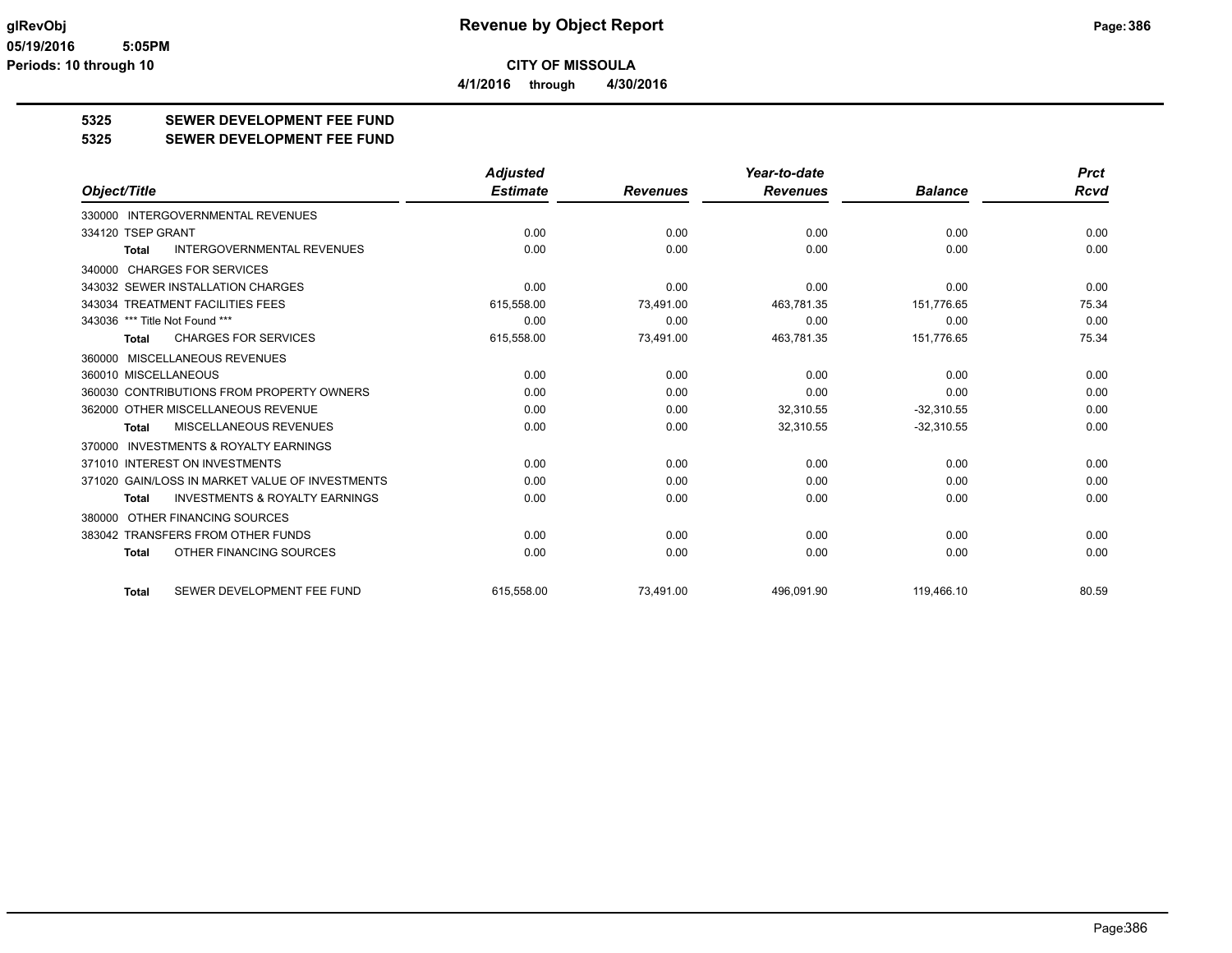**CITY OF MISSOULA 4/1/2016 through 4/30/2016**

### **5325 SEWER DEVELOPMENT FEE FUND**

|                                                           | <b>Adjusted</b> |                 | Year-to-date    |                | <b>Prct</b> |
|-----------------------------------------------------------|-----------------|-----------------|-----------------|----------------|-------------|
| Object/Title                                              | <b>Estimate</b> | <b>Revenues</b> | <b>Revenues</b> | <b>Balance</b> | Rcvd        |
| 330000 INTERGOVERNMENTAL REVENUES                         |                 |                 |                 |                |             |
| 334120 TSEP GRANT                                         | 0.00            | 0.00            | 0.00            | 0.00           | 0.00        |
| <b>INTERGOVERNMENTAL REVENUES</b><br>Total                | 0.00            | 0.00            | 0.00            | 0.00           | 0.00        |
| 340000 CHARGES FOR SERVICES                               |                 |                 |                 |                |             |
| 343032 SEWER INSTALLATION CHARGES                         | 0.00            | 0.00            | 0.00            | 0.00           | 0.00        |
| 343034 TREATMENT FACILITIES FEES                          | 615,558.00      | 73,491.00       | 463,781.35      | 151,776.65     | 75.34       |
| 343036 *** Title Not Found ***                            | 0.00            | 0.00            | 0.00            | 0.00           | 0.00        |
| <b>CHARGES FOR SERVICES</b><br><b>Total</b>               | 615,558.00      | 73,491.00       | 463,781.35      | 151,776.65     | 75.34       |
| 360000 MISCELLANEOUS REVENUES                             |                 |                 |                 |                |             |
| 360010 MISCELLANEOUS                                      | 0.00            | 0.00            | 0.00            | 0.00           | 0.00        |
| 360030 CONTRIBUTIONS FROM PROPERTY OWNERS                 | 0.00            | 0.00            | 0.00            | 0.00           | 0.00        |
| 362000 OTHER MISCELLANEOUS REVENUE                        | 0.00            | 0.00            | 32,310.55       | $-32,310.55$   | 0.00        |
| MISCELLANEOUS REVENUES<br><b>Total</b>                    | 0.00            | 0.00            | 32,310.55       | $-32,310.55$   | 0.00        |
| 370000 INVESTMENTS & ROYALTY EARNINGS                     |                 |                 |                 |                |             |
| 371010 INTEREST ON INVESTMENTS                            | 0.00            | 0.00            | 0.00            | 0.00           | 0.00        |
| 371020 GAIN/LOSS IN MARKET VALUE OF INVESTMENT            | 0.00            | 0.00            | 0.00            | 0.00           | 0.00        |
| <b>INVESTMENTS &amp; ROYALTY EARNINGS</b><br><b>Total</b> | 0.00            | 0.00            | 0.00            | 0.00           | 0.00        |
| 380000 OTHER FINANCING SOURCES                            |                 |                 |                 |                |             |
| 383042 TRANSFERS FROM OTHER FUNDS                         | 0.00            | 0.00            | 0.00            | 0.00           | 0.00        |
| OTHER FINANCING SOURCES<br><b>Total</b>                   | 0.00            | 0.00            | 0.00            | 0.00           | 0.00        |
| SEWER DEVELOPMENT FEE FUND<br><b>Total</b>                | 615.558.00      | 73.491.00       | 496.091.90      | 119.466.10     | 80.59       |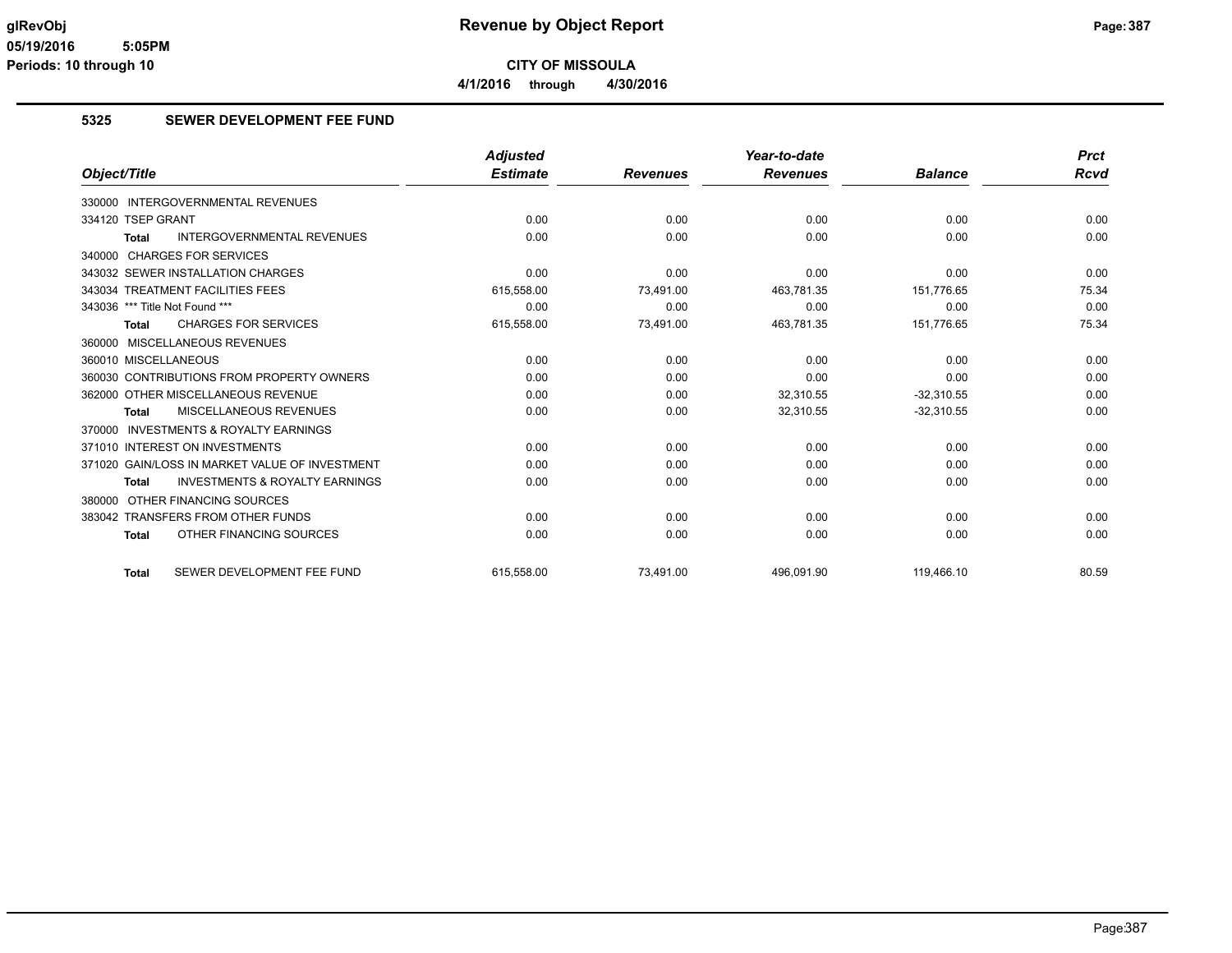**4/1/2016 through 4/30/2016**

## **5340 SEWER CONSTRUCTION FUND**

### **5340 SEWER CONSTRUCTION FUND**

|                                                    | <b>Adjusted</b> |                 | Year-to-date    |                | <b>Prct</b> |
|----------------------------------------------------|-----------------|-----------------|-----------------|----------------|-------------|
| Object/Title                                       | <b>Estimate</b> | <b>Revenues</b> | <b>Revenues</b> | <b>Balance</b> | <b>Rcvd</b> |
| 330000 INTERGOVERNMENTAL REVENUES                  |                 |                 |                 |                |             |
| 331090 EPA GRANT                                   | 0.00            | 0.00            | 0.00            | 0.00           | 0.00        |
| 334120 TSEP GRANT                                  | 0.00            | 0.00            | 0.00            | 0.00           | 0.00        |
| 334140 DNRC GRANT                                  | 0.00            | 0.00            | 0.00            | 0.00           | 0.00        |
| 337000 LOCAL GRANTS                                | 0.00            | 0.00            | 0.00            | 0.00           | 0.00        |
| <b>INTERGOVERNMENTAL REVENUES</b><br><b>Total</b>  | 0.00            | 0.00            | 0.00            | 0.00           | 0.00        |
| 340000 CHARGES FOR SERVICES                        |                 |                 |                 |                |             |
| 343032 SEWER INSTALLATION CHARGES                  | 0.00            | 0.00            | 596.00          | $-596.00$      | 0.00        |
| <b>CHARGES FOR SERVICES</b><br>Total               | 0.00            | 0.00            | 596.00          | $-596.00$      | 0.00        |
| 360000 MISCELLANEOUS REVENUES                      |                 |                 |                 |                |             |
| 360030 CONTRIBUTIONS FROM PROPERTY OWNERS          | 0.00            | 0.00            | 0.00            | 0.00           | 0.00        |
| 363020 PROPERTY ASSESSMENTS                        | 0.00            | 0.00            | 0.00            | 0.00           | 0.00        |
| 365000 DONATIONS                                   | 0.00            | 0.00            | 0.00            | 0.00           | 0.00        |
| <b>MISCELLANEOUS REVENUES</b><br>Total             | 0.00            | 0.00            | 0.00            | 0.00           | 0.00        |
| 370000 INVESTMENTS & ROYALTY EARNINGS              |                 |                 |                 |                |             |
| 371010 INTEREST ON INVESTMENTS                     | 0.00            | 0.00            | 0.00            | 0.00           | 0.00        |
| 371020 GAIN/LOSS IN MARKET VALUE OF INVESTMENTS    | 0.00            | 0.00            | 0.00            | 0.00           | 0.00        |
| <b>INVESTMENTS &amp; ROYALTY EARNINGS</b><br>Total | 0.00            | 0.00            | 0.00            | 0.00           | 0.00        |
| 380000 OTHER FINANCING SOURCES                     |                 |                 |                 |                |             |
| 381002 SRF LOAN                                    | 0.00            | 0.00            | 460,002.00      | $-460.002.00$  | 0.00        |
| 381020 REVENUE BONDS                               | 3,496,300.00    | 0.00            | 0.00            | 3,496,300.00   | 0.00        |
| 383011 TRANS FR SID REVOLVING                      | 0.00            | 0.00            | 0.00            | 0.00           | 0.00        |
| 383024 TRANS FR SEWER CLEARING                     | 0.00            | 0.00            | 0.00            | 0.00           | 0.00        |
| 383025 TRANS FR SEWER R & D                        | 0.00            | 0.00            | 0.00            | 0.00           | 0.00        |
| 383026 TRANS FR CDBG                               | 0.00            | 0.00            | 0.00            | 0.00           | 0.00        |
| 383040 TRANSFER FROM CITY GRANTS                   | 0.00            | 0.00            | 0.00            | 0.00           | 0.00        |
| OTHER FINANCING SOURCES<br><b>Total</b>            | 3,496,300.00    | 0.00            | 460,002.00      | 3,036,298.00   | 13.16       |
| SEWER CONSTRUCTION FUND<br><b>Total</b>            | 3,496,300.00    | 0.00            | 460,598.00      | 3,035,702.00   | 13.17       |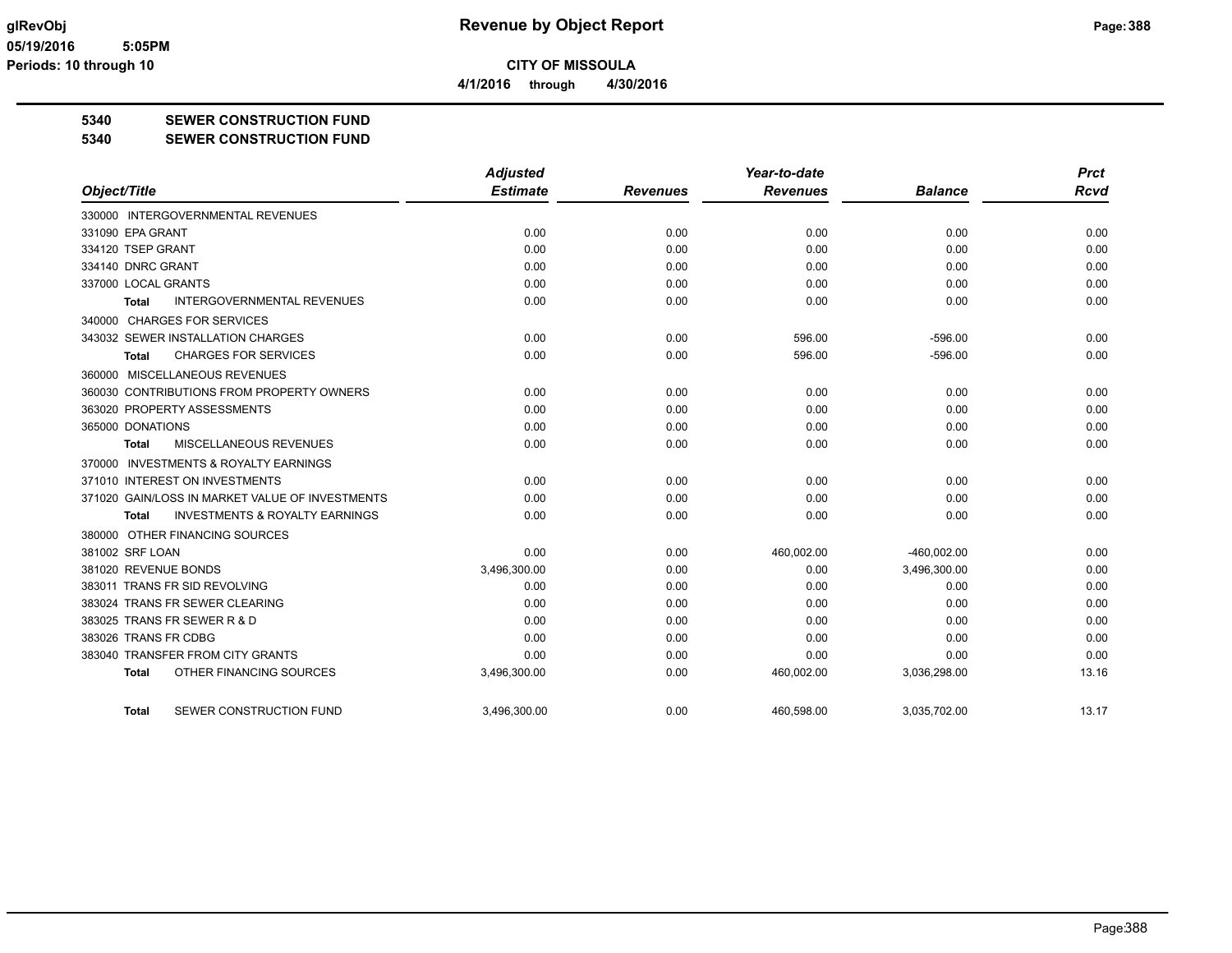**4/1/2016 through 4/30/2016**

### **5340 SEWER CONSTRUCTION FUND**

|                                                    | <b>Adjusted</b> |                 | Year-to-date    |                | <b>Prct</b> |
|----------------------------------------------------|-----------------|-----------------|-----------------|----------------|-------------|
| Object/Title                                       | <b>Estimate</b> | <b>Revenues</b> | <b>Revenues</b> | <b>Balance</b> | <b>Rcvd</b> |
| 330000 INTERGOVERNMENTAL REVENUES                  |                 |                 |                 |                |             |
| 331090 EPA GRANT                                   | 0.00            | 0.00            | 0.00            | 0.00           | 0.00        |
| 334120 TSEP GRANT                                  | 0.00            | 0.00            | 0.00            | 0.00           | 0.00        |
| 334140 DNRC GRANT                                  | 0.00            | 0.00            | 0.00            | 0.00           | 0.00        |
| 337000 LOCAL GRANTS                                | 0.00            | 0.00            | 0.00            | 0.00           | 0.00        |
| <b>INTERGOVERNMENTAL REVENUES</b><br><b>Total</b>  | 0.00            | 0.00            | 0.00            | 0.00           | 0.00        |
| 340000 CHARGES FOR SERVICES                        |                 |                 |                 |                |             |
| 343032 SEWER INSTALLATION CHARGES                  | 0.00            | 0.00            | 596.00          | $-596.00$      | 0.00        |
| <b>CHARGES FOR SERVICES</b><br><b>Total</b>        | 0.00            | 0.00            | 596.00          | $-596.00$      | 0.00        |
| 360000 MISCELLANEOUS REVENUES                      |                 |                 |                 |                |             |
| 360030 CONTRIBUTIONS FROM PROPERTY OWNERS          | 0.00            | 0.00            | 0.00            | 0.00           | 0.00        |
| 363020 PROPERTY ASSESSMENTS                        | 0.00            | 0.00            | 0.00            | 0.00           | 0.00        |
| 365000 DONATIONS                                   | 0.00            | 0.00            | 0.00            | 0.00           | 0.00        |
| MISCELLANEOUS REVENUES<br><b>Total</b>             | 0.00            | 0.00            | 0.00            | 0.00           | 0.00        |
| 370000 INVESTMENTS & ROYALTY EARNINGS              |                 |                 |                 |                |             |
| 371010 INTEREST ON INVESTMENTS                     | 0.00            | 0.00            | 0.00            | 0.00           | 0.00        |
| 371020 GAIN/LOSS IN MARKET VALUE OF INVESTMENT     | 0.00            | 0.00            | 0.00            | 0.00           | 0.00        |
| <b>INVESTMENTS &amp; ROYALTY EARNINGS</b><br>Total | 0.00            | 0.00            | 0.00            | 0.00           | 0.00        |
| 380000 OTHER FINANCING SOURCES                     |                 |                 |                 |                |             |
| 381002 SRF LOAN                                    | 0.00            | 0.00            | 460,002.00      | -460,002.00    | 0.00        |
| 381020 REVENUE BONDS                               | 3,496,300.00    | 0.00            | 0.00            | 3,496,300.00   | 0.00        |
| 383011 TRANS FR SID REVOLVING                      | 0.00            | 0.00            | 0.00            | 0.00           | 0.00        |
| 383024 TRANS FR SEWER CLEARING                     | 0.00            | 0.00            | 0.00            | 0.00           | 0.00        |
| 383025 TRANS FR SEWER R & D                        | 0.00            | 0.00            | 0.00            | 0.00           | 0.00        |
| 383026 TRANS FR CDBG                               | 0.00            | 0.00            | 0.00            | 0.00           | 0.00        |
| 383040 TRANSFER FROM CITY GRANTS                   | 0.00            | 0.00            | 0.00            | 0.00           | 0.00        |
| OTHER FINANCING SOURCES<br><b>Total</b>            | 3,496,300.00    | 0.00            | 460,002.00      | 3,036,298.00   | 13.16       |
| SEWER CONSTRUCTION FUND<br><b>Total</b>            | 3,496,300.00    | 0.00            | 460,598.00      | 3,035,702.00   | 13.17       |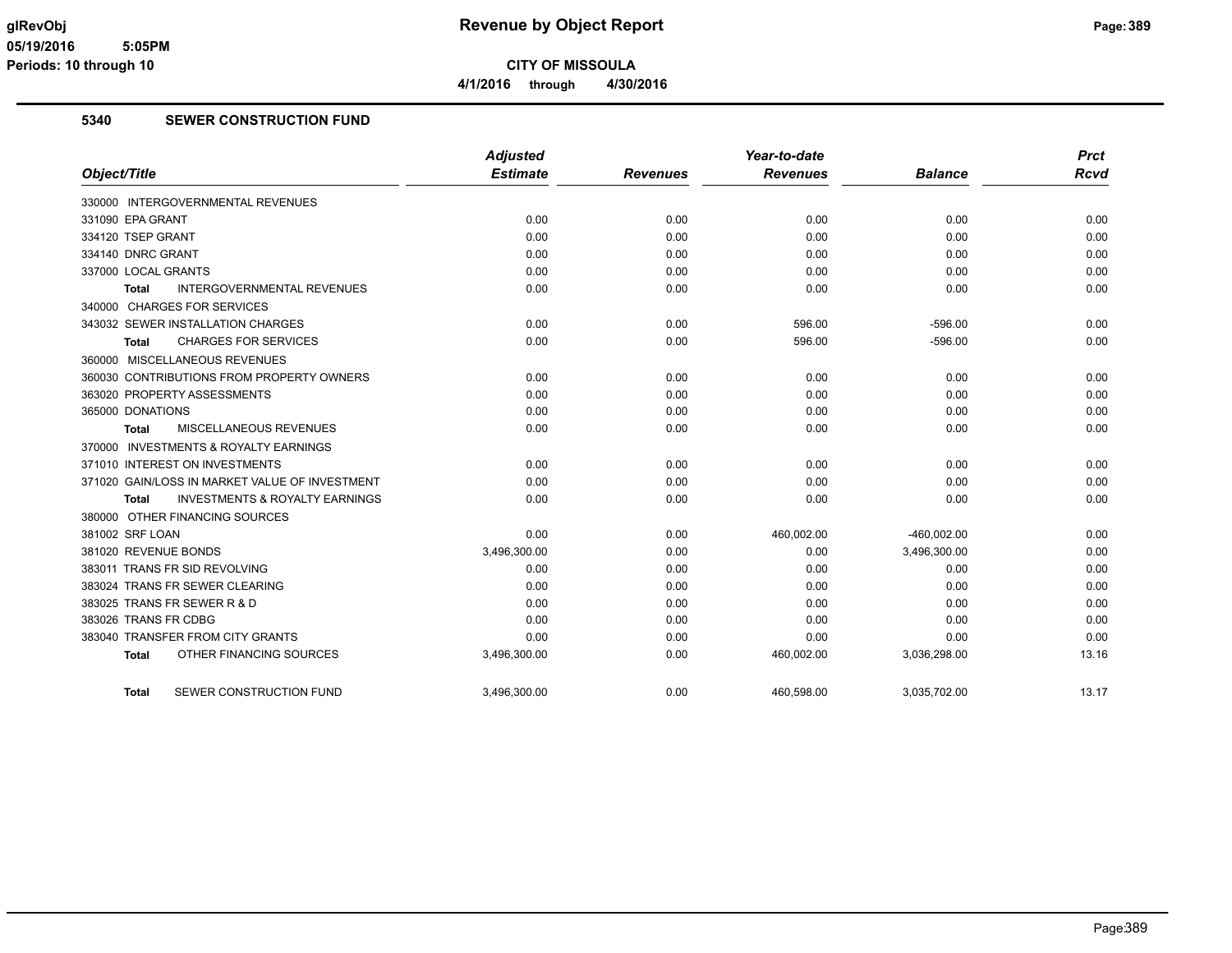**4/1/2016 through 4/30/2016**

# **5361 2001 SEWER REVENUE BONDS-DEBT SERVICE**

**5361 2001 SEWER REVENUE BONDS-DEBT SERVICE**

|                                                     | <b>Adjusted</b> |                 | Year-to-date    |                | <b>Prct</b> |
|-----------------------------------------------------|-----------------|-----------------|-----------------|----------------|-------------|
| Object/Title                                        | <b>Estimate</b> | <b>Revenues</b> | <b>Revenues</b> | <b>Balance</b> | Rcvd        |
| 340000 CHARGES FOR SERVICES                         |                 |                 |                 |                |             |
| SEWER SERVICE CHARGES<br>343031                     | 0.00            | 0.00            | 0.00            | 0.00           | 0.00        |
| 343032 SEWER INSTALLATION CHARGES                   | 0.00            | 0.00            | 0.00            | 0.00           | 0.00        |
| 343035 SALE OF SEWER MATERIALS AND SUPPLIES         | 0.00            | 0.00            | 0.00            | 0.00           | 0.00        |
| <b>CHARGES FOR SERVICES</b><br>Total                | 0.00            | 0.00            | 0.00            | 0.00           | 0.00        |
| MISCELLANEOUS REVENUES<br>360000                    |                 |                 |                 |                |             |
| 360010 MISCELLANEOUS                                | 0.00            | 0.00            | 0.00            | 0.00           | 0.00        |
| MISCELLANEOUS REVENUES<br>Total                     | 0.00            | 0.00            | 0.00            | 0.00           | 0.00        |
| <b>INVESTMENTS &amp; ROYALTY EARNINGS</b><br>370000 |                 |                 |                 |                |             |
| 371010 INTEREST ON INVESTMENTS                      | 0.00            | 0.00            | 0.00            | 0.00           | 0.00        |
| 371020 GAIN/LOSS IN MARKET VALUE OF INVESTMENTS     | 0.00            | 0.00            | 0.00            | 0.00           | 0.00        |
| <b>INVESTMENTS &amp; ROYALTY EARNINGS</b><br>Total  | 0.00            | 0.00            | 0.00            | 0.00           | 0.00        |
| OTHER FINANCING SOURCES<br>380000                   |                 |                 |                 |                |             |
| 382010 SALE OF FIXED ASSETS                         | 0.00            | 0.00            | 0.00            | 0.00           | 0.00        |
| 383024 TRANS FR SEWER CLEARING                      | 31,040.00       | 0.00            | 0.00            | 31,040.00      | 0.00        |
| OTHER FINANCING SOURCES<br>Total                    | 31,040.00       | 0.00            | 0.00            | 31,040.00      | 0.00        |
| 2001 SEWER REVENUE BONDS-DEBT SERVI<br><b>Total</b> | 31,040.00       | 0.00            | 0.00            | 31,040.00      | 0.00        |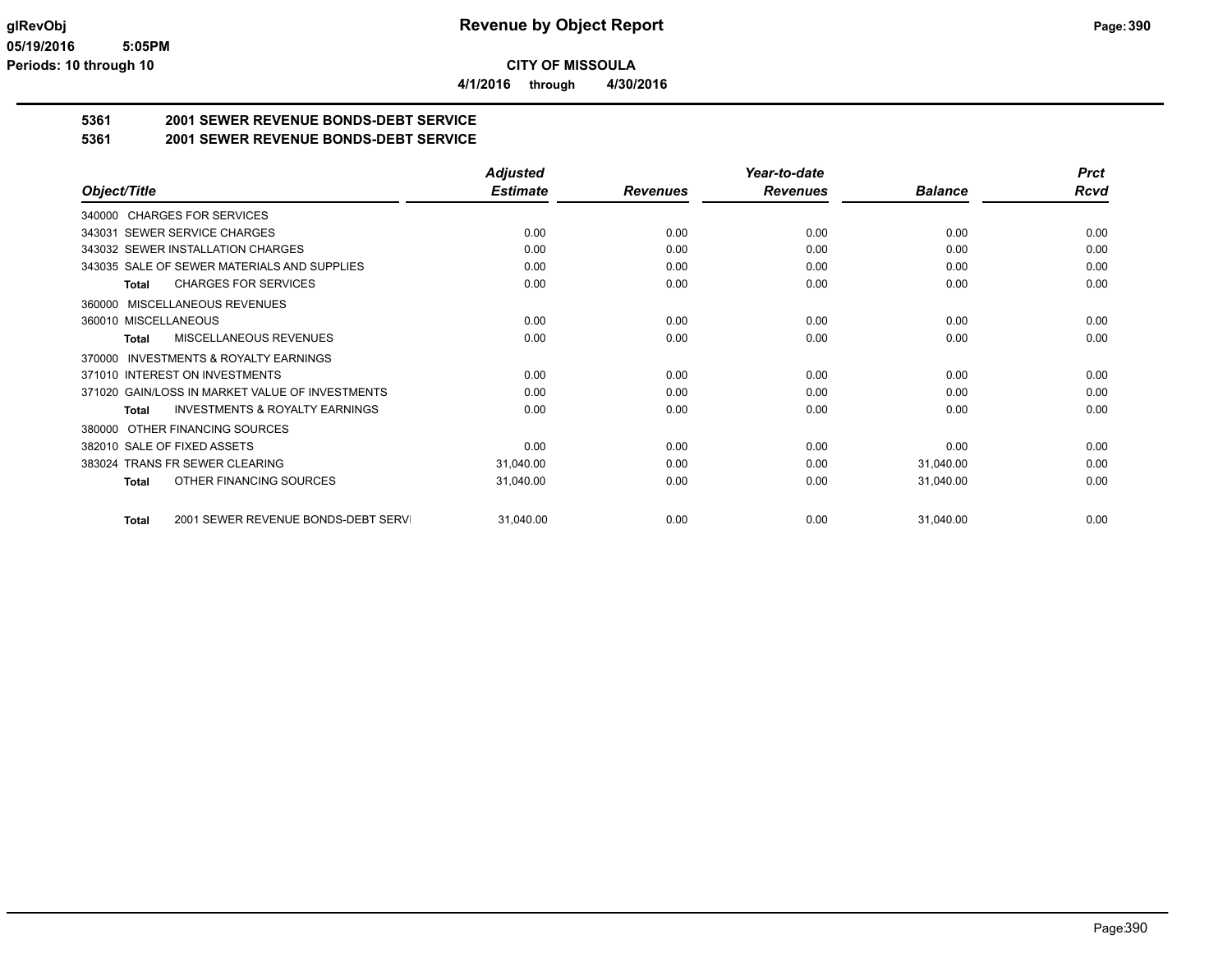**4/1/2016 through 4/30/2016**

### **5361 2001 SEWER REVENUE BONDS-DEBT SERVICE**

|                                                           | <b>Adjusted</b> |                 | Year-to-date    |                | <b>Prct</b> |
|-----------------------------------------------------------|-----------------|-----------------|-----------------|----------------|-------------|
| Object/Title                                              | <b>Estimate</b> | <b>Revenues</b> | <b>Revenues</b> | <b>Balance</b> | Rcvd        |
| 340000 CHARGES FOR SERVICES                               |                 |                 |                 |                |             |
| 343031 SEWER SERVICE CHARGES                              | 0.00            | 0.00            | 0.00            | 0.00           | 0.00        |
| 343032 SEWER INSTALLATION CHARGES                         | 0.00            | 0.00            | 0.00            | 0.00           | 0.00        |
| 343035 SALE OF SEWER MATERIALS AND SUPPLIES               | 0.00            | 0.00            | 0.00            | 0.00           | 0.00        |
| <b>CHARGES FOR SERVICES</b><br><b>Total</b>               | 0.00            | 0.00            | 0.00            | 0.00           | 0.00        |
| 360000 MISCELLANEOUS REVENUES                             |                 |                 |                 |                |             |
| 360010 MISCELLANEOUS                                      | 0.00            | 0.00            | 0.00            | 0.00           | 0.00        |
| MISCELLANEOUS REVENUES<br>Total                           | 0.00            | 0.00            | 0.00            | 0.00           | 0.00        |
| <b>INVESTMENTS &amp; ROYALTY EARNINGS</b><br>370000       |                 |                 |                 |                |             |
| 371010 INTEREST ON INVESTMENTS                            | 0.00            | 0.00            | 0.00            | 0.00           | 0.00        |
| 371020 GAIN/LOSS IN MARKET VALUE OF INVESTMENT            | 0.00            | 0.00            | 0.00            | 0.00           | 0.00        |
| <b>INVESTMENTS &amp; ROYALTY EARNINGS</b><br><b>Total</b> | 0.00            | 0.00            | 0.00            | 0.00           | 0.00        |
| 380000 OTHER FINANCING SOURCES                            |                 |                 |                 |                |             |
| 382010 SALE OF FIXED ASSETS                               | 0.00            | 0.00            | 0.00            | 0.00           | 0.00        |
| <b>TRANS FR SEWER CLEARING</b><br>383024                  | 31,040.00       | 0.00            | 0.00            | 31,040.00      | 0.00        |
| OTHER FINANCING SOURCES<br>Total                          | 31,040.00       | 0.00            | 0.00            | 31,040.00      | 0.00        |
| 2001 SEWER REVENUE BONDS-DEBT SERV<br>Total               | 31,040.00       | 0.00            | 0.00            | 31,040.00      | 0.00        |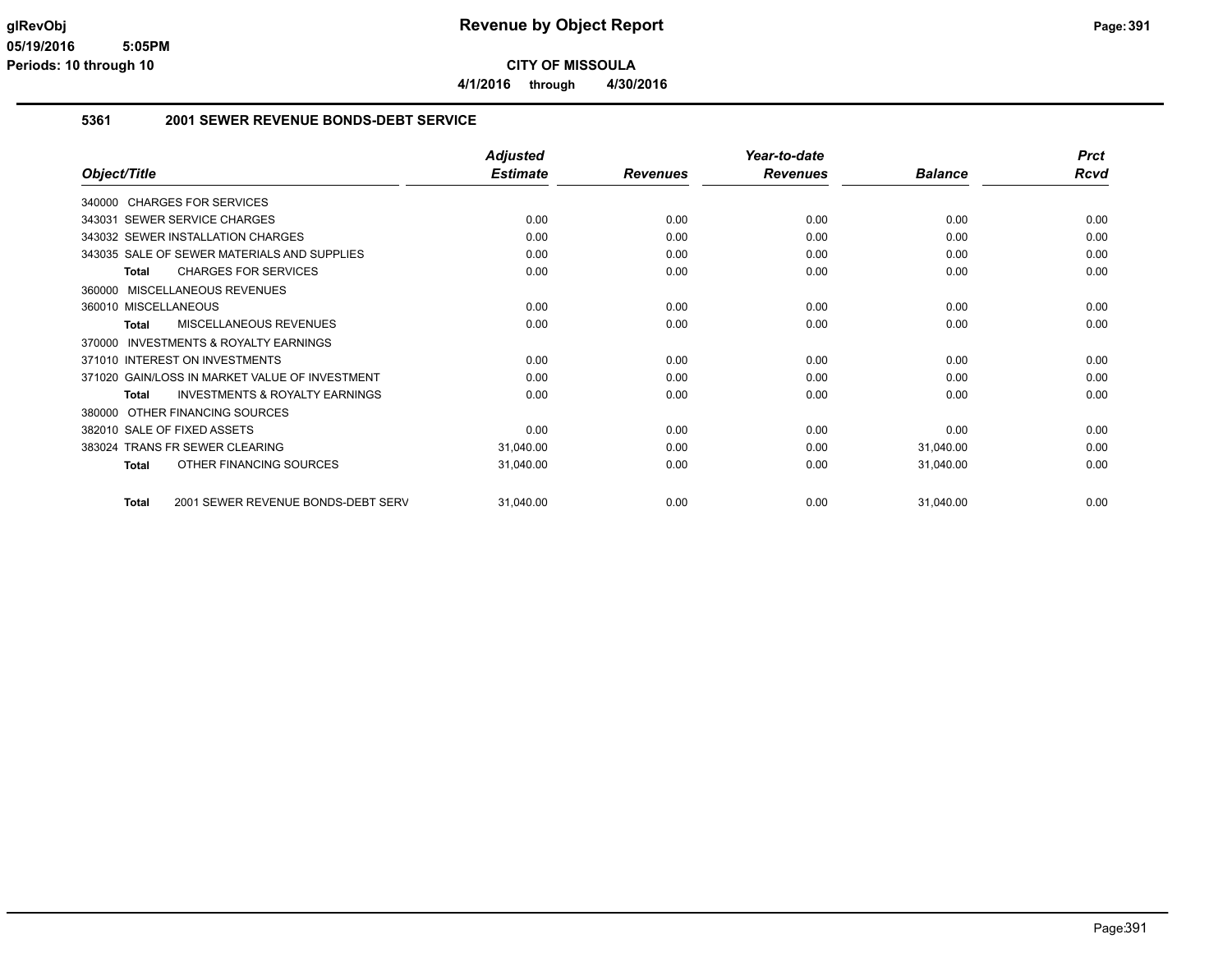**4/1/2016 through 4/30/2016**

# **5362 00 SEWER REVENUE BOND - SERIES B DEBT SE**

**5362 00 SEWER REVENUE BOND - SERIES B DEBT SE**

|                                                      | <b>Adjusted</b> |                 | Year-to-date    |                | <b>Prct</b> |
|------------------------------------------------------|-----------------|-----------------|-----------------|----------------|-------------|
| Object/Title                                         | <b>Estimate</b> | <b>Revenues</b> | <b>Revenues</b> | <b>Balance</b> | Rcvd        |
| 340000 CHARGES FOR SERVICES                          |                 |                 |                 |                |             |
| 343032 SEWER INSTALLATION CHARGES                    | 0.00            | 0.00            | 0.00            | 0.00           | 0.00        |
| <b>CHARGES FOR SERVICES</b><br><b>Total</b>          | 0.00            | 0.00            | 0.00            | 0.00           | 0.00        |
| 360000 MISCELLANEOUS REVENUES                        |                 |                 |                 |                |             |
| 360010 MISCELLANEOUS                                 | 0.00            | 0.00            | 0.00            | 0.00           | 0.00        |
| MISCELLANEOUS REVENUES<br>Total                      | 0.00            | 0.00            | 0.00            | 0.00           | 0.00        |
| 370000 INVESTMENTS & ROYALTY EARNINGS                |                 |                 |                 |                |             |
| 371010 INTEREST ON INVESTMENTS                       | 0.00            | 0.00            | 0.00            | 0.00           | 0.00        |
| 371020 GAIN/LOSS IN MARKET VALUE OF INVESTMENTS      | 0.00            | 0.00            | 0.00            | 0.00           | 0.00        |
| <b>INVESTMENTS &amp; ROYALTY EARNINGS</b><br>Total   | 0.00            | 0.00            | 0.00            | 0.00           | 0.00        |
| OTHER FINANCING SOURCES<br>380000                    |                 |                 |                 |                |             |
| 383024 TRANS FR SEWER CLEARING                       | 48,360.00       | 0.00            | 0.00            | 48,360.00      | 0.00        |
| OTHER FINANCING SOURCES<br><b>Total</b>              | 48,360.00       | 0.00            | 0.00            | 48,360.00      | 0.00        |
|                                                      |                 |                 |                 |                |             |
| 00 SEWER REVENUE BOND - SERIES B DEB<br><b>Total</b> | 48,360.00       | 0.00            | 0.00            | 48,360.00      | 0.00        |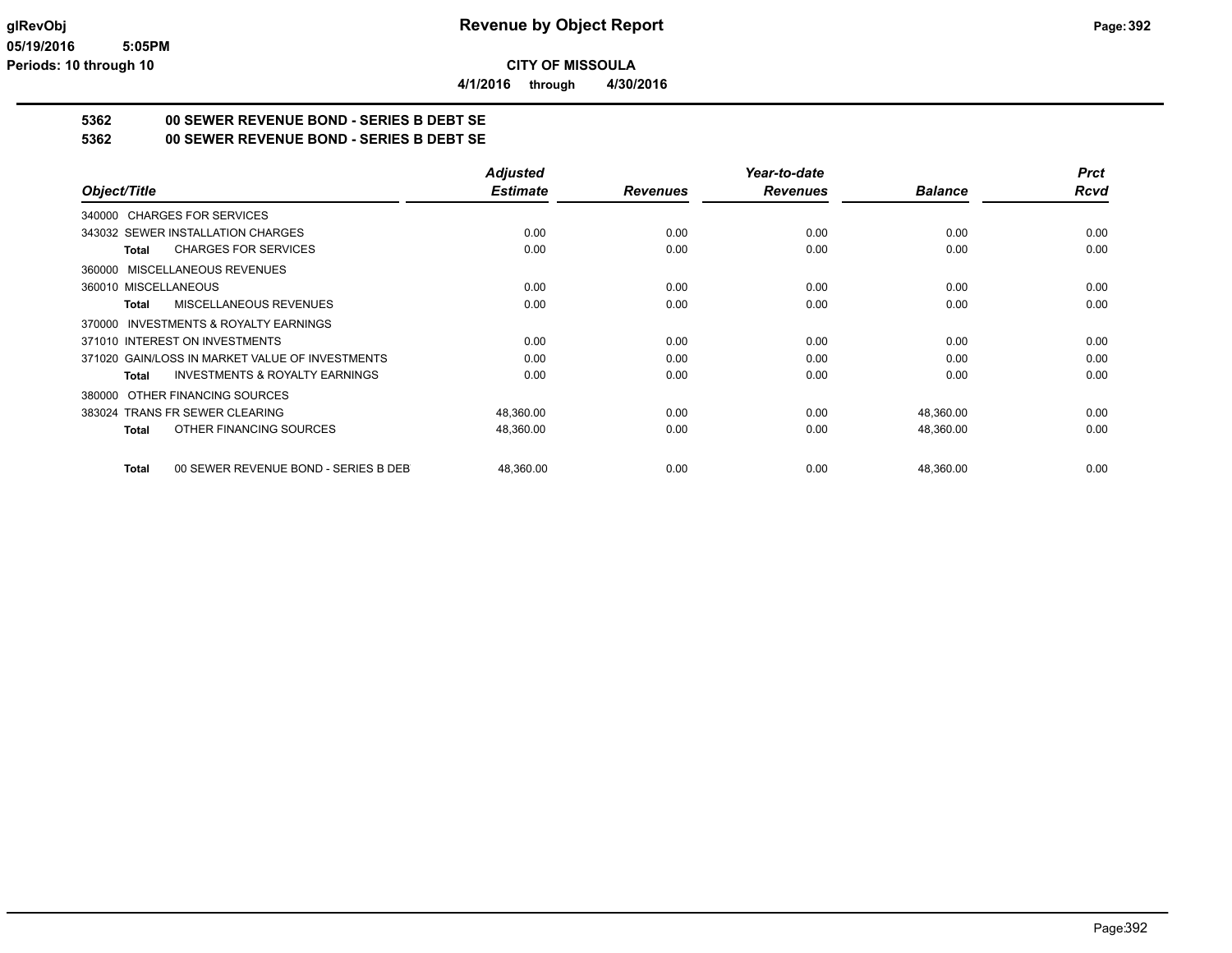**4/1/2016 through 4/30/2016**

### **5362 00 SEWER REVENUE BOND - SERIES B DEBT SE**

|                                                |                                           | <b>Adjusted</b> |                 | Year-to-date    |                | <b>Prct</b> |
|------------------------------------------------|-------------------------------------------|-----------------|-----------------|-----------------|----------------|-------------|
| Object/Title                                   |                                           | <b>Estimate</b> | <b>Revenues</b> | <b>Revenues</b> | <b>Balance</b> | <b>Rcvd</b> |
| 340000 CHARGES FOR SERVICES                    |                                           |                 |                 |                 |                |             |
| 343032 SEWER INSTALLATION CHARGES              |                                           | 0.00            | 0.00            | 0.00            | 0.00           | 0.00        |
| <b>CHARGES FOR SERVICES</b><br><b>Total</b>    |                                           | 0.00            | 0.00            | 0.00            | 0.00           | 0.00        |
| 360000 MISCELLANEOUS REVENUES                  |                                           |                 |                 |                 |                |             |
| 360010 MISCELLANEOUS                           |                                           | 0.00            | 0.00            | 0.00            | 0.00           | 0.00        |
| MISCELLANEOUS REVENUES<br>Total                |                                           | 0.00            | 0.00            | 0.00            | 0.00           | 0.00        |
| 370000 INVESTMENTS & ROYALTY EARNINGS          |                                           |                 |                 |                 |                |             |
| 371010 INTEREST ON INVESTMENTS                 |                                           | 0.00            | 0.00            | 0.00            | 0.00           | 0.00        |
| 371020 GAIN/LOSS IN MARKET VALUE OF INVESTMENT |                                           | 0.00            | 0.00            | 0.00            | 0.00           | 0.00        |
| Total                                          | <b>INVESTMENTS &amp; ROYALTY EARNINGS</b> | 0.00            | 0.00            | 0.00            | 0.00           | 0.00        |
| 380000 OTHER FINANCING SOURCES                 |                                           |                 |                 |                 |                |             |
| 383024 TRANS FR SEWER CLEARING                 |                                           | 48,360.00       | 0.00            | 0.00            | 48,360.00      | 0.00        |
| OTHER FINANCING SOURCES<br>Total               |                                           | 48,360.00       | 0.00            | 0.00            | 48,360.00      | 0.00        |
| <b>Total</b>                                   | 00 SEWER REVENUE BOND - SERIES B DEE      | 48,360.00       | 0.00            | 0.00            | 48,360.00      | 0.00        |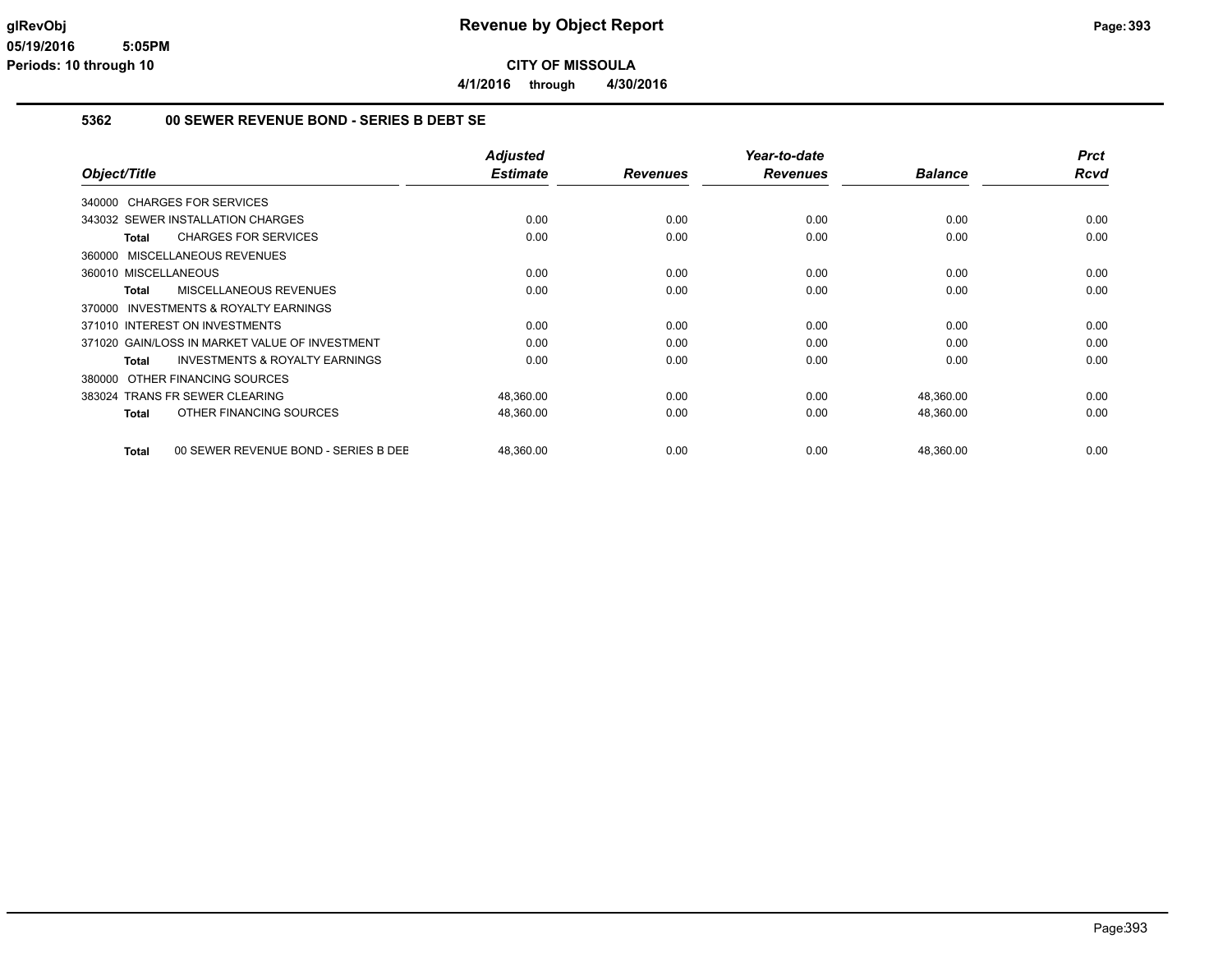**4/1/2016 through 4/30/2016**

# **5364 92 SEWER REVENUE BOND - SERIES B DEBT S**

**5364 92 SEWER REVENUE BOND - SERIES B DEBT S**

|                                                      | <b>Adjusted</b> |                 | Year-to-date    |                | <b>Prct</b> |
|------------------------------------------------------|-----------------|-----------------|-----------------|----------------|-------------|
| Object/Title                                         | <b>Estimate</b> | <b>Revenues</b> | <b>Revenues</b> | <b>Balance</b> | <b>Rcvd</b> |
| 340000 CHARGES FOR SERVICES                          |                 |                 |                 |                |             |
| 343032 SEWER INSTALLATION CHARGES                    | 0.00            | 0.00            | 0.00            | 0.00           | 0.00        |
| <b>CHARGES FOR SERVICES</b><br>Total                 | 0.00            | 0.00            | 0.00            | 0.00           | 0.00        |
| <b>INVESTMENTS &amp; ROYALTY EARNINGS</b><br>370000  |                 |                 |                 |                |             |
| 371010 INTEREST ON INVESTMENTS                       | 0.00            | 0.00            | 0.00            | 0.00           | 0.00        |
| 371020 GAIN/LOSS IN MARKET VALUE OF INVESTMENTS      | 0.00            | 0.00            | 0.00            | 0.00           | 0.00        |
| <b>INVESTMENTS &amp; ROYALTY EARNINGS</b><br>Total   | 0.00            | 0.00            | 0.00            | 0.00           | 0.00        |
| 380000 OTHER FINANCING SOURCES                       |                 |                 |                 |                |             |
| 383024 TRANS FR SEWER CLEARING                       | 0.00            | 0.00            | 0.00            | 0.00           | 0.00        |
| 383042 TRANSFERS FROM OTHER FUNDS                    | 0.00            | 0.00            | 0.00            | 0.00           | 0.00        |
| OTHER FINANCING SOURCES<br><b>Total</b>              | 0.00            | 0.00            | 0.00            | 0.00           | 0.00        |
| 92 SEWER REVENUE BOND - SERIES B DEE<br><b>Total</b> | 0.00            | 0.00            | 0.00            | 0.00           | 0.00        |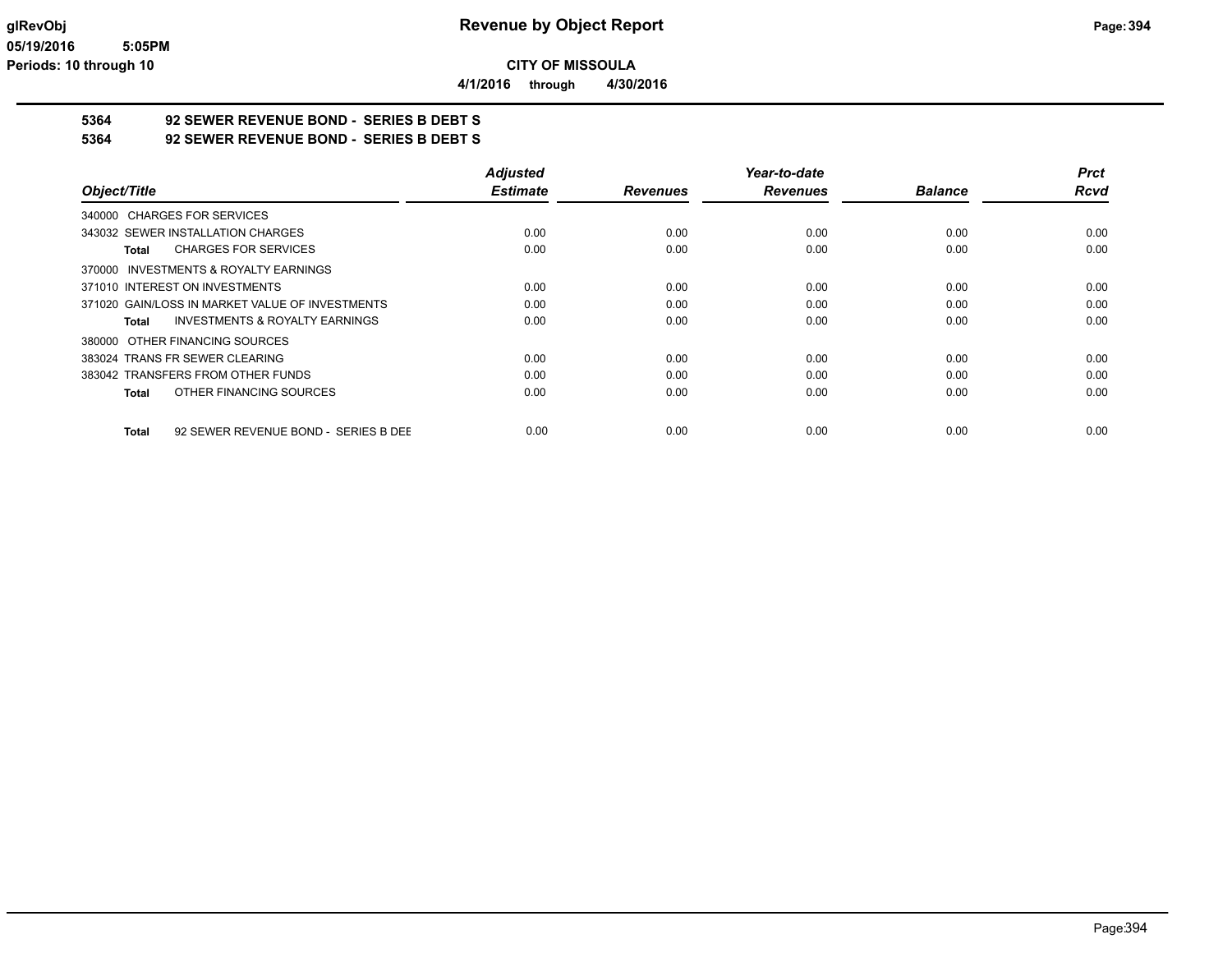**4/1/2016 through 4/30/2016**

### **5364 92 SEWER REVENUE BOND - SERIES B DEBT S**

| Object/Title                                   | <b>Adjusted</b><br><b>Estimate</b> | <b>Revenues</b> | Year-to-date<br><b>Revenues</b> | <b>Balance</b> | <b>Prct</b><br>Rcvd |
|------------------------------------------------|------------------------------------|-----------------|---------------------------------|----------------|---------------------|
| 340000 CHARGES FOR SERVICES                    |                                    |                 |                                 |                |                     |
| 343032 SEWER INSTALLATION CHARGES              | 0.00                               | 0.00            | 0.00                            | 0.00           | 0.00                |
| <b>CHARGES FOR SERVICES</b><br>Total           | 0.00                               | 0.00            | 0.00                            | 0.00           | 0.00                |
| 370000 INVESTMENTS & ROYALTY EARNINGS          |                                    |                 |                                 |                |                     |
| 371010 INTEREST ON INVESTMENTS                 | 0.00                               | 0.00            | 0.00                            | 0.00           | 0.00                |
| 371020 GAIN/LOSS IN MARKET VALUE OF INVESTMENT | 0.00                               | 0.00            | 0.00                            | 0.00           | 0.00                |
| INVESTMENTS & ROYALTY EARNINGS<br>Total        | 0.00                               | 0.00            | 0.00                            | 0.00           | 0.00                |
| 380000 OTHER FINANCING SOURCES                 |                                    |                 |                                 |                |                     |
| 383024 TRANS FR SEWER CLEARING                 | 0.00                               | 0.00            | 0.00                            | 0.00           | 0.00                |
| 383042 TRANSFERS FROM OTHER FUNDS              | 0.00                               | 0.00            | 0.00                            | 0.00           | 0.00                |
| OTHER FINANCING SOURCES<br>Total               | 0.00                               | 0.00            | 0.00                            | 0.00           | 0.00                |
| 92 SEWER REVENUE BOND - SERIES B DEI<br>Total  | 0.00                               | 0.00            | 0.00                            | 0.00           | 0.00                |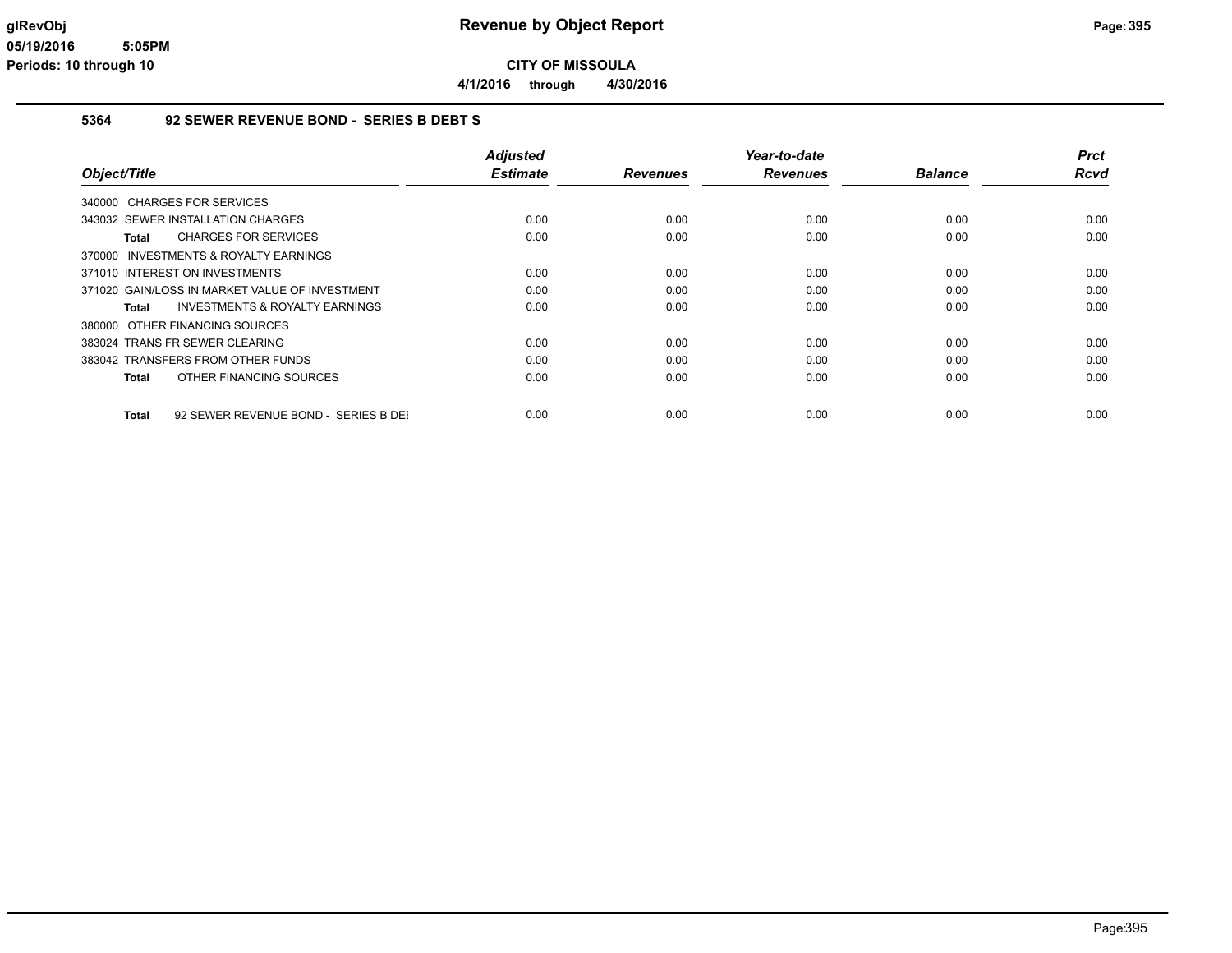**4/1/2016 through 4/30/2016**

### **5365 99 SEWER REVENUE BONDS DEBT SERVICE FUND 5365 99 SEWER REVENUE BONDS DEBT SERVICE FUND**

| Object/Title                                        | <b>Adjusted</b> |                 | Year-to-date    |                | <b>Prct</b> |
|-----------------------------------------------------|-----------------|-----------------|-----------------|----------------|-------------|
|                                                     | <b>Estimate</b> | <b>Revenues</b> | <b>Revenues</b> | <b>Balance</b> | <b>Rcvd</b> |
| 340000 CHARGES FOR SERVICES                         |                 |                 |                 |                |             |
| 343032 SEWER INSTALLATION CHARGES                   | 0.00            | 0.00            | 0.00            | 0.00           | 0.00        |
| <b>CHARGES FOR SERVICES</b><br>Total                | 0.00            | 0.00            | 0.00            | 0.00           | 0.00        |
| <b>INVESTMENTS &amp; ROYALTY EARNINGS</b><br>370000 |                 |                 |                 |                |             |
| 371010 INTEREST ON INVESTMENTS                      | 0.00            | 0.00            | 0.00            | 0.00           | 0.00        |
| 371020 GAIN/LOSS IN MARKET VALUE OF INVESTMENTS     | 0.00            | 0.00            | 0.00            | 0.00           | 0.00        |
| INVESTMENTS & ROYALTY EARNINGS<br>Total             | 0.00            | 0.00            | 0.00            | 0.00           | 0.00        |
| 380000 OTHER FINANCING SOURCES                      |                 |                 |                 |                |             |
| 383024 TRANS FR SEWER CLEARING                      | 123.910.00      | 0.00            | 0.00            | 123,910.00     | 0.00        |
| OTHER FINANCING SOURCES<br><b>Total</b>             | 123,910.00      | 0.00            | 0.00            | 123,910.00     | 0.00        |
| 99 SEWER REVENUE BONDS DEBT SERVICE<br>Total        | 123.910.00      | 0.00            | 0.00            | 123.910.00     | 0.00        |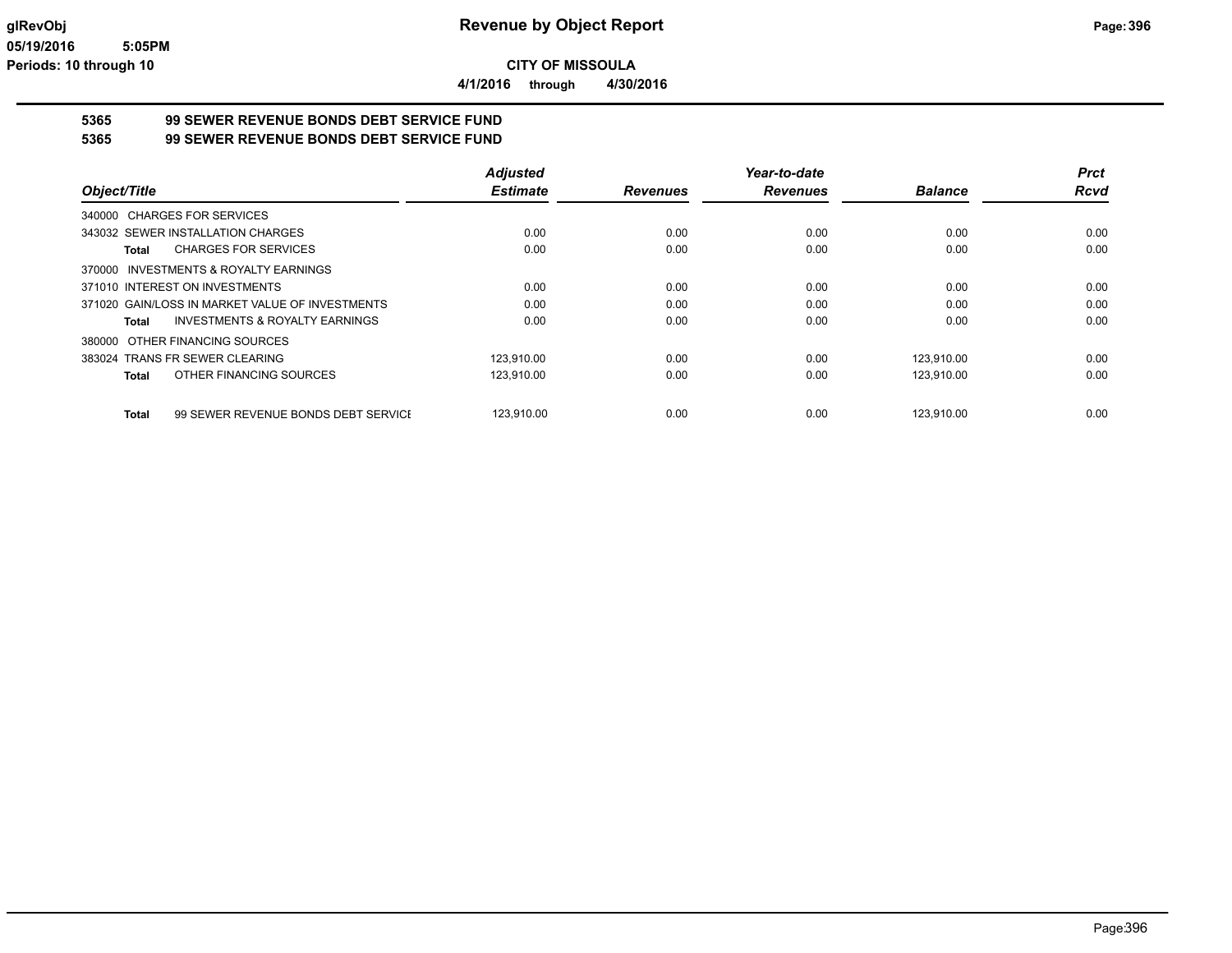**4/1/2016 through 4/30/2016**

### **5365 99 SEWER REVENUE BONDS DEBT SERVICE FUND**

|              |                                                | <b>Adjusted</b> |                 | Year-to-date    |                | Prct |
|--------------|------------------------------------------------|-----------------|-----------------|-----------------|----------------|------|
| Object/Title |                                                | <b>Estimate</b> | <b>Revenues</b> | <b>Revenues</b> | <b>Balance</b> | Rcvd |
|              | 340000 CHARGES FOR SERVICES                    |                 |                 |                 |                |      |
|              | 343032 SEWER INSTALLATION CHARGES              | 0.00            | 0.00            | 0.00            | 0.00           | 0.00 |
| Total        | <b>CHARGES FOR SERVICES</b>                    | 0.00            | 0.00            | 0.00            | 0.00           | 0.00 |
|              | 370000 INVESTMENTS & ROYALTY EARNINGS          |                 |                 |                 |                |      |
|              | 371010 INTEREST ON INVESTMENTS                 | 0.00            | 0.00            | 0.00            | 0.00           | 0.00 |
|              | 371020 GAIN/LOSS IN MARKET VALUE OF INVESTMENT | 0.00            | 0.00            | 0.00            | 0.00           | 0.00 |
| Total        | INVESTMENTS & ROYALTY EARNINGS                 | 0.00            | 0.00            | 0.00            | 0.00           | 0.00 |
|              | 380000 OTHER FINANCING SOURCES                 |                 |                 |                 |                |      |
|              | 383024 TRANS FR SEWER CLEARING                 | 123.910.00      | 0.00            | 0.00            | 123.910.00     | 0.00 |
| Total        | OTHER FINANCING SOURCES                        | 123,910.00      | 0.00            | 0.00            | 123,910.00     | 0.00 |
| <b>Total</b> | 99 SEWER REVENUE BONDS DEBT SERVIC             | 123.910.00      | 0.00            | 0.00            | 123.910.00     | 0.00 |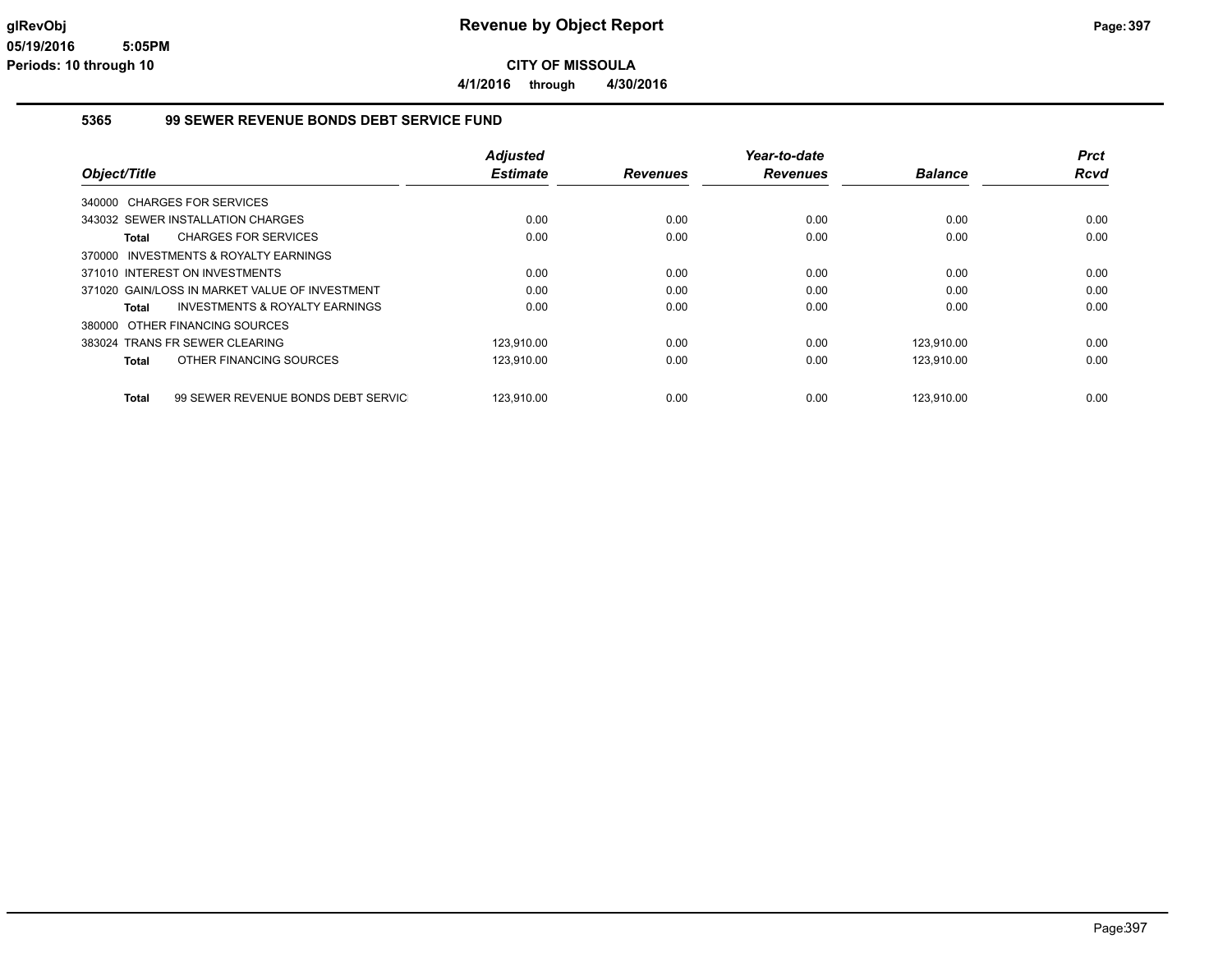**4/1/2016 through 4/30/2016**

# **5367 92 SEWER REVENUE BOND - SERIES B BOND RE**

**5367 92 SEWER REVENUE BOND - SERIES B BOND RE**

|                                                      | <b>Adjusted</b> |                 | Year-to-date    |                | <b>Prct</b> |
|------------------------------------------------------|-----------------|-----------------|-----------------|----------------|-------------|
| Object/Title                                         | <b>Estimate</b> | <b>Revenues</b> | <b>Revenues</b> | <b>Balance</b> | <b>Rcvd</b> |
| 370000 INVESTMENTS & ROYALTY EARNINGS                |                 |                 |                 |                |             |
| 371010 INTEREST ON INVESTMENTS                       | 0.00            | 0.00            | 0.00            | 0.00           | 0.00        |
| 371020 GAIN/LOSS IN MARKET VALUE OF INVESTMENTS      | 0.00            | 0.00            | 0.00            | 0.00           | 0.00        |
| INVESTMENTS & ROYALTY EARNINGS<br>Total              | 0.00            | 0.00            | 0.00            | 0.00           | 0.00        |
| 380000 OTHER FINANCING SOURCES                       |                 |                 |                 |                |             |
| 383042 TRANSFERS FROM OTHER FUNDS                    | 0.00            | 0.00            | 0.00            | 0.00           | 0.00        |
| OTHER FINANCING SOURCES<br>Total                     | 0.00            | 0.00            | 0.00            | 0.00           | 0.00        |
|                                                      |                 |                 |                 |                |             |
| 92 SEWER REVENUE BOND - SERIES B BON<br><b>Total</b> | 0.00            | 0.00            | 0.00            | 0.00           | 0.00        |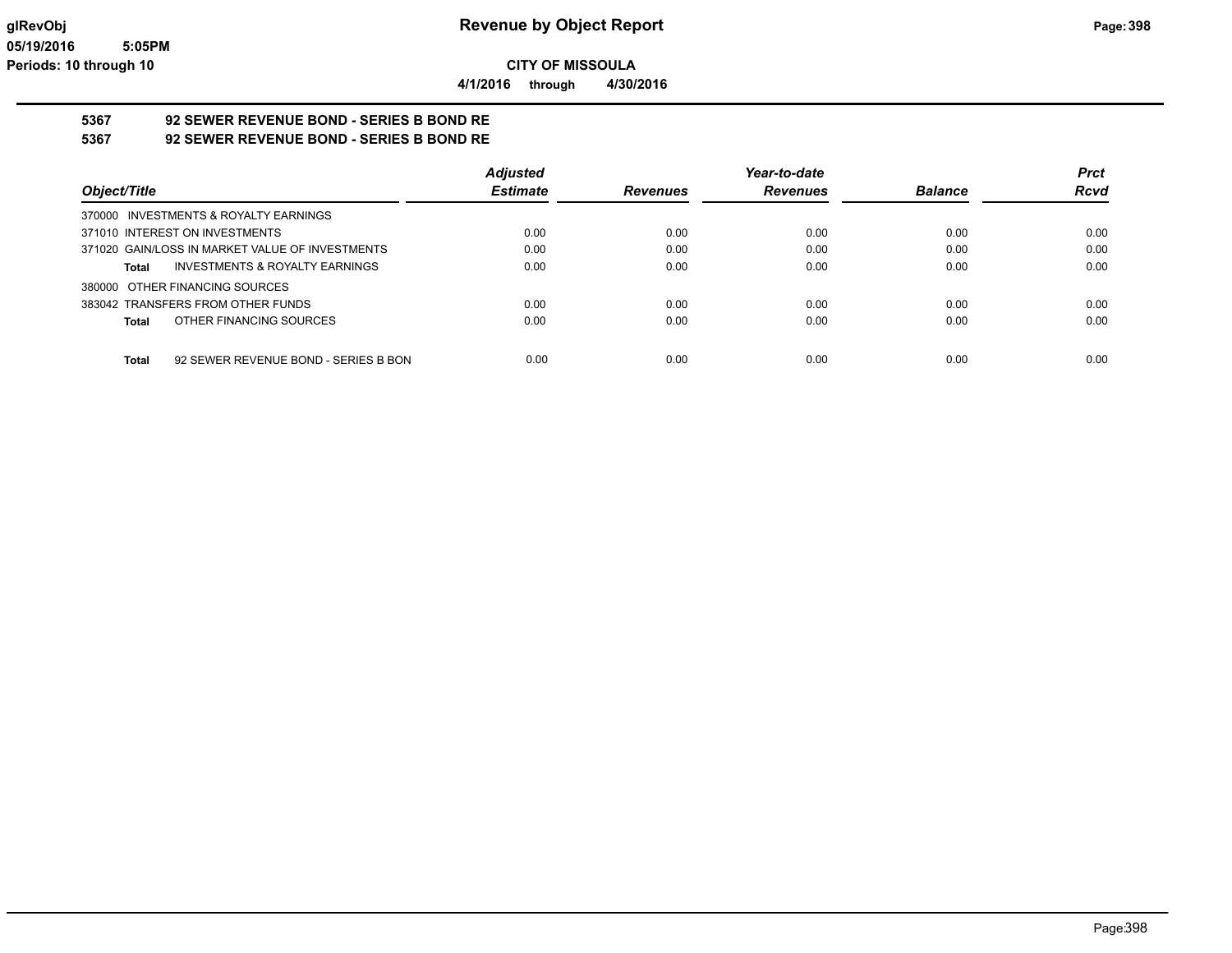**4/1/2016 through 4/30/2016**

#### **5367 92 SEWER REVENUE BOND - SERIES B BOND RE**

|                                                    | <b>Adjusted</b> |                 | Year-to-date    |                | <b>Prct</b> |
|----------------------------------------------------|-----------------|-----------------|-----------------|----------------|-------------|
| Object/Title                                       | <b>Estimate</b> | <b>Revenues</b> | <b>Revenues</b> | <b>Balance</b> | <b>Rcvd</b> |
| 370000 INVESTMENTS & ROYALTY EARNINGS              |                 |                 |                 |                |             |
| 371010 INTEREST ON INVESTMENTS                     | 0.00            | 0.00            | 0.00            | 0.00           | 0.00        |
| 371020 GAIN/LOSS IN MARKET VALUE OF INVESTMENT     | 0.00            | 0.00            | 0.00            | 0.00           | 0.00        |
| <b>INVESTMENTS &amp; ROYALTY EARNINGS</b><br>Total | 0.00            | 0.00            | 0.00            | 0.00           | 0.00        |
| 380000 OTHER FINANCING SOURCES                     |                 |                 |                 |                |             |
| 383042 TRANSFERS FROM OTHER FUNDS                  | 0.00            | 0.00            | 0.00            | 0.00           | 0.00        |
| OTHER FINANCING SOURCES<br>Total                   | 0.00            | 0.00            | 0.00            | 0.00           | 0.00        |
|                                                    |                 |                 |                 |                |             |
| 92 SEWER REVENUE BOND - SERIES B BON<br>Total      | 0.00            | 0.00            | 0.00            | 0.00           | 0.00        |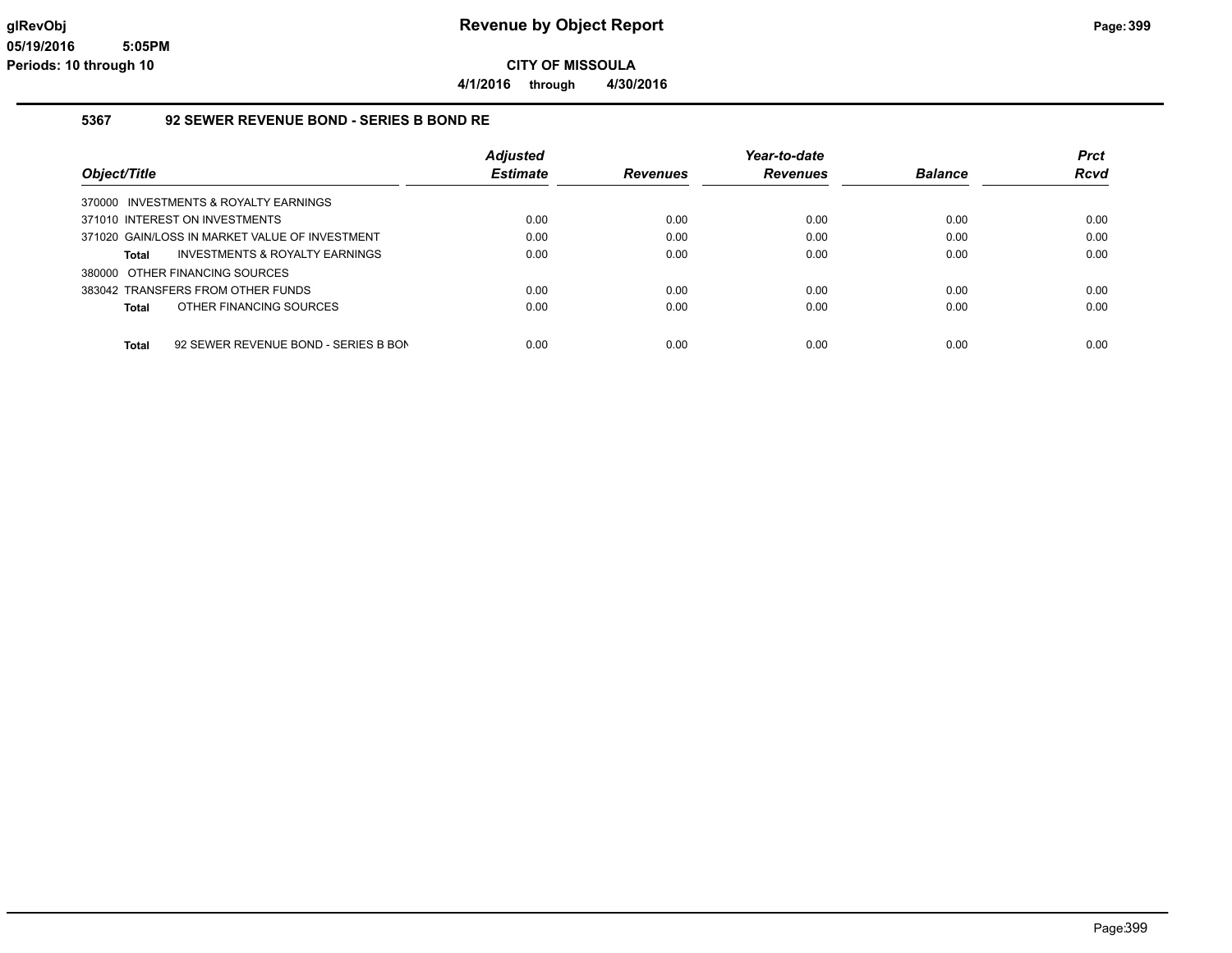**4/1/2016 through 4/30/2016**

# **5368 00 SEWER REVENUE BOND RESERVE FUND**

**5368 00 SEWER REVENUE BOND RESERVE FUND**

|                                                    | <b>Adjusted</b> |                 | Year-to-date    |                | <b>Prct</b> |
|----------------------------------------------------|-----------------|-----------------|-----------------|----------------|-------------|
| Object/Title                                       | <b>Estimate</b> | <b>Revenues</b> | <b>Revenues</b> | <b>Balance</b> | <b>Rcvd</b> |
| 370000 INVESTMENTS & ROYALTY EARNINGS              |                 |                 |                 |                |             |
| 371010 INTEREST ON INVESTMENTS                     | 0.00            | 0.00            | 0.00            | 0.00           | 0.00        |
| 371020 GAIN/LOSS IN MARKET VALUE OF INVESTMENTS    | 0.00            | 0.00            | 0.00            | 0.00           | 0.00        |
| <b>INVESTMENTS &amp; ROYALTY EARNINGS</b><br>Total | 0.00            | 0.00            | 0.00            | 0.00           | 0.00        |
| 380000 OTHER FINANCING SOURCES                     |                 |                 |                 |                |             |
| 383042 TRANSFERS FROM OTHER FUNDS                  | 310.00          | 0.00            | 0.00            | 310.00         | 0.00        |
| OTHER FINANCING SOURCES<br>Total                   | 310.00          | 0.00            | 0.00            | 310.00         | 0.00        |
|                                                    |                 |                 |                 |                |             |
| 00 SEWER REVENUE BOND RESERVE FUND<br>Total        | 310.00          | 0.00            | 0.00            | 310.00         | 0.00        |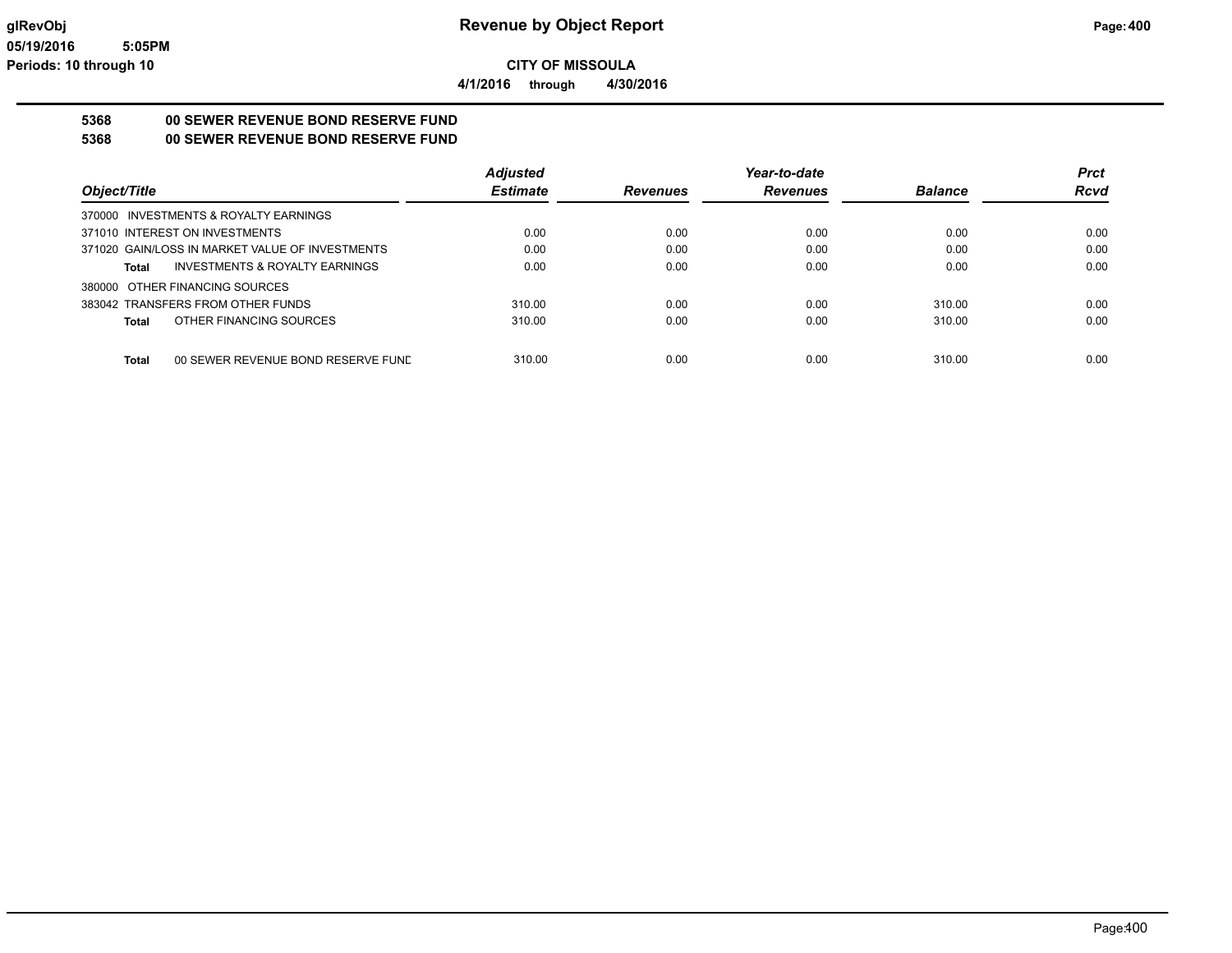**4/1/2016 through 4/30/2016**

#### **5368 00 SEWER REVENUE BOND RESERVE FUND**

|                                                    | <b>Adiusted</b> |                 | Year-to-date    |                | <b>Prct</b> |
|----------------------------------------------------|-----------------|-----------------|-----------------|----------------|-------------|
| Object/Title                                       | <b>Estimate</b> | <b>Revenues</b> | <b>Revenues</b> | <b>Balance</b> | <b>Rcvd</b> |
| 370000 INVESTMENTS & ROYALTY EARNINGS              |                 |                 |                 |                |             |
| 371010 INTEREST ON INVESTMENTS                     | 0.00            | 0.00            | 0.00            | 0.00           | 0.00        |
| 371020 GAIN/LOSS IN MARKET VALUE OF INVESTMENT     | 0.00            | 0.00            | 0.00            | 0.00           | 0.00        |
| <b>INVESTMENTS &amp; ROYALTY EARNINGS</b><br>Total | 0.00            | 0.00            | 0.00            | 0.00           | 0.00        |
| 380000 OTHER FINANCING SOURCES                     |                 |                 |                 |                |             |
| 383042 TRANSFERS FROM OTHER FUNDS                  | 310.00          | 0.00            | 0.00            | 310.00         | 0.00        |
| OTHER FINANCING SOURCES<br>Total                   | 310.00          | 0.00            | 0.00            | 310.00         | 0.00        |
|                                                    |                 |                 |                 |                |             |
| 00 SEWER REVENUE BOND RESERVE FUNI<br>Total        | 310.00          | 0.00            | 0.00            | 310.00         | 0.00        |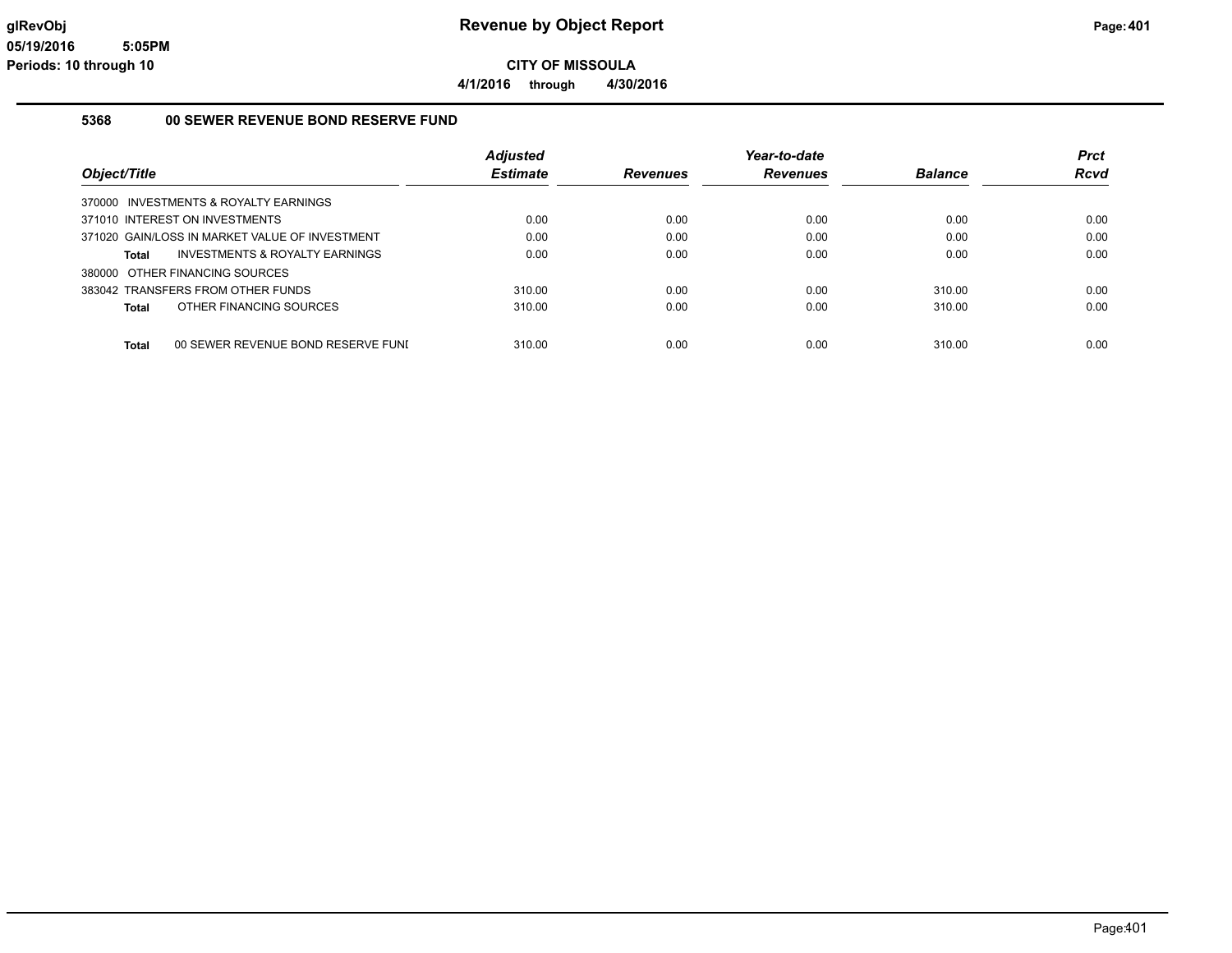**4/1/2016 through 4/30/2016**

### **5369 2001 SEWER REVENUE BOND**

**5369 2001 SEWER REVENUE BOND**

|                                                 | <b>Adjusted</b> |                 | Year-to-date    |                | <b>Prct</b> |
|-------------------------------------------------|-----------------|-----------------|-----------------|----------------|-------------|
| Object/Title                                    | <b>Estimate</b> | <b>Revenues</b> | <b>Revenues</b> | <b>Balance</b> | <b>Rcvd</b> |
| 370000 INVESTMENTS & ROYALTY EARNINGS           |                 |                 |                 |                |             |
| 371010 INTEREST ON INVESTMENTS                  | 0.00            | 0.00            | 0.00            | 0.00           | 0.00        |
| 371020 GAIN/LOSS IN MARKET VALUE OF INVESTMENTS | 0.00            | 0.00            | 0.00            | 0.00           | 0.00        |
| INVESTMENTS & ROYALTY EARNINGS<br>Total         | 0.00            | 0.00            | 0.00            | 0.00           | 0.00        |
| 380000 OTHER FINANCING SOURCES                  |                 |                 |                 |                |             |
| 383042 TRANSFERS FROM OTHER FUNDS               | 0.00            | 0.00            | 0.00            | 0.00           | 0.00        |
| OTHER FINANCING SOURCES<br><b>Total</b>         | 0.00            | 0.00            | 0.00            | 0.00           | 0.00        |
|                                                 |                 |                 |                 |                |             |
| 2001 SEWER REVENUE BOND<br><b>Total</b>         | 0.00            | 0.00            | 0.00            | 0.00           | 0.00        |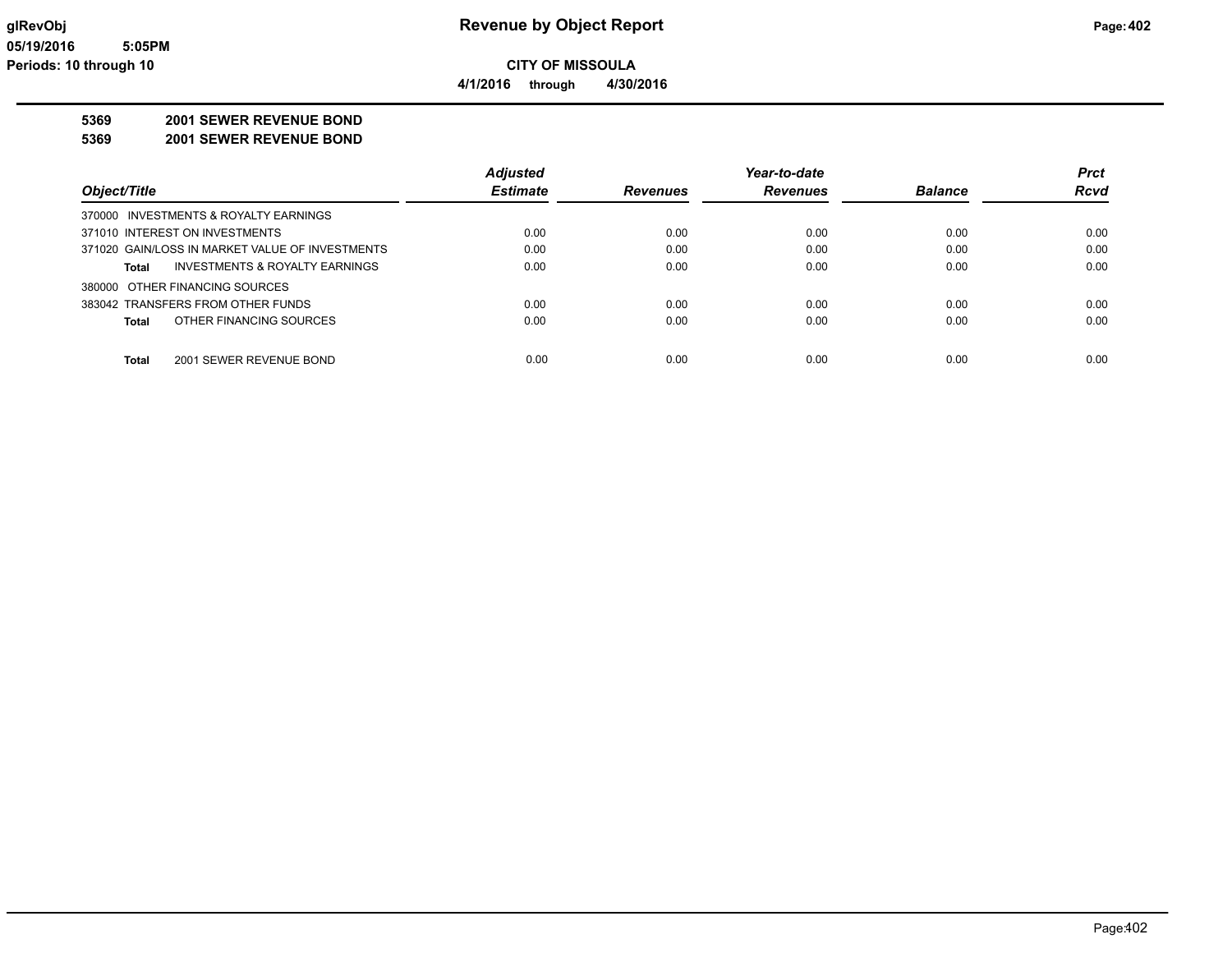### **glRevObj Revenue by Object Report Page:403**

**4/1/2016 through 4/30/2016**

### **5369 2001 SEWER REVENUE BOND**

|                                                    | <b>Adjusted</b> |                 | Year-to-date    |                | <b>Prct</b> |
|----------------------------------------------------|-----------------|-----------------|-----------------|----------------|-------------|
| Object/Title                                       | <b>Estimate</b> | <b>Revenues</b> | <b>Revenues</b> | <b>Balance</b> | <b>Rcvd</b> |
| 370000 INVESTMENTS & ROYALTY EARNINGS              |                 |                 |                 |                |             |
| 371010 INTEREST ON INVESTMENTS                     | 0.00            | 0.00            | 0.00            | 0.00           | 0.00        |
| 371020 GAIN/LOSS IN MARKET VALUE OF INVESTMENT     | 0.00            | 0.00            | 0.00            | 0.00           | 0.00        |
| <b>INVESTMENTS &amp; ROYALTY EARNINGS</b><br>Total | 0.00            | 0.00            | 0.00            | 0.00           | 0.00        |
| 380000 OTHER FINANCING SOURCES                     |                 |                 |                 |                |             |
| 383042 TRANSFERS FROM OTHER FUNDS                  | 0.00            | 0.00            | 0.00            | 0.00           | 0.00        |
| OTHER FINANCING SOURCES<br>Total                   | 0.00            | 0.00            | 0.00            | 0.00           | 0.00        |
|                                                    |                 |                 |                 |                |             |
| 2001 SEWER REVENUE BOND<br>Total                   | 0.00            | 0.00            | 0.00            | 0.00           | 0.00        |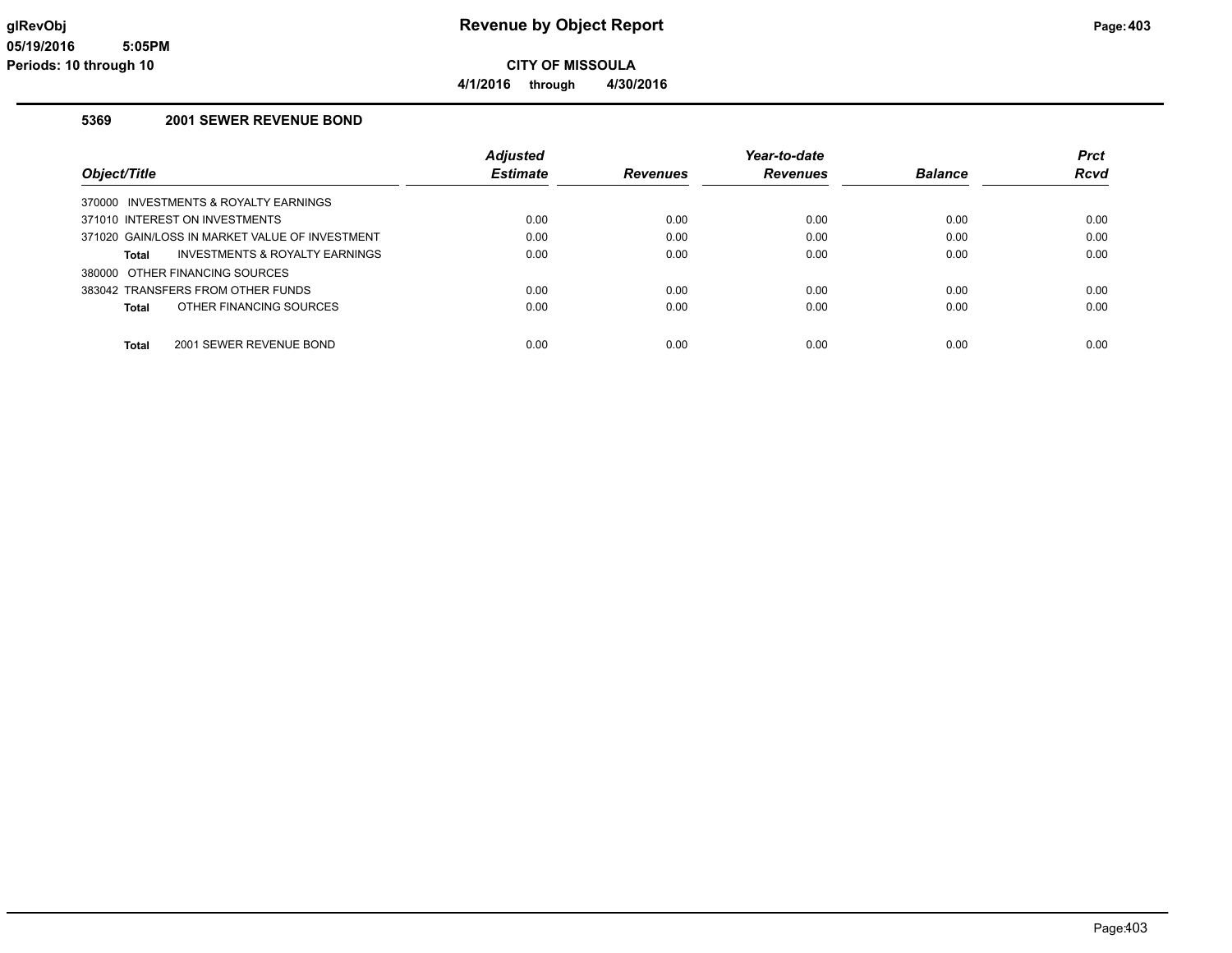**4/1/2016 through 4/30/2016**

# **5370 99 SEWER REVENUE BOND RESERVE FUND**

**5370 99 SEWER REVENUE BOND RESERVE FUND**

|                                                    | <b>Adjusted</b> |                 | Year-to-date    |                | <b>Prct</b> |
|----------------------------------------------------|-----------------|-----------------|-----------------|----------------|-------------|
| Object/Title                                       | <b>Estimate</b> | <b>Revenues</b> | <b>Revenues</b> | <b>Balance</b> | <b>Rcvd</b> |
| 360000 MISCELLANEOUS REVENUES                      |                 |                 |                 |                |             |
| 360010 MISCELLANEOUS                               | 0.00            | 0.00            | 0.00            | 0.00           | 0.00        |
| MISCELLANEOUS REVENUES<br>Total                    | 0.00            | 0.00            | 0.00            | 0.00           | 0.00        |
| 370000 INVESTMENTS & ROYALTY EARNINGS              |                 |                 |                 |                |             |
| 371010 INTEREST ON INVESTMENTS                     | 0.00            | 0.00            | 0.00            | 0.00           | 0.00        |
| 371020 GAIN/LOSS IN MARKET VALUE OF INVESTMENTS    | 0.00            | 0.00            | 0.00            | 0.00           | 0.00        |
| <b>INVESTMENTS &amp; ROYALTY EARNINGS</b><br>Total | 0.00            | 0.00            | 0.00            | 0.00           | 0.00        |
| 380000 OTHER FINANCING SOURCES                     |                 |                 |                 |                |             |
| 383042 TRANSFERS FROM OTHER FUNDS                  | 0.00            | 0.00            | 0.00            | 0.00           | 0.00        |
| OTHER FINANCING SOURCES<br>Total                   | 0.00            | 0.00            | 0.00            | 0.00           | 0.00        |
| 99 SEWER REVENUE BOND RESERVE FUND<br>Total        | 0.00            | 0.00            | 0.00            | 0.00           | 0.00        |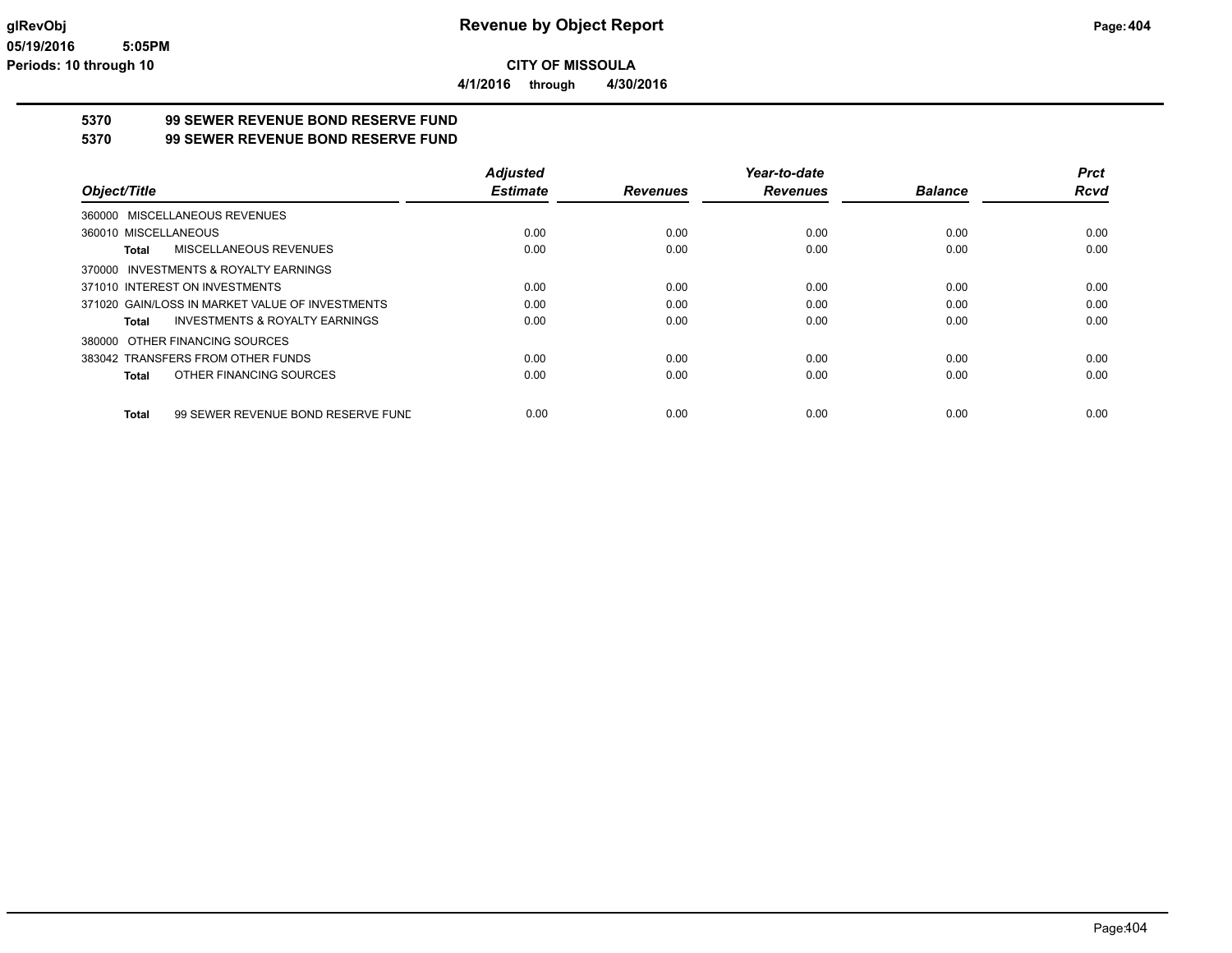**4/1/2016 through 4/30/2016**

#### **5370 99 SEWER REVENUE BOND RESERVE FUND**

| <b>Adjusted</b> |                                                               | Year-to-date            |                         | <b>Prct</b>            |
|-----------------|---------------------------------------------------------------|-------------------------|-------------------------|------------------------|
|                 |                                                               |                         |                         | Rcvd                   |
|                 |                                                               |                         |                         |                        |
| 0.00            | 0.00                                                          | 0.00                    | 0.00                    | 0.00                   |
| 0.00            | 0.00                                                          | 0.00                    | 0.00                    | 0.00                   |
|                 |                                                               |                         |                         |                        |
| 0.00            | 0.00                                                          | 0.00                    | 0.00                    | 0.00                   |
| 0.00            | 0.00                                                          | 0.00                    | 0.00                    | 0.00                   |
| 0.00            | 0.00                                                          | 0.00                    | 0.00                    | 0.00                   |
|                 |                                                               |                         |                         |                        |
| 0.00            | 0.00                                                          | 0.00                    | 0.00                    | 0.00                   |
| 0.00            | 0.00                                                          | 0.00                    | 0.00                    | 0.00                   |
|                 |                                                               |                         |                         | 0.00                   |
|                 | <b>Estimate</b><br>99 SEWER REVENUE BOND RESERVE FUNI<br>0.00 | <b>Revenues</b><br>0.00 | <b>Revenues</b><br>0.00 | <b>Balance</b><br>0.00 |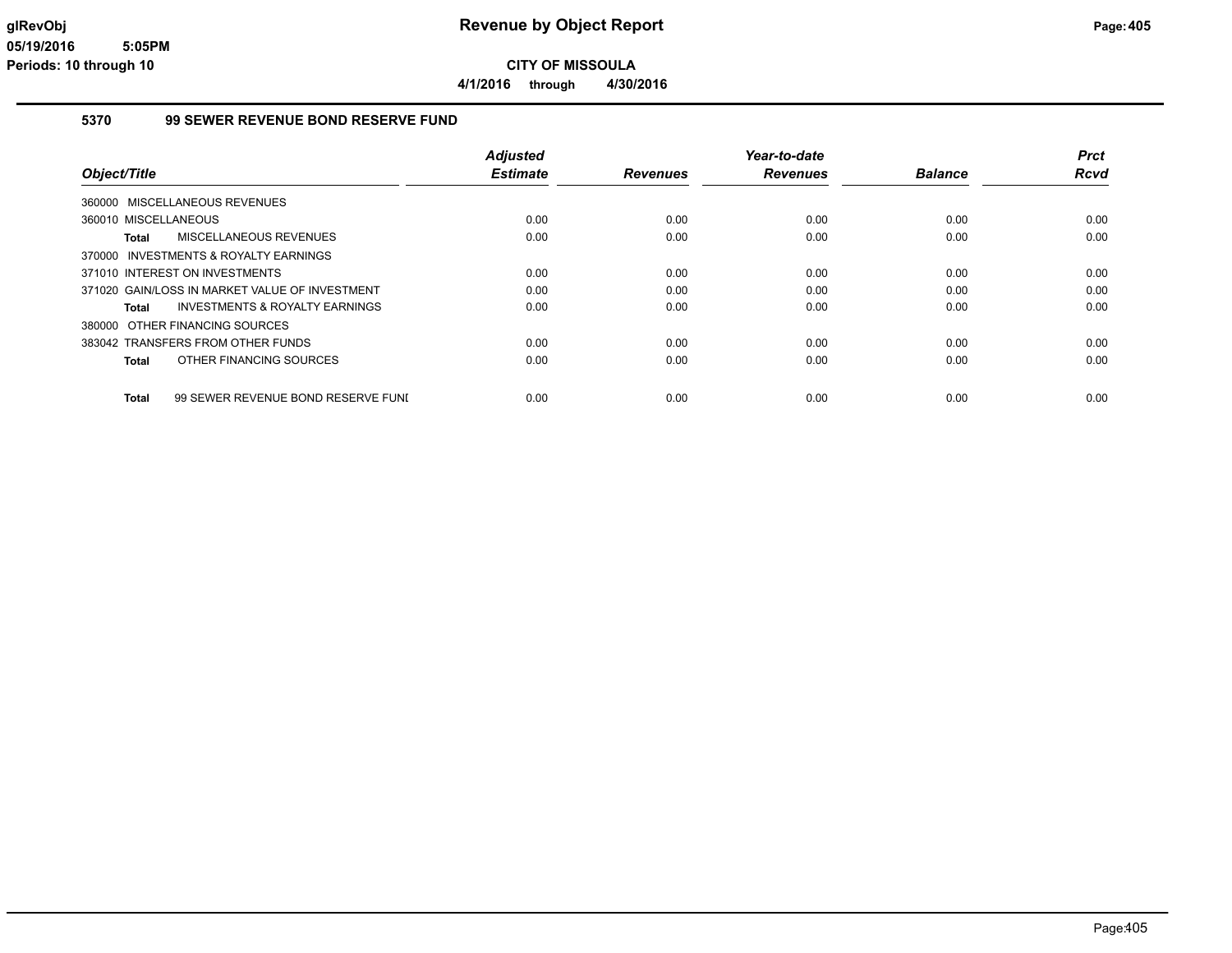**4/1/2016 through 4/30/2016**

### **5371 2002 SEWER BONDS**

**5371 2002 SEWER BONDS**

|                                                 | <b>Adjusted</b> |                 | Year-to-date    |                | <b>Prct</b> |
|-------------------------------------------------|-----------------|-----------------|-----------------|----------------|-------------|
| Object/Title                                    | <b>Estimate</b> | <b>Revenues</b> | <b>Revenues</b> | <b>Balance</b> | <b>Rcvd</b> |
| 370000 INVESTMENTS & ROYALTY EARNINGS           |                 |                 |                 |                |             |
| 371010 INTEREST ON INVESTMENTS                  | 0.00            | 0.00            | 0.00            | 0.00           | 0.00        |
| 371020 GAIN/LOSS IN MARKET VALUE OF INVESTMENTS | 0.00            | 0.00            | 0.00            | 0.00           | 0.00        |
| INVESTMENTS & ROYALTY EARNINGS<br>Total         | 0.00            | 0.00            | 0.00            | 0.00           | 0.00        |
| 380000 OTHER FINANCING SOURCES                  |                 |                 |                 |                |             |
| 383024 TRANS FR SEWER CLEARING                  | 84,930.00       | 0.00            | 0.00            | 84.930.00      | 0.00        |
| OTHER FINANCING SOURCES<br>Total                | 84,930.00       | 0.00            | 0.00            | 84.930.00      | 0.00        |
| 2002 SEWER BONDS<br>Total                       | 84.930.00       | 0.00            | 0.00            | 84.930.00      | 0.00        |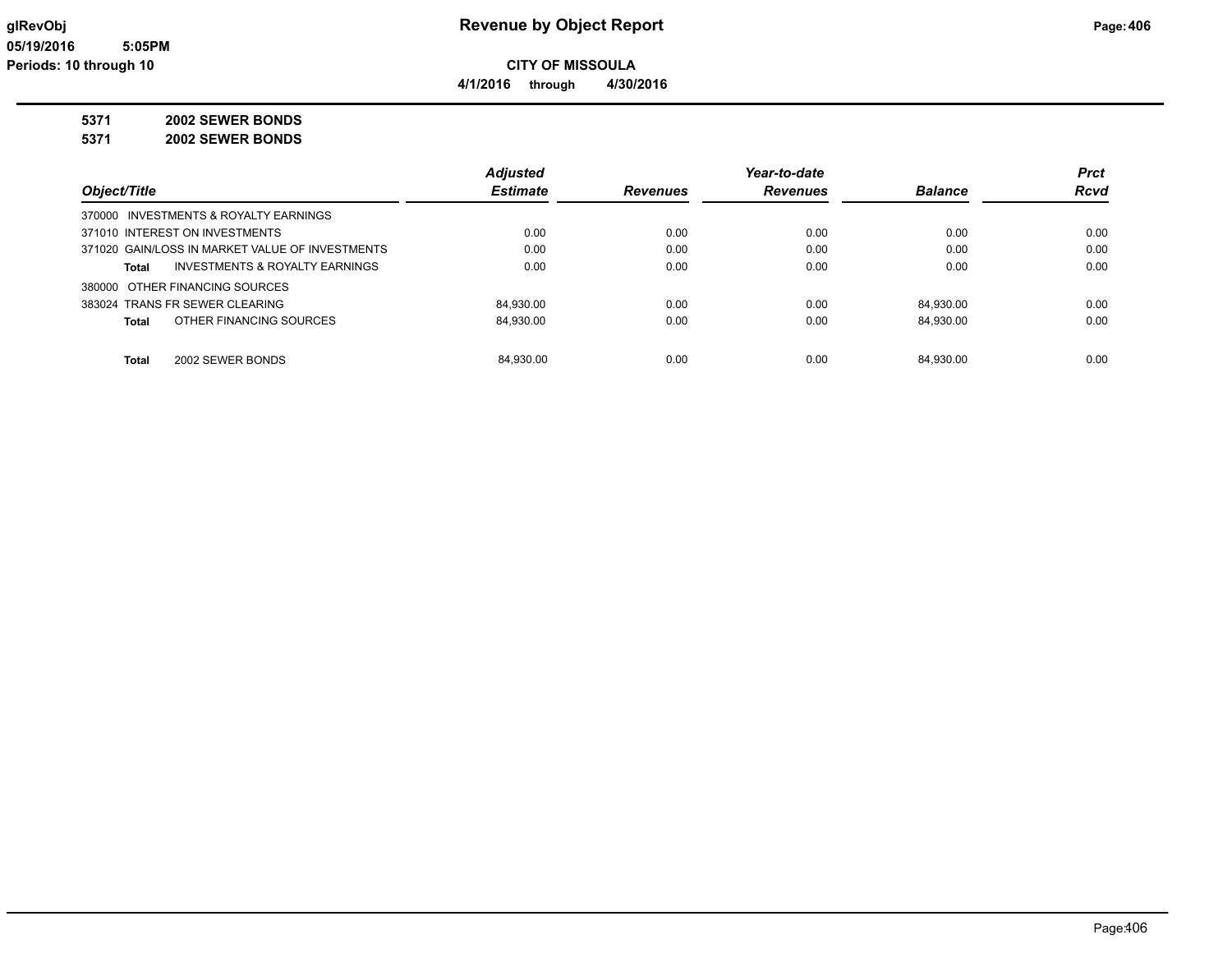### **glRevObj Revenue by Object Report Page:407**

**4/1/2016 through 4/30/2016**

#### **5371 2002 SEWER BONDS**

|                                                | <b>Adjusted</b> |                 | Year-to-date    |                | <b>Prct</b> |
|------------------------------------------------|-----------------|-----------------|-----------------|----------------|-------------|
| Object/Title                                   | <b>Estimate</b> | <b>Revenues</b> | <b>Revenues</b> | <b>Balance</b> | <b>Rcvd</b> |
| 370000 INVESTMENTS & ROYALTY EARNINGS          |                 |                 |                 |                |             |
| 371010 INTEREST ON INVESTMENTS                 | 0.00            | 0.00            | 0.00            | 0.00           | 0.00        |
| 371020 GAIN/LOSS IN MARKET VALUE OF INVESTMENT | 0.00            | 0.00            | 0.00            | 0.00           | 0.00        |
| INVESTMENTS & ROYALTY EARNINGS<br>Total        | 0.00            | 0.00            | 0.00            | 0.00           | 0.00        |
| 380000 OTHER FINANCING SOURCES                 |                 |                 |                 |                |             |
| 383024 TRANS FR SEWER CLEARING                 | 84.930.00       | 0.00            | 0.00            | 84.930.00      | 0.00        |
| OTHER FINANCING SOURCES<br>Total               | 84.930.00       | 0.00            | 0.00            | 84.930.00      | 0.00        |
|                                                |                 |                 |                 |                |             |
| 2002 SEWER BONDS<br>Total                      | 84.930.00       | 0.00            | 0.00            | 84.930.00      | 0.00        |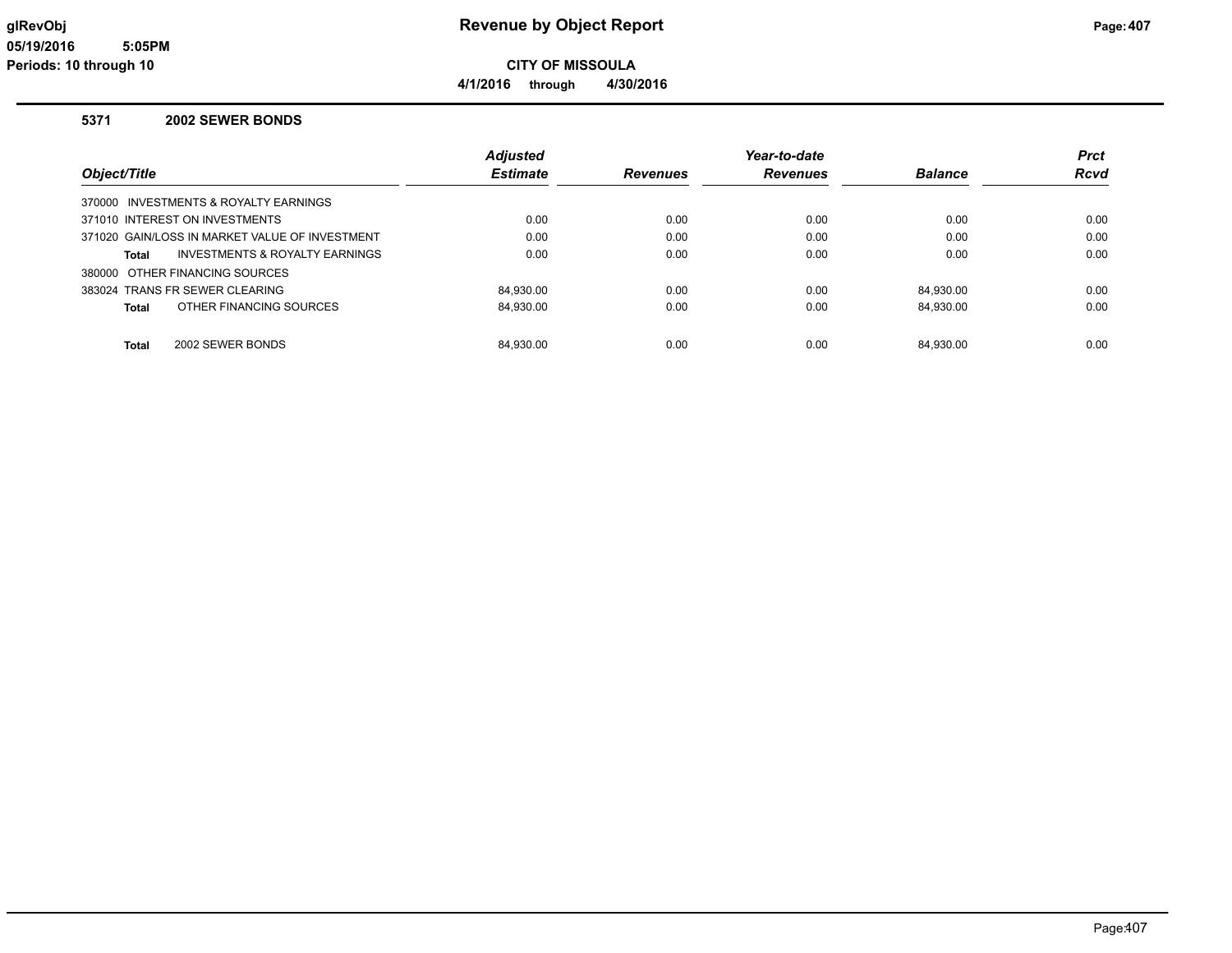**4/1/2016 through 4/30/2016**

### **5372 2002 SEWER REVENUE BOND**

#### **5372 2002 SEWER REVENUE BOND**

|                                                    | <b>Adjusted</b> |                 | Year-to-date    |                | Prct        |
|----------------------------------------------------|-----------------|-----------------|-----------------|----------------|-------------|
| Object/Title                                       | <b>Estimate</b> | <b>Revenues</b> | <b>Revenues</b> | <b>Balance</b> | <b>Rcvd</b> |
| 360000 MISCELLANEOUS REVENUES                      |                 |                 |                 |                |             |
| 360000 MISCELLANEOUS REVENUES                      | 0.00            | 0.00            | 0.00            | 0.00           | 0.00        |
| MISCELLANEOUS REVENUES<br>Total                    | 0.00            | 0.00            | 0.00            | 0.00           | 0.00        |
| 370000 INVESTMENTS & ROYALTY EARNINGS              |                 |                 |                 |                |             |
| 371010 INTEREST ON INVESTMENTS                     | 0.00            | 0.00            | 0.00            | 0.00           | 0.00        |
| 371020 GAIN/LOSS IN MARKET VALUE OF INVESTMENTS    | 0.00            | 0.00            | 0.00            | 0.00           | 0.00        |
| <b>INVESTMENTS &amp; ROYALTY EARNINGS</b><br>Total | 0.00            | 0.00            | 0.00            | 0.00           | 0.00        |
| 380000 OTHER FINANCING SOURCES                     |                 |                 |                 |                |             |
| 383024 TRANS FR SEWER CLEARING                     | 0.00            | 0.00            | 0.00            | 0.00           | 0.00        |
| 383042 TRANSFERS FROM OTHER FUNDS                  | 0.00            | 0.00            | 0.00            | 0.00           | 0.00        |
| OTHER FINANCING SOURCES<br>Total                   | 0.00            | 0.00            | 0.00            | 0.00           | 0.00        |
| 2002 SEWER REVENUE BOND<br>Total                   | 0.00            | 0.00            | 0.00            | 0.00           | 0.00        |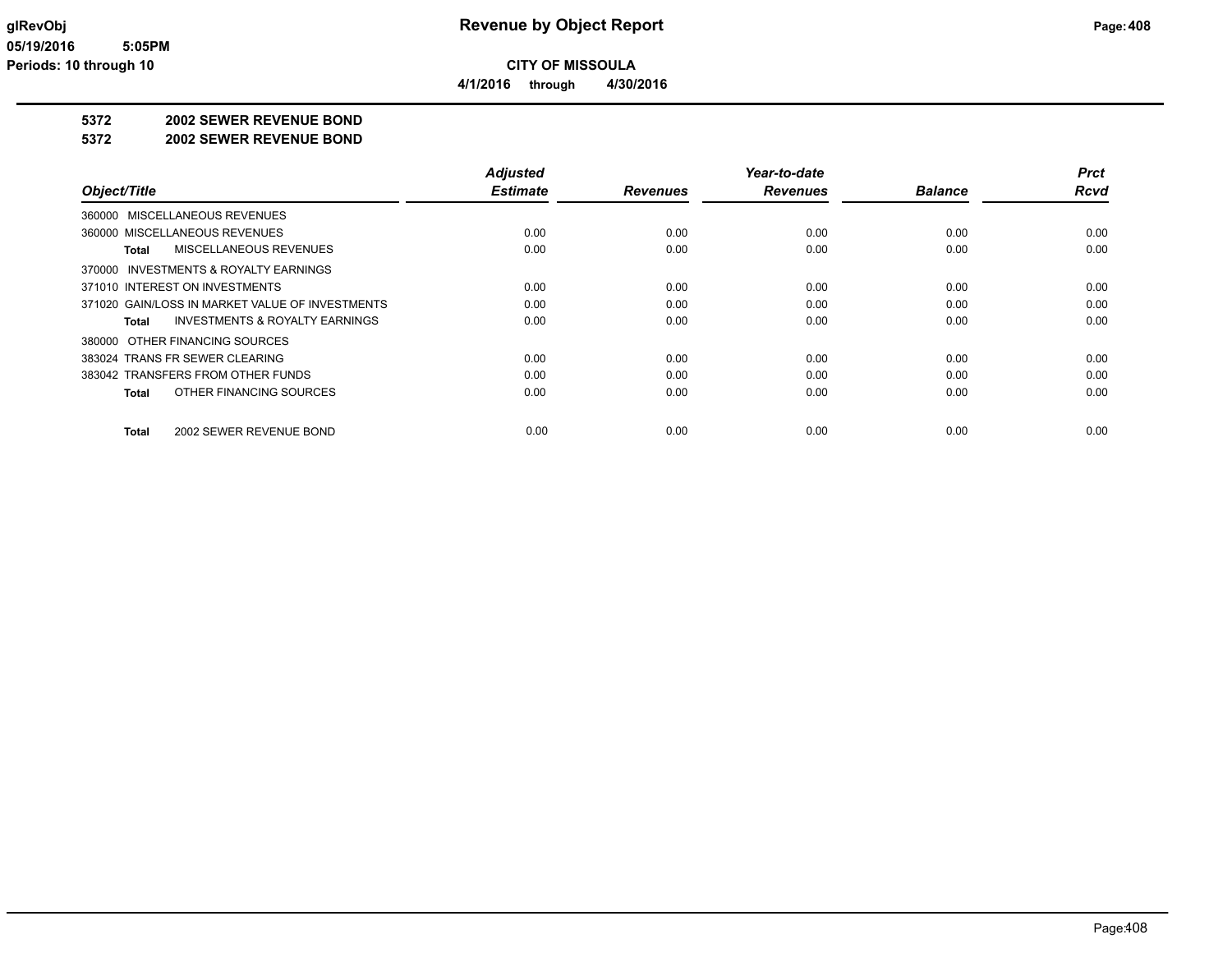**CITY OF MISSOULA 4/1/2016 through 4/30/2016**

### **5372 2002 SEWER REVENUE BOND**

| Object/Title                                              | <b>Adjusted</b><br><b>Estimate</b> | <b>Revenues</b> | Year-to-date<br><b>Revenues</b> | <b>Balance</b> | <b>Prct</b><br>Rcvd |
|-----------------------------------------------------------|------------------------------------|-----------------|---------------------------------|----------------|---------------------|
|                                                           |                                    |                 |                                 |                |                     |
| 360000 MISCELLANEOUS REVENUES                             |                                    |                 |                                 |                |                     |
| 360000 MISCELLANEOUS REVENUES                             | 0.00                               | 0.00            | 0.00                            | 0.00           | 0.00                |
| MISCELLANEOUS REVENUES<br><b>Total</b>                    | 0.00                               | 0.00            | 0.00                            | 0.00           | 0.00                |
| 370000 INVESTMENTS & ROYALTY EARNINGS                     |                                    |                 |                                 |                |                     |
| 371010 INTEREST ON INVESTMENTS                            | 0.00                               | 0.00            | 0.00                            | 0.00           | 0.00                |
| 371020 GAIN/LOSS IN MARKET VALUE OF INVESTMENT            | 0.00                               | 0.00            | 0.00                            | 0.00           | 0.00                |
| <b>INVESTMENTS &amp; ROYALTY EARNINGS</b><br><b>Total</b> | 0.00                               | 0.00            | 0.00                            | 0.00           | 0.00                |
| 380000 OTHER FINANCING SOURCES                            |                                    |                 |                                 |                |                     |
| 383024 TRANS FR SEWER CLEARING                            | 0.00                               | 0.00            | 0.00                            | 0.00           | 0.00                |
| 383042 TRANSFERS FROM OTHER FUNDS                         | 0.00                               | 0.00            | 0.00                            | 0.00           | 0.00                |
| OTHER FINANCING SOURCES<br><b>Total</b>                   | 0.00                               | 0.00            | 0.00                            | 0.00           | 0.00                |
| 2002 SEWER REVENUE BOND<br><b>Total</b>                   | 0.00                               | 0.00            | 0.00                            | 0.00           | 0.00                |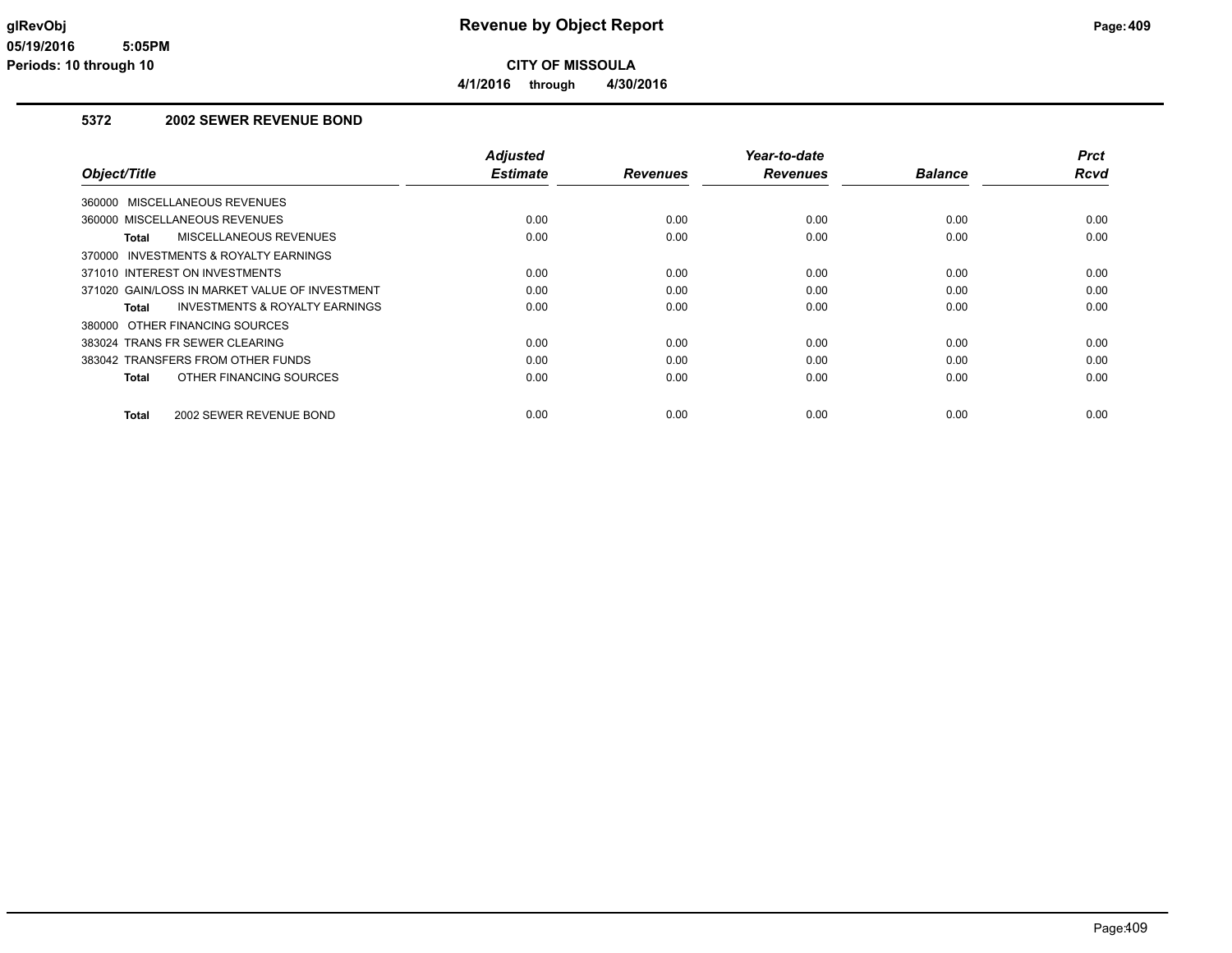**CITY OF MISSOULA 4/1/2016 through 4/30/2016**

**5373 2002 WWTP UPGRADE REVENUE BOND**

**5373 2002 WWTP UPGRADE REVENUE BOND**

|                                                 | <b>Adjusted</b> |                 | Year-to-date    |                | <b>Prct</b> |
|-------------------------------------------------|-----------------|-----------------|-----------------|----------------|-------------|
| Object/Title                                    | <b>Estimate</b> | <b>Revenues</b> | <b>Revenues</b> | <b>Balance</b> | <b>Rcvd</b> |
| 370000 INVESTMENTS & ROYALTY EARNINGS           |                 |                 |                 |                |             |
| 371010 INTEREST ON INVESTMENTS                  | 0.00            | 0.00            | 0.00            | 0.00           | 0.00        |
| 371020 GAIN/LOSS IN MARKET VALUE OF INVESTMENTS | 0.00            | 0.00            | 0.00            | 0.00           | 0.00        |
| INVESTMENTS & ROYALTY EARNINGS<br>Total         | 0.00            | 0.00            | 0.00            | 0.00           | 0.00        |
| 380000 OTHER FINANCING SOURCES                  |                 |                 |                 |                |             |
| 383024 TRANS FR SEWER CLEARING                  | 331.640.00      | 0.00            | 0.00            | 331.640.00     | 0.00        |
| OTHER FINANCING SOURCES<br>Total                | 331.640.00      | 0.00            | 0.00            | 331,640.00     | 0.00        |
|                                                 |                 |                 |                 |                |             |
| 2002 WWTP UPGRADE REVENUE BOND<br><b>Total</b>  | 331.640.00      | 0.00            | 0.00            | 331.640.00     | 0.00        |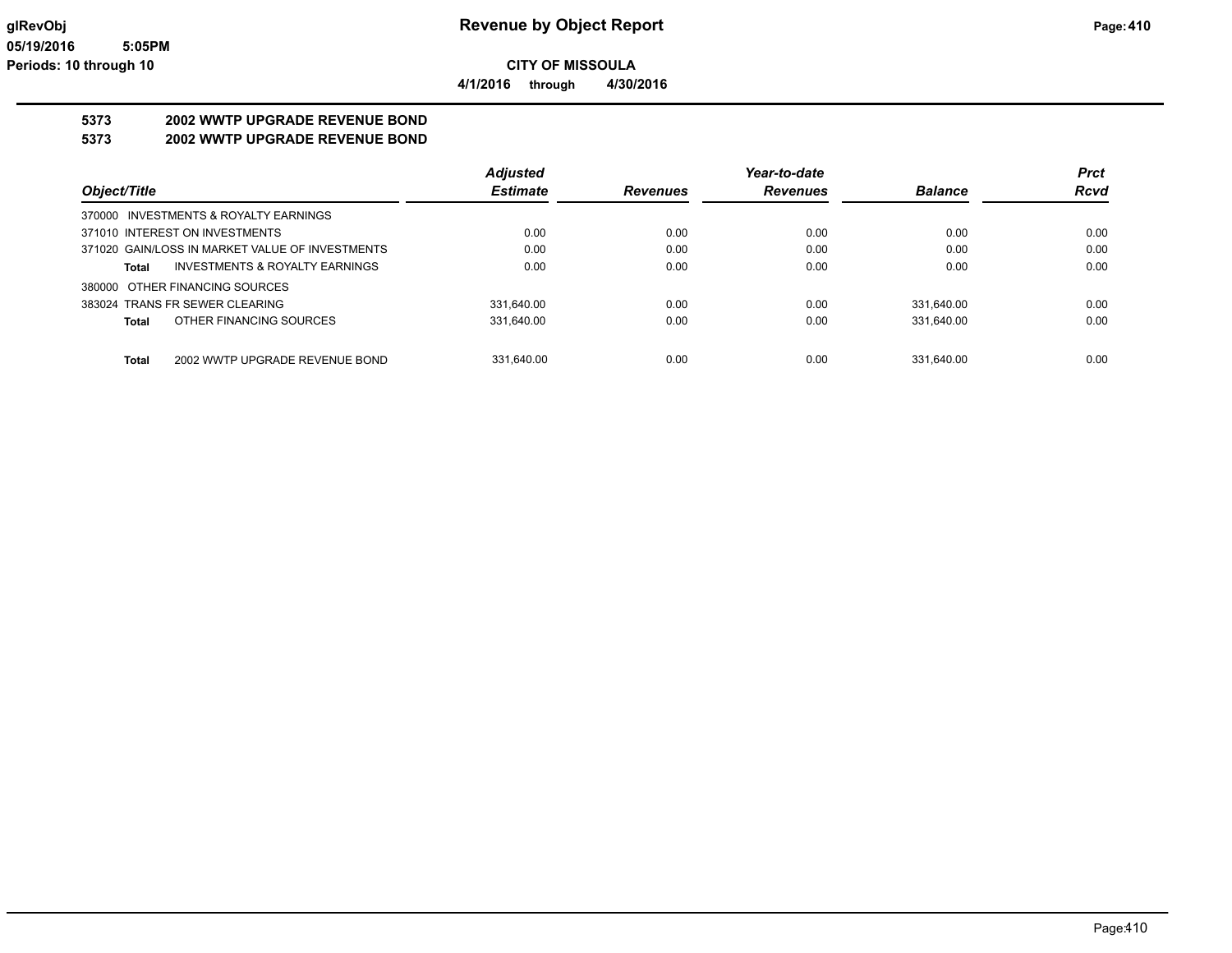**4/1/2016 through 4/30/2016**

### **5373 2002 WWTP UPGRADE REVENUE BOND**

|                                                | <b>Adjusted</b> |                 | Year-to-date    |                | <b>Prct</b> |
|------------------------------------------------|-----------------|-----------------|-----------------|----------------|-------------|
| Object/Title                                   | <b>Estimate</b> | <b>Revenues</b> | <b>Revenues</b> | <b>Balance</b> | <b>Rcvd</b> |
| 370000 INVESTMENTS & ROYALTY EARNINGS          |                 |                 |                 |                |             |
| 371010 INTEREST ON INVESTMENTS                 | 0.00            | 0.00            | 0.00            | 0.00           | 0.00        |
| 371020 GAIN/LOSS IN MARKET VALUE OF INVESTMENT | 0.00            | 0.00            | 0.00            | 0.00           | 0.00        |
| INVESTMENTS & ROYALTY EARNINGS<br>Total        | 0.00            | 0.00            | 0.00            | 0.00           | 0.00        |
| 380000 OTHER FINANCING SOURCES                 |                 |                 |                 |                |             |
| 383024 TRANS FR SEWER CLEARING                 | 331,640.00      | 0.00            | 0.00            | 331,640.00     | 0.00        |
| OTHER FINANCING SOURCES<br>Total               | 331.640.00      | 0.00            | 0.00            | 331.640.00     | 0.00        |
|                                                |                 |                 |                 |                |             |
| 2002 WWTP UPGRADE REVENUE BOND<br><b>Total</b> | 331.640.00      | 0.00            | 0.00            | 331.640.00     | 0.00        |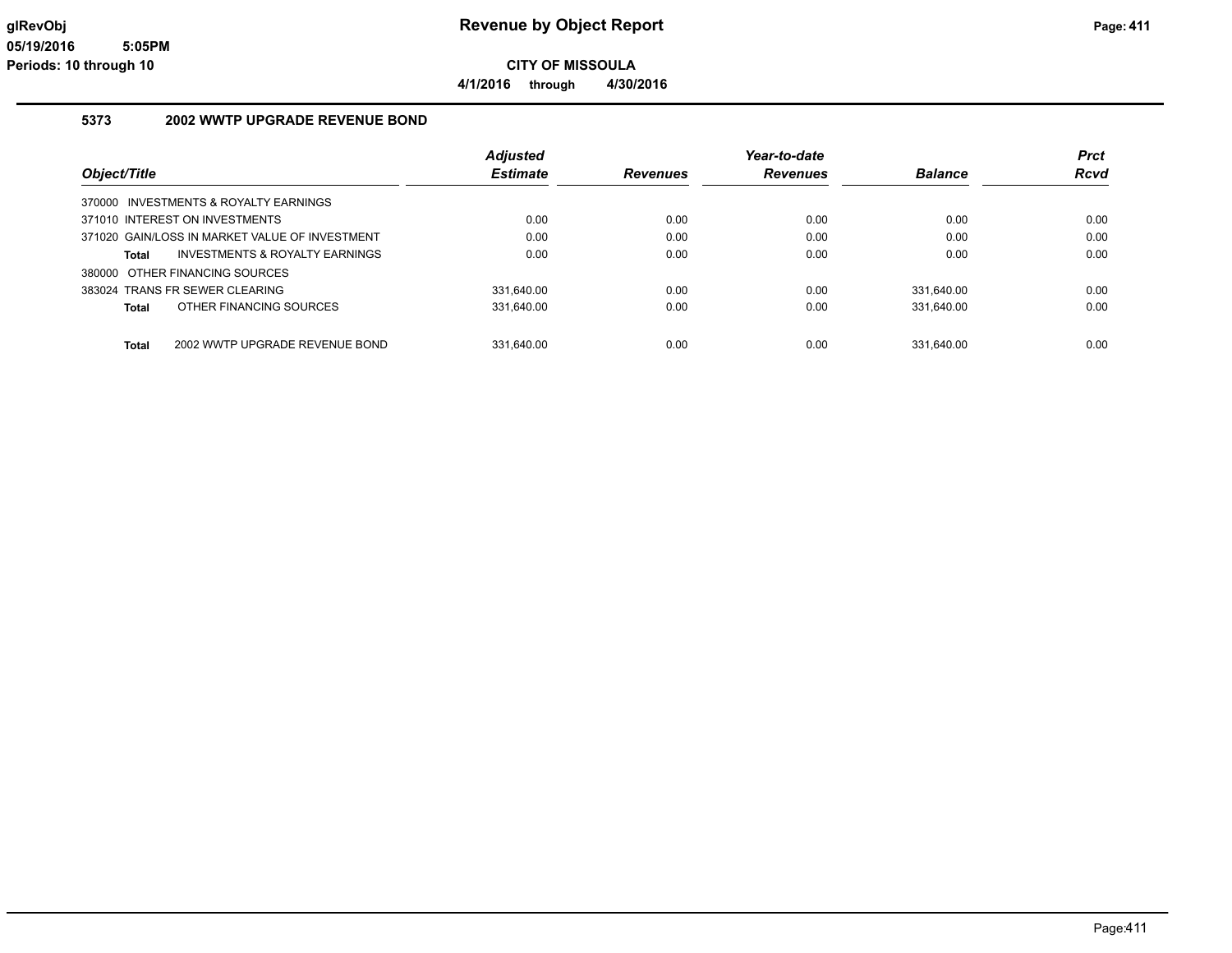**4/1/2016 through 4/30/2016**

### **5374 2002 WWTP UPGRADE RESERVE**

#### **5374 2002 WWTP UPGRADE RESERVE**

|                                                    | <b>Adjusted</b> |                 | Year-to-date    |                | <b>Prct</b> |
|----------------------------------------------------|-----------------|-----------------|-----------------|----------------|-------------|
| Object/Title                                       | <b>Estimate</b> | <b>Revenues</b> | <b>Revenues</b> | <b>Balance</b> | <b>Rcvd</b> |
| 360000 MISCELLANEOUS REVENUES                      |                 |                 |                 |                |             |
| 360000 MISCELLANEOUS REVENUES                      | 0.00            | 0.00            | 0.00            | 0.00           | 0.00        |
| MISCELLANEOUS REVENUES<br>Total                    | 0.00            | 0.00            | 0.00            | 0.00           | 0.00        |
| 370000 INVESTMENTS & ROYALTY EARNINGS              |                 |                 |                 |                |             |
| 371010 INTEREST ON INVESTMENTS                     | 0.00            | 0.00            | 0.00            | 0.00           | 0.00        |
| 371020 GAIN/LOSS IN MARKET VALUE OF INVESTMENTS    | 0.00            | 0.00            | 0.00            | 0.00           | 0.00        |
| <b>INVESTMENTS &amp; ROYALTY EARNINGS</b><br>Total | 0.00            | 0.00            | 0.00            | 0.00           | 0.00        |
| 380000 OTHER FINANCING SOURCES                     |                 |                 |                 |                |             |
| 381002 SRF LOAN                                    | 0.00            | 0.00            | 0.00            | 0.00           | 0.00        |
| 383042 TRANSFERS FROM OTHER FUNDS                  | 0.00            | 0.00            | 0.00            | 0.00           | 0.00        |
| OTHER FINANCING SOURCES<br><b>Total</b>            | 0.00            | 0.00            | 0.00            | 0.00           | 0.00        |
| 2002 WWTP UPGRADE RESERVE<br>Total                 | 0.00            | 0.00            | 0.00            | 0.00           | 0.00        |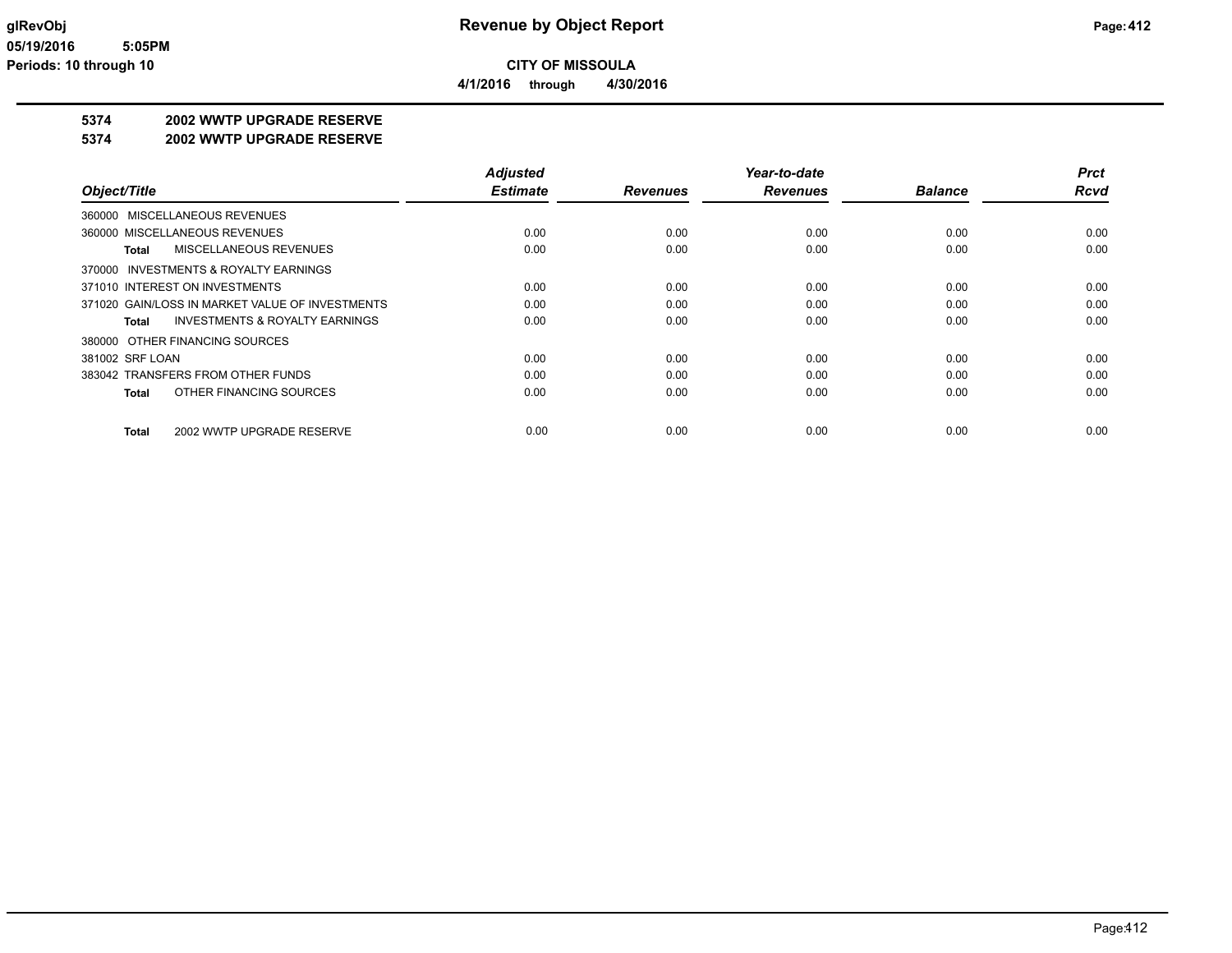**CITY OF MISSOULA 4/1/2016 through 4/30/2016**

### **5374 2002 WWTP UPGRADE RESERVE**

| Object/Title                                   | <b>Adjusted</b><br><b>Estimate</b> | <b>Revenues</b> | Year-to-date<br><b>Revenues</b> | <b>Balance</b> | <b>Prct</b><br>Rcvd |
|------------------------------------------------|------------------------------------|-----------------|---------------------------------|----------------|---------------------|
|                                                |                                    |                 |                                 |                |                     |
| 360000 MISCELLANEOUS REVENUES                  |                                    |                 |                                 |                |                     |
| 360000 MISCELLANEOUS REVENUES                  | 0.00                               | 0.00            | 0.00                            | 0.00           | 0.00                |
| MISCELLANEOUS REVENUES<br>Total                | 0.00                               | 0.00            | 0.00                            | 0.00           | 0.00                |
| 370000 INVESTMENTS & ROYALTY EARNINGS          |                                    |                 |                                 |                |                     |
| 371010 INTEREST ON INVESTMENTS                 | 0.00                               | 0.00            | 0.00                            | 0.00           | 0.00                |
| 371020 GAIN/LOSS IN MARKET VALUE OF INVESTMENT | 0.00                               | 0.00            | 0.00                            | 0.00           | 0.00                |
| INVESTMENTS & ROYALTY EARNINGS<br>Total        | 0.00                               | 0.00            | 0.00                            | 0.00           | 0.00                |
| 380000 OTHER FINANCING SOURCES                 |                                    |                 |                                 |                |                     |
| 381002 SRF LOAN                                | 0.00                               | 0.00            | 0.00                            | 0.00           | 0.00                |
| 383042 TRANSFERS FROM OTHER FUNDS              | 0.00                               | 0.00            | 0.00                            | 0.00           | 0.00                |
| OTHER FINANCING SOURCES<br>Total               | 0.00                               | 0.00            | 0.00                            | 0.00           | 0.00                |
| 2002 WWTP UPGRADE RESERVE<br><b>Total</b>      | 0.00                               | 0.00            | 0.00                            | 0.00           | 0.00                |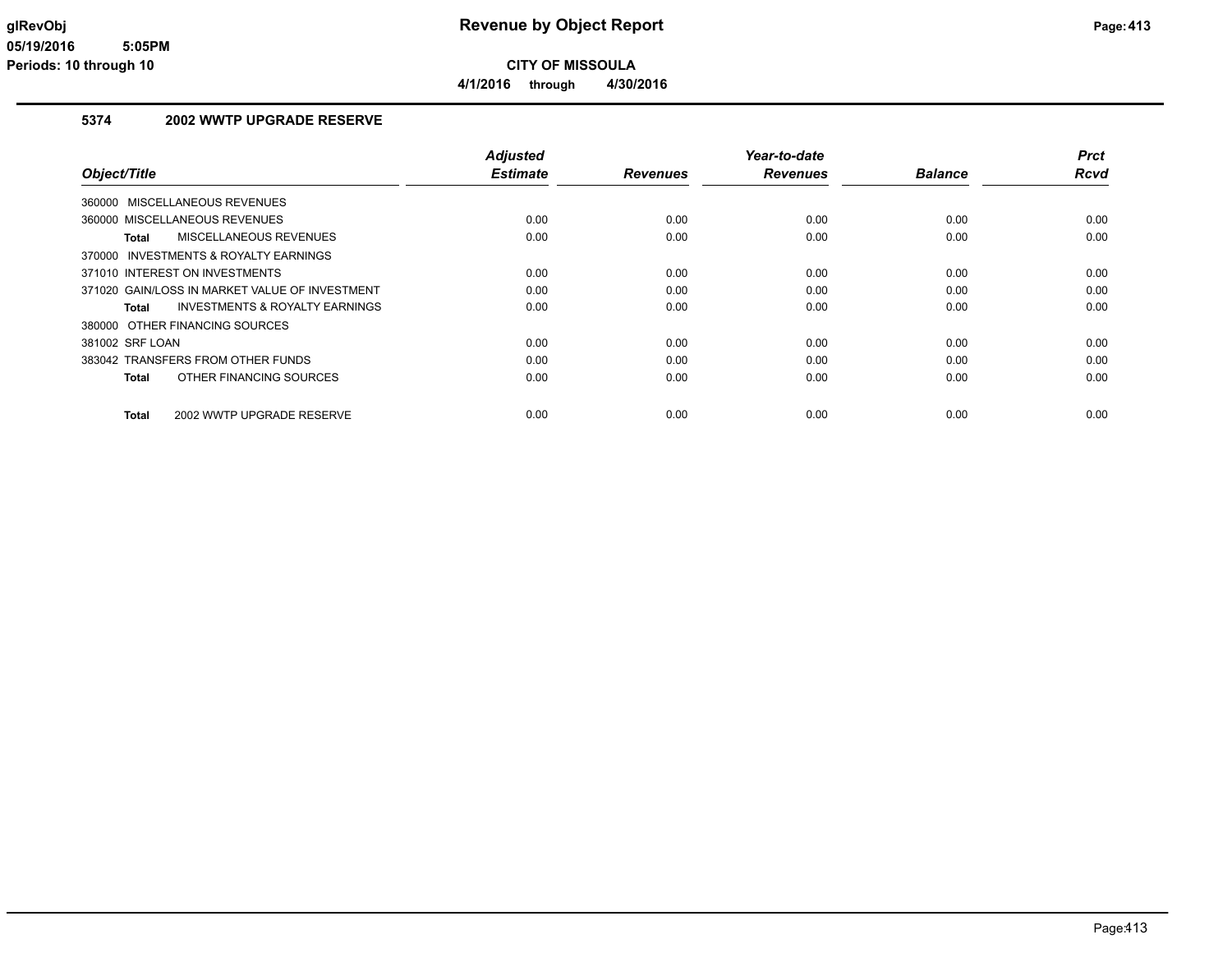**4/1/2016 through 4/30/2016**

### **5375 2003 WWTP SRF \$3.8M EPA DEBT**

**5375 2003 WWTP SRF \$3.8M EPA DEBT**

|                                                    | <b>Adjusted</b> |                 | Year-to-date    |                | <b>Prct</b> |
|----------------------------------------------------|-----------------|-----------------|-----------------|----------------|-------------|
| Object/Title                                       | <b>Estimate</b> | <b>Revenues</b> | <b>Revenues</b> | <b>Balance</b> | <b>Rcvd</b> |
| 340000 CHARGES FOR SERVICES                        |                 |                 |                 |                |             |
| 343032 SEWER INSTALLATION CHARGES                  | 0.00            | 0.00            | 0.00            | 0.00           | 0.00        |
| <b>CHARGES FOR SERVICES</b><br><b>Total</b>        | 0.00            | 0.00            | 0.00            | 0.00           | 0.00        |
| INVESTMENTS & ROYALTY EARNINGS<br>370000           |                 |                 |                 |                |             |
| 371010 INTEREST ON INVESTMENTS                     | 0.00            | 0.00            | 0.00            | 0.00           | 0.00        |
| 371020 GAIN/LOSS IN MARKET VALUE OF INVESTMENTS    | 0.00            | 0.00            | 0.00            | 0.00           | 0.00        |
| <b>INVESTMENTS &amp; ROYALTY EARNINGS</b><br>Total | 0.00            | 0.00            | 0.00            | 0.00           | 0.00        |
| 380000 OTHER FINANCING SOURCES                     |                 |                 |                 |                |             |
| 383024 TRANS FR SEWER CLEARING                     | 250.926.00      | 0.00            | 0.00            | 250.926.00     | 0.00        |
| OTHER FINANCING SOURCES<br><b>Total</b>            | 250,926.00      | 0.00            | 0.00            | 250,926.00     | 0.00        |
| 2003 WWTP SRF \$3.8M EPA DEBT<br><b>Total</b>      | 250,926.00      | 0.00            | 0.00            | 250.926.00     | 0.00        |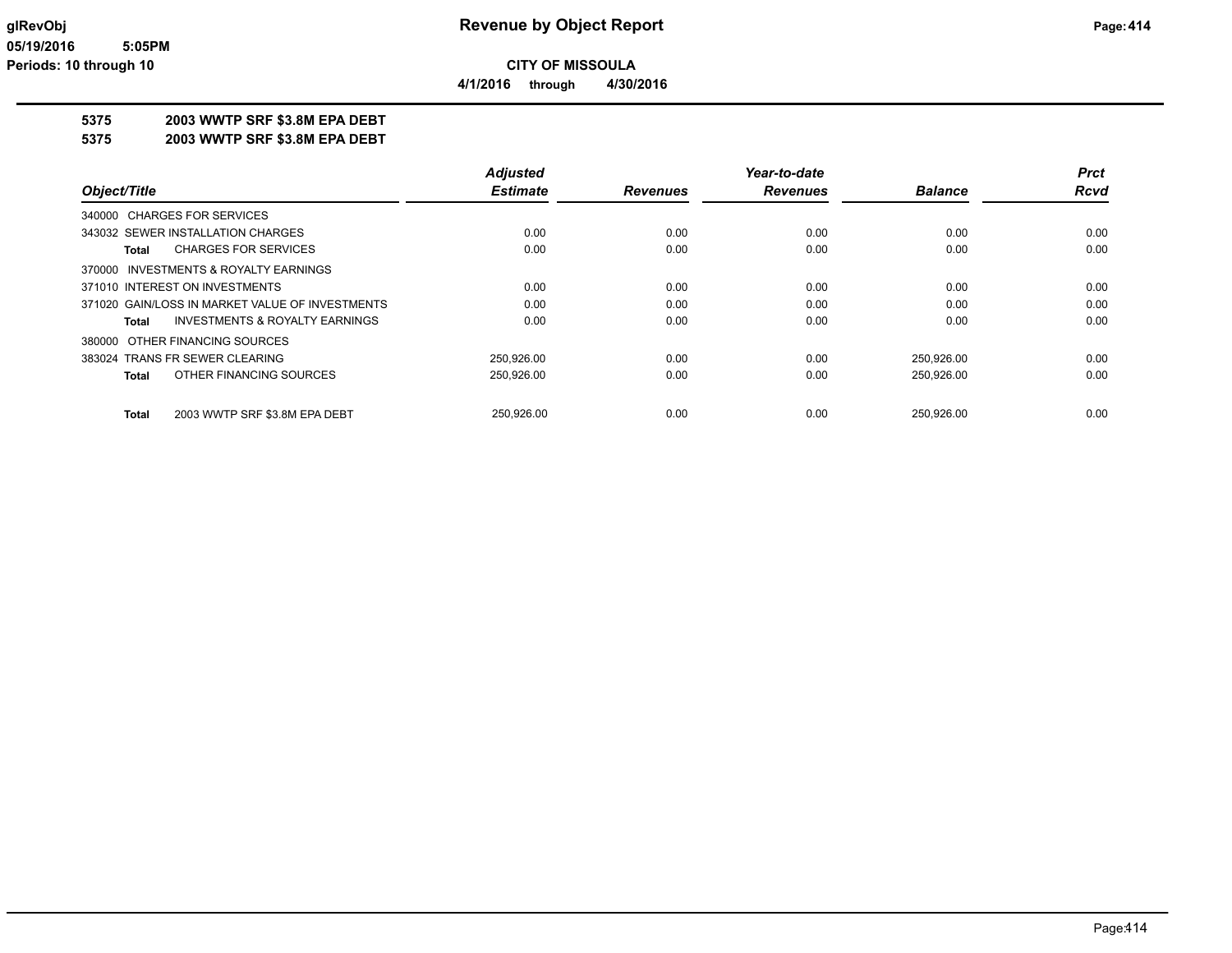**CITY OF MISSOULA 4/1/2016 through 4/30/2016**

### **5375 2003 WWTP SRF \$3.8M EPA DEBT**

|                                                    | <b>Adjusted</b> |                 | Year-to-date    |                | <b>Prct</b> |
|----------------------------------------------------|-----------------|-----------------|-----------------|----------------|-------------|
| Object/Title                                       | <b>Estimate</b> | <b>Revenues</b> | <b>Revenues</b> | <b>Balance</b> | Rcvd        |
| 340000 CHARGES FOR SERVICES                        |                 |                 |                 |                |             |
| 343032 SEWER INSTALLATION CHARGES                  | 0.00            | 0.00            | 0.00            | 0.00           | 0.00        |
| <b>CHARGES FOR SERVICES</b><br>Total               | 0.00            | 0.00            | 0.00            | 0.00           | 0.00        |
| 370000 INVESTMENTS & ROYALTY EARNINGS              |                 |                 |                 |                |             |
| 371010 INTEREST ON INVESTMENTS                     | 0.00            | 0.00            | 0.00            | 0.00           | 0.00        |
| 371020 GAIN/LOSS IN MARKET VALUE OF INVESTMENT     | 0.00            | 0.00            | 0.00            | 0.00           | 0.00        |
| <b>INVESTMENTS &amp; ROYALTY EARNINGS</b><br>Total | 0.00            | 0.00            | 0.00            | 0.00           | 0.00        |
| 380000 OTHER FINANCING SOURCES                     |                 |                 |                 |                |             |
| 383024 TRANS FR SEWER CLEARING                     | 250.926.00      | 0.00            | 0.00            | 250,926.00     | 0.00        |
| OTHER FINANCING SOURCES<br><b>Total</b>            | 250,926.00      | 0.00            | 0.00            | 250,926.00     | 0.00        |
| 2003 WWTP SRF \$3.8M EPA DEBT<br><b>Total</b>      | 250.926.00      | 0.00            | 0.00            | 250.926.00     | 0.00        |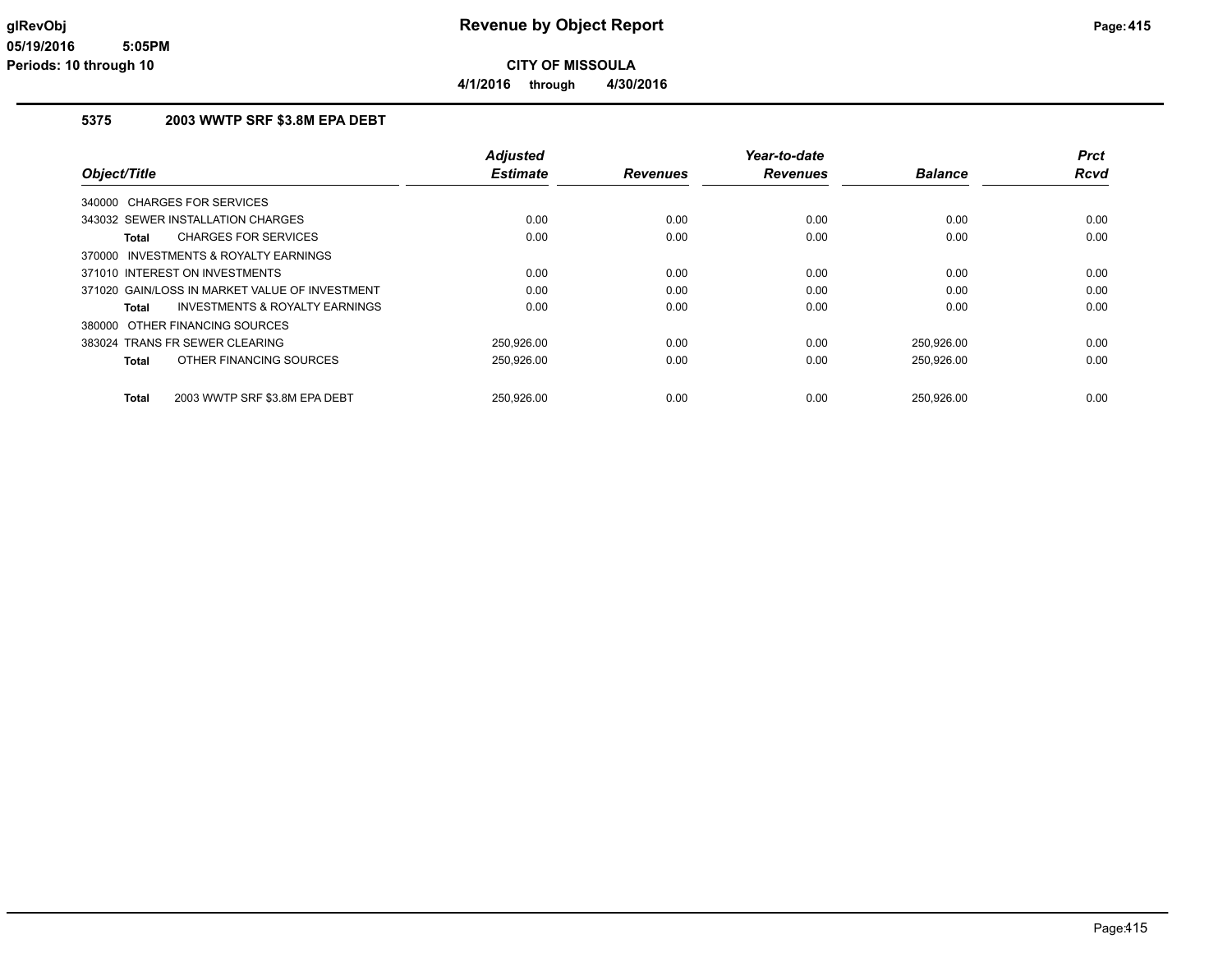**4/1/2016 through 4/30/2016**

### **5376 2003 WWTP SRF \$3.8M EPA RESERVE**

**5376 2003 WWTP SRF \$3.8M EPA RESERVE**

|                                                           | <b>Adjusted</b> |                 | Year-to-date    |                | <b>Prct</b> |
|-----------------------------------------------------------|-----------------|-----------------|-----------------|----------------|-------------|
| Object/Title                                              | <b>Estimate</b> | <b>Revenues</b> | <b>Revenues</b> | <b>Balance</b> | <b>Rcvd</b> |
| 360000 MISCELLANEOUS REVENUES                             |                 |                 |                 |                |             |
| 360000 MISCELLANEOUS REVENUES                             | 0.00            | 0.00            | 0.00            | 0.00           | 0.00        |
| 360010 MISCELLANEOUS                                      | 0.00            | 0.00            | 0.00            | 0.00           | 0.00        |
| MISCELLANEOUS REVENUES<br>Total                           | 0.00            | 0.00            | 0.00            | 0.00           | 0.00        |
| 370000 INVESTMENTS & ROYALTY EARNINGS                     |                 |                 |                 |                |             |
| 371010 INTEREST ON INVESTMENTS                            | 0.00            | 0.00            | 0.00            | 0.00           | 0.00        |
| 371020 GAIN/LOSS IN MARKET VALUE OF INVESTMENTS           | 0.00            | 0.00            | 0.00            | 0.00           | 0.00        |
| <b>INVESTMENTS &amp; ROYALTY EARNINGS</b><br><b>Total</b> | 0.00            | 0.00            | 0.00            | 0.00           | 0.00        |
| 380000 OTHER FINANCING SOURCES                            |                 |                 |                 |                |             |
| 381002 SRF LOAN                                           | 0.00            | 0.00            | 0.00            | 0.00           | 0.00        |
| 383042 TRANSFERS FROM OTHER FUNDS                         | 146.00          | 0.00            | 0.00            | 146.00         | 0.00        |
| OTHER FINANCING SOURCES<br><b>Total</b>                   | 146.00          | 0.00            | 0.00            | 146.00         | 0.00        |
| 2003 WWTP SRF \$3.8M EPA RESERVE<br><b>Total</b>          | 146.00          | 0.00            | 0.00            | 146.00         | 0.00        |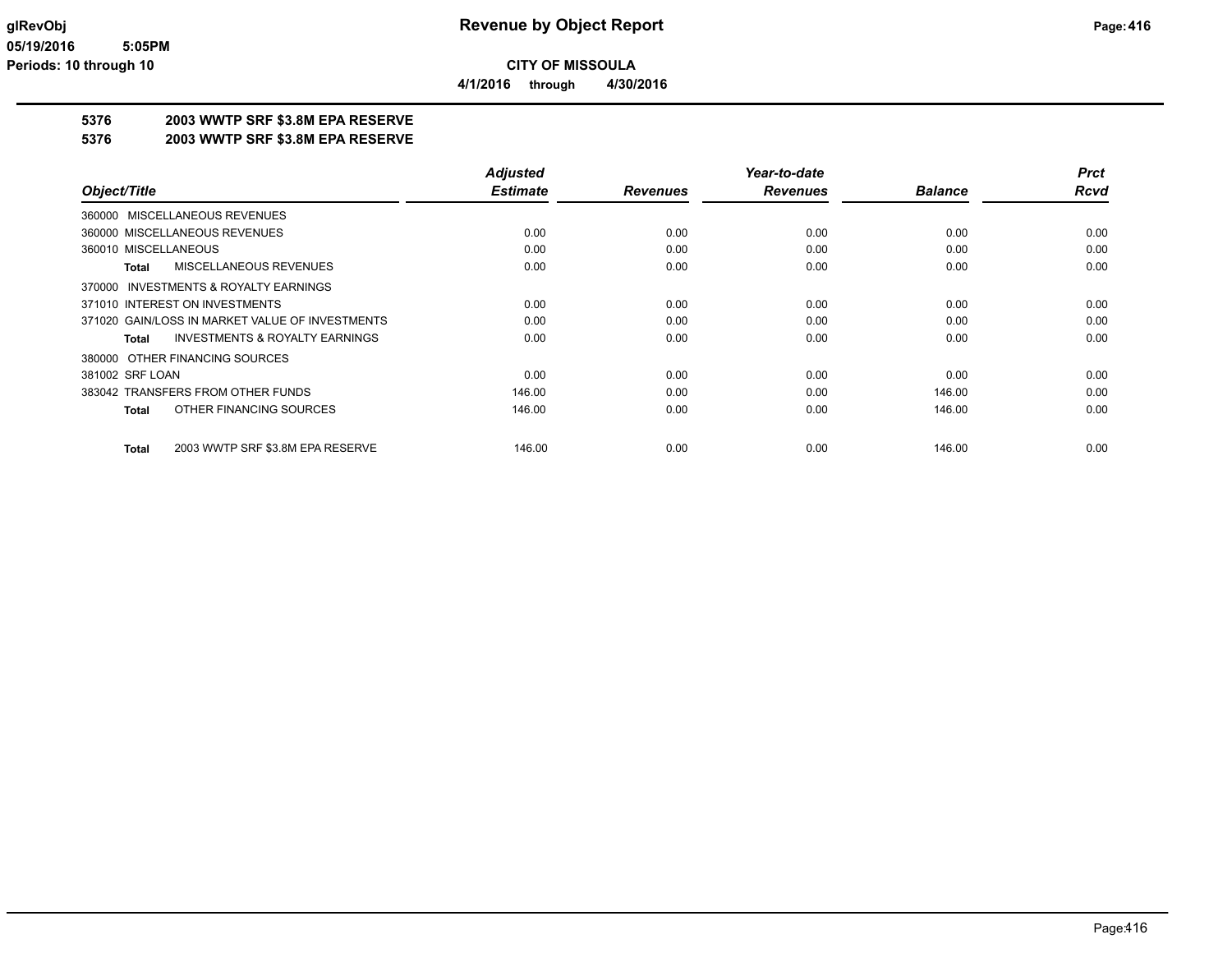**4/1/2016 through 4/30/2016**

### **5376 2003 WWTP SRF \$3.8M EPA RESERVE**

| Object/Title                                       | <b>Adjusted</b><br><b>Estimate</b> | <b>Revenues</b> | Year-to-date<br><b>Revenues</b> | <b>Balance</b> | <b>Prct</b><br>Rcvd |
|----------------------------------------------------|------------------------------------|-----------------|---------------------------------|----------------|---------------------|
|                                                    |                                    |                 |                                 |                |                     |
| 360000 MISCELLANEOUS REVENUES                      |                                    |                 |                                 |                |                     |
| 360000 MISCELLANEOUS REVENUES                      | 0.00                               | 0.00            | 0.00                            | 0.00           | 0.00                |
| 360010 MISCELLANEOUS                               | 0.00                               | 0.00            | 0.00                            | 0.00           | 0.00                |
| MISCELLANEOUS REVENUES<br>Total                    | 0.00                               | 0.00            | 0.00                            | 0.00           | 0.00                |
| 370000 INVESTMENTS & ROYALTY EARNINGS              |                                    |                 |                                 |                |                     |
| 371010 INTEREST ON INVESTMENTS                     | 0.00                               | 0.00            | 0.00                            | 0.00           | 0.00                |
| 371020 GAIN/LOSS IN MARKET VALUE OF INVESTMENT     | 0.00                               | 0.00            | 0.00                            | 0.00           | 0.00                |
| <b>INVESTMENTS &amp; ROYALTY EARNINGS</b><br>Total | 0.00                               | 0.00            | 0.00                            | 0.00           | 0.00                |
| 380000 OTHER FINANCING SOURCES                     |                                    |                 |                                 |                |                     |
| 381002 SRF LOAN                                    | 0.00                               | 0.00            | 0.00                            | 0.00           | 0.00                |
| 383042 TRANSFERS FROM OTHER FUNDS                  | 146.00                             | 0.00            | 0.00                            | 146.00         | 0.00                |
| OTHER FINANCING SOURCES<br>Total                   | 146.00                             | 0.00            | 0.00                            | 146.00         | 0.00                |
|                                                    |                                    |                 |                                 |                |                     |
| 2003 WWTP SRF \$3.8M EPA RESERVE<br>Total          | 146.00                             | 0.00            | 0.00                            | 146.00         | 0.00                |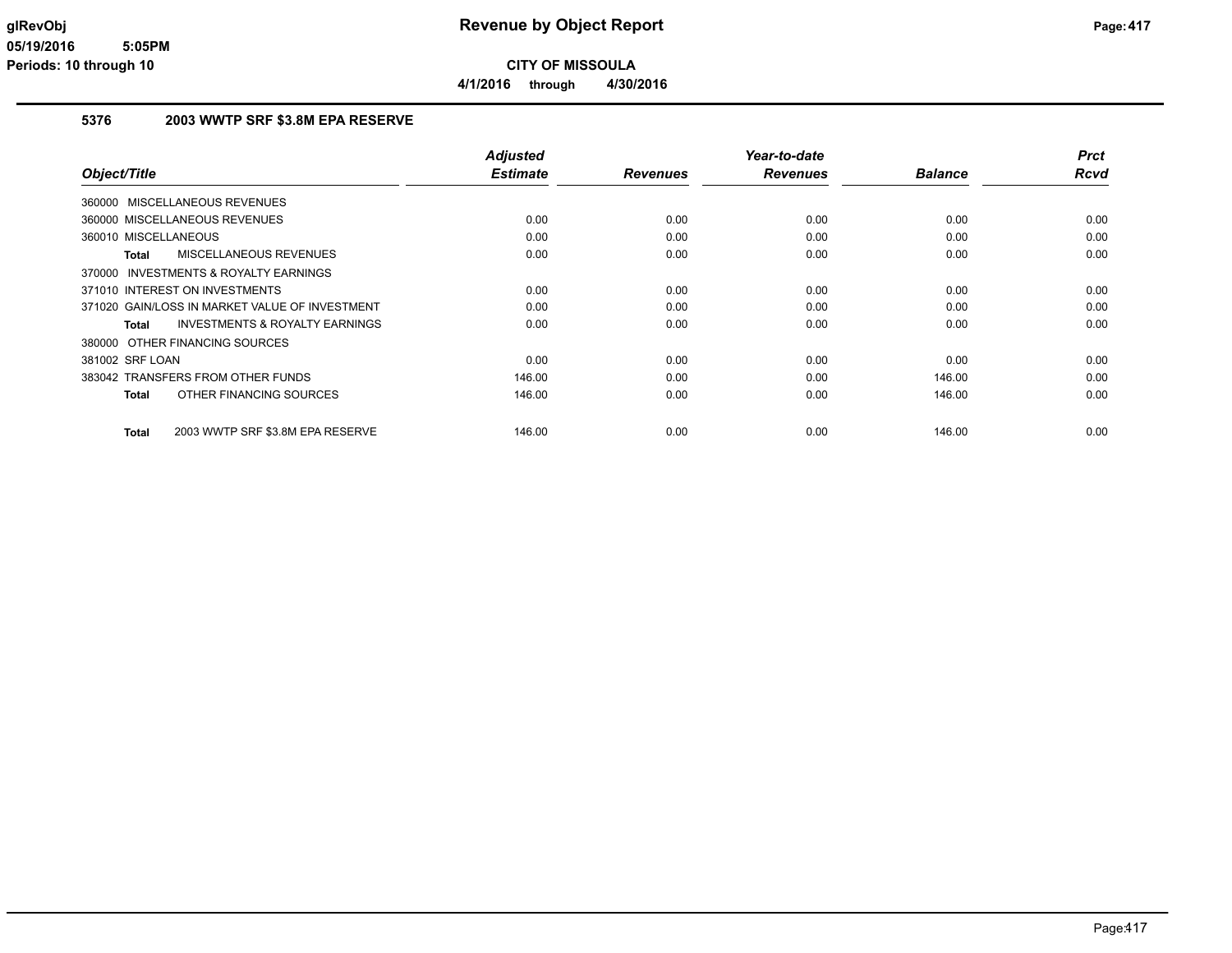**4/1/2016 through 4/30/2016**

## **5377 2004 WWTP \$3.023 LOAN DEBT SERVICE**

**5377 2004 WWTP \$3.023 LOAN DEBT SERVICE**

|                                                    | <b>Adjusted</b> |                 | Year-to-date    |                | <b>Prct</b> |
|----------------------------------------------------|-----------------|-----------------|-----------------|----------------|-------------|
| Object/Title                                       | <b>Estimate</b> | <b>Revenues</b> | <b>Revenues</b> | <b>Balance</b> | <b>Rcvd</b> |
| 340000 CHARGES FOR SERVICES                        |                 |                 |                 |                |             |
| 343032 SEWER INSTALLATION CHARGES                  | 0.00            | 0.00            | 0.00            | 0.00           | 0.00        |
| <b>CHARGES FOR SERVICES</b><br>Total               | 0.00            | 0.00            | 0.00            | 0.00           | 0.00        |
| 370000 INVESTMENTS & ROYALTY EARNINGS              |                 |                 |                 |                |             |
| 371010 INTEREST ON INVESTMENTS                     | 0.00            | 0.00            | 0.00            | 0.00           | 0.00        |
| 371020 GAIN/LOSS IN MARKET VALUE OF INVESTMENTS    | 0.00            | 0.00            | 0.00            | 0.00           | 0.00        |
| <b>INVESTMENTS &amp; ROYALTY EARNINGS</b><br>Total | 0.00            | 0.00            | 0.00            | 0.00           | 0.00        |
| 380000 OTHER FINANCING SOURCES                     |                 |                 |                 |                |             |
| 383024 TRANS FR SEWER CLEARING                     | 244.006.00      | 0.00            | 0.00            | 244.006.00     | 0.00        |
| OTHER FINANCING SOURCES<br>Total                   | 244,006.00      | 0.00            | 0.00            | 244,006.00     | 0.00        |
| 2004 WWTP \$3.023 LOAN DEBT SERVICE<br>Total       | 244.006.00      | 0.00            | 0.00            | 244.006.00     | 0.00        |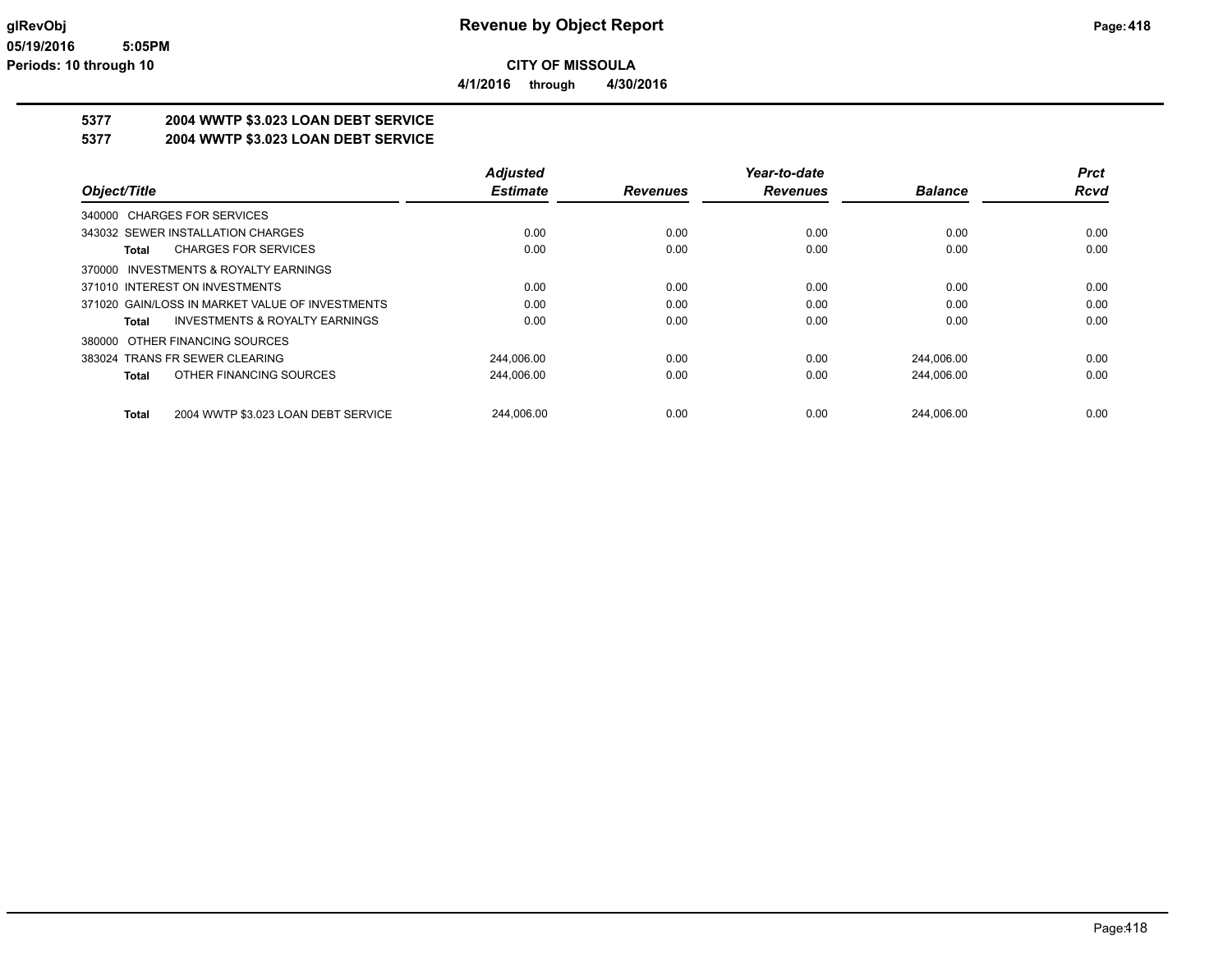**4/1/2016 through 4/30/2016**

### **5377 2004 WWTP \$3.023 LOAN DEBT SERVICE**

|                                                     | <b>Adjusted</b> |                 | Year-to-date    |                | <b>Prct</b> |
|-----------------------------------------------------|-----------------|-----------------|-----------------|----------------|-------------|
| Object/Title                                        | <b>Estimate</b> | <b>Revenues</b> | <b>Revenues</b> | <b>Balance</b> | Rcvd        |
| 340000 CHARGES FOR SERVICES                         |                 |                 |                 |                |             |
| 343032 SEWER INSTALLATION CHARGES                   | 0.00            | 0.00            | 0.00            | 0.00           | 0.00        |
| <b>CHARGES FOR SERVICES</b><br>Total                | 0.00            | 0.00            | 0.00            | 0.00           | 0.00        |
| 370000 INVESTMENTS & ROYALTY EARNINGS               |                 |                 |                 |                |             |
| 371010 INTEREST ON INVESTMENTS                      | 0.00            | 0.00            | 0.00            | 0.00           | 0.00        |
| 371020 GAIN/LOSS IN MARKET VALUE OF INVESTMENT      | 0.00            | 0.00            | 0.00            | 0.00           | 0.00        |
| <b>INVESTMENTS &amp; ROYALTY EARNINGS</b><br>Total  | 0.00            | 0.00            | 0.00            | 0.00           | 0.00        |
| 380000 OTHER FINANCING SOURCES                      |                 |                 |                 |                |             |
| 383024 TRANS FR SEWER CLEARING                      | 244,006.00      | 0.00            | 0.00            | 244,006.00     | 0.00        |
| OTHER FINANCING SOURCES<br><b>Total</b>             | 244.006.00      | 0.00            | 0.00            | 244.006.00     | 0.00        |
| 2004 WWTP \$3.023 LOAN DEBT SERVICE<br><b>Total</b> | 244,006.00      | 0.00            | 0.00            | 244.006.00     | 0.00        |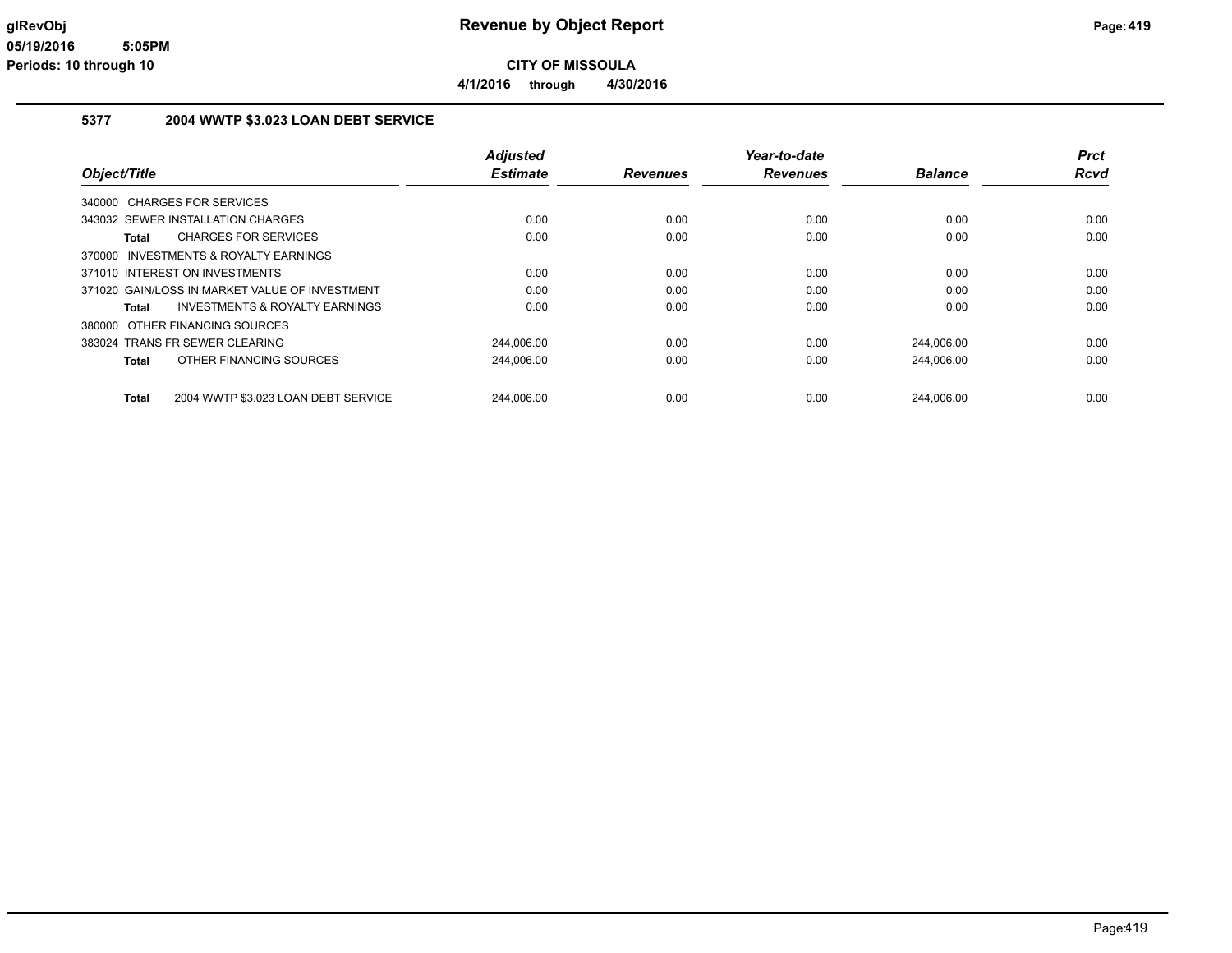**4/1/2016 through 4/30/2016**

# **5378 2004 WWTP \$3.023 LOAN RESERVE**

### **5378 2004 WWTP \$3.023 LOAN RESERVE**

|                                                    | <b>Adjusted</b> |                 | Year-to-date    |                | <b>Prct</b> |
|----------------------------------------------------|-----------------|-----------------|-----------------|----------------|-------------|
| Object/Title                                       | <b>Estimate</b> | <b>Revenues</b> | <b>Revenues</b> | <b>Balance</b> | <b>Rcvd</b> |
| 360000 MISCELLANEOUS REVENUES                      |                 |                 |                 |                |             |
| 360000 MISCELLANEOUS REVENUES                      | 0.00            | 0.00            | 0.00            | 0.00           | 0.00        |
| MISCELLANEOUS REVENUES<br>Total                    | 0.00            | 0.00            | 0.00            | 0.00           | 0.00        |
| 370000 INVESTMENTS & ROYALTY EARNINGS              |                 |                 |                 |                |             |
| 371010 INTEREST ON INVESTMENTS                     | 0.00            | 0.00            | 0.00            | 0.00           | 0.00        |
| 371020 GAIN/LOSS IN MARKET VALUE OF INVESTMENTS    | 0.00            | 0.00            | 0.00            | 0.00           | 0.00        |
| <b>INVESTMENTS &amp; ROYALTY EARNINGS</b><br>Total | 0.00            | 0.00            | 0.00            | 0.00           | 0.00        |
| 380000 OTHER FINANCING SOURCES                     |                 |                 |                 |                |             |
| 381002 SRF LOAN                                    | 0.00            | 0.00            | 0.00            | 0.00           | 0.00        |
| 383024 TRANS FR SEWER CLEARING                     | 0.00            | 0.00            | 0.00            | 0.00           | 0.00        |
| 383042 TRANSFERS FROM OTHER FUNDS                  | 0.00            | 0.00            | 0.00            | 0.00           | 0.00        |
| OTHER FINANCING SOURCES<br><b>Total</b>            | 0.00            | 0.00            | 0.00            | 0.00           | 0.00        |
| 2004 WWTP \$3.023 LOAN RESERVE<br>Total            | 0.00            | 0.00            | 0.00            | 0.00           | 0.00        |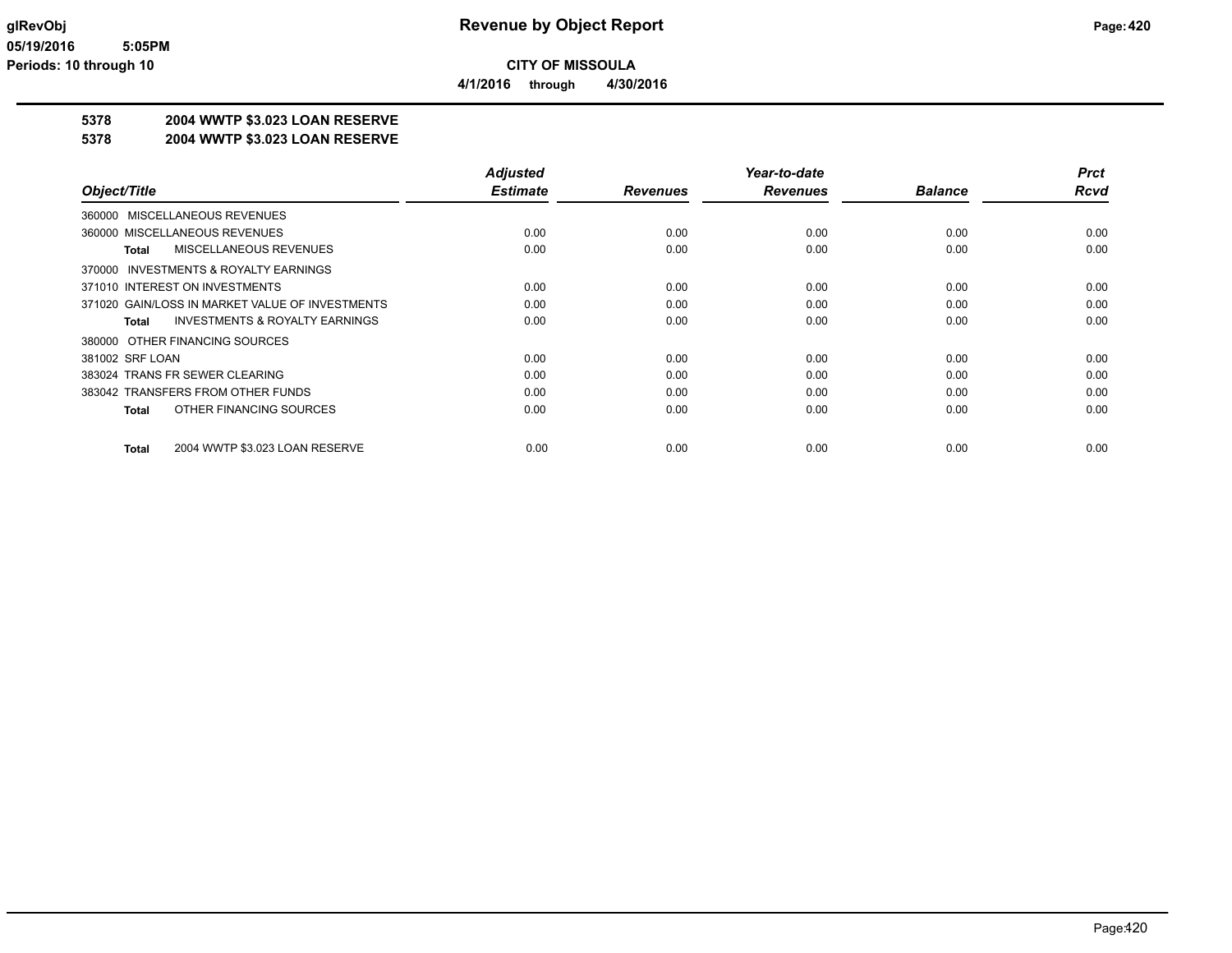**CITY OF MISSOULA 4/1/2016 through 4/30/2016**

### **5378 2004 WWTP \$3.023 LOAN RESERVE**

| Object/Title                                              | <b>Adjusted</b><br><b>Estimate</b> | <b>Revenues</b> | Year-to-date<br><b>Revenues</b> | <b>Balance</b> | <b>Prct</b><br><b>Rcvd</b> |
|-----------------------------------------------------------|------------------------------------|-----------------|---------------------------------|----------------|----------------------------|
|                                                           |                                    |                 |                                 |                |                            |
| 360000 MISCELLANEOUS REVENUES                             |                                    |                 |                                 |                |                            |
| 360000 MISCELLANEOUS REVENUES                             | 0.00                               | 0.00            | 0.00                            | 0.00           | 0.00                       |
| MISCELLANEOUS REVENUES<br><b>Total</b>                    | 0.00                               | 0.00            | 0.00                            | 0.00           | 0.00                       |
| 370000 INVESTMENTS & ROYALTY EARNINGS                     |                                    |                 |                                 |                |                            |
| 371010 INTEREST ON INVESTMENTS                            | 0.00                               | 0.00            | 0.00                            | 0.00           | 0.00                       |
| 371020 GAIN/LOSS IN MARKET VALUE OF INVESTMENT            | 0.00                               | 0.00            | 0.00                            | 0.00           | 0.00                       |
| <b>INVESTMENTS &amp; ROYALTY EARNINGS</b><br><b>Total</b> | 0.00                               | 0.00            | 0.00                            | 0.00           | 0.00                       |
| 380000 OTHER FINANCING SOURCES                            |                                    |                 |                                 |                |                            |
| 381002 SRF LOAN                                           | 0.00                               | 0.00            | 0.00                            | 0.00           | 0.00                       |
| 383024 TRANS FR SEWER CLEARING                            | 0.00                               | 0.00            | 0.00                            | 0.00           | 0.00                       |
| 383042 TRANSFERS FROM OTHER FUNDS                         | 0.00                               | 0.00            | 0.00                            | 0.00           | 0.00                       |
| OTHER FINANCING SOURCES<br><b>Total</b>                   | 0.00                               | 0.00            | 0.00                            | 0.00           | 0.00                       |
|                                                           |                                    |                 |                                 |                |                            |
| 2004 WWTP \$3.023 LOAN RESERVE<br><b>Total</b>            | 0.00                               | 0.00            | 0.00                            | 0.00           | 0.00                       |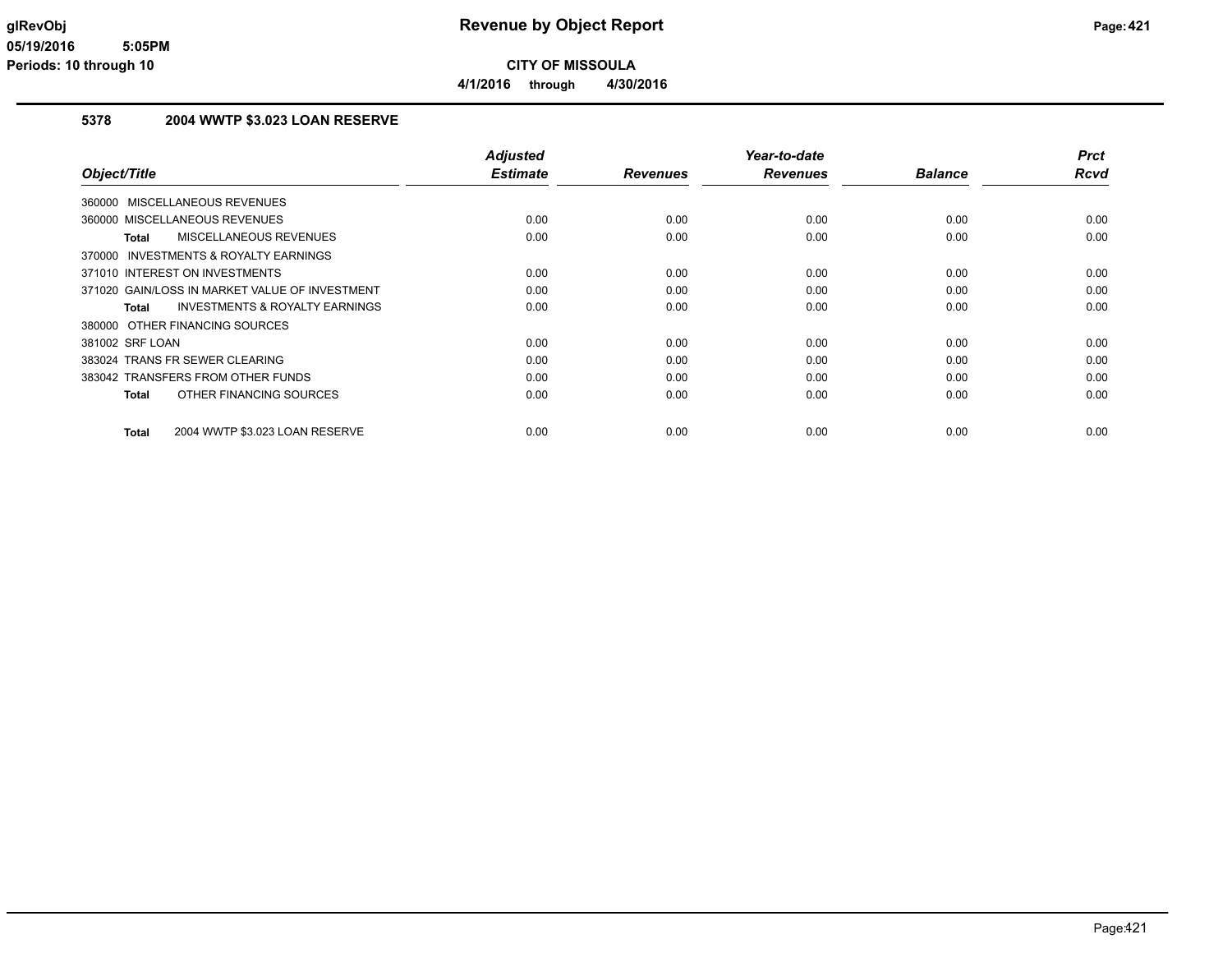**CITY OF MISSOULA 4/1/2016 through 4/30/2016**

### **5379 2005 BRICH/BRDY/LIN/GIL SRF DEBT**

**5379 2005 BRICH/BRDY/LIN/GIL SRF DEBT**

|                                                    | <b>Adjusted</b> |                 | Year-to-date    |                | <b>Prct</b> |
|----------------------------------------------------|-----------------|-----------------|-----------------|----------------|-------------|
| Object/Title                                       | <b>Estimate</b> | <b>Revenues</b> | <b>Revenues</b> | <b>Balance</b> | <b>Rcvd</b> |
| 370000 INVESTMENTS & ROYALTY EARNINGS              |                 |                 |                 |                |             |
| 371010 INTEREST ON INVESTMENTS                     | 0.00            | 0.00            | 0.00            | 0.00           | 0.00        |
| 371020 GAIN/LOSS IN MARKET VALUE OF INVESTMENTS    | 0.00            | 0.00            | 0.00            | 0.00           | 0.00        |
| <b>INVESTMENTS &amp; ROYALTY EARNINGS</b><br>Total | 0.00            | 0.00            | 0.00            | 0.00           | 0.00        |
| 380000 OTHER FINANCING SOURCES                     |                 |                 |                 |                |             |
| 383024 TRANS FR SEWER CLEARING                     | 109.443.00      | 0.00            | 0.00            | 109.443.00     | 0.00        |
| OTHER FINANCING SOURCES<br><b>Total</b>            | 109.443.00      | 0.00            | 0.00            | 109.443.00     | 0.00        |
| 2005 BRICH/BRDY/LIN/GIL SRF DEBT<br><b>Total</b>   | 109.443.00      | 0.00            | 0.00            | 109.443.00     | 0.00        |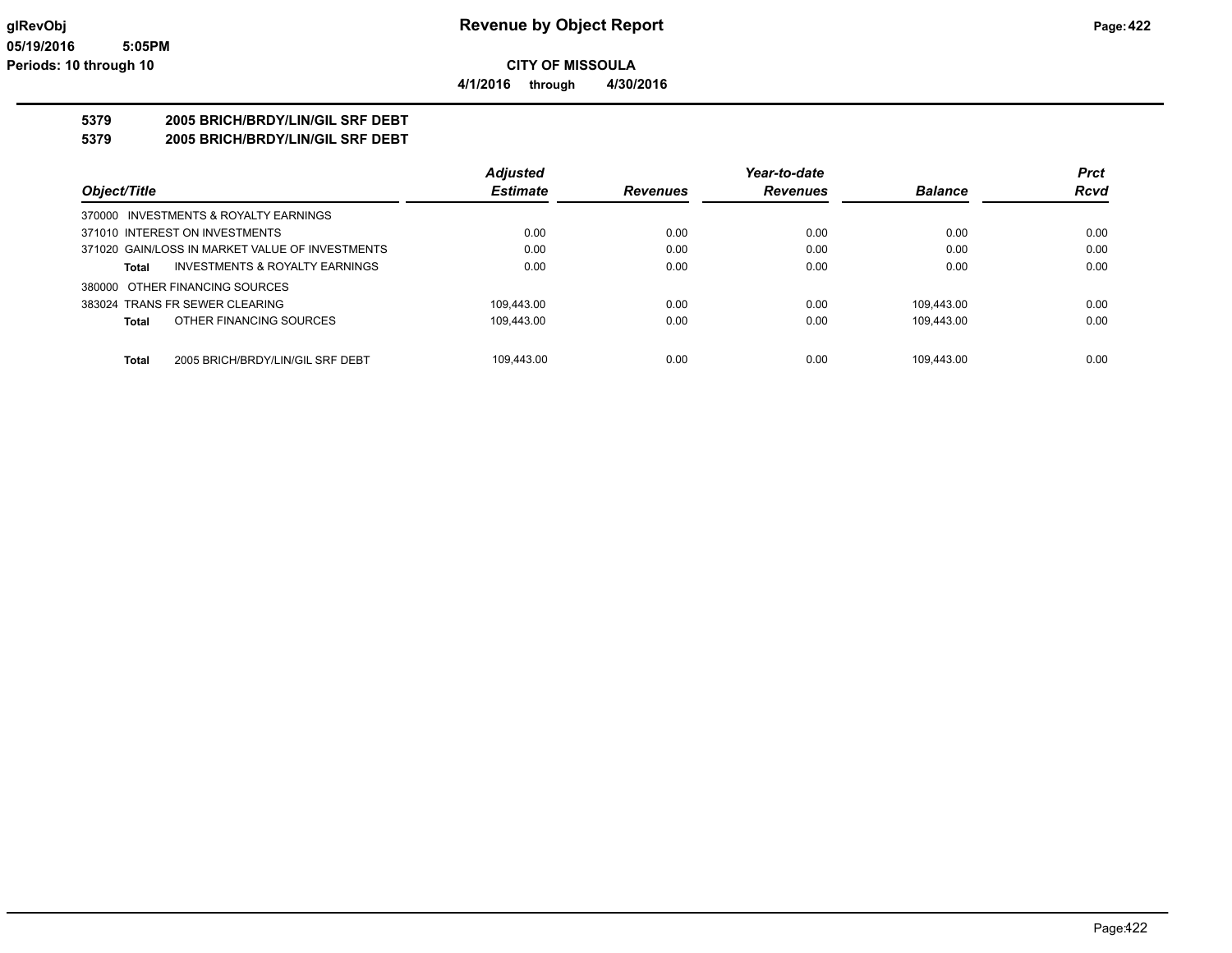**4/1/2016 through 4/30/2016**

### **5379 2005 BRICH/BRDY/LIN/GIL SRF DEBT**

|                                                  | <b>Adjusted</b> |                 | Year-to-date    |                | <b>Prct</b> |
|--------------------------------------------------|-----------------|-----------------|-----------------|----------------|-------------|
| Object/Title                                     | <b>Estimate</b> | <b>Revenues</b> | <b>Revenues</b> | <b>Balance</b> | <b>Rcvd</b> |
| 370000 INVESTMENTS & ROYALTY EARNINGS            |                 |                 |                 |                |             |
| 371010 INTEREST ON INVESTMENTS                   | 0.00            | 0.00            | 0.00            | 0.00           | 0.00        |
| 371020 GAIN/LOSS IN MARKET VALUE OF INVESTMENT   | 0.00            | 0.00            | 0.00            | 0.00           | 0.00        |
| INVESTMENTS & ROYALTY EARNINGS<br>Total          | 0.00            | 0.00            | 0.00            | 0.00           | 0.00        |
| 380000 OTHER FINANCING SOURCES                   |                 |                 |                 |                |             |
| 383024 TRANS FR SEWER CLEARING                   | 109.443.00      | 0.00            | 0.00            | 109.443.00     | 0.00        |
| OTHER FINANCING SOURCES<br>Total                 | 109.443.00      | 0.00            | 0.00            | 109.443.00     | 0.00        |
|                                                  |                 |                 |                 |                |             |
| 2005 BRICH/BRDY/LIN/GIL SRF DEBT<br><b>Total</b> | 109.443.00      | 0.00            | 0.00            | 109.443.00     | 0.00        |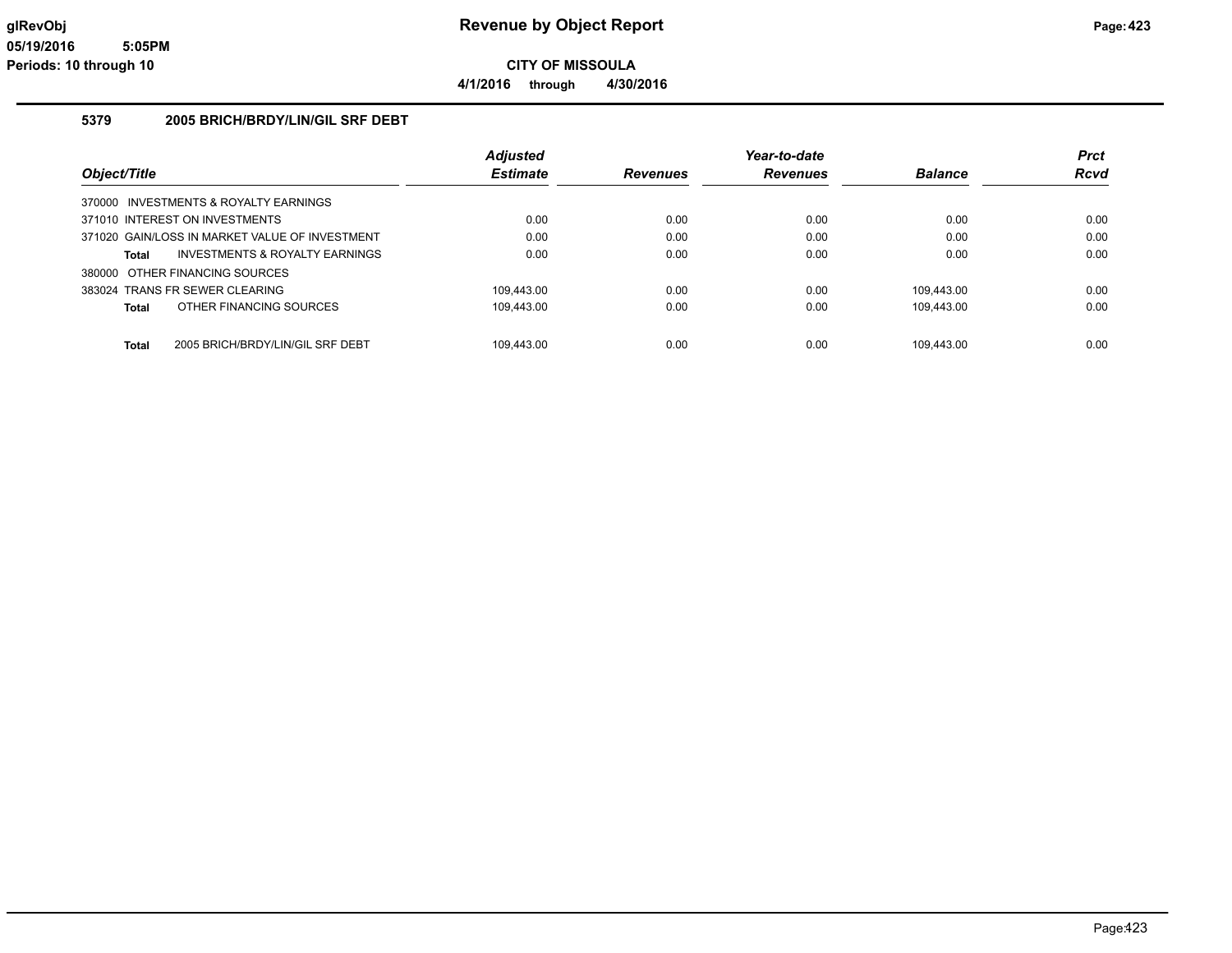**4/1/2016 through 4/30/2016**

# **5380 BRDWY/BIRCH/GILBERT/LINCOLNWOOD**

### **5380 BRDWY/BIRCH/GILBERT/LINCOLNWOOD**

|                                                 | <b>Adjusted</b> |                 | Year-to-date    |                | <b>Prct</b> |
|-------------------------------------------------|-----------------|-----------------|-----------------|----------------|-------------|
| Object/Title                                    | <b>Estimate</b> | <b>Revenues</b> | <b>Revenues</b> | <b>Balance</b> | <b>Rcvd</b> |
| 370000 INVESTMENTS & ROYALTY EARNINGS           |                 |                 |                 |                |             |
| 371010 INTEREST ON INVESTMENTS                  | 0.00            | 0.00            | 0.00            | 0.00           | 0.00        |
| 371020 GAIN/LOSS IN MARKET VALUE OF INVESTMENTS | 0.00            | 0.00            | 0.00            | 0.00           | 0.00        |
| INVESTMENTS & ROYALTY EARNINGS<br>Total         | 0.00            | 0.00            | 0.00            | 0.00           | 0.00        |
| 380000 OTHER FINANCING SOURCES                  |                 |                 |                 |                |             |
| 381002 SRF LOAN                                 | 0.00            | 0.00            | 0.00            | 0.00           | 0.00        |
| 383042 TRANSFERS FROM OTHER FUNDS               | 203.00          | 0.00            | 0.00            | 203.00         | 0.00        |
| OTHER FINANCING SOURCES<br>Total                | 203.00          | 0.00            | 0.00            | 203.00         | 0.00        |
| BRDWY/BIRCH/GILBERT/LINCOLNWOOD<br>Total        | 203.00          | 0.00            | 0.00            | 203.00         | 0.00        |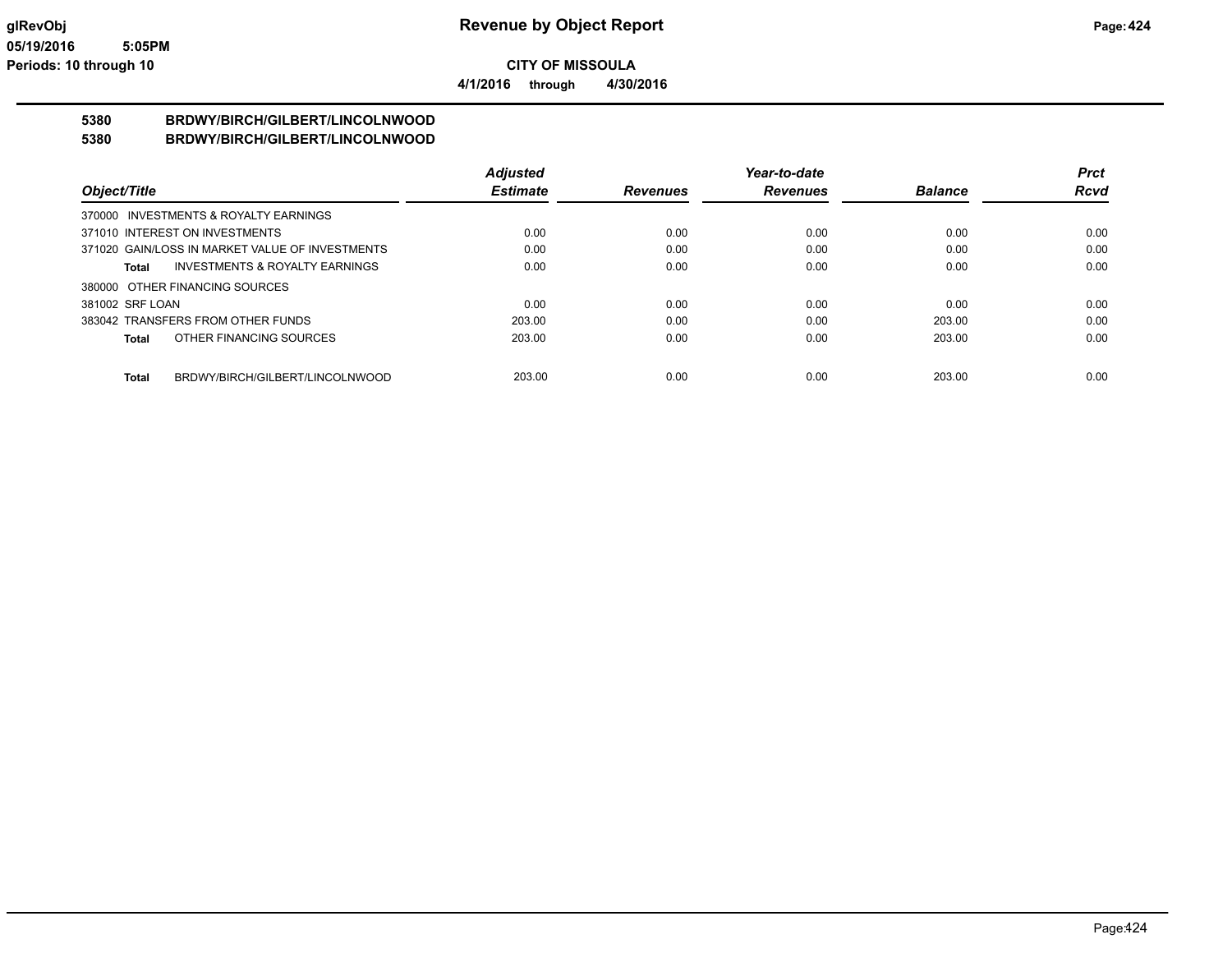**4/1/2016 through 4/30/2016**

### **5380 BRDWY/BIRCH/GILBERT/LINCOLNWOOD**

|                                                 | <b>Adjusted</b> |                 | Year-to-date    |                | <b>Prct</b> |
|-------------------------------------------------|-----------------|-----------------|-----------------|----------------|-------------|
| Object/Title                                    | <b>Estimate</b> | <b>Revenues</b> | <b>Revenues</b> | <b>Balance</b> | Rcvd        |
| 370000 INVESTMENTS & ROYALTY EARNINGS           |                 |                 |                 |                |             |
| 371010 INTEREST ON INVESTMENTS                  | 0.00            | 0.00            | 0.00            | 0.00           | 0.00        |
| 371020 GAIN/LOSS IN MARKET VALUE OF INVESTMENT  | 0.00            | 0.00            | 0.00            | 0.00           | 0.00        |
| INVESTMENTS & ROYALTY EARNINGS<br>Total         | 0.00            | 0.00            | 0.00            | 0.00           | 0.00        |
| 380000 OTHER FINANCING SOURCES                  |                 |                 |                 |                |             |
| 381002 SRF LOAN                                 | 0.00            | 0.00            | 0.00            | 0.00           | 0.00        |
| 383042 TRANSFERS FROM OTHER FUNDS               | 203.00          | 0.00            | 0.00            | 203.00         | 0.00        |
| OTHER FINANCING SOURCES<br>Total                | 203.00          | 0.00            | 0.00            | 203.00         | 0.00        |
|                                                 |                 |                 |                 |                |             |
| BRDWY/BIRCH/GILBERT/LINCOLNWOOD<br><b>Total</b> | 203.00          | 0.00            | 0.00            | 203.00         | 0.00        |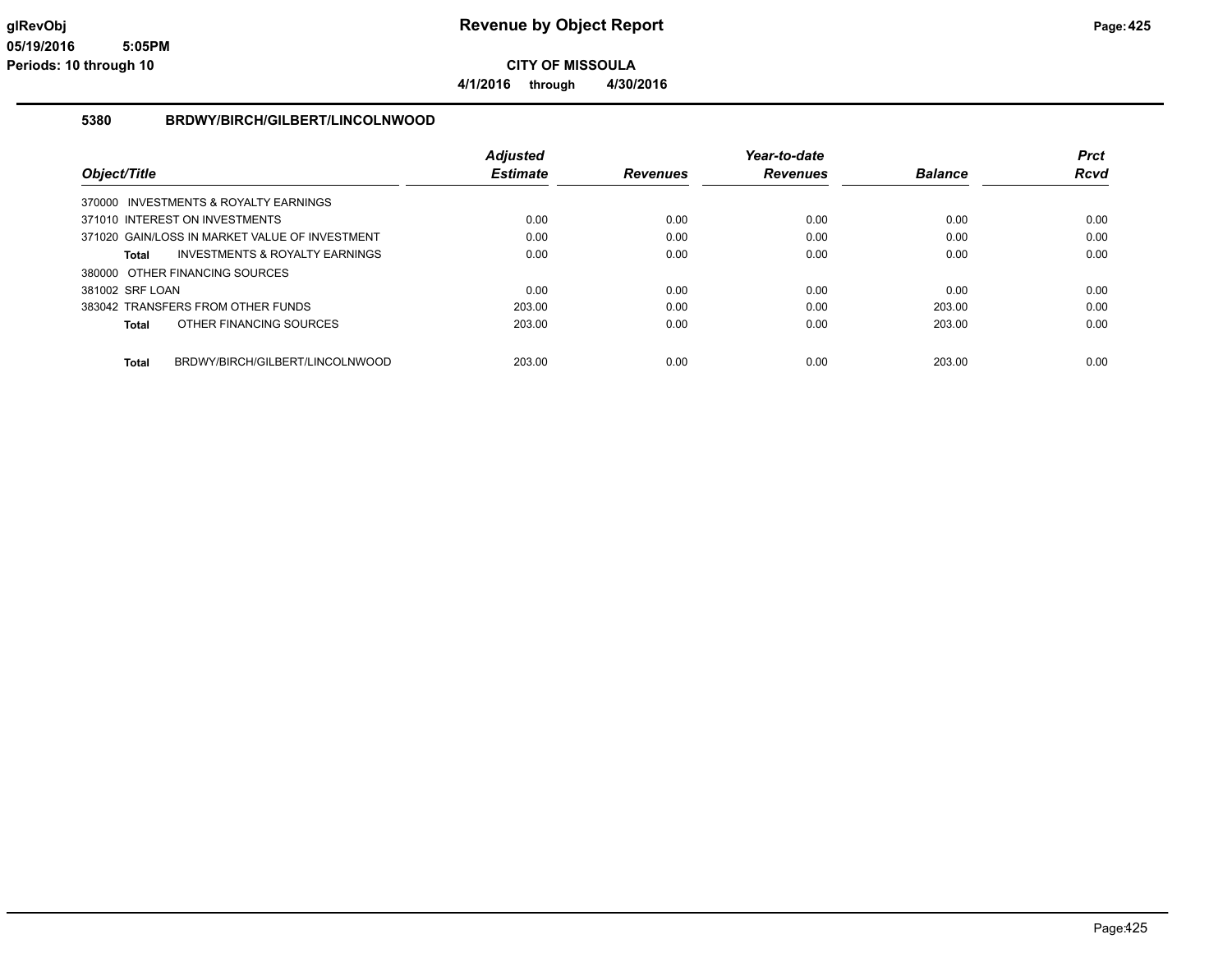**4/1/2016 through 4/30/2016**

## **5382 LINCOLNWOOD PH2 RESERVE FUND**

### **5382 LINCOLNWOOD PH2 RESERVE FUND**

|                                                    | <b>Adjusted</b> |                 | Year-to-date    |                | Prct        |
|----------------------------------------------------|-----------------|-----------------|-----------------|----------------|-------------|
| Object/Title                                       | <b>Estimate</b> | <b>Revenues</b> | <b>Revenues</b> | <b>Balance</b> | <b>Rcvd</b> |
| 370000 INVESTMENTS & ROYALTY EARNINGS              |                 |                 |                 |                |             |
| 371010 INTEREST ON INVESTMENTS                     | 0.00            | 0.00            | 0.00            | 0.00           | 0.00        |
| 371020 GAIN/LOSS IN MARKET VALUE OF INVESTMENTS    | 0.00            | 0.00            | 0.00            | 0.00           | 0.00        |
| <b>INVESTMENTS &amp; ROYALTY EARNINGS</b><br>Total | 0.00            | 0.00            | 0.00            | 0.00           | 0.00        |
| 380000 OTHER FINANCING SOURCES                     |                 |                 |                 |                |             |
| 381002 SRF LOAN                                    | 0.00            | 0.00            | 0.00            | 0.00           | 0.00        |
| 381030 SID BONDS PROCEEDS                          | 0.00            | 0.00            | 0.00            | 0.00           | 0.00        |
| 383024 TRANS FR SEWER CLEARING                     | 0.00            | 0.00            | 0.00            | 0.00           | 0.00        |
| 383042 TRANSFERS FROM OTHER FUNDS                  | 0.00            | 0.00            | 0.00            | 0.00           | 0.00        |
| OTHER FINANCING SOURCES<br><b>Total</b>            | 0.00            | 0.00            | 0.00            | 0.00           | 0.00        |
| LINCOLNWOOD PH2 RESERVE FUND<br><b>Total</b>       | 0.00            | 0.00            | 0.00            | 0.00           | 0.00        |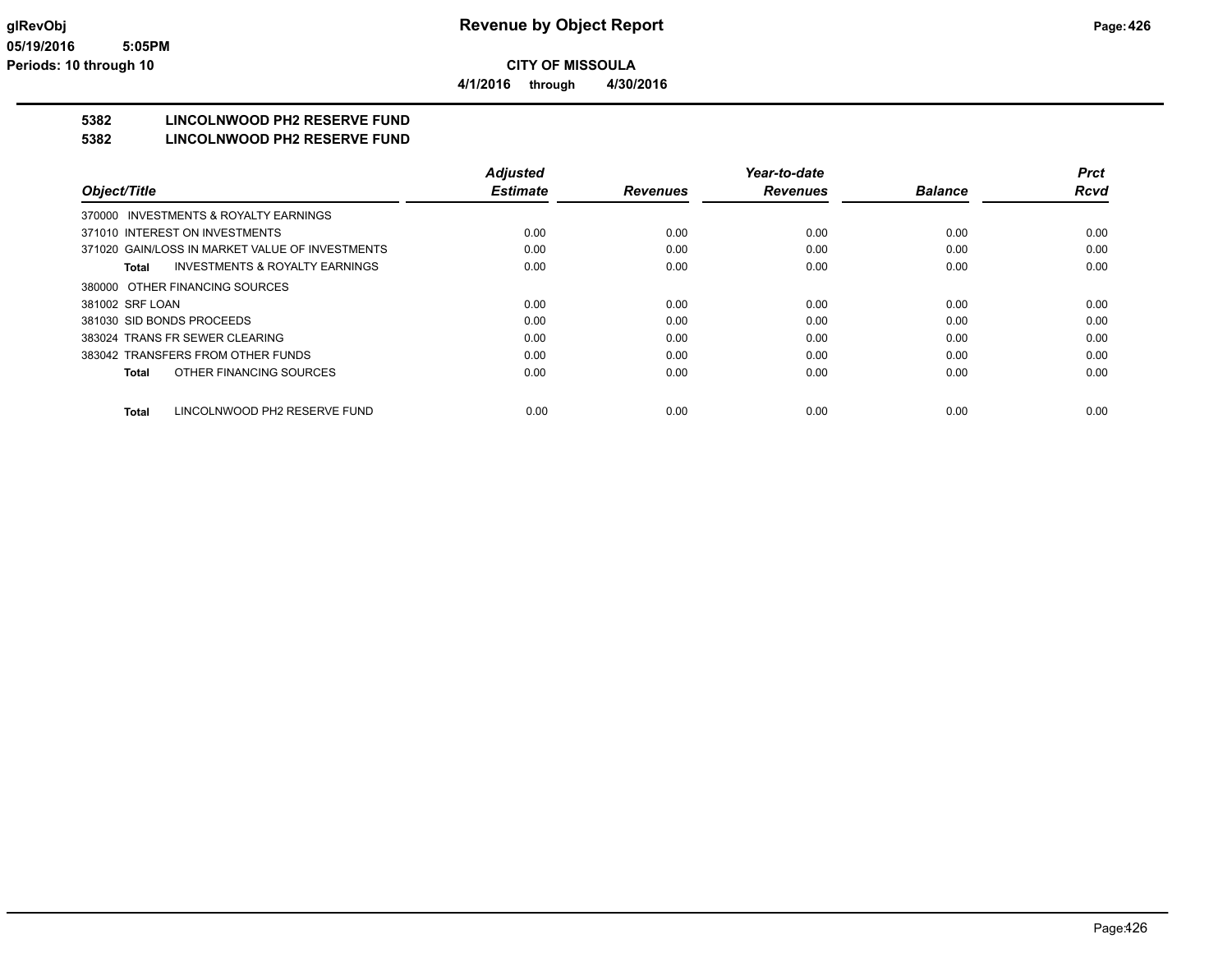**CITY OF MISSOULA 4/1/2016 through 4/30/2016**

### **5382 LINCOLNWOOD PH2 RESERVE FUND**

|                                                    | <b>Adjusted</b> |                 | Year-to-date    |                | <b>Prct</b> |
|----------------------------------------------------|-----------------|-----------------|-----------------|----------------|-------------|
| Object/Title                                       | <b>Estimate</b> | <b>Revenues</b> | <b>Revenues</b> | <b>Balance</b> | Rcvd        |
| 370000 INVESTMENTS & ROYALTY EARNINGS              |                 |                 |                 |                |             |
| 371010 INTEREST ON INVESTMENTS                     | 0.00            | 0.00            | 0.00            | 0.00           | 0.00        |
| 371020 GAIN/LOSS IN MARKET VALUE OF INVESTMENT     | 0.00            | 0.00            | 0.00            | 0.00           | 0.00        |
| <b>INVESTMENTS &amp; ROYALTY EARNINGS</b><br>Total | 0.00            | 0.00            | 0.00            | 0.00           | 0.00        |
| 380000 OTHER FINANCING SOURCES                     |                 |                 |                 |                |             |
| 381002 SRF LOAN                                    | 0.00            | 0.00            | 0.00            | 0.00           | 0.00        |
| 381030 SID BONDS PROCEEDS                          | 0.00            | 0.00            | 0.00            | 0.00           | 0.00        |
| 383024 TRANS FR SEWER CLEARING                     | 0.00            | 0.00            | 0.00            | 0.00           | 0.00        |
| 383042 TRANSFERS FROM OTHER FUNDS                  | 0.00            | 0.00            | 0.00            | 0.00           | 0.00        |
| OTHER FINANCING SOURCES<br>Total                   | 0.00            | 0.00            | 0.00            | 0.00           | 0.00        |
|                                                    |                 |                 |                 |                |             |
| LINCOLNWOOD PH2 RESERVE FUND<br>Total              | 0.00            | 0.00            | 0.00            | 0.00           | 0.00        |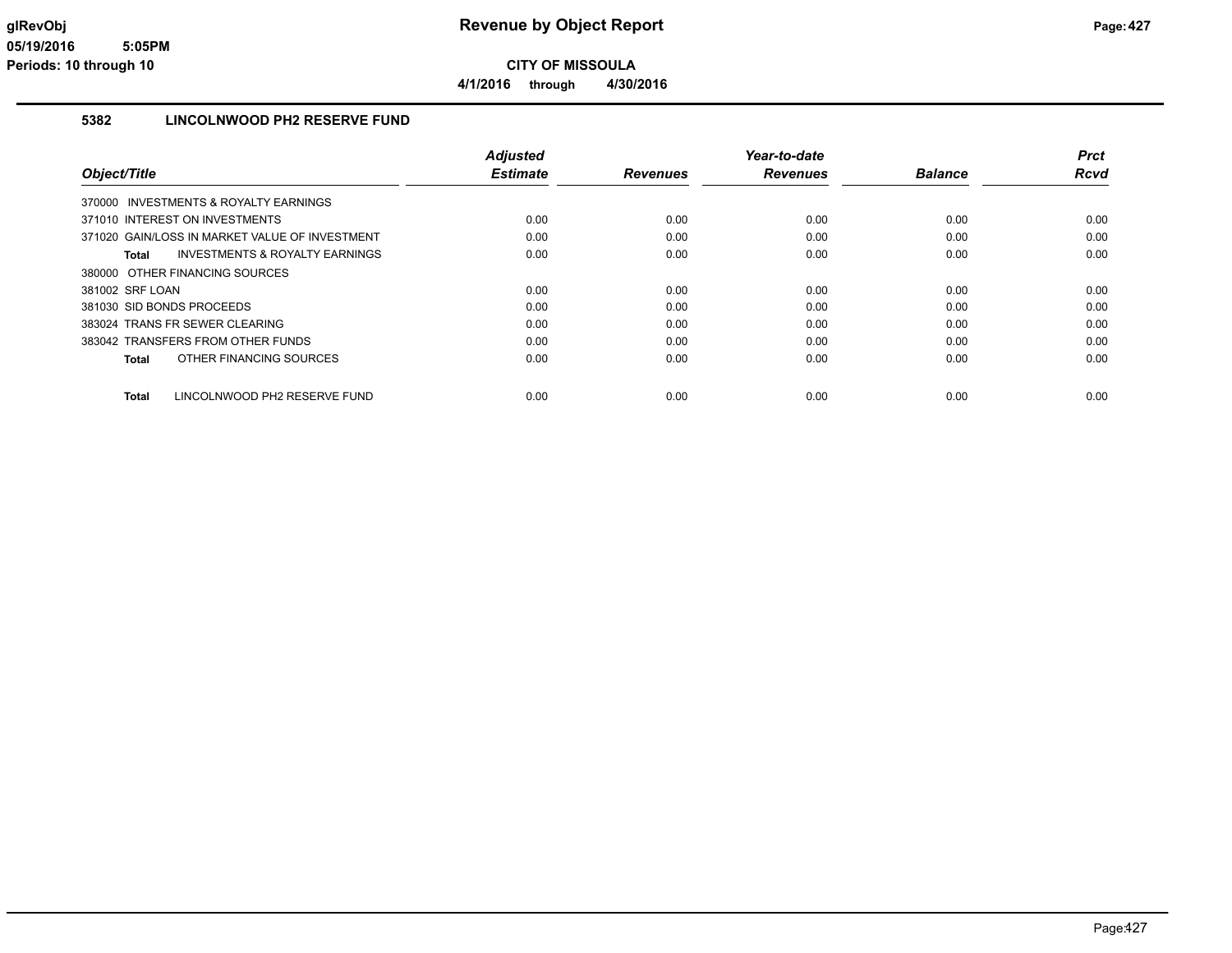**4/1/2016 through 4/30/2016**

### **5383 FY09 RATTLESNAKE SEWER DEBT SVS**

**5383 FY09 RATTLESNAKE SEWER DEBT SVS**

|                                                           | <b>Adjusted</b> |                 | Year-to-date    |                | <b>Prct</b> |
|-----------------------------------------------------------|-----------------|-----------------|-----------------|----------------|-------------|
| Object/Title                                              | <b>Estimate</b> | <b>Revenues</b> | <b>Revenues</b> | <b>Balance</b> | <b>Rcvd</b> |
| 340000 CHARGES FOR SERVICES                               |                 |                 |                 |                |             |
| 343032 SEWER INSTALLATION CHARGES                         | 0.00            | 0.00            | 0.00            | 0.00           | 0.00        |
| <b>CHARGES FOR SERVICES</b><br><b>Total</b>               | 0.00            | 0.00            | 0.00            | 0.00           | 0.00        |
| INVESTMENTS & ROYALTY EARNINGS<br>370000                  |                 |                 |                 |                |             |
| 371010 INTEREST ON INVESTMENTS                            | 0.00            | 0.00            | 0.00            | 0.00           | 0.00        |
| 371020 GAIN/LOSS IN MARKET VALUE OF INVESTMENTS           | 0.00            | 0.00            | 0.00            | 0.00           | 0.00        |
| <b>INVESTMENTS &amp; ROYALTY EARNINGS</b><br><b>Total</b> | 0.00            | 0.00            | 0.00            | 0.00           | 0.00        |
| 380000 OTHER FINANCING SOURCES                            |                 |                 |                 |                |             |
| 381002 SRF LOAN                                           | 0.00            | 0.00            | 0.00            | 0.00           | 0.00        |
| 381020 REVENUE BONDS                                      | 0.00            | 0.00            | 0.00            | 0.00           | 0.00        |
| 383024 TRANS FR SEWER CLEARING                            | 30,950.00       | 0.00            | 0.00            | 30,950.00      | 0.00        |
| 383042 TRANSFERS FROM OTHER FUNDS                         | 0.00            | 0.00            | 0.00            | 0.00           | 0.00        |
| OTHER FINANCING SOURCES<br><b>Total</b>                   | 30,950.00       | 0.00            | 0.00            | 30,950.00      | 0.00        |
|                                                           |                 |                 |                 |                |             |
| <b>FY09 RATTLESNAKE SEWER DEBT SVS</b><br><b>Total</b>    | 30,950.00       | 0.00            | 0.00            | 30,950.00      | 0.00        |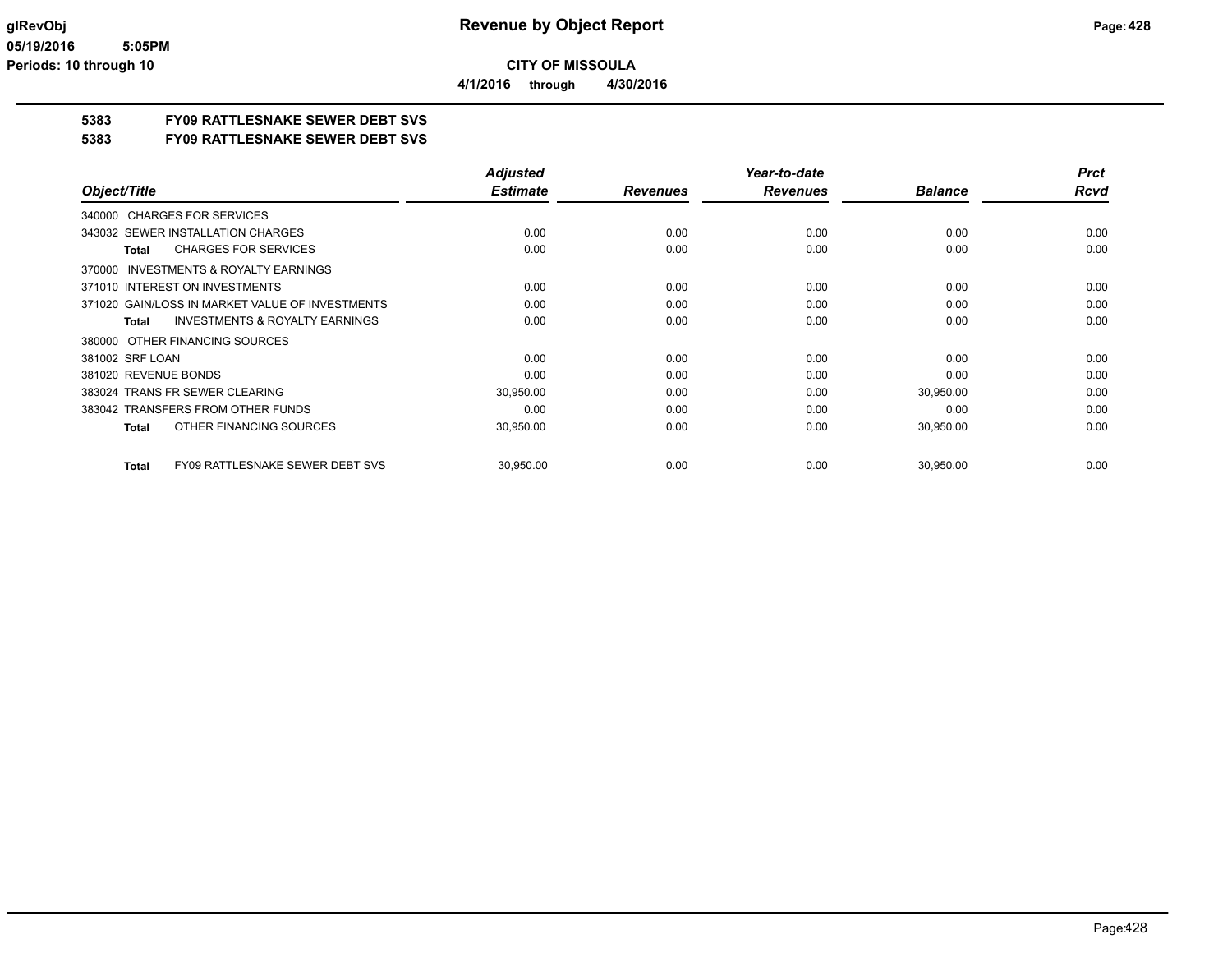**4/1/2016 through 4/30/2016**

### **5383 FY09 RATTLESNAKE SEWER DEBT SVS**

|                                                    | <b>Adjusted</b> |                 | Year-to-date    |                | <b>Prct</b> |
|----------------------------------------------------|-----------------|-----------------|-----------------|----------------|-------------|
| Object/Title                                       | <b>Estimate</b> | <b>Revenues</b> | <b>Revenues</b> | <b>Balance</b> | <b>Rcvd</b> |
| 340000 CHARGES FOR SERVICES                        |                 |                 |                 |                |             |
| 343032 SEWER INSTALLATION CHARGES                  | 0.00            | 0.00            | 0.00            | 0.00           | 0.00        |
| <b>CHARGES FOR SERVICES</b><br>Total               | 0.00            | 0.00            | 0.00            | 0.00           | 0.00        |
| 370000 INVESTMENTS & ROYALTY EARNINGS              |                 |                 |                 |                |             |
| 371010 INTEREST ON INVESTMENTS                     | 0.00            | 0.00            | 0.00            | 0.00           | 0.00        |
| 371020 GAIN/LOSS IN MARKET VALUE OF INVESTMENT     | 0.00            | 0.00            | 0.00            | 0.00           | 0.00        |
| <b>INVESTMENTS &amp; ROYALTY EARNINGS</b><br>Total | 0.00            | 0.00            | 0.00            | 0.00           | 0.00        |
| 380000 OTHER FINANCING SOURCES                     |                 |                 |                 |                |             |
| 381002 SRF LOAN                                    | 0.00            | 0.00            | 0.00            | 0.00           | 0.00        |
| 381020 REVENUE BONDS                               | 0.00            | 0.00            | 0.00            | 0.00           | 0.00        |
| 383024 TRANS FR SEWER CLEARING                     | 30,950.00       | 0.00            | 0.00            | 30,950.00      | 0.00        |
| 383042 TRANSFERS FROM OTHER FUNDS                  | 0.00            | 0.00            | 0.00            | 0.00           | 0.00        |
| OTHER FINANCING SOURCES<br><b>Total</b>            | 30,950.00       | 0.00            | 0.00            | 30,950.00      | 0.00        |
| <b>FY09 RATTLESNAKE SEWER DEBT SVS</b><br>Total    | 30.950.00       | 0.00            | 0.00            | 30.950.00      | 0.00        |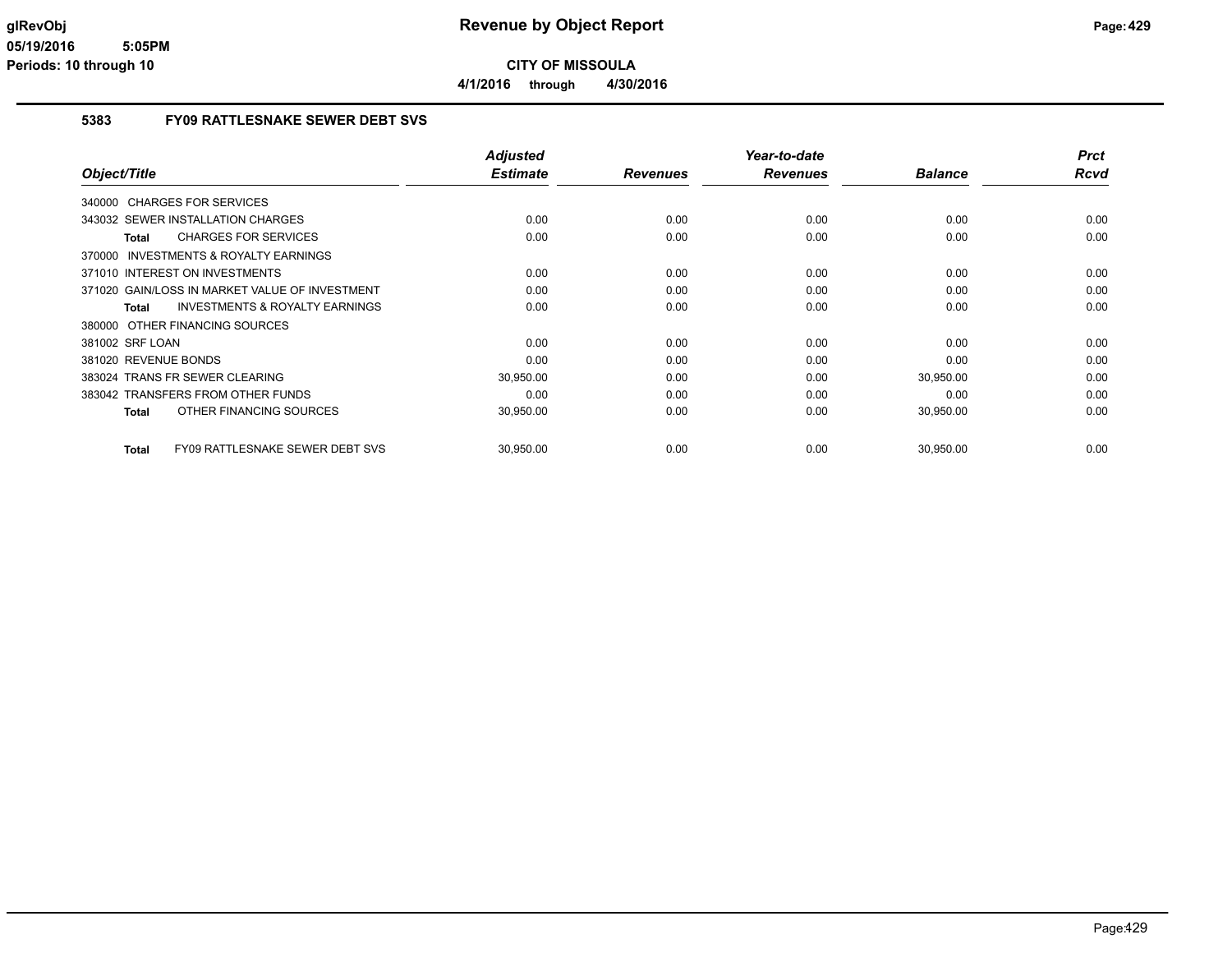**4/1/2016 through 4/30/2016**

### **5384 09 LOLO BOND RESERVE**

**5384 09 LOLO BOND RESERVE**

|                                                 | <b>Adjusted</b> |                 | Year-to-date    |                | <b>Prct</b> |
|-------------------------------------------------|-----------------|-----------------|-----------------|----------------|-------------|
| Object/Title                                    | <b>Estimate</b> | <b>Revenues</b> | <b>Revenues</b> | <b>Balance</b> | <b>Rcvd</b> |
| 370000 INVESTMENTS & ROYALTY EARNINGS           |                 |                 |                 |                |             |
| 371010 INTEREST ON INVESTMENTS                  | 0.00            | 0.00            | 0.00            | 0.00           | 0.00        |
| 371020 GAIN/LOSS IN MARKET VALUE OF INVESTMENTS | 0.00            | 0.00            | 0.00            | 0.00           | 0.00        |
| INVESTMENTS & ROYALTY EARNINGS<br>Total         | 0.00            | 0.00            | 0.00            | 0.00           | 0.00        |
| 380000 OTHER FINANCING SOURCES                  |                 |                 |                 |                |             |
| 381002 SRF LOAN                                 | 0.00            | 0.00            | 0.00            | 0.00           | 0.00        |
| 383024 TRANS FR SEWER CLEARING                  | 0.00            | 0.00            | 0.00            | 0.00           | 0.00        |
| OTHER FINANCING SOURCES<br>Total                | 0.00            | 0.00            | 0.00            | 0.00           | 0.00        |
|                                                 |                 |                 |                 |                |             |
| 09 LOLO BOND RESERVE<br><b>Total</b>            | 0.00            | 0.00            | 0.00            | 0.00           | 0.00        |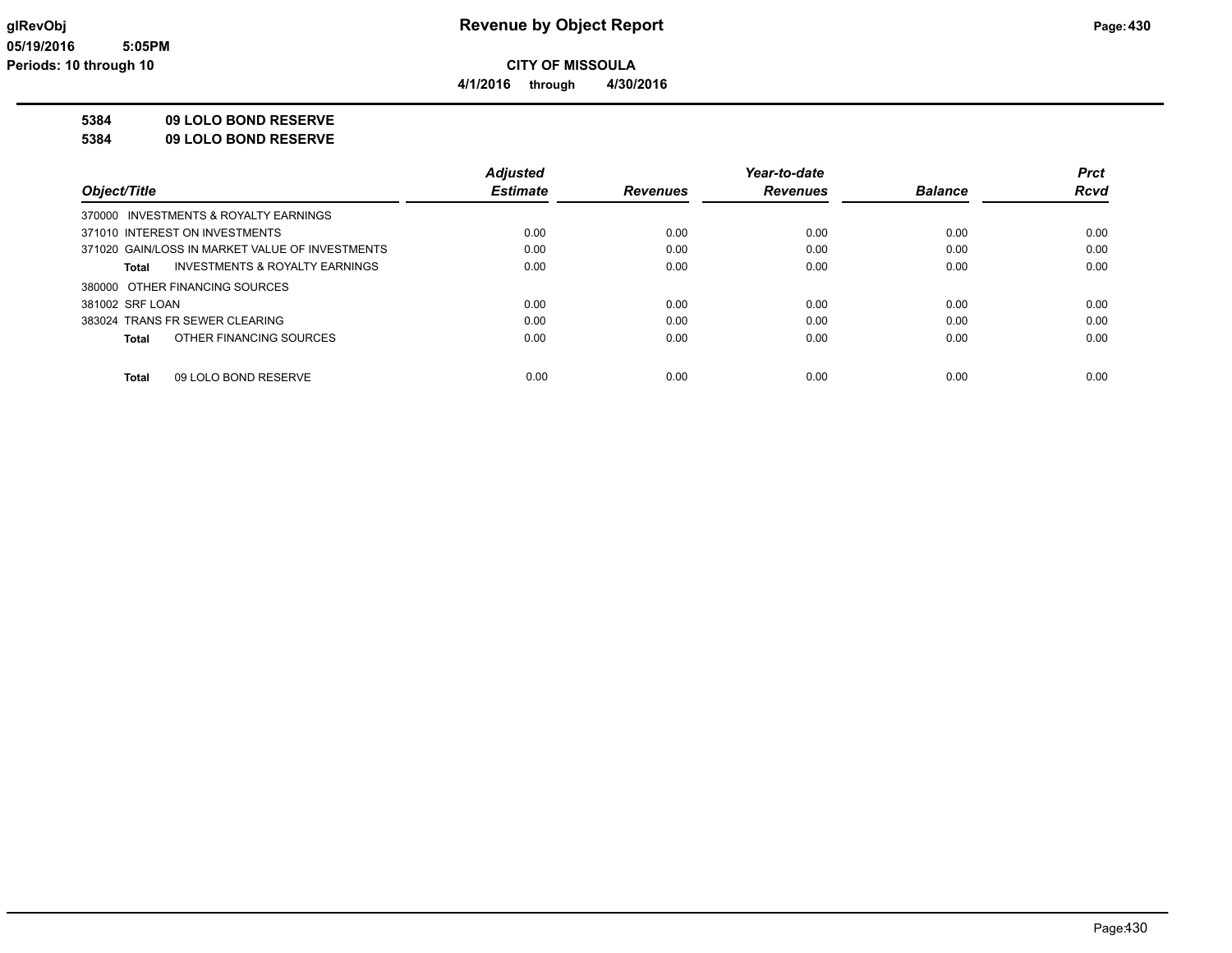**4/1/2016 through 4/30/2016**

#### **5384 09 LOLO BOND RESERVE**

|                                                | <b>Adjusted</b> |                 | Year-to-date    |                | <b>Prct</b> |
|------------------------------------------------|-----------------|-----------------|-----------------|----------------|-------------|
| Object/Title                                   | <b>Estimate</b> | <b>Revenues</b> | <b>Revenues</b> | <b>Balance</b> | <b>Rcvd</b> |
| 370000 INVESTMENTS & ROYALTY EARNINGS          |                 |                 |                 |                |             |
| 371010 INTEREST ON INVESTMENTS                 | 0.00            | 0.00            | 0.00            | 0.00           | 0.00        |
| 371020 GAIN/LOSS IN MARKET VALUE OF INVESTMENT | 0.00            | 0.00            | 0.00            | 0.00           | 0.00        |
| INVESTMENTS & ROYALTY EARNINGS<br>Total        | 0.00            | 0.00            | 0.00            | 0.00           | 0.00        |
| 380000 OTHER FINANCING SOURCES                 |                 |                 |                 |                |             |
| 381002 SRF LOAN                                | 0.00            | 0.00            | 0.00            | 0.00           | 0.00        |
| 383024 TRANS FR SEWER CLEARING                 | 0.00            | 0.00            | 0.00            | 0.00           | 0.00        |
| OTHER FINANCING SOURCES<br>Total               | 0.00            | 0.00            | 0.00            | 0.00           | 0.00        |
|                                                |                 |                 |                 |                |             |
| 09 LOLO BOND RESERVE<br>Total                  | 0.00            | 0.00            | 0.00            | 0.00           | 0.00        |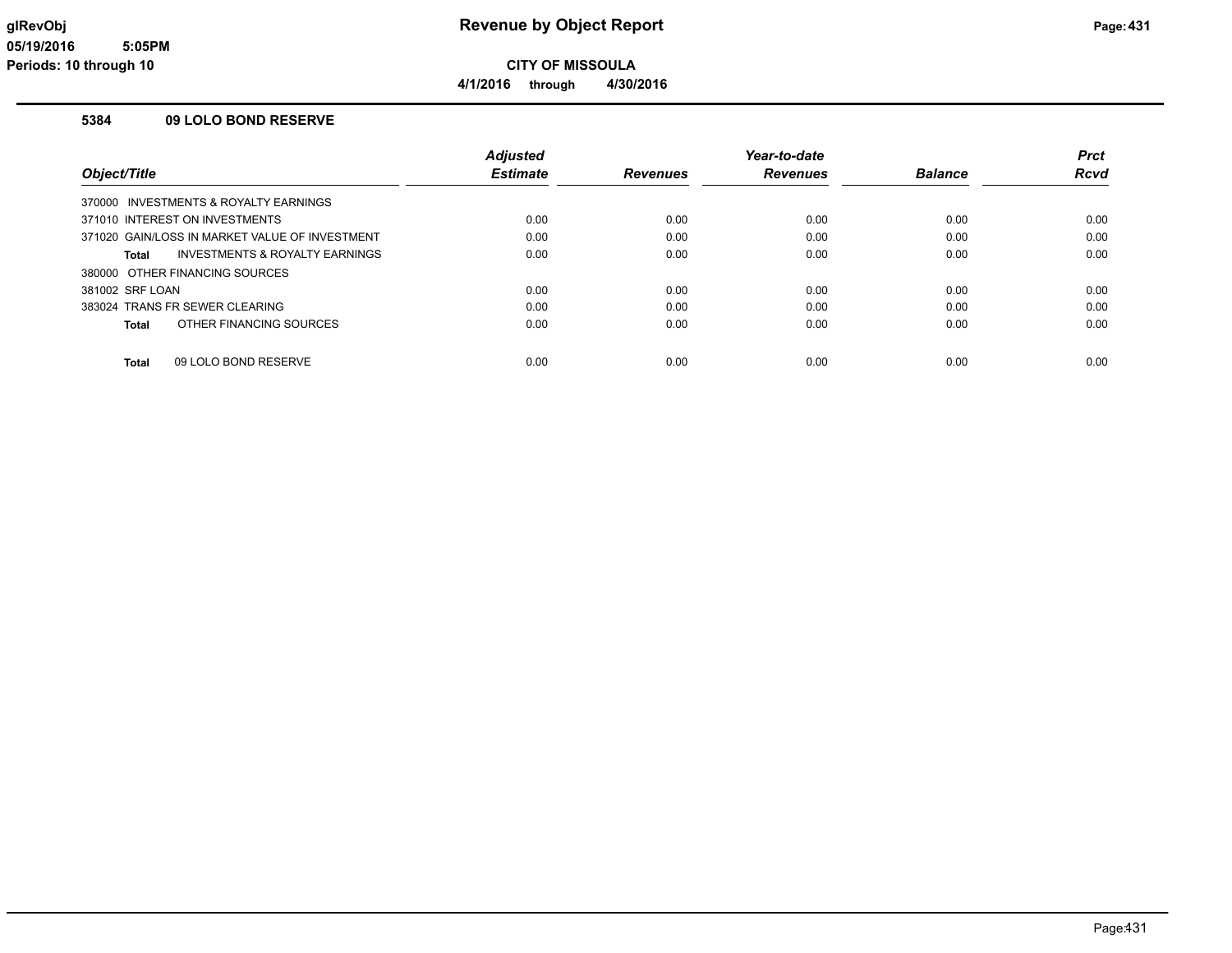**4/1/2016 through 4/30/2016**

# **5385 HEADWORKS 2010 BOND RESERVE**

**5385 HEADWORKS 2010 BOND RESERVE**

|                 |                                    | <b>Adjusted</b> |                 | <b>Prct</b>     |                |             |
|-----------------|------------------------------------|-----------------|-----------------|-----------------|----------------|-------------|
| Object/Title    |                                    | <b>Estimate</b> | <b>Revenues</b> | <b>Revenues</b> | <b>Balance</b> | <b>Rcvd</b> |
|                 | 380000 OTHER FINANCING SOURCES     |                 |                 |                 |                |             |
| 381002 SRF LOAN |                                    | 0.00            | 0.00            | 0.00            | 0.00           | 0.00        |
| <b>Total</b>    | OTHER FINANCING SOURCES            | 0.00            | 0.00            | 0.00            | 0.00           | 0.00        |
| <b>Total</b>    | <b>HEADWORKS 2010 BOND RESERVE</b> | 0.00            | 0.00            | 0.00            | 0.00           | 0.00        |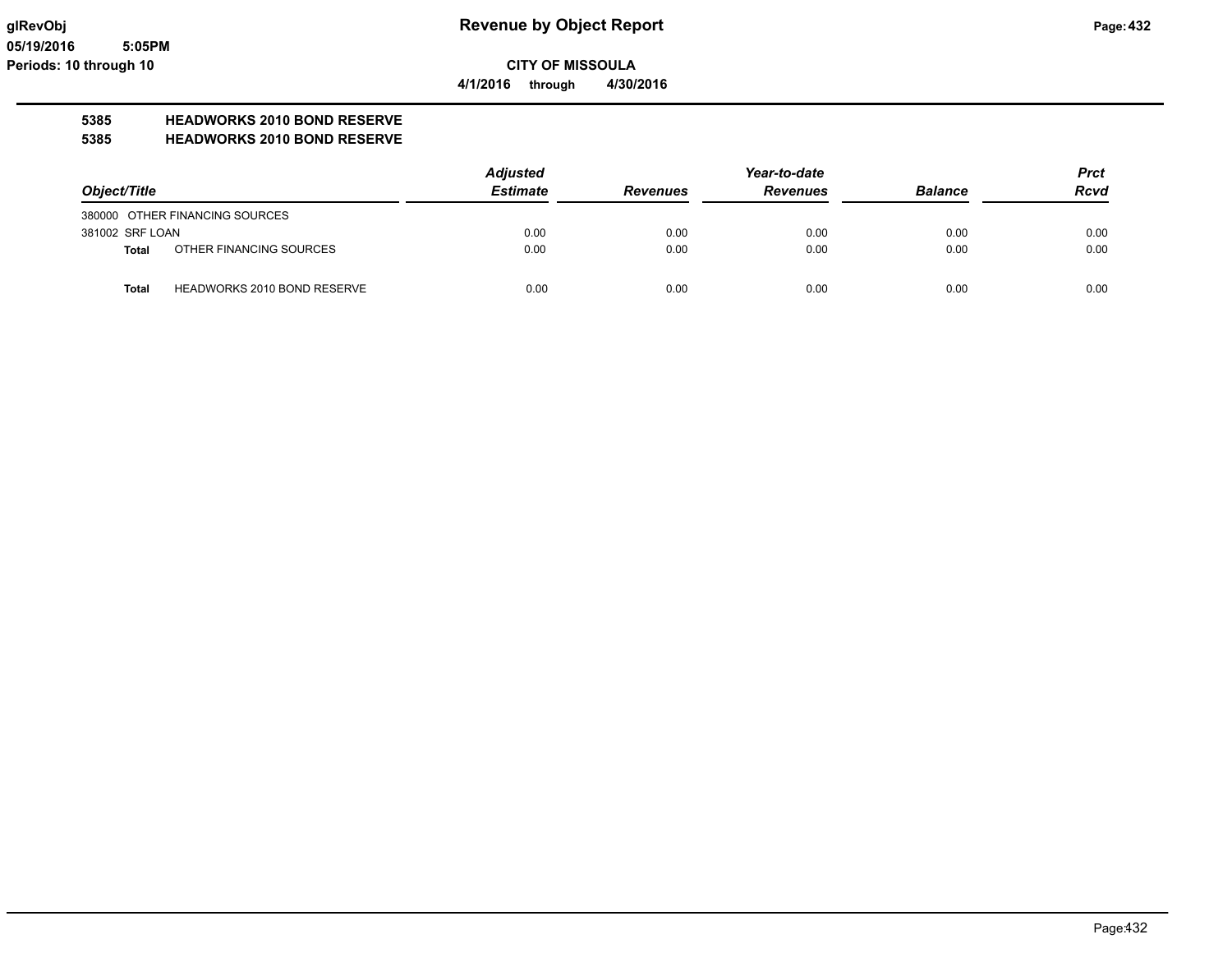## **glRevObj Revenue by Object Report Page:433**

**CITY OF MISSOULA**

**4/1/2016 through 4/30/2016**

#### **5385 HEADWORKS 2010 BOND RESERVE**

|                 |                                | <b>Adjusted</b> |                 |                 | <b>Prct</b>    |             |
|-----------------|--------------------------------|-----------------|-----------------|-----------------|----------------|-------------|
| Object/Title    |                                | <b>Estimate</b> | <b>Revenues</b> | <b>Revenues</b> | <b>Balance</b> | <b>Rcvd</b> |
|                 | 380000 OTHER FINANCING SOURCES |                 |                 |                 |                |             |
| 381002 SRF LOAN |                                | 0.00            | 0.00            | 0.00            | 0.00           | 0.00        |
| <b>Total</b>    | OTHER FINANCING SOURCES        | 0.00            | 0.00            | 0.00            | 0.00           | 0.00        |
| <b>Total</b>    | HEADWORKS 2010 BOND RESERVE    | 0.00            | 0.00            | 0.00            | 0.00           | 0.00        |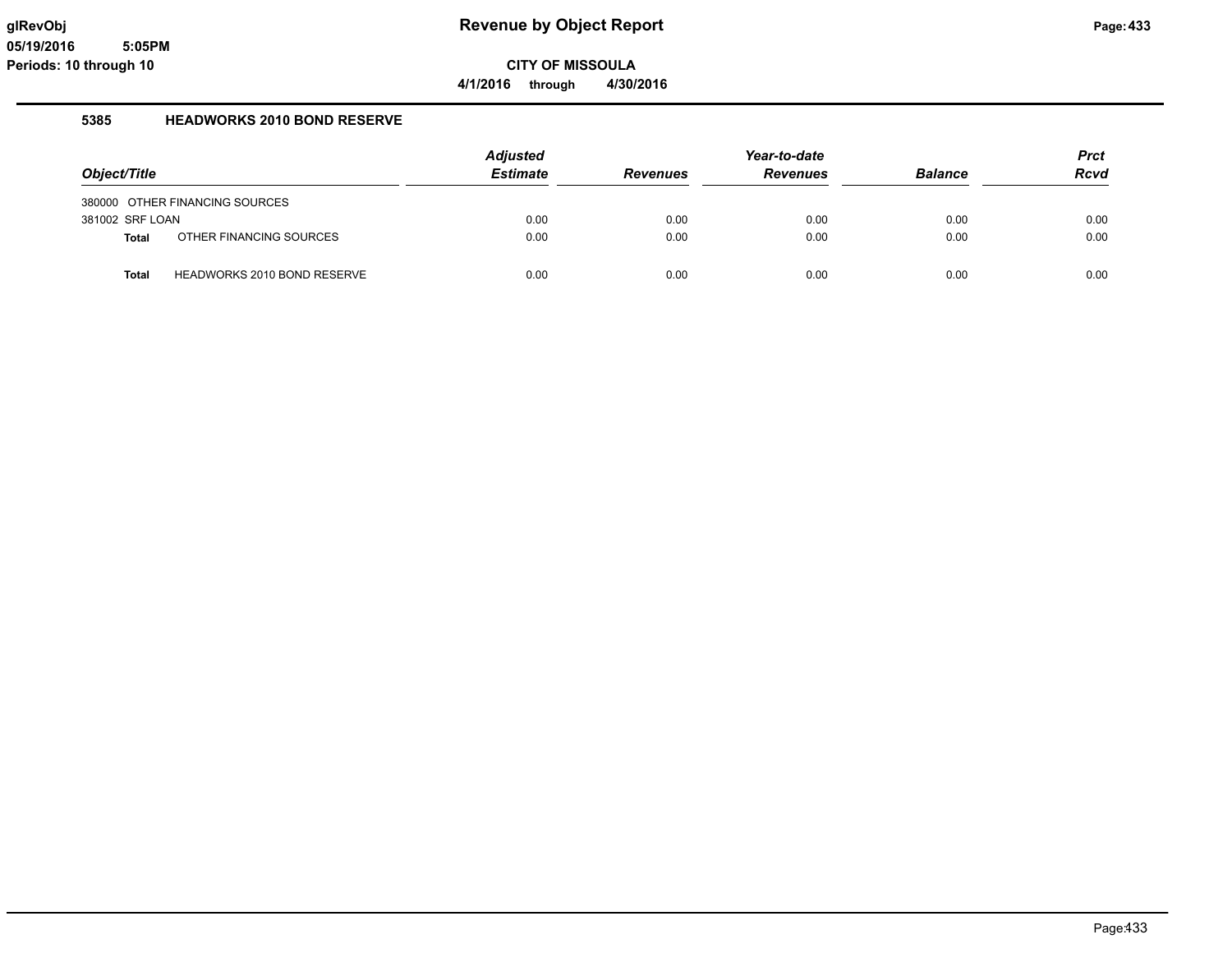## **5386 FY10 HEADWORKS DEBT SERVICE**

#### **5386 FY10 HEADWORKS DEBT SERVICE**

|                                             | <b>Adjusted</b> |                 | Year-to-date    |                | <b>Prct</b> |
|---------------------------------------------|-----------------|-----------------|-----------------|----------------|-------------|
| Object/Title                                | <b>Estimate</b> | <b>Revenues</b> | <b>Revenues</b> | <b>Balance</b> | <b>Rcvd</b> |
| 330000 INTERGOVERNMENTAL REVENUES           |                 |                 |                 |                |             |
| 331990 IRS REIMB/DEBT SVS INTEREST          | 253,177.00      | 0.00            | 117,980.65      | 135,196.35     | 46.60       |
| INTERGOVERNMENTAL REVENUES<br>Total         | 253.177.00      | 0.00            | 117.980.65      | 135.196.35     | 46.60       |
| 380000 OTHER FINANCING SOURCES              |                 |                 |                 |                |             |
| 383024 TRANS FR SEWER CLEARING              | 445,139.00      | 0.00            | 0.00            | 445,139.00     | 0.00        |
| OTHER FINANCING SOURCES<br><b>Total</b>     | 445,139.00      | 0.00            | 0.00            | 445,139.00     | 0.00        |
|                                             |                 |                 |                 |                |             |
| <b>Total</b><br>FY10 HEADWORKS DEBT SERVICE | 698.316.00      | 0.00            | 117.980.65      | 580.335.35     | 16.90       |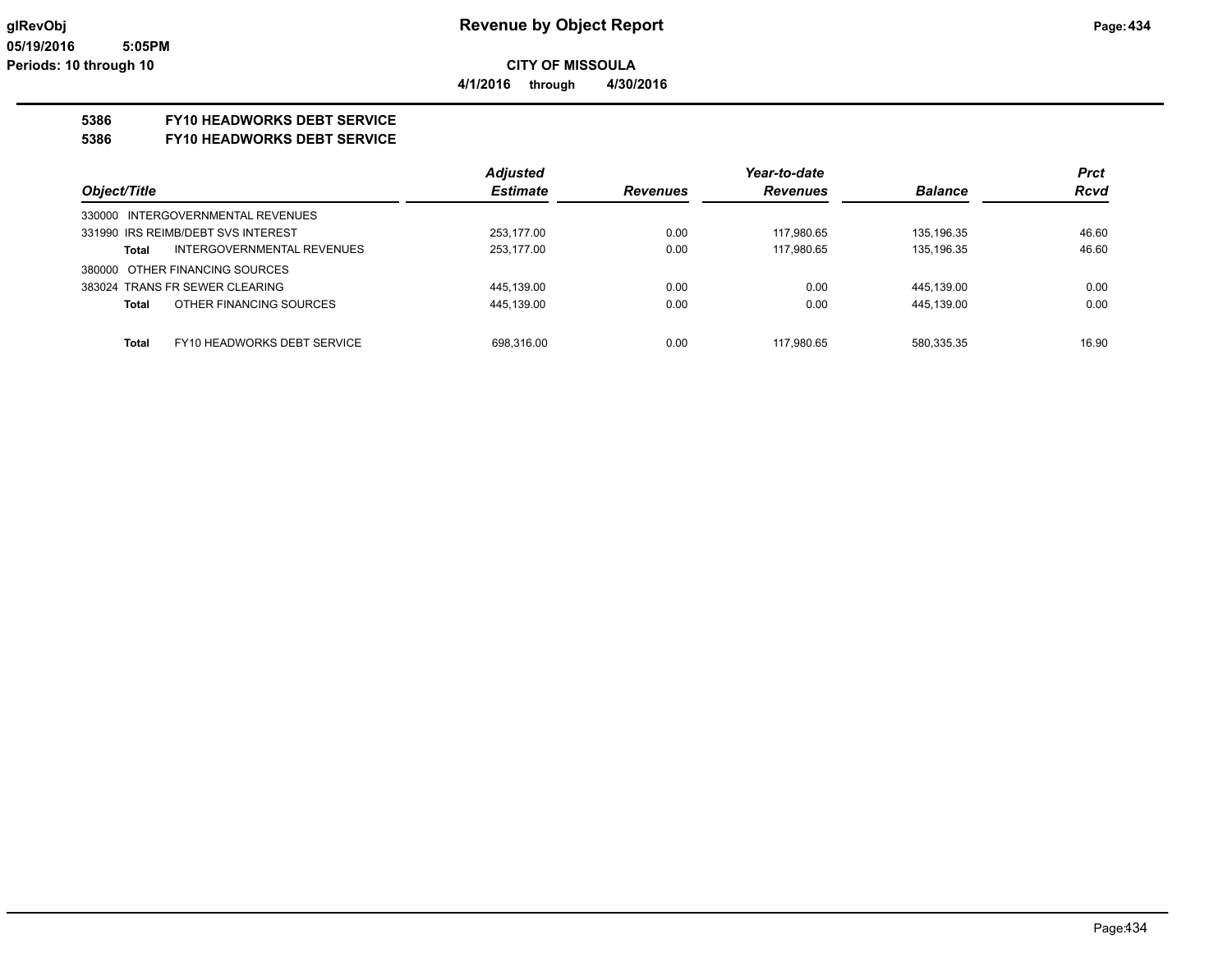**4/1/2016 through 4/30/2016**

## **5386 FY10 HEADWORKS DEBT SERVICE**

|                                    |                                   | <b>Adjusted</b> |                 | Year-to-date    |                | <b>Prct</b> |
|------------------------------------|-----------------------------------|-----------------|-----------------|-----------------|----------------|-------------|
| Object/Title                       |                                   | <b>Estimate</b> | <b>Revenues</b> | <b>Revenues</b> | <b>Balance</b> | <b>Rcvd</b> |
| 330000 INTERGOVERNMENTAL REVENUES  |                                   |                 |                 |                 |                |             |
| 331990 IRS REIMB/DEBT SVS INTEREST |                                   | 253.177.00      | 0.00            | 117.980.65      | 135.196.35     | 46.60       |
| Total                              | <b>INTERGOVERNMENTAL REVENUES</b> | 253.177.00      | 0.00            | 117.980.65      | 135,196.35     | 46.60       |
| 380000 OTHER FINANCING SOURCES     |                                   |                 |                 |                 |                |             |
| 383024 TRANS FR SEWER CLEARING     |                                   | 445.139.00      | 0.00            | 0.00            | 445.139.00     | 0.00        |
| OTHER FINANCING SOURCES<br>Total   |                                   | 445,139.00      | 0.00            | 0.00            | 445,139.00     | 0.00        |
| Total                              | FY10 HEADWORKS DEBT SERVICE       | 698.316.00      | 0.00            | 117.980.65      | 580.335.35     | 16.90       |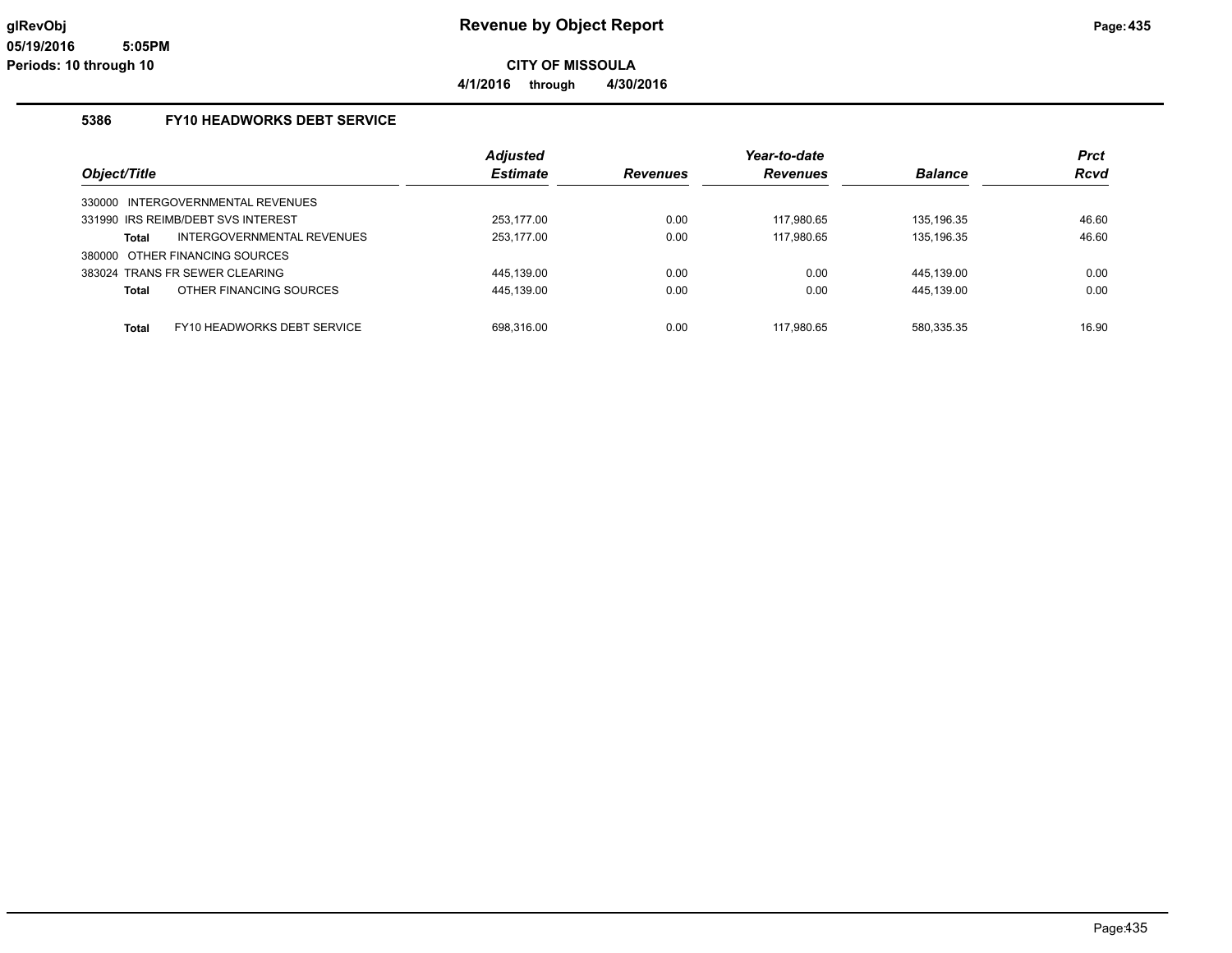**4/1/2016 through 4/30/2016**

# **5387 FY11 SEWER \$1.29M BOND DEBT SERVICE**

**5387 FY11 SEWER \$1.29M BOND DEBT SERVICE**

|                                                      | <b>Adjusted</b> |                 | Year-to-date    |                | <b>Prct</b> |
|------------------------------------------------------|-----------------|-----------------|-----------------|----------------|-------------|
| Object/Title                                         | <b>Estimate</b> | <b>Revenues</b> | <b>Revenues</b> | <b>Balance</b> | <b>Rcvd</b> |
| 370000 INVESTMENTS & ROYALTY EARNINGS                |                 |                 |                 |                |             |
| 371010 INTEREST ON INVESTMENTS                       | 0.00            | 0.00            | 0.00            | 0.00           | 0.00        |
| 371020 GAIN/LOSS IN MARKET VALUE OF INVESTMENTS      | 0.00            | 0.00            | 0.00            | 0.00           | 0.00        |
| <b>INVESTMENTS &amp; ROYALTY EARNINGS</b><br>Total   | 0.00            | 0.00            | 0.00            | 0.00           | 0.00        |
| 380000 OTHER FINANCING SOURCES                       |                 |                 |                 |                |             |
| 383024 TRANS FR SEWER CLEARING                       | 102.080.00      | 0.00            | 0.00            | 102.080.00     | 0.00        |
| OTHER FINANCING SOURCES<br>Total                     | 102.080.00      | 0.00            | 0.00            | 102.080.00     | 0.00        |
|                                                      |                 |                 |                 |                |             |
| FY11 SEWER \$1.29M BOND DEBT SERVICE<br><b>Total</b> | 102.080.00      | 0.00            | 0.00            | 102.080.00     | 0.00        |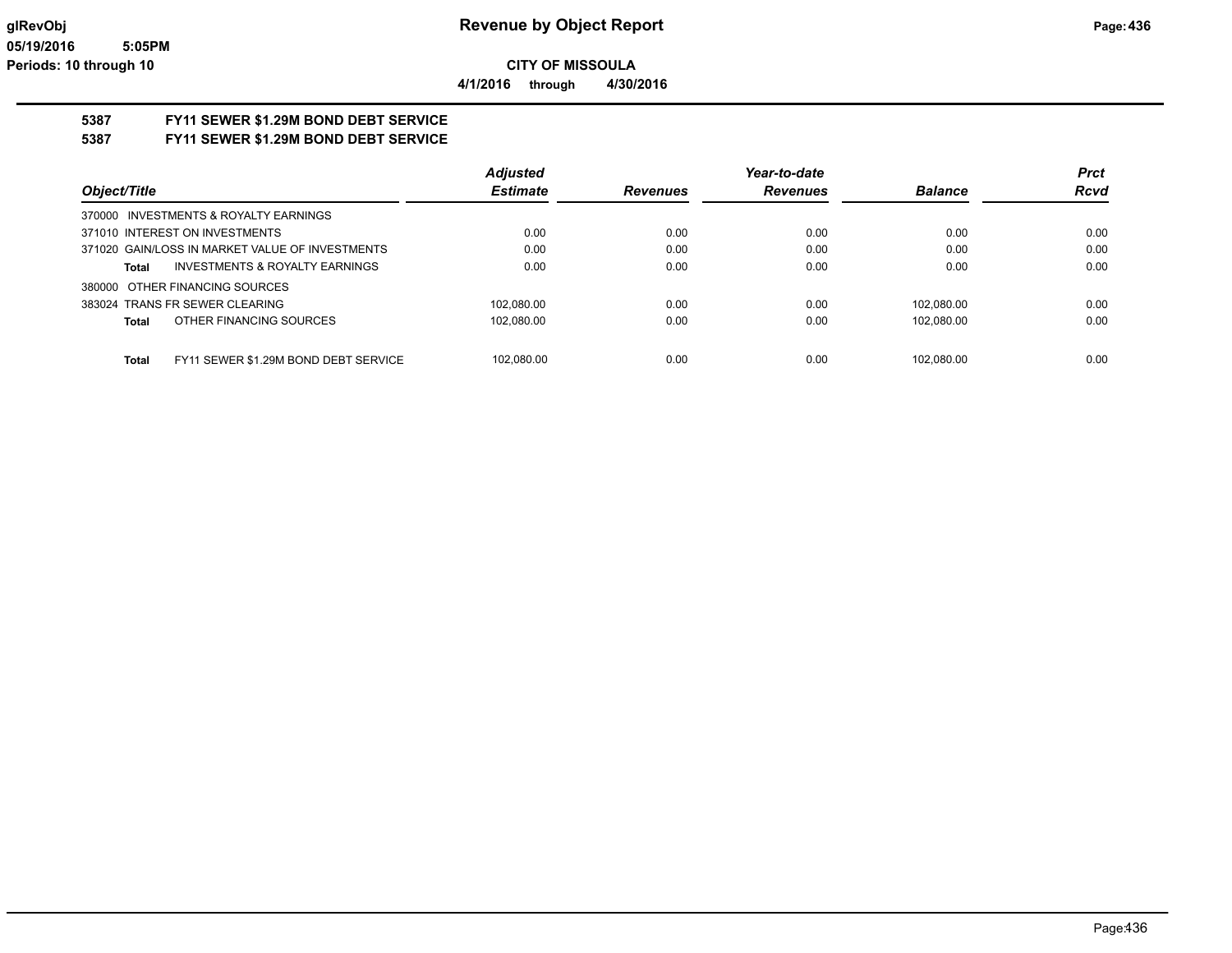#### **5387 FY11 SEWER \$1.29M BOND DEBT SERVICE**

|                                                | <b>Adjusted</b> |                 | Year-to-date    |                | <b>Prct</b> |
|------------------------------------------------|-----------------|-----------------|-----------------|----------------|-------------|
| Object/Title                                   | <b>Estimate</b> | <b>Revenues</b> | <b>Revenues</b> | <b>Balance</b> | <b>Rcvd</b> |
| 370000 INVESTMENTS & ROYALTY EARNINGS          |                 |                 |                 |                |             |
| 371010 INTEREST ON INVESTMENTS                 | 0.00            | 0.00            | 0.00            | 0.00           | 0.00        |
| 371020 GAIN/LOSS IN MARKET VALUE OF INVESTMENT | 0.00            | 0.00            | 0.00            | 0.00           | 0.00        |
| INVESTMENTS & ROYALTY EARNINGS<br>Total        | 0.00            | 0.00            | 0.00            | 0.00           | 0.00        |
| 380000 OTHER FINANCING SOURCES                 |                 |                 |                 |                |             |
| 383024 TRANS FR SEWER CLEARING                 | 102.080.00      | 0.00            | 0.00            | 102.080.00     | 0.00        |
| OTHER FINANCING SOURCES<br>Total               | 102,080.00      | 0.00            | 0.00            | 102.080.00     | 0.00        |
|                                                |                 |                 |                 |                |             |
| FY11 SEWER \$1.29M BOND DEBT SERVICE<br>Total  | 102.080.00      | 0.00            | 0.00            | 102.080.00     | 0.00        |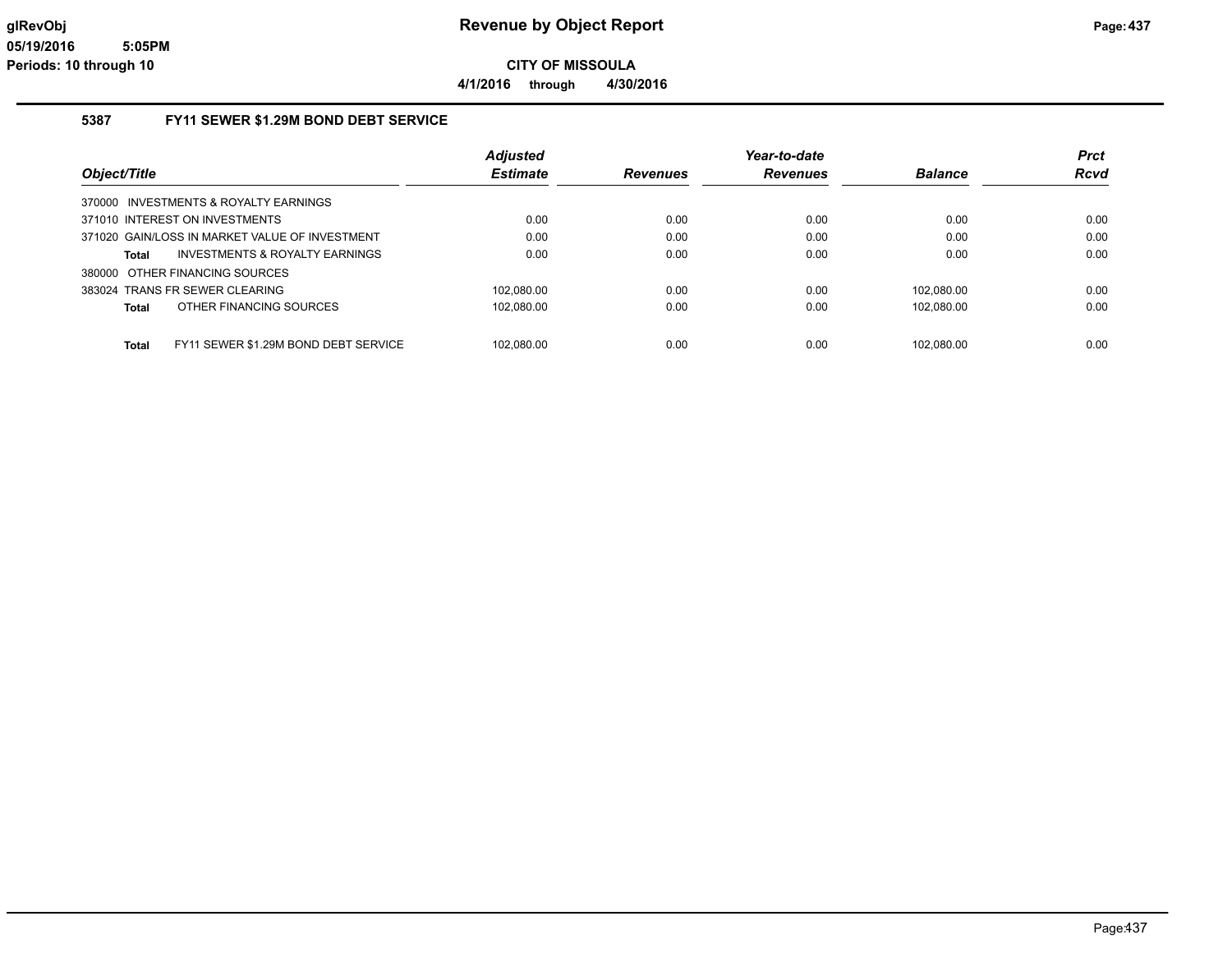**5388 FY11 \$1.29M SEWER BOND RESERVE**

**5388 FY11 \$1.29M SEWER BOND RESERVE**

|                                                 | <b>Adjusted</b> |                 | Year-to-date    |                | <b>Prct</b> |
|-------------------------------------------------|-----------------|-----------------|-----------------|----------------|-------------|
| Object/Title                                    | <b>Estimate</b> | <b>Revenues</b> | <b>Revenues</b> | <b>Balance</b> | <b>Rcvd</b> |
| 370000 INVESTMENTS & ROYALTY EARNINGS           |                 |                 |                 |                |             |
| 371010 INTEREST ON INVESTMENTS                  | 0.00            | 0.00            | 0.00            | 0.00           | 0.00        |
| INVESTMENTS & ROYALTY EARNINGS<br>Total         | 0.00            | 0.00            | 0.00            | 0.00           | 0.00        |
| 380000 OTHER FINANCING SOURCES                  |                 |                 |                 |                |             |
| 381002 SRF LOAN                                 | 0.00            | 0.00            | 0.00            | 0.00           | 0.00        |
| 383024 TRANS FR SEWER CLEARING                  | 0.00            | 0.00            | 0.00            | 0.00           | 0.00        |
| 383042 TRANSFERS FROM OTHER FUNDS               | 0.00            | 0.00            | 0.00            | 0.00           | 0.00        |
| OTHER FINANCING SOURCES<br>Total                | 0.00            | 0.00            | 0.00            | 0.00           | 0.00        |
|                                                 |                 |                 |                 |                |             |
| FY11 \$1.29M SEWER BOND RESERVE<br><b>Total</b> | 0.00            | 0.00            | 0.00            | 0.00           | 0.00        |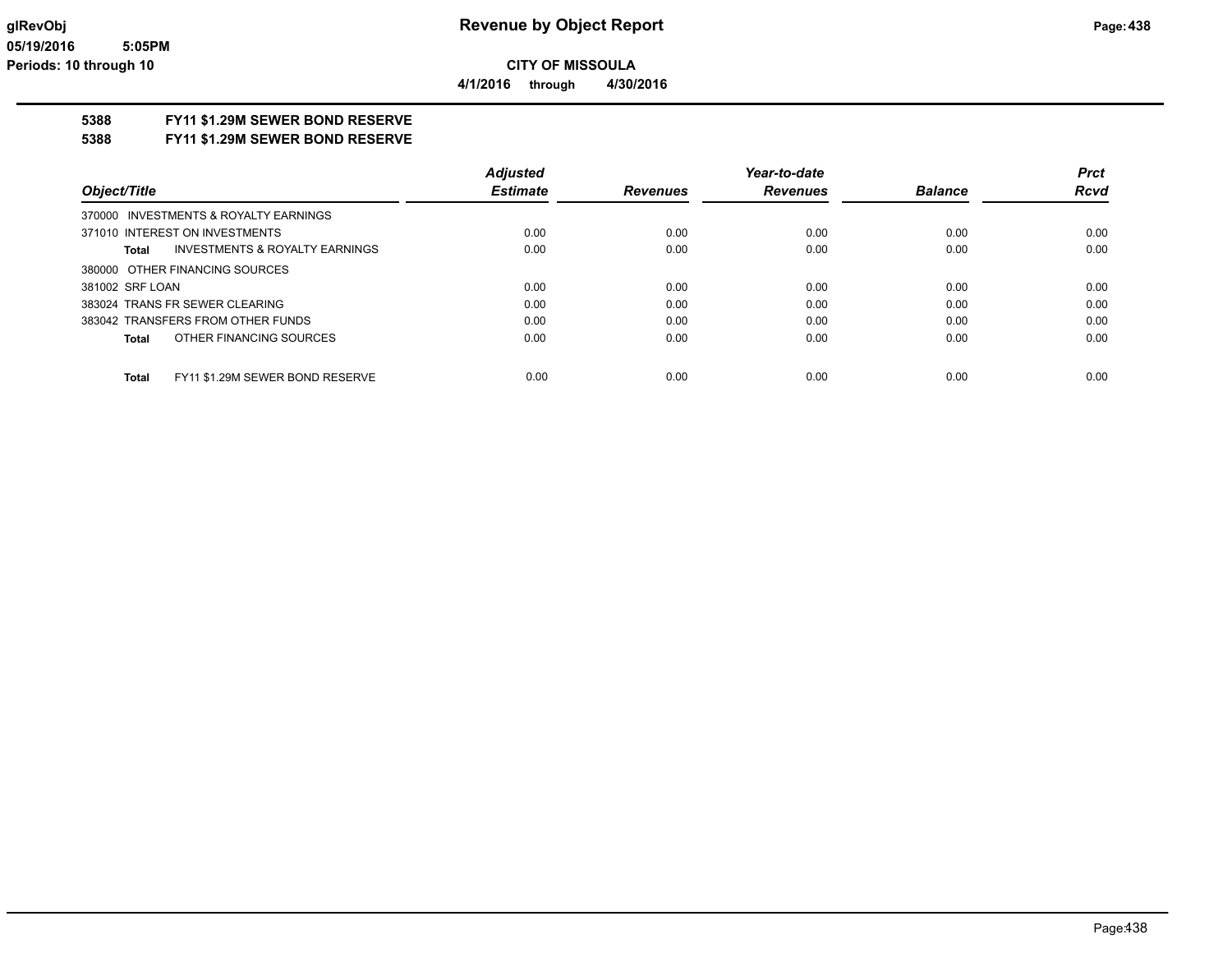**4/1/2016 through 4/30/2016**

## **5388 FY11 \$1.29M SEWER BOND RESERVE**

|                                                    | <b>Adjusted</b> |                 | Year-to-date    |                | <b>Prct</b> |
|----------------------------------------------------|-----------------|-----------------|-----------------|----------------|-------------|
| Object/Title                                       | <b>Estimate</b> | <b>Revenues</b> | <b>Revenues</b> | <b>Balance</b> | <b>Rcvd</b> |
| 370000 INVESTMENTS & ROYALTY EARNINGS              |                 |                 |                 |                |             |
| 371010 INTEREST ON INVESTMENTS                     | 0.00            | 0.00            | 0.00            | 0.00           | 0.00        |
| <b>INVESTMENTS &amp; ROYALTY EARNINGS</b><br>Total | 0.00            | 0.00            | 0.00            | 0.00           | 0.00        |
| 380000 OTHER FINANCING SOURCES                     |                 |                 |                 |                |             |
| 381002 SRF LOAN                                    | 0.00            | 0.00            | 0.00            | 0.00           | 0.00        |
| 383024 TRANS FR SEWER CLEARING                     | 0.00            | 0.00            | 0.00            | 0.00           | 0.00        |
| 383042 TRANSFERS FROM OTHER FUNDS                  | 0.00            | 0.00            | 0.00            | 0.00           | 0.00        |
| OTHER FINANCING SOURCES<br>Total                   | 0.00            | 0.00            | 0.00            | 0.00           | 0.00        |
| FY11 \$1.29M SEWER BOND RESERVE<br><b>Total</b>    | 0.00            | 0.00            | 0.00            | 0.00           | 0.00        |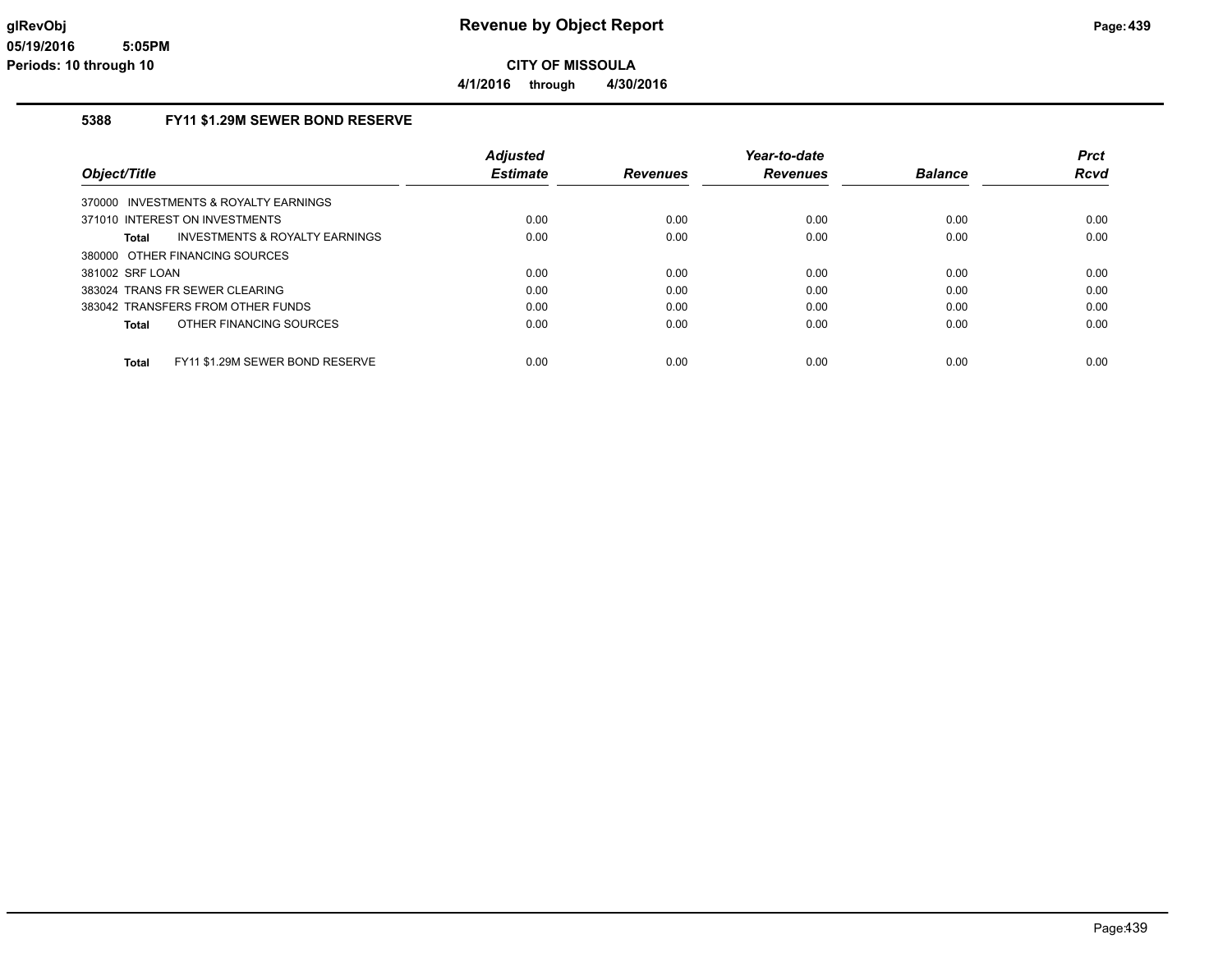**4/1/2016 through 4/30/2016**

# **5389 FY15 SEWER REVENUE BOND DEBT SERVICE**

## **5389 FY15 SEWER REVENUE BOND DEBT SERVICE**

|                                                 | <b>Adjusted</b> |                 | Year-to-date    |                | <b>Prct</b> |
|-------------------------------------------------|-----------------|-----------------|-----------------|----------------|-------------|
| Object/Title                                    | <b>Estimate</b> | <b>Revenues</b> | <b>Revenues</b> | <b>Balance</b> | <b>Rcvd</b> |
| 370000 INVESTMENTS & ROYALTY EARNINGS           |                 |                 |                 |                |             |
| 371010 INTEREST ON INVESTMENTS                  | 0.00            | 0.00            | 0.00            | 0.00           | 0.00        |
| 371020 GAIN/LOSS IN MARKET VALUE OF INVESTMENTS | 0.00            | 0.00            | 0.00            | 0.00           | 0.00        |
| INVESTMENTS & ROYALTY EARNINGS<br>Total         | 0.00            | 0.00            | 0.00            | 0.00           | 0.00        |
| 380000 OTHER FINANCING SOURCES                  |                 |                 |                 |                |             |
| 381010 BOND PROCEEDS                            | 0.00            | 0.00            | 0.00            | 0.00           | 0.00        |
| 383024 TRANS FR SEWER CLEARING                  | 0.00            | 0.00            | 0.00            | 0.00           | 0.00        |
| OTHER FINANCING SOURCES<br>Total                | 0.00            | 0.00            | 0.00            | 0.00           | 0.00        |
|                                                 |                 |                 |                 |                |             |
| FY15 SEWER REVENUE BOND DEBT SERVIC<br>Total    | 0.00            | 0.00            | 0.00            | 0.00           | 0.00        |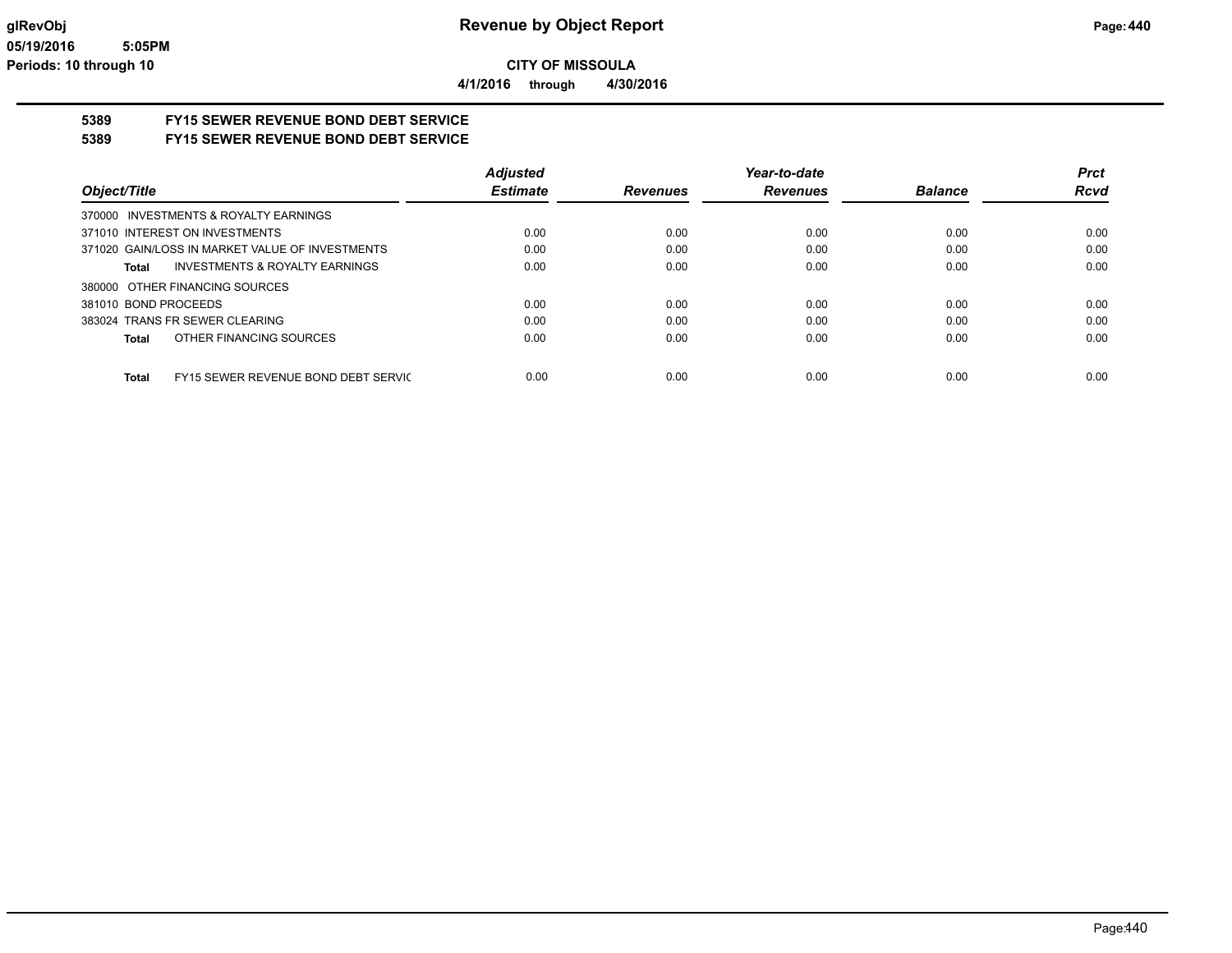**4/1/2016 through 4/30/2016**

#### **5389 FY15 SEWER REVENUE BOND DEBT SERVICE**

|                                                | <b>Adjusted</b> |                 | Year-to-date    |                | <b>Prct</b> |
|------------------------------------------------|-----------------|-----------------|-----------------|----------------|-------------|
| Object/Title                                   | <b>Estimate</b> | <b>Revenues</b> | <b>Revenues</b> | <b>Balance</b> | Rcvd        |
| 370000 INVESTMENTS & ROYALTY EARNINGS          |                 |                 |                 |                |             |
| 371010 INTEREST ON INVESTMENTS                 | 0.00            | 0.00            | 0.00            | 0.00           | 0.00        |
| 371020 GAIN/LOSS IN MARKET VALUE OF INVESTMENT | 0.00            | 0.00            | 0.00            | 0.00           | 0.00        |
| INVESTMENTS & ROYALTY EARNINGS<br>Total        | 0.00            | 0.00            | 0.00            | 0.00           | 0.00        |
| 380000 OTHER FINANCING SOURCES                 |                 |                 |                 |                |             |
| 381010 BOND PROCEEDS                           | 0.00            | 0.00            | 0.00            | 0.00           | 0.00        |
| 383024 TRANS FR SEWER CLEARING                 | 0.00            | 0.00            | 0.00            | 0.00           | 0.00        |
| OTHER FINANCING SOURCES<br>Total               | 0.00            | 0.00            | 0.00            | 0.00           | 0.00        |
| FY15 SEWER REVENUE BOND DEBT SERVIC<br>Total   | 0.00            | 0.00            | 0.00            | 0.00           | 0.00        |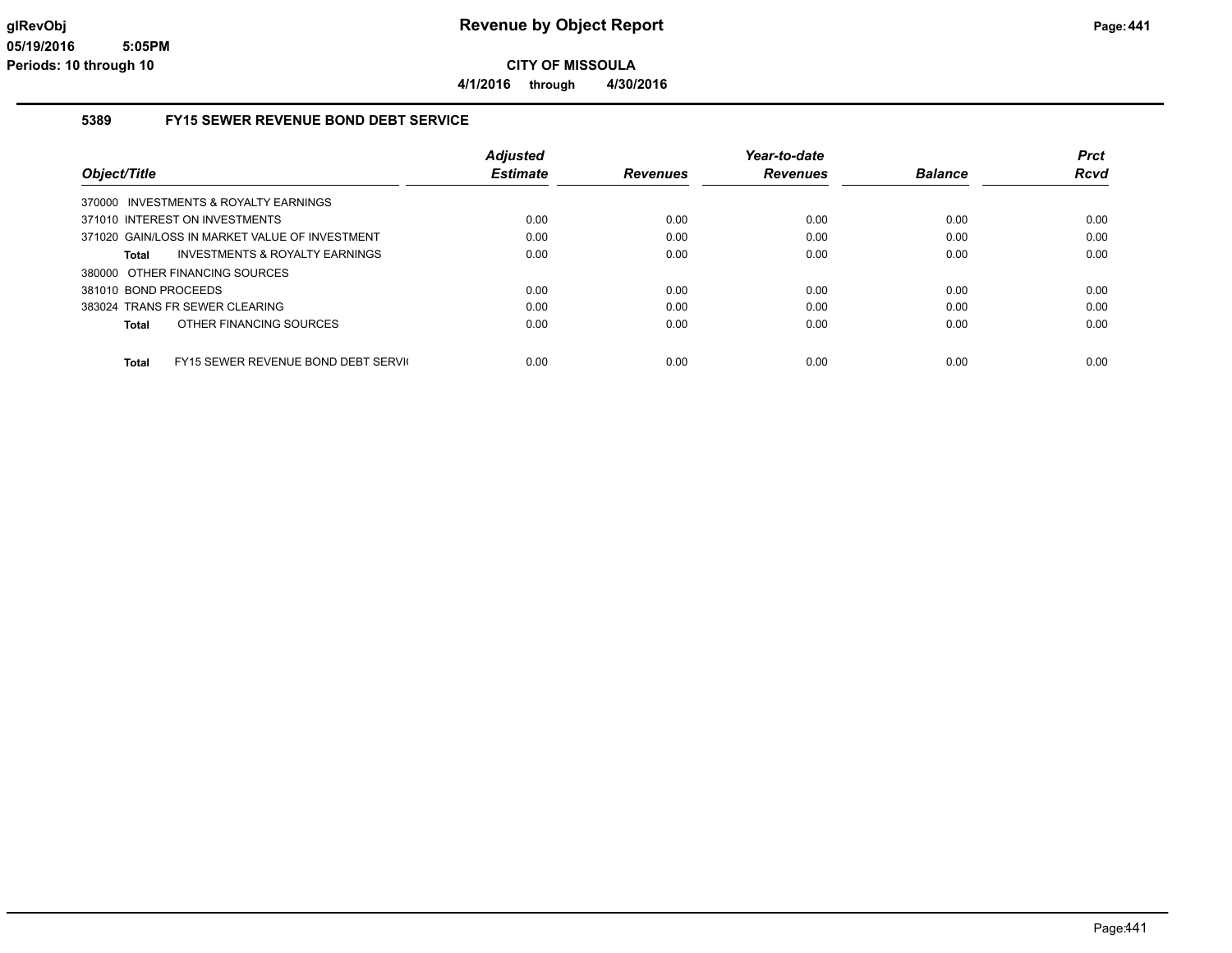**5390 FY15 SEWER BOND DEBT RESERVE**

## **5390 FY15 SEWER BOND DEBT RESERVE**

|                                                    | <b>Adjusted</b> |                 | Year-to-date    |                | Prct        |
|----------------------------------------------------|-----------------|-----------------|-----------------|----------------|-------------|
| Object/Title                                       | <b>Estimate</b> | <b>Revenues</b> | <b>Revenues</b> | <b>Balance</b> | <b>Rcvd</b> |
| 370000 INVESTMENTS & ROYALTY EARNINGS              |                 |                 |                 |                |             |
| 371010 INTEREST ON INVESTMENTS                     | 0.00            | 0.00            | 0.00            | 0.00           | 0.00        |
| 371020 GAIN/LOSS IN MARKET VALUE OF INVESTMENTS    | 0.00            | 0.00            | 0.00            | 0.00           | 0.00        |
| <b>INVESTMENTS &amp; ROYALTY EARNINGS</b><br>Total | 0.00            | 0.00            | 0.00            | 0.00           | 0.00        |
| 380000 OTHER FINANCING SOURCES                     |                 |                 |                 |                |             |
| 381002 SRF LOAN                                    | 0.00            | 0.00            | 0.00            | 0.00           | 0.00        |
| 383024 TRANS FR SEWER CLEARING                     | 0.00            | 0.00            | 0.00            | 0.00           | 0.00        |
| 383042 TRANSFERS FROM OTHER FUNDS                  | 0.00            | 62.238.00       | 62.238.00       | $-62,238.00$   | 0.00        |
| OTHER FINANCING SOURCES<br><b>Total</b>            | 0.00            | 62.238.00       | 62.238.00       | $-62,238.00$   | 0.00        |
| FY15 SEWER BOND DEBT RESERVE<br><b>Total</b>       | 0.00            | 62.238.00       | 62.238.00       | $-62.238.00$   | 0.00        |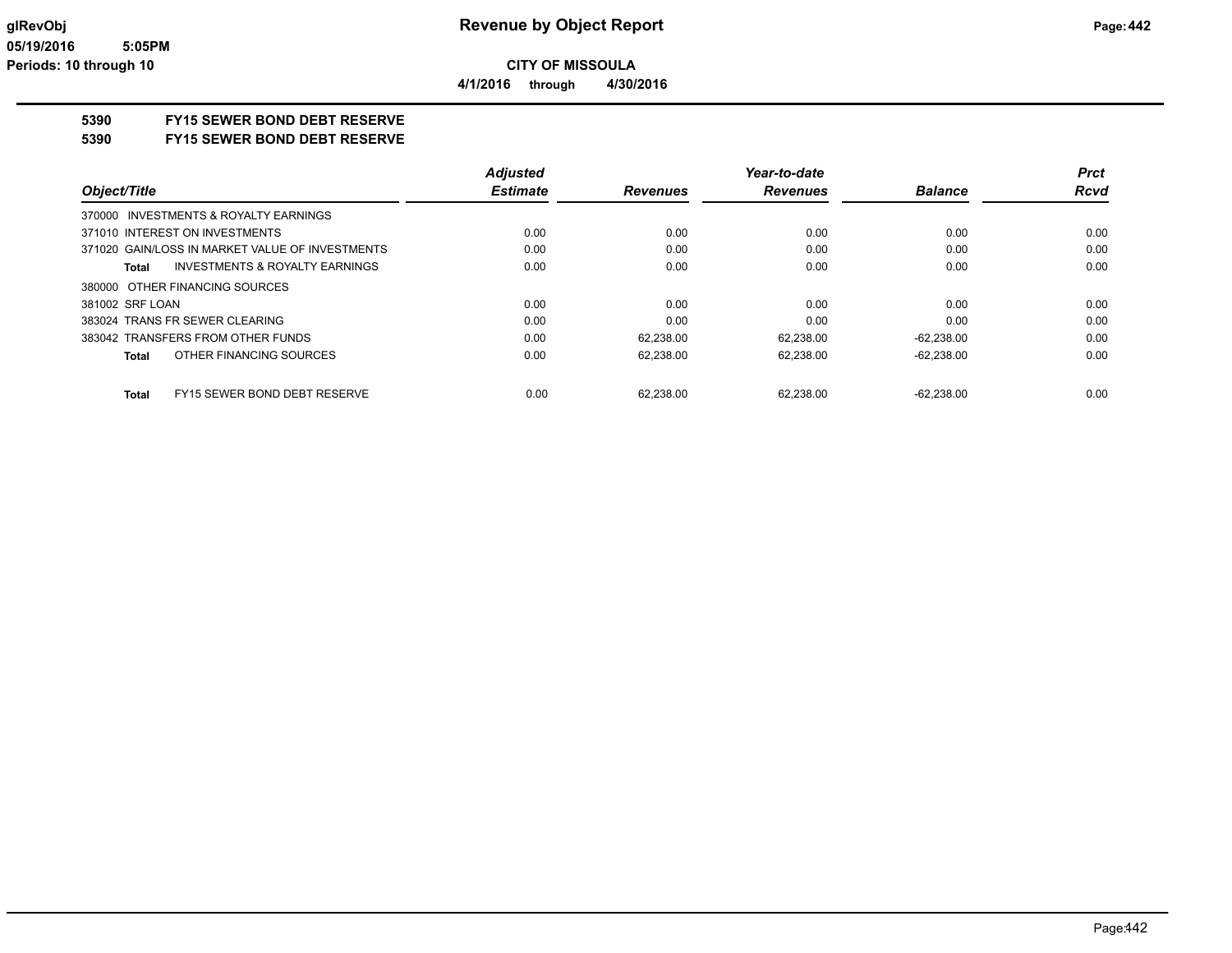## **5390 FY15 SEWER BOND DEBT RESERVE**

| Object/Title                                        | <b>Adjusted</b><br><b>Estimate</b> | <b>Revenues</b> | Year-to-date<br><b>Revenues</b> | <b>Balance</b> | <b>Prct</b><br><b>Rcvd</b> |
|-----------------------------------------------------|------------------------------------|-----------------|---------------------------------|----------------|----------------------------|
| 370000 INVESTMENTS & ROYALTY EARNINGS               |                                    |                 |                                 |                |                            |
| 371010 INTEREST ON INVESTMENTS                      | 0.00                               | 0.00            | 0.00                            | 0.00           | 0.00                       |
| 371020 GAIN/LOSS IN MARKET VALUE OF INVESTMENT      | 0.00                               | 0.00            | 0.00                            | 0.00           | 0.00                       |
| INVESTMENTS & ROYALTY EARNINGS<br>Total             | 0.00                               | 0.00            | 0.00                            | 0.00           | 0.00                       |
| 380000 OTHER FINANCING SOURCES                      |                                    |                 |                                 |                |                            |
| 381002 SRF LOAN                                     | 0.00                               | 0.00            | 0.00                            | 0.00           | 0.00                       |
| 383024 TRANS FR SEWER CLEARING                      | 0.00                               | 0.00            | 0.00                            | 0.00           | 0.00                       |
| 383042 TRANSFERS FROM OTHER FUNDS                   | 0.00                               | 62,238.00       | 62,238.00                       | $-62,238.00$   | 0.00                       |
| OTHER FINANCING SOURCES<br>Total                    | 0.00                               | 62,238.00       | 62,238.00                       | $-62,238.00$   | 0.00                       |
| <b>FY15 SEWER BOND DEBT RESERVE</b><br><b>Total</b> | 0.00                               | 62.238.00       | 62.238.00                       | $-62.238.00$   | 0.00                       |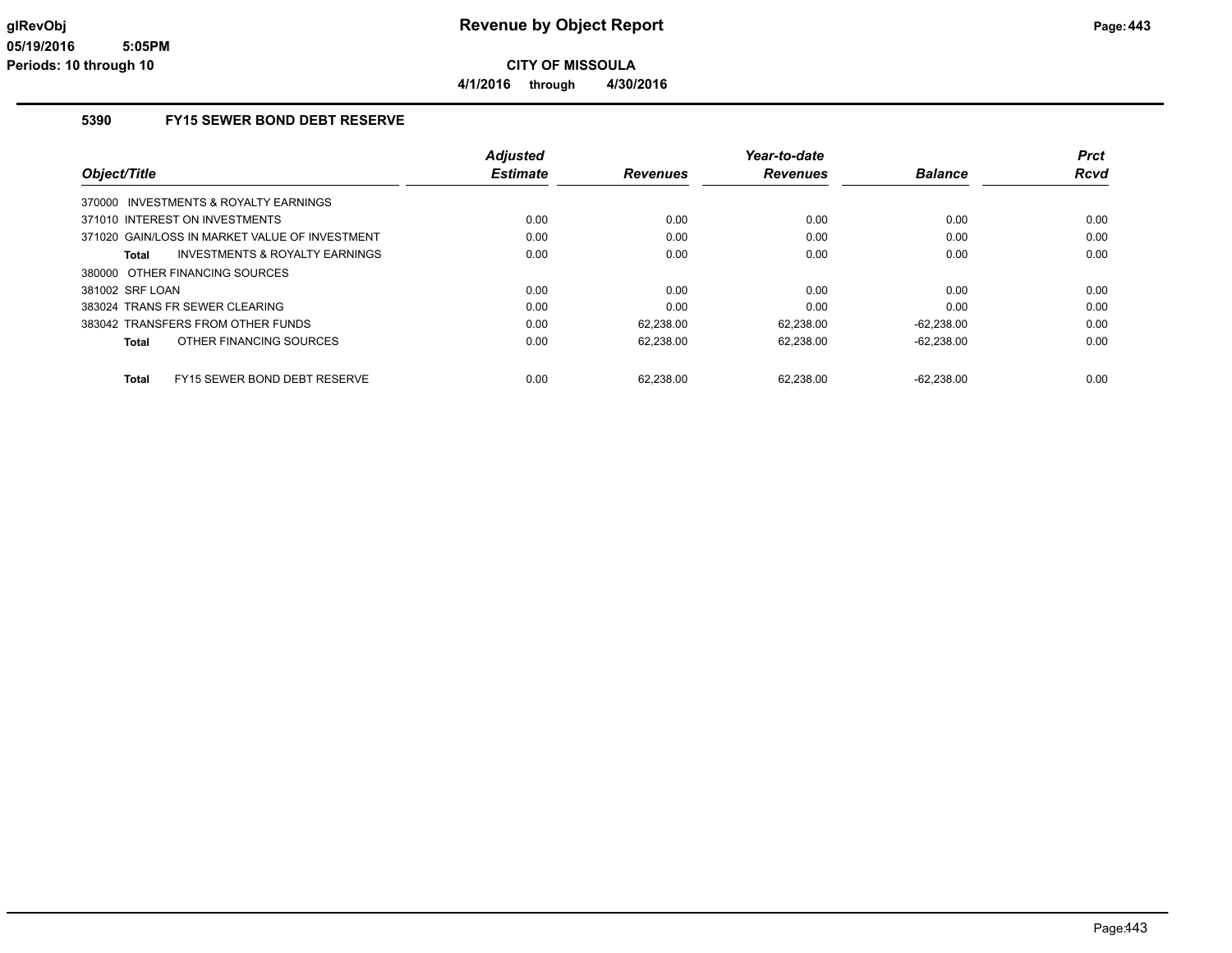**4/1/2016 through 4/30/2016**

## **5711 AQUATICS**

**5711 AQUATICS**

|                                                           | <b>Adjusted</b> |                 | Year-to-date    |                | <b>Prct</b> |
|-----------------------------------------------------------|-----------------|-----------------|-----------------|----------------|-------------|
| Object/Title                                              | <b>Estimate</b> | <b>Revenues</b> | <b>Revenues</b> | <b>Balance</b> | <b>Rcvd</b> |
| 330000 INTERGOVERNMENTAL REVENUES                         |                 |                 |                 |                |             |
| 336020 STATE PENSION CONTRIBUTION                         | 0.00            | 0.00            | 0.00            | 0.00           | 0.00        |
| 336023 STATE CONTRIB. - PERS                              | 0.00            | 0.00            | 511.50          | $-511.50$      | 0.00        |
| <b>INTERGOVERNMENTAL REVENUES</b><br><b>Total</b>         | 0.00            | 0.00            | 511.50          | $-511.50$      | 0.00        |
| <b>CHARGES FOR SERVICES</b><br>340000                     |                 |                 |                 |                |             |
| 340051 GRILL VAN CONCESSIONS                              | 0.00            | 0.00            | 20,386.90       | $-20,386.90$   | 0.00        |
| 346030 SWIMMING POOL FEES                                 | 1,298,086.00    | 3.665.06        | 305,083.01      | 993.002.99     | 23.50       |
| 346060 CURRENTS SWIMMING FACILITY                         | 0.00            | 42,845.11       | 360,983.06      | $-360,983.06$  | 0.00        |
| 346061 CURRENTS ENTERPRISE                                | 0.00            | 0.00            | 0.00            | 0.00           | 0.00        |
| 346062 SPLASH ENTERPRISE                                  | 0.00            | 0.00            | 0.00            | 0.00           | 0.00        |
| <b>CHARGES FOR SERVICES</b><br><b>Total</b>               | 1,298,086.00    | 46,510.17       | 686,452.97      | 611,633.03     | 52.88       |
| MISCELLANEOUS REVENUES<br>360000                          |                 |                 |                 |                |             |
| 360010 MISCELLANEOUS                                      | 0.00            | 0.00            | 0.00            | 0.00           | 0.00        |
| 365000 DONATIONS                                          | 0.00            | 0.00            | 0.00            | 0.00           | 0.00        |
| 365019 AQUATICS DONATIONS & GRANTS                        | 75,000.00       | 0.00            | 0.00            | 75,000.00      | 0.00        |
| MISCELLANEOUS REVENUES<br><b>Total</b>                    | 75,000.00       | 0.00            | 0.00            | 75,000.00      | 0.00        |
| <b>INVESTMENTS &amp; ROYALTY EARNINGS</b><br>370000       |                 |                 |                 |                |             |
| 371010 INTEREST ON INVESTMENTS                            | 0.00            | 0.00            | 0.00            | 0.00           | 0.00        |
| <b>INVESTMENTS &amp; ROYALTY EARNINGS</b><br><b>Total</b> | 0.00            | 0.00            | 0.00            | 0.00           | 0.00        |
| OTHER FINANCING SOURCES<br>380000                         |                 |                 |                 |                |             |
| 383029 TRANS FR GENERAL                                   | 203,000.00      | 0.00            | 0.00            | 203,000.00     | 0.00        |
| 383043 TRANSFERS FROM IMPACT FEES                         | 0.00            | 0.00            | 0.00            | 0.00           | 0.00        |
| 383400 CAPITAL CONTRIBUTION                               | 0.00            | 0.00            | 0.00            | 0.00           | 0.00        |
| OTHER FINANCING SOURCES<br><b>Total</b>                   | 203,000.00      | 0.00            | 0.00            | 203,000.00     | 0.00        |
| <b>AQUATICS</b><br><b>Total</b>                           | 1,576,086.00    | 46.510.17       | 686,964.47      | 889,121.53     | 43.59       |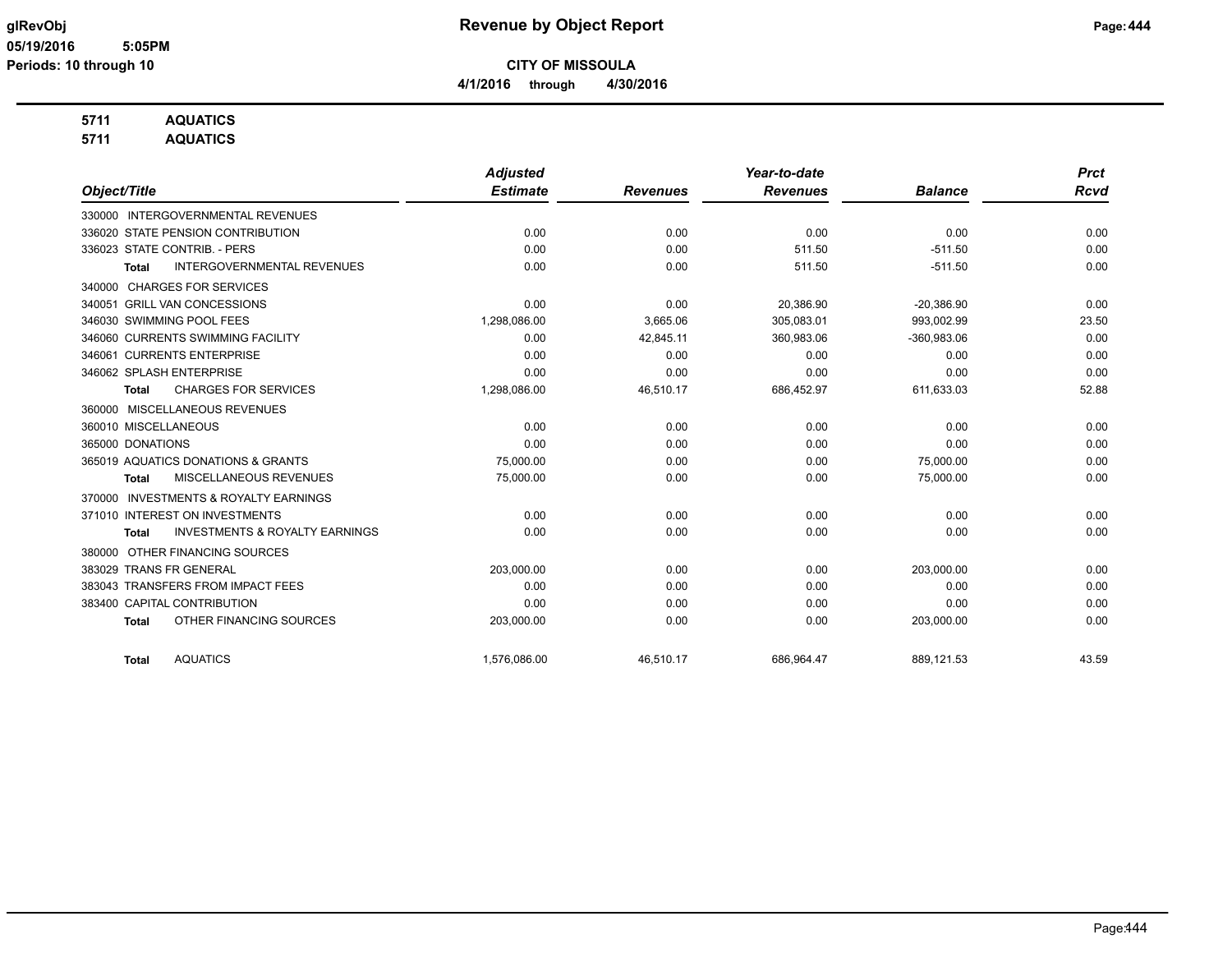## **glRevObj Revenue by Object Report Page:445**

**CITY OF MISSOULA 4/1/2016 through 4/30/2016**

## **5711 AQUATICS**

|                                                     | <b>Adjusted</b> |                 | Year-to-date    |                | <b>Prct</b> |
|-----------------------------------------------------|-----------------|-----------------|-----------------|----------------|-------------|
| Object/Title                                        | <b>Estimate</b> | <b>Revenues</b> | <b>Revenues</b> | <b>Balance</b> | Rcvd        |
| 330000 INTERGOVERNMENTAL REVENUES                   |                 |                 |                 |                |             |
| 336020 STATE PENSION CONTRIBUTION                   | 0.00            | 0.00            | 0.00            | 0.00           | 0.00        |
| 336023 STATE CONTRIB. - PERS                        | 0.00            | 0.00            | 511.50          | $-511.50$      | 0.00        |
| <b>INTERGOVERNMENTAL REVENUES</b><br><b>Total</b>   | 0.00            | 0.00            | 511.50          | $-511.50$      | 0.00        |
| <b>CHARGES FOR SERVICES</b><br>340000               |                 |                 |                 |                |             |
| 340051 GRILL VAN CONCESSIONS                        | 0.00            | 0.00            | 20,386.90       | $-20,386.90$   | 0.00        |
| 346030 SWIMMING POOL FEES                           | 1,298,086.00    | 3,665.06        | 305,083.01      | 993,002.99     | 23.50       |
| 346060 CURRENTS SWIMMING FACILITY                   | 0.00            | 42,845.11       | 360,983.06      | $-360,983.06$  | 0.00        |
| 346061 CURRENTS ENTERPRISE                          | 0.00            | 0.00            | 0.00            | 0.00           | 0.00        |
| 346062 SPLASH ENTERPRISE                            | 0.00            | 0.00            | 0.00            | 0.00           | 0.00        |
| <b>CHARGES FOR SERVICES</b><br>Total                | 1,298,086.00    | 46,510.17       | 686,452.97      | 611,633.03     | 52.88       |
| 360000 MISCELLANEOUS REVENUES                       |                 |                 |                 |                |             |
| 360010 MISCELLANEOUS                                | 0.00            | 0.00            | 0.00            | 0.00           | 0.00        |
| 365000 DONATIONS                                    | 0.00            | 0.00            | 0.00            | 0.00           | 0.00        |
| 365019 AQUATICS DONATIONS & GRANTS                  | 75,000.00       | 0.00            | 0.00            | 75,000.00      | 0.00        |
| MISCELLANEOUS REVENUES<br><b>Total</b>              | 75,000.00       | 0.00            | 0.00            | 75,000.00      | 0.00        |
| <b>INVESTMENTS &amp; ROYALTY EARNINGS</b><br>370000 |                 |                 |                 |                |             |
| 371010 INTEREST ON INVESTMENTS                      | 0.00            | 0.00            | 0.00            | 0.00           | 0.00        |
| <b>INVESTMENTS &amp; ROYALTY EARNINGS</b><br>Total  | 0.00            | 0.00            | 0.00            | 0.00           | 0.00        |
| OTHER FINANCING SOURCES<br>380000                   |                 |                 |                 |                |             |
| 383029 TRANS FR GENERAL                             | 203,000.00      | 0.00            | 0.00            | 203,000.00     | 0.00        |
| 383043 TRANSFERS FROM IMPACT FEES                   | 0.00            | 0.00            | 0.00            | 0.00           | 0.00        |
| 383400 CAPITAL CONTRIBUTION                         | 0.00            | 0.00            | 0.00            | 0.00           | 0.00        |
| OTHER FINANCING SOURCES<br><b>Total</b>             | 203,000.00      | 0.00            | 0.00            | 203,000.00     | 0.00        |
| <b>AQUATICS</b><br><b>Total</b>                     | 1,576,086.00    | 46,510.17       | 686,964.47      | 889,121.53     | 43.59       |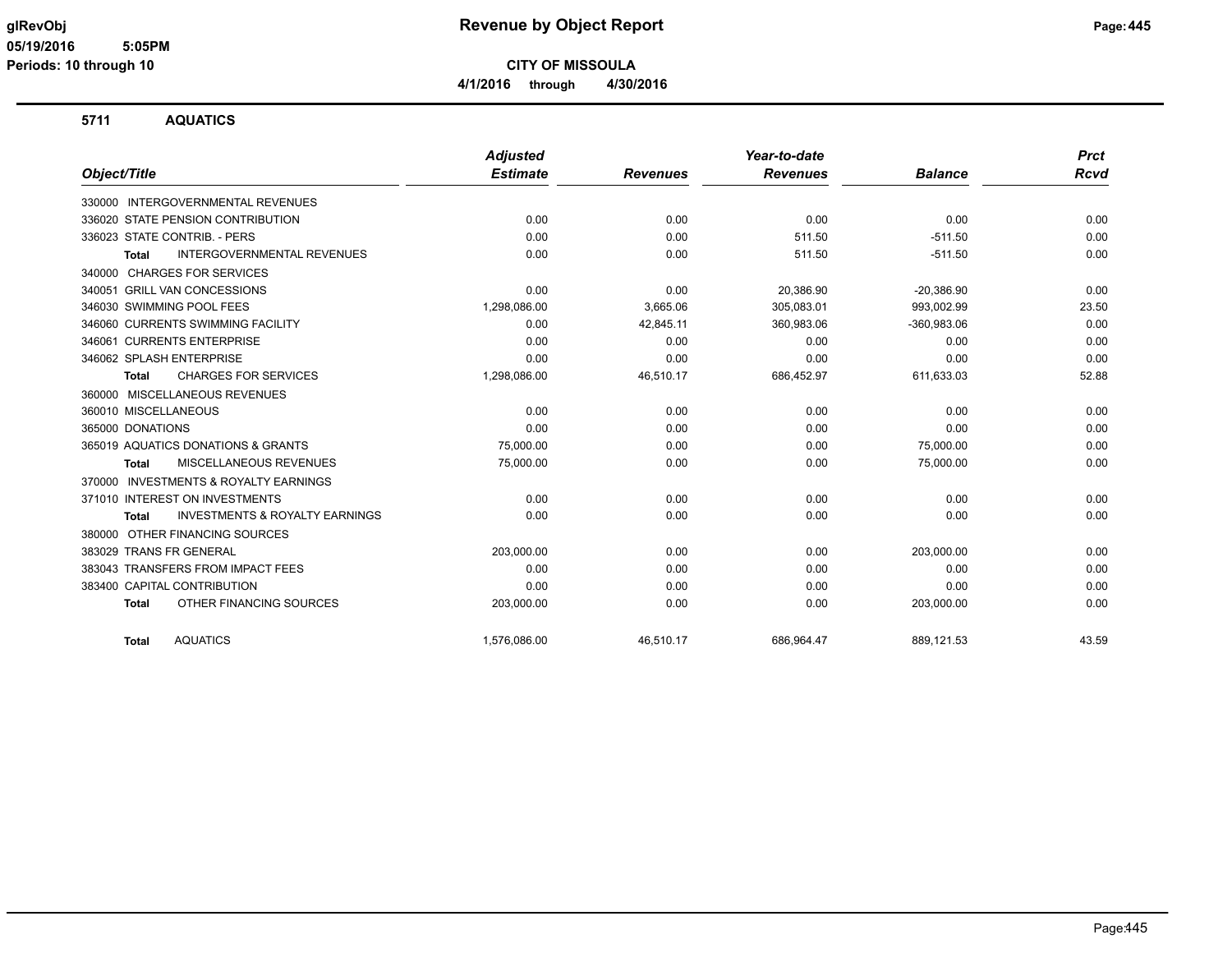**4/1/2016 through 4/30/2016**

## **6050 EMPLOYEE BENEFIT PLAN FUND**

#### **6050 EMPLOYEE BENEFIT PLAN FUND**

|                                                    | <b>Adjusted</b> |                 | Year-to-date    |                | <b>Prct</b> |
|----------------------------------------------------|-----------------|-----------------|-----------------|----------------|-------------|
| Object/Title                                       | <b>Estimate</b> | <b>Revenues</b> | <b>Revenues</b> | <b>Balance</b> | Rcvd        |
| 330000 INTERGOVERNMENTAL REVENUES                  |                 |                 |                 |                |             |
| 334112 WELLNESS GRANT                              | 0.00            | 0.00            | 0.00            | 0.00           | 0.00        |
| <b>INTERGOVERNMENTAL REVENUES</b><br><b>Total</b>  | 0.00            | 0.00            | 0.00            | 0.00           | 0.00        |
| 360000 MISCELLANEOUS REVENUES                      |                 |                 |                 |                |             |
| 360010 MISCELLANEOUS                               | 0.00            | 0.00            | 0.00            | 0.00           | 0.00        |
| MISCELLANEOUS REVENUES<br><b>Total</b>             | 0.00            | 0.00            | 0.00            | 0.00           | 0.00        |
| 370000 INVESTMENTS & ROYALTY EARNINGS              |                 |                 |                 |                |             |
| 371010 INTEREST ON INVESTMENTS                     | 0.00            | 0.00            | 0.00            | 0.00           | 0.00        |
| <b>INVESTMENTS &amp; ROYALTY EARNINGS</b><br>Total | 0.00            | 0.00            | 0.00            | 0.00           | 0.00        |
| 380000 OTHER FINANCING SOURCES                     |                 |                 |                 |                |             |
| 383028 TRANS FROM GF FOR HEALTH RESERVE            | 0.00            | 36,833.33       | 368,333.34      | -368,333.34    | 0.00        |
| 383029 TRANS FR GENERAL                            | 442,000.00      | 6,246.11        | 70,884.42       | 371,115.58     | 16.04       |
| OTHER FINANCING SOURCES<br><b>Total</b>            | 442,000.00      | 43,079.44       | 439,217.76      | 2,782.24       | 99.37       |
| 390000 INTERNAL SERVICES                           |                 |                 |                 |                |             |
| 396001 INSURANCE REIMBURSEMENTS                    | 0.00            | 0.00            | 0.00            | 0.00           | 0.00        |
| 396002 CITY CONTRIBUTIONS                          | 3,210,660.00    | 251,258.47      | 2,873,277.81    | 337,382.19     | 89.49       |
| 396003 EMPLOYEE DEDUCTION CONTRIBUTIONS            | 734,400.00      | 63,402.62       | 893,979.04      | $-159,579.04$  | 121.73      |
| 396004 RETIREE CONTRIBUTIONS                       | 436.800.00      | 35,765.86       | 364,530.81      | 72,269.19      | 83.45       |
| 396005 FIRE + POLICE ADDTL HEALTH CONTRIB          | 1,340,640.00    | 123,066.00      | 1,302,974.00    | 37,666.00      | 97.19       |
| 396006 RX REBATES                                  | 0.00            | 11,940.80       | 44,089.58       | $-44,089.58$   | 0.00        |
| 396007 OTHER PARTICIPANT HEALTH PREM CONTRIB       | 0.00            | 166.10          | 2,493.36        | $-2,493.36$    | 0.00        |
| 396008 COBRA CONTRIBUTIONS                         | 0.00            | 0.00            | 4.212.01        | $-4.212.01$    | 0.00        |
| 396009 WELLNESS PROGRAM CONTRIBUTIONS              | 0.00            | 0.00            | 0.00            | 0.00           | 0.00        |
| 396010 EMPLOYEE SUPPLI LIFE INSURANCE CONTRI       | 0.00            | 2,575.38        | 25,211.30       | $-25,211.30$   | 0.00        |
| 396011 EMPLOYEE VISION INSURANCE CONTRIBUTIONS     | 0.00            | 72.07           | 1.015.74        | $-1,015.74$    | 0.00        |
| <b>INTERNAL SERVICES</b><br>Total                  | 5,722,500.00    | 488,247.30      | 5,511,783.65    | 210,716.35     | 96.32       |
| <b>EMPLOYEE BENEFIT PLAN FUND</b><br><b>Total</b>  | 6,164,500.00    | 531,326.74      | 5,951,001.41    | 213,498.59     | 96.54       |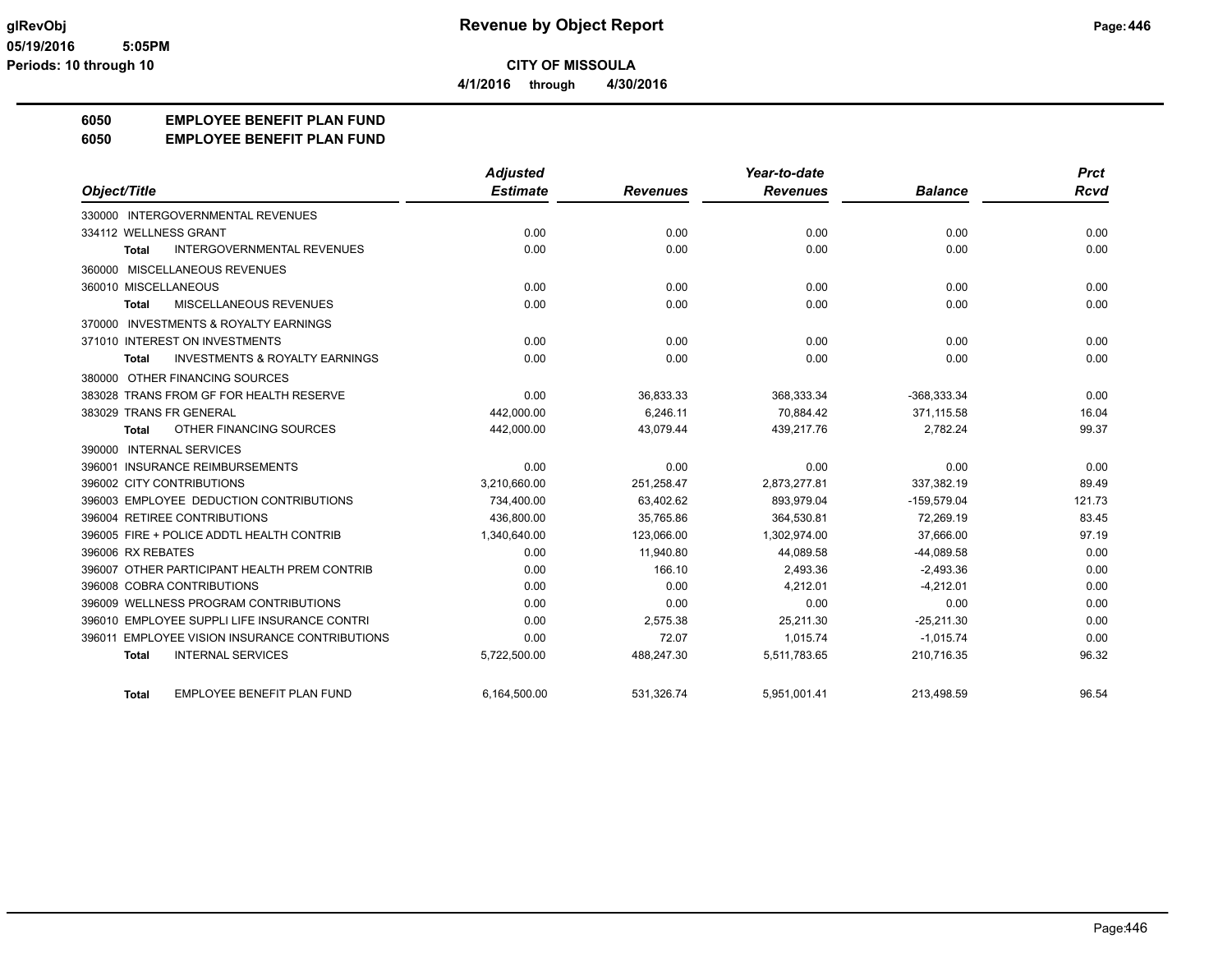## **6050 EMPLOYEE BENEFIT PLAN FUND**

|                                                           | <b>Adjusted</b> |                 | Year-to-date    |                | Prct        |
|-----------------------------------------------------------|-----------------|-----------------|-----------------|----------------|-------------|
| Object/Title                                              | <b>Estimate</b> | <b>Revenues</b> | <b>Revenues</b> | <b>Balance</b> | <b>Rcvd</b> |
| 330000 INTERGOVERNMENTAL REVENUES                         |                 |                 |                 |                |             |
| 334112 WELLNESS GRANT                                     | 0.00            | 0.00            | 0.00            | 0.00           | 0.00        |
| <b>INTERGOVERNMENTAL REVENUES</b><br><b>Total</b>         | 0.00            | 0.00            | 0.00            | 0.00           | 0.00        |
| 360000 MISCELLANEOUS REVENUES                             |                 |                 |                 |                |             |
| 360010 MISCELLANEOUS                                      | 0.00            | 0.00            | 0.00            | 0.00           | 0.00        |
| <b>MISCELLANEOUS REVENUES</b><br><b>Total</b>             | 0.00            | 0.00            | 0.00            | 0.00           | 0.00        |
| 370000 INVESTMENTS & ROYALTY EARNINGS                     |                 |                 |                 |                |             |
| 371010 INTEREST ON INVESTMENTS                            | 0.00            | 0.00            | 0.00            | 0.00           | 0.00        |
| <b>INVESTMENTS &amp; ROYALTY EARNINGS</b><br><b>Total</b> | 0.00            | 0.00            | 0.00            | 0.00           | 0.00        |
| 380000 OTHER FINANCING SOURCES                            |                 |                 |                 |                |             |
| 383028 TRANS FROM GF FOR HEALTH RESERVE                   | 0.00            | 36,833.33       | 368,333.34      | $-368,333.34$  | 0.00        |
| 383029 TRANS FR GENERAL                                   | 442,000.00      | 6.246.11        | 70.884.42       | 371.115.58     | 16.04       |
| OTHER FINANCING SOURCES<br>Total                          | 442,000.00      | 43,079.44       | 439,217.76      | 2,782.24       | 99.37       |
| 390000 INTERNAL SERVICES                                  |                 |                 |                 |                |             |
| 396001 INSURANCE REIMBURSEMENTS                           | 0.00            | 0.00            | 0.00            | 0.00           | 0.00        |
| 396002 CITY CONTRIBUTIONS                                 | 3,210,660.00    | 251,258.47      | 2,873,277.81    | 337,382.19     | 89.49       |
| 396003 EMPLOYEE DEDUCTION CONTRIBUTIONS                   | 734,400.00      | 63,402.62       | 893,979.04      | $-159,579.04$  | 121.73      |
| 396004 RETIREE CONTRIBUTIONS                              | 436.800.00      | 35.765.86       | 364.530.81      | 72.269.19      | 83.45       |
| 396005 FIRE + POLICE ADDTL HEALTH CONTRIB                 | 1,340,640.00    | 123,066.00      | 1,302,974.00    | 37,666.00      | 97.19       |
| 396006 RX REBATES                                         | 0.00            | 11,940.80       | 44,089.58       | $-44,089.58$   | 0.00        |
| 396007 OTHER PARTICIPANT HEALTH PREM CONTRIB              | 0.00            | 166.10          | 2,493.36        | $-2,493.36$    | 0.00        |
| 396008 COBRA CONTRIBUTIONS                                | 0.00            | 0.00            | 4,212.01        | $-4,212.01$    | 0.00        |
| 396009 WELLNESS PROGRAM CONTRIBUTIONS                     | 0.00            | 0.00            | 0.00            | 0.00           | 0.00        |
| 396010 EMPLOYEE SUPPLI LIFE INSURANCE CONTRI              | 0.00            | 2,575.38        | 25,211.30       | $-25,211.30$   | 0.00        |
| 396011 EMPLOYEE VISION INSURANCE CONTRIBUTION             | 0.00            | 72.07           | 1,015.74        | $-1,015.74$    | 0.00        |
| <b>INTERNAL SERVICES</b><br><b>Total</b>                  | 5,722,500.00    | 488,247.30      | 5,511,783.65    | 210,716.35     | 96.32       |
| <b>EMPLOYEE BENEFIT PLAN FUND</b><br><b>Total</b>         | 6,164,500.00    | 531.326.74      | 5,951,001.41    | 213.498.59     | 96.54       |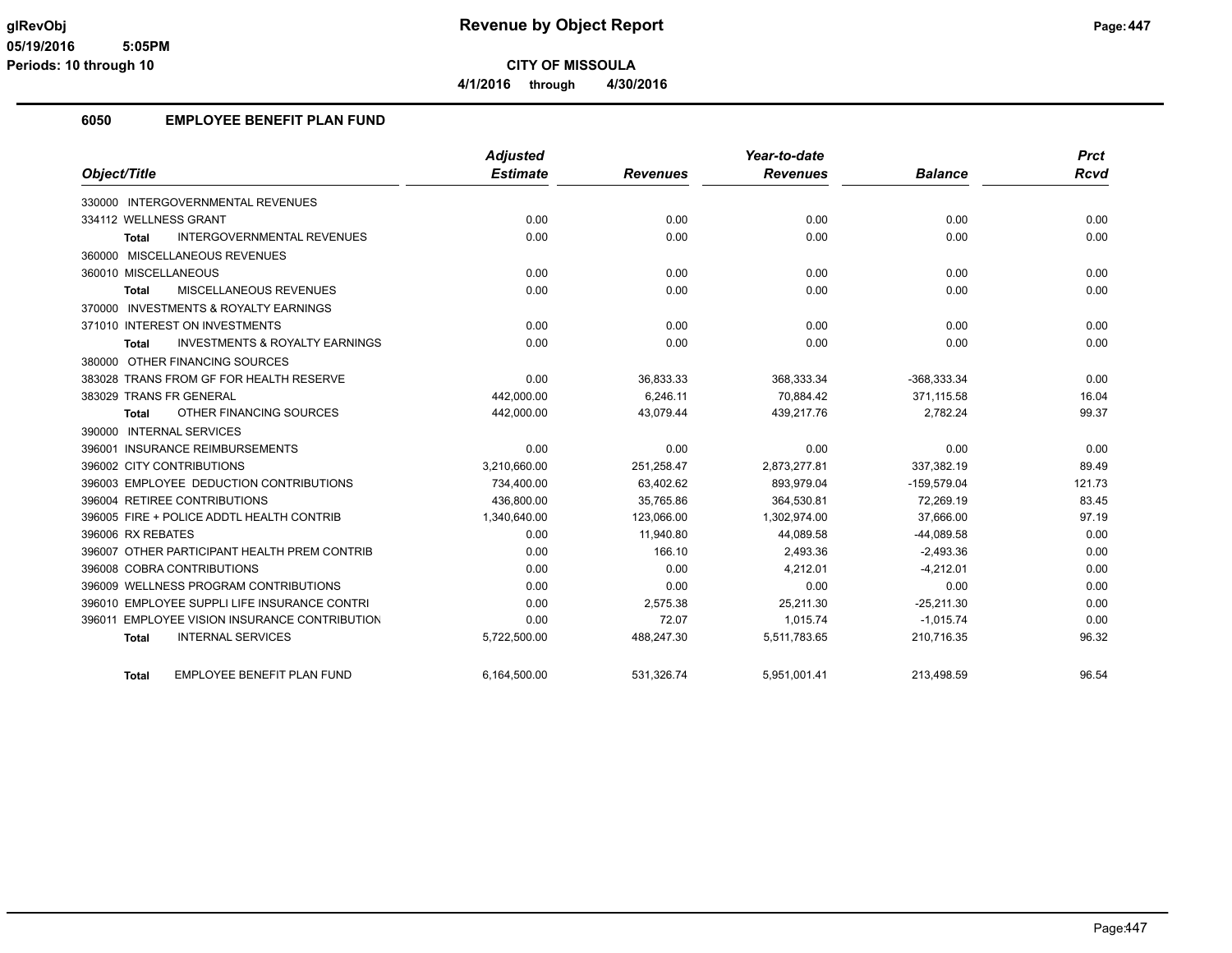**4/1/2016 through 4/30/2016**

## **7370 PARKING COMMISSION FUND**

**7370 PARKING COMMISSION FUND**

|                                                           | <b>Adjusted</b> |                 | Year-to-date    |                | <b>Prct</b> |
|-----------------------------------------------------------|-----------------|-----------------|-----------------|----------------|-------------|
| Object/Title                                              | <b>Estimate</b> | <b>Revenues</b> | <b>Revenues</b> | <b>Balance</b> | <b>Rcvd</b> |
| 330000 INTERGOVERNMENTAL REVENUES                         |                 |                 |                 |                |             |
| 336020 STATE PENSION CONTRIBUTION                         | 0.00            | 0.00            | 0.00            | 0.00           | 0.00        |
| 336023 STATE CONTRIB. - PERS                              | 0.00            | 0.00            | 223.35          | $-223.35$      | 0.00        |
| <b>INTERGOVERNMENTAL REVENUES</b><br><b>Total</b>         | 0.00            | 0.00            | 223.35          | $-223.35$      | 0.00        |
| 340000 CHARGES FOR SERVICES                               |                 |                 |                 |                |             |
| 343009 TOW CHARGES                                        | 0.00            | 0.00            | 0.00            | 0.00           | 0.00        |
| 343015 PARKING                                            | 1,598,000.00    | 0.00            | 0.00            | 1,598,000.00   | 0.00        |
| 343016 METER MONEY                                        | 0.00            | 68,846.75       | 568,734.26      | -568,734.26    | 0.00        |
| 343017 PARKING LEASE REVENUE                              | 0.00            | 48,312.00       | 643,205.50      | $-643,205.50$  | 0.00        |
| 343018 *** Title Not Found ***                            | 0.00            | 8,184.60        | 88,913.14       | $-88,913.14$   | 0.00        |
| 343301 BOOT REMOVAL                                       | 0.00            | 775.00          | 6,560.00        | $-6,560.00$    | 0.00        |
| <b>CHARGES FOR SERVICES</b><br><b>Total</b>               | 1,598,000.00    | 126,118.35      | 1,307,412.90    | 290,587.10     | 81.82       |
| 350000 FINES & FORFEITURES                                |                 |                 |                 |                |             |
| 352000 TICKETS                                            | 0.00            | 0.00            | 0.00            | 0.00           | 0.00        |
| 352001 PARKING TICKET REVENUE                             | 270,000.00      | 11,514.00       | 130,776.10      | 139,223.90     | 48.44       |
| 352002 PARKING FINES                                      | 0.00            | 0.00            | $-40.00$        | 40.00          | 0.00        |
| <b>FINES &amp; FORFEITURES</b><br><b>Total</b>            | 270,000.00      | 11,514.00       | 130,736.10      | 139,263.90     | 48.42       |
| 360000 MISCELLANEOUS REVENUES                             |                 |                 |                 |                |             |
| 360010 MISCELLANEOUS                                      | 0.00            | 681.30          | 44,027.55       | $-44,027.55$   | 0.00        |
| 360018 MARKET ON FRONT UTILITY PAYMENTS                   | 0.00            | 212.99          | 1,420.17        | $-1,420.17$    | 0.00        |
| 360019 GARBAGE-MARKET ON FRONT                            | 0.00            | 0.00            | 1,111.40        | $-1,111.40$    | 0.00        |
| 362002 BAD CHECK CHARGES                                  | 0.00            | 0.00            | 0.00            | 0.00           | 0.00        |
| 362005 LEASE LATE PAYMENT PENALTY                         | 0.00            | 0.00            | 0.00            | 0.00           | 0.00        |
| 364040 INSURANCE AND DAMAGE RECOVERY                      | 0.00            | 0.00            | 229.05          | $-229.05$      | 0.00        |
| <b>MISCELLANEOUS REVENUES</b><br>Total                    | 0.00            | 894.29          | 46,788.17       | $-46,788.17$   | 0.00        |
| 370000 INVESTMENTS & ROYALTY EARNINGS                     |                 |                 |                 |                |             |
| 371010 INTEREST ON INVESTMENTS                            | 20,000.00       | 0.00            | 0.00            | 20,000.00      | 0.00        |
| 371020 GAIN/LOSS IN MARKET VALUE OF INVESTMENTS           | 0.00            | 0.00            | 0.00            | 0.00           | 0.00        |
| <b>INVESTMENTS &amp; ROYALTY EARNINGS</b><br><b>Total</b> | 20,000.00       | 0.00            | 0.00            | 20,000.00      | 0.00        |
| 380000 OTHER FINANCING SOURCES                            |                 |                 |                 |                |             |
| 381010 BOND PROCEEDS                                      | 0.00            | 0.00            | 0.00            | 0.00           | 0.00        |
| 381090 PROCEEDS FROM CAPITAL LEASE                        | 1,400,000.00    | 0.00            | 1,400,000.00    | 0.00           | 100.00      |
| 382010 SALE OF FIXED ASSETS                               | 0.00            | 0.00            | 0.00            | 0.00           | 0.00        |
| 383013 TRANS FR SID DEBT SERVICE                          | 0.00            | 0.00            | 0.00            | 0.00           | 0.00        |
| 383400 CAPITAL CONTRIBUTION                               | 0.00            | 0.00            | 0.00            | 0.00           | 0.00        |
| OTHER FINANCING SOURCES<br><b>Total</b>                   | 1,400,000.00    | 0.00            | 1,400,000.00    | 0.00           | 100.00      |
| PARKING COMMISSION FUND<br><b>Total</b>                   | 3,288,000.00    | 138,526.64      | 2,885,160.52    | 402,839.48     | 87.75       |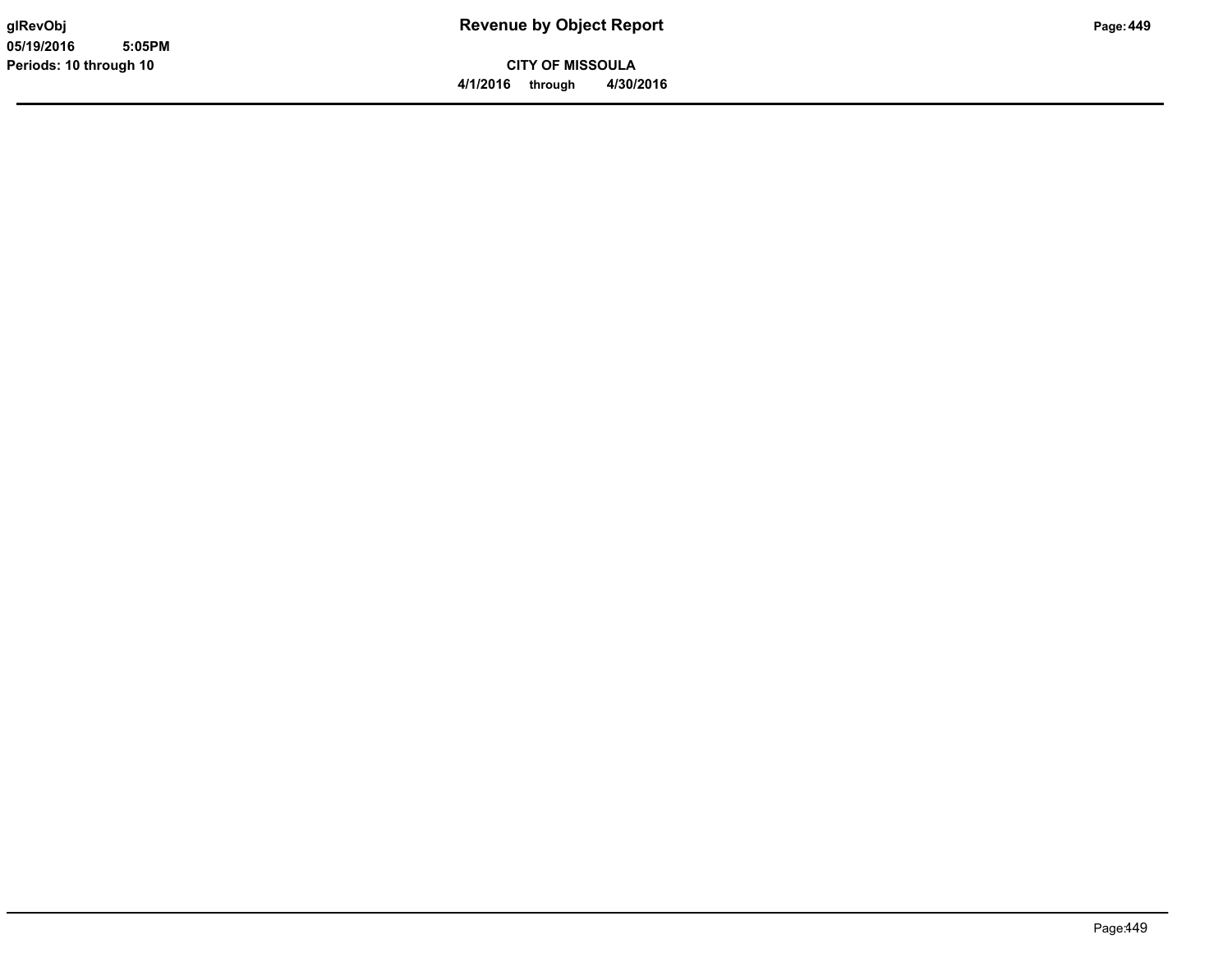**4/1/2016 through 4/30/2016**

#### **7370 PARKING COMMISSION FUND**

|                                                           | <b>Adjusted</b> |                 | Year-to-date    | <b>Prct</b>    |        |
|-----------------------------------------------------------|-----------------|-----------------|-----------------|----------------|--------|
| Object/Title                                              | <b>Estimate</b> | <b>Revenues</b> | <b>Revenues</b> | <b>Balance</b> | Rcvd   |
| 330000 INTERGOVERNMENTAL REVENUES                         |                 |                 |                 |                |        |
| 336020 STATE PENSION CONTRIBUTION                         | 0.00            | 0.00            | 0.00            | 0.00           | 0.00   |
| 336023 STATE CONTRIB. - PERS                              | 0.00            | 0.00            | 223.35          | $-223.35$      | 0.00   |
| <b>INTERGOVERNMENTAL REVENUES</b><br><b>Total</b>         | 0.00            | 0.00            | 223.35          | $-223.35$      | 0.00   |
| 340000 CHARGES FOR SERVICES                               |                 |                 |                 |                |        |
| 343009 TOW CHARGES                                        | 0.00            | 0.00            | 0.00            | 0.00           | 0.00   |
| 343015 PARKING                                            | 1,598,000.00    | 0.00            | 0.00            | 1,598,000.00   | 0.00   |
| 343016 METER MONEY                                        | 0.00            | 68,846.75       | 568,734.26      | -568,734.26    | 0.00   |
| 343017 PARKING LEASE REVENUE                              | 0.00            | 48,312.00       | 643,205.50      | $-643,205.50$  | 0.00   |
| 343018 *** Title Not Found ***                            | 0.00            | 8,184.60        | 88,913.14       | $-88,913.14$   | 0.00   |
| 343301 BOOT REMOVAL                                       | 0.00            | 775.00          | 6,560.00        | $-6,560.00$    | 0.00   |
| <b>CHARGES FOR SERVICES</b><br><b>Total</b>               | 1,598,000.00    | 126,118.35      | 1,307,412.90    | 290,587.10     | 81.82  |
| 350000 FINES & FORFEITURES                                |                 |                 |                 |                |        |
| 352000 TICKETS                                            | 0.00            | 0.00            | 0.00            | 0.00           | 0.00   |
| 352001 PARKING TICKET REVENUE                             | 270,000.00      | 11,514.00       | 130,776.10      | 139,223.90     | 48.44  |
| 352002 PARKING FINES                                      | 0.00            | 0.00            | $-40.00$        | 40.00          | 0.00   |
| <b>FINES &amp; FORFEITURES</b><br><b>Total</b>            | 270,000.00      | 11,514.00       | 130,736.10      | 139,263.90     | 48.42  |
| 360000 MISCELLANEOUS REVENUES                             |                 |                 |                 |                |        |
| 360010 MISCELLANEOUS                                      | 0.00            | 681.30          | 44,027.55       | $-44,027.55$   | 0.00   |
| 360018 MARKET ON FRONT UTILITY PAYMENTS                   | 0.00            | 212.99          | 1,420.17        | $-1,420.17$    | 0.00   |
| 360019 GARBAGE-MARKET ON FRONT                            | 0.00            | 0.00            | 1,111.40        | $-1,111.40$    | 0.00   |
| 362002 BAD CHECK CHARGES                                  | 0.00            | 0.00            | 0.00            | 0.00           | 0.00   |
| 362005 LEASE LATE PAYMENT PENALTY                         | 0.00            | 0.00            | 0.00            | 0.00           | 0.00   |
| 364040 INSURANCE AND DAMAGE RECOVERY                      | 0.00            | 0.00            | 229.05          | $-229.05$      | 0.00   |
| <b>MISCELLANEOUS REVENUES</b><br><b>Total</b>             | 0.00            | 894.29          | 46,788.17       | $-46,788.17$   | 0.00   |
| 370000 INVESTMENTS & ROYALTY EARNINGS                     |                 |                 |                 |                |        |
| 371010 INTEREST ON INVESTMENTS                            | 20,000.00       | 0.00            | 0.00            | 20,000.00      | 0.00   |
| 371020 GAIN/LOSS IN MARKET VALUE OF INVESTMENT            | 0.00            | 0.00            | 0.00            | 0.00           | 0.00   |
| <b>INVESTMENTS &amp; ROYALTY EARNINGS</b><br><b>Total</b> | 20,000.00       | 0.00            | 0.00            | 20,000.00      | 0.00   |
| 380000 OTHER FINANCING SOURCES                            |                 |                 |                 |                |        |
| 381010 BOND PROCEEDS                                      | 0.00            | 0.00            | 0.00            | 0.00           | 0.00   |
| 381090 PROCEEDS FROM CAPITAL LEASE                        | 1,400,000.00    | 0.00            | 1,400,000.00    | 0.00           | 100.00 |
| 382010 SALE OF FIXED ASSETS                               | 0.00            | 0.00            | 0.00            | 0.00           | 0.00   |
| 383013 TRANS FR SID DEBT SERVICE                          | 0.00            | 0.00            | 0.00            | 0.00           | 0.00   |
| 383400 CAPITAL CONTRIBUTION                               | 0.00            | 0.00            | 0.00            | 0.00           | 0.00   |
| OTHER FINANCING SOURCES<br><b>Total</b>                   | 1,400,000.00    | 0.00            | 1,400,000.00    | 0.00           | 100.00 |
| PARKING COMMISSION FUND<br><b>Total</b>                   | 3,288,000.00    | 138,526.64      | 2,885,160.52    | 402,839.48     | 87.75  |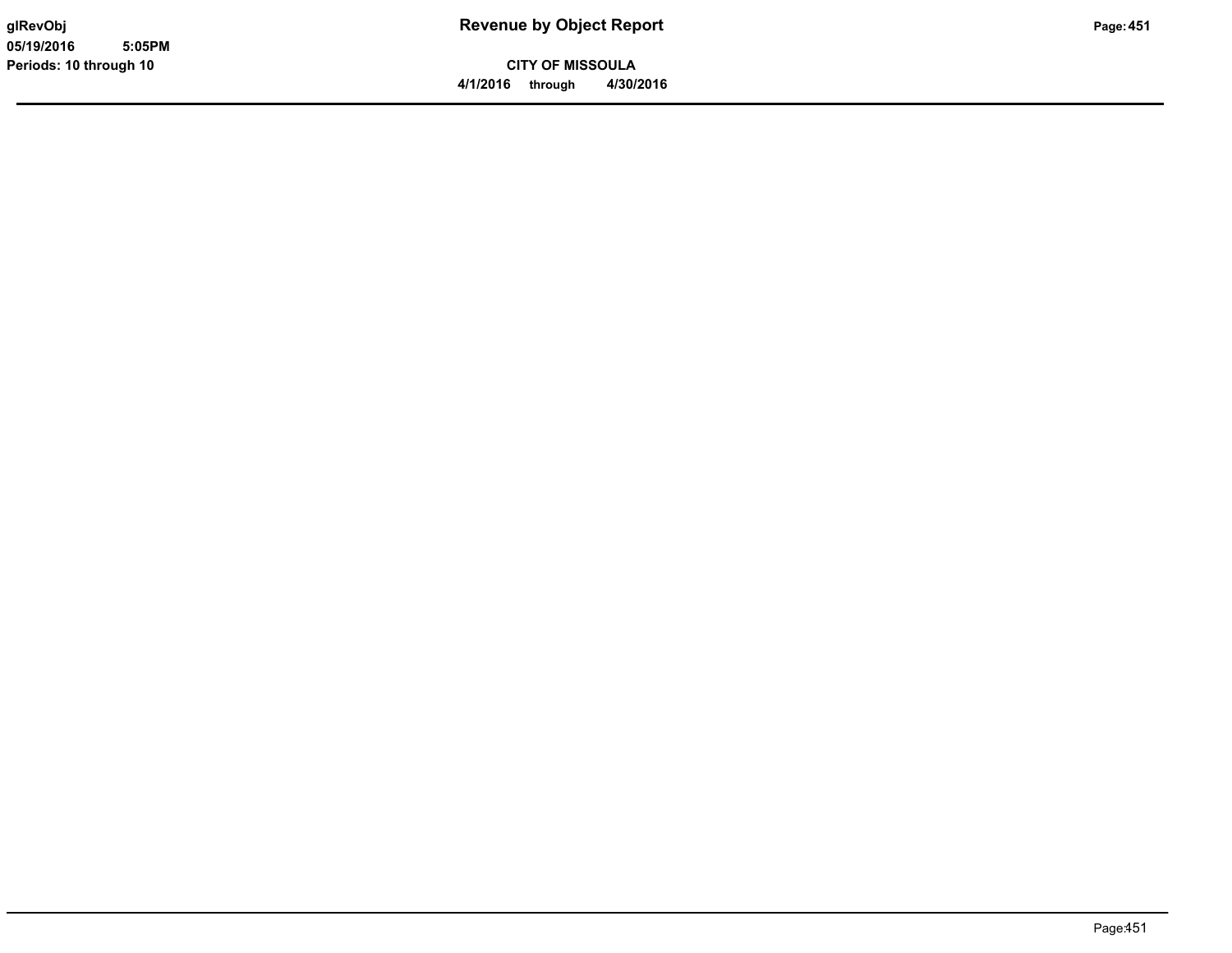**4/1/2016 through 4/30/2016**

## **7371 FRONT STREET PARKING BONDS**

**7371 FRONT STREET PARKING BONDS**

|                                                           | <b>Adjusted</b> |                 | Year-to-date    |                | <b>Prct</b> |
|-----------------------------------------------------------|-----------------|-----------------|-----------------|----------------|-------------|
| Object/Title                                              | <b>Estimate</b> | <b>Revenues</b> | <b>Revenues</b> | <b>Balance</b> | <b>Rcvd</b> |
| 330000 INTERGOVERNMENTAL REVENUES                         |                 |                 |                 |                |             |
| 331990 IRS REIMB/DEBT SVS INTEREST                        | 0.00            | 0.00            | 0.00            | 0.00           | 0.00        |
| 338000 LOCAL SHARING OF TAX INCREMENT                     | 0.00            | 0.00            | 0.00            | 0.00           | 0.00        |
| <b>INTERGOVERNMENTAL REVENUES</b><br><b>Total</b>         | 0.00            | 0.00            | 0.00            | 0.00           | 0.00        |
| MISCELLANEOUS REVENUES<br>360000                          |                 |                 |                 |                |             |
| 360010 MISCELLANEOUS                                      | 0.00            | 0.00            | 0.00            | 0.00           | 0.00        |
| MISCELLANEOUS REVENUES<br>Total                           | 0.00            | 0.00            | 0.00            | 0.00           | 0.00        |
| <b>INVESTMENTS &amp; ROYALTY EARNINGS</b><br>370000       |                 |                 |                 |                |             |
| 371010 INTEREST ON INVESTMENTS                            | 0.00            | 0.00            | 0.00            | 0.00           | 0.00        |
| <b>INVESTMENTS &amp; ROYALTY EARNINGS</b><br><b>Total</b> | 0.00            | 0.00            | 0.00            | 0.00           | 0.00        |
| 380000 OTHER FINANCING SOURCES                            |                 |                 |                 |                |             |
| 381009 TRANSFERS IN                                       | 0.00            | 0.00            | 0.00            | 0.00           | 0.00        |
| 381010 BOND PROCEEDS                                      | 0.00            | 0.00            | 0.00            | 0.00           | 0.00        |
| 383000 OPERATING TRANSFERS                                | 0.00            | 13,536.25       | 135,917.50      | $-135,917.50$  | 0.00        |
| OTHER FINANCING SOURCES<br><b>Total</b>                   | 0.00            | 13,536.25       | 135,917.50      | -135,917.50    | 0.00        |
| FRONT STREET PARKING BONDS<br><b>Total</b>                | 0.00            | 13,536.25       | 135,917.50      | $-135,917.50$  | 0.00        |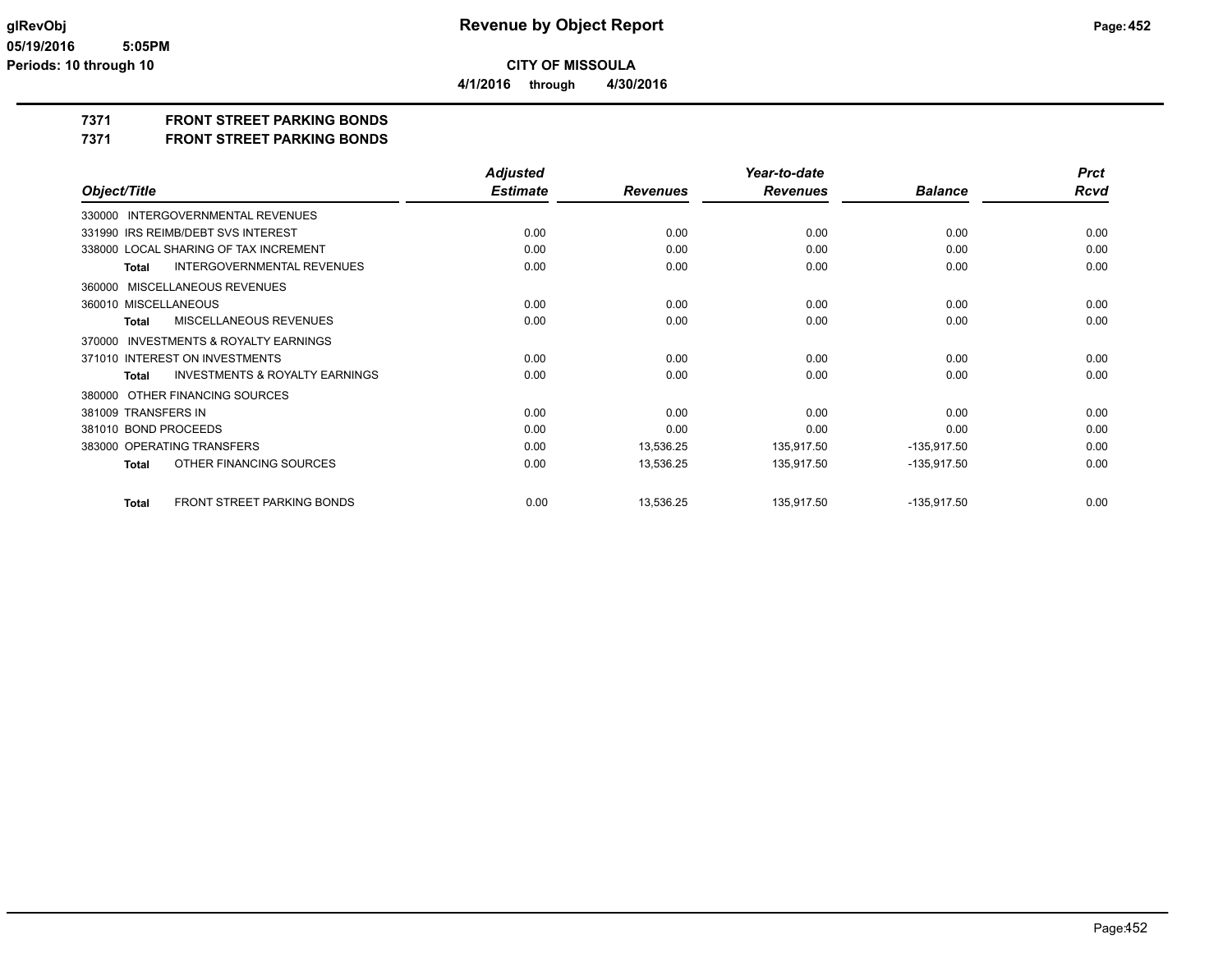**4/1/2016 through 4/30/2016**

## **7371 FRONT STREET PARKING BONDS**

|                                                     | <b>Adjusted</b> |                 | Year-to-date    |                | <b>Prct</b> |
|-----------------------------------------------------|-----------------|-----------------|-----------------|----------------|-------------|
| Object/Title                                        | <b>Estimate</b> | <b>Revenues</b> | <b>Revenues</b> | <b>Balance</b> | <b>Rcvd</b> |
| 330000 INTERGOVERNMENTAL REVENUES                   |                 |                 |                 |                |             |
| 331990 IRS REIMB/DEBT SVS INTEREST                  | 0.00            | 0.00            | 0.00            | 0.00           | 0.00        |
| 338000 LOCAL SHARING OF TAX INCREMENT               | 0.00            | 0.00            | 0.00            | 0.00           | 0.00        |
| <b>INTERGOVERNMENTAL REVENUES</b><br>Total          | 0.00            | 0.00            | 0.00            | 0.00           | 0.00        |
| 360000 MISCELLANEOUS REVENUES                       |                 |                 |                 |                |             |
| 360010 MISCELLANEOUS                                | 0.00            | 0.00            | 0.00            | 0.00           | 0.00        |
| MISCELLANEOUS REVENUES<br><b>Total</b>              | 0.00            | 0.00            | 0.00            | 0.00           | 0.00        |
| <b>INVESTMENTS &amp; ROYALTY EARNINGS</b><br>370000 |                 |                 |                 |                |             |
| 371010 INTEREST ON INVESTMENTS                      | 0.00            | 0.00            | 0.00            | 0.00           | 0.00        |
| <b>INVESTMENTS &amp; ROYALTY EARNINGS</b><br>Total  | 0.00            | 0.00            | 0.00            | 0.00           | 0.00        |
| 380000 OTHER FINANCING SOURCES                      |                 |                 |                 |                |             |
| 381009 TRANSFERS IN                                 | 0.00            | 0.00            | 0.00            | 0.00           | 0.00        |
| 381010 BOND PROCEEDS                                | 0.00            | 0.00            | 0.00            | 0.00           | 0.00        |
| 383000 OPERATING TRANSFERS                          | 0.00            | 13,536.25       | 135,917.50      | $-135,917.50$  | 0.00        |
| OTHER FINANCING SOURCES<br><b>Total</b>             | 0.00            | 13,536.25       | 135,917.50      | $-135,917.50$  | 0.00        |
| <b>FRONT STREET PARKING BONDS</b><br>Total          | 0.00            | 13,536.25       | 135,917.50      | $-135,917.50$  | 0.00        |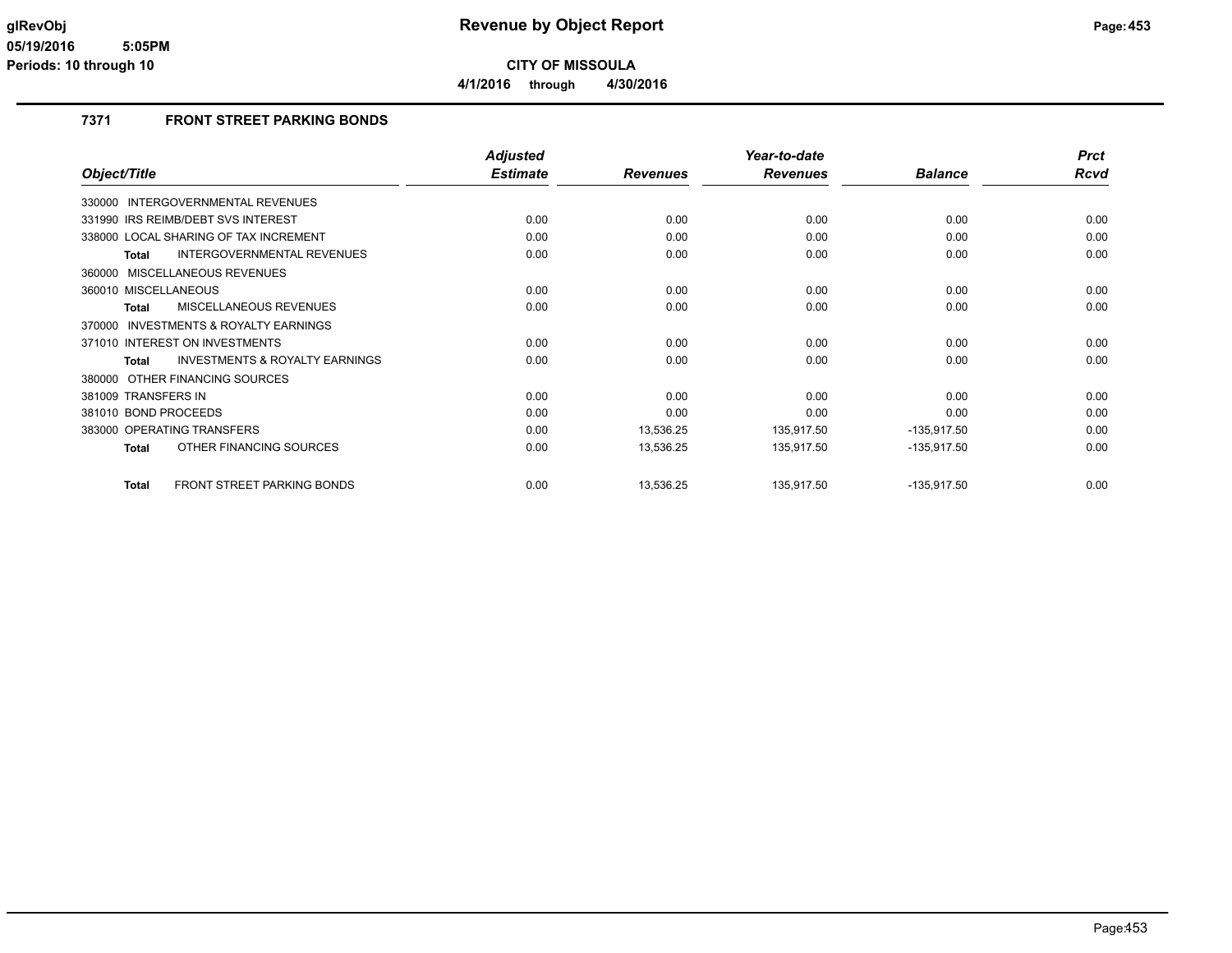**4/1/2016 through 4/30/2016**

## **7372 SINKING FUND/FRONT ST PARKING BONDS**

**7372 SINKING FUND/FRONT ST PARKING BONDS**

|                                                     | <b>Adjusted</b> |                 | Year-to-date    |                | <b>Prct</b> |
|-----------------------------------------------------|-----------------|-----------------|-----------------|----------------|-------------|
| Object/Title                                        | <b>Estimate</b> | <b>Revenues</b> | <b>Revenues</b> | <b>Balance</b> | <b>Rcvd</b> |
| 330000 INTERGOVERNMENTAL REVENUES                   |                 |                 |                 |                |             |
| 338000 LOCAL SHARING OF TAX INCREMENT               | 0.00            | 0.00            | 0.00            | 0.00           | 0.00        |
| INTERGOVERNMENTAL REVENUES<br>Total                 | 0.00            | 0.00            | 0.00            | 0.00           | 0.00        |
| <b>INVESTMENTS &amp; ROYALTY EARNINGS</b><br>370000 |                 |                 |                 |                |             |
| 371010 INTEREST ON INVESTMENTS                      | 0.00            | 0.00            | 0.00            | 0.00           | 0.00        |
| INVESTMENTS & ROYALTY EARNINGS<br>Total             | 0.00            | 0.00            | 0.00            | 0.00           | 0.00        |
| 380000 OTHER FINANCING SOURCES                      |                 |                 |                 |                |             |
| 381009 TRANSFERS IN                                 | 457,925.00      | 0.00            | 0.00            | 457,925.00     | 0.00        |
| 381010 BOND PROCEEDS                                | 0.00            | 0.00            | 0.00            | 0.00           | 0.00        |
| 383000 OPERATING TRANSFERS                          | 0.00            | 12,500.00       | 115,250.00      | $-115,250.00$  | 0.00        |
| OTHER FINANCING SOURCES<br><b>Total</b>             | 457,925.00      | 12,500.00       | 115,250.00      | 342.675.00     | 25.17       |
| SINKING FUND/FRONT ST PARKING BONDS<br><b>Total</b> | 457,925.00      | 12,500.00       | 115,250.00      | 342.675.00     | 25.17       |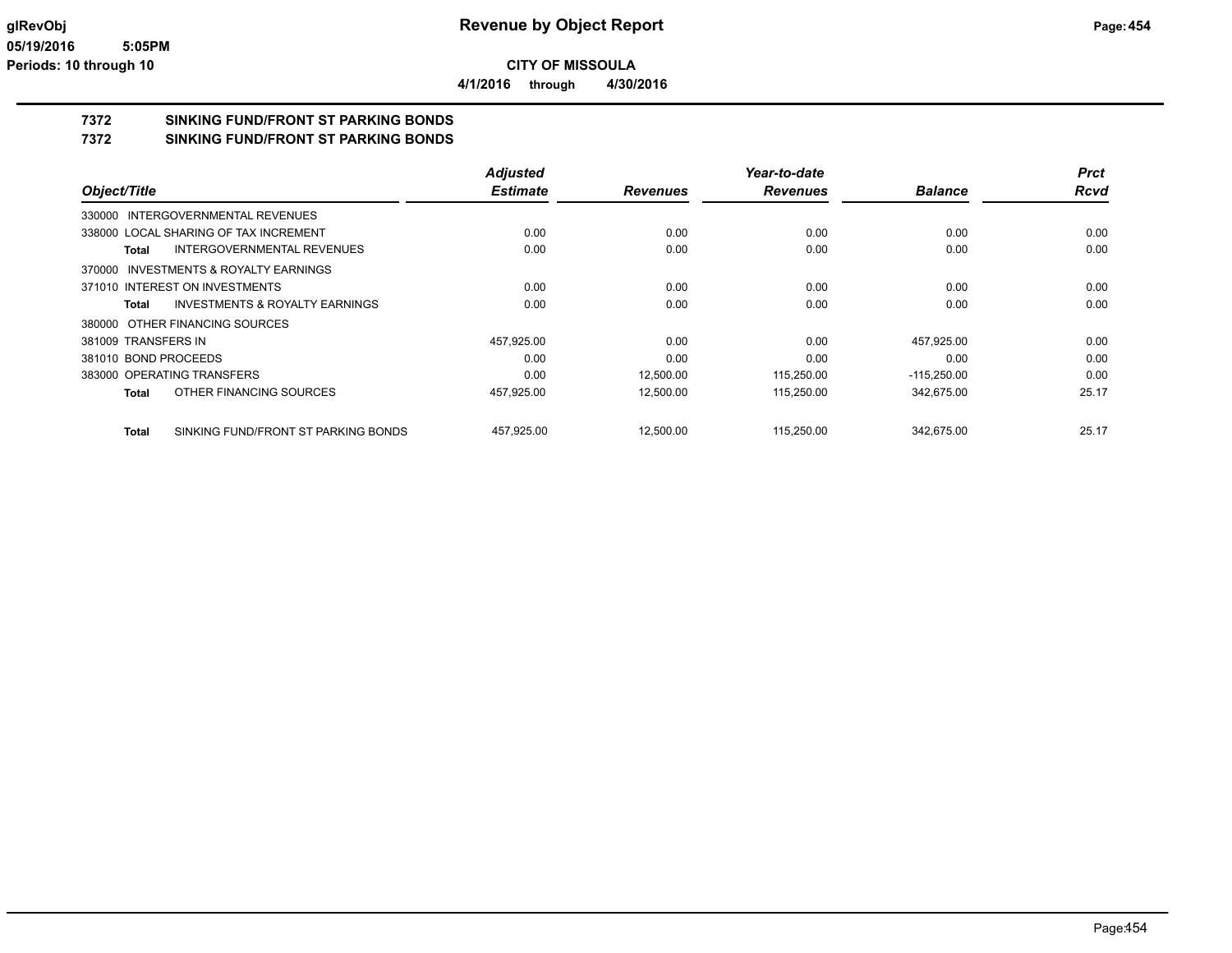#### **7372 SINKING FUND/FRONT ST PARKING BONDS**

|                                                    | <b>Adjusted</b> |                 | Year-to-date    |                | <b>Prct</b> |
|----------------------------------------------------|-----------------|-----------------|-----------------|----------------|-------------|
| Object/Title                                       | <b>Estimate</b> | <b>Revenues</b> | <b>Revenues</b> | <b>Balance</b> | Rcvd        |
| 330000 INTERGOVERNMENTAL REVENUES                  |                 |                 |                 |                |             |
| 338000 LOCAL SHARING OF TAX INCREMENT              | 0.00            | 0.00            | 0.00            | 0.00           | 0.00        |
| INTERGOVERNMENTAL REVENUES<br>Total                | 0.00            | 0.00            | 0.00            | 0.00           | 0.00        |
| 370000 INVESTMENTS & ROYALTY EARNINGS              |                 |                 |                 |                |             |
| 371010 INTEREST ON INVESTMENTS                     | 0.00            | 0.00            | 0.00            | 0.00           | 0.00        |
| <b>INVESTMENTS &amp; ROYALTY EARNINGS</b><br>Total | 0.00            | 0.00            | 0.00            | 0.00           | 0.00        |
| 380000 OTHER FINANCING SOURCES                     |                 |                 |                 |                |             |
| 381009 TRANSFERS IN                                | 457,925.00      | 0.00            | 0.00            | 457,925.00     | 0.00        |
| 381010 BOND PROCEEDS                               | 0.00            | 0.00            | 0.00            | 0.00           | 0.00        |
| 383000 OPERATING TRANSFERS                         | 0.00            | 12,500.00       | 115,250.00      | $-115,250.00$  | 0.00        |
| OTHER FINANCING SOURCES<br>Total                   | 457,925.00      | 12,500.00       | 115,250.00      | 342,675.00     | 25.17       |
| SINKING FUND/FRONT ST PARKING BONDS<br>Total       | 457.925.00      | 12.500.00       | 115.250.00      | 342.675.00     | 25.17       |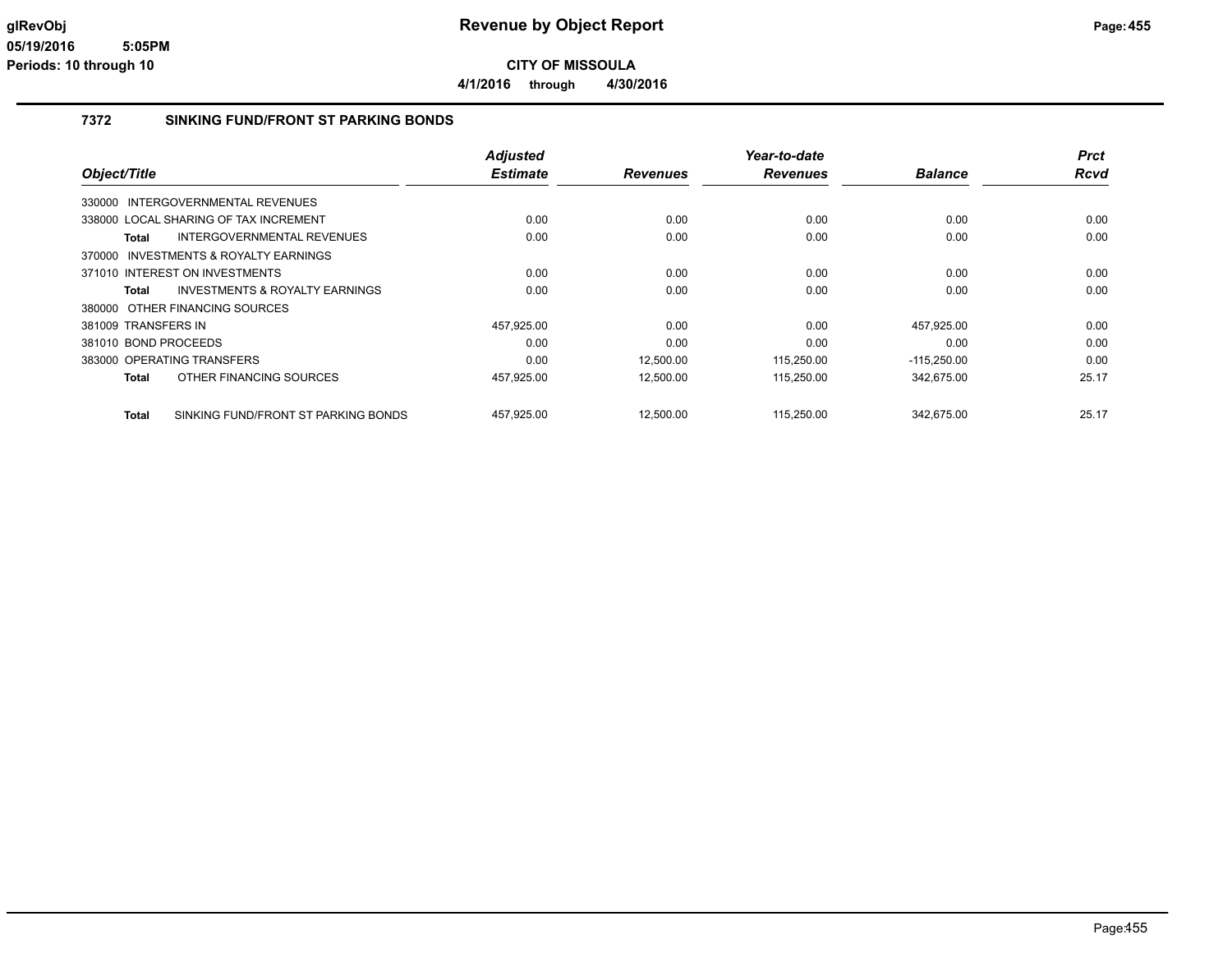**4/1/2016 through 4/30/2016**

## **7373 MPC SERIES 2010B CONSTRUCTION**

## **7373 MPC SERIES 2010B CONSTRUCTION**

|                                                           | <b>Adjusted</b> |                 | Year-to-date    |                | <b>Prct</b> |
|-----------------------------------------------------------|-----------------|-----------------|-----------------|----------------|-------------|
| Object/Title                                              | <b>Estimate</b> | <b>Revenues</b> | <b>Revenues</b> | <b>Balance</b> | <b>Rcvd</b> |
| TAXES/ASSESSMENTS<br>310000                               |                 |                 |                 |                |             |
| PENALTIES & INTEREST<br>312001                            | 0.00            | 0.00            | 0.00            | 0.00           | 0.00        |
| TAXES/ASSESSMENTS<br><b>Total</b>                         | 0.00            | 0.00            | 0.00            | 0.00           | 0.00        |
| MISCELLANEOUS REVENUES<br>360000                          |                 |                 |                 |                |             |
| 360010 MISCELLANEOUS                                      | 0.00            | 0.00            | 0.00            | 0.00           | 0.00        |
| <b>MISCELLANEOUS REVENUES</b><br><b>Total</b>             | 0.00            | 0.00            | 0.00            | 0.00           | 0.00        |
| <b>INVESTMENTS &amp; ROYALTY EARNINGS</b><br>370000       |                 |                 |                 |                |             |
| 371010 INTEREST ON INVESTMENTS                            | 0.00            | 0.00            | 0.00            | 0.00           | 0.00        |
| <b>INVESTMENTS &amp; ROYALTY EARNINGS</b><br><b>Total</b> | 0.00            | 0.00            | 0.00            | 0.00           | 0.00        |
| OTHER FINANCING SOURCES<br>380000                         |                 |                 |                 |                |             |
| 381010 BOND PROCEEDS                                      | 0.00            | 0.00            | 0.00            | 0.00           | 0.00        |
| 383000 OPERATING TRANSFERS                                | 0.00            | 0.00            | 0.00            | 0.00           | 0.00        |
| 383042 TRANSFERS FROM OTHER FUNDS                         | 0.00            | 0.00            | 0.00            | 0.00           | 0.00        |
| 383400 CAPITAL CONTRIBUTION                               | 0.00            | 0.00            | 0.00            | 0.00           | 0.00        |
| OTHER FINANCING SOURCES<br><b>Total</b>                   | 0.00            | 0.00            | 0.00            | 0.00           | 0.00        |
| MPC SERIES 2010B CONSTRUCTION<br><b>Total</b>             | 0.00            | 0.00            | 0.00            | 0.00           | 0.00        |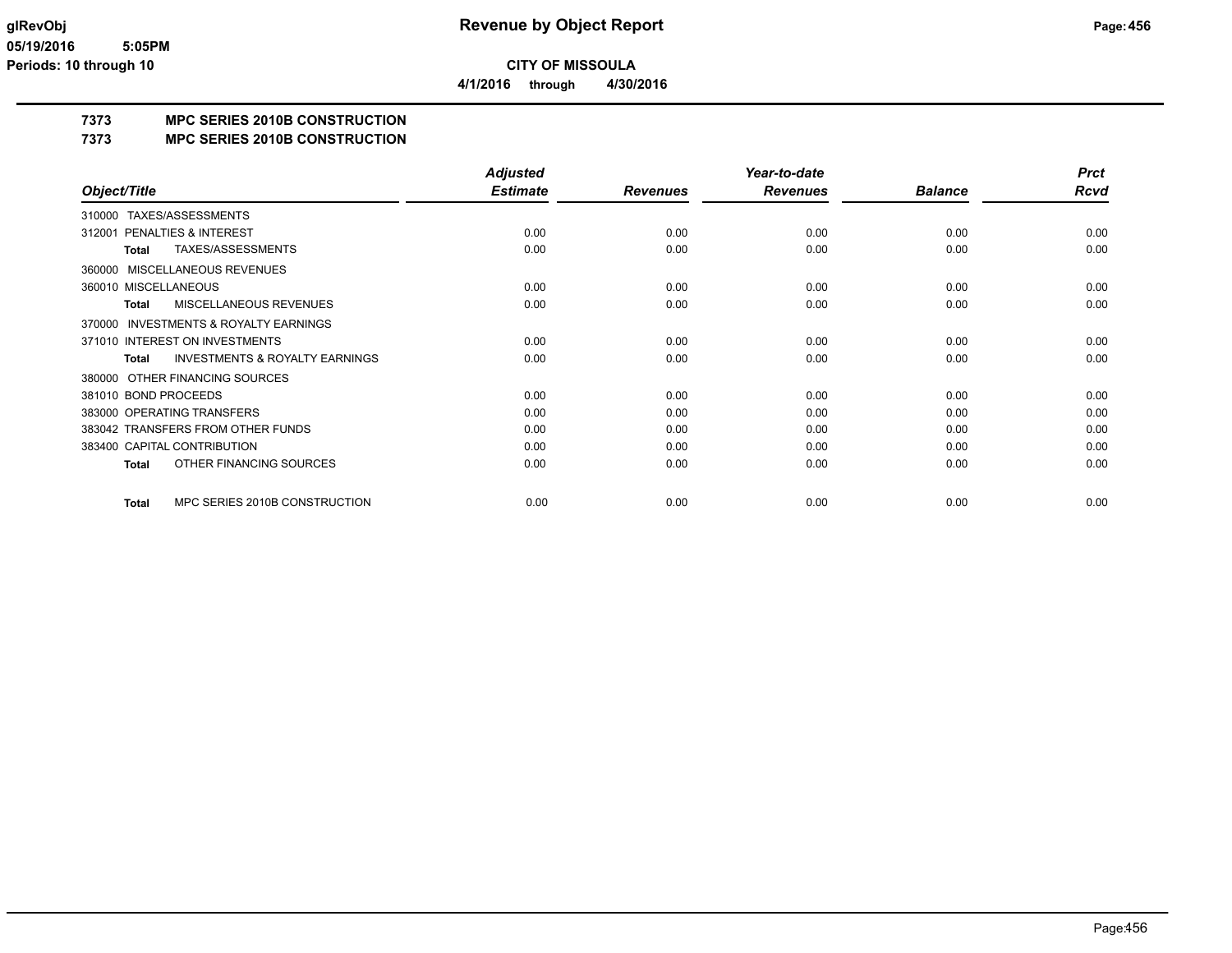## **7373 MPC SERIES 2010B CONSTRUCTION**

|                                                     | <b>Adjusted</b> |                 | Year-to-date    |                | <b>Prct</b> |
|-----------------------------------------------------|-----------------|-----------------|-----------------|----------------|-------------|
| Object/Title                                        | <b>Estimate</b> | <b>Revenues</b> | <b>Revenues</b> | <b>Balance</b> | Rcvd        |
| TAXES/ASSESSMENTS<br>310000                         |                 |                 |                 |                |             |
| 312001 PENALTIES & INTEREST                         | 0.00            | 0.00            | 0.00            | 0.00           | 0.00        |
| TAXES/ASSESSMENTS<br>Total                          | 0.00            | 0.00            | 0.00            | 0.00           | 0.00        |
| 360000 MISCELLANEOUS REVENUES                       |                 |                 |                 |                |             |
| 360010 MISCELLANEOUS                                | 0.00            | 0.00            | 0.00            | 0.00           | 0.00        |
| MISCELLANEOUS REVENUES<br><b>Total</b>              | 0.00            | 0.00            | 0.00            | 0.00           | 0.00        |
| <b>INVESTMENTS &amp; ROYALTY EARNINGS</b><br>370000 |                 |                 |                 |                |             |
| 371010 INTEREST ON INVESTMENTS                      | 0.00            | 0.00            | 0.00            | 0.00           | 0.00        |
| <b>INVESTMENTS &amp; ROYALTY EARNINGS</b><br>Total  | 0.00            | 0.00            | 0.00            | 0.00           | 0.00        |
| 380000 OTHER FINANCING SOURCES                      |                 |                 |                 |                |             |
| 381010 BOND PROCEEDS                                | 0.00            | 0.00            | 0.00            | 0.00           | 0.00        |
| 383000 OPERATING TRANSFERS                          | 0.00            | 0.00            | 0.00            | 0.00           | 0.00        |
| 383042 TRANSFERS FROM OTHER FUNDS                   | 0.00            | 0.00            | 0.00            | 0.00           | 0.00        |
| 383400 CAPITAL CONTRIBUTION                         | 0.00            | 0.00            | 0.00            | 0.00           | 0.00        |
| OTHER FINANCING SOURCES<br><b>Total</b>             | 0.00            | 0.00            | 0.00            | 0.00           | 0.00        |
| MPC SERIES 2010B CONSTRUCTION<br><b>Total</b>       | 0.00            | 0.00            | 0.00            | 0.00           | 0.00        |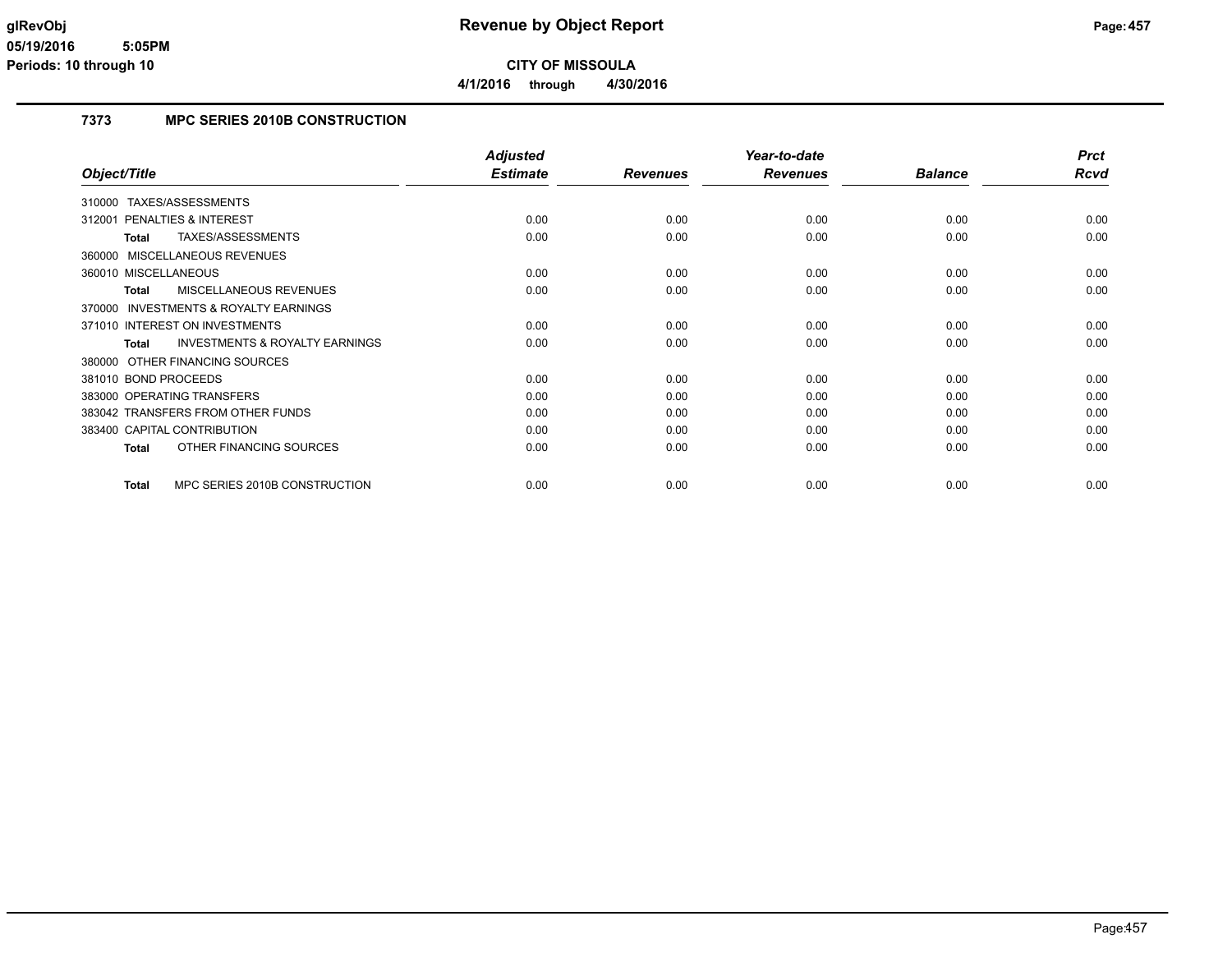**4/1/2016 through 4/30/2016**

## **7374 RESERVE FUND-PARKING BONDS**

**7374 RESERVE FUND-PARKING BONDS**

|                                                    | <b>Adjusted</b> |                 | Year-to-date    |                | <b>Prct</b> |
|----------------------------------------------------|-----------------|-----------------|-----------------|----------------|-------------|
| Object/Title                                       | <b>Estimate</b> | <b>Revenues</b> | <b>Revenues</b> | <b>Balance</b> | <b>Rcvd</b> |
| 370000 INVESTMENTS & ROYALTY EARNINGS              |                 |                 |                 |                |             |
| 371010 INTEREST ON INVESTMENTS                     | 0.00            | 0.00            | 0.00            | 0.00           | 0.00        |
| <b>INVESTMENTS &amp; ROYALTY EARNINGS</b><br>Total | 0.00            | 0.00            | 0.00            | 0.00           | 0.00        |
| 380000 OTHER FINANCING SOURCES                     |                 |                 |                 |                |             |
| 381009 TRANSFERS IN                                | 0.00            | 0.00            | 0.00            | 0.00           | 0.00        |
| 381010 BOND PROCEEDS                               | 0.00            | 0.00            | 0.00            | 0.00           | 0.00        |
| 383000 OPERATING TRANSFERS                         | 0.00            | 0.00            | 0.00            | 0.00           | 0.00        |
| OTHER FINANCING SOURCES<br>Total                   | 0.00            | 0.00            | 0.00            | 0.00           | 0.00        |
|                                                    |                 |                 |                 |                |             |
| RESERVE FUND-PARKING BONDS<br><b>Total</b>         | 0.00            | 0.00            | 0.00            | 0.00           | 0.00        |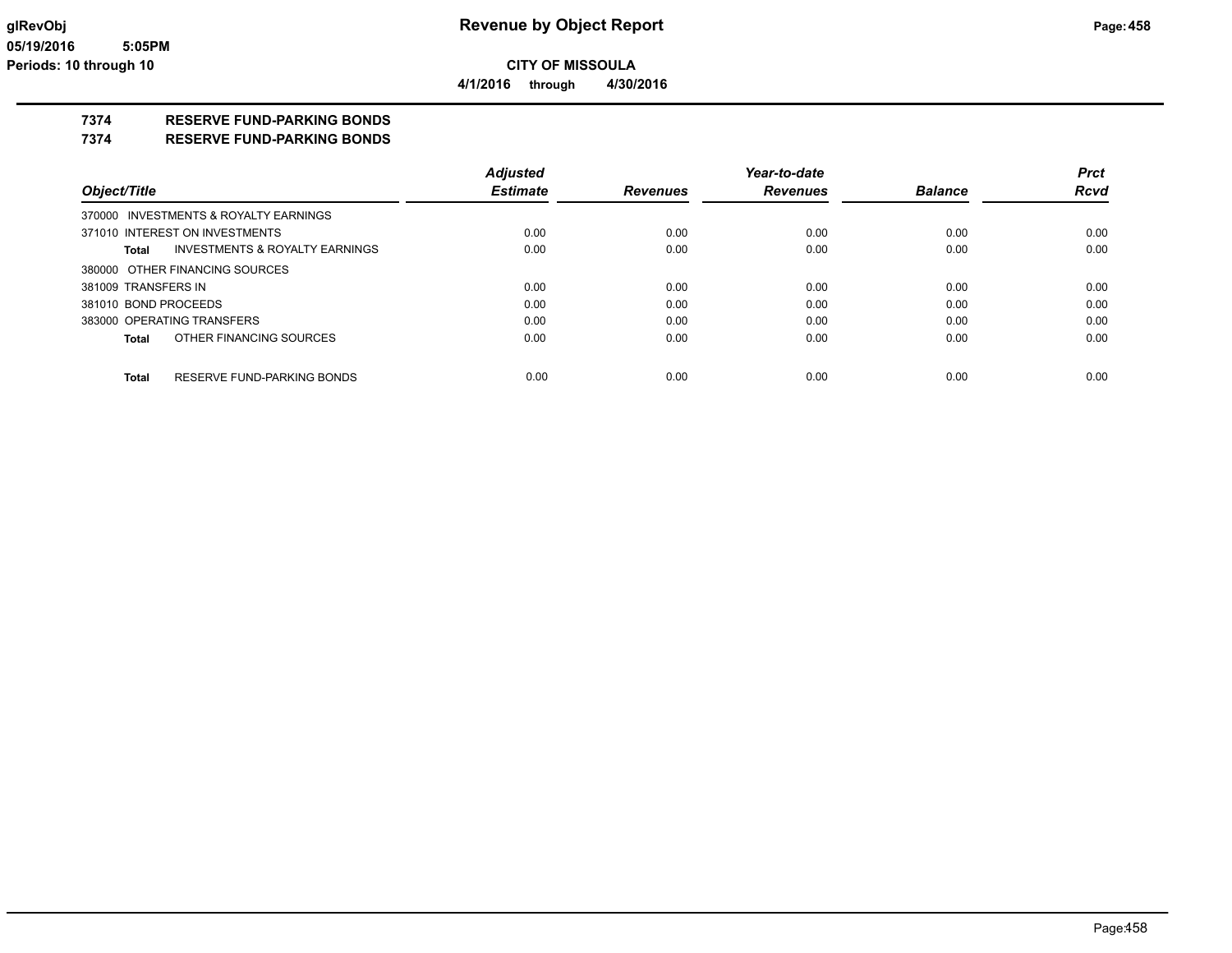## **7374 RESERVE FUND-PARKING BONDS**

|                                            | <b>Adjusted</b> |                 | Year-to-date    |                | <b>Prct</b> |
|--------------------------------------------|-----------------|-----------------|-----------------|----------------|-------------|
| Object/Title                               | <b>Estimate</b> | <b>Revenues</b> | <b>Revenues</b> | <b>Balance</b> | <b>Rcvd</b> |
| 370000 INVESTMENTS & ROYALTY EARNINGS      |                 |                 |                 |                |             |
| 371010 INTEREST ON INVESTMENTS             | 0.00            | 0.00            | 0.00            | 0.00           | 0.00        |
| INVESTMENTS & ROYALTY EARNINGS<br>Total    | 0.00            | 0.00            | 0.00            | 0.00           | 0.00        |
| 380000 OTHER FINANCING SOURCES             |                 |                 |                 |                |             |
| 381009 TRANSFERS IN                        | 0.00            | 0.00            | 0.00            | 0.00           | 0.00        |
| 381010 BOND PROCEEDS                       | 0.00            | 0.00            | 0.00            | 0.00           | 0.00        |
| 383000 OPERATING TRANSFERS                 | 0.00            | 0.00            | 0.00            | 0.00           | 0.00        |
| OTHER FINANCING SOURCES<br>Total           | 0.00            | 0.00            | 0.00            | 0.00           | 0.00        |
| RESERVE FUND-PARKING BONDS<br><b>Total</b> | 0.00            | 0.00            | 0.00            | 0.00           | 0.00        |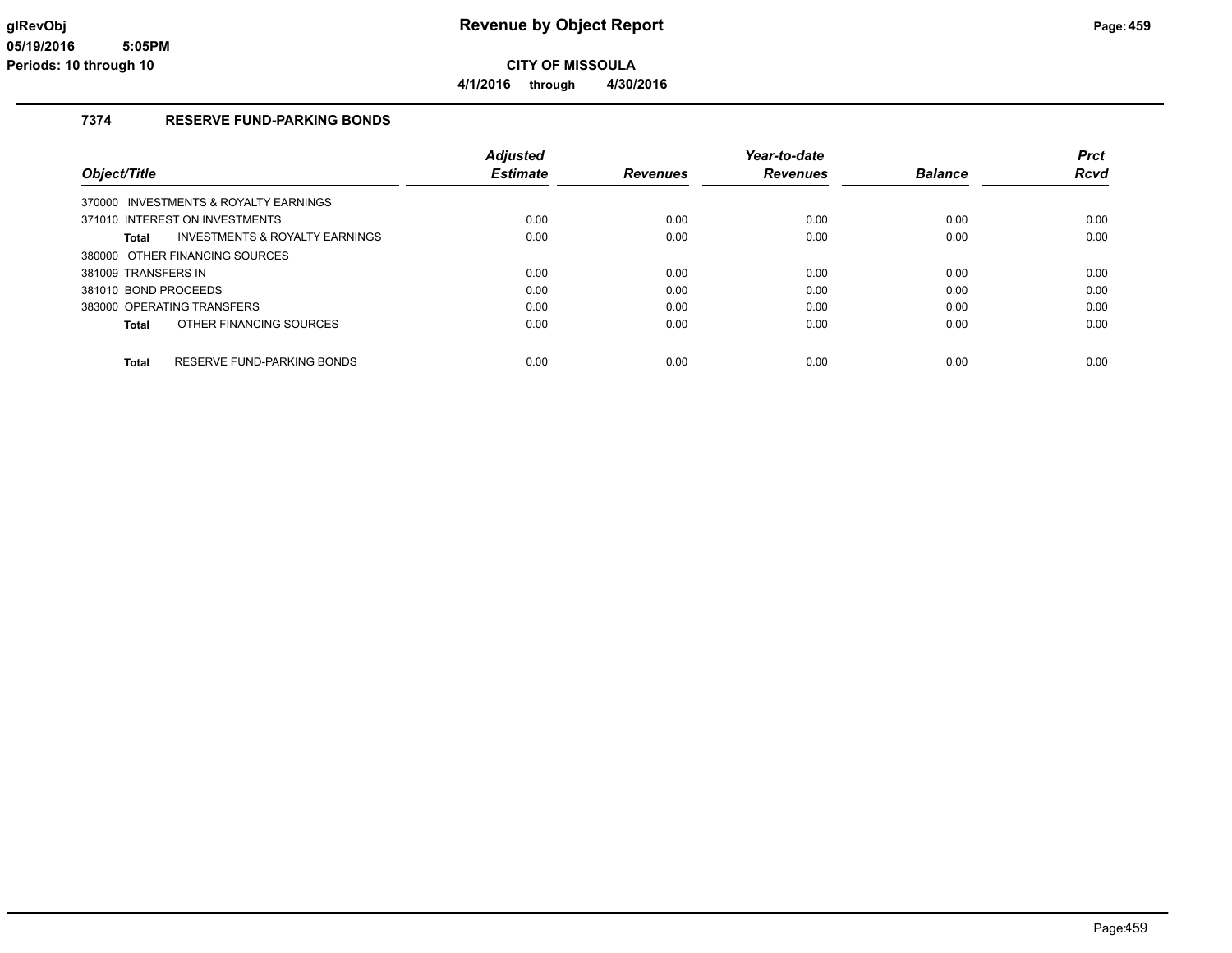**4/1/2016 through 4/30/2016**

## **7375 PLEDGED TAX INCREMENT-2010B BOND**

## **7375 PLEDGED TAX INCREMENT-2010B BOND**

|                                                    | <b>Adjusted</b> |                 | Year-to-date    |                | <b>Prct</b> |
|----------------------------------------------------|-----------------|-----------------|-----------------|----------------|-------------|
| Object/Title                                       | <b>Estimate</b> | <b>Revenues</b> | <b>Revenues</b> | <b>Balance</b> | <b>Rcvd</b> |
| 330000 INTERGOVERNMENTAL REVENUES                  |                 |                 |                 |                |             |
| 338000 LOCAL SHARING OF TAX INCREMENT              | 266.850.00      | 0.00            | 183.770.00      | 83.080.00      | 68.87       |
| <b>INTERGOVERNMENTAL REVENUES</b><br>Total         | 266,850.00      | 0.00            | 183.770.00      | 83.080.00      | 68.87       |
| 370000 INVESTMENTS & ROYALTY EARNINGS              |                 |                 |                 |                |             |
| 371010 INTEREST ON INVESTMENTS                     | 0.00            | 0.00            | $-27.140.93$    | 27.140.93      | 0.00        |
| <b>INVESTMENTS &amp; ROYALTY EARNINGS</b><br>Total | 0.00            | 0.00            | $-27,140.93$    | 27,140.93      | 0.00        |
| 380000 OTHER FINANCING SOURCES                     |                 |                 |                 |                |             |
| 383000 OPERATING TRANSFERS                         | 0.00            | 0.00            | 0.00            | 0.00           | 0.00        |
| OTHER FINANCING SOURCES<br>Total                   | 0.00            | 0.00            | 0.00            | 0.00           | 0.00        |
| PLEDGED TAX INCREMENT-2010B BOND<br><b>Total</b>   | 266.850.00      | 0.00            | 156.629.07      | 110.220.93     | 58.70       |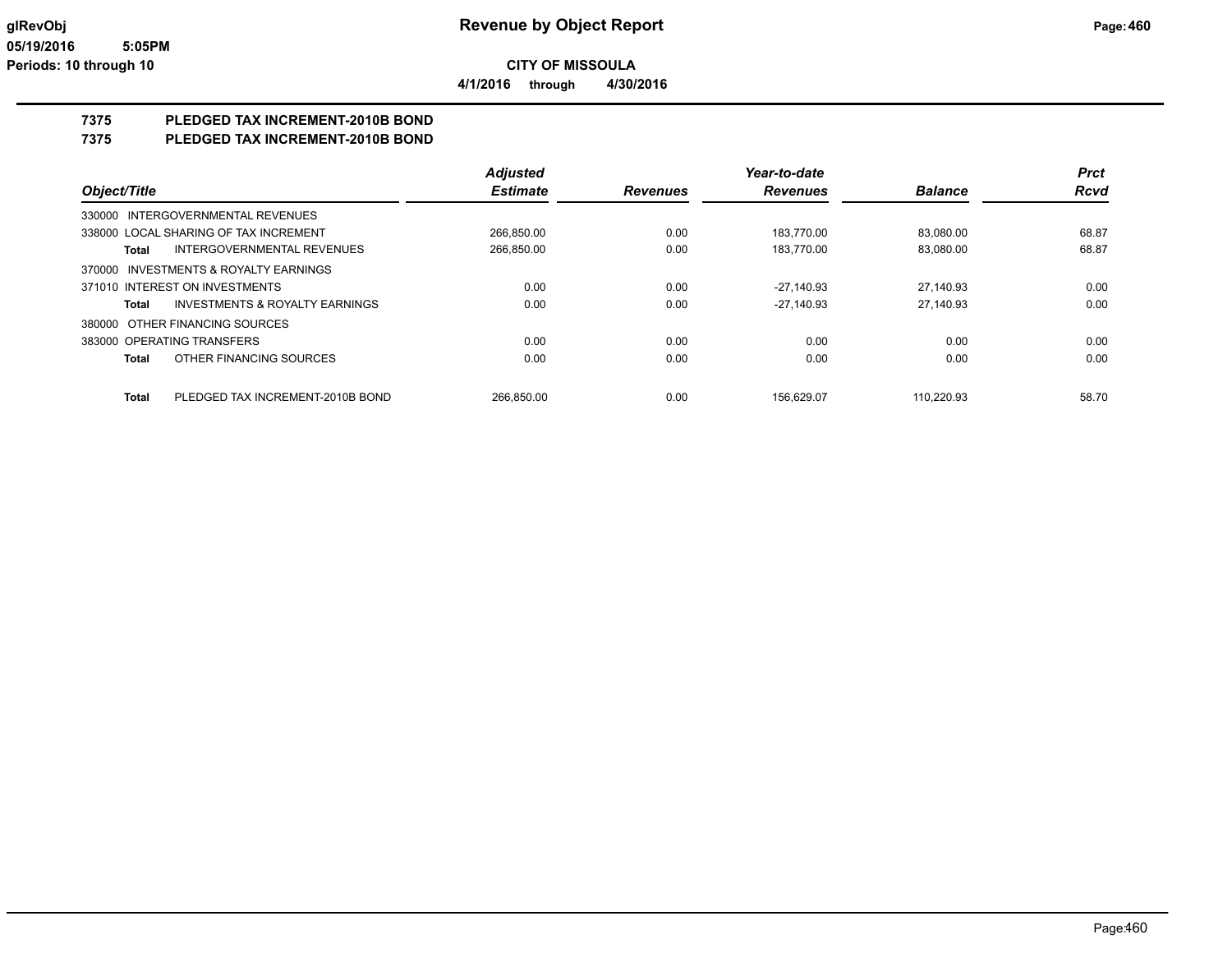## **7375 PLEDGED TAX INCREMENT-2010B BOND**

|                                                  | <b>Adjusted</b> |                 | Year-to-date    |                | <b>Prct</b> |
|--------------------------------------------------|-----------------|-----------------|-----------------|----------------|-------------|
| Object/Title                                     | <b>Estimate</b> | <b>Revenues</b> | <b>Revenues</b> | <b>Balance</b> | <b>Rcvd</b> |
| 330000 INTERGOVERNMENTAL REVENUES                |                 |                 |                 |                |             |
| 338000 LOCAL SHARING OF TAX INCREMENT            | 266.850.00      | 0.00            | 183.770.00      | 83.080.00      | 68.87       |
| <b>INTERGOVERNMENTAL REVENUES</b><br>Total       | 266,850.00      | 0.00            | 183,770.00      | 83,080.00      | 68.87       |
| 370000 INVESTMENTS & ROYALTY EARNINGS            |                 |                 |                 |                |             |
| 371010 INTEREST ON INVESTMENTS                   | 0.00            | 0.00            | -27.140.93      | 27.140.93      | 0.00        |
| INVESTMENTS & ROYALTY EARNINGS<br>Total          | 0.00            | 0.00            | $-27.140.93$    | 27.140.93      | 0.00        |
| 380000 OTHER FINANCING SOURCES                   |                 |                 |                 |                |             |
| 383000 OPERATING TRANSFERS                       | 0.00            | 0.00            | 0.00            | 0.00           | 0.00        |
| OTHER FINANCING SOURCES<br>Total                 | 0.00            | 0.00            | 0.00            | 0.00           | 0.00        |
|                                                  |                 |                 |                 |                |             |
| <b>Total</b><br>PLEDGED TAX INCREMENT-2010B BOND | 266.850.00      | 0.00            | 156.629.07      | 110.220.93     | 58.70       |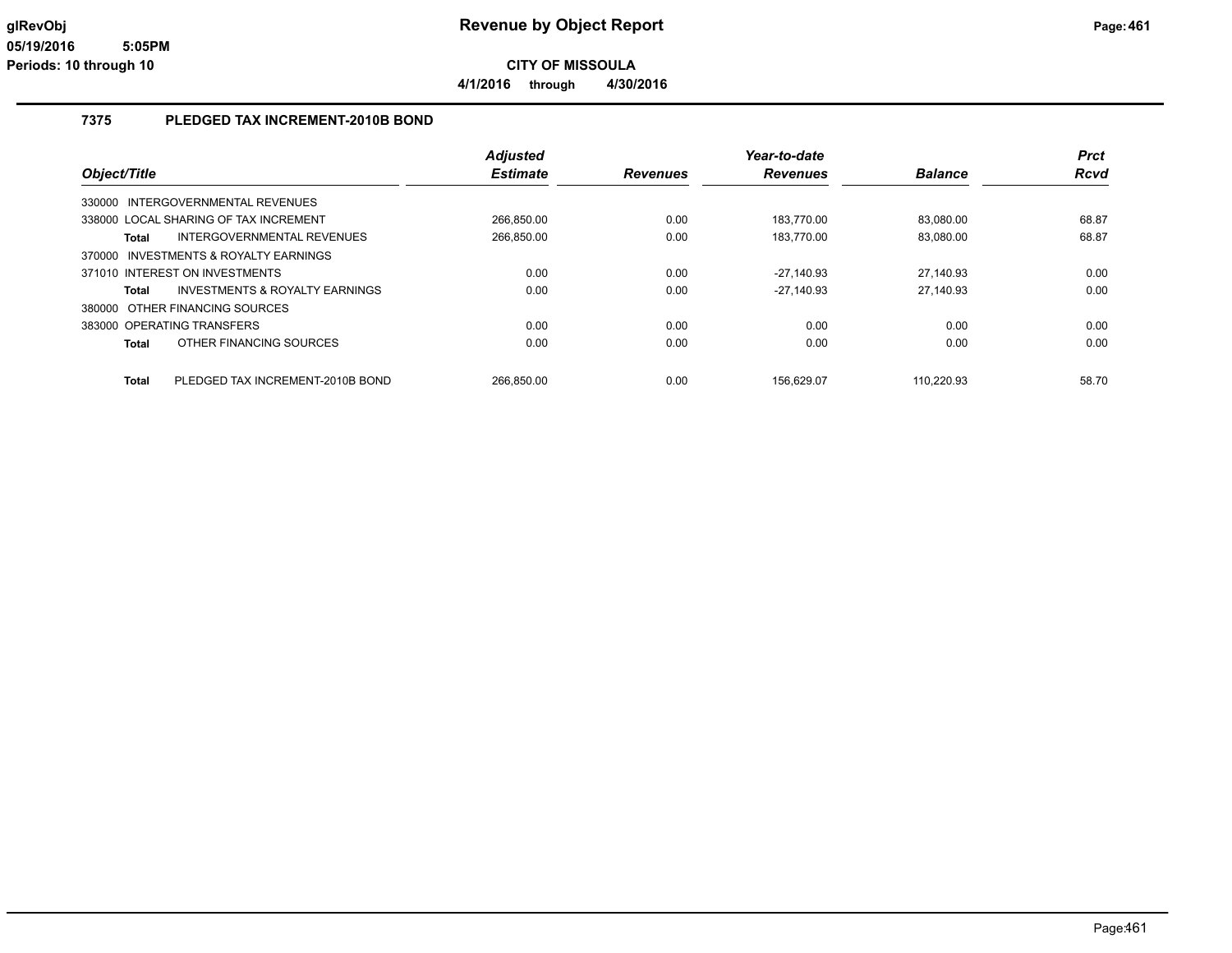**4/1/2016 through 4/30/2016**

## **7376 MPC 2010A BONDS DEBT INTEREST**

**7376 MPC 2010A BONDS DEBT INTEREST**

|                                                    | <b>Adjusted</b> |                 | Year-to-date    |                | Prct        |
|----------------------------------------------------|-----------------|-----------------|-----------------|----------------|-------------|
| Object/Title                                       | <b>Estimate</b> | <b>Revenues</b> | <b>Revenues</b> | <b>Balance</b> | <b>Rcvd</b> |
| 370000 INVESTMENTS & ROYALTY EARNINGS              |                 |                 |                 |                |             |
| 371010 INTEREST ON INVESTMENTS                     | 0.00            | 0.00            | 0.00            | 0.00           | 0.00        |
| <b>INVESTMENTS &amp; ROYALTY EARNINGS</b><br>Total | 0.00            | 0.00            | 0.00            | 0.00           | 0.00        |
| 380000 OTHER FINANCING SOURCES                     |                 |                 |                 |                |             |
| 381009 TRANSFERS IN                                | 0.00            | 0.00            | 0.00            | 0.00           | 0.00        |
| 381010 BOND PROCEEDS                               | 0.00            | 0.00            | 0.00            | 0.00           | 0.00        |
| 383000 OPERATING TRANSFERS                         | 0.00            | 0.00            | 0.00            | 0.00           | 0.00        |
| OTHER FINANCING SOURCES<br>Total                   | 0.00            | 0.00            | 0.00            | 0.00           | 0.00        |
| MPC 2010A BONDS DEBT INTEREST<br><b>Total</b>      | 0.00            | 0.00            | 0.00            | 0.00           | 0.00        |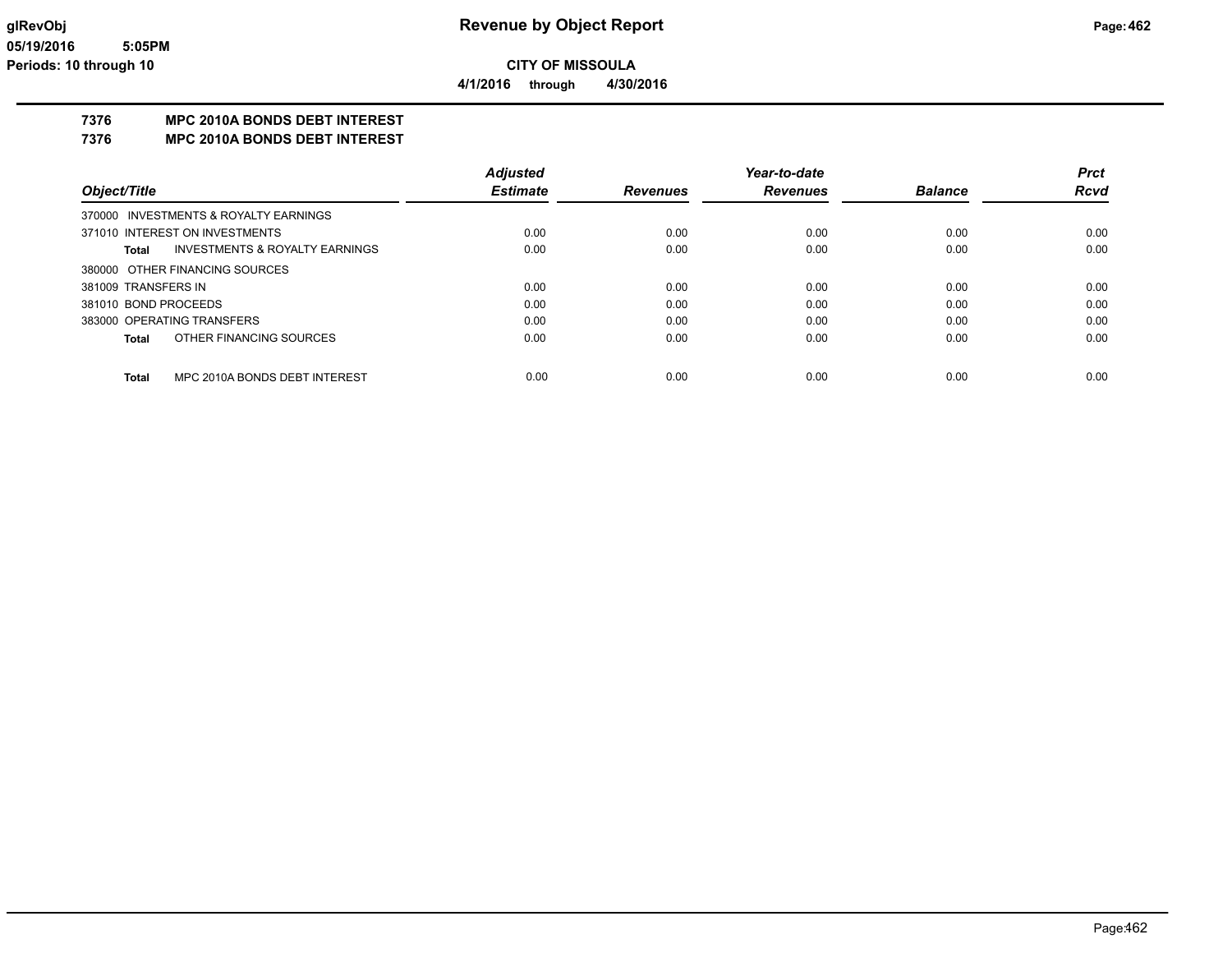## **7376 MPC 2010A BONDS DEBT INTEREST**

|                                                    | <b>Adjusted</b> |                 | Year-to-date    |                | <b>Prct</b> |
|----------------------------------------------------|-----------------|-----------------|-----------------|----------------|-------------|
| Object/Title                                       | <b>Estimate</b> | <b>Revenues</b> | <b>Revenues</b> | <b>Balance</b> | Rcvd        |
| 370000 INVESTMENTS & ROYALTY EARNINGS              |                 |                 |                 |                |             |
| 371010 INTEREST ON INVESTMENTS                     | 0.00            | 0.00            | 0.00            | 0.00           | 0.00        |
| <b>INVESTMENTS &amp; ROYALTY EARNINGS</b><br>Total | 0.00            | 0.00            | 0.00            | 0.00           | 0.00        |
| 380000 OTHER FINANCING SOURCES                     |                 |                 |                 |                |             |
| 381009 TRANSFERS IN                                | 0.00            | 0.00            | 0.00            | 0.00           | 0.00        |
| 381010 BOND PROCEEDS                               | 0.00            | 0.00            | 0.00            | 0.00           | 0.00        |
| 383000 OPERATING TRANSFERS                         | 0.00            | 0.00            | 0.00            | 0.00           | 0.00        |
| OTHER FINANCING SOURCES<br>Total                   | 0.00            | 0.00            | 0.00            | 0.00           | 0.00        |
| MPC 2010A BONDS DEBT INTEREST<br><b>Total</b>      | 0.00            | 0.00            | 0.00            | 0.00           | 0.00        |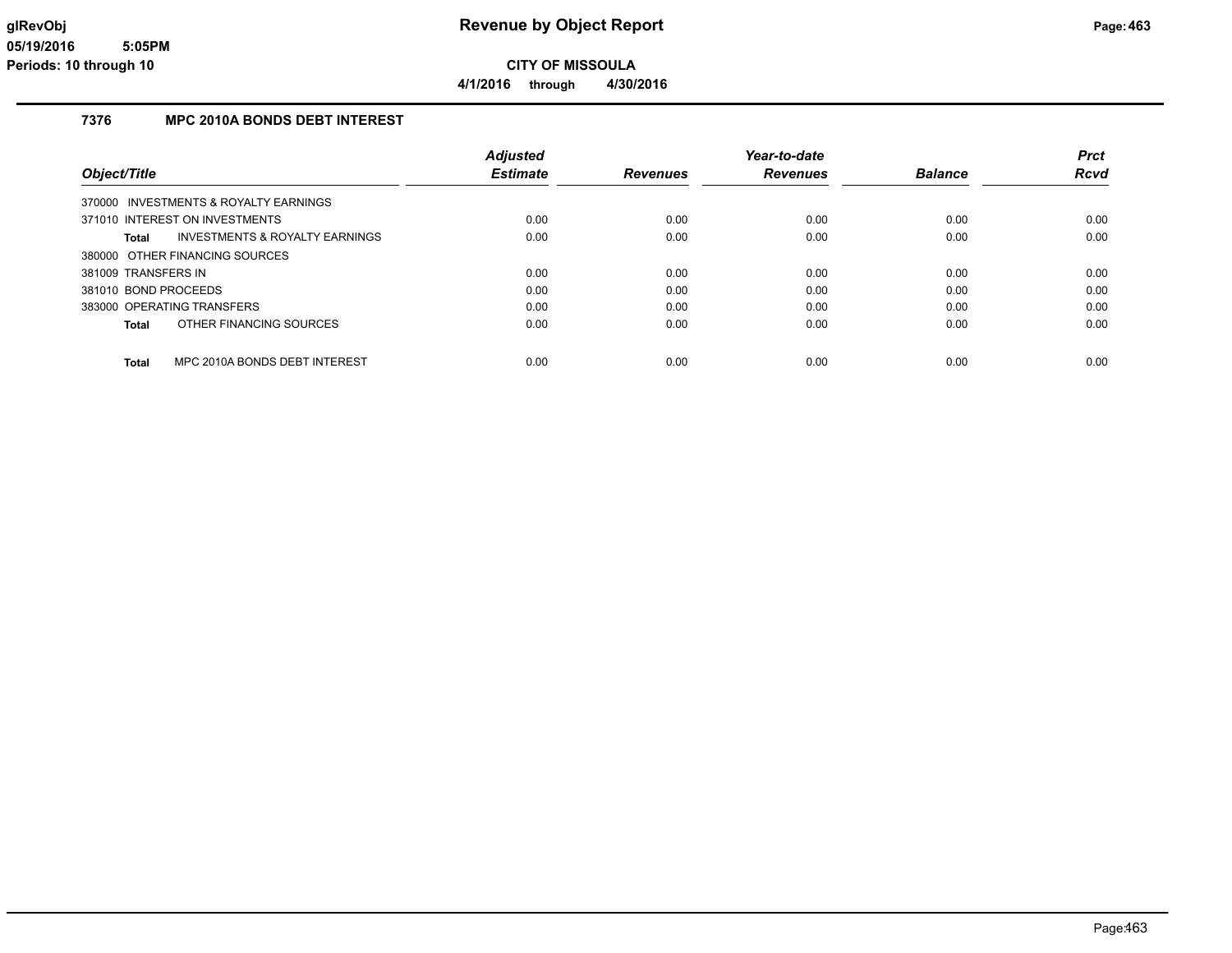**4/1/2016 through 4/30/2016**

## **7377 MPC 2010A BONDS SINKING FUND**

**7377 MPC 2010A BONDS SINKING FUND**

|                                                    | <b>Adjusted</b> |                 | Year-to-date    |                | Prct        |
|----------------------------------------------------|-----------------|-----------------|-----------------|----------------|-------------|
| Object/Title                                       | <b>Estimate</b> | <b>Revenues</b> | <b>Revenues</b> | <b>Balance</b> | <b>Rcvd</b> |
| 370000 INVESTMENTS & ROYALTY EARNINGS              |                 |                 |                 |                |             |
| 371010 INTEREST ON INVESTMENTS                     | 0.00            | 0.00            | 0.00            | 0.00           | 0.00        |
| <b>INVESTMENTS &amp; ROYALTY EARNINGS</b><br>Total | 0.00            | 0.00            | 0.00            | 0.00           | 0.00        |
| 380000 OTHER FINANCING SOURCES                     |                 |                 |                 |                |             |
| 381009 TRANSFERS IN                                | 0.00            | 0.00            | 0.00            | 0.00           | 0.00        |
| 381010 BOND PROCEEDS                               | 0.00            | 0.00            | 0.00            | 0.00           | 0.00        |
| 383000 OPERATING TRANSFERS                         | 0.00            | 0.00            | 0.00            | 0.00           | 0.00        |
| OTHER FINANCING SOURCES<br>Total                   | 0.00            | 0.00            | 0.00            | 0.00           | 0.00        |
| MPC 2010A BONDS SINKING FUND<br><b>Total</b>       | 0.00            | 0.00            | 0.00            | 0.00           | 0.00        |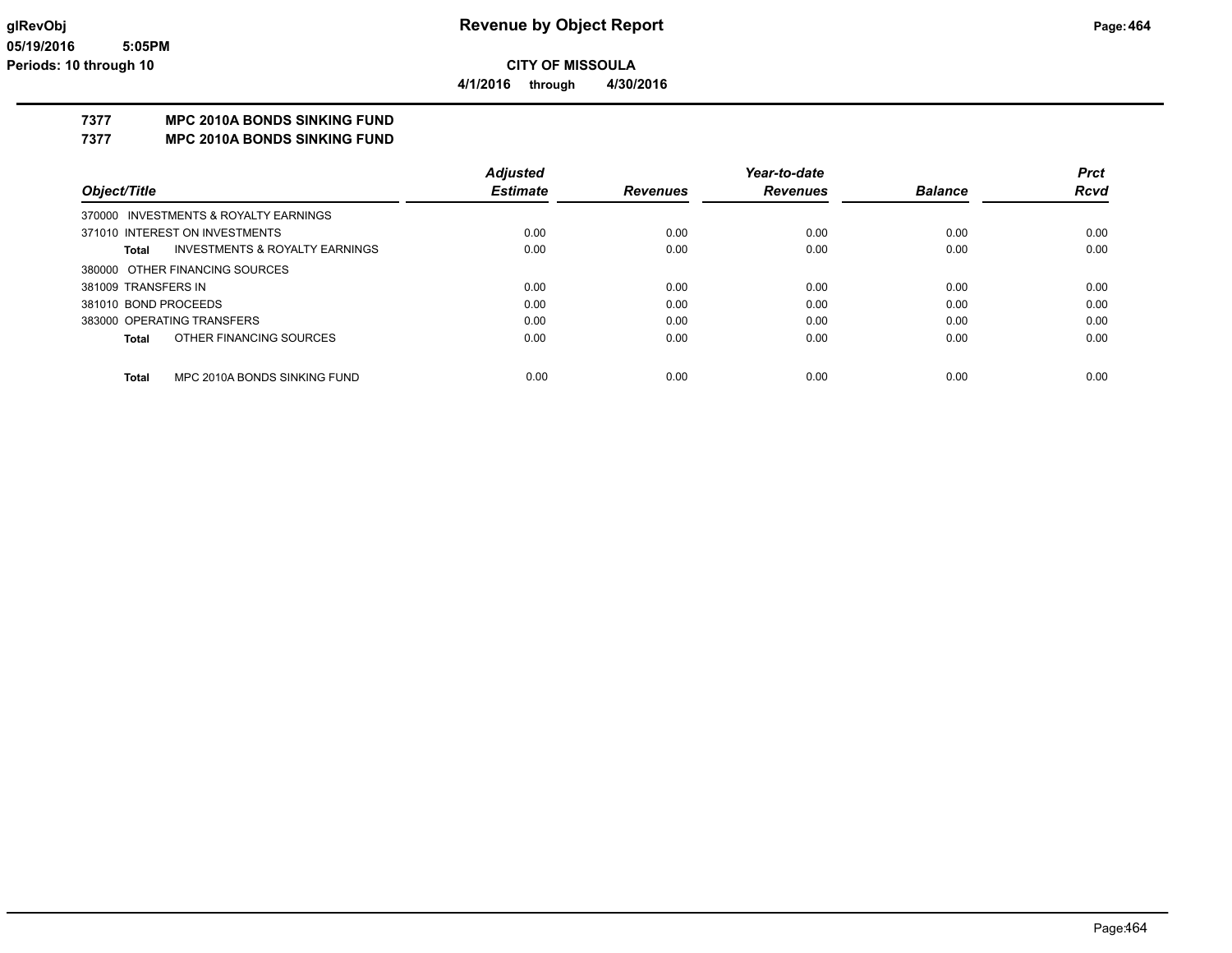#### **7377 MPC 2010A BONDS SINKING FUND**

|                                                    | <b>Adjusted</b> |                 | Year-to-date    |                | <b>Prct</b> |
|----------------------------------------------------|-----------------|-----------------|-----------------|----------------|-------------|
| Object/Title                                       | <b>Estimate</b> | <b>Revenues</b> | <b>Revenues</b> | <b>Balance</b> | Rcvd        |
| 370000 INVESTMENTS & ROYALTY EARNINGS              |                 |                 |                 |                |             |
| 371010 INTEREST ON INVESTMENTS                     | 0.00            | 0.00            | 0.00            | 0.00           | 0.00        |
| <b>INVESTMENTS &amp; ROYALTY EARNINGS</b><br>Total | 0.00            | 0.00            | 0.00            | 0.00           | 0.00        |
| 380000 OTHER FINANCING SOURCES                     |                 |                 |                 |                |             |
| 381009 TRANSFERS IN                                | 0.00            | 0.00            | 0.00            | 0.00           | 0.00        |
| 381010 BOND PROCEEDS                               | 0.00            | 0.00            | 0.00            | 0.00           | 0.00        |
| 383000 OPERATING TRANSFERS                         | 0.00            | 0.00            | 0.00            | 0.00           | 0.00        |
| OTHER FINANCING SOURCES<br>Total                   | 0.00            | 0.00            | 0.00            | 0.00           | 0.00        |
| MPC 2010A BONDS SINKING FUND<br><b>Total</b>       | 0.00            | 0.00            | 0.00            | 0.00           | 0.00        |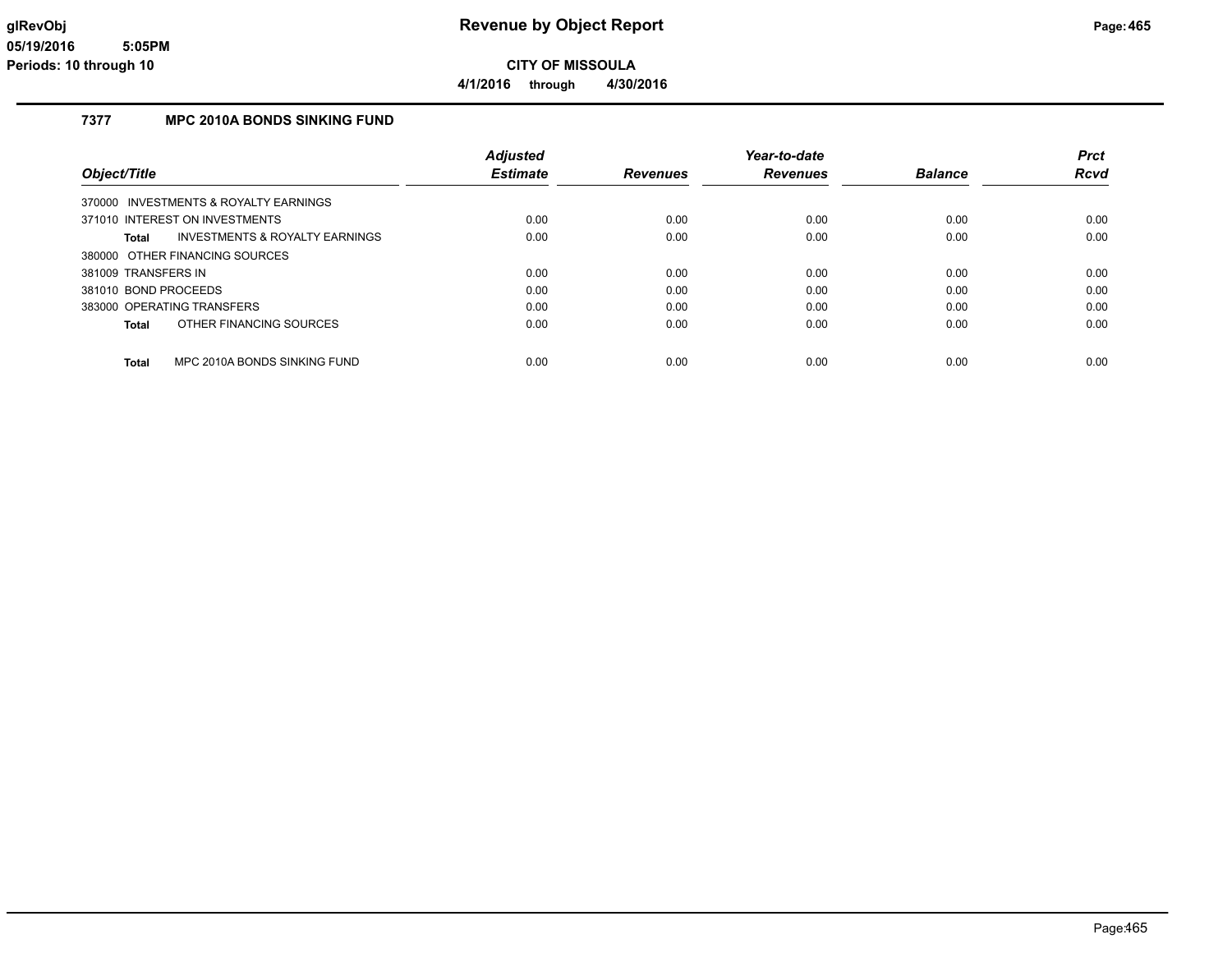**4/1/2016 through 4/30/2016**

#### **7378 MPC 2010A BOND RESERVE**

**7378 MPC 2010A BOND RESERVE**

|                                                    | <b>Adjusted</b> |                 | Year-to-date    |                | <b>Prct</b> |
|----------------------------------------------------|-----------------|-----------------|-----------------|----------------|-------------|
| Object/Title                                       | <b>Estimate</b> | <b>Revenues</b> | <b>Revenues</b> | <b>Balance</b> | <b>Rcvd</b> |
| 370000 INVESTMENTS & ROYALTY EARNINGS              |                 |                 |                 |                |             |
| 371010 INTEREST ON INVESTMENTS                     | 0.00            | 0.00            | 0.00            | 0.00           | 0.00        |
| <b>INVESTMENTS &amp; ROYALTY EARNINGS</b><br>Total | 0.00            | 0.00            | 0.00            | 0.00           | 0.00        |
| 380000 OTHER FINANCING SOURCES                     |                 |                 |                 |                |             |
| 381009 TRANSFERS IN                                | 0.00            | 0.00            | 0.00            | 0.00           | 0.00        |
| 381010 BOND PROCEEDS                               | 0.00            | 0.00            | 0.00            | 0.00           | 0.00        |
| 383000 OPERATING TRANSFERS                         | 0.00            | 0.00            | 0.00            | 0.00           | 0.00        |
| OTHER FINANCING SOURCES<br><b>Total</b>            | 0.00            | 0.00            | 0.00            | 0.00           | 0.00        |
| MPC 2010A BOND RESERVE<br><b>Total</b>             | 0.00            | 0.00            | 0.00            | 0.00           | 0.00        |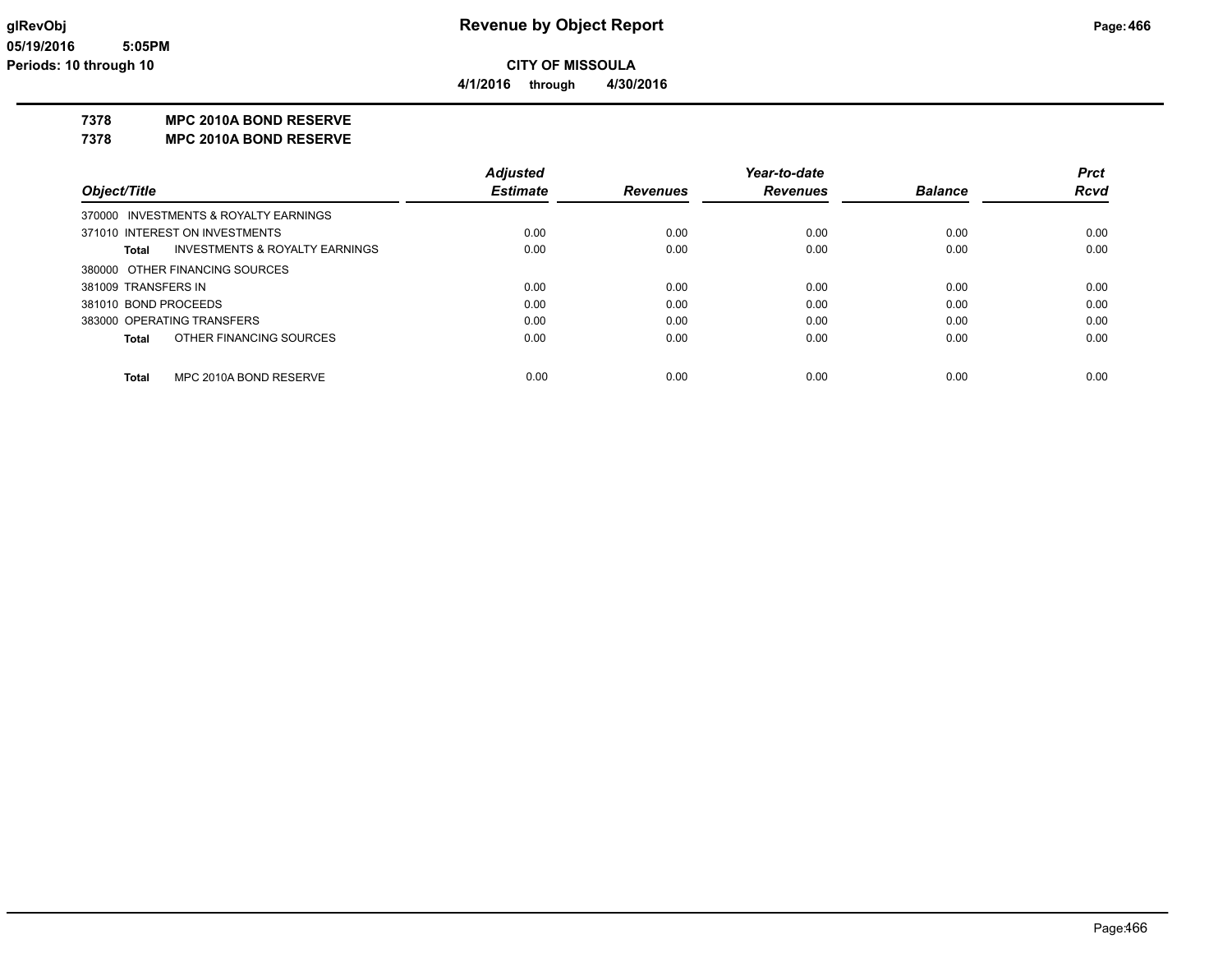## **7378 MPC 2010A BOND RESERVE**

|                                         | <b>Adjusted</b> |                 | Year-to-date    |                | <b>Prct</b> |
|-----------------------------------------|-----------------|-----------------|-----------------|----------------|-------------|
| Object/Title                            | <b>Estimate</b> | <b>Revenues</b> | <b>Revenues</b> | <b>Balance</b> | <b>Rcvd</b> |
| 370000 INVESTMENTS & ROYALTY EARNINGS   |                 |                 |                 |                |             |
| 371010 INTEREST ON INVESTMENTS          | 0.00            | 0.00            | 0.00            | 0.00           | 0.00        |
| INVESTMENTS & ROYALTY EARNINGS<br>Total | 0.00            | 0.00            | 0.00            | 0.00           | 0.00        |
| 380000 OTHER FINANCING SOURCES          |                 |                 |                 |                |             |
| 381009 TRANSFERS IN                     | 0.00            | 0.00            | 0.00            | 0.00           | 0.00        |
| 381010 BOND PROCEEDS                    | 0.00            | 0.00            | 0.00            | 0.00           | 0.00        |
| 383000 OPERATING TRANSFERS              | 0.00            | 0.00            | 0.00            | 0.00           | 0.00        |
| OTHER FINANCING SOURCES<br>Total        | 0.00            | 0.00            | 0.00            | 0.00           | 0.00        |
|                                         |                 |                 |                 |                |             |
| MPC 2010A BOND RESERVE<br><b>Total</b>  | 0.00            | 0.00            | 0.00            | 0.00           | 0.00        |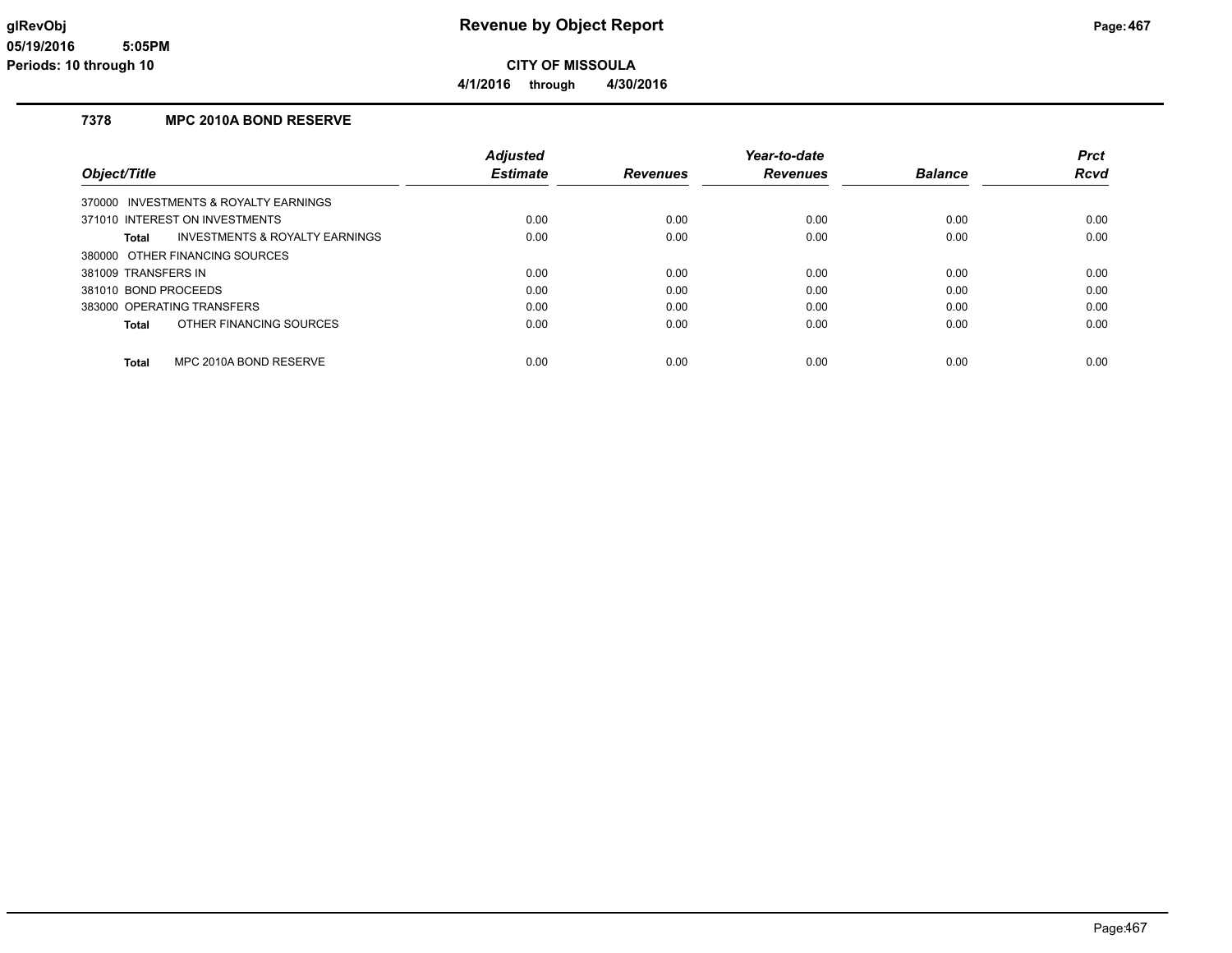**4/1/2016 through 4/30/2016**

## **7379 MPC 2010A BOND CONSTRUCTION**

**7379 MPC 2010A BOND CONSTRUCTION**

|                                                    | <b>Adjusted</b> |                 | Year-to-date    |                | Prct        |
|----------------------------------------------------|-----------------|-----------------|-----------------|----------------|-------------|
| Object/Title                                       | <b>Estimate</b> | <b>Revenues</b> | <b>Revenues</b> | <b>Balance</b> | <b>Rcvd</b> |
| 370000 INVESTMENTS & ROYALTY EARNINGS              |                 |                 |                 |                |             |
| 371010 INTEREST ON INVESTMENTS                     | 0.00            | 0.00            | 0.00            | 0.00           | 0.00        |
| <b>INVESTMENTS &amp; ROYALTY EARNINGS</b><br>Total | 0.00            | 0.00            | 0.00            | 0.00           | 0.00        |
| 380000 OTHER FINANCING SOURCES                     |                 |                 |                 |                |             |
| 381009 TRANSFERS IN                                | 0.00            | 0.00            | 0.00            | 0.00           | 0.00        |
| 381010 BOND PROCEEDS                               | 0.00            | 0.00            | 0.00            | 0.00           | 0.00        |
| 383000 OPERATING TRANSFERS                         | 0.00            | 0.00            | 0.00            | 0.00           | 0.00        |
| OTHER FINANCING SOURCES<br>Total                   | 0.00            | 0.00            | 0.00            | 0.00           | 0.00        |
|                                                    |                 |                 |                 |                |             |
| MPC 2010A BOND CONSTRUCTION<br><b>Total</b>        | 0.00            | 0.00            | 0.00            | 0.00           | 0.00        |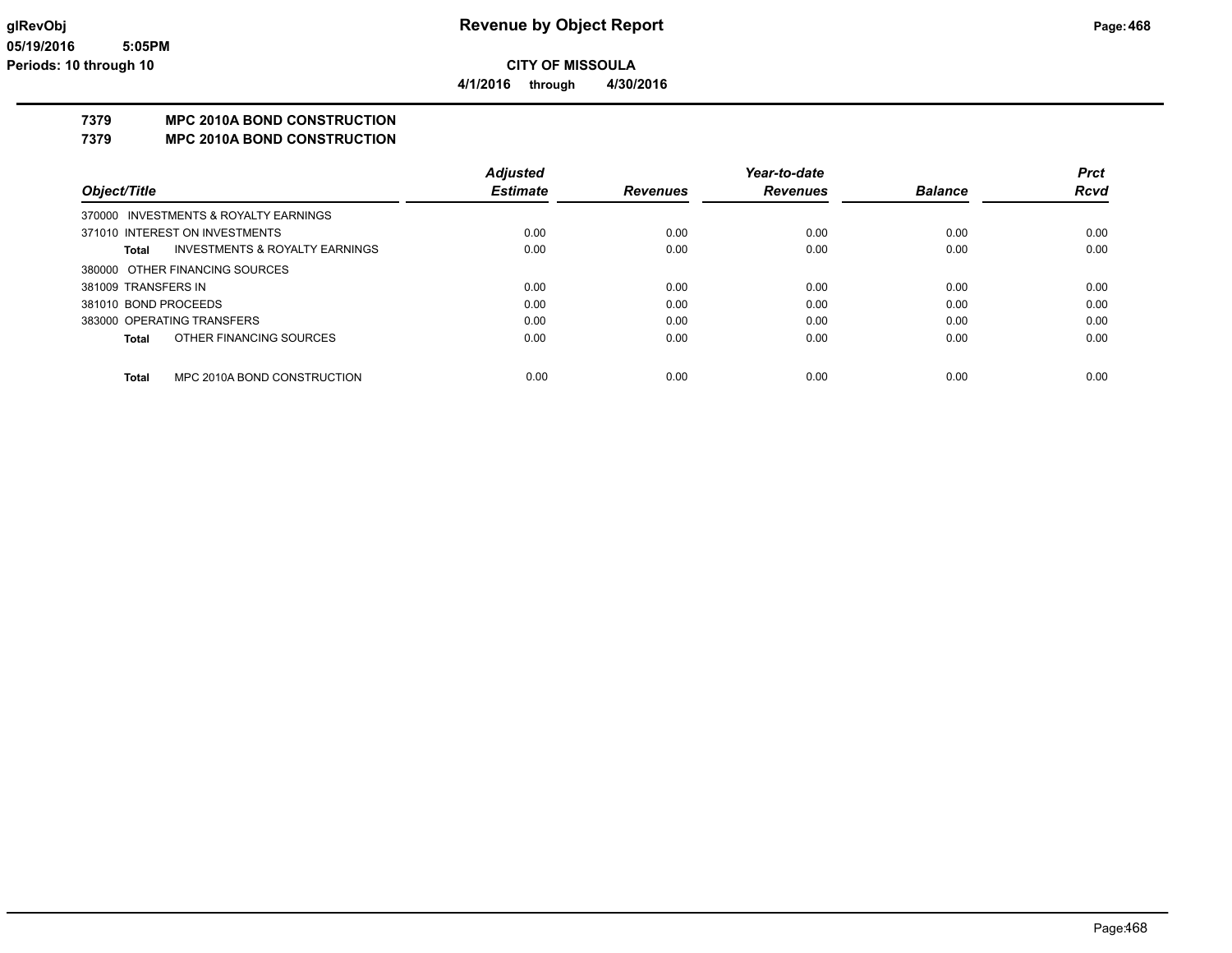### **7379 MPC 2010A BOND CONSTRUCTION**

|                                                    | <b>Adjusted</b> |                 | Year-to-date    |                | <b>Prct</b> |
|----------------------------------------------------|-----------------|-----------------|-----------------|----------------|-------------|
| Object/Title                                       | <b>Estimate</b> | <b>Revenues</b> | <b>Revenues</b> | <b>Balance</b> | Rcvd        |
| 370000 INVESTMENTS & ROYALTY EARNINGS              |                 |                 |                 |                |             |
| 371010 INTEREST ON INVESTMENTS                     | 0.00            | 0.00            | 0.00            | 0.00           | 0.00        |
| <b>INVESTMENTS &amp; ROYALTY EARNINGS</b><br>Total | 0.00            | 0.00            | 0.00            | 0.00           | 0.00        |
| 380000 OTHER FINANCING SOURCES                     |                 |                 |                 |                |             |
| 381009 TRANSFERS IN                                | 0.00            | 0.00            | 0.00            | 0.00           | 0.00        |
| 381010 BOND PROCEEDS                               | 0.00            | 0.00            | 0.00            | 0.00           | 0.00        |
| 383000 OPERATING TRANSFERS                         | 0.00            | 0.00            | 0.00            | 0.00           | 0.00        |
| OTHER FINANCING SOURCES<br>Total                   | 0.00            | 0.00            | 0.00            | 0.00           | 0.00        |
| MPC 2010A BOND CONSTRUCTION<br>Total               | 0.00            | 0.00            | 0.00            | 0.00           | 0.00        |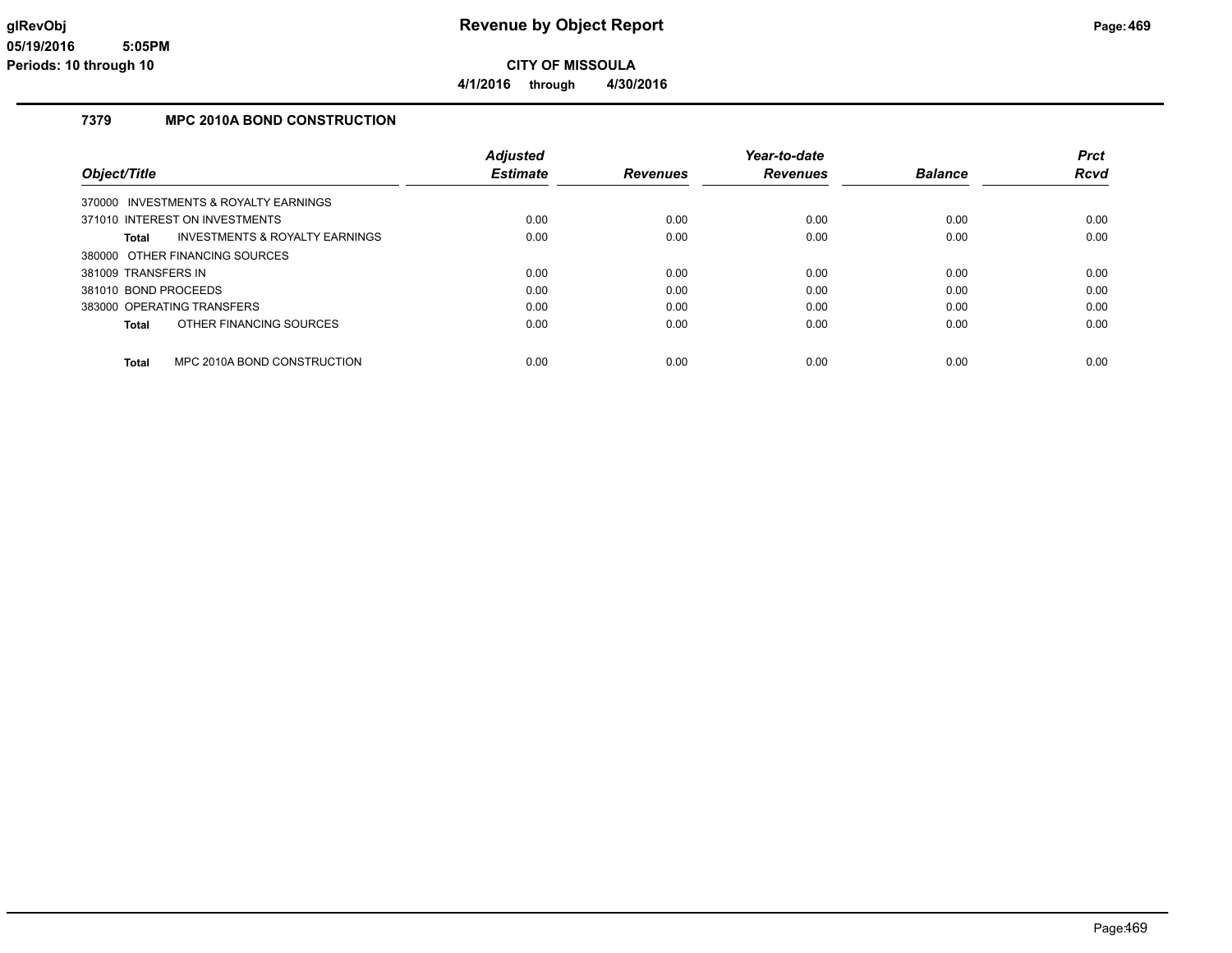## **7380 BUSINESS IMPROVEMENT DISTRICT**

## **7380 BUSINESS IMPROVEMENT DISTRICT**

|                                                     | <b>Adjusted</b> |                 | Year-to-date    |                | <b>Prct</b> |
|-----------------------------------------------------|-----------------|-----------------|-----------------|----------------|-------------|
| Object/Title                                        | <b>Estimate</b> | <b>Revenues</b> | <b>Revenues</b> | <b>Balance</b> | <b>Rcvd</b> |
| TAXES/ASSESSMENTS<br>310000                         |                 |                 |                 |                |             |
| <b>TAX INCREMENT</b><br>311011                      | 364,322.00      | 926.02          | 180,212.49      | 184,109.51     | 49.47       |
| <b>PENALTIES &amp; INTEREST</b><br>312001           | 0.00            | 13.48           | 628.65          | $-628.65$      | 0.00        |
| TAXES/ASSESSMENTS<br>Total                          | 364,322.00      | 939.50          | 180,841.14      | 183,480.86     | 49.64       |
| <b>CHARGES FOR SERVICES</b><br>340000               |                 |                 |                 |                |             |
| <b>GARBAGE COLLECTION SERVICES</b><br>343041        | 5,000.00        | 1,332.59        | 16,721.80       | $-11,721.80$   | 334.44      |
| <b>CHARGES FOR SERVICES</b><br><b>Total</b>         | 5,000.00        | 1,332.59        | 16,721.80       | $-11,721.80$   | 334.44      |
| MISCELLANEOUS REVENUES<br>360000                    |                 |                 |                 |                |             |
| 363010 LIGHTING ASSESSMENTS                         | 0.00            | 0.00            | 0.00            | 0.00           | 0.00        |
| 363020 PROPERTY ASSESSMENTS                         | 0.00            | 0.00            | 0.00            | 0.00           | 0.00        |
| MISCELLANEOUS REVENUES<br>Total                     | 0.00            | 0.00            | 0.00            | 0.00           | 0.00        |
| <b>INVESTMENTS &amp; ROYALTY EARNINGS</b><br>370000 |                 |                 |                 |                |             |
| 371010 INTEREST ON INVESTMENTS                      | 0.00            | 0.00            | 0.00            | 0.00           | 0.00        |
| 371020 GAIN/LOSS IN MARKET VALUE OF INVESTMENTS     | 0.00            | 0.00            | 0.00            | 0.00           | 0.00        |
| <b>INVESTMENTS &amp; ROYALTY EARNINGS</b><br>Total  | 0.00            | 0.00            | 0.00            | 0.00           | 0.00        |
| <b>BUSINESS IMPROVEMENT DISTRICT</b><br>Total       | 369,322.00      | 2,272.09        | 197,562.94      | 171,759.06     | 53.49       |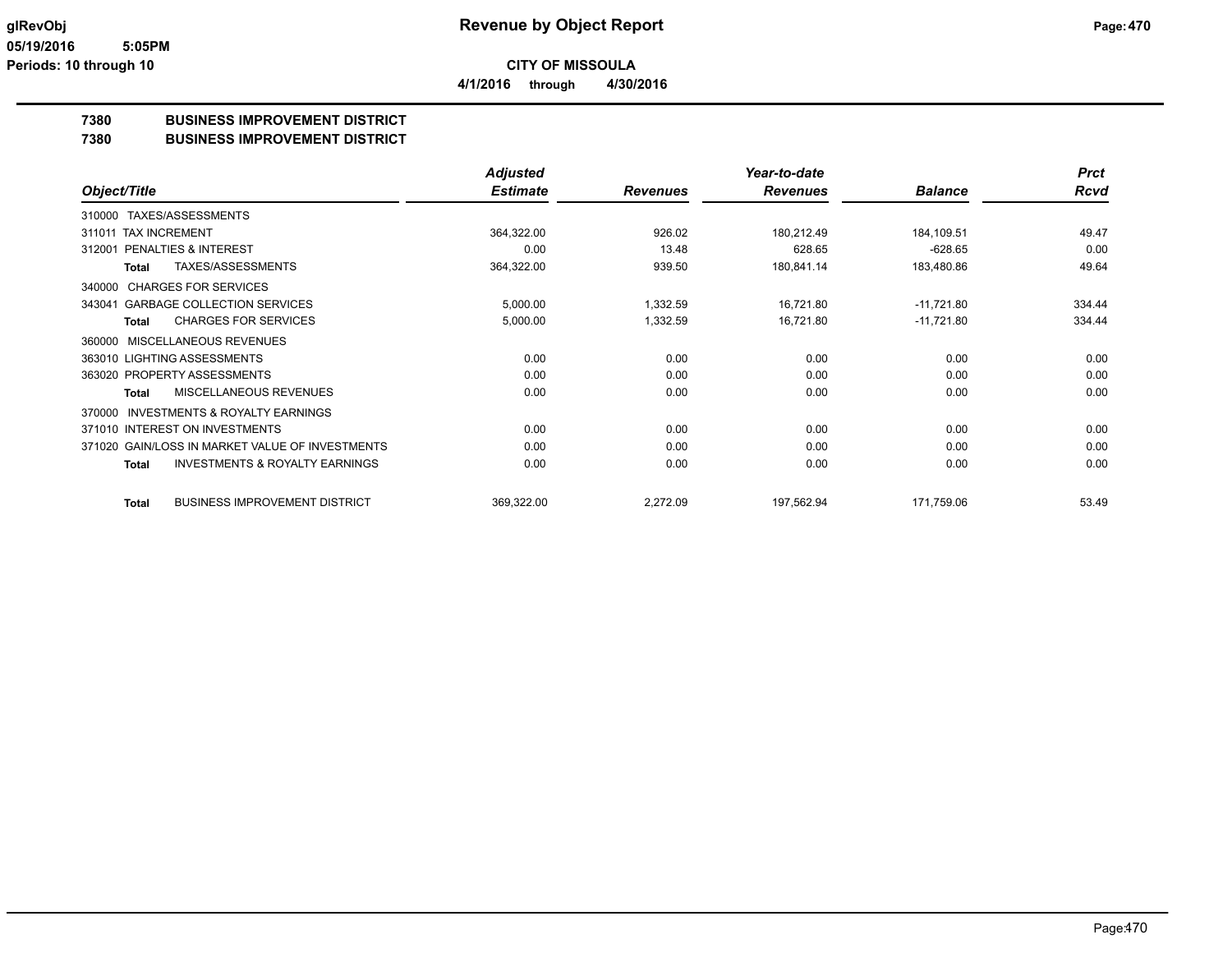**4/1/2016 through 4/30/2016**

## **7380 BUSINESS IMPROVEMENT DISTRICT**

|                                                           | <b>Adjusted</b> |                 | Year-to-date    |                | <b>Prct</b> |
|-----------------------------------------------------------|-----------------|-----------------|-----------------|----------------|-------------|
| Object/Title                                              | <b>Estimate</b> | <b>Revenues</b> | <b>Revenues</b> | <b>Balance</b> | <b>Rcvd</b> |
| TAXES/ASSESSMENTS<br>310000                               |                 |                 |                 |                |             |
| <b>TAX INCREMENT</b><br>311011                            | 364,322.00      | 926.02          | 180,212.49      | 184,109.51     | 49.47       |
| PENALTIES & INTEREST<br>312001                            | 0.00            | 13.48           | 628.65          | $-628.65$      | 0.00        |
| TAXES/ASSESSMENTS<br>Total                                | 364,322.00      | 939.50          | 180,841.14      | 183,480.86     | 49.64       |
| <b>CHARGES FOR SERVICES</b><br>340000                     |                 |                 |                 |                |             |
| <b>GARBAGE COLLECTION SERVICES</b><br>343041              | 5,000.00        | 1,332.59        | 16,721.80       | $-11,721.80$   | 334.44      |
| <b>CHARGES FOR SERVICES</b><br><b>Total</b>               | 5,000.00        | 1,332.59        | 16,721.80       | $-11,721.80$   | 334.44      |
| MISCELLANEOUS REVENUES<br>360000                          |                 |                 |                 |                |             |
| 363010 LIGHTING ASSESSMENTS                               | 0.00            | 0.00            | 0.00            | 0.00           | 0.00        |
| 363020 PROPERTY ASSESSMENTS                               | 0.00            | 0.00            | 0.00            | 0.00           | 0.00        |
| MISCELLANEOUS REVENUES<br>Total                           | 0.00            | 0.00            | 0.00            | 0.00           | 0.00        |
| INVESTMENTS & ROYALTY EARNINGS<br>370000                  |                 |                 |                 |                |             |
| 371010 INTEREST ON INVESTMENTS                            | 0.00            | 0.00            | 0.00            | 0.00           | 0.00        |
| 371020 GAIN/LOSS IN MARKET VALUE OF INVESTMENT            | 0.00            | 0.00            | 0.00            | 0.00           | 0.00        |
| <b>INVESTMENTS &amp; ROYALTY EARNINGS</b><br><b>Total</b> | 0.00            | 0.00            | 0.00            | 0.00           | 0.00        |
| <b>BUSINESS IMPROVEMENT DISTRICT</b><br><b>Total</b>      | 369,322.00      | 2,272.09        | 197,562.94      | 171,759.06     | 53.49       |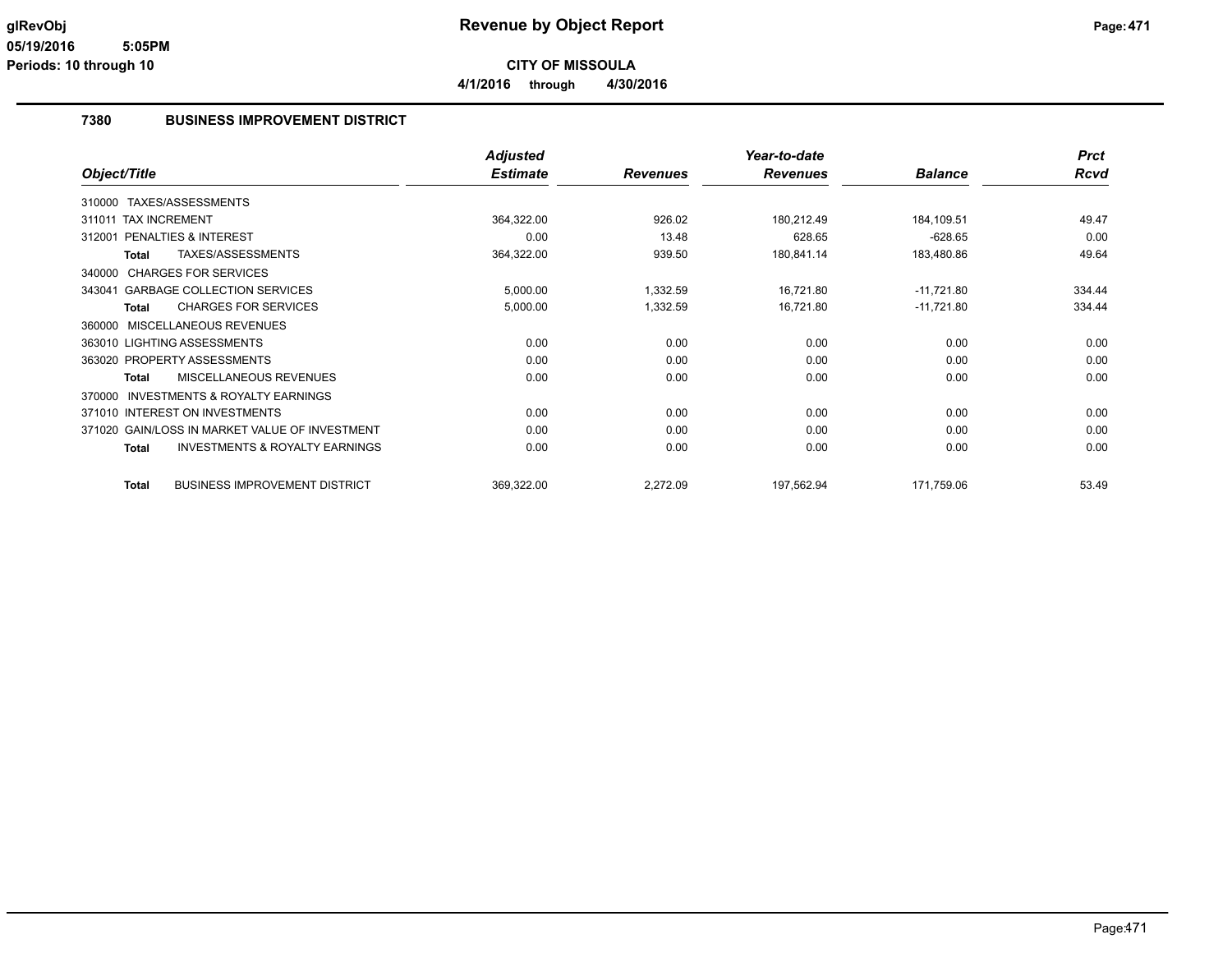**4/1/2016 through 4/30/2016**

# **7381 TOURISM BUSINESS IMPROVEMENT DISTRICT**

**7381 TOURISM BUSINESS IMPROVEMENT DISTRICT**

|                                                     | <b>Adjusted</b> |                 | Year-to-date    |                | <b>Prct</b> |
|-----------------------------------------------------|-----------------|-----------------|-----------------|----------------|-------------|
| Object/Title                                        | <b>Estimate</b> | <b>Revenues</b> | <b>Revenues</b> | <b>Balance</b> | <b>Rcvd</b> |
| 310000 TAXES/ASSESSMENTS                            |                 |                 |                 |                |             |
| 314100 TBID REVENUE                                 | 680,350.00      | 0.00            | 0.00            | 680,350.00     | 0.00        |
| TAXES/ASSESSMENTS<br>Total                          | 680,350.00      | 0.00            | 0.00            | 680,350.00     | 0.00        |
| 370000 INVESTMENTS & ROYALTY EARNINGS               |                 |                 |                 |                |             |
| 371010 INTEREST ON INVESTMENTS                      | 0.00            | 0.00            | 0.00            | 0.00           | 0.00        |
| <b>INVESTMENTS &amp; ROYALTY EARNINGS</b><br>Total  | 0.00            | 0.00            | 0.00            | 0.00           | 0.00        |
|                                                     |                 |                 |                 |                |             |
| <b>Total</b><br>TOURISM BUSINESS IMPROVEMENT DISTRI | 680,350.00      | 0.00            | 0.00            | 680.350.00     | 0.00        |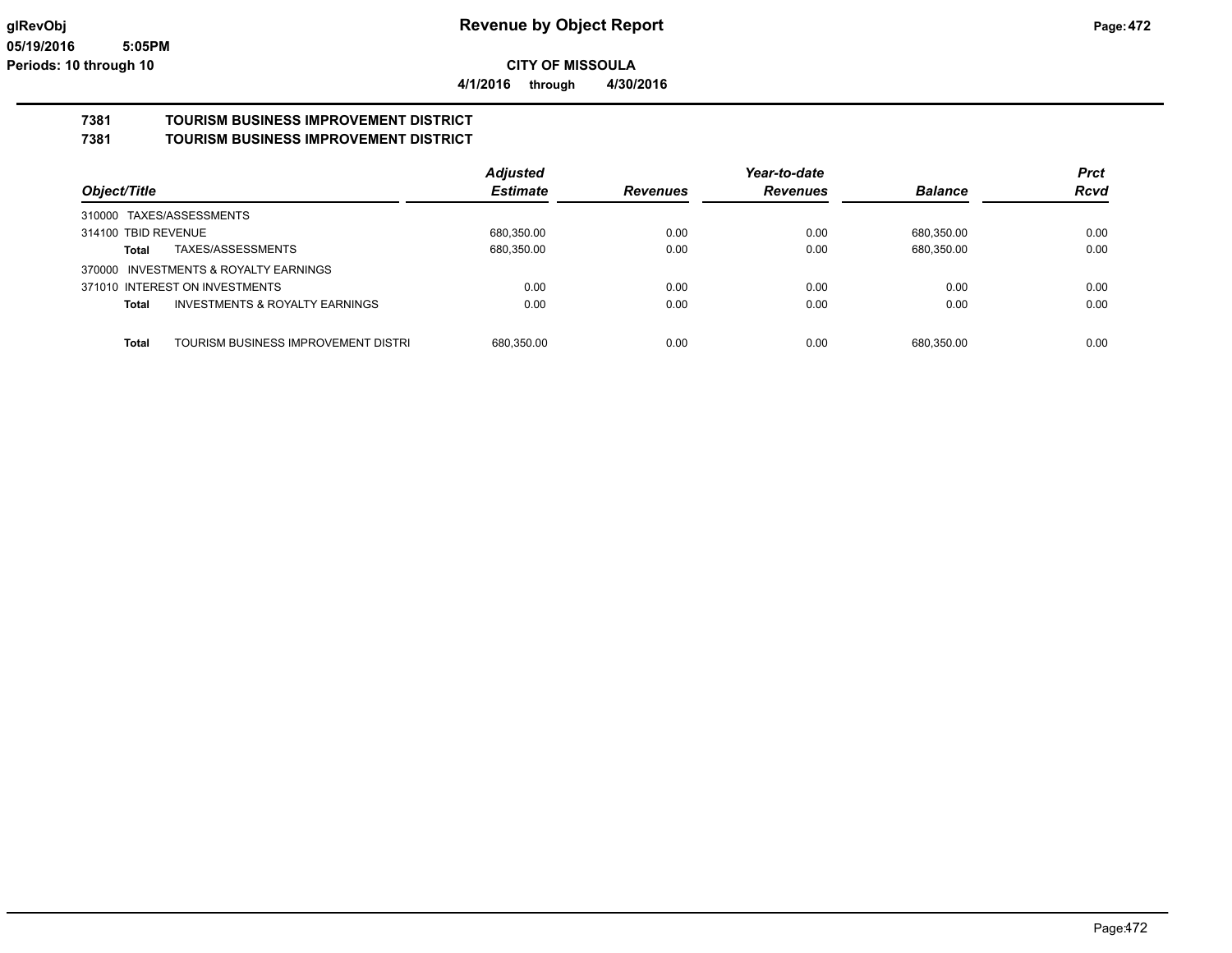**4/1/2016 through 4/30/2016**

#### **7381 TOURISM BUSINESS IMPROVEMENT DISTRICT**

|                     |                                       | <b>Adjusted</b> |                 | Year-to-date    |                | <b>Prct</b> |
|---------------------|---------------------------------------|-----------------|-----------------|-----------------|----------------|-------------|
| Object/Title        |                                       | <b>Estimate</b> | <b>Revenues</b> | <b>Revenues</b> | <b>Balance</b> | <b>Rcvd</b> |
|                     | 310000 TAXES/ASSESSMENTS              |                 |                 |                 |                |             |
| 314100 TBID REVENUE |                                       | 680,350.00      | 0.00            | 0.00            | 680,350.00     | 0.00        |
| Total               | TAXES/ASSESSMENTS                     | 680,350.00      | 0.00            | 0.00            | 680,350.00     | 0.00        |
|                     | 370000 INVESTMENTS & ROYALTY EARNINGS |                 |                 |                 |                |             |
|                     | 371010 INTEREST ON INVESTMENTS        | 0.00            | 0.00            | 0.00            | 0.00           | 0.00        |
| <b>Total</b>        | INVESTMENTS & ROYALTY EARNINGS        | 0.00            | 0.00            | 0.00            | 0.00           | 0.00        |
| <b>Total</b>        | TOURISM BUSINESS IMPROVEMENT DISTRI   | 680.350.00      | 0.00            | 0.00            | 680.350.00     | 0.00        |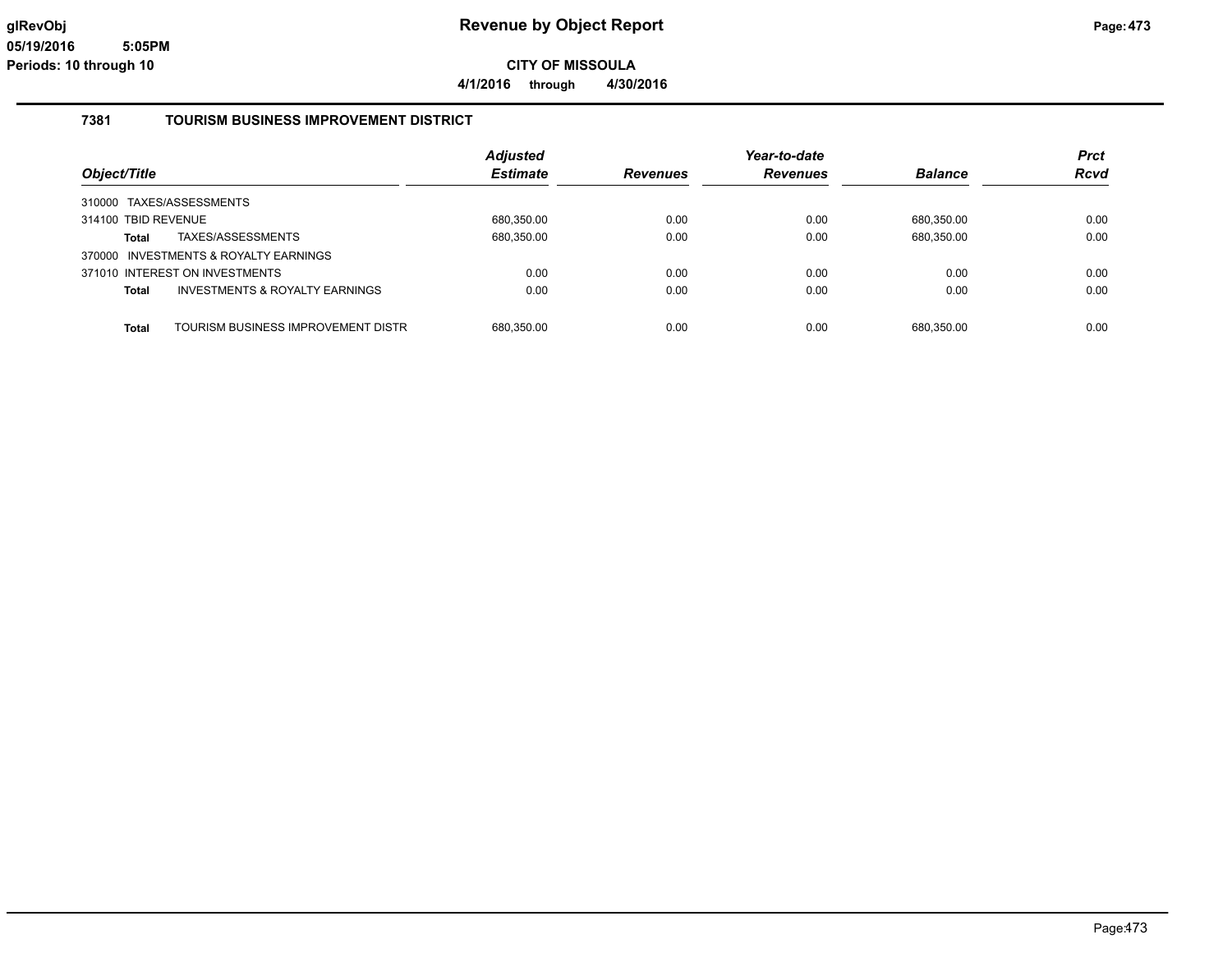**4/1/2016 through 4/30/2016**

## **7382 5.75M TIF RESERVE**

**7382 5.75M TIF RESERVE**

|                                         | <b>Adjusted</b> |                 | Year-to-date    |                | <b>Prct</b> |
|-----------------------------------------|-----------------|-----------------|-----------------|----------------|-------------|
| Object/Title                            | <b>Estimate</b> | <b>Revenues</b> | <b>Revenues</b> | <b>Balance</b> | <b>Rcvd</b> |
| 370000 INVESTMENTS & ROYALTY EARNINGS   |                 |                 |                 |                |             |
| 371010 INTEREST ON INVESTMENTS          | 0.00            | 0.00            | 0.00            | 0.00           | 0.00        |
| INVESTMENTS & ROYALTY EARNINGS<br>Total | 0.00            | 0.00            | 0.00            | 0.00           | 0.00        |
| 380000 OTHER FINANCING SOURCES          |                 |                 |                 |                |             |
| 381025 BOND PROCEEDS                    | 0.00            | 0.00            | 0.00            | 0.00           | 0.00        |
| 383014 TRANS FR MRA                     | 0.00            | 0.00            | 0.00            | 0.00           | 0.00        |
| 383040 TRANSFER FROM CITY GRANTS        | 0.00            | 0.00            | 0.00            | 0.00           | 0.00        |
| OTHER FINANCING SOURCES<br>Total        | 0.00            | 0.00            | 0.00            | 0.00           | 0.00        |
|                                         |                 |                 |                 |                |             |
| 5.75M TIF RESERVE<br>Total              | 0.00            | 0.00            | 0.00            | 0.00           | 0.00        |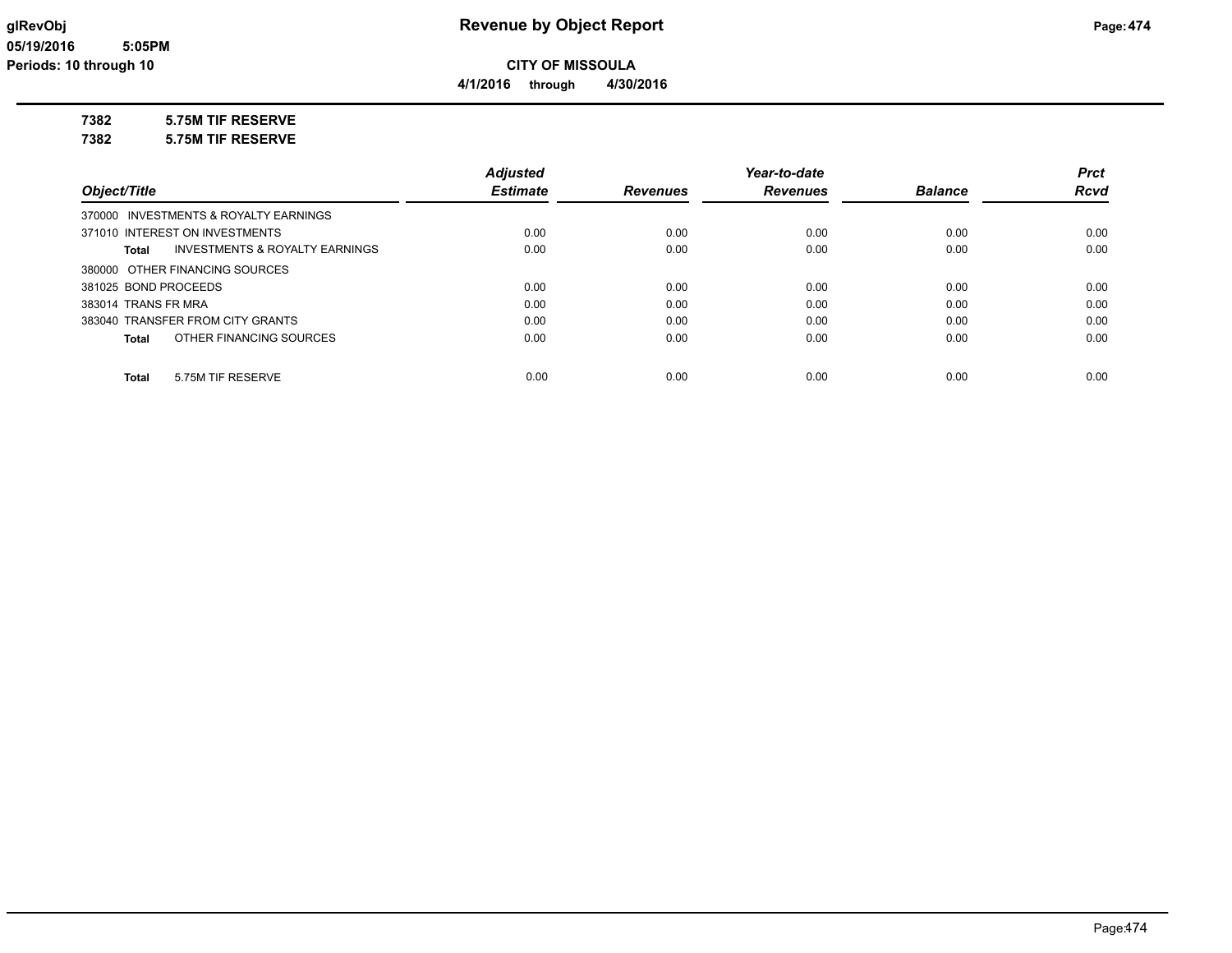#### **7382 5.75M TIF RESERVE**

|                                                    | <b>Adjusted</b> |                 | Year-to-date    |                | <b>Prct</b> |
|----------------------------------------------------|-----------------|-----------------|-----------------|----------------|-------------|
| Object/Title                                       | <b>Estimate</b> | <b>Revenues</b> | <b>Revenues</b> | <b>Balance</b> | <b>Rcvd</b> |
| 370000 INVESTMENTS & ROYALTY EARNINGS              |                 |                 |                 |                |             |
| 371010 INTEREST ON INVESTMENTS                     | 0.00            | 0.00            | 0.00            | 0.00           | 0.00        |
| <b>INVESTMENTS &amp; ROYALTY EARNINGS</b><br>Total | 0.00            | 0.00            | 0.00            | 0.00           | 0.00        |
| 380000 OTHER FINANCING SOURCES                     |                 |                 |                 |                |             |
| 381025 BOND PROCEEDS                               | 0.00            | 0.00            | 0.00            | 0.00           | 0.00        |
| 383014 TRANS FR MRA                                | 0.00            | 0.00            | 0.00            | 0.00           | 0.00        |
| 383040 TRANSFER FROM CITY GRANTS                   | 0.00            | 0.00            | 0.00            | 0.00           | 0.00        |
| OTHER FINANCING SOURCES<br>Total                   | 0.00            | 0.00            | 0.00            | 0.00           | 0.00        |
|                                                    |                 |                 |                 |                |             |
| 5.75M TIF RESERVE<br><b>Total</b>                  | 0.00            | 0.00            | 0.00            | 0.00           | 0.00        |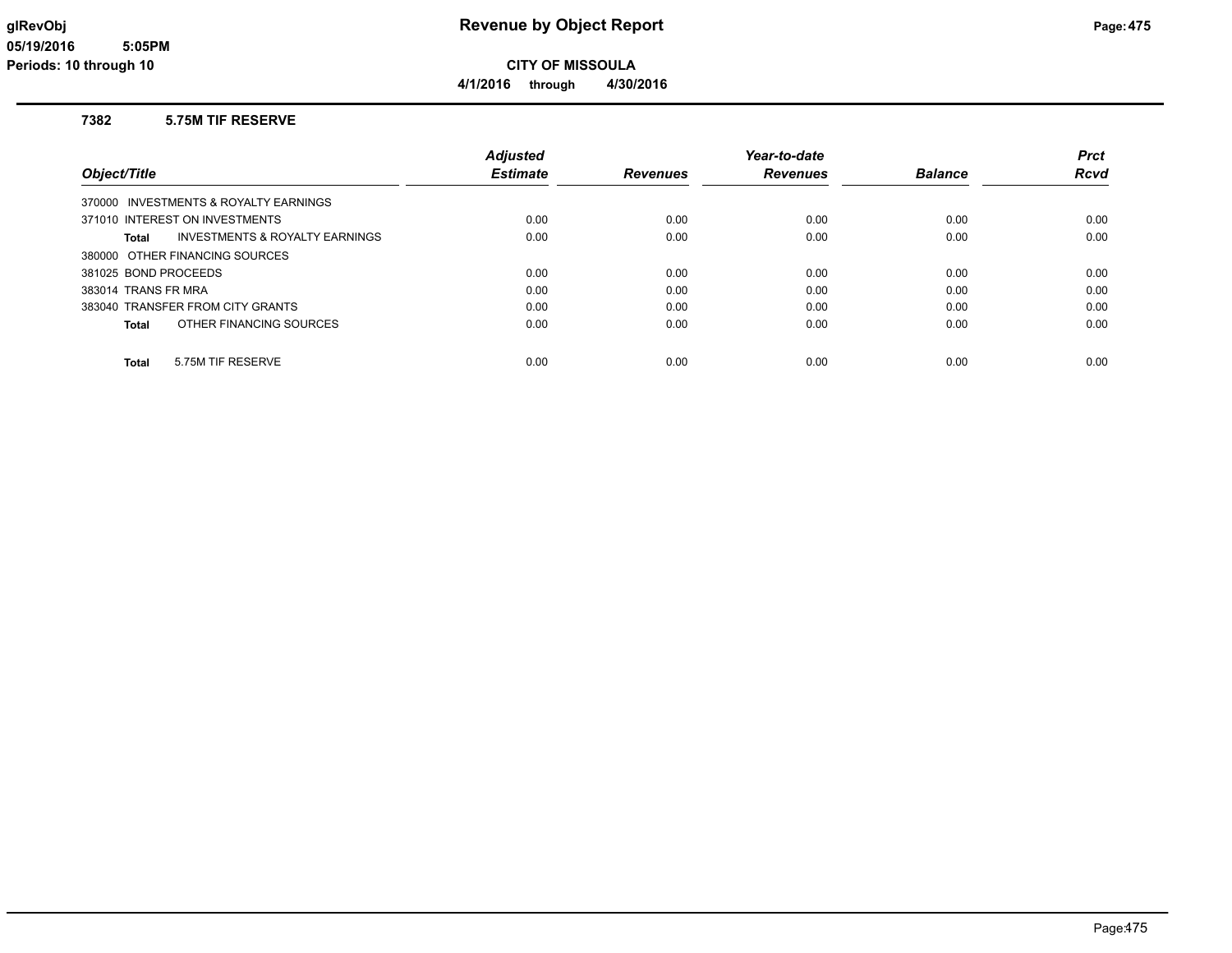**4/1/2016 through 4/30/2016**

## **7383 RIVERFRONT TRIANGLE URD**

**7383 RIVERFRONT TRIANGLE URD**

|                                                           | <b>Adjusted</b> |                 | Year-to-date    |                | <b>Prct</b> |
|-----------------------------------------------------------|-----------------|-----------------|-----------------|----------------|-------------|
| Object/Title                                              | <b>Estimate</b> | <b>Revenues</b> | <b>Revenues</b> | <b>Balance</b> | <b>Rcvd</b> |
| 310000 TAXES/ASSESSMENTS                                  |                 |                 |                 |                |             |
| 311011 TAX INCREMENT                                      | 0.00            | 0.00            | 0.00            | 0.00           | 0.00        |
| 312001 PENALTIES & INTEREST                               | 0.00            | 0.00            | 0.14            | $-0.14$        | 0.00        |
| TAXES/ASSESSMENTS<br>Total                                | 0.00            | 0.00            | 0.14            | $-0.14$        | 0.00        |
| 330000 INTERGOVERNMENTAL REVENUES                         |                 |                 |                 |                |             |
| 335210 PERSONAL PROPERTY TAX REIMBURSEMENT                | 11,862.00       | 0.00            | 4.657.92        | 7.204.08       | 39.27       |
| INTERGOVERNMENTAL REVENUES<br>Total                       | 11,862.00       | 0.00            | 4,657.92        | 7.204.08       | 39.27       |
| 370000 INVESTMENTS & ROYALTY EARNINGS                     |                 |                 |                 |                |             |
| 371010 INTEREST ON INVESTMENTS                            | 0.00            | 0.00            | 0.00            | 0.00           | 0.00        |
| <b>INVESTMENTS &amp; ROYALTY EARNINGS</b><br><b>Total</b> | 0.00            | 0.00            | 0.00            | 0.00           | 0.00        |
| <b>RIVERFRONT TRIANGLE URD</b><br>Total                   | 11.862.00       | 0.00            | 4,658.06        | 7.203.94       | 39.27       |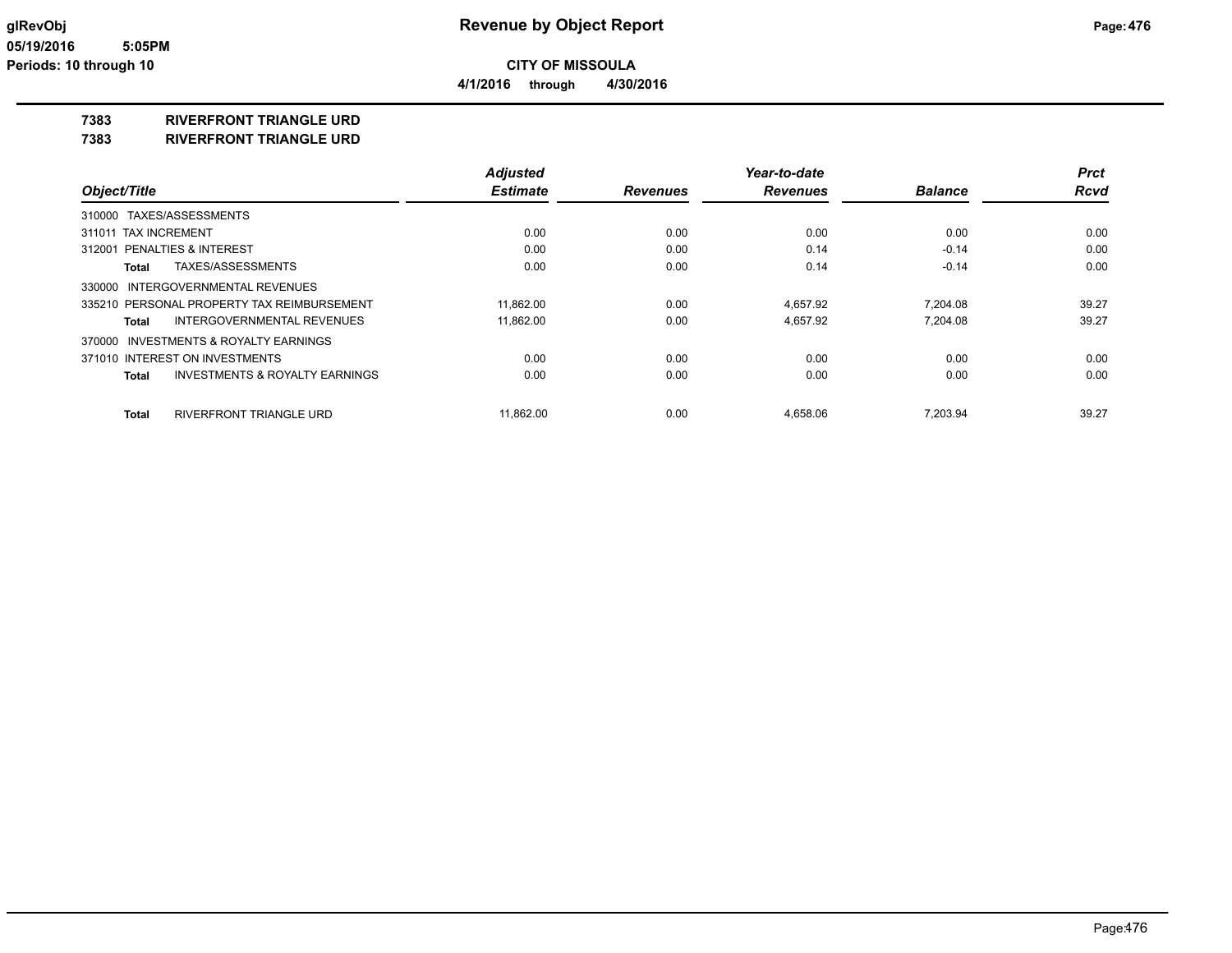**4/1/2016 through 4/30/2016**

### **7383 RIVERFRONT TRIANGLE URD**

|                                                    | <b>Adjusted</b> |                 | Year-to-date    |                | <b>Prct</b> |
|----------------------------------------------------|-----------------|-----------------|-----------------|----------------|-------------|
| Object/Title                                       | <b>Estimate</b> | <b>Revenues</b> | <b>Revenues</b> | <b>Balance</b> | <b>Rcvd</b> |
| 310000 TAXES/ASSESSMENTS                           |                 |                 |                 |                |             |
| <b>TAX INCREMENT</b><br>311011                     | 0.00            | 0.00            | 0.00            | 0.00           | 0.00        |
| PENALTIES & INTEREST<br>312001                     | 0.00            | 0.00            | 0.14            | $-0.14$        | 0.00        |
| TAXES/ASSESSMENTS<br>Total                         | 0.00            | 0.00            | 0.14            | $-0.14$        | 0.00        |
| 330000 INTERGOVERNMENTAL REVENUES                  |                 |                 |                 |                |             |
| 335210 PERSONAL PROPERTY TAX REIMBURSEMENT         | 11.862.00       | 0.00            | 4,657.92        | 7.204.08       | 39.27       |
| INTERGOVERNMENTAL REVENUES<br>Total                | 11,862.00       | 0.00            | 4,657.92        | 7.204.08       | 39.27       |
| 370000 INVESTMENTS & ROYALTY EARNINGS              |                 |                 |                 |                |             |
| 371010 INTEREST ON INVESTMENTS                     | 0.00            | 0.00            | 0.00            | 0.00           | 0.00        |
| <b>INVESTMENTS &amp; ROYALTY EARNINGS</b><br>Total | 0.00            | 0.00            | 0.00            | 0.00           | 0.00        |
| RIVERFRONT TRIANGLE URD<br>Total                   | 11,862.00       | 0.00            | 4,658.06        | 7,203.94       | 39.27       |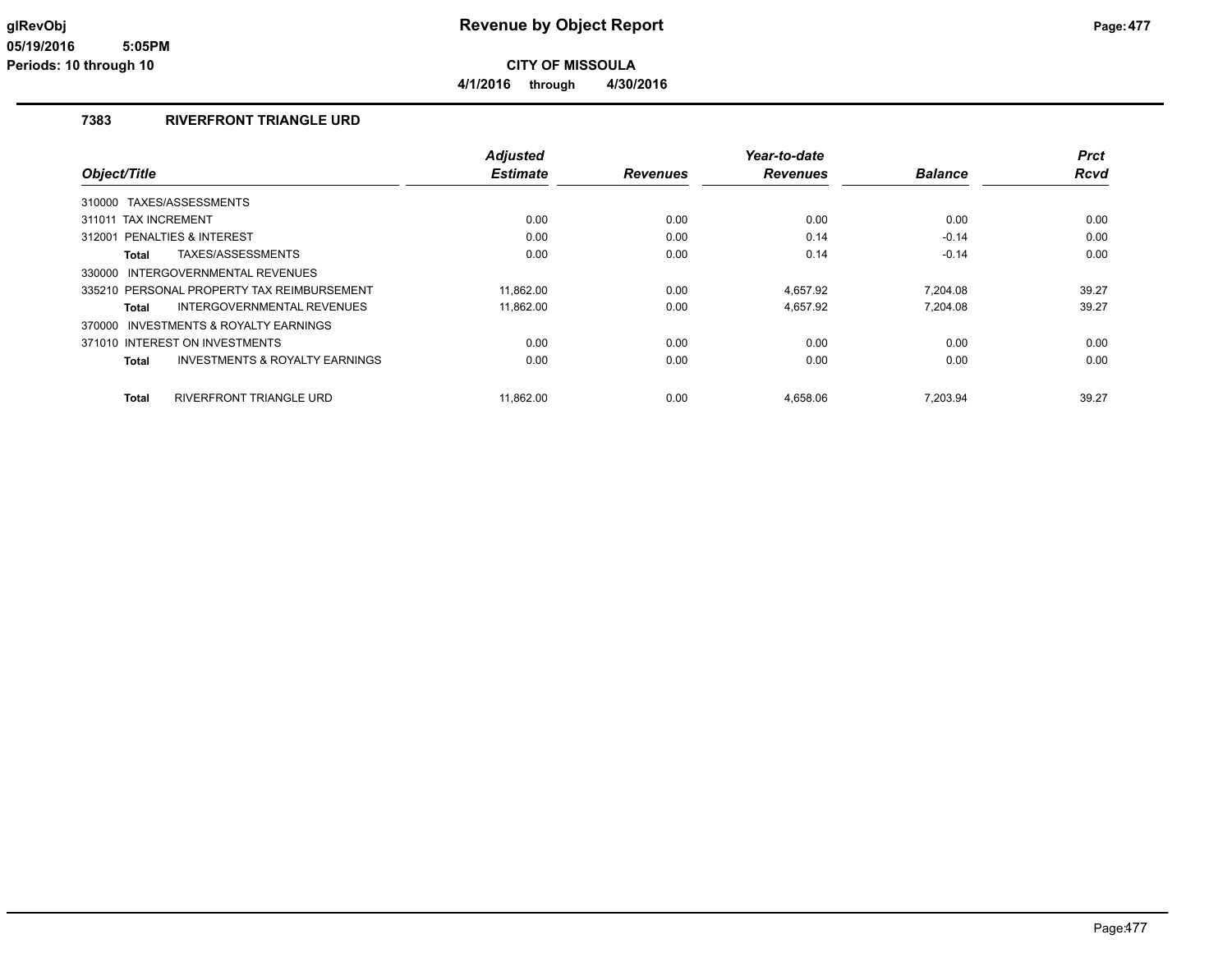**4/1/2016 through 4/30/2016**

## **7384 NRSS DEBT SERVICE CLEARING**

**7384 NRSS DEBT SERVICE CLEARING**

|                                            | <b>Adjusted</b> |                 | Year-to-date    |                | <b>Prct</b> |
|--------------------------------------------|-----------------|-----------------|-----------------|----------------|-------------|
| Object/Title                               | <b>Estimate</b> | <b>Revenues</b> | <b>Revenues</b> | <b>Balance</b> | <b>Rcvd</b> |
| 310000 TAXES/ASSESSMENTS                   |                 |                 |                 |                |             |
| 311011 TAX INCREMENT                       | 0.00            | 0.00            | 0.00            | 0.00           | 0.00        |
| TAXES/ASSESSMENTS<br><b>Total</b>          | 0.00            | 0.00            | 0.00            | 0.00           | 0.00        |
| 370000 INVESTMENTS & ROYALTY EARNINGS      |                 |                 |                 |                |             |
| 371010 INTEREST ON INVESTMENTS             | 0.00            | 0.00            | 0.00            | 0.00           | 0.00        |
| INVESTMENTS & ROYALTY EARNINGS<br>Total    | 0.00            | 0.00            | 0.00            | 0.00           | 0.00        |
| 380000 OTHER FINANCING SOURCES             |                 |                 |                 |                |             |
| 383014 TRANS FR MRA                        | 0.00            | 0.00            | 0.00            | 0.00           | 0.00        |
| OTHER FINANCING SOURCES<br><b>Total</b>    | 0.00            | 0.00            | 0.00            | 0.00           | 0.00        |
| NRSS DEBT SERVICE CLEARING<br><b>Total</b> | 0.00            | 0.00            | 0.00            | 0.00           | 0.00        |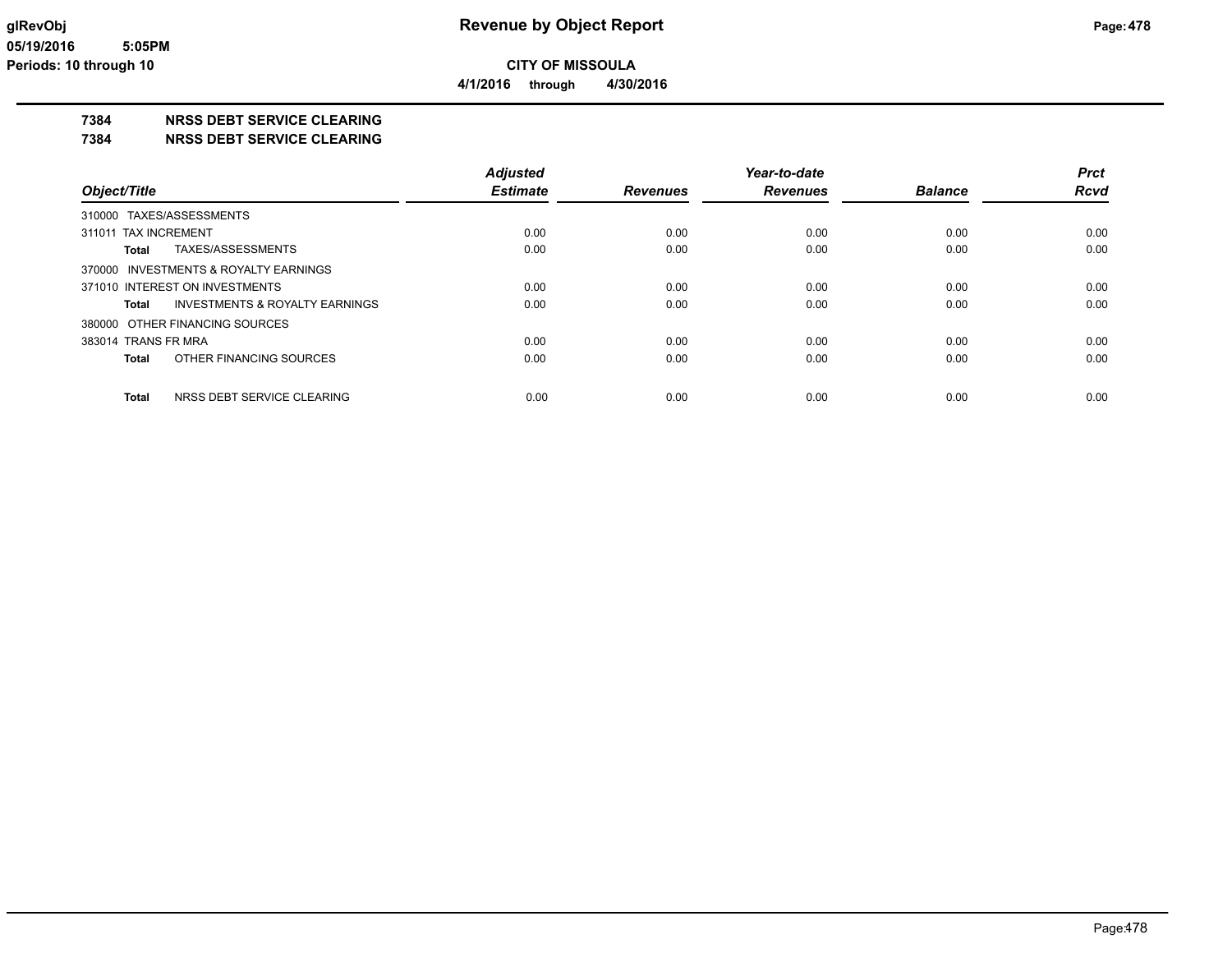### **7384 NRSS DEBT SERVICE CLEARING**

|                                            | <b>Adjusted</b> |                 | Year-to-date    |                | <b>Prct</b> |
|--------------------------------------------|-----------------|-----------------|-----------------|----------------|-------------|
| Object/Title                               | <b>Estimate</b> | <b>Revenues</b> | <b>Revenues</b> | <b>Balance</b> | <b>Rcvd</b> |
| 310000 TAXES/ASSESSMENTS                   |                 |                 |                 |                |             |
| <b>TAX INCREMENT</b><br>311011             | 0.00            | 0.00            | 0.00            | 0.00           | 0.00        |
| TAXES/ASSESSMENTS<br><b>Total</b>          | 0.00            | 0.00            | 0.00            | 0.00           | 0.00        |
| 370000 INVESTMENTS & ROYALTY EARNINGS      |                 |                 |                 |                |             |
| 371010 INTEREST ON INVESTMENTS             | 0.00            | 0.00            | 0.00            | 0.00           | 0.00        |
| INVESTMENTS & ROYALTY EARNINGS<br>Total    | 0.00            | 0.00            | 0.00            | 0.00           | 0.00        |
| 380000 OTHER FINANCING SOURCES             |                 |                 |                 |                |             |
| 383014 TRANS FR MRA                        | 0.00            | 0.00            | 0.00            | 0.00           | 0.00        |
| OTHER FINANCING SOURCES<br><b>Total</b>    | 0.00            | 0.00            | 0.00            | 0.00           | 0.00        |
| <b>Total</b><br>NRSS DEBT SERVICE CLEARING | 0.00            | 0.00            | 0.00            | 0.00           | 0.00        |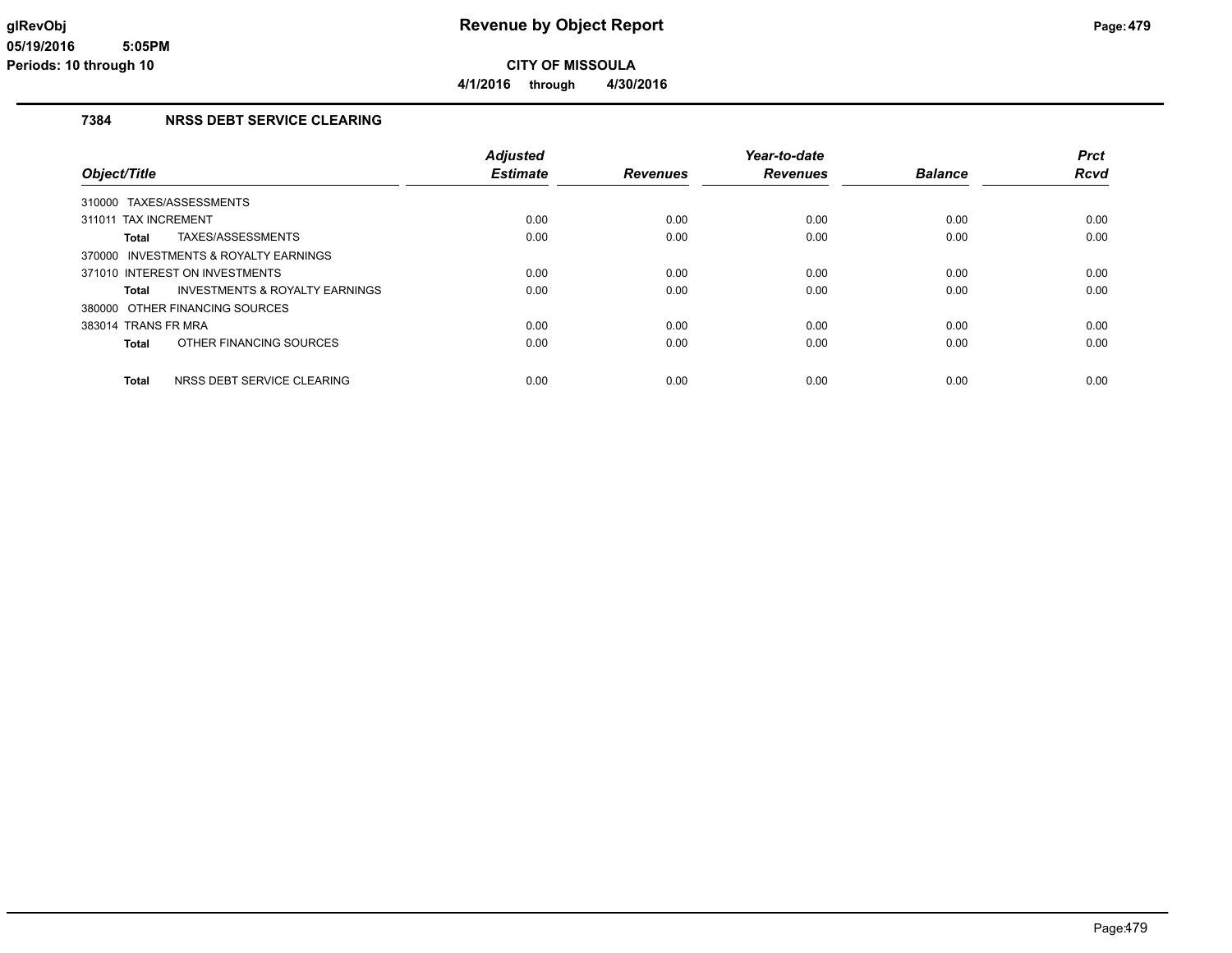**4/1/2016 through 4/30/2016**

**7385 FRONT STREET URD**

**7385 FRONT STREET URD**

|                                                           | <b>Adjusted</b> |                 | Year-to-date    |                | <b>Prct</b> |
|-----------------------------------------------------------|-----------------|-----------------|-----------------|----------------|-------------|
| Object/Title                                              | <b>Estimate</b> | <b>Revenues</b> | <b>Revenues</b> | <b>Balance</b> | <b>Rcvd</b> |
| 310000 TAXES/ASSESSMENTS                                  |                 |                 |                 |                |             |
| 311011 TAX INCREMENT                                      | 0.00            | 0.00            | 0.00            | 0.00           | 0.00        |
| TAXES/ASSESSMENTS<br><b>Total</b>                         | 0.00            | 0.00            | 0.00            | 0.00           | 0.00        |
| 330000 INTERGOVERNMENTAL REVENUES                         |                 |                 |                 |                |             |
| 331056 MDT FEDERAL CMAQ                                   | 0.00            | 0.00            | 0.00            | 0.00           | 0.00        |
| 335210 PERSONAL PROPERTY TAX REIMBURSEMENT                | 0.00            | 0.00            | 0.00            | 0.00           | 0.00        |
| <b>INTERGOVERNMENTAL REVENUES</b><br><b>Total</b>         | 0.00            | 0.00            | 0.00            | 0.00           | 0.00        |
| 360000 MISCELLANEOUS REVENUES                             |                 |                 |                 |                |             |
| 365000 DONATIONS                                          | 0.00            | 0.00            | 0.00            | 0.00           | 0.00        |
| <b>MISCELLANEOUS REVENUES</b><br><b>Total</b>             | 0.00            | 0.00            | 0.00            | 0.00           | 0.00        |
| <b>INVESTMENTS &amp; ROYALTY EARNINGS</b><br>370000       |                 |                 |                 |                |             |
| 371010 INTEREST ON INVESTMENTS                            | 0.00            | 0.00            | 0.00            | 0.00           | 0.00        |
| <b>INVESTMENTS &amp; ROYALTY EARNINGS</b><br><b>Total</b> | 0.00            | 0.00            | 0.00            | 0.00           | 0.00        |
| 380000 OTHER FINANCING SOURCES                            |                 |                 |                 |                |             |
| 381029 PARKING STRUCTURE BOND PROCEEDS                    | 0.00            | 0.00            | 0.00            | 0.00           | 0.00        |
| 381071 WILMA NOTE PROCEEDS                                | 0.00            | 0.00            | 0.00            | 0.00           | 0.00        |
| 381072 FIB NOTE PROCEEDS                                  | 0.00            | 0.00            | 0.00            | 0.00           | 0.00        |
| 383066 TRANSFER FROM FRONT ST CLEARING                    | 164,160.00      | 0.00            | 0.00            | 164,160.00     | 0.00        |
| 383067 TRANSFER FROM FSPS                                 | 0.00            | 0.00            | 0.00            | 0.00           | 0.00        |
| 383068 TRANSFER FROM SUBORDINATE LIEN                     | 0.00            | 0.00            | 0.00            | 0.00           | 0.00        |
| OTHER FINANCING SOURCES<br><b>Total</b>                   | 164,160.00      | 0.00            | 0.00            | 164,160.00     | 0.00        |
| <b>FRONT STREET URD</b><br><b>Total</b>                   | 164,160.00      | 0.00            | 0.00            | 164,160.00     | 0.00        |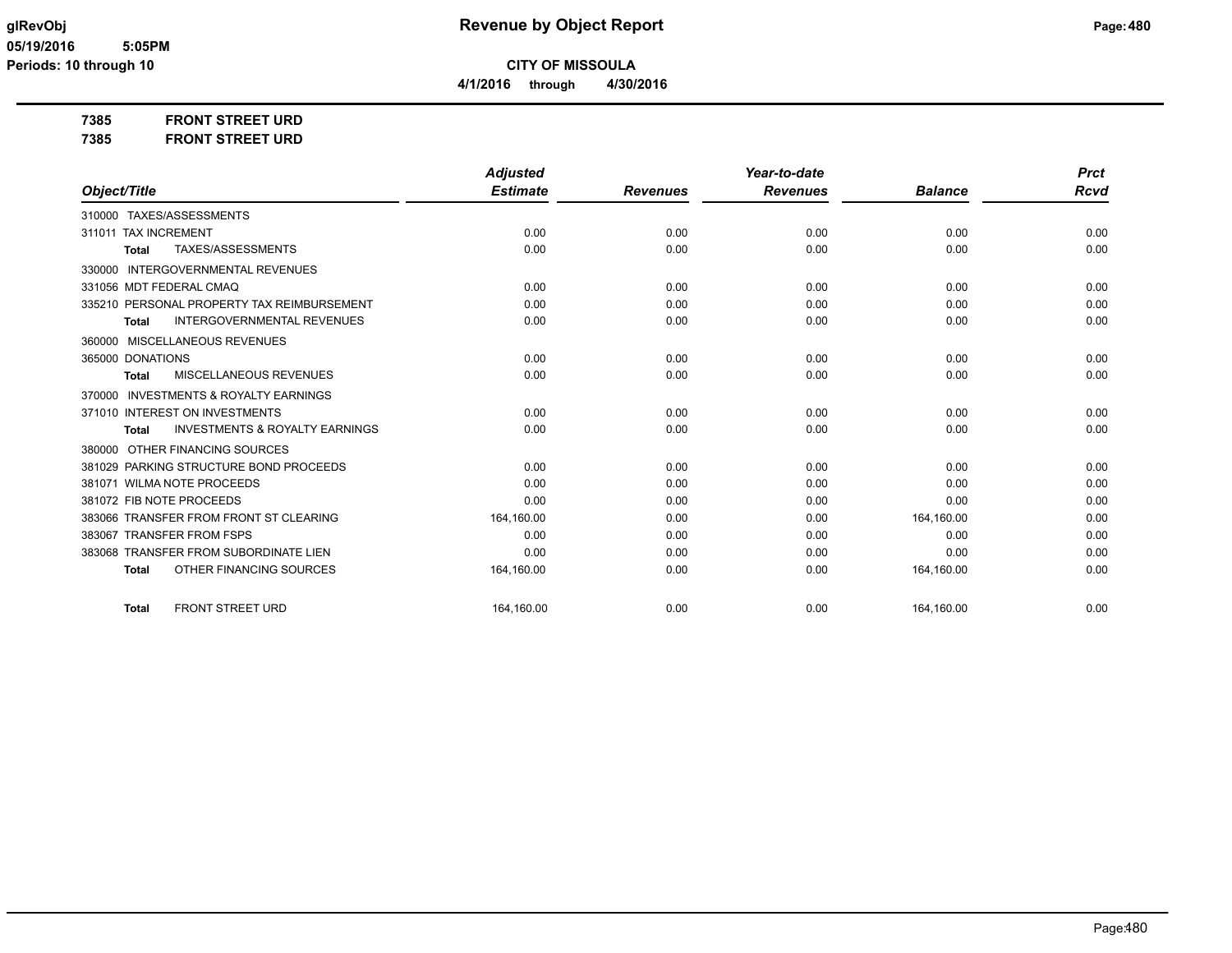**CITY OF MISSOULA**

**4/1/2016 through 4/30/2016**

#### **7385 FRONT STREET URD**

|                                                           | <b>Adjusted</b> |                 | Year-to-date    |                | <b>Prct</b> |
|-----------------------------------------------------------|-----------------|-----------------|-----------------|----------------|-------------|
| Object/Title                                              | <b>Estimate</b> | <b>Revenues</b> | <b>Revenues</b> | <b>Balance</b> | Rcvd        |
| 310000 TAXES/ASSESSMENTS                                  |                 |                 |                 |                |             |
| 311011 TAX INCREMENT                                      | 0.00            | 0.00            | 0.00            | 0.00           | 0.00        |
| TAXES/ASSESSMENTS<br><b>Total</b>                         | 0.00            | 0.00            | 0.00            | 0.00           | 0.00        |
| 330000 INTERGOVERNMENTAL REVENUES                         |                 |                 |                 |                |             |
| 331056 MDT FEDERAL CMAQ                                   | 0.00            | 0.00            | 0.00            | 0.00           | 0.00        |
| 335210 PERSONAL PROPERTY TAX REIMBURSEMENT                | 0.00            | 0.00            | 0.00            | 0.00           | 0.00        |
| INTERGOVERNMENTAL REVENUES<br><b>Total</b>                | 0.00            | 0.00            | 0.00            | 0.00           | 0.00        |
| 360000 MISCELLANEOUS REVENUES                             |                 |                 |                 |                |             |
| 365000 DONATIONS                                          | 0.00            | 0.00            | 0.00            | 0.00           | 0.00        |
| MISCELLANEOUS REVENUES<br><b>Total</b>                    | 0.00            | 0.00            | 0.00            | 0.00           | 0.00        |
| 370000 INVESTMENTS & ROYALTY EARNINGS                     |                 |                 |                 |                |             |
| 371010 INTEREST ON INVESTMENTS                            | 0.00            | 0.00            | 0.00            | 0.00           | 0.00        |
| <b>INVESTMENTS &amp; ROYALTY EARNINGS</b><br><b>Total</b> | 0.00            | 0.00            | 0.00            | 0.00           | 0.00        |
| 380000 OTHER FINANCING SOURCES                            |                 |                 |                 |                |             |
| 381029 PARKING STRUCTURE BOND PROCEEDS                    | 0.00            | 0.00            | 0.00            | 0.00           | 0.00        |
| 381071 WILMA NOTE PROCEEDS                                | 0.00            | 0.00            | 0.00            | 0.00           | 0.00        |
| 381072 FIB NOTE PROCEEDS                                  | 0.00            | 0.00            | 0.00            | 0.00           | 0.00        |
| 383066 TRANSFER FROM FRONT ST CLEARING                    | 164,160.00      | 0.00            | 0.00            | 164,160.00     | 0.00        |
| 383067 TRANSFER FROM FSPS                                 | 0.00            | 0.00            | 0.00            | 0.00           | 0.00        |
| 383068 TRANSFER FROM SUBORDINATE LIEN                     | 0.00            | 0.00            | 0.00            | 0.00           | 0.00        |
| OTHER FINANCING SOURCES<br><b>Total</b>                   | 164,160.00      | 0.00            | 0.00            | 164,160.00     | 0.00        |
| <b>FRONT STREET URD</b><br><b>Total</b>                   | 164.160.00      | 0.00            | 0.00            | 164.160.00     | 0.00        |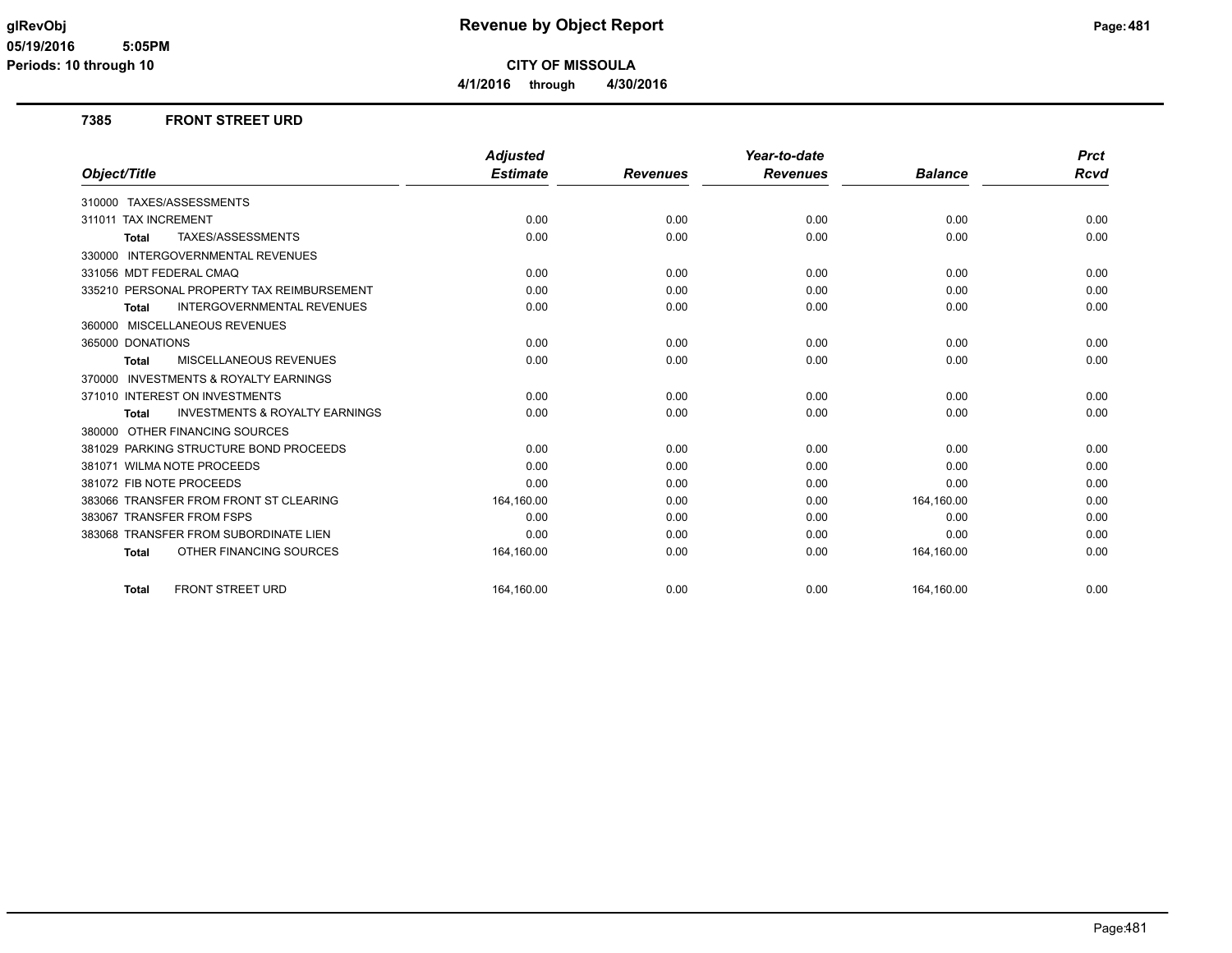**4/1/2016 through 4/30/2016**

## **7386 DEBT SERVICE-SAFEWAY/ST PAT 1.5M**

**7386 DEBT SERVICE-SAFEWAY/ST PAT 1.5M**

|                                                     | <b>Adjusted</b> |                 | Year-to-date    |                | <b>Prct</b> |
|-----------------------------------------------------|-----------------|-----------------|-----------------|----------------|-------------|
| Object/Title                                        | <b>Estimate</b> | <b>Revenues</b> | <b>Revenues</b> | <b>Balance</b> | Rcvd        |
| 310000 TAXES/ASSESSMENTS                            |                 |                 |                 |                |             |
| 311011 TAX INCREMENT                                | 0.00            | 0.00            | 0.00            | 0.00           | 0.00        |
| TAXES/ASSESSMENTS<br>Total                          | 0.00            | 0.00            | 0.00            | 0.00           | 0.00        |
| 360000 MISCELLANEOUS REVENUES                       |                 |                 |                 |                |             |
| 365000 DONATIONS                                    | 0.00            | 0.00            | 0.00            | 0.00           | 0.00        |
| MISCELLANEOUS REVENUES<br>Total                     | 0.00            | 0.00            | 0.00            | 0.00           | 0.00        |
| <b>INVESTMENTS &amp; ROYALTY EARNINGS</b><br>370000 |                 |                 |                 |                |             |
| 371010 INTEREST ON INVESTMENTS                      | 0.00            | 0.00            | 0.00            | 0.00           | 0.00        |
| <b>INVESTMENTS &amp; ROYALTY EARNINGS</b><br>Total  | 0.00            | 0.00            | 0.00            | 0.00           | 0.00        |
| 380000 OTHER FINANCING SOURCES                      |                 |                 |                 |                |             |
| 383014 TRANS FR MRA                                 | 155,875.00      | 0.00            | 0.00            | 155,875.00     | 0.00        |
| 383037 TRANSFER - URD II                            | 0.00            | 0.00            | 0.00            | 0.00           | 0.00        |
| 384000 GUARANTOR REVENUE                            | 0.00            | 0.00            | 0.00            | 0.00           | 0.00        |
| OTHER FINANCING SOURCES<br>Total                    | 155,875.00      | 0.00            | 0.00            | 155,875.00     | 0.00        |
| DEBT SERVICE-SAFEWAY/ST PAT 1.5M<br>Total           | 155,875.00      | 0.00            | 0.00            | 155,875.00     | 0.00        |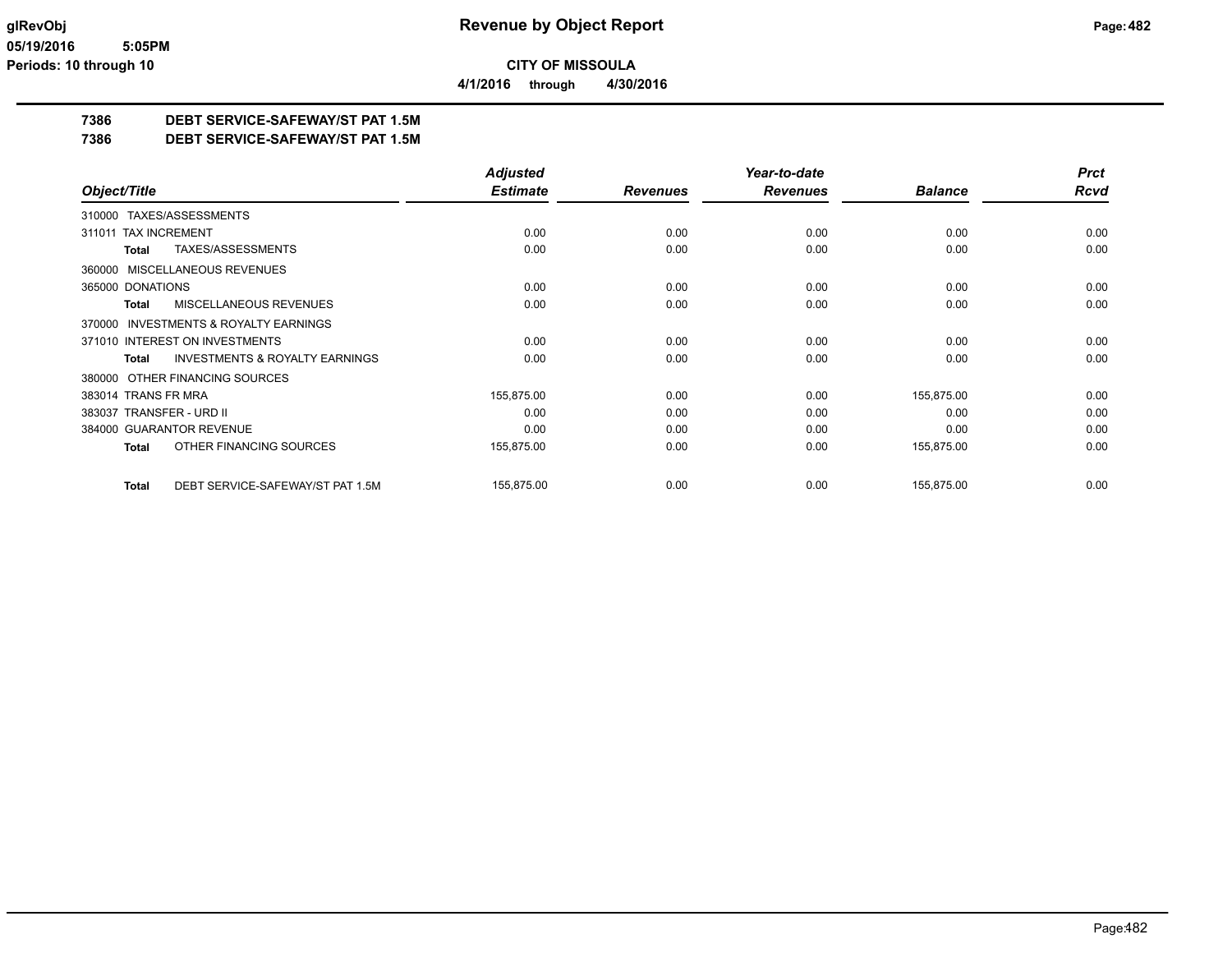### **7386 DEBT SERVICE-SAFEWAY/ST PAT 1.5M**

|                                                    | <b>Adjusted</b> |                 | Year-to-date    |                | <b>Prct</b> |
|----------------------------------------------------|-----------------|-----------------|-----------------|----------------|-------------|
| Object/Title                                       | <b>Estimate</b> | <b>Revenues</b> | <b>Revenues</b> | <b>Balance</b> | <b>Rcvd</b> |
| 310000 TAXES/ASSESSMENTS                           |                 |                 |                 |                |             |
| <b>TAX INCREMENT</b><br>311011                     | 0.00            | 0.00            | 0.00            | 0.00           | 0.00        |
| TAXES/ASSESSMENTS<br>Total                         | 0.00            | 0.00            | 0.00            | 0.00           | 0.00        |
| 360000 MISCELLANEOUS REVENUES                      |                 |                 |                 |                |             |
| 365000 DONATIONS                                   | 0.00            | 0.00            | 0.00            | 0.00           | 0.00        |
| MISCELLANEOUS REVENUES<br>Total                    | 0.00            | 0.00            | 0.00            | 0.00           | 0.00        |
| 370000 INVESTMENTS & ROYALTY EARNINGS              |                 |                 |                 |                |             |
| 371010 INTEREST ON INVESTMENTS                     | 0.00            | 0.00            | 0.00            | 0.00           | 0.00        |
| <b>INVESTMENTS &amp; ROYALTY EARNINGS</b><br>Total | 0.00            | 0.00            | 0.00            | 0.00           | 0.00        |
| 380000 OTHER FINANCING SOURCES                     |                 |                 |                 |                |             |
| 383014 TRANS FR MRA                                | 155,875.00      | 0.00            | 0.00            | 155,875.00     | 0.00        |
| 383037 TRANSFER - URD II                           | 0.00            | 0.00            | 0.00            | 0.00           | 0.00        |
| 384000 GUARANTOR REVENUE                           | 0.00            | 0.00            | 0.00            | 0.00           | 0.00        |
| OTHER FINANCING SOURCES<br>Total                   | 155,875.00      | 0.00            | 0.00            | 155,875.00     | 0.00        |
| DEBT SERVICE-SAFEWAY/ST PAT 1.5M<br><b>Total</b>   | 155,875.00      | 0.00            | 0.00            | 155,875.00     | 0.00        |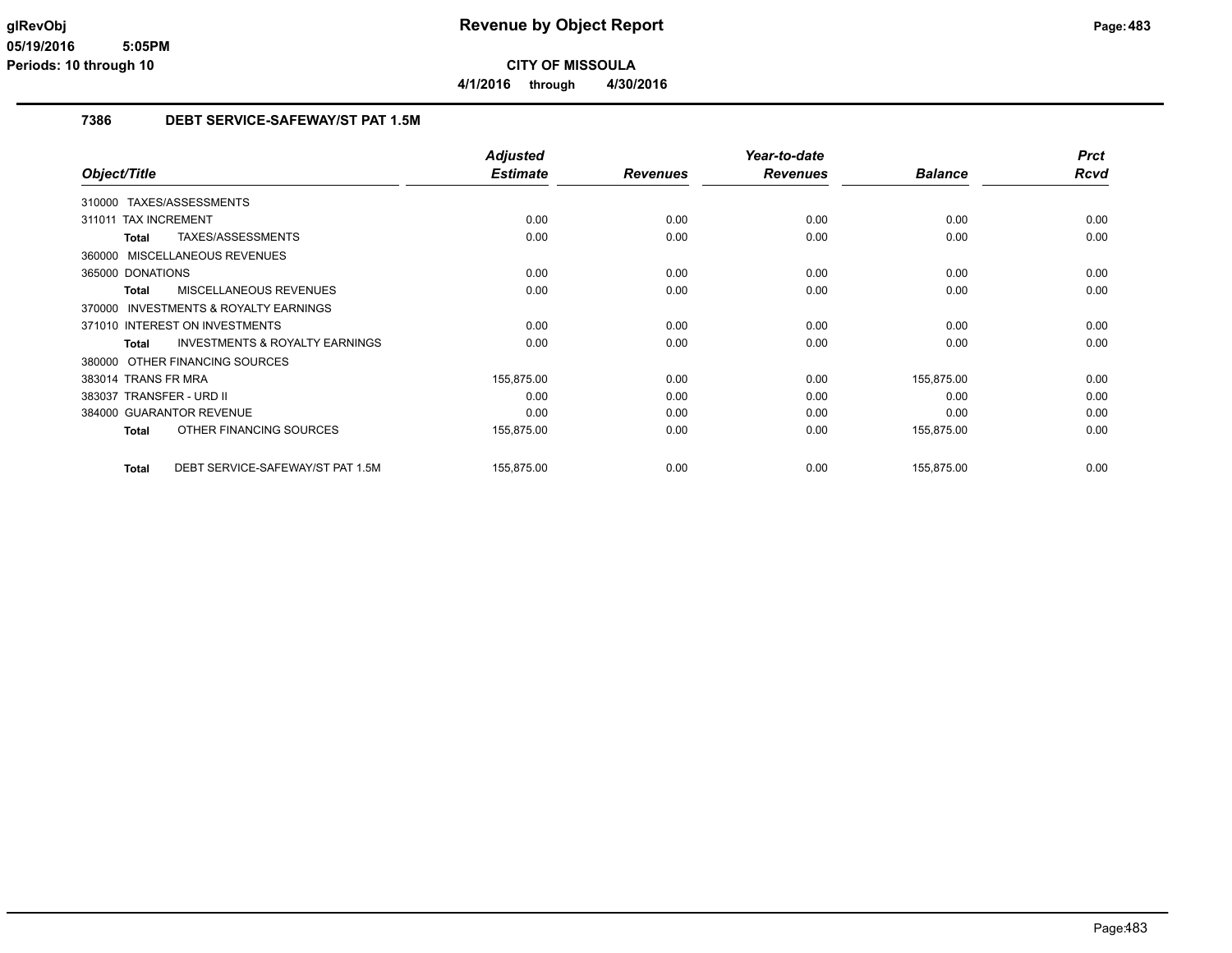**4/1/2016 through 4/30/2016**

## **7387 DEBT SERVICE-BROWNFIELD RLF 1.125M**

**7387 DEBT SERVICE-BROWNFIELD RLF 1.125M**

|                                                    | <b>Adjusted</b> |                 | Year-to-date    |                | <b>Prct</b> |
|----------------------------------------------------|-----------------|-----------------|-----------------|----------------|-------------|
| Object/Title                                       | <b>Estimate</b> | <b>Revenues</b> | <b>Revenues</b> | <b>Balance</b> | <b>Rcvd</b> |
| 310000 TAXES/ASSESSMENTS                           |                 |                 |                 |                |             |
| 311011 TAX INCREMENT                               | 0.00            | 0.00            | 0.00            | 0.00           | 0.00        |
| TAXES/ASSESSMENTS<br>Total                         | 0.00            | 0.00            | 0.00            | 0.00           | 0.00        |
| 370000 INVESTMENTS & ROYALTY EARNINGS              |                 |                 |                 |                |             |
| 371010 INTEREST ON INVESTMENTS                     | 0.00            | 0.00            | 0.00            | 0.00           | 0.00        |
| <b>INVESTMENTS &amp; ROYALTY EARNINGS</b><br>Total | 0.00            | 0.00            | 0.00            | 0.00           | 0.00        |
| 380000 OTHER FINANCING SOURCES                     |                 |                 |                 |                |             |
| 383014 TRANS FR MRA                                | 31.941.00       | 0.00            | 0.00            | 31,941.00      | 0.00        |
| 383016 TRANS FR TAX INCREMENT BOND                 | 0.00            | 0.00            | 0.00            | 0.00           | 0.00        |
| OTHER FINANCING SOURCES<br>Total                   | 31,941.00       | 0.00            | 0.00            | 31,941.00      | 0.00        |
| DEBT SERVICE-BROWNFIELD RLF 1.125M<br>Total        | 31.941.00       | 0.00            | 0.00            | 31,941.00      | 0.00        |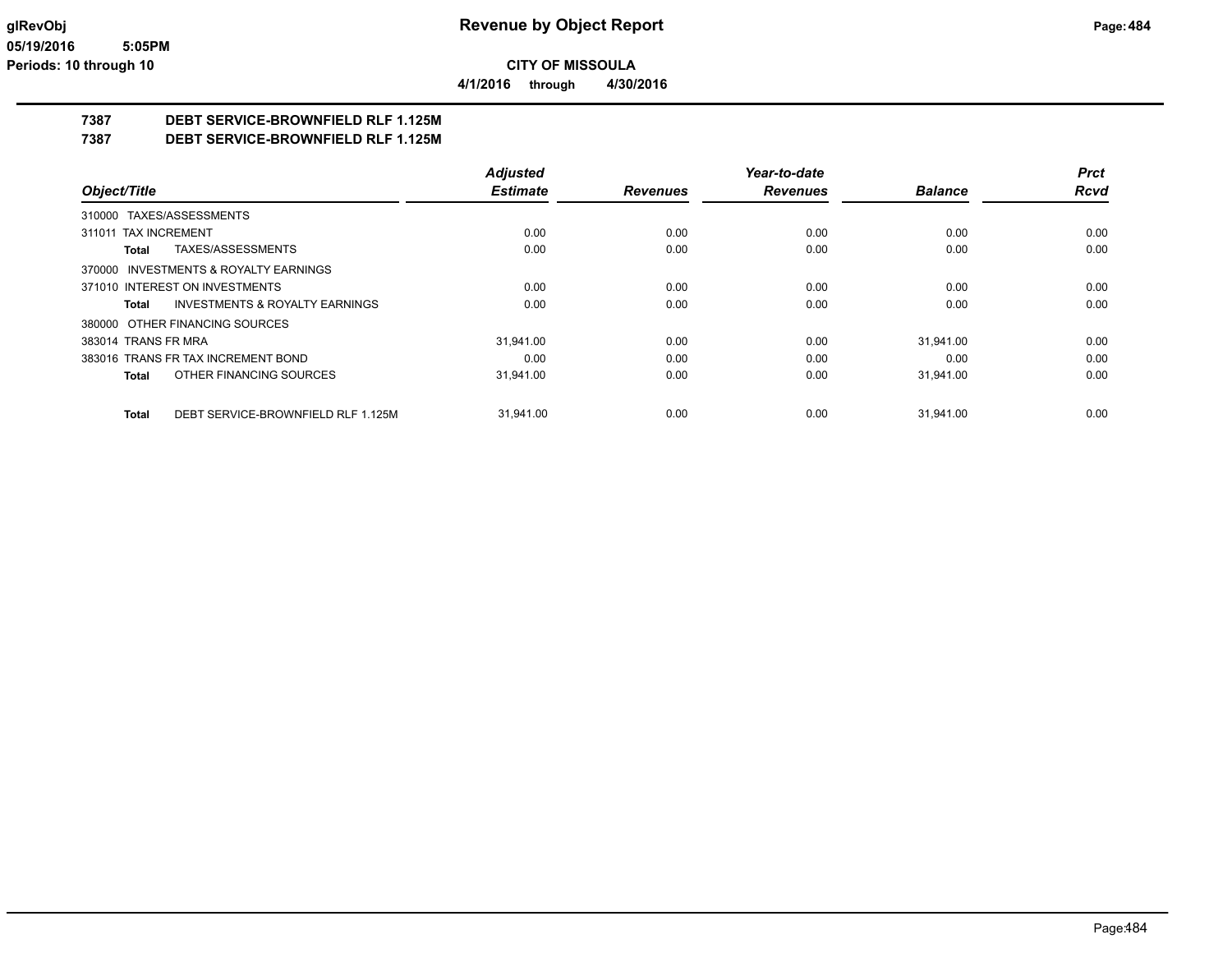**4/1/2016 through 4/30/2016**

### **7387 DEBT SERVICE-BROWNFIELD RLF 1.125M**

|                          |                                           | <b>Adjusted</b> |                 | Year-to-date    |                | <b>Prct</b> |
|--------------------------|-------------------------------------------|-----------------|-----------------|-----------------|----------------|-------------|
| Object/Title             |                                           | <b>Estimate</b> | <b>Revenues</b> | <b>Revenues</b> | <b>Balance</b> | <b>Rcvd</b> |
| 310000 TAXES/ASSESSMENTS |                                           |                 |                 |                 |                |             |
| 311011 TAX INCREMENT     |                                           | 0.00            | 0.00            | 0.00            | 0.00           | 0.00        |
| Total                    | TAXES/ASSESSMENTS                         | 0.00            | 0.00            | 0.00            | 0.00           | 0.00        |
|                          | 370000 INVESTMENTS & ROYALTY EARNINGS     |                 |                 |                 |                |             |
|                          | 371010 INTEREST ON INVESTMENTS            | 0.00            | 0.00            | 0.00            | 0.00           | 0.00        |
| Total                    | <b>INVESTMENTS &amp; ROYALTY EARNINGS</b> | 0.00            | 0.00            | 0.00            | 0.00           | 0.00        |
|                          | 380000 OTHER FINANCING SOURCES            |                 |                 |                 |                |             |
| 383014 TRANS FR MRA      |                                           | 31.941.00       | 0.00            | 0.00            | 31.941.00      | 0.00        |
|                          | 383016 TRANS FR TAX INCREMENT BOND        | 0.00            | 0.00            | 0.00            | 0.00           | 0.00        |
| <b>Total</b>             | OTHER FINANCING SOURCES                   | 31.941.00       | 0.00            | 0.00            | 31,941.00      | 0.00        |
| <b>Total</b>             | DEBT SERVICE-BROWNFIELD RLF 1.125M        | 31,941.00       | 0.00            | 0.00            | 31,941.00      | 0.00        |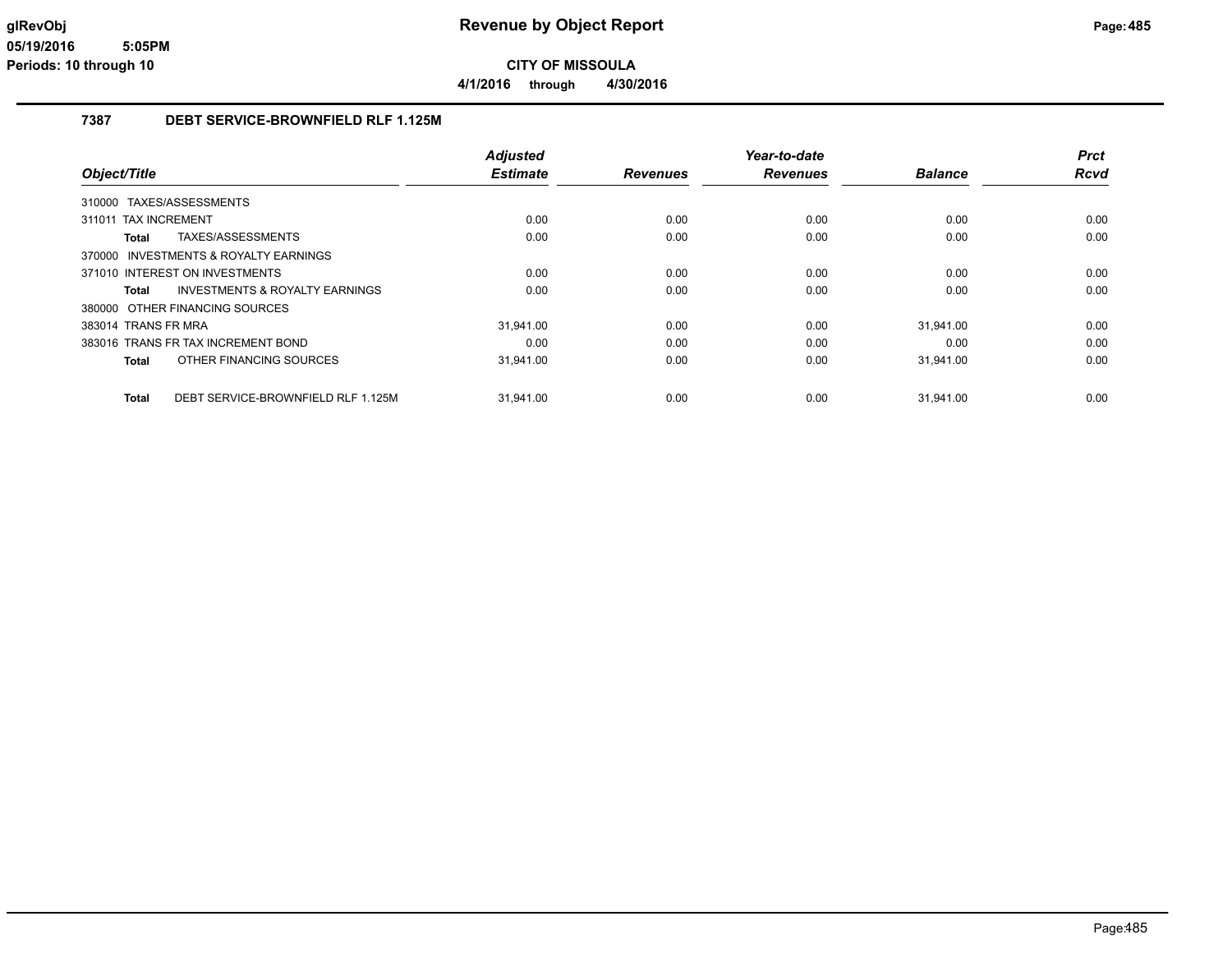**4/1/2016 through 4/30/2016**

## **7388 RESERVE-3.6m TIF**

**7388 RESERVE-3.6m TIF**

|                                                    | <b>Adjusted</b> |                 | Year-to-date    |                | <b>Prct</b> |
|----------------------------------------------------|-----------------|-----------------|-----------------|----------------|-------------|
| Object/Title                                       | <b>Estimate</b> | <b>Revenues</b> | <b>Revenues</b> | <b>Balance</b> | <b>Rcvd</b> |
| 370000 INVESTMENTS & ROYALTY EARNINGS              |                 |                 |                 |                |             |
| 371010 INTEREST ON INVESTMENTS                     | 0.00            | 0.00            | 0.00            | 0.00           | 0.00        |
| 371020 GAIN/LOSS IN MARKET VALUE OF INVESTMENTS    | 0.00            | 0.00            | 0.00            | 0.00           | 0.00        |
| <b>INVESTMENTS &amp; ROYALTY EARNINGS</b><br>Total | 0.00            | 0.00            | 0.00            | 0.00           | 0.00        |
| 380000 OTHER FINANCING SOURCES                     |                 |                 |                 |                |             |
| 381025 BOND PROCEEDS                               | 0.00            | 0.00            | 0.00            | 0.00           | 0.00        |
| 383014 TRANS FR MRA                                | 0.00            | 0.00            | 0.00            | 0.00           | 0.00        |
| 383037 TRANSFER - URD II                           | 0.00            | 0.00            | 0.00            | 0.00           | 0.00        |
| 383040 TRANSFER FROM CITY GRANTS                   | 0.00            | 0.00            | 0.00            | 0.00           | 0.00        |
| OTHER FINANCING SOURCES<br>Total                   | 0.00            | 0.00            | 0.00            | 0.00           | 0.00        |
| RESERVE-3.6m TIF<br>Total                          | 0.00            | 0.00            | 0.00            | 0.00           | 0.00        |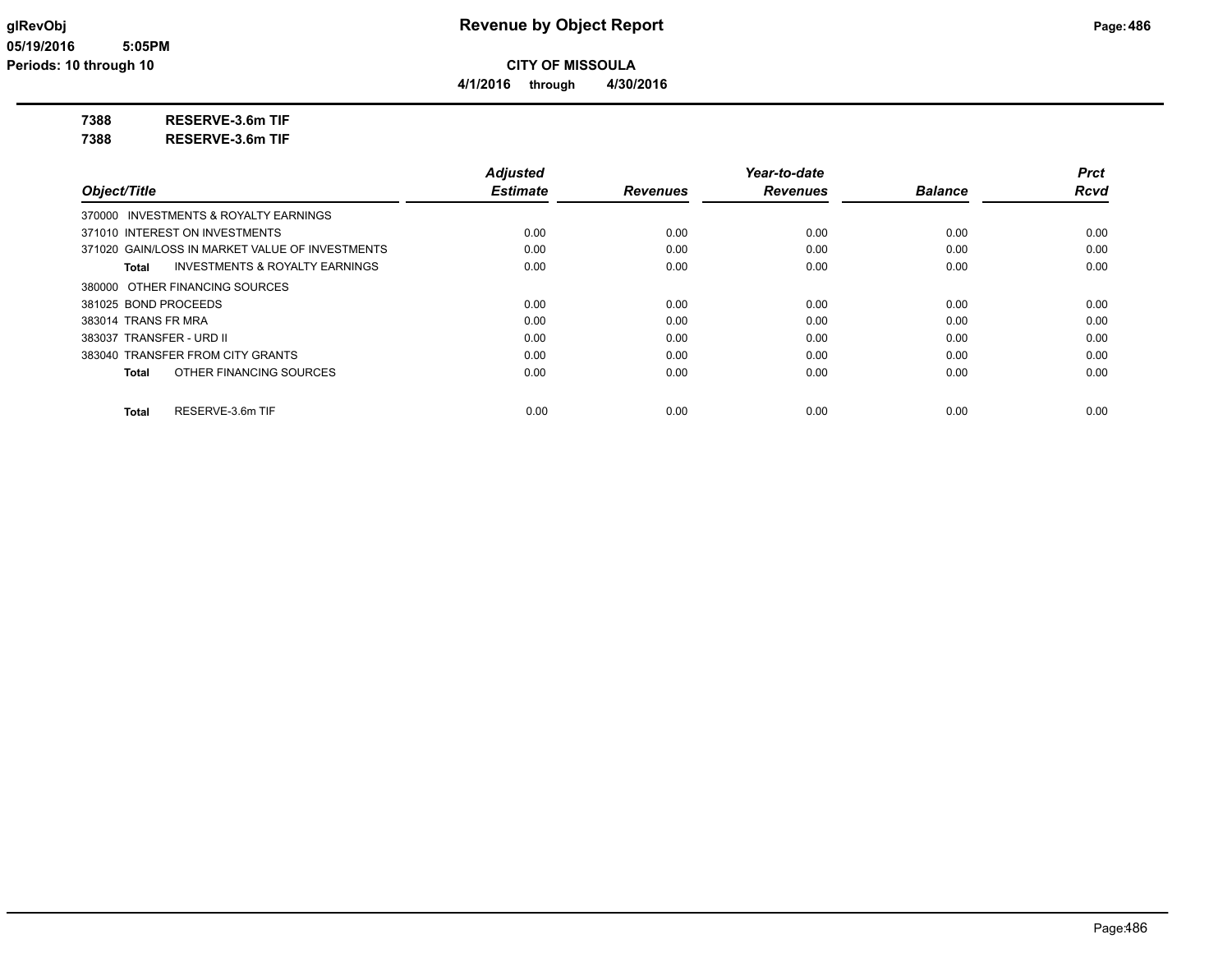**4/1/2016 through 4/30/2016**

#### **7388 RESERVE-3.6m TIF**

|                                                    | <b>Adjusted</b> |                 | Year-to-date    |                | <b>Prct</b> |
|----------------------------------------------------|-----------------|-----------------|-----------------|----------------|-------------|
| Object/Title                                       | <b>Estimate</b> | <b>Revenues</b> | <b>Revenues</b> | <b>Balance</b> | Rcvd        |
| 370000 INVESTMENTS & ROYALTY EARNINGS              |                 |                 |                 |                |             |
| 371010 INTEREST ON INVESTMENTS                     | 0.00            | 0.00            | 0.00            | 0.00           | 0.00        |
| 371020 GAIN/LOSS IN MARKET VALUE OF INVESTMENT     | 0.00            | 0.00            | 0.00            | 0.00           | 0.00        |
| <b>INVESTMENTS &amp; ROYALTY EARNINGS</b><br>Total | 0.00            | 0.00            | 0.00            | 0.00           | 0.00        |
| 380000 OTHER FINANCING SOURCES                     |                 |                 |                 |                |             |
| 381025 BOND PROCEEDS                               | 0.00            | 0.00            | 0.00            | 0.00           | 0.00        |
| 383014 TRANS FR MRA                                | 0.00            | 0.00            | 0.00            | 0.00           | 0.00        |
| 383037 TRANSFER - URD II                           | 0.00            | 0.00            | 0.00            | 0.00           | 0.00        |
| 383040 TRANSFER FROM CITY GRANTS                   | 0.00            | 0.00            | 0.00            | 0.00           | 0.00        |
| OTHER FINANCING SOURCES<br>Total                   | 0.00            | 0.00            | 0.00            | 0.00           | 0.00        |
| RESERVE-3.6m TIF<br><b>Total</b>                   | 0.00            | 0.00            | 0.00            | 0.00           | 0.00        |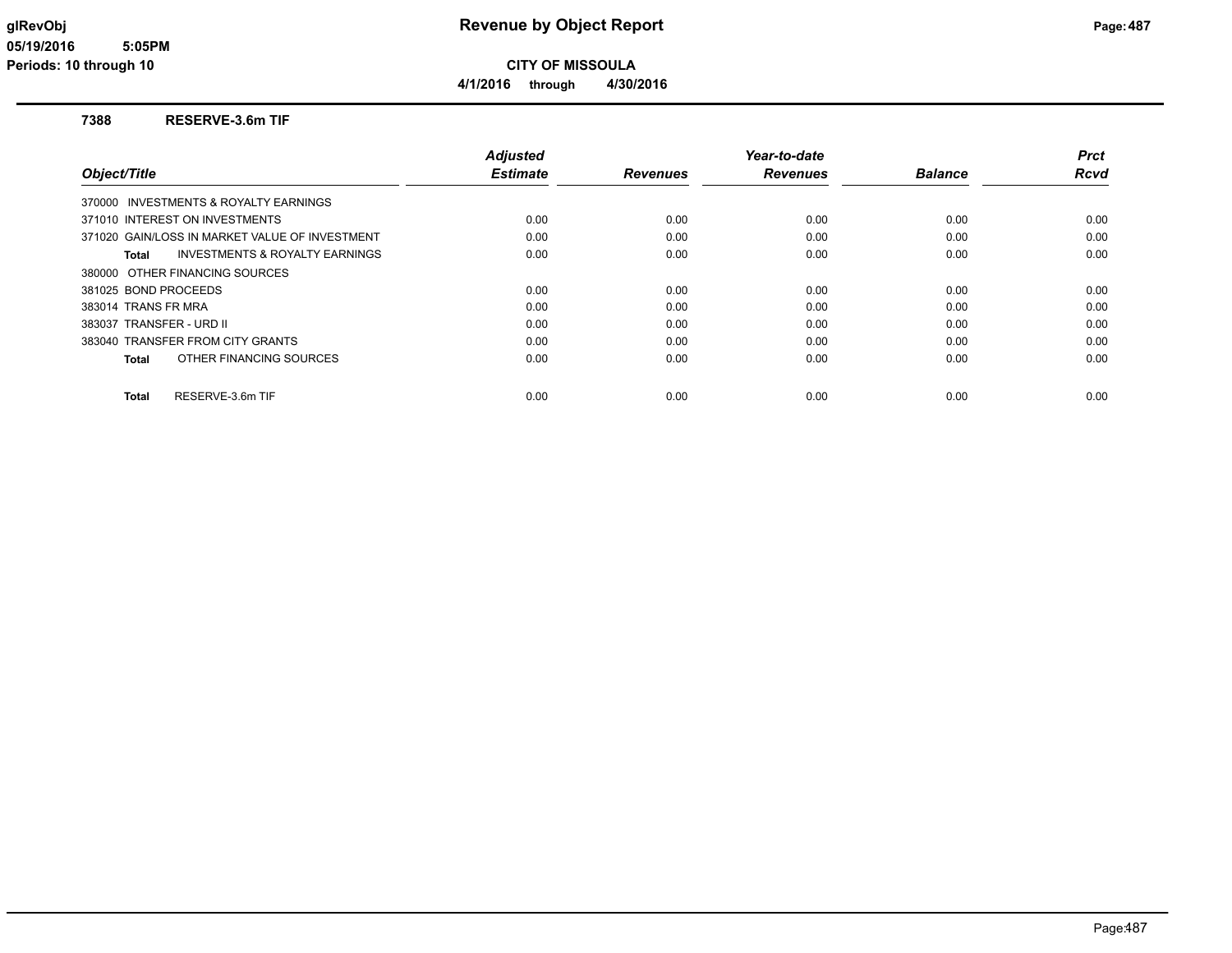**CITY OF MISSOULA**

**4/1/2016 through 4/30/2016**

**7389 DEBT SERVICE - 3.6M/5.75M**

| 7389 | DEBT SERVICE - 3.6M/5.75M |
|------|---------------------------|
|      |                           |

|                      |                                                 | <b>Adjusted</b> |                 | Year-to-date    |                | <b>Prct</b> |
|----------------------|-------------------------------------------------|-----------------|-----------------|-----------------|----------------|-------------|
| Object/Title         |                                                 | <b>Estimate</b> | <b>Revenues</b> | <b>Revenues</b> | <b>Balance</b> | <b>Rcvd</b> |
|                      | 370000 INVESTMENTS & ROYALTY EARNINGS           |                 |                 |                 |                |             |
|                      | 371010 INTEREST ON INVESTMENTS                  | 0.00            | 0.00            | 0.00            | 0.00           | 0.00        |
|                      | 371020 GAIN/LOSS IN MARKET VALUE OF INVESTMENTS | 0.00            | 0.00            | 0.00            | 0.00           | 0.00        |
| Total                | INVESTMENTS & ROYALTY EARNINGS                  | 0.00            | 0.00            | 0.00            | 0.00           | 0.00        |
|                      | 380000 OTHER FINANCING SOURCES                  |                 |                 |                 |                |             |
|                      | 381009 TRANSFER FROM CLEARING                   | 0.00            | 0.00            | 0.00            | 0.00           | 0.00        |
| 381025 BOND PROCEEDS |                                                 | 0.00            | 0.00            | 0.00            | 0.00           | 0.00        |
| 383014 TRANS FR MRA  |                                                 | 921.916.00      | 0.00            | 0.00            | 921.916.00     | 0.00        |
| Total                | OTHER FINANCING SOURCES                         | 921.916.00      | 0.00            | 0.00            | 921.916.00     | 0.00        |
| <b>Total</b>         | DEBT SERVICE - 3.6M/5.75M                       | 921.916.00      | 0.00            | 0.00            | 921.916.00     | 0.00        |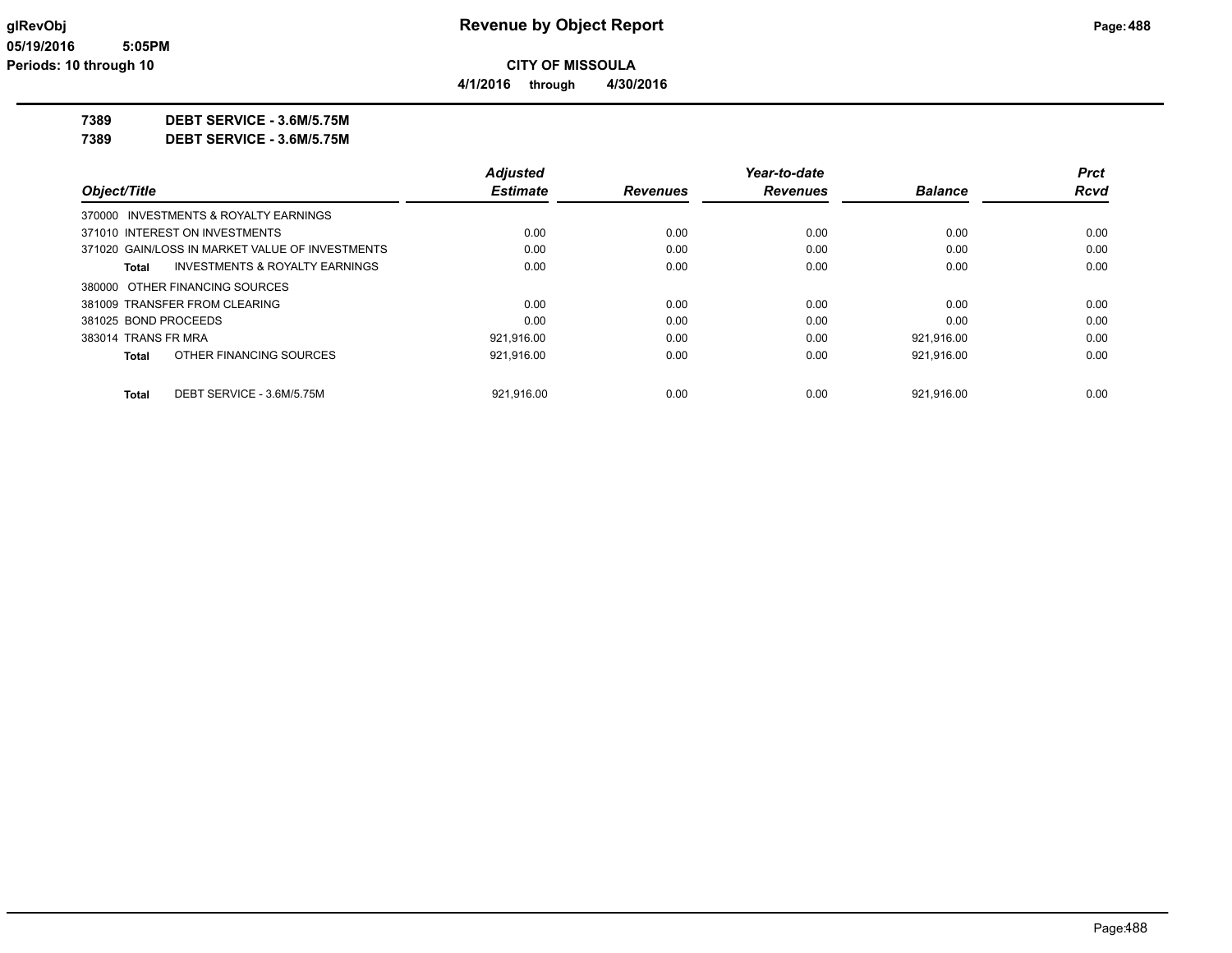**4/1/2016 through 4/30/2016**

#### **7389 DEBT SERVICE - 3.6M/5.75M**

| Object/Title         |                                                | <b>Adjusted</b><br><b>Estimate</b> | <b>Revenues</b> | Year-to-date<br><b>Revenues</b> | <b>Balance</b> | <b>Prct</b><br><b>Rcvd</b> |
|----------------------|------------------------------------------------|------------------------------------|-----------------|---------------------------------|----------------|----------------------------|
|                      |                                                |                                    |                 |                                 |                |                            |
|                      | 370000 INVESTMENTS & ROYALTY EARNINGS          |                                    |                 |                                 |                |                            |
|                      | 371010 INTEREST ON INVESTMENTS                 | 0.00                               | 0.00            | 0.00                            | 0.00           | 0.00                       |
|                      | 371020 GAIN/LOSS IN MARKET VALUE OF INVESTMENT | 0.00                               | 0.00            | 0.00                            | 0.00           | 0.00                       |
| Total                | INVESTMENTS & ROYALTY EARNINGS                 | 0.00                               | 0.00            | 0.00                            | 0.00           | 0.00                       |
|                      | 380000 OTHER FINANCING SOURCES                 |                                    |                 |                                 |                |                            |
|                      | 381009 TRANSFER FROM CLEARING                  | 0.00                               | 0.00            | 0.00                            | 0.00           | 0.00                       |
| 381025 BOND PROCEEDS |                                                | 0.00                               | 0.00            | 0.00                            | 0.00           | 0.00                       |
| 383014 TRANS FR MRA  |                                                | 921.916.00                         | 0.00            | 0.00                            | 921.916.00     | 0.00                       |
| Total                | OTHER FINANCING SOURCES                        | 921,916.00                         | 0.00            | 0.00                            | 921,916.00     | 0.00                       |
| <b>Total</b>         | DEBT SERVICE - 3.6M/5.75M                      | 921.916.00                         | 0.00            | 0.00                            | 921.916.00     | 0.00                       |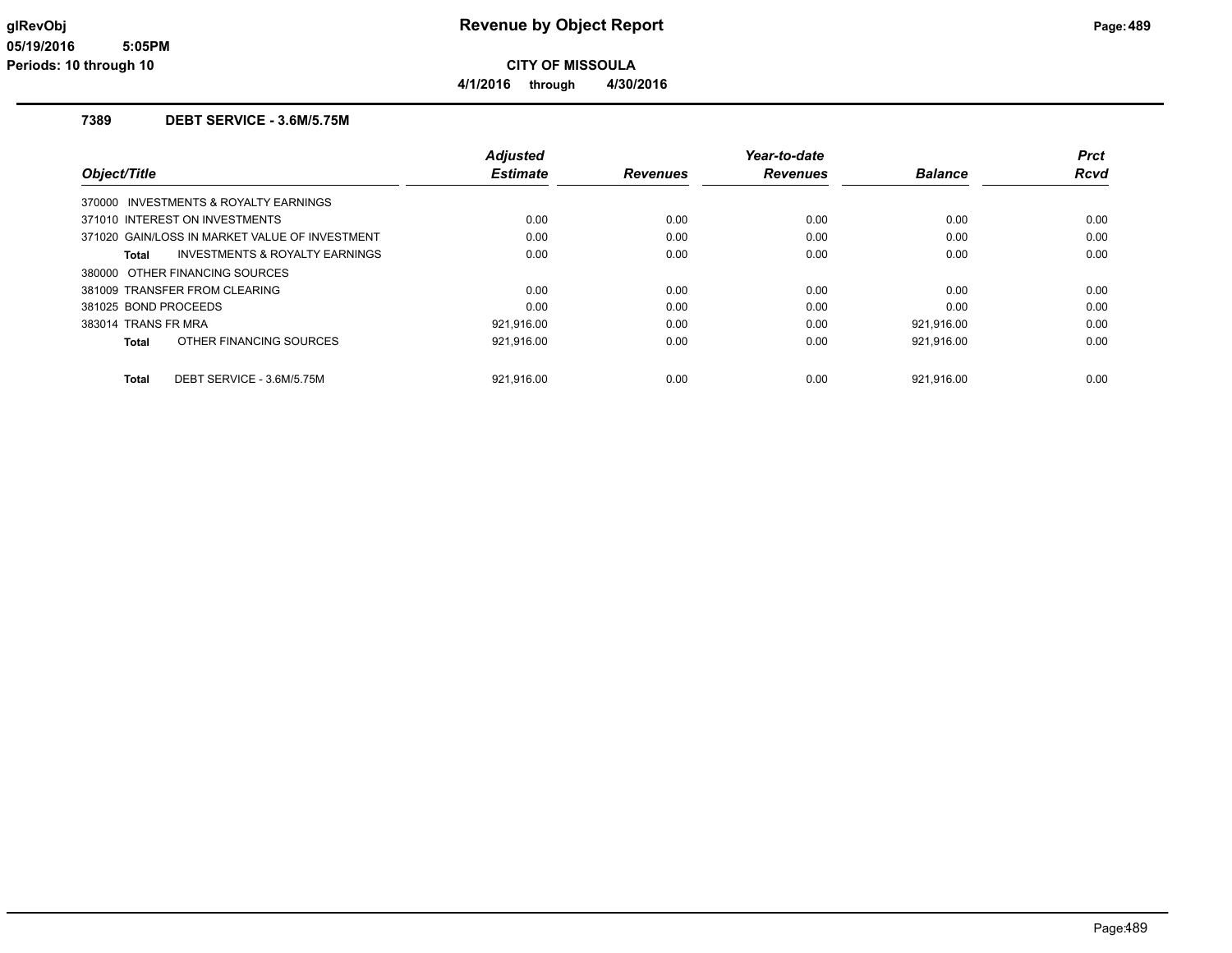**4/1/2016 through 4/30/2016**

**7390 URDII CLEARING - 3.6M TIF**

**7390 URDII CLEARING - 3.6M TIF**

|                                                           | <b>Adjusted</b> |                 | Year-to-date    |                | <b>Prct</b> |
|-----------------------------------------------------------|-----------------|-----------------|-----------------|----------------|-------------|
| Object/Title                                              | <b>Estimate</b> | <b>Revenues</b> | <b>Revenues</b> | <b>Balance</b> | <b>Rcvd</b> |
| TAXES/ASSESSMENTS<br>310000                               |                 |                 |                 |                |             |
| 310000 TAXES/ASSESSMENTS                                  | 0.00            | 0.00            | 0.00            | 0.00           | 0.00        |
| 311011 TAX INCREMENT                                      | 1,617,625.00    | 21,271.01       | 864,187.99      | 753,437.01     | 53.42       |
| PENALTIES & INTEREST<br>312001                            | 0.00            | 288.74          | 1,721.95        | $-1,721.95$    | 0.00        |
| TAXES/ASSESSMENTS<br><b>Total</b>                         | 1,617,625.00    | 21,559.75       | 865,909.94      | 751,715.06     | 53.53       |
| <b>INTERGOVERNMENTAL REVENUES</b><br>330000               |                 |                 |                 |                |             |
| 335210 PERSONAL PROPERTY TAX REIMBURSEMENT                | 0.00            | 0.00            | 93,665.65       | $-93,665.65$   | 0.00        |
| 335230 HB 124 REVENUE                                     | 255,260.00      | 0.00            | 127,630.00      | 127,630.00     | 50.00       |
| INTERGOVERNMENTAL REVENUES<br>Total                       | 255,260.00      | 0.00            | 221,295.65      | 33,964.35      | 86.69       |
| <b>INVESTMENTS &amp; ROYALTY EARNINGS</b><br>370000       |                 |                 |                 |                |             |
| 371010 INTEREST ON INVESTMENTS                            | 0.00            | 0.00            | 0.00            | 0.00           | 0.00        |
| 371020 GAIN/LOSS IN MARKET VALUE OF INVESTMENTS           | 0.00            | 0.00            | 0.00            | 0.00           | 0.00        |
| <b>INVESTMENTS &amp; ROYALTY EARNINGS</b><br><b>Total</b> | 0.00            | 0.00            | 0.00            | 0.00           | 0.00        |
| OTHER FINANCING SOURCES<br>380000                         |                 |                 |                 |                |             |
| 383037 TRANSFER FROM URD II                               | 0.00            | 0.00            | 0.00            | 0.00           | 0.00        |
| OTHER FINANCING SOURCES<br><b>Total</b>                   | 0.00            | 0.00            | 0.00            | 0.00           | 0.00        |
| URDII CLEARING - 3.6M TIF<br>Total                        | 1,872,885.00    | 21,559.75       | 1,087,205.59    | 785,679.41     | 58.05       |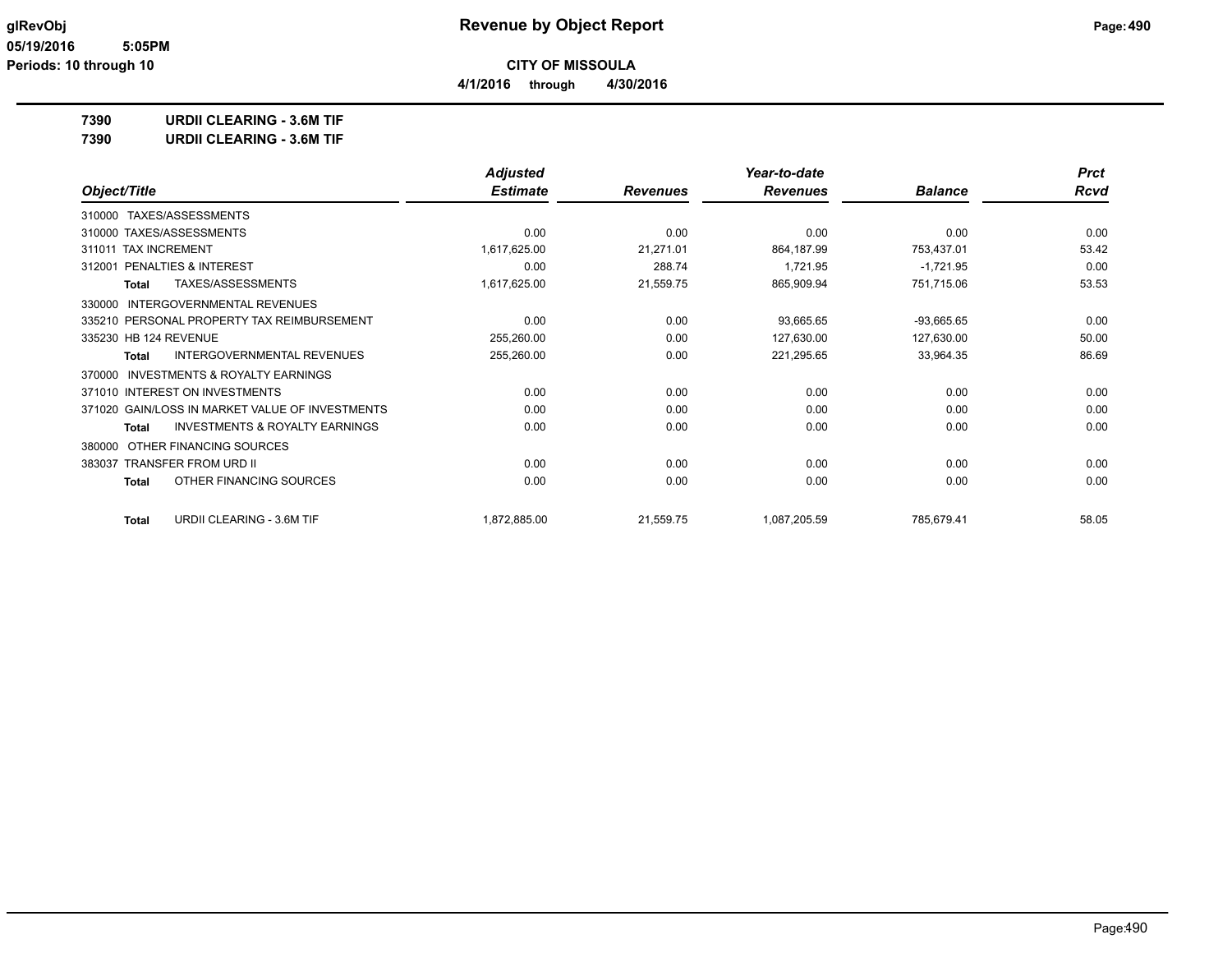**4/1/2016 through 4/30/2016**

#### **7390 URDII CLEARING - 3.6M TIF**

|                                                           | <b>Adjusted</b> |                 | Year-to-date    |                | <b>Prct</b> |
|-----------------------------------------------------------|-----------------|-----------------|-----------------|----------------|-------------|
| Object/Title                                              | <b>Estimate</b> | <b>Revenues</b> | <b>Revenues</b> | <b>Balance</b> | Rcvd        |
| TAXES/ASSESSMENTS<br>310000                               |                 |                 |                 |                |             |
| 310000 TAXES/ASSESSMENTS                                  | 0.00            | 0.00            | 0.00            | 0.00           | 0.00        |
| <b>TAX INCREMENT</b><br>311011                            | 1,617,625.00    | 21,271.01       | 864,187.99      | 753,437.01     | 53.42       |
| <b>PENALTIES &amp; INTEREST</b><br>312001                 | 0.00            | 288.74          | 1,721.95        | $-1,721.95$    | 0.00        |
| TAXES/ASSESSMENTS<br><b>Total</b>                         | 1,617,625.00    | 21,559.75       | 865,909.94      | 751,715.06     | 53.53       |
| INTERGOVERNMENTAL REVENUES<br>330000                      |                 |                 |                 |                |             |
| 335210 PERSONAL PROPERTY TAX REIMBURSEMENT                | 0.00            | 0.00            | 93,665.65       | $-93,665.65$   | 0.00        |
| 335230 HB 124 REVENUE                                     | 255,260.00      | 0.00            | 127,630.00      | 127,630.00     | 50.00       |
| <b>INTERGOVERNMENTAL REVENUES</b><br><b>Total</b>         | 255,260.00      | 0.00            | 221,295.65      | 33,964.35      | 86.69       |
| <b>INVESTMENTS &amp; ROYALTY EARNINGS</b><br>370000       |                 |                 |                 |                |             |
| 371010 INTEREST ON INVESTMENTS                            | 0.00            | 0.00            | 0.00            | 0.00           | 0.00        |
| 371020 GAIN/LOSS IN MARKET VALUE OF INVESTMENT            | 0.00            | 0.00            | 0.00            | 0.00           | 0.00        |
| <b>INVESTMENTS &amp; ROYALTY EARNINGS</b><br><b>Total</b> | 0.00            | 0.00            | 0.00            | 0.00           | 0.00        |
| OTHER FINANCING SOURCES<br>380000                         |                 |                 |                 |                |             |
| <b>TRANSFER FROM URD II</b><br>383037                     | 0.00            | 0.00            | 0.00            | 0.00           | 0.00        |
| OTHER FINANCING SOURCES<br><b>Total</b>                   | 0.00            | 0.00            | 0.00            | 0.00           | 0.00        |
| URDII CLEARING - 3.6M TIF<br><b>Total</b>                 | 1,872,885.00    | 21,559.75       | 1,087,205.59    | 785,679.41     | 58.05       |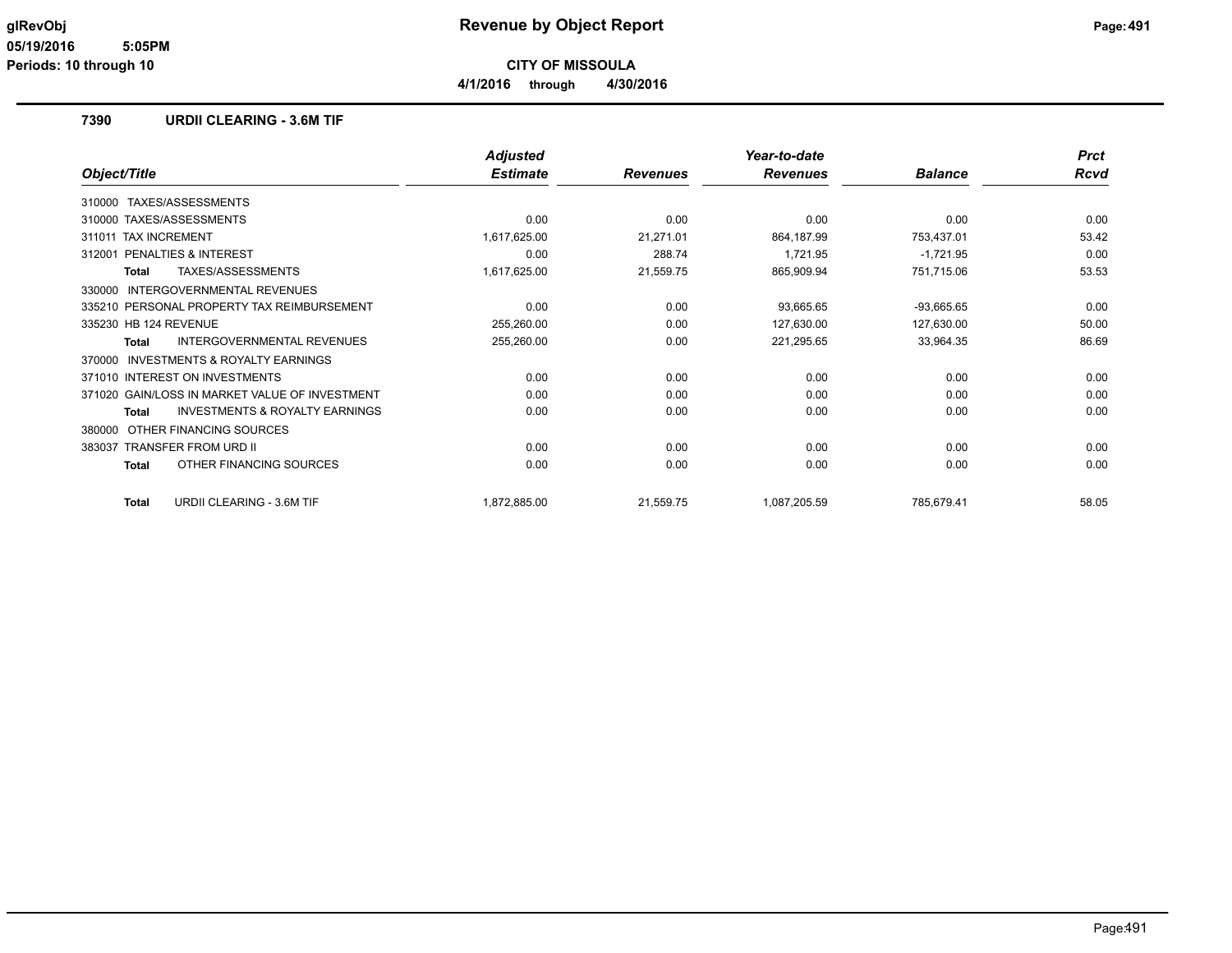**4/1/2016 through 4/30/2016**

**7391 MRA - URD I FUND 7391 MRA - URD I FUND**

|                                                     | <b>Adjusted</b> |                 | Year-to-date    |                | <b>Prct</b> |
|-----------------------------------------------------|-----------------|-----------------|-----------------|----------------|-------------|
| Object/Title                                        | <b>Estimate</b> | <b>Revenues</b> | <b>Revenues</b> | <b>Balance</b> | <b>Rcvd</b> |
| 310000 TAXES/ASSESSMENTS                            |                 |                 |                 |                |             |
| 311011 TAX INCREMENT                                | 0.00            | 0.00            | 0.00            | 0.00           | 0.00        |
| 312001 PENALTIES & INTEREST                         | 0.00            | 0.00            | 0.00            | 0.00           | 0.00        |
| TAXES/ASSESSMENTS<br>Total                          | 0.00            | 0.00            | 0.00            | 0.00           | 0.00        |
| 330000 INTERGOVERNMENTAL REVENUES                   |                 |                 |                 |                |             |
| 331050 ISTEA/CTEP GRANT                             | 0.00            | 0.00            | 0.00            | 0.00           | 0.00        |
| 336023 STATE CONTRIB. - PERS                        | 0.00            | 0.00            | 0.00            | 0.00           | 0.00        |
| <b>INTERGOVERNMENTAL REVENUES</b><br><b>Total</b>   | 0.00            | 0.00            | 0.00            | 0.00           | 0.00        |
| 360000 MISCELLANEOUS REVENUES                       |                 |                 |                 |                |             |
| 360000 MISCELLANEOUS REVENUES                       | 0.00            | 0.00            | 0.00            | 0.00           | 0.00        |
| 360010 MISCELLANEOUS                                | 0.00            | 0.00            | 0.00            | 0.00           | 0.00        |
| 364012 SALE OF SURPLUS PROPERTY                     | 0.00            | 0.00            | 0.00            | 0.00           | 0.00        |
| 365000 DONATIONS                                    | 0.00            | 0.00            | 0.00            | 0.00           | 0.00        |
| MISCELLANEOUS REVENUES<br>Total                     | 0.00            | 0.00            | 0.00            | 0.00           | 0.00        |
| <b>INVESTMENTS &amp; ROYALTY EARNINGS</b><br>370000 |                 |                 |                 |                |             |
| 371010 INTEREST ON INVESTMENTS                      | 0.00            | 0.00            | 0.00            | 0.00           | 0.00        |
| 371020 GAIN/LOSS IN MARKET VALUE OF INVESTMENTS     | 0.00            | 0.00            | 0.00            | 0.00           | 0.00        |
| <b>INVESTMENTS &amp; ROYALTY EARNINGS</b><br>Total  | 0.00            | 0.00            | 0.00            | 0.00           | 0.00        |
| 380000 OTHER FINANCING SOURCES                      |                 |                 |                 |                |             |
| 382010 SALE OF FIXED ASSETS                         | 0.00            | 0.00            | 0.00            | 0.00           | 0.00        |
| 383001 TRANS FR FLUSHING DISTRICT                   | 0.00            | 0.00            | 0.00            | 0.00           | 0.00        |
| 383016 TRANS FR TAX INCREMENT BOND                  | 0.00            | 0.00            | 0.00            | 0.00           | 0.00        |
| 383029 TRANS FR GENERAL                             | 0.00            | 0.00            | 0.00            | 0.00           | 0.00        |
| 383037 TRANSFER - URD II                            | 0.00            | 0.00            | 0.00            | 0.00           | 0.00        |
| 383038 TRANSFER - URD III                           | 0.00            | 0.00            | 0.00            | 0.00           | 0.00        |
| OTHER FINANCING SOURCES<br><b>Total</b>             | 0.00            | 0.00            | 0.00            | 0.00           | 0.00        |
|                                                     |                 |                 |                 |                |             |
| <b>MRA - URD I FUND</b><br><b>Total</b>             | 0.00            | 0.00            | 0.00            | 0.00           | 0.00        |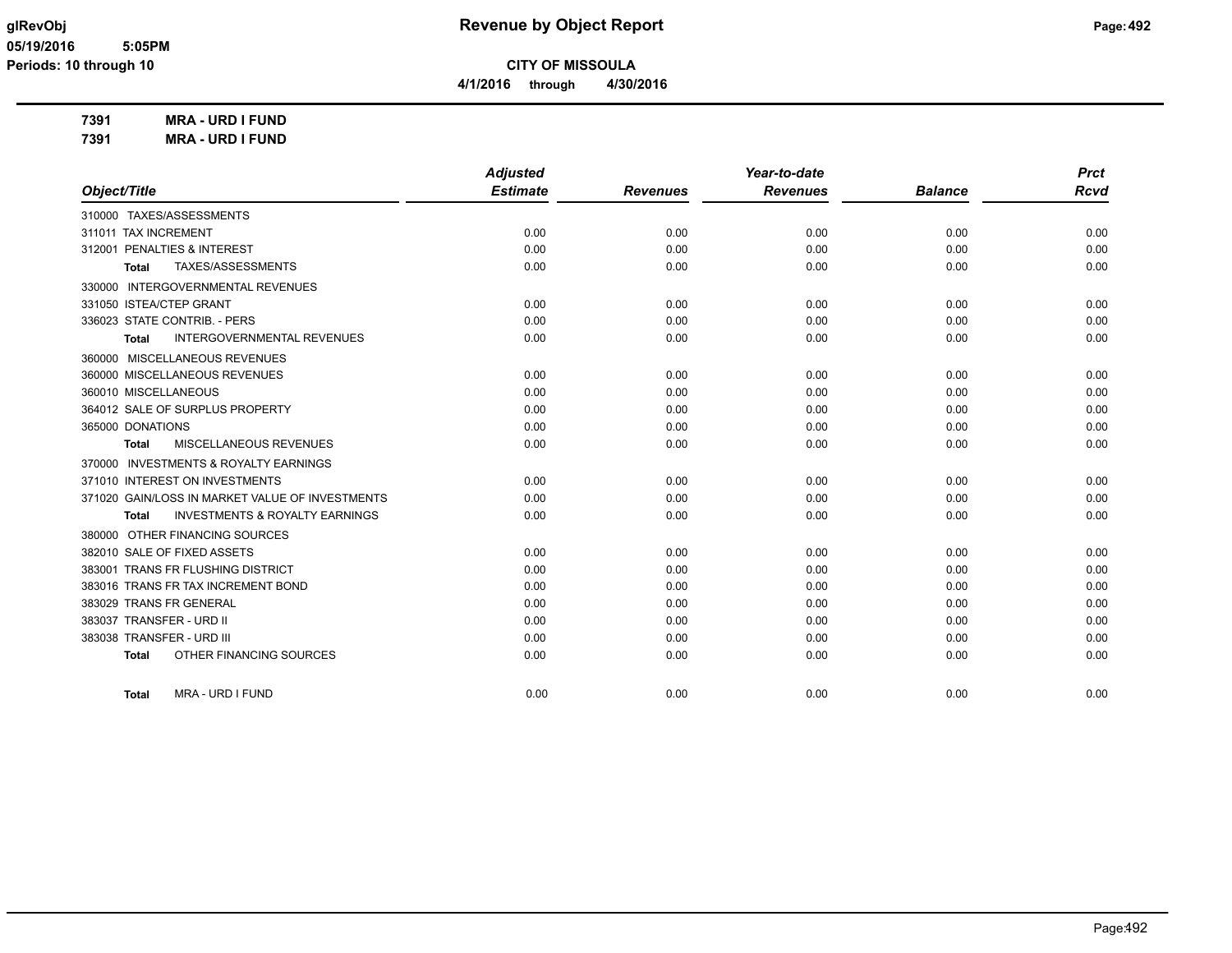**CITY OF MISSOULA 4/1/2016 through 4/30/2016**

#### **7391 MRA - URD I FUND**

|                                                    | <b>Adjusted</b> |                 | Year-to-date    |                | <b>Prct</b> |
|----------------------------------------------------|-----------------|-----------------|-----------------|----------------|-------------|
| Object/Title                                       | <b>Estimate</b> | <b>Revenues</b> | <b>Revenues</b> | <b>Balance</b> | <b>Rcvd</b> |
| 310000 TAXES/ASSESSMENTS                           |                 |                 |                 |                |             |
| 311011 TAX INCREMENT                               | 0.00            | 0.00            | 0.00            | 0.00           | 0.00        |
| 312001 PENALTIES & INTEREST                        | 0.00            | 0.00            | 0.00            | 0.00           | 0.00        |
| TAXES/ASSESSMENTS<br><b>Total</b>                  | 0.00            | 0.00            | 0.00            | 0.00           | 0.00        |
| <b>INTERGOVERNMENTAL REVENUES</b><br>330000        |                 |                 |                 |                |             |
| 331050 ISTEA/CTEP GRANT                            | 0.00            | 0.00            | 0.00            | 0.00           | 0.00        |
| 336023 STATE CONTRIB. - PERS                       | 0.00            | 0.00            | 0.00            | 0.00           | 0.00        |
| <b>INTERGOVERNMENTAL REVENUES</b><br><b>Total</b>  | 0.00            | 0.00            | 0.00            | 0.00           | 0.00        |
| 360000 MISCELLANEOUS REVENUES                      |                 |                 |                 |                |             |
| 360000 MISCELLANEOUS REVENUES                      | 0.00            | 0.00            | 0.00            | 0.00           | 0.00        |
| 360010 MISCELLANEOUS                               | 0.00            | 0.00            | 0.00            | 0.00           | 0.00        |
| 364012 SALE OF SURPLUS PROPERTY                    | 0.00            | 0.00            | 0.00            | 0.00           | 0.00        |
| 365000 DONATIONS                                   | 0.00            | 0.00            | 0.00            | 0.00           | 0.00        |
| <b>MISCELLANEOUS REVENUES</b><br><b>Total</b>      | 0.00            | 0.00            | 0.00            | 0.00           | 0.00        |
| 370000 INVESTMENTS & ROYALTY EARNINGS              |                 |                 |                 |                |             |
| 371010 INTEREST ON INVESTMENTS                     | 0.00            | 0.00            | 0.00            | 0.00           | 0.00        |
| 371020 GAIN/LOSS IN MARKET VALUE OF INVESTMENT     | 0.00            | 0.00            | 0.00            | 0.00           | 0.00        |
| <b>INVESTMENTS &amp; ROYALTY EARNINGS</b><br>Total | 0.00            | 0.00            | 0.00            | 0.00           | 0.00        |
| 380000 OTHER FINANCING SOURCES                     |                 |                 |                 |                |             |
| 382010 SALE OF FIXED ASSETS                        | 0.00            | 0.00            | 0.00            | 0.00           | 0.00        |
| 383001 TRANS FR FLUSHING DISTRICT                  | 0.00            | 0.00            | 0.00            | 0.00           | 0.00        |
| 383016 TRANS FR TAX INCREMENT BOND                 | 0.00            | 0.00            | 0.00            | 0.00           | 0.00        |
| 383029 TRANS FR GENERAL                            | 0.00            | 0.00            | 0.00            | 0.00           | 0.00        |
| 383037 TRANSFER - URD II                           | 0.00            | 0.00            | 0.00            | 0.00           | 0.00        |
| 383038 TRANSFER - URD III                          | 0.00            | 0.00            | 0.00            | 0.00           | 0.00        |
| OTHER FINANCING SOURCES<br><b>Total</b>            | 0.00            | 0.00            | 0.00            | 0.00           | 0.00        |
| <b>MRA - URD I FUND</b><br><b>Total</b>            | 0.00            | 0.00            | 0.00            | 0.00           | 0.00        |
|                                                    |                 |                 |                 |                |             |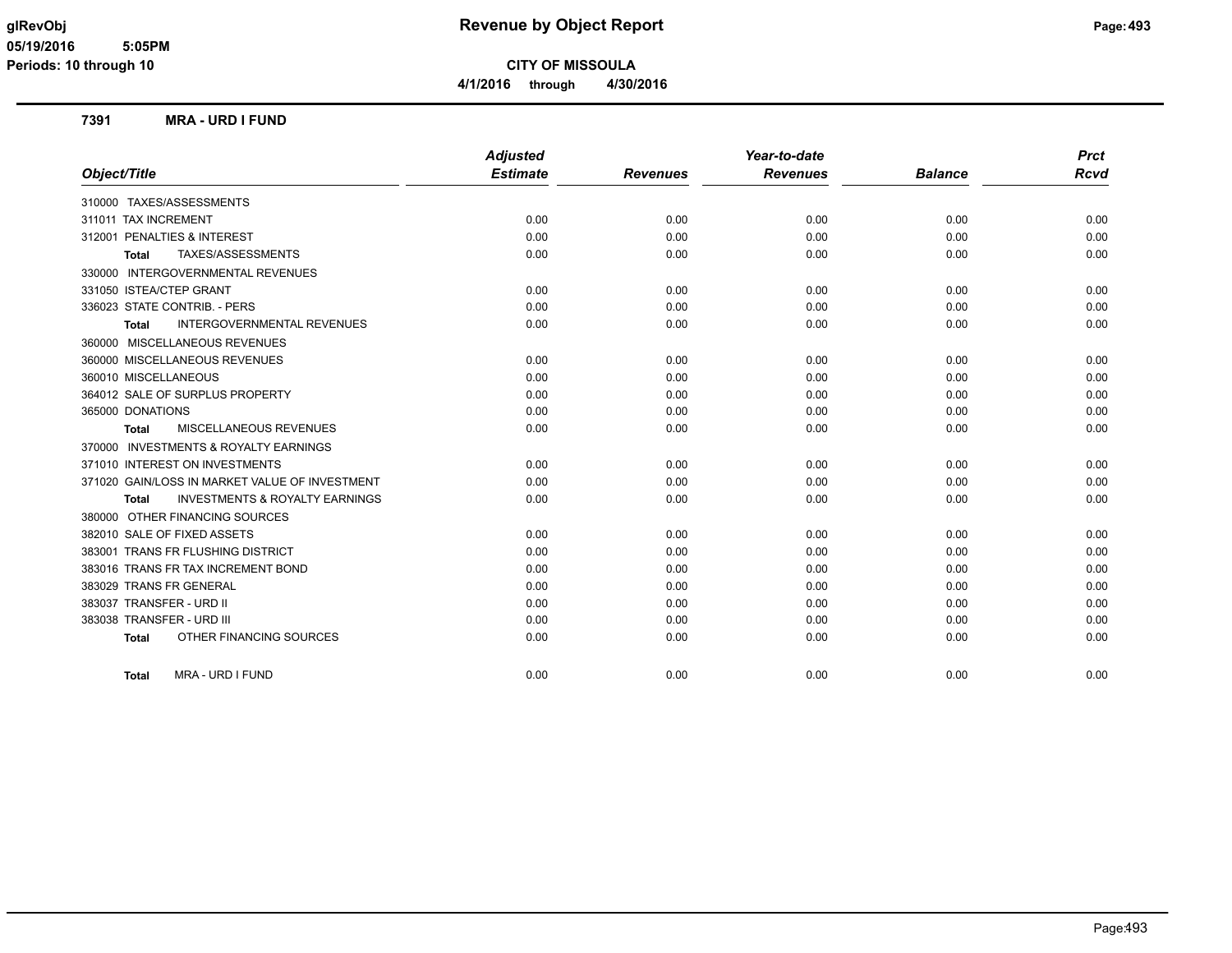**4/1/2016 through 4/30/2016**

**7392 MRA - URD II FUND 7392 MRA - URD II FUND**

|                                                           | <b>Adjusted</b> |                 | Year-to-date    |             | <b>Prct</b> |
|-----------------------------------------------------------|-----------------|-----------------|-----------------|-------------|-------------|
| Object/Title                                              | <b>Estimate</b> | <b>Revenues</b> | <b>Revenues</b> | Balance     | <b>Rcvd</b> |
| 310000 TAXES/ASSESSMENTS                                  |                 |                 |                 |             |             |
| 311011 TAX INCREMENT                                      | 0.00            | 0.00            | 0.00            | 0.00        | 0.00        |
| TAXES/ASSESSMENTS<br><b>Total</b>                         | 0.00            | 0.00            | 0.00            | 0.00        | 0.00        |
| 330000 INTERGOVERNMENTAL REVENUES                         |                 |                 |                 |             |             |
| 330000 INTERGOVERNMENTAL REVENUES                         | 0.00            | 0.00            | 0.00            | 0.00        | 0.00        |
| 331050 ISTEA/CTEP GRANT                                   | 200,000.00      | 0.00            | 0.00            | 200,000.00  | 0.00        |
| 331060 NATL RECREATION TRAILS GRANTS                      | 0.00            | 0.00            | 0.00            | 0.00        | 0.00        |
| 335210 PERSONAL PROPERTY TAX REIMBURSEMENT                | 0.00            | 0.00            | 0.00            | 0.00        | 0.00        |
| 335230 HB 124 REVENUE                                     | 0.00            | 0.00            | 0.00            | 0.00        | 0.00        |
| 335250 STATE REIMB - SB #184                              | 0.00            | 0.00            | 0.00            | 0.00        | 0.00        |
| 336023 STATE CONTRIB. - PERS                              | 0.00            | 0.00            | 0.00            | 0.00        | 0.00        |
| <b>INTERGOVERNMENTAL REVENUES</b><br><b>Total</b>         | 200,000.00      | 0.00            | 0.00            | 200,000.00  | 0.00        |
| 340000 CHARGES FOR SERVICES                               |                 |                 |                 |             |             |
| 343300 MISC CHARGES FOR SERVICES                          | 0.00            | 0.00            | 0.00            | 0.00        | 0.00        |
| <b>CHARGES FOR SERVICES</b><br><b>Total</b>               | 0.00            | 0.00            | 0.00            | 0.00        | 0.00        |
| 360000 MISCELLANEOUS REVENUES                             |                 |                 |                 |             |             |
| 360000 MISCELLANEOUS REVENUES                             | 0.00            | 0.00            | 237,869.88      | -237,869.88 | 0.00        |
| 360007 RLF REVENUES                                       | 0.00            | 0.00            | 0.00            | 0.00        | 0.00        |
| 360010 MISCELLANEOUS                                      | 0.00            | 0.00            | 0.00            | 0.00        | 0.00        |
| 365000 DONATIONS                                          | 0.00            | 0.00            | 0.00            | 0.00        | 0.00        |
| MISCELLANEOUS REVENUES<br><b>Total</b>                    | 0.00            | 0.00            | 237,869.88      | -237,869.88 | 0.00        |
| 370000 INVESTMENTS & ROYALTY EARNINGS                     |                 |                 |                 |             |             |
| 371010 INTEREST ON INVESTMENTS                            | 0.00            | 0.00            | 0.00            | 0.00        | 0.00        |
| 371020 GAIN/LOSS IN MARKET VALUE OF INVESTMENTS           | 0.00            | 0.00            | 0.00            | 0.00        | 0.00        |
| <b>INVESTMENTS &amp; ROYALTY EARNINGS</b><br><b>Total</b> | 0.00            | 0.00            | 0.00            | 0.00        | 0.00        |
| 380000 OTHER FINANCING SOURCES                            |                 |                 |                 |             |             |
| 381009 TRANSFERS IN                                       | 0.00            | 0.00            | 0.00            | 0.00        | 0.00        |
| 381025 BOND PROCEEDS                                      | 0.00            | 0.00            | 0.00            | 0.00        | 0.00        |
| 381026 DEBT SERVICE/BROWNSFIELD RLF 1.125M                | 0.00            | 0.00            | 0.00            | 0.00        | 0.00        |
| 381027 SOUTH RESERVE TRAIL CROSSING 5.M                   | 0.00            | 0.00            | 0.00            | 0.00        | 0.00        |
| 381028 BOND PROCEEDS-MILL SITE                            | 0.00            | 0.00            | 0.00            | 0.00        | 0.00        |
| 381074 CIVIC STADIUM TIF NOTES 1.5M                       | 0.00            | 0.00            | 0.00            | 0.00        | 0.00        |
| 383014 TRANS FR MRA                                       | 616,365.00      | 0.00            | 0.00            | 616,365.00  | 0.00        |
| 383037 TRANSFER - URD II                                  | 0.00            | 0.00            | 0.00            | 0.00        | 0.00        |
| 383038 TRANSFER - URD III                                 | 0.00            | 0.00            | 0.00            | 0.00        | 0.00        |
| 383039 FROM SID TRANSFERS                                 | 0.00            | 0.00            | 0.00            | 0.00        | 0.00        |
| 383060 TRANSFERS FROM FRONT ST URD                        | 0.00            | 0.00            | 0.00            | 0.00        | 0.00        |
| 383061 TRANSFERS FROM PARK IMPACT FEES                    | 0.00            | 0.00            | 0.00            | 0.00        | 0.00        |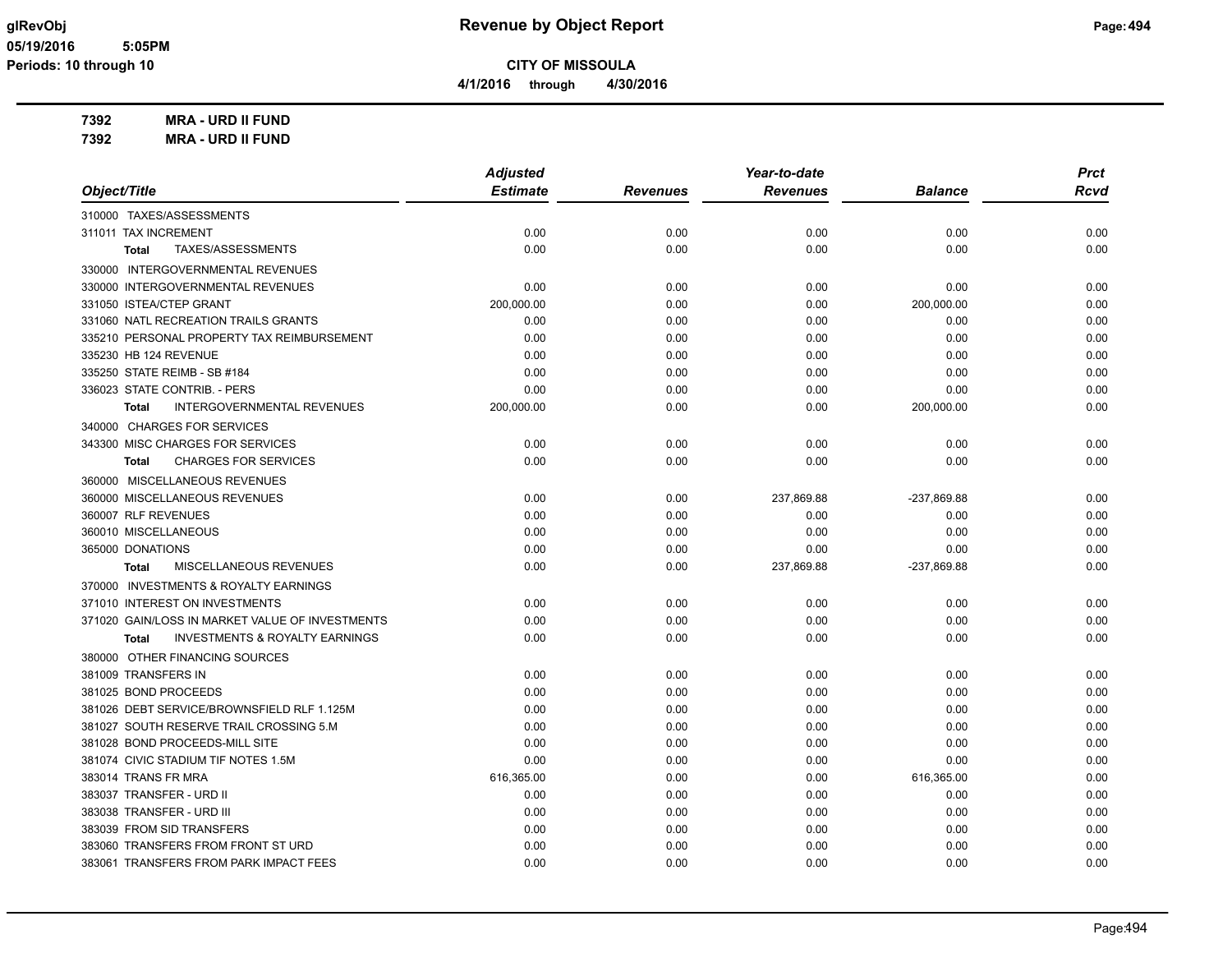#### **7392 MRA - URD II FUND 7392 MRA - URD II FUND**

| Object/Title                            | <b>Adjusted</b> |                 |                 | Prct           |       |
|-----------------------------------------|-----------------|-----------------|-----------------|----------------|-------|
|                                         | <b>Estimate</b> | <b>Revenues</b> | <b>Revenues</b> | <b>Balance</b> | Rcvd  |
| 383062 TRANSFERS FROM PARK SIDS         | 0.00            | 0.00            | 0.00            | 0.00           | 0.00  |
| 383063 TRANSF FROM SAFETY-LU (CTEP)FUND | 0.00            | 0.00            | 0.00            | 0.00           | 0.00  |
| OTHER FINANCING SOURCES<br><b>Total</b> | 616,365.00      | 0.00            | 0.00            | 616.365.00     | 0.00  |
| <b>Total</b><br>MRA - URD II FUND       | 816,365.00      | 0.00            | 237.869.88      | 578.495.12     | 29.14 |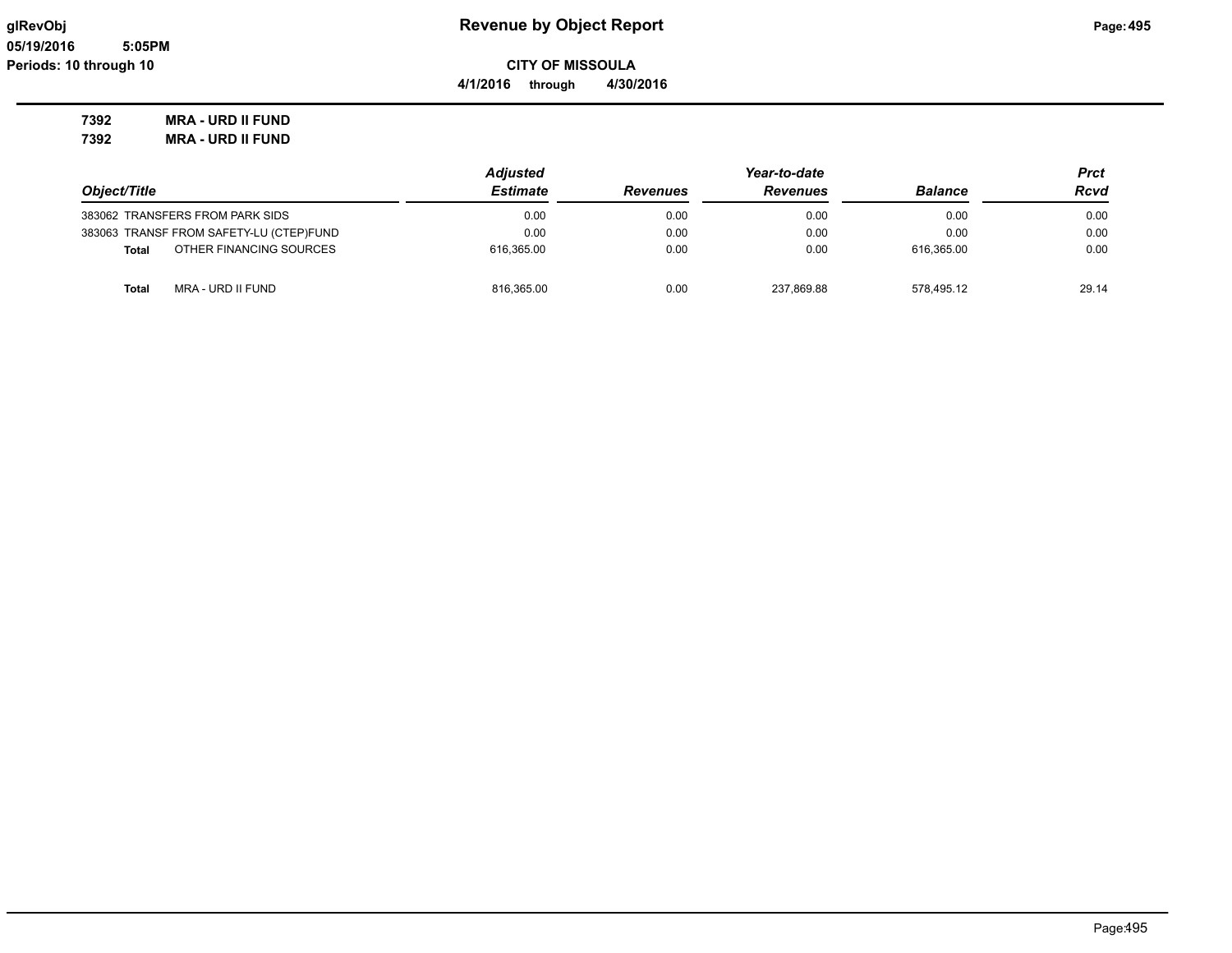**CITY OF MISSOULA**

**4/1/2016 through 4/30/2016**

#### **7392 MRA - URD II FUND**

|                                                           | <b>Adjusted</b> |                 | Year-to-date    |                | <b>Prct</b> |
|-----------------------------------------------------------|-----------------|-----------------|-----------------|----------------|-------------|
| Object/Title                                              | <b>Estimate</b> | <b>Revenues</b> | <b>Revenues</b> | <b>Balance</b> | Rcvd        |
| 310000 TAXES/ASSESSMENTS                                  |                 |                 |                 |                |             |
| 311011 TAX INCREMENT                                      | 0.00            | 0.00            | 0.00            | 0.00           | 0.00        |
| TAXES/ASSESSMENTS<br><b>Total</b>                         | 0.00            | 0.00            | 0.00            | 0.00           | 0.00        |
| 330000 INTERGOVERNMENTAL REVENUES                         |                 |                 |                 |                |             |
| 330000 INTERGOVERNMENTAL REVENUES                         | 0.00            | 0.00            | 0.00            | 0.00           | 0.00        |
| 331050 ISTEA/CTEP GRANT                                   | 200,000.00      | 0.00            | 0.00            | 200,000.00     | 0.00        |
| 331060 NATL RECREATION TRAILS GRANTS                      | 0.00            | 0.00            | 0.00            | 0.00           | 0.00        |
| 335210 PERSONAL PROPERTY TAX REIMBURSEMENT                | 0.00            | 0.00            | 0.00            | 0.00           | 0.00        |
| 335230 HB 124 REVENUE                                     | 0.00            | 0.00            | 0.00            | 0.00           | 0.00        |
| 335250 STATE REIMB - SB #184                              | 0.00            | 0.00            | 0.00            | 0.00           | 0.00        |
| 336023 STATE CONTRIB. - PERS                              | 0.00            | 0.00            | 0.00            | 0.00           | 0.00        |
| <b>INTERGOVERNMENTAL REVENUES</b><br><b>Total</b>         | 200,000.00      | 0.00            | 0.00            | 200,000.00     | 0.00        |
| 340000 CHARGES FOR SERVICES                               |                 |                 |                 |                |             |
| 343300 MISC CHARGES FOR SERVICES                          | 0.00            | 0.00            | 0.00            | 0.00           | 0.00        |
| <b>CHARGES FOR SERVICES</b><br><b>Total</b>               | 0.00            | 0.00            | 0.00            | 0.00           | 0.00        |
| 360000 MISCELLANEOUS REVENUES                             |                 |                 |                 |                |             |
| 360000 MISCELLANEOUS REVENUES                             | 0.00            | 0.00            | 237,869.88      | -237,869.88    | 0.00        |
| 360007 RLF REVENUES                                       | 0.00            | 0.00            | 0.00            | 0.00           | 0.00        |
| 360010 MISCELLANEOUS                                      | 0.00            | 0.00            | 0.00            | 0.00           | 0.00        |
| 365000 DONATIONS                                          | 0.00            | 0.00            | 0.00            | 0.00           | 0.00        |
| MISCELLANEOUS REVENUES<br>Total                           | 0.00            | 0.00            | 237,869.88      | -237,869.88    | 0.00        |
| 370000 INVESTMENTS & ROYALTY EARNINGS                     |                 |                 |                 |                |             |
| 371010 INTEREST ON INVESTMENTS                            | 0.00            | 0.00            | 0.00            | 0.00           | 0.00        |
| 371020 GAIN/LOSS IN MARKET VALUE OF INVESTMENT            | 0.00            | 0.00            | 0.00            | 0.00           | 0.00        |
| <b>INVESTMENTS &amp; ROYALTY EARNINGS</b><br><b>Total</b> | 0.00            | 0.00            | 0.00            | 0.00           | 0.00        |
| 380000 OTHER FINANCING SOURCES                            |                 |                 |                 |                |             |
| 381009 TRANSFERS IN                                       | 0.00            | 0.00            | 0.00            | 0.00           | 0.00        |
| 381025 BOND PROCEEDS                                      | 0.00            | 0.00            | 0.00            | 0.00           | 0.00        |
| 381026 DEBT SERVICE/BROWNSFIELD RLF 1.125M                | 0.00            | 0.00            | 0.00            | 0.00           | 0.00        |
| 381027 SOUTH RESERVE TRAIL CROSSING 5.M                   | 0.00            | 0.00            | 0.00            | 0.00           | 0.00        |
| 381028 BOND PROCEEDS-MILL SITE                            | 0.00            | 0.00            | 0.00            | 0.00           | 0.00        |
| 381074 CIVIC STADIUM TIF NOTES 1.5M                       | 0.00            | 0.00            | 0.00            | 0.00           | 0.00        |
| 383014 TRANS FR MRA                                       | 616,365.00      | 0.00            | 0.00            | 616,365.00     | 0.00        |
| 383037 TRANSFER - URD II                                  | 0.00            | 0.00            | 0.00            | 0.00           | 0.00        |
| 383038 TRANSFER - URD III                                 | 0.00            | 0.00            | 0.00            | 0.00           | 0.00        |
| 383039 FROM SID TRANSFERS                                 | 0.00            | 0.00            | 0.00            | 0.00           | 0.00        |
| 383060 TRANSFERS FROM FRONT ST URD                        | 0.00            | 0.00            | 0.00            | 0.00           | 0.00        |
| 383061 TRANSFERS FROM PARK IMPACT FEES                    | 0.00            | 0.00            | 0.00            | 0.00           | 0.00        |
| 383062 TRANSFERS FROM PARK SIDS                           | 0.00            | 0.00            | 0.00            | 0.00           | 0.00        |
|                                                           |                 |                 |                 |                |             |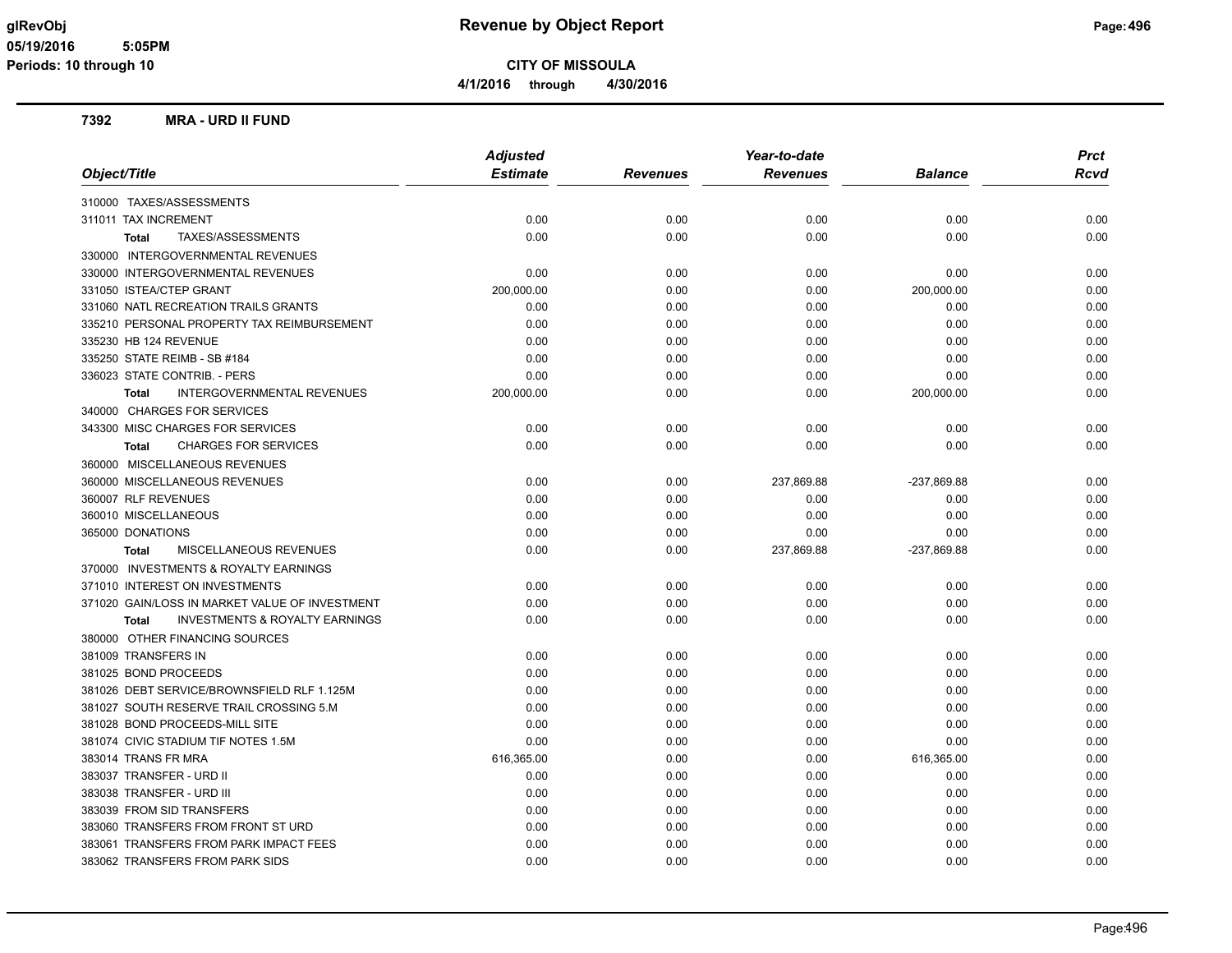**CITY OF MISSOULA**

**4/1/2016 through 4/30/2016**

#### **7392 MRA - URD II FUND**

|                                         | <b>Adjusted</b> | Year-to-date    |                 |                | <b>Prct</b> |
|-----------------------------------------|-----------------|-----------------|-----------------|----------------|-------------|
| Object/Title                            | <b>Estimate</b> | <b>Revenues</b> | <b>Revenues</b> | <b>Balance</b> | Rcvd        |
| 383063 TRANSF FROM SAFETY-LU (CTEP)FUND | 0.00            | 0.00            | 0.00            | 0.00           | 0.00        |
| OTHER FINANCING SOURCES<br><b>Total</b> | 616,365.00      | 0.00            | 0.00            | 616.365.00     | 0.00        |
| <b>Total</b><br>MRA - URD II FUND       | 816,365.00      | 0.00            | 237,869.88      | 578.495.12     | 29.14       |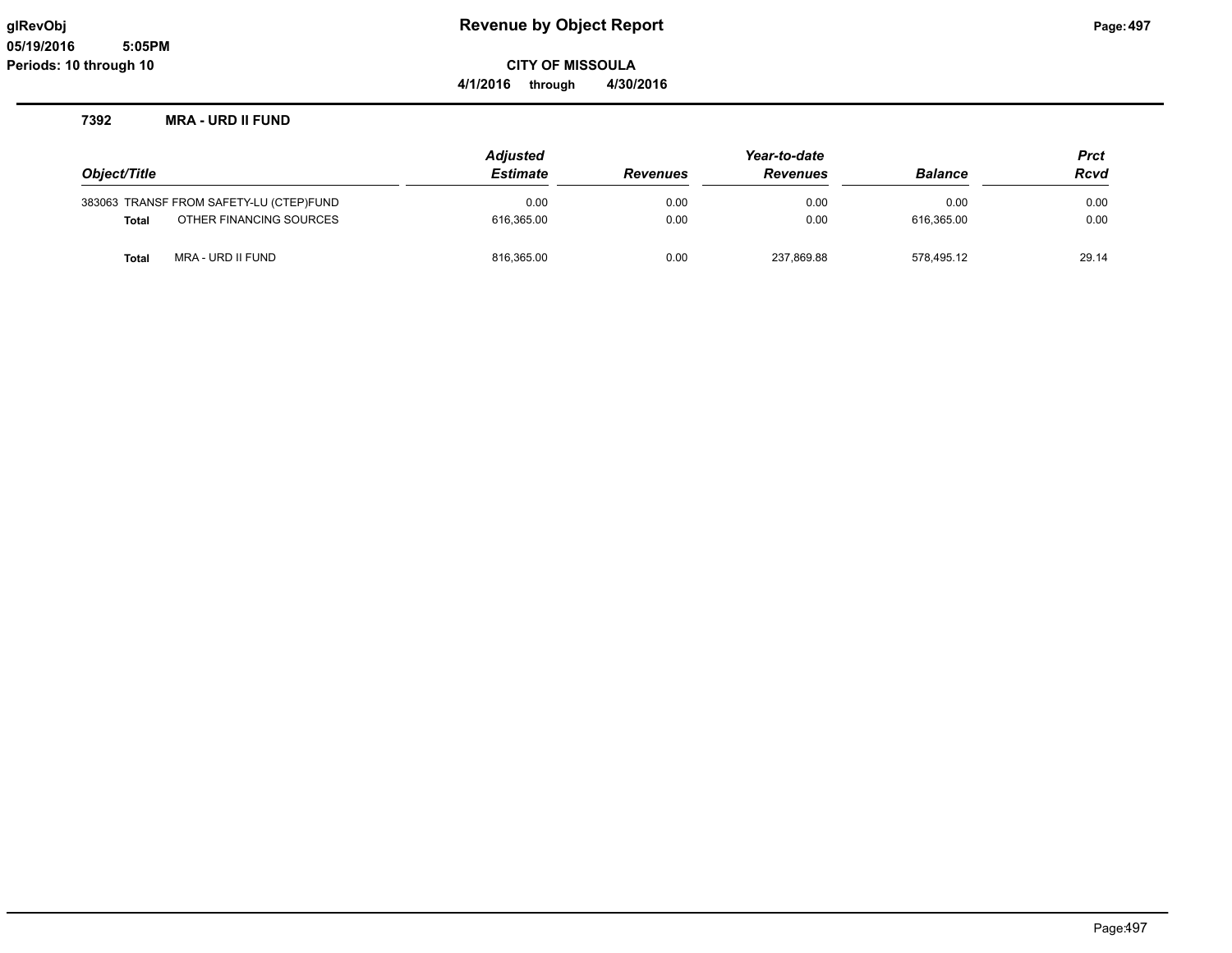**4/1/2016 through 4/30/2016**

**7393 MRA - URD III FUND**

| 7393 | <b>MRA - URD III FUND</b> |
|------|---------------------------|
|      |                           |

|                                                    | <b>Adjusted</b> |                 | Year-to-date    |                | <b>Prct</b> |
|----------------------------------------------------|-----------------|-----------------|-----------------|----------------|-------------|
| Object/Title                                       | <b>Estimate</b> | <b>Revenues</b> | <b>Revenues</b> | <b>Balance</b> | <b>Rcvd</b> |
| 310000 TAXES/ASSESSMENTS                           |                 |                 |                 |                |             |
| 311011 TAX INCREMENT                               | 1,837,654.00    | 3,674.10        | 776,891.68      | 1,060,762.32   | 42.28       |
| 312001 PENALTIES & INTEREST                        | 0.00            | 60.13           | 2,146.12        | $-2,146.12$    | 0.00        |
| TAXES/ASSESSMENTS<br>Total                         | 1,837,654.00    | 3,734.23        | 779,037.80      | 1,058,616.20   | 42.39       |
| 330000 INTERGOVERNMENTAL REVENUES                  |                 |                 |                 |                |             |
| 331050 ISTEA/CTEP GRANT                            | 0.00            | 0.00            | 0.00            | 0.00           | 0.00        |
| 331060 NATL RECREATION TRAILS GRANTS               | 0.00            | 0.00            | 0.00            | 0.00           | 0.00        |
| 335210 PERSONAL PROPERTY TAX REIMBURSEMENT         | 121,116.00      | 0.00            | 138,925.02      | $-17,809.02$   | 114.70      |
| 336020 STATE PENSION CONTRIBUTION                  | 0.00            | 0.00            | 0.00            | 0.00           | 0.00        |
| 336023 STATE CONTRIB. - PERS                       | 0.00            | 0.00            | 214.90          | $-214.90$      | 0.00        |
| <b>INTERGOVERNMENTAL REVENUES</b><br>Total         | 121,116.00      | 0.00            | 139,139.92      | $-18,023.92$   | 114.88      |
| 360000 MISCELLANEOUS REVENUES                      |                 |                 |                 |                |             |
| 360000 MISCELLANEOUS REVENUES                      | 0.00            | 0.00            | 17.75           | $-17.75$       | 0.00        |
| 360010 MISCELLANEOUS                               | 0.00            | 0.00            | 0.00            | 0.00           | 0.00        |
| 362000 OTHER MISCELLANEOUS REVENUE                 | 0.00            | 0.00            | 0.00            | 0.00           | 0.00        |
| 362004 URD III FACADE IMPROVEMENT LOAN REC         | 0.00            | 0.00            | 0.00            | 0.00           | 0.00        |
| 365000 DONATIONS                                   | 0.00            | 0.00            | 3,500.00        | $-3,500.00$    | 0.00        |
| MISCELLANEOUS REVENUES<br><b>Total</b>             | 0.00            | 0.00            | 3,517.75        | $-3,517.75$    | 0.00        |
| 370000 INVESTMENTS & ROYALTY EARNINGS              |                 |                 |                 |                |             |
| 371010 INTEREST ON INVESTMENTS                     | 0.00            | 0.00            | 0.00            | 0.00           | 0.00        |
| 371020 GAIN/LOSS IN MARKET VALUE OF INVESTMENTS    | 0.00            | 0.00            | 0.00            | 0.00           | 0.00        |
| <b>INVESTMENTS &amp; ROYALTY EARNINGS</b><br>Total | 0.00            | 0.00            | 0.00            | 0.00           | 0.00        |
| 380000 OTHER FINANCING SOURCES                     |                 |                 |                 |                |             |
| 381000 LOAN PROCEEDS                               | 0.00            | 0.00            | 0.00            | 0.00           | 0.00        |
| 381024 MARY AVENUE BOND PROCEEDS                   | 0.00            | 0.00            | 0.00            | 0.00           | 0.00        |
| 381027 5M SO RESERVE TRAIL CROSSING                | 0.00            | 0.00            | 54,454.00       | $-54,454.00$   | 0.00        |
| 383014 TRANS FR MRA                                | 0.00            | 0.00            | 0.00            | 0.00           | 0.00        |
| 383037 TRANSFER - URD II                           | 250,000.00      | 0.00            | 0.00            | 250,000.00     | 0.00        |
| OTHER FINANCING SOURCES<br><b>Total</b>            | 250,000.00      | 0.00            | 54,454.00       | 195,546.00     | 21.78       |
| <b>MRA - URD III FUND</b><br><b>Total</b>          | 2.208.770.00    | 3.734.23        | 976.149.47      | 1.232.620.53   | 44.19       |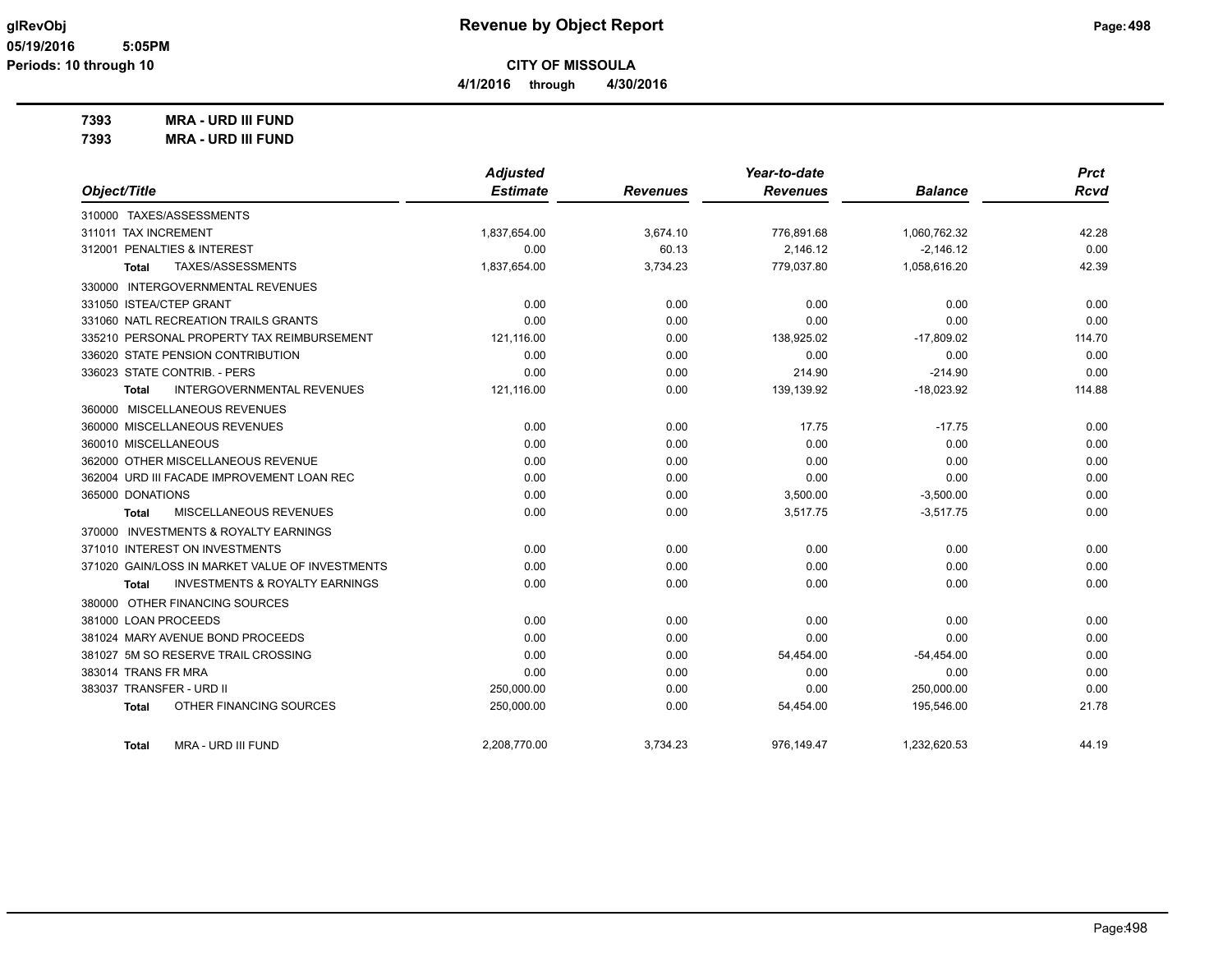**4/1/2016 through 4/30/2016**

#### **7393 MRA - URD III FUND**

|                                                           | <b>Adjusted</b> |                 | Year-to-date    |                | <b>Prct</b> |
|-----------------------------------------------------------|-----------------|-----------------|-----------------|----------------|-------------|
| Object/Title                                              | <b>Estimate</b> | <b>Revenues</b> | <b>Revenues</b> | <b>Balance</b> | <b>Rcvd</b> |
| 310000 TAXES/ASSESSMENTS                                  |                 |                 |                 |                |             |
| 311011 TAX INCREMENT                                      | 1,837,654.00    | 3,674.10        | 776,891.68      | 1,060,762.32   | 42.28       |
| 312001 PENALTIES & INTEREST                               | 0.00            | 60.13           | 2,146.12        | $-2,146.12$    | 0.00        |
| TAXES/ASSESSMENTS<br>Total                                | 1,837,654.00    | 3,734.23        | 779,037.80      | 1,058,616.20   | 42.39       |
| 330000 INTERGOVERNMENTAL REVENUES                         |                 |                 |                 |                |             |
| 331050 ISTEA/CTEP GRANT                                   | 0.00            | 0.00            | 0.00            | 0.00           | 0.00        |
| 331060 NATL RECREATION TRAILS GRANTS                      | 0.00            | 0.00            | 0.00            | 0.00           | 0.00        |
| 335210 PERSONAL PROPERTY TAX REIMBURSEMENT                | 121,116.00      | 0.00            | 138,925.02      | $-17,809.02$   | 114.70      |
| 336020 STATE PENSION CONTRIBUTION                         | 0.00            | 0.00            | 0.00            | 0.00           | 0.00        |
| 336023 STATE CONTRIB. - PERS                              | 0.00            | 0.00            | 214.90          | $-214.90$      | 0.00        |
| <b>INTERGOVERNMENTAL REVENUES</b><br>Total                | 121,116.00      | 0.00            | 139,139.92      | $-18,023.92$   | 114.88      |
| 360000 MISCELLANEOUS REVENUES                             |                 |                 |                 |                |             |
| 360000 MISCELLANEOUS REVENUES                             | 0.00            | 0.00            | 17.75           | $-17.75$       | 0.00        |
| 360010 MISCELLANEOUS                                      | 0.00            | 0.00            | 0.00            | 0.00           | 0.00        |
| 362000 OTHER MISCELLANEOUS REVENUE                        | 0.00            | 0.00            | 0.00            | 0.00           | 0.00        |
| 362004 URD III FACADE IMPROVEMENT LOAN REC                | 0.00            | 0.00            | 0.00            | 0.00           | 0.00        |
| 365000 DONATIONS                                          | 0.00            | 0.00            | 3,500.00        | $-3,500.00$    | 0.00        |
| MISCELLANEOUS REVENUES<br>Total                           | 0.00            | 0.00            | 3,517.75        | $-3,517.75$    | 0.00        |
| 370000 INVESTMENTS & ROYALTY EARNINGS                     |                 |                 |                 |                |             |
| 371010 INTEREST ON INVESTMENTS                            | 0.00            | 0.00            | 0.00            | 0.00           | 0.00        |
| 371020 GAIN/LOSS IN MARKET VALUE OF INVESTMENT            | 0.00            | 0.00            | 0.00            | 0.00           | 0.00        |
| <b>INVESTMENTS &amp; ROYALTY EARNINGS</b><br><b>Total</b> | 0.00            | 0.00            | 0.00            | 0.00           | 0.00        |
| 380000 OTHER FINANCING SOURCES                            |                 |                 |                 |                |             |
| 381000 LOAN PROCEEDS                                      | 0.00            | 0.00            | 0.00            | 0.00           | 0.00        |
| 381024 MARY AVENUE BOND PROCEEDS                          | 0.00            | 0.00            | 0.00            | 0.00           | 0.00        |
| 381027 5M SO RESERVE TRAIL CROSSING                       | 0.00            | 0.00            | 54,454.00       | $-54,454.00$   | 0.00        |
| 383014 TRANS FR MRA                                       | 0.00            | 0.00            | 0.00            | 0.00           | 0.00        |
| 383037 TRANSFER - URD II                                  | 250,000.00      | 0.00            | 0.00            | 250,000.00     | 0.00        |
| OTHER FINANCING SOURCES<br><b>Total</b>                   | 250,000.00      | 0.00            | 54,454.00       | 195,546.00     | 21.78       |
| <b>MRA - URD III FUND</b><br>Total                        | 2.208.770.00    | 3.734.23        | 976.149.47      | 1.232.620.53   | 44.19       |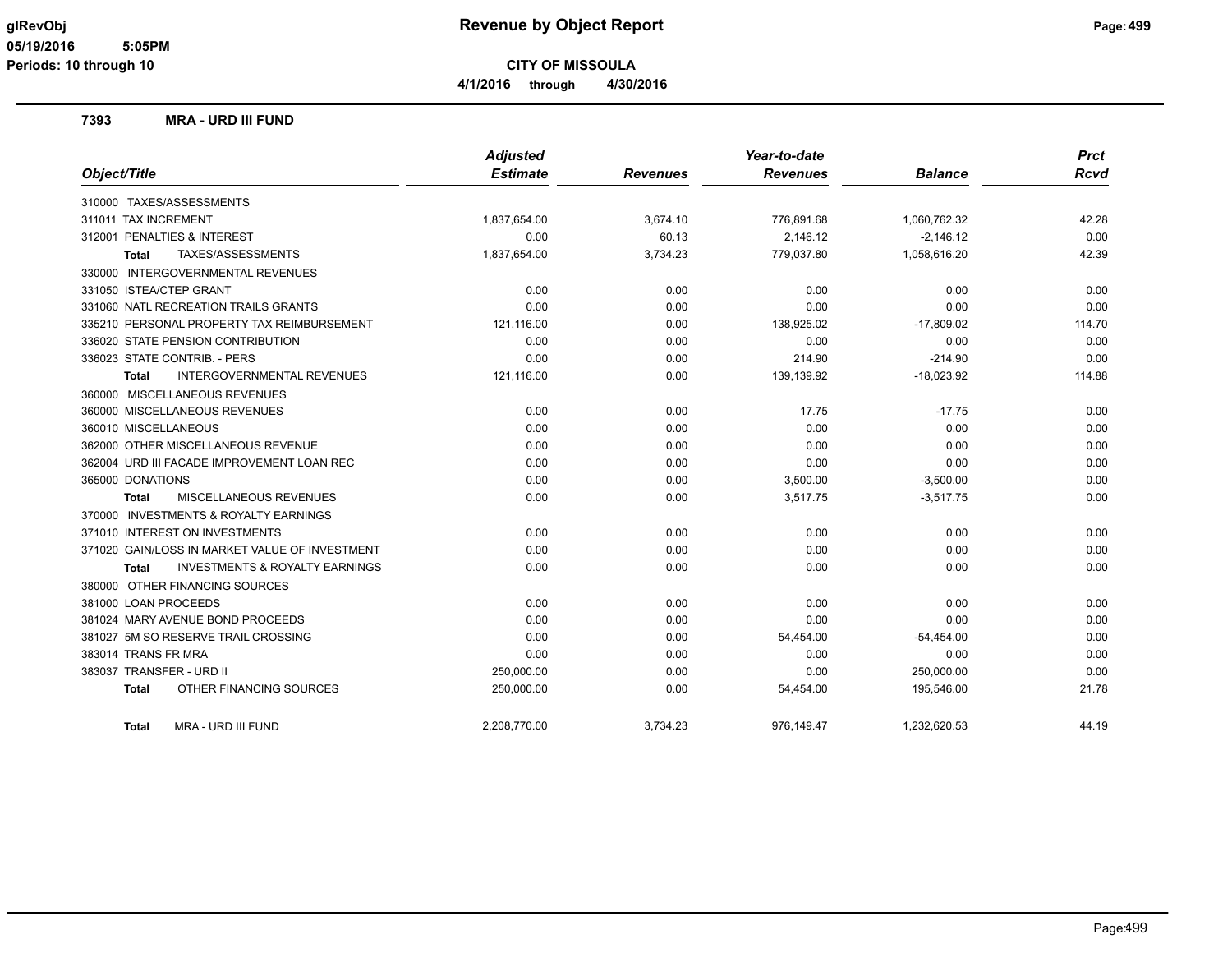**4/1/2016 through 4/30/2016**

## **7394 MRA URD III TI DEBT CLEARING FUND**

**7394 MRA URD III TI DEBT CLEARING FUND**

|                                                           | <b>Adjusted</b> |                 | Year-to-date    |                | <b>Prct</b> |
|-----------------------------------------------------------|-----------------|-----------------|-----------------|----------------|-------------|
| Object/Title                                              | <b>Estimate</b> | <b>Revenues</b> | <b>Revenues</b> | <b>Balance</b> | <b>Rcvd</b> |
| TAXES/ASSESSMENTS<br>310000                               |                 |                 |                 |                |             |
| <b>TAX INCREMENT</b><br>311011                            | 0.00            | 0.00            | 0.00            | 0.00           | 0.00        |
| TAXES/ASSESSMENTS<br><b>Total</b>                         | 0.00            | 0.00            | 0.00            | 0.00           | 0.00        |
| INTERGOVERNMENTAL REVENUES<br>330000                      |                 |                 |                 |                |             |
| 335210 PERSONAL PROPERTY TAX REIMBURSEMENT                | 0.00            | 0.00            | 0.00            | 0.00           | 0.00        |
| 335230 HB 124 REVENUE                                     | 0.00            | 0.00            | 0.00            | 0.00           | 0.00        |
| 335250 STATE REIMB - SB #184                              | 0.00            | 0.00            | 0.00            | 0.00           | 0.00        |
| <b>INTERGOVERNMENTAL REVENUES</b><br><b>Total</b>         | 0.00            | 0.00            | 0.00            | 0.00           | 0.00        |
| <b>INVESTMENTS &amp; ROYALTY EARNINGS</b><br>370000       |                 |                 |                 |                |             |
| 371010 INTEREST ON INVESTMENTS                            | 0.00            | 0.00            | 0.00            | 0.00           | 0.00        |
| 371020 GAIN/LOSS IN MARKET VALUE OF INVESTMENTS           | 0.00            | 0.00            | 0.00            | 0.00           | 0.00        |
| <b>INVESTMENTS &amp; ROYALTY EARNINGS</b><br><b>Total</b> | 0.00            | 0.00            | 0.00            | 0.00           | 0.00        |
| OTHER FINANCING SOURCES<br>380000                         |                 |                 |                 |                |             |
| 383014 TRANS FR MRA                                       | 0.00            | 0.00            | 0.00            | 0.00           | 0.00        |
| OTHER FINANCING SOURCES<br><b>Total</b>                   | 0.00            | 0.00            | 0.00            | 0.00           | 0.00        |
| MRA URD III TI DEBT CLEARING FUND<br><b>Total</b>         | 0.00            | 0.00            | 0.00            | 0.00           | 0.00        |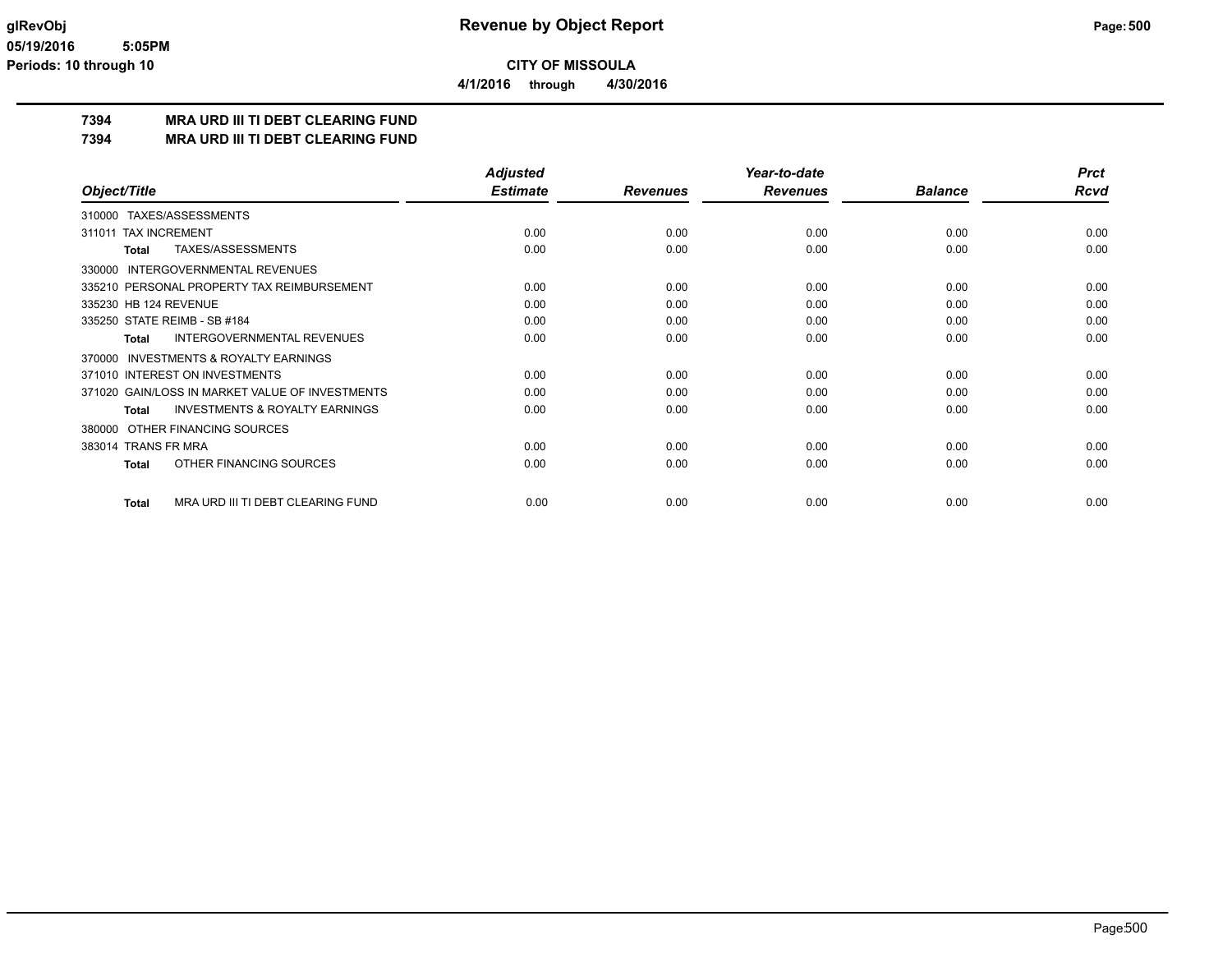**4/1/2016 through 4/30/2016**

### **7394 MRA URD III TI DEBT CLEARING FUND**

|                                                           | <b>Adjusted</b> |                 | Year-to-date    |                | <b>Prct</b> |
|-----------------------------------------------------------|-----------------|-----------------|-----------------|----------------|-------------|
| Object/Title                                              | <b>Estimate</b> | <b>Revenues</b> | <b>Revenues</b> | <b>Balance</b> | Rcvd        |
| TAXES/ASSESSMENTS<br>310000                               |                 |                 |                 |                |             |
| <b>TAX INCREMENT</b><br>311011                            | 0.00            | 0.00            | 0.00            | 0.00           | 0.00        |
| TAXES/ASSESSMENTS<br><b>Total</b>                         | 0.00            | 0.00            | 0.00            | 0.00           | 0.00        |
| INTERGOVERNMENTAL REVENUES<br>330000                      |                 |                 |                 |                |             |
| 335210 PERSONAL PROPERTY TAX REIMBURSEMENT                | 0.00            | 0.00            | 0.00            | 0.00           | 0.00        |
| 335230 HB 124 REVENUE                                     | 0.00            | 0.00            | 0.00            | 0.00           | 0.00        |
| 335250 STATE REIMB - SB #184                              | 0.00            | 0.00            | 0.00            | 0.00           | 0.00        |
| <b>INTERGOVERNMENTAL REVENUES</b><br><b>Total</b>         | 0.00            | 0.00            | 0.00            | 0.00           | 0.00        |
| <b>INVESTMENTS &amp; ROYALTY EARNINGS</b><br>370000       |                 |                 |                 |                |             |
| 371010 INTEREST ON INVESTMENTS                            | 0.00            | 0.00            | 0.00            | 0.00           | 0.00        |
| 371020 GAIN/LOSS IN MARKET VALUE OF INVESTMENT            | 0.00            | 0.00            | 0.00            | 0.00           | 0.00        |
| <b>INVESTMENTS &amp; ROYALTY EARNINGS</b><br><b>Total</b> | 0.00            | 0.00            | 0.00            | 0.00           | 0.00        |
| OTHER FINANCING SOURCES<br>380000                         |                 |                 |                 |                |             |
| 383014 TRANS FR MRA                                       | 0.00            | 0.00            | 0.00            | 0.00           | 0.00        |
| OTHER FINANCING SOURCES<br><b>Total</b>                   | 0.00            | 0.00            | 0.00            | 0.00           | 0.00        |
| MRA URD III TI DEBT CLEARING FUND<br><b>Total</b>         | 0.00            | 0.00            | 0.00            | 0.00           | 0.00        |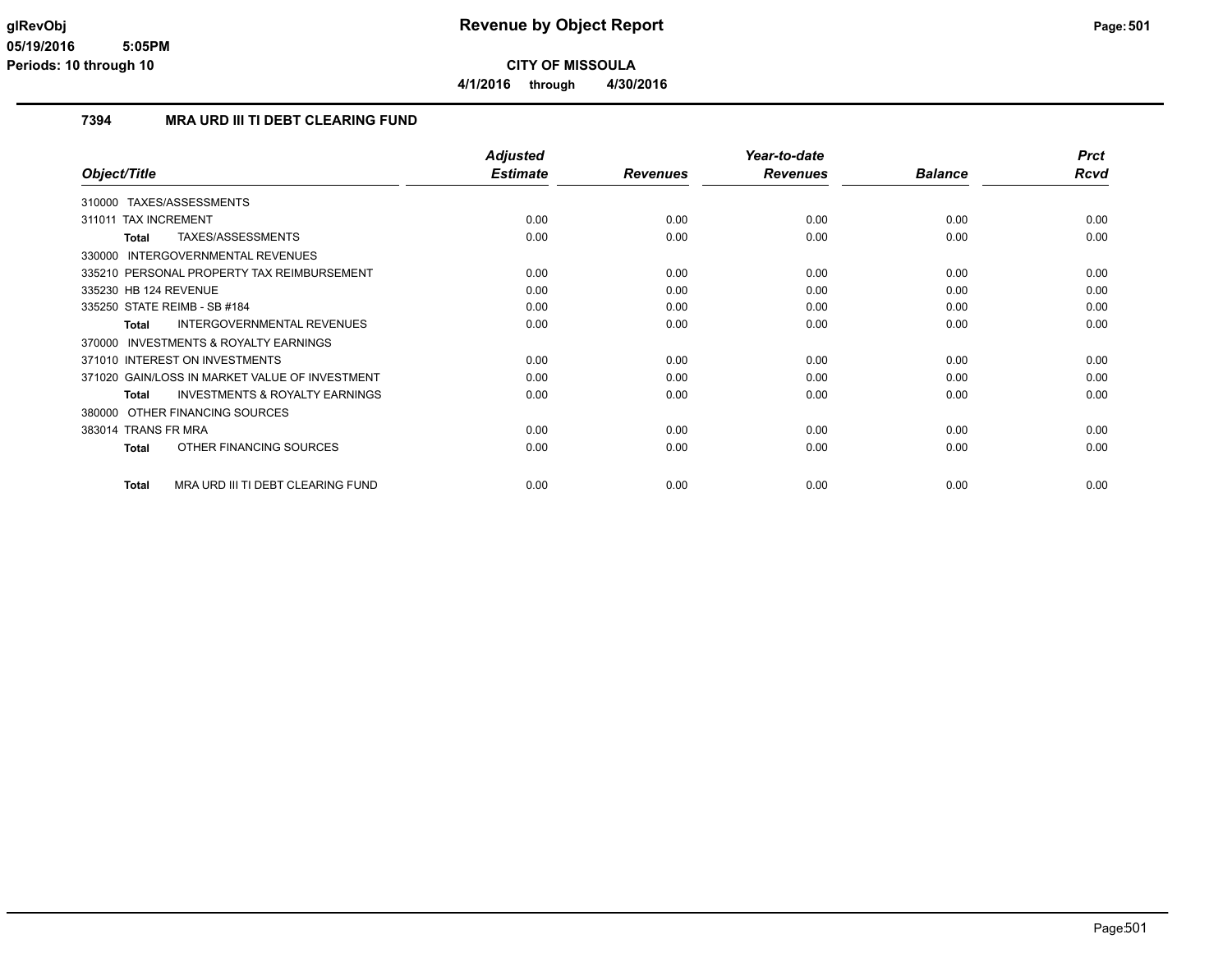## **7395 MRA TAX INCREMENT DEBT SERVICE**

**7395 MRA TAX INCREMENT DEBT SERVICE**

|                                                | <b>Adjusted</b> |                 | Year-to-date    |                | <b>Prct</b> |
|------------------------------------------------|-----------------|-----------------|-----------------|----------------|-------------|
| Object/Title                                   | <b>Estimate</b> | <b>Revenues</b> | <b>Revenues</b> | <b>Balance</b> | <b>Rcvd</b> |
| 370000 INVESTMENTS & ROYALTY EARNINGS          |                 |                 |                 |                |             |
| 371010 INTEREST ON INVESTMENTS                 | 0.00            | 0.00            | 0.00            | 0.00           | 0.00        |
| INVESTMENTS & ROYALTY EARNINGS<br>Total        | 0.00            | 0.00            | 0.00            | 0.00           | 0.00        |
| 380000 OTHER FINANCING SOURCES                 |                 |                 |                 |                |             |
| 383014 TRANS FR MRA                            | 0.00            | 0.00            | 0.00            | 0.00           | 0.00        |
| OTHER FINANCING SOURCES<br><b>Total</b>        | 0.00            | 0.00            | 0.00            | 0.00           | 0.00        |
|                                                |                 |                 |                 |                |             |
| <b>Total</b><br>MRA TAX INCREMENT DEBT SERVICE | 0.00            | 0.00            | 0.00            | 0.00           | 0.00        |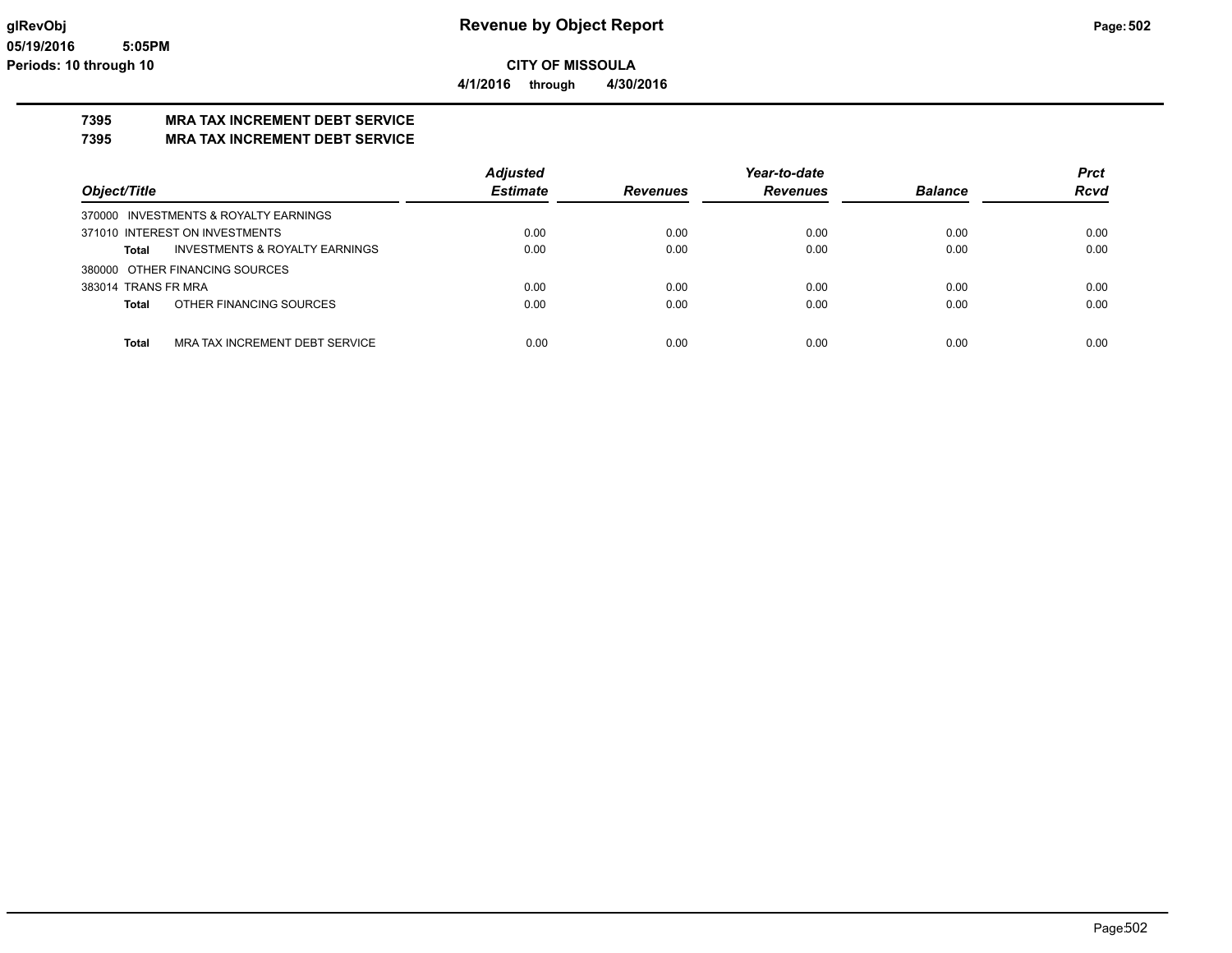### **7395 MRA TAX INCREMENT DEBT SERVICE**

|                                                    | <b>Adjusted</b> |          | Year-to-date<br><b>Revenues</b> | <b>Balance</b> | <b>Prct</b><br><b>Rcvd</b> |
|----------------------------------------------------|-----------------|----------|---------------------------------|----------------|----------------------------|
| Object/Title                                       | <b>Estimate</b> | Revenues |                                 |                |                            |
| 370000 INVESTMENTS & ROYALTY EARNINGS              |                 |          |                                 |                |                            |
| 371010 INTEREST ON INVESTMENTS                     | 0.00            | 0.00     | 0.00                            | 0.00           | 0.00                       |
| <b>INVESTMENTS &amp; ROYALTY EARNINGS</b><br>Total | 0.00            | 0.00     | 0.00                            | 0.00           | 0.00                       |
| 380000 OTHER FINANCING SOURCES                     |                 |          |                                 |                |                            |
| 383014 TRANS FR MRA                                | 0.00            | 0.00     | 0.00                            | 0.00           | 0.00                       |
| OTHER FINANCING SOURCES<br><b>Total</b>            | 0.00            | 0.00     | 0.00                            | 0.00           | 0.00                       |
| MRA TAX INCREMENT DEBT SERVICE<br><b>Total</b>     | 0.00            | 0.00     | 0.00                            | 0.00           | 0.00                       |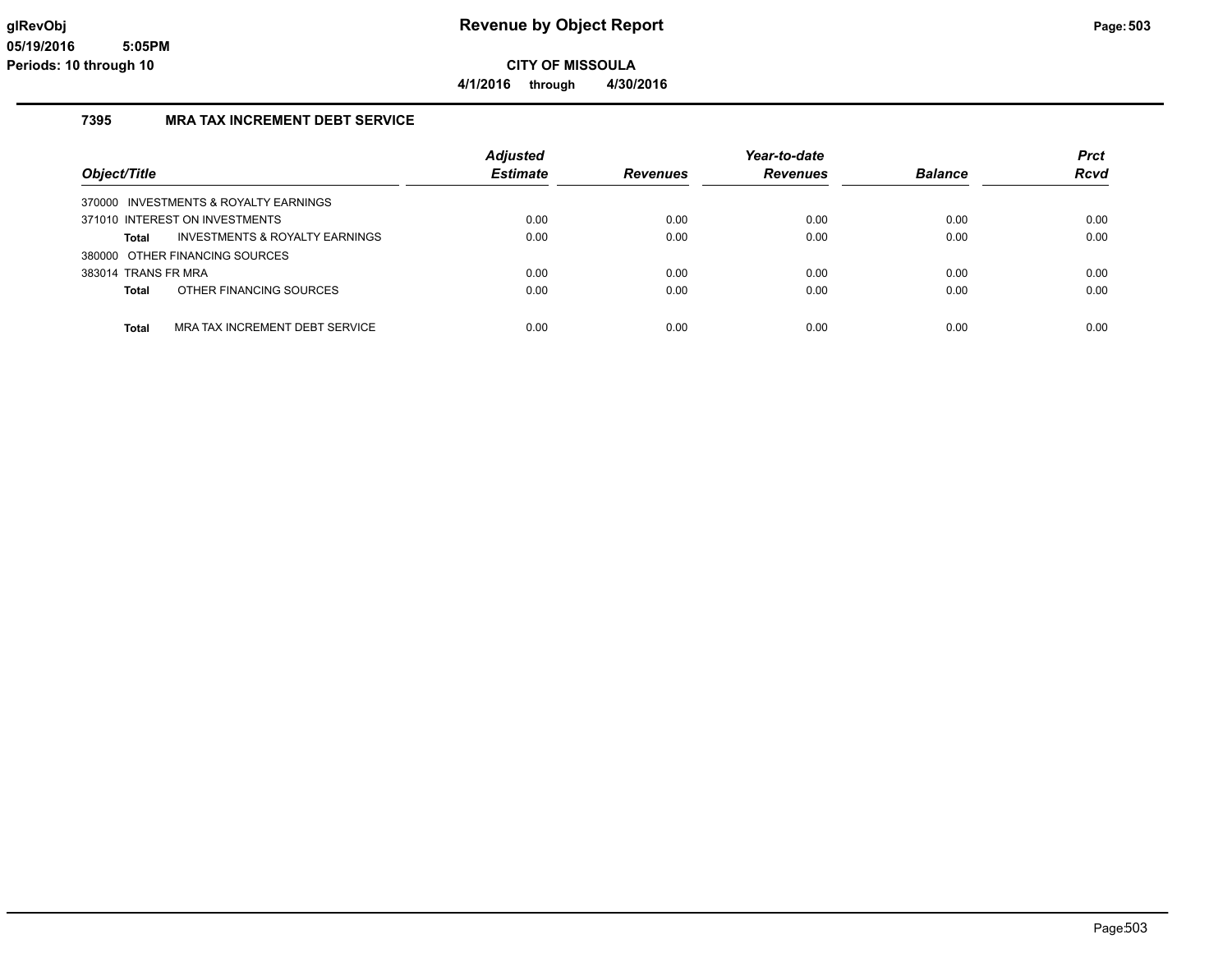**7396 NRSS DEBT SERVICE SINKING FUND**

**7396 NRSS DEBT SERVICE SINKING FUND**

|                                                 | <b>Adjusted</b> |                 | Year-to-date    |                | <b>Prct</b> |
|-------------------------------------------------|-----------------|-----------------|-----------------|----------------|-------------|
| Object/Title                                    | <b>Estimate</b> | <b>Revenues</b> | <b>Revenues</b> | <b>Balance</b> | <b>Rcvd</b> |
| 370000 INVESTMENTS & ROYALTY EARNINGS           |                 |                 |                 |                |             |
| 371010 INTEREST ON INVESTMENTS                  | 0.00            | 0.00            | 0.00            | 0.00           | 0.00        |
| 371020 GAIN/LOSS IN MARKET VALUE OF INVESTMENTS | 0.00            | 0.00            | 0.00            | 0.00           | 0.00        |
| INVESTMENTS & ROYALTY EARNINGS<br>Total         | 0.00            | 0.00            | 0.00            | 0.00           | 0.00        |
| 380000 OTHER FINANCING SOURCES                  |                 |                 |                 |                |             |
| 383014 TRANS FR MRA                             | 0.00            | 0.00            | 0.00            | 0.00           | 0.00        |
| OTHER FINANCING SOURCES<br>Total                | 0.00            | 0.00            | 0.00            | 0.00           | 0.00        |
|                                                 |                 |                 |                 |                |             |
| NRSS DEBT SERVICE SINKING FUND<br><b>Total</b>  | 0.00            | 0.00            | 0.00            | 0.00           | 0.00        |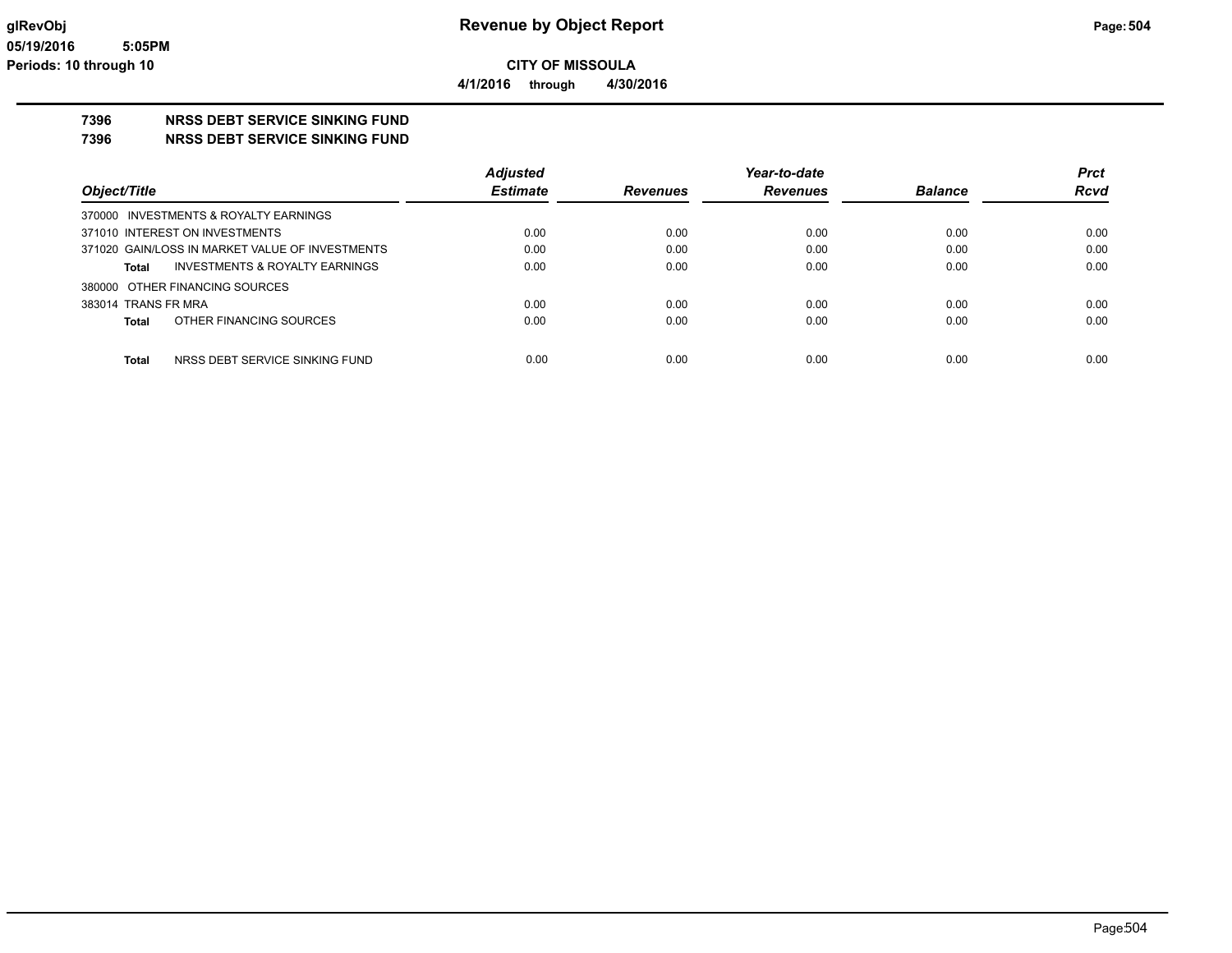**4/1/2016 through 4/30/2016**

#### **7396 NRSS DEBT SERVICE SINKING FUND**

|                     |                                                | <b>Adjusted</b> |                 | Year-to-date    |                | <b>Prct</b> |
|---------------------|------------------------------------------------|-----------------|-----------------|-----------------|----------------|-------------|
| Object/Title        |                                                | <b>Estimate</b> | <b>Revenues</b> | <b>Revenues</b> | <b>Balance</b> | <b>Rcvd</b> |
|                     | 370000 INVESTMENTS & ROYALTY EARNINGS          |                 |                 |                 |                |             |
|                     | 371010 INTEREST ON INVESTMENTS                 | 0.00            | 0.00            | 0.00            | 0.00           | 0.00        |
|                     | 371020 GAIN/LOSS IN MARKET VALUE OF INVESTMENT | 0.00            | 0.00            | 0.00            | 0.00           | 0.00        |
| Total               | INVESTMENTS & ROYALTY EARNINGS                 | 0.00            | 0.00            | 0.00            | 0.00           | 0.00        |
|                     | 380000 OTHER FINANCING SOURCES                 |                 |                 |                 |                |             |
| 383014 TRANS FR MRA |                                                | 0.00            | 0.00            | 0.00            | 0.00           | 0.00        |
| Total               | OTHER FINANCING SOURCES                        | 0.00            | 0.00            | 0.00            | 0.00           | 0.00        |
| <b>Total</b>        | NRSS DEBT SERVICE SINKING FUND                 | 0.00            | 0.00            | 0.00            | 0.00           | 0.00        |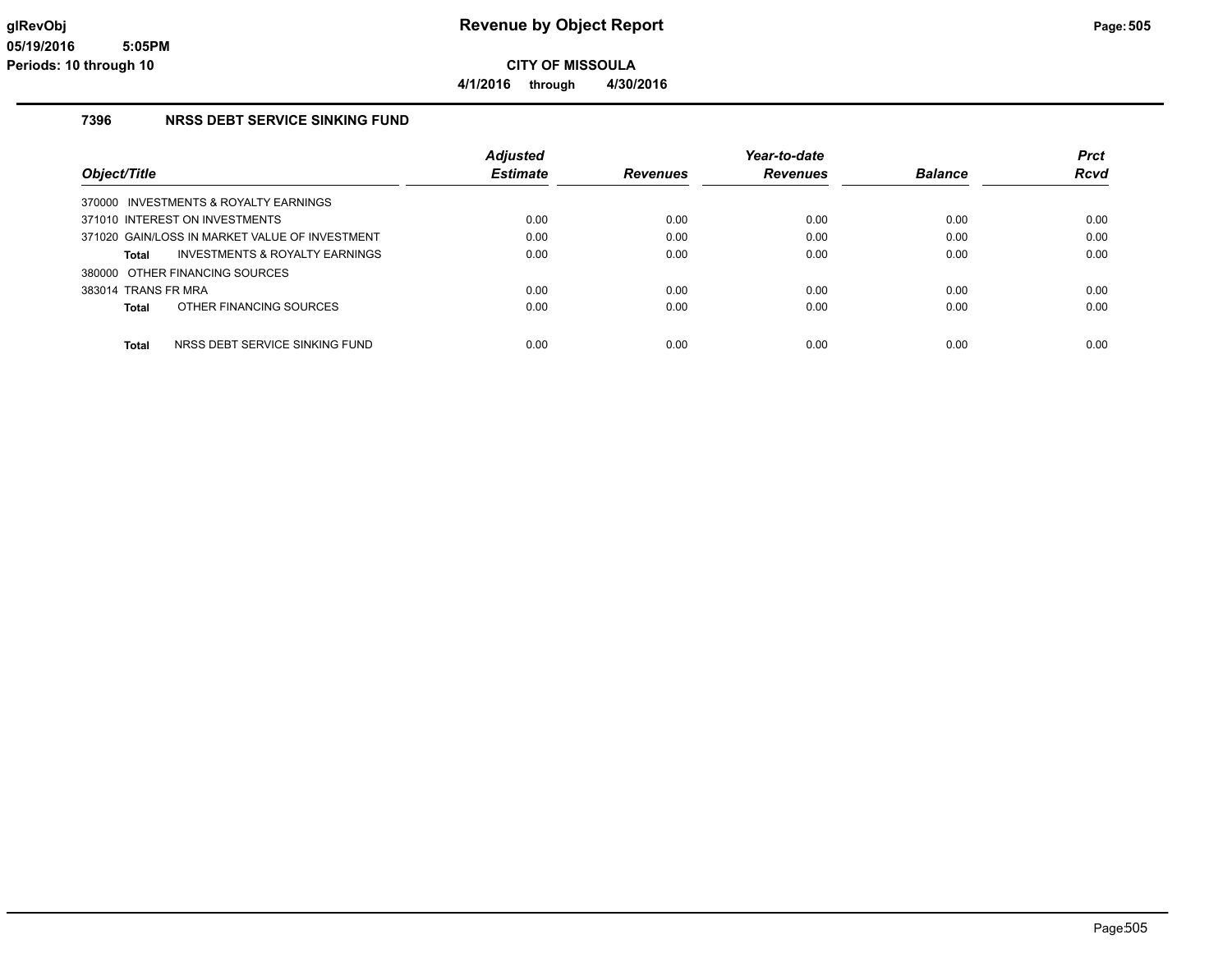**4/1/2016 through 4/30/2016**

# **7397 NORTH RESERVE/SCOTT ST URD**

#### **7397 NORTH RESERVE/SCOTT ST URD**

|                                                           | <b>Adjusted</b> |                 | Year-to-date    |                | <b>Prct</b> |
|-----------------------------------------------------------|-----------------|-----------------|-----------------|----------------|-------------|
| Object/Title                                              | <b>Estimate</b> | <b>Revenues</b> | <b>Revenues</b> | <b>Balance</b> | <b>Rcvd</b> |
| TAXES/ASSESSMENTS<br>310000                               |                 |                 |                 |                |             |
| 311011 TAX INCREMENT                                      | 0.00            | 102.99          | 33,666.96       | $-33,666.96$   | 0.00        |
| PENALTIES & INTEREST<br>312001                            | 0.00            | 0.05            | 6.08            | $-6.08$        | 0.00        |
| TAXES/ASSESSMENTS<br><b>Total</b>                         | 0.00            | 103.04          | 33,673.04       | $-33,673.04$   | 0.00        |
| <b>INTERGOVERNMENTAL REVENUES</b><br>330000               |                 |                 |                 |                |             |
| 335210 PERSONAL PROPERTY TAX REIMBURSEMENT                | 0.00            | 0.00            | 0.00            | 0.00           | 0.00        |
| <b>INTERGOVERNMENTAL REVENUES</b><br><b>Total</b>         | 0.00            | 0.00            | 0.00            | 0.00           | 0.00        |
| MISCELLANEOUS REVENUES<br>360000                          |                 |                 |                 |                |             |
| 360000 MISCELLANEOUS REVENUES                             | 0.00            | 0.00            | 0.00            | 0.00           | 0.00        |
| MISCELLANEOUS REVENUES<br><b>Total</b>                    | 0.00            | 0.00            | 0.00            | 0.00           | 0.00        |
| <b>INVESTMENTS &amp; ROYALTY EARNINGS</b><br>370000       |                 |                 |                 |                |             |
| 371010 INTEREST ON INVESTMENTS                            | 0.00            | 0.00            | 0.00            | 0.00           | 0.00        |
| <b>INVESTMENTS &amp; ROYALTY EARNINGS</b><br><b>Total</b> | 0.00            | 0.00            | 0.00            | 0.00           | 0.00        |
| OTHER FINANCING SOURCES<br>380000                         |                 |                 |                 |                |             |
| 381010 BOND PROCEEDS                                      | 0.00            | 0.00            | 177,726.00      | $-177,726.00$  | 0.00        |
| 383014 TRANS FR MRA                                       | 0.00            | 0.00            | 0.00            | 0.00           | 0.00        |
| OTHER FINANCING SOURCES<br>Total                          | 0.00            | 0.00            | 177,726.00      | $-177,726.00$  | 0.00        |
| NORTH RESERVE/SCOTT ST URD<br><b>Total</b>                | 0.00            | 103.04          | 211,399.04      | $-211,399.04$  | 0.00        |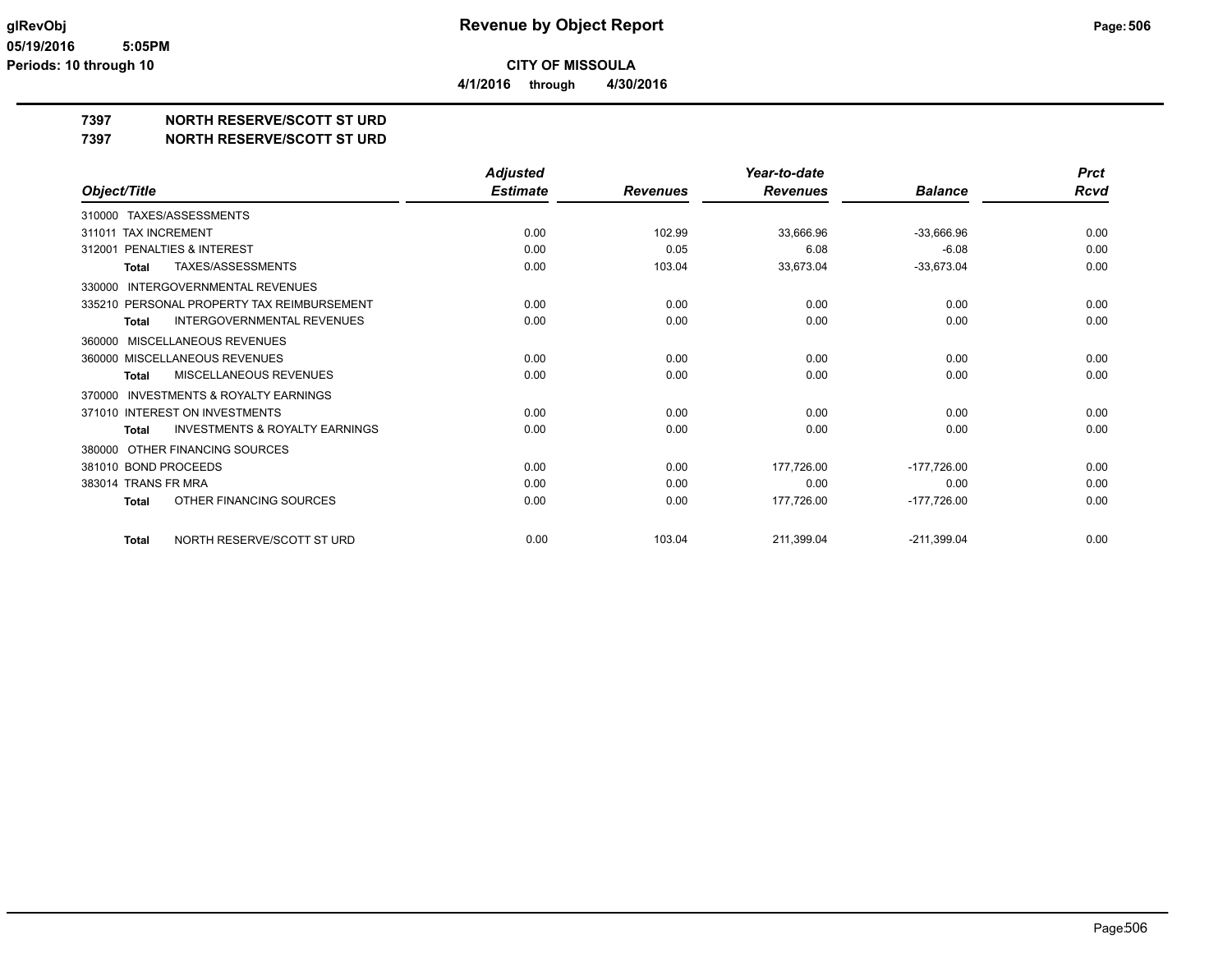**CITY OF MISSOULA 4/1/2016 through 4/30/2016**

# **7397 NORTH RESERVE/SCOTT ST URD**

|                                                    | <b>Adjusted</b> |                 | Year-to-date    |                | <b>Prct</b> |
|----------------------------------------------------|-----------------|-----------------|-----------------|----------------|-------------|
| Object/Title                                       | <b>Estimate</b> | <b>Revenues</b> | <b>Revenues</b> | <b>Balance</b> | <b>Rcvd</b> |
| 310000 TAXES/ASSESSMENTS                           |                 |                 |                 |                |             |
| 311011 TAX INCREMENT                               | 0.00            | 102.99          | 33,666.96       | $-33,666.96$   | 0.00        |
| 312001 PENALTIES & INTEREST                        | 0.00            | 0.05            | 6.08            | $-6.08$        | 0.00        |
| TAXES/ASSESSMENTS<br><b>Total</b>                  | 0.00            | 103.04          | 33,673.04       | $-33,673.04$   | 0.00        |
| INTERGOVERNMENTAL REVENUES<br>330000               |                 |                 |                 |                |             |
| 335210 PERSONAL PROPERTY TAX REIMBURSEMENT         | 0.00            | 0.00            | 0.00            | 0.00           | 0.00        |
| <b>INTERGOVERNMENTAL REVENUES</b><br>Total         | 0.00            | 0.00            | 0.00            | 0.00           | 0.00        |
| 360000 MISCELLANEOUS REVENUES                      |                 |                 |                 |                |             |
| 360000 MISCELLANEOUS REVENUES                      | 0.00            | 0.00            | 0.00            | 0.00           | 0.00        |
| MISCELLANEOUS REVENUES<br><b>Total</b>             | 0.00            | 0.00            | 0.00            | 0.00           | 0.00        |
| 370000 INVESTMENTS & ROYALTY EARNINGS              |                 |                 |                 |                |             |
| 371010 INTEREST ON INVESTMENTS                     | 0.00            | 0.00            | 0.00            | 0.00           | 0.00        |
| <b>INVESTMENTS &amp; ROYALTY EARNINGS</b><br>Total | 0.00            | 0.00            | 0.00            | 0.00           | 0.00        |
| 380000 OTHER FINANCING SOURCES                     |                 |                 |                 |                |             |
| 381010 BOND PROCEEDS                               | 0.00            | 0.00            | 177,726.00      | $-177,726.00$  | 0.00        |
| 383014 TRANS FR MRA                                | 0.00            | 0.00            | 0.00            | 0.00           | 0.00        |
| OTHER FINANCING SOURCES<br>Total                   | 0.00            | 0.00            | 177,726.00      | $-177,726.00$  | 0.00        |
| NORTH RESERVE/SCOTT ST URD<br><b>Total</b>         | 0.00            | 103.04          | 211,399.04      | $-211,399.04$  | 0.00        |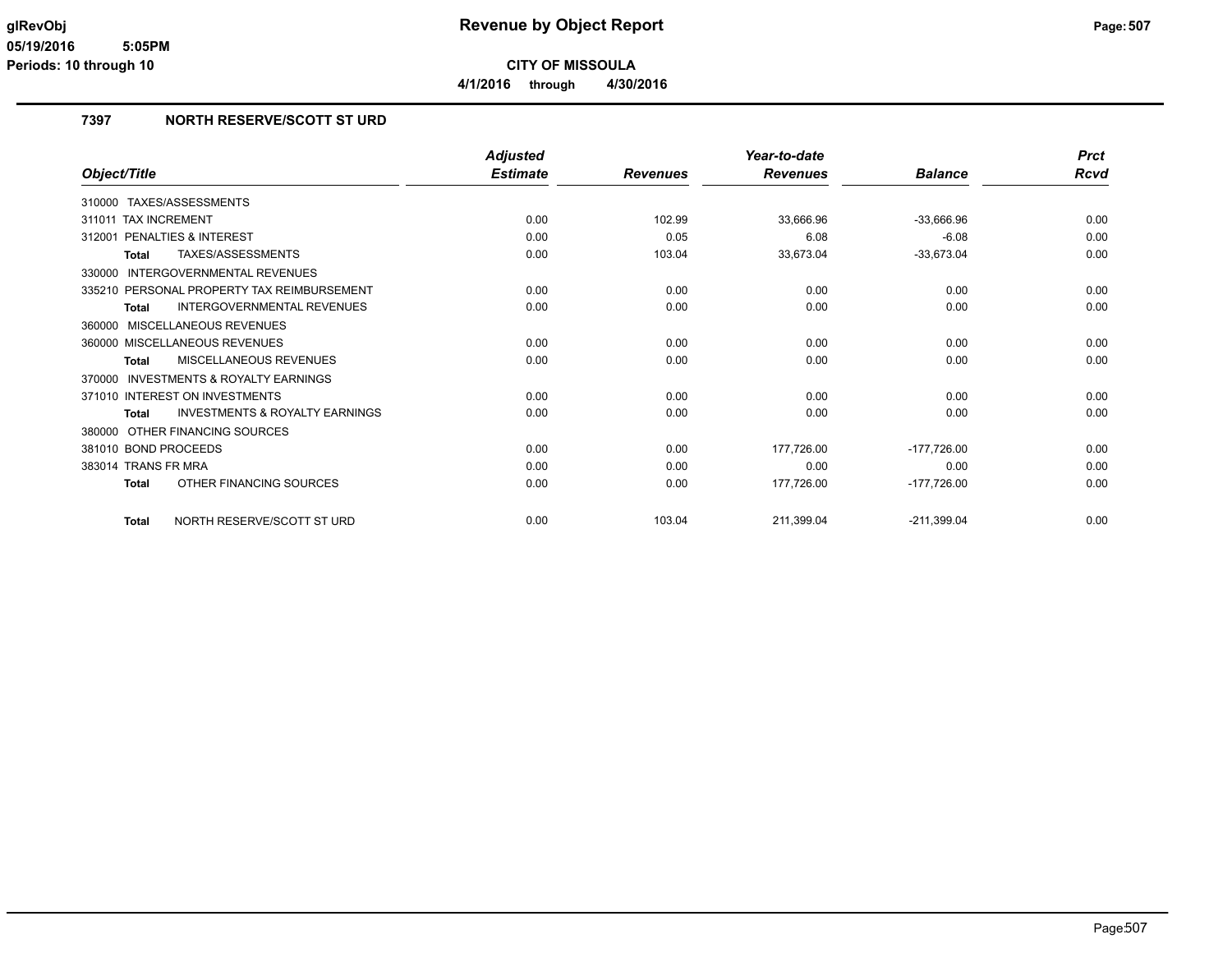**4/1/2016 through 4/30/2016**

# **7399 INTERMOUNTAIN BOND DEBT SERVICE**

**7399 INTERMOUNTAIN BOND DEBT SERVICE**

|                      |                                           | <b>Adjusted</b> |                 | Year-to-date    |                | <b>Prct</b> |
|----------------------|-------------------------------------------|-----------------|-----------------|-----------------|----------------|-------------|
| Object/Title         |                                           | <b>Estimate</b> | <b>Revenues</b> | <b>Revenues</b> | <b>Balance</b> | <b>Rcvd</b> |
|                      | 310000 TAXES/ASSESSMENTS                  |                 |                 |                 |                |             |
| 311011 TAX INCREMENT |                                           | 0.00            | 0.00            | 0.00            | 0.00           | 0.00        |
| Total                | TAXES/ASSESSMENTS                         | 0.00            | 0.00            | 0.00            | 0.00           | 0.00        |
|                      | 370000 INVESTMENTS & ROYALTY EARNINGS     |                 |                 |                 |                |             |
|                      | 371010 INTEREST ON INVESTMENTS            | 0.00            | 0.00            | 0.00            | 0.00           | 0.00        |
| Total                | <b>INVESTMENTS &amp; ROYALTY EARNINGS</b> | 0.00            | 0.00            | 0.00            | 0.00           | 0.00        |
|                      | 380000 OTHER FINANCING SOURCES            |                 |                 |                 |                |             |
| 381025 BOND PROCEEDS |                                           | 0.00            | 0.00            | 0.00            | 0.00           | 0.00        |
|                      | 383000 OPERATING TRANSFERS                | 146,788.00      | 0.00            | 0.00            | 146,788.00     | 0.00        |
| 383014 TRANS FR MRA  |                                           | 0.00            | 0.00            | 0.00            | 0.00           | 0.00        |
| <b>Total</b>         | OTHER FINANCING SOURCES                   | 146,788.00      | 0.00            | 0.00            | 146,788.00     | 0.00        |
| <b>Total</b>         | INTERMOUNTAIN BOND DEBT SERVICE           | 146,788.00      | 0.00            | 0.00            | 146,788.00     | 0.00        |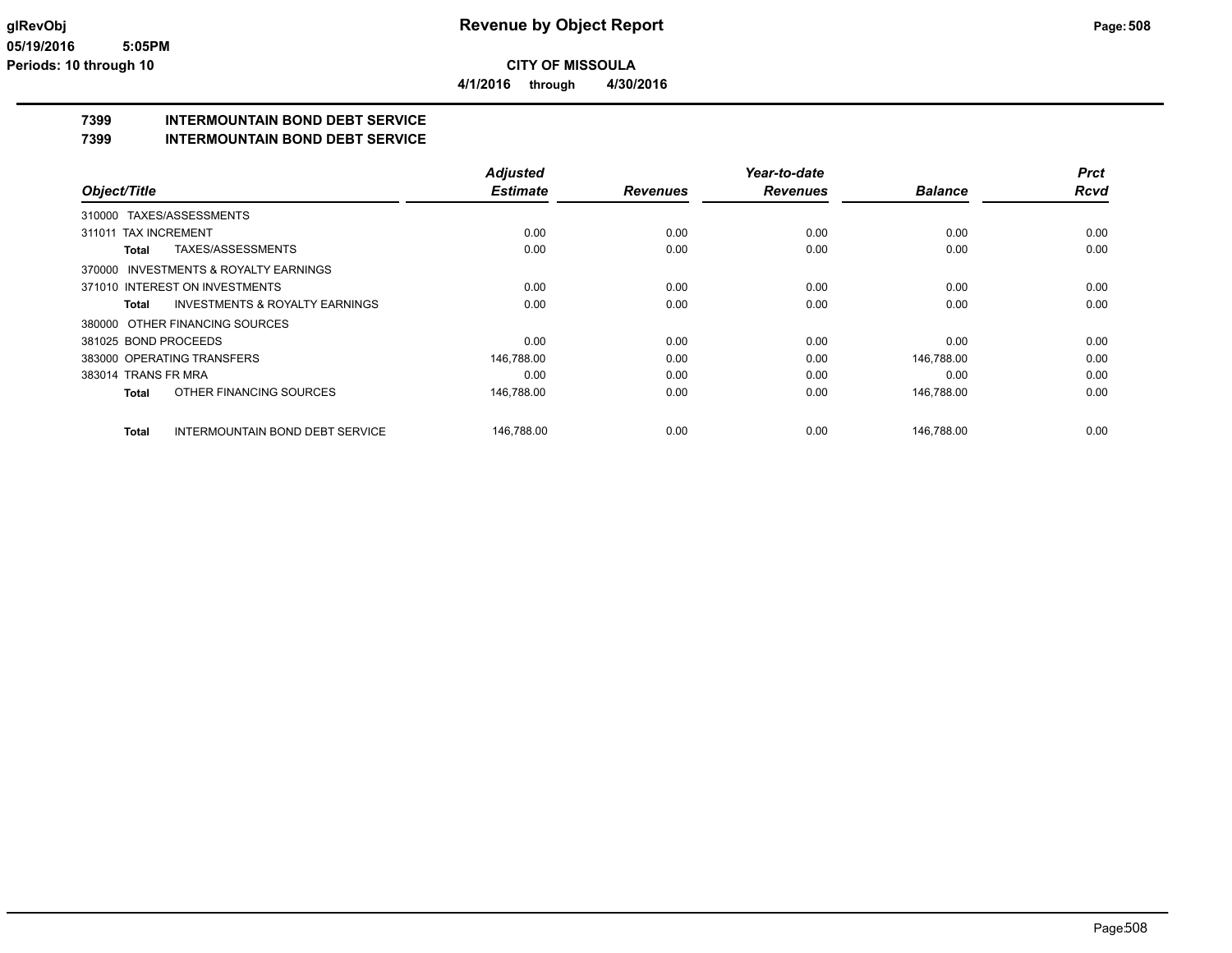**4/1/2016 through 4/30/2016**

#### **7399 INTERMOUNTAIN BOND DEBT SERVICE**

|                      |                                           | <b>Adjusted</b> |                 | Year-to-date    |                | <b>Prct</b> |
|----------------------|-------------------------------------------|-----------------|-----------------|-----------------|----------------|-------------|
| Object/Title         |                                           | <b>Estimate</b> | <b>Revenues</b> | <b>Revenues</b> | <b>Balance</b> | Rcvd        |
| 310000               | TAXES/ASSESSMENTS                         |                 |                 |                 |                |             |
| 311011               | <b>TAX INCREMENT</b>                      | 0.00            | 0.00            | 0.00            | 0.00           | 0.00        |
| Total                | TAXES/ASSESSMENTS                         | 0.00            | 0.00            | 0.00            | 0.00           | 0.00        |
|                      | 370000 INVESTMENTS & ROYALTY EARNINGS     |                 |                 |                 |                |             |
|                      | 371010 INTEREST ON INVESTMENTS            | 0.00            | 0.00            | 0.00            | 0.00           | 0.00        |
| Total                | <b>INVESTMENTS &amp; ROYALTY EARNINGS</b> | 0.00            | 0.00            | 0.00            | 0.00           | 0.00        |
|                      | 380000 OTHER FINANCING SOURCES            |                 |                 |                 |                |             |
| 381025 BOND PROCEEDS |                                           | 0.00            | 0.00            | 0.00            | 0.00           | 0.00        |
|                      | 383000 OPERATING TRANSFERS                | 146,788.00      | 0.00            | 0.00            | 146,788.00     | 0.00        |
| 383014 TRANS FR MRA  |                                           | 0.00            | 0.00            | 0.00            | 0.00           | 0.00        |
| Total                | OTHER FINANCING SOURCES                   | 146,788.00      | 0.00            | 0.00            | 146,788.00     | 0.00        |
| Total                | <b>INTERMOUNTAIN BOND DEBT SERVICE</b>    | 146,788.00      | 0.00            | 0.00            | 146,788.00     | 0.00        |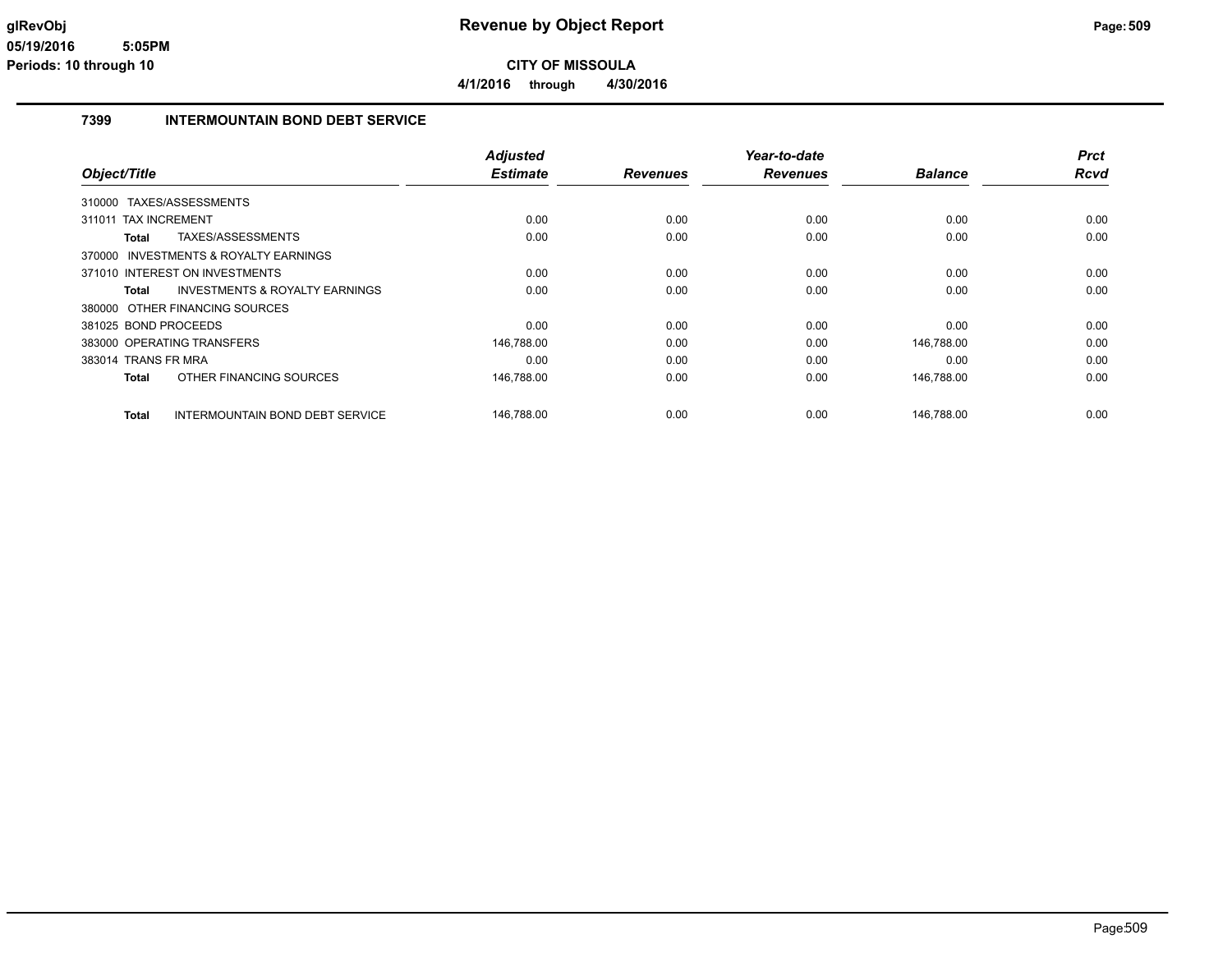**4/1/2016 through 4/30/2016**

**7400 FRONT ST BOND CLEARING**

**7400 FRONT ST BOND CLEARING**

|                                                           | <b>Adjusted</b> |                 | Year-to-date    |                | <b>Prct</b> |
|-----------------------------------------------------------|-----------------|-----------------|-----------------|----------------|-------------|
| Object/Title                                              | <b>Estimate</b> | <b>Revenues</b> | <b>Revenues</b> | <b>Balance</b> | <b>Rcvd</b> |
| 310000 TAXES/ASSESSMENTS                                  |                 |                 |                 |                |             |
| 311011 TAX INCREMENT                                      | 453.262.00      | 1.715.21        | 204.491.44      | 248.770.56     | 45.12       |
| <b>PENALTIES &amp; INTEREST</b><br>312001                 | 0.00            | 17.42           | 187.83          | -187.83        | 0.00        |
| TAXES/ASSESSMENTS<br>Total                                | 453,262.00      | 1.732.63        | 204.679.27      | 248,582.73     | 45.16       |
| 330000 INTERGOVERNMENTAL REVENUES                         |                 |                 |                 |                |             |
| 335210 PERSONAL PROPERTY TAX REIMBURSEMENT                | 0.00            | 0.00            | 26.987.29       | $-26.987.29$   | 0.00        |
| INTERGOVERNMENTAL REVENUES<br>Total                       | 0.00            | 0.00            | 26.987.29       | $-26,987.29$   | 0.00        |
| 370000 INVESTMENTS & ROYALTY EARNINGS                     |                 |                 |                 |                |             |
| 371010 INTEREST ON INVESTMENTS                            | 0.00            | 0.00            | 0.00            | 0.00           | 0.00        |
| <b>INVESTMENTS &amp; ROYALTY EARNINGS</b><br><b>Total</b> | 0.00            | 0.00            | 0.00            | 0.00           | 0.00        |
| <b>FRONT ST BOND CLEARING</b><br><b>Total</b>             | 453.262.00      | 1.732.63        | 231.666.56      | 221.595.44     | 51.11       |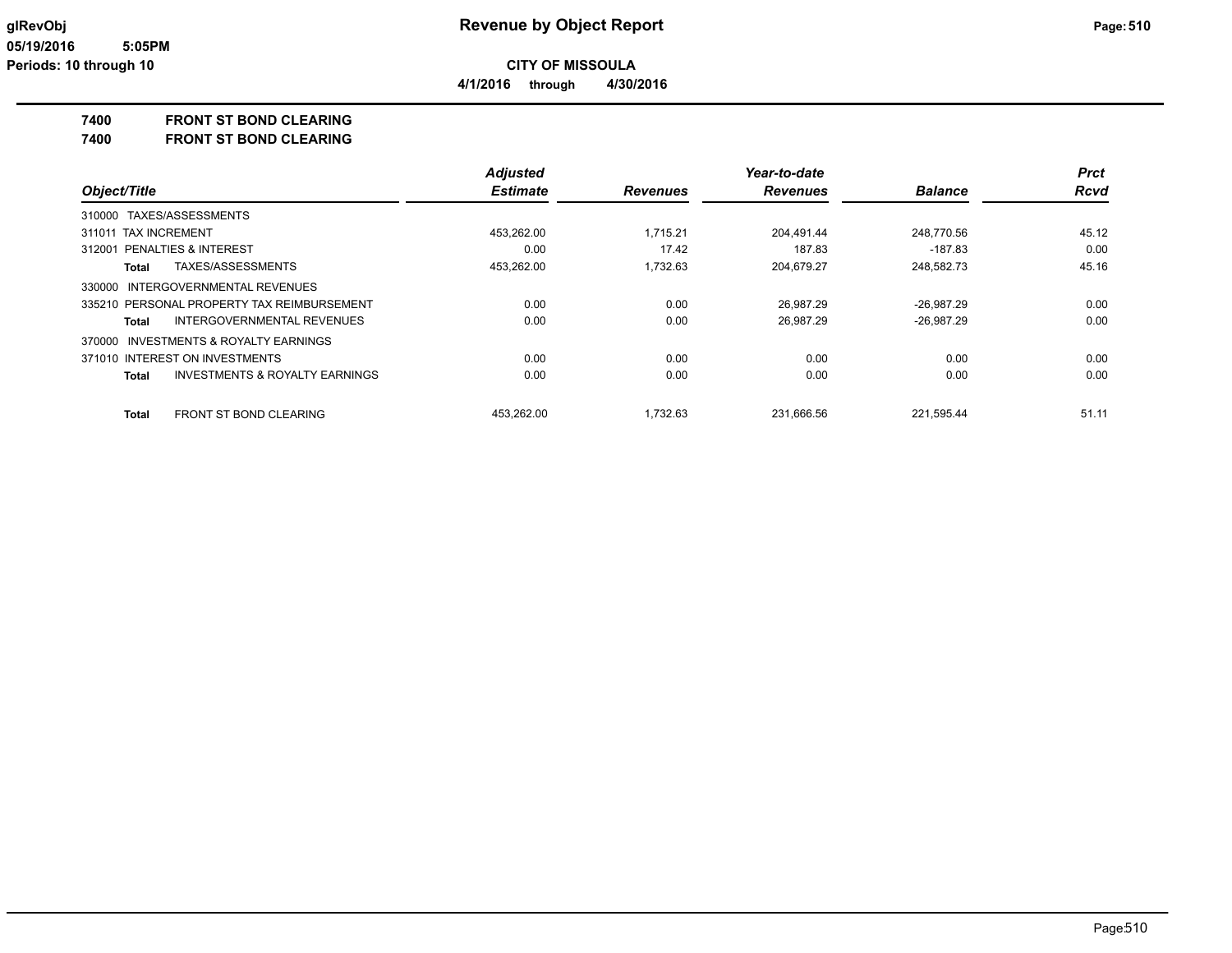**CITY OF MISSOULA 4/1/2016 through 4/30/2016**

#### **7400 FRONT ST BOND CLEARING**

|                                                    | <b>Adjusted</b> |                 | Year-to-date    |                | <b>Prct</b> |
|----------------------------------------------------|-----------------|-----------------|-----------------|----------------|-------------|
| Object/Title                                       | <b>Estimate</b> | <b>Revenues</b> | <b>Revenues</b> | <b>Balance</b> | <b>Rcvd</b> |
| 310000 TAXES/ASSESSMENTS                           |                 |                 |                 |                |             |
| 311011 TAX INCREMENT                               | 453,262.00      | 1.715.21        | 204,491.44      | 248.770.56     | 45.12       |
| 312001 PENALTIES & INTEREST                        | 0.00            | 17.42           | 187.83          | $-187.83$      | 0.00        |
| TAXES/ASSESSMENTS<br>Total                         | 453,262.00      | 1.732.63        | 204,679.27      | 248,582.73     | 45.16       |
| 330000 INTERGOVERNMENTAL REVENUES                  |                 |                 |                 |                |             |
| 335210 PERSONAL PROPERTY TAX REIMBURSEMENT         | 0.00            | 0.00            | 26.987.29       | $-26.987.29$   | 0.00        |
| INTERGOVERNMENTAL REVENUES<br>Total                | 0.00            | 0.00            | 26.987.29       | $-26,987.29$   | 0.00        |
| 370000 INVESTMENTS & ROYALTY EARNINGS              |                 |                 |                 |                |             |
| 371010 INTEREST ON INVESTMENTS                     | 0.00            | 0.00            | 0.00            | 0.00           | 0.00        |
| <b>INVESTMENTS &amp; ROYALTY EARNINGS</b><br>Total | 0.00            | 0.00            | 0.00            | 0.00           | 0.00        |
| <b>FRONT ST BOND CLEARING</b><br>Total             | 453.262.00      | 1.732.63        | 231.666.56      | 221.595.44     | 51.11       |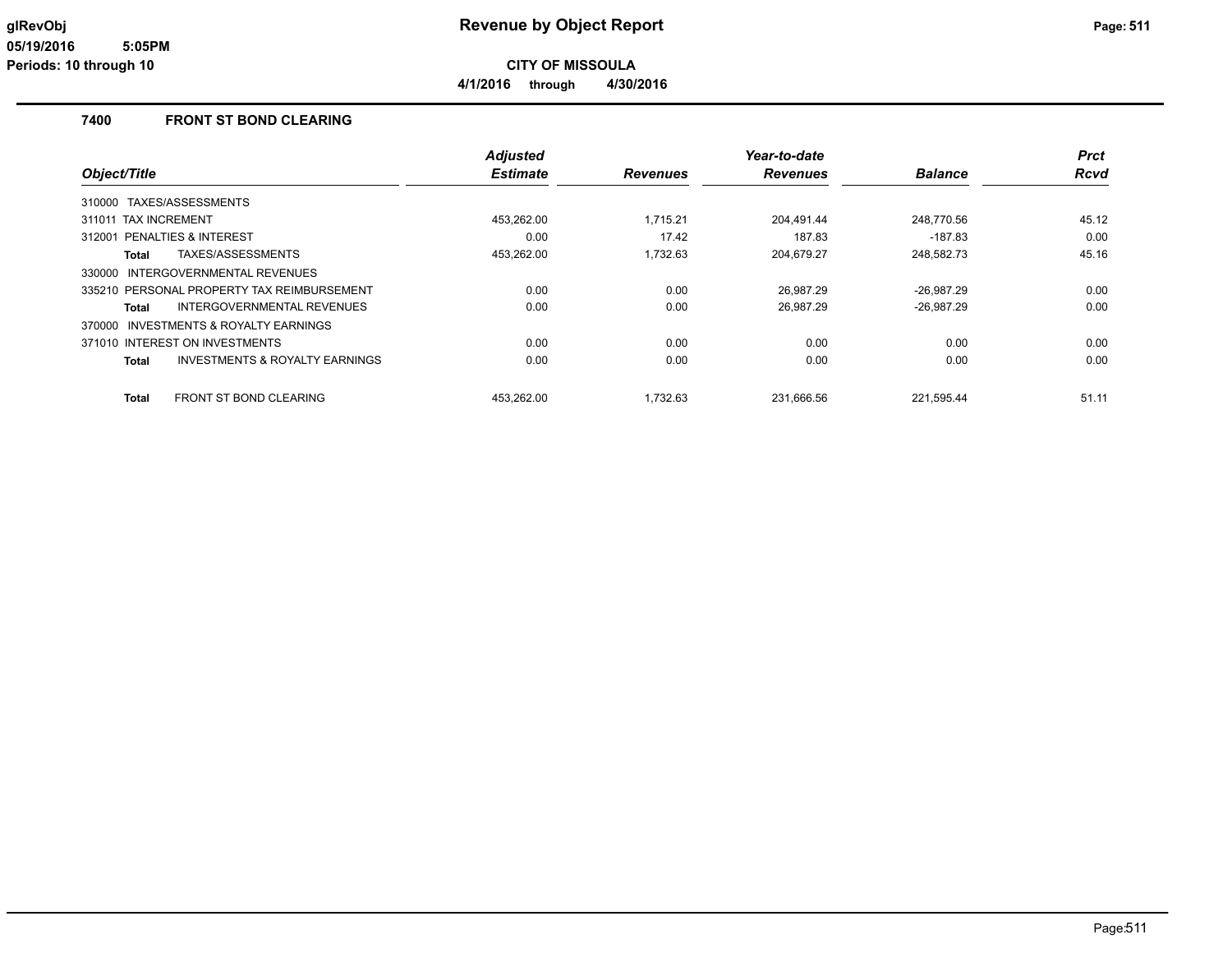**4/1/2016 through 4/30/2016**

# **7401 FRONT ST PARKING STRUCTURE**

**7401 FRONT ST PARKING STRUCTURE**

|                                                   | <b>Adjusted</b> |                 | Year-to-date    |                | <b>Prct</b> |
|---------------------------------------------------|-----------------|-----------------|-----------------|----------------|-------------|
| Object/Title                                      | <b>Estimate</b> | <b>Revenues</b> | <b>Revenues</b> | <b>Balance</b> | <b>Rcvd</b> |
| 370000 INVESTMENTS & ROYALTY EARNINGS             |                 |                 |                 |                |             |
| 371010 INTEREST ON INVESTMENTS                    | 0.00            | 0.00            | 0.00            | 0.00           | 0.00        |
| INVESTMENTS & ROYALTY EARNINGS<br><b>Total</b>    | 0.00            | 0.00            | 0.00            | 0.00           | 0.00        |
| 380000 OTHER FINANCING SOURCES                    |                 |                 |                 |                |             |
| 383066 TRANSFER FROM FRONT ST CLEARING            | 146.472.00      | 0.00            | 0.00            | 146.472.00     | 0.00        |
| OTHER FINANCING SOURCES<br><b>Total</b>           | 146.472.00      | 0.00            | 0.00            | 146.472.00     | 0.00        |
|                                                   |                 |                 |                 |                |             |
| <b>FRONT ST PARKING STRUCTURE</b><br><b>Total</b> | 146.472.00      | 0.00            | 0.00            | 146.472.00     | 0.00        |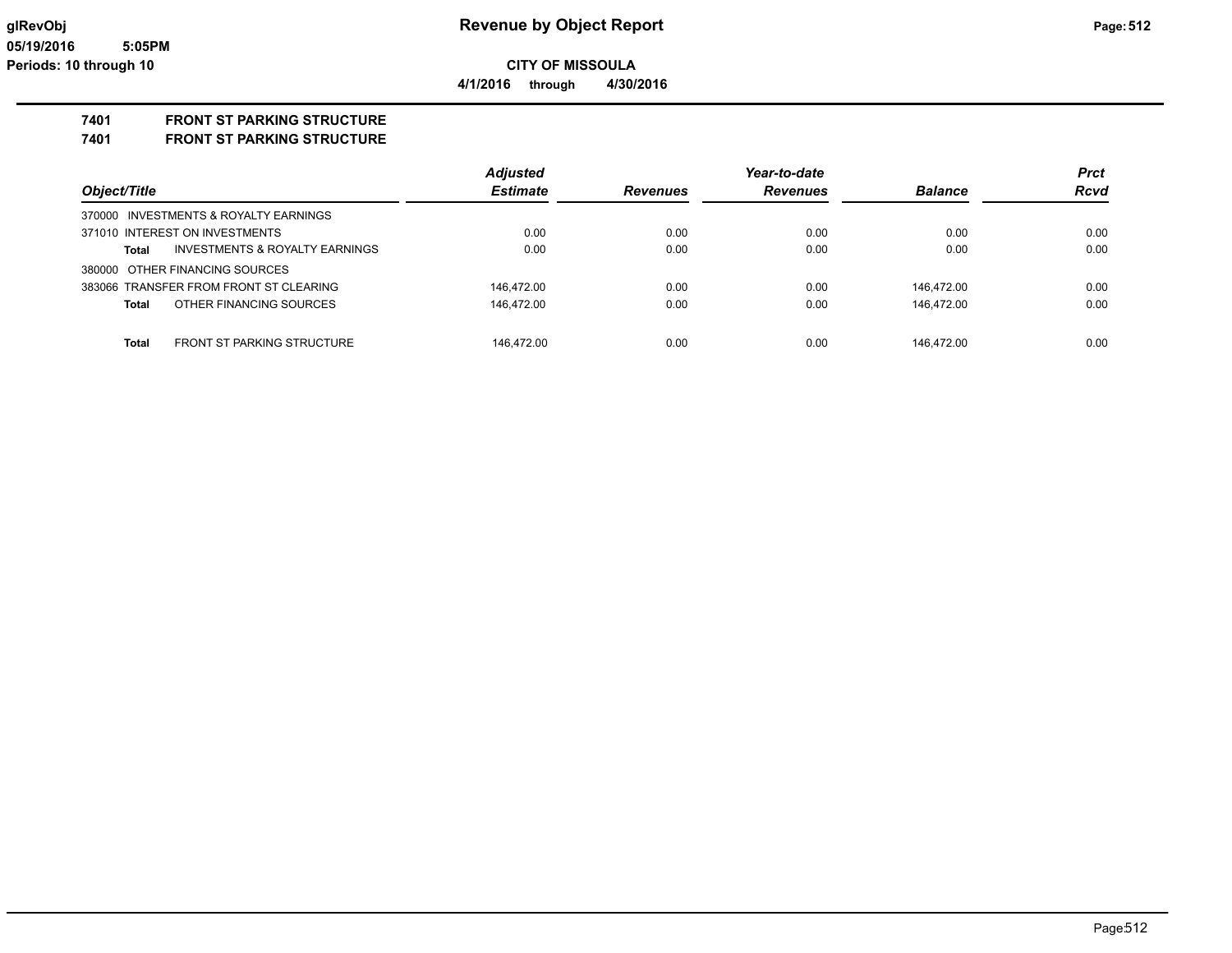**4/1/2016 through 4/30/2016**

### **7401 FRONT ST PARKING STRUCTURE**

|                                            | <b>Adjusted</b> |                 | Year-to-date    |                | <b>Prct</b> |
|--------------------------------------------|-----------------|-----------------|-----------------|----------------|-------------|
| Object/Title                               | <b>Estimate</b> | <b>Revenues</b> | <b>Revenues</b> | <b>Balance</b> | <b>Rcvd</b> |
| 370000 INVESTMENTS & ROYALTY EARNINGS      |                 |                 |                 |                |             |
| 371010 INTEREST ON INVESTMENTS             | 0.00            | 0.00            | 0.00            | 0.00           | 0.00        |
| INVESTMENTS & ROYALTY EARNINGS<br>Total    | 0.00            | 0.00            | 0.00            | 0.00           | 0.00        |
| 380000 OTHER FINANCING SOURCES             |                 |                 |                 |                |             |
| 383066 TRANSFER FROM FRONT ST CLEARING     | 146.472.00      | 0.00            | 0.00            | 146.472.00     | 0.00        |
| OTHER FINANCING SOURCES<br>Total           | 146,472.00      | 0.00            | 0.00            | 146,472.00     | 0.00        |
|                                            |                 |                 |                 |                |             |
| Total<br><b>FRONT ST PARKING STRUCTURE</b> | 146.472.00      | 0.00            | 0.00            | 146.472.00     | 0.00        |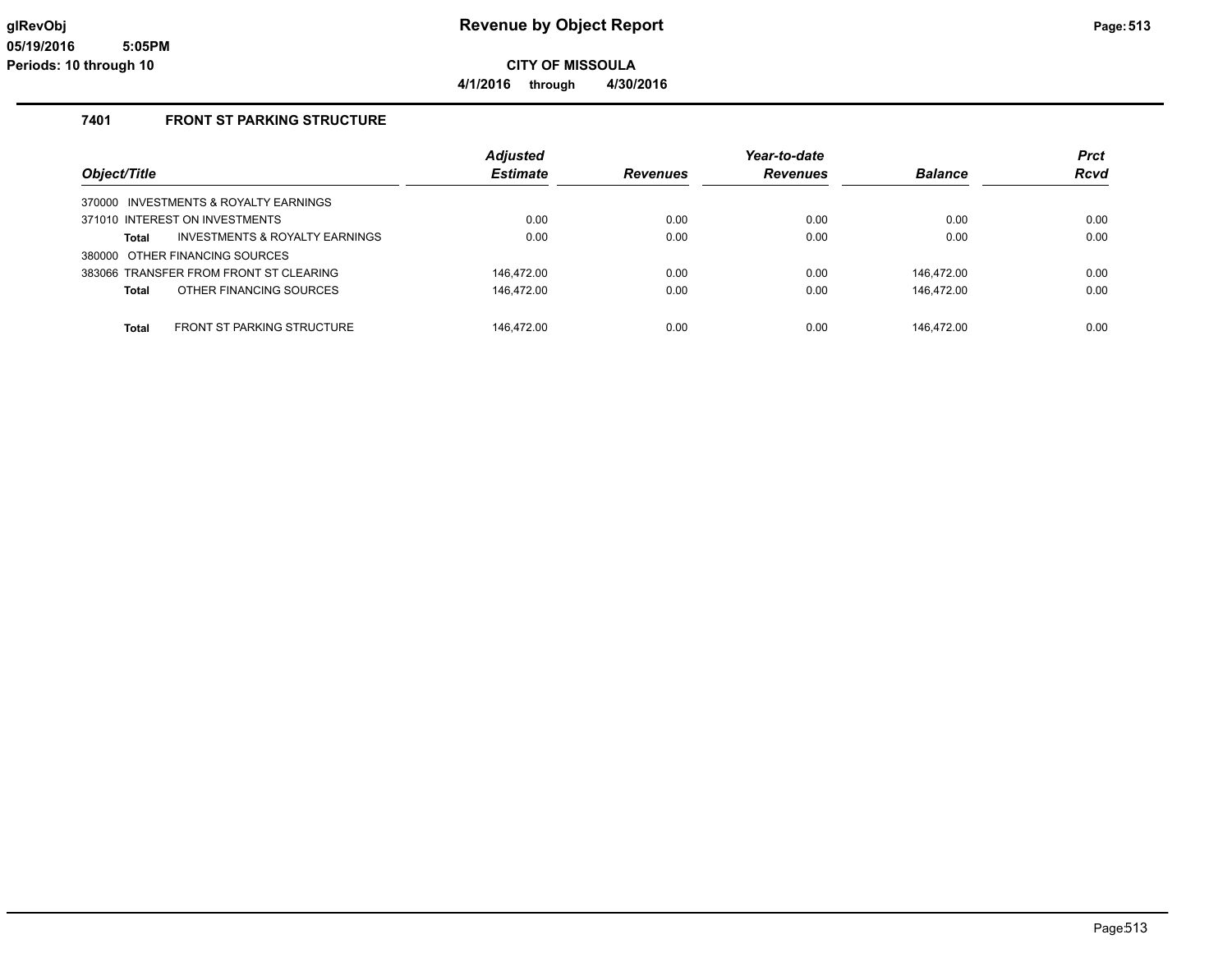**CITY OF MISSOULA 4/1/2016 through 4/30/2016**

**7402 FRONT ST SUBORDINATE LIEN NOTE**

**7402 FRONT ST SUBORDINATE LIEN NOTE**

|                                                       | <b>Adjusted</b> |                 | Year-to-date    |                | <b>Prct</b> |
|-------------------------------------------------------|-----------------|-----------------|-----------------|----------------|-------------|
| Object/Title                                          | <b>Estimate</b> | <b>Revenues</b> | <b>Revenues</b> | <b>Balance</b> | <b>Rcvd</b> |
| INTERGOVERNMENTAL REVENUES<br>330000                  |                 |                 |                 |                |             |
| 338001 EXCESS PLEDGED TAX INCREMENT RETURNED          | 0.00            | 0.00            | 0.00            | 0.00           | 0.00        |
| INTERGOVERNMENTAL REVENUES<br>Total                   | 0.00            | 0.00            | 0.00            | 0.00           | 0.00        |
| INVESTMENTS & ROYALTY EARNINGS<br>370000              |                 |                 |                 |                |             |
| 371010 INTEREST ON INVESTMENTS                        | 0.00            | 0.00            | 0.00            | 0.00           | 0.00        |
| INVESTMENTS & ROYALTY EARNINGS<br>Total               | 0.00            | 0.00            | 0.00            | 0.00           | 0.00        |
| 380000 OTHER FINANCING SOURCES                        |                 |                 |                 |                |             |
| 383066 TRANSFER FROM FRONT ST CLEARING                | 142.630.00      | 0.00            | 0.00            | 142.630.00     | 0.00        |
| 383067 TRANSFER FROM FSPS                             | 0.00            | 0.00            | 0.00            | 0.00           | 0.00        |
| OTHER FINANCING SOURCES<br><b>Total</b>               | 142.630.00      | 0.00            | 0.00            | 142.630.00     | 0.00        |
| <b>FRONT ST SUBORDINATE LIEN NOTE</b><br><b>Total</b> | 142.630.00      | 0.00            | 0.00            | 142.630.00     | 0.00        |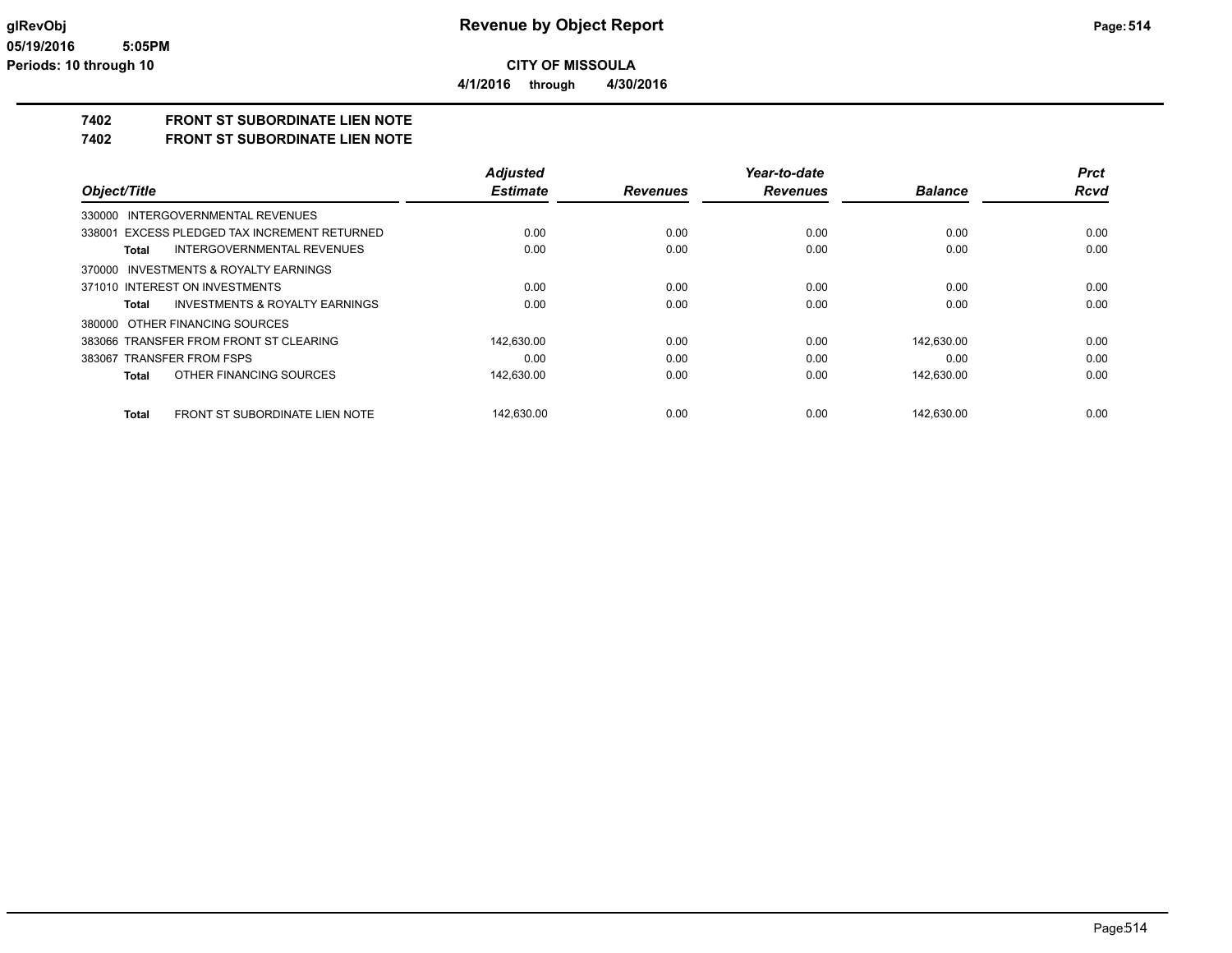**4/1/2016 through 4/30/2016**

### **7402 FRONT ST SUBORDINATE LIEN NOTE**

|                                                 | <b>Adjusted</b> |                 | Year-to-date    |                | <b>Prct</b> |
|-------------------------------------------------|-----------------|-----------------|-----------------|----------------|-------------|
| Object/Title                                    | <b>Estimate</b> | <b>Revenues</b> | <b>Revenues</b> | <b>Balance</b> | <b>Rcvd</b> |
| INTERGOVERNMENTAL REVENUES<br>330000            |                 |                 |                 |                |             |
| EXCESS PLEDGED TAX INCREMENT RETURNED<br>338001 | 0.00            | 0.00            | 0.00            | 0.00           | 0.00        |
| INTERGOVERNMENTAL REVENUES<br><b>Total</b>      | 0.00            | 0.00            | 0.00            | 0.00           | 0.00        |
| 370000 INVESTMENTS & ROYALTY EARNINGS           |                 |                 |                 |                |             |
| 371010 INTEREST ON INVESTMENTS                  | 0.00            | 0.00            | 0.00            | 0.00           | 0.00        |
| INVESTMENTS & ROYALTY EARNINGS<br>Total         | 0.00            | 0.00            | 0.00            | 0.00           | 0.00        |
| 380000 OTHER FINANCING SOURCES                  |                 |                 |                 |                |             |
| 383066 TRANSFER FROM FRONT ST CLEARING          | 142.630.00      | 0.00            | 0.00            | 142.630.00     | 0.00        |
| 383067 TRANSFER FROM FSPS                       | 0.00            | 0.00            | 0.00            | 0.00           | 0.00        |
| OTHER FINANCING SOURCES<br><b>Total</b>         | 142.630.00      | 0.00            | 0.00            | 142,630.00     | 0.00        |
| FRONT ST SUBORDINATE LIEN NOTE<br><b>Total</b>  | 142.630.00      | 0.00            | 0.00            | 142.630.00     | 0.00        |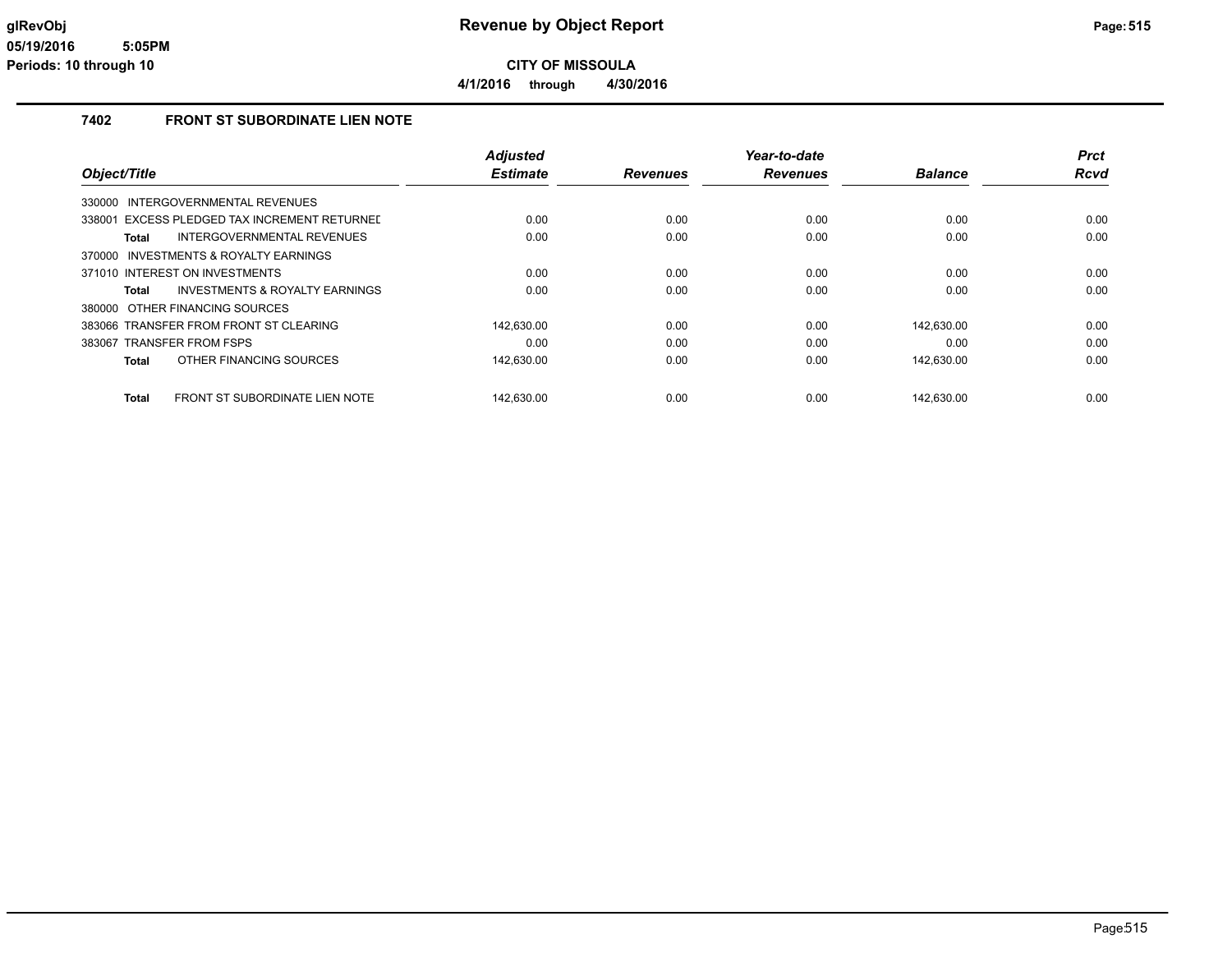**CITY OF MISSOULA 4/1/2016 through 4/30/2016**

**7447 COURT COLLECTED PARKING FINES**

**7447 COURT COLLECTED PARKING FINES**

|                                                      | <b>Adjusted</b> |                 | Year-to-date    |                | <b>Prct</b> |
|------------------------------------------------------|-----------------|-----------------|-----------------|----------------|-------------|
| Object/Title                                         | <b>Estimate</b> | <b>Revenues</b> | <b>Revenues</b> | <b>Balance</b> | <b>Rcvd</b> |
| 350000 FINES & FORFEITURES                           |                 |                 |                 |                |             |
| 352002 PARKING FINES                                 | 0.00            | 0.00            | 0.00            | 0.00           | 0.00        |
| <b>FINES &amp; FORFEITURES</b><br>Total              | 0.00            | 0.00            | 0.00            | 0.00           | 0.00        |
| 370000 INVESTMENTS & ROYALTY EARNINGS                |                 |                 |                 |                |             |
| 371010 INTEREST ON INVESTMENTS                       | 0.00            | 0.00            | 0.00            | 0.00           | 0.00        |
| INVESTMENTS & ROYALTY EARNINGS<br><b>Total</b>       | 0.00            | 0.00            | 0.00            | 0.00           | 0.00        |
|                                                      |                 |                 |                 |                |             |
| <b>Total</b><br><b>COURT COLLECTED PARKING FINES</b> | 0.00            | 0.00            | 0.00            | 0.00           | 0.00        |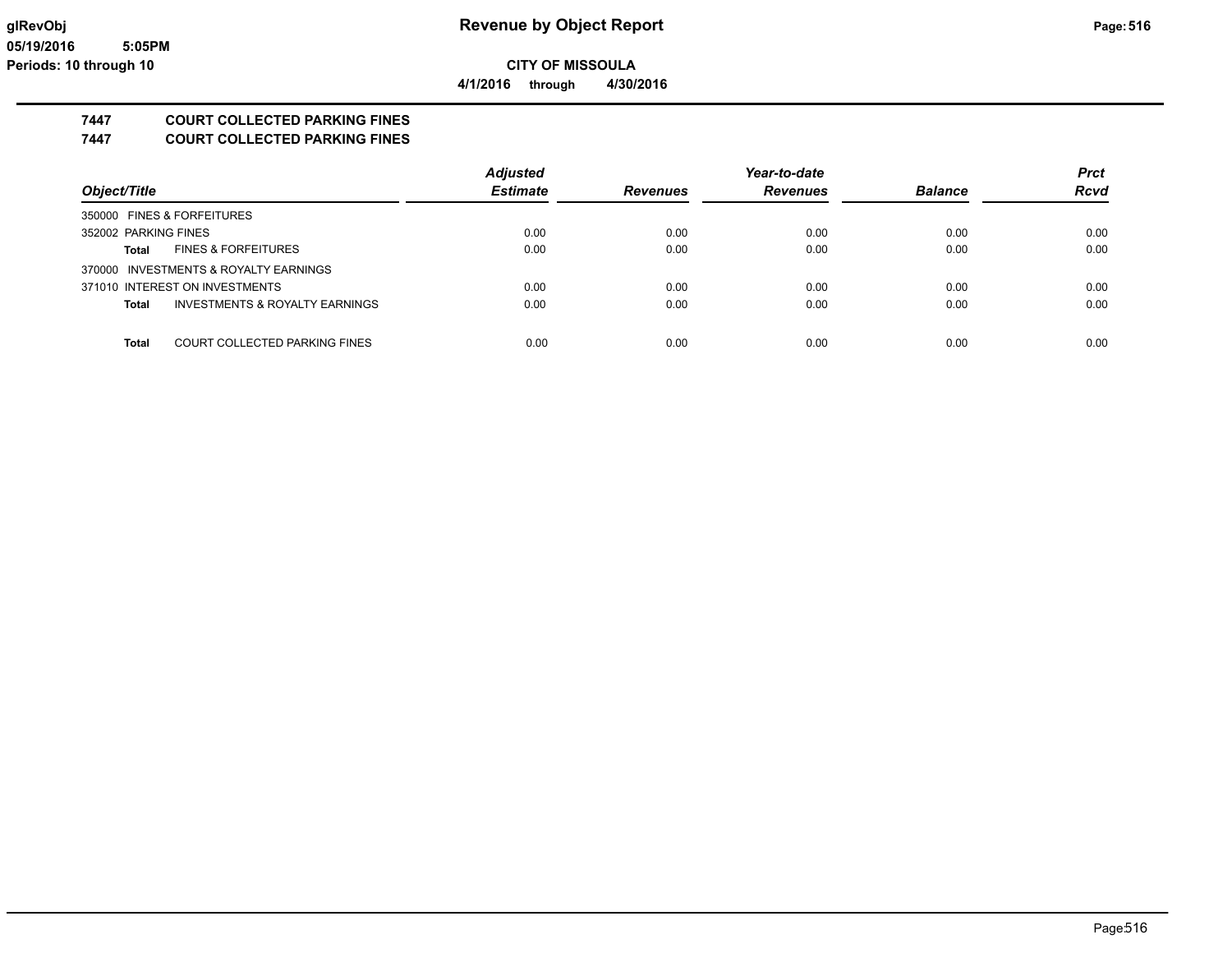**4/1/2016 through 4/30/2016**

#### **7447 COURT COLLECTED PARKING FINES**

| Object/Title                                  | <b>Adjusted</b><br><b>Estimate</b> | <b>Revenues</b> | Year-to-date<br><b>Revenues</b> | <b>Balance</b> | <b>Prct</b><br><b>Rcvd</b> |
|-----------------------------------------------|------------------------------------|-----------------|---------------------------------|----------------|----------------------------|
|                                               |                                    |                 |                                 |                |                            |
| 350000 FINES & FORFEITURES                    |                                    |                 |                                 |                |                            |
| 352002 PARKING FINES                          | 0.00                               | 0.00            | 0.00                            | 0.00           | 0.00                       |
| <b>FINES &amp; FORFEITURES</b><br>Total       | 0.00                               | 0.00            | 0.00                            | 0.00           | 0.00                       |
| 370000 INVESTMENTS & ROYALTY EARNINGS         |                                    |                 |                                 |                |                            |
| 371010 INTEREST ON INVESTMENTS                | 0.00                               | 0.00            | 0.00                            | 0.00           | 0.00                       |
| INVESTMENTS & ROYALTY EARNINGS<br>Total       | 0.00                               | 0.00            | 0.00                            | 0.00           | 0.00                       |
|                                               |                                    |                 |                                 |                |                            |
| <b>Total</b><br>COURT COLLECTED PARKING FINES | 0.00                               | 0.00            | 0.00                            | 0.00           | 0.00                       |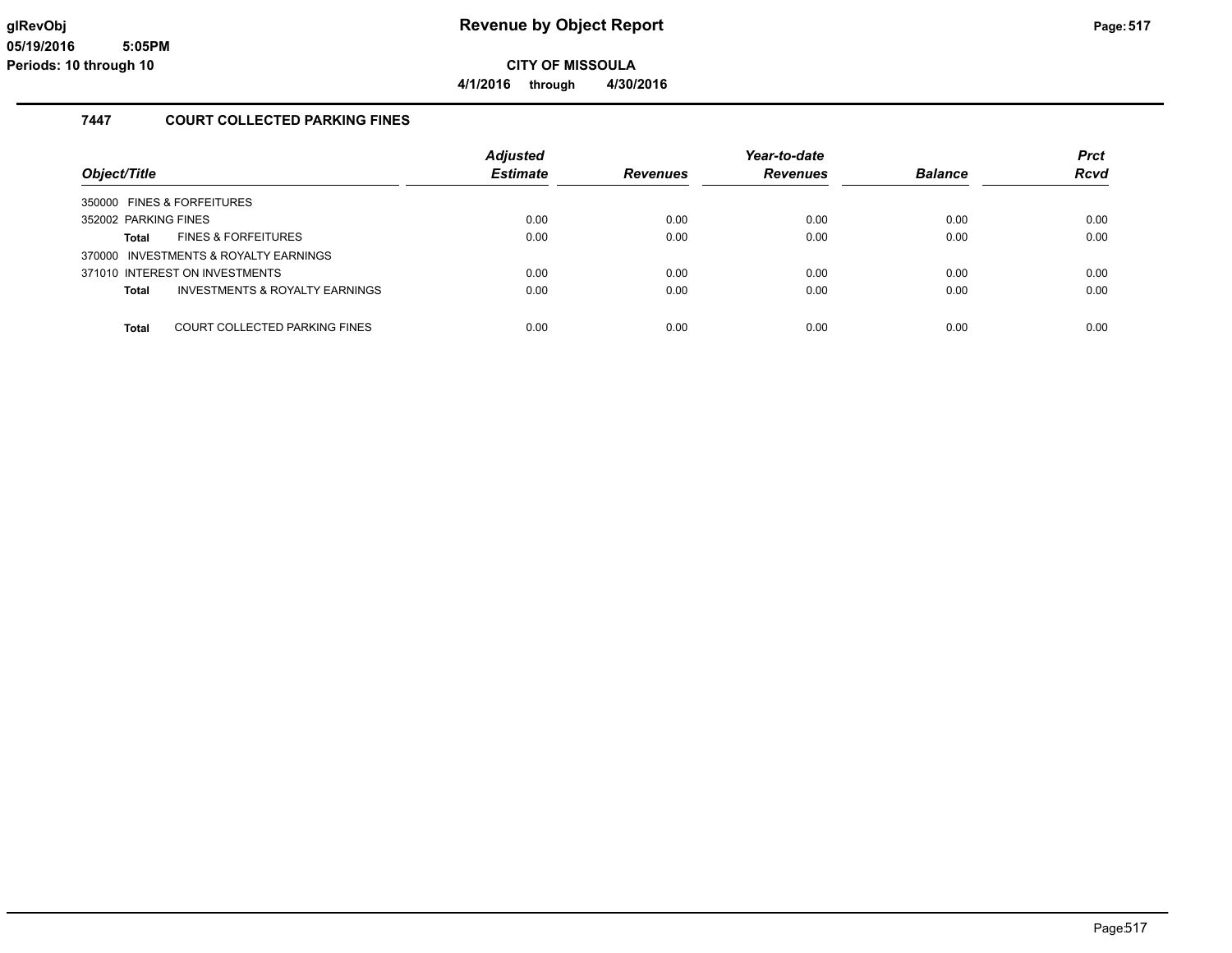### **7458 COURT SURCHARGE**

**7458 COURT SURCHARGE**

|                                                 | <b>Adjusted</b> |                 | Year-to-date    |                | <b>Prct</b><br><b>Rcvd</b> |
|-------------------------------------------------|-----------------|-----------------|-----------------|----------------|----------------------------|
| Object/Title                                    | <b>Estimate</b> | <b>Revenues</b> | <b>Revenues</b> | <b>Balance</b> |                            |
| 350000 FINES & FORFEITURES                      |                 |                 |                 |                |                            |
| 351032 SURCHARGE ON FINES                       | 0.00            | 5.920.43        | 16.223.68       | $-16.223.68$   | 0.00                       |
| <b>FINES &amp; FORFEITURES</b><br>Total         | 0.00            | 5,920.43        | 16,223.68       | $-16.223.68$   | 0.00                       |
| 370000 INVESTMENTS & ROYALTY EARNINGS           |                 |                 |                 |                |                            |
| 371010 INTEREST ON INVESTMENTS                  | 0.00            | 0.00            | 0.00            | 0.00           | 0.00                       |
| 371020 GAIN/LOSS IN MARKET VALUE OF INVESTMENTS | 0.00            | 0.00            | 0.00            | 0.00           | 0.00                       |
| INVESTMENTS & ROYALTY EARNINGS<br>Total         | 0.00            | 0.00            | 0.00            | 0.00           | 0.00                       |
| <b>COURT SURCHARGE</b><br>Total                 | 0.00            | 5.920.43        | 16.223.68       | $-16.223.68$   | 0.00                       |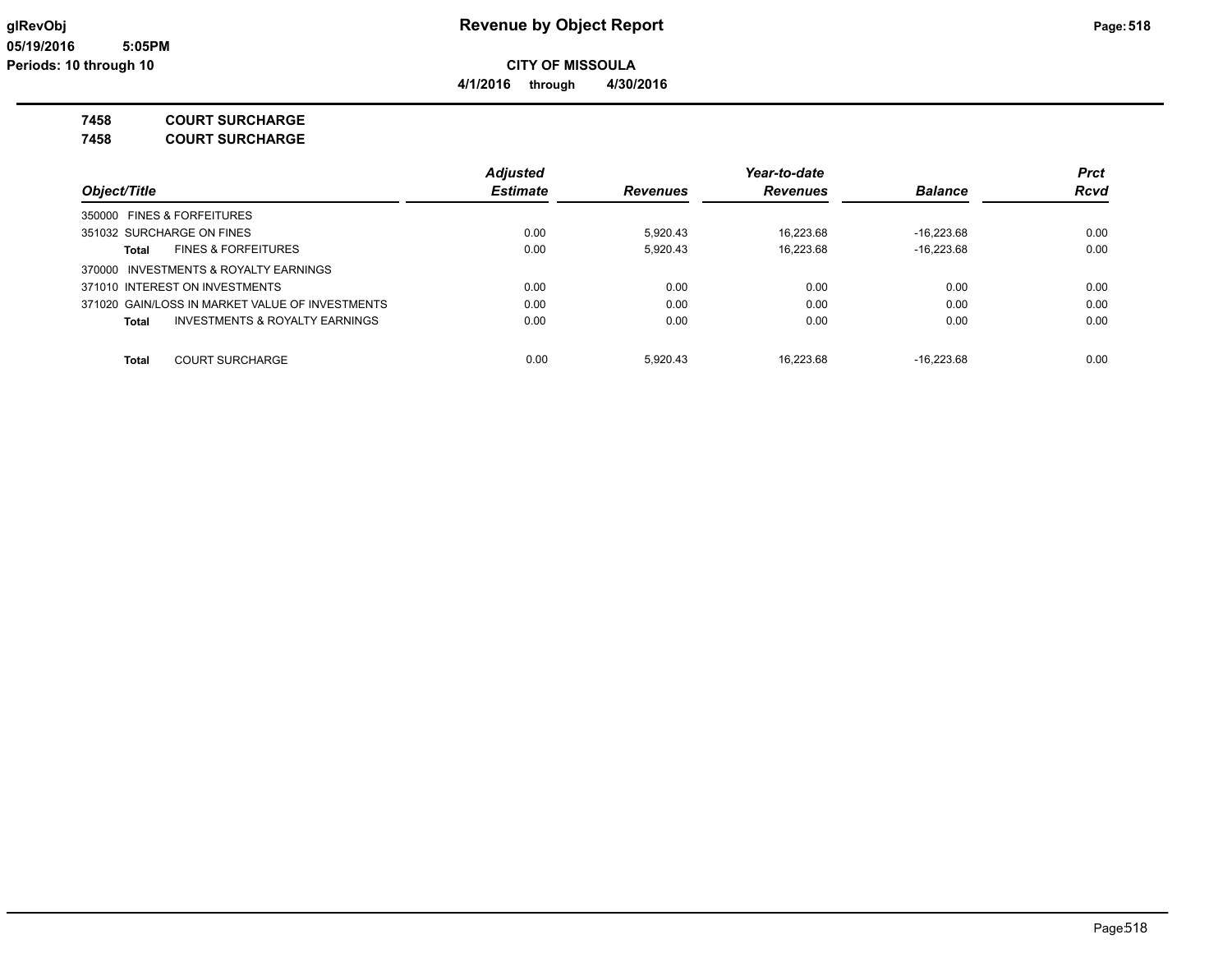**CITY OF MISSOULA**

**4/1/2016 through 4/30/2016**

#### **7458 COURT SURCHARGE**

|                                                | <b>Adiusted</b> |                 | Year-to-date    |                | <b>Prct</b> |  |
|------------------------------------------------|-----------------|-----------------|-----------------|----------------|-------------|--|
| Object/Title                                   | <b>Estimate</b> | <b>Revenues</b> | <b>Revenues</b> | <b>Balance</b> | <b>Rcvd</b> |  |
| 350000 FINES & FORFEITURES                     |                 |                 |                 |                |             |  |
| 351032 SURCHARGE ON FINES                      | 0.00            | 5.920.43        | 16.223.68       | $-16.223.68$   | 0.00        |  |
| <b>FINES &amp; FORFEITURES</b><br>Total        | 0.00            | 5,920.43        | 16.223.68       | $-16.223.68$   | 0.00        |  |
| 370000 INVESTMENTS & ROYALTY EARNINGS          |                 |                 |                 |                |             |  |
| 371010 INTEREST ON INVESTMENTS                 | 0.00            | 0.00            | 0.00            | 0.00           | 0.00        |  |
| 371020 GAIN/LOSS IN MARKET VALUE OF INVESTMENT | 0.00            | 0.00            | 0.00            | 0.00           | 0.00        |  |
| INVESTMENTS & ROYALTY EARNINGS<br>Total        | 0.00            | 0.00            | 0.00            | 0.00           | 0.00        |  |
| <b>COURT SURCHARGE</b><br><b>Total</b>         | 0.00            | 5.920.43        | 16.223.68       | $-16.223.68$   | 0.00        |  |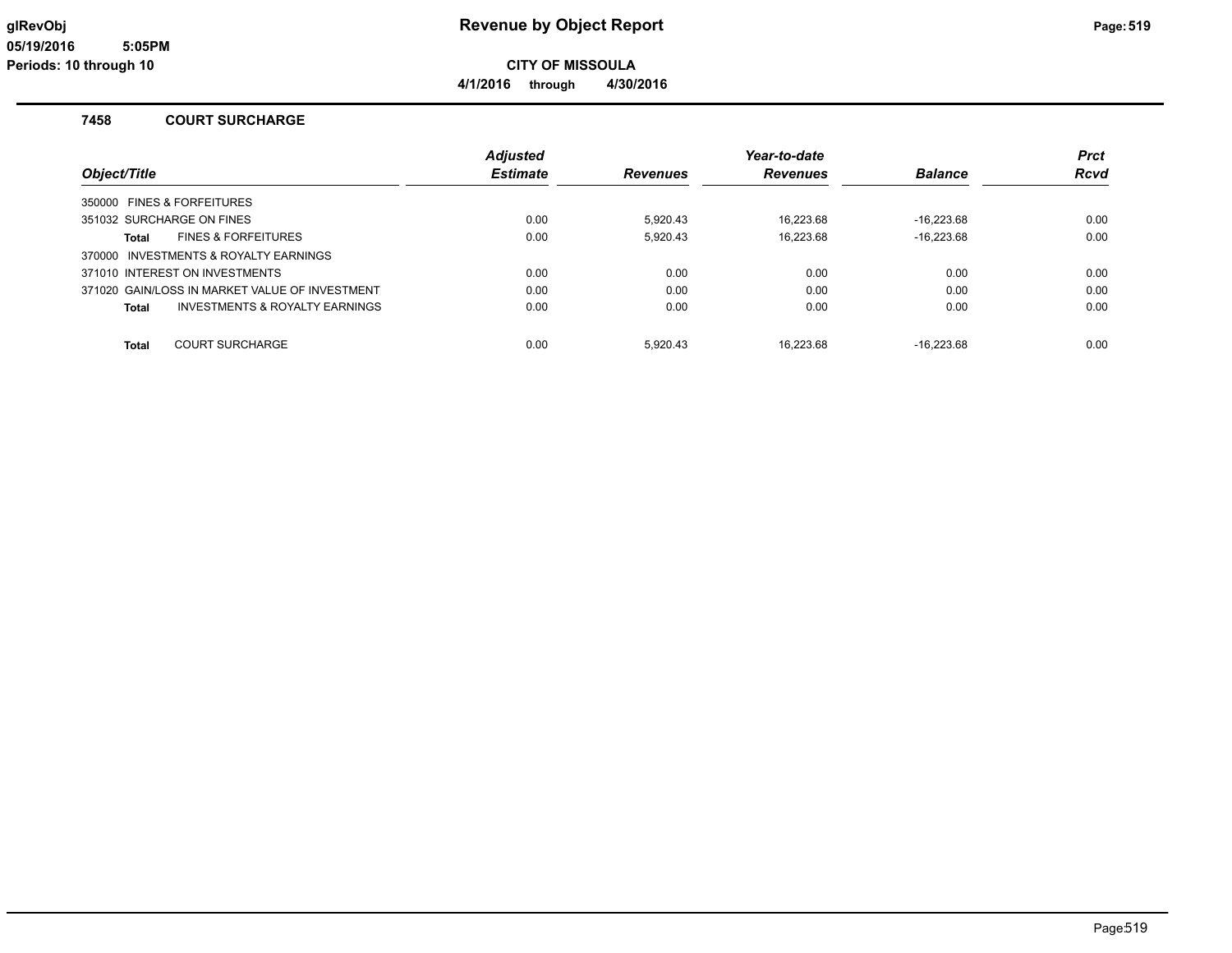**4/1/2016 through 4/30/2016**

### **7469 PUBLIC DEFENDER FEES**

**7469 PUBLIC DEFENDER FEES**

|                                                 | <b>Adjusted</b> |                 | Year-to-date    |                | <b>Prct</b> |
|-------------------------------------------------|-----------------|-----------------|-----------------|----------------|-------------|
| Object/Title                                    | <b>Estimate</b> | <b>Revenues</b> | <b>Revenues</b> | <b>Balance</b> | <b>Rcvd</b> |
| 350000 FINES & FORFEITURES                      |                 |                 |                 |                |             |
| 351032 SURCHARGE ON FINES                       | 0.00            | 0.00            | 0.00            | 0.00           | 0.00        |
| 351033 PUBLIC DEFENDER FEES                     | 0.00            | 429.00          | 1.393.00        | $-1.393.00$    | 0.00        |
| <b>FINES &amp; FORFEITURES</b><br>Total         | 0.00            | 429.00          | 1.393.00        | $-1.393.00$    | 0.00        |
| 370000 INVESTMENTS & ROYALTY EARNINGS           |                 |                 |                 |                |             |
| 371010 INTEREST ON INVESTMENTS                  | 0.00            | 0.00            | 0.00            | 0.00           | 0.00        |
| 371020 GAIN/LOSS IN MARKET VALUE OF INVESTMENTS | 0.00            | 0.00            | 0.00            | 0.00           | 0.00        |
| INVESTMENTS & ROYALTY EARNINGS<br><b>Total</b>  | 0.00            | 0.00            | 0.00            | 0.00           | 0.00        |
| PUBLIC DEFENDER FEES<br><b>Total</b>            | 0.00            | 429.00          | 1.393.00        | $-1.393.00$    | 0.00        |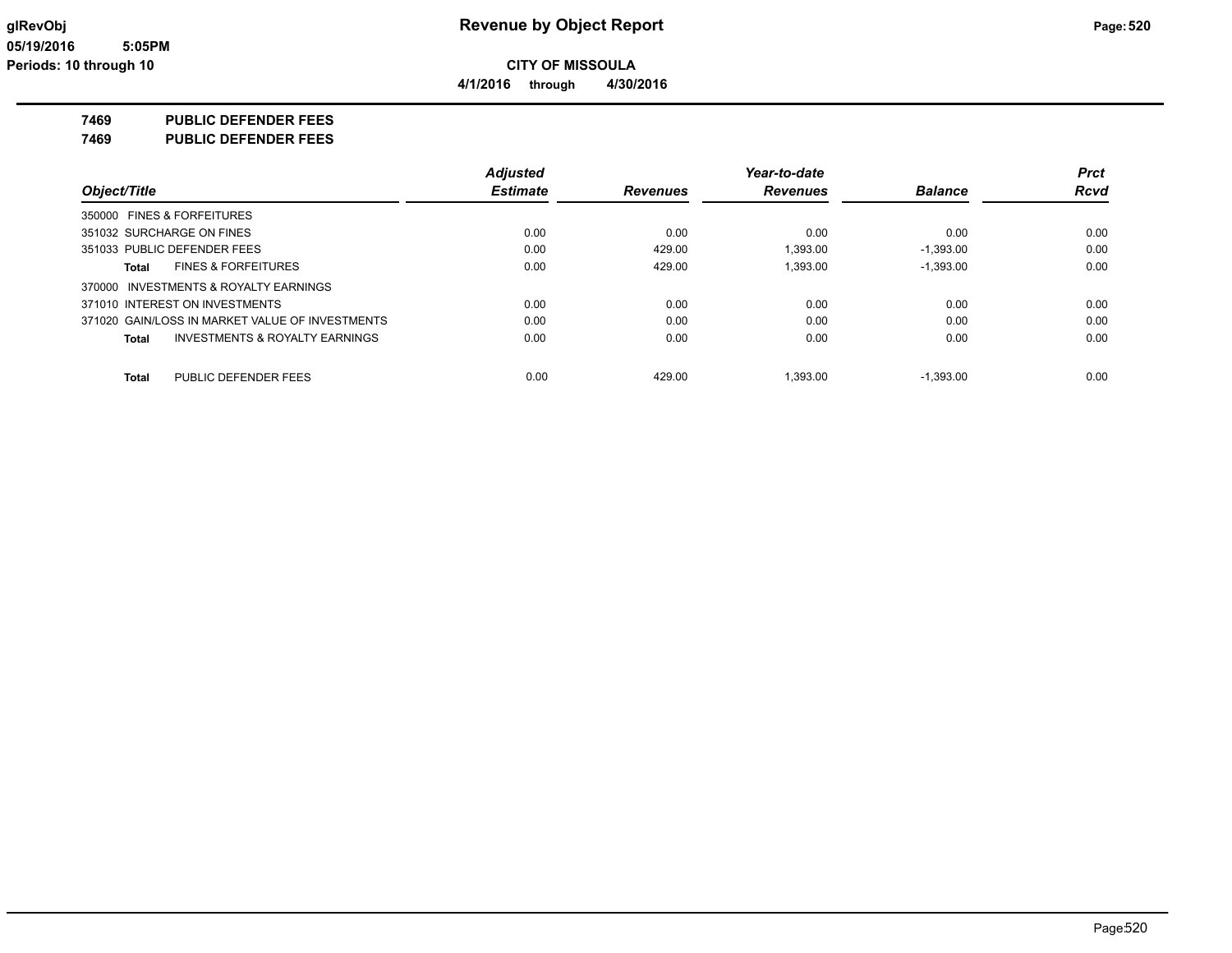**4/1/2016 through 4/30/2016**

#### **7469 PUBLIC DEFENDER FEES**

|                                                     | <b>Adjusted</b> |                 | Year-to-date    |                | <b>Prct</b> |
|-----------------------------------------------------|-----------------|-----------------|-----------------|----------------|-------------|
| Object/Title                                        | <b>Estimate</b> | <b>Revenues</b> | <b>Revenues</b> | <b>Balance</b> | <b>Rcvd</b> |
| 350000 FINES & FORFEITURES                          |                 |                 |                 |                |             |
| 351032 SURCHARGE ON FINES                           | 0.00            | 0.00            | 0.00            | 0.00           | 0.00        |
| 351033 PUBLIC DEFENDER FEES                         | 0.00            | 429.00          | 1,393.00        | $-1,393.00$    | 0.00        |
| <b>FINES &amp; FORFEITURES</b><br>Total             | 0.00            | 429.00          | 1.393.00        | $-1.393.00$    | 0.00        |
| <b>INVESTMENTS &amp; ROYALTY EARNINGS</b><br>370000 |                 |                 |                 |                |             |
| 371010 INTEREST ON INVESTMENTS                      | 0.00            | 0.00            | 0.00            | 0.00           | 0.00        |
| 371020 GAIN/LOSS IN MARKET VALUE OF INVESTMENT      | 0.00            | 0.00            | 0.00            | 0.00           | 0.00        |
| INVESTMENTS & ROYALTY EARNINGS<br>Total             | 0.00            | 0.00            | 0.00            | 0.00           | 0.00        |
| PUBLIC DEFENDER FEES<br><b>Total</b>                | 0.00            | 429.00          | 1.393.00        | $-1.393.00$    | 0.00        |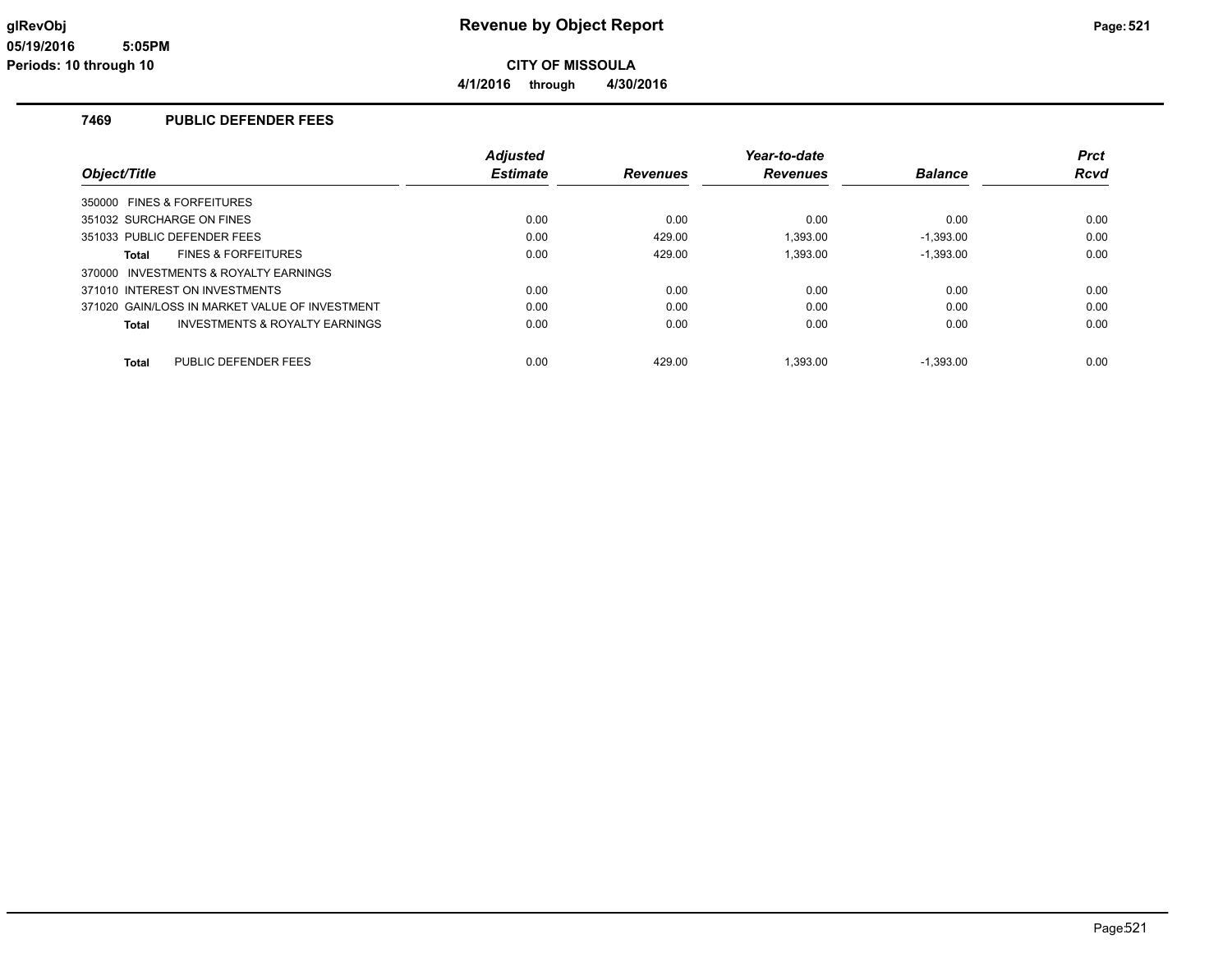**4/1/2016 through 4/30/2016**

**7900 PAYROLL CLEARING FUND**

**7900 PAYROLL CLEARING FUND**

|                                                 | <b>Adjusted</b> |                 | Year-to-date    |                |             |
|-------------------------------------------------|-----------------|-----------------|-----------------|----------------|-------------|
| Object/Title                                    | <b>Estimate</b> | <b>Revenues</b> | <b>Revenues</b> | <b>Balance</b> | <b>Rcvd</b> |
| 370000 INVESTMENTS & ROYALTY EARNINGS           |                 |                 |                 |                |             |
| 371010 INTEREST ON INVESTMENTS                  | 0.00            | 0.00            | 0.00            | 0.00           | 0.00        |
| 371020 GAIN/LOSS IN MARKET VALUE OF INVESTMENTS | 0.00            | 0.00            | 0.00            | 0.00           | 0.00        |
| INVESTMENTS & ROYALTY EARNINGS<br><b>Total</b>  | 0.00            | 0.00            | 0.00            | 0.00           | 0.00        |
| PAYROLL CLEARING FUND<br><b>Total</b>           | 0.00            | 0.00            | 0.00            | 0.00           | 0.00        |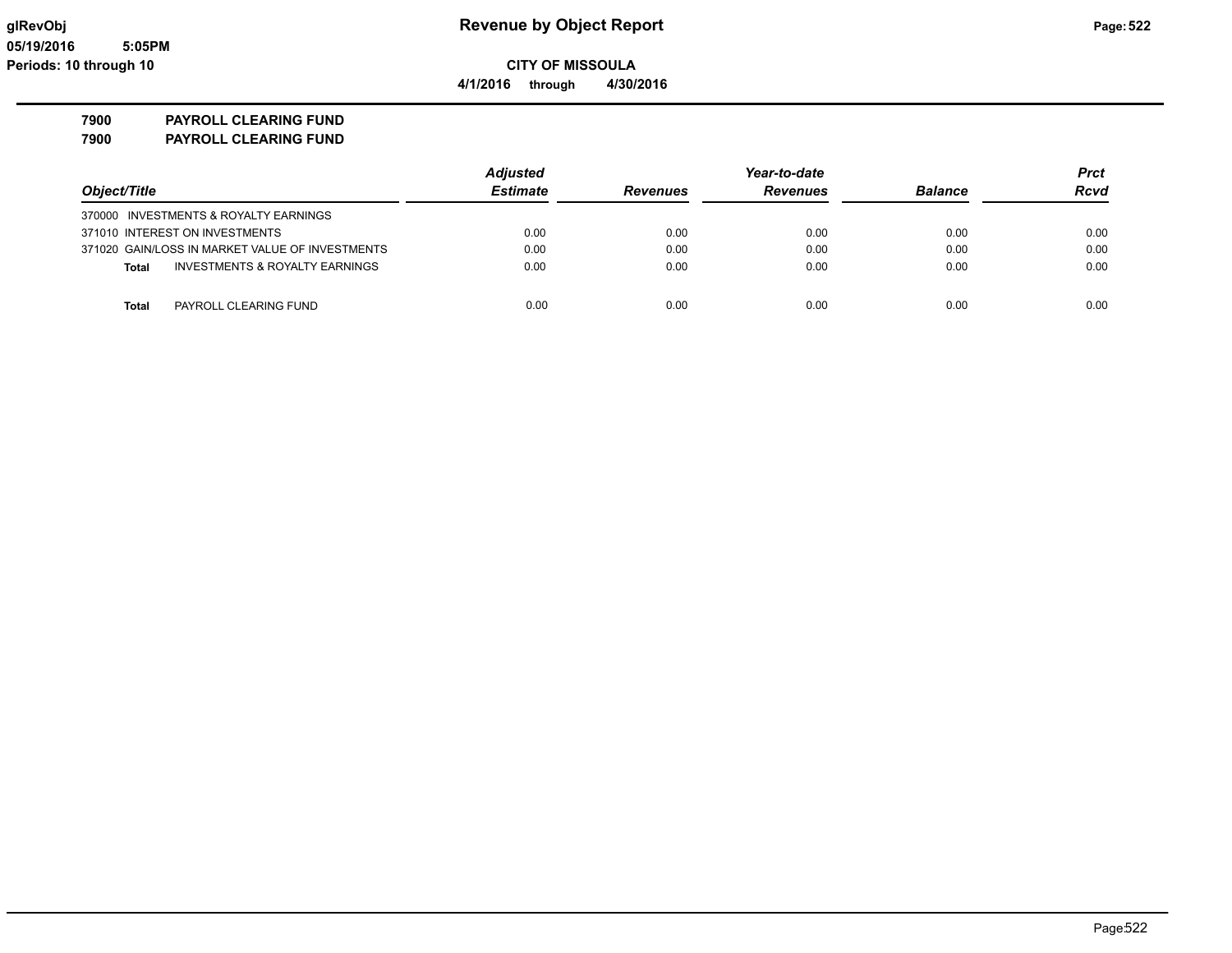**CITY OF MISSOULA 4/1/2016 through 4/30/2016**

#### **7900 PAYROLL CLEARING FUND**

|                                       |                                                | <b>Adjusted</b> |                 | Year-to-date |                | <b>Prct</b> |
|---------------------------------------|------------------------------------------------|-----------------|-----------------|--------------|----------------|-------------|
| Object/Title                          |                                                | <b>Estimate</b> | <b>Revenues</b> | Revenues     | <b>Balance</b> | <b>Rcvd</b> |
| 370000 INVESTMENTS & ROYALTY EARNINGS |                                                |                 |                 |              |                |             |
| 371010 INTEREST ON INVESTMENTS        |                                                | 0.00            | 0.00            | 0.00         | 0.00           | 0.00        |
|                                       | 371020 GAIN/LOSS IN MARKET VALUE OF INVESTMENT | 0.00            | 0.00            | 0.00         | 0.00           | 0.00        |
| <b>Total</b>                          | INVESTMENTS & ROYALTY EARNINGS                 | 0.00            | 0.00            | 0.00         | 0.00           | 0.00        |
|                                       |                                                |                 |                 |              |                |             |
| Total                                 | PAYROLL CLEARING FUND                          | 0.00            | 0.00            | 0.00         | 0.00           | 0.00        |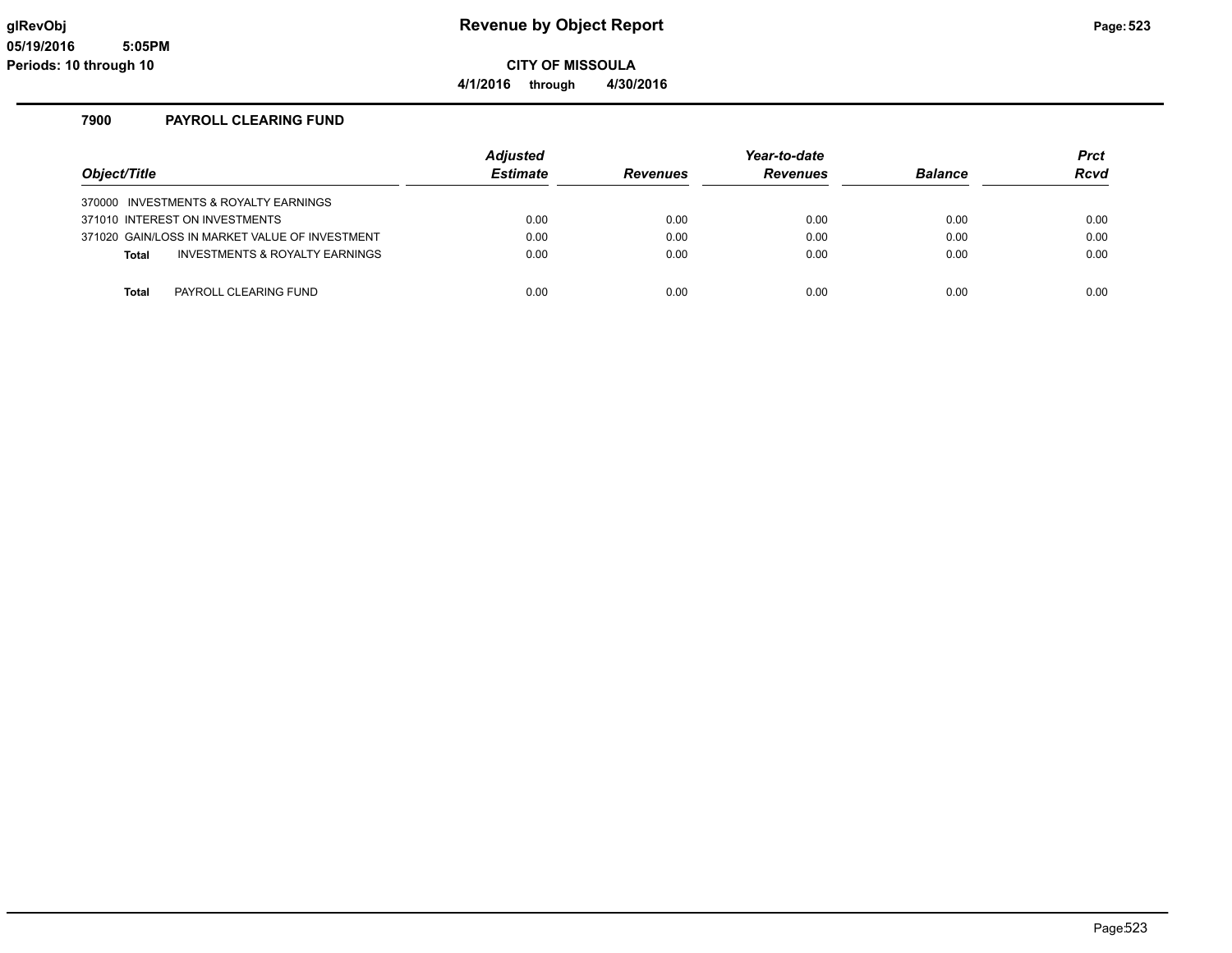#### **7903 COUNTY CLEARING**

**7903 COUNTY CLEARING**

|                                                 | <b>Adjusted</b> |                 | Year-to-date    |                | Prct        |
|-------------------------------------------------|-----------------|-----------------|-----------------|----------------|-------------|
| Object/Title                                    | <b>Estimate</b> | <b>Revenues</b> | <b>Revenues</b> | <b>Balance</b> | <b>Rcvd</b> |
| 320000 LICENSES & PERMITS                       |                 |                 |                 |                |             |
| 323030 ANIMAL LICENSES                          | 0.00            | 788.00          | 7.801.60        | $-7.801.60$    | 0.00        |
| LICENSES & PERMITS<br>Total                     | 0.00            | 788.00          | 7.801.60        | $-7.801.60$    | 0.00        |
| 360000 MISCELLANEOUS REVENUES                   |                 |                 |                 |                |             |
| 360010 MISCELLANEOUS                            | 0.00            | 0.00            | 0.00            | 0.00           | 0.00        |
| <b>MISCELLANEOUS REVENUES</b><br>Total          | 0.00            | 0.00            | 0.00            | 0.00           | 0.00        |
| 370000 INVESTMENTS & ROYALTY EARNINGS           |                 |                 |                 |                |             |
| 371010 INTEREST ON INVESTMENTS                  | 0.00            | 0.00            | 0.00            | 0.00           | 0.00        |
| 371020 GAIN/LOSS IN MARKET VALUE OF INVESTMENTS | 0.00            | 0.00            | 0.00            | 0.00           | 0.00        |
| INVESTMENTS & ROYALTY EARNINGS<br><b>Total</b>  | 0.00            | 0.00            | 0.00            | 0.00           | 0.00        |
| <b>COUNTY CLEARING</b><br>Total                 | 0.00            | 788.00          | 7.801.60        | $-7.801.60$    | 0.00        |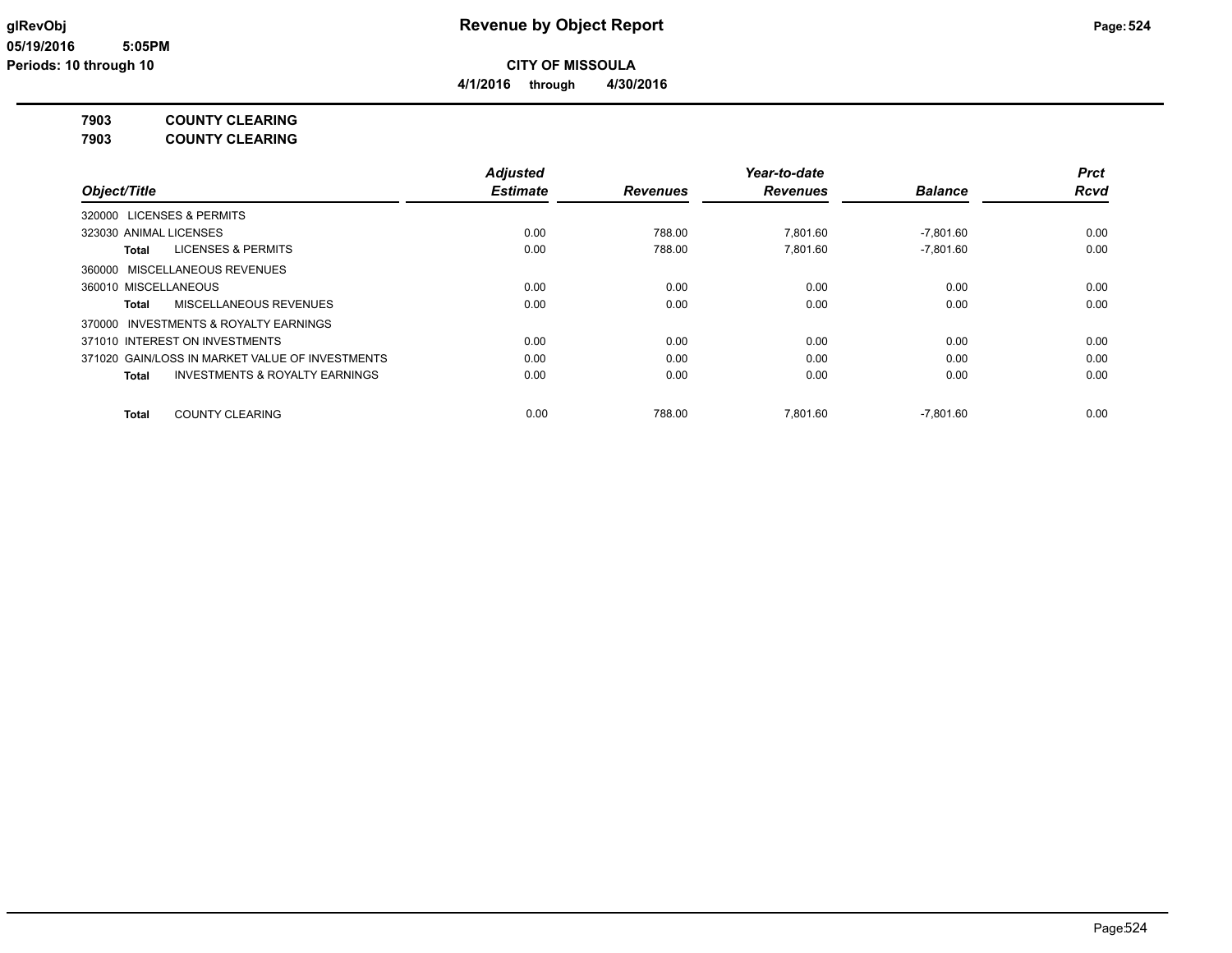**4/1/2016 through 4/30/2016**

#### **7903 COUNTY CLEARING**

|                                                    | <b>Adjusted</b> |                 | Year-to-date    |                | Prct |
|----------------------------------------------------|-----------------|-----------------|-----------------|----------------|------|
| Object/Title                                       | <b>Estimate</b> | <b>Revenues</b> | <b>Revenues</b> | <b>Balance</b> | Rcvd |
| 320000 LICENSES & PERMITS                          |                 |                 |                 |                |      |
| 323030 ANIMAL LICENSES                             | 0.00            | 788.00          | 7,801.60        | $-7,801.60$    | 0.00 |
| <b>LICENSES &amp; PERMITS</b><br>Total             | 0.00            | 788.00          | 7.801.60        | $-7.801.60$    | 0.00 |
| 360000 MISCELLANEOUS REVENUES                      |                 |                 |                 |                |      |
| 360010 MISCELLANEOUS                               | 0.00            | 0.00            | 0.00            | 0.00           | 0.00 |
| MISCELLANEOUS REVENUES<br>Total                    | 0.00            | 0.00            | 0.00            | 0.00           | 0.00 |
| 370000 INVESTMENTS & ROYALTY EARNINGS              |                 |                 |                 |                |      |
| 371010 INTEREST ON INVESTMENTS                     | 0.00            | 0.00            | 0.00            | 0.00           | 0.00 |
| 371020 GAIN/LOSS IN MARKET VALUE OF INVESTMENT     | 0.00            | 0.00            | 0.00            | 0.00           | 0.00 |
| <b>INVESTMENTS &amp; ROYALTY EARNINGS</b><br>Total | 0.00            | 0.00            | 0.00            | 0.00           | 0.00 |
| <b>COUNTY CLEARING</b><br><b>Total</b>             | 0.00            | 788.00          | 7.801.60        | $-7.801.60$    | 0.00 |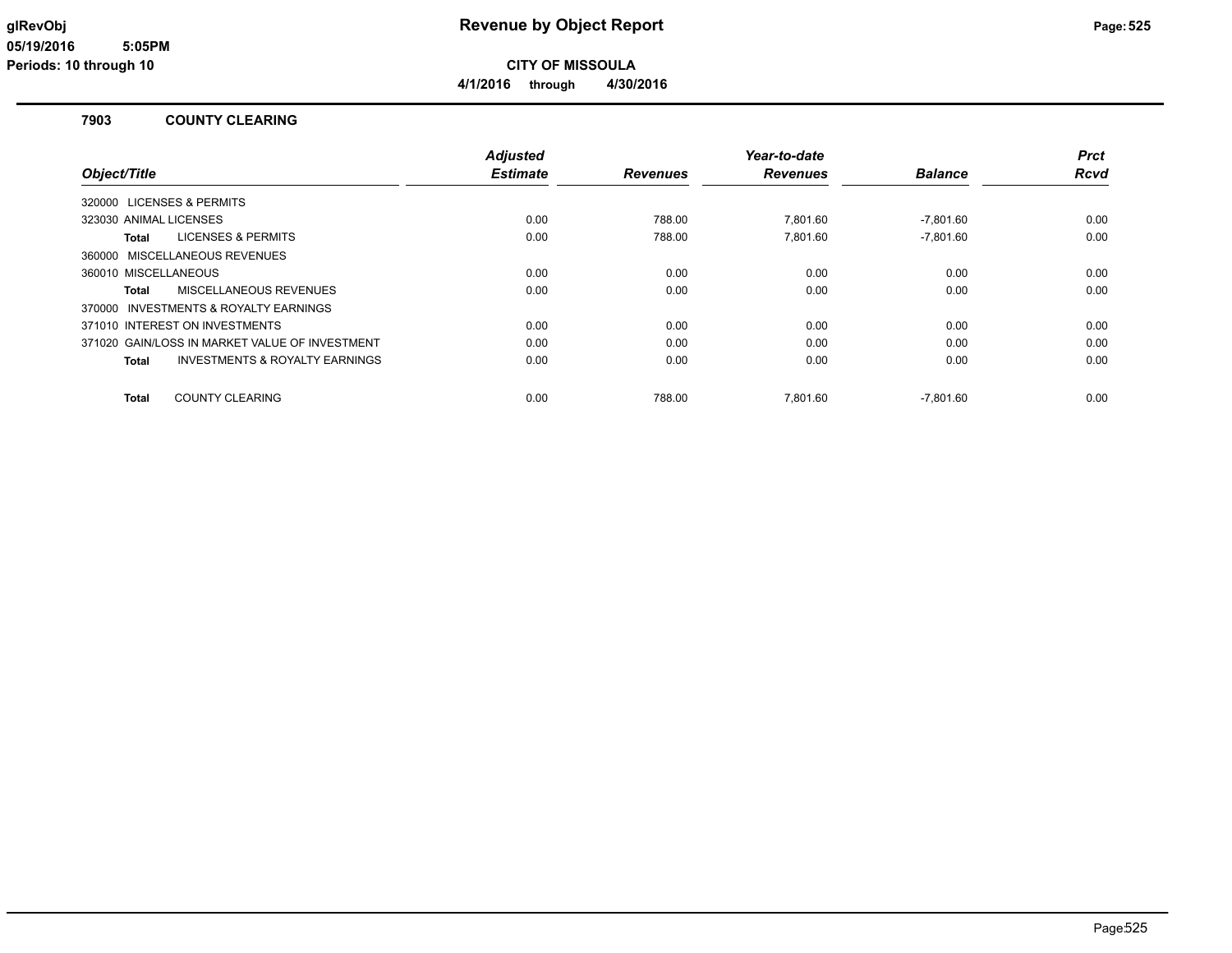**4/1/2016 through 4/30/2016**

#### **7904 SEWER REBATE**

**7904 SEWER REBATE**

|                                                 | <b>Adjusted</b> |                 | Year-to-date    |                | <b>Prct</b> |
|-------------------------------------------------|-----------------|-----------------|-----------------|----------------|-------------|
| Object/Title                                    | <b>Estimate</b> | <b>Revenues</b> | <b>Revenues</b> | <b>Balance</b> | Rcvd        |
| 340000 CHARGES FOR SERVICES                     |                 |                 |                 |                |             |
| 343036 *** Title Not Found ***                  | 0.00            | 0.00            | 0.00            | 0.00           | 0.00        |
| <b>CHARGES FOR SERVICES</b><br>Total            | 0.00            | 0.00            | 0.00            | 0.00           | 0.00        |
| 360000 MISCELLANEOUS REVENUES                   |                 |                 |                 |                |             |
| 360010 MISCELLANEOUS                            | 0.00            | 0.00            | 0.00            | 0.00           | 0.00        |
| MISCELLANEOUS REVENUES<br>Total                 | 0.00            | 0.00            | 0.00            | 0.00           | 0.00        |
| 370000 INVESTMENTS & ROYALTY EARNINGS           |                 |                 |                 |                |             |
| 371010 INTEREST ON INVESTMENTS                  | 0.00            | 0.00            | 0.00            | 0.00           | 0.00        |
| 371020 GAIN/LOSS IN MARKET VALUE OF INVESTMENTS | 0.00            | 0.00            | 0.00            | 0.00           | 0.00        |
| INVESTMENTS & ROYALTY EARNINGS<br>Total         | 0.00            | 0.00            | 0.00            | 0.00           | 0.00        |
| <b>SEWER REBATE</b><br>Total                    | 0.00            | 0.00            | 0.00            | 0.00           | 0.00        |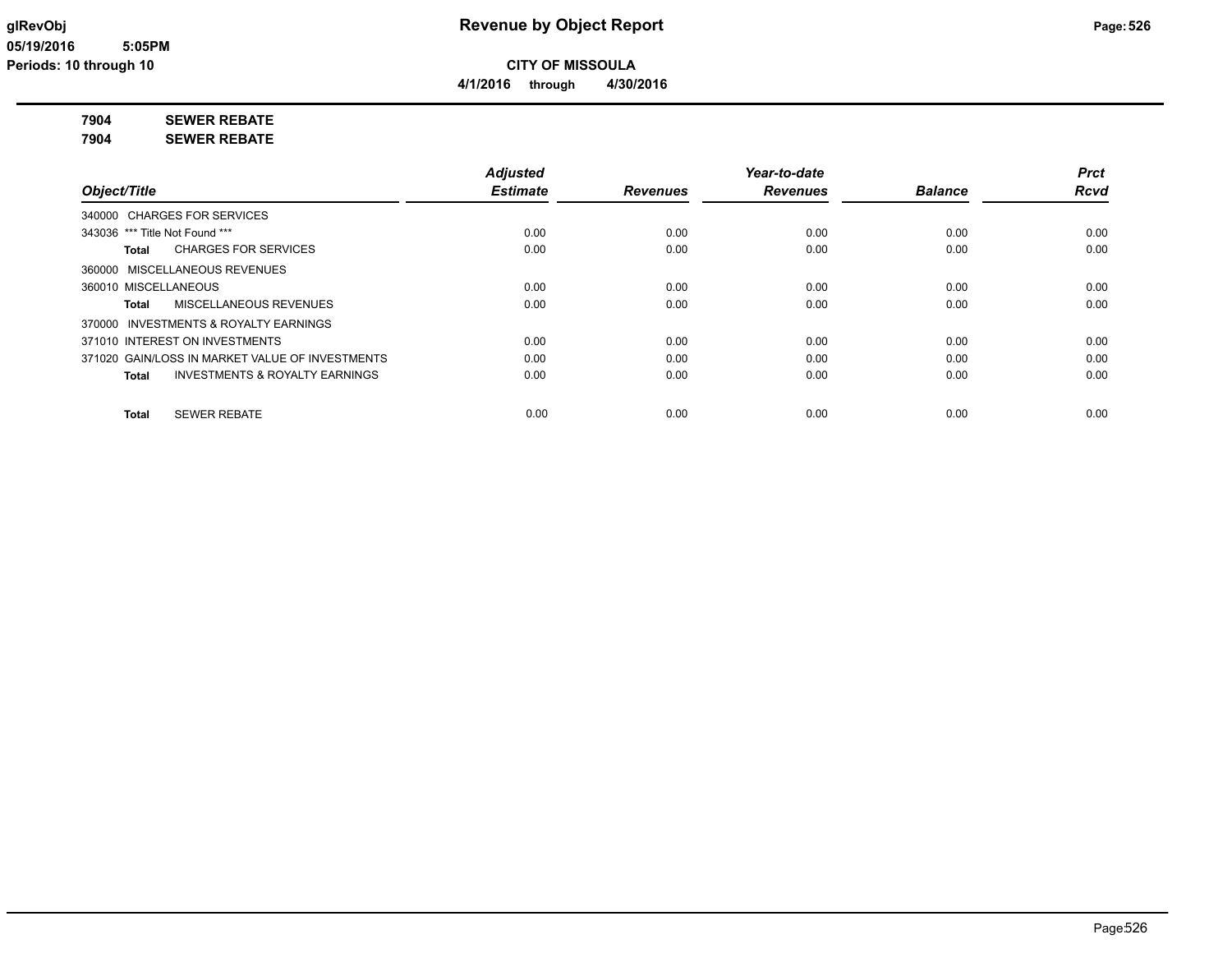**CITY OF MISSOULA 4/1/2016 through 4/30/2016**

#### **7904 SEWER REBATE**

|                                                | <b>Adjusted</b> |                 | Year-to-date    |                | <b>Prct</b> |
|------------------------------------------------|-----------------|-----------------|-----------------|----------------|-------------|
| Object/Title                                   | <b>Estimate</b> | <b>Revenues</b> | <b>Revenues</b> | <b>Balance</b> | Rcvd        |
| 340000 CHARGES FOR SERVICES                    |                 |                 |                 |                |             |
| 343036 *** Title Not Found ***                 | 0.00            | 0.00            | 0.00            | 0.00           | 0.00        |
| <b>CHARGES FOR SERVICES</b><br>Total           | 0.00            | 0.00            | 0.00            | 0.00           | 0.00        |
| 360000 MISCELLANEOUS REVENUES                  |                 |                 |                 |                |             |
| 360010 MISCELLANEOUS                           | 0.00            | 0.00            | 0.00            | 0.00           | 0.00        |
| MISCELLANEOUS REVENUES<br>Total                | 0.00            | 0.00            | 0.00            | 0.00           | 0.00        |
| 370000 INVESTMENTS & ROYALTY EARNINGS          |                 |                 |                 |                |             |
| 371010 INTEREST ON INVESTMENTS                 | 0.00            | 0.00            | 0.00            | 0.00           | 0.00        |
| 371020 GAIN/LOSS IN MARKET VALUE OF INVESTMENT | 0.00            | 0.00            | 0.00            | 0.00           | 0.00        |
| INVESTMENTS & ROYALTY EARNINGS<br>Total        | 0.00            | 0.00            | 0.00            | 0.00           | 0.00        |
| <b>SEWER REBATE</b><br>Total                   | 0.00            | 0.00            | 0.00            | 0.00           | 0.00        |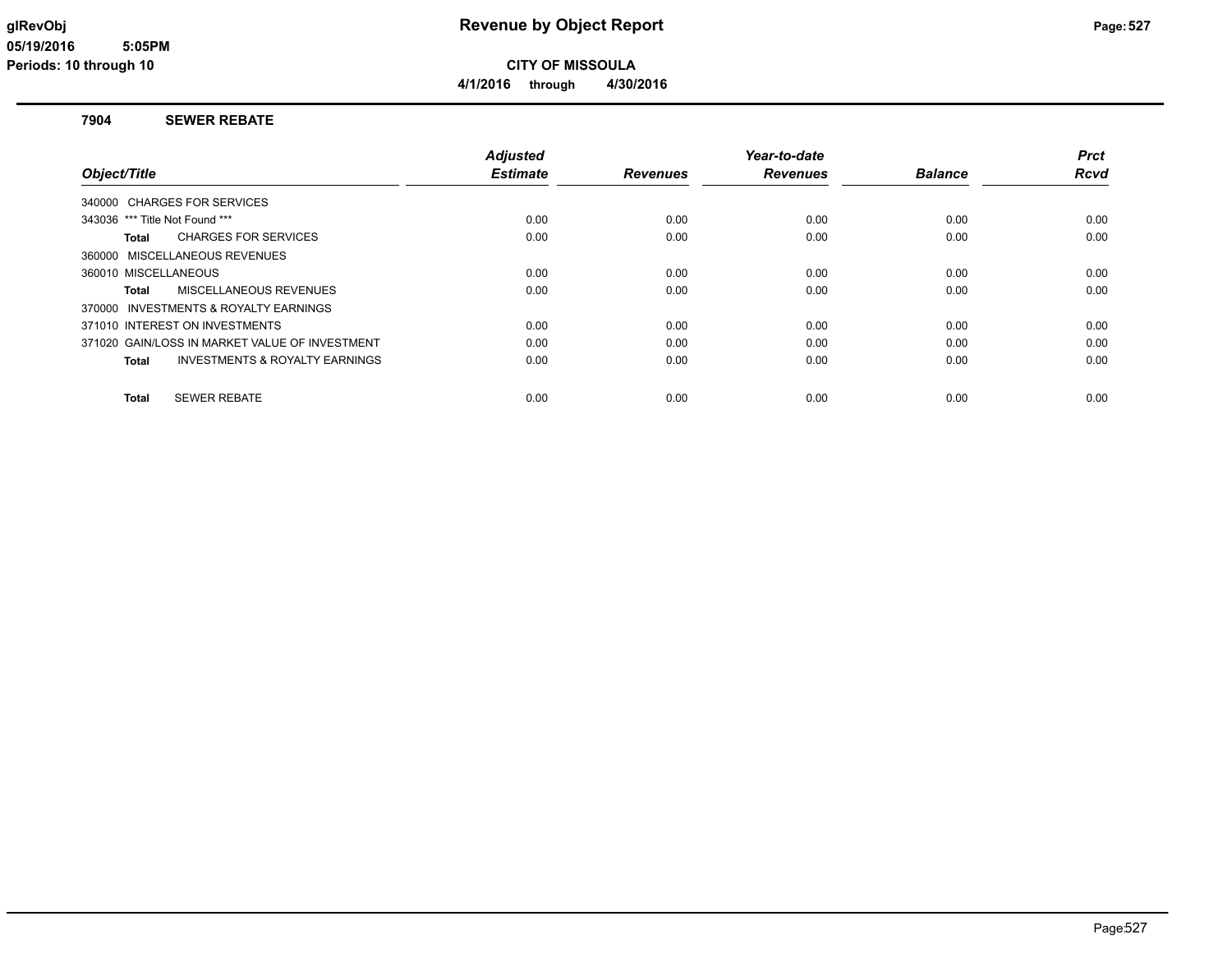**4/1/2016 through 4/30/2016**

### **7905 WYE SEWER RSID 8489**

**7905 WYE SEWER RSID 8489**

|                                                 | <b>Adjusted</b> |                 | Year-to-date    |                | <b>Prct</b> |
|-------------------------------------------------|-----------------|-----------------|-----------------|----------------|-------------|
| Object/Title                                    | <b>Estimate</b> | <b>Revenues</b> | <b>Revenues</b> | <b>Balance</b> | <b>Rcvd</b> |
| 360000 MISCELLANEOUS REVENUES                   |                 |                 |                 |                |             |
| 360010 MISCELLANEOUS                            | 0.00            | 0.00            | 0.00            | 0.00           | 0.00        |
| MISCELLANEOUS REVENUES<br>Total                 | 0.00            | 0.00            | 0.00            | 0.00           | 0.00        |
| 370000 INVESTMENTS & ROYALTY EARNINGS           |                 |                 |                 |                |             |
| 371010 INTEREST ON INVESTMENTS                  | 0.00            | 0.00            | 0.00            | 0.00           | 0.00        |
| 371020 GAIN/LOSS IN MARKET VALUE OF INVESTMENTS | 0.00            | 0.00            | 0.00            | 0.00           | 0.00        |
| INVESTMENTS & ROYALTY EARNINGS<br><b>Total</b>  | 0.00            | 0.00            | 0.00            | 0.00           | 0.00        |
| WYE SEWER RSID 8489<br>Total                    | 0.00            | 0.00            | 0.00            | 0.00           | 0.00        |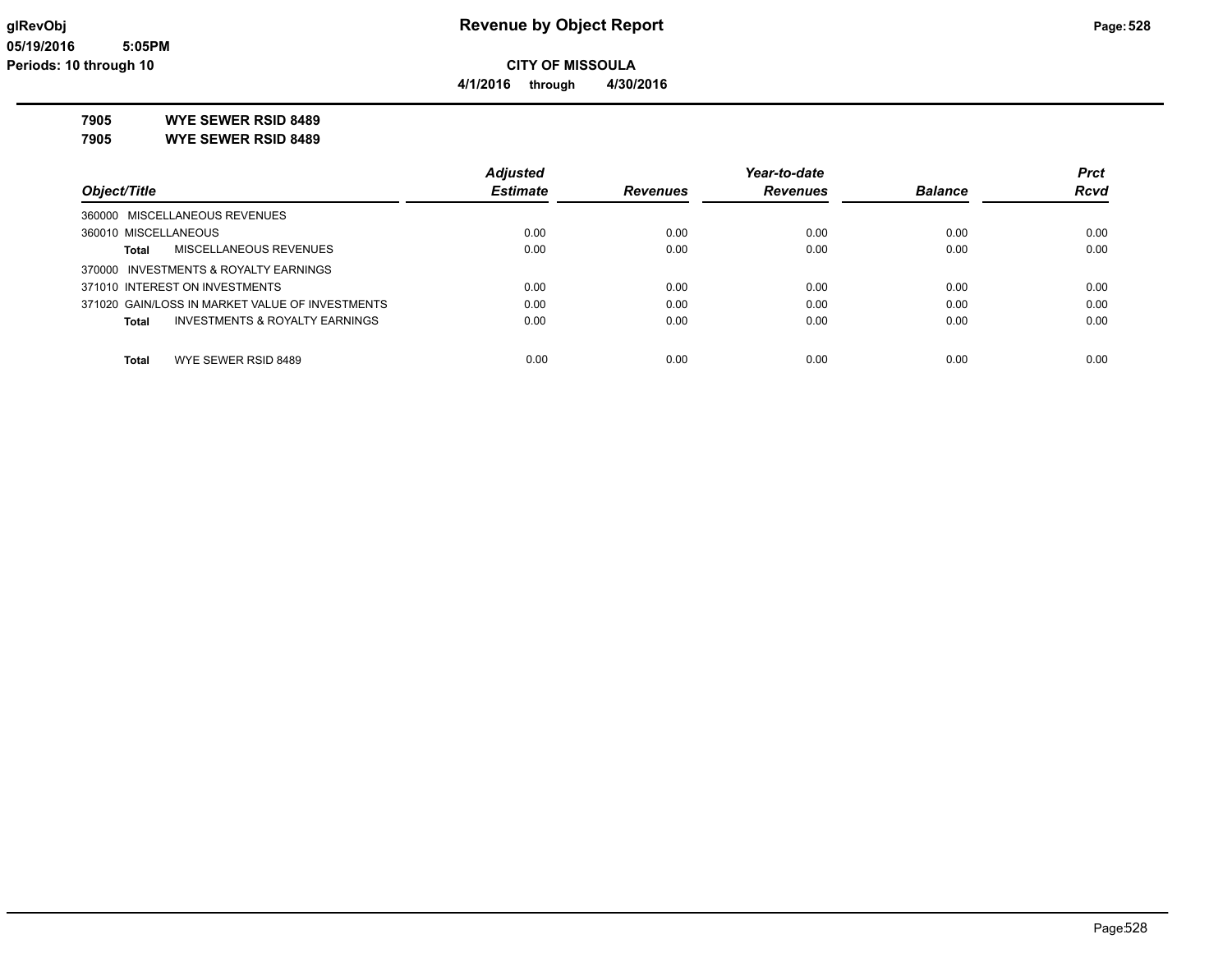**4/1/2016 through 4/30/2016**

#### **7905 WYE SEWER RSID 8489**

|                                                | <b>Adjusted</b> |                 | Year-to-date    |                | <b>Prct</b> |
|------------------------------------------------|-----------------|-----------------|-----------------|----------------|-------------|
| Object/Title                                   | <b>Estimate</b> | <b>Revenues</b> | <b>Revenues</b> | <b>Balance</b> | Rcvd        |
| 360000 MISCELLANEOUS REVENUES                  |                 |                 |                 |                |             |
| 360010 MISCELLANEOUS                           | 0.00            | 0.00            | 0.00            | 0.00           | 0.00        |
| MISCELLANEOUS REVENUES<br>Total                | 0.00            | 0.00            | 0.00            | 0.00           | 0.00        |
| 370000 INVESTMENTS & ROYALTY EARNINGS          |                 |                 |                 |                |             |
| 371010 INTEREST ON INVESTMENTS                 | 0.00            | 0.00            | 0.00            | 0.00           | 0.00        |
| 371020 GAIN/LOSS IN MARKET VALUE OF INVESTMENT | 0.00            | 0.00            | 0.00            | 0.00           | 0.00        |
| INVESTMENTS & ROYALTY EARNINGS<br>Total        | 0.00            | 0.00            | 0.00            | 0.00           | 0.00        |
|                                                |                 |                 |                 |                |             |
| WYE SEWER RSID 8489<br>Total                   | 0.00            | 0.00            | 0.00            | 0.00           | 0.00        |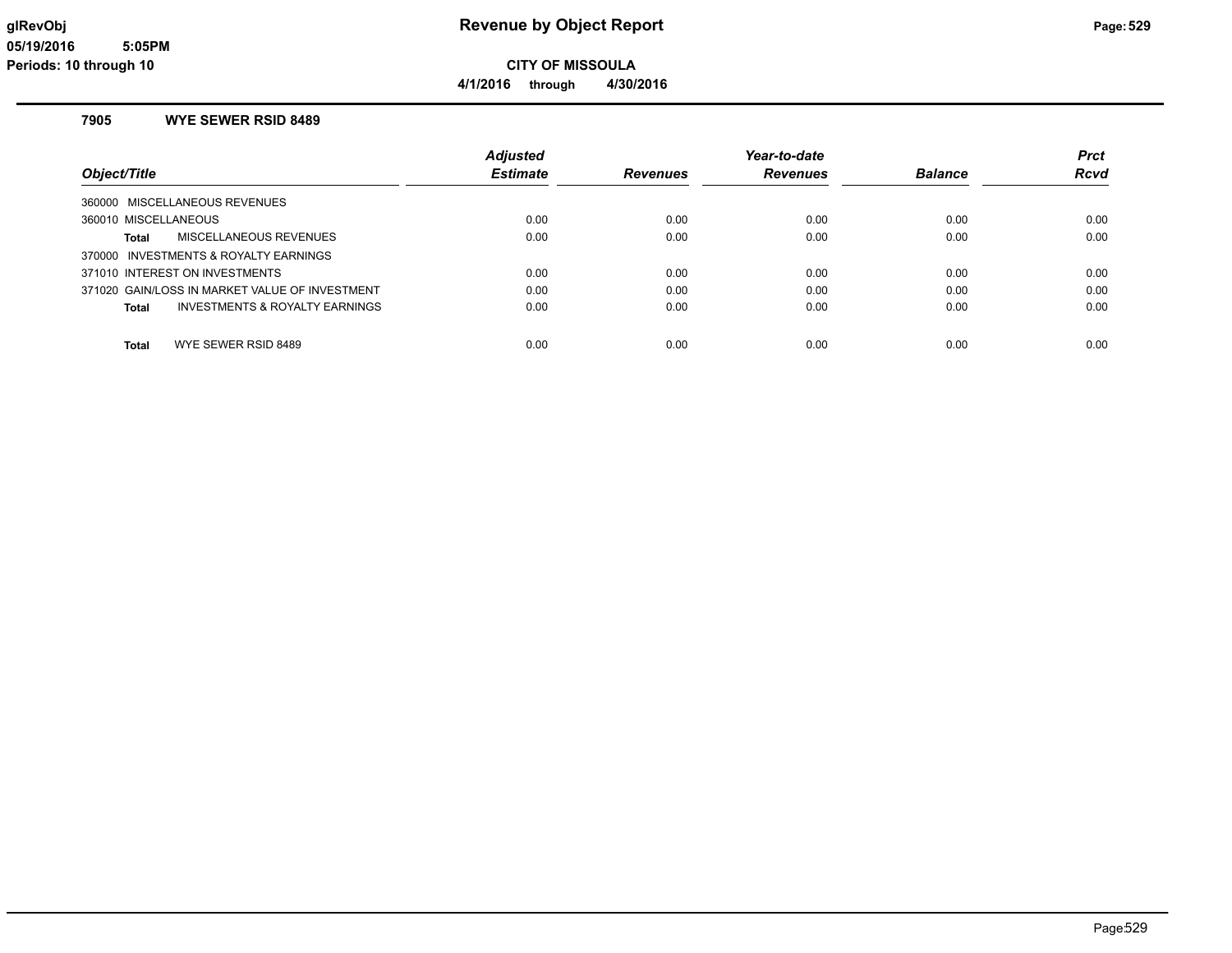# **7906 COUNTY PARK BOARD CIP**

**7906 COUNTY PARK BOARD CIP**

|                                                 | <b>Adjusted</b> |                 | Year-to-date    |                | <b>Prct</b> |
|-------------------------------------------------|-----------------|-----------------|-----------------|----------------|-------------|
| Object/Title                                    | <b>Estimate</b> | <b>Revenues</b> | <b>Revenues</b> | <b>Balance</b> | <b>Rcvd</b> |
| 340000 CHARGES FOR SERVICES                     |                 |                 |                 |                |             |
| 346050 COUNTY PLAYGROUND CONTRACT               | 0.00            | 0.00            | 0.00            | 0.00           | 0.00        |
| <b>CHARGES FOR SERVICES</b><br>Total            | 0.00            | 0.00            | 0.00            | 0.00           | 0.00        |
| 370000 INVESTMENTS & ROYALTY EARNINGS           |                 |                 |                 |                |             |
| 371010 INTEREST ON INVESTMENTS                  | 0.00            | 0.00            | 0.00            | 0.00           | 0.00        |
| 371020 GAIN/LOSS IN MARKET VALUE OF INVESTMENTS | 0.00            | 0.00            | 0.00            | 0.00           | 0.00        |
| INVESTMENTS & ROYALTY EARNINGS<br><b>Total</b>  | 0.00            | 0.00            | 0.00            | 0.00           | 0.00        |
| COUNTY PARK BOARD CIP<br><b>Total</b>           | 0.00            | 0.00            | 0.00            | 0.00           | 0.00        |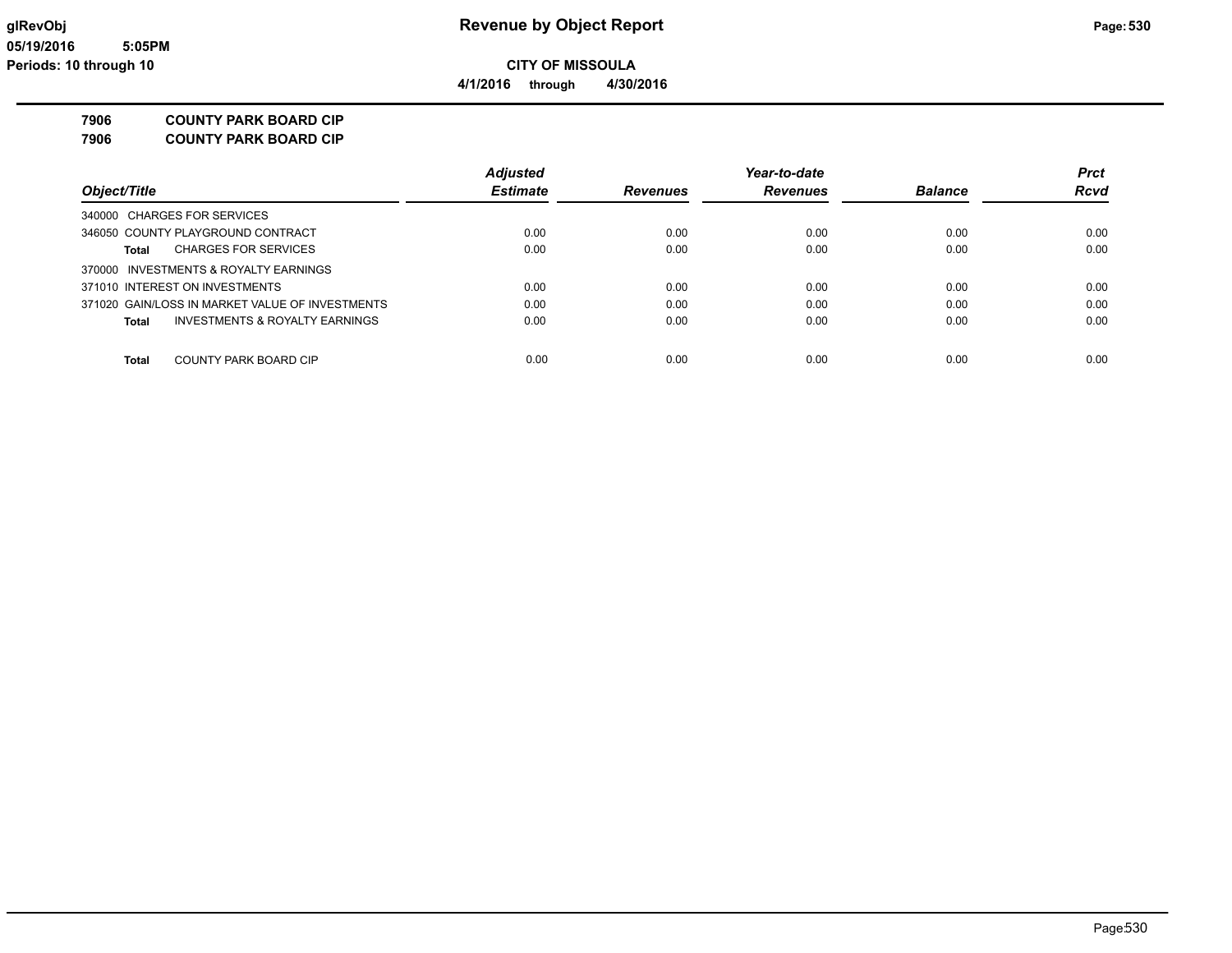**CITY OF MISSOULA**

**4/1/2016 through 4/30/2016**

#### **7906 COUNTY PARK BOARD CIP**

|                                                | <b>Adjusted</b> |                 | Year-to-date    |                | <b>Prct</b> |
|------------------------------------------------|-----------------|-----------------|-----------------|----------------|-------------|
| Object/Title                                   | <b>Estimate</b> | <b>Revenues</b> | <b>Revenues</b> | <b>Balance</b> | Rcvd        |
| 340000 CHARGES FOR SERVICES                    |                 |                 |                 |                |             |
| 346050 COUNTY PLAYGROUND CONTRACT              | 0.00            | 0.00            | 0.00            | 0.00           | 0.00        |
| <b>CHARGES FOR SERVICES</b><br>Total           | 0.00            | 0.00            | 0.00            | 0.00           | 0.00        |
| 370000 INVESTMENTS & ROYALTY EARNINGS          |                 |                 |                 |                |             |
| 371010 INTEREST ON INVESTMENTS                 | 0.00            | 0.00            | 0.00            | 0.00           | 0.00        |
| 371020 GAIN/LOSS IN MARKET VALUE OF INVESTMENT | 0.00            | 0.00            | 0.00            | 0.00           | 0.00        |
| INVESTMENTS & ROYALTY EARNINGS<br>Total        | 0.00            | 0.00            | 0.00            | 0.00           | 0.00        |
|                                                |                 |                 |                 |                |             |
| COUNTY PARK BOARD CIP<br>Total                 | 0.00            | 0.00            | 0.00            | 0.00           | 0.00        |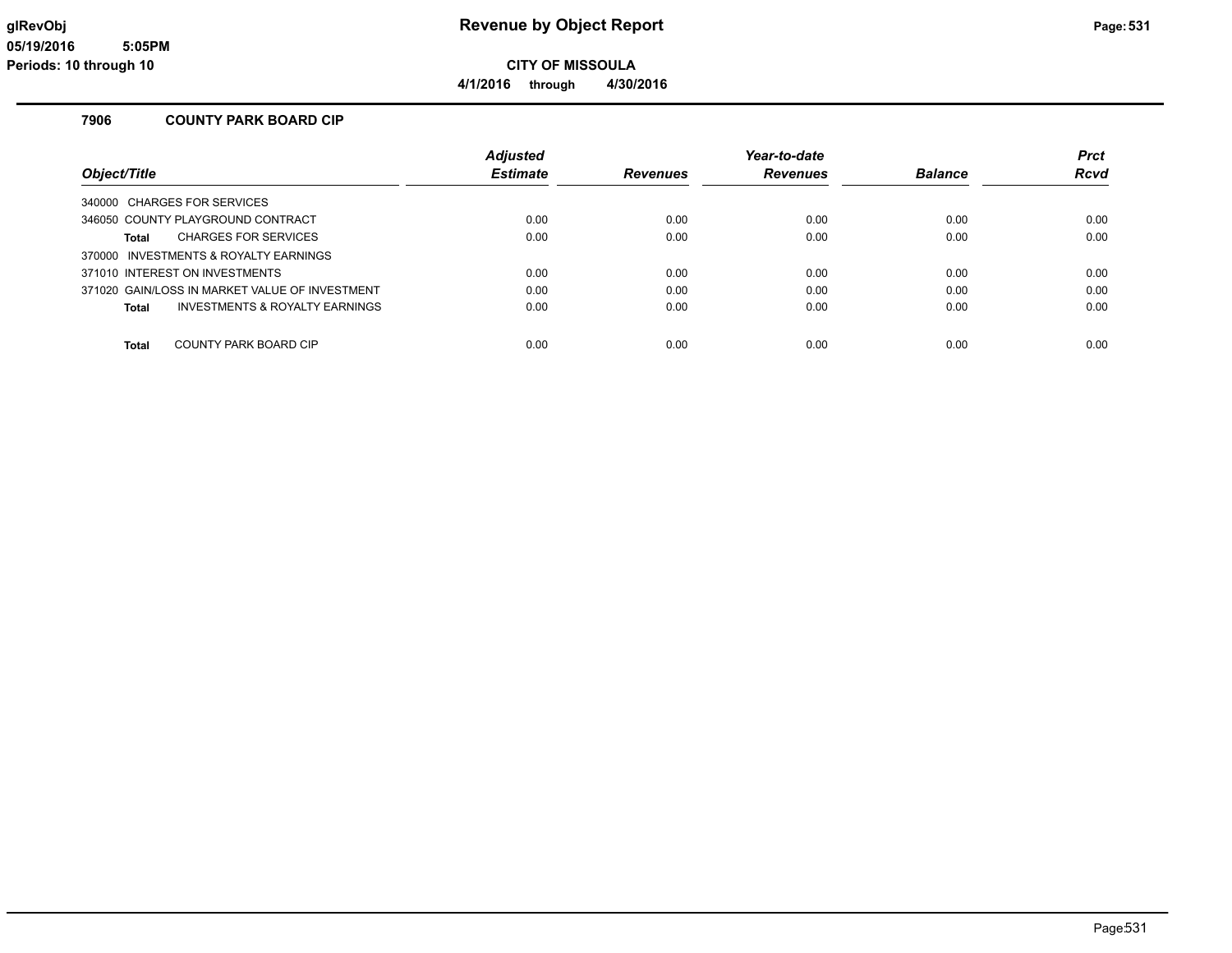**4/1/2016 through 4/30/2016**

### **7907 ELK HILLS SUBDIVISION**

**7907 ELK HILLS SUBDIVISION**

|                                                 | <b>Adjusted</b> | Year-to-date    |                 |                | Prct        |
|-------------------------------------------------|-----------------|-----------------|-----------------|----------------|-------------|
| Object/Title                                    | <b>Estimate</b> | <b>Revenues</b> | <b>Revenues</b> | <b>Balance</b> | <b>Rcvd</b> |
| 370000 INVESTMENTS & ROYALTY EARNINGS           |                 |                 |                 |                |             |
| 371010 INTEREST ON INVESTMENTS                  | 0.00            | 0.00            | 0.00            | 0.00           | 0.00        |
| 371020 GAIN/LOSS IN MARKET VALUE OF INVESTMENTS | 0.00            | 0.00            | 0.00            | 0.00           | 0.00        |
| INVESTMENTS & ROYALTY EARNINGS<br><b>Total</b>  | 0.00            | 0.00            | 0.00            | 0.00           | 0.00        |
| ELK HILLS SUBDIVISION<br><b>Total</b>           | 0.00            | 0.00            | 0.00            | 0.00           | 0.00        |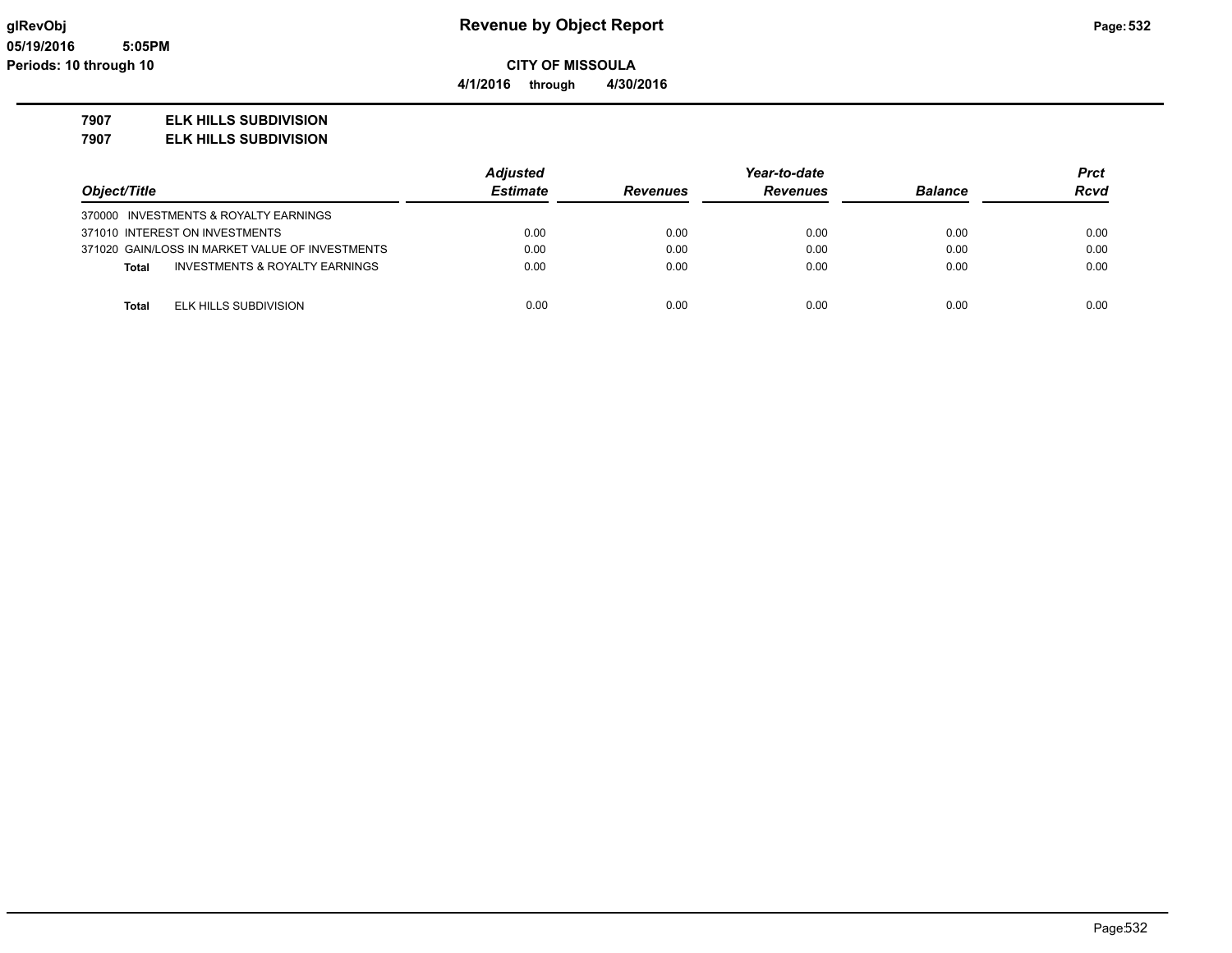**4/1/2016 through 4/30/2016**

#### **7907 ELK HILLS SUBDIVISION**

| Object/Title |                                                | <b>Adjusted</b><br><b>Estimate</b> | <b>Revenues</b> | Year-to-date<br><b>Revenues</b> | <b>Balance</b> | <b>Prct</b><br><b>Rcvd</b> |
|--------------|------------------------------------------------|------------------------------------|-----------------|---------------------------------|----------------|----------------------------|
|              | 370000 INVESTMENTS & ROYALTY EARNINGS          |                                    |                 |                                 |                |                            |
|              | 371010 INTEREST ON INVESTMENTS                 | 0.00                               | 0.00            | 0.00                            | 0.00           | 0.00                       |
|              | 371020 GAIN/LOSS IN MARKET VALUE OF INVESTMENT | 0.00                               | 0.00            | 0.00                            | 0.00           | 0.00                       |
| <b>Total</b> | INVESTMENTS & ROYALTY EARNINGS                 | 0.00                               | 0.00            | 0.00                            | 0.00           | 0.00                       |
|              |                                                |                                    |                 |                                 |                |                            |
| <b>Total</b> | ELK HILLS SUBDIVISION                          | 0.00                               | 0.00            | 0.00                            | 0.00           | 0.00                       |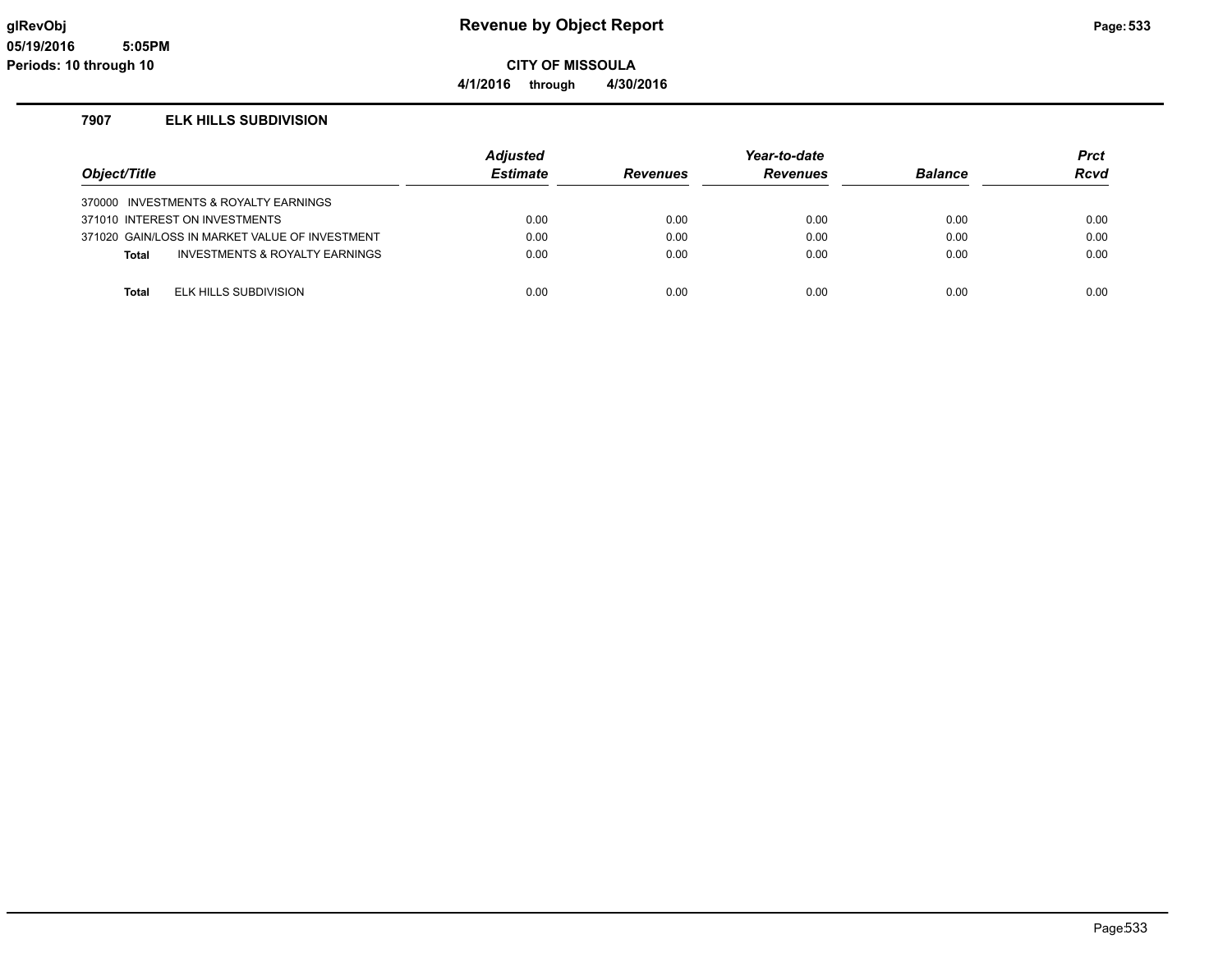**4/1/2016 through 4/30/2016**

# **7908 RATTLESNAKE-CORNERSTONE TRAIL SW**

**7908 RATTLESNAKE-CORNERSTONE TRAIL SW**

|                                                    | <b>Adjusted</b> |                 | Year-to-date    |                | <b>Prct</b> |
|----------------------------------------------------|-----------------|-----------------|-----------------|----------------|-------------|
| Object/Title                                       | <b>Estimate</b> | <b>Revenues</b> | <b>Revenues</b> | <b>Balance</b> | <b>Rcvd</b> |
| 370000 INVESTMENTS & ROYALTY EARNINGS              |                 |                 |                 |                |             |
| 371010 INTEREST ON INVESTMENTS                     | 0.00            | 0.00            | 0.00            | 0.00           | 0.00        |
| 371020 GAIN/LOSS IN MARKET VALUE OF INVESTMENTS    | 0.00            | 0.00            | 0.00            | 0.00           | 0.00        |
| <b>INVESTMENTS &amp; ROYALTY EARNINGS</b><br>Total | 0.00            | 0.00            | 0.00            | 0.00           | 0.00        |
| 380000 OTHER FINANCING SOURCES                     |                 |                 |                 |                |             |
| 383000 OPERATING TRANSFERS                         | 0.00            | 0.00            | 0.00            | 0.00           | 0.00        |
| OTHER FINANCING SOURCES<br><b>Total</b>            | 0.00            | 0.00            | 0.00            | 0.00           | 0.00        |
|                                                    |                 |                 |                 |                |             |
| RATTLESNAKE-CORNERSTONE TRAIL SW<br><b>Total</b>   | 0.00            | 0.00            | 0.00            | 0.00           | 0.00        |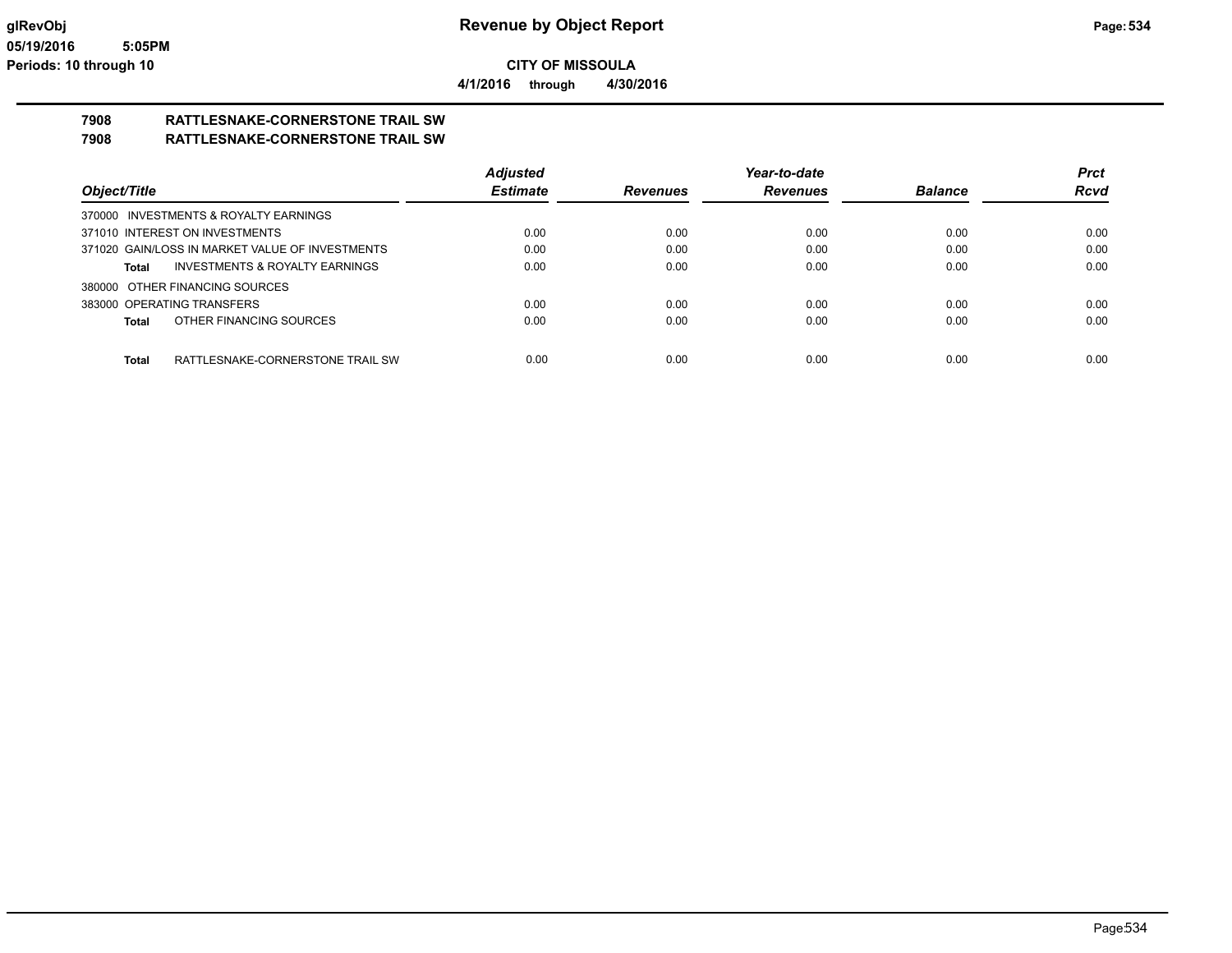**CITY OF MISSOULA 4/1/2016 through 4/30/2016**

#### **7908 RATTLESNAKE-CORNERSTONE TRAIL SW**

|                                                  | <b>Adjusted</b> |                 | Year-to-date    |                | <b>Prct</b> |
|--------------------------------------------------|-----------------|-----------------|-----------------|----------------|-------------|
| Object/Title                                     | <b>Estimate</b> | <b>Revenues</b> | <b>Revenues</b> | <b>Balance</b> | <b>Rcvd</b> |
| 370000 INVESTMENTS & ROYALTY EARNINGS            |                 |                 |                 |                |             |
| 371010 INTEREST ON INVESTMENTS                   | 0.00            | 0.00            | 0.00            | 0.00           | 0.00        |
| 371020 GAIN/LOSS IN MARKET VALUE OF INVESTMENT   | 0.00            | 0.00            | 0.00            | 0.00           | 0.00        |
| INVESTMENTS & ROYALTY EARNINGS<br>Total          | 0.00            | 0.00            | 0.00            | 0.00           | 0.00        |
| 380000 OTHER FINANCING SOURCES                   |                 |                 |                 |                |             |
| 383000 OPERATING TRANSFERS                       | 0.00            | 0.00            | 0.00            | 0.00           | 0.00        |
| OTHER FINANCING SOURCES<br>Total                 | 0.00            | 0.00            | 0.00            | 0.00           | 0.00        |
|                                                  |                 |                 |                 |                |             |
| RATTLESNAKE-CORNERSTONE TRAIL SW<br><b>Total</b> | 0.00            | 0.00            | 0.00            | 0.00           | 0.00        |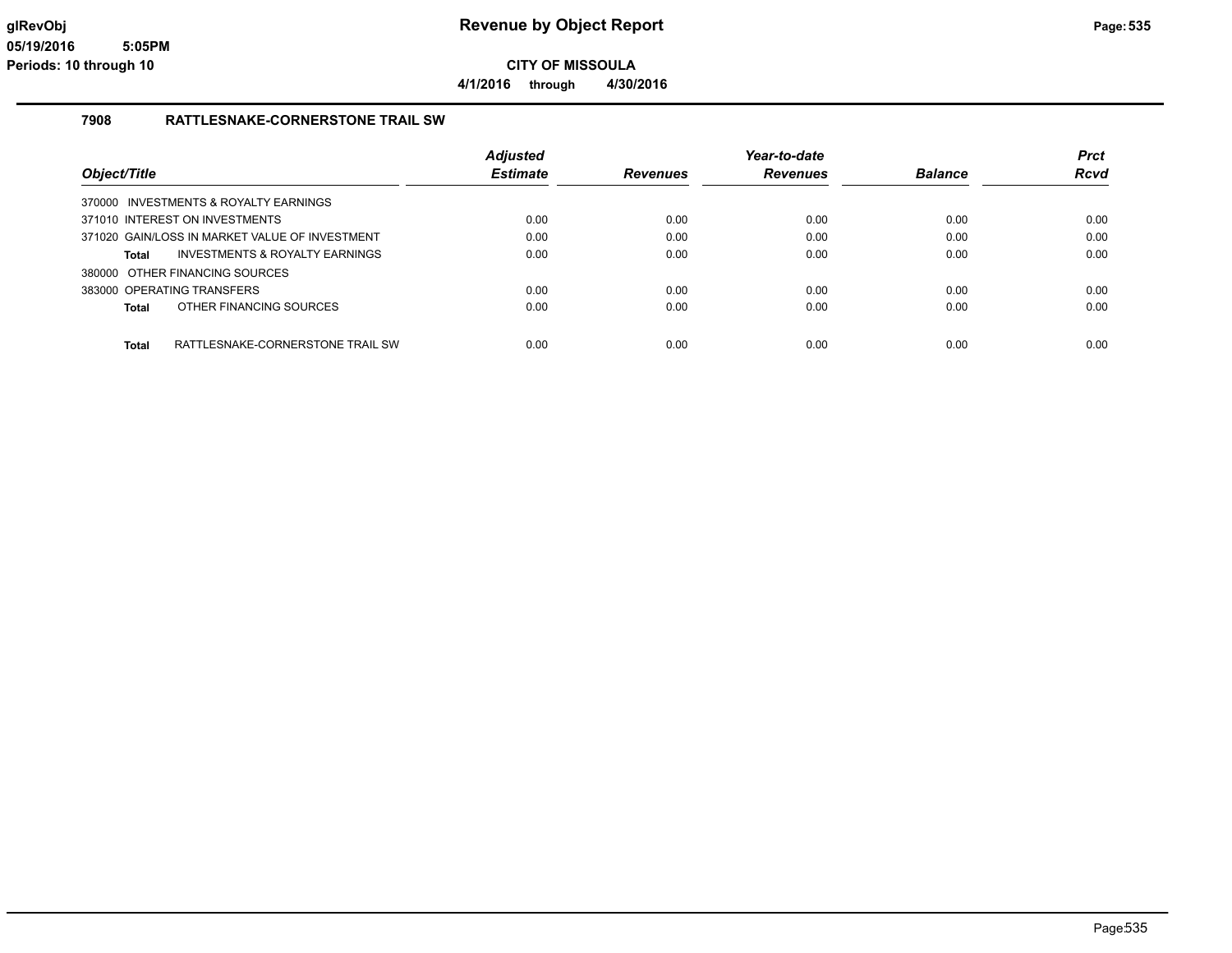# **7909 YOUTH PROGRAMS**

**7909 YOUTH PROGRAMS**

|                                                 | <b>Adjusted</b> |                 | Year-to-date    |                |             |
|-------------------------------------------------|-----------------|-----------------|-----------------|----------------|-------------|
| Object/Title                                    | <b>Estimate</b> | <b>Revenues</b> | <b>Revenues</b> | <b>Balance</b> | <b>Rcvd</b> |
| 370000 INVESTMENTS & ROYALTY EARNINGS           |                 |                 |                 |                |             |
| 371010 INTEREST ON INVESTMENTS                  | 0.00            | 0.00            | 0.00            | 0.00           | 0.00        |
| 371020 GAIN/LOSS IN MARKET VALUE OF INVESTMENTS | 0.00            | 0.00            | 0.00            | 0.00           | 0.00        |
| INVESTMENTS & ROYALTY EARNINGS<br><b>Total</b>  | 0.00            | 0.00            | 0.00            | 0.00           | 0.00        |
| YOUTH PROGRAMS<br>Total                         | 0.00            | 0.00            | 0.00            | 0.00           | 0.00        |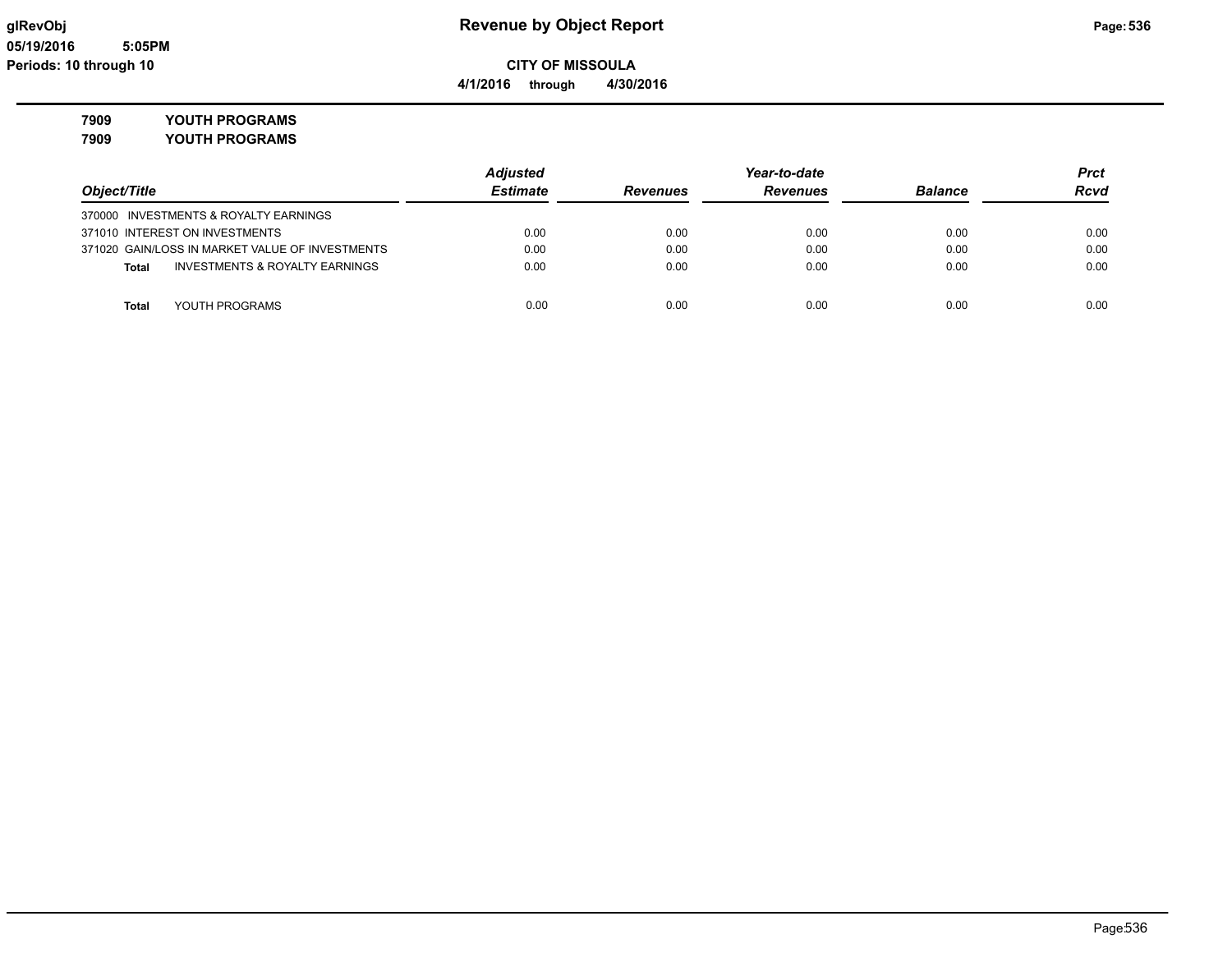**4/1/2016 through 4/30/2016**

#### **7909 YOUTH PROGRAMS**

| Object/Title |                                                | <b>Adjusted</b><br><b>Estimate</b> | <b>Revenues</b> | Year-to-date<br><b>Revenues</b> | <b>Balance</b> | <b>Prct</b><br><b>Rcvd</b> |
|--------------|------------------------------------------------|------------------------------------|-----------------|---------------------------------|----------------|----------------------------|
|              | 370000 INVESTMENTS & ROYALTY EARNINGS          |                                    |                 |                                 |                |                            |
|              | 371010 INTEREST ON INVESTMENTS                 | 0.00                               | 0.00            | 0.00                            | 0.00           | 0.00                       |
|              | 371020 GAIN/LOSS IN MARKET VALUE OF INVESTMENT | 0.00                               | 0.00            | 0.00                            | 0.00           | 0.00                       |
| <b>Total</b> | INVESTMENTS & ROYALTY EARNINGS                 | 0.00                               | 0.00            | 0.00                            | 0.00           | 0.00                       |
|              |                                                |                                    |                 |                                 |                |                            |
| <b>Total</b> | YOUTH PROGRAMS                                 | 0.00                               | 0.00            | 0.00                            | 0.00           | 0.00                       |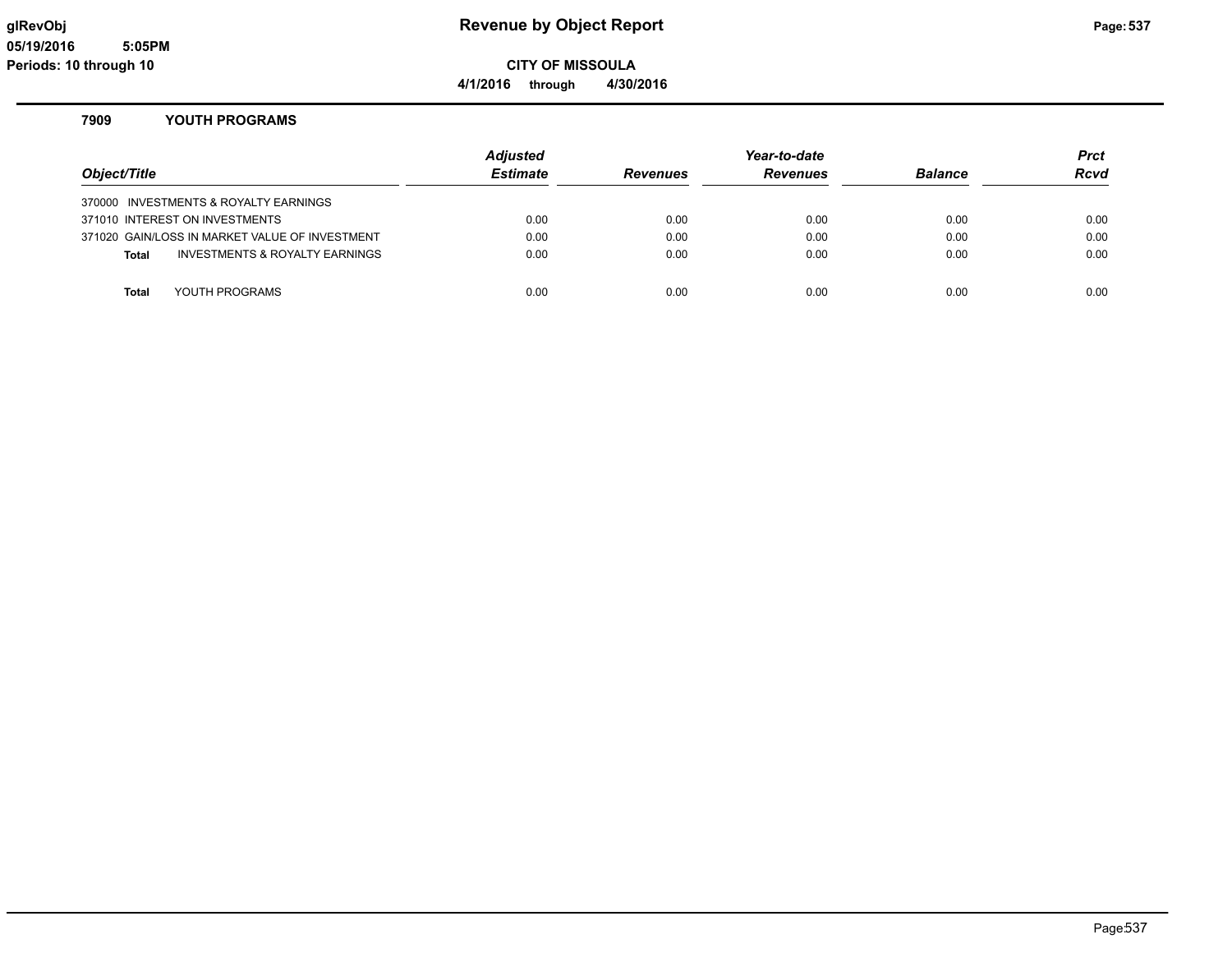**CITY OF MISSOULA 4/1/2016 through 4/30/2016**

#### **7910 SIDEWALK & CURB LOAN FUND**

**7910 SIDEWALK & CURB LOAN FUND**

|                                                 | <b>Adjusted</b> | Year-to-date    |                 |                | Prct        |
|-------------------------------------------------|-----------------|-----------------|-----------------|----------------|-------------|
| Object/Title                                    | <b>Estimate</b> | <b>Revenues</b> | <b>Revenues</b> | <b>Balance</b> | <b>Rcvd</b> |
| 370000 INVESTMENTS & ROYALTY EARNINGS           |                 |                 |                 |                |             |
| 371010 INTEREST ON INVESTMENTS                  | 0.00            | 0.00            | 0.00            | 0.00           | 0.00        |
| 371020 GAIN/LOSS IN MARKET VALUE OF INVESTMENTS | 0.00            | 0.00            | 0.00            | 0.00           | 0.00        |
| INVESTMENTS & ROYALTY EARNINGS<br><b>Total</b>  | 0.00            | 0.00            | 0.00            | 0.00           | 0.00        |
| SIDEWALK & CURB LOAN FUND<br>Total              | 0.00            | 0.00            | 0.00            | 0.00           | 0.00        |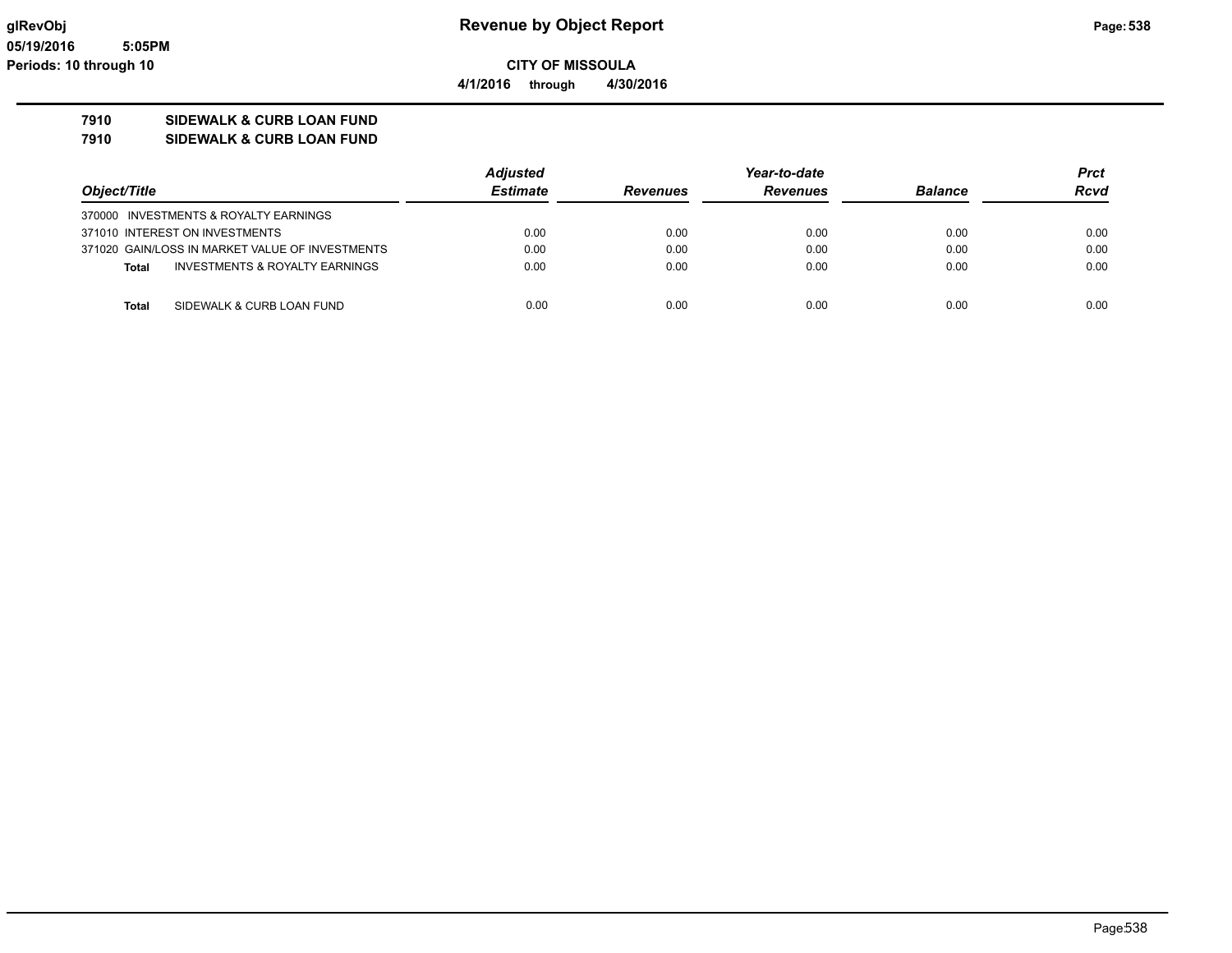**4/1/2016 through 4/30/2016**

#### **7910 SIDEWALK & CURB LOAN FUND**

|                                                | <b>Adjusted</b> |                 | Year-to-date    |                | <b>Prct</b> |
|------------------------------------------------|-----------------|-----------------|-----------------|----------------|-------------|
| Object/Title                                   | <b>Estimate</b> | <b>Revenues</b> | <b>Revenues</b> | <b>Balance</b> | <b>Rcvd</b> |
| 370000 INVESTMENTS & ROYALTY EARNINGS          |                 |                 |                 |                |             |
| 371010 INTEREST ON INVESTMENTS                 | 0.00            | 0.00            | 0.00            | 0.00           | 0.00        |
| 371020 GAIN/LOSS IN MARKET VALUE OF INVESTMENT | 0.00            | 0.00            | 0.00            | 0.00           | 0.00        |
| INVESTMENTS & ROYALTY EARNINGS<br><b>Total</b> | 0.00            | 0.00            | 0.00            | 0.00           | 0.00        |
|                                                |                 |                 |                 |                | 0.00        |
| SIDEWALK & CURB LOAN FUND<br><b>Total</b>      | 0.00            | 0.00            | 0.00            | 0.00           |             |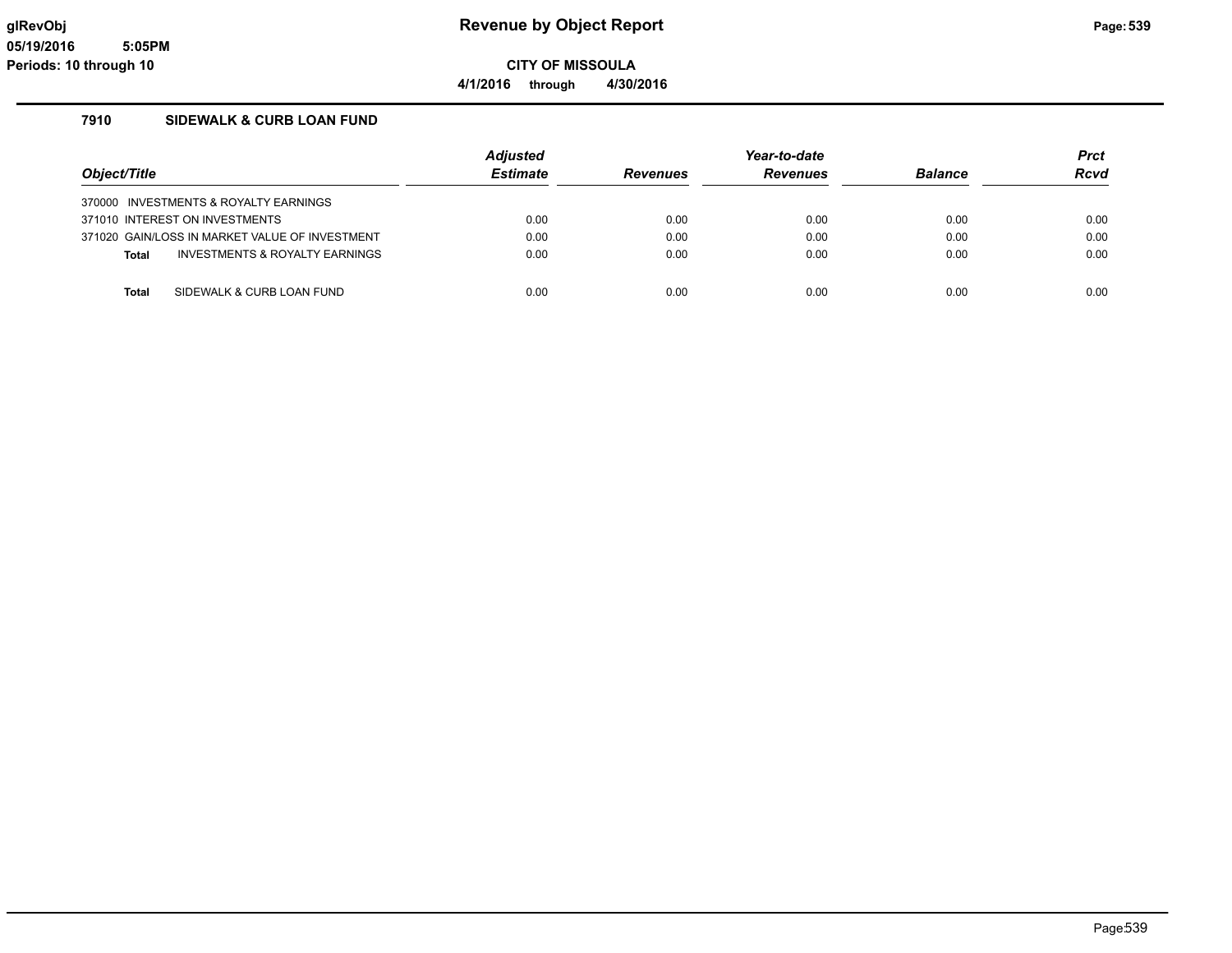**4/1/2016 through 4/30/2016**

### **7911 RESIDENTIAL INSPECTION FUND**

#### **7911 RESIDENTIAL INSPECTION FUND**

|                                                    | <b>Adjusted</b> |                 | Year-to-date    |                | <b>Prct</b> |
|----------------------------------------------------|-----------------|-----------------|-----------------|----------------|-------------|
| Object/Title                                       | <b>Estimate</b> | <b>Revenues</b> | <b>Revenues</b> | <b>Balance</b> | <b>Rcvd</b> |
| 320000 LICENSES & PERMITS                          |                 |                 |                 |                |             |
| 323018 PAVING ASSESSMENTS                          | 0.00            | 0.00            | 15.00           | $-15.00$       | 0.00        |
| <b>LICENSES &amp; PERMITS</b><br>Total             | 0.00            | 0.00            | 15.00           | $-15.00$       | 0.00        |
| 360000 MISCELLANEOUS REVENUES                      |                 |                 |                 |                |             |
| 360010 MISCELLANEOUS                               | 0.00            | 0.00            | 0.00            | 0.00           | 0.00        |
| 365001 *** Title Not Found ***                     | 0.00            | 0.00            | 0.00            | 0.00           | 0.00        |
| 365002 OTHER RECREATION DONATIONS                  | 0.00            | 0.00            | 0.00            | 0.00           | 0.00        |
| MISCELLANEOUS REVENUES<br>Total                    | 0.00            | 0.00            | 0.00            | 0.00           | 0.00        |
| 370000 INVESTMENTS & ROYALTY EARNINGS              |                 |                 |                 |                |             |
| 371010 INTEREST ON INVESTMENTS                     | 0.00            | 0.00            | 0.00            | 0.00           | 0.00        |
| 371020 GAIN/LOSS IN MARKET VALUE OF INVESTMENTS    | 0.00            | 0.00            | 0.00            | 0.00           | 0.00        |
| <b>INVESTMENTS &amp; ROYALTY EARNINGS</b><br>Total | 0.00            | 0.00            | 0.00            | 0.00           | 0.00        |
| <b>RESIDENTIAL INSPECTION FUND</b><br><b>Total</b> | 0.00            | 0.00            | 15.00           | $-15.00$       | 0.00        |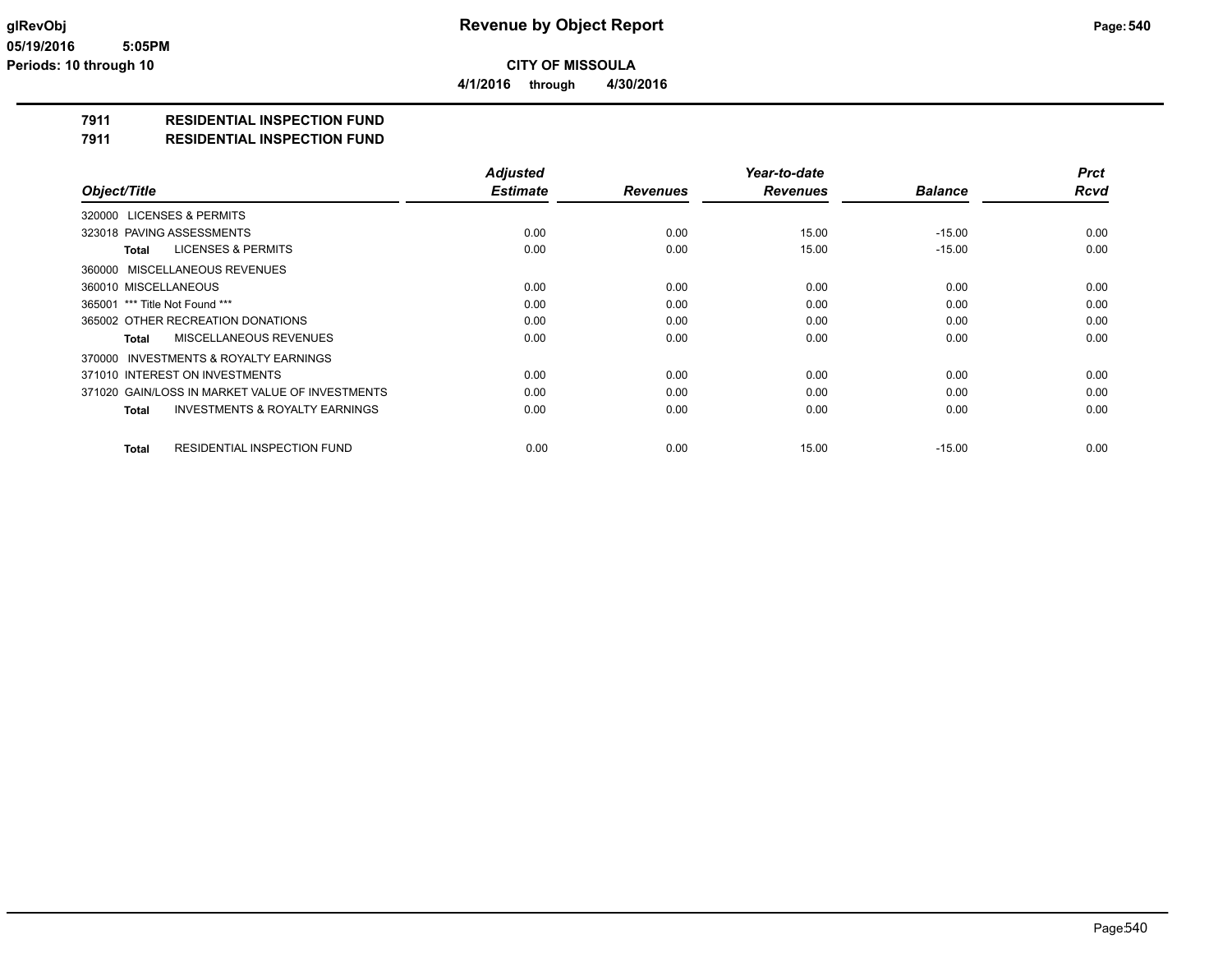# **7911 RESIDENTIAL INSPECTION FUND**

| Object/Title                                       | <b>Adjusted</b><br><b>Estimate</b> | <b>Revenues</b> | Year-to-date<br><b>Revenues</b> | <b>Balance</b> | <b>Prct</b><br><b>Rcvd</b> |
|----------------------------------------------------|------------------------------------|-----------------|---------------------------------|----------------|----------------------------|
| 320000 LICENSES & PERMITS                          |                                    |                 |                                 |                |                            |
| 323018 PAVING ASSESSMENTS                          | 0.00                               | 0.00            | 15.00                           | $-15.00$       | 0.00                       |
| <b>LICENSES &amp; PERMITS</b><br>Total             | 0.00                               | 0.00            | 15.00                           | $-15.00$       | 0.00                       |
| 360000 MISCELLANEOUS REVENUES                      |                                    |                 |                                 |                |                            |
| 360010 MISCELLANEOUS                               | 0.00                               | 0.00            | 0.00                            | 0.00           | 0.00                       |
| 365001 *** Title Not Found ***                     | 0.00                               | 0.00            | 0.00                            | 0.00           | 0.00                       |
| 365002 OTHER RECREATION DONATIONS                  | 0.00                               | 0.00            | 0.00                            | 0.00           | 0.00                       |
| <b>MISCELLANEOUS REVENUES</b><br>Total             | 0.00                               | 0.00            | 0.00                            | 0.00           | 0.00                       |
| INVESTMENTS & ROYALTY EARNINGS<br>370000           |                                    |                 |                                 |                |                            |
| 371010 INTEREST ON INVESTMENTS                     | 0.00                               | 0.00            | 0.00                            | 0.00           | 0.00                       |
| 371020 GAIN/LOSS IN MARKET VALUE OF INVESTMENT     | 0.00                               | 0.00            | 0.00                            | 0.00           | 0.00                       |
| <b>INVESTMENTS &amp; ROYALTY EARNINGS</b><br>Total | 0.00                               | 0.00            | 0.00                            | 0.00           | 0.00                       |
|                                                    |                                    |                 |                                 |                |                            |
| RESIDENTIAL INSPECTION FUND<br><b>Total</b>        | 0.00                               | 0.00            | 15.00                           | $-15.00$       | 0.00                       |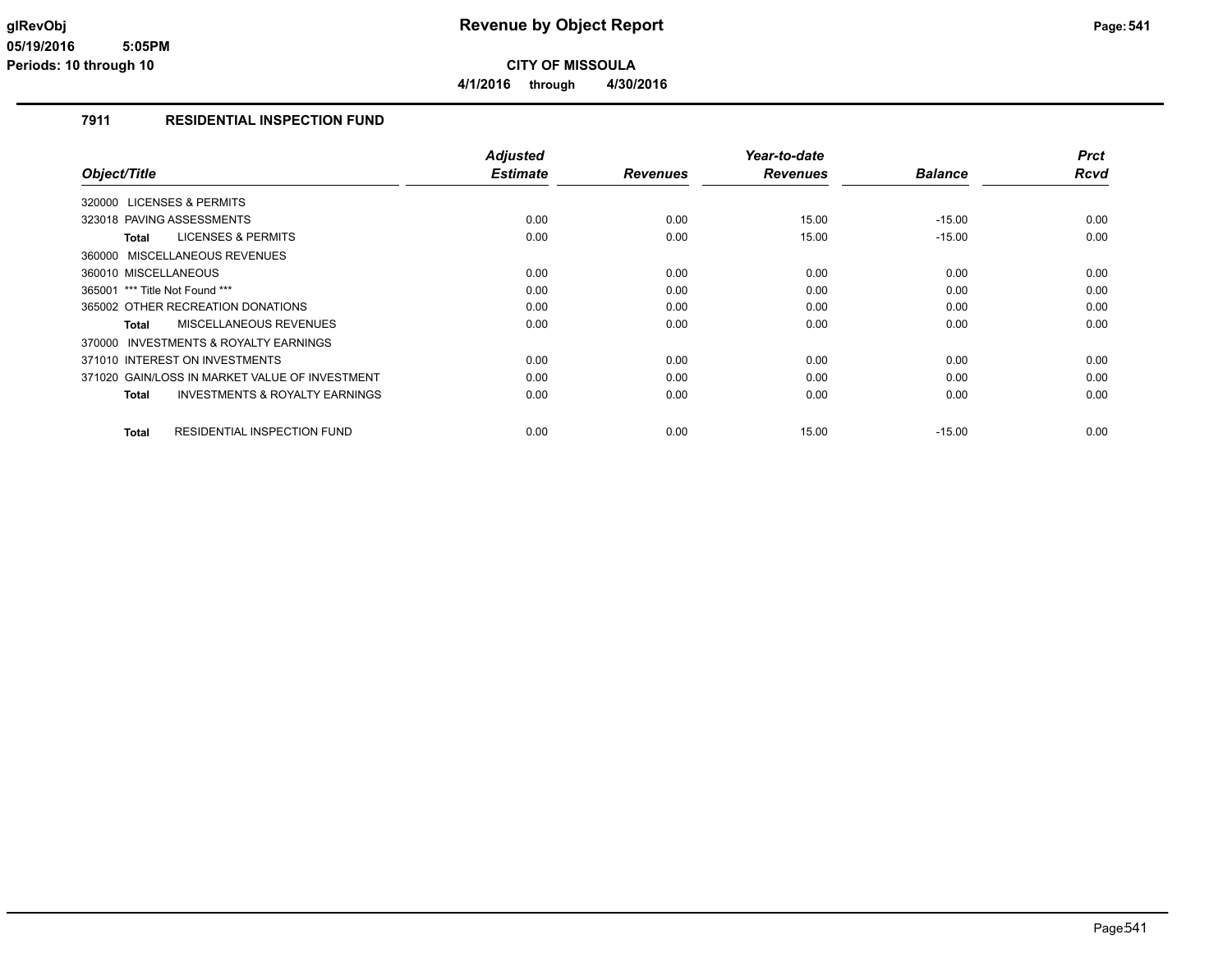**CITY OF MISSOULA**

**4/1/2016 through 4/30/2016**

## **9000 GENERAL FIXED ASSETS ACCOUNT GROUP 9000 GENERAL FIXED ASSETS ACCOUNT GROUP**

| Object/Title                   |                                           | <b>Adjusted</b> |                 | Year-to-date    |                | <b>Prct</b><br><b>Rcvd</b> |
|--------------------------------|-------------------------------------------|-----------------|-----------------|-----------------|----------------|----------------------------|
|                                |                                           | <b>Estimate</b> | <b>Revenues</b> | <b>Revenues</b> | <b>Balance</b> |                            |
|                                | 380000 OTHER FINANCING SOURCES            |                 |                 |                 |                |                            |
| 382000 *** Title Not Found *** |                                           | 0.00            | 0.00            | 0.00            | 0.00           | 0.00                       |
| Total                          | OTHER FINANCING SOURCES                   | 0.00            | 0.00            | 0.00            | 0.00           | 0.00                       |
| Total                          | <b>GENERAL FIXED ASSETS ACCOUNT GROUP</b> | 0.00            | 0.00            | 0.00            | 0.00           | 0.00                       |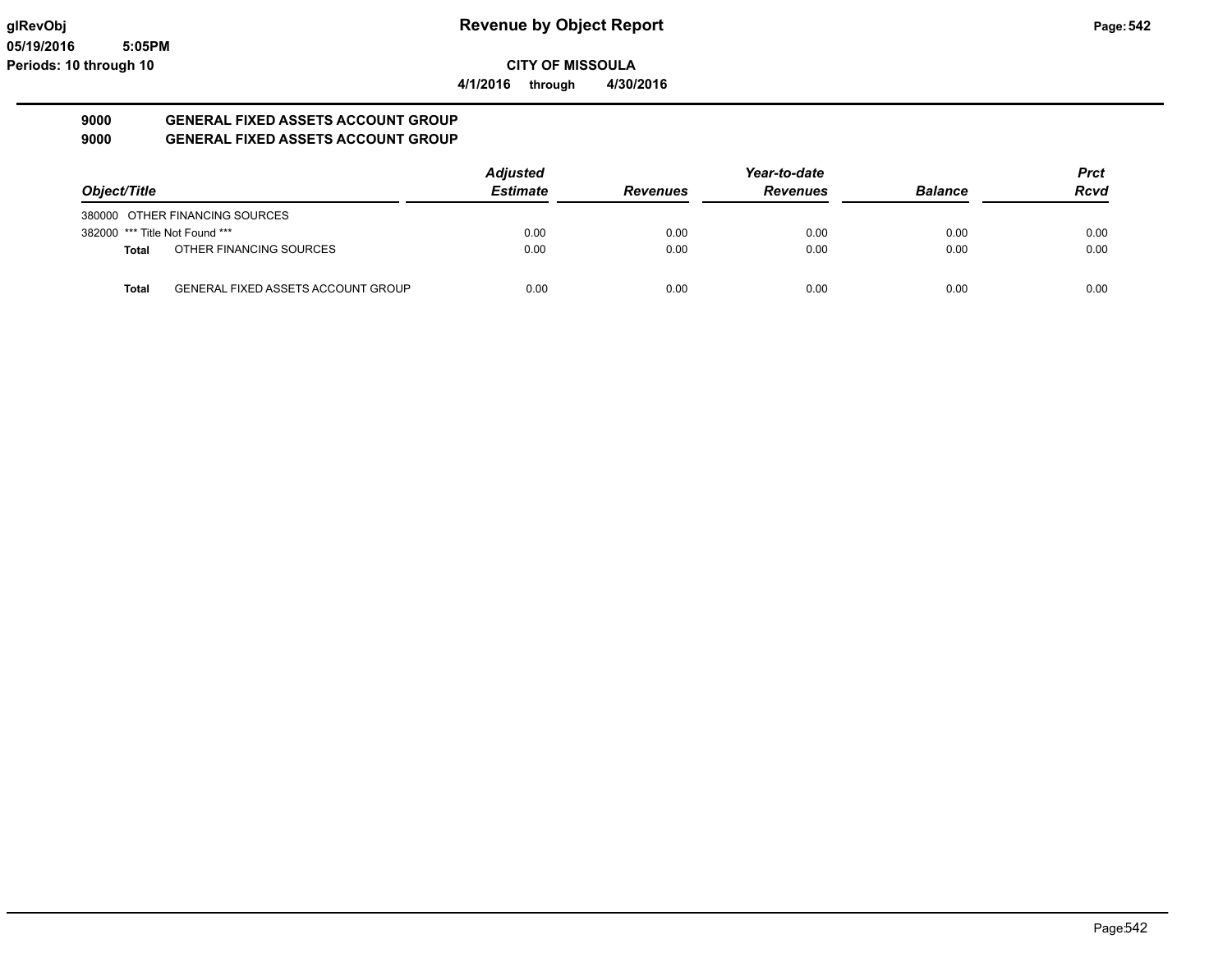**CITY OF MISSOULA**

**4/1/2016 through 4/30/2016**

## **9000 GENERAL FIXED ASSETS ACCOUNT GROUP**

|                                |                                           | <b>Adjusted</b> |                 | Year-to-date    |                | <b>Prct</b> |
|--------------------------------|-------------------------------------------|-----------------|-----------------|-----------------|----------------|-------------|
| Object/Title                   |                                           | <b>Estimate</b> | <b>Revenues</b> | <b>Revenues</b> | <b>Balance</b> | <b>Rcvd</b> |
|                                | 380000 OTHER FINANCING SOURCES            |                 |                 |                 |                |             |
| 382000 *** Title Not Found *** |                                           | 0.00            | 0.00            | 0.00            | 0.00           | 0.00        |
| Total                          | OTHER FINANCING SOURCES                   | 0.00            | 0.00            | 0.00            | 0.00           | 0.00        |
|                                |                                           |                 |                 |                 |                |             |
| <b>Total</b>                   | <b>GENERAL FIXED ASSETS ACCOUNT GROUF</b> | 0.00            | 0.00            | 0.00            | 0.00           | 0.00        |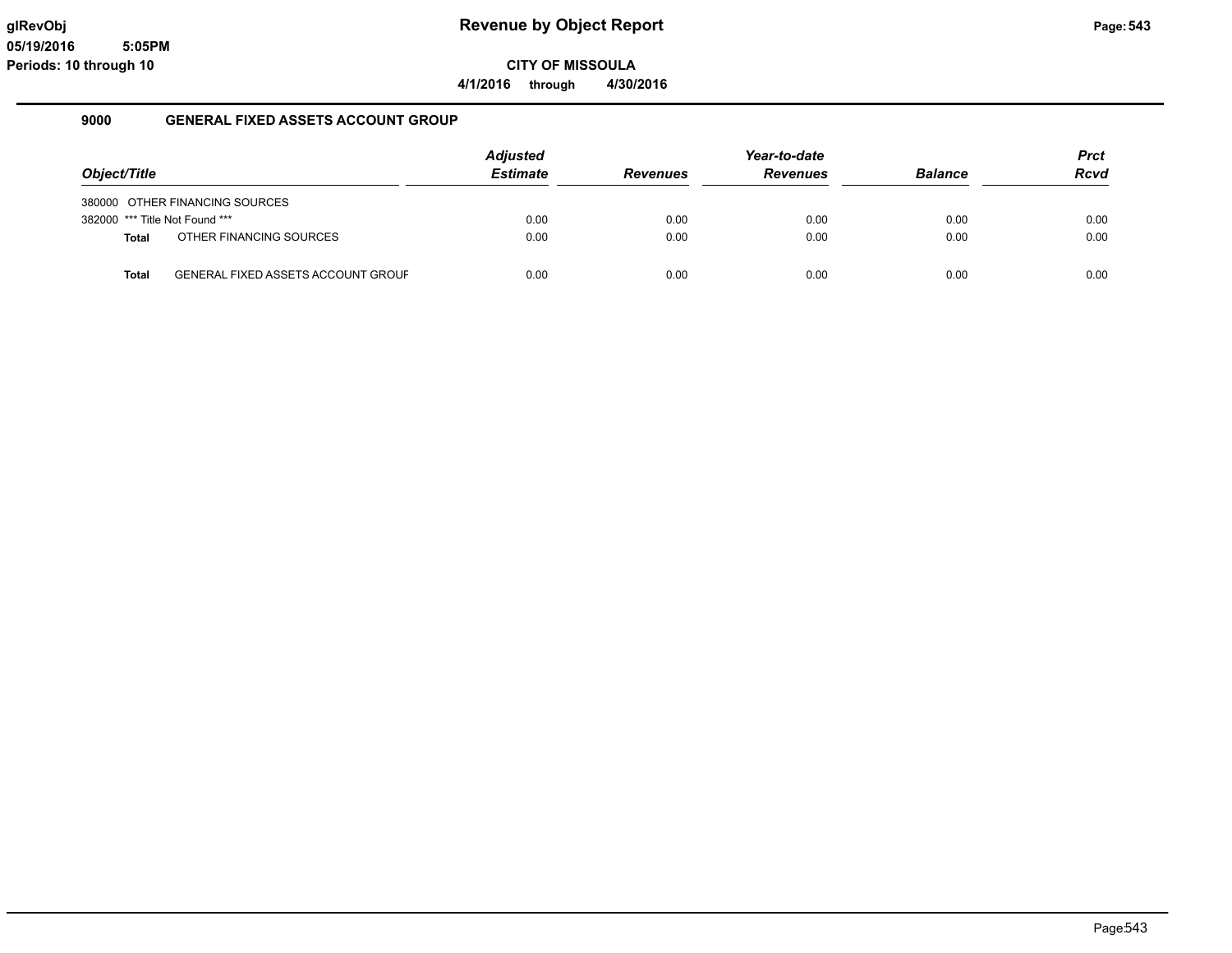#### *Grand Totals*

|                                                | <b>Adjusted</b> |                 | Year-to-date    |                | <b>Prct</b> |
|------------------------------------------------|-----------------|-----------------|-----------------|----------------|-------------|
| Object/Title                                   | <b>Estimate</b> | <b>Revenues</b> | <b>Revenues</b> | <b>Balance</b> | <b>Rcvd</b> |
| 310000 TAXES/ASSESSMENTS                       |                 |                 |                 |                |             |
| 310000 TAXES/ASSESSMENTS                       | 0.00            | 0.00            | 0.00            | 0.00           | 0.00        |
| 311000 GENERAL PROPERTY TAXES                  | 28,202,811.00   | 133,429.43      | 14,890,463.73   | 13,312,347.27  | 52.80       |
| 311001 CURRENT TAXES                           | 0.00            | 0.00            | 0.00            | 0.00           | 0.00        |
| 311005 DELINQUENT TAXES                        | 0.00            | 3,410.91        | 40,439.68       | -40,439.68     | 0.00        |
| 311011 TAX INCREMENT                           | 4,272,863.00    | 27,689.33       | 2,059,450.56    | 2,213,412.44   | 48.20       |
| 311030 MOTOR VEHICLE TAXES                     | 1,339,988.00    | 131,065.51      | 849,530.32      | 490,457.68     | 63.40       |
| 312000 PENALTIES & INTEREST - DELINQUENT TAXES | 0.00            | 0.00            | 0.00            | 0.00           | 0.00        |
| 312001 PENALTIES & INTEREST                    | 63,000.00       | 2,166.25        | 23,708.21       | 39,291.79      | 37.63       |
| 314000 PROP TAX - OTHER THAN ASSESSED VAL      | 0.00            | 0.00            | 0.00            | 0.00           | 0.00        |
| 314001 LIGHT VEHICLE TAX                       | 0.00            | 0.00            | 0.00            | 0.00           | 0.00        |
| 314100 TBID REVENUE                            | 680,350.00      | 0.00            | 0.00            | 680,350.00     | 0.00        |
| TAXES/ASSESSMENTS<br><b>Total</b>              | 34,559,012.00   | 297,761.43      | 17,863,592.50   | 16,695,419.50  | 51.69       |
| 320000 LICENSES & PERMITS                      |                 |                 |                 |                |             |
| 322011 LIQUOR LICENSES                         | 33,975.00       | 0.00            | 33,313.00       | 662.00         | 98.05       |
| 322012 BEER LICENSES                           | 34,900.00       | 400.00          | 44,400.00       | $-9,500.00$    | 127.22      |
| 322013 WINE LICENSES                           | 11,700.00       | 0.00            | 0.00            | 11,700.00      | 0.00        |
| 322014 GOING OUT OF BUSINESS LICENSE           | 0.00            | 0.00            | 0.00            | 0.00           | 0.00        |
| 322020 GENERAL BUSINESS/PROF/OCCUPATIONAL LIC  | 642,344.00      | 27,042.52       | 334,093.38      | 308,250.62     | 52.01       |
| 322021 RENTAL LICENSES                         | 60,828.00       | 33,167.95       | 34,099.65       | 26,728.35      | 56.06       |
| 322022 BLIC PENALTIES & LICENSES               | 12,360.00       | 1,066.50        | 10,003.04       | 2,356.96       | 80.93       |
| 322031 FRANCHISE FEE - AT&T                    | 680,000.00      | 0.00            | 339,723.62      | 340,276.38     | 49.96       |
| 322034 PEG ACCESS                              | 56,000.00       | 0.00            | 19,896.32       | 36,103.68      | 35.53       |
| 323011 BUILDING PERMITS                        | 1,074,058.00    | 84,200.71       | 893,442.74      | 180,615.26     | 83.18       |
| 323012 ELECTRICAL PERMITS                      | 231,537.00      | 17,543.97       | 196,863.00      | 34,674.00      | 85.02       |
| 323013 PLUMBING PERMITS                        | 132,373.00      | 13,345.00       | 107,821.00      | 24,552.00      | 81.45       |
| 323014 BLDG PERMIT REVIEW FEE                  | 0.00            | 0.00            | 0.00            | 0.00           | 0.00        |
| 323015 EXCAVATING PERMITS                      | 396,550.00      | 46,956.63       | 382,977.76      | 13,572.24      | 96.58       |
| 323016 MOVING PERMITS                          | 0.00            | 0.00            | 848.00          | $-848.00$      | 0.00        |
| 323017 MECHANICAL PERMITS                      | 96,891.00       | 9,680.00        | 88,822.00       | 8,069.00       | 91.67       |
| 323018 PAVING ASSESSMENTS                      | 7,000.00        | 0.00            | 15.00           | 6,985.00       | 0.21        |
| 323019 ALARM USERS PERMITS                     | 16,068.00       | 156.00          | 7,123.00        | 8,945.00       | 44.33       |
| 323020 FENCE PERMITS                           | 13,792.00       | 1,577.00        | 5,906.00        | 7,886.00       | 42.82       |
| 323021 PAVING PERMITS                          | 32,960.00       | 4,330.00        | 30,946.88       | 2,013.12       | 93.89       |
| 323022 GRADING/DRAINAGE PERMITS                | 7,723.00        | 748.00          | 10,488.00       | $-2,765.00$    | 135.80      |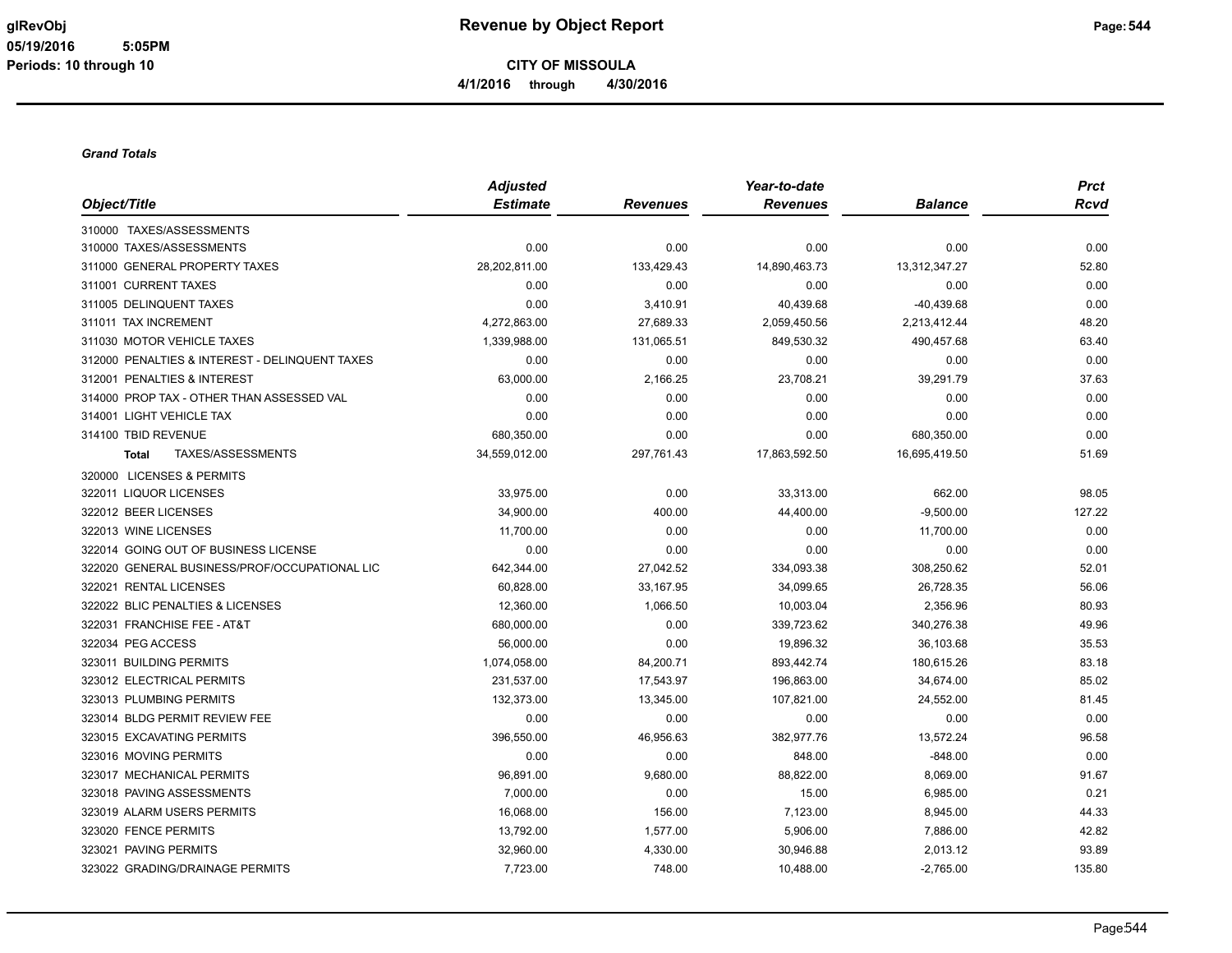|                                                | <b>Adjusted</b> |                 | Year-to-date    |                | <b>Prct</b> |
|------------------------------------------------|-----------------|-----------------|-----------------|----------------|-------------|
| Object/Title                                   | <b>Estimate</b> | <b>Revenues</b> | <b>Revenues</b> | <b>Balance</b> | Rcvd        |
| 323023 ADA ACCESS PERMITS                      | 14,343.00       | 748.00          | 15,053.00       | $-710.00$      | 104.95      |
| 323025 STREET USE PERMITS                      | 3.862.00        | 1,015.00        | 3,770.00        | 92.00          | 97.62       |
| 323026 PYROTECHNICS PERMITS                    | 3.000.00        | 0.00            | 290.00          | 2,710.00       | 9.67        |
| 323027 HAULER PERMITS                          | 0.00            | 0.00            | 150.00          | $-150.00$      | 0.00        |
| 323030 ANIMAL LICENSES                         | 0.00            | 788.00          | 7,801.60        | $-7,801.60$    | 0.00        |
| 323031 CHICKEN LICENSES                        | 477.00          | 120.00          | 390.00          | 87.00          | 81.76       |
| 323051 BICYCLE LICENSES                        | 0.00            | 0.00            | 0.00            | 0.00           | 0.00        |
| 323052 STORM WATER POLLUTION PREVENTION PERMIT | 3,811.00        | 0.00            | 6,002.00        | $-2,191.00$    | 157.49      |
| 323054 ZONING COMPLIANCE PERMITS               | 3,090.00        | 1,428.00        | 14,759.00       | $-11,669.00$   | 477.64      |
| 323055 FLOOD PLAIN PERMITS                     | 0.00            | 0.00            | 1,790.00        | $-1,790.00$    | 0.00        |
| 323056 SIGN PERMITS                            | 10,000.00       | 1,395.00        | 12,868.00       | $-2,868.00$    | 128.68      |
| 323057 SIDEWALK CAFE PERMIT                    | 0.00            | 26.00           | 253.00          | $-253.00$      | 0.00        |
| <b>LICENSES &amp; PERMITS</b><br><b>Total</b>  | 3,579,642.00    | 245,734.28      | 2,603,908.99    | 975,733.01     | 72.74       |
| 330000 INTERGOVERNMENTAL REVENUES              |                 |                 |                 |                |             |
| 330000 INTERGOVERNMENTAL REVENUES              | 87,421.00       | 26,686.04       | 202,523.34      | $-115, 102.34$ | 231.66      |
| 330005 MUTD GRANT ADMIN FEE                    | 0.00            | 0.00            | 0.00            | 0.00           | 0.00        |
| 331000 FEDERAL GRANTS                          | 38,973.00       | 0.00            | 23,466.12       | 15,506.88      | 60.21       |
| 331001 GRANTS                                  | 0.00            | 0.00            | 0.00            | 0.00           | 0.00        |
| 331002 COUNTY ASSISTANCE CIP PROJECTS          | 0.00            | 0.00            | 0.00            | 0.00           | 0.00        |
| 331003 STATE HOME PROGRAM INCOME               | 186,935.00      | 0.00            | 0.00            | 186,935.00     | 0.00        |
| 331004 CITY ASSESSMENTS                        | 0.00            | 0.00            | 0.00            | 0.00           | 0.00        |
| 331005 WESTERN FEDERAL LANDS GRANT             | 0.00            | 0.00            | 0.00            | 0.00           | 0.00        |
| 331010 ENTITLEMENT - CDBG                      | 405,605.00      | 34,131.22       | 545,185.85      | $-139,580.85$  | 134.41      |
| 331011 NSP GRANT/SILVERTIP PROJECT             | 0.00            | 0.00            | 0.00            | 0.00           | 0.00        |
| 331012 ARRA/CDBG STIMULUS REVENUE              | 0.00            | 0.00            | 0.00            | 0.00           | 0.00        |
| 331013 NORTHSIDE PED BRIDGE ARRA GRANT         | 0.00            | 0.00            | 0.00            | 0.00           | 0.00        |
| 331014 WHITE PINE PLAYGROUND-CDBG GRANT        | 158,650.00      | 0.00            | 0.00            | 158,650.00     | 0.00        |
| 331016 HOMEWORD 1800 PHILLIPS                  | 0.00            | 0.00            | 0.00            | 0.00           | 0.00        |
| 331017 HUD 6.7M/SILVERTIP APTS                 | 0.00            | 0.00            | 0.00            | 0.00           | 0.00        |
| 331018 MHA 1M/SILVERTIP APTS                   | 0.00            | 0.00            | 0.00            | 0.00           | 0.00        |
| 331020 COPS GRANT                              | 0.00            | 0.00            | 0.00            | 0.00           | 0.00        |
| 331022 EQUIPMENT GRANT                         | 0.00            | 10,377.80       | 254,143.40      | $-254, 143.40$ | 0.00        |
| 331023 COPS HIRING GRANT 2011                  | 42,000.00       | 18,394.46       | 35,483.03       | 6,516.97       | 84.48       |
| 331024 DEPT OF JUSTICE GRANTS                  | 50,000.00       | 0.00            | 46,044.28       | 3,955.72       | 92.09       |
| 331025 DV ACCOUNTABILITY PROJECT               | 993,592.00      | 0.00            | 0.00            | 993,592.00     | 0.00        |
| 331026 ICAC GRANT                              | 0.00            | 0.00            | 41,924.35       | $-41,924.35$   | 0.00        |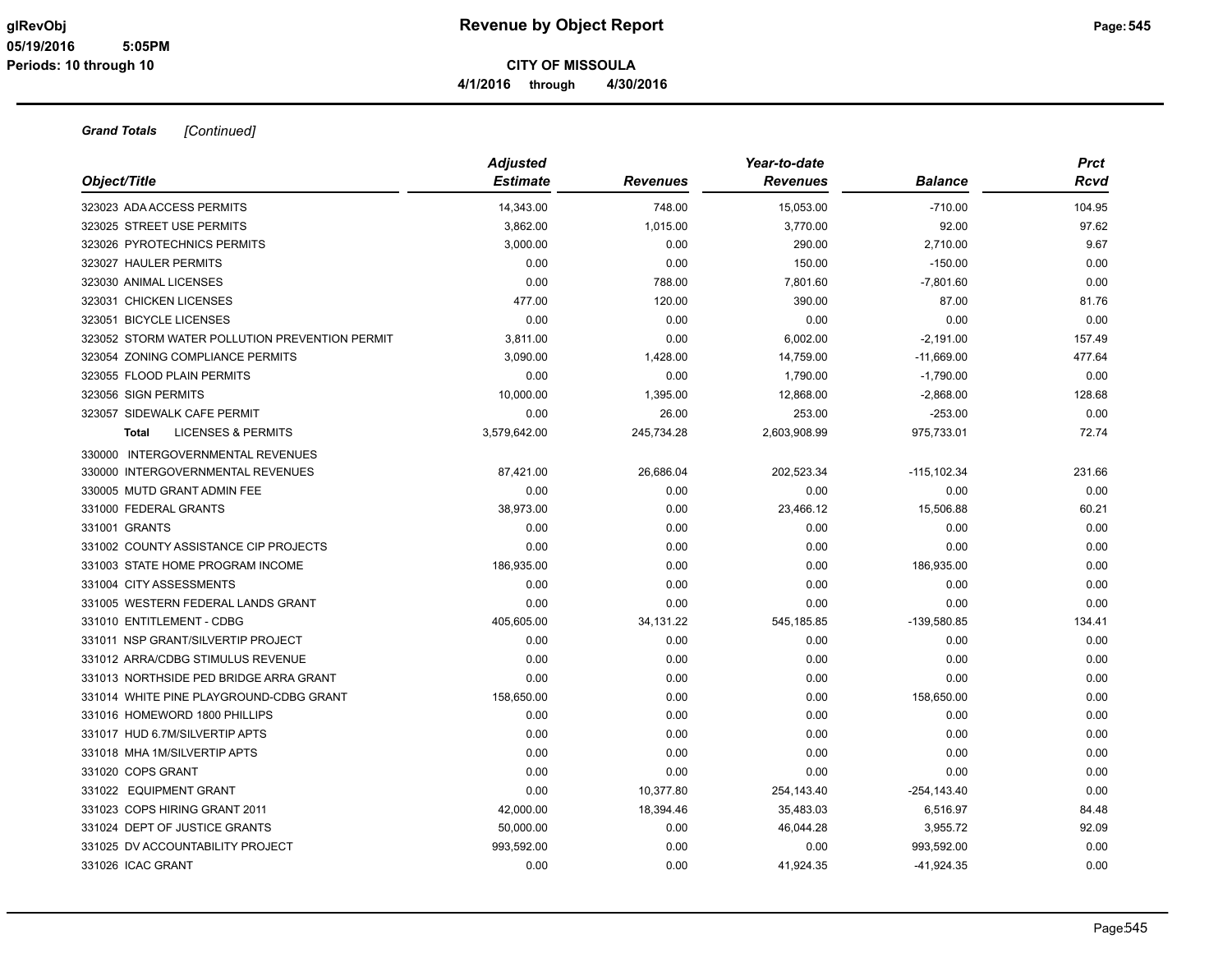| Object/Title                                | <b>Adjusted</b><br><b>Estimate</b> | <b>Revenues</b> | Year-to-date<br><b>Revenues</b> | <b>Balance</b> | Prct<br><b>Rcvd</b> |
|---------------------------------------------|------------------------------------|-----------------|---------------------------------|----------------|---------------------|
| 331027 JAG GRANTS REVENUE                   | 0.00                               | 10,940.16       | 59,423.06                       | $-59,423.06$   | 0.00                |
| 331028 DUI-COPS IN SHOPS                    | 5,000.00                           | 0.00            | 0.00                            | 5,000.00       | 0.00                |
| 331029 CHRP GRANT                           | 0.00                               | 0.00            | 0.00                            | 0.00           | 0.00                |
| 331030 COMMUNITY RESOURCE OFFICER/MCPS      | 0.00                               | 0.00            | 0.00                            | 0.00           | 0.00                |
| 331031 EECBG REVOLVING LOAN                 | 0.00                               | 0.00            | 0.00                            | 0.00           | 0.00                |
| 331033 WORD                                 | 0.00                               | 3,741.87        | 8,738.57                        | $-8,738.57$    | 0.00                |
| 331050 ISTEA/CTEP GRANT                     | 200,000.00                         | 0.00            | 0.00                            | 200,000.00     | 0.00                |
| 331051 ISTEA/CTEP-HIGGINS HILL/BECKWITH     | 0.00                               | 0.00            | 0.00                            | 0.00           | 0.00                |
| 331052 MDT CMAQ STRIPING GRANT              | 0.00                               | 0.00            | 0.00                            | 0.00           | 0.00                |
| 331053 CTEP PLAYFAIR                        | 0.00                               | 0.00            | 5,955.81                        | $-5,955.81$    | 0.00                |
| 331054 FHWA PL GRANT                        | 650,194.00                         | 0.00            | 310,233.79                      | 339,960.21     | 47.71               |
| 331055 FTA GRANT                            | 164,937.00                         | 0.00            | 58,081.11                       | 106,855.89     | 35.21               |
| 331056 MDT FEDERAL CMAQ                     | 285,698.00                         | 0.00            | 135,622.20                      | 150,075.80     | 47.47               |
| 331057 TRANSIT-MUTD CMAQ                    | 0.00                               | 0.00            | 0.00                            | 0.00           | 0.00                |
| 331060 NATL RECREATION TRAILS GRANTS        | 0.00                               | 0.00            | 0.00                            | 0.00           | 0.00                |
| 331081 GRANTS/DONATIONS - FORT MISSOULA     | 0.00                               | 0.00            | 0.00                            | 0.00           | 0.00                |
| 331090 EPA GRANT                            | 987,106.00                         | 0.00            | $-361.50$                       | 987,467.50     | $-0.04$             |
| 331091 US DOT HMEP GRANT                    | 0.00                               | 0.00            | 12,000.00                       | $-12,000.00$   | 0.00                |
| 331112 SAFER GRANT                          | 0.00                               | 0.00            | 0.00                            | 0.00           | 0.00                |
| 331113 *** Title Not Found ***              | 0.00                               | 0.00            | 86,262.00                       | $-86,262.00$   | 0.00                |
| 331114 TITLE III GRANT-MSLA CO              | 14,500.00                          | 0.00            | 0.00                            | 14,500.00      | 0.00                |
| 331153 RUSSELL S 3RD IMPROVEMENTS           | 0.00                               | 0.00            | 0.00                            | 0.00           | 0.00                |
| 331154 CTEP-MILWAUKEE RR TRAIL              | 0.00                               | 0.00            | 0.00                            | 0.00           | 0.00                |
| 331155 CTEP/GRANT CREEK TRAIL BCN           | 0.00                               | 0.00            | 148,586.82                      | $-148,586.82$  | 0.00                |
| 331156 CTEP GRANTS                          | 375,500.00                         | 0.00            | 0.00                            | 375,500.00     | 0.00                |
| 331159 CTEP-U OF M CROSSWALK PROJECT        | 0.00                               | 0.00            | 0.00                            | 0.00           | 0.00                |
| 331160 SAFE ROUTES TO SCHOOLS fY08 \$82,500 | 0.00                               | 0.00            | 0.00                            | 0.00           | 0.00                |
| 331161 CTEP-LOLO ST/BRIDGE TO DUNCAN S/C    | 0.00                               | 0.00            | 0.00                            | 0.00           | 0.00                |
| 331170 HISTORICAL PRESERVATION GRANT        | 5,500.00                           | 0.00            | 5,500.00                        | 0.00           | 100.00              |
| 331178 DUI TASK FORCE                       | 0.00                               | 0.00            | 0.00                            | 0.00           | 0.00                |
| 331180 LIBRARY LITERACY GRANT               | 0.00                               | 0.00            | 0.00                            | 0.00           | 0.00                |
| 331181 CTEP/CMAQ MADISON ST TO U CONNECTOR  | 0.00                               | 0.00            | 0.00                            | 0.00           | 0.00                |
| 331990 IRS REIMB/DEBT SVS INTEREST          | 253,177.00                         | 0.00            | 117,980.65                      | 135,196.35     | 46.60               |
| 331992 FEDERAL ARRA GRANTS                  | 0.00                               | 0.00            | 0.00                            | 0.00           | 0.00                |
| 334013 STATE GRANT - OT SEATBELT            | 60,000.00                          | 0.00            | 41,377.46                       | 18,622.54      | 68.96               |
| 334014 *** Title Not Found ***              | 0.00                               | 0.00            | 0.00                            | 0.00           | 0.00                |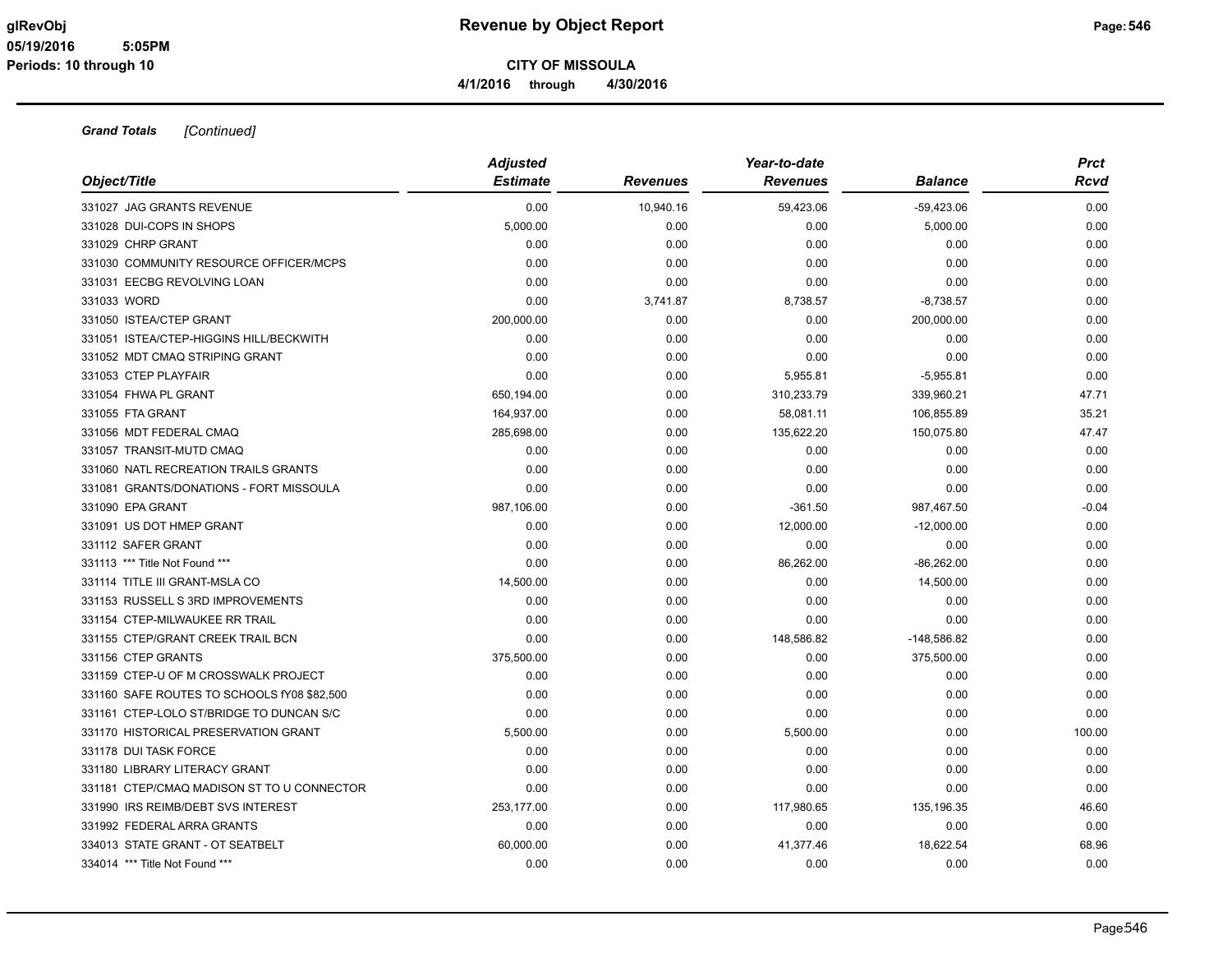| Object/Title                                  | <b>Adjusted</b><br><b>Estimate</b> | <b>Revenues</b> | Year-to-date<br><b>Revenues</b> | <b>Balance</b> | <b>Prct</b><br>Rcvd |
|-----------------------------------------------|------------------------------------|-----------------|---------------------------------|----------------|---------------------|
|                                               |                                    |                 |                                 |                |                     |
| 334015 COPS TECHNOLOGY GRANT                  | 299,498.00                         | 37,091.53       | 148,506.76                      | 150,991.24     | 49.59               |
| 334016 BULLETPROOF VEST GRANT                 | 10,500.00                          | 0.00            | 6,317.04                        | 4,182.96       | 60.16               |
| 334017 SCHOOL RESOURCE OFFICER                | 240,000.00                         | 0.00            | 248,850.00                      | $-8,850.00$    | 103.69              |
| 334018 STATE GRANT - CAPITAL                  | 0.00                               | 0.00            | 0.00                            | 0.00           | 0.00                |
| 334020 UNDERAGE DRINKING GRANT                | 0.00                               | 0.00            | 0.00                            | 0.00           | 0.00                |
| 334025 COUNTY WEED                            | 15,000.00                          | 0.00            | 639.73                          | 14,360.27      | 4.26                |
| 334026 FOREST HEALTH GRANT                    | 0.00                               | 0.00            | 0.00                            | 0.00           | 0.00                |
| 334028 DEPT OF AG INTERN GRANT                | 0.00                               | 0.00            | 0.00                            | 0.00           | 0.00                |
| 334040 GAS TAX APPORTIONMENT                  | 1,080,419.00                       | 90,034.88       | 900,348.81                      | 180,070.19     | 83.33               |
| 334045 MONTANA DEPARTMENT TRANSPORTATION      | 0.00                               | 0.00            | 0.00                            | 0.00           | 0.00                |
| 334056 BANK CORP. LIC. TAX - (PREVIOUS YEARS) | 0.00                               | 0.00            | 0.00                            | 0.00           | 0.00                |
| 334061 IMPACT FEES-CLEARING ACCOUNT           | 0.00                               | 0.00            | 0.00                            | 0.00           | 0.00                |
| 334071 DEQ/RIVER WATER SAMPLING               | 0.00                               | 0.00            | 0.00                            | 0.00           | 0.00                |
| 334076 BIG SKY TRUST FUND GRANTS              | 0.00                               | 0.00            | 0.00                            | 0.00           | 0.00                |
| 334112 WELLNESS GRANT                         | 0.00                               | 0.00            | 0.00                            | 0.00           | 0.00                |
| 334120 TSEP GRANT                             | 0.00                               | 0.00            | 0.00                            | 0.00           | 0.00                |
| 334121 DNRC GRANT                             | 59,000.00                          | 0.00            | 30,000.00                       | 29,000.00      | 50.85               |
| 334122 RENEWABLE RESOURCE GRANTS              | 0.00                               | 0.00            | 0.00                            | 0.00           | 0.00                |
| 334123 MAQI FEDERAL ASSISTANCE                | 0.00                               | 0.00            | 0.00                            | 0.00           | 0.00                |
| 334124 GRANTS-CIP                             | 0.00                               | 0.00            | 0.00                            | 0.00           | 0.00                |
| 334125 FIRE FIGHTER GRANT                     | 90,000.00                          | 0.00            | 26,175.49                       | 63,824.51      | 29.08               |
| 334126 DEVELOPER ASSESSMENTS                  | 0.00                               | 0.00            | 0.00                            | 0.00           | 0.00                |
| 334127 TONKIN TRAIL - FISH WILDLIFE PARKS     | 0.00                               | 0.00            | 0.00                            | 0.00           | 0.00                |
| 334128 CDBG FIRE HYDRANT GRANT                | 0.00                               | 0.00            | 0.00                            | 0.00           | 0.00                |
| 334140 DNRC GRANT                             | 0.00                               | 0.00            | 0.00                            | 0.00           | 0.00                |
| 334143 MONTANA TOURISM GRANT                  | 0.00                               | 0.00            | 0.00                            | 0.00           | 0.00                |
| 334145 WESTERN MT MENTAL HEALTH CTR           | 0.00                               | 0.00            | 0.00                            | 0.00           | 0.00                |
| 334146 ADDI FUNDS-1ST TIME HOMEBUYERS         | 12,846.00                          | 0.00            | 0.00                            | 12,846.00      | 0.00                |
| 334149 MISSOULA HOMEOWNERSHIP PROGRAM         | 335,666.00                         | 0.00            | 0.00                            | 335,666.00     | 0.00                |
| 334153 FY14 DISTRICT XI HRC TBRA              | 0.00                               | 0.00            | 1,667.00                        | $-1,667.00$    | 0.00                |
| 334154 HOMEWORD SWEETGRASS                    | 0.00                               | 0.00            | 156,750.00                      | $-156,750.00$  | 0.00                |
| 334155 FY08 NMCDC                             | 0.00                               | 0.00            | 0.00                            | 0.00           | 0.00                |
| 334156 HOME PROGRAM INCOME                    | 31,500.00                          | 0.00            | 0.00                            | 31,500.00      | 0.00                |
| 334157 FY09 MHA                               | 0.00                               | 0.00            | 0.00                            | 0.00           | 0.00                |
| 334159 FY09 HOMEWORD                          | 0.00                               | 0.00            | 0.00                            | 0.00           | 0.00                |
| 334160 FY09 NMCDC                             | 0.00                               | 0.00            | 0.00                            | 0.00           | 0.00                |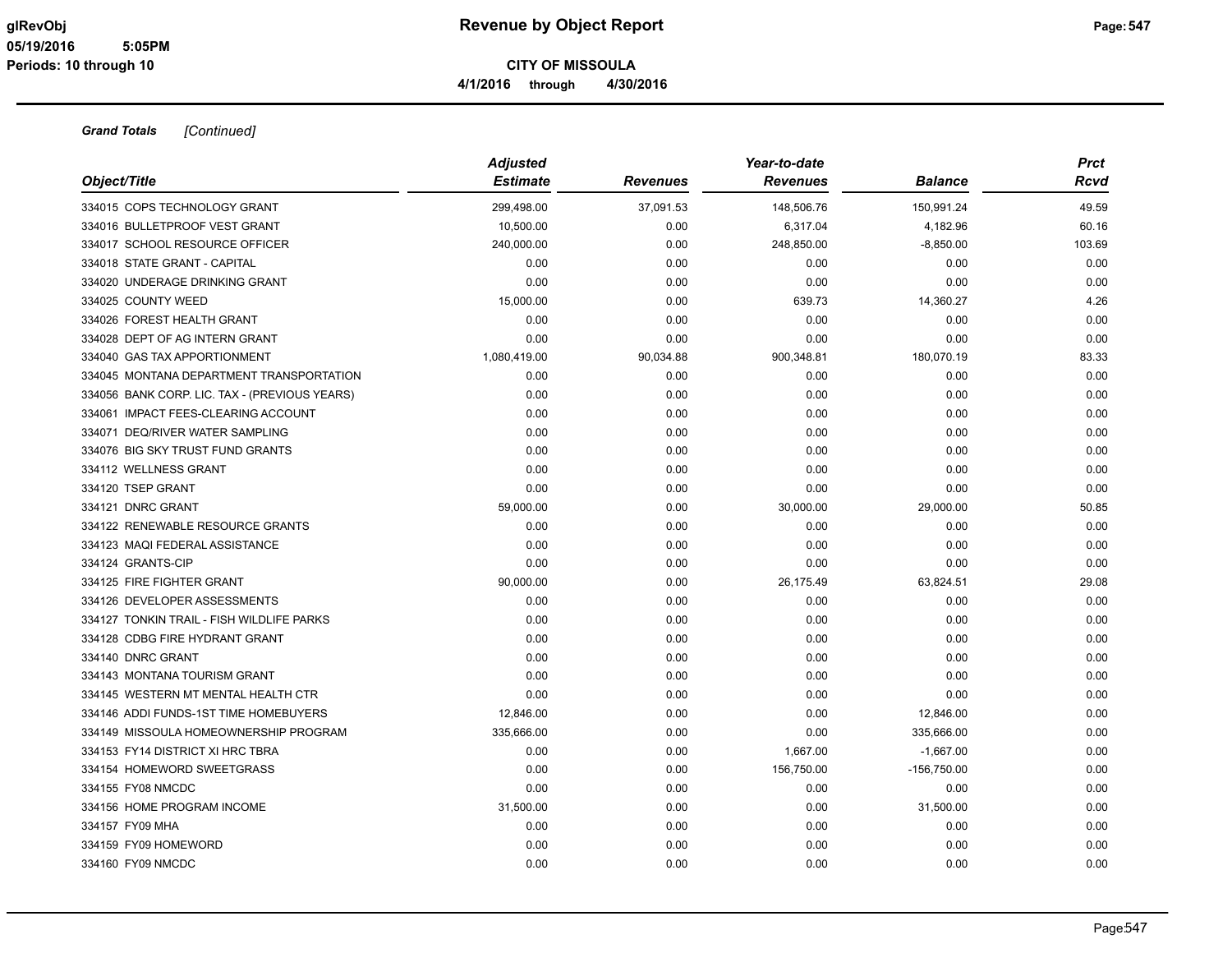| Object/Title                                 | <b>Adjusted</b><br><b>Estimate</b> | <b>Revenues</b> | Year-to-date<br><b>Revenues</b> | <b>Balance</b> | <b>Prct</b><br><b>Rcvd</b> |
|----------------------------------------------|------------------------------------|-----------------|---------------------------------|----------------|----------------------------|
| 334161 FY10 DISTRICT XI HRC                  | 0.00                               | 0.00            | 0.00                            | 0.00           | 0.00                       |
| 334163 FY10 homeWORD/SOLSTICE APT            | 0.00                               | 0.00            | 0.00                            | 0.00           | 0.00                       |
| 334251 RTP/TAP STATE GRANTS                  | 0.00                               | 0.00            | 5,000.00                        | $-5,000.00$    | 0.00                       |
| 334990 ARRA FUNDING                          | 0.00                               | 0.00            | 0.00                            | 0.00           | 0.00                       |
| 334991 ARRA HB645 FUNDING                    | 0.00                               | 0.00            | 0.00                            | 0.00           | 0.00                       |
| 334992 ARRA LOAN                             | 0.00                               | 0.00            | 0.00                            | 0.00           | 0.00                       |
| 335075 STATE GAMBLING/VIDEO/KENO/BINGO FEES  | 127,650.00                         | 5,750.00        | 113,439.19                      | 14,210.81      | 88.87                      |
| 335076 STATE GAMBLING LICENSE FEES           | 0.00                               | 0.00            | 0.00                            | 0.00           | 0.00                       |
| 335077 STATE KENO/BINGO PROCEEDS TAX         | 0.00                               | 0.00            | 0.00                            | 0.00           | 0.00                       |
| 335210 PERSONAL PROPERTY TAX REIMBURSEMENT   | 561,664.00                         | 0.00            | 264,235.88                      | 297,428.12     | 47.05                      |
| 335230 HB 124 REVENUE                        | 8,029,080.00                       | 0.00            | 6,279,509.32                    | 1,749,570.68   | 78.21                      |
| 335250 STATE REIMB - SB #184                 | 0.00                               | 0.00            | 0.00                            | 0.00           | 0.00                       |
| 336001 MDT REIMBURSEMENTS                    | 0.00                               | 0.00            | 0.00                            | 0.00           | 0.00                       |
| 336020 STATE PENSION CONTRIBUTION            | 0.00                               | 0.00            | 0.00                            | 0.00           | 0.00                       |
| 336021 STATE CONTRIB - POLICE RETIREMENT     | 2,257,772.00                       | 0.00            | 1,478,874.98                    | 778,897.02     | 65.50                      |
| 336022 STATE CONTRIB. - FIRE RETIREMENT      | 2,265,164.00                       | 0.00            | 1,495,199.59                    | 769,964.41     | 66.01                      |
| 336023 STATE CONTRIB. - PERS                 | 9,986.00                           | 0.00            | 8.521.11                        | 1,464.89       | 85.33                      |
| 336030 COUNTY CONTRIBUTION                   | 9,900.00                           | 1,500.00        | 30,121.67                       | $-20,221.67$   | 304.26                     |
| 337000 LOCAL GRANTS                          | 0.00                               | 0.00            | 9,000.00                        | $-9,000.00$    | 0.00                       |
| 337002 MRA GRANT                             | 0.00                               | 0.00            | 0.00                            | 0.00           | 0.00                       |
| 337003 HEALTH DEPT-STORM WATER MGMT          | 0.00                               | 0.00            | 0.00                            | 0.00           | 0.00                       |
| 337009 *** Title Not Found ***               | 0.00                               | 0.00            | 7,525.00                        | $-7,525.00$    | 0.00                       |
| 337010 COUNTY REIMBURSEMENT-DEANOS           | 0.00                               | 0.00            | 0.00                            | 0.00           | 0.00                       |
| 337012 LEGAL SERVICES-CONTRACTED/REIMB.      | 0.00                               | 0.00            | 6,000.00                        | $-6,000.00$    | 0.00                       |
| 337013 MUTD SIGN MAINTENANCE AGREEMENT       | 3,000.00                           | 0.00            | 0.00                            | 3,000.00       | 0.00                       |
| 338000 LOCAL SHARING OF TAX INCREMENT        | 266,850.00                         | 0.00            | 183,770.00                      | 83,080.00      | 68.87                      |
| 338001 EXCESS PLEDGED TAX INCREMENT RETURNED | 0.00                               | 0.00            | 0.00                            | 0.00           | 0.00                       |
| 338100 PLANNING MILLS PASSED THRU COUNTY     | 329,157.00                         | 0.00            | 300,000.00                      | 29,157.00      | 91.14                      |
| 339000 PAYMENT IN LIEU OF TAXES              | 34,056.00                          | 0.00            | 14,678.00                       | 19,378.00      | 43.10                      |
| INTERGOVERNMENTAL REVENUES<br>Total          | 21,033,496.00                      | 238,647.96      | 13,853,299.91                   | 7,180,196.09   | 65.86                      |
| 340000 CHARGES FOR SERVICES                  |                                    |                 |                                 |                |                            |
| 340051 GRILL VAN CONCESSIONS                 | 0.00                               | 0.00            | 20,386.90                       | $-20,386.90$   | 0.00                       |
| 341009 BLDG ADMIN FEES                       | 310,310.00                         | 0.00            | 155,155.00                      | 155,155.00     | 50.00                      |
| 341010 MISCELLANEOUS COLLECTIONS             | 350.00                             | 125.00          | 1,015.00                        | $-665.00$      | 290.00                     |
| 341011 TRANSPORTATION ADMIN FEES             | 24,720.00                          | 0.00            | 12,360.00                       | 12,360.00      | 50.00                      |
| 341012 MAYORS PROCLAMATION FEES              | 100.00                             | 0.00            | 0.00                            | 100.00         | 0.00                       |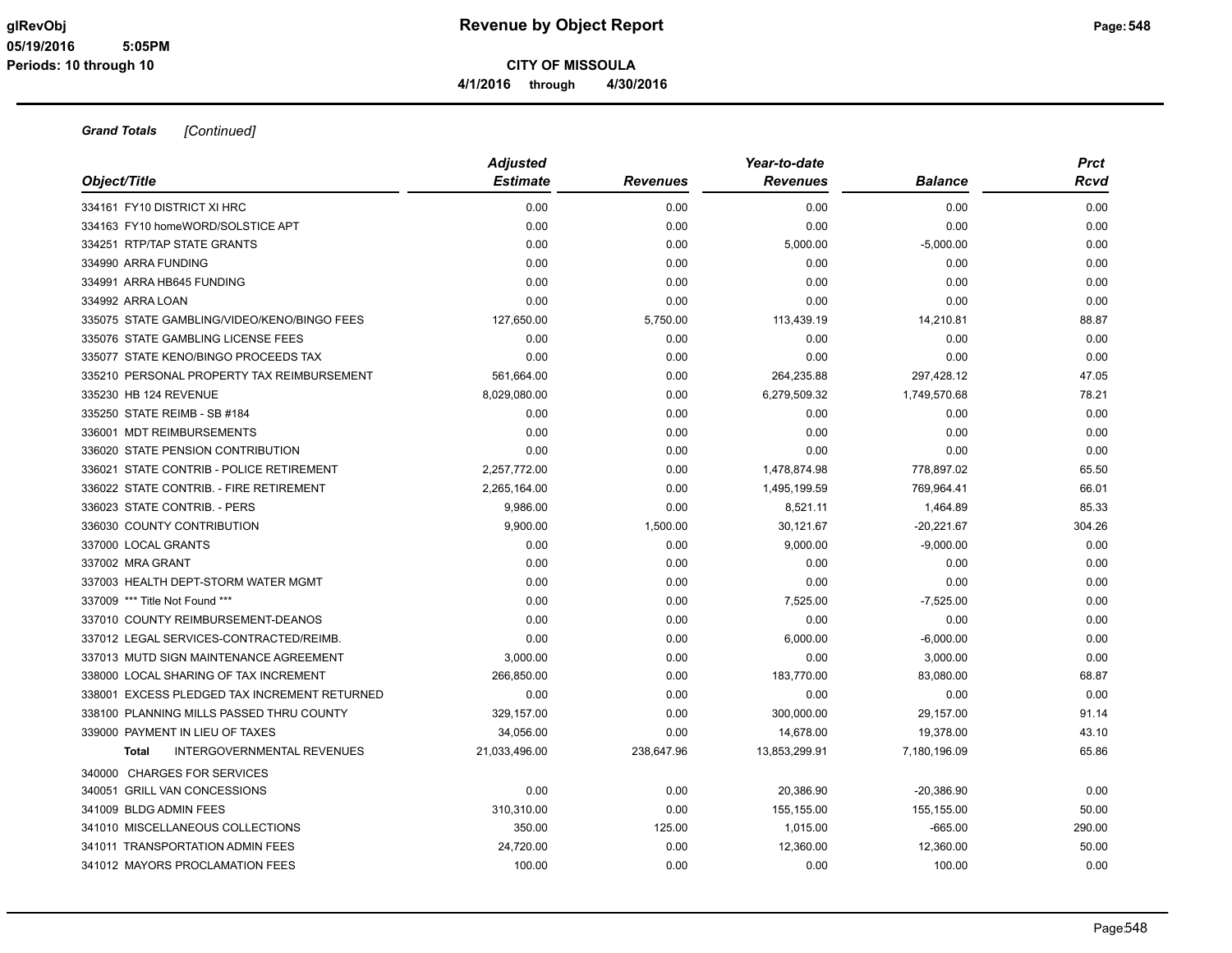| Object/Title                               | <b>Adjusted</b><br><b>Estimate</b> | <b>Revenues</b> | Year-to-date<br><b>Revenues</b> | <b>Balance</b> | Prct<br>Rcvd |
|--------------------------------------------|------------------------------------|-----------------|---------------------------------|----------------|--------------|
| 341013 AIR FUND FEES                       | 250.00                             | 140.00          | 140.00                          | 110.00         | 56.00        |
| 341015 SEWER ADMINISTRATION FEES           | 1,227,202.00                       | 0.00            | 586,664.00                      | 640,538.00     | 47.81        |
| 341016 MRA ADMINISTRATION FEES             | 138,879.00                         | 0.00            | 69,440.00                       | 69,439.00      | 50.00        |
| 341017 LIGHTING ADMINISTRATION FEES        | 15,452.00                          | 0.00            | 7,726.00                        | 7,726.00       | 50.00        |
| 341018 PARKING COMM ADMIN FEES             | 188,805.00                         | 0.00            | 94,403.00                       | 94,402.00      | 50.00        |
| 341019 *** Title Not Found ***             | 4,512.00                           | 0.00            | 2,256.00                        | 2,256.00       | 50.00        |
| 341021 SID ADMINISTRATION FEES             | 0.00                               | 0.00            | 0.00                            | 0.00           | 0.00         |
| 341022 PROJECT ADMIN FEES                  | 0.00                               | 0.00            | 0.00                            | 0.00           | 0.00         |
| 341023 PLANNING ADMIN FEES                 | 24,720.00                          | 0.00            | 12,000.00                       | 12,720.00      | 48.54        |
| 341031 STATE REIMB MUNI COURT              | 0.00                               | 0.00            | 0.00                            | 0.00           | 0.00         |
| 341032 IMPACT FEE CLEARING ACCOUNT         | 1,200,000.00                       | 105,626.62      | 859,288.05                      | 340,711.95     | 71.61        |
| 341033 IMPACT FEES-PARKS SHARE             | 0.00                               | 0.00            | 0.00                            | 0.00           | 0.00         |
| 341034 IMPACT FEES-FIRE SHARE              | 0.00                               | 0.00            | 0.00                            | 0.00           | 0.00         |
| 341035 IMPACT FEES-POLICE SHARE            | 0.00                               | 0.00            | 0.00                            | 0.00           | 0.00         |
| 341036 IMPACT FEES-COMMUNITY SERVICE SHARE | 0.00                               | 0.00            | 0.00                            | 0.00           | 0.00         |
| 341037 IMPACT FEE-ROAD SHARE               | 0.00                               | 0.00            | 0.00                            | 0.00           | 0.00         |
| 341041 SEWER EXTENSION RECORDING FEES      | 4,500.00                           | 326.00          | 2,728.00                        | 1,772.00       | 60.62        |
| 341052 MUNICIPAL COURT FILING FEES         | 283,400.00                         | 24,641.22       | 245,307.49                      | 38,092.51      | 86.56        |
| 341055 CRIME VICTIM SURCHARGE              | 2,500.00                           | 149.00          | 1,222.99                        | 1,277.01       | 48.92        |
| 341067 SUBDIVISION EXEMPTION AFFIDAVITS    | 0.00                               | 200.00          | 5,600.00                        | $-5,600.00$    | 0.00         |
| 341068 SUBDIVISON FEES                     | 5,000.00                           | 595.00          | 5,771.00                        | $-771.00$      | 115.42       |
| 341069 REZONING FEES                       | 5,000.00                           | 0.00            | 7,884.00                        | $-2,884.00$    | 157.68       |
| 341070 DESIGN REVIEW BOARD                 | 15,000.00                          | 1,483.48        | 29,834.15                       | $-14,834.15$   | 198.89       |
| 341071 BOARD OF ADJUST. ZONING, SIGNS      | 0.00                               | 0.00            | 0.00                            | 0.00           | 0.00         |
| 341072 FLOOD PLAIN-0THER FEES              | 0.00                               | 0.00            | 0.00                            | 0.00           | 0.00         |
| 341073 FIRE PLAN CHECK FEES                | 27,981.00                          | 1,998.00        | 22,350.00                       | 5,631.00       | 79.88        |
| 341074 FIRE INSPECTION FEES                | 25,000.00                          | 4,595.00        | 43,604.49                       | $-18,604.49$   | 174.42       |
| 341076 ENGINEERING PLAN CHECK FEES         | 33,478.00                          | 4,478.00        | 34,819.00                       | $-1,341.00$    | 104.01       |
| 341077 ZONING COMPLIANCE INSPECTIONS       | 0.00                               | 0.00            | 0.00                            | 0.00           | 0.00         |
| 341078 ENGINEERING MAP FEES                | 120.00                             | 10.00           | 230.00                          | $-110.00$      | 191.67       |
| 341079 GREASE INTERCEPTOR APPEAL FEES      | 2,000.00                           | 0.00            | 463.50                          | 1,536.50       | 23.18        |
| 341090 STREET VACATION PETITION FEES       | 0.00                               | 0.00            | 3,962.00                        | $-3,962.00$    | 0.00         |
| 341091 INSPECTION CODE BOOKS & COPIES      | 1,346.00                           | 94.75           | 222.25                          | 1,123.75       | 16.51        |
| 341100 GRANT ADMINISTRATION SERVICE FEES   | 0.00                               | 0.00            | 0.00                            | 0.00           | 0.00         |
| 341450 *** Title Not Found ***             | 0.00                               | 0.00            | 0.00                            | 0.00           | 0.00         |
| 342000 ANTI-GRAFFITI PROJECT               | 5.000.00                           | 0.00            | 100.00                          | 4.900.00       | 2.00         |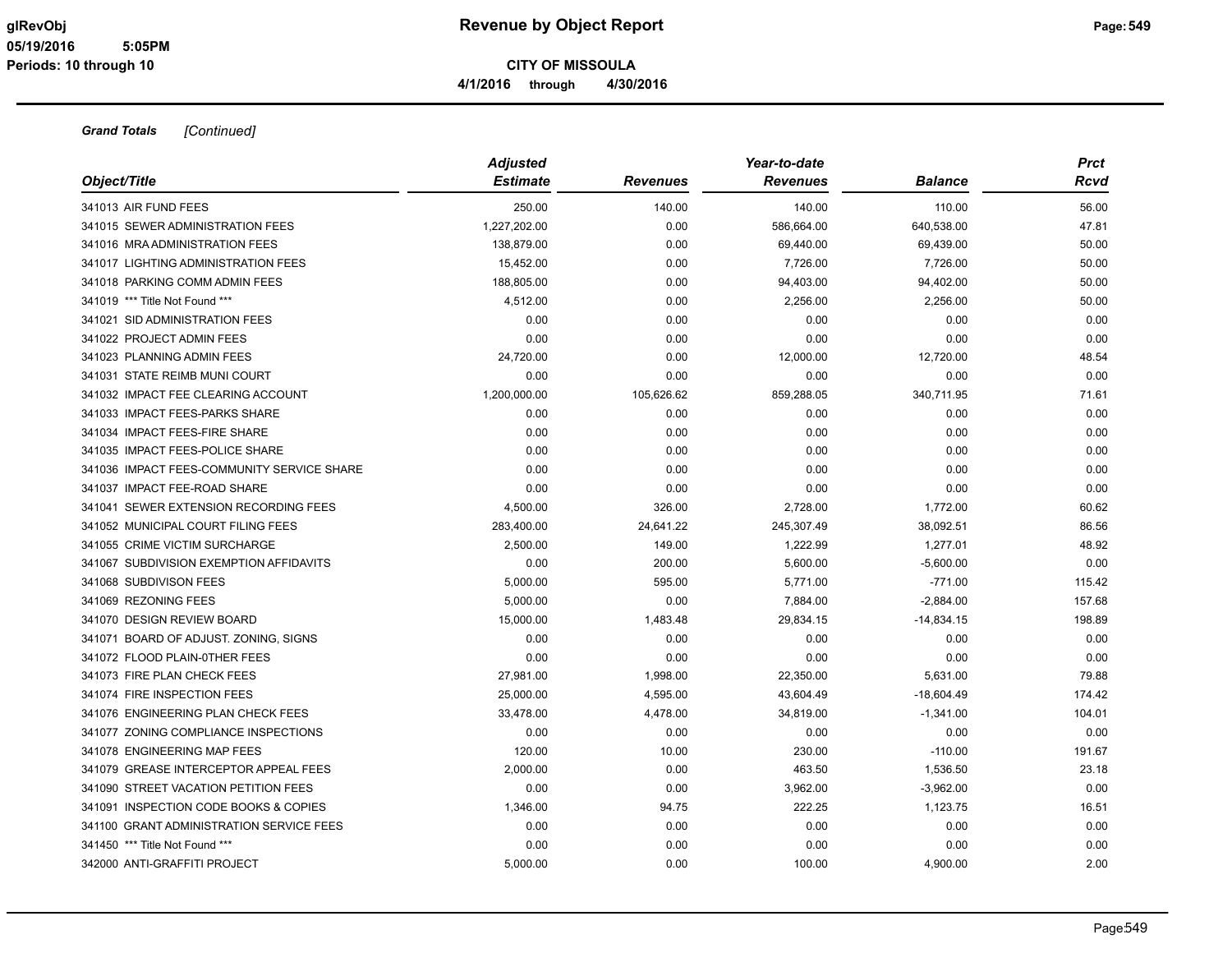| Object/Title                                | <b>Adjusted</b><br><b>Estimate</b> | <b>Revenues</b> | Year-to-date<br><b>Revenues</b> | <b>Balance</b> | Prct<br>Rcvd |
|---------------------------------------------|------------------------------------|-----------------|---------------------------------|----------------|--------------|
| 342010 POLICE/BID AGREEMENT                 | 0.00                               | 0.00            | 47,684.00                       | $-47,684.00$   | 0.00         |
| 342012 PD REIMBURSABLE SERVICES             | 0.00                               | 0.00            | 1.066.69                        | $-1,066.69$    | 0.00         |
| 342013 SECURITY INVEST FEES                 | 61,000.00                          | 1,557.50        | 21,619.95                       | 39,380.05      | 35.44        |
| 342014 POLICE DEPARTMENT SERVICE FEES       | 157,300.00                         | 11,795.72       | 33,221.05                       | 124,078.95     | 21.12        |
| 342015 POLICE OVERTIME FEES                 | 84,000.00                          | 3,230.81        | 81,534.26                       | 2,465.74       | 97.06        |
| 342016 POLICE TRAINING FEES                 | 36,000.00                          | 0.00            | 11,731.31                       | 24,268.69      | 32.59        |
| 342017 CATERING FEES                        | 7,200.00                           | 210.00          | 4,655.00                        | 2,545.00       | 64.65        |
| 342018 DESK REPORTS                         | 20,000.00                          | 1,256.00        | 27,153.00                       | $-7,153.00$    | 135.77       |
| 342019 ABANDONED VEHICLE REVENUE FEES       | 12,500.00                          | 250.00          | 10,155.00                       | 2,345.00       | 81.24        |
| 342020 FIRE DEPARTMENT FEES                 | 100.00                             | 0.00            | 481.50                          | $-381.50$      | 481.50       |
| 342021 CPR EDUCATION PROGRAM                | 7,435.00                           | 1,295.00        | 8,305.00                        | $-870.00$      | 111.70       |
| 342022 OUTSIDE HIRES                        | 524,890.00                         | 3,291.01        | 660,547.09                      | $-135,657.09$  | 125.84       |
| 342060 BIKE PROGRAM SALES & FEES            | 2,700.00                           | 0.00            | 0.00                            | 2,700.00       | 0.00         |
| 343000 PW REIMBURSABLE SERVICES             | 31,258.00                          | 0.00            | 11,997.33                       | 19,260.67      | 38.38        |
| 343001 SIGN FABRICATION & CONTRACTS         | 500.00                             | 0.00            | 0.00                            | 500.00         | 0.00         |
| 343002 OTHER AGENCIES - VEH MAINT           | 48,000.00                          | 72.00           | 42,934.50                       | 5,065.50       | 89.45        |
| 343003 STATE PAYMENT - TRAFFIC COUNTS       | 4,450.00                           | 0.00            | 0.00                            | 4,450.00       | 0.00         |
| 343004 SPECIAL STATE CONTRACTS              | 80,000.00                          | 0.00            | 184,223.13                      | $-104,223.13$  | 230.28       |
| 343005 NON-ARRA MOUNTAIN WATER CONTRACT     | 0.00                               | 0.00            | 0.00                            | 0.00           | 0.00         |
| 343006 OTHER GOVT AGENCY-STREET PROJECTS    | 98,318.00                          | 0.00            | 0.00                            | 98,318.00      | 0.00         |
| 343008 PRIVATE COMPANY STREET PAYMENTS      | 0.00                               | 0.00            | 0.00                            | 0.00           | 0.00         |
| 343009 TOW CHARGES                          | 0.00                               | 0.00            | 0.00                            | 0.00           | 0.00         |
| 343010 STREET DEPT SALES & SERVICES         | 19,195.00                          | 0.00            | 0.00                            | 19,195.00      | 0.00         |
| 343011 STREET AND ROADWAY REPAIR CHARGES    | 0.00                               | 0.00            | 0.00                            | 0.00           | 0.00         |
| 343013 SNOW REMOVAL FEES                    | 1,500.00                           | 470.00          | 1,532.76                        | $-32.76$       | 102.18       |
| 343015 PARKING                              | 1,598,000.00                       | 0.00            | 0.00                            | 1,598,000.00   | 0.00         |
| 343016 METER MONEY                          | 0.00                               | 68,846.75       | 568,734.26                      | -568,734.26    | 0.00         |
| 343017 PARKING LEASE REVENUE                | 0.00                               | 48,312.00       | 643,205.50                      | $-643,205.50$  | 0.00         |
| 343018 *** Title Not Found ***              | 0.00                               | 8,184.60        | 89,736.49                       | $-89,736.49$   | 0.00         |
| 343021 WATER FEES                           | 0.00                               | 0.00            | 0.00                            | 0.00           | 0.00         |
| 343026 WATER INSTALLATION CHARGES           | 0.00                               | 0.00            | 0.00                            | 0.00           | 0.00         |
| 343031 SEWER SERVICE CHARGES                | 0.00                               | 0.00            | 6,140.00                        | $-6,140.00$    | 0.00         |
| 343032 SEWER INSTALLATION CHARGES           | 79,000.00                          | 15,125.00       | 28,050.50                       | 50,949.50      | 35.51        |
| 343034 TREATMENT FACILITIES FEES            | 8,006,641.00                       | 298,551.48      | 8,030,061.22                    | $-23,420.22$   | 100.29       |
| 343035 SALE OF SEWER MATERIALS AND SUPPLIES | 0.00                               | 0.00            | $-15,421.44$                    | 15,421.44      | 0.00         |
| 343036 *** Title Not Found ***              | 0.00                               | 0.00            | 0.00                            | 0.00           | 0.00         |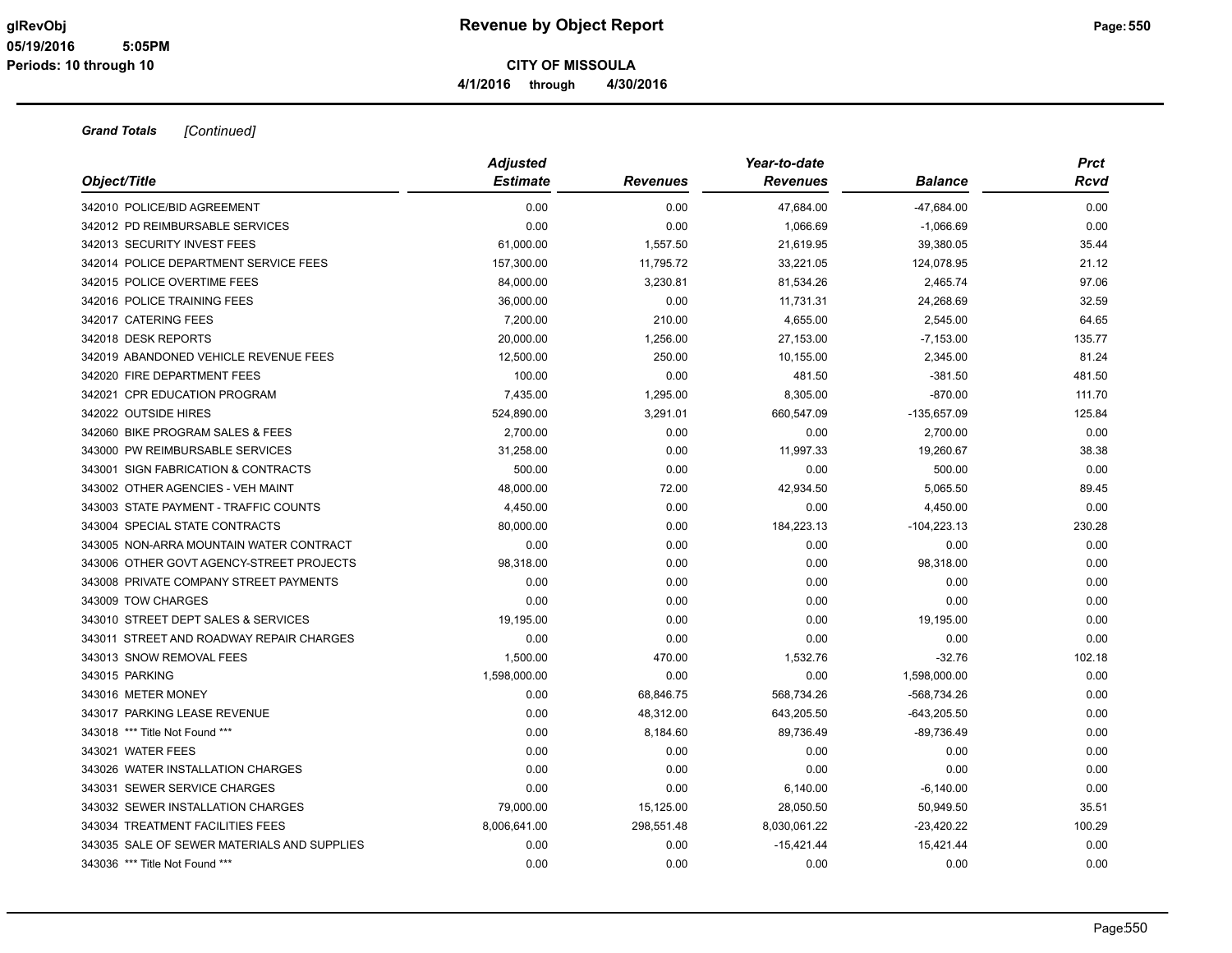| Object/Title                              | <b>Adjusted</b><br><b>Estimate</b> | <b>Revenues</b> | Year-to-date<br><b>Revenues</b> | <b>Balance</b> | <b>Prct</b><br>Rcvd |
|-------------------------------------------|------------------------------------|-----------------|---------------------------------|----------------|---------------------|
| 343037 DELINQUENT SEWER FEES              | 0.00                               | 0.00            | 0.00                            | 0.00           | 0.00                |
| 343038 P & I TAX LIENS                    | 0.00                               | 187.98          | 2,825.04                        | $-2,825.04$    | 0.00                |
| 343039 DISPOSAL FEES                      | 0.00                               | 2,857.00        | 22,163.96                       | $-22,163.96$   | 0.00                |
| 343041 GARBAGE COLLECTION SERVICES        | 5,000.00                           | 1,332.59        | 16,721.80                       | $-11,721.80$   | 334.44              |
| 343065 BUILDING RENTALS                   | 0.00                               | 0.00            | 0.00                            | 0.00           | 0.00                |
| 343080 STATE MAINTENANCE CONTRACT         | 530,082.00                         | 183,087.67      | 434,579.76                      | 95,502.24      | 81.98               |
| 343082 MDT URBAN PROJECTS                 | 0.00                               | 0.00            | 0.00                            | 0.00           | 0.00                |
| 343083 CONTRACT SEWER APPLICATIONS        | 0.00                               | 0.00            | 0.00                            | 0.00           | 0.00                |
| 343084 STREET MAINTENANCE MATERIALS REIMB | 55,500.00                          | 0.00            | 81,932.31                       | $-26,432.31$   | 147.63              |
| 343097 SIDEWALK AND CURB FEES             | 340,000.00                         | 19,000.95       | 273,104.23                      | 66,895.77      | 80.32               |
| 343300 MISC CHARGES FOR SERVICES          | 0.00                               | 0.00            | 0.00                            | 0.00           | 0.00                |
| 343301 BOOT REMOVAL                       | 0.00                               | 775.00          | 6,560.00                        | $-6,560.00$    | 0.00                |
| 343302 PARKS SOIL PROJECT                 | 0.00                               | 0.00            | 0.00                            | 0.00           | 0.00                |
| 343310 SALE OF NICHE NAMEPLATES & VASES   | 0.00                               | 0.00            | 11,800.00                       | $-11,800.00$   | 0.00                |
| 343311 SALE OF NICHES                     | 3,200.00                           | 0.00            | 0.00                            | 3,200.00       | 0.00                |
| 343320 CEMETERY - SALE OF PLOTS           | 12,870.00                          | 4,900.00        | 25,300.00                       | $-12,430.00$   | 196.58              |
| 343321 CEMETERY FOUNDATIONS               | 1,570.00                           | 2,590.00        | 5,070.00                        | $-3,500.00$    | 322.93              |
| 343322 CEMETERY FLOWER CARE               | 4,250.00                           | 3,920.00        | 7,540.00                        | $-3,290.00$    | 177.41              |
| 343323 CEMETERY - LINER INSTALL FEES      | 5,580.00                           | 400.00          | 21,100.00                       | $-15,520.00$   | 378.14              |
| 343324 OTHER CEMETERY FEES                | 1,500.00                           | 300.00          | 3,000.00                        | $-1,500.00$    | 200.00              |
| 343325 2ND INTERMENT RIGHT                | 0.00                               | 0.00            | 2,400.00                        | $-2,400.00$    | 0.00                |
| 343340 CEMETERY - OPENINGS & CLOSINGS     | 10,950.00                          | 700.00          | 20,250.00                       | $-9,300.00$    | 184.93              |
| 343350 CEMETERY CARE, FEES                | 99,000.00                          | 0.00            | 0.00                            | 99,000.00      | 0.00                |
| 343360 WEED CONTROL                       | 3,000.00                           | 0.00            | 1,024.93                        | 1,975.07       | 34.16               |
| 346000 FEES                               | 220,000.00                         | 7,005.22        | 34,299.04                       | 185,700.96     | 15.59               |
| 346001 TENNIS FEE                         | 0.00                               | 0.00            | 1,410.00                        | $-1,410.00$    | 0.00                |
| 346029 PARKS PETTY CASH FUND              | 0.00                               | 0.00            | 0.00                            | 0.00           | 0.00                |
| 346030 SWIMMING POOL FEES                 | 1,298,086.00                       | 3,665.06        | 305,833.01                      | 992,252.99     | 23.56               |
| 346031 RECREATION FEES                    | 273,988.00                         | 70,813.58       | 239,490.72                      | 34,497.28      | 87.41               |
| 346032 PRESCHOOL PROGRAMS                 | 0.00                               | 0.00            | 0.00                            | 0.00           | 0.00                |
| 346033 PARK FEES/FACILITY RENTALS         | 170,000.00                         | 8,592.28        | 63,048.96                       | 106,951.04     | 37.09               |
| 346034 GROUNDS MAINTENANCE CONTRACT       | 0.00                               | 48,367.20       | 96,734.40                       | $-96,734.40$   | 0.00                |
| 346036 PARK CONCESSION FEES               | 3,000.00                           | 373.00          | 1,128.94                        | 1,871.06       | 37.63               |
| 346037 YOUTH DRUG COURT CONTRACT          | 11,700.00                          | 0.00            | 0.00                            | 11,700.00      | 0.00                |
| 346040 MCCORMICK SWIMMING POOL            | 0.00                               | 0.00            | 0.00                            | 0.00           | 0.00                |
| 346050 COUNTY PLAYGROUND CONTRACT         | 3.150.00                           | 0.00            | 0.00                            | 3.150.00       | 0.00                |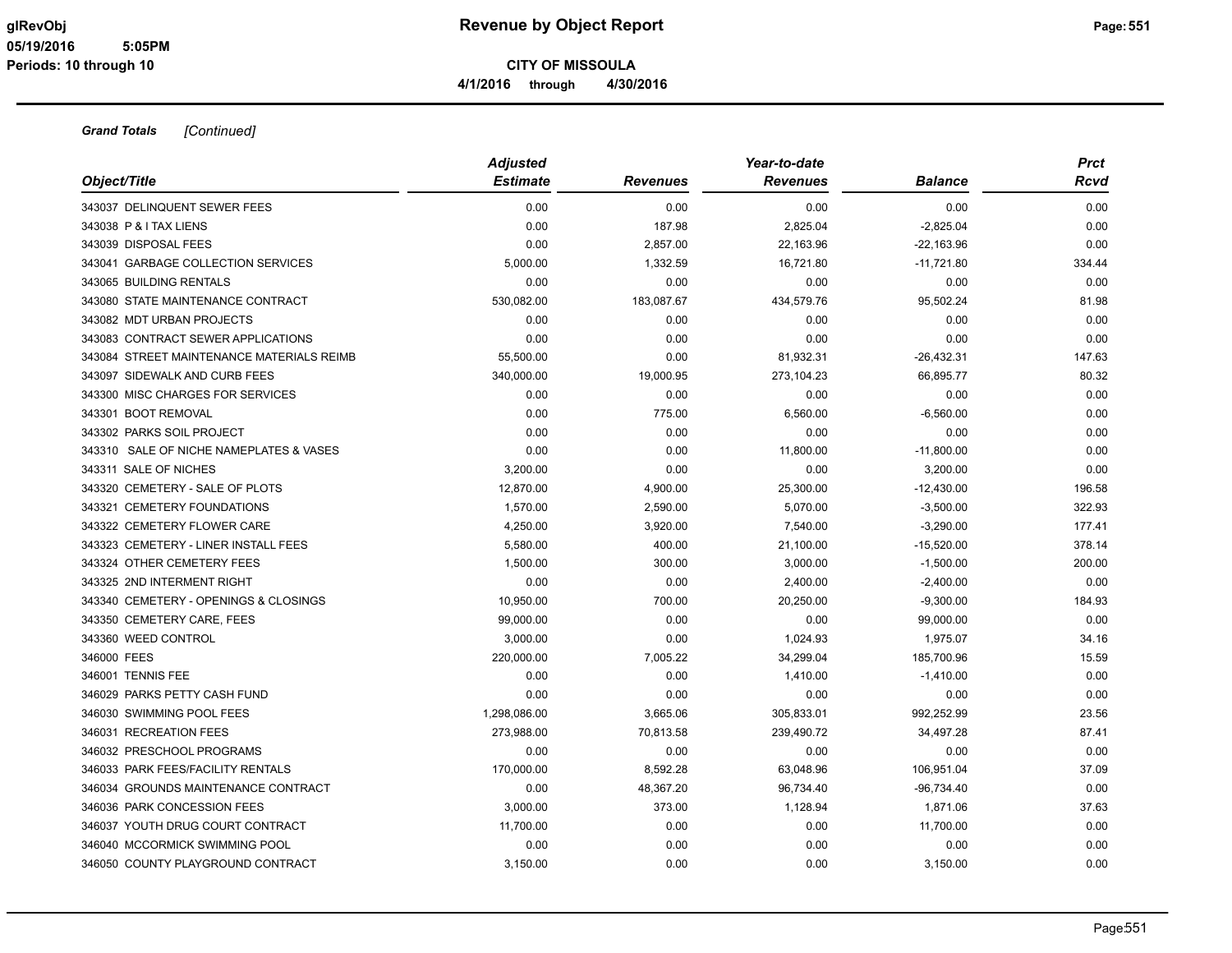| Object/Title                                | <b>Adjusted</b><br><b>Estimate</b> | <b>Revenues</b> | Year-to-date<br><b>Revenues</b> | <b>Balance</b> | <b>Prct</b><br>Rcvd |
|---------------------------------------------|------------------------------------|-----------------|---------------------------------|----------------|---------------------|
| 346051 MONTANA PARKS/REC CONFERENCE 2012    | 4,500.00                           | 0.00            | 2,184.05                        | 2,315.95       | 48.53               |
| 346052 PLAYGROUND SAFETY TRAINING           | 0.00                               | 0.00            | 6,931.65                        | $-6,931.65$    | 0.00                |
| 346053 CITY LIFE PROGRAMS                   | 12,500.00                          | 600.00          | 8,200.00                        | 4,300.00       | 65.60               |
| 346055 COUNTY PARK SUPPORT                  | 0.00                               | 0.00            | 0.00                            | 0.00           | 0.00                |
| 346056 PICNIC SITE FEES                     | 0.00                               | 0.00            | 0.00                            | 0.00           | 0.00                |
| 346060 CURRENTS SWIMMING FACILITY           | 0.00                               | 42,845.11       | 360,983.06                      | $-360,983.06$  | 0.00                |
| 346061 CURRENTS ENTERPRISE                  | 0.00                               | 0.00            | 0.00                            | 0.00           | 0.00                |
| 346062 SPLASH ENTERPRISE                    | 0.00                               | 0.00            | 0.00                            | 0.00           | 0.00                |
| 346070 RECREATION GENERAL MERCHANDISE       | 0.00                               | 0.00            | 0.00                            | 0.00           | 0.00                |
| 346080 PAYMENT IN LIEU OF PARKS             | 213,578.00                         | 0.00            | 4,822.25                        | 208,755.75     | 2.26                |
| 346082 HIGH PARK EASEMENT EXCHANGE          | 0.00                               | 0.00            | 0.00                            | 0.00           | 0.00                |
| <b>CHARGES FOR SERVICES</b><br><b>Total</b> | 17,708,616.00                      | 1,009,222.58    | 14,784,719.03                   | 2,923,896.97   | 83.49               |
| 350000 FINES & FORFEITURES                  |                                    |                 |                                 |                |                     |
| 351013 DRUG FORFEITURES                     | 16,800.00                          | 3,333.99        | 12,683.52                       | 4,116.48       | 75.50               |
| 351022 LAW ENFORCEMENT ACADEMY SURCHARGE #5 | 0.00                               | 5,657.97        | 16,291.43                       | $-16,291.43$   | 0.00                |
| 351031 TRAFFIC FINES                        | 1,325,000.00                       | 113,189.85      | 912,682.01                      | 412,317.99     | 68.88               |
| 351032 SURCHARGE ON FINES                   | 129,089.00                         | 22,328.88       | 155,124.05                      | $-26,035.05$   | 120.17              |
| 351033 PUBLIC DEFENDER FEES                 | 0.00                               | 429.00          | 1,393.00                        | $-1,393.00$    | 0.00                |
| 351034 CELLULAR PHONE FINES                 | 80,000.00                          | 2,239.50        | 50,084.50                       | 29,915.50      | 62.61               |
| 351035 CELL PHONE FINES: EDUCATION          | 0.00                               | 2,239.50        | 50,084.50                       | $-50,084.50$   | 0.00                |
| 352000 TICKETS                              | 0.00                               | 0.00            | 0.00                            | 0.00           | 0.00                |
| 352001 PARKING TICKET REVENUE               | 270,000.00                         | 11,514.00       | 130,776.10                      | 139,223.90     | 48.44               |
| 352002 PARKING FINES                        | 0.00                               | 0.00            | $-40.00$                        | 40.00          | 0.00                |
| 355000 FALSE ALARM PENALTY                  | 10,000.00                          | 1,092.00        | 9,776.00                        | 224.00         | 97.76               |
| <b>FINES &amp; FORFEITURES</b><br>Total     | 1,830,889.00                       | 162,024.69      | 1,338,855.11                    | 492,033.89     | 73.13               |
| 360000 MISCELLANEOUS REVENUES               |                                    |                 |                                 |                |                     |
| 360000 MISCELLANEOUS REVENUES               | 25,000.00                          | 0.00            | 237,887.63                      | $-212,887.63$  | 951.55              |
| 360001 COPIES                               | 2,200.00                           | 219.50          | 1,960.74                        | 239.26         | 89.12               |
| 360002 PHONES                               | 0.00                               | 0.00            | 0.00                            | 0.00           | 0.00                |
| 360003 MMIA REIMBURSEMENT-ATTORNEY          | 0.00                               | 0.00            | 203.37                          | $-203.37$      | 0.00                |
| 360005 LOAN REPAYMENTS                      | 0.00                               | 0.00            | 45,242.50                       | $-45,242.50$   | 0.00                |
| 360007 RLF REVENUES                         | 0.00                               | 0.00            | 0.00                            | 0.00           | 0.00                |
| 360010 MISCELLANEOUS                        | 15,000.00                          | 807.97          | 175,062.03                      | $-160,062.03$  | 1,167.08            |
| 360011 YOUTH COUNCIL FUNDS                  | 9,010.00                           | 0.00            | 0.00                            | 9,010.00       | 0.00                |
| 360012 SEWER GRANT REPAYMENTS               | 0.00                               | 0.00            | 0.00                            | 0.00           | 0.00                |
| 360013 REPAYMENT OF SEWER GRANT             | 7,000.00                           | 0.00            | 5,390.00                        | 1,610.00       | 77.00               |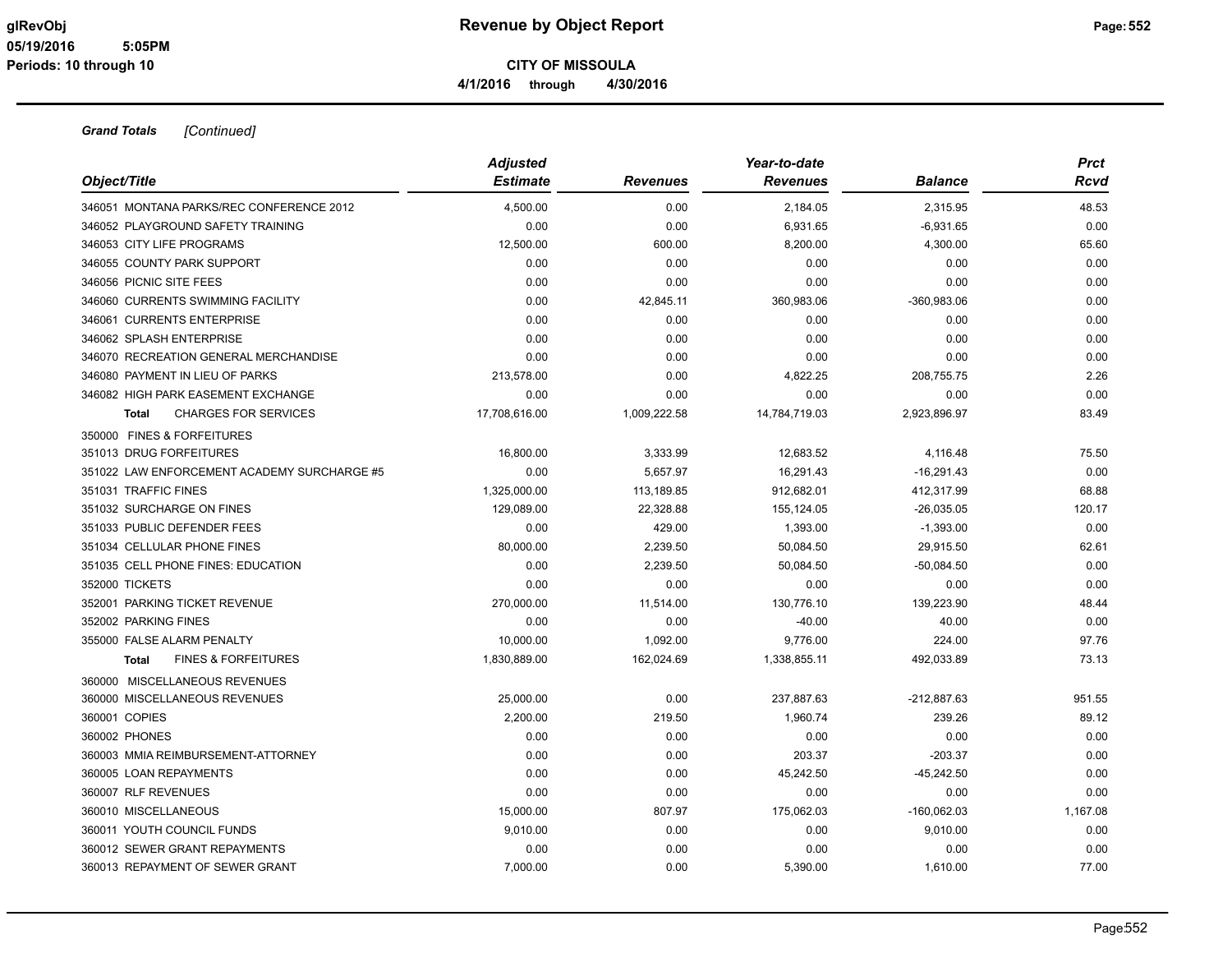| Object/Title                               | <b>Adjusted</b><br><b>Estimate</b> | <b>Revenues</b> | Year-to-date<br><b>Revenues</b> | <b>Balance</b> | <b>Prct</b><br>Rcvd |
|--------------------------------------------|------------------------------------|-----------------|---------------------------------|----------------|---------------------|
| 360014 REPAYMENT OF LOAN/MHA               | 0.00                               | 0.00            | 0.00                            | 0.00           | 0.00                |
| 360015 CONFERENCE REVENUES - BUILDING      | 0.00                               | 0.00            | 0.00                            | 0.00           | 0.00                |
| 360016 MRA SHARE OF CIVIC STADIUM PARKING  | 0.00                               | 0.00            | 0.00                            | 0.00           | 0.00                |
| 360017 PARK PLANS FORFEITURE               | 0.00                               | 0.00            | 960.00                          | $-960.00$      | 0.00                |
| 360018 MARKET ON FRONT UTILITY PAYMENTS    | 0.00                               | 212.99          | 1,420.17                        | $-1,420.17$    | 0.00                |
| 360019 GARBAGE-MARKET ON FRONT             | 0.00                               | 0.00            | 1,111.40                        | $-1,111.40$    | 0.00                |
| 360020 GREENOUGH PARK ENCROACHMENTS        | 0.00                               | 0.00            | 0.00                            | 0.00           | 0.00                |
| 360030 CONTRIBUTIONS FROM PROPERTY OWNERS  | 0.00                               | 0.00            | 0.00                            | 0.00           | 0.00                |
| 360050 OVER/SHORT                          | 0.00                               | 0.00            | $-20.00$                        | 20.00          | 0.00                |
| 360100 REFUNDS                             | 200.00                             | 0.00            | 0.00                            | 200.00         | 0.00                |
| 361000 RATTLESNAKE LAND LEASES             | 1,100.00                           | 0.00            | 100.00                          | 1,000.00       | 9.09                |
| 361003 CARAS PARK CONCERT REVENUE          | 0.00                               | 0.00            | 0.00                            | 0.00           | 0.00                |
| 361010 RENTAL REVENUE                      | 120,000.00                         | 0.00            | 0.00                            | 120,000.00     | 0.00                |
| 361013 CLOSED GRANT REPAYMENTS             | 0.00                               | 0.00            | 0.00                            | 0.00           | 0.00                |
| 361200 RADIO TOWER LEASE PAYMENTS          | 0.00                               | 0.00            | 2,925.00                        | $-2,925.00$    | 0.00                |
| 361201 EKO LAND LEASE                      | 0.00                               | 0.00            | 37,985.91                       | $-37,985.91$   | 0.00                |
| 362000 OTHER MISCELLANEOUS REVENUE         | 18,000.00                          | 0.00            | 32,310.55                       | $-14,310.55$   | 179.50              |
| 362001 MUNICIPAL COURT BAD CHECK CHARGES   | 0.00                               | 0.00            | 0.00                            | 0.00           | 0.00                |
| 362002 BAD CHECK CHARGES                   | 500.00                             | 15.00           | 285.00                          | 215.00         | 57.00               |
| 362003 US BANK FEE REIMBURSEMENT           | 0.00                               | 0.00            | 0.00                            | 0.00           | 0.00                |
| 362004 URD III FACADE IMPROVEMENT LOAN REC | 0.00                               | 0.00            | 0.00                            | 0.00           | 0.00                |
| 362005 LEASE LATE PAYMENT PENALTY          | 0.00                               | 0.00            | 0.00                            | 0.00           | 0.00                |
| 362006 GAIC INSURANCE SETTLEMENT           | 0.00                               | 0.00            | 0.00                            | 0.00           | 0.00                |
| 362007 *** Title Not Found ***             | 0.00                               | 0.00            | 920.00                          | $-920.00$      | 0.00                |
| 362011 SALE OF UNCLAIMED PROPERTY          | 0.00                               | 0.00            | 0.00                            | 0.00           | 0.00                |
| 362012 REC/GREEN TAG PROGRAM               | 300.00                             | 0.00            | 0.00                            | 300.00         | 0.00                |
| 363000 ASSESSMENTS PAID                    | 15,000.00                          | 0.00            | 0.00                            | 15,000.00      | 0.00                |
| 363010 LIGHTING ASSESSMENTS                | 404,652.00                         | 785.74          | 345,041.43                      | 59,610.57      | 85.27               |
| 363020 PROPERTY ASSESSMENTS                | 4,272,171.00                       | 110,545.87      | 2,286,783.84                    | 1,985,387.16   | 53.53               |
| 363021 PAYOFF PRINCIPAL ASSESSMENTS        | 0.00                               | 3,510.14        | 49,274.25                       | $-49,274.25$   | 0.00                |
| 363022 BOND INTEREST ASSESSMENTS           | 0.00                               | 0.00            | 0.00                            | 0.00           | 0.00                |
| 363030 SIDEWALK AND CURB ASSESSMENTS       | 0.00                               | 0.00            | 0.00                            | 0.00           | 0.00                |
| 363040 PENALTY AND INTEREST                | 0.00                               | 643.86          | 42,506.07                       | $-42,506.07$   | 0.00                |
| 364012 SALE OF SURPLUS PROPERTY            | 40,000.00                          | 0.00            | 0.00                            | 40,000.00      | 0.00                |
| 364040 INSURANCE AND DAMAGE RECOVERY       | 40,000.00                          | 2,057.81        | 29,342.41                       | 10,657.59      | 73.36               |
| 364041 WORKERS COMPENSATION REIMBURSEMENT  | 2.500.00                           | 0.00            | 0.00                            | 2.500.00       | 0.00                |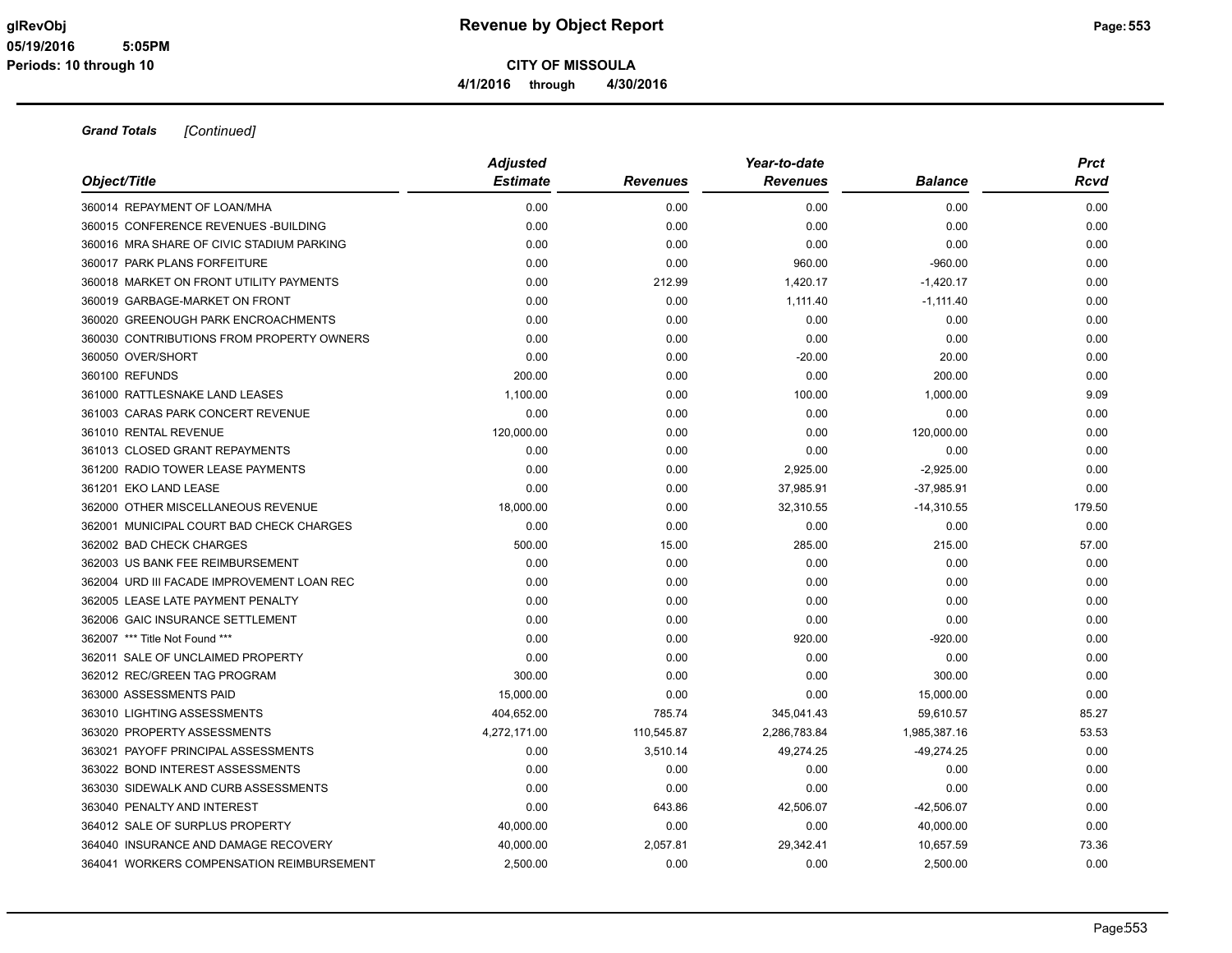| Object/Title                               | <b>Adjusted</b><br><b>Estimate</b> | <b>Revenues</b> | Year-to-date<br><b>Revenues</b> | <b>Balance</b> | <b>Prct</b><br>Rcvd |
|--------------------------------------------|------------------------------------|-----------------|---------------------------------|----------------|---------------------|
| 364042 EXPENDITURE REIMBURSEMENTS          | 1,200.00                           | 0.00            | 266.26                          | 933.74         | 22.19               |
| 364043 RATTLESNAKE CORRIDOR REIMBURSEMENT  | 10,000.00                          | 0.00            | 4,576.00                        | 5,424.00       | 45.76               |
| 364044 EMERGENCY RESPONSE REIMBURSEMENT    | 50,000.00                          | 0.00            | 0.00                            | 50,000.00      | 0.00                |
| 364047 MMIA EXPENDITURE REIMBURSEMENT      | 0.00                               | 0.00            | 0.00                            | 0.00           | 0.00                |
| 364051 DOT RADAR GRANT                     | 0.00                               | 0.00            | 0.00                            | 0.00           | 0.00                |
| 364053 EXPENDITURE REIMB-FIRE SERVICES     | 0.00                               | 0.00            | 0.00                            | 0.00           | 0.00                |
| 364060 REIMB LETTER OF CREDIT-709 PARKVIEW | 0.00                               | 0.00            | 0.00                            | 0.00           | 0.00                |
| 364061 REIMB LETTER OF CREDIT-LINNEA LANE  | 0.00                               | 0.00            | 0.00                            | 0.00           | 0.00                |
| 365000 DONATIONS                           | 453,527.00                         | 0.00            | 117,975.56                      | 335,551.44     | 26.01               |
| 365001 *** Title Not Found ***             | 0.00                               | 10,004.00       | 193,004.31                      | $-193,004.31$  | 0.00                |
| 365002 OTHER RECREATION DONATIONS          | 70,000.00                          | 605.50          | 13,722.25                       | 56,277.75      | 19.60               |
| 365003 DONATIONS - SMOKE ALARMS            | 0.00                               | 0.00            | 99.45                           | $-99.45$       | 0.00                |
| 365004 GRANT CR TRAIL ASSN DONATION        | 0.00                               | 0.00            | 0.00                            | 0.00           | 0.00                |
| 365005 DONATIONS - ARCO                    | 157,270.00                         | 0.00            | 51,136.65                       | 106,133.35     | 32.52               |
| 365009 DONATIONS - BASKETBALL/TENNIS COURT | 65,000.00                          | 0.00            | 7,000.00                        | 58,000.00      | 10.77               |
| 365010 FRIENDS OF MISSOULA PARKS DONATION  | 0.00                               | 0.00            | 0.00                            | 0.00           | 0.00                |
| 365015 GREEN BLOCK PILOT PROJECT           | 0.00                               | 0.00            | 0.00                            | 0.00           | 0.00                |
| 365016 LOCAL MATCH MDT                     | 30,000.00                          | 800.00          | 10,527.70                       | 19,472.30      | 35.09               |
| 365017 LOCAL MATCH TRANSIT                 | 0.00                               | 0.00            | 0.00                            | 0.00           | 0.00                |
| 365018 DONATIONS - THERMAL IMAGING         | 0.00                               | 0.00            | 0.00                            | 0.00           | 0.00                |
| 365019 PARKS DONATIONS                     | 715,861.00                         | 135.68          | 45,317.55                       | 670,543.45     | 6.33                |
| 365020 OPEN SPACE DONATIONS                | 10,000.00                          | 0.00            | 25.00                           | 9,975.00       | 0.25                |
| 365021 COMBAT CHALLENGE DONATIONS          | 0.00                               | 0.00            | 0.00                            | 0.00           | 0.00                |
| 365022 NEIGHBORHOOD COUNCIL DONATIONS      | 0.00                               | 0.00            | 0.00                            | 0.00           | 0.00                |
| 365023 NORTHWESTERN ENERGY GRANT           | 0.00                               | 300.00          | 5,300.00                        | $-5,300.00$    | 0.00                |
| 365030 DONATIONS STADIUM R&D               | 0.00                               | 0.00            | 0.00                            | 0.00           | 0.00                |
| 365100 RECREATION OUTDOOR                  | 30,000.00                          | 0.00            | 3,216.00                        | 26,784.00      | 10.72               |
| 365101 RECREATION SCHOLARSHIP              | 0.00                               | $-3,234.26$     | 4,009.93                        | $-4,009.93$    | 0.00                |
| 365102 RECREATION YOUTH & ADULT SPORTS     | 60,000.00                          | 0.00            | 8.00                            | 59,992.00      | 0.01                |
| 365103 URBAN FORESTRY PROGRAMS             | 55,000.00                          | 740.00          | 19,311.62                       | 35,688.38      | 35.11               |
| 365109 CONSERVATION LANDS DONATIONS        | 0.00                               | 0.00            | 0.00                            | 0.00           | 0.00                |
| 368000 SALE OF COINS                       | 0.00                               | 0.00            | 0.00                            | 0.00           | 0.00                |
| 368001 SALE OF POLICE PROMOTIONS           | 0.00                               | 0.00            | 0.00                            | 0.00           | 0.00                |
| 368002 SALE OF FIRE PROMOTIONS             | 0.00                               | 0.00            | 0.00                            | 0.00           | 0.00                |
| 368010 SALE OF T-SHIRTS                    | 0.00                               | 0.00            | 0.00                            | 0.00           | 0.00                |
| MISCELLANEOUS REVENUES<br><b>Total</b>     | 6.680.491.00                       | 128,149.80      | 3,772,188.58                    | 2.908.302.42   | 56.47               |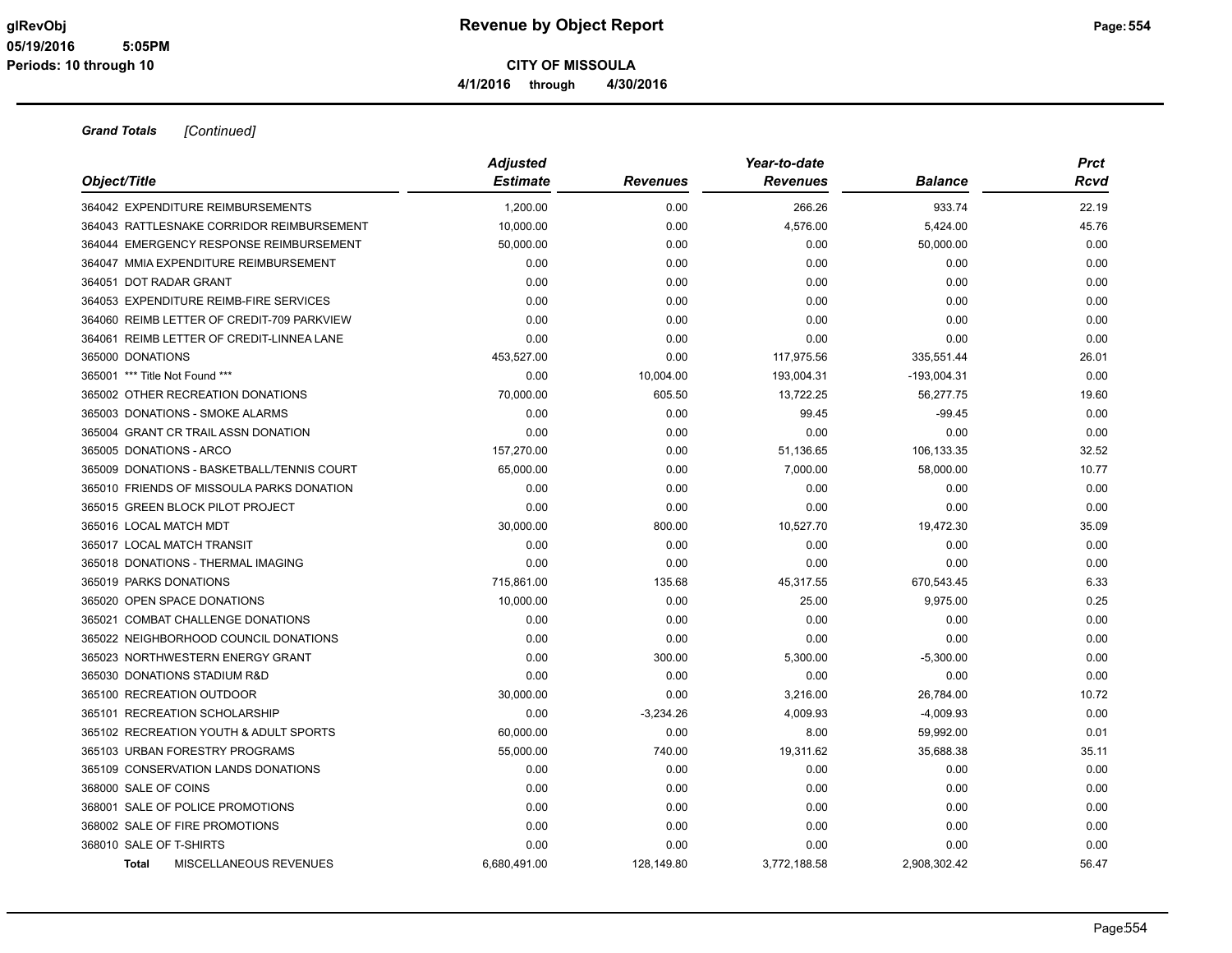**CITY OF MISSOULA**

**4/1/2016 through 4/30/2016**

| Object/Title                                              | <b>Adjusted</b><br><b>Estimate</b> | <b>Revenues</b> | Year-to-date<br><b>Revenues</b> | <b>Balance</b>  | <b>Prct</b><br>Rcvd |
|-----------------------------------------------------------|------------------------------------|-----------------|---------------------------------|-----------------|---------------------|
| 370000 INVESTMENTS & ROYALTY EARNINGS                     |                                    |                 |                                 |                 |                     |
| 371010 INTEREST ON INVESTMENTS                            | 23,500.00                          | 136.75          | $-26,176.77$                    | 49,676.77       | $-111.39$           |
| 371020 GAIN/LOSS IN MARKET VALUE OF INVESTMENTS           | 0.00                               | 0.00            | 0.00                            | 0.00            | 0.00                |
| 371500 INTEREST ON INTERFUND LOAN                         | 0.00                               | 0.00            | 0.00                            | 0.00            | 0.00                |
| 373002 LOAN REPAYMENT - FAMILY SERVICES                   | 70,000.00                          | 0.00            | 0.00                            | 70,000.00       | 0.00                |
| 373006 BURNS ST COMMONS                                   | 0.00                               | 0.00            | 0.00                            | 0.00            | 0.00                |
| <b>INVESTMENTS &amp; ROYALTY EARNINGS</b><br><b>Total</b> | 93,500.00                          | 136.75          | $-26, 176.77$                   | 119,676.77      | $-28.00$            |
| 380000 OTHER FINANCING SOURCES                            |                                    |                 |                                 |                 |                     |
| 380000 OTHER FINANCING SOURCES                            | 0.00                               | 0.00            | 0.00                            | 0.00            | 0.00                |
| 381000 LOAN PROCEEDS                                      | 0.00                               | 0.00            | 0.00                            | 0.00            | 0.00                |
| 381002 SRF LOAN                                           | 0.00                               | 0.00            | 460,002.00                      | -460,002.00     | 0.00                |
| 381009 TRANSFERS IN                                       | 457,925.00                         | 0.00            | 0.00                            | 457,925.00      | 0.00                |
| 381010 BOND PROCEEDS                                      | 0.00                               | 0.00            | 1,756,966.64                    | $-1,756,966.64$ | 0.00                |
| 381011 OPEN SPACE REVENUE                                 | 0.00                               | 0.00            | 0.00                            | 0.00            | 0.00                |
| 381012 \$680,000 FIRE GF DEBT                             | 0.00                               | 0.00            | 0.00                            | 0.00            | 0.00                |
| 381015 \$1,010,000 LIMITED TAX GO BONDS 2010C             | 0.00                               | 0.00            | 0.00                            | 0.00            | 0.00                |
| 381020 REVENUE BONDS                                      | 3,496,300.00                       | 0.00            | 0.00                            | 3,496,300.00    | 0.00                |
| 381023 DOMESTIC VIOLENCE ACCOUNTABILITY GRANT             | 0.00                               | 0.00            | 0.00                            | 0.00            | 0.00                |
| 381024 MARY AVENUE BOND PROCEEDS                          | 0.00                               | 0.00            | 0.00                            | 0.00            | 0.00                |
| 381025 BOND PROCEEDS                                      | 0.00                               | 0.00            | 0.00                            | 0.00            | 0.00                |
| 381026 DEBT SERVICE/BROWNSFIELD RLF 1.125M                | 0.00                               | 0.00            | 0.00                            | 0.00            | 0.00                |
| 381027 SOUTH RESERVE TRAIL CROSSING 5.M                   | 0.00                               | 0.00            | 54,454.00                       | $-54,454.00$    | 0.00                |
| 381028 BOND PROCEEDS-MILL SITE                            | 0.00                               | 0.00            | 0.00                            | 0.00            | 0.00                |
| 381029 PARKING STRUCTURE BOND PROCEEDS                    | 0.00                               | 0.00            | 0.00                            | 0.00            | 0.00                |
| 381030 SID BONDS PROCEEDS                                 | 0.00                               | 0.00            | 628,530.00                      | $-628,530.00$   | 0.00                |
| 381070 PROCEEDS FROM NOTES/LOANS/INTERCAP                 | 0.00                               | 0.00            | 0.00                            | 0.00            | 0.00                |
| 381071 WILMA NOTE PROCEEDS                                | 0.00                               | 0.00            | 0.00                            | 0.00            | 0.00                |
| 381072 FIB NOTE PROCEEDS                                  | 0.00                               | 0.00            | 0.00                            | 0.00            | 0.00                |
| 381074 CIVIC STADIUM TIF NOTES 1.5M                       | 0.00                               | 0.00            | 0.00                            | 0.00            | 0.00                |
| 381090 PROCEEDS FROM CAPITAL LEASE                        | 1,400,000.00                       | 0.00            | 3,046,953.53                    | $-1,646,953.53$ | 217.64              |
| 382000 *** Title Not Found ***                            | 0.00                               | 0.00            | 0.00                            | 0.00            | 0.00                |
| 382010 SALE OF FIXED ASSETS                               | 0.00                               | 0.00            | 0.00                            | 0.00            | 0.00                |
| 383000 OPERATING TRANSFERS                                | 325,338.00                         | 26,036.25       | 280,373.48                      | 44,964.52       | 86.18               |
| 383001 TRANS FR FLUSHING DISTRICT                         | 27,281.00                          | 0.00            | 13,641.00                       | 13,640.00       | 50.00               |
| 383002 TRANS FR GAS TAX                                   | 564,000.00                         | 0.00            | 282,000.00                      | 282,000.00      | 50.00               |
| 383003 TRANS FR COMPREHENSIVE INSURANCE LEVY              | 0.00                               | 0.00            | 0.00                            | 0.00            | 0.00                |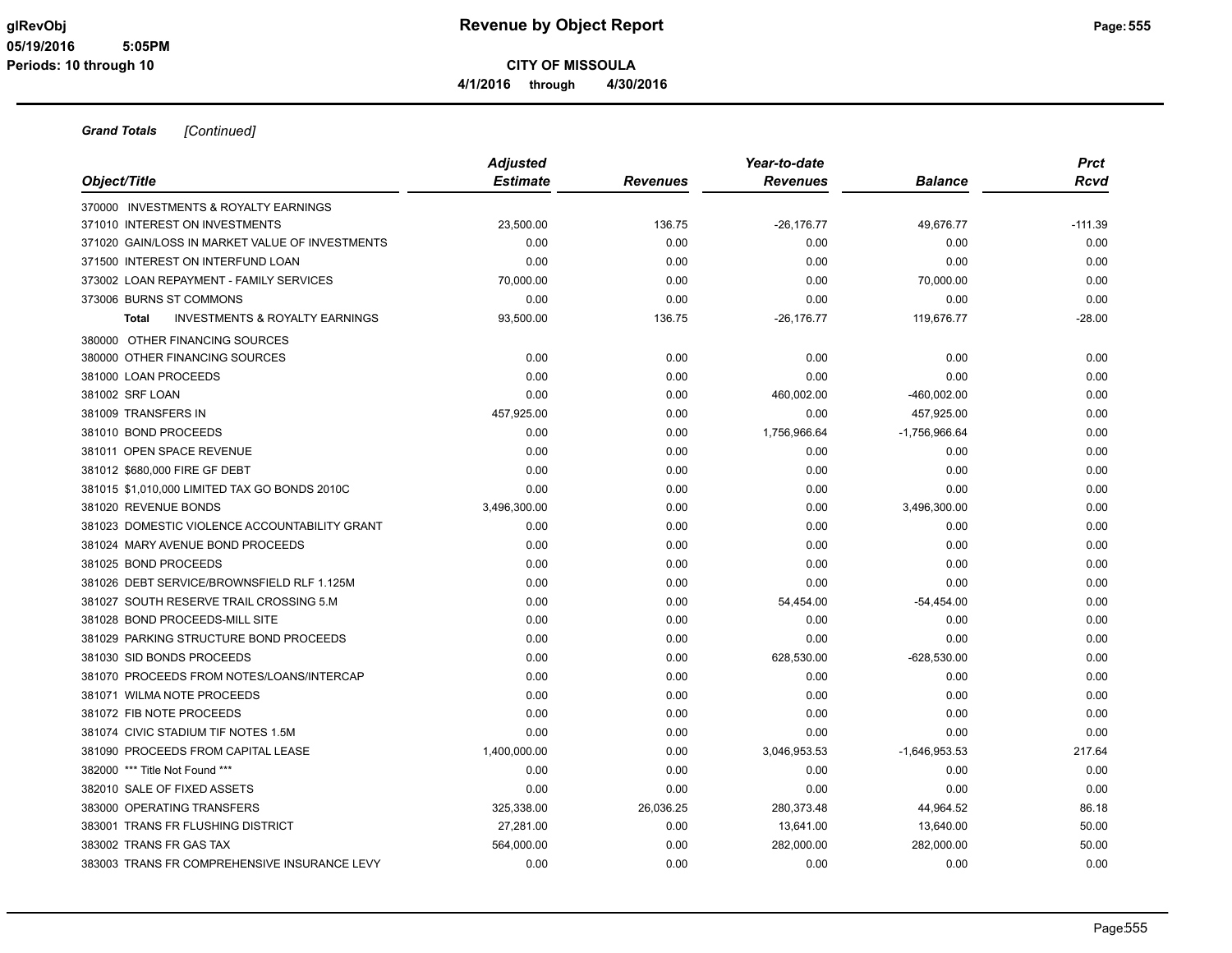| Object/Title                                   | <b>Adjusted</b><br><b>Estimate</b> | <b>Revenues</b> | Year-to-date<br><b>Revenues</b> | Balance      | <b>Prct</b><br>Rcvd |
|------------------------------------------------|------------------------------------|-----------------|---------------------------------|--------------|---------------------|
| 383004 TRANS FR EMPLOYEE HEALTH INSURANCE LEVY | 4,409,908.00                       | 0.00            | 2,204,954.00                    | 2,204,954.00 | 50.00               |
| 383007 TRANS FR CABLE FRANCHISE                | 251,433.00                         | 0.00            | 125,717.00                      | 125,716.00   | 50.00               |
| 383008 TRANS FR RUSSELL PARK DISTRICT          | 0.00                               | 0.00            | 0.00                            | 0.00         | 0.00                |
| 383009 TRANS FR TITLE I                        | 0.00                               | 0.00            | 0.00                            | 0.00         | 0.00                |
| 383010 TRANS FR CIP                            | 0.00                               | 0.00            | 0.00                            | 0.00         | 0.00                |
| 383011 TRANS FR SID REVOLVING                  | 100,000.00                         | 0.00            | 0.00                            | 100,000.00   | 0.00                |
| 383013 TRANS FR SID DEBT SERVICE               | 0.00                               | 0.00            | 0.00                            | 0.00         | 0.00                |
| 383014 TRANS FR MRA                            | 1,726,097.00                       | 0.00            | 0.00                            | 1,726,097.00 | 0.00                |
| 383015 TRANS FR MPC                            | 0.00                               | 0.00            | 0.00                            | 0.00         | 0.00                |
| 383016 TRANS FR TAX INCREMENT BOND             | 0.00                               | 0.00            | 0.00                            | 0.00         | 0.00                |
| 383017 TRANS FR BUILDING                       | 0.00                               | 0.00            | 0.00                            | 0.00         | 0.00                |
| 383018 TRANS FR WILLOWWOOD PARK DISTRICT       | 0.00                               | 0.00            | 0.00                            | 0.00         | 0.00                |
| 383020 TRANS FR CEMETERY CARE                  | 9,545.00                           | 0.00            | 0.00                            | 9,545.00     | 0.00                |
| 383021 TRANS FR P&R TRAILS DEVLP               | 50,000.00                          | 0.00            | 0.00                            | 50,000.00    | 0.00                |
| 383022 TRANS FR OPEN SPACE BOND                | 0.00                               | 0.00            | 0.00                            | 0.00         | 0.00                |
| 383023 TRANS FR DRUG FORFEITURE                | 0.00                               | 0.00            | 0.00                            | 0.00         | 0.00                |
| 383024 TRANS FR SEWER CLEARING                 | 6,677,663.00                       | 0.00            | 0.00                            | 6,677,663.00 | 0.00                |
| 383025 TRANS FR SEWER R & D                    | 0.00                               | 0.00            | 0.00                            | 0.00         | 0.00                |
| 383026 TRANS FR CDBG                           | 0.00                               | 0.00            | 0.00                            | 0.00         | 0.00                |
| 383027 TRANS FR URD                            | 0.00                               | 0.00            | 0.00                            | 0.00         | 0.00                |
| 383028 TRANS FROM GF FOR HEALTH RESERVE        | 0.00                               | 36,833.33       | 368,333.34                      | -368,333.34  | 0.00                |
| 383029 TRANS FR GENERAL                        | 1,901,385.00                       | 6,246.11        | 79,584.42                       | 1,821,800.58 | 4.19                |
| 383034 TRANS FR 01 SERIES DEBT SERVICE         | 0.00                               | 0.00            | 0.00                            | 0.00         | 0.00                |
| 383036 TRANSFER - GRANT                        | 0.00                               | 0.00            | 0.00                            | 0.00         | 0.00                |
| 383037 TRANSFER FROM URD II                    | 250,000.00                         | 0.00            | 0.00                            | 250,000.00   | 0.00                |
| 383038 TRANSFER - URD III                      | 0.00                               | 0.00            | 0.00                            | 0.00         | 0.00                |
| 383039 FROM SID TRANSFERS                      | 0.00                               | 0.00            | 0.00                            | 0.00         | 0.00                |
| 383040 TRANSFER FROM CITY GRANTS               | 0.00                               | 0.00            | 0.00                            | 0.00         | 0.00                |
| 383041 TRANS FR CDBG                           | 0.00                               | 0.00            | 0.00                            | 0.00         | 0.00                |
| 383042 TRANSFERS FROM OTHER FUNDS              | 777,816.00                         | 62,238.00       | 62,238.00                       | 715,578.00   | 8.00                |
| 383043 TRANSFERS FROM IMPACT FEES              | 0.00                               | 0.00            | 0.00                            | 0.00         | 0.00                |
| 383044 TRANSFER FROM PYMT IN LIEU OF PARKS     | 0.00                               | 0.00            | 0.00                            | 0.00         | 0.00                |
| 383045 TRANSFER FROM PARK ENTERPRISE           | 0.00                               | 0.00            | 0.00                            | 0.00         | 0.00                |
| 383046 TRANS FR PARKS MAINTENANCE DIST         | 0.00                               | 0.00            | 0.00                            | 0.00         | 0.00                |
| 383047 TRANS FR STREET MAINTENANCE DISTRICT    | 0.00                               | 0.00            | 0.00                            | 0.00         | 0.00                |
| 383050 TRANSFER FROM IMPACT FEES               | 0.00                               | 0.00            | 0.00                            | 0.00         | 0.00                |